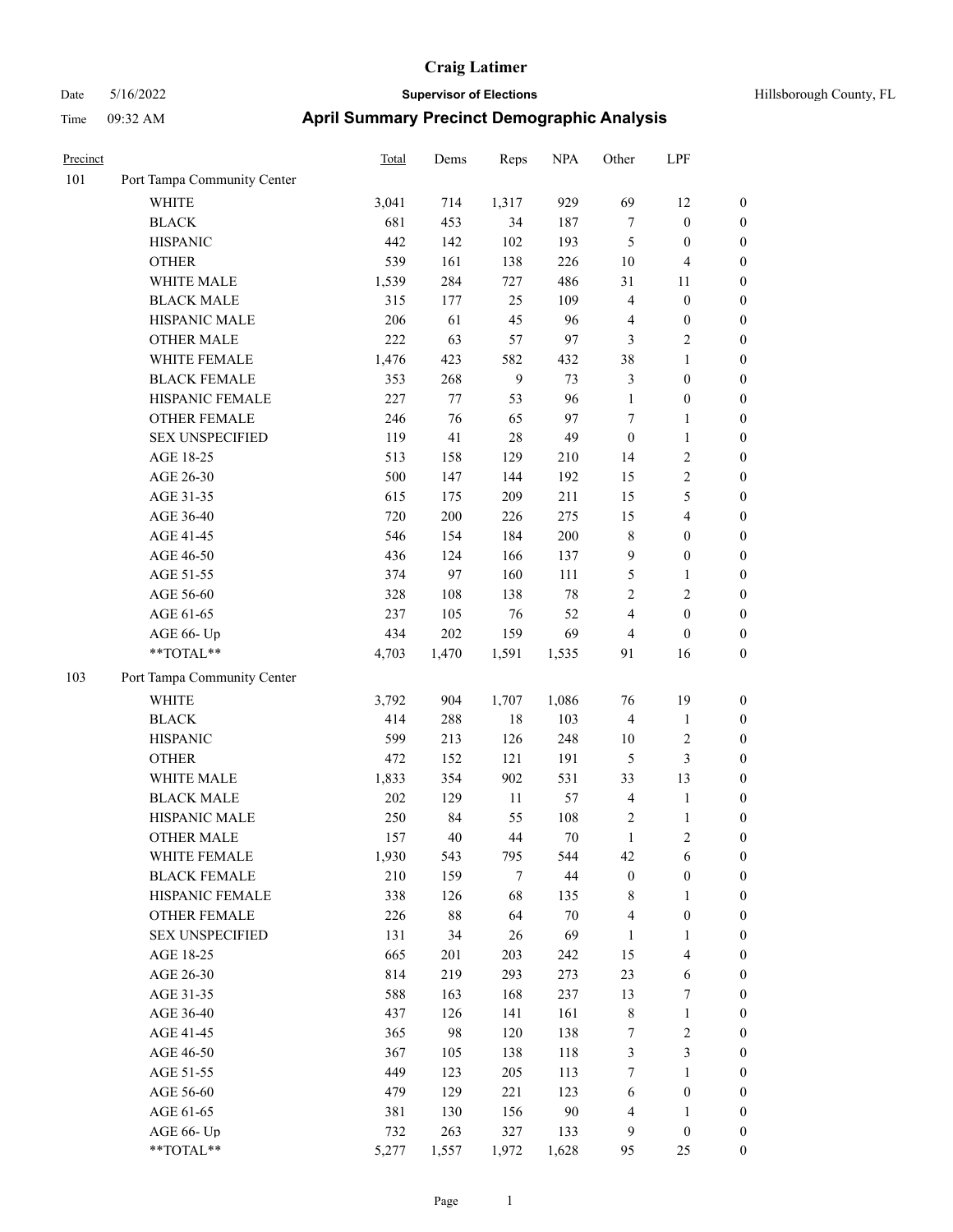| Precinct |                            | <b>Total</b> | Dems   | Reps   | <b>NPA</b> | Other          | LPF                     |                  |
|----------|----------------------------|--------------|--------|--------|------------|----------------|-------------------------|------------------|
| 105      | Gandy Civic Association    |              |        |        |            |                |                         |                  |
|          | <b>WHITE</b>               | 2,682        | 790    | 1,063  | 775        | $40\,$         | 14                      | $\boldsymbol{0}$ |
|          | <b>BLACK</b>               | 709          | 509    | 21     | 171        | $\,$ 8 $\,$    | $\boldsymbol{0}$        | $\boldsymbol{0}$ |
|          | <b>HISPANIC</b>            | 789          | 374    | 107    | 300        | 6              | 2                       | $\boldsymbol{0}$ |
|          | <b>OTHER</b>               | 628          | 196    | 138    | 286        | 6              | $\overline{c}$          | $\boldsymbol{0}$ |
|          | WHITE MALE                 | 1,275        | 310    | 537    | 396        | 21             | 11                      | $\boldsymbol{0}$ |
|          | <b>BLACK MALE</b>          | 301          | 187    | 14     | 96         | $\overline{4}$ | $\boldsymbol{0}$        | $\boldsymbol{0}$ |
|          | HISPANIC MALE              | 321          | 135    | 53     | 130        | $\sqrt{2}$     | 1                       | $\boldsymbol{0}$ |
|          | <b>OTHER MALE</b>          | 245          | $71\,$ | 60     | 107        | 5              | 2                       | $\boldsymbol{0}$ |
|          | WHITE FEMALE               | 1,379        | 473    | 515    | 369        | 19             | 3                       | $\boldsymbol{0}$ |
|          | <b>BLACK FEMALE</b>        | 398          | 315    | $\tau$ | 72         | $\overline{4}$ | $\boldsymbol{0}$        | $\boldsymbol{0}$ |
|          | HISPANIC FEMALE            | 449          | 229    | 52     | 163        | $\overline{4}$ | 1                       | $\boldsymbol{0}$ |
|          | <b>OTHER FEMALE</b>        | 285          | 101    | 67     | 116        | 1              | $\boldsymbol{0}$        | $\boldsymbol{0}$ |
|          | <b>SEX UNSPECIFIED</b>     | 155          | 48     | 24     | 83         | $\mathbf{0}$   | $\boldsymbol{0}$        | $\boldsymbol{0}$ |
|          | AGE 18-25                  | 553          | 219    | 124    | 197        | 10             | 3                       | $\boldsymbol{0}$ |
|          | AGE 26-30                  | 649          | 248    | 172    | 208        | 17             | 4                       | $\boldsymbol{0}$ |
|          | AGE 31-35                  | 601          | 193    | 137    | 262        | $\mathfrak{S}$ | 4                       | $\boldsymbol{0}$ |
|          | AGE 36-40                  | 490          | 183    | 121    | 180        | $\mathfrak{S}$ | 1                       | $\boldsymbol{0}$ |
|          | AGE 41-45                  | 366          | 139    | 81     | 139        | 5              | 2                       | $\boldsymbol{0}$ |
|          | AGE 46-50                  | 327          | 119    | 82     | 124        | $\overline{2}$ | $\boldsymbol{0}$        | $\boldsymbol{0}$ |
|          | AGE 51-55                  | 347          | 130    | 98     | 109        | 6              | 4                       | $\boldsymbol{0}$ |
|          | AGE 56-60                  | 371          | 141    | 137    | 89         | $\overline{4}$ | $\boldsymbol{0}$        | $\boldsymbol{0}$ |
|          | AGE 61-65                  | 361          | 148    | 120    | 91         | $\overline{2}$ | $\theta$                | $\boldsymbol{0}$ |
|          | AGE 66- Up                 | 743          | 349    | 257    | 133        | $\overline{4}$ | $\boldsymbol{0}$        | $\boldsymbol{0}$ |
|          | **TOTAL**                  | 4,808        | 1,869  | 1,329  | 1,532      | 60             | 18                      | $\boldsymbol{0}$ |
| 107      | The Point Christian Church |              |        |        |            |                |                         |                  |
|          | <b>WHITE</b>               | 3,700        | 1,084  | 1,504  | 1,030      | 70             | 12                      | $\boldsymbol{0}$ |
|          | <b>BLACK</b>               | 436          | 281    | $30\,$ | 114        | 10             | $\mathbf{1}$            | $\boldsymbol{0}$ |
|          | <b>HISPANIC</b>            | 506          | 202    | 113    | 180        | 9              | $\overline{\mathbf{c}}$ | $\boldsymbol{0}$ |
|          | <b>OTHER</b>               | 539          | 163    | 148    | 215        | 9              | 4                       | $\boldsymbol{0}$ |
|          | WHITE MALE                 | 1,821        | 419    | 797    | 556        | 40             | 9                       | $\boldsymbol{0}$ |
|          | <b>BLACK MALE</b>          | 223          | 128    | 13     | 73         | $\,$ 8 $\,$    | $\mathbf{1}$            | $\boldsymbol{0}$ |
|          | HISPANIC MALE              | 232          | $80\,$ | 52     | 96         | 3              | 1                       | $\boldsymbol{0}$ |
|          | <b>OTHER MALE</b>          | 190          | 53     | 57     | 75         | 3              | 2                       | $\boldsymbol{0}$ |
|          | WHITE FEMALE               | 1,832        | 654    | 687    | 458        | 30             | 3                       | $\boldsymbol{0}$ |
|          | <b>BLACK FEMALE</b>        | 208          | 150    | 17     | 39         | $\sqrt{2}$     | $\boldsymbol{0}$        | $\boldsymbol{0}$ |
|          | HISPANIC FEMALE            | 262          | 117    | 59     | 79         | 6              | 1                       | $\boldsymbol{0}$ |
|          | <b>OTHER FEMALE</b>        | 264          | 84     | 72     | 102        | $\overline{4}$ | $\overline{\mathbf{c}}$ | $\boldsymbol{0}$ |
|          | <b>SEX UNSPECIFIED</b>     | 149          | 45     | 41     | 61         | $\sqrt{2}$     | $\boldsymbol{0}$        | $\boldsymbol{0}$ |
|          | AGE 18-25                  | 385          | 117    | 109    | 144        | 13             | $\overline{\mathbf{c}}$ | $\boldsymbol{0}$ |
|          | AGE 26-30                  | 490          | 149    | 149    | 182        | $\overline{9}$ | $\mathbf{1}$            | $\boldsymbol{0}$ |
|          | AGE 31-35                  | 603          | 178    | 194    | 215        | 13             | 3                       | $\boldsymbol{0}$ |
|          | AGE 36-40                  | 556          | 193    | 168    | 177        | 14             | 4                       | $\boldsymbol{0}$ |
|          | AGE 41-45                  | 488          | 150    | 167    | 159        | 10             | $\sqrt{2}$              | $\boldsymbol{0}$ |
|          | AGE 46-50                  | 408          | 128    | 139    | 128        | $10\,$         | 3                       | $\boldsymbol{0}$ |
|          | AGE 51-55                  | 438          | 149    | 150    | 132        | 6              | 1                       | $\boldsymbol{0}$ |
|          | AGE 56-60                  | 409          | 118    | 176    | 105        | $\overline{9}$ | $\mathbf{1}$            | $\boldsymbol{0}$ |
|          | AGE 61-65                  | 438          | 158    | 170    | 104        | $\overline{4}$ | $\overline{\mathbf{c}}$ | $\boldsymbol{0}$ |
|          | AGE 66- Up                 | 966          | 390    | 373    | 193        | $10\,$         | $\boldsymbol{0}$        | $\boldsymbol{0}$ |
|          | $**TOTAL**$                | 5,181        | 1,730  | 1,795  | 1,539      | 98             | 19                      | $\boldsymbol{0}$ |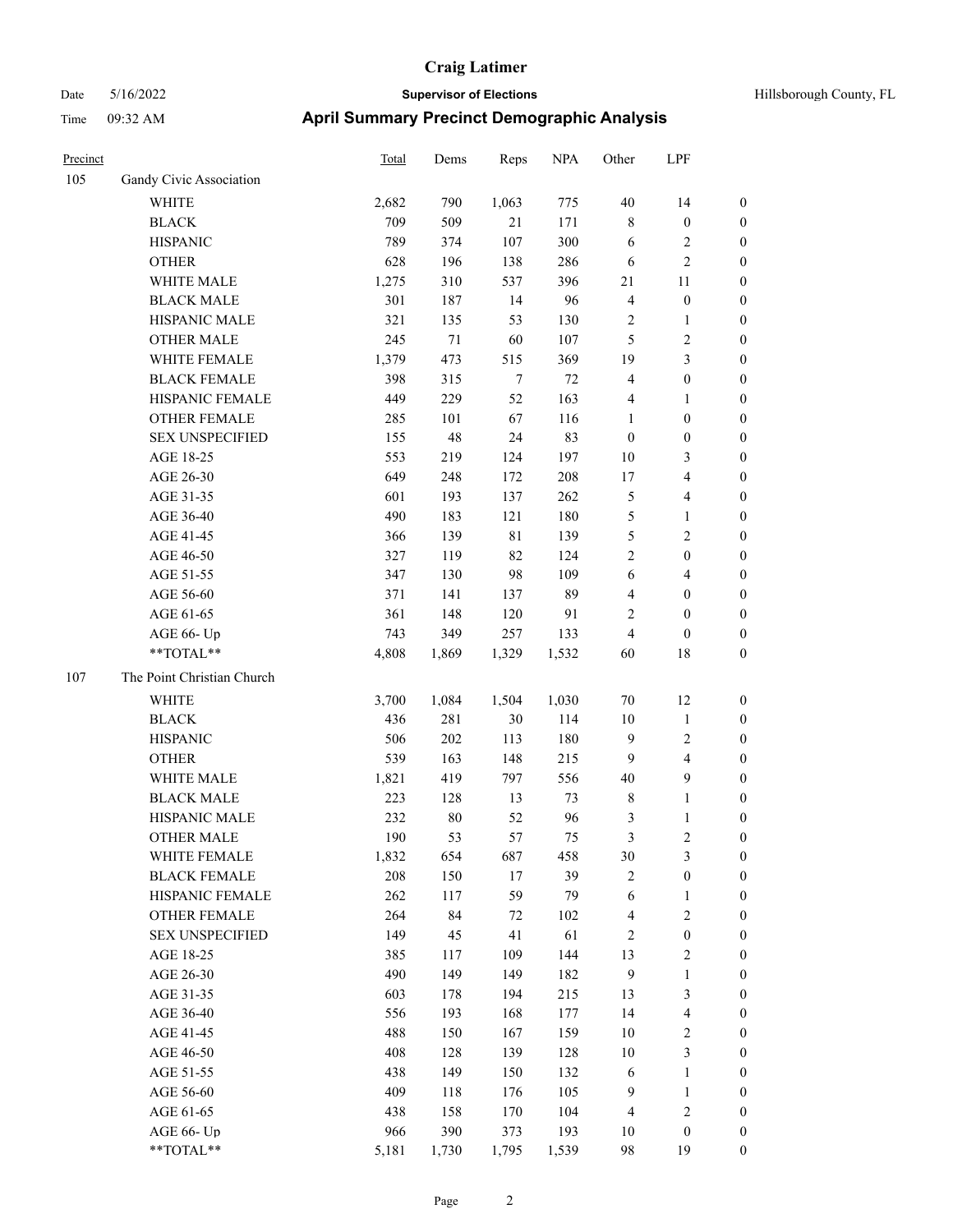| Hillsborough County, FL |  |  |
|-------------------------|--|--|
|-------------------------|--|--|

| Precinct |                                                            | <b>Total</b> | Dems           | Reps           | <b>NPA</b> | Other            | LPF              |                  |  |
|----------|------------------------------------------------------------|--------------|----------------|----------------|------------|------------------|------------------|------------------|--|
| 108      | Victory Baptist Church                                     |              |                |                |            |                  |                  |                  |  |
|          | <b>WHITE</b>                                               | 1,892        | 553            | 833            | 461        | 36               | $\mathbf{9}$     | 0                |  |
|          | <b>BLACK</b>                                               | 150          | 98             | 12             | 32         | $\,$ 8 $\,$      | $\boldsymbol{0}$ | 0                |  |
|          | <b>HISPANIC</b>                                            | 201          | 67             | 61             | 68         | 5                | $\boldsymbol{0}$ | 0                |  |
|          | <b>OTHER</b>                                               | 202          | 57             | 51             | 88         | 6                | $\boldsymbol{0}$ | $\boldsymbol{0}$ |  |
|          | WHITE MALE                                                 | 907          | 219            | 436            | 227        | 19               | 6                | $\boldsymbol{0}$ |  |
|          | <b>BLACK MALE</b>                                          | 77           | 48             | $\,$ 8 $\,$    | 18         | 3                | $\boldsymbol{0}$ | $\boldsymbol{0}$ |  |
|          | HISPANIC MALE                                              | 87           | 22             | 28             | 34         | 3                | $\boldsymbol{0}$ | $\boldsymbol{0}$ |  |
|          | <b>OTHER MALE</b>                                          | 74           | 19             | $20\,$         | 32         | 3                | $\boldsymbol{0}$ | $\boldsymbol{0}$ |  |
|          | WHITE FEMALE                                               | 967          | 323            | 393            | 231        | 17               | $\mathfrak{Z}$   | $\boldsymbol{0}$ |  |
|          | <b>BLACK FEMALE</b>                                        | 70           | 49             | $\overline{4}$ | 12         | 5                | $\boldsymbol{0}$ | 0                |  |
|          | HISPANIC FEMALE                                            | 108          | 43             | 32             | 31         | $\sqrt{2}$       | $\boldsymbol{0}$ | 0                |  |
|          | OTHER FEMALE                                               | 95           | 31             | 24             | 37         | 3                | $\boldsymbol{0}$ | 0                |  |
|          | <b>SEX UNSPECIFIED</b>                                     | 60           | 21             | 12             | $27\,$     | $\boldsymbol{0}$ | $\boldsymbol{0}$ | 0                |  |
|          | AGE 18-25                                                  | 217          | 79             | 62             | 67         | 9                | $\boldsymbol{0}$ | 0                |  |
|          | AGE 26-30                                                  | 205          | 61             | 63             | 77         | 4                | $\boldsymbol{0}$ | $\boldsymbol{0}$ |  |
|          | AGE 31-35                                                  | 248          | 65             | 95             | 80         | 5                | $\mathfrak{Z}$   | 0                |  |
|          | AGE 36-40                                                  | 261          | 70             | 101            | 83         | 6                | $\mathbf{1}$     | $\boldsymbol{0}$ |  |
|          | AGE 41-45                                                  | 253          | 59             | 97             | 91         | 6                | $\boldsymbol{0}$ | 0                |  |
|          | AGE 46-50                                                  | 226          | 71             | 88             | 60         | 5                | $\mathbf{2}$     | 0                |  |
|          | AGE 51-55                                                  | 228          | 53             | 111            | 54         | 9                | $\mathbf{1}$     | 0                |  |
|          | AGE 56-60                                                  | 220          | 68             | 93             | 52         | 6                | $\mathbf{1}$     | 0                |  |
|          | AGE 61-65                                                  | 194          | 72             | 83             | 37         | 1                | $\mathbf{1}$     | 0                |  |
|          | AGE 66- Up                                                 | 393          | 177            | 164            | 48         | 4                | $\boldsymbol{0}$ | 0                |  |
|          | **TOTAL**                                                  | 2,445        | 775            | 957            | 649        | 55               | 9                | $\boldsymbol{0}$ |  |
| 109      | Joe Abrahams Fitness and Wellness Center                   |              |                |                |            |                  |                  |                  |  |
|          | <b>WHITE</b>                                               | 1,977        | 628            | 857            | 460        | 25               | 7                | $\boldsymbol{0}$ |  |
|          | <b>BLACK</b>                                               | 75           | 48             | $\overline{2}$ | 19         | 5                | $\mathbf{1}$     | $\boldsymbol{0}$ |  |
|          | <b>HISPANIC</b>                                            | 141          | 55             | 43             | 42         | $\mathbf{1}$     | $\boldsymbol{0}$ | $\boldsymbol{0}$ |  |
|          | <b>OTHER</b>                                               | 148          | 40             | 37             | 66         | 3                | $\sqrt{2}$       | 0                |  |
|          | WHITE MALE                                                 | 914          | 239            | 437            | 219        | 12               | $\boldsymbol{7}$ | $\boldsymbol{0}$ |  |
|          | <b>BLACK MALE</b>                                          | 38           | 22             | $\mathbf{1}$   | 12         | $\overline{c}$   | $\mathbf{1}$     | $\boldsymbol{0}$ |  |
|          | HISPANIC MALE                                              | 58           | 23             | 19             | 16         | $\boldsymbol{0}$ | $\boldsymbol{0}$ | 0                |  |
|          | <b>OTHER MALE</b>                                          | 53           | 11             | 13             | 26         | 1                | $\overline{c}$   | $\boldsymbol{0}$ |  |
|          | WHITE FEMALE                                               | 1,042        | 389            | 407            | 233        | 13               | $\boldsymbol{0}$ | 0                |  |
|          | <b>BLACK FEMALE</b>                                        | 36           | 26             | $\mathbf{1}$   | 6          | 3                | $\boldsymbol{0}$ | 0                |  |
|          | HISPANIC FEMALE                                            | $8\sqrt{1}$  | 31             | 23             | 26         | $\mathbf{1}$     | $\boldsymbol{0}$ | $\boldsymbol{0}$ |  |
|          | <b>OTHER FEMALE</b>                                        | 70           | 27             | 19             | 23         | $\mathbf{1}$     | $\boldsymbol{0}$ | $\boldsymbol{0}$ |  |
|          | <b>SEX UNSPECIFIED</b>                                     | 49           | $\mathfrak{Z}$ | 19             | 26         | $\mathbf{1}$     | $\boldsymbol{0}$ | 0                |  |
|          | AGE 18-25                                                  | 153          | 53             | 43             | 49         | 6                | $\sqrt{2}$       | 0                |  |
|          | AGE 26-30                                                  | 191          | 69             | 53             | 62         | 6                | $\mathbf{1}$     | 0                |  |
|          | AGE 31-35                                                  | 250          | 63             | 102            | $80\,$     | 4                | $\mathbf{1}$     | 0                |  |
|          | AGE 36-40                                                  | 232          | 63             | 99             | 68         | $\mathbf{1}$     | $\mathbf{1}$     | 0                |  |
|          | AGE 41-45                                                  | 192          | 66             | 52             | 71         | $\mathbf{1}$     | $\sqrt{2}$       | 0                |  |
|          | AGE 46-50                                                  | 172          | 53             | $77\,$         | $40\,$     | $\mathbf{1}$     | $\mathbf{1}$     | 0                |  |
|          | AGE 51-55                                                  | 191          | 59             | 76             | 51         | 5                | $\boldsymbol{0}$ | $\boldsymbol{0}$ |  |
|          | AGE 56-60                                                  | 218          | 62             | 111            | 42         | 3                | $\boldsymbol{0}$ | 0                |  |
|          | AGE 61-65                                                  | 183          | 53             | 89             | 39         | $\mathbf{1}$     | $\mathbf{1}$     | $\boldsymbol{0}$ |  |
|          | AGE 66- Up                                                 | 559          | 230            | 237            | 85         | 6                | $\mathbf{1}$     | $\boldsymbol{0}$ |  |
|          | $\mathrm{*}\mathrm{*} \mathrm{TOTAL} \mathrm{*}\mathrm{*}$ | 2,341        | 771            | 939            | 587        | 34               | $10\,$           | $\overline{0}$   |  |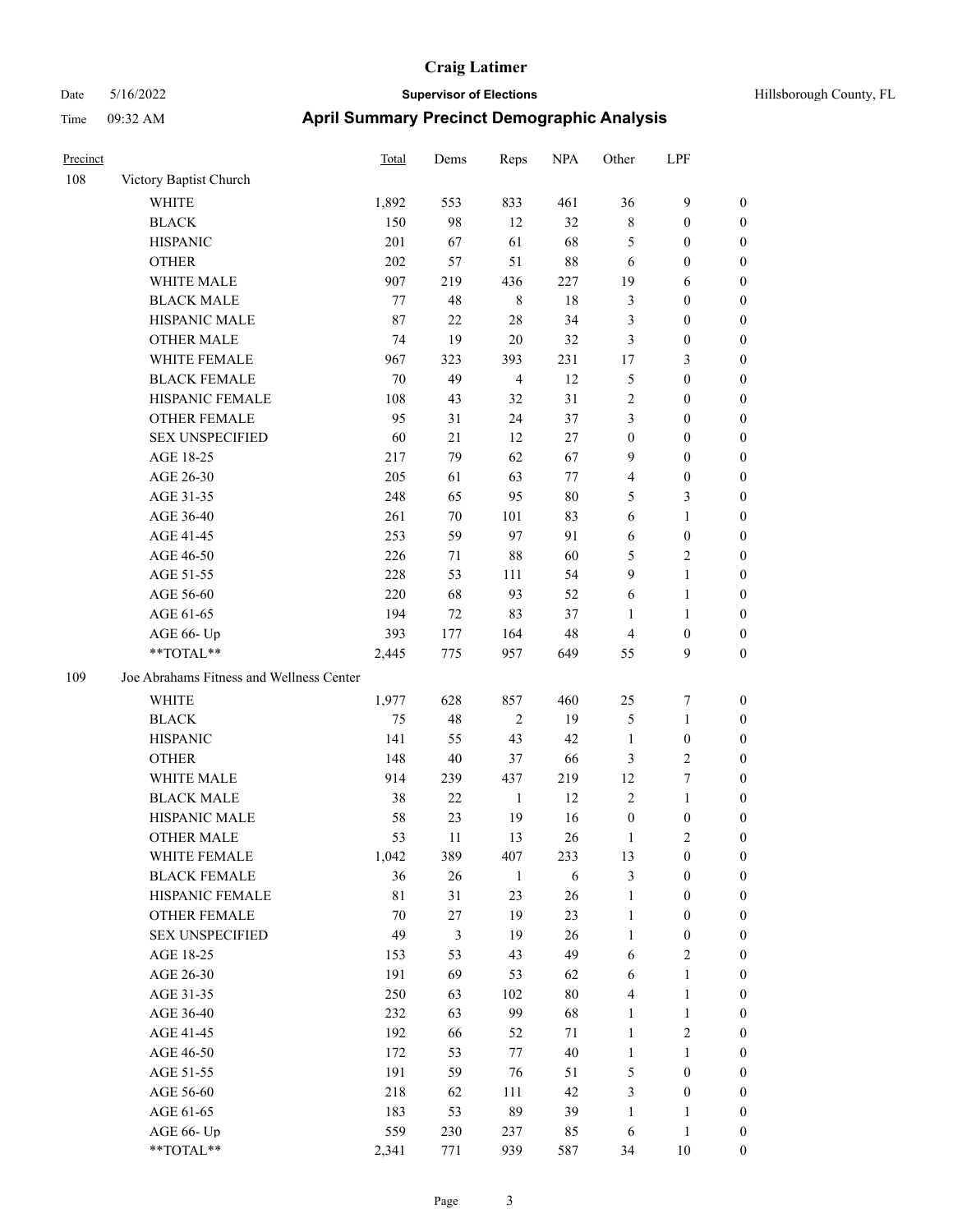| Hillsborough County, FL |  |  |
|-------------------------|--|--|
|-------------------------|--|--|

| Precinct |                              | Total  | Dems      | Reps             | <b>NPA</b>              | Other            | LPF                     |                  |
|----------|------------------------------|--------|-----------|------------------|-------------------------|------------------|-------------------------|------------------|
| 111      | Elks Lodge 708               |        |           |                  |                         |                  |                         |                  |
|          | WHITE                        | 1,756  | 559       | 776              | 395                     | 21               | $\mathfrak s$           | $\boldsymbol{0}$ |
|          | <b>BLACK</b>                 | 54     | 29        | $\sqrt{2}$       | $21\,$                  | $\overline{c}$   | $\boldsymbol{0}$        | $\boldsymbol{0}$ |
|          | <b>HISPANIC</b>              | 137    | 52        | 39               | 45                      | $\mathbf{1}$     | $\boldsymbol{0}$        | $\boldsymbol{0}$ |
|          | <b>OTHER</b>                 | 115    | 43        | 22               | 47                      | 3                | $\boldsymbol{0}$        | $\boldsymbol{0}$ |
|          | WHITE MALE                   | 824    | 222       | 398              | 191                     | $\overline{9}$   | $\overline{4}$          | 0                |
|          | <b>BLACK MALE</b>            | 31     | 18        | $\boldsymbol{0}$ | 12                      | $\mathbf{1}$     | $\boldsymbol{0}$        | $\boldsymbol{0}$ |
|          | HISPANIC MALE                | 55     | 18        | $20\,$           | 17                      | $\boldsymbol{0}$ | $\boldsymbol{0}$        | $\boldsymbol{0}$ |
|          | <b>OTHER MALE</b>            | 52     | 16        | 14               | 21                      | 1                | $\boldsymbol{0}$        | $\boldsymbol{0}$ |
|          | WHITE FEMALE                 | 923    | 335       | 375              | 200                     | 12               | $\mathbf{1}$            | $\boldsymbol{0}$ |
|          | <b>BLACK FEMALE</b>          | 23     | 11        | $\overline{2}$   | 9                       | $\mathbf{1}$     | $\boldsymbol{0}$        | $\boldsymbol{0}$ |
|          | HISPANIC FEMALE              | 77     | 31        | 19               | 26                      | $\mathbf{1}$     | $\boldsymbol{0}$        | $\boldsymbol{0}$ |
|          | OTHER FEMALE                 | 46     | 21        | $\tau$           | 16                      | 2                | $\boldsymbol{0}$        | $\boldsymbol{0}$ |
|          | <b>SEX UNSPECIFIED</b>       | 31     | $11\,$    | $\overline{4}$   | 16                      | $\boldsymbol{0}$ | $\boldsymbol{0}$        | $\boldsymbol{0}$ |
|          | AGE 18-25                    | 182    | 70        | 57               | 51                      | 4                | $\boldsymbol{0}$        | $\boldsymbol{0}$ |
|          | AGE 26-30                    | 171    | 67        | 51               | 50                      | 3                | $\boldsymbol{0}$        | 0                |
|          | AGE 31-35                    | 179    | 50        | 68               | 57                      | 4                | $\boldsymbol{0}$        | 0                |
|          | AGE 36-40                    | 182    | 56        | 77               | 47                      | 1                | $\mathbf{1}$            | $\boldsymbol{0}$ |
|          | AGE 41-45                    | 198    | 47        | 70               | 76                      | 3                | $\sqrt{2}$              | $\boldsymbol{0}$ |
|          | AGE 46-50                    | 183    | 53        | 73               | 55                      | $\overline{c}$   | $\boldsymbol{0}$        | $\boldsymbol{0}$ |
|          | AGE 51-55                    | 169    | 40        | 75               | 50                      | 4                | $\boldsymbol{0}$        | $\boldsymbol{0}$ |
|          | AGE 56-60                    | 189    | 51        | 93               | 43                      | $\overline{c}$   | $\boldsymbol{0}$        | $\boldsymbol{0}$ |
|          | AGE 61-65                    | 183    | 64        | 84               | 35                      | $\boldsymbol{0}$ | $\boldsymbol{0}$        | $\boldsymbol{0}$ |
|          | AGE 66- Up                   | 426    | 185       | 191              | 44                      | 4                | $\sqrt{2}$              | $\boldsymbol{0}$ |
|          | **TOTAL**                    | 2,062  | 683       | 839              | 508                     | 27               | 5                       | $\boldsymbol{0}$ |
| 112      | Bayshore Presbyterian Church |        |           |                  |                         |                  |                         |                  |
|          | WHITE                        | 1,920  | 559       | 858              | 465                     | 32               | 6                       | $\boldsymbol{0}$ |
|          | <b>BLACK</b>                 | 28     | $20\,$    | 3                | 5                       | $\boldsymbol{0}$ | $\boldsymbol{0}$        | $\boldsymbol{0}$ |
|          | <b>HISPANIC</b>              | 139    | 55        | 34               | 47                      | 3                | $\boldsymbol{0}$        | 0                |
|          | <b>OTHER</b>                 | 202    | 56        | 57               | 84                      | 3                | $\sqrt{2}$              | $\boldsymbol{0}$ |
|          | WHITE MALE                   | 907    | 202       | 449              | 241                     | 12               | $\mathfrak{Z}$          | $\boldsymbol{0}$ |
|          | <b>BLACK MALE</b>            | 16     | 11        | 1                | $\overline{\mathbf{4}}$ | $\boldsymbol{0}$ | $\boldsymbol{0}$        | $\boldsymbol{0}$ |
|          | HISPANIC MALE                | 59     | 24        | 13               | 21                      | $\mathbf{1}$     | $\boldsymbol{0}$        | $\boldsymbol{0}$ |
|          | <b>OTHER MALE</b>            | 86     | 23        | 29               | 30                      | 3                | $\mathbf{1}$            | $\boldsymbol{0}$ |
|          | WHITE FEMALE                 | 998    | 356       | 400              | 219                     | 20               | $\mathfrak{Z}$          | $\overline{0}$   |
|          | <b>BLACK FEMALE</b>          | $11\,$ | $\,$ $\,$ | $\sqrt{2}$       | $\mathbf{1}$            | $\boldsymbol{0}$ | $\boldsymbol{0}$        | 0                |
|          | HISPANIC FEMALE              | 76     | 29        | 21               | 24                      | 2                | $\boldsymbol{0}$        | 0                |
|          | <b>OTHER FEMALE</b>          | 80     | 24        | $22\,$           | 34                      | $\boldsymbol{0}$ | $\boldsymbol{0}$        | 0                |
|          | <b>SEX UNSPECIFIED</b>       | 56     | 13        | 15               | 27                      | $\boldsymbol{0}$ | $\mathbf{1}$            | 0                |
|          | AGE 18-25                    | 259    | 68        | 98               | $8\sqrt{1}$             | 8                | $\overline{\mathbf{4}}$ | $\overline{0}$   |
|          | AGE 26-30                    | 130    | 52        | 33               | 38                      | 7                | $\boldsymbol{0}$        | $\boldsymbol{0}$ |
|          | AGE 31-35                    | 106    | 30        | 31               | $40\,$                  | 3                | $\sqrt{2}$              | $\boldsymbol{0}$ |
|          | AGE 36-40                    | 164    | 41        | 61               | 60                      | 2                | $\boldsymbol{0}$        | $\overline{0}$   |
|          | AGE 41-45                    | 207    | 59        | 85               | 61                      | $\sqrt{2}$       | $\boldsymbol{0}$        | $\boldsymbol{0}$ |
|          | AGE 46-50                    | 214    | 39        | $90\,$           | $80\,$                  | 4                | $\mathbf{1}$            | $\overline{0}$   |
|          | AGE 51-55                    | 283    | 73        | 131              | 77                      | $\mathbf{1}$     | $\mathbf{1}$            | $\overline{0}$   |
|          | AGE 56-60                    | 249    | 76        | 131              | 39                      | $\mathfrak{Z}$   | $\boldsymbol{0}$        | $\boldsymbol{0}$ |
|          | AGE 61-65                    | 227    | 68        | 102              | 52                      | $\mathfrak s$    | $\boldsymbol{0}$        | 0                |
|          | AGE 66- Up                   | 450    | 184       | 190              | 73                      | 3                | $\boldsymbol{0}$        | 0                |
|          | $**TOTAL**$                  | 2,289  | 690       | 952              | 601                     | 38               | $8\,$                   | $\boldsymbol{0}$ |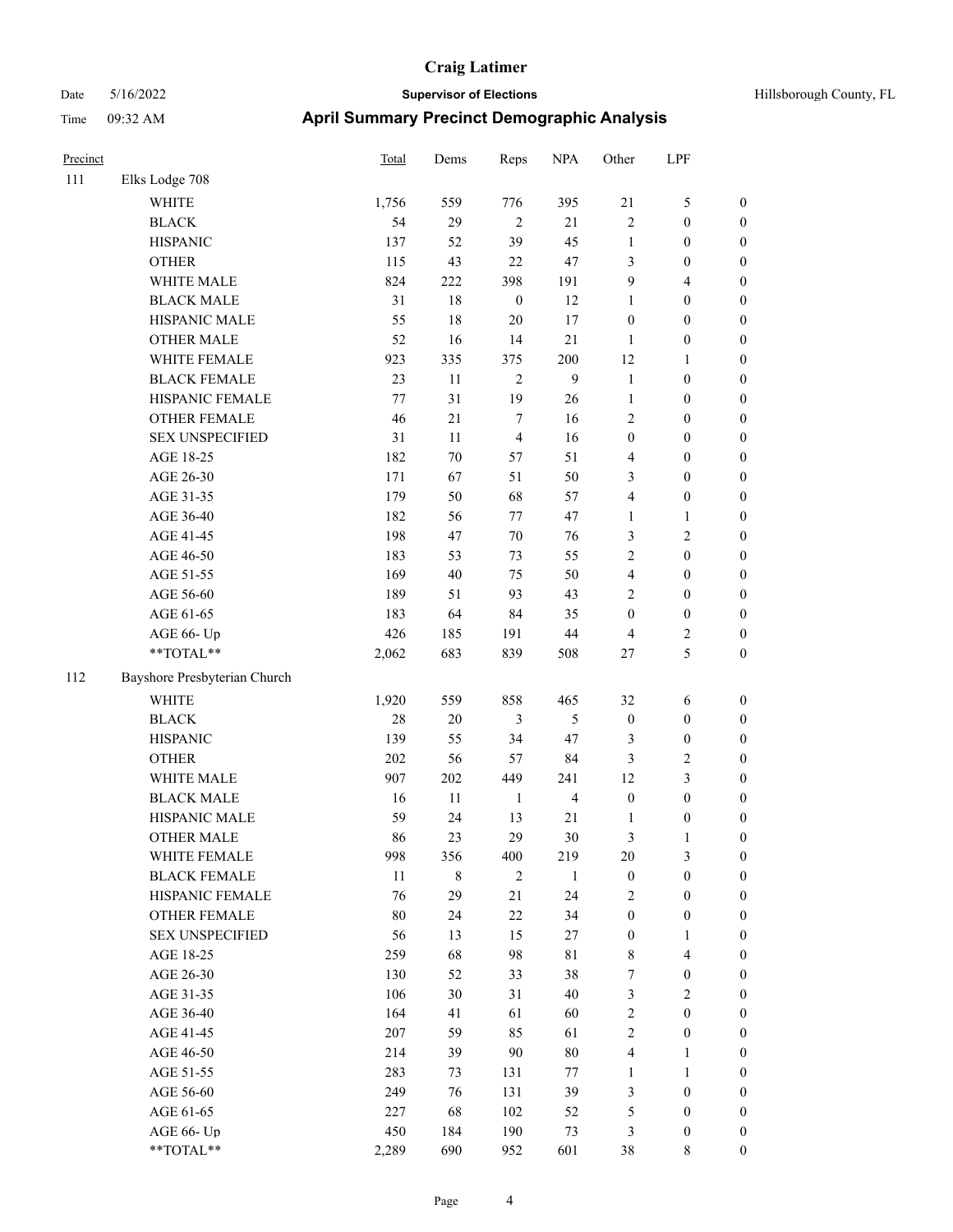| Precinct |                                   | <b>Total</b> | Dems   | Reps           | <b>NPA</b>  | Other            | LPF              |                  |
|----------|-----------------------------------|--------------|--------|----------------|-------------|------------------|------------------|------------------|
| 113      | Manhattan Avenue Church of Christ |              |        |                |             |                  |                  |                  |
|          | <b>WHITE</b>                      | 2,103        | 673    | 837            | 551         | 34               | 8                | $\mathbf{0}$     |
|          | <b>BLACK</b>                      | 142          | 103    | $\mathfrak{H}$ | 32          | $\sqrt{2}$       | $\boldsymbol{0}$ | $\boldsymbol{0}$ |
|          | <b>HISPANIC</b>                   | 322          | 150    | 71             | 97          | $\sqrt{2}$       | 2                | $\boldsymbol{0}$ |
|          | <b>OTHER</b>                      | 250          | 110    | 44             | 92          | $\overline{4}$   | $\boldsymbol{0}$ | $\boldsymbol{0}$ |
|          | WHITE MALE                        | 954          | 240    | 411            | 280         | 16               | 7                | $\boldsymbol{0}$ |
|          | <b>BLACK MALE</b>                 | 59           | 38     | $\mathfrak{Z}$ | 17          | $\mathbf{1}$     | $\boldsymbol{0}$ | $\boldsymbol{0}$ |
|          | HISPANIC MALE                     | 122          | 52     | 31             | 37          | $\mathbf{1}$     | 1                | $\boldsymbol{0}$ |
|          | <b>OTHER MALE</b>                 | 101          | 49     | 15             | 36          | $\mathbf{1}$     | $\boldsymbol{0}$ | $\boldsymbol{0}$ |
|          | WHITE FEMALE                      | 1,130        | 425    | 420            | 266         | 18               | 1                | $\boldsymbol{0}$ |
|          | <b>BLACK FEMALE</b>               | 82           | 64     | $\overline{2}$ | 15          | $\mathbf{1}$     | $\boldsymbol{0}$ | $\boldsymbol{0}$ |
|          | HISPANIC FEMALE                   | 188          | 91     | 38             | 57          | $\mathbf{1}$     | 1                | $\boldsymbol{0}$ |
|          | <b>OTHER FEMALE</b>               | 106          | 50     | 21             | 34          | $\mathbf{1}$     | $\boldsymbol{0}$ | $\boldsymbol{0}$ |
|          | <b>SEX UNSPECIFIED</b>            | 75           | 27     | 16             | 30          | $\sqrt{2}$       | $\boldsymbol{0}$ | $\boldsymbol{0}$ |
|          | AGE 18-25                         | 222          | 73     | 56             | $87\,$      | 5                | 1                | $\boldsymbol{0}$ |
|          | AGE 26-30                         | 339          | 110    | 119            | 101         | 6                | 3                | $\boldsymbol{0}$ |
|          | AGE 31-35                         | 358          | 110    | 124            | 115         | $\tau$           | 2                | $\boldsymbol{0}$ |
|          | AGE 36-40                         | 251          | 93     | 69             | 85          | $\sqrt{2}$       | 2                | $\boldsymbol{0}$ |
|          | AGE 41-45                         | 178          | 57     | 54             | 62          | $\overline{4}$   | 1                | $\boldsymbol{0}$ |
|          | AGE 46-50                         | 169          | 59     | 57             | 52          | $\mathbf{1}$     | $\boldsymbol{0}$ | $\boldsymbol{0}$ |
|          | AGE 51-55                         | 193          | 72     | 71             | 47          | 3                | $\boldsymbol{0}$ | $\boldsymbol{0}$ |
|          | AGE 56-60                         | 216          | 68     | 91             | 54          | 3                | $\boldsymbol{0}$ | $\boldsymbol{0}$ |
|          | AGE 61-65                         | 218          | 86     | 76             | 52          | $\overline{4}$   | $\boldsymbol{0}$ | $\boldsymbol{0}$ |
|          | AGE 66- Up                        | 673          | 308    | 240            | 117         | $\tau$           | 1                | $\boldsymbol{0}$ |
|          | **TOTAL**                         | 2,817        | 1,036  | 957            | 772         | 42               | 10               | $\boldsymbol{0}$ |
| 115      | Jan K Platt Regional Library      |              |        |                |             |                  |                  |                  |
|          | <b>WHITE</b>                      | 1,527        | 472    | 557            | 459         | 32               | 7                | $\boldsymbol{0}$ |
|          | <b>BLACK</b>                      | 74           | 48     | $\overline{4}$ | 22          | $\boldsymbol{0}$ | $\boldsymbol{0}$ | $\boldsymbol{0}$ |
|          | <b>HISPANIC</b>                   | 242          | 119    | 52             | 69          | 1                | 1                | $\boldsymbol{0}$ |
|          | <b>OTHER</b>                      | 172          | 52     | 39             | 75          | 6                | $\boldsymbol{0}$ | $\boldsymbol{0}$ |
|          | WHITE MALE                        | 758          | 190    | 304            | 249         | 11               | 4                | $\boldsymbol{0}$ |
|          | <b>BLACK MALE</b>                 | 37           | 22     | 3              | 12          | $\boldsymbol{0}$ | $\boldsymbol{0}$ | $\boldsymbol{0}$ |
|          | HISPANIC MALE                     | 101          | 43     | 20             | 36          | 1                | 1                | $\boldsymbol{0}$ |
|          | <b>OTHER MALE</b>                 | 73           | $20\,$ | 20             | 30          | 3                | $\boldsymbol{0}$ | $\boldsymbol{0}$ |
|          | WHITE FEMALE                      | 744          | 275    | 250            | 197         | 19               | 3                | $\mathbf{0}$     |
|          | <b>BLACK FEMALE</b>               | 36           | 26     | $\mathbf{1}$   | 9           | $\boldsymbol{0}$ | $\boldsymbol{0}$ | $\boldsymbol{0}$ |
|          | HISPANIC FEMALE                   | 134          | 71     | 32             | 31          | $\boldsymbol{0}$ | $\boldsymbol{0}$ | $\boldsymbol{0}$ |
|          | OTHER FEMALE                      | $71\,$       | 29     | 13             | $27\,$      | $\overline{2}$   | $\boldsymbol{0}$ | $\boldsymbol{0}$ |
|          | <b>SEX UNSPECIFIED</b>            | 61           | 15     | 9              | 34          | $\mathfrak{Z}$   | $\boldsymbol{0}$ | $\boldsymbol{0}$ |
|          | AGE 18-25                         | 223          | 68     | 65             | 84          | $\overline{4}$   | $\sqrt{2}$       | $\boldsymbol{0}$ |
|          | AGE 26-30                         | 280          | $87\,$ | 75             | 109         | $\boldsymbol{7}$ | $\mathbf{2}$     | $\boldsymbol{0}$ |
|          | AGE 31-35                         | 211          | 72     | 62             | 69          | $\boldsymbol{7}$ | $\mathbf{1}$     | $\boldsymbol{0}$ |
|          | AGE 36-40                         | 171          | 44     | 45             | 76          | $\mathfrak{S}$   | 1                | $\boldsymbol{0}$ |
|          | AGE 41-45                         | 128          | 43     | 39             | 41          | $\overline{4}$   | 1                | $\boldsymbol{0}$ |
|          | AGE 46-50                         | 114          | 28     | 42             | 39          | $\overline{4}$   | 1                | $\boldsymbol{0}$ |
|          | AGE 51-55                         | 126          | 35     | 49             | 41          | $\mathbf{1}$     | $\boldsymbol{0}$ | $\boldsymbol{0}$ |
|          | AGE 56-60                         | 159          | 45     | 62             | 51          | $\mathbf{1}$     | $\boldsymbol{0}$ | $\boldsymbol{0}$ |
|          | AGE 61-65                         | 143          | 49     | 58             | 34          | $\sqrt{2}$       | $\boldsymbol{0}$ | $\boldsymbol{0}$ |
|          | AGE 66- Up                        | 460          | 220    | 155            | $8\sqrt{1}$ | $\overline{4}$   | $\boldsymbol{0}$ | $\boldsymbol{0}$ |
|          | **TOTAL**                         | 2,015        | 691    | 652            | 625         | 39               | $8\,$            | $\boldsymbol{0}$ |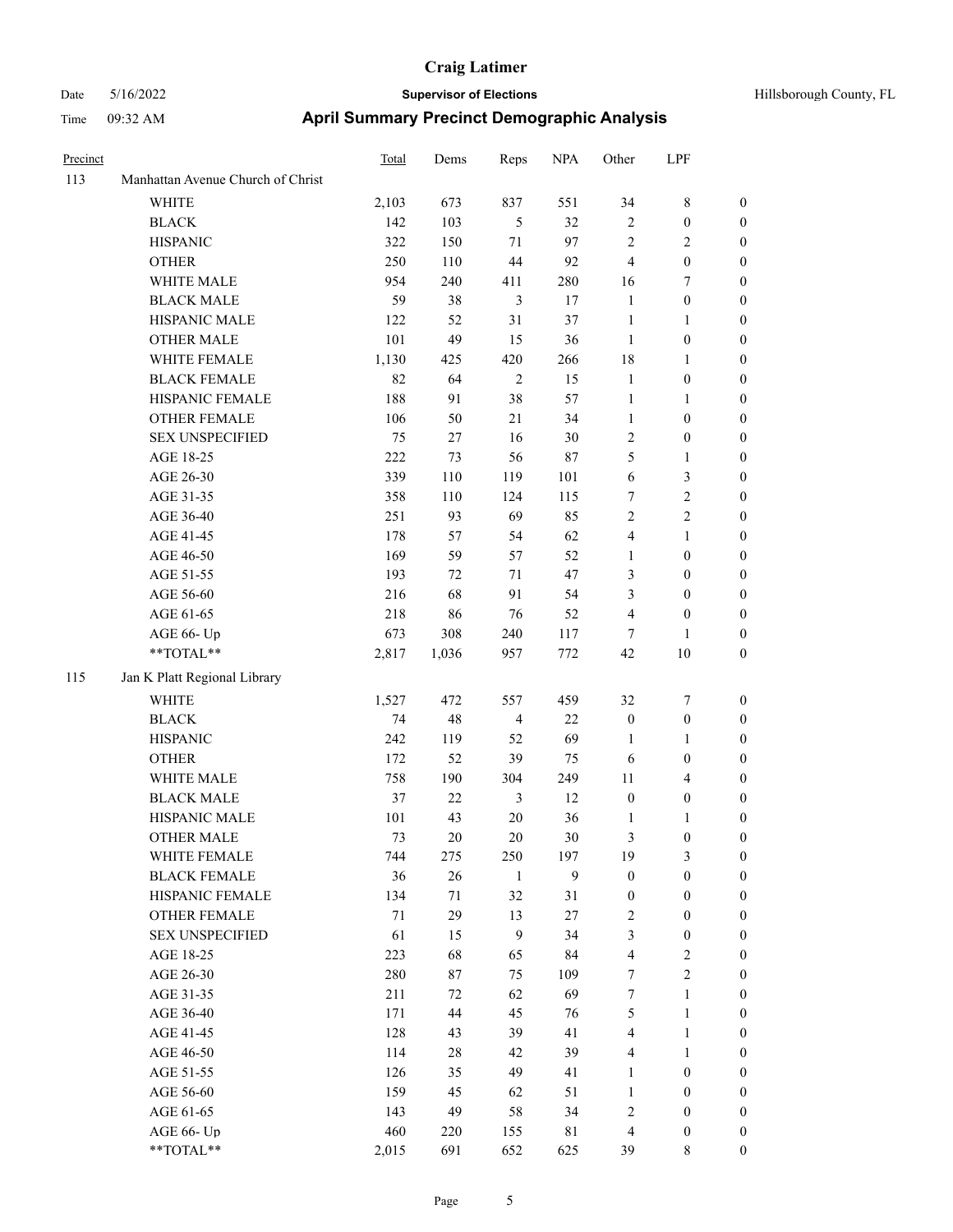| Hillsborough County, FL |  |  |
|-------------------------|--|--|
|-------------------------|--|--|

| Precinct |                                   | <b>Total</b> | Dems   | Reps           | <b>NPA</b>     | Other                   | LPF              |                  |
|----------|-----------------------------------|--------------|--------|----------------|----------------|-------------------------|------------------|------------------|
| 116      | Manhattan Avenue Church of Christ |              |        |                |                |                         |                  |                  |
|          | <b>WHITE</b>                      | 1,245        | 334    | 588            | 290            | $27\,$                  | 6                | $\boldsymbol{0}$ |
|          | <b>BLACK</b>                      | 88           | 53     | $\mathfrak{Z}$ | 30             | 2                       | $\boldsymbol{0}$ | $\boldsymbol{0}$ |
|          | <b>HISPANIC</b>                   | 158          | 58     | 41             | 56             | $\mathbf{1}$            | $\overline{2}$   | $\boldsymbol{0}$ |
|          | <b>OTHER</b>                      | 123          | 43     | 30             | 47             | $\mathbf{2}$            | $\mathbf{1}$     | $\boldsymbol{0}$ |
|          | WHITE MALE                        | 569          | 122    | 292            | 137            | 12                      | 6                | 0                |
|          | <b>BLACK MALE</b>                 | 37           | 15     | $\overline{2}$ | 20             | $\boldsymbol{0}$        | $\boldsymbol{0}$ | 0                |
|          | HISPANIC MALE                     | 63           | $20\,$ | $18\,$         | 23             | $\boldsymbol{0}$        | $\overline{2}$   | 0                |
|          | <b>OTHER MALE</b>                 | 44           | 15     | 12             | 17             | $\boldsymbol{0}$        | $\boldsymbol{0}$ | $\boldsymbol{0}$ |
|          | WHITE FEMALE                      | 666          | 210    | 291            | 150            | 15                      | $\boldsymbol{0}$ | $\boldsymbol{0}$ |
|          | <b>BLACK FEMALE</b>               | 50           | 37     | $\mathbf{1}$   | $10\,$         | 2                       | $\boldsymbol{0}$ | $\boldsymbol{0}$ |
|          | HISPANIC FEMALE                   | 91           | 37     | 22             | 31             | $\mathbf{1}$            | $\boldsymbol{0}$ | $\boldsymbol{0}$ |
|          | OTHER FEMALE                      | 57           | 21     | 14             | $20\,$         | 2                       | $\boldsymbol{0}$ | $\boldsymbol{0}$ |
|          | <b>SEX UNSPECIFIED</b>            | 37           | 11     | $10\,$         | 15             | $\boldsymbol{0}$        | $\mathbf{1}$     | $\overline{0}$   |
|          | AGE 18-25                         | 110          | 30     | 36             | 42             | $\overline{2}$          | $\boldsymbol{0}$ | 0                |
|          | AGE 26-30                         | 203          | 63     | 70             | 63             | 6                       | $\mathbf{1}$     | 0                |
|          | AGE 31-35                         | 172          | 45     | 67             | 56             | 3                       | $\mathbf{1}$     | 0                |
|          | AGE 36-40                         | 127          | 32     | 45             | 42             | 6                       | $\sqrt{2}$       | 0                |
|          | AGE 41-45                         | 98           | 26     | 36             | 34             | $\overline{2}$          | $\boldsymbol{0}$ | $\boldsymbol{0}$ |
|          | AGE 46-50                         | 79           | 25     | 32             | 22             | $\boldsymbol{0}$        | $\boldsymbol{0}$ | $\boldsymbol{0}$ |
|          | AGE 51-55                         | 110          | 34     | 46             | 26             | 2                       | $\sqrt{2}$       | $\boldsymbol{0}$ |
|          | AGE 56-60                         | 116          | $28\,$ | 55             | $30\,$         | $\mathbf{1}$            | $\sqrt{2}$       | 0                |
|          | AGE 61-65                         | 137          | 36     | 65             | 33             | 3                       | $\boldsymbol{0}$ | $\boldsymbol{0}$ |
|          | AGE 66- Up                        | 462          | 169    | 210            | 75             | $\tau$                  | $\mathbf{1}$     | $\boldsymbol{0}$ |
|          | **TOTAL**                         | 1,614        | 488    | 662            | 423            | 32                      | $\mathbf{9}$     | $\boldsymbol{0}$ |
| 117      | Manhattan Avenue Church of Christ |              |        |                |                |                         |                  |                  |
|          | <b>WHITE</b>                      | 2,617        | 705    | 1,356          | 510            | 38                      | $\,$ 8 $\,$      | $\boldsymbol{0}$ |
|          | <b>BLACK</b>                      | 39           | 23     | 8              | 7              | $\mathbf{1}$            | $\boldsymbol{0}$ | 0                |
|          | <b>HISPANIC</b>                   | 235          | 57     | 96             | $8\sqrt{1}$    | $\mathbf{1}$            | $\boldsymbol{0}$ | 0                |
|          | <b>OTHER</b>                      | 221          | 63     | 53             | 102            | 3                       | $\boldsymbol{0}$ | 0                |
|          | WHITE MALE                        | 1,285        | 293    | 709            | 260            | 18                      | 5                | $\boldsymbol{0}$ |
|          | <b>BLACK MALE</b>                 | 18           | 9      | $\overline{4}$ | $\overline{4}$ | $\mathbf{1}$            | $\boldsymbol{0}$ | $\boldsymbol{0}$ |
|          | HISPANIC MALE                     | 107          | 18     | 48             | 40             | $\mathbf{1}$            | $\boldsymbol{0}$ | $\boldsymbol{0}$ |
|          | <b>OTHER MALE</b>                 | 82           | 17     | 24             | 40             | $\mathbf{1}$            | $\boldsymbol{0}$ | $\boldsymbol{0}$ |
|          | WHITE FEMALE                      | 1,309        | 407    | 637            | 242            | $20\,$                  | $\mathfrak{Z}$   | $\overline{0}$   |
|          | <b>BLACK FEMALE</b>               | $20\,$       | 13     | $\overline{4}$ | $\mathfrak{Z}$ | $\boldsymbol{0}$        | $\boldsymbol{0}$ | 0                |
|          | HISPANIC FEMALE                   | 118          | 38     | 42             | $38\,$         | $\boldsymbol{0}$        | $\boldsymbol{0}$ | 0                |
|          | <b>OTHER FEMALE</b>               | 107          | 38     | 24             | 43             | 2                       | $\boldsymbol{0}$ | 0                |
|          | <b>SEX UNSPECIFIED</b>            | 66           | 15     | 21             | $30\,$         | $\boldsymbol{0}$        | $\boldsymbol{0}$ | 0                |
|          | AGE 18-25                         | 403          | 102    | 175            | 119            | $\boldsymbol{7}$        | $\boldsymbol{0}$ | 0                |
|          | AGE 26-30                         | 182          | 37     | 93             | 49             | 3                       | $\boldsymbol{0}$ | $\boldsymbol{0}$ |
|          | AGE 31-35                         | 192          | 63     | 83             | 41             | 5                       | $\boldsymbol{0}$ | $\boldsymbol{0}$ |
|          | AGE 36-40                         | 289          | 69     | 138            | $80\,$         | 2                       | $\boldsymbol{0}$ | $\boldsymbol{0}$ |
|          | AGE 41-45                         | 336          | 79     | 140            | 110            | 6                       | $\mathbf{1}$     | 0                |
|          | AGE 46-50                         | 357          | 89     | 163            | 98             | 5                       | $\sqrt{2}$       | 0                |
|          | AGE 51-55                         | 335          | 72     | 192            | 64             | 5                       | $\sqrt{2}$       | $\overline{0}$   |
|          | AGE 56-60                         | 268          | 70     | 152            | $40\,$         | 5                       | $\mathbf{1}$     | $\overline{0}$   |
|          | AGE 61-65                         | 245          | 74     | 132            | 36             | $\mathbf{1}$            | $\sqrt{2}$       | 0                |
|          | AGE 66- Up                        | 505          | 193    | 245            | 63             | $\overline{\mathbf{4}}$ | $\boldsymbol{0}$ | 0                |
|          | **TOTAL**                         | 3,112        | 848    | 1,513          | 700            | 43                      | $8\,$            | $\boldsymbol{0}$ |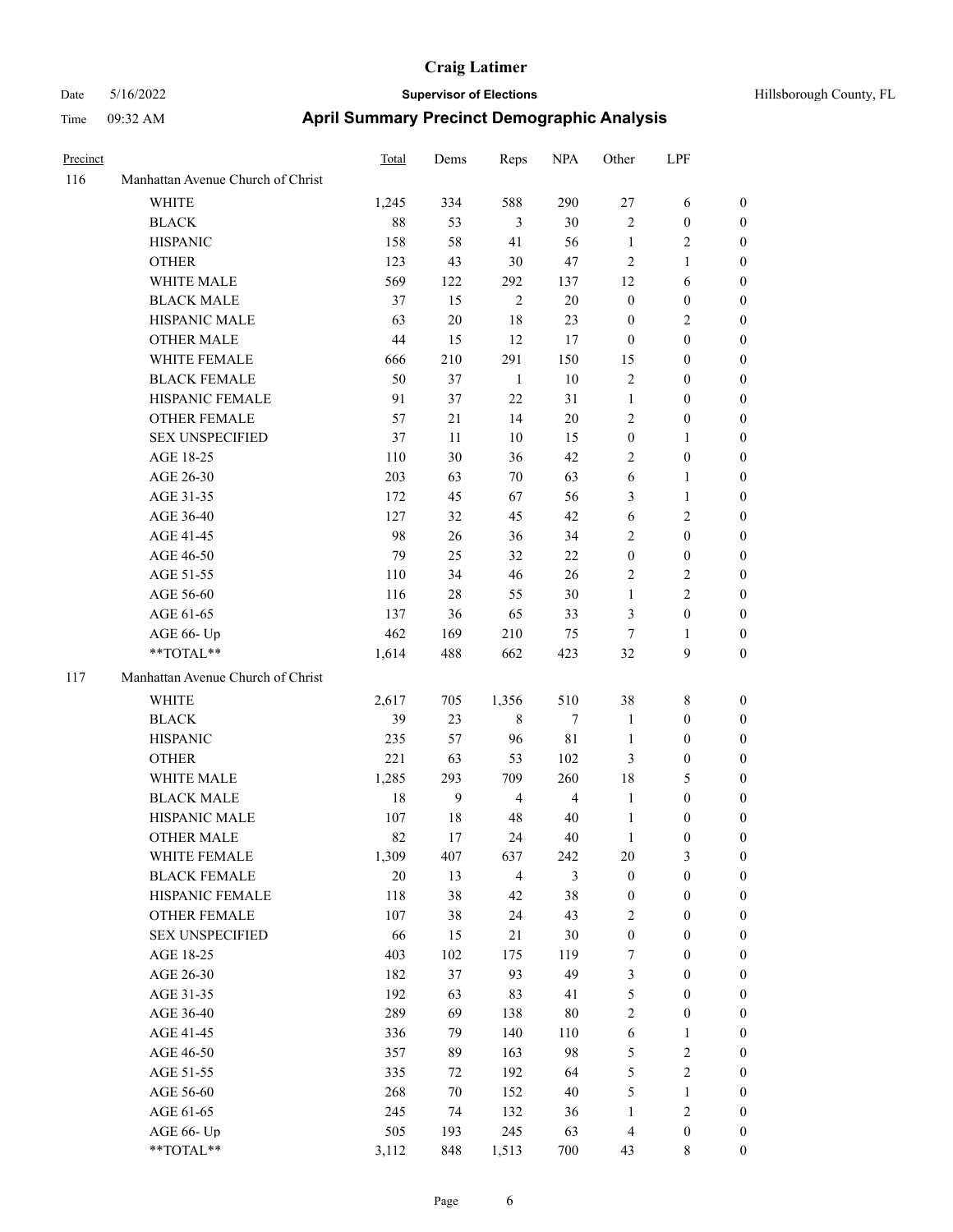| Precinct |                                    | <b>Total</b> | Dems   | Reps             | <b>NPA</b>     | Other            | LPF                     |                  |
|----------|------------------------------------|--------------|--------|------------------|----------------|------------------|-------------------------|------------------|
| 119      | Palma Ceia United Methodist Church |              |        |                  |                |                  |                         |                  |
|          | WHITE                              | 2,613        | 794    | 1,227            | 541            | 44               | 7                       | $\mathbf{0}$     |
|          | <b>BLACK</b>                       | 40           | 29     | 2                | 8              | 1                | $\boldsymbol{0}$        | $\boldsymbol{0}$ |
|          | <b>HISPANIC</b>                    | 202          | 69     | 67               | 62             | $\mathfrak{Z}$   | 1                       | $\boldsymbol{0}$ |
|          | <b>OTHER</b>                       | 236          | 81     | 60               | 89             | 6                | $\boldsymbol{0}$        | $\boldsymbol{0}$ |
|          | WHITE MALE                         | 1,291        | 333    | 630              | 303            | 18               | 7                       | $\boldsymbol{0}$ |
|          | <b>BLACK MALE</b>                  | 19           | $10\,$ | $\overline{2}$   | 6              | $\mathbf{1}$     | $\boldsymbol{0}$        | $\boldsymbol{0}$ |
|          | HISPANIC MALE                      | 88           | 25     | 34               | $27\,$         | $\overline{2}$   | $\boldsymbol{0}$        | $\boldsymbol{0}$ |
|          | <b>OTHER MALE</b>                  | 101          | 31     | 27               | 42             | $\mathbf{1}$     | $\boldsymbol{0}$        | $\boldsymbol{0}$ |
|          | WHITE FEMALE                       | 1,307        | 457    | 591              | 233            | 26               | $\boldsymbol{0}$        | $\boldsymbol{0}$ |
|          | <b>BLACK FEMALE</b>                | 20           | 18     | $\boldsymbol{0}$ | $\overline{2}$ | $\boldsymbol{0}$ | $\boldsymbol{0}$        | $\boldsymbol{0}$ |
|          | HISPANIC FEMALE                    | 107          | 40     | 32               | 33             | $\mathbf{1}$     | 1                       | $\boldsymbol{0}$ |
|          | <b>OTHER FEMALE</b>                | 99           | 41     | 23               | 32             | $\mathfrak{Z}$   | $\boldsymbol{0}$        | $\boldsymbol{0}$ |
|          | <b>SEX UNSPECIFIED</b>             | 59           | 18     | 17               | 22             | $\overline{2}$   | $\boldsymbol{0}$        | $\boldsymbol{0}$ |
|          | AGE 18-25                          | 314          | 97     | 111              | 91             | 15               | $\boldsymbol{0}$        | $\boldsymbol{0}$ |
|          | AGE 26-30                          | 149          | 37     | 65               | 47             | $\boldsymbol{0}$ | $\boldsymbol{0}$        | $\boldsymbol{0}$ |
|          | AGE 31-35                          | 224          | 73     | 88               | 57             | 6                | $\boldsymbol{0}$        | $\boldsymbol{0}$ |
|          | AGE 36-40                          | 366          | 110    | 151              | 97             | 7                | 1                       | $\boldsymbol{0}$ |
|          | AGE 41-45                          | 396          | 117    | 163              | 109            | 6                | 1                       | $\boldsymbol{0}$ |
|          | AGE 46-50                          | 387          | 100    | 171              | 104            | $\,8\,$          | 4                       | $\boldsymbol{0}$ |
|          | AGE 51-55                          | 333          | 87     | 168              | 74             | $\overline{4}$   | $\boldsymbol{0}$        | $\boldsymbol{0}$ |
|          | AGE 56-60                          | 281          | $88\,$ | 141              | 47             | 5                | $\boldsymbol{0}$        | $\boldsymbol{0}$ |
|          | AGE 61-65                          | 226          | 79     | 113              | 31             | 1                | 2                       | $\boldsymbol{0}$ |
|          | AGE 66- Up                         | 415          | 185    | 185              | 43             | $\overline{2}$   | $\boldsymbol{0}$        | $\boldsymbol{0}$ |
|          | **TOTAL**                          | 3,091        | 973    | 1,356            | 700            | 54               | 8                       | $\boldsymbol{0}$ |
| 121      | Covenant Life Church Tampa         |              |        |                  |                |                  |                         |                  |
|          | <b>WHITE</b>                       | 2,558        | 821    | 1,125            | 567            | 37               | 8                       | $\boldsymbol{0}$ |
|          | <b>BLACK</b>                       | 54           | 35     | 6                | 13             | $\boldsymbol{0}$ | $\boldsymbol{0}$        | $\boldsymbol{0}$ |
|          | <b>HISPANIC</b>                    | 194          | 63     | 71               | 58             | $\boldsymbol{0}$ | 2                       | $\boldsymbol{0}$ |
|          | <b>OTHER</b>                       | 266          | 94     | 56               | 111            | 5                | $\boldsymbol{0}$        | $\boldsymbol{0}$ |
|          | WHITE MALE                         | 1,197        | 318    | 570              | 284            | 20               | 5                       | $\boldsymbol{0}$ |
|          | <b>BLACK MALE</b>                  | 31           | 19     | $\overline{4}$   | 8              | $\boldsymbol{0}$ | $\boldsymbol{0}$        | $\boldsymbol{0}$ |
|          | HISPANIC MALE                      | 87           | 25     | 32               | 29             | $\boldsymbol{0}$ | 1                       | $\boldsymbol{0}$ |
|          | <b>OTHER MALE</b>                  | 115          | 32     | 30               | 48             | 5                | $\boldsymbol{0}$        | $\boldsymbol{0}$ |
|          | WHITE FEMALE                       | 1,334        | 493    | 544              | 278            | 16               | 3                       | $\mathbf{0}$     |
|          | <b>BLACK FEMALE</b>                | 22           | 15     | $\overline{c}$   | 5              | $\boldsymbol{0}$ | $\boldsymbol{0}$        | $\boldsymbol{0}$ |
|          | HISPANIC FEMALE                    | 98           | 36     | 33               | $28\,$         | $\boldsymbol{0}$ | 1                       | $\boldsymbol{0}$ |
|          | OTHER FEMALE                       | 114          | 49     | 21               | 44             | $\boldsymbol{0}$ | $\boldsymbol{0}$        | $\boldsymbol{0}$ |
|          | <b>SEX UNSPECIFIED</b>             | 74           | 26     | $22\,$           | 25             | $\mathbf{1}$     | $\boldsymbol{0}$        | $\boldsymbol{0}$ |
|          | AGE 18-25                          | 300          | 86     | 119              | 90             | $\sqrt{5}$       | $\boldsymbol{0}$        | $\boldsymbol{0}$ |
|          | AGE 26-30                          | 157          | 52     | 60               | $40\,$         | $\mathfrak{S}$   | $\boldsymbol{0}$        | $\boldsymbol{0}$ |
|          | AGE 31-35                          | 302          | 91     | 128              | 78             | $\overline{4}$   | 1                       | $\boldsymbol{0}$ |
|          | AGE 36-40                          | 412          | 153    | 140              | 113            | $\overline{4}$   | $\overline{\mathbf{c}}$ | $\boldsymbol{0}$ |
|          | AGE 41-45                          | 352          | 117    | 123              | 105            | 6                | $\mathbf{1}$            | $\boldsymbol{0}$ |
|          | AGE 46-50                          | 375          | 106    | 160              | 100            | $\boldsymbol{7}$ | $\sqrt{2}$              | $\boldsymbol{0}$ |
|          | AGE 51-55                          | 356          | 92     | 168              | 89             | $\overline{4}$   | $\mathfrak{Z}$          | $\boldsymbol{0}$ |
|          | AGE 56-60                          | 255          | $72\,$ | 134              | 45             | $\overline{4}$   | $\boldsymbol{0}$        | $\boldsymbol{0}$ |
|          | AGE 61-65                          | 224          | 83     | 97               | $44\,$         | $\boldsymbol{0}$ | $\boldsymbol{0}$        | $\boldsymbol{0}$ |
|          | AGE 66- Up                         | 339          | 161    | 129              | 45             | 3                | 1                       | $\boldsymbol{0}$ |
|          | **TOTAL**                          | 3,072        | 1,013  | 1,258            | 749            | 42               | $10\,$                  | $\boldsymbol{0}$ |
|          |                                    |              |        |                  |                |                  |                         |                  |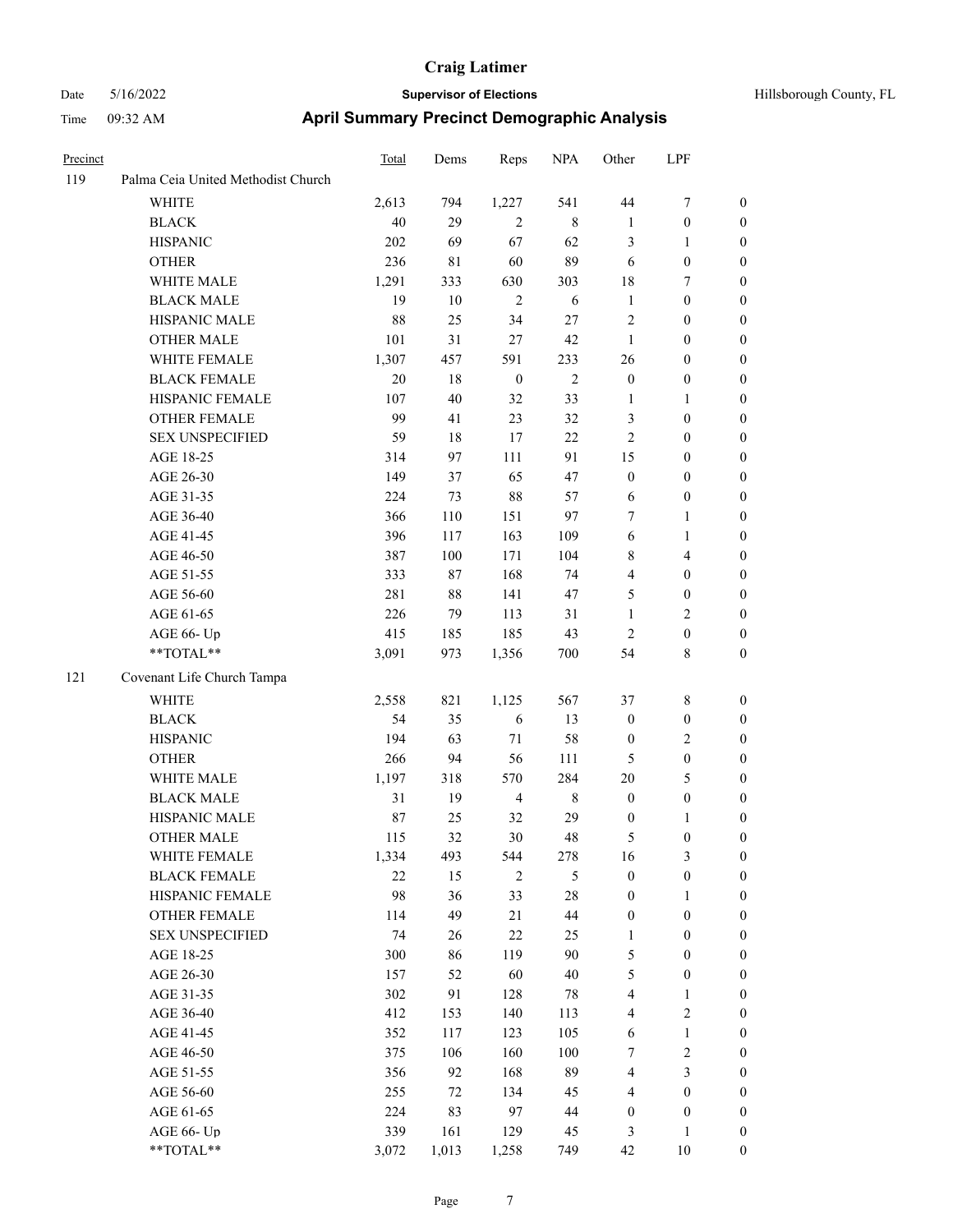| Precinct |                                                 | Total          | Dems             | Reps             | <b>NPA</b>       | Other            | LPF                     |                  |
|----------|-------------------------------------------------|----------------|------------------|------------------|------------------|------------------|-------------------------|------------------|
| 123      | Tampa Garden Club                               |                |                  |                  |                  |                  |                         |                  |
|          | WHITE                                           | 2,769          | 945              | 1,200            | 575              | 41               | $\,8\,$                 | $\boldsymbol{0}$ |
|          | <b>BLACK</b>                                    | 64             | 43               | 3                | 17               | $\boldsymbol{0}$ | $\mathbf{1}$            | $\boldsymbol{0}$ |
|          | <b>HISPANIC</b>                                 | 256            | 124              | $70\,$           | 60               | 2                | $\boldsymbol{0}$        | 0                |
|          | <b>OTHER</b>                                    | 235            | 82               | 61               | $87\,$           | 5                | $\boldsymbol{0}$        | 0                |
|          | WHITE MALE                                      | 1,194          | 371              | 519              | 279              | 17               | 8                       | $\boldsymbol{0}$ |
|          | <b>BLACK MALE</b>                               | 26             | 14               | $\sqrt{2}$       | 10               | $\boldsymbol{0}$ | $\boldsymbol{0}$        | $\boldsymbol{0}$ |
|          | HISPANIC MALE                                   | 107            | 48               | 33               | 25               | 1                | $\boldsymbol{0}$        | $\boldsymbol{0}$ |
|          | <b>OTHER MALE</b>                               | 93             | 25               | $27\,$           | 40               | $\mathbf{1}$     | $\boldsymbol{0}$        | $\boldsymbol{0}$ |
|          | WHITE FEMALE                                    | 1,560          | 570              | 676              | 290              | 24               | $\boldsymbol{0}$        | $\boldsymbol{0}$ |
|          | <b>BLACK FEMALE</b>                             | 37             | 28               | $\mathbf{1}$     | $\tau$           | $\boldsymbol{0}$ | $\mathbf{1}$            | $\boldsymbol{0}$ |
|          | HISPANIC FEMALE                                 | 146            | 74               | 36               | 35               | 1                | $\boldsymbol{0}$        | $\boldsymbol{0}$ |
|          | OTHER FEMALE                                    | 108            | 46               | $22\,$           | 36               | 4                | $\boldsymbol{0}$        | $\boldsymbol{0}$ |
|          | <b>SEX UNSPECIFIED</b>                          | 53             | 18               | 18               | 17               | $\boldsymbol{0}$ | $\boldsymbol{0}$        | 0                |
|          | AGE 18-25                                       | 235            | 63               | $88\,$           | $8\sqrt{1}$      | 3                | $\boldsymbol{0}$        | 0                |
|          | AGE 26-30                                       | 233            | 70               | 81               | 72               | 8                | $\overline{c}$          | $\boldsymbol{0}$ |
|          | AGE 31-35                                       | 201            | 68               | 70               | 61               | $\overline{c}$   | $\boldsymbol{0}$        | $\boldsymbol{0}$ |
|          | AGE 36-40                                       | 191            | 73               | 64               | 52               | $\overline{c}$   | $\boldsymbol{0}$        | $\boldsymbol{0}$ |
|          | AGE 41-45                                       | 184            | 51               | $78\,$           | 52               | 3                | $\boldsymbol{0}$        | $\boldsymbol{0}$ |
|          | AGE 46-50                                       | 198            | 57               | 83               | 54               | 3                | $\mathbf{1}$            | $\boldsymbol{0}$ |
|          | AGE 51-55                                       | 250            | 74               | 110              | 58               | 4                | $\overline{\mathbf{4}}$ | $\boldsymbol{0}$ |
|          | AGE 56-60                                       | 264            | 76               | 115              | 66               | 5                | $\sqrt{2}$              | $\boldsymbol{0}$ |
|          | AGE 61-65                                       | 242            | 92               | 96               | 50               | $\overline{4}$   | $\boldsymbol{0}$        | $\boldsymbol{0}$ |
|          | AGE 66- Up                                      | 1,326          | 570              | 549              | 193              | 14               | $\boldsymbol{0}$        | 0                |
|          | **TOTAL**                                       | 3,324          | 1,194            | 1,334            | 739              | 48               | 9                       | $\boldsymbol{0}$ |
| 125      | Islands Campus of South Tampa Fellowship Church |                |                  |                  |                  |                  |                         |                  |
|          | <b>WHITE</b>                                    | 1,056          | 298              | 520              | 213              | 20               | 5                       | 0                |
|          | <b>BLACK</b>                                    | 5              | 4                | -1               | $\boldsymbol{0}$ | $\boldsymbol{0}$ | $\boldsymbol{0}$        | $\boldsymbol{0}$ |
|          | <b>HISPANIC</b>                                 | 75             | 16               | $30\,$           | 29               | $\boldsymbol{0}$ | $\boldsymbol{0}$        | $\boldsymbol{0}$ |
|          | <b>OTHER</b>                                    | 94             | 32               | 29               | 33               | $\boldsymbol{0}$ | $\boldsymbol{0}$        | $\boldsymbol{0}$ |
|          | WHITE MALE                                      | 533            | 121              | 273              | 123              | 11               | 5                       | $\boldsymbol{0}$ |
|          | <b>BLACK MALE</b>                               | $\mathfrak{Z}$ | 3                | $\boldsymbol{0}$ | $\boldsymbol{0}$ | $\boldsymbol{0}$ | $\boldsymbol{0}$        | $\boldsymbol{0}$ |
|          | HISPANIC MALE                                   | 34             | 6                | 13               | 15               | $\boldsymbol{0}$ | $\boldsymbol{0}$        | $\boldsymbol{0}$ |
|          | <b>OTHER MALE</b>                               | 38             | 15               | $\,8\,$          | 15               | $\boldsymbol{0}$ | $\boldsymbol{0}$        | $\boldsymbol{0}$ |
|          | WHITE FEMALE                                    | 515            | 174              | 243              | 89               | 9                | $\boldsymbol{0}$        | 0                |
|          | <b>BLACK FEMALE</b>                             | $\mathbf{2}$   | $\mathbf{1}$     | 1                | $\boldsymbol{0}$ | $\boldsymbol{0}$ | $\boldsymbol{0}$        | 0                |
|          | HISPANIC FEMALE                                 | 39             | $10\,$           | 17               | 12               | $\boldsymbol{0}$ | $\boldsymbol{0}$        | 0                |
|          | OTHER FEMALE                                    | 44             | 13               | 16               | 15               | $\boldsymbol{0}$ | $\boldsymbol{0}$        | $\overline{0}$   |
|          | <b>SEX UNSPECIFIED</b>                          | 22             | $\boldsymbol{7}$ | $\mathbf{9}$     | $\sqrt{6}$       | $\boldsymbol{0}$ | $\boldsymbol{0}$        | $\overline{0}$   |
|          | AGE 18-25                                       | 172            | 43               | 67               | 56               | 6                | $\boldsymbol{0}$        | $\overline{0}$   |
|          | AGE 26-30                                       | 49             | 12               | 29               | $\boldsymbol{7}$ | $\mathbf{1}$     | $\boldsymbol{0}$        | 0                |
|          | AGE 31-35                                       | 57             | 14               | 26               | 15               | $\mathbf{1}$     | $\mathbf{1}$            | $\overline{0}$   |
|          | AGE 36-40                                       | 94             | 26               | 43               | 25               | $\boldsymbol{0}$ | $\boldsymbol{0}$        | $\overline{0}$   |
|          | AGE 41-45                                       | 99             | 29               | 40               | 27               | $\mathbf{2}$     | $\mathbf{1}$            | $\overline{0}$   |
|          | AGE 46-50                                       | 145            | 29               | 74               | 42               | $\boldsymbol{0}$ | $\boldsymbol{0}$        | 0                |
|          | AGE 51-55                                       | 136            | 34               | 64               | 34               | 3                | $\mathbf{1}$            | 0                |
|          | AGE 56-60                                       | 115            | 26               | 62               | 24               | $\mathbf{2}$     | $\mathbf{1}$            | $\boldsymbol{0}$ |
|          | AGE 61-65                                       | 117            | 27               | 66               | 23               | $\boldsymbol{0}$ | $\mathbf{1}$            | $\boldsymbol{0}$ |
|          | AGE 66- Up                                      | 246            | 110              | 109              | $22\,$           | 5                | $\boldsymbol{0}$        | 0                |
|          | $**TOTAL**$                                     | 1,230          | 350              | 580              | 275              | $20\,$           | 5                       | $\boldsymbol{0}$ |
|          |                                                 |                |                  |                  |                  |                  |                         |                  |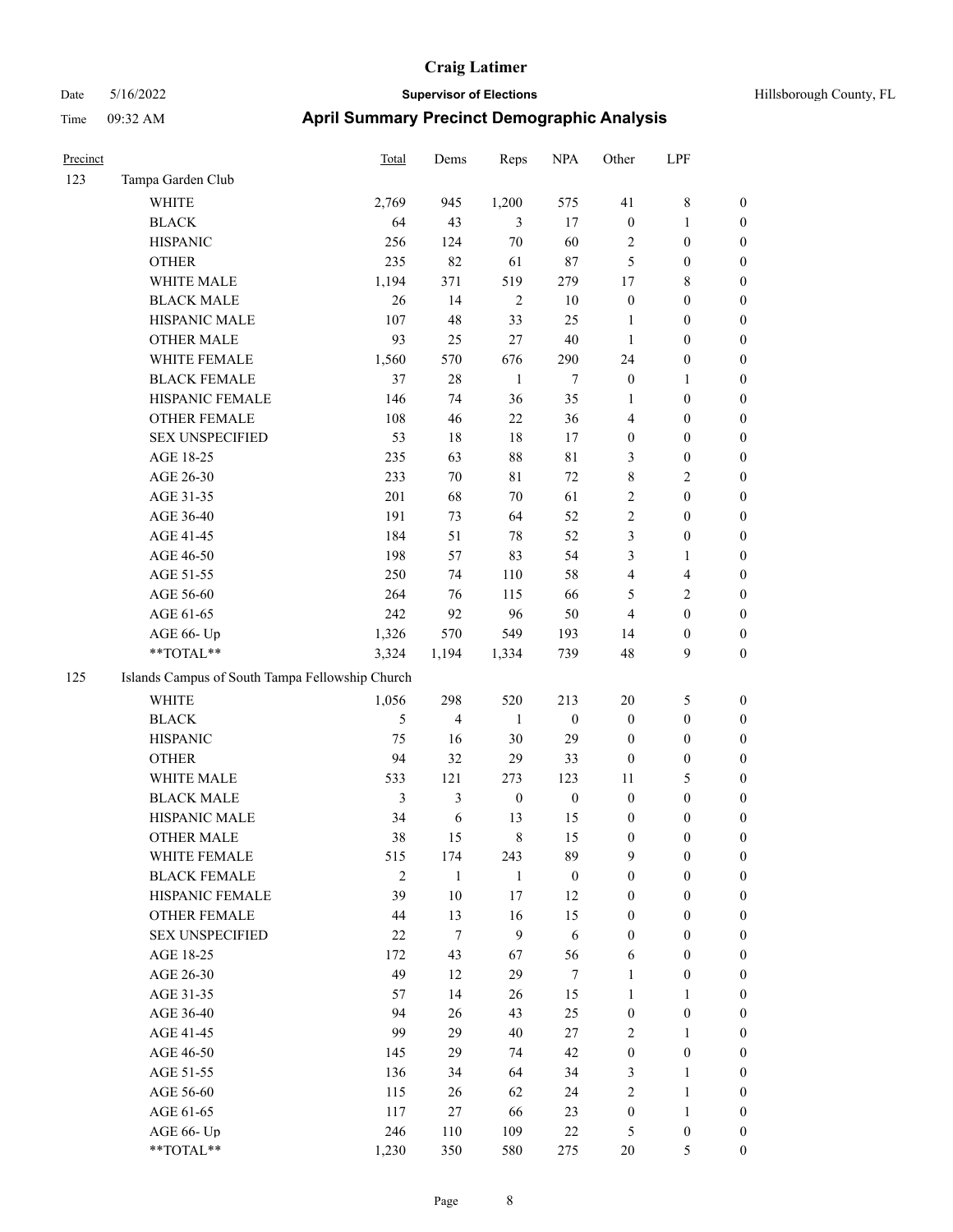| Precinct |                               | Total      | Dems        | Reps             | <b>NPA</b>     | Other            | LPF                     |                                      |
|----------|-------------------------------|------------|-------------|------------------|----------------|------------------|-------------------------|--------------------------------------|
| 127      | Marjorie Park Marina          |            |             |                  |                |                  |                         |                                      |
|          | WHITE                         | 2,630      | 833         | 1,152            | 602            | 32               | 11                      | $\boldsymbol{0}$                     |
|          | <b>BLACK</b>                  | 44         | 27          | $\boldsymbol{0}$ | 17             | $\boldsymbol{0}$ | $\boldsymbol{0}$        | $\boldsymbol{0}$                     |
|          | <b>HISPANIC</b>               | 206        | $8\sqrt{1}$ | 61               | 63             | $\mathbf{1}$     | $\boldsymbol{0}$        | $\boldsymbol{0}$                     |
|          | <b>OTHER</b>                  | 227        | $70\,$      | 57               | 99             | 1                | $\boldsymbol{0}$        | $\boldsymbol{0}$                     |
|          | WHITE MALE                    | 1,255      | 329         | 606              | 300            | 14               | 6                       | $\boldsymbol{0}$                     |
|          | <b>BLACK MALE</b>             | 25         | 15          | $\boldsymbol{0}$ | $10\,$         | $\boldsymbol{0}$ | $\boldsymbol{0}$        | $\boldsymbol{0}$                     |
|          | HISPANIC MALE                 | 87         | 30          | 29               | 28             | $\boldsymbol{0}$ | $\boldsymbol{0}$        | $\boldsymbol{0}$                     |
|          | <b>OTHER MALE</b>             | 96         | 25          | $30\,$           | 41             | $\mathbf{0}$     | $\boldsymbol{0}$        | $\boldsymbol{0}$                     |
|          | WHITE FEMALE                  | 1,353      | 497         | 539              | 294            | 18               | 5                       | $\boldsymbol{0}$                     |
|          | <b>BLACK FEMALE</b>           | 19         | 12          | $\boldsymbol{0}$ | $\tau$         | $\boldsymbol{0}$ | $\boldsymbol{0}$        | $\boldsymbol{0}$                     |
|          | HISPANIC FEMALE               | 113        | 49          | 31               | 32             | $\mathbf{1}$     | $\boldsymbol{0}$        | $\boldsymbol{0}$                     |
|          | <b>OTHER FEMALE</b>           | 92         | 38          | 21               | 32             | $\mathbf{1}$     | $\boldsymbol{0}$        | $\boldsymbol{0}$                     |
|          | <b>SEX UNSPECIFIED</b>        | 67         | 16          | 14               | 37             | $\boldsymbol{0}$ | $\boldsymbol{0}$        | $\boldsymbol{0}$                     |
|          | AGE 18-25                     | 340        | 118         | 117              | 96             | $\,$ 8 $\,$      | 1                       | $\boldsymbol{0}$                     |
|          | AGE 26-30                     | 222        | 74          | 74               | 68             | 5                | 1                       | $\boldsymbol{0}$                     |
|          | AGE 31-35                     | 253        | 93          | 72               | 85             | 3                | $\boldsymbol{0}$        | $\boldsymbol{0}$                     |
|          | AGE 36-40                     | 225        | 53          | 81               | 85             | $\overline{4}$   | 2                       | $\boldsymbol{0}$                     |
|          | AGE 41-45                     | 278        | 67          | 106              | 101            | $\sqrt{2}$       | $\overline{\mathbf{c}}$ | $\boldsymbol{0}$                     |
|          | AGE 46-50                     | 297        | 89          | 132              | 72             | $\sqrt{2}$       | $\overline{\mathbf{c}}$ | $\boldsymbol{0}$                     |
|          | AGE 51-55                     | 300        | 68          | 152              | 78             | 1                | 1                       | $\boldsymbol{0}$                     |
|          | AGE 56-60                     | 263        | 67          | 128              | 60             | $\tau$           | 1                       | $\boldsymbol{0}$                     |
|          | AGE 61-65                     | 284        | 103         | 129              | 50             | $\mathbf{1}$     | $\mathbf{1}$            | $\boldsymbol{0}$                     |
|          | AGE 66- Up                    | 645        | 279         | 279              | 86             | 1                | $\boldsymbol{0}$        | $\boldsymbol{0}$                     |
|          | **TOTAL**                     | 3,107      | 1,011       | 1,270            | 781            | 34               | 11                      | $\boldsymbol{0}$                     |
| 129      | Kate Jackson Community Center |            |             |                  |                |                  |                         |                                      |
|          | <b>WHITE</b>                  | 2,149      | 736         | 896              | 470            | 38               | 9                       | $\boldsymbol{0}$                     |
|          | <b>BLACK</b>                  | 23         | 13          | $\mathbf{1}$     | 9              | $\boldsymbol{0}$ | $\boldsymbol{0}$        | $\boldsymbol{0}$                     |
|          | <b>HISPANIC</b>               | 153        | 62          | 37               | 52             | $\overline{2}$   | $\boldsymbol{0}$        | $\boldsymbol{0}$                     |
|          | <b>OTHER</b>                  | 176        | 57          | 44               | 73             | $\mathbf{1}$     | 1                       | $\boldsymbol{0}$                     |
|          | WHITE MALE                    | 1,016      | 291         | 458              | 244            | 17               | 6                       | $\boldsymbol{0}$                     |
|          | <b>BLACK MALE</b>             | $11\,$     | 5           | $\mathbf{1}$     | 5              | $\boldsymbol{0}$ | $\boldsymbol{0}$        | $\boldsymbol{0}$                     |
|          | HISPANIC MALE                 | 65         | 28          | 13               | 23             | 1                | $\boldsymbol{0}$        | $\boldsymbol{0}$                     |
|          | <b>OTHER MALE</b>             | 72         | 21          | 20               | 30             | $\mathbf{0}$     | 1                       | $\boldsymbol{0}$                     |
|          | WHITE FEMALE                  | 1,101      | 433         | 427              | 218            | 20               | 3                       | $\boldsymbol{0}$                     |
|          | <b>BLACK FEMALE</b>           | 11         | $\tau$      | $\boldsymbol{0}$ | $\overline{4}$ | $\boldsymbol{0}$ | $\boldsymbol{0}$        | $\boldsymbol{0}$                     |
|          | HISPANIC FEMALE               | 85         | 32          | 23               | 29             | $\mathbf{1}$     | $\boldsymbol{0}$        | $\boldsymbol{0}$                     |
|          | OTHER FEMALE                  | 77         | $27\,$      | 21               | 28             | $\mathbf{1}$     | $\boldsymbol{0}$        | $\boldsymbol{0}$                     |
|          | <b>SEX UNSPECIFIED</b>        | 63         | 24          | 15               | 23             | $\mathbf{1}$     | $\boldsymbol{0}$        | $\boldsymbol{0}$                     |
|          | AGE 18-25                     | 286        | 95          | 105              | 75             | $\,$ 8 $\,$      | 3                       | $\boldsymbol{0}$                     |
|          | AGE 26-30                     | 235        | 83          | 74               | 71             | 6                | 1                       | $\boldsymbol{0}$                     |
|          | AGE 31-35                     | 216        | 74          | 75               | 57             | 7                | 3                       | $\boldsymbol{0}$                     |
|          | AGE 36-40                     | 183        | 58          | 69               | 56             | $\boldsymbol{0}$ | $\boldsymbol{0}$        | $\boldsymbol{0}$                     |
|          | AGE 41-45                     | 172        | 66          | 47               | 57             | $\sqrt{2}$       | $\boldsymbol{0}$        | $\boldsymbol{0}$                     |
|          |                               | 216        |             |                  | 64             | $\mathfrak{Z}$   |                         |                                      |
|          | AGE 46-50<br>AGE 51-55        | 251        | 46          | 101              |                | $\overline{4}$   | 2<br>$\boldsymbol{0}$   | $\boldsymbol{0}$<br>$\boldsymbol{0}$ |
|          |                               | 257        | 78          | 106              | 63<br>55       | $\boldsymbol{0}$ | $\boldsymbol{0}$        | $\boldsymbol{0}$                     |
|          | AGE 56-60                     |            | 84          | 118              |                |                  |                         |                                      |
|          | AGE 61-65                     | 243<br>442 | 86          | 111              | $40\,$         | 5                | 1<br>$\boldsymbol{0}$   | $\boldsymbol{0}$                     |
|          | AGE 66- Up<br>**TOTAL**       |            | 198<br>868  | 172<br>978       | 66<br>604      | 6                | $10\,$                  | $\boldsymbol{0}$                     |
|          |                               | 2,501      |             |                  |                | 41               |                         | $\boldsymbol{0}$                     |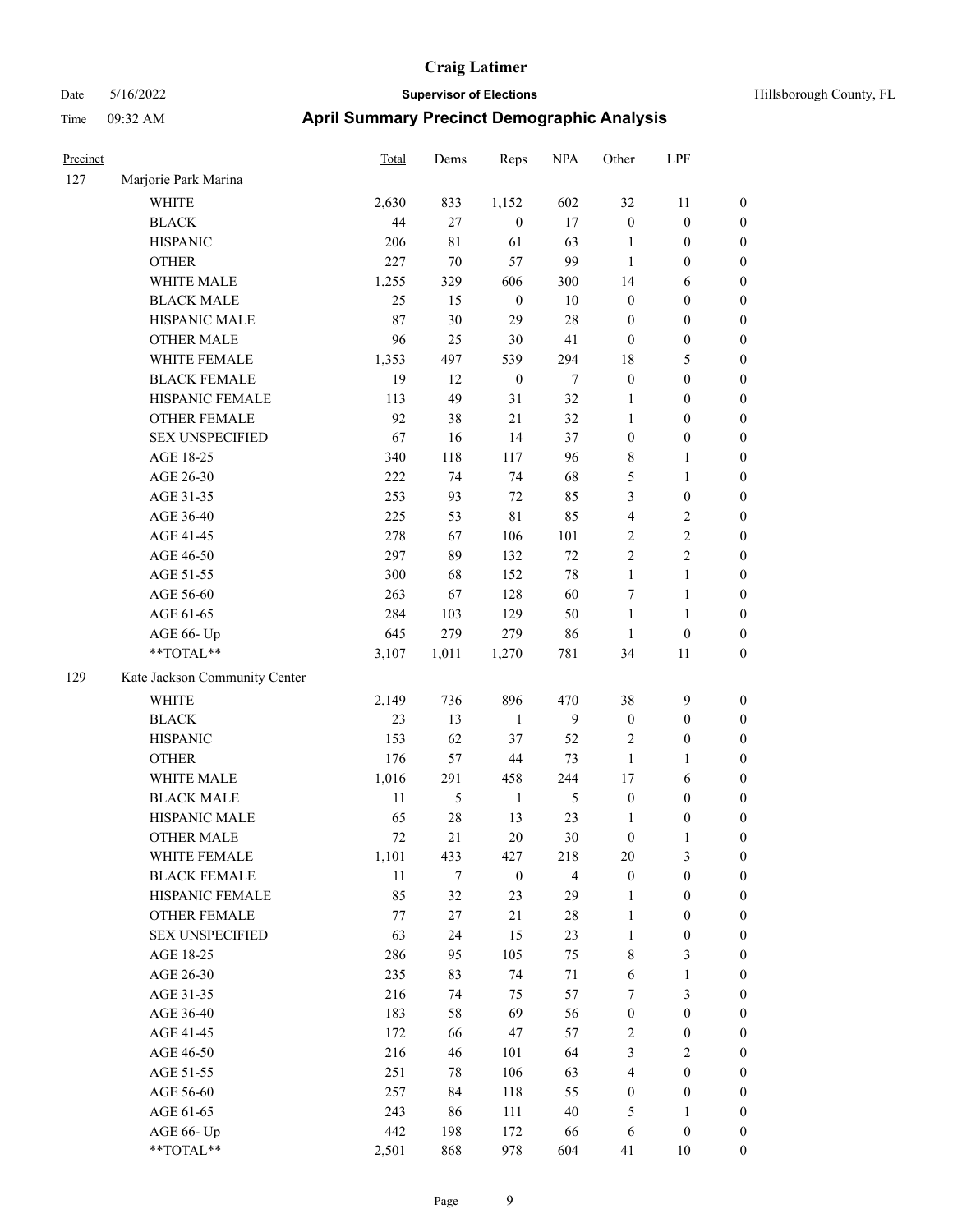| Precinct |                            | Total  | Dems             | Reps             | <b>NPA</b>    | Other            | LPF                     |                  |
|----------|----------------------------|--------|------------------|------------------|---------------|------------------|-------------------------|------------------|
| 131      | Tampa Garden Club          |        |                  |                  |               |                  |                         |                  |
|          | <b>WHITE</b>               | 2,799  | 861              | 1,241            | 641           | 37               | 19                      | $\boldsymbol{0}$ |
|          | <b>BLACK</b>               | 37     | 24               | $\sqrt{2}$       | 11            | $\boldsymbol{0}$ | $\boldsymbol{0}$        | $\boldsymbol{0}$ |
|          | <b>HISPANIC</b>            | 169    | 71               | 57               | 40            | 1                | $\boldsymbol{0}$        | $\boldsymbol{0}$ |
|          | <b>OTHER</b>               | 221    | 65               | $70\,$           | 82            | 4                | $\boldsymbol{0}$        | $\boldsymbol{0}$ |
|          | WHITE MALE                 | 1,375  | 341              | 644              | 360           | 16               | 14                      | $\boldsymbol{0}$ |
|          | <b>BLACK MALE</b>          | 20     | $10\,$           | $\overline{2}$   | $\,$ 8 $\,$   | $\boldsymbol{0}$ | $\boldsymbol{0}$        | $\boldsymbol{0}$ |
|          | HISPANIC MALE              | 75     | 32               | 23               | 19            | 1                | $\boldsymbol{0}$        | $\boldsymbol{0}$ |
|          | <b>OTHER MALE</b>          | 79     | 19               | 32               | 26            | $\overline{c}$   | $\boldsymbol{0}$        | 0                |
|          | WHITE FEMALE               | 1,399  | 514              | 586              | 273           | $21\,$           | $\mathfrak{S}$          | $\boldsymbol{0}$ |
|          | <b>BLACK FEMALE</b>        | 17     | 14               | $\boldsymbol{0}$ | 3             | $\boldsymbol{0}$ | $\boldsymbol{0}$        | $\boldsymbol{0}$ |
|          | HISPANIC FEMALE            | 92     | 38               | 33               | 21            | $\boldsymbol{0}$ | $\boldsymbol{0}$        | $\boldsymbol{0}$ |
|          | OTHER FEMALE               | 104    | 38               | 31               | 33            | $\overline{c}$   | $\boldsymbol{0}$        | $\boldsymbol{0}$ |
|          | <b>SEX UNSPECIFIED</b>     | 65     | 15               | 19               | 31            | $\boldsymbol{0}$ | $\boldsymbol{0}$        | $\boldsymbol{0}$ |
|          | AGE 18-25                  | 412    | 136              | 168              | 101           | 5                | $\sqrt{2}$              | $\boldsymbol{0}$ |
|          | AGE 26-30                  | 368    | 113              | 153              | 93            | $\tau$           | $\overline{2}$          | $\boldsymbol{0}$ |
|          | AGE 31-35                  | 295    | 89               | 111              | 90            | $\mathfrak{Z}$   | $\overline{c}$          | $\boldsymbol{0}$ |
|          | AGE 36-40                  | 332    | $90\,$           | 129              | 111           | $\mathbf{1}$     | $\mathbf{1}$            | $\boldsymbol{0}$ |
|          | AGE 41-45                  | 362    | 108              | 143              | 102           | 5                | $\overline{\mathbf{4}}$ | 0                |
|          | AGE 46-50                  | 299    | 90               | 132              | 71            | 6                | $\boldsymbol{0}$        | 0                |
|          | AGE 51-55                  | 307    | 88               | 130              | 79            | 5                | 5                       | $\boldsymbol{0}$ |
|          | AGE 56-60                  | 246    | 66               | 118              | 55            | 5                | $\overline{c}$          | $\boldsymbol{0}$ |
|          | AGE 61-65                  | 214    | 83               | 105              | 24            | $\overline{c}$   | $\boldsymbol{0}$        | $\boldsymbol{0}$ |
|          | AGE 66- Up                 | 391    | 158              | 181              | 48            | 3                | 1                       | $\boldsymbol{0}$ |
|          | **TOTAL**                  | 3,226  | 1,021            | 1,370            | 774           | 42               | 19                      | $\boldsymbol{0}$ |
| 133      | Covenant Life Church Tampa |        |                  |                  |               |                  |                         |                  |
|          | <b>WHITE</b>               | 1,436  | 380              | 799              | 242           | 11               | $\overline{\mathbf{4}}$ | $\boldsymbol{0}$ |
|          | <b>BLACK</b>               | 14     | 9                | $\boldsymbol{0}$ | $\mathfrak s$ | $\boldsymbol{0}$ | $\boldsymbol{0}$        | $\boldsymbol{0}$ |
|          | <b>HISPANIC</b>            | $72\,$ | 18               | 32               | 21            | $\boldsymbol{0}$ | $\mathbf{1}$            | $\boldsymbol{0}$ |
|          | <b>OTHER</b>               | 115    | 43               | $28\,$           | 42            | $\sqrt{2}$       | $\boldsymbol{0}$        | $\boldsymbol{0}$ |
|          | WHITE MALE                 | 688    | 157              | 400              | 124           | 5                | $\mathfrak{2}$          | 0                |
|          | <b>BLACK MALE</b>          | 7      | 4                | $\boldsymbol{0}$ | 3             | $\boldsymbol{0}$ | $\boldsymbol{0}$        | 0                |
|          | HISPANIC MALE              | 33     | 8                | 16               | $\,$ 8 $\,$   | $\boldsymbol{0}$ | 1                       | $\boldsymbol{0}$ |
|          | <b>OTHER MALE</b>          | 48     | 15               | 12               | 19            | 2                | $\boldsymbol{0}$        | $\boldsymbol{0}$ |
|          | WHITE FEMALE               | 736    | 218              | 395              | 115           | 6                | $\sqrt{2}$              | $\boldsymbol{0}$ |
|          | <b>BLACK FEMALE</b>        | 7      | 5                | $\boldsymbol{0}$ | $\sqrt{2}$    | $\boldsymbol{0}$ | $\boldsymbol{0}$        | $\overline{0}$   |
|          | HISPANIC FEMALE            | 38     | $10\,$           | 15               | 13            | $\boldsymbol{0}$ | $\boldsymbol{0}$        | $\theta$         |
|          | <b>OTHER FEMALE</b>        | 49     | 24               | $10\,$           | 15            | $\boldsymbol{0}$ | $\boldsymbol{0}$        | 0                |
|          | <b>SEX UNSPECIFIED</b>     | 31     | $\boldsymbol{9}$ | $11\,$           | 11            | $\boldsymbol{0}$ | $\boldsymbol{0}$        | 0                |
|          | AGE 18-25                  | 226    | 69               | 97               | 53            | 6                | $\mathbf{1}$            | 0                |
|          | AGE 26-30                  | 96     | 32               | 41               | 23            | $\boldsymbol{0}$ | $\boldsymbol{0}$        | 0                |
|          | AGE 31-35                  | 86     | 22               | 44               | 19            | $\mathbf{1}$     | $\boldsymbol{0}$        | 0                |
|          | AGE 36-40                  | 115    | 30               | 55               | 29            | $\boldsymbol{0}$ | $\mathbf{1}$            | $\overline{0}$   |
|          | AGE 41-45                  | 133    | 36               | 47               | 47            | $\sqrt{2}$       | $\mathbf{1}$            | $\boldsymbol{0}$ |
|          | AGE 46-50                  | 140    | 31               | 75               | 34            | $\boldsymbol{0}$ | $\boldsymbol{0}$        | $\overline{0}$   |
|          | AGE 51-55                  | 137    | 38               | 72               | 25            | $\mathbf{1}$     | $\mathbf{1}$            | $\boldsymbol{0}$ |
|          | AGE 56-60                  | 159    | 42               | 93               | 22            | 2                | $\boldsymbol{0}$        | $\overline{0}$   |
|          | AGE 61-65                  | 169    | 40               | 105              | 23            | $\mathbf{1}$     | $\boldsymbol{0}$        | $\overline{0}$   |
|          | AGE 66- Up                 | 376    | 110              | 230              | 35            | $\boldsymbol{0}$ | $\mathbf{1}$            | $\boldsymbol{0}$ |
|          | $**TOTAL**$                | 1,637  | 450              | 859              | 310           | 13               | $\mathfrak{S}$          | $\overline{0}$   |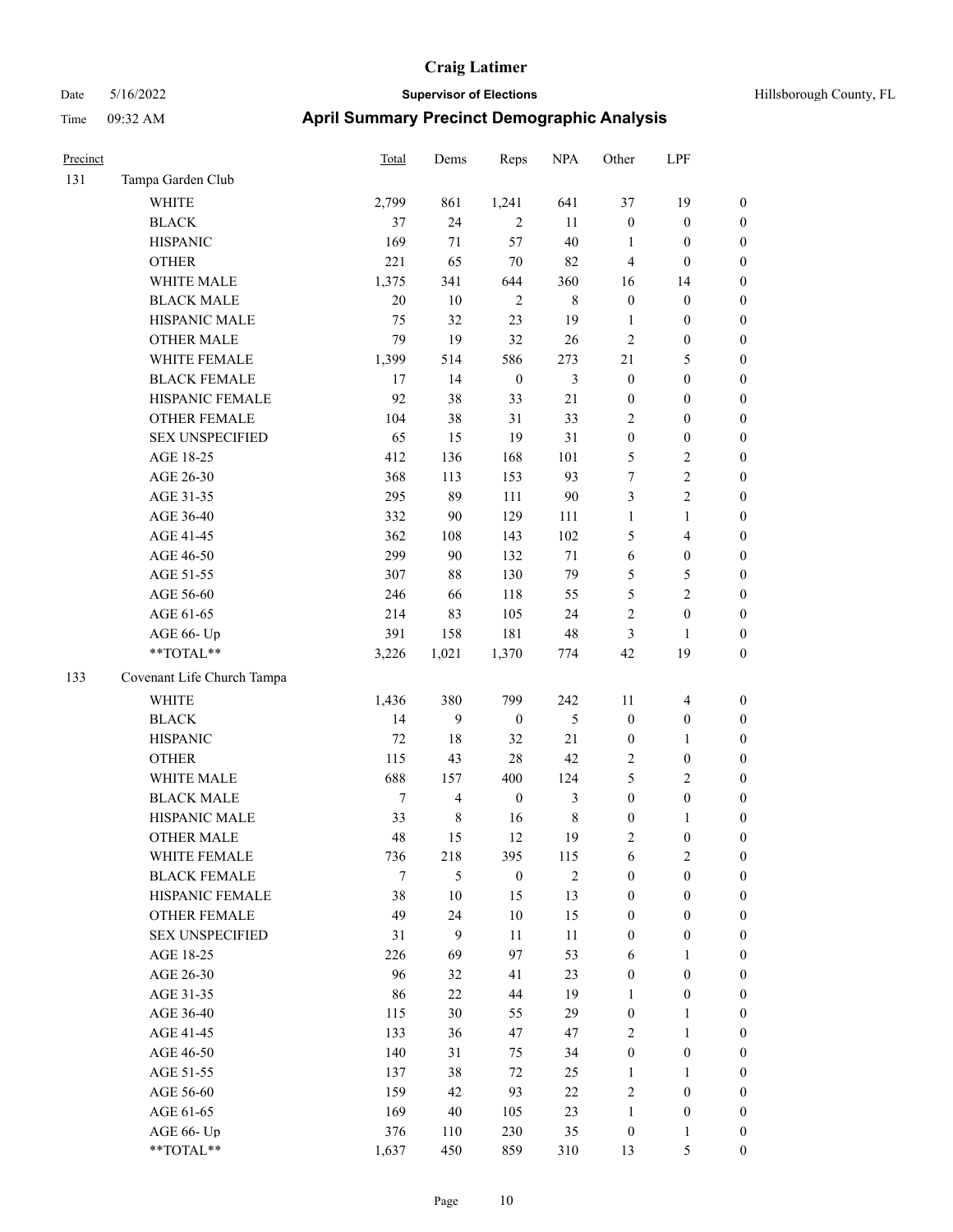| Precinct |                                    | Total       | Dems             | Reps           | <b>NPA</b>              | Other            | LPF                     |                  |
|----------|------------------------------------|-------------|------------------|----------------|-------------------------|------------------|-------------------------|------------------|
| 135      | Good Shepherd Lutheran Church      |             |                  |                |                         |                  |                         |                  |
|          | <b>WHITE</b>                       | 2,829       | 815              | 1,335          | 621                     | 45               | 13                      | $\boldsymbol{0}$ |
|          | <b>BLACK</b>                       | 70          | 41               | $\overline{4}$ | 25                      | $\boldsymbol{0}$ | $\boldsymbol{0}$        | $\boldsymbol{0}$ |
|          | <b>HISPANIC</b>                    | 284         | 97               | 103            | 79                      | 4                | $\mathbf{1}$            | $\boldsymbol{0}$ |
|          | <b>OTHER</b>                       | 298         | 85               | 84             | 122                     | 6                | $\mathbf{1}$            | $\boldsymbol{0}$ |
|          | WHITE MALE                         | 1,369       | 319              | 691            | 324                     | 23               | 12                      | 0                |
|          | <b>BLACK MALE</b>                  | 38          | 17               | 3              | 18                      | $\boldsymbol{0}$ | $\boldsymbol{0}$        | 0                |
|          | HISPANIC MALE                      | 112         | 37               | 42             | 31                      | 2                | $\boldsymbol{0}$        | 0                |
|          | <b>OTHER MALE</b>                  | 121         | 29               | 42             | 47                      | 3                | $\boldsymbol{0}$        | 0                |
|          | WHITE FEMALE                       | 1,439       | 493              | 631            | 292                     | $22\,$           | $\mathbf{1}$            | $\boldsymbol{0}$ |
|          | <b>BLACK FEMALE</b>                | 30          | $22\,$           | $\mathbf{1}$   | $\tau$                  | $\boldsymbol{0}$ | $\boldsymbol{0}$        | $\boldsymbol{0}$ |
|          | HISPANIC FEMALE                    | 164         | 58               | 60             | 43                      | 2                | $\mathbf{1}$            | $\boldsymbol{0}$ |
|          | OTHER FEMALE                       | 130         | 44               | 33             | 51                      | $\sqrt{2}$       | $\boldsymbol{0}$        | $\boldsymbol{0}$ |
|          | <b>SEX UNSPECIFIED</b>             | 78          | 19               | 23             | 34                      | $\mathbf{1}$     | $\mathbf{1}$            | $\boldsymbol{0}$ |
|          | AGE 18-25                          | 377         | 100              | 145            | 118                     | 12               | $\overline{2}$          | $\boldsymbol{0}$ |
|          | AGE 26-30                          | 213         | 58               | $88\,$         | 62                      | 5                | $\boldsymbol{0}$        | 0                |
|          | AGE 31-35                          | 281         | 85               | 90             | 101                     | $\overline{4}$   | $\mathbf{1}$            | 0                |
|          | AGE 36-40                          | 365         | 104              | 135            | 117                     | 7                | $\sqrt{2}$              | 0                |
|          | AGE 41-45                          | 336         | 91               | 130            | 106                     | 8                | $\mathbf{1}$            | 0                |
|          | AGE 46-50                          | 338         | 89               | 162            | 79                      | 8                | $\boldsymbol{0}$        | $\boldsymbol{0}$ |
|          | AGE 51-55                          | 333         | 74               | 169            | 84                      | $\overline{c}$   | $\overline{\mathbf{4}}$ | $\boldsymbol{0}$ |
|          | AGE 56-60                          | 303         | 84               | 149            | 64                      | 3                | $\mathfrak{Z}$          | $\boldsymbol{0}$ |
|          | AGE 61-65                          | 270         | 91               | 133            | 43                      | $\sqrt{2}$       | $\mathbf{1}$            | $\boldsymbol{0}$ |
|          | AGE 66- Up                         | 665         | 262              | 325            | 73                      | $\overline{4}$   | $\mathbf{1}$            | $\boldsymbol{0}$ |
|          | **TOTAL**                          | 3,481       | 1,038            | 1,526          | 847                     | 55               | 15                      | $\boldsymbol{0}$ |
| 137      | Palma Ceia United Methodist Church |             |                  |                |                         |                  |                         |                  |
|          | WHITE                              | 2,187       | 682              | 1,036          | 438                     | 25               | 6                       | $\boldsymbol{0}$ |
|          | <b>BLACK</b>                       | 32          | 15               | 7              | 9                       | $\mathbf{1}$     | $\boldsymbol{0}$        | $\boldsymbol{0}$ |
|          | <b>HISPANIC</b>                    | 183         | 57               | $70\,$         | 54                      | $\overline{c}$   | $\boldsymbol{0}$        | 0                |
|          | <b>OTHER</b>                       | 190         | 67               | 40             | 79                      | $\sqrt{2}$       | $\overline{c}$          | 0                |
|          | WHITE MALE                         | 1,063       | 263              | 539            | 241                     | $17$             | $\mathfrak{Z}$          | 0                |
|          | <b>BLACK MALE</b>                  | 15          | 6                | 4              | $\overline{4}$          | $\mathbf{1}$     | $\boldsymbol{0}$        | $\boldsymbol{0}$ |
|          | HISPANIC MALE                      | 79          | 18               | 39             | 22                      | $\boldsymbol{0}$ | $\boldsymbol{0}$        | $\boldsymbol{0}$ |
|          | <b>OTHER MALE</b>                  | 75          | 22               | 17             | 33                      | 1                | $\mathfrak{2}$          | $\boldsymbol{0}$ |
|          | WHITE FEMALE                       | 1,102       | 412              | 489            | 190                     | $\,$ 8 $\,$      | $\mathfrak{Z}$          | $\boldsymbol{0}$ |
|          | <b>BLACK FEMALE</b>                | 16          | $\boldsymbol{9}$ | $\mathfrak{Z}$ | $\overline{\mathbf{4}}$ | $\boldsymbol{0}$ | $\boldsymbol{0}$        | $\overline{0}$   |
|          | HISPANIC FEMALE                    | 102         | 39               | 31             | 30                      | 2                | $\boldsymbol{0}$        | $\overline{0}$   |
|          | <b>OTHER FEMALE</b>                | $8\sqrt{1}$ | 34               | $18\,$         | 29                      | $\boldsymbol{0}$ | $\boldsymbol{0}$        | 0                |
|          | <b>SEX UNSPECIFIED</b>             | 59          | 18               | 13             | $27\,$                  | $\mathbf{1}$     | $\boldsymbol{0}$        | 0                |
|          | AGE 18-25                          | 280         | 87               | 107            | $78\,$                  | 6                | $\sqrt{2}$              | 0                |
|          | AGE 26-30                          | 127         | 36               | 44             | 42                      | $\overline{4}$   | $\mathbf{1}$            | $\boldsymbol{0}$ |
|          | AGE 31-35                          | 204         | 50               | 98             | 55                      | 1                | $\boldsymbol{0}$        | $\boldsymbol{0}$ |
|          | AGE 36-40                          | 271         | 72               | 126            | $70\,$                  | 3                | $\boldsymbol{0}$        | $\boldsymbol{0}$ |
|          | AGE 41-45                          | 274         | 89               | 85             | 94                      | $\overline{4}$   | $\sqrt{2}$              | $\overline{0}$   |
|          | AGE 46-50                          | 279         | 70               | 132            | 74                      | $\overline{c}$   | $\mathbf{1}$            | $\boldsymbol{0}$ |
|          | AGE 51-55                          | 250         | 69               | 121            | 57                      | 3                | $\boldsymbol{0}$        | $\overline{0}$   |
|          | AGE 56-60                          | 211         | 60               | 112            | 36                      | $\sqrt{2}$       | $\mathbf{1}$            | $\overline{0}$   |
|          | AGE 61-65                          | 171         | 64               | 84             | 21                      | $\sqrt{2}$       | $\boldsymbol{0}$        | $\boldsymbol{0}$ |
|          | AGE 66- Up                         | 525         | 224              | 244            | 53                      | $\mathfrak{Z}$   | $\mathbf{1}$            | $\boldsymbol{0}$ |
|          | $**TOTAL**$                        | 2,592       | 821              | 1,153          | 580                     | $30\,$           | $\,$ 8 $\,$             | $\overline{0}$   |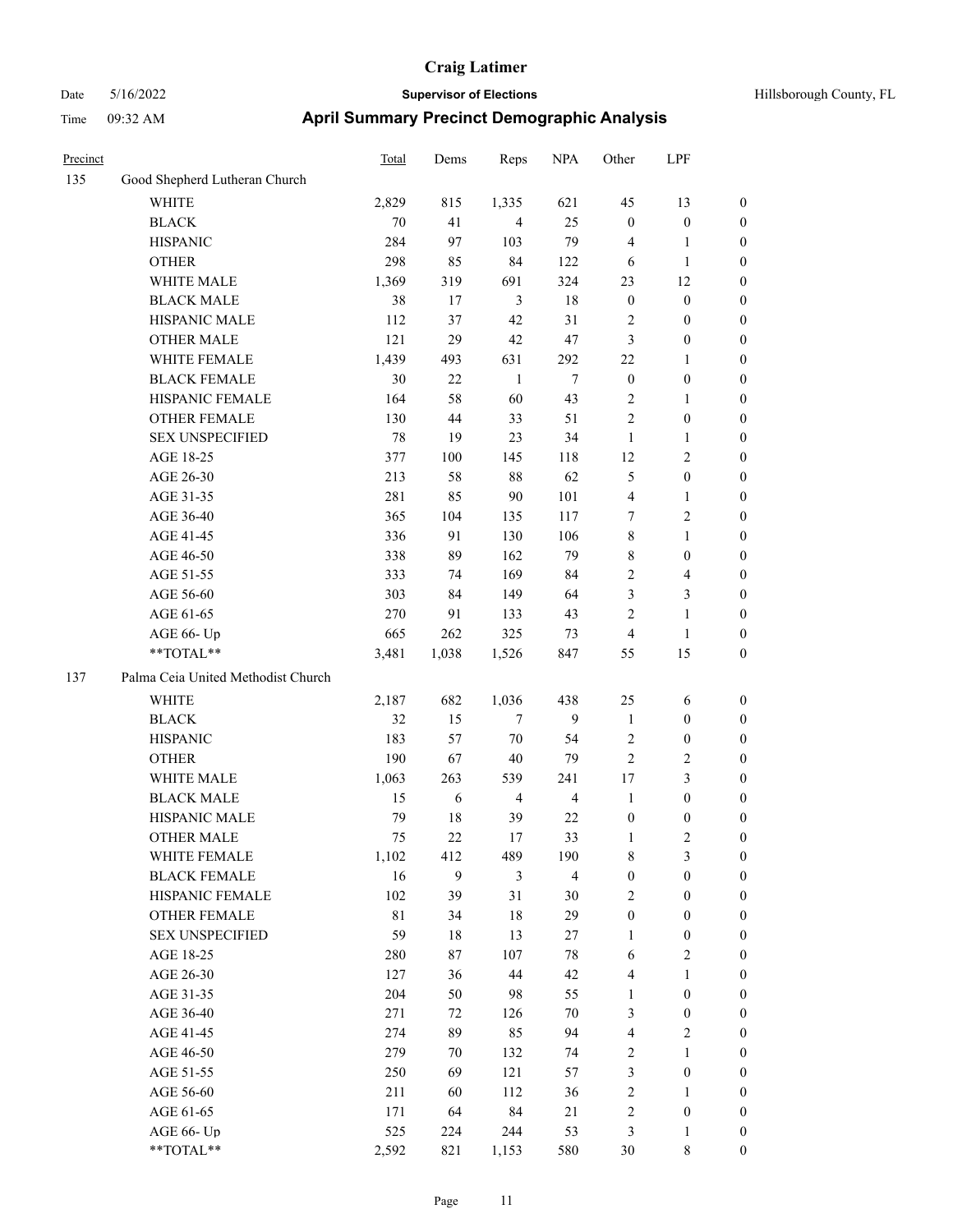| Precinct |                                   | Total  | Dems   | Reps             | <b>NPA</b> | Other            | LPF                     |                  |
|----------|-----------------------------------|--------|--------|------------------|------------|------------------|-------------------------|------------------|
| 139      | Christ the King Catholic Church   |        |        |                  |            |                  |                         |                  |
|          | WHITE                             | 2,307  | 644    | 1,176            | 460        | 23               | $\overline{\mathbf{4}}$ | $\boldsymbol{0}$ |
|          | <b>BLACK</b>                      | 67     | 36     | $\overline{4}$   | 25         | $\overline{c}$   | $\boldsymbol{0}$        | $\boldsymbol{0}$ |
|          | <b>HISPANIC</b>                   | 226    | 57     | 111              | 55         | 3                | $\boldsymbol{0}$        | $\boldsymbol{0}$ |
|          | <b>OTHER</b>                      | 257    | 60     | 94               | 99         | 4                | $\boldsymbol{0}$        | 0                |
|          | WHITE MALE                        | 1,130  | 250    | 616              | 256        | 6                | $\overline{c}$          | 0                |
|          | <b>BLACK MALE</b>                 | 39     | 19     | $\overline{4}$   | 14         | $\mathfrak{2}$   | $\boldsymbol{0}$        | $\boldsymbol{0}$ |
|          | HISPANIC MALE                     | 103    | $21\,$ | 51               | 30         | $\mathbf{1}$     | $\boldsymbol{0}$        | $\boldsymbol{0}$ |
|          | <b>OTHER MALE</b>                 | 109    | 19     | 49               | 38         | 3                | $\boldsymbol{0}$        | $\boldsymbol{0}$ |
|          | WHITE FEMALE                      | 1,156  | 390    | 554              | 194        | 16               | $\sqrt{2}$              | 0                |
|          | <b>BLACK FEMALE</b>               | 27     | 16     | $\boldsymbol{0}$ | 11         | $\boldsymbol{0}$ | $\boldsymbol{0}$        | $\boldsymbol{0}$ |
|          | HISPANIC FEMALE                   | 118    | 36     | 57               | 23         | $\overline{c}$   | $\boldsymbol{0}$        | $\boldsymbol{0}$ |
|          | <b>OTHER FEMALE</b>               | 115    | 38     | 34               | 42         | $\mathbf{1}$     | $\boldsymbol{0}$        | $\boldsymbol{0}$ |
|          | <b>SEX UNSPECIFIED</b>            | 60     | 8      | 20               | 31         | $\mathbf{1}$     | $\boldsymbol{0}$        | 0                |
|          | AGE 18-25                         | 342    | 99     | 142              | 95         | 6                | $\boldsymbol{0}$        | 0                |
|          | AGE 26-30                         | 211    | 73     | 76               | 58         | 4                | $\boldsymbol{0}$        | 0                |
|          | AGE 31-35                         | 182    | 39     | 91               | 48         | 3                | $\mathbf{1}$            | 0                |
|          | AGE 36-40                         | 219    | 55     | 96               | 66         | $\overline{c}$   | $\boldsymbol{0}$        | $\boldsymbol{0}$ |
|          | AGE 41-45                         | 251    | 64     | 102              | 83         | $\mathbf{1}$     | 1                       | $\boldsymbol{0}$ |
|          | AGE 46-50                         | 292    | 69     | 145              | 73         | 4                | $\mathbf{1}$            | $\boldsymbol{0}$ |
|          | AGE 51-55                         | 269    | 59     | 142              | 63         | 4                | $\mathbf{1}$            | $\boldsymbol{0}$ |
|          | AGE 56-60                         | 250    | 64     | 141              | 42         | 3                | $\boldsymbol{0}$        | $\boldsymbol{0}$ |
|          | AGE 61-65                         | 254    | 64     | 146              | $40\,$     | 4                | $\boldsymbol{0}$        | 0                |
|          | AGE 66- Up                        | 587    | 211    | 304              | 71         | 1                | $\boldsymbol{0}$        | 0                |
|          | **TOTAL**                         | 2,857  | 797    | 1,385            | 639        | 32               | $\overline{4}$          | 0                |
| 141      | The Sons of Italy Hall Lodge 1251 |        |        |                  |            |                  |                         |                  |
|          | <b>WHITE</b>                      | 1,132  | 404    | 457              | 245        | 21               | 5                       | 0                |
|          | <b>BLACK</b>                      | 55     | 39     | 5                | $10\,$     | $\mathbf{1}$     | $\boldsymbol{0}$        | 0                |
|          | <b>HISPANIC</b>                   | 127    | 45     | 29               | 50         | 2                | $\mathbf{1}$            | 0                |
|          | <b>OTHER</b>                      | 106    | 39     | 18               | 46         | 3                | $\boldsymbol{0}$        | $\boldsymbol{0}$ |
|          | WHITE MALE                        | 524    | 167    | 219              | 124        | 10               | $\overline{\mathbf{4}}$ | $\boldsymbol{0}$ |
|          | <b>BLACK MALE</b>                 | 25     | 17     | $\mathfrak{Z}$   | 5          | $\boldsymbol{0}$ | $\boldsymbol{0}$        | $\boldsymbol{0}$ |
|          | HISPANIC MALE                     | 58     | 20     | 18               | 20         | $\boldsymbol{0}$ | $\boldsymbol{0}$        | $\boldsymbol{0}$ |
|          | <b>OTHER MALE</b>                 | 42     | 13     | 9                | 19         | $\mathbf{1}$     | $\boldsymbol{0}$        | $\boldsymbol{0}$ |
|          | WHITE FEMALE                      | 598    | 233    | 235              | 118        | $11\,$           | $\mathbf{1}$            | 0                |
|          | <b>BLACK FEMALE</b>               | 28     | $20\,$ | $\sqrt{2}$       | 5          | $\mathbf{1}$     | $\boldsymbol{0}$        | 0                |
|          | HISPANIC FEMALE                   | 64     | 23     | 11               | 27         | $\sqrt{2}$       | $\mathbf{1}$            | 0                |
|          | OTHER FEMALE                      | 47     | 22     | $\boldsymbol{7}$ | 16         | $\sqrt{2}$       | $\boldsymbol{0}$        | 0                |
|          | <b>SEX UNSPECIFIED</b>            | 34     | 12     | $\sqrt{5}$       | $17\,$     | $\boldsymbol{0}$ | $\boldsymbol{0}$        | 0                |
|          | AGE 18-25                         | 162    | 54     | 52               | 50         | 4                | $\sqrt{2}$              | $\overline{0}$   |
|          | AGE 26-30                         | 200    | 75     | $70\,$           | 51         | 4                | $\boldsymbol{0}$        | $\overline{0}$   |
|          | AGE 31-35                         | 159    | 52     | 55               | 48         | $\overline{4}$   | $\boldsymbol{0}$        | $\overline{0}$   |
|          | AGE 36-40                         | 154    | 53     | 53               | 44         | 3                | $\mathbf{1}$            | $\overline{0}$   |
|          | AGE 41-45                         | 119    | 35     | 45               | 38         | $\mathbf{1}$     | $\boldsymbol{0}$        | $\overline{0}$   |
|          | AGE 46-50                         | 112    | 36     | 38               | 32         | 5                | $\mathbf{1}$            | $\boldsymbol{0}$ |
|          | AGE 51-55                         | 100    | 29     | 44               | 25         | $\mathbf{1}$     | $\mathbf{1}$            | 0                |
|          | AGE 56-60                         | 116    | 41     | 48               | 24         | $\sqrt{2}$       | $\mathbf{1}$            | 0                |
|          | AGE 61-65                         | $80\,$ | 40     | 22               | 15         | 3                | $\boldsymbol{0}$        | 0                |
|          | AGE 66- Up                        | 218    | 112    | 82               | 24         | $\boldsymbol{0}$ | $\boldsymbol{0}$        | 0                |
|          | $**TOTAL**$                       | 1,420  | 527    | 509              | 351        | $27\,$           | 6                       | $\overline{0}$   |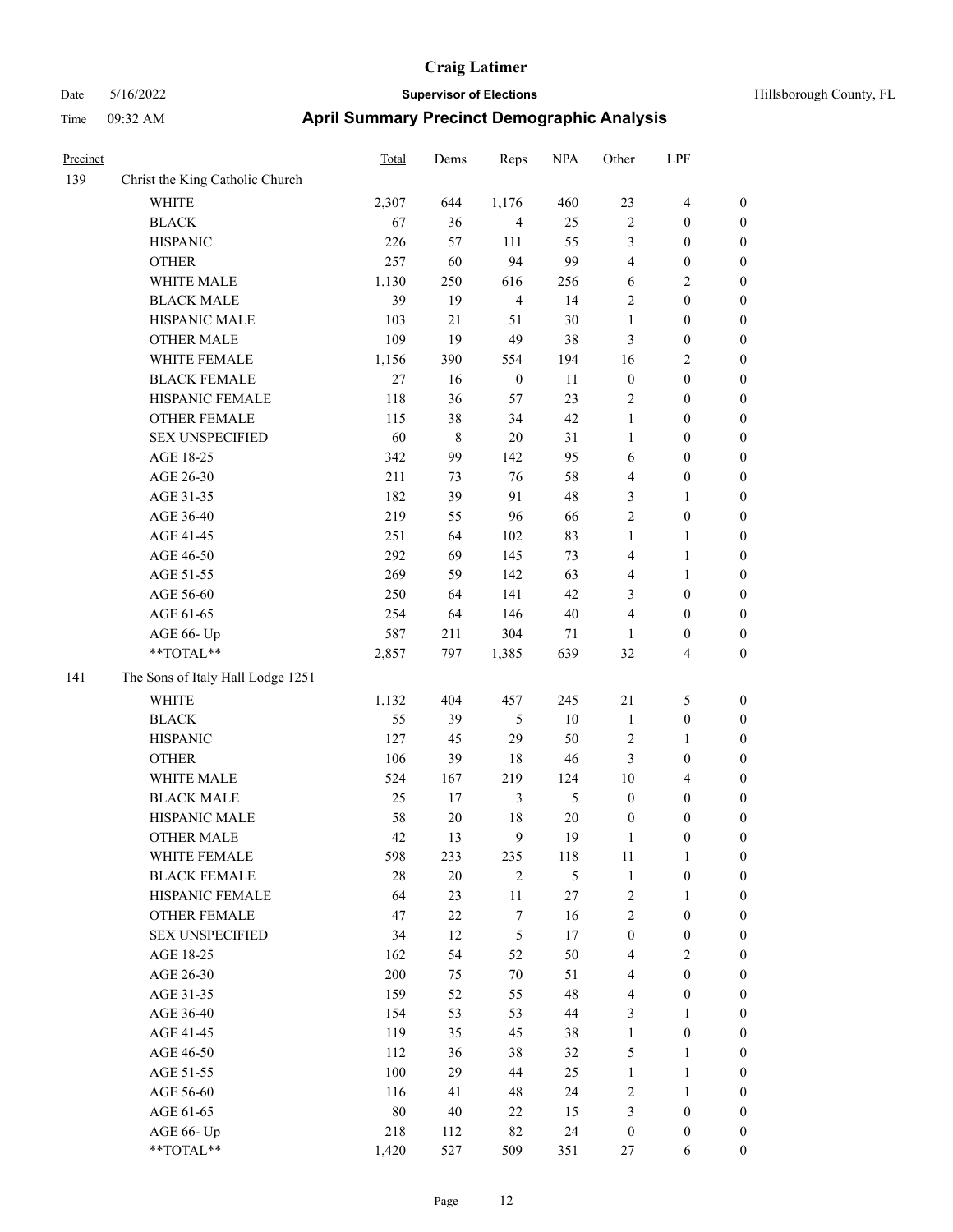| Hillsborough County, FL |  |  |
|-------------------------|--|--|
|-------------------------|--|--|

| Precinct |                                     | <b>Total</b> | Dems   | Reps             | <b>NPA</b>              | Other            | LPF              |                  |
|----------|-------------------------------------|--------------|--------|------------------|-------------------------|------------------|------------------|------------------|
| 145      | The Sons of Italy Hall Lodge 1251   |              |        |                  |                         |                  |                  |                  |
|          | <b>WHITE</b>                        | 912          | 296    | 314              | 279                     | 14               | $\mathbf{9}$     | $\boldsymbol{0}$ |
|          | $_{\rm BLACK}$                      | 52           | 31     | $\overline{4}$   | 16                      | $\mathbf{1}$     | $\boldsymbol{0}$ | $\boldsymbol{0}$ |
|          | <b>HISPANIC</b>                     | 204          | 95     | 56               | 51                      | 2                | $\boldsymbol{0}$ | $\boldsymbol{0}$ |
|          | <b>OTHER</b>                        | 92           | 34     | $20\,$           | 36                      | $\mathbf{1}$     | 1                | $\boldsymbol{0}$ |
|          | WHITE MALE                          | 450          | 128    | 162              | 149                     | 5                | 6                | $\boldsymbol{0}$ |
|          | <b>BLACK MALE</b>                   | 31           | 15     | $\mathfrak{Z}$   | 12                      | $\mathbf{1}$     | $\boldsymbol{0}$ | $\boldsymbol{0}$ |
|          | HISPANIC MALE                       | 85           | 34     | 25               | 24                      | $\mathfrak{2}$   | $\boldsymbol{0}$ | $\boldsymbol{0}$ |
|          | <b>OTHER MALE</b>                   | 29           | 11     | 6                | 12                      | $\boldsymbol{0}$ | $\boldsymbol{0}$ | $\boldsymbol{0}$ |
|          | WHITE FEMALE                        | 452          | 166    | 149              | 126                     | 9                | $\sqrt{2}$       | 0                |
|          | <b>BLACK FEMALE</b>                 | $21\,$       | 16     | -1               | $\overline{\mathbf{4}}$ | $\boldsymbol{0}$ | $\boldsymbol{0}$ | 0                |
|          | HISPANIC FEMALE                     | 115          | 59     | 29               | 27                      | $\boldsymbol{0}$ | $\boldsymbol{0}$ | 0                |
|          | OTHER FEMALE                        | 44           | 17     | 12               | 14                      | 1                | $\boldsymbol{0}$ | 0                |
|          | <b>SEX UNSPECIFIED</b>              | 33           | $10\,$ | $\tau$           | 14                      | $\boldsymbol{0}$ | $\sqrt{2}$       | $\boldsymbol{0}$ |
|          | AGE 18-25                           | 136          | 40     | 46               | 47                      | 2                | $\mathbf{1}$     | $\boldsymbol{0}$ |
|          | AGE 26-30                           | 226          | 68     | 68               | 84                      | 5                | $\mathbf{1}$     | $\boldsymbol{0}$ |
|          | AGE 31-35                           | 185          | 61     | 55               | 64                      | 2                | $\mathfrak{Z}$   | $\boldsymbol{0}$ |
|          | AGE 36-40                           | 132          | 53     | 35               | 39                      | $\mathbf{2}$     | $\mathfrak{Z}$   | $\boldsymbol{0}$ |
|          | AGE 41-45                           | 80           | 28     | 20               | 31                      | $\boldsymbol{0}$ | $\mathbf{1}$     | $\boldsymbol{0}$ |
|          | AGE 46-50                           | 67           | 19     | 22               | 25                      | 1                | $\boldsymbol{0}$ | 0                |
|          | AGE 51-55                           | 76           | 16     | 38               | 21                      | $\mathbf{1}$     | $\boldsymbol{0}$ | 0                |
|          | AGE 56-60                           | 73           | 33     | 19               | 19                      | $\mathbf{1}$     | $\mathbf{1}$     | 0                |
|          | AGE 61-65                           | 48           | $22\,$ | 21               | 5                       | $\boldsymbol{0}$ | $\boldsymbol{0}$ | 0                |
|          | AGE 66- Up                          | 237          | 116    | $70\,$           | 47                      | 4                | $\boldsymbol{0}$ | $\boldsymbol{0}$ |
|          | **TOTAL**                           | 1,260        | 456    | 394              | 382                     | 18               | $10\,$           | $\boldsymbol{0}$ |
| 151      | Beulah Baptist Institutional Church |              |        |                  |                         |                  |                  |                  |
|          | <b>WHITE</b>                        | 1,208        | 359    | 433              | 376                     | 31               | $\mathbf{9}$     | $\boldsymbol{0}$ |
|          | <b>BLACK</b>                        | 92           | 58     | 5                | $28\,$                  | $\mathbf{1}$     | $\boldsymbol{0}$ | $\boldsymbol{0}$ |
|          | <b>HISPANIC</b>                     | 99           | 37     | 22               | 38                      | 2                | $\boldsymbol{0}$ | $\boldsymbol{0}$ |
|          | <b>OTHER</b>                        | 152          | 57     | 28               | 63                      | 3                | $\mathbf{1}$     | $\boldsymbol{0}$ |
|          | WHITE MALE                          | 605          | 133    | 254              | 204                     | 8                | 6                | $\boldsymbol{0}$ |
|          | <b>BLACK MALE</b>                   | 47           | 27     | $\overline{4}$   | 16                      | $\boldsymbol{0}$ | $\boldsymbol{0}$ | $\boldsymbol{0}$ |
|          | HISPANIC MALE                       | 46           | 14     | $10\,$           | 21                      | 1                | $\boldsymbol{0}$ | 0                |
|          | <b>OTHER MALE</b>                   | 62           | 28     | 11               | 20                      | 2                | 1                | 0                |
|          | WHITE FEMALE                        | 594          | 224    | 175              | 169                     | 23               | 3                | $\boldsymbol{0}$ |
|          | <b>BLACK FEMALE</b>                 | 44           | 31     | $\mathbf{1}$     | $11\,$                  | $\mathbf{1}$     | $\boldsymbol{0}$ | $\boldsymbol{0}$ |
|          | HISPANIC FEMALE                     | 52           | $22\,$ | 12               | 17                      | $\mathbf{1}$     | $\boldsymbol{0}$ | $\overline{0}$   |
|          | <b>OTHER FEMALE</b>                 | 54           | 20     | 12               | $22\,$                  | $\boldsymbol{0}$ | $\boldsymbol{0}$ | 0                |
|          | <b>SEX UNSPECIFIED</b>              | 47           | 12     | $\boldsymbol{9}$ | 25                      | $\mathbf{1}$     | $\boldsymbol{0}$ | $\overline{0}$   |
|          | AGE 18-25                           | 285          | $80\,$ | 95               | 102                     | $\boldsymbol{7}$ | $\mathbf{1}$     | $\overline{0}$   |
|          | AGE 26-30                           | 317          | 101    | 96               | 102                     | 15               | $\mathfrak{Z}$   | 0                |
|          | AGE 31-35                           | 219          | 74     | 61               | $78\,$                  | $\overline{4}$   | $\sqrt{2}$       | 0                |
|          | AGE 36-40                           | 142          | 51     | 35               | 51                      | $\overline{4}$   | $\mathbf{1}$     | 0                |
|          | AGE 41-45                           | 120          | 32     | 35               | 50                      | 3                | $\boldsymbol{0}$ | 0                |
|          | AGE 46-50                           | 102          | 23     | 38               | $40\,$                  | $\boldsymbol{0}$ | $\mathbf{1}$     | $\boldsymbol{0}$ |
|          | AGE 51-55                           | 104          | 32     | 38               | 32                      | $\boldsymbol{0}$ | $\sqrt{2}$       | $\boldsymbol{0}$ |
|          | AGE 56-60                           | 73           | 29     | 26               | 16                      | 2                | $\boldsymbol{0}$ | $\overline{0}$   |
|          | AGE 61-65                           | 73           | 26     | $28\,$           | 19                      | $\boldsymbol{0}$ | $\boldsymbol{0}$ | $\boldsymbol{0}$ |
|          | AGE 66- Up                          | 116          | 63     | 36               | 15                      | 2                | $\boldsymbol{0}$ | $\boldsymbol{0}$ |
|          | $**TOTAL**$                         | 1,551        | 511    | 488              | 505                     | 37               | $10\,$           | $\boldsymbol{0}$ |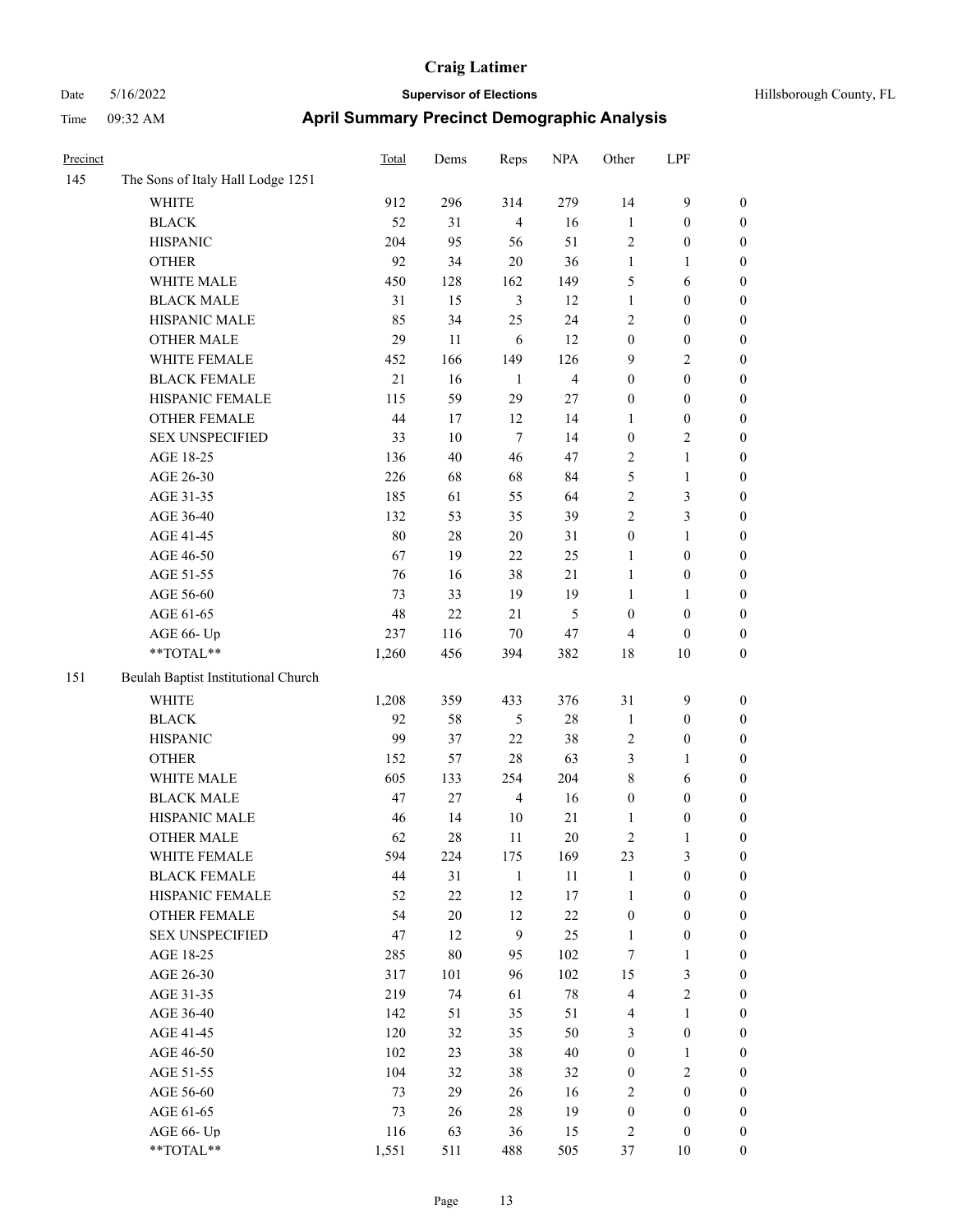# Date 5/16/2022 **Supervisor of Elections Supervisor of Elections** Hillsborough County, FL Time 09:32 AM **April Summary Precinct Demographic Analysis**

| Precinct |                               | Total          | Dems           | Reps             | <b>NPA</b>       | Other                   | LPF              |                  |
|----------|-------------------------------|----------------|----------------|------------------|------------------|-------------------------|------------------|------------------|
| 153      | Kate Jackson Community Center |                |                |                  |                  |                         |                  |                  |
|          | <b>WHITE</b>                  | 497            | 184            | 146              | 155              | 9                       | 3                | $\boldsymbol{0}$ |
|          | <b>BLACK</b>                  | $\,8\,$        | 5              | $\overline{c}$   | $\mathbf{1}$     | $\boldsymbol{0}$        | $\boldsymbol{0}$ | $\mathbf{0}$     |
|          | <b>HISPANIC</b>               | 41             | 14             | 12               | 15               | $\boldsymbol{0}$        | $\boldsymbol{0}$ | $\boldsymbol{0}$ |
|          | <b>OTHER</b>                  | 52             | 16             | 13               | 23               | $\boldsymbol{0}$        | $\boldsymbol{0}$ | $\boldsymbol{0}$ |
|          | WHITE MALE                    | 233            | 77             | 76               | 76               | 3                       | 1                | $\boldsymbol{0}$ |
|          | <b>BLACK MALE</b>             | $\mathfrak{H}$ | 2              | $\mathfrak{2}$   | 1                | $\boldsymbol{0}$        | $\boldsymbol{0}$ | $\boldsymbol{0}$ |
|          | HISPANIC MALE                 | 10             | $\overline{c}$ | $\overline{2}$   | 6                | $\boldsymbol{0}$        | $\boldsymbol{0}$ | $\boldsymbol{0}$ |
|          | <b>OTHER MALE</b>             | 25             | 6              | 9                | 10               | $\boldsymbol{0}$        | $\boldsymbol{0}$ | $\boldsymbol{0}$ |
|          | WHITE FEMALE                  | 261            | 106            | 69               | 78               | 6                       | 2                | $\boldsymbol{0}$ |
|          | <b>BLACK FEMALE</b>           | $\overline{2}$ | $\overline{c}$ | $\boldsymbol{0}$ | $\boldsymbol{0}$ | $\boldsymbol{0}$        | $\boldsymbol{0}$ | $\boldsymbol{0}$ |
|          | HISPANIC FEMALE               | 30             | 12             | 10               | 8                | $\boldsymbol{0}$        | $\boldsymbol{0}$ | $\boldsymbol{0}$ |
|          | OTHER FEMALE                  | 20             | 7              | $\mathfrak{Z}$   | 10               | $\boldsymbol{0}$        | $\boldsymbol{0}$ | $\boldsymbol{0}$ |
|          | <b>SEX UNSPECIFIED</b>        | 12             | 5              | $\sqrt{2}$       | $\sqrt{5}$       | $\boldsymbol{0}$        | $\boldsymbol{0}$ | $\boldsymbol{0}$ |
|          | AGE 18-25                     | 60             | 25             | 12               | 22               | $\mathbf{1}$            | $\boldsymbol{0}$ | $\boldsymbol{0}$ |
|          | AGE 26-30                     | 84             | 38             | 22               | 19               | $\overline{\mathbf{4}}$ | 1                | $\boldsymbol{0}$ |
|          | AGE 31-35                     | 90             | 25             | 34               | 30               | 1                       | $\boldsymbol{0}$ | $\boldsymbol{0}$ |
|          | AGE 36-40                     | 55             | 15             | 15               | 25               | $\boldsymbol{0}$        | $\boldsymbol{0}$ | $\boldsymbol{0}$ |
|          | AGE 41-45                     | 55             | $20\,$         | 11               | 23               | 1                       | $\boldsymbol{0}$ | $\boldsymbol{0}$ |
|          | AGE 46-50                     | 58             | 17             | 17               | 23               | $\boldsymbol{0}$        | 1                | $\boldsymbol{0}$ |
|          | AGE 51-55                     | 48             | 19             | 18               | 11               | $\boldsymbol{0}$        | $\boldsymbol{0}$ | $\boldsymbol{0}$ |
|          | AGE 56-60                     | 44             | 14             | 13               | 14               | $\mathfrak{2}$          | 1                | $\boldsymbol{0}$ |
|          | AGE 61-65                     | 30             | 10             | 11               | 9                | $\boldsymbol{0}$        | $\boldsymbol{0}$ | $\boldsymbol{0}$ |
|          | AGE 66- Up                    | 74             | 36             | 20               | 18               | $\boldsymbol{0}$        | $\boldsymbol{0}$ | $\boldsymbol{0}$ |
|          | **TOTAL**                     | 598            | 219            | 173              | 194              | 9                       | 3                | $\boldsymbol{0}$ |
| 157      | Kate Jackson Community Center |                |                |                  |                  |                         |                  |                  |
|          | <b>WHITE</b>                  | 817            | 232            | 339              | 232              | 10                      | $\overline{4}$   | $\boldsymbol{0}$ |
|          | <b>BLACK</b>                  | 41             | 21             | $\overline{4}$   | 15               | $\mathbf{1}$            | $\boldsymbol{0}$ | $\boldsymbol{0}$ |
|          | <b>HISPANIC</b>               | 60             | 20             | 15               | 25               | $\boldsymbol{0}$        | $\boldsymbol{0}$ | $\boldsymbol{0}$ |
|          | <b>OTHER</b>                  | 106            | 34             | 22               | 47               | 3                       | 0                | $\boldsymbol{0}$ |
|          | WHITE MALE                    | 408            | 97             | 187              | 115              | 5                       | 4                | $\boldsymbol{0}$ |
|          | <b>BLACK MALE</b>             | 27             | 14             | 3                | 10               | $\boldsymbol{0}$        | $\boldsymbol{0}$ | $\boldsymbol{0}$ |
|          | HISPANIC MALE                 | 27             | 9              | 6                | 12               | $\boldsymbol{0}$        | $\boldsymbol{0}$ | $\boldsymbol{0}$ |
|          | <b>OTHER MALE</b>             | 41             | 18             | 5                | 16               | $\mathfrak{2}$          | $\boldsymbol{0}$ | $\boldsymbol{0}$ |
|          | WHITE FEMALE                  | 396            | 133            | 149              | 109              | $\mathfrak{S}$          | $\boldsymbol{0}$ | $\boldsymbol{0}$ |
|          | <b>BLACK FEMALE</b>           | 14             | 7              | $\mathbf{1}$     | $\mathfrak{S}$   | $\mathbf{1}$            | $\boldsymbol{0}$ | $\boldsymbol{0}$ |
|          | HISPANIC FEMALE               | 32             | $11\,$         | 9                | 12               | $\boldsymbol{0}$        | $\boldsymbol{0}$ | $\boldsymbol{0}$ |
|          | <b>OTHER FEMALE</b>           | 47             | 11             | 15               | $20\,$           | $\mathbf{1}$            | $\boldsymbol{0}$ | $\boldsymbol{0}$ |
|          | SEX UNSPECIFIED               | 32             | $\tau$         | $\mathfrak{S}$   | $20\,$           | $\boldsymbol{0}$        | $\boldsymbol{0}$ | $\boldsymbol{0}$ |
|          | AGE 18-25                     | 94             | 21             | 31               | 39               | 3                       | $\boldsymbol{0}$ | $\mathbf{0}$     |
|          | AGE 26-30                     | 116            | 29             | 44               | 42               | $\mathbf{1}$            | $\boldsymbol{0}$ | $\boldsymbol{0}$ |
|          | AGE 31-35                     | 128            | 44             | 39               | 43               | $\mathbf{1}$            | $\mathbf{1}$     | $\boldsymbol{0}$ |
|          | AGE 36-40                     | 102            | 30             | 26               | 44               | $\mathbf{1}$            | $\mathbf{1}$     | $\boldsymbol{0}$ |
|          | AGE 41-45                     | 79             | 21             | 26               | 30               | $\mathbf{1}$            | $\mathbf{1}$     | $\boldsymbol{0}$ |
|          | AGE 46-50                     | 68             | 22             | 24               | 22               | $\boldsymbol{0}$        | $\boldsymbol{0}$ | $\boldsymbol{0}$ |
|          | AGE 51-55                     | 100            | 34             | 36               | $28\,$           | $\sqrt{2}$              | $\boldsymbol{0}$ | $\boldsymbol{0}$ |
|          | AGE 56-60                     | 102            | 29             | 48               | 24               | $\boldsymbol{0}$        | 1                | $\boldsymbol{0}$ |
|          | AGE 61-65                     | $70\,$         | 13             | 33               | 21               | 3                       | $\boldsymbol{0}$ | $\boldsymbol{0}$ |
|          | AGE 66- Up                    | 165            | 64             | 73               | 26               | $\sqrt{2}$              | $\boldsymbol{0}$ | $\boldsymbol{0}$ |

\*\*TOTAL\*\* 1,024 307 380 319 14 4 0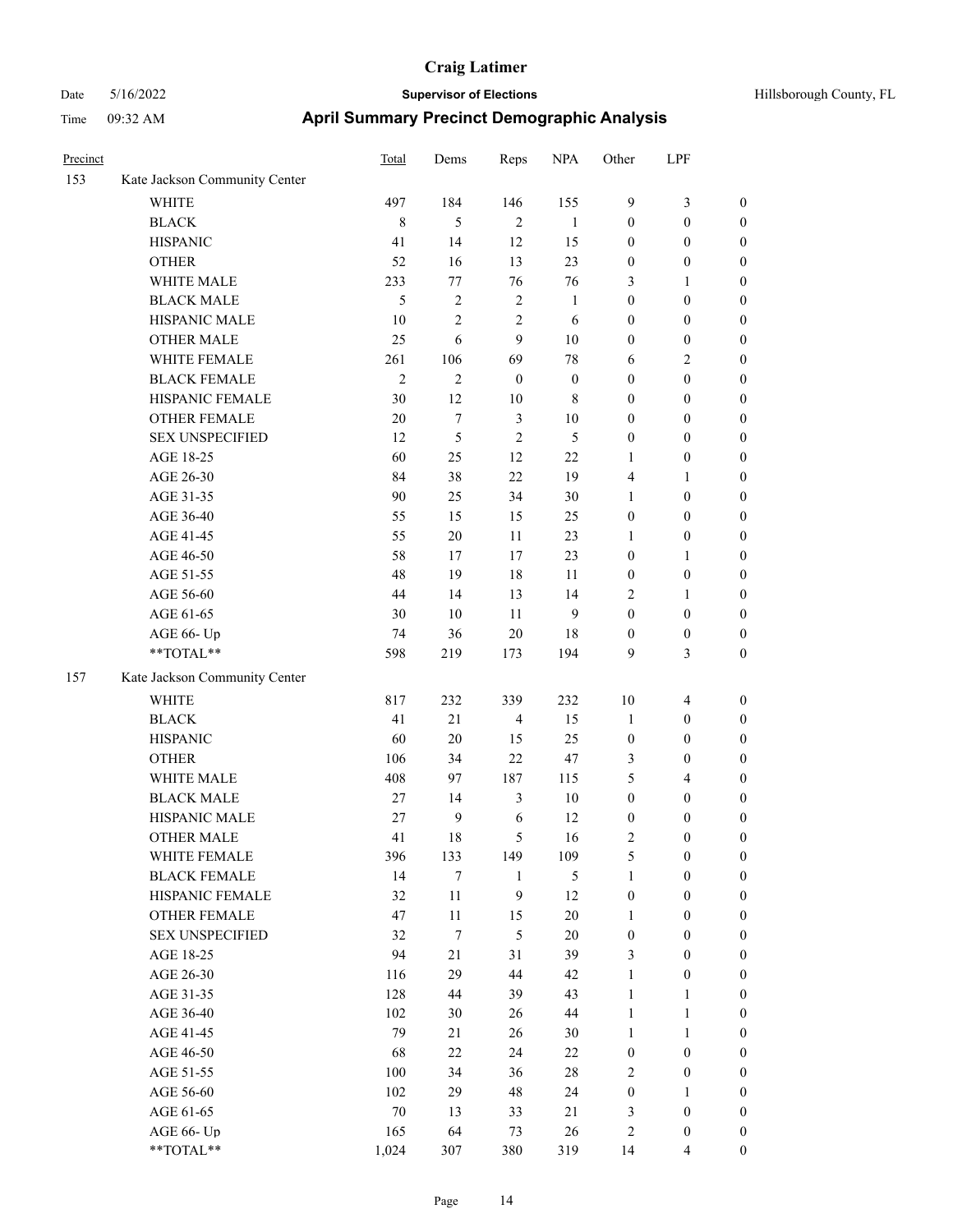| Precinct |                               | Total | Dems   | Reps           | <b>NPA</b> | Other            | LPF              |                  |
|----------|-------------------------------|-------|--------|----------------|------------|------------------|------------------|------------------|
| 159      | The Florida Aquarium          |       |        |                |            |                  |                  |                  |
|          | <b>WHITE</b>                  | 2,967 | 749    | 1,315          | 839        | 50               | 14               | $\boldsymbol{0}$ |
|          | <b>BLACK</b>                  | 119   | 75     | $\tau$         | 35         | $\overline{2}$   | $\boldsymbol{0}$ | $\boldsymbol{0}$ |
|          | <b>HISPANIC</b>               | 297   | 104    | 91             | 97         | $\overline{4}$   | 1                | $\boldsymbol{0}$ |
|          | <b>OTHER</b>                  | 366   | 112    | 82             | 166        | $\overline{4}$   | 2                | $\boldsymbol{0}$ |
|          | WHITE MALE                    | 1,437 | 316    | 659            | 432        | 20               | 10               | $\boldsymbol{0}$ |
|          | <b>BLACK MALE</b>             | 64    | 36     | $\sqrt{6}$     | $20\,$     | $\sqrt{2}$       | $\boldsymbol{0}$ | $\boldsymbol{0}$ |
|          | HISPANIC MALE                 | 119   | $27\,$ | 48             | 40         | 3                | 1                | $\boldsymbol{0}$ |
|          | <b>OTHER MALE</b>             | 137   | 31     | 36             | 67         | $\overline{2}$   | 1                | $\boldsymbol{0}$ |
|          | WHITE FEMALE                  | 1,503 | 426    | 647            | 396        | 30               | 4                | $\boldsymbol{0}$ |
|          | <b>BLACK FEMALE</b>           | 53    | 37     | $\mathbf{1}$   | 15         | $\boldsymbol{0}$ | $\boldsymbol{0}$ | $\boldsymbol{0}$ |
|          | HISPANIC FEMALE               | 172   | 75     | 40             | 56         | $\mathbf{1}$     | $\boldsymbol{0}$ | $\boldsymbol{0}$ |
|          | <b>OTHER FEMALE</b>           | 170   | 58     | 40             | 70         | $\mathbf{1}$     | 1                | $\boldsymbol{0}$ |
|          | <b>SEX UNSPECIFIED</b>        | 94    | 34     | 18             | 41         | $\mathbf{1}$     | $\boldsymbol{0}$ | $\boldsymbol{0}$ |
|          | AGE 18-25                     | 373   | 98     | 147            | 120        | 5                | 3                | $\boldsymbol{0}$ |
|          | AGE 26-30                     | 458   | 122    | 189            | 137        | 5                | 5                | $\boldsymbol{0}$ |
|          | AGE 31-35                     | 382   | 100    | 139            | 130        | 10               | 3                | $\boldsymbol{0}$ |
|          | AGE 36-40                     | 332   | 87     | 108            | 129        | 6                | 2                | $\boldsymbol{0}$ |
|          | AGE 41-45                     | 317   | 79     | 116            | 116        | $\overline{4}$   | 2                | $\boldsymbol{0}$ |
|          | AGE 46-50                     | 306   | 74     | 127            | 97         | $\tau$           | 1                | $\boldsymbol{0}$ |
|          | AGE 51-55                     | 351   | 78     | 164            | 99         | 9                | 1                | $\boldsymbol{0}$ |
|          | AGE 56-60                     | 354   | 92     | 169            | 88         | 5                | $\boldsymbol{0}$ | $\boldsymbol{0}$ |
|          | AGE 61-65                     | 290   | $78\,$ | 119            | 91         | $\overline{2}$   | $\boldsymbol{0}$ | $\boldsymbol{0}$ |
|          | AGE 66- Up                    | 586   | 232    | 217            | 130        | 7                | $\boldsymbol{0}$ | $\boldsymbol{0}$ |
|          | **TOTAL**                     | 3,749 | 1,040  | 1,495          | 1,137      | 60               | 17               | $\boldsymbol{0}$ |
| 160      | First Baptist Church of Tampa |       |        |                |            |                  |                  |                  |
|          | <b>WHITE</b>                  | 1,423 | 462    | 462            | 457        | 31               | 11               | $\boldsymbol{0}$ |
|          | <b>BLACK</b>                  | 91    | 56     | $\overline{4}$ | 30         | $\mathbf{1}$     | $\boldsymbol{0}$ | $\boldsymbol{0}$ |
|          | <b>HISPANIC</b>               | 196   | 82     | 42             | 70         | $\sqrt{2}$       | $\boldsymbol{0}$ | $\boldsymbol{0}$ |
|          | <b>OTHER</b>                  | 178   | 59     | 32             | 82         | 5                | $\boldsymbol{0}$ | $\boldsymbol{0}$ |
|          | WHITE MALE                    | 836   | 238    | 288            | 284        | 16               | 10               | $\boldsymbol{0}$ |
|          | <b>BLACK MALE</b>             | 57    | 36     | $\sqrt{2}$     | 18         | $\mathbf{1}$     | $\boldsymbol{0}$ | $\boldsymbol{0}$ |
|          | HISPANIC MALE                 | 98    | 37     | $26\,$         | 34         | $\mathbf{1}$     | $\boldsymbol{0}$ | $\boldsymbol{0}$ |
|          | <b>OTHER MALE</b>             | 87    | 25     | 18             | 42         | 2                | 0                | $\boldsymbol{0}$ |
|          | WHITE FEMALE                  | 574   | 221    | 170            | 167        | 15               | $\mathbf{1}$     | $\boldsymbol{0}$ |
|          | <b>BLACK FEMALE</b>           | 30    | $17\,$ | $\overline{2}$ | $11\,$     | $\boldsymbol{0}$ | $\boldsymbol{0}$ | $\boldsymbol{0}$ |
|          | HISPANIC FEMALE               | 96    | 45     | 14             | 36         | $\mathbf{1}$     | $\boldsymbol{0}$ | $\boldsymbol{0}$ |
|          | <b>OTHER FEMALE</b>           | 73    | 32     | 13             | $25\,$     | $\mathfrak{Z}$   | $\boldsymbol{0}$ | $\boldsymbol{0}$ |
|          | <b>SEX UNSPECIFIED</b>        | 37    | $8\,$  | $\tau$         | $22\,$     | $\boldsymbol{0}$ | $\boldsymbol{0}$ | $\boldsymbol{0}$ |
|          | AGE 18-25                     | 247   | 78     | $78\,$         | 80         | 10               | 1                | $\boldsymbol{0}$ |
|          | AGE 26-30                     | 334   | 113    | $88\,$         | 120        | 12               | 1                | $\boldsymbol{0}$ |
|          | AGE 31-35                     | 305   | 104    | 84             | 110        | 5                | $\sqrt{2}$       | $\boldsymbol{0}$ |
|          | AGE 36-40                     | 230   | $88\,$ | 51             | 86         | $\sqrt{5}$       | $\boldsymbol{0}$ | $\boldsymbol{0}$ |
|          | AGE 41-45                     | 147   | 49     | 42             | 55         | $\boldsymbol{0}$ | 1                | $\boldsymbol{0}$ |
|          | AGE 46-50                     | 136   | 41     | 35             | 56         | $\boldsymbol{0}$ | 4                | $\boldsymbol{0}$ |
|          | AGE 51-55                     | 149   | 45     | 53             | 47         | $\mathfrak{Z}$   | $\mathbf{1}$     | $\boldsymbol{0}$ |
|          | AGE 56-60                     | 128   | 49     | 48             | 29         | $\sqrt{2}$       | $\boldsymbol{0}$ | $\boldsymbol{0}$ |
|          | AGE 61-65                     | 98    | 35     | 35             | 26         | $\mathbf{1}$     | 1                | $\boldsymbol{0}$ |
|          | AGE 66- Up                    | 114   | 57     | 26             | 30         | $\mathbf{1}$     | $\boldsymbol{0}$ | $\boldsymbol{0}$ |
|          | **TOTAL**                     | 1,888 | 659    | 540            | 639        | 39               | 11               | $\boldsymbol{0}$ |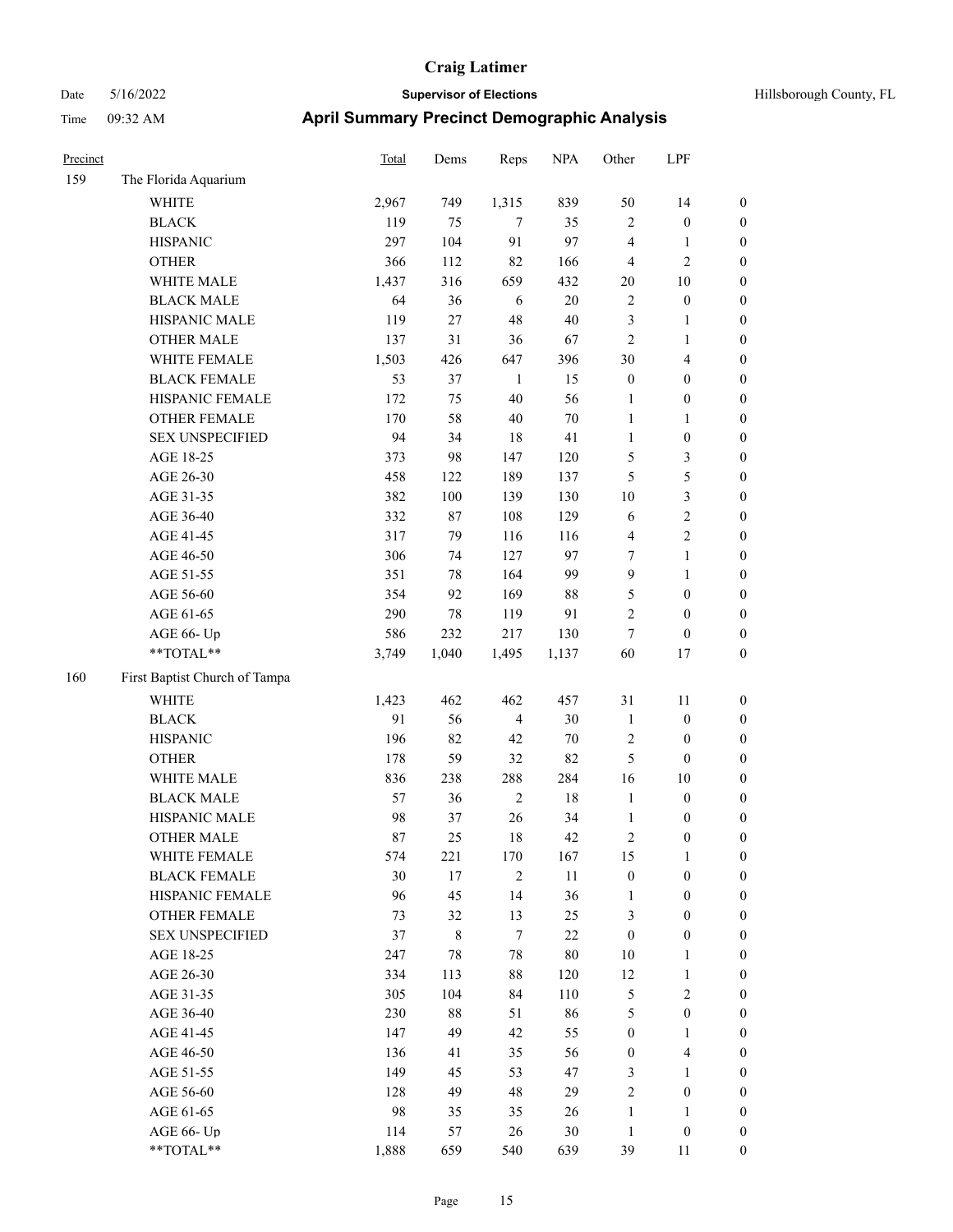| Hillsborough County, FL |  |  |
|-------------------------|--|--|
|-------------------------|--|--|

| Precinct |                               | Total  | Dems   | Reps             | <b>NPA</b> | Other            | LPF              |                  |
|----------|-------------------------------|--------|--------|------------------|------------|------------------|------------------|------------------|
| 161      | The Florida Aquarium          |        |        |                  |            |                  |                  |                  |
|          | <b>WHITE</b>                  | 1,892  | 508    | 712              | 620        | 34               | $18\,$           | $\boldsymbol{0}$ |
|          | $_{\rm BLACK}$                | 129    | 66     | 12               | 50         | $\boldsymbol{0}$ | $\mathbf{1}$     | $\boldsymbol{0}$ |
|          | <b>HISPANIC</b>               | 212    | 71     | 56               | 82         | $\overline{2}$   | $\mathbf{1}$     | $\boldsymbol{0}$ |
|          | <b>OTHER</b>                  | 262    | 92     | 55               | 112        | 2                | $\mathbf{1}$     | $\boldsymbol{0}$ |
|          | WHITE MALE                    | 1,071  | 263    | 417              | 365        | 14               | 12               | $\boldsymbol{0}$ |
|          | <b>BLACK MALE</b>             | $71\,$ | 36     | $\overline{4}$   | 31         | $\boldsymbol{0}$ | $\boldsymbol{0}$ | $\boldsymbol{0}$ |
|          | HISPANIC MALE                 | 89     | 29     | $20\,$           | 38         | $\mathbf{1}$     | $\mathbf{1}$     | $\boldsymbol{0}$ |
|          | <b>OTHER MALE</b>             | 117    | 32     | $28\,$           | 57         | $\boldsymbol{0}$ | $\boldsymbol{0}$ | $\boldsymbol{0}$ |
|          | WHITE FEMALE                  | 806    | 243    | 286              | 251        | 20               | 6                | $\boldsymbol{0}$ |
|          | <b>BLACK FEMALE</b>           | 56     | 28     | $\,8\,$          | 19         | $\boldsymbol{0}$ | $\mathbf{1}$     | 0                |
|          | HISPANIC FEMALE               | 120    | 40     | 35               | 44         | 1                | $\boldsymbol{0}$ | $\boldsymbol{0}$ |
|          | OTHER FEMALE                  | 103    | 47     | $20\,$           | 34         | $\mathbf{1}$     | $\mathbf{1}$     | $\boldsymbol{0}$ |
|          | <b>SEX UNSPECIFIED</b>        | 62     | 19     | 17               | 25         | $\mathbf{1}$     | $\boldsymbol{0}$ | $\boldsymbol{0}$ |
|          | AGE 18-25                     | 322    | 96     | 97               | 125        | 4                | $\boldsymbol{0}$ | $\boldsymbol{0}$ |
|          | AGE 26-30                     | 569    | 178    | 192              | 187        | 6                | 6                | $\boldsymbol{0}$ |
|          | AGE 31-35                     | 428    | 114    | 129              | 172        | 10               | $\mathfrak{Z}$   | $\boldsymbol{0}$ |
|          | AGE 36-40                     | 292    | $80\,$ | $80\,$           | 122        | $\overline{4}$   | $\sqrt{6}$       | $\boldsymbol{0}$ |
|          | AGE 41-45                     | 180    | 64     | 51               | 61         | 1                | $\mathfrak{Z}$   | $\boldsymbol{0}$ |
|          | AGE 46-50                     | 150    | 36     | 62               | 46         | 6                | $\boldsymbol{0}$ | $\boldsymbol{0}$ |
|          | AGE 51-55                     | 163    | 45     | 71               | 47         | $\boldsymbol{0}$ | $\boldsymbol{0}$ | 0                |
|          | AGE 56-60                     | 148    | 43     | 56               | 46         | 2                | $\mathbf{1}$     | $\boldsymbol{0}$ |
|          | AGE 61-65                     | 111    | 38     | 38               | 33         | $\mathbf{1}$     | $\mathbf{1}$     | $\boldsymbol{0}$ |
|          | AGE 66- Up                    | 132    | 43     | 59               | 25         | 4                | $\mathbf{1}$     | $\boldsymbol{0}$ |
|          | **TOTAL**                     | 2,495  | 737    | 835              | 864        | 38               | $21\,$           | $\boldsymbol{0}$ |
| 163      | Greater Bethel Baptist Church |        |        |                  |            |                  |                  |                  |
|          | <b>WHITE</b>                  | 648    | 212    | 235              | 182        | 12               | 7                | $\boldsymbol{0}$ |
|          | <b>BLACK</b>                  | 142    | 105    | $\overline{9}$   | 24         | $\overline{4}$   | $\boldsymbol{0}$ | $\boldsymbol{0}$ |
|          | <b>HISPANIC</b>               | 226    | 120    | 37               | 68         | $\mathbf{1}$     | $\boldsymbol{0}$ | $\boldsymbol{0}$ |
|          | <b>OTHER</b>                  | 98     | 41     | 16               | 38         | $\mathfrak{2}$   | $\mathbf{1}$     | $\boldsymbol{0}$ |
|          | WHITE MALE                    | 341    | 95     | 140              | 96         | 8                | $\sqrt{2}$       | $\boldsymbol{0}$ |
|          | <b>BLACK MALE</b>             | 67     | 44     | $\tau$           | 13         | 3                | $\boldsymbol{0}$ | $\boldsymbol{0}$ |
|          | HISPANIC MALE                 | 106    | 57     | 18               | 31         | $\boldsymbol{0}$ | $\boldsymbol{0}$ | 0                |
|          | <b>OTHER MALE</b>             | 34     | 17     | 6                | 10         | 1                | $\boldsymbol{0}$ | $\boldsymbol{0}$ |
|          | WHITE FEMALE                  | 297    | 113    | 92               | 83         | $\overline{4}$   | $\mathfrak{S}$   | $\boldsymbol{0}$ |
|          | <b>BLACK FEMALE</b>           | $72\,$ | 59     | $\sqrt{2}$       | $10\,$     | $\mathbf{1}$     | $\boldsymbol{0}$ | $\boldsymbol{0}$ |
|          | HISPANIC FEMALE               | 118    | 63     | 17               | 37         | $\mathbf{1}$     | $\boldsymbol{0}$ | $\overline{0}$   |
|          | <b>OTHER FEMALE</b>           | 46     | $20\,$ | $\boldsymbol{7}$ | $18\,$     | $\mathbf{1}$     | $\boldsymbol{0}$ | 0                |
|          | <b>SEX UNSPECIFIED</b>        | 33     | 10     | $\,8\,$          | 14         | $\boldsymbol{0}$ | $\mathbf{1}$     | 0                |
|          | AGE 18-25                     | 139    | 40     | 50               | 41         | 6                | $\sqrt{2}$       | 0                |
|          | AGE 26-30                     | 180    | 55     | 58               | 65         | $\mathbf{1}$     | $\mathbf{1}$     | 0                |
|          | AGE 31-35                     | 156    | 57     | 48               | 45         | 3                | $\mathfrak{Z}$   | 0                |
|          | AGE 36-40                     | 88     | 36     | 17               | 32         | $\sqrt{2}$       | $\mathbf{1}$     | 0                |
|          | AGE 41-45                     | 78     | 34     | 23               | $18\,$     | $\mathfrak{Z}$   | $\boldsymbol{0}$ | 0                |
|          | AGE 46-50                     | 70     | 24     | 19               | 26         | $\boldsymbol{0}$ | $\mathbf{1}$     | $\boldsymbol{0}$ |
|          | AGE 51-55                     | 64     | 32     | 17               | 15         | $\boldsymbol{0}$ | $\boldsymbol{0}$ | $\boldsymbol{0}$ |
|          | AGE 56-60                     | 47     | 23     | $\,$ 8 $\,$      | 14         | 2                | $\boldsymbol{0}$ | $\overline{0}$   |
|          | AGE 61-65                     | 54     | 30     | 13               | $10\,$     | $\mathbf{1}$     | $\boldsymbol{0}$ | 0                |
|          | AGE 66- Up                    | 238    | 147    | 44               | 46         | $\mathbf{1}$     | $\boldsymbol{0}$ | $\boldsymbol{0}$ |
|          | $**TOTAL**$                   | 1,114  | 478    | 297              | 312        | 19               | $\,$ 8 $\,$      | $\overline{0}$   |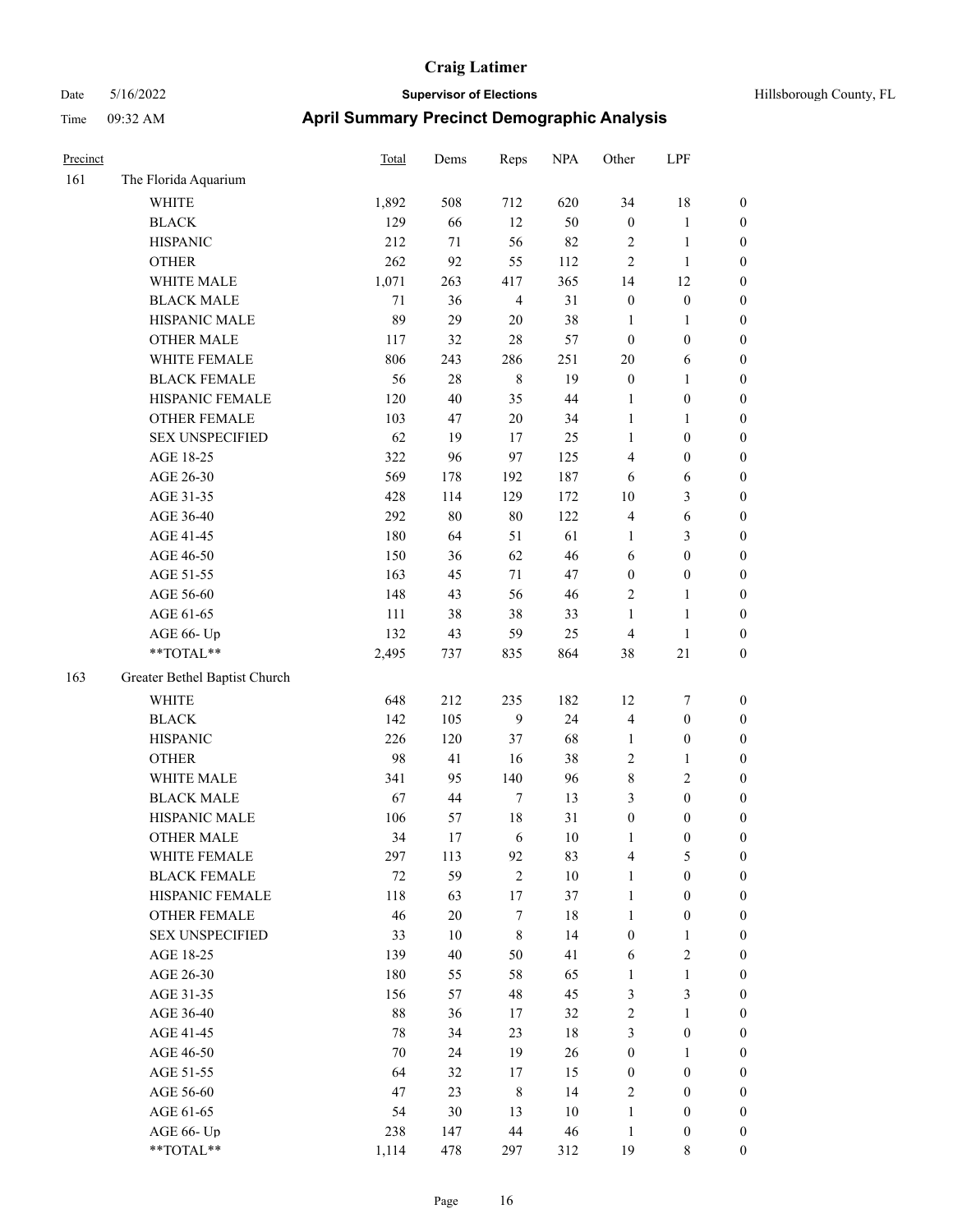| Precinct |                                     | <b>Total</b> | Dems         | Reps           | <b>NPA</b> | Other            | LPF              |                  |
|----------|-------------------------------------|--------------|--------------|----------------|------------|------------------|------------------|------------------|
| 165      | First Baptist Church of Tampa       |              |              |                |            |                  |                  |                  |
|          | <b>WHITE</b>                        | 1,044        | 337          | 371            | 300        | 28               | 8                | $\boldsymbol{0}$ |
|          | <b>BLACK</b>                        | 110          | 73           | $\overline{2}$ | 34         | $\mathbf{1}$     | $\boldsymbol{0}$ | $\boldsymbol{0}$ |
|          | <b>HISPANIC</b>                     | 152          | 58           | $40\,$         | 49         | $\mathfrak{S}$   | $\boldsymbol{0}$ | $\boldsymbol{0}$ |
|          | <b>OTHER</b>                        | 291          | 103          | 46             | 140        | $\overline{2}$   | $\boldsymbol{0}$ | $\boldsymbol{0}$ |
|          | WHITE MALE                          | 441          | 113          | 174            | 141        | 9                | 4                | $\boldsymbol{0}$ |
|          | <b>BLACK MALE</b>                   | 39           | 22           | $\mathbf{1}$   | 15         | $\mathbf{1}$     | $\boldsymbol{0}$ | $\boldsymbol{0}$ |
|          | HISPANIC MALE                       | 59           | 14           | $20\,$         | 23         | $\sqrt{2}$       | $\boldsymbol{0}$ | $\boldsymbol{0}$ |
|          | <b>OTHER MALE</b>                   | 60           | $28\,$       | 11             | $21\,$     | $\mathbf{0}$     | $\boldsymbol{0}$ | $\boldsymbol{0}$ |
|          | WHITE FEMALE                        | 533          | 204          | 174            | 133        | 19               | 3                | $\boldsymbol{0}$ |
|          | <b>BLACK FEMALE</b>                 | 64           | 44           | $\mathbf{1}$   | 19         | $\boldsymbol{0}$ | $\boldsymbol{0}$ | $\boldsymbol{0}$ |
|          | HISPANIC FEMALE                     | 82           | 41           | 17             | 22         | $\sqrt{2}$       | $\boldsymbol{0}$ | $\boldsymbol{0}$ |
|          | <b>OTHER FEMALE</b>                 | 61           | 19           | 13             | 27         | $\overline{2}$   | $\boldsymbol{0}$ | $\boldsymbol{0}$ |
|          | <b>SEX UNSPECIFIED</b>              | 258          | 86           | 48             | 122        | $\mathbf{1}$     | 1                | $\boldsymbol{0}$ |
|          | AGE 18-25                           | 589          | 206          | 147            | 224        | 11               | $\mathbf{1}$     | $\boldsymbol{0}$ |
|          | AGE 26-30                           | 174          | 59           | 44             | 63         | 6                | 2                | $\boldsymbol{0}$ |
|          | AGE 31-35                           | 158          | 58           | 39             | 56         | $\sqrt{2}$       | 3                | $\boldsymbol{0}$ |
|          | AGE 36-40                           | 101          | 26           | 36             | 37         | $\sqrt{2}$       | $\boldsymbol{0}$ | $\boldsymbol{0}$ |
|          | AGE 41-45                           | 54           | 17           | 15             | 19         | $\sqrt{2}$       | 1                | $\boldsymbol{0}$ |
|          | AGE 46-50                           | 48           | $\mathbf{9}$ | $20\,$         | 17         | $\mathbf{1}$     | 1                | $\boldsymbol{0}$ |
|          | AGE 51-55                           | 57           | 17           | 21             | 18         | $\mathbf{1}$     | $\boldsymbol{0}$ | $\boldsymbol{0}$ |
|          | AGE 56-60                           | 51           | 18           | $20\,$         | 10         | 3                | $\boldsymbol{0}$ | $\boldsymbol{0}$ |
|          | AGE 61-65                           | 57           | $21\,$       | 11             | $22\,$     | 3                | $\boldsymbol{0}$ | $\boldsymbol{0}$ |
|          | AGE 66- Up                          | 308          | 140          | 106            | 57         | 5                | $\boldsymbol{0}$ | $\boldsymbol{0}$ |
|          | **TOTAL**                           | 1,597        | 571          | 459            | 523        | 36               | 8                | $\boldsymbol{0}$ |
| 169      | Beulah Baptist Institutional Church |              |              |                |            |                  |                  |                  |
|          | <b>WHITE</b>                        | 1,121        | 357          | 366            | 371        | 19               | 8                | $\boldsymbol{0}$ |
|          | <b>BLACK</b>                        | 1,102        | 901          | 32             | 160        | 9                | $\boldsymbol{0}$ | $\boldsymbol{0}$ |
|          | <b>HISPANIC</b>                     | 304          | 145          | 46             | 112        | $\boldsymbol{0}$ | 1                | $\boldsymbol{0}$ |
|          | <b>OTHER</b>                        | 274          | 114          | 32             | 124        | 3                | 1                | $\boldsymbol{0}$ |
|          | WHITE MALE                          | 588          | 162          | 206            | 205        | $\,$ 8 $\,$      | 7                | $\boldsymbol{0}$ |
|          | <b>BLACK MALE</b>                   | 463          | 354          | 17             | 87         | 5                | $\boldsymbol{0}$ | $\boldsymbol{0}$ |
|          | HISPANIC MALE                       | 147          | 64           | 23             | 59         | $\boldsymbol{0}$ | 1                | $\boldsymbol{0}$ |
|          | <b>OTHER MALE</b>                   | 87           | 31           | 13             | 42         | 1                | $\boldsymbol{0}$ | $\boldsymbol{0}$ |
|          | WHITE FEMALE                        | 519          | 189          | 160            | 159        | $10\,$           | $\mathbf{1}$     | $\boldsymbol{0}$ |
|          | <b>BLACK FEMALE</b>                 | 607          | 523          | 15             | 65         | $\overline{4}$   | $\boldsymbol{0}$ | $\boldsymbol{0}$ |
|          | HISPANIC FEMALE                     | 148          | 77           | 21             | 50         | $\boldsymbol{0}$ | $\boldsymbol{0}$ | $\boldsymbol{0}$ |
|          | OTHER FEMALE                        | 97           | 54           | 13             | 28         | $\mathbf{1}$     | 1                | $\boldsymbol{0}$ |
|          | <b>SEX UNSPECIFIED</b>              | 145          | 63           | $\,$ 8 $\,$    | $72\,$     | $\sqrt{2}$       | $\boldsymbol{0}$ | $\boldsymbol{0}$ |
|          | AGE 18-25                           | 543          | 199          | 129            | 201        | 12               | $\sqrt{2}$       | $\boldsymbol{0}$ |
|          | AGE 26-30                           | 440          | 184          | 89             | 151        | $\mathbf{9}$     | 7                | $\boldsymbol{0}$ |
|          | AGE 31-35                           | 333          | 156          | 54             | 120        | 3                | $\boldsymbol{0}$ | $\boldsymbol{0}$ |
|          | AGE 36-40                           | 243          | 127          | 42             | 74         | $\boldsymbol{0}$ | $\boldsymbol{0}$ | $\boldsymbol{0}$ |
|          | AGE 41-45                           | 213          | 125          | 25             | 62         | $\boldsymbol{0}$ | 1                | $\boldsymbol{0}$ |
|          | AGE 46-50                           | 175          | 86           | 40             | 48         | $\mathbf{1}$     | $\boldsymbol{0}$ | $\boldsymbol{0}$ |
|          | AGE 51-55                           | 173          | $100\,$      | 30             | 43         | $\boldsymbol{0}$ | $\boldsymbol{0}$ | $\boldsymbol{0}$ |
|          | AGE 56-60                           | 163          | 107          | 29             | 26         | $\mathbf{1}$     | $\boldsymbol{0}$ | $\boldsymbol{0}$ |
|          | AGE 61-65                           | 170          | 143          | $\overline{9}$ | 16         | $\sqrt{2}$       | $\boldsymbol{0}$ | $\boldsymbol{0}$ |
|          | AGE 66- Up                          | 348          | 290          | 29             | 26         | $\mathfrak{Z}$   | $\boldsymbol{0}$ | $\boldsymbol{0}$ |
|          | $**TOTAL**$                         | 2,801        | 1,517        | 476            | 767        | 31               | $10\,$           | $\mathbf{0}$     |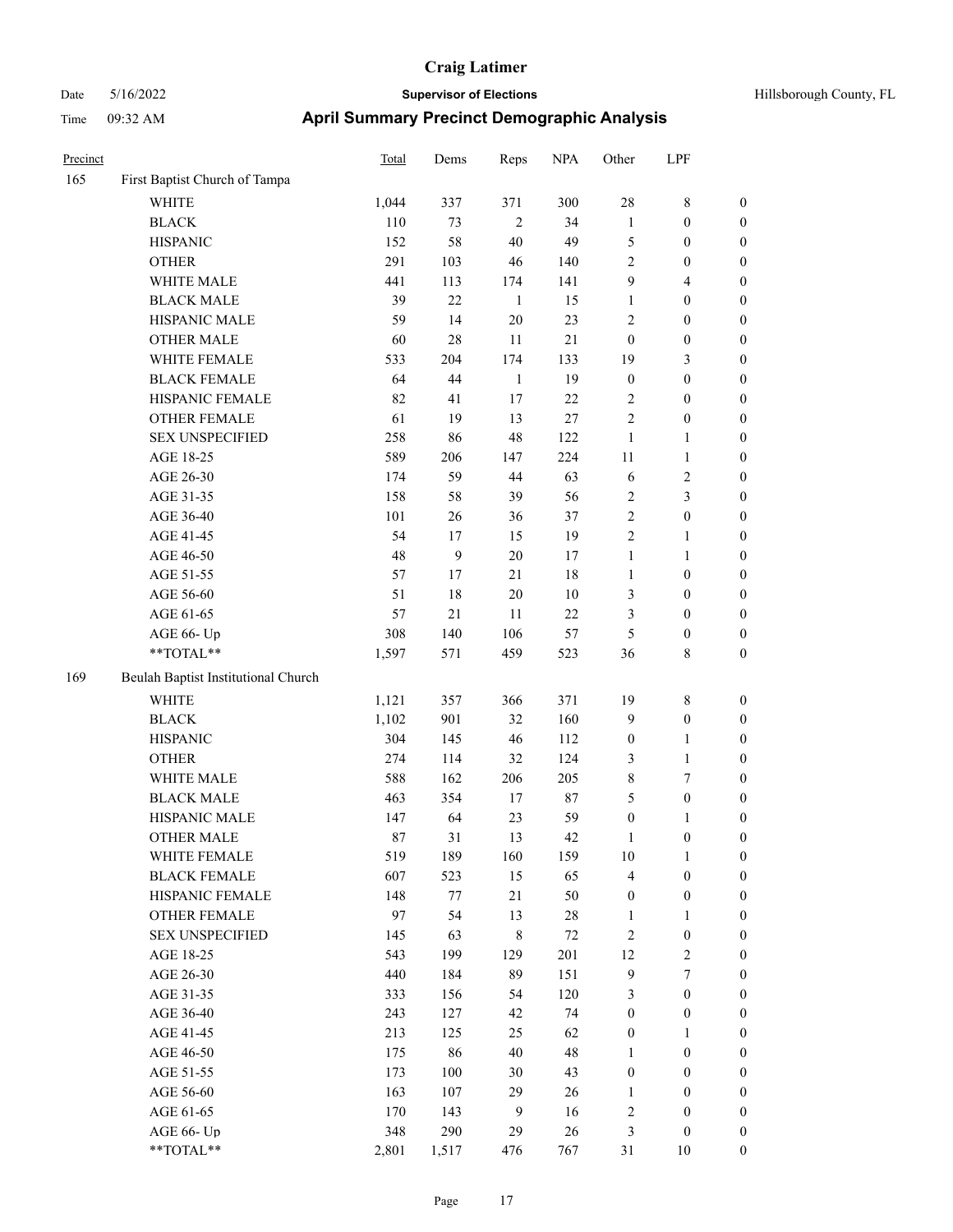| Precinct |                                   | <b>Total</b> | Dems  | Reps           | <b>NPA</b> | Other            | LPF              |                  |
|----------|-----------------------------------|--------------|-------|----------------|------------|------------------|------------------|------------------|
| 175      | The Sons of Italy Hall Lodge 1251 |              |       |                |            |                  |                  |                  |
|          | WHITE                             | 1,539        | 576   | 511            | 424        | $22\,$           | 6                | $\boldsymbol{0}$ |
|          | <b>BLACK</b>                      | 330          | 253   | 14             | 61         | $\sqrt{2}$       | $\boldsymbol{0}$ | $\boldsymbol{0}$ |
|          | <b>HISPANIC</b>                   | 705          | 305   | 195            | 197        | $\,$ 8 $\,$      | $\boldsymbol{0}$ | $\boldsymbol{0}$ |
|          | <b>OTHER</b>                      | 310          | 107   | $78\,$         | 120        | $\overline{4}$   | 1                | $\boldsymbol{0}$ |
|          | WHITE MALE                        | 717          | 209   | 285            | 209        | 9                | 5                | $\boldsymbol{0}$ |
|          | <b>BLACK MALE</b>                 | 130          | 86    | $\tau$         | 36         | 1                | $\boldsymbol{0}$ | $\boldsymbol{0}$ |
|          | HISPANIC MALE                     | 313          | 116   | 93             | 101        | $\mathfrak{Z}$   | $\boldsymbol{0}$ | $\boldsymbol{0}$ |
|          | <b>OTHER MALE</b>                 | 114          | 47    | 22             | 41         | $\mathfrak{Z}$   | 1                | $\boldsymbol{0}$ |
|          | WHITE FEMALE                      | 810          | 361   | 224            | 211        | 13               | 1                | $\boldsymbol{0}$ |
|          | <b>BLACK FEMALE</b>               | 193          | 161   | $\tau$         | 24         | $\mathbf{1}$     | $\boldsymbol{0}$ | $\boldsymbol{0}$ |
|          | HISPANIC FEMALE                   | 373          | 184   | 96             | 88         | 5                | $\boldsymbol{0}$ | $\boldsymbol{0}$ |
|          | <b>OTHER FEMALE</b>               | 135          | 41    | 39             | 54         | $\mathbf{1}$     | $\boldsymbol{0}$ | $\boldsymbol{0}$ |
|          | <b>SEX UNSPECIFIED</b>            | 99           | 36    | 25             | 38         | $\boldsymbol{0}$ | $\boldsymbol{0}$ | $\boldsymbol{0}$ |
|          | AGE 18-25                         | 295          | 105   | 72             | 107        | 11               | $\boldsymbol{0}$ | $\boldsymbol{0}$ |
|          | AGE 26-30                         | 263          | 82    | 83             | 96         | $\mathbf{1}$     | 1                | $\boldsymbol{0}$ |
|          | AGE 31-35                         | 324          | 105   | 91             | 121        | $\overline{4}$   | 3                | $\boldsymbol{0}$ |
|          | AGE 36-40                         | 302          | 109   | 83             | 103        | 6                | 1                | $\boldsymbol{0}$ |
|          | AGE 41-45                         | 242          | 98    | 52             | 90         | $\overline{2}$   | $\boldsymbol{0}$ | $\boldsymbol{0}$ |
|          | AGE 46-50                         | 235          | 100   | 65             | 66         | $\sqrt{2}$       | 2                | $\boldsymbol{0}$ |
|          | AGE 51-55                         | 233          | 94    | 84             | 53         | $\sqrt{2}$       | $\boldsymbol{0}$ | $\boldsymbol{0}$ |
|          | AGE 56-60                         | 215          | 94    | 66             | 52         | $\mathfrak{Z}$   | $\boldsymbol{0}$ | $\boldsymbol{0}$ |
|          | AGE 61-65                         | 194          | 102   | 49             | $40\,$     | 3                | $\boldsymbol{0}$ | $\boldsymbol{0}$ |
|          | AGE 66- Up                        | 581          | 352   | 153            | 74         | $\overline{2}$   | $\boldsymbol{0}$ | $\boldsymbol{0}$ |
|          | **TOTAL**                         | 2,884        | 1,241 | 798            | 802        | 36               | 7                | $\boldsymbol{0}$ |
| 179      | West Shore Baptist Church         |              |       |                |            |                  |                  |                  |
|          | <b>WHITE</b>                      | 1,103        | 394   | 394            | 296        | 15               | $\overline{4}$   | $\boldsymbol{0}$ |
|          | <b>BLACK</b>                      | 161          | 113   | 5              | 38         | 5                | $\boldsymbol{0}$ | $\boldsymbol{0}$ |
|          | <b>HISPANIC</b>                   | 350          | 134   | 98             | 110        | $\mathfrak{S}$   | 3                | $\boldsymbol{0}$ |
|          | <b>OTHER</b>                      | 219          | 66    | 55             | 95         | $\mathfrak{Z}$   | $\boldsymbol{0}$ | $\boldsymbol{0}$ |
|          | WHITE MALE                        | 533          | 153   | 211            | 161        | $\boldsymbol{7}$ | 1                | $\boldsymbol{0}$ |
|          | <b>BLACK MALE</b>                 | $70\,$       | 44    | 2              | $21\,$     | $\mathfrak{Z}$   | $\boldsymbol{0}$ | $\boldsymbol{0}$ |
|          | HISPANIC MALE                     | 156          | 51    | 46             | 55         | 3                | 1                | $\boldsymbol{0}$ |
|          | <b>OTHER MALE</b>                 | 96           | 28    | 27             | 40         | $\mathbf{1}$     | $\boldsymbol{0}$ | $\boldsymbol{0}$ |
|          | WHITE FEMALE                      | 557          | 236   | 180            | 130        | $\,$ 8 $\,$      | 3                | $\mathbf{0}$     |
|          | <b>BLACK FEMALE</b>               | 90           | 69    | $\mathfrak{Z}$ | 16         | $\sqrt{2}$       | $\boldsymbol{0}$ | $\boldsymbol{0}$ |
|          | HISPANIC FEMALE                   | 183          | 76    | 50             | 53         | $\sqrt{2}$       | $\sqrt{2}$       | $\boldsymbol{0}$ |
|          | <b>OTHER FEMALE</b>               | 84           | 27    | $22\,$         | 33         | $\sqrt{2}$       | $\boldsymbol{0}$ | $\boldsymbol{0}$ |
|          | <b>SEX UNSPECIFIED</b>            | 64           | 23    | 11             | 30         | $\boldsymbol{0}$ | $\boldsymbol{0}$ | $\boldsymbol{0}$ |
|          | AGE 18-25                         | 175          | 64    | 51             | 54         | $\sqrt{5}$       | $\mathbf{1}$     | $\boldsymbol{0}$ |
|          | AGE 26-30                         | 172          | 60    | 38             | 69         | $\mathfrak{S}$   | $\boldsymbol{0}$ | $\boldsymbol{0}$ |
|          | AGE 31-35                         | 215          | 63    | 70             | 74         | $\mathfrak{S}$   | 3                | $\boldsymbol{0}$ |
|          | AGE 36-40                         | 171          | 62    | 45             | 59         | $\mathfrak{S}$   | $\boldsymbol{0}$ | $\boldsymbol{0}$ |
|          | AGE 41-45                         | 145          | 48    | 43             | 50         | 3                | $\mathbf{1}$     | $\boldsymbol{0}$ |
|          | AGE 46-50                         | 151          | 54    | 49             | 48         | $\boldsymbol{0}$ | $\boldsymbol{0}$ | $\boldsymbol{0}$ |
|          | AGE 51-55                         | 160          | 48    | 53             | 55         | $\sqrt{2}$       | 2                | $\boldsymbol{0}$ |
|          | AGE 56-60                         | 148          | 60    | 43             | 45         | $\boldsymbol{0}$ | $\boldsymbol{0}$ | $\boldsymbol{0}$ |
|          | AGE 61-65                         | 144          | 70    | 42             | 30         | $\sqrt{2}$       | $\boldsymbol{0}$ | $\boldsymbol{0}$ |
|          | AGE 66- Up                        | 352          | 178   | 118            | 55         | $\mathbf{1}$     | $\boldsymbol{0}$ | $\bf{0}$         |
|          | **TOTAL**                         | 1,833        | 707   | 552            | 539        | $28\,$           | $\tau$           | $\mathbf{0}$     |
|          |                                   |              |       |                |            |                  |                  |                  |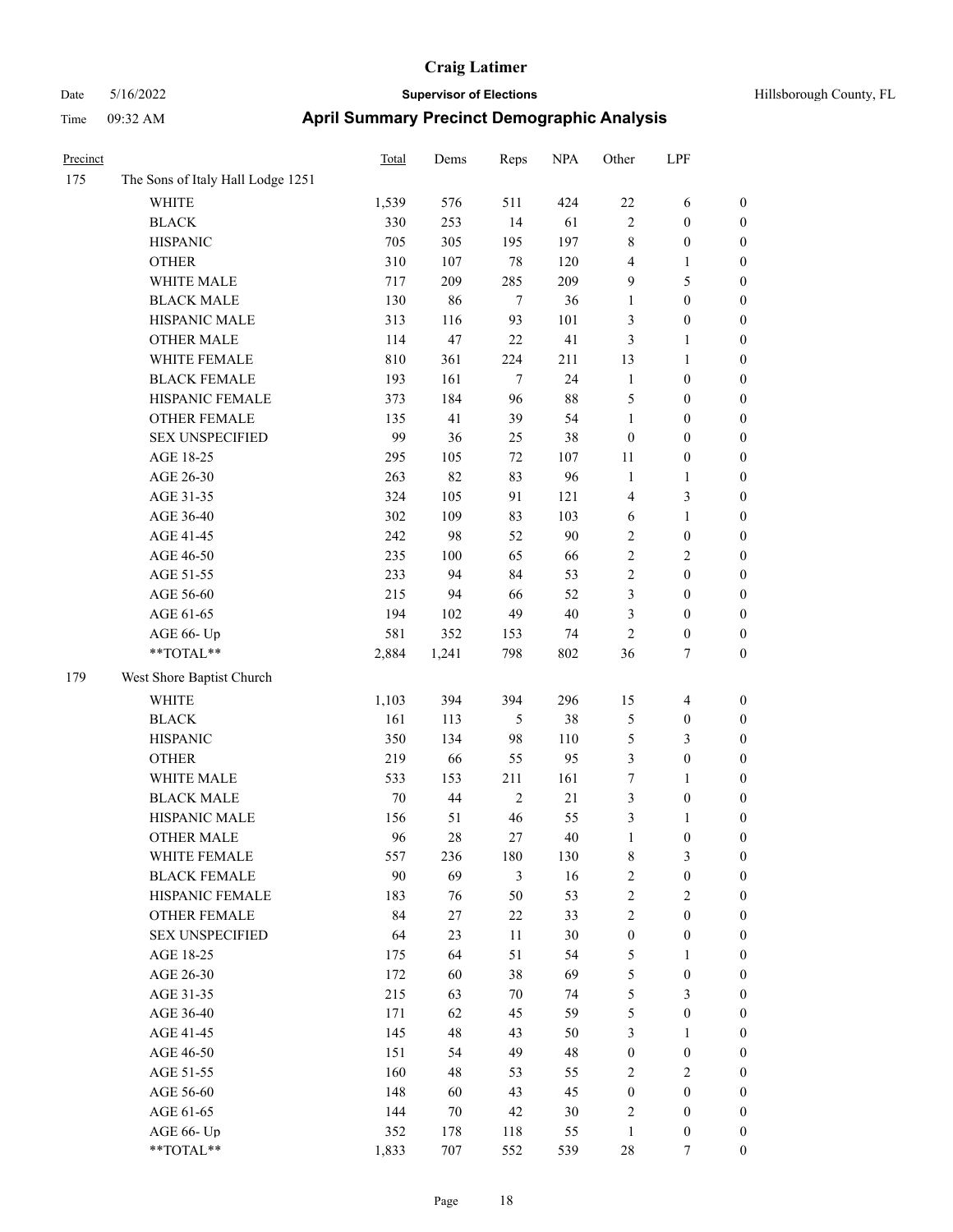| Precinct |                                   | Total | Dems  | Reps   | <b>NPA</b> | Other            | LPF              |                  |
|----------|-----------------------------------|-------|-------|--------|------------|------------------|------------------|------------------|
| 203      | Loretta Ingraham Community Center |       |       |        |            |                  |                  |                  |
|          | <b>WHITE</b>                      | 1,534 | 442   | 542    | 503        | 38               | $\mathbf{9}$     | $\boldsymbol{0}$ |
|          | <b>BLACK</b>                      | 1,027 | 806   | 33     | 179        | $\,8\,$          | 1                | $\boldsymbol{0}$ |
|          | <b>HISPANIC</b>                   | 430   | 187   | 71     | 161        | 10               | 1                | $\boldsymbol{0}$ |
|          | <b>OTHER</b>                      | 369   | 139   | 55     | 167        | $\tau$           | 1                | $\boldsymbol{0}$ |
|          | WHITE MALE                        | 773   | 181   | 304    | 260        | 20               | 8                | $\boldsymbol{0}$ |
|          | <b>BLACK MALE</b>                 | 470   | 329   | 23     | 112        | 6                | $\boldsymbol{0}$ | $\boldsymbol{0}$ |
|          | HISPANIC MALE                     | 216   | 82    | 38     | 90         | 6                | $\boldsymbol{0}$ | $\boldsymbol{0}$ |
|          | <b>OTHER MALE</b>                 | 130   | 45    | 21     | 60         | $\overline{4}$   | $\boldsymbol{0}$ | $\boldsymbol{0}$ |
|          | WHITE FEMALE                      | 746   | 258   | 232    | 237        | 18               | 1                | $\boldsymbol{0}$ |
|          | <b>BLACK FEMALE</b>               | 531   | 458   | $10\,$ | 60         | $\sqrt{2}$       | 1                | $\boldsymbol{0}$ |
|          | HISPANIC FEMALE                   | 205   | 98    | 33     | 69         | $\overline{4}$   | 1                | $\boldsymbol{0}$ |
|          | <b>OTHER FEMALE</b>               | 166   | 78    | 28     | 57         | 3                | $\boldsymbol{0}$ | $\boldsymbol{0}$ |
|          | <b>SEX UNSPECIFIED</b>            | 123   | 45    | 12     | 65         | $\boldsymbol{0}$ | 1                | $\boldsymbol{0}$ |
|          | AGE 18-25                         | 570   | 221   | 142    | 193        | 11               | 3                | $\boldsymbol{0}$ |
|          | AGE 26-30                         | 673   | 275   | 167    | 211        | 15               | 5                | $\boldsymbol{0}$ |
|          | AGE 31-35                         | 498   | 204   | 109    | 172        | 10               | 3                | $\boldsymbol{0}$ |
|          | AGE 36-40                         | 300   | 117   | 46     | 129        | $\,$ 8 $\,$      | $\boldsymbol{0}$ | $\boldsymbol{0}$ |
|          | AGE 41-45                         | 237   | 110   | 41     | $80\,$     | 6                | $\boldsymbol{0}$ | $\boldsymbol{0}$ |
|          | AGE 46-50                         | 174   | 80    | 33     | 59         | $\sqrt{2}$       | $\boldsymbol{0}$ | $\boldsymbol{0}$ |
|          | AGE 51-55                         | 199   | 89    | 53     | 53         | 3                | 1                | $\boldsymbol{0}$ |
|          | AGE 56-60                         | 189   | 104   | 47     | 34         | $\overline{4}$   | $\boldsymbol{0}$ | $\boldsymbol{0}$ |
|          | AGE 61-65                         | 131   | 76    | 26     | 28         | $\mathbf{1}$     | $\boldsymbol{0}$ | $\boldsymbol{0}$ |
|          | AGE 66- Up                        | 389   | 298   | 37     | 51         | 3                | $\boldsymbol{0}$ | $\boldsymbol{0}$ |
|          | **TOTAL**                         | 3,360 | 1,574 | 701    | 1,010      | 63               | 12               | $\boldsymbol{0}$ |
| 205      | David Barksdale Senior Center     |       |       |        |            |                  |                  |                  |
|          | WHITE                             | 1,049 | 445   | 333    | 241        | 25               | 5                | $\boldsymbol{0}$ |
|          | <b>BLACK</b>                      | 448   | 342   | 16     | 82         | $\,8\,$          | $\boldsymbol{0}$ | $\boldsymbol{0}$ |
|          | <b>HISPANIC</b>                   | 1,895 | 845   | 465    | 565        | 19               | 1                | $\boldsymbol{0}$ |
|          | <b>OTHER</b>                      | 361   | 152   | 55     | 151        | $\mathbf{1}$     | $\overline{c}$   | $\boldsymbol{0}$ |
|          | WHITE MALE                        | 487   | 175   | 166    | 131        | 11               | 4                | $\boldsymbol{0}$ |
|          | <b>BLACK MALE</b>                 | 211   | 147   | 9      | 51         | $\overline{4}$   | $\boldsymbol{0}$ | $\boldsymbol{0}$ |
|          | HISPANIC MALE                     | 815   | 334   | 208    | 263        | 9                | 1                | $\boldsymbol{0}$ |
|          | <b>OTHER MALE</b>                 | 117   | 50    | 23     | 42         | 1                | 1                | $\boldsymbol{0}$ |
|          | WHITE FEMALE                      | 556   | 267   | 165    | 109        | 14               | $\mathbf{1}$     | $\boldsymbol{0}$ |
|          | <b>BLACK FEMALE</b>               | 227   | 190   | $\tau$ | $26\,$     | $\overline{4}$   | $\boldsymbol{0}$ | $\boldsymbol{0}$ |
|          | HISPANIC FEMALE                   | 1,010 | 481   | 248    | 271        | 10               | $\boldsymbol{0}$ | $\boldsymbol{0}$ |
|          | OTHER FEMALE                      | 136   | 66    | 24     | 45         | $\boldsymbol{0}$ | 1                | $\boldsymbol{0}$ |
|          | <b>SEX UNSPECIFIED</b>            | 193   | 74    | 19     | 100        | $\boldsymbol{0}$ | $\boldsymbol{0}$ | $\boldsymbol{0}$ |
|          | AGE 18-25                         | 424   | 162   | 76     | 177        | $\,8\,$          | 1                | $\boldsymbol{0}$ |
|          | AGE 26-30                         | 331   | 147   | 52     | 120        | 10               | 2                | $\boldsymbol{0}$ |
|          | AGE 31-35                         | 382   | 168   | 74     | 135        | $\mathfrak s$    | $\boldsymbol{0}$ | $\boldsymbol{0}$ |
|          | AGE 36-40                         | 278   | 99    | 56     | 114        | $\boldsymbol{7}$ | $\sqrt{2}$       | $\boldsymbol{0}$ |
|          | AGE 41-45                         | 269   | 114   | 57     | 93         | $\mathfrak{Z}$   | $\overline{c}$   | $\boldsymbol{0}$ |
|          | AGE 46-50                         | 286   | 128   | 70     | 84         | $\mathfrak{Z}$   | $\mathbf{1}$     | $\boldsymbol{0}$ |
|          | AGE 51-55                         | 280   | 131   | 67     | 74         | $\,$ 8 $\,$      | $\boldsymbol{0}$ | $\boldsymbol{0}$ |
|          | AGE 56-60                         | 295   | 147   | 91     | 55         | $\sqrt{2}$       | $\boldsymbol{0}$ | $\boldsymbol{0}$ |
|          | AGE 61-65                         | 272   | 131   | 80     | 59         | $\sqrt{2}$       | $\boldsymbol{0}$ | $\boldsymbol{0}$ |
|          | AGE 66- Up                        | 936   | 557   | 246    | 128        | $\mathfrak{S}$   | $\boldsymbol{0}$ | $\boldsymbol{0}$ |
|          | **TOTAL**                         | 3,753 | 1,784 | 869    | 1,039      | 53               | $8\,$            | $\boldsymbol{0}$ |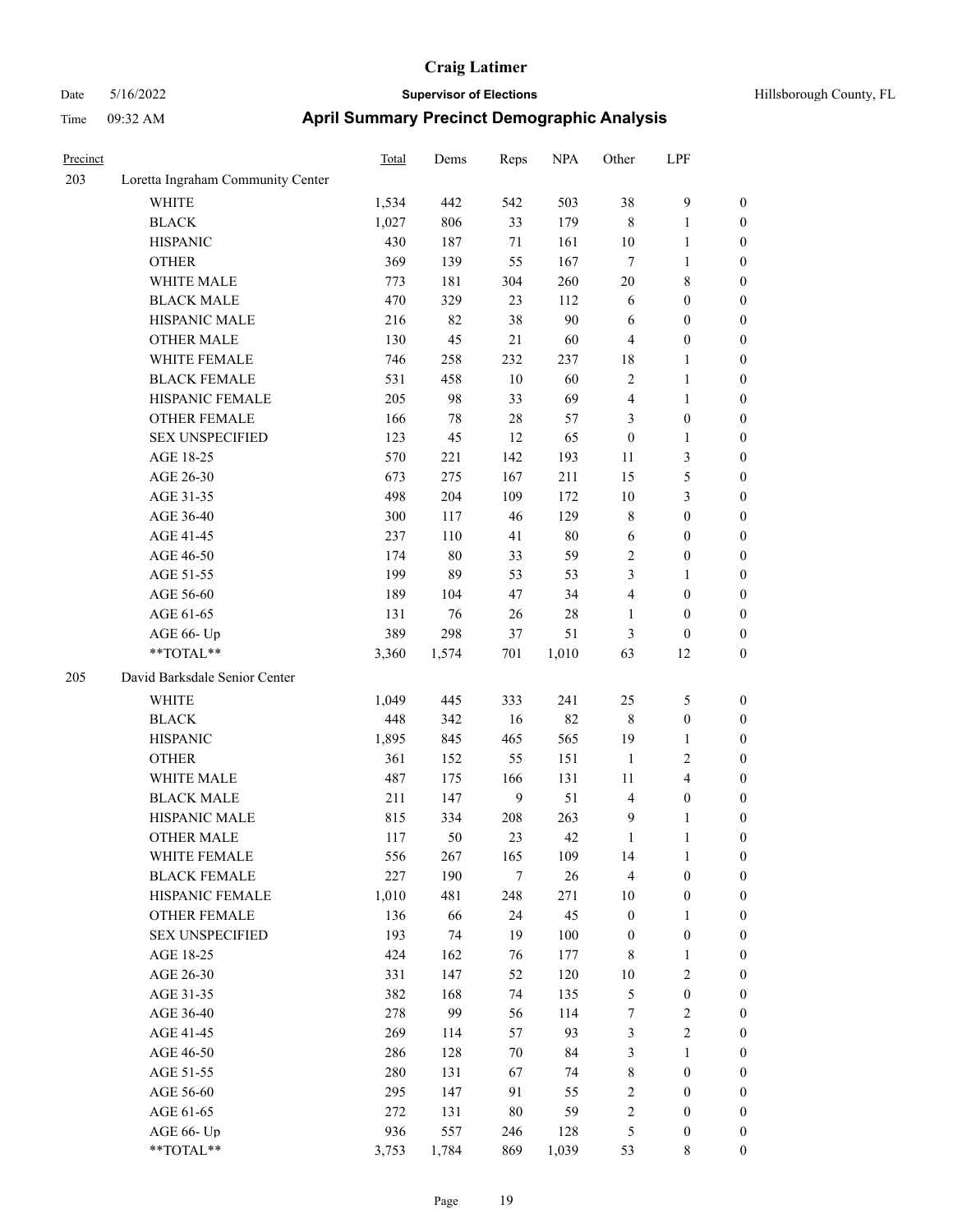| Hillsborough County, FL |  |  |
|-------------------------|--|--|
|-------------------------|--|--|

| Precinct |                               | Total | Dems   | Reps             | <b>NPA</b> | Other            | LPF              |                  |
|----------|-------------------------------|-------|--------|------------------|------------|------------------|------------------|------------------|
| 207      | West Tampa Branch Library     |       |        |                  |            |                  |                  |                  |
|          | WHITE                         | 321   | 138    | 76               | 100        | 7                | $\boldsymbol{0}$ | $\boldsymbol{0}$ |
|          | <b>BLACK</b>                  | 1,077 | 838    | 44               | 188        | 6                | $\mathbf{1}$     | $\boldsymbol{0}$ |
|          | <b>HISPANIC</b>               | 405   | 174    | 83               | 143        | 5                | $\boldsymbol{0}$ | 0                |
|          | <b>OTHER</b>                  | 179   | 89     | $\,8\,$          | 79         | 3                | $\boldsymbol{0}$ | $\boldsymbol{0}$ |
|          | WHITE MALE                    | 152   | 56     | $40\,$           | 51         | 5                | $\boldsymbol{0}$ | $\boldsymbol{0}$ |
|          | <b>BLACK MALE</b>             | 428   | 310    | $27\,$           | 86         | 4                | $\mathbf{1}$     | $\boldsymbol{0}$ |
|          | HISPANIC MALE                 | 176   | 60     | 50               | 64         | 2                | $\boldsymbol{0}$ | $\boldsymbol{0}$ |
|          | <b>OTHER MALE</b>             | 64    | 37     | $\sqrt{5}$       | $20\,$     | $\sqrt{2}$       | $\boldsymbol{0}$ | $\boldsymbol{0}$ |
|          | WHITE FEMALE                  | 165   | $80\,$ | 34               | 49         | $\sqrt{2}$       | $\boldsymbol{0}$ | $\boldsymbol{0}$ |
|          | <b>BLACK FEMALE</b>           | 633   | 519    | 16               | 96         | $\overline{c}$   | $\boldsymbol{0}$ | $\boldsymbol{0}$ |
|          | HISPANIC FEMALE               | 215   | 107    | 29               | 76         | 3                | $\boldsymbol{0}$ | $\boldsymbol{0}$ |
|          | OTHER FEMALE                  | 67    | 40     | $\overline{2}$   | 24         | $\mathbf{1}$     | $\boldsymbol{0}$ | 0                |
|          | <b>SEX UNSPECIFIED</b>        | 82    | 30     | $\,$ 8 $\,$      | 44         | $\boldsymbol{0}$ | $\boldsymbol{0}$ | 0                |
|          | AGE 18-25                     | 226   | 111    | 24               | $88\,$     | 3                | $\boldsymbol{0}$ | $\boldsymbol{0}$ |
|          | AGE 26-30                     | 247   | 143    | 16               | 83         | 5                | $\boldsymbol{0}$ | $\boldsymbol{0}$ |
|          | AGE 31-35                     | 249   | 145    | 28               | 71         | 4                | 1                | $\boldsymbol{0}$ |
|          | AGE 36-40                     | 184   | 104    | $\boldsymbol{9}$ | 68         | 3                | $\boldsymbol{0}$ | $\boldsymbol{0}$ |
|          | AGE 41-45                     | 135   | 83     | 13               | 39         | $\boldsymbol{0}$ | $\boldsymbol{0}$ | $\boldsymbol{0}$ |
|          | AGE 46-50                     | 114   | 62     | 12               | $40\,$     | $\boldsymbol{0}$ | $\boldsymbol{0}$ | $\boldsymbol{0}$ |
|          | AGE 51-55                     | 132   | 86     | 18               | 27         | $\mathbf{1}$     | $\boldsymbol{0}$ | $\boldsymbol{0}$ |
|          | AGE 56-60                     | 117   | 89     | $\,$ 8 $\,$      | 19         | $\mathbf{1}$     | $\boldsymbol{0}$ | $\boldsymbol{0}$ |
|          | AGE 61-65                     | 182   | 130    | 23               | 25         | $\overline{4}$   | $\boldsymbol{0}$ | 0                |
|          | AGE 66- Up                    | 396   | 286    | 60               | 50         | $\boldsymbol{0}$ | $\boldsymbol{0}$ | 0                |
|          | **TOTAL**                     | 1,982 | 1,239  | 211              | 510        | $21\,$           | $\mathbf{1}$     | $\boldsymbol{0}$ |
| 209      | Greater Bethel Baptist Church |       |        |                  |            |                  |                  |                  |
|          | <b>WHITE</b>                  | 867   | 354    | 224              | 271        | 14               | 4                | $\boldsymbol{0}$ |
|          | <b>BLACK</b>                  | 710   | 554    | 27               | 124        | 5                | $\boldsymbol{0}$ | $\boldsymbol{0}$ |
|          | <b>HISPANIC</b>               | 316   | 169    | 48               | 95         | 4                | $\boldsymbol{0}$ | $\boldsymbol{0}$ |
|          | <b>OTHER</b>                  | 173   | 89     | 20               | 60         | 3                | $\mathbf{1}$     | $\boldsymbol{0}$ |
|          | WHITE MALE                    | 433   | 167    | 124              | 133        | 6                | $\mathfrak{Z}$   | $\boldsymbol{0}$ |
|          | <b>BLACK MALE</b>             | 292   | 217    | 13               | 58         | 4                | $\boldsymbol{0}$ | $\boldsymbol{0}$ |
|          | HISPANIC MALE                 | 151   | 75     | 25               | 49         | 2                | $\boldsymbol{0}$ | $\boldsymbol{0}$ |
|          | <b>OTHER MALE</b>             | 59    | 25     | 13               | 19         | $\overline{c}$   | $\boldsymbol{0}$ | $\boldsymbol{0}$ |
|          | WHITE FEMALE                  | 423   | 180    | 98               | 136        | 8                | $\mathbf{1}$     | 0                |
|          | <b>BLACK FEMALE</b>           | 406   | 327    | 14               | 64         | $\mathbf{1}$     | $\boldsymbol{0}$ | 0                |
|          | HISPANIC FEMALE               | 151   | 86     | $22\,$           | 41         | $\overline{c}$   | $\boldsymbol{0}$ | 0                |
|          | <b>OTHER FEMALE</b>           | 76    | 48     | $\sqrt{5}$       | 21         | $\mathbf{1}$     | $\mathbf{1}$     | 0                |
|          | <b>SEX UNSPECIFIED</b>        | 75    | 41     | $\mathfrak{S}$   | 29         | $\boldsymbol{0}$ | $\boldsymbol{0}$ | $\boldsymbol{0}$ |
|          | AGE 18-25                     | 214   | 104    | 24               | $80\,$     | 6                | $\boldsymbol{0}$ | 0                |
|          | AGE 26-30                     | 275   | 124    | 54               | 92         | 5                | $\boldsymbol{0}$ | 0                |
|          | AGE 31-35                     | 233   | 123    | 33               | 75         | $\overline{c}$   | $\boldsymbol{0}$ | $\overline{0}$   |
|          | AGE 36-40                     | 237   | 131    | 34               | $70\,$     | $\mathbf{1}$     | $\mathbf{1}$     | 0                |
|          | AGE 41-45                     | 178   | 101    | 19               | 52         | 4                | $\sqrt{2}$       | 0                |
|          | AGE 46-50                     | 159   | 87     | 26               | 44         | $\mathbf{1}$     | $\mathbf{1}$     | 0                |
|          | AGE 51-55                     | 170   | 97     | $28\,$           | 45         | $\boldsymbol{0}$ | $\boldsymbol{0}$ | 0                |
|          | AGE 56-60                     | 134   | 82     | $28\,$           | 19         | 4                | $\mathbf{1}$     | 0                |
|          | AGE 61-65                     | 111   | 64     | 21               | 25         | 1                | $\boldsymbol{0}$ | $\boldsymbol{0}$ |
|          | AGE 66- Up                    | 355   | 253    | 52               | 48         | $\overline{c}$   | $\boldsymbol{0}$ | $\boldsymbol{0}$ |
|          | $**TOTAL**$                   | 2,066 | 1,166  | 319              | 550        | $26\,$           | 5                | $\boldsymbol{0}$ |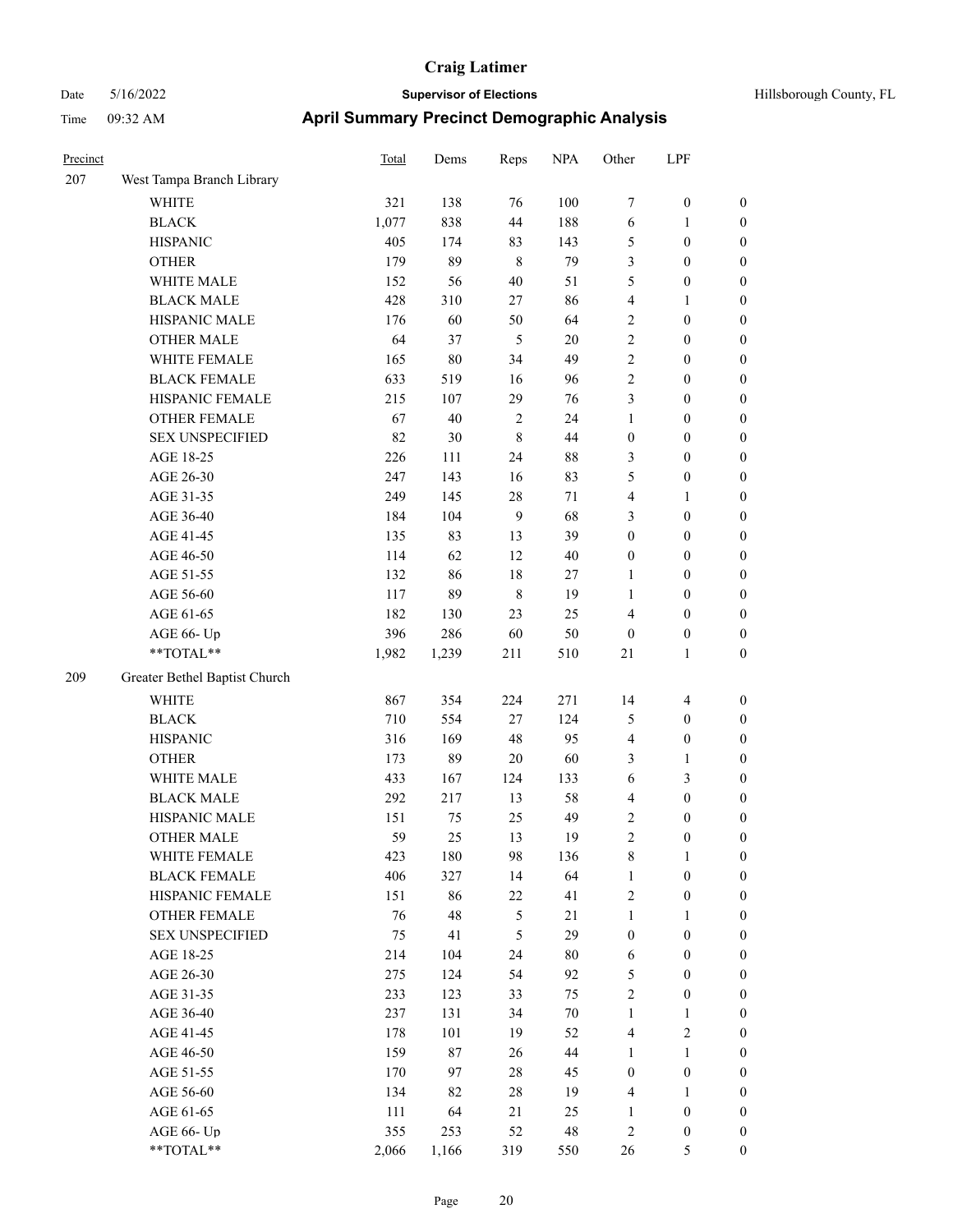| 1 111 IV | 02.32 AIVI                                | Aprili Odininal y i Technet Dennographic Analysis |      |              |                 |           |              |                  |  |  |
|----------|-------------------------------------------|---------------------------------------------------|------|--------------|-----------------|-----------|--------------|------------------|--|--|
| Precinct |                                           | Total                                             | Dems | Reps         | <b>NPA</b>      | Other     | LPF          |                  |  |  |
| 213      | St James House of Prayer Episcopal Church |                                                   |      |              |                 |           |              |                  |  |  |
|          | <b>WHITE</b>                              | 785                                               | 351  | 189          | 225             | 17        | 3            | $\boldsymbol{0}$ |  |  |
|          | <b>BLACK</b>                              | 907                                               | 673  | 34           | 190             | 10        | $\Omega$     | $\boldsymbol{0}$ |  |  |
|          | <b>HISPANIC</b>                           | 293                                               | 142  | 43           | 106             | 2         | $\theta$     | $\mathbf{0}$     |  |  |
|          | <b>OTHER</b>                              | 196                                               | 92   | 20           | 81              | 3         | $\theta$     | $\mathbf{0}$     |  |  |
|          | WHITE MALE                                | 412                                               | 170  | 109          | 121             | 10        | 2            | $\boldsymbol{0}$ |  |  |
|          | <b>BLACK MALE</b>                         | 371                                               | 252  | 24           | 89              | 6         | $\theta$     | $\mathbf{0}$     |  |  |
|          | <b>HISPANIC MALE</b>                      | 125                                               | 60   | 22           | 43              | $\theta$  | $\theta$     | $\boldsymbol{0}$ |  |  |
|          | <b>OTHER MALE</b>                         | 59                                                | 31   | 7            | 20              |           | $\mathbf{0}$ | $\boldsymbol{0}$ |  |  |
|          | WHITE FEMALE                              | 364                                               | 176  | 79           | 101             | 7         |              | $\mathbf{0}$     |  |  |
|          | <b>BLACK FEMALE</b>                       | 520                                               | 411  | 9            | 96              | 4         | $\theta$     | $\mathbf{0}$     |  |  |
|          | HISPANIC FEMALE                           | 164                                               | 82   | 21           | 59              | 2         | $\theta$     | $\boldsymbol{0}$ |  |  |
|          | <b>OTHER FEMALE</b>                       | 85                                                | 49   | 10           | 25              |           | $\theta$     | $\boldsymbol{0}$ |  |  |
|          | <b>SEX UNSPECIFIED</b>                    | 81                                                | 27   | 5            | 48              |           | $\theta$     | $\mathbf{0}$     |  |  |
|          | AGE 18-25                                 | 234                                               | 114  | 23           | 87              | 9         |              | $\mathbf{0}$     |  |  |
|          | AGE 26-30                                 | 303                                               | 153  | 42           | 105             | 2         |              | $\boldsymbol{0}$ |  |  |
|          | AGE 31-35                                 | 314                                               | 180  | 39           | 88              | 6         |              | $\mathbf{0}$     |  |  |
|          | AGE 36-40                                 | 245                                               | 129  | 37           | 74              | 5         | $\theta$     | $\mathbf{0}$     |  |  |
|          | AGE 41-45                                 | 208                                               | 123  | 24           | 58              | 3         | $\mathbf{0}$ | $\theta$         |  |  |
|          | ACEAC50                                   | 166                                               | በሬ   | $20^{\circ}$ | $\overline{16}$ | $\Lambda$ | $\Omega$     | $\Omega$         |  |  |

|     | <b>BLACK</b>             | 907         | 673    | 34             | 190    | $10\,$                  | $\boldsymbol{0}$ | $\boldsymbol{0}$ |
|-----|--------------------------|-------------|--------|----------------|--------|-------------------------|------------------|------------------|
|     | <b>HISPANIC</b>          | 293         | 142    | 43             | 106    | $\sqrt{2}$              | $\boldsymbol{0}$ | $\bf{0}$         |
|     | <b>OTHER</b>             | 196         | 92     | $20\,$         | $81\,$ | $\mathfrak{Z}$          | $\boldsymbol{0}$ | $\bf{0}$         |
|     | WHITE MALE               | 412         | 170    | 109            | 121    | $10\,$                  | 2                | $\boldsymbol{0}$ |
|     | <b>BLACK MALE</b>        | 371         | 252    | 24             | 89     | $\sqrt{6}$              | $\boldsymbol{0}$ | $\boldsymbol{0}$ |
|     | HISPANIC MALE            | 125         | 60     | $22\,$         | 43     | $\boldsymbol{0}$        | $\boldsymbol{0}$ | $\boldsymbol{0}$ |
|     | <b>OTHER MALE</b>        | 59          | 31     | $\overline{7}$ | $20\,$ | $\mathbf{1}$            | $\boldsymbol{0}$ | $\boldsymbol{0}$ |
|     | WHITE FEMALE             | 364         | 176    | 79             | 101    | $\tau$                  | 1                | $\boldsymbol{0}$ |
|     | <b>BLACK FEMALE</b>      | 520         | 411    | 9              | 96     | $\overline{\mathbf{4}}$ | $\boldsymbol{0}$ | $\boldsymbol{0}$ |
|     | HISPANIC FEMALE          | 164         | 82     | 21             | 59     | $\sqrt{2}$              | $\boldsymbol{0}$ | $\boldsymbol{0}$ |
|     | <b>OTHER FEMALE</b>      | 85          | 49     | $10\,$         | 25     | $\mathbf{1}$            | $\boldsymbol{0}$ | $\boldsymbol{0}$ |
|     | <b>SEX UNSPECIFIED</b>   | $8\sqrt{1}$ | $27\,$ | $\sqrt{5}$     | 48     | $\mathbf{1}$            | $\boldsymbol{0}$ | $\boldsymbol{0}$ |
|     | AGE 18-25                | 234         | 114    | 23             | $87\,$ | 9                       | 1                | $\bf{0}$         |
|     | AGE 26-30                | 303         | 153    | 42             | 105    | $\sqrt{2}$              | $\mathbf{1}$     | $\boldsymbol{0}$ |
|     | AGE 31-35                | 314         | 180    | 39             | $88\,$ | $\sqrt{6}$              | 1                | $\boldsymbol{0}$ |
|     | AGE 36-40                | 245         | 129    | 37             | 74     | $\mathfrak s$           | $\boldsymbol{0}$ | $\mathbf{0}$     |
|     | AGE 41-45                | 208         | 123    | 24             | 58     | 3                       | $\boldsymbol{0}$ | $\boldsymbol{0}$ |
|     | AGE 46-50                | 166         | 96     | $20\,$         | 46     | $\overline{\mathbf{4}}$ | $\boldsymbol{0}$ | $\boldsymbol{0}$ |
|     | AGE 51-55                | 166         | 94     | 26             | 43     | 3                       | $\boldsymbol{0}$ | $\boldsymbol{0}$ |
|     | AGE 56-60                | 172         | 108    | 24             | $40\,$ | $\boldsymbol{0}$        | $\boldsymbol{0}$ | $\bf{0}$         |
|     | AGE 61-65                | 130         | 86     | 13             | 31     | $\boldsymbol{0}$        | $\boldsymbol{0}$ | $\boldsymbol{0}$ |
|     | AGE 66- Up               | 243         | 175    | 38             | 30     | $\boldsymbol{0}$        | $\boldsymbol{0}$ | $\mathbf{0}$     |
|     | $**TOTAL**$              | 2,181       | 1,258  | 286            | 602    | 32                      | 3                | $\boldsymbol{0}$ |
| 217 | Seminole Heights Library |             |        |                |        |                         |                  |                  |
|     | WHITE                    | 1,788       | 827    | 496            | 431    | 24                      | $10\,$           | $\bf{0}$         |
|     | <b>BLACK</b>             | 271         | 220    | $10\,$         | $40\,$ | $\mathbf{1}$            | $\boldsymbol{0}$ | $\boldsymbol{0}$ |
|     | <b>HISPANIC</b>          | 464         | 200    | 114            | 144    | $\mathfrak{S}$          | $\mathbf{1}$     | $\boldsymbol{0}$ |
|     | <b>OTHER</b>             | 197         | 84     | 34             | $78\,$ | $\mathbf{1}$            | $\boldsymbol{0}$ | $\boldsymbol{0}$ |
|     | WHITE MALE               | 879         | 347    | 273            | 236    | 14                      | 9                | $\boldsymbol{0}$ |
|     | <b>BLACK MALE</b>        | 118         | 92     | $\overline{4}$ | 21     | $\mathbf{1}$            | $\boldsymbol{0}$ | $\bf{0}$         |
|     | HISPANIC MALE            | 227         | 99     | 49             | 75     | $\mathfrak{Z}$          | 1                | $\bf{0}$         |
|     | <b>OTHER MALE</b>        | 71          | 29     | 14             | $27\,$ | 1                       | $\boldsymbol{0}$ | $\bf{0}$         |
|     | WHITE FEMALE             | 898         | 473    | 222            | 193    | 9                       | 1                | $\boldsymbol{0}$ |
|     | <b>BLACK FEMALE</b>      | 152         | 127    | 6              | 19     | $\boldsymbol{0}$        | $\boldsymbol{0}$ | $\boldsymbol{0}$ |
|     | HISPANIC FEMALE          | 219         | 94     | 62             | 61     | $\overline{c}$          | $\boldsymbol{0}$ | $\boldsymbol{0}$ |
|     | OTHER FEMALE             | 83          | 42     | 12             | 29     | $\boldsymbol{0}$        | $\boldsymbol{0}$ | $\boldsymbol{0}$ |
|     | <b>SEX UNSPECIFIED</b>   | 73          | 28     | 12             | 32     | $\mathbf{1}$            | $\boldsymbol{0}$ | $\boldsymbol{0}$ |
|     | AGE 18-25                | 213         | 92     | 44             | 69     | 7                       | 1                | $\boldsymbol{0}$ |
|     | AGE 26-30                | 259         | 107    | 49             | 96     | 6                       | $\mathbf{1}$     | $\boldsymbol{0}$ |
|     | AGE 31-35                | 316         | 137    | 65             | 111    | $\boldsymbol{0}$        | 3                | $\boldsymbol{0}$ |
|     | AGE 36-40                | 287         | 142    | 51             | 87     | $\mathfrak{S}$          | $\sqrt{2}$       | $\boldsymbol{0}$ |
|     | AGE 41-45                | 258         | 113    | 45             | 97     | $\mathfrak{Z}$          | $\boldsymbol{0}$ | $\boldsymbol{0}$ |
|     | AGE 46-50                | 187         | 87     | 48             | 49     | $\sqrt{2}$              | $\mathbf{1}$     | $\boldsymbol{0}$ |
|     | AGE 51-55                | 238         | 108    | 66             | 61     | $\mathbf{1}$            | $\sqrt{2}$       | $\boldsymbol{0}$ |
|     | AGE 56-60                | 257         | 141    | 76             | 37     | $\sqrt{2}$              | $\mathbf{1}$     | $\boldsymbol{0}$ |
|     | AGE 61-65                | 178         | 100    | 35             | 40     | $\mathfrak{Z}$          | $\boldsymbol{0}$ | $\boldsymbol{0}$ |
|     | AGE 66- Up               | 527         | 304    | 175            | 46     | $\sqrt{2}$              | $\boldsymbol{0}$ | $\mathbf{0}$     |
|     | **TOTAL**                | 2.720       | 1.331  | 654            | 693    | 31                      | 11               | $\overline{0}$   |
|     |                          |             |        |                |        |                         |                  |                  |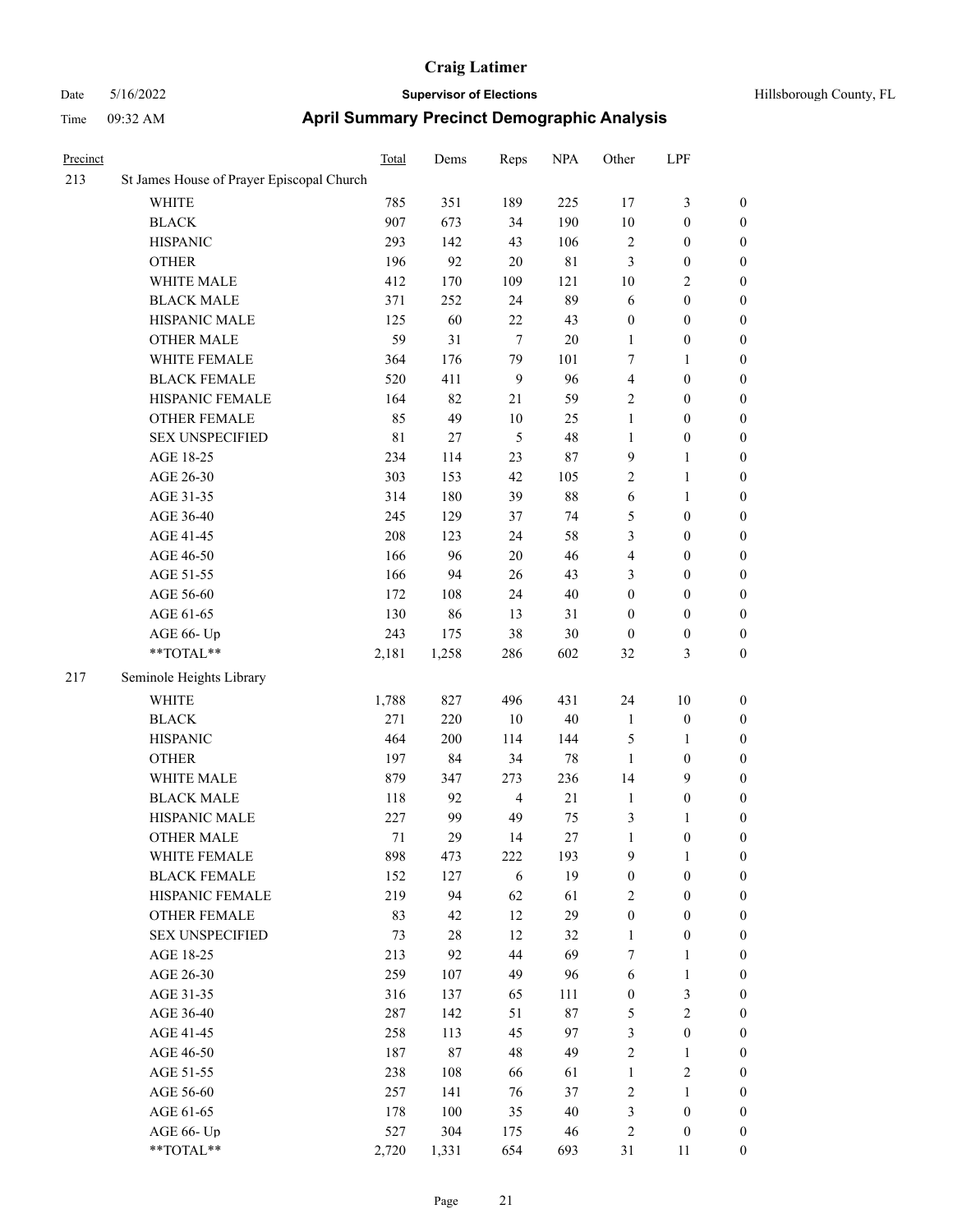| Precinct |                                                                          | <b>Total</b> | Dems       | Reps           | <b>NPA</b>     | Other                | LPF                   |                                      |
|----------|--------------------------------------------------------------------------|--------------|------------|----------------|----------------|----------------------|-----------------------|--------------------------------------|
| 218      | David Barksdale Senior Center                                            |              |            |                |                |                      |                       |                                      |
|          | WHITE                                                                    | 398          | 186        | 119            | 85             | $\,8\,$              | $\boldsymbol{0}$      | $\boldsymbol{0}$                     |
|          | <b>BLACK</b>                                                             | 87           | 62         | $\overline{4}$ | $20\,$         | $\mathbf{1}$         | $\boldsymbol{0}$      | $\boldsymbol{0}$                     |
|          | <b>HISPANIC</b>                                                          | 262          | 111        | 64             | 84             | 3                    | $\boldsymbol{0}$      | $\boldsymbol{0}$                     |
|          | <b>OTHER</b>                                                             | 61           | 19         | 13             | 26             | 3                    | $\boldsymbol{0}$      | $\boldsymbol{0}$                     |
|          | WHITE MALE                                                               | 187          | 68         | 60             | 53             | 6                    | $\boldsymbol{0}$      | $\boldsymbol{0}$                     |
|          | <b>BLACK MALE</b>                                                        | 35           | 21         | $\overline{2}$ | 11             | $\mathbf{1}$         | $\boldsymbol{0}$      | $\boldsymbol{0}$                     |
|          | HISPANIC MALE                                                            | 109          | 45         | 34             | 29             | $\mathbf{1}$         | $\mathbf{0}$          | $\boldsymbol{0}$                     |
|          | <b>OTHER MALE</b>                                                        | 17           | 7          | $\overline{4}$ | $\mathfrak{S}$ | $\mathbf{1}$         | $\boldsymbol{0}$      | $\boldsymbol{0}$                     |
|          | WHITE FEMALE                                                             | 209          | 117        | 59             | 31             | $\overline{2}$       | $\boldsymbol{0}$      | $\boldsymbol{0}$                     |
|          | <b>BLACK FEMALE</b>                                                      | 52           | 41         | 2              | 9              | $\boldsymbol{0}$     | $\boldsymbol{0}$      | $\boldsymbol{0}$                     |
|          | HISPANIC FEMALE                                                          | 142          | 62         | 26             | 52             | $\overline{2}$       | $\boldsymbol{0}$      | $\boldsymbol{0}$                     |
|          | <b>OTHER FEMALE</b>                                                      | 22           | 9          | $\tau$         | 5              | $\mathbf{1}$         | $\boldsymbol{0}$      | $\boldsymbol{0}$                     |
|          | <b>SEX UNSPECIFIED</b>                                                   | 35           | 8          | 6              | $20\,$         | $\mathbf{1}$         | $\boldsymbol{0}$      | $\boldsymbol{0}$                     |
|          | AGE 18-25                                                                | 87           | 34         | 19             | 31             | 3                    | $\boldsymbol{0}$      | $\boldsymbol{0}$                     |
|          | AGE 26-30                                                                | 72           | 29         | 9              | 32             | $\overline{c}$       | $\boldsymbol{0}$      | $\boldsymbol{0}$                     |
|          | AGE 31-35                                                                | 86           | 38         | 18             | 30             | $\boldsymbol{0}$     | $\boldsymbol{0}$      | $\boldsymbol{0}$                     |
|          | AGE 36-40                                                                | 61           | 27         | 15             | 17             | $\sqrt{2}$           | 0                     | $\boldsymbol{0}$                     |
|          | AGE 41-45                                                                | 40           | 17         | 6              | 15             | $\sqrt{2}$           | $\boldsymbol{0}$      | $\boldsymbol{0}$                     |
|          | AGE 46-50                                                                | 50           | 27         | 10             | 12             | 1                    | $\boldsymbol{0}$      | $\boldsymbol{0}$                     |
|          | AGE 51-55                                                                | 61           | 21         | 19             | 21             | $\boldsymbol{0}$     | $\boldsymbol{0}$      | $\boldsymbol{0}$                     |
|          | AGE 56-60                                                                | 59           | 28         | 15             | 16             | $\boldsymbol{0}$     | $\boldsymbol{0}$      | $\boldsymbol{0}$                     |
|          | AGE 61-65                                                                | 73           | 38         | 18             | 15             | $\overline{2}$       | $\boldsymbol{0}$      | $\boldsymbol{0}$                     |
|          | AGE 66- Up                                                               | 219          | 119        | 71             | 26             | 3                    | $\boldsymbol{0}$      | $\boldsymbol{0}$                     |
|          | **TOTAL**                                                                | 808          | 378        | 200            | 215            | 15                   | $\boldsymbol{0}$      | $\boldsymbol{0}$                     |
| 219      | St John Presbyterian Church                                              |              |            |                |                |                      |                       |                                      |
|          | <b>WHITE</b>                                                             | 960          | 396        | 318            | 221            | 21                   | $\overline{4}$        | $\boldsymbol{0}$                     |
|          | <b>BLACK</b>                                                             | 292          | 218        | 13             | 53             | $\,8\,$              | $\boldsymbol{0}$      | $\boldsymbol{0}$                     |
|          | <b>HISPANIC</b>                                                          | 1,408        | 583        | 364            | 441            | 18                   | 2                     | $\boldsymbol{0}$                     |
|          | <b>OTHER</b>                                                             | 269          |            | 53             | 109            | $\sqrt{2}$           | $\boldsymbol{0}$      |                                      |
|          |                                                                          |              | 105        | 167            |                | 9                    |                       | $\boldsymbol{0}$                     |
|          | WHITE MALE<br><b>BLACK MALE</b>                                          | 433<br>133   | 145<br>93  | 6              | 109<br>29      | 5                    | 3<br>$\boldsymbol{0}$ | $\boldsymbol{0}$<br>$\boldsymbol{0}$ |
|          | HISPANIC MALE                                                            |              |            |                |                | $\,$ 8 $\,$          |                       | $\boldsymbol{0}$                     |
|          | <b>OTHER MALE</b>                                                        | 580<br>91    | 219<br>31  | 143<br>22      | 209<br>38      | $\mathbf{0}$         | 1<br>$\mathbf{0}$     | $\boldsymbol{0}$                     |
|          |                                                                          |              |            |                |                |                      | $\mathbf{1}$          | $\boldsymbol{0}$                     |
|          | WHITE FEMALE<br><b>BLACK FEMALE</b>                                      | 522<br>156   | 248<br>123 | 150            | 111<br>24      | 12<br>$\mathfrak{Z}$ | $\boldsymbol{0}$      |                                      |
|          | HISPANIC FEMALE                                                          |              |            | 6              |                | $10\,$               |                       | $\boldsymbol{0}$                     |
|          |                                                                          | 773          | 338        | 209            | 215            |                      | 1                     | $\boldsymbol{0}$                     |
|          | <b>OTHER FEMALE</b><br>SEX UNSPECIFIED                                   | 103<br>138   | 50         | 14<br>31       | $38\,$         | $\mathbf{1}$         | $\boldsymbol{0}$      | $\boldsymbol{0}$                     |
|          |                                                                          |              | 55         |                | 51             | $\mathbf{1}$         | $\boldsymbol{0}$      | $\boldsymbol{0}$                     |
|          | AGE 18-25                                                                | 293          | 106        | $48\,$         | 129            | 10                   | $\boldsymbol{0}$      | $\boldsymbol{0}$                     |
|          | AGE 26-30                                                                | 259          | 106        | 45             | 97             | $\,$ 8 $\,$          | 3                     | $\boldsymbol{0}$                     |
|          | AGE 31-35                                                                | 263          | 99         | 50             | 106            | $\tau$               | $\mathbf{1}$          | $\boldsymbol{0}$                     |
|          | AGE 36-40                                                                | 207          | 82         | 56             | 65             | $\mathfrak{Z}$       | 1                     | $\boldsymbol{0}$                     |
|          | AGE 41-45                                                                | 171          | 66         | 33             | 68             | $\overline{4}$       | $\boldsymbol{0}$      | $\boldsymbol{0}$                     |
|          | AGE 46-50                                                                | 197          | 81         | 57             | 59             | $\boldsymbol{0}$     | $\boldsymbol{0}$      | $\boldsymbol{0}$                     |
|          | AGE 51-55                                                                | 213          | 90         | 56             | 60             | 6                    | 1                     | $\boldsymbol{0}$                     |
|          | AGE 56-60                                                                | 215          | 94         | 69             | 48             | $\overline{4}$       | $\boldsymbol{0}$      | $\boldsymbol{0}$                     |
|          | AGE 61-65                                                                | 213          | 110        | 68             | 33             | $\sqrt{2}$           | $\boldsymbol{0}$      | $\boldsymbol{0}$                     |
|          | AGE 66- Up<br>$\mathrm{*}\mathrm{*} \mathrm{TOTAL} \mathrm{*}\mathrm{*}$ | 898          | 468        | 266            | 159            | $\sqrt{5}$           | $\boldsymbol{0}$      | $\boldsymbol{0}$                     |
|          |                                                                          | 2,929        | 1,302      | 748            | 824            | 49                   | 6                     | $\boldsymbol{0}$                     |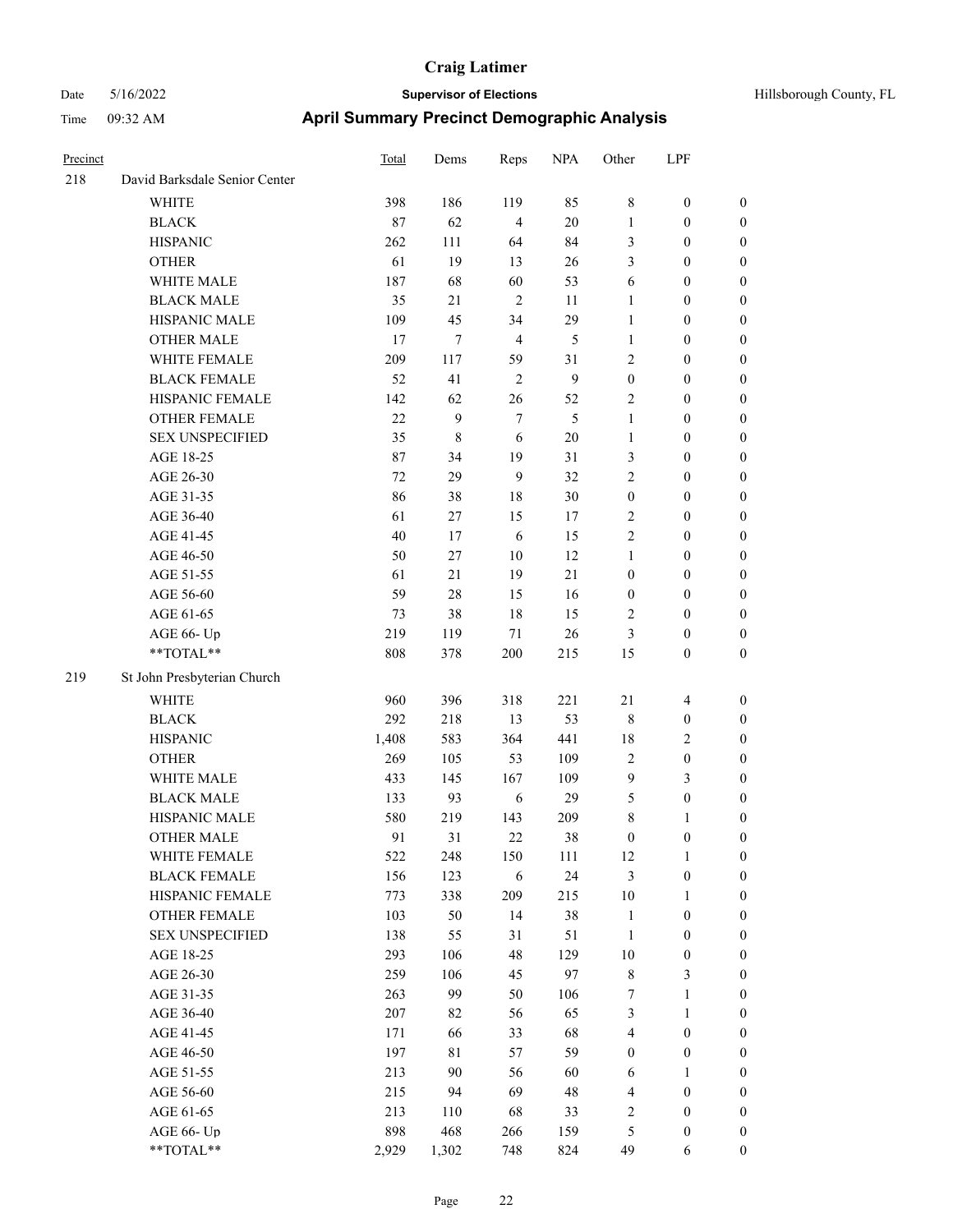| Precinct |                                  | <b>Total</b> | Dems   | Reps             | <b>NPA</b>   | Other            | LPF                     |                  |
|----------|----------------------------------|--------------|--------|------------------|--------------|------------------|-------------------------|------------------|
| 221      | Cordelia B Hunt Community Center |              |        |                  |              |                  |                         |                  |
|          | <b>WHITE</b>                     | 218          | 64     | $88\,$           | 59           | $\mathfrak{S}$   | $\sqrt{2}$              | $\boldsymbol{0}$ |
|          | <b>BLACK</b>                     | 107          | $70\,$ | 3                | 32           | $\overline{c}$   | $\boldsymbol{0}$        | $\boldsymbol{0}$ |
|          | <b>HISPANIC</b>                  | 319          | 137    | 62               | 117          | 3                | $\boldsymbol{0}$        | 0                |
|          | <b>OTHER</b>                     | 79           | 25     | 13               | 37           | 4                | $\boldsymbol{0}$        | 0                |
|          | WHITE MALE                       | 118          | 34     | 49               | 31           | $\overline{2}$   | $\overline{c}$          | 0                |
|          | <b>BLACK MALE</b>                | 73           | 48     | $\mathfrak{Z}$   | 22           | $\boldsymbol{0}$ | $\boldsymbol{0}$        | $\boldsymbol{0}$ |
|          | HISPANIC MALE                    | 170          | 68     | 35               | 65           | $\overline{c}$   | $\boldsymbol{0}$        | $\boldsymbol{0}$ |
|          | <b>OTHER MALE</b>                | 33           | 6      | 6                | 19           | $\overline{c}$   | $\boldsymbol{0}$        | $\boldsymbol{0}$ |
|          | WHITE FEMALE                     | 98           | 30     | 39               | 26           | 3                | $\boldsymbol{0}$        | $\boldsymbol{0}$ |
|          | <b>BLACK FEMALE</b>              | 32           | 22     | $\boldsymbol{0}$ | $\,$ 8 $\,$  | $\mathfrak{2}$   | $\boldsymbol{0}$        | $\boldsymbol{0}$ |
|          | HISPANIC FEMALE                  | 135          | 66     | 22               | 46           | $\mathbf{1}$     | $\boldsymbol{0}$        | $\boldsymbol{0}$ |
|          | OTHER FEMALE                     | 23           | 9      | $\mathfrak{Z}$   | $\mathbf{9}$ | $\overline{c}$   | $\boldsymbol{0}$        | $\boldsymbol{0}$ |
|          | <b>SEX UNSPECIFIED</b>           | 41           | 13     | 9                | 19           | $\boldsymbol{0}$ | $\boldsymbol{0}$        | 0                |
|          | AGE 18-25                        | 127          | 47     | 21               | 53           | 5                | $\mathbf{1}$            | 0                |
|          | AGE 26-30                        | 55           | 23     | $\,$ 8 $\,$      | 24           | $\boldsymbol{0}$ | $\boldsymbol{0}$        | 0                |
|          | AGE 31-35                        | 60           | 29     | $\,8\,$          | 21           | 1                | $\mathbf{1}$            | 0                |
|          | AGE 36-40                        | 50           | 18     | $10\,$           | $22\,$       | $\boldsymbol{0}$ | $\boldsymbol{0}$        | $\boldsymbol{0}$ |
|          | AGE 41-45                        | 52           | 19     | 14               | $18\,$       | 1                | $\boldsymbol{0}$        | $\boldsymbol{0}$ |
|          | AGE 46-50                        | 58           | 22     | 13               | 22           | $\mathbf{1}$     | $\boldsymbol{0}$        | $\boldsymbol{0}$ |
|          | AGE 51-55                        | 58           | 25     | 11               | 21           | $\mathbf{1}$     | $\boldsymbol{0}$        | $\boldsymbol{0}$ |
|          | AGE 56-60                        | 70           | 28     | 18               | 19           | 5                | $\boldsymbol{0}$        | 0                |
|          | AGE 61-65                        | 61           | 23     | 21               | 17           | $\boldsymbol{0}$ | $\boldsymbol{0}$        | 0                |
|          | AGE 66- Up                       | 132          | 62     | 42               | 28           | $\boldsymbol{0}$ | $\boldsymbol{0}$        | 0                |
|          | **TOTAL**                        | 723          | 296    | 166              | 245          | 14               | $\mathfrak{2}$          | 0                |
| 223      | Revealing Truth Ministries       |              |        |                  |              |                  |                         |                  |
|          | <b>WHITE</b>                     | 791          | 319    | 220              | 232          | 18               | $\overline{c}$          | 0                |
|          | <b>BLACK</b>                     | 336          | 243    | $10\,$           | 79           | $\overline{4}$   | $\boldsymbol{0}$        | 0                |
|          | <b>HISPANIC</b>                  | 1,393        | 615    | 273              | 493          | 8                | $\overline{\mathbf{4}}$ | 0                |
|          | <b>OTHER</b>                     | 302          | 94     | 62               | 143          | $\overline{c}$   | $\mathbf{1}$            | 0                |
|          | WHITE MALE                       | 379          | 123    | 114              | 132          | 8                | $\sqrt{2}$              | $\boldsymbol{0}$ |
|          | <b>BLACK MALE</b>                | 144          | 93     | $\mathfrak{S}$   | 43           | 3                | $\boldsymbol{0}$        | $\boldsymbol{0}$ |
|          | HISPANIC MALE                    | 624          | 237    | 137              | 244          | 3                | 3                       | $\boldsymbol{0}$ |
|          | <b>OTHER MALE</b>                | 97           | 24     | 29               | 43           | $\mathbf{1}$     | $\boldsymbol{0}$        | $\boldsymbol{0}$ |
|          | WHITE FEMALE                     | 404          | 194    | 105              | 95           | $10\,$           | $\boldsymbol{0}$        | 0                |
|          | <b>BLACK FEMALE</b>              | 185          | 146    | 5                | 33           | $\mathbf{1}$     | $\boldsymbol{0}$        | 0                |
|          | HISPANIC FEMALE                  | 723          | 355    | 124              | 238          | 5                | $\mathbf{1}$            | 0                |
|          | OTHER FEMALE                     | 117          | 45     | 21               | 50           | $\boldsymbol{0}$ | $\mathbf{1}$            | 0                |
|          | <b>SEX UNSPECIFIED</b>           | 149          | 54     | 25               | 69           | $\mathbf{1}$     | $\boldsymbol{0}$        | 0                |
|          | AGE 18-25                        | 379          | 175    | 48               | 151          | 3                | $\sqrt{2}$              | $\boldsymbol{0}$ |
|          | AGE 26-30                        | 321          | 130    | 46               | 139          | 5                | $\mathbf{1}$            | $\boldsymbol{0}$ |
|          | AGE 31-35                        | 282          | 122    | 42               | 114          | 3                | $\mathbf{1}$            | 0                |
|          | AGE 36-40                        | 228          | 95     | 38               | 85           | $\,$ 8 $\,$      | $\sqrt{2}$              | $\overline{0}$   |
|          | AGE 41-45                        | 190          | 71     | 41               | 75           | $\sqrt{2}$       | $\mathbf{1}$            | $\overline{0}$   |
|          | AGE 46-50                        | 192          | 84     | 33               | 71           | 4                | $\boldsymbol{0}$        | $\overline{0}$   |
|          | AGE 51-55                        | 231          | 118    | $47\,$           | 64           | $\sqrt{2}$       | $\boldsymbol{0}$        | $\boldsymbol{0}$ |
|          | AGE 56-60                        | 225          | 96     | 57               | 71           | $\mathbf{1}$     | $\boldsymbol{0}$        | 0                |
|          | AGE 61-65                        | 197          | 96     | 43               | 58           | $\boldsymbol{0}$ | $\boldsymbol{0}$        | $\boldsymbol{0}$ |
|          | AGE 66- Up                       | 577          | 284    | 170              | 119          | 4                | $\boldsymbol{0}$        | 0                |
|          | $**TOTAL**$                      | 2,822        | 1,271  | 565              | 947          | 32               | $\boldsymbol{7}$        | $\boldsymbol{0}$ |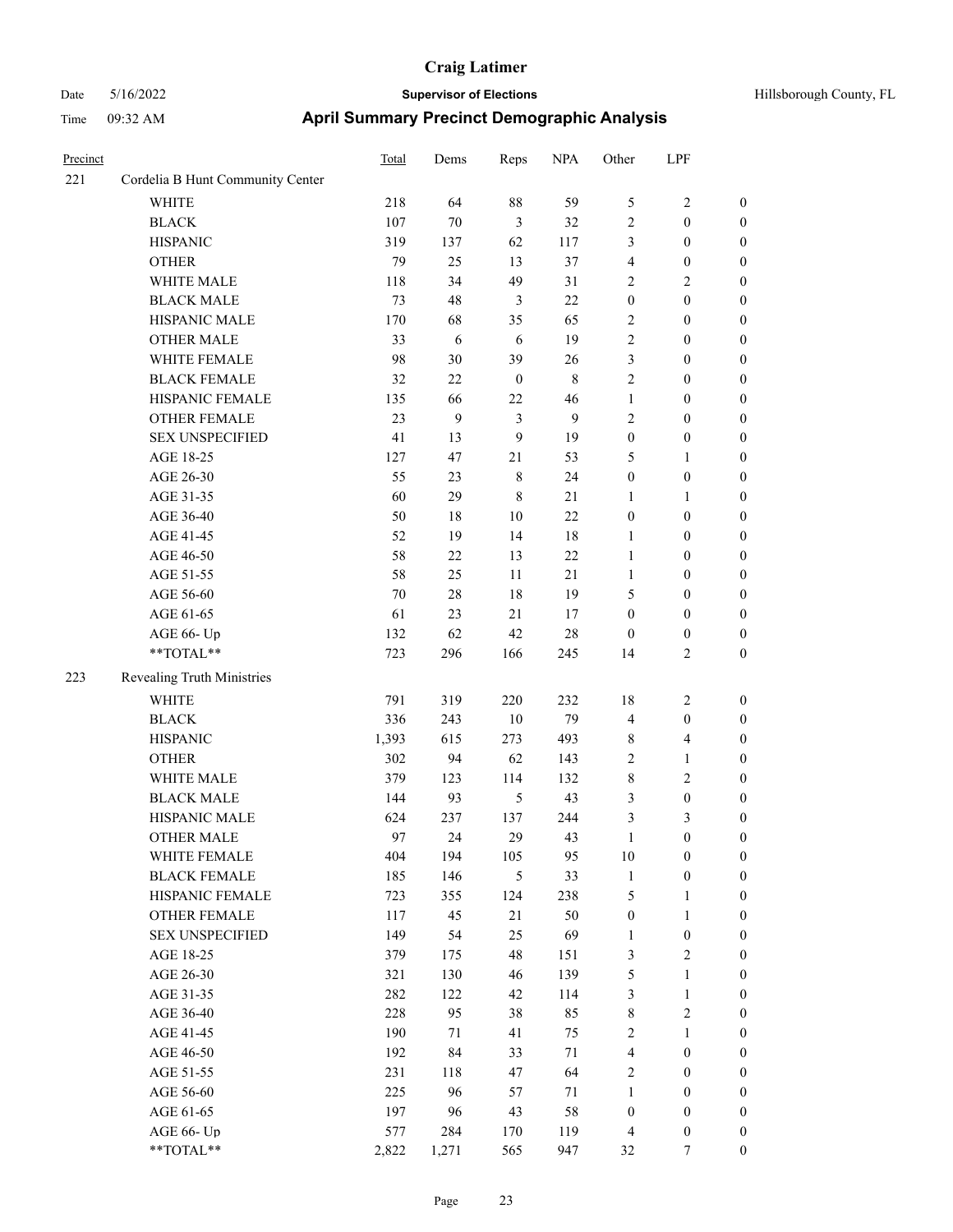| Hillsborough County, FL |  |
|-------------------------|--|
|                         |  |

| Precinct |                                                            | <b>Total</b> | Dems       | Reps           | <b>NPA</b> | Other            | LPF                     |                  |
|----------|------------------------------------------------------------|--------------|------------|----------------|------------|------------------|-------------------------|------------------|
| 225      | West Shore Baptist Church                                  |              |            |                |            |                  |                         |                  |
|          | WHITE                                                      | 1,081        | 230        | 436            | 371        | 32               | 12                      | $\boldsymbol{0}$ |
|          | <b>BLACK</b>                                               | 82           | 45         | $\overline{2}$ | 31         | $\overline{4}$   | $\boldsymbol{0}$        | $\boldsymbol{0}$ |
|          | <b>HISPANIC</b>                                            | 151          | 60         | 35             | 53         | 3                | $\boldsymbol{0}$        | $\boldsymbol{0}$ |
|          | <b>OTHER</b>                                               | 132          | 39         | 23             | 64         | $\overline{4}$   | 2                       | $\boldsymbol{0}$ |
|          | WHITE MALE                                                 | 563          | 89         | 242            | 208        | 17               | 7                       | $\boldsymbol{0}$ |
|          | <b>BLACK MALE</b>                                          | 44           | 20         | $\mathbf{1}$   | 20         | $\mathfrak{Z}$   | $\boldsymbol{0}$        | $\boldsymbol{0}$ |
|          | HISPANIC MALE                                              | 71           | 26         | 23             | $21\,$     | $\mathbf{1}$     | $\boldsymbol{0}$        | $\boldsymbol{0}$ |
|          | <b>OTHER MALE</b>                                          | 44           | 12         | 11             | 19         | 1                | 1                       | $\boldsymbol{0}$ |
|          | WHITE FEMALE                                               | 512          | 138        | 193            | 161        | 15               | 5                       | $\boldsymbol{0}$ |
|          | <b>BLACK FEMALE</b>                                        | 38           | 25         | $\mathbf{1}$   | 11         | $\mathbf{1}$     | $\boldsymbol{0}$        | $\boldsymbol{0}$ |
|          | HISPANIC FEMALE                                            | 79           | 33         | 12             | 32         | $\overline{2}$   | $\boldsymbol{0}$        | $\boldsymbol{0}$ |
|          | <b>OTHER FEMALE</b>                                        | 65           | 19         | 9              | 33         | 3                | 1                       | $\boldsymbol{0}$ |
|          | <b>SEX UNSPECIFIED</b>                                     | 30           | 12         | $\overline{4}$ | 14         | $\boldsymbol{0}$ | $\boldsymbol{0}$        | $\boldsymbol{0}$ |
|          | AGE 18-25                                                  | 160          | 44         | 48             | 63         | 5                | $\boldsymbol{0}$        | $\boldsymbol{0}$ |
|          | AGE 26-30                                                  | 274          | 70         | 93             | 102        | $\overline{4}$   | 5                       | $\boldsymbol{0}$ |
|          | AGE 31-35                                                  | 201          | 51         | 64             | 76         | $\tau$           | 3                       | $\boldsymbol{0}$ |
|          | AGE 36-40                                                  | 165          | 42         | 51             | 64         | 7                | 1                       | $\boldsymbol{0}$ |
|          | AGE 41-45                                                  | 110          | 26         | 38             | 39         | 6                | 1                       | $\boldsymbol{0}$ |
|          | AGE 46-50                                                  | 118          | 34         | 35             | 43         | $\overline{4}$   | $\overline{c}$          | $\boldsymbol{0}$ |
|          | AGE 51-55                                                  | 127          | 37         | 39             | 45         | $\overline{4}$   | 2                       | $\boldsymbol{0}$ |
|          | AGE 56-60                                                  | 118          | 28         | 60             | 30         | $\boldsymbol{0}$ | $\boldsymbol{0}$        | $\boldsymbol{0}$ |
|          | AGE 61-65                                                  | 79           | 12         | 36             | 26         | 5                | $\boldsymbol{0}$        | $\boldsymbol{0}$ |
|          | AGE 66- Up                                                 | 94           | 30         | 32             | 31         | $\mathbf{1}$     | $\boldsymbol{0}$        | $\boldsymbol{0}$ |
|          | **TOTAL**                                                  | 1,446        | 374        | 496            | 519        | 43               | 14                      | $\boldsymbol{0}$ |
| 227      | Wellswood Baptist Church                                   |              |            |                |            |                  |                         |                  |
|          | <b>WHITE</b>                                               |              | 626        |                | 327        |                  |                         |                  |
|          |                                                            | 1,483        |            | 502            |            | 23               | 5                       | $\boldsymbol{0}$ |
|          | <b>BLACK</b>                                               | 308<br>806   | 228<br>382 | 11<br>201      | 66<br>209  | $\sqrt{2}$<br>12 | 1                       | $\boldsymbol{0}$ |
|          | <b>HISPANIC</b>                                            |              |            |                |            |                  | 2                       | $\boldsymbol{0}$ |
|          | <b>OTHER</b>                                               | 181          | 68         | 40             | 70         | $\mathfrak{Z}$   | $\boldsymbol{0}$        | $\boldsymbol{0}$ |
|          | WHITE MALE                                                 | 673          | 248        | 260            | 153        | 9                | 3                       | $\boldsymbol{0}$ |
|          | <b>BLACK MALE</b>                                          | 137          | 97         | $\,$ 8 $\,$    | 31         | $\mathbf{1}$     | $\boldsymbol{0}$        | $\boldsymbol{0}$ |
|          | HISPANIC MALE                                              | 332          | 145        | 89             | 92         | 5                | 1                       | $\boldsymbol{0}$ |
|          | <b>OTHER MALE</b>                                          | 58           | 18         | 16             | 22         | $\overline{2}$   | 0                       | $\boldsymbol{0}$ |
|          | WHITE FEMALE                                               | 796          | 377        | 236            | 167        | 14               | 2                       | $\boldsymbol{0}$ |
|          | <b>BLACK FEMALE</b>                                        | 164          | 126        | $\mathfrak{Z}$ | 33         | $\mathbf{1}$     | $\mathbf{1}$            | $\boldsymbol{0}$ |
|          | HISPANIC FEMALE                                            | 454          | 228        | 106            | 113        | 6                | $\mathbf{1}$            | $\boldsymbol{0}$ |
|          | OTHER FEMALE                                               | 71           | 34         | 14             | $22\,$     | $\mathbf{1}$     | $\boldsymbol{0}$        | $\boldsymbol{0}$ |
|          | SEX UNSPECIFIED                                            | 93           | 31         | $22\,$         | 39         | $\mathbf{1}$     | $\boldsymbol{0}$        | $\boldsymbol{0}$ |
|          | AGE 18-25                                                  | 253          | 104        | $48\,$         | 96         | $\sqrt{5}$       | $\boldsymbol{0}$        | $\boldsymbol{0}$ |
|          | AGE 26-30                                                  | 276          | 117        | 62             | 89         | $\sqrt{6}$       | $\overline{\mathbf{c}}$ | $\boldsymbol{0}$ |
|          | AGE 31-35                                                  | 297          | 114        | 72             | 103        | $\mathfrak{S}$   | 3                       | $\boldsymbol{0}$ |
|          | AGE 36-40                                                  | 247          | 110        | 55             | 79         | $\sqrt{2}$       | $\mathbf{1}$            | $\boldsymbol{0}$ |
|          | AGE 41-45                                                  | 185          | 79         | 44             | 56         | $\mathfrak s$    | $\mathbf{1}$            | $\boldsymbol{0}$ |
|          | AGE 46-50                                                  | 178          | 92         | 36             | 48         | $\sqrt{2}$       | $\boldsymbol{0}$        | $\boldsymbol{0}$ |
|          | AGE 51-55                                                  | 248          | 95         | $90\,$         | 55         | $\boldsymbol{7}$ | 1                       | $\boldsymbol{0}$ |
|          | AGE 56-60                                                  | 238          | 112        | 74             | 50         | $\sqrt{2}$       | $\boldsymbol{0}$        | $\boldsymbol{0}$ |
|          | AGE 61-65                                                  | 193          | 102        | 57             | 30         | $\overline{4}$   | $\boldsymbol{0}$        | $\boldsymbol{0}$ |
|          | AGE 66- Up                                                 | 663          | 379        | 216            | 66         | $\sqrt{2}$       | $\boldsymbol{0}$        | $\boldsymbol{0}$ |
|          | $\mathrm{*}\mathrm{*} \mathrm{TOTAL} \mathrm{*}\mathrm{*}$ | 2,778        | 1,304      | 754            | 672        | $40\,$           | $8\,$                   | $\boldsymbol{0}$ |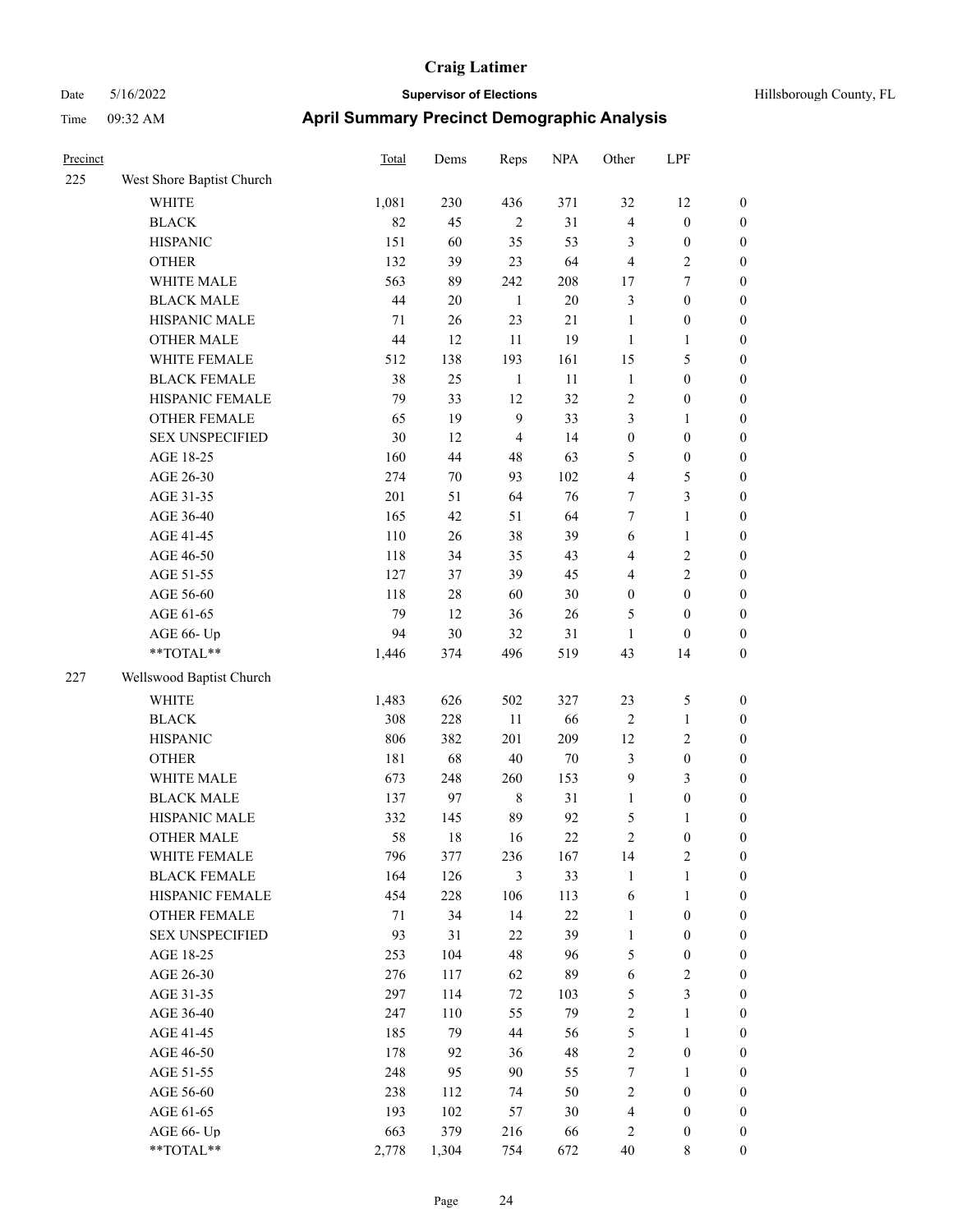# Date 5/16/2022 **Supervisor of Elections Supervisor of Elections** Hillsborough County, FL Time 09:32 AM **April Summary Precinct Demographic Analysis**

| Precinct |                          | Total  | Dems  | Reps           | <b>NPA</b> | Other                   | LPF                     |                  |
|----------|--------------------------|--------|-------|----------------|------------|-------------------------|-------------------------|------------------|
| 231      | St Paul Lutheran Church  |        |       |                |            |                         |                         |                  |
|          | WHITE                    | 2,127  | 1,037 | 529            | 521        | 32                      | $\,$ 8 $\,$             | $\boldsymbol{0}$ |
|          | <b>BLACK</b>             | 326    | 232   | 19             | 68         | 7                       | $\boldsymbol{0}$        | $\boldsymbol{0}$ |
|          | <b>HISPANIC</b>          | 416    | 215   | 60             | 133        | 6                       | 2                       | $\boldsymbol{0}$ |
|          | <b>OTHER</b>             | 206    | 114   | 27             | 62         | $\mathfrak{2}$          | $\mathbf{1}$            | $\boldsymbol{0}$ |
|          | WHITE MALE               | 1,046  | 451   | 295            | 281        | 15                      | $\overline{\mathbf{4}}$ | $\boldsymbol{0}$ |
|          | <b>BLACK MALE</b>        | 160    | 99    | 12             | 45         | $\overline{4}$          | $\boldsymbol{0}$        | $\boldsymbol{0}$ |
|          | HISPANIC MALE            | 184    | 87    | 30             | 62         | 4                       | 1                       | $\boldsymbol{0}$ |
|          | <b>OTHER MALE</b>        | 77     | 45    | 11             | $20\,$     | $\mathbf{1}$            | 0                       | $\boldsymbol{0}$ |
|          | WHITE FEMALE             | 1,063  | 578   | 232            | 233        | 16                      | $\overline{\mathbf{4}}$ | $\boldsymbol{0}$ |
|          | <b>BLACK FEMALE</b>      | 161    | 130   | $\tau$         | 21         | $\mathfrak{Z}$          | $\boldsymbol{0}$        | $\boldsymbol{0}$ |
|          | HISPANIC FEMALE          | 223    | 123   | 29             | 68         | $\mathfrak{2}$          | 1                       | $\boldsymbol{0}$ |
|          | <b>OTHER FEMALE</b>      | 84     | 50    | 13             | 20         | $\mathbf{1}$            | $\boldsymbol{0}$        | $\boldsymbol{0}$ |
|          | <b>SEX UNSPECIFIED</b>   | $77\,$ | 35    | 6              | 34         | 1                       | 1                       | $\boldsymbol{0}$ |
|          | AGE 18-25                | 228    | 109   | 29             | $80\,$     | 10                      | $\boldsymbol{0}$        | $\boldsymbol{0}$ |
|          | AGE 26-30                | 407    | 214   | 78             | 107        | 6                       | 2                       | $\boldsymbol{0}$ |
|          | AGE 31-35                | 495    | 261   | 81             | 142        | $\boldsymbol{9}$        | 2                       | $\boldsymbol{0}$ |
|          | AGE 36-40                | 335    | 160   | 55             | 107        | 9                       | 4                       | $\boldsymbol{0}$ |
|          | AGE 41-45                | 279    | 145   | 36             | 95         | 3                       | 0                       | $\boldsymbol{0}$ |
|          | AGE 46-50                | 244    | 132   | 48             | 60         | $\overline{4}$          | $\boldsymbol{0}$        | $\boldsymbol{0}$ |
|          | AGE 51-55                | 241    | 116   | 60             | 63         | 1                       | $\mathbf{1}$            | $\boldsymbol{0}$ |
|          | AGE 56-60                | 229    | 120   | 53             | 51         | 3                       | $\mathbf{2}$            | $\boldsymbol{0}$ |
|          | AGE 61-65                | 193    | 94    | 69             | 29         | $\mathbf{1}$            | $\boldsymbol{0}$        | $\boldsymbol{0}$ |
|          | AGE 66- Up               | 424    | 247   | 126            | 50         | $\mathbf{1}$            | $\boldsymbol{0}$        | $\boldsymbol{0}$ |
|          | **TOTAL**                | 3,075  | 1,598 | 635            | 784        | 47                      | 11                      | $\boldsymbol{0}$ |
| 233      | American Legion Post 111 |        |       |                |            |                         |                         |                  |
|          | <b>WHITE</b>             | 1,157  | 492   | 337            | 297        | 23                      | 8                       | $\boldsymbol{0}$ |
|          | <b>BLACK</b>             | 508    | 398   | 15             | 90         | $\mathfrak s$           | $\boldsymbol{0}$        | $\boldsymbol{0}$ |
|          | <b>HISPANIC</b>          | 551    | 237   | 93             | 216        | 3                       | 2                       | $\boldsymbol{0}$ |
|          | <b>OTHER</b>             | 215    | 90    | 29             | 89         | 6                       | $\mathbf{1}$            | $\boldsymbol{0}$ |
|          | WHITE MALE               | 546    | 210   | 168            | 152        | 12                      | 4                       | $\boldsymbol{0}$ |
|          | <b>BLACK MALE</b>        | 193    | 139   | 11             | 40         | 3                       | $\boldsymbol{0}$        | $\boldsymbol{0}$ |
|          | HISPANIC MALE            | 213    | 85    | 43             | 83         | $\sqrt{2}$              | $\boldsymbol{0}$        | $\boldsymbol{0}$ |
|          | <b>OTHER MALE</b>        | 77     | 29    | 17             | 27         | 4                       | 0                       | $\boldsymbol{0}$ |
|          | WHITE FEMALE             | 602    | 279   | 166            | 142        | 11                      | $\overline{4}$          | 0                |
|          | <b>BLACK FEMALE</b>      | 302    | 249   | $\overline{4}$ | 47         | $\sqrt{2}$              | $\boldsymbol{0}$        | 0                |
|          | HISPANIC FEMALE          | 327    | 143   | 50             | 132        | $\mathbf{1}$            | $\mathbf{1}$            | $\boldsymbol{0}$ |
|          | <b>OTHER FEMALE</b>      | 78     | 38    | $\,$ 8 $\,$    | 30         | $\sqrt{2}$              | $\boldsymbol{0}$        | $\theta$         |
|          | <b>SEX UNSPECIFIED</b>   | 93     | 45    | $\tau$         | 39         | $\boldsymbol{0}$        | $\overline{\mathbf{c}}$ | 0                |
|          | AGE 18-25                | 235    | 105   | 31             | 92         | $\overline{4}$          | 3                       | 0                |
|          | AGE 26-30                | 274    | 123   | 42             | 100        | 6                       | 3                       | $\boldsymbol{0}$ |
|          | AGE 31-35                | 337    | 154   | 61             | 112        | 7                       | 3                       | $\boldsymbol{0}$ |
|          | AGE 36-40                | 274    | 156   | 32             | 83         | 3                       | $\boldsymbol{0}$        | $\boldsymbol{0}$ |
|          | AGE 41-45                | 204    | 106   | 44             | 51         | 3                       | $\boldsymbol{0}$        | $\boldsymbol{0}$ |
|          | AGE 46-50                | 184    | 88    | 39             | 51         | 6                       | $\boldsymbol{0}$        | $\boldsymbol{0}$ |
|          | AGE 51-55                | 178    | 87    | 42             | 46         | 3                       | $\boldsymbol{0}$        | $\boldsymbol{0}$ |
|          | AGE 56-60                | 183    | 95    | 41             | 43         | $\overline{\mathbf{4}}$ | $\boldsymbol{0}$        | $\boldsymbol{0}$ |
|          | AGE 61-65                | 178    | 87    | 45             | 46         | $\boldsymbol{0}$        | $\boldsymbol{0}$        | $\boldsymbol{0}$ |
|          | AGE 66- Up               | 384    | 216   | 97             | 68         | $\mathbf{1}$            | $\mathbf{2}$            | $\boldsymbol{0}$ |

\*\*TOTAL\*\* 2,431 1,217 474 692 37 11 0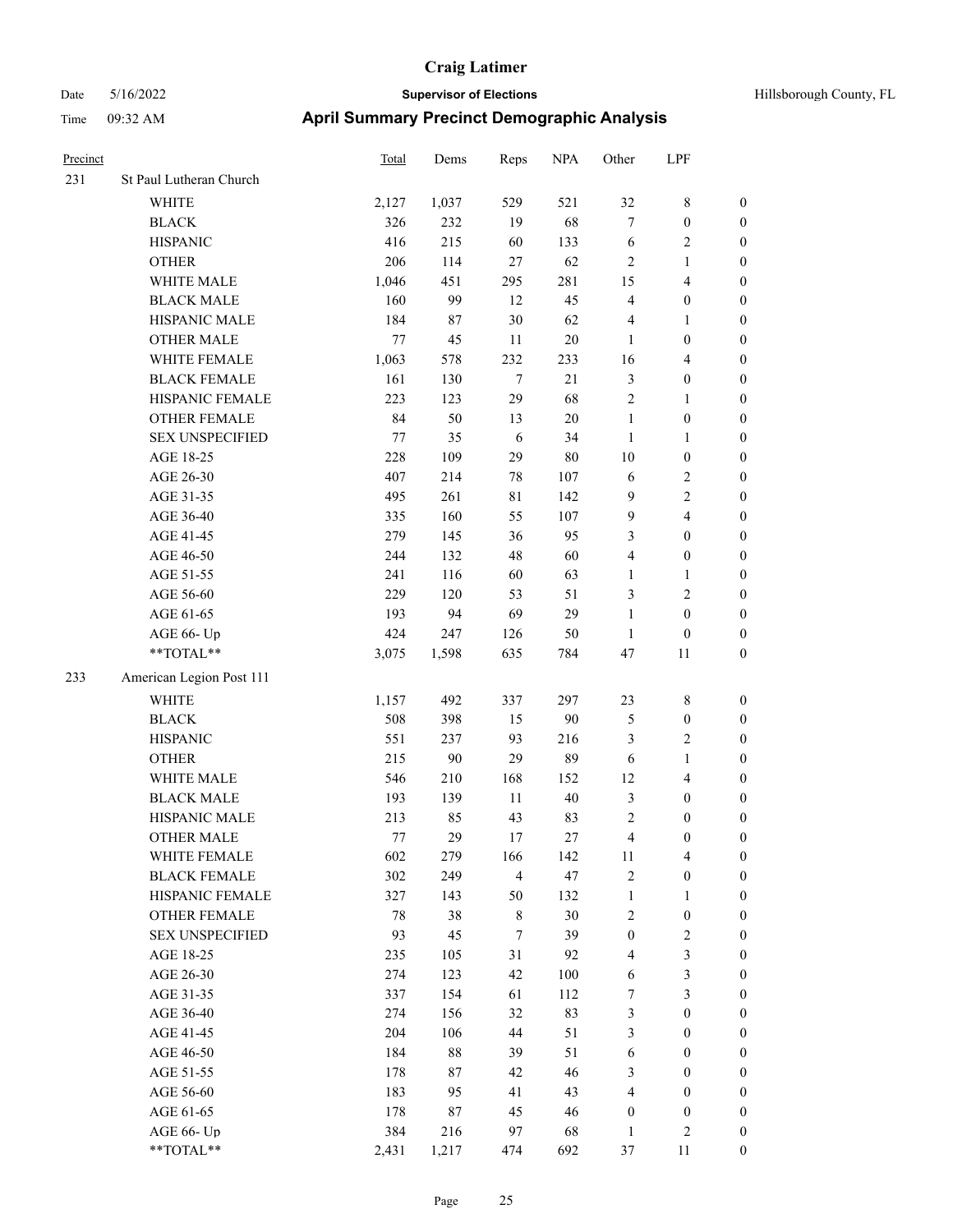| Precinct |                                | Total     | Dems      | Reps                  | <b>NPA</b> | Other                          | LPF                              |                                      |
|----------|--------------------------------|-----------|-----------|-----------------------|------------|--------------------------------|----------------------------------|--------------------------------------|
| 237      | Seminole Heights Garden Center |           |           |                       |            |                                |                                  |                                      |
|          | WHITE                          | 1,931     | 926       | 494                   | 459        | 39                             | 13                               | $\boldsymbol{0}$                     |
|          | <b>BLACK</b>                   | 100       | 74        | 3                     | 21         | $\mathfrak{2}$                 | $\boldsymbol{0}$                 | $\boldsymbol{0}$                     |
|          | <b>HISPANIC</b>                | 227       | 111       | 47                    | 67         | $\overline{c}$                 | $\boldsymbol{0}$                 | $\boldsymbol{0}$                     |
|          | <b>OTHER</b>                   | 157       | 76        | 29                    | 48         | 4                              | $\boldsymbol{0}$                 | $\boldsymbol{0}$                     |
|          | WHITE MALE                     | 906       | 383       | 253                   | 243        | 20                             | 7                                | 0                                    |
|          | <b>BLACK MALE</b>              | 46        | 30        | $\mathbf{1}$          | 13         | $\overline{c}$                 | $\boldsymbol{0}$                 | $\boldsymbol{0}$                     |
|          | HISPANIC MALE                  | 102       | 51        | 19                    | 32         | $\boldsymbol{0}$               | $\boldsymbol{0}$                 | $\boldsymbol{0}$                     |
|          | <b>OTHER MALE</b>              | 52        | 29        | 7                     | 15         | 1                              | $\boldsymbol{0}$                 | $\boldsymbol{0}$                     |
|          | WHITE FEMALE                   | 1,011     | 536       | 241                   | 209        | 19                             | 6                                | $\boldsymbol{0}$                     |
|          | <b>BLACK FEMALE</b>            | 53        | 44        | $\sqrt{2}$            | $\tau$     | $\boldsymbol{0}$               | $\boldsymbol{0}$                 | $\boldsymbol{0}$                     |
|          | HISPANIC FEMALE                | 124       | 60        | $27\,$                | 35         | $\overline{c}$                 | $\boldsymbol{0}$                 | $\boldsymbol{0}$                     |
|          | OTHER FEMALE                   | 66        | 35        | $11\,$                | $17\,$     | 3                              | $\boldsymbol{0}$                 | $\boldsymbol{0}$                     |
|          | <b>SEX UNSPECIFIED</b>         | 55        | 19        | 12                    | 24         | $\boldsymbol{0}$               | $\boldsymbol{0}$                 | $\boldsymbol{0}$                     |
|          | AGE 18-25                      | 140       | 53        | 31                    | 47         | 7                              | $\sqrt{2}$                       | 0                                    |
|          | AGE 26-30                      | 236       | 104       | 55                    | 65         | 11                             | $\mathbf{1}$                     | 0                                    |
|          | AGE 31-35                      | 341       | 170       | 65                    | 99         | 6                              | $\mathbf{1}$                     | $\boldsymbol{0}$                     |
|          | AGE 36-40                      | 282       | 129       | 56                    | 90         | 6                              | $\mathbf{1}$                     | $\boldsymbol{0}$                     |
|          | AGE 41-45                      | 223       | 112       | 50                    | 54         | $\mathbf{1}$                   | 6                                | $\boldsymbol{0}$                     |
|          | AGE 46-50                      | 203       | 93        | 43                    | 60         | 7                              | $\boldsymbol{0}$                 | $\boldsymbol{0}$                     |
|          | AGE 51-55                      | 200       | 99        | 59                    | 36         | 4                              | $\sqrt{2}$                       | $\boldsymbol{0}$                     |
|          | AGE 56-60                      | 196       | 102       | 56                    | 37         | $\mathbf{1}$                   | $\boldsymbol{0}$                 | $\boldsymbol{0}$                     |
|          | AGE 61-65                      | 205       | 113       | 58                    | 32         | $\mathfrak{2}$                 | $\boldsymbol{0}$                 | $\boldsymbol{0}$                     |
|          | AGE 66- Up                     | 389       | 212       | 100                   | 75         | $\overline{c}$                 | $\boldsymbol{0}$                 | 0                                    |
|          | **TOTAL**                      | 2,415     | 1,187     | 573                   | 595        | 47                             | 13                               | $\boldsymbol{0}$                     |
| 239      | St Chad's Episcopal Church     |           |           |                       |            |                                |                                  |                                      |
|          | <b>WHITE</b>                   | 979       | 360       | 344                   | 247        | $22\,$                         | 6                                | $\boldsymbol{0}$                     |
|          | <b>BLACK</b>                   | 264       | 198       | 12                    | 54         | $\boldsymbol{0}$               | $\boldsymbol{0}$                 | 0                                    |
|          | <b>HISPANIC</b>                | 1,069     | 465       | 244                   | 353        | 5                              | $\overline{c}$                   | 0                                    |
|          | <b>OTHER</b>                   | 246       | 79        | 57                    | 105        | 4                              | $\mathbf{1}$                     | $\boldsymbol{0}$                     |
|          | WHITE MALE                     | 465       |           |                       | 136        | 9                              | $\overline{4}$                   |                                      |
|          | <b>BLACK MALE</b>              |           | 138<br>79 | 178<br>$\mathfrak{S}$ | 29         |                                |                                  | $\boldsymbol{0}$                     |
|          | HISPANIC MALE                  | 113       |           | 105                   |            | $\boldsymbol{0}$               | $\boldsymbol{0}$<br>$\mathbf{1}$ | $\boldsymbol{0}$<br>$\boldsymbol{0}$ |
|          | <b>OTHER MALE</b>              | 444<br>86 | 187<br>25 | 19                    | 149<br>40  | $\overline{c}$<br>$\mathbf{1}$ | $\mathbf{1}$                     | $\boldsymbol{0}$                     |
|          | WHITE FEMALE                   | 503       | 221       | 159                   | 110        | 13                             | $\boldsymbol{0}$                 | $\boldsymbol{0}$                     |
|          | <b>BLACK FEMALE</b>            | 145       | 114       | 6                     | 25         | $\boldsymbol{0}$               | $\boldsymbol{0}$                 | 0                                    |
|          | HISPANIC FEMALE                | 568       | 256       | 122                   | 186        | 3                              | $\mathbf{1}$                     | 0                                    |
|          | <b>OTHER FEMALE</b>            | 83        | 26        | $22\,$                | 34         |                                |                                  |                                      |
|          | <b>SEX UNSPECIFIED</b>         | 150       | 56        | 40                    | 50         | $\mathbf{1}$<br>$\sqrt{2}$     | $\boldsymbol{0}$<br>$\sqrt{2}$   | 0<br>0                               |
|          |                                | 298       | 104       | 51                    |            |                                | $\sqrt{2}$                       | $\overline{0}$                       |
|          | AGE 18-25                      |           |           |                       | 136        | 5                              |                                  |                                      |
|          | AGE 26-30                      | 220       | 85        | 51<br>58              | 79<br>89   | 4                              | $\mathbf{1}$<br>$\sqrt{2}$       | $\boldsymbol{0}$<br>$\overline{0}$   |
|          | AGE 31-35                      | 264       | 110       |                       |            | 5                              |                                  |                                      |
|          | AGE 36-40                      | 198       | 87        | 31                    | 78         | $\sqrt{2}$                     | $\boldsymbol{0}$                 | $\boldsymbol{0}$<br>$\overline{0}$   |
|          | AGE 41-45                      | 178       | 74        | 36                    | 63         | 4                              | $\mathbf{1}$                     |                                      |
|          | AGE 46-50                      | 190       | 83        | 45                    | 59         | 3                              | $\boldsymbol{0}$                 | $\overline{0}$                       |
|          | AGE 51-55                      | 225       | 99        | 67                    | 56         | $\mathfrak{Z}$                 | $\boldsymbol{0}$                 | $\boldsymbol{0}$                     |
|          | AGE 56-60                      | 229       | 108       | 62                    | 56         | $\sqrt{2}$                     | $\mathbf{1}$                     | $\boldsymbol{0}$                     |
|          | AGE 61-65                      | 209       | 96        | 58                    | 53         | $\sqrt{2}$                     | $\boldsymbol{0}$                 | 0                                    |
|          | AGE 66- Up                     | 547       | 256       | 198                   | 90         | $\mathbf{1}$                   | $\sqrt{2}$                       | 0                                    |
|          | $**TOTAL**$                    | 2,558     | 1,102     | 657                   | 759        | 31                             | 9                                | $\boldsymbol{0}$                     |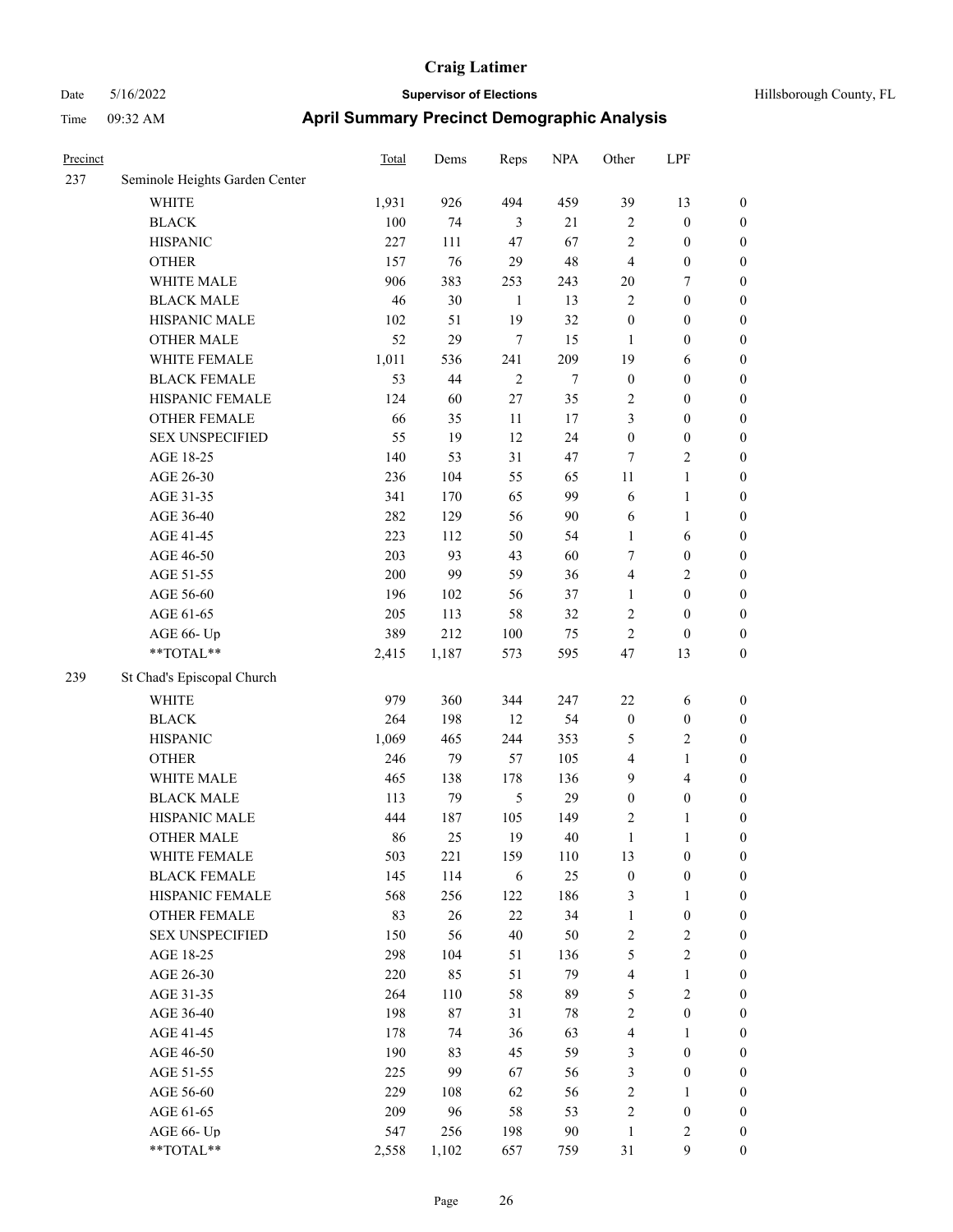| Precinct |                          | Total            | Dems             | Reps             | <b>NPA</b>              | Other            | LPF              |                  |
|----------|--------------------------|------------------|------------------|------------------|-------------------------|------------------|------------------|------------------|
| 240      | American Legion Post 111 |                  |                  |                  |                         |                  |                  |                  |
|          | <b>WHITE</b>             | 1,444            | 555              | 490              | 364                     | $22\,$           | 13               | $\boldsymbol{0}$ |
|          | <b>BLACK</b>             | 218              | 160              | 9                | 46                      | $\mathfrak{Z}$   | $\boldsymbol{0}$ | $\boldsymbol{0}$ |
|          | <b>HISPANIC</b>          | 1,270            | 599              | 240              | 414                     | 13               | 4                | $\boldsymbol{0}$ |
|          | <b>OTHER</b>             | 330              | 120              | 64               | 143                     | $\sqrt{2}$       | $\mathbf{1}$     | $\boldsymbol{0}$ |
|          | WHITE MALE               | 686              | 228              | 244              | 192                     | 14               | 8                | $\boldsymbol{0}$ |
|          | <b>BLACK MALE</b>        | 102              | $70\,$           | 5                | $27\,$                  | $\boldsymbol{0}$ | $\boldsymbol{0}$ | $\boldsymbol{0}$ |
|          | HISPANIC MALE            | 576              | 241              | 126              | 200                     | 6                | 3                | $\boldsymbol{0}$ |
|          | <b>OTHER MALE</b>        | 126              | 37               | 34               | 54                      | $\mathbf{1}$     | $\boldsymbol{0}$ | $\boldsymbol{0}$ |
|          | WHITE FEMALE             | 747              | 320              | 244              | 170                     | $\,$ 8 $\,$      | 5                | $\boldsymbol{0}$ |
|          | <b>BLACK FEMALE</b>      | 111              | 86               | $\overline{4}$   | 18                      | 3                | $\boldsymbol{0}$ | $\boldsymbol{0}$ |
|          | HISPANIC FEMALE          | 642              | 336              | 97               | 202                     | 6                | 1                | $\boldsymbol{0}$ |
|          | <b>OTHER FEMALE</b>      | 120              | 55               | 23               | $40\,$                  | $\mathbf{1}$     | 1                | $\boldsymbol{0}$ |
|          | <b>SEX UNSPECIFIED</b>   | 152              | 61               | 26               | 64                      | $\mathbf{1}$     | $\boldsymbol{0}$ | $\boldsymbol{0}$ |
|          | AGE 18-25                | 337              | 131              | 59               | 140                     | $\overline{4}$   | 3                | $\boldsymbol{0}$ |
|          | AGE 26-30                | 281              | 113              | 55               | 104                     | $\tau$           | $\overline{c}$   | $\boldsymbol{0}$ |
|          | AGE 31-35                | 311              | 135              | 53               | 115                     | $\overline{4}$   | 4                | $\boldsymbol{0}$ |
|          | AGE 36-40                | 274              | 116              | 36               | 114                     | 5                | 3                | $\boldsymbol{0}$ |
|          | AGE 41-45                | 260              | 119              | 51               | 88                      | $\sqrt{2}$       | $\boldsymbol{0}$ | $\boldsymbol{0}$ |
|          | AGE 46-50                | 263              | 101              | 66               | 95                      | $\boldsymbol{0}$ | 1                | $\boldsymbol{0}$ |
|          | AGE 51-55                | 290              | 105              | 84               | 91                      | $\tau$           | 3                | $\boldsymbol{0}$ |
|          | AGE 56-60                | 270              | 119              | 82               | 66                      | 3                | $\boldsymbol{0}$ | $\boldsymbol{0}$ |
|          | AGE 61-65                | 282              | 132              | 92               | 56                      | $\mathbf{1}$     | 1                | $\boldsymbol{0}$ |
|          | AGE 66- Up               | 694              | 363              | 225              | 98                      | $\tau$           | 1                | $\boldsymbol{0}$ |
|          | **TOTAL**                | 3,262            | 1,434            | 803              | 967                     | 40               | 18               | $\boldsymbol{0}$ |
| 241      | J L Young Apartments     |                  |                  |                  |                         |                  |                  |                  |
|          | <b>WHITE</b>             | 29               | 12               | 10               | 7                       | $\boldsymbol{0}$ | $\boldsymbol{0}$ | $\boldsymbol{0}$ |
|          | <b>BLACK</b>             | 111              | 97               | 5                | 9                       | $\boldsymbol{0}$ | $\boldsymbol{0}$ | $\boldsymbol{0}$ |
|          | <b>HISPANIC</b>          | 180              | 106              | 36               | 37                      | 1                | $\boldsymbol{0}$ | $\boldsymbol{0}$ |
|          | <b>OTHER</b>             | 17               | 12               | $\sqrt{2}$       | 3                       | $\boldsymbol{0}$ | $\boldsymbol{0}$ | $\boldsymbol{0}$ |
|          | WHITE MALE               | $\tau$           | $\overline{4}$   | $\sqrt{2}$       | $\mathbf{1}$            | $\boldsymbol{0}$ | $\boldsymbol{0}$ | $\boldsymbol{0}$ |
|          | <b>BLACK MALE</b>        | 57               | 50               | 3                | 4                       | $\boldsymbol{0}$ | $\boldsymbol{0}$ | $\boldsymbol{0}$ |
|          | HISPANIC MALE            | 65               | $40\,$           | 14               | 11                      | $\boldsymbol{0}$ | $\boldsymbol{0}$ | $\boldsymbol{0}$ |
|          | OTHER MALE               | 3                | $\mathbf{1}$     | $\boldsymbol{0}$ | $\overline{\mathbf{c}}$ | $\boldsymbol{0}$ | 0                | $\boldsymbol{0}$ |
|          | WHITE FEMALE             | 22               | $\,$ 8 $\,$      | 8                | 6                       | $\mathbf{0}$     | $\boldsymbol{0}$ | $\boldsymbol{0}$ |
|          | <b>BLACK FEMALE</b>      | 50               | 43               | $\mathbf{2}$     | 5                       | $\boldsymbol{0}$ | $\boldsymbol{0}$ | $\boldsymbol{0}$ |
|          | HISPANIC FEMALE          | 114              | 65               | 22               | 26                      | 1                | $\boldsymbol{0}$ | $\mathbf{0}$     |
|          | OTHER FEMALE             | 9                | $\tau$           | $\mathbf{1}$     | $\mathbf{1}$            | $\boldsymbol{0}$ | $\boldsymbol{0}$ | $\boldsymbol{0}$ |
|          | <b>SEX UNSPECIFIED</b>   | 10               | 9                | $\mathbf{1}$     | $\boldsymbol{0}$        | $\mathbf{0}$     | $\boldsymbol{0}$ | $\boldsymbol{0}$ |
|          | AGE 18-25                | $\mathfrak{2}$   | $\mathbf{1}$     | $\mathbf{1}$     | $\mathbf{0}$            | $\boldsymbol{0}$ | $\boldsymbol{0}$ | $\boldsymbol{0}$ |
|          | AGE 26-30                | $\boldsymbol{0}$ | $\boldsymbol{0}$ | $\boldsymbol{0}$ | $\boldsymbol{0}$        | $\boldsymbol{0}$ | $\boldsymbol{0}$ | $\boldsymbol{0}$ |
|          | AGE 31-35                | $\boldsymbol{0}$ | $\boldsymbol{0}$ | $\boldsymbol{0}$ | $\boldsymbol{0}$        | $\boldsymbol{0}$ | $\boldsymbol{0}$ | $\boldsymbol{0}$ |
|          | AGE 36-40                | $\mathfrak{2}$   | $\mathbf{1}$     | $\mathbf{0}$     | 1                       | $\boldsymbol{0}$ | $\boldsymbol{0}$ | $\boldsymbol{0}$ |
|          | AGE 41-45                | 3                | $\overline{2}$   | $\mathbf{0}$     | 1                       | $\mathbf{0}$     | $\overline{0}$   | $\boldsymbol{0}$ |
|          | AGE 46-50                | $\overline{4}$   | $\overline{2}$   | $\mathbf{0}$     | $\overline{2}$          | $\mathbf{0}$     | $\boldsymbol{0}$ | $\boldsymbol{0}$ |
|          | AGE 51-55                | 5                | 3                | 1                | $\mathbf{1}$            | $\boldsymbol{0}$ | $\boldsymbol{0}$ | $\boldsymbol{0}$ |
|          | AGE 56-60                | 5                | 3                | $\overline{2}$   | $\boldsymbol{0}$        | $\boldsymbol{0}$ | $\boldsymbol{0}$ | $\boldsymbol{0}$ |
|          | AGE 61-65                | 66               | 42               | 10               | 14                      | $\boldsymbol{0}$ | $\boldsymbol{0}$ | $\boldsymbol{0}$ |
|          | AGE 66- Up               | 250              | 173              | 39               | 37                      | 1                | $\boldsymbol{0}$ | $\mathbf{0}$     |
|          | $**TOTAL**$              | 337              | 227              | 53               | 56                      | 1                | $\overline{0}$   | $\boldsymbol{0}$ |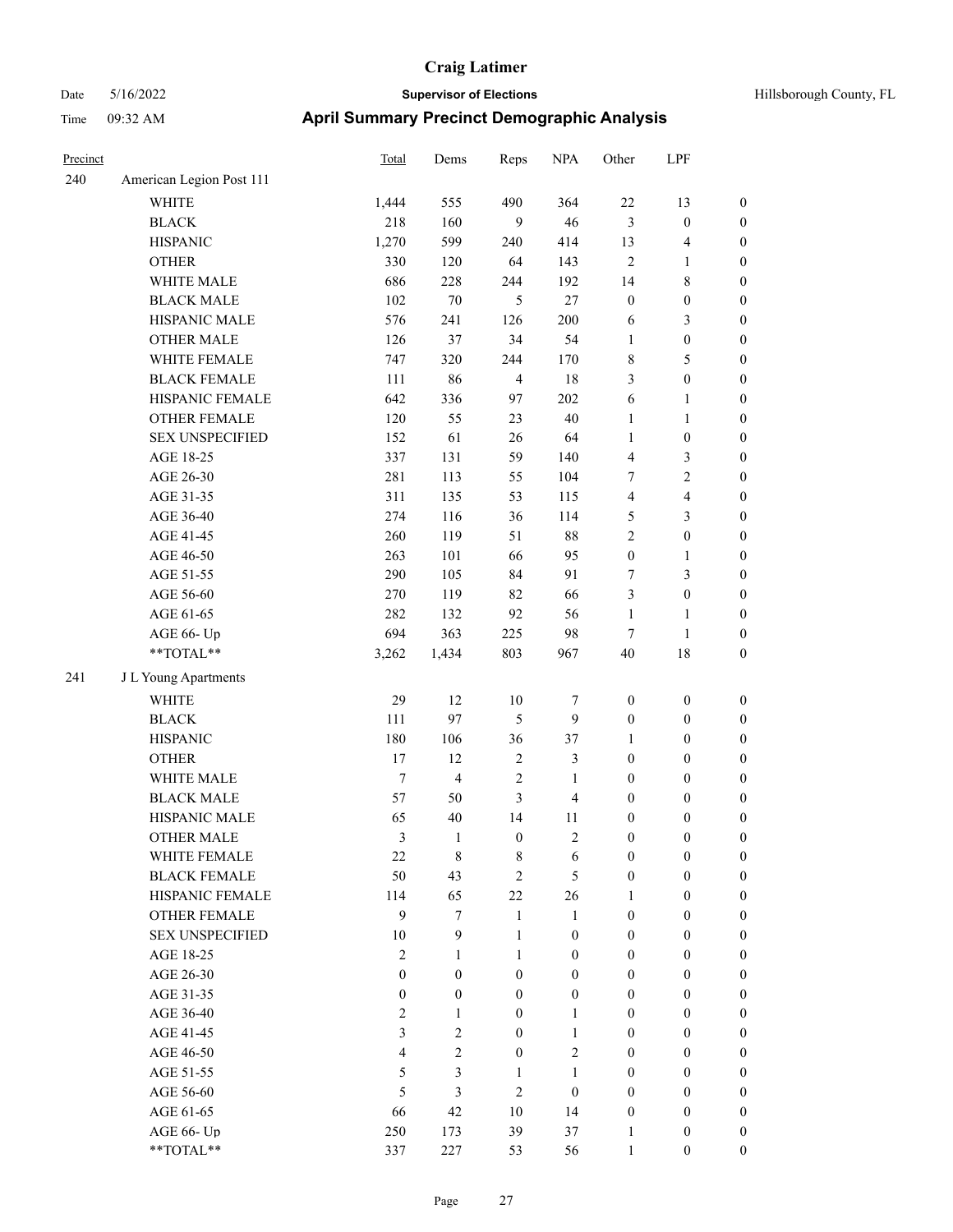| Precinct |                               | <b>Total</b>   | Dems                    | Reps             | <b>NPA</b>       | Other            | LPF              |                  |
|----------|-------------------------------|----------------|-------------------------|------------------|------------------|------------------|------------------|------------------|
| 243      | Forest Hills Community Center |                |                         |                  |                  |                  |                  |                  |
|          | <b>WHITE</b>                  | 985            | 366                     | 287              | 315              | 15               | 2                | $\boldsymbol{0}$ |
|          | <b>BLACK</b>                  | 487            | 353                     | 19               | 108              | $\tau$           | $\boldsymbol{0}$ | $\boldsymbol{0}$ |
|          | <b>HISPANIC</b>               | 1,155          | 517                     | 180              | 445              | $11\,$           | 2                | $\boldsymbol{0}$ |
|          | <b>OTHER</b>                  | 319            | $100\,$                 | 67               | 146              | $\mathfrak{S}$   | 1                | $\boldsymbol{0}$ |
|          | WHITE MALE                    | 461            | 149                     | 153              | 152              | $\tau$           | $\boldsymbol{0}$ | $\boldsymbol{0}$ |
|          | <b>BLACK MALE</b>             | 227            | 148                     | 12               | 60               | $\tau$           | $\boldsymbol{0}$ | $\boldsymbol{0}$ |
|          | HISPANIC MALE                 | 487            | 199                     | 82               | 201              | $\overline{4}$   | 1                | $\boldsymbol{0}$ |
|          | <b>OTHER MALE</b>             | 120            | 32                      | 35               | 50               | $\sqrt{2}$       | 1                | $\boldsymbol{0}$ |
|          | WHITE FEMALE                  | 514            | 214                     | 130              | 160              | $\,$ 8 $\,$      | 2                | $\boldsymbol{0}$ |
|          | <b>BLACK FEMALE</b>           | 252            | 197                     | $\tau$           | 48               | $\boldsymbol{0}$ | $\boldsymbol{0}$ | $\boldsymbol{0}$ |
|          | HISPANIC FEMALE               | 632            | 306                     | 85               | 233              | 7                | 1                | $\boldsymbol{0}$ |
|          | <b>OTHER FEMALE</b>           | 117            | 47                      | 18               | 50               | $\sqrt{2}$       | $\boldsymbol{0}$ | $\boldsymbol{0}$ |
|          | <b>SEX UNSPECIFIED</b>        | 136            | 44                      | 31               | 60               | $\mathbf{1}$     | $\boldsymbol{0}$ | $\boldsymbol{0}$ |
|          | AGE 18-25                     | 346            | 156                     | 43               | 140              | $\tau$           | $\boldsymbol{0}$ | $\boldsymbol{0}$ |
|          | AGE 26-30                     | 364            | 155                     | 49               | 156              | $\overline{4}$   | $\boldsymbol{0}$ | $\boldsymbol{0}$ |
|          | AGE 31-35                     | 317            | 129                     | 37               | 141              | 7                | 3                | $\boldsymbol{0}$ |
|          | AGE 36-40                     | 250            | 111                     | 40               | 93               | $\overline{4}$   | $\overline{c}$   | $\boldsymbol{0}$ |
|          | AGE 41-45                     | 258            | 115                     | 40               | 98               | 5                | $\boldsymbol{0}$ | $\boldsymbol{0}$ |
|          | AGE 46-50                     | 216            | 104                     | 39               | 68               | 5                | $\boldsymbol{0}$ | $\boldsymbol{0}$ |
|          | AGE 51-55                     | 243            | 107                     | 56               | $80\,$           | $\boldsymbol{0}$ | $\boldsymbol{0}$ | $\boldsymbol{0}$ |
|          | AGE 56-60                     | 256            | 124                     | 55               | $72\,$           | 5                | $\boldsymbol{0}$ | $\boldsymbol{0}$ |
|          | AGE 61-65                     | 238            | 108                     | 59               | 71               | $\boldsymbol{0}$ | $\boldsymbol{0}$ | $\boldsymbol{0}$ |
|          | AGE 66- Up                    | 458            | 227                     | 135              | 95               | $\mathbf{1}$     | $\boldsymbol{0}$ | $\boldsymbol{0}$ |
|          | $**TOTAL**$                   | 2,946          | 1,336                   | 553              | 1,014            | 38               | 5                | $\boldsymbol{0}$ |
| 244      | American Legion Post 111      |                |                         |                  |                  |                  |                  |                  |
|          | WHITE                         | 12             | $\overline{4}$          | $\overline{2}$   | 6                | $\boldsymbol{0}$ | $\boldsymbol{0}$ | $\boldsymbol{0}$ |
|          | <b>BLACK</b>                  | 11             | $\,$ 8 $\,$             | $\boldsymbol{0}$ | 3                | $\boldsymbol{0}$ | $\boldsymbol{0}$ | $\boldsymbol{0}$ |
|          | <b>HISPANIC</b>               | 22             | 5                       | $\overline{4}$   | 12               | $\mathbf{1}$     | $\boldsymbol{0}$ | $\boldsymbol{0}$ |
|          | <b>OTHER</b>                  | 6              | 2                       | $\mathbf{1}$     | 3                | $\boldsymbol{0}$ | $\boldsymbol{0}$ | $\boldsymbol{0}$ |
|          | WHITE MALE                    | $\,$ 8 $\,$    | 3                       | $\mathbf{2}$     | 3                | $\boldsymbol{0}$ | $\boldsymbol{0}$ | $\boldsymbol{0}$ |
|          | <b>BLACK MALE</b>             | 6              | 3                       | $\boldsymbol{0}$ | $\mathfrak{Z}$   | $\boldsymbol{0}$ | $\boldsymbol{0}$ | $\boldsymbol{0}$ |
|          | HISPANIC MALE                 | 12             | 3                       | $\mathbf{1}$     | 7                | 1                | $\boldsymbol{0}$ | $\boldsymbol{0}$ |
|          | <b>OTHER MALE</b>             | 3              | $\overline{\mathbf{c}}$ | $\boldsymbol{0}$ | 1                | $\mathbf{0}$     | $\boldsymbol{0}$ | $\boldsymbol{0}$ |
|          | WHITE FEMALE                  | 4              | 1                       | $\mathbf{0}$     | 3                | $\mathbf{0}$     | $\mathbf{0}$     | $\boldsymbol{0}$ |
|          | <b>BLACK FEMALE</b>           | 5              | 5                       | $\boldsymbol{0}$ | $\boldsymbol{0}$ | $\mathbf{0}$     | $\boldsymbol{0}$ | $\boldsymbol{0}$ |
|          | HISPANIC FEMALE               | 10             | $\overline{2}$          | $\overline{3}$   | 5                | $\mathbf{0}$     | $\mathbf{0}$     | $\boldsymbol{0}$ |
|          | <b>OTHER FEMALE</b>           | $\mathbf{2}$   | $\overline{0}$          | $\mathbf{1}$     | 1                | $\mathbf{0}$     | $\boldsymbol{0}$ | $\boldsymbol{0}$ |
|          | <b>SEX UNSPECIFIED</b>        | $\mathbf{1}$   | $\overline{0}$          | $\mathbf{0}$     | 1                | $\mathbf{0}$     | $\boldsymbol{0}$ | $\boldsymbol{0}$ |
|          | AGE 18-25                     | $\overline{4}$ | $\mathbf{1}$            | $\mathbf{0}$     | 3                | $\mathbf{0}$     | $\overline{0}$   | $\boldsymbol{0}$ |
|          | AGE 26-30                     | $\overline{4}$ | $\mathbf{1}$            | $\mathbf{1}$     | $\mathfrak{2}$   | $\boldsymbol{0}$ | $\boldsymbol{0}$ | $\boldsymbol{0}$ |
|          | AGE 31-35                     | 6              | 3                       | $\overline{2}$   | 1                | $\boldsymbol{0}$ | $\boldsymbol{0}$ | $\boldsymbol{0}$ |
|          | AGE 36-40                     | 9              | 5                       | $\mathbf{0}$     | 3                | 1                | $\boldsymbol{0}$ | $\boldsymbol{0}$ |
|          | AGE 41-45                     | $\tau$         | $\overline{2}$          | $\mathbf{1}$     | $\overline{4}$   | $\mathbf{0}$     | $\boldsymbol{0}$ | $\boldsymbol{0}$ |
|          | AGE 46-50                     | 5              | $\mathbf{1}$            | $\Omega$         | 4                | $\mathbf{0}$     | $\overline{0}$   | $\boldsymbol{0}$ |
|          | AGE 51-55                     | 3              | $\mathbf{1}$            | $\mathbf{1}$     | $\mathbf{1}$     | $\mathbf{0}$     | $\boldsymbol{0}$ | $\boldsymbol{0}$ |
|          | AGE 56-60                     | 9              | 5                       | 1                | 3                | $\mathbf{0}$     | $\mathbf{0}$     | $\boldsymbol{0}$ |
|          | AGE 61-65                     | $\mathfrak{2}$ | $\mathbf{0}$            | $\mathbf{0}$     | $\mathfrak{2}$   | $\boldsymbol{0}$ | $\boldsymbol{0}$ | $\boldsymbol{0}$ |
|          | AGE 66- Up                    | $\mathfrak{2}$ | $\overline{0}$          | $\mathbf{1}$     | $\mathbf{1}$     | $\boldsymbol{0}$ | $\boldsymbol{0}$ | $\boldsymbol{0}$ |
|          | **TOTAL**                     | 51             | 19                      | $\tau$           | 24               | $\mathbf{1}$     | $\overline{0}$   | $\boldsymbol{0}$ |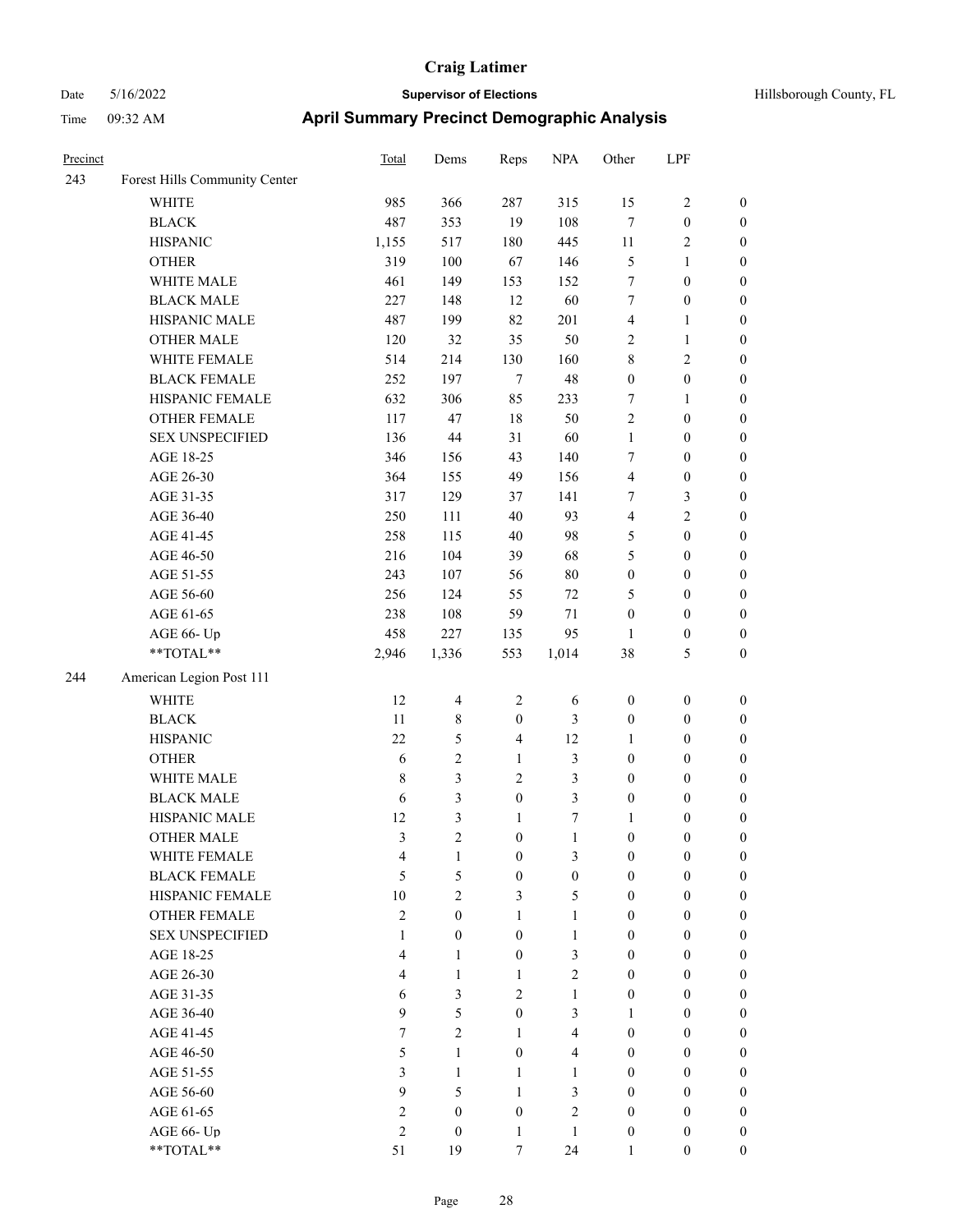| Precinct |                                              | <b>Total</b> | Dems   | Reps           | <b>NPA</b> | Other            | LPF              |                  |  |  |
|----------|----------------------------------------------|--------------|--------|----------------|------------|------------------|------------------|------------------|--|--|
| 245      | Forest Hills Presbyterian Church             |              |        |                |            |                  |                  |                  |  |  |
|          | WHITE                                        | 970          | 364    | 332            | 261        | 11               | 2                | $\boldsymbol{0}$ |  |  |
|          | <b>BLACK</b>                                 | 191          | 132    | 13             | 45         | $\mathbf{1}$     | $\boldsymbol{0}$ | $\boldsymbol{0}$ |  |  |
|          | <b>HISPANIC</b>                              | 679          | 338    | 108            | 224        | $\,$ 8 $\,$      | 1                | $\boldsymbol{0}$ |  |  |
|          | <b>OTHER</b>                                 | 207          | 57     | 51             | 93         | 3                | 3                | $\boldsymbol{0}$ |  |  |
|          | WHITE MALE                                   | 432          | 129    | 164            | 134        | 5                | $\boldsymbol{0}$ | $\boldsymbol{0}$ |  |  |
|          | <b>BLACK MALE</b>                            | 75           | 50     | $\,8\,$        | 16         | $\mathbf{1}$     | $\boldsymbol{0}$ | $\boldsymbol{0}$ |  |  |
|          | HISPANIC MALE                                | 309          | 143    | 51             | 111        | 3                | 1                | $\boldsymbol{0}$ |  |  |
|          | <b>OTHER MALE</b>                            | 76           | $20\,$ | 20             | 34         | $\mathbf{1}$     | 1                | $\boldsymbol{0}$ |  |  |
|          | WHITE FEMALE                                 | 526          | 232    | 162            | 124        | 6                | $\overline{c}$   | $\boldsymbol{0}$ |  |  |
|          | <b>BLACK FEMALE</b>                          | 110          | 78     | $\overline{4}$ | 28         | $\boldsymbol{0}$ | $\boldsymbol{0}$ | $\boldsymbol{0}$ |  |  |
|          | HISPANIC FEMALE                              | 346          | 183    | 51             | 107        | $\mathfrak{S}$   | $\boldsymbol{0}$ | $\boldsymbol{0}$ |  |  |
|          | <b>OTHER FEMALE</b>                          | 83           | $22\,$ | 24             | 33         | $\sqrt{2}$       | 2                | $\boldsymbol{0}$ |  |  |
|          | <b>SEX UNSPECIFIED</b>                       | 90           | 34     | 20             | 36         | $\boldsymbol{0}$ | $\boldsymbol{0}$ | $\boldsymbol{0}$ |  |  |
|          | AGE 18-25                                    | 231          | 85     | 45             | 97         | 3                | 1                | $\boldsymbol{0}$ |  |  |
|          | AGE 26-30                                    | 157          | 59     | 23             | 67         | 6                | 2                | $\boldsymbol{0}$ |  |  |
|          | AGE 31-35                                    | 170          | 70     | 29             | 69         | $\overline{2}$   | $\boldsymbol{0}$ | $\boldsymbol{0}$ |  |  |
|          | AGE 36-40                                    | 152          | 61     | 27             | 60         | $\mathbf{1}$     | 3                | $\boldsymbol{0}$ |  |  |
|          | AGE 41-45                                    | 152          | 68     | 33             | 50         | $\mathbf{1}$     | $\boldsymbol{0}$ | $\boldsymbol{0}$ |  |  |
|          | AGE 46-50                                    | 137          | 62     | 39             | 36         | $\boldsymbol{0}$ | $\boldsymbol{0}$ | $\boldsymbol{0}$ |  |  |
|          | AGE 51-55                                    | 165          | 59     | 47             | 56         | 3                | $\boldsymbol{0}$ | $\boldsymbol{0}$ |  |  |
|          | AGE 56-60                                    | 180          | 77     | 57             | 43         | 3                | $\boldsymbol{0}$ | $\boldsymbol{0}$ |  |  |
|          | AGE 61-65                                    | 200          | 94     | 56             | 50         | $\boldsymbol{0}$ | $\boldsymbol{0}$ | $\boldsymbol{0}$ |  |  |
|          | AGE 66- Up                                   | 503          | 256    | 148            | 95         | $\overline{4}$   | 0                | $\boldsymbol{0}$ |  |  |
|          | **TOTAL**                                    | 2,047        | 891    | 504            | 623        | 23               | 6                | $\boldsymbol{0}$ |  |  |
| 247      | Bethanie French Seventh Day Adventist Church |              |        |                |            |                  |                  |                  |  |  |
|          | <b>WHITE</b>                                 | 221          | 72     | 70             | 76         | $\overline{2}$   | 1                | $\boldsymbol{0}$ |  |  |
|          | <b>BLACK</b>                                 | 270          | 203    | 12             | 53         | $\sqrt{2}$       | $\boldsymbol{0}$ | $\boldsymbol{0}$ |  |  |
|          | <b>HISPANIC</b>                              | 258          | 118    | 32             | 108        | $\boldsymbol{0}$ | $\boldsymbol{0}$ | $\boldsymbol{0}$ |  |  |
|          | <b>OTHER</b>                                 | 77           | 29     | 9              | 39         | $\boldsymbol{0}$ | $\boldsymbol{0}$ | $\boldsymbol{0}$ |  |  |
|          | WHITE MALE                                   | 115          | 40     | 41             | 31         | $\sqrt{2}$       | 1                | $\boldsymbol{0}$ |  |  |
|          | <b>BLACK MALE</b>                            | 119          | 80     | 8              | 29         | $\sqrt{2}$       | $\boldsymbol{0}$ | $\boldsymbol{0}$ |  |  |
|          | HISPANIC MALE                                | 118          | 47     | 22             | 49         | $\boldsymbol{0}$ | $\boldsymbol{0}$ | $\boldsymbol{0}$ |  |  |
|          | <b>OTHER MALE</b>                            | 26           | 13     | $\overline{4}$ | 9          | $\boldsymbol{0}$ | $\boldsymbol{0}$ | $\boldsymbol{0}$ |  |  |
|          | WHITE FEMALE                                 | 102          | 31     | $28\,$         | 43         | $\boldsymbol{0}$ | $\boldsymbol{0}$ | $\boldsymbol{0}$ |  |  |
|          | <b>BLACK FEMALE</b>                          | 140          | 115    | 3              | $22\,$     | $\boldsymbol{0}$ | $\boldsymbol{0}$ | $\boldsymbol{0}$ |  |  |
|          | HISPANIC FEMALE                              | 133          | 66     | 9              | 58         | $\boldsymbol{0}$ | $\boldsymbol{0}$ | $\boldsymbol{0}$ |  |  |
|          | <b>OTHER FEMALE</b>                          | 23           | $10\,$ | 3              | $10\,$     | $\boldsymbol{0}$ | $\boldsymbol{0}$ | $\boldsymbol{0}$ |  |  |
|          | <b>SEX UNSPECIFIED</b>                       | 50           | $20\,$ | 5              | 25         | $\boldsymbol{0}$ | $\boldsymbol{0}$ | $\boldsymbol{0}$ |  |  |
|          | AGE 18-25                                    | 116          | 51     | 14             | 50         | $\mathbf{1}$     | $\boldsymbol{0}$ | $\boldsymbol{0}$ |  |  |
|          | AGE 26-30                                    | 95           | 46     | $\,8\,$        | 39         | $\sqrt{2}$       | $\boldsymbol{0}$ | $\boldsymbol{0}$ |  |  |
|          | AGE 31-35                                    | 74           | 35     | 6              | 32         | $\mathbf{1}$     | $\boldsymbol{0}$ | $\boldsymbol{0}$ |  |  |
|          | AGE 36-40                                    | 73           | 33     | 12             | $28\,$     | $\boldsymbol{0}$ | $\boldsymbol{0}$ | $\boldsymbol{0}$ |  |  |
|          | AGE 41-45                                    | 61           | 31     | $\,$ 8 $\,$    | $22\,$     | $\boldsymbol{0}$ | $\boldsymbol{0}$ | $\boldsymbol{0}$ |  |  |
|          | AGE 46-50                                    | 54           | 33     | $\mathfrak{Z}$ | 18         | $\boldsymbol{0}$ | $\boldsymbol{0}$ | $\boldsymbol{0}$ |  |  |
|          | AGE 51-55                                    | 83           | 49     | 14             | $20\,$     | $\boldsymbol{0}$ | $\boldsymbol{0}$ | $\boldsymbol{0}$ |  |  |
|          | AGE 56-60                                    | 70           | 35     | 15             | 19         | $\boldsymbol{0}$ | 1                | $\boldsymbol{0}$ |  |  |
|          | AGE 61-65                                    | 78           | 48     | 14             | 16         | $\boldsymbol{0}$ | $\boldsymbol{0}$ | $\boldsymbol{0}$ |  |  |
|          | AGE 66- Up                                   | 122          | 61     | 29             | 32         | $\boldsymbol{0}$ | $\boldsymbol{0}$ | $\mathbf{0}$     |  |  |
|          | $**TOTAL**$                                  | 826          | 422    | 123            | 276        | 4                |                  | $\overline{0}$   |  |  |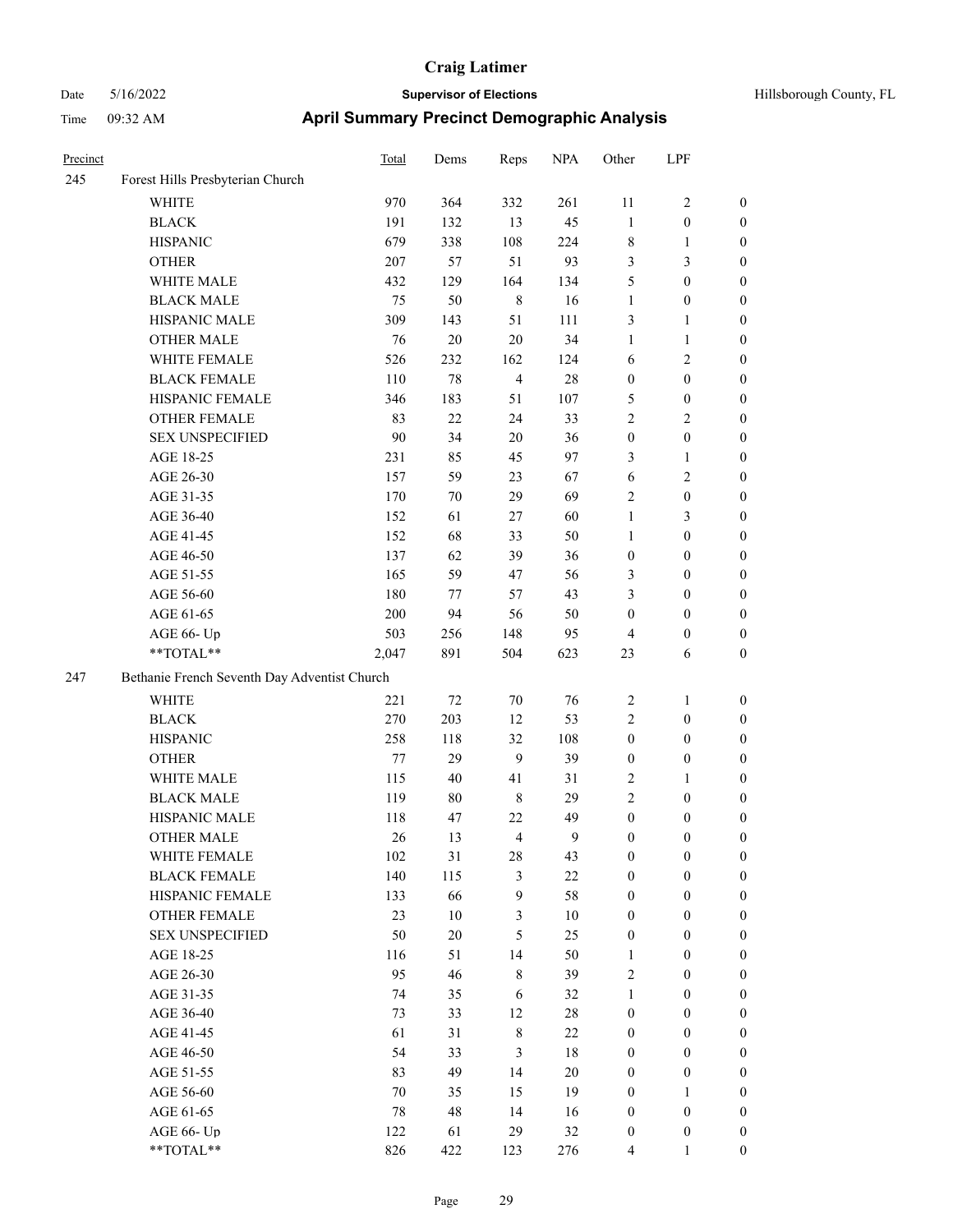| Precinct |                             | Total        | Dems             | Reps             | <b>NPA</b>       | Other            | LPF              |                  |
|----------|-----------------------------|--------------|------------------|------------------|------------------|------------------|------------------|------------------|
| 249      | Iglesia De Cristo Misionera |              |                  |                  |                  |                  |                  |                  |
|          | <b>WHITE</b>                | 2,004        | 712              | 772              | 487              | 27               | 6                | $\mathbf{0}$     |
|          | <b>BLACK</b>                | 138          | 98               | $\,8\,$          | 31               | 1                | $\boldsymbol{0}$ | $\mathbf{0}$     |
|          | <b>HISPANIC</b>             | 538          | 231              | 111              | 191              | 4                | 1                | 0                |
|          | <b>OTHER</b>                | 231          | 63               | 51               | 113              | 4                | $\boldsymbol{0}$ | $\mathbf{0}$     |
|          | WHITE MALE                  | 935          | 288              | 383              | 251              | 10               | 3                | $\mathbf{0}$     |
|          | <b>BLACK MALE</b>           | 63           | 44               | 5                | 13               | $\mathbf{1}$     | $\boldsymbol{0}$ | $\mathbf{0}$     |
|          | HISPANIC MALE               | 243          | 103              | 47               | 90               | $\overline{c}$   | $\mathbf{1}$     | $\mathbf{0}$     |
|          | <b>OTHER MALE</b>           | 81           | 26               | 13               | 40               | $\overline{c}$   | $\boldsymbol{0}$ | $\boldsymbol{0}$ |
|          | WHITE FEMALE                | 1,050        | 420              | 384              | 226              | 17               | 3                | $\mathbf{0}$     |
|          | <b>BLACK FEMALE</b>         | 74           | 54               | 3                | 17               | $\boldsymbol{0}$ | $\boldsymbol{0}$ | 0                |
|          | HISPANIC FEMALE             | 282          | 121              | 63               | 96               | 2                | $\boldsymbol{0}$ | $\mathbf{0}$     |
|          | OTHER FEMALE                | 86           | 24               | 19               | 41               | $\mathfrak{2}$   | $\boldsymbol{0}$ | $\mathbf{0}$     |
|          | <b>SEX UNSPECIFIED</b>      | 97           | 24               | 25               | 48               | $\boldsymbol{0}$ | $\boldsymbol{0}$ | $\boldsymbol{0}$ |
|          | AGE 18-25                   | 272          | 82               | 58               | 126              | 5                | $\mathbf{1}$     | $\mathbf{0}$     |
|          | AGE 26-30                   | 250          | 89               | 56               | 96               | 6                | 3                | $\mathbf{0}$     |
|          | AGE 31-35                   | 244          | 112              | 45               | $8\sqrt{1}$      | 5                | $\mathbf{1}$     | $\mathbf{0}$     |
|          | AGE 36-40                   | 240          | 86               | 59               | 90               | 5                | $\boldsymbol{0}$ | $\mathbf{0}$     |
|          | AGE 41-45                   | 186          | 68               | 48               | 69               | $\mathbf{1}$     | $\boldsymbol{0}$ | $\mathbf{0}$     |
|          | AGE 46-50                   | 195          | 64               | 69               | 57               | 3                | $\overline{2}$   | $\mathbf{0}$     |
|          | AGE 51-55                   | 273          | 76               | 113              | 81               | 3                | $\mathbf{0}$     | $\mathbf{0}$     |
|          | AGE 56-60                   | 263          | 82               | 107              | 71               | 3                | $\boldsymbol{0}$ | $\mathbf{0}$     |
|          | AGE 61-65                   | 251          | 101              | 96               | 52               | $\overline{c}$   | $\boldsymbol{0}$ | $\mathbf{0}$     |
|          | AGE 66- Up                  | 737          | 344              | 291              | 99               | 3                | $\boldsymbol{0}$ | $\boldsymbol{0}$ |
|          | **TOTAL**                   | 2,911        | 1,104            | 942              | 822              | 36               | 7                | $\boldsymbol{0}$ |
| 250      | Iglesia De Cristo Misionera |              |                  |                  |                  |                  |                  |                  |
|          | <b>WHITE</b>                | 42           | 10               | 18               | 13               | $\mathbf{1}$     | $\boldsymbol{0}$ | $\boldsymbol{0}$ |
|          | <b>BLACK</b>                | 9            | 6                | $\mathbf{1}$     | $\mathbf{1}$     | 1                | $\boldsymbol{0}$ | $\boldsymbol{0}$ |
|          | <b>HISPANIC</b>             | 22           | 5                | 5                | 12               | $\boldsymbol{0}$ | $\boldsymbol{0}$ | $\boldsymbol{0}$ |
|          | <b>OTHER</b>                | 12           | 6                | $\mathfrak{S}$   | $\mathbf{1}$     | $\boldsymbol{0}$ | $\boldsymbol{0}$ | $\boldsymbol{0}$ |
|          | WHITE MALE                  | 16           | 3                | 5                | 7                | 1                | $\boldsymbol{0}$ | $\boldsymbol{0}$ |
|          | <b>BLACK MALE</b>           | 5            | 3                | 1                | 1                | $\boldsymbol{0}$ | $\boldsymbol{0}$ | $\boldsymbol{0}$ |
|          | HISPANIC MALE               | 10           | $\overline{c}$   | $\overline{4}$   | $\overline{4}$   | $\boldsymbol{0}$ | $\boldsymbol{0}$ | 0                |
|          | <b>OTHER MALE</b>           | 6            | 4                | 2                | $\theta$         | $\theta$         | $\theta$         | $\overline{0}$   |
|          | WHITE FEMALE                | 25           | 7                | 12               | 6                | $\boldsymbol{0}$ | $\boldsymbol{0}$ | $\boldsymbol{0}$ |
|          | <b>BLACK FEMALE</b>         | 4            | 3                | $\boldsymbol{0}$ | $\boldsymbol{0}$ | 1                | $\boldsymbol{0}$ | $\boldsymbol{0}$ |
|          | HISPANIC FEMALE             | 12           | 3                | 1                | 8                | $\theta$         | $\theta$         | $\boldsymbol{0}$ |
|          | <b>OTHER FEMALE</b>         | 6            | $\mathfrak{2}$   | 3                | 1                | $\boldsymbol{0}$ | $\boldsymbol{0}$ | $\boldsymbol{0}$ |
|          | <b>SEX UNSPECIFIED</b>      | $\mathbf{1}$ | $\boldsymbol{0}$ | $\mathbf{1}$     | $\overline{0}$   | $\overline{0}$   | $\overline{0}$   | $\boldsymbol{0}$ |
|          | AGE 18-25                   | 11           | $\overline{c}$   | 4                | 5                | $\boldsymbol{0}$ | $\boldsymbol{0}$ | $\boldsymbol{0}$ |
|          | AGE 26-30                   | $10\,$       | $\overline{c}$   | 1                | 7                | $\overline{0}$   | $\overline{0}$   | 0                |
|          | AGE 31-35                   | $10\,$       | $\overline{c}$   | 5                | $\overline{3}$   | $\overline{0}$   | $\overline{0}$   | $\boldsymbol{0}$ |
|          | AGE 36-40                   | 6            | 3                | $\mathbf{1}$     | 1                | 1                | $\overline{0}$   | $\boldsymbol{0}$ |
|          | AGE 41-45                   | 6            | $\overline{c}$   | 2                | 2                | $\overline{0}$   | $\mathbf{0}$     | 0                |
|          | AGE 46-50                   | 8            | 1                | $\mathbf{1}$     | 6                | $\mathbf{0}$     | $\overline{0}$   | 0                |
|          | AGE 51-55                   | 9            | 4                | 4                | 1                | $\mathbf{0}$     | $\overline{0}$   | 0                |
|          | AGE 56-60                   | 5            | 4                | $\overline{0}$   | $\overline{0}$   | 1                | $\theta$         | 0                |
|          | AGE 61-65                   | 5            | 1                | 2                | 2                | $\boldsymbol{0}$ | $\boldsymbol{0}$ | $\boldsymbol{0}$ |
|          | AGE 66- Up                  | 15           | 6                | 9                | $\boldsymbol{0}$ | 0                | $\boldsymbol{0}$ | $\boldsymbol{0}$ |
|          | **TOTAL**                   | 85           | 27               | 29               | 27               | 2                | $\boldsymbol{0}$ | $\overline{0}$   |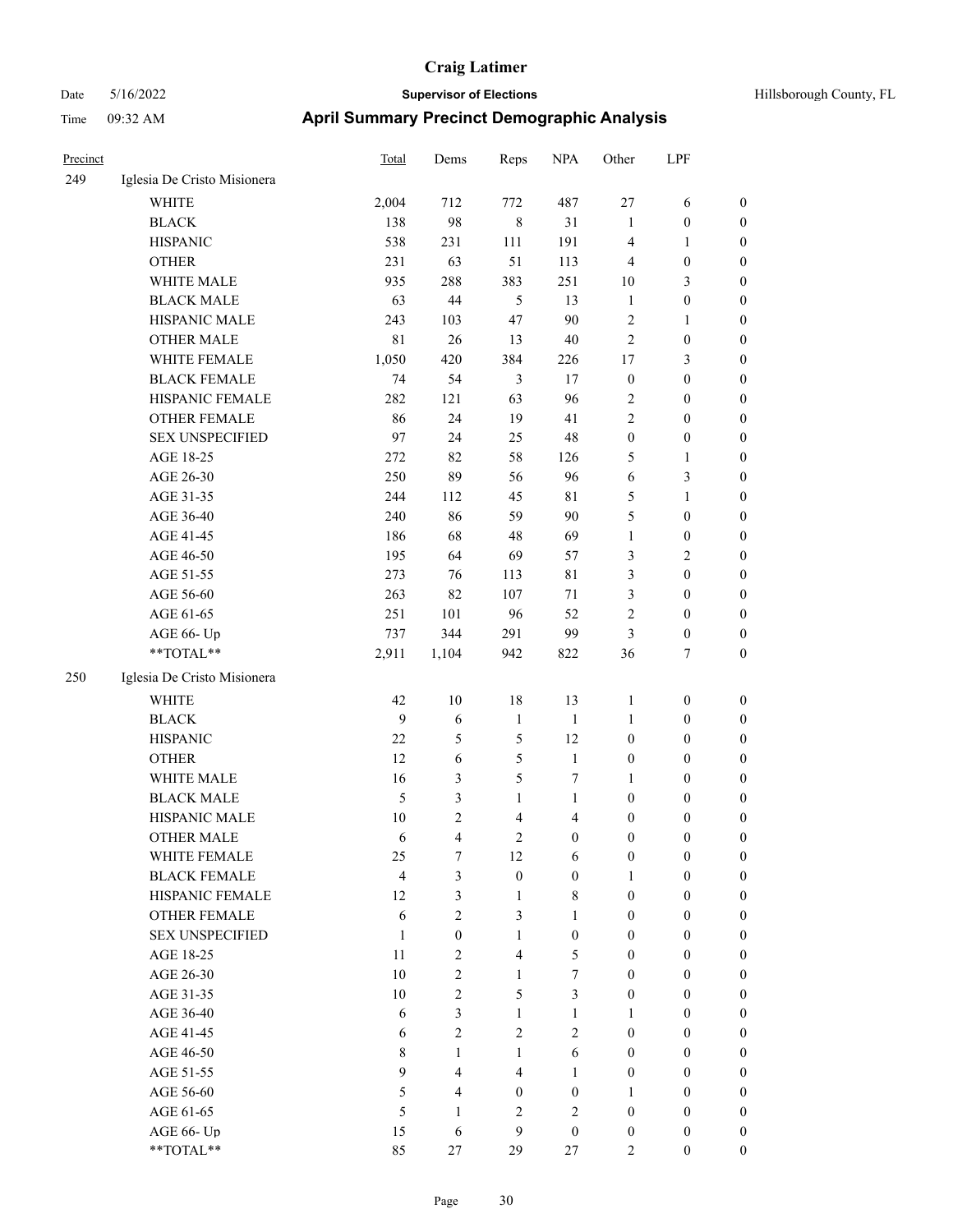| Precinct |                        | Total  | Dems           | Reps             | <b>NPA</b>       | Other            | LPF              |                  |
|----------|------------------------|--------|----------------|------------------|------------------|------------------|------------------|------------------|
| 301      | Concord Baptist Church |        |                |                  |                  |                  |                  |                  |
|          | <b>WHITE</b>           | 348    | 145            | 98               | 95               | $\mathfrak{S}$   | 5                | $\boldsymbol{0}$ |
|          | <b>BLACK</b>           | 98     | 67             | $\mathfrak{Z}$   | 28               | $\boldsymbol{0}$ | $\boldsymbol{0}$ | $\boldsymbol{0}$ |
|          | <b>HISPANIC</b>        | 420    | 200            | 73               | 147              | $\boldsymbol{0}$ | $\boldsymbol{0}$ | $\boldsymbol{0}$ |
|          | <b>OTHER</b>           | 87     | 33             | 15               | 37               | $\sqrt{2}$       | $\boldsymbol{0}$ | $\boldsymbol{0}$ |
|          | WHITE MALE             | 176    | 63             | 54               | 52               | 3                | 4                | $\boldsymbol{0}$ |
|          | <b>BLACK MALE</b>      | 49     | 30             | $\mathfrak{Z}$   | 16               | $\boldsymbol{0}$ | $\boldsymbol{0}$ | $\boldsymbol{0}$ |
|          | HISPANIC MALE          | 183    | $8\sqrt{1}$    | 33               | 69               | $\boldsymbol{0}$ | $\boldsymbol{0}$ | $\boldsymbol{0}$ |
|          | <b>OTHER MALE</b>      | 29     | 10             | $\overline{7}$   | 12               | $\boldsymbol{0}$ | $\boldsymbol{0}$ | $\boldsymbol{0}$ |
|          | WHITE FEMALE           | 168    | 80             | 42               | 43               | $\sqrt{2}$       | 1                | $\boldsymbol{0}$ |
|          | <b>BLACK FEMALE</b>    | 49     | 37             | $\boldsymbol{0}$ | 12               | $\boldsymbol{0}$ | $\boldsymbol{0}$ | $\boldsymbol{0}$ |
|          | HISPANIC FEMALE        | 220    | 112            | 38               | 70               | $\boldsymbol{0}$ | $\boldsymbol{0}$ | $\boldsymbol{0}$ |
|          | <b>OTHER FEMALE</b>    | 27     | 13             | $\overline{4}$   | 10               | $\boldsymbol{0}$ | $\boldsymbol{0}$ | $\boldsymbol{0}$ |
|          | <b>SEX UNSPECIFIED</b> | 52     | 19             | $\,8\,$          | 23               | $\overline{2}$   | $\boldsymbol{0}$ | $\boldsymbol{0}$ |
|          | AGE 18-25              | 122    | 60             | 11               | 50               | $\mathbf{1}$     | $\boldsymbol{0}$ | $\boldsymbol{0}$ |
|          | AGE 26-30              | 102    | 43             | 10               | 48               | $\boldsymbol{0}$ | 1                | $\boldsymbol{0}$ |
|          | AGE 31-35              | 88     | 37             | 14               | 32               | 3                | 2                | $\boldsymbol{0}$ |
|          | AGE 36-40              | 78     | 36             | 14               | 28               | $\boldsymbol{0}$ | $\boldsymbol{0}$ | $\boldsymbol{0}$ |
|          | AGE 41-45              | 80     | 29             | 17               | 31               | $\overline{2}$   | 1                | $\boldsymbol{0}$ |
|          | AGE 46-50              | 72     | 33             | 12               | $27\,$           | $\boldsymbol{0}$ | $\boldsymbol{0}$ | $\boldsymbol{0}$ |
|          | AGE 51-55              | 60     | 30             | 11               | 18               | $\boldsymbol{0}$ | 1                | $\boldsymbol{0}$ |
|          | AGE 56-60              | 86     | 44             | 24               | 18               | $\boldsymbol{0}$ | $\boldsymbol{0}$ | $\boldsymbol{0}$ |
|          | AGE 61-65              | 78     | 37             | 14               | $27\,$           | $\boldsymbol{0}$ | $\boldsymbol{0}$ | $\boldsymbol{0}$ |
|          | AGE 66- Up             | 187    | 96             | 62               | 28               | $\mathbf{1}$     | $\boldsymbol{0}$ | $\boldsymbol{0}$ |
|          | **TOTAL**              | 953    | 445            | 189              | 307              | $\tau$           | 5                | $\boldsymbol{0}$ |
| 303      | Children's Board       |        |                |                  |                  |                  |                  |                  |
|          | WHITE                  | 48     | $27\,$         | 8                | 11               | 1                | 1                | $\boldsymbol{0}$ |
|          | <b>BLACK</b>           | 148    | 110            | 6                | 29               | $\sqrt{2}$       | 1                | $\boldsymbol{0}$ |
|          | <b>HISPANIC</b>        | 29     | 19             | $\sqrt{2}$       | 8                | $\boldsymbol{0}$ | $\boldsymbol{0}$ | $\boldsymbol{0}$ |
|          | <b>OTHER</b>           | 30     | 16             | $\overline{c}$   | 12               | $\boldsymbol{0}$ | $\boldsymbol{0}$ | $\boldsymbol{0}$ |
|          | WHITE MALE             | $27\,$ | 16             | 4                | 5                | $\mathbf{1}$     | 1                | $\boldsymbol{0}$ |
|          | <b>BLACK MALE</b>      | 70     | 51             | $\overline{4}$   | 13               | $\mathbf{1}$     | 1                | $\boldsymbol{0}$ |
|          | HISPANIC MALE          | 15     | 12             | $\boldsymbol{0}$ | 3                | $\boldsymbol{0}$ | $\boldsymbol{0}$ | $\boldsymbol{0}$ |
|          | <b>OTHER MALE</b>      | 13     | 6              | 1                | 6                | $\mathbf{0}$     | $\mathbf{0}$     | $\boldsymbol{0}$ |
|          | WHITE FEMALE           | 21     | 11             | $\overline{4}$   | 6                | $\boldsymbol{0}$ | $\boldsymbol{0}$ | $\boldsymbol{0}$ |
|          | <b>BLACK FEMALE</b>    | 75     | 59             | $\overline{2}$   | 13               | $\mathbf{1}$     | $\boldsymbol{0}$ | $\boldsymbol{0}$ |
|          | HISPANIC FEMALE        | 12     | $\overline{7}$ | $\overline{2}$   | 3                | $\boldsymbol{0}$ | $\boldsymbol{0}$ | $\boldsymbol{0}$ |
|          | OTHER FEMALE           | 13     | 9              | $\mathbf{1}$     | 3                | $\boldsymbol{0}$ | $\boldsymbol{0}$ | $\boldsymbol{0}$ |
|          | SEX UNSPECIFIED        | 9      | $\mathbf{1}$   | $\boldsymbol{0}$ | 8                | $\boldsymbol{0}$ | $\boldsymbol{0}$ | $\boldsymbol{0}$ |
|          | AGE 18-25              | 30     | 16             | $\mathbf{1}$     | 13               | $\boldsymbol{0}$ | $\boldsymbol{0}$ | $\boldsymbol{0}$ |
|          | AGE 26-30              | 28     | 15             | $\overline{2}$   | $10\,$           | $\boldsymbol{0}$ | $\mathbf{1}$     | $\boldsymbol{0}$ |
|          | AGE 31-35              | 32     | 24             | $\mathbf{1}$     | $\boldsymbol{7}$ | $\boldsymbol{0}$ | $\boldsymbol{0}$ | $\boldsymbol{0}$ |
|          | AGE 36-40              | 24     | 15             | $\sqrt{2}$       | $\tau$           | $\boldsymbol{0}$ | $\boldsymbol{0}$ | $\boldsymbol{0}$ |
|          | AGE 41-45              | 24     | 16             | $\mathfrak{Z}$   | 3                | $\overline{2}$   | $\boldsymbol{0}$ | $\boldsymbol{0}$ |
|          | AGE 46-50              | 12     | $\,8\,$        | $\mathbf{1}$     | 3                | $\mathbf{0}$     | $\boldsymbol{0}$ | $\boldsymbol{0}$ |
|          | AGE 51-55              | 24     | 19             | $\boldsymbol{0}$ | 5                | $\boldsymbol{0}$ | $\boldsymbol{0}$ | $\boldsymbol{0}$ |
|          | AGE 56-60              | $20\,$ | 14             | $\overline{2}$   | $\overline{4}$   | $\boldsymbol{0}$ | $\boldsymbol{0}$ | $\boldsymbol{0}$ |
|          | AGE 61-65              | 25     | $18\,$         | $\overline{2}$   | $\overline{4}$   | $\mathbf{1}$     | $\boldsymbol{0}$ | $\boldsymbol{0}$ |
|          | AGE 66- Up             | 36     | 27             | $\overline{4}$   | $\overline{4}$   | $\boldsymbol{0}$ | $\mathbf{1}$     | $\boldsymbol{0}$ |
|          | **TOTAL**              | 255    | 172            | $18\,$           | 60               | $\mathfrak{Z}$   | $\overline{c}$   | $\boldsymbol{0}$ |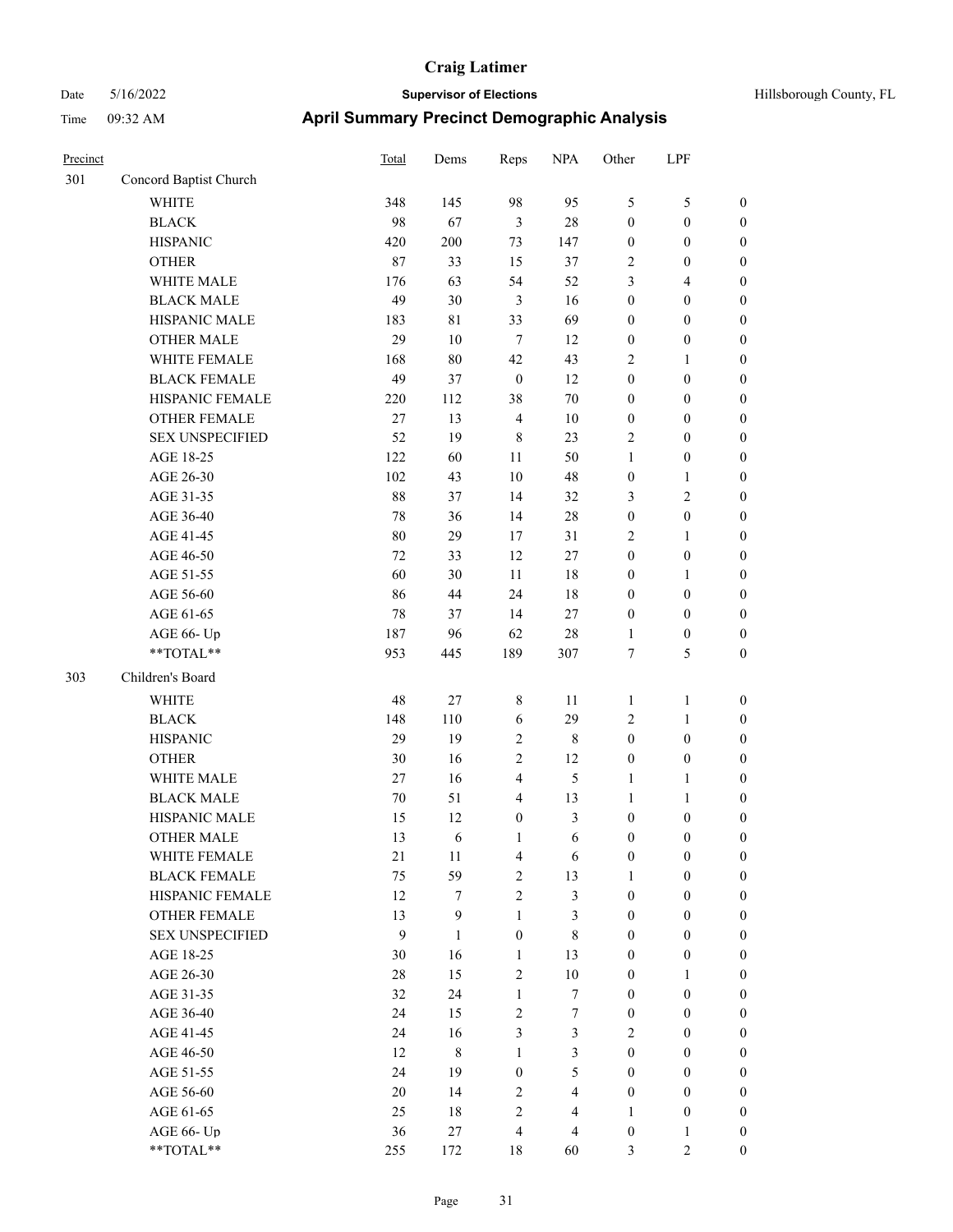| пше      | 09.32 A.W                     | Aprili Juliniary Fredrict Definegraphic Analysis |      |      |            |          |            |                |  |
|----------|-------------------------------|--------------------------------------------------|------|------|------------|----------|------------|----------------|--|
| Precinct |                               | Total                                            | Dems | Reps | <b>NPA</b> | Other    | <b>LPF</b> |                |  |
| 304      | Greater Bethel Baptist Church |                                                  |      |      |            |          |            |                |  |
|          | WHITE                         | 94                                               | 40   | 24   | 28         |          |            | $\overline{0}$ |  |
|          | <b>BLACK</b>                  | 281                                              | 228  | 6    | 43         | 4        | $\theta$   | $\theta$       |  |
|          | <b>HISPANIC</b>               | 194                                              | 107  | 37   | 49         |          |            | $\theta$       |  |
|          | <b>OTHER</b>                  | 52                                               | 28   |      | 19         | $\theta$ | $\theta$   | $\theta$       |  |
|          | WHITE MAI E                   | 28                                               | 11   |      | $\Omega$   | $\Omega$ |            | $\Omega$       |  |

|     | <b>OTHER</b>               | 52     | 28               | 5              | 19             | $\boldsymbol{0}$ | $\boldsymbol{0}$        | $\boldsymbol{0}$ |
|-----|----------------------------|--------|------------------|----------------|----------------|------------------|-------------------------|------------------|
|     | WHITE MALE                 | 28     | 11               | 7              | 9              | $\boldsymbol{0}$ | $\mathbf{1}$            | $\boldsymbol{0}$ |
|     | <b>BLACK MALE</b>          | 67     | 57               | $\mathbf{1}$   | 9              | $\boldsymbol{0}$ | $\boldsymbol{0}$        | $\boldsymbol{0}$ |
|     | HISPANIC MALE              | 55     | 27               | 13             | 14             | $\mathbf{1}$     | $\boldsymbol{0}$        | $\boldsymbol{0}$ |
|     | <b>OTHER MALE</b>          | 18     | $\boldsymbol{9}$ | $\mathfrak{Z}$ | 6              | $\boldsymbol{0}$ | $\boldsymbol{0}$        | $\boldsymbol{0}$ |
|     | WHITE FEMALE               | 66     | 29               | 17             | 19             | 1                | $\boldsymbol{0}$        | $\boldsymbol{0}$ |
|     | <b>BLACK FEMALE</b>        | 208    | 166              | 5              | 33             | 4                | $\boldsymbol{0}$        | 0                |
|     | HISPANIC FEMALE            | 136    | 79               | 23             | 34             | $\boldsymbol{0}$ | $\boldsymbol{0}$        | 0                |
|     | <b>OTHER FEMALE</b>        | $20\,$ | 13               | $\sqrt{2}$     | 5              | $\boldsymbol{0}$ | $\boldsymbol{0}$        | $\boldsymbol{0}$ |
|     | <b>SEX UNSPECIFIED</b>     | 23     | 12               | $\mathbf{1}$   | $10\,$         | $\boldsymbol{0}$ | $\boldsymbol{0}$        | $\boldsymbol{0}$ |
|     | AGE 18-25                  | 45     | $18\,$           | $10\,$         | 14             | 3                | $\boldsymbol{0}$        | $\boldsymbol{0}$ |
|     | AGE 26-30                  | 55     | 37               | 4              | 14             | $\boldsymbol{0}$ | $\boldsymbol{0}$        | $\boldsymbol{0}$ |
|     | AGE 31-35                  | 53     | 37               | $\overline{4}$ | 12             | $\boldsymbol{0}$ | $\boldsymbol{0}$        | $\boldsymbol{0}$ |
|     | AGE 36-40                  | 30     | 19               | 3              | $\,$ 8 $\,$    | $\boldsymbol{0}$ | $\boldsymbol{0}$        | $\boldsymbol{0}$ |
|     | AGE 41-45                  | $27\,$ | 14               | $\sqrt{2}$     | $11\,$         | $\boldsymbol{0}$ | $\boldsymbol{0}$        | $\boldsymbol{0}$ |
|     | AGE 46-50                  | 24     | 15               | $\mathfrak{Z}$ | $\mathfrak s$  | $\mathbf{1}$     | $\boldsymbol{0}$        | $\boldsymbol{0}$ |
|     | AGE 51-55                  | 22     | $18\,$           | $\mathbf{1}$   | $\mathfrak{Z}$ | $\boldsymbol{0}$ | $\boldsymbol{0}$        | 0                |
|     | AGE 56-60                  | 29     | 19               | 5              | $\mathfrak s$  | $\boldsymbol{0}$ | $\boldsymbol{0}$        | 0                |
|     | AGE 61-65                  | 48     | 33               | 3              | 12             | $\boldsymbol{0}$ | $\boldsymbol{0}$        | $\boldsymbol{0}$ |
|     | AGE 66- Up                 | 288    | 193              | 37             | 55             | 2                | 1                       | $\boldsymbol{0}$ |
|     | **TOTAL**                  | 621    | 403              | $72\,$         | 139            | 6                | $\mathbf{1}$            | $\boldsymbol{0}$ |
| 305 | New Mt Zion Baptist Church |        |                  |                |                |                  |                         |                  |
|     | <b>WHITE</b>               | 1,341  | 593              | 310            | 394            | 34               | $10\,$                  | $\boldsymbol{0}$ |
|     | <b>BLACK</b>               | 2,393  | 1,940            | $70\,$         | 369            | 13               | $\mathbf{1}$            | $\boldsymbol{0}$ |
|     | <b>HISPANIC</b>            | 615    | 324              | 86             | 194            | $\boldsymbol{7}$ | $\overline{\mathbf{4}}$ | $\boldsymbol{0}$ |
|     | <b>OTHER</b>               | 423    | 208              | 22             | 188            | 3                | $\sqrt{2}$              | $\boldsymbol{0}$ |
|     | WHITE MALE                 | 756    | 301              | 200            | 235            | 13               | $\boldsymbol{7}$        | $\boldsymbol{0}$ |
|     | <b>BLACK MALE</b>          | 974    | 764              | 34             | 167            | $\,$ 8 $\,$      | $\mathbf{1}$            | $\boldsymbol{0}$ |
|     | HISPANIC MALE              | 267    | 126              | 43             | 92             | 4                | $\sqrt{2}$              | 0                |
|     | <b>OTHER MALE</b>          | 149    | 66               | 11             | $70\,$         | $\boldsymbol{0}$ | $\sqrt{2}$              | 0                |
|     | WHITE FEMALE               | 568    | 285              | 107            | 152            | 21               | $\mathfrak{Z}$          | 0                |
|     | <b>BLACK FEMALE</b>        | 1,365  | 1,139            | 33             | 188            | 5                | $\boldsymbol{0}$        | $\boldsymbol{0}$ |
|     | HISPANIC FEMALE            | 322    | 185              | 38             | 94             | 3                | $\mathfrak{2}$          | $\boldsymbol{0}$ |
|     | <b>OTHER FEMALE</b>        | 166    | 98               | $\,$ 8 $\,$    | 57             | 3                | $\boldsymbol{0}$        | $\boldsymbol{0}$ |
|     | <b>SEX UNSPECIFIED</b>     | 205    | 101              | 14             | 90             | $\boldsymbol{0}$ | $\boldsymbol{0}$        | $\boldsymbol{0}$ |
|     | AGE 18-25                  | 549    | 294              | 51             | 193            | $10\,$           | $\mathbf{1}$            | 0                |
|     | AGE 26-30                  | 626    | 336              | 76             | 200            | 12               | $\sqrt{2}$              | 0                |
|     | AGE 31-35                  | 638    | 386              | 53             | 189            | $\,$ $\,$        | $\sqrt{2}$              | 0                |
|     | AGE 36-40                  | 478    | 269              | 51             | 146            | 5                | $\boldsymbol{7}$        | 0                |
|     | AGE 41-45                  | 375    | 235              | 38             | $88\,$         | $10\,$           | $\overline{\mathbf{4}}$ | 0                |
|     | AGE 46-50                  | 344    | 213              | 47             | 79             | 4                | 1                       | 0                |
|     | AGE 51-55                  | 358    | 245              | 42             | 67             | 4                | $\boldsymbol{0}$        | 0                |
|     | AGE 56-60                  | 358    | 263              | 33             | 62             | $\boldsymbol{0}$ | $\boldsymbol{0}$        | 0                |
|     | AGE 61-65                  | 341    | 251              | 39             | 50             | 1                | $\boldsymbol{0}$        | 0                |
|     | AGE 66- Up                 | 705    | 573              | 58             | 71             | 3                | $\boldsymbol{0}$        | 0                |
|     | **TOTAL**                  | 4,772  | 3,065            | 488            | 1,145          | 57               | 17                      | $\boldsymbol{0}$ |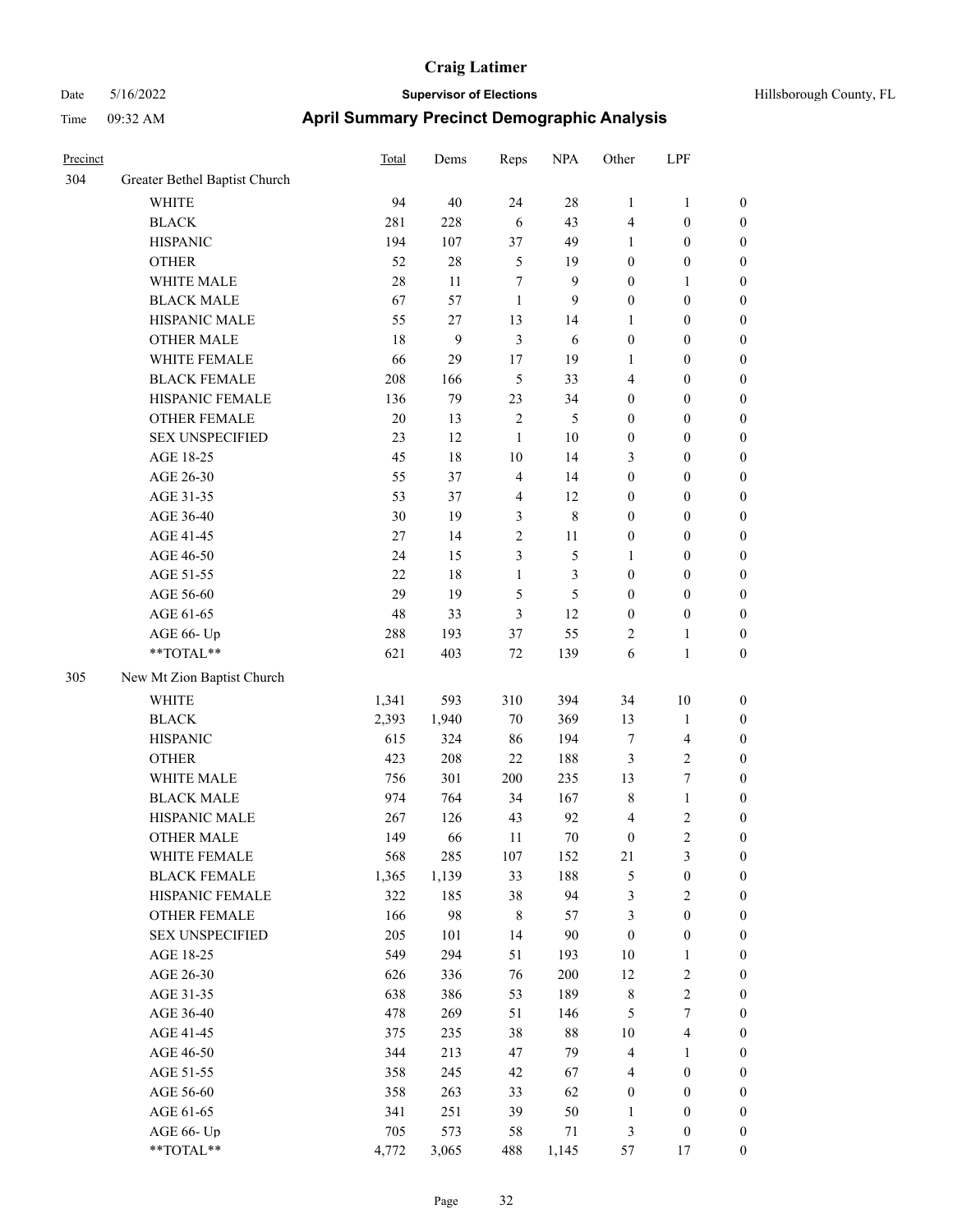| Precinct |                                                             | <b>Total</b> | Dems  | Reps           | <b>NPA</b>  | Other            | LPF                     |                  |
|----------|-------------------------------------------------------------|--------------|-------|----------------|-------------|------------------|-------------------------|------------------|
| 307      | <b>Grant Park</b>                                           |              |       |                |             |                  |                         |                  |
|          | <b>WHITE</b>                                                | 472          | 159   | 147            | 147         | 16               | 3                       | $\boldsymbol{0}$ |
|          | <b>BLACK</b>                                                | 1,814        | 1,443 | 45             | 308         | 17               | 1                       | $\boldsymbol{0}$ |
|          | <b>HISPANIC</b>                                             | 353          | 157   | 45             | 149         | $\boldsymbol{0}$ | 2                       | $\boldsymbol{0}$ |
|          | <b>OTHER</b>                                                | 236          | 109   | 15             | 108         | 3                | $\mathbf{1}$            | $\boldsymbol{0}$ |
|          | WHITE MALE                                                  | 225          | 66    | 85             | 66          | $\,8\,$          | $\boldsymbol{0}$        | $\boldsymbol{0}$ |
|          | <b>BLACK MALE</b>                                           | 713          | 538   | 17             | 147         | 10               | 1                       | $\boldsymbol{0}$ |
|          | HISPANIC MALE                                               | 149          | 59    | 25             | 64          | $\boldsymbol{0}$ | 1                       | $\boldsymbol{0}$ |
|          | <b>OTHER MALE</b>                                           | 72           | 31    | 6              | 34          | 1                | $\boldsymbol{0}$        | $\boldsymbol{0}$ |
|          | WHITE FEMALE                                                | 239          | 91    | 60             | 77          | $\,$ 8 $\,$      | 3                       | $\boldsymbol{0}$ |
|          | <b>BLACK FEMALE</b>                                         | 1,056        | 875   | 24             | 150         | 7                | $\boldsymbol{0}$        | $\boldsymbol{0}$ |
|          | HISPANIC FEMALE                                             | 194          | 95    | 17             | $8\sqrt{1}$ | $\boldsymbol{0}$ | 1                       | $\boldsymbol{0}$ |
|          | <b>OTHER FEMALE</b>                                         | 79           | 44    | $\overline{2}$ | 33          | $\boldsymbol{0}$ | $\boldsymbol{0}$        | $\boldsymbol{0}$ |
|          | <b>SEX UNSPECIFIED</b>                                      | 147          | 69    | 16             | 59          | $\overline{2}$   | 1                       | $\boldsymbol{0}$ |
|          | AGE 18-25                                                   | 411          | 244   | 29             | 132         | $\overline{4}$   | 2                       | $\boldsymbol{0}$ |
|          | AGE 26-30                                                   | 289          | 152   | 21             | 114         | $\overline{2}$   | $\boldsymbol{0}$        | $\boldsymbol{0}$ |
|          | AGE 31-35                                                   | 307          | 189   | 17             | 94          | 5                | 2                       | $\boldsymbol{0}$ |
|          | AGE 36-40                                                   | 244          | 138   | 14             | 89          | $\sqrt{2}$       | 1                       | $\boldsymbol{0}$ |
|          | AGE 41-45                                                   | 247          | 156   | 17             | 70          | 3                | 1                       | $\boldsymbol{0}$ |
|          | AGE 46-50                                                   | 222          | 150   | 13             | 54          | $\overline{4}$   | 1                       | $\boldsymbol{0}$ |
|          | AGE 51-55                                                   | 240          | 149   | 33             | 51          | 7                | $\boldsymbol{0}$        | $\boldsymbol{0}$ |
|          | AGE 56-60                                                   | 229          | 164   | 29             | 32          | $\overline{4}$   | $\boldsymbol{0}$        | $\boldsymbol{0}$ |
|          | AGE 61-65                                                   | 194          | 134   | 33             | $27\,$      | $\boldsymbol{0}$ | $\boldsymbol{0}$        | $\boldsymbol{0}$ |
|          | AGE 66- Up                                                  | 492          | 392   | 46             | 49          | 5                | $\boldsymbol{0}$        | $\boldsymbol{0}$ |
|          | **TOTAL**                                                   | 2,875        | 1,868 | 252            | 712         | 36               | 7                       | $\boldsymbol{0}$ |
| 309      | Jackson Heights NFL YET Center                              |              |       |                |             |                  |                         |                  |
|          | <b>WHITE</b>                                                | 266          | 113   | 49             | 93          | 9                | 2                       | $\boldsymbol{0}$ |
|          | <b>BLACK</b>                                                | 2,487        | 2,091 | 56             | 328         | 12               | $\boldsymbol{0}$        | $\boldsymbol{0}$ |
|          | <b>HISPANIC</b>                                             | 206          | 105   | 12             | 85          | $\mathfrak{Z}$   | 1                       | $\boldsymbol{0}$ |
|          | <b>OTHER</b>                                                | 224          | 95    | 6              | 120         | 3                | $\boldsymbol{0}$        | $\boldsymbol{0}$ |
|          | WHITE MALE                                                  | 136          | 53    | 34             | 43          | $\overline{4}$   | $\overline{\mathbf{c}}$ | $\boldsymbol{0}$ |
|          | <b>BLACK MALE</b>                                           | 1,064        | 876   | 25             | 159         | $\overline{4}$   | $\boldsymbol{0}$        | $\boldsymbol{0}$ |
|          | HISPANIC MALE                                               | 98           | 44    | 10             | 43          | $\mathbf{1}$     | $\boldsymbol{0}$        | $\boldsymbol{0}$ |
|          | <b>OTHER MALE</b>                                           | 76           | 29    | $\overline{2}$ | 42          | 3                | $\boldsymbol{0}$        | $\boldsymbol{0}$ |
|          | WHITE FEMALE                                                | 123          | 58    | 13             | 47          | $\sqrt{5}$       | $\boldsymbol{0}$        | $\boldsymbol{0}$ |
|          | <b>BLACK FEMALE</b>                                         | 1,378        | 1,184 | 31             | 155         | $\,8\,$          | $\boldsymbol{0}$        | $\boldsymbol{0}$ |
|          | HISPANIC FEMALE                                             | 103          | 58    | $\overline{2}$ | $40\,$      | $\overline{2}$   | 1                       | $\boldsymbol{0}$ |
|          | OTHER FEMALE                                                | 67           | 45    | $\mathbf{1}$   | 21          | $\boldsymbol{0}$ | $\boldsymbol{0}$        | $\boldsymbol{0}$ |
|          | <b>SEX UNSPECIFIED</b>                                      | 138          | 57    | $\mathfrak{S}$ | 76          | $\boldsymbol{0}$ | $\boldsymbol{0}$        | $\boldsymbol{0}$ |
|          | AGE 18-25                                                   | 402          | 245   | 18             | 130         | $\,$ 8 $\,$      | 1                       | $\boldsymbol{0}$ |
|          | AGE 26-30                                                   | 315          | 216   | $\,8\,$        | $87\,$      | $\overline{4}$   | $\boldsymbol{0}$        | $\boldsymbol{0}$ |
|          | AGE 31-35                                                   | 319          | 217   | 15             | 86          | $\mathbf{1}$     | $\boldsymbol{0}$        | $\boldsymbol{0}$ |
|          | AGE 36-40                                                   | 293          | 214   | $\tau$         | 69          | 3                | $\boldsymbol{0}$        | $\boldsymbol{0}$ |
|          | AGE 41-45                                                   | 258          | 185   | $\sqrt{6}$     | 66          | $\mathbf{1}$     | $\boldsymbol{0}$        | $\boldsymbol{0}$ |
|          | AGE 46-50                                                   | 222          | 175   | 12             | 33          | $\sqrt{2}$       | $\boldsymbol{0}$        | $\boldsymbol{0}$ |
|          | AGE 51-55                                                   | 256          | 195   | 12             | 43          | $\overline{4}$   | $\sqrt{2}$              | $\boldsymbol{0}$ |
|          | AGE 56-60                                                   | 281          | 219   | 15             | $44\,$      | $\mathfrak{Z}$   | $\boldsymbol{0}$        | $\boldsymbol{0}$ |
|          | AGE 61-65                                                   | 255          | 210   | 17             | 27          | $\mathbf{1}$     | $\boldsymbol{0}$        | $\boldsymbol{0}$ |
|          | AGE 66- Up                                                  | 582          | 528   | 13             | 41          | $\boldsymbol{0}$ | $\boldsymbol{0}$        | $\boldsymbol{0}$ |
|          | $\mathrm{*}\mathrm{*} \mathrm{TOTAL} \mathrm{*} \mathrm{*}$ | 3,183        | 2,404 | 123            | 626         | 27               | 3                       | $\overline{0}$   |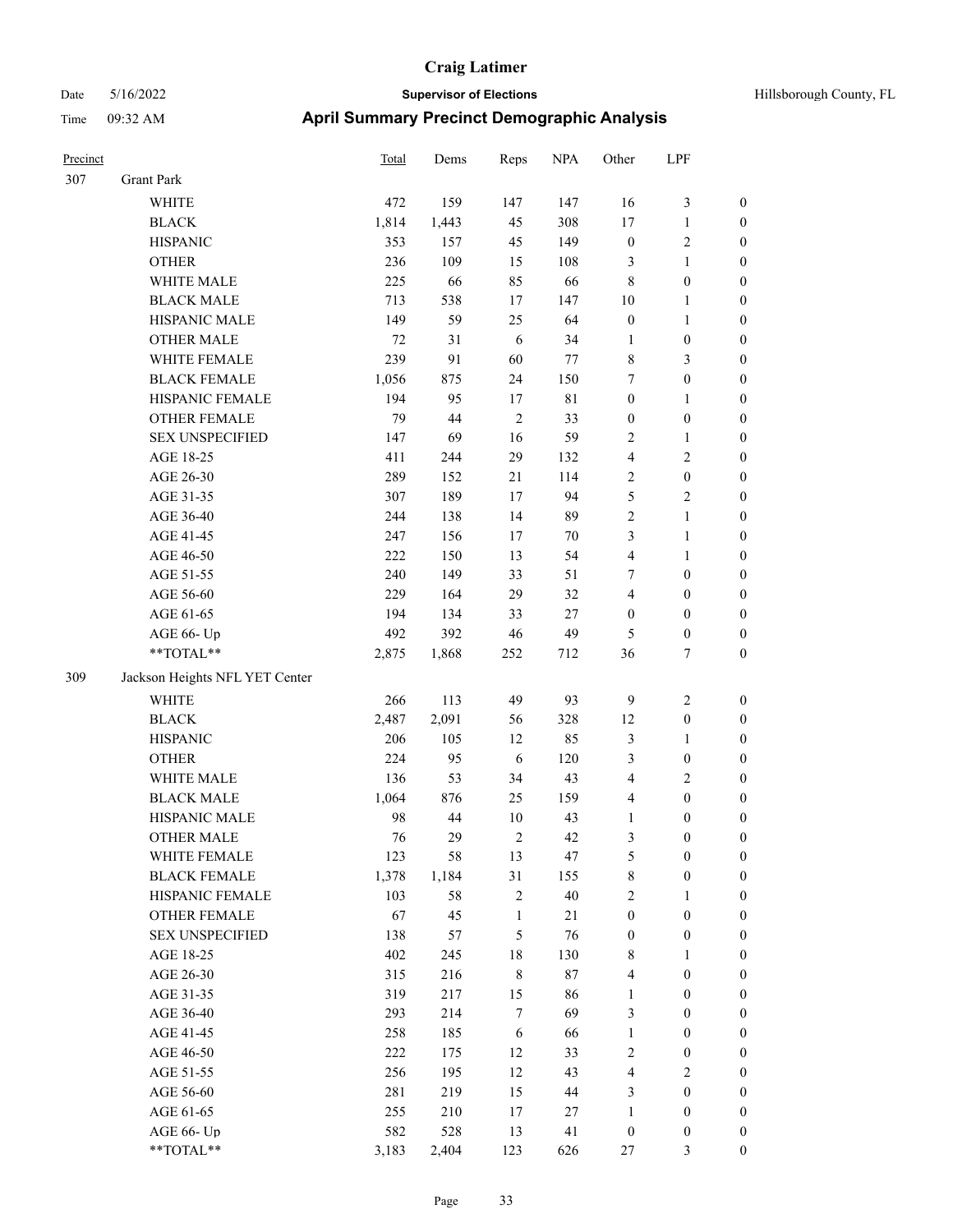| Hillsborough County, FL |  |  |
|-------------------------|--|--|
|-------------------------|--|--|

| Precinct |                         | Total  | Dems   | Reps             | <b>NPA</b> | Other            | LPF                     |                  |
|----------|-------------------------|--------|--------|------------------|------------|------------------|-------------------------|------------------|
| 317      | Ragan Park              |        |        |                  |            |                  |                         |                  |
|          | WHITE                   | 640    | 320    | 119              | 186        | 14               | $\mathbf{1}$            | $\boldsymbol{0}$ |
|          | <b>BLACK</b>            | 1,100  | 879    | 25               | 188        | 7                | $\mathbf{1}$            | $\boldsymbol{0}$ |
|          | <b>HISPANIC</b>         | 565    | 270    | 88               | 198        | 5                | $\overline{\mathbf{4}}$ | 0                |
|          | <b>OTHER</b>            | 215    | 111    | 15               | $88\,$     | $\mathbf{1}$     | $\boldsymbol{0}$        | 0                |
|          | WHITE MALE              | 320    | 151    | 69               | 92         | 7                | $\mathbf{1}$            | $\boldsymbol{0}$ |
|          | <b>BLACK MALE</b>       | 479    | 377    | 12               | 85         | 4                | $\mathbf{1}$            | $\boldsymbol{0}$ |
|          | HISPANIC MALE           | 243    | 110    | 38               | 88         | 4                | $\mathfrak{Z}$          | $\boldsymbol{0}$ |
|          | <b>OTHER MALE</b>       | $71\,$ | 38     | $\boldsymbol{7}$ | 26         | $\boldsymbol{0}$ | $\boldsymbol{0}$        | $\boldsymbol{0}$ |
|          | WHITE FEMALE            | 316    | 167    | 50               | 92         | 7                | $\boldsymbol{0}$        | $\boldsymbol{0}$ |
|          | <b>BLACK FEMALE</b>     | 590    | 484    | 11               | 92         | 3                | $\boldsymbol{0}$        | $\boldsymbol{0}$ |
|          | HISPANIC FEMALE         | 312    | 156    | 48               | 106        | $\mathbf{1}$     | $\mathbf{1}$            | 0                |
|          | OTHER FEMALE            | 73     | 45     | $\sqrt{2}$       | 25         | $\mathbf{1}$     | $\boldsymbol{0}$        | 0                |
|          | <b>SEX UNSPECIFIED</b>  | 116    | 52     | 10               | 54         | $\boldsymbol{0}$ | $\boldsymbol{0}$        | 0                |
|          | AGE 18-25               | 246    | 135    | 14               | 93         | 3                | $\mathbf{1}$            | 0                |
|          | AGE 26-30               | 270    | 156    | $18\,$           | $88\,$     | 6                | $\sqrt{2}$              | 0                |
|          | AGE 31-35               | 285    | 161    | 22               | 95         | 7                | $\boldsymbol{0}$        | $\boldsymbol{0}$ |
|          | AGE 36-40               | 287    | 158    | 35               | 92         | $\mathbf{1}$     | $\mathbf{1}$            | $\boldsymbol{0}$ |
|          | AGE 41-45               | 190    | 118    | 14               | 56         | $\mathbf{1}$     | $\mathbf{1}$            | 0                |
|          | AGE 46-50               | 187    | 123    | 17               | 46         | $\mathbf{1}$     | $\boldsymbol{0}$        | $\boldsymbol{0}$ |
|          | AGE 51-55               | 173    | 104    | 26               | 39         | 3                | $\mathbf{1}$            | $\boldsymbol{0}$ |
|          | AGE 56-60               | 189    | 110    | 26               | 52         | $\mathbf{1}$     | $\boldsymbol{0}$        | 0                |
|          | AGE 61-65               | 194    | 129    | 19               | 46         | $\boldsymbol{0}$ | $\boldsymbol{0}$        | 0                |
|          | AGE 66- Up              | 499    | 386    | 56               | 53         | $\overline{4}$   | $\boldsymbol{0}$        | 0                |
|          | **TOTAL**               | 2,520  | 1,580  | 247              | 660        | 27               | 6                       | $\boldsymbol{0}$ |
| 318      | St Paul Lutheran Church |        |        |                  |            |                  |                         |                  |
|          | <b>WHITE</b>            | 894    | 451    | 196              | 229        | 14               | $\overline{\mathbf{4}}$ | 0                |
|          | <b>BLACK</b>            | 346    | 277    | 13               | 55         | $\mathbf{1}$     | $\boldsymbol{0}$        | $\boldsymbol{0}$ |
|          | <b>HISPANIC</b>         | 212    | 124    | 21               | 64         | $\overline{c}$   | $\mathbf{1}$            | 0                |
|          | <b>OTHER</b>            | 147    | $70\,$ | 18               | 57         | $\mathbf{1}$     | $\mathbf{1}$            | $\boldsymbol{0}$ |
|          | WHITE MALE              | 423    | 190    | 102              | 123        | 7                | $\mathbf{1}$            | 0                |
|          | <b>BLACK MALE</b>       | 159    | 123    | $\mathfrak{S}$   | 31         | $\boldsymbol{0}$ | $\boldsymbol{0}$        | 0                |
|          | HISPANIC MALE           | 95     | 53     | $\overline{9}$   | 31         | $\mathbf{1}$     | $\mathbf{1}$            | 0                |
|          | <b>OTHER MALE</b>       | 48     | 20     | 7                | 20         | $\boldsymbol{0}$ | $\mathbf{1}$            | $\boldsymbol{0}$ |
|          | WHITE FEMALE            | 461    | 256    | 92               | 103        | 7                | $\mathfrak{Z}$          | 0                |
|          | <b>BLACK FEMALE</b>     | 183    | 151    | $\,$ 8 $\,$      | 23         | $\mathbf{1}$     | $\boldsymbol{0}$        | 0                |
|          | HISPANIC FEMALE         | 113    | 68     | 11               | 33         | $\mathbf{1}$     | $\boldsymbol{0}$        | 0                |
|          | OTHER FEMALE            | 66     | 41     | $\sqrt{6}$       | $18\,$     | $\mathbf{1}$     | $\boldsymbol{0}$        | 0                |
|          | <b>SEX UNSPECIFIED</b>  | 51     | $20\,$ | $\,8\,$          | 23         | $\boldsymbol{0}$ | $\boldsymbol{0}$        | $\overline{0}$   |
|          | AGE 18-25               | 138    | 68     | 11               | 58         | $\mathbf{1}$     | $\boldsymbol{0}$        | $\overline{0}$   |
|          | AGE 26-30               | 173    | 90     | 34               | 47         | $\mathbf{1}$     | $\mathbf{1}$            | 0                |
|          | AGE 31-35               | 221    | 115    | 36               | 68         | $\overline{c}$   | $\boldsymbol{0}$        | 0                |
|          | AGE 36-40               | 211    | 125    | 27               | 53         | $\mathfrak{S}$   | $\mathbf{1}$            | 0                |
|          | AGE 41-45               | 128    | 74     | 12               | 38         | $\sqrt{2}$       | $\sqrt{2}$              | 0                |
|          | AGE 46-50               | 96     | 53     | 13               | 26         | $\sqrt{2}$       | $\sqrt{2}$              | 0                |
|          | AGE 51-55               | 118    | 79     | 15               | 23         | $\mathbf{1}$     | $\boldsymbol{0}$        | 0                |
|          | AGE 56-60               | 128    | 74     | $28\,$           | 26         | $\boldsymbol{0}$ | $\boldsymbol{0}$        | 0                |
|          | AGE 61-65               | 119    | 67     | 24               | 25         | 3                | $\boldsymbol{0}$        | $\overline{0}$   |
|          | AGE 66- Up              | 267    | 177    | 48               | 41         | $\mathbf{1}$     | $\boldsymbol{0}$        | 0                |
|          | $**TOTAL**$             | 1,599  | 922    | 248              | 405        | 18               | 6                       | $\boldsymbol{0}$ |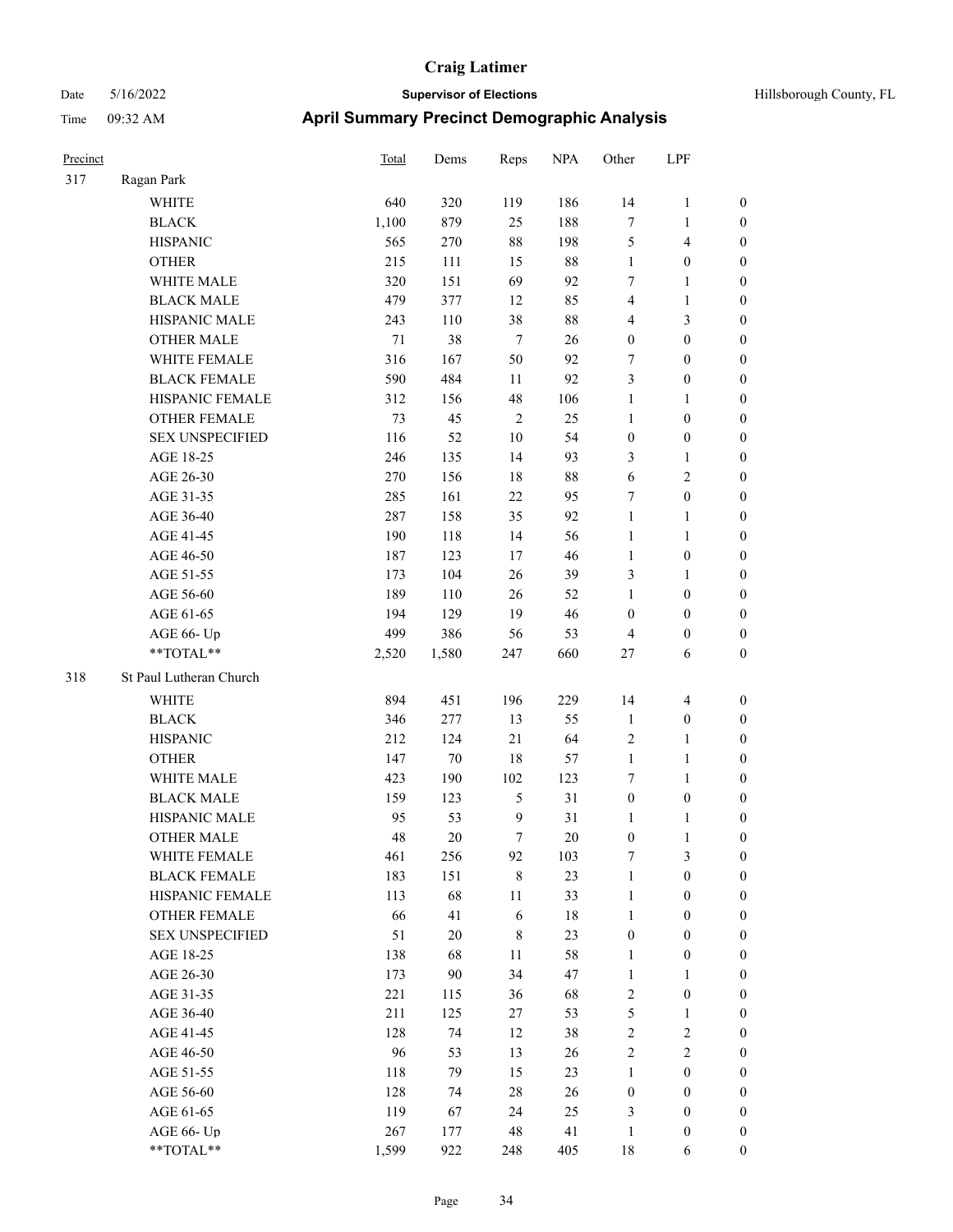| Precinct |                                       | <b>Total</b> | Dems   | Reps           | <b>NPA</b> | Other                   | LPF              |                  |
|----------|---------------------------------------|--------------|--------|----------------|------------|-------------------------|------------------|------------------|
| 319      | Seminole Heights Library              |              |        |                |            |                         |                  |                  |
|          | <b>WHITE</b>                          | 1,122        | 539    | 227            | 318        | $28\,$                  | $10\,$           | $\boldsymbol{0}$ |
|          | <b>BLACK</b>                          | 661          | 523    | 21             | 114        | 3                       | $\boldsymbol{0}$ | $\boldsymbol{0}$ |
|          | <b>HISPANIC</b>                       | 352          | 167    | 61             | 119        | 5                       | $\boldsymbol{0}$ | $\boldsymbol{0}$ |
|          | <b>OTHER</b>                          | 214          | 90     | 31             | 92         | $\boldsymbol{0}$        | $\mathbf{1}$     | $\boldsymbol{0}$ |
|          | WHITE MALE                            | 534          | 230    | 115            | 165        | 14                      | $10\,$           | $\boldsymbol{0}$ |
|          | <b>BLACK MALE</b>                     | 289          | 215    | $\overline{9}$ | 62         | 3                       | $\boldsymbol{0}$ | $\boldsymbol{0}$ |
|          | HISPANIC MALE                         | 153          | 68     | $30\,$         | 51         | 4                       | $\boldsymbol{0}$ | $\boldsymbol{0}$ |
|          | <b>OTHER MALE</b>                     | 90           | 36     | 13             | 40         | $\boldsymbol{0}$        | 1                | $\boldsymbol{0}$ |
|          | WHITE FEMALE                          | 576          | 303    | 108            | 151        | 14                      | $\boldsymbol{0}$ | $\boldsymbol{0}$ |
|          | <b>BLACK FEMALE</b>                   | 360          | 299    | 12             | 49         | $\boldsymbol{0}$        | $\boldsymbol{0}$ | 0                |
|          | HISPANIC FEMALE                       | 181          | 92     | 29             | 59         | 1                       | $\boldsymbol{0}$ | 0                |
|          | OTHER FEMALE                          | 79           | 39     | 11             | 29         | $\boldsymbol{0}$        | $\boldsymbol{0}$ | $\boldsymbol{0}$ |
|          | <b>SEX UNSPECIFIED</b>                | 87           | 37     | 13             | 37         | $\boldsymbol{0}$        | $\boldsymbol{0}$ | $\boldsymbol{0}$ |
|          | AGE 18-25                             | 232          | 103    | 27             | 98         | 3                       | $\mathbf{1}$     | $\boldsymbol{0}$ |
|          | AGE 26-30                             | 296          | 161    | $30\,$         | 99         | 5                       | $\mathbf{1}$     | $\boldsymbol{0}$ |
|          | AGE 31-35                             | 351          | 190    | 48             | 104        | 6                       | $\mathfrak{Z}$   | $\boldsymbol{0}$ |
|          | AGE 36-40                             | 266          | 132    | 37             | 87         | 8                       | $\sqrt{2}$       | $\boldsymbol{0}$ |
|          | AGE 41-45                             | 185          | 104    | 22             | 50         | 6                       | $\mathfrak{Z}$   | $\boldsymbol{0}$ |
|          | AGE 46-50                             | 185          | 114    | 17             | 50         | 3                       | $\mathbf{1}$     | $\boldsymbol{0}$ |
|          | AGE 51-55                             | 162          | 89     | 25             | 46         | $\sqrt{2}$              | $\boldsymbol{0}$ | 0                |
|          | AGE 56-60                             | 184          | 113    | 33             | 36         | $\mathbf{2}$            | $\boldsymbol{0}$ | 0                |
|          | AGE 61-65                             | 156          | 104    | $27\,$         | 25         | $\boldsymbol{0}$        | $\boldsymbol{0}$ | $\boldsymbol{0}$ |
|          | AGE 66- Up                            | 332          | 209    | 74             | 48         | 1                       | $\boldsymbol{0}$ | $\boldsymbol{0}$ |
|          | $**TOTAL**$                           | 2,349        | 1,319  | 340            | 643        | 36                      | 11               | $\boldsymbol{0}$ |
| 321      | C. Blythe Andrews, Jr. Public Library |              |        |                |            |                         |                  |                  |
|          | WHITE                                 | 378          | 168    | $88\,$         | 106        | 11                      | $\mathfrak{S}$   | $\boldsymbol{0}$ |
|          | <b>BLACK</b>                          | 2,647        | 2,183  | 62             | 391        | 10                      | $\mathbf{1}$     | $\boldsymbol{0}$ |
|          | <b>HISPANIC</b>                       | 354          | 179    | 40             | 131        | $\mathfrak{Z}$          | $\mathbf{1}$     | $\boldsymbol{0}$ |
|          | <b>OTHER</b>                          | 331          | 165    | 18             | 146        | 2                       | $\boldsymbol{0}$ | $\boldsymbol{0}$ |
|          | WHITE MALE                            | 187          | 69     | 56             | 51         | 6                       | $\mathfrak{S}$   | $\boldsymbol{0}$ |
|          | <b>BLACK MALE</b>                     | 1,078        | 855    | 33             | 186        | 4                       | $\boldsymbol{0}$ | $\boldsymbol{0}$ |
|          | HISPANIC MALE                         | 144          | 64     | 24             | 54         | 2                       | 0                | 0                |
|          | <b>OTHER MALE</b>                     | 109          | 53     | 11             | 43         | $\overline{\mathbf{c}}$ | $\boldsymbol{0}$ | $\overline{0}$   |
|          | WHITE FEMALE                          | 187          | 98     | 31             | 53         | 5                       | $\boldsymbol{0}$ | $\boldsymbol{0}$ |
|          | <b>BLACK FEMALE</b>                   | 1,514        | 1,281  | 29             | 198        | 5                       | $\mathbf{1}$     | $\boldsymbol{0}$ |
|          | HISPANIC FEMALE                       | 201          | 110    | 16             | 73         | $\mathbf{1}$            | $\mathbf{1}$     | $\boldsymbol{0}$ |
|          | <b>OTHER FEMALE</b>                   | 106          | $70\,$ | $\overline{4}$ | 32         | $\boldsymbol{0}$        | $\boldsymbol{0}$ | 0                |
|          | <b>SEX UNSPECIFIED</b>                | 184          | 95     | $\overline{4}$ | 84         | $\mathbf{1}$            | $\boldsymbol{0}$ | 0                |
|          | AGE 18-25                             | 478          | 309    | 23             | 142        | 3                       | $\mathbf{1}$     | $\overline{0}$   |
|          | AGE 26-30                             | 400          | 239    | 29             | 128        | 4                       | $\boldsymbol{0}$ | 0                |
|          | AGE 31-35                             | 471          | 303    | 26             | 132        | 7                       | $\mathfrak{Z}$   | 0                |
|          | AGE 36-40                             | 345          | 241    | 24             | 75         | $\mathfrak s$           | $\boldsymbol{0}$ | 0                |
|          | AGE 41-45                             | 313          | 224    | 21             | 65         | $\sqrt{2}$              | $\mathbf{1}$     | 0                |
|          | AGE 46-50                             | 278          | 207    | $11\,$         | 57         | $\sqrt{2}$              | $\mathbf{1}$     | $\boldsymbol{0}$ |
|          | AGE 51-55                             | 242          | 181    | 14             | 46         | $\mathbf{1}$            | $\boldsymbol{0}$ | $\boldsymbol{0}$ |
|          | AGE 56-60                             | 316          | 252    | 22             | 41         | $\boldsymbol{0}$        | $\mathbf{1}$     | $\boldsymbol{0}$ |
|          | AGE 61-65                             | 315          | 267    | 12             | 35         | $\mathbf{1}$            | $\boldsymbol{0}$ | 0                |
|          | AGE 66- Up                            | 552          | 472    | $26\,$         | 53         | $\mathbf{1}$            | $\boldsymbol{0}$ | 0                |
|          | $**TOTAL**$                           | 3,710        | 2,695  | 208            | 774        | 26                      | $\tau$           | $\overline{0}$   |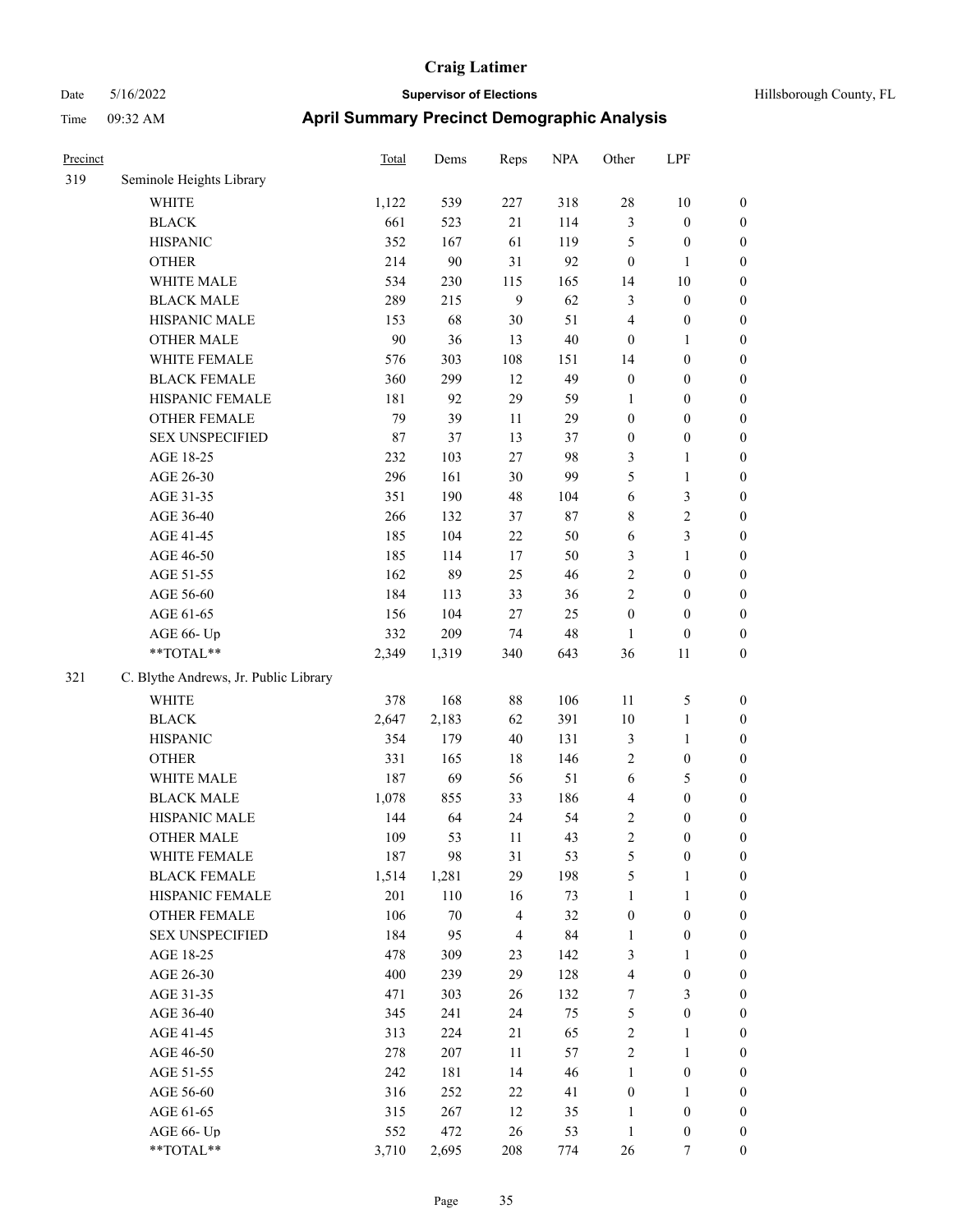| <b>Precinct</b> |                                     | Total | Dems   | Reps           | <b>NPA</b>  | Other            | LPF                     |                  |
|-----------------|-------------------------------------|-------|--------|----------------|-------------|------------------|-------------------------|------------------|
| 325             | Fair Oaks Recreation Center         |       |        |                |             |                  |                         |                  |
|                 | <b>WHITE</b>                        | 147   | 59     | 36             | 46          | $\overline{4}$   | $\mathbf{2}$            | 0                |
|                 | <b>BLACK</b>                        | 2,805 | 2,335  | 63             | 394         | 13               | $\boldsymbol{0}$        | 0                |
|                 | <b>HISPANIC</b>                     | 322   | 148    | 28             | 143         | 3                | $\boldsymbol{0}$        | $\boldsymbol{0}$ |
|                 | <b>OTHER</b>                        | 287   | 142    | 9              | 133         | 3                | $\boldsymbol{0}$        | $\boldsymbol{0}$ |
|                 | WHITE MALE                          | 55    | 21     | 18             | 15          | $\boldsymbol{0}$ | 1                       | $\boldsymbol{0}$ |
|                 | <b>BLACK MALE</b>                   | 1,135 | 915    | 36             | 178         | 6                | $\boldsymbol{0}$        | $\boldsymbol{0}$ |
|                 | HISPANIC MALE                       | 120   | 48     | 12             | 59          | $\mathbf{1}$     | $\boldsymbol{0}$        | $\boldsymbol{0}$ |
|                 | <b>OTHER MALE</b>                   | 78    | 40     | 3              | 35          | $\boldsymbol{0}$ | $\boldsymbol{0}$        | $\boldsymbol{0}$ |
|                 | WHITE FEMALE                        | 91    | 38     | 17             | 31          | 4                | $\mathbf{1}$            | $\boldsymbol{0}$ |
|                 | <b>BLACK FEMALE</b>                 | 1,598 | 1,368  | 25             | 198         | 7                | $\boldsymbol{0}$        | 0                |
|                 | HISPANIC FEMALE                     | 192   | 95     | 14             | 81          | $\mathfrak{2}$   | $\boldsymbol{0}$        | 0                |
|                 | <b>OTHER FEMALE</b>                 | 107   | 62     | $\overline{4}$ | 38          | 3                | $\boldsymbol{0}$        | $\boldsymbol{0}$ |
|                 | <b>SEX UNSPECIFIED</b>              | 185   | 97     | $\tau$         | $8\sqrt{1}$ | $\boldsymbol{0}$ | $\boldsymbol{0}$        | $\boldsymbol{0}$ |
|                 | AGE 18-25                           | 467   | 295    | 16             | 152         | 4                | $\boldsymbol{0}$        | $\boldsymbol{0}$ |
|                 | AGE 26-30                           | 369   | 236    | 12             | 119         | $\overline{c}$   | $\boldsymbol{0}$        | $\boldsymbol{0}$ |
|                 | AGE 31-35                           | 359   | 250    | 9              | 95          | 4                | $\mathbf{1}$            | $\boldsymbol{0}$ |
|                 | AGE 36-40                           | 266   | 183    | 13             | 66          | 3                | $\mathbf{1}$            | $\boldsymbol{0}$ |
|                 | AGE 41-45                           | 284   | 200    | 12             | 70          | $\mathfrak{2}$   | $\boldsymbol{0}$        | $\boldsymbol{0}$ |
|                 | AGE 46-50                           | 271   | 192    | 14             | 64          | $\mathbf{1}$     | $\boldsymbol{0}$        | $\boldsymbol{0}$ |
|                 | AGE 51-55                           | 290   | 226    | 12             | 50          | $\sqrt{2}$       | $\boldsymbol{0}$        | $\boldsymbol{0}$ |
|                 | AGE 56-60                           | 302   | 248    | 11             | 39          | $\overline{4}$   | $\boldsymbol{0}$        | 0                |
|                 | AGE 61-65                           | 283   | 238    | 14             | 30          | 1                | $\boldsymbol{0}$        | 0                |
|                 | AGE 66- Up                          | 670   | 616    | 23             | 31          | $\boldsymbol{0}$ | $\boldsymbol{0}$        | $\boldsymbol{0}$ |
|                 | $**TOTAL**$                         | 3,561 | 2,684  | 136            | 716         | 23               | $\overline{2}$          | $\boldsymbol{0}$ |
| 327             | Northside Missionary Baptist Church |       |        |                |             |                  |                         |                  |
|                 | <b>WHITE</b>                        | 354   | 146    | 96             | 103         | 5                | $\overline{\mathbf{4}}$ | $\boldsymbol{0}$ |
|                 | <b>BLACK</b>                        | 2,671 | 2,192  | 68             | 398         | 13               | $\boldsymbol{0}$        | $\boldsymbol{0}$ |
|                 | <b>HISPANIC</b>                     | 473   | 239    | 54             | 176         | 4                | $\boldsymbol{0}$        | $\boldsymbol{0}$ |
|                 | <b>OTHER</b>                        | 324   | 154    | 20             | 148         | $\mathbf{1}$     | $\mathbf{1}$            | $\boldsymbol{0}$ |
|                 | <b>WHITE MALE</b>                   | 160   | $71\,$ | 43             | 41          | $\mathbf{1}$     | $\overline{4}$          | $\boldsymbol{0}$ |
|                 | <b>BLACK MALE</b>                   | 1,020 | 786    | 29             | 202         | 3                | $\boldsymbol{0}$        | $\boldsymbol{0}$ |
|                 | HISPANIC MALE                       | 202   | 94     | 33             | 73          | $\overline{c}$   | $\boldsymbol{0}$        | $\boldsymbol{0}$ |
|                 | <b>OTHER MALE</b>                   | 110   | 57     | 9              | 43          | $\mathbf{1}$     | $\boldsymbol{0}$        | $\boldsymbol{0}$ |
|                 | WHITE FEMALE                        | 188   | 73     | 52             | 59          | 4                | $\boldsymbol{0}$        | 0                |
|                 | <b>BLACK FEMALE</b>                 | 1,596 | 1,359  | 38             | 189         | $10\,$           | $\boldsymbol{0}$        | $\boldsymbol{0}$ |
|                 | HISPANIC FEMALE                     | 256   | 134    | 19             | 101         | 2                | $\boldsymbol{0}$        | $\overline{0}$   |
|                 | OTHER FEMALE                        | 111   | 63     | $\,$ 8 $\,$    | 40          | $\boldsymbol{0}$ | $\boldsymbol{0}$        | $\overline{0}$   |
|                 | <b>SEX UNSPECIFIED</b>              | 179   | 94     | 7              | 77          | $\boldsymbol{0}$ | $\mathbf{1}$            | 0                |
|                 | AGE 18-25                           | 495   | 304    | 23             | 162         | 6                | $\boldsymbol{0}$        | 0                |
|                 | AGE 26-30                           | 429   | 279    | 14             | 129         | 6                | $\mathbf{1}$            | 0                |
|                 | AGE 31-35                           | 433   | 279    | $28\,$         | 122         | 3                | $\mathbf{1}$            | 0                |
|                 | AGE 36-40                           | 355   | 242    | $22\,$         | 89          | $\mathbf{1}$     | $\mathbf{1}$            | 0                |
|                 | AGE 41-45                           | 301   | 211    | 13             | 75          | $\mathbf{1}$     | $\mathbf{1}$            | 0                |
|                 | AGE 46-50                           | 248   | 169    | 22             | 55          | $\mathbf{1}$     | $\mathbf{1}$            | 0                |
|                 | AGE 51-55                           | 242   | 175    | 15             | 50          | $\sqrt{2}$       | $\boldsymbol{0}$        | $\boldsymbol{0}$ |
|                 | AGE 56-60                           | 262   | 206    | 25             | 29          | $\overline{c}$   | $\boldsymbol{0}$        | $\boldsymbol{0}$ |
|                 | AGE 61-65                           | 292   | 246    | 14             | 31          | $\mathbf{1}$     | $\boldsymbol{0}$        | $\boldsymbol{0}$ |
|                 | AGE 66- Up                          | 765   | 620    | 62             | 83          | $\boldsymbol{0}$ | $\boldsymbol{0}$        | $\boldsymbol{0}$ |
|                 | **TOTAL**                           | 3,822 | 2,731  | 238            | 825         | 23               | $\mathfrak{S}$          | $\boldsymbol{0}$ |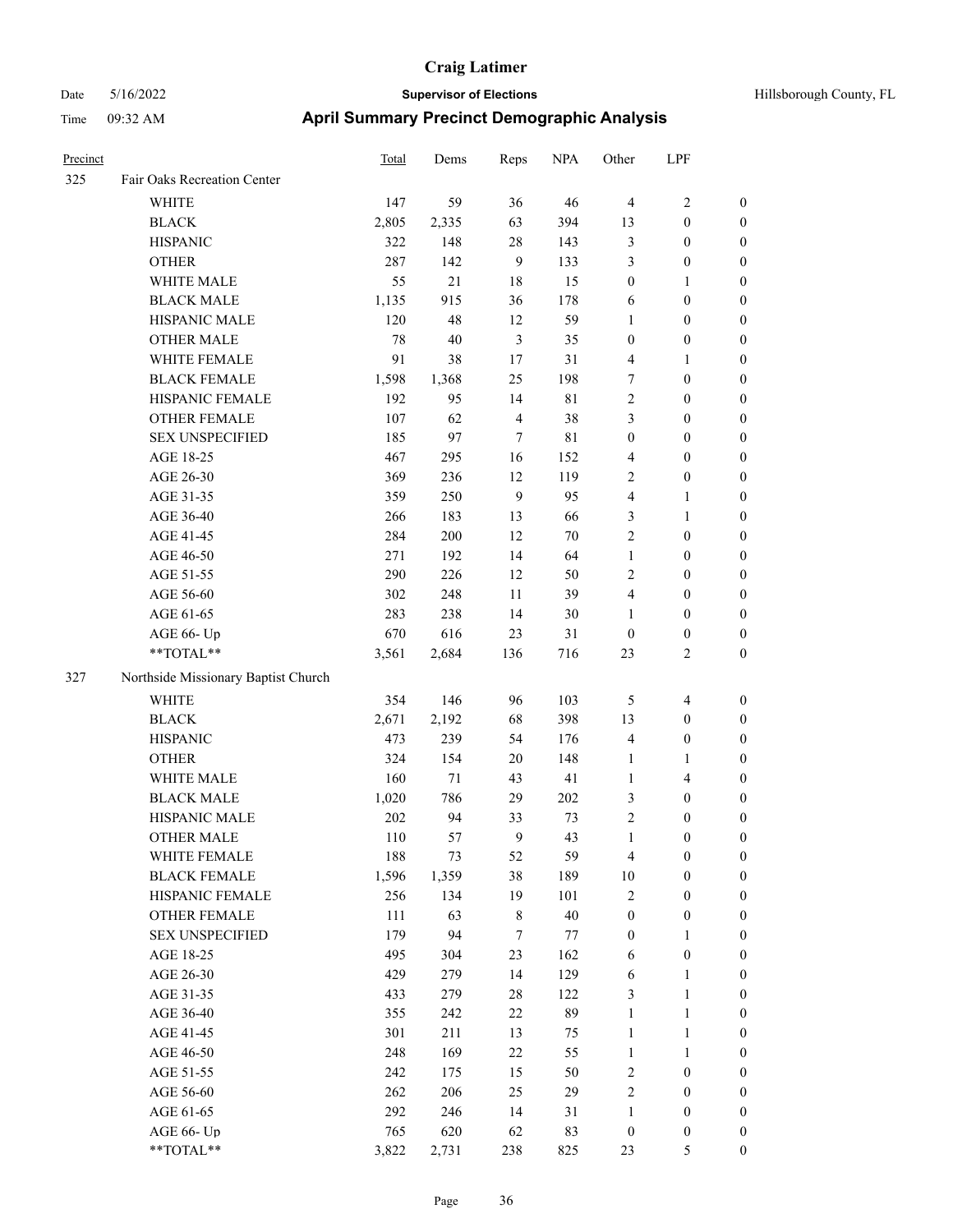| Hillsborough County, FL |  |  |
|-------------------------|--|--|
|-------------------------|--|--|

| Precinct |                                                           | Total | Dems   | Reps           | <b>NPA</b> | Other            | LPF                     |                  |
|----------|-----------------------------------------------------------|-------|--------|----------------|------------|------------------|-------------------------|------------------|
| 329      | Cathedral of Faith Church                                 |       |        |                |            |                  |                         |                  |
|          | WHITE                                                     | 647   | 301    | 151            | 176        | 15               | $\overline{4}$          | $\boldsymbol{0}$ |
|          | <b>BLACK</b>                                              | 2,174 | 1,814  | 54             | 292        | 14               | $\boldsymbol{0}$        | $\boldsymbol{0}$ |
|          | <b>HISPANIC</b>                                           | 418   | 204    | 73             | 135        | $\mathfrak{S}$   | 1                       | $\boldsymbol{0}$ |
|          | <b>OTHER</b>                                              | 323   | 156    | 25             | 138        | 3                | 1                       | $\boldsymbol{0}$ |
|          | WHITE MALE                                                | 306   | 128    | 76             | 90         | $\,$ 8 $\,$      | 4                       | $\boldsymbol{0}$ |
|          | <b>BLACK MALE</b>                                         | 879   | 697    | 31             | 145        | 6                | $\boldsymbol{0}$        | $\boldsymbol{0}$ |
|          | HISPANIC MALE                                             | 174   | $80\,$ | $28\,$         | 63         | 3                | $\boldsymbol{0}$        | $\boldsymbol{0}$ |
|          | <b>OTHER MALE</b>                                         | 99    | 45     | 13             | 41         | $\boldsymbol{0}$ | $\boldsymbol{0}$        | $\boldsymbol{0}$ |
|          | WHITE FEMALE                                              | 335   | 169    | 74             | 85         | $\tau$           | $\boldsymbol{0}$        | $\boldsymbol{0}$ |
|          | <b>BLACK FEMALE</b>                                       | 1,258 | 1,093  | 21             | 136        | $\,$ 8 $\,$      | $\boldsymbol{0}$        | $\boldsymbol{0}$ |
|          | HISPANIC FEMALE                                           | 231   | 114    | 44             | 70         | $\sqrt{2}$       | 1                       | $\boldsymbol{0}$ |
|          | <b>OTHER FEMALE</b>                                       | 124   | $78\,$ | 6              | 36         | 3                | 1                       | $\boldsymbol{0}$ |
|          | <b>SEX UNSPECIFIED</b>                                    | 156   | 71     | 10             | 75         | $\boldsymbol{0}$ | $\boldsymbol{0}$        | $\boldsymbol{0}$ |
|          | AGE 18-25                                                 | 382   | 211    | 27             | 138        | 6                | $\boldsymbol{0}$        | $\boldsymbol{0}$ |
|          | AGE 26-30                                                 | 369   | 239    | 24             | 98         | 6                | $\overline{\mathbf{c}}$ | $\boldsymbol{0}$ |
|          | AGE 31-35                                                 | 373   | 239    | 35             | 94         | 5                | $\boldsymbol{0}$        | $\boldsymbol{0}$ |
|          | AGE 36-40                                                 | 284   | 164    | 29             | 84         | 6                | 1                       | $\boldsymbol{0}$ |
|          | AGE 41-45                                                 | 291   | 206    | 20             | 64         | 1                | $\boldsymbol{0}$        | $\boldsymbol{0}$ |
|          | AGE 46-50                                                 | 289   | 199    | 27             | 58         | $\overline{4}$   | 1                       | $\boldsymbol{0}$ |
|          | AGE 51-55                                                 | 258   | 183    | 20             | 54         | $\mathbf{1}$     | $\boldsymbol{0}$        | $\boldsymbol{0}$ |
|          | AGE 56-60                                                 | 287   | 207    | 29             | 45         | $\overline{4}$   | 2                       | $\boldsymbol{0}$ |
|          | AGE 61-65                                                 | 264   | 195    | $30\,$         | 39         | $\boldsymbol{0}$ | $\boldsymbol{0}$        | $\boldsymbol{0}$ |
|          | AGE 66- Up                                                | 765   | 632    | 62             | 67         | $\overline{4}$   | $\boldsymbol{0}$        | $\boldsymbol{0}$ |
|          | **TOTAL**                                                 | 3,562 | 2,475  | 303            | 741        | 37               | 6                       | $\boldsymbol{0}$ |
| 333      | Seminole Heights Garden Center                            |       |        |                |            |                  |                         |                  |
|          | <b>WHITE</b>                                              | 961   | 450    | 248            | 235        | $18\,$           | 10                      | $\boldsymbol{0}$ |
|          | <b>BLACK</b>                                              | 233   | 190    | 3              | 39         | $\mathbf{1}$     | $\boldsymbol{0}$        | $\boldsymbol{0}$ |
|          | <b>HISPANIC</b>                                           | 220   | 114    | 33             | 71         | $\mathbf{1}$     | 1                       | $\boldsymbol{0}$ |
|          | <b>OTHER</b>                                              | 132   | 56     | 20             | 52         | 3                | 1                       | $\boldsymbol{0}$ |
|          | WHITE MALE                                                | 468   | 191    | 131            | 131        | 9                | 6                       | $\boldsymbol{0}$ |
|          | <b>BLACK MALE</b>                                         | 106   | 84     | $\mathbf{1}$   | 20         | $\mathbf{1}$     | $\boldsymbol{0}$        | $\boldsymbol{0}$ |
|          | HISPANIC MALE                                             | 99    | 41     | 18             | 38         | 1                | 1                       | $\boldsymbol{0}$ |
|          | <b>OTHER MALE</b>                                         | 45    | 24     | 5              | 15         | $\boldsymbol{0}$ |                         | 0                |
|          | WHITE FEMALE                                              | 484   | 256    | 113            | 102        | 9                | $\overline{4}$          | $\boldsymbol{0}$ |
|          | <b>BLACK FEMALE</b>                                       | 118   | 100    | $\overline{2}$ | 16         | $\boldsymbol{0}$ | $\boldsymbol{0}$        | $\boldsymbol{0}$ |
|          | HISPANIC FEMALE                                           | 112   | 69     | 13             | 30         | $\boldsymbol{0}$ | $\boldsymbol{0}$        | $\boldsymbol{0}$ |
|          | <b>OTHER FEMALE</b>                                       | 61    | 23     | 12             | 23         | $\mathfrak{Z}$   | $\boldsymbol{0}$        | $\boldsymbol{0}$ |
|          | <b>SEX UNSPECIFIED</b>                                    | 53    | $22\,$ | $\overline{9}$ | 22         | $\boldsymbol{0}$ | $\boldsymbol{0}$        | $\boldsymbol{0}$ |
|          | AGE 18-25                                                 | 112   | 56     | $18\,$         | 31         | $\mathfrak{S}$   | $\mathbf{2}$            | $\boldsymbol{0}$ |
|          | AGE 26-30                                                 | 184   | $87\,$ | $40\,$         | 52         | $\mathfrak{Z}$   | $\overline{c}$          | $\boldsymbol{0}$ |
|          | AGE 31-35                                                 | 215   | 108    | 39             | 60         | $\mathfrak s$    | $\mathfrak{Z}$          | $\boldsymbol{0}$ |
|          | AGE 36-40                                                 | 164   | $80\,$ | 29             | 53         | $\mathbf{1}$     | $\mathbf{1}$            | $\boldsymbol{0}$ |
|          | AGE 41-45                                                 | 140   | 83     | 22             | 32         | $\mathfrak{Z}$   | $\boldsymbol{0}$        | $\boldsymbol{0}$ |
|          | AGE 46-50                                                 | 114   | 55     | 15             | 42         | $\mathbf{1}$     | $\mathbf{1}$            | $\boldsymbol{0}$ |
|          | AGE 51-55                                                 | 123   | 72     | $28\,$         | $22\,$     | $\boldsymbol{0}$ | $\mathbf{1}$            | $\boldsymbol{0}$ |
|          | AGE 56-60                                                 | 128   | 61     | 39             | 25         | $\sqrt{2}$       | $\mathbf{1}$            | $\boldsymbol{0}$ |
|          | AGE 61-65                                                 | 112   | 62     | 20             | 29         | $\mathbf{1}$     | $\boldsymbol{0}$        | $\boldsymbol{0}$ |
|          | AGE 66- Up                                                | 254   | 146    | 54             | 51         | $\sqrt{2}$       | $\mathbf{1}$            | $\boldsymbol{0}$ |
|          | $\mathrm{*}\mathrm{*}\mathrm{TOTAL} \mathrm{*}\mathrm{*}$ | 1,546 | 810    | 304            | 397        | 23               | 12                      | $\boldsymbol{0}$ |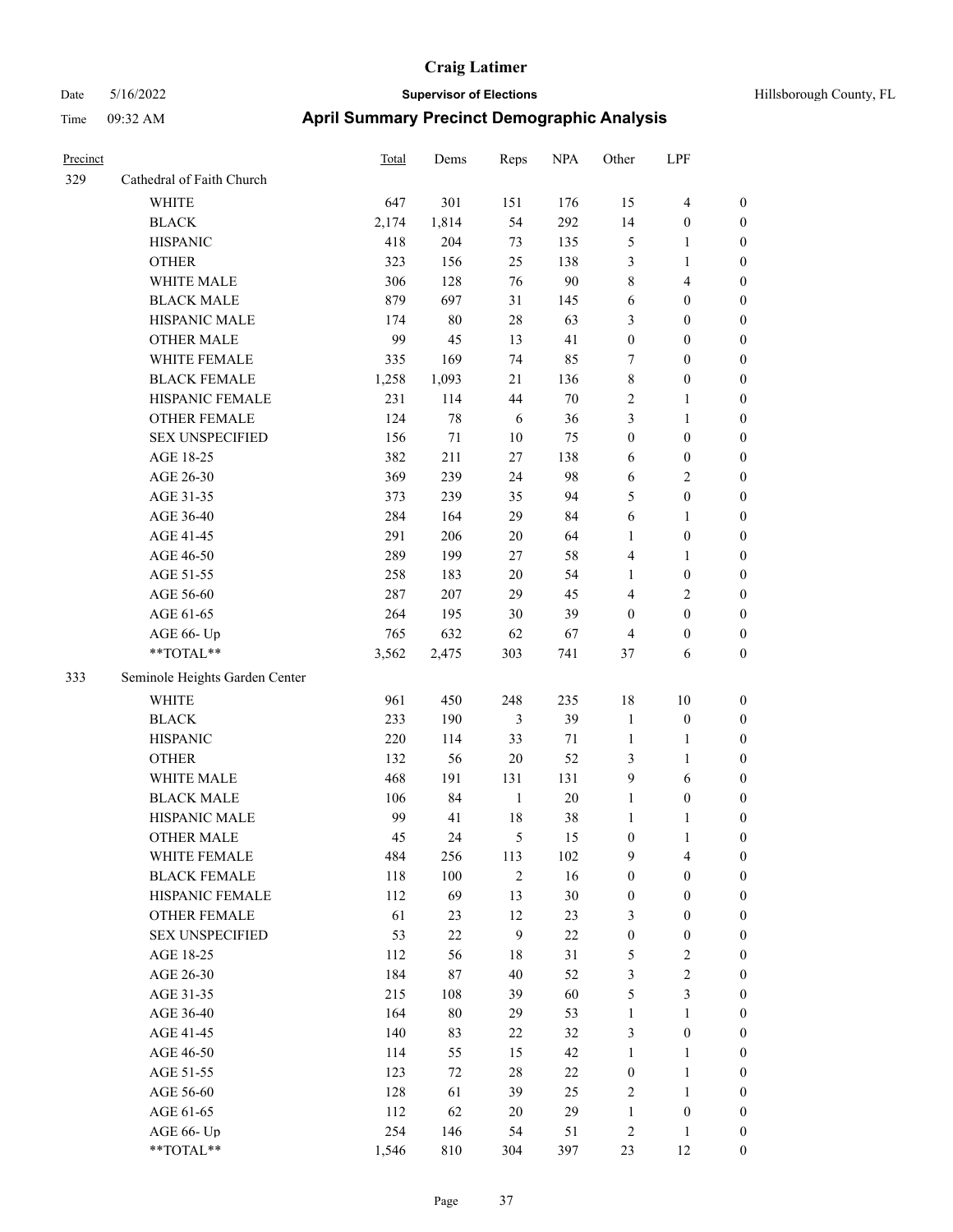## Date 5/16/2022 **Supervisor of Elections Supervisor of Elections** Hillsborough County, FL Time 09:32 AM **April Summary Precinct Demographic Analysis**

| Precinct |                                    | Total | Dems  | Reps        | <b>NPA</b> | Other            | LPF              |                  |
|----------|------------------------------------|-------|-------|-------------|------------|------------------|------------------|------------------|
| 335      | Oaks At Riverview Community Center |       |       |             |            |                  |                  |                  |
|          | WHITE                              | 1,014 | 515   | 228         | 245        | 18               | 8                | $\boldsymbol{0}$ |
|          | <b>BLACK</b>                       | 184   | 136   | $\tau$      | 37         | $\overline{4}$   | $\boldsymbol{0}$ | $\boldsymbol{0}$ |
|          | <b>HISPANIC</b>                    | 214   | 108   | 28          | 75         | $\overline{2}$   | 1                | $\boldsymbol{0}$ |
|          | <b>OTHER</b>                       | 117   | 59    | 16          | 39         | $\sqrt{2}$       | 1                | $\boldsymbol{0}$ |
|          | WHITE MALE                         | 486   | 228   | 119         | 125        | $\,$ 8 $\,$      | 6                | $\boldsymbol{0}$ |
|          | <b>BLACK MALE</b>                  | 88    | 60    | 6           | $20\,$     | $\sqrt{2}$       | $\boldsymbol{0}$ | $\boldsymbol{0}$ |
|          | HISPANIC MALE                      | 98    | 46    | 18          | 32         | $\mathbf{1}$     | 1                | $\boldsymbol{0}$ |
|          | <b>OTHER MALE</b>                  | 42    | 24    | $\,8\,$     | $10\,$     | $\mathbf{0}$     | $\boldsymbol{0}$ | $\boldsymbol{0}$ |
|          | WHITE FEMALE                       | 523   | 285   | 108         | 119        | 10               | 1                | $\boldsymbol{0}$ |
|          | <b>BLACK FEMALE</b>                | 92    | 74    | 1           | 15         | $\sqrt{2}$       | $\boldsymbol{0}$ | $\boldsymbol{0}$ |
|          | HISPANIC FEMALE                    | 112   | 60    | $\,$ 8 $\,$ | 43         | $\mathbf{1}$     | $\boldsymbol{0}$ | $\boldsymbol{0}$ |
|          | <b>OTHER FEMALE</b>                | 53    | 28    | 5           | 17         | $\overline{2}$   | 1                | $\boldsymbol{0}$ |
|          | <b>SEX UNSPECIFIED</b>             | 35    | 13    | 6           | 15         | $\boldsymbol{0}$ | $\mathbf{1}$     | $\boldsymbol{0}$ |
|          | AGE 18-25                          | 122   | 65    | 13          | 42         | 1                | 1                | $\boldsymbol{0}$ |
|          | AGE 26-30                          | 181   | 97    | 21          | 57         | $\overline{4}$   | 2                | $\boldsymbol{0}$ |
|          | AGE 31-35                          | 207   | 118   | 35          | 46         | 6                | 2                | $\boldsymbol{0}$ |
|          | AGE 36-40                          | 161   | 74    | 30          | 53         | $\mathfrak{Z}$   | 1                | $\boldsymbol{0}$ |
|          | AGE 41-45                          | 134   | 79    | 12          | 39         | 3                | 1                | $\boldsymbol{0}$ |
|          | AGE 46-50                          | 134   | 75    | 18          | 40         | $\mathbf{1}$     | $\boldsymbol{0}$ | $\boldsymbol{0}$ |
|          | AGE 51-55                          | 119   | 63    | 34          | 19         | $\overline{2}$   | 1                | $\boldsymbol{0}$ |
|          | AGE 56-60                          | 101   | 48    | 25          | 27         | $\mathbf{1}$     | $\boldsymbol{0}$ | $\boldsymbol{0}$ |
|          | AGE 61-65                          | 97    | 48    | 21          | 25         | $\mathbf{1}$     | 2                | $\boldsymbol{0}$ |
|          | AGE 66- Up                         | 273   | 151   | 70          | 48         | $\overline{4}$   | $\boldsymbol{0}$ | $\boldsymbol{0}$ |
|          | **TOTAL**                          | 1,529 | 818   | 279         | 396        | 26               | 10               | $\boldsymbol{0}$ |
| 338      | First Church of God of Tampa       |       |       |             |            |                  |                  |                  |
|          | <b>WHITE</b>                       | 320   | 120   | 97          | 98         | 3                | 2                | $\boldsymbol{0}$ |
|          | <b>BLACK</b>                       | 1,121 | 855   | 37          | 220        | 9                | $\boldsymbol{0}$ | $\boldsymbol{0}$ |
|          | <b>HISPANIC</b>                    | 474   | 247   | 65          | 159        | 3                | $\boldsymbol{0}$ | $\boldsymbol{0}$ |
|          | <b>OTHER</b>                       | 178   | 76    | 17          | 84         | $\boldsymbol{0}$ | 1                | $\boldsymbol{0}$ |
|          | WHITE MALE                         | 162   | 56    | 50          | 53         | $\sqrt{2}$       | 1                | $\boldsymbol{0}$ |
|          | <b>BLACK MALE</b>                  | 424   | 306   | 18          | 97         | 3                | $\boldsymbol{0}$ | $\boldsymbol{0}$ |
|          | HISPANIC MALE                      | 208   | 94    | 36          | 78         | $\boldsymbol{0}$ | $\boldsymbol{0}$ | $\boldsymbol{0}$ |
|          | <b>OTHER MALE</b>                  | 56    | 25    | 8           | 22         | $\mathbf{0}$     | 1                | $\boldsymbol{0}$ |
|          | WHITE FEMALE                       | 150   | 62    | 45          | 41         | $\mathbf{1}$     | $\mathbf{1}$     | $\boldsymbol{0}$ |
|          | <b>BLACK FEMALE</b>                | 675   | 533   | $18\,$      | 118        | 6                | $\boldsymbol{0}$ | $\boldsymbol{0}$ |
|          | HISPANIC FEMALE                    | 253   | 143   | 29          | $78\,$     | 3                | $\boldsymbol{0}$ | $\boldsymbol{0}$ |
|          | OTHER FEMALE                       | 66    | 33    | $\sqrt{5}$  | $28\,$     | $\boldsymbol{0}$ | $\boldsymbol{0}$ | $\boldsymbol{0}$ |
|          | <b>SEX UNSPECIFIED</b>             | 99    | 46    | $\tau$      | 46         | $\boldsymbol{0}$ | $\boldsymbol{0}$ | $\boldsymbol{0}$ |
|          | AGE 18-25                          | 315   | 175   | 19          | 120        | 1                | $\boldsymbol{0}$ | $\boldsymbol{0}$ |
|          | AGE 26-30                          | 237   | 118   | 20          | 94         | $\mathfrak{S}$   | $\boldsymbol{0}$ | $\boldsymbol{0}$ |
|          | AGE 31-35                          | 233   | 127   | $22\,$      | 82         | $\mathbf{1}$     | 1                | $\boldsymbol{0}$ |
|          | AGE 36-40                          | 197   | 124   | 13          | 55         | $\overline{4}$   | 1                | $\boldsymbol{0}$ |
|          | AGE 41-45                          | 179   | 113   | 14          | 51         | $\mathbf{1}$     | $\boldsymbol{0}$ | $\boldsymbol{0}$ |
|          | AGE 46-50                          | 145   | 97    | 12          | 34         | $\sqrt{2}$       | $\boldsymbol{0}$ | $\boldsymbol{0}$ |
|          | AGE 51-55                          | 169   | 109   | 21          | 38         | $\boldsymbol{0}$ | 1                | $\boldsymbol{0}$ |
|          | AGE 56-60                          | 178   | 119   | $26\,$      | 32         | $\mathbf{1}$     | $\boldsymbol{0}$ | $\boldsymbol{0}$ |
|          | AGE 61-65                          | 161   | 119   | $20\,$      | $22\,$     | $\boldsymbol{0}$ | $\boldsymbol{0}$ | $\boldsymbol{0}$ |
|          | AGE 66- Up                         | 279   | 197   | 49          | 33         | $\boldsymbol{0}$ | $\boldsymbol{0}$ | $\boldsymbol{0}$ |
|          | **TOTAL**                          | 2,093 | 1,298 | 216         | 561        | 15               | 3                | $\boldsymbol{0}$ |

Page 38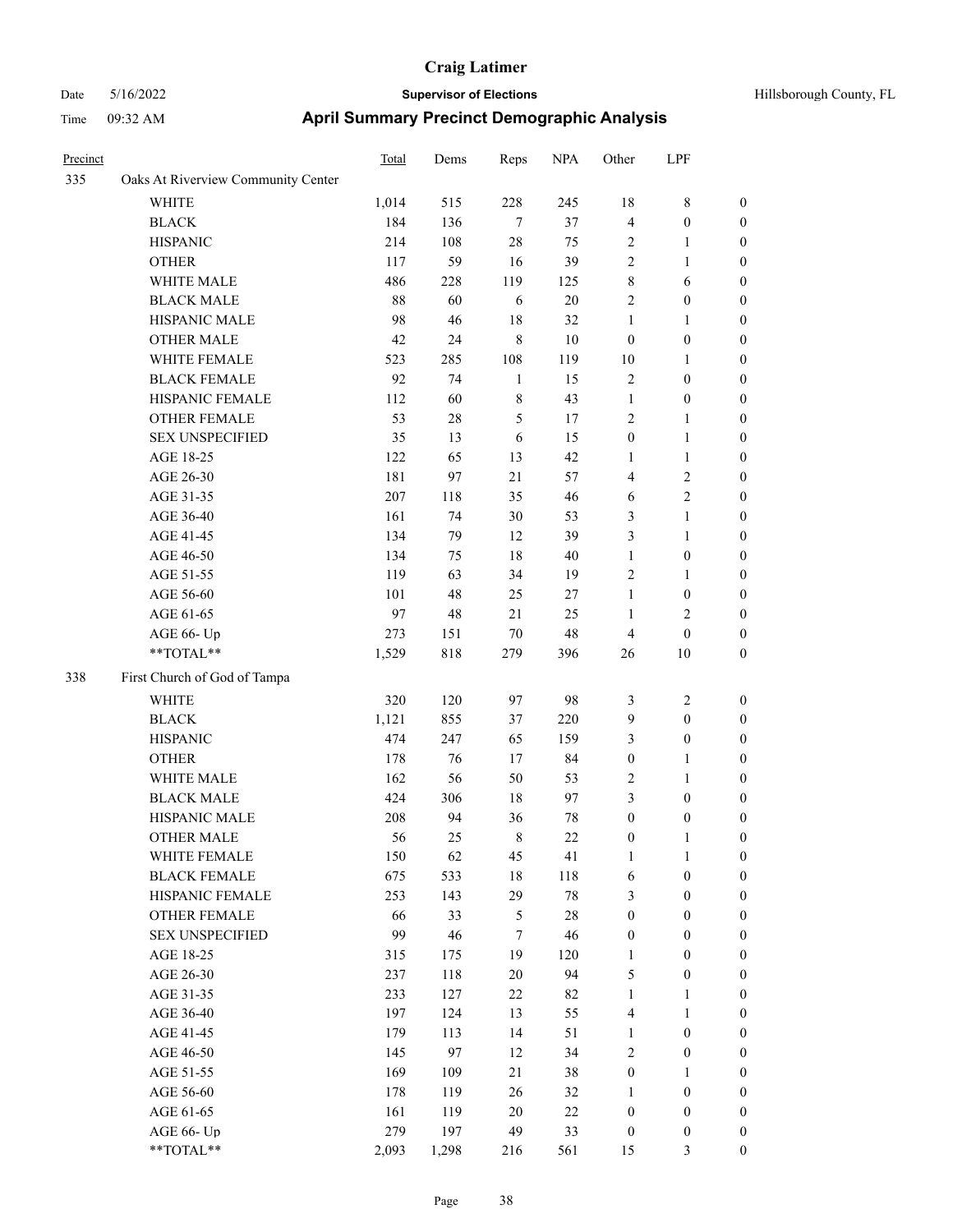| Precinct |                                                 | <b>Total</b> | Dems   | Reps           | <b>NPA</b> | Other            | LPF                     |                  |  |
|----------|-------------------------------------------------|--------------|--------|----------------|------------|------------------|-------------------------|------------------|--|
| 339      | Temple Crest Community Center                   |              |        |                |            |                  |                         |                  |  |
|          | WHITE                                           | 401          | 169    | 123            | 96         | 10               | 3                       | $\boldsymbol{0}$ |  |
|          | <b>BLACK</b>                                    | 763          | 604    | 19             | 131        | 9                | $\boldsymbol{0}$        | $\boldsymbol{0}$ |  |
|          | <b>HISPANIC</b>                                 | 325          | 140    | 54             | 128        | $\mathfrak{Z}$   | $\boldsymbol{0}$        | $\boldsymbol{0}$ |  |
|          | <b>OTHER</b>                                    | 158          | 58     | 18             | 80         | $\mathbf{1}$     | 1                       | $\boldsymbol{0}$ |  |
|          | WHITE MALE                                      | 207          | 84     | 68             | 48         | $\overline{4}$   | 3                       | $\boldsymbol{0}$ |  |
|          | <b>BLACK MALE</b>                               | 309          | 229    | 13             | 62         | 5                | $\boldsymbol{0}$        | $\boldsymbol{0}$ |  |
|          | HISPANIC MALE                                   | 142          | 51     | 31             | 59         | 1                | $\boldsymbol{0}$        | $\boldsymbol{0}$ |  |
|          | <b>OTHER MALE</b>                               | 55           | 18     | $\overline{9}$ | 28         | $\boldsymbol{0}$ | $\boldsymbol{0}$        | $\boldsymbol{0}$ |  |
|          | WHITE FEMALE                                    | 188          | 84     | 52             | 47         | 5                | $\boldsymbol{0}$        | $\boldsymbol{0}$ |  |
|          | <b>BLACK FEMALE</b>                             | 438          | 363    | 6              | 65         | $\overline{4}$   | $\boldsymbol{0}$        | $\boldsymbol{0}$ |  |
|          | HISPANIC FEMALE                                 | 176          | 85     | 22             | 67         | $\overline{2}$   | $\boldsymbol{0}$        | $\boldsymbol{0}$ |  |
|          | <b>OTHER FEMALE</b>                             | 62           | 27     | 6              | 27         | $\mathbf{1}$     | 1                       | $\boldsymbol{0}$ |  |
|          | <b>SEX UNSPECIFIED</b>                          | 70           | $30\,$ | $\tau$         | 32         | 1                | $\boldsymbol{0}$        | $\boldsymbol{0}$ |  |
|          | AGE 18-25                                       | 180          | 98     | 15             | 62         | 5                | $\boldsymbol{0}$        | $\boldsymbol{0}$ |  |
|          | AGE 26-30                                       | 168          | 103    | $\,8\,$        | 52         | $\overline{4}$   | 1                       | $\boldsymbol{0}$ |  |
|          | AGE 31-35                                       | 178          | 102    | 19             | 54         | $\overline{2}$   | 1                       | $\boldsymbol{0}$ |  |
|          | AGE 36-40                                       | 136          | 76     | 10             | 49         | $\mathbf{1}$     | $\boldsymbol{0}$        | $\boldsymbol{0}$ |  |
|          | AGE 41-45                                       | 131          | 69     | 16             | 44         | $\sqrt{2}$       | $\boldsymbol{0}$        | $\boldsymbol{0}$ |  |
|          | AGE 46-50                                       | 117          | 67     | $10\,$         | 39         | $\mathbf{1}$     | $\boldsymbol{0}$        | $\boldsymbol{0}$ |  |
|          | AGE 51-55                                       | 158          | 92     | 23             | 39         | $\overline{4}$   | $\boldsymbol{0}$        | $\boldsymbol{0}$ |  |
|          | AGE 56-60                                       | 145          | 82     | 33             | 26         | 3                | 1                       | $\boldsymbol{0}$ |  |
|          | AGE 61-65                                       | 135          | 86     | 26             | $22\,$     | $\boldsymbol{0}$ | 1                       | $\boldsymbol{0}$ |  |
|          | AGE 66- Up                                      | 299          | 196    | 54             | 48         | 1                | $\boldsymbol{0}$        | $\boldsymbol{0}$ |  |
|          | **TOTAL**                                       | 1,647        | 971    | 214            | 435        | 23               | 4                       | $\boldsymbol{0}$ |  |
| 341      | Bible Based Fellowship Church of Temple Terrace |              |        |                |            |                  |                         |                  |  |
|          | <b>WHITE</b>                                    | 870          | 303    | 296            | 248        | 18               | 5                       | $\boldsymbol{0}$ |  |
|          | <b>BLACK</b>                                    | 2,026        | 1,588  | 52             | 369        | 15               | 2                       | $\boldsymbol{0}$ |  |
|          | <b>HISPANIC</b>                                 | 688          | 297    | 80             | 304        | 6                | $\mathbf{1}$            | $\boldsymbol{0}$ |  |
|          | <b>OTHER</b>                                    | 338          | 146    | 32             | 150        | 9                | 1                       | $\boldsymbol{0}$ |  |
|          | WHITE MALE                                      | 419          | 122    | 162            | 122        | 11               | 2                       | $\boldsymbol{0}$ |  |
|          | <b>BLACK MALE</b>                               | 797          | 578    | 22             | 186        | $\overline{9}$   | $\overline{c}$          | $\boldsymbol{0}$ |  |
|          | HISPANIC MALE                                   | 301          | 115    | 39             | 145        | $\mathbf{1}$     | 1                       | $\boldsymbol{0}$ |  |
|          | <b>OTHER MALE</b>                               | 115          | 52     | 10             | 51         | 1                | 1                       | $\boldsymbol{0}$ |  |
|          | WHITE FEMALE                                    | 437          | 174    | 131            | 122        | $\boldsymbol{7}$ | 3                       | $\boldsymbol{0}$ |  |
|          | <b>BLACK FEMALE</b>                             | 1,196        | 984    | $28\,$         | 178        | 6                | $\boldsymbol{0}$        | $\boldsymbol{0}$ |  |
|          | HISPANIC FEMALE                                 | 367          | 174    | 38             | 150        | $\mathfrak{S}$   | $\boldsymbol{0}$        | $\boldsymbol{0}$ |  |
|          | OTHER FEMALE                                    | 152          | $76\,$ | 11             | 58         | $\boldsymbol{7}$ | $\boldsymbol{0}$        | $\boldsymbol{0}$ |  |
|          | <b>SEX UNSPECIFIED</b>                          | 138          | 59     | 19             | 59         | $\mathbf{1}$     | $\boldsymbol{0}$        | $\boldsymbol{0}$ |  |
|          | AGE 18-25                                       | 527          | 266    | 40             | 213        | $\tau$           | 1                       | $\boldsymbol{0}$ |  |
|          | AGE 26-30                                       | 467          | 244    | 44             | 167        | 10               | $\overline{\mathbf{c}}$ | $\boldsymbol{0}$ |  |
|          | AGE 31-35                                       | 418          | 234    | 30             | 146        | $\sqrt{6}$       | 2                       | $\boldsymbol{0}$ |  |
|          | AGE 36-40                                       | 303          | 173    | 31             | 90         | 7                | 2                       | $\boldsymbol{0}$ |  |
|          | AGE 41-45                                       | 308          | 173    | 24             | 108        | $\mathfrak{Z}$   | $\boldsymbol{0}$        | $\boldsymbol{0}$ |  |
|          | AGE 46-50                                       | 269          | 157    | 34             | 74         | $\mathfrak z$    | 1                       | $\boldsymbol{0}$ |  |
|          | AGE 51-55                                       | 299          | 190    | 32             | 74         | $\sqrt{2}$       | 1                       | $\boldsymbol{0}$ |  |
|          | AGE 56-60                                       | 348          | 236    | 45             | 62         | $\sqrt{5}$       | $\boldsymbol{0}$        | $\boldsymbol{0}$ |  |
|          | AGE 61-65                                       | 349          | 242    | 54             | 50         | $\mathfrak{Z}$   | $\boldsymbol{0}$        | $\boldsymbol{0}$ |  |
|          | AGE 66- Up                                      | 634          | 419    | 126            | $87\,$     | $\sqrt{2}$       | $\boldsymbol{0}$        | $\boldsymbol{0}$ |  |
|          | $**TOTAL**$                                     | 3,922        | 2,334  | 460            | 1,071      | 48               | 9                       | $\boldsymbol{0}$ |  |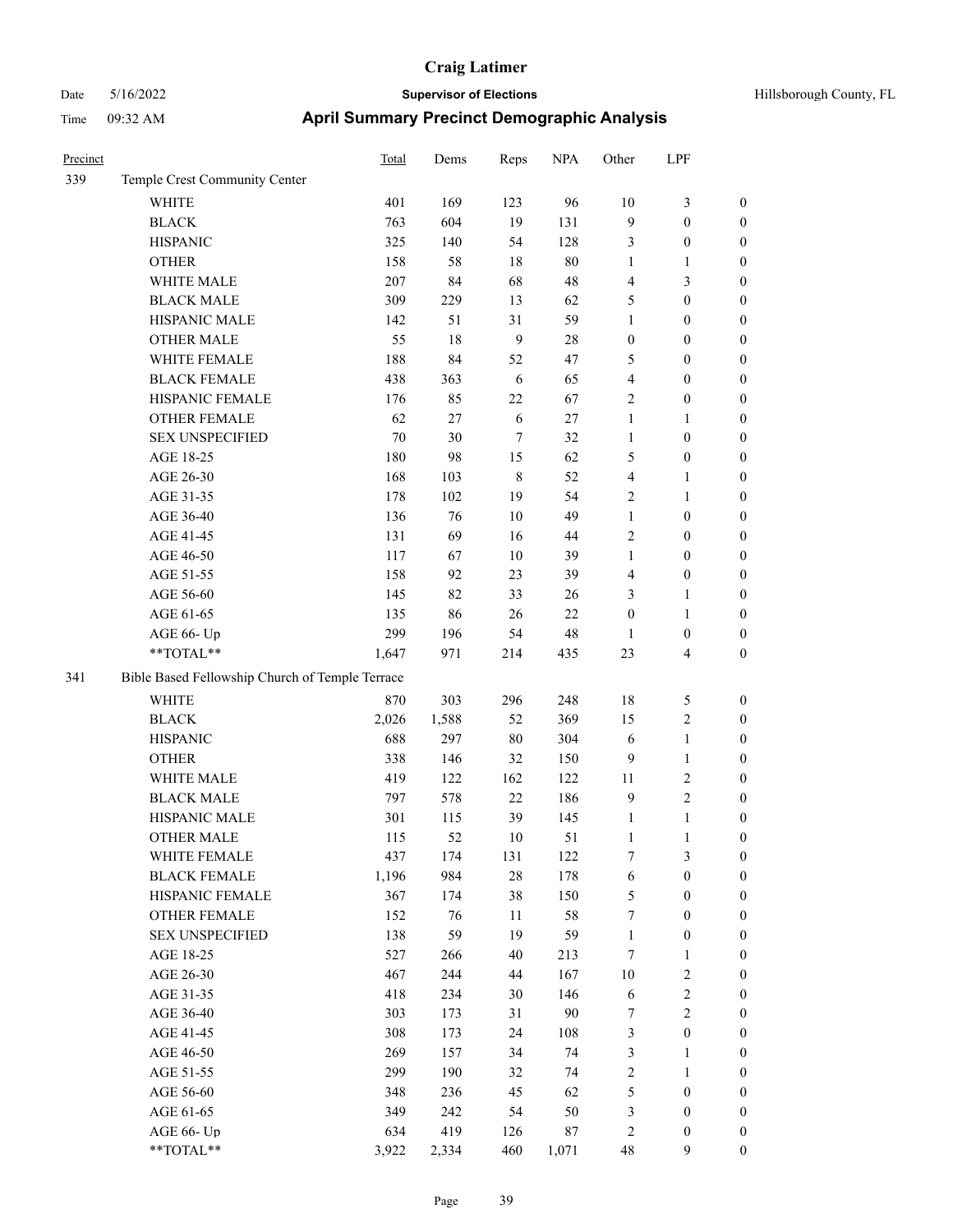| Precinct |                                        | <b>Total</b> | Dems     | Reps        | <b>NPA</b> | Other                      | LPF              |                  |
|----------|----------------------------------------|--------------|----------|-------------|------------|----------------------------|------------------|------------------|
| 342      | Temple Terrace United Methodist Church |              |          |             |            |                            |                  |                  |
|          | WHITE                                  | 778          | 294      | 239         | 228        | 15                         | 2                | $\boldsymbol{0}$ |
|          | <b>BLACK</b>                           | 1,140        | 890      | 29          | 209        | 12                         | $\boldsymbol{0}$ | $\boldsymbol{0}$ |
|          | <b>HISPANIC</b>                        | 772          | 356      | 116         | 296        | $\mathfrak{Z}$             | 1                | $\boldsymbol{0}$ |
|          | <b>OTHER</b>                           | 295          | 118      | 33          | 138        | $\overline{4}$             | 2                | $\boldsymbol{0}$ |
|          | WHITE MALE                             | 337          | 107      | 112         | 110        | $\tau$                     | 1                | $\boldsymbol{0}$ |
|          | <b>BLACK MALE</b>                      | 449          | 333      | 15          | 97         | $\overline{4}$             | $\boldsymbol{0}$ | $\boldsymbol{0}$ |
|          | HISPANIC MALE                          | 309          | 107      | 65          | 135        | $\mathbf{1}$               | 1                | $\boldsymbol{0}$ |
|          | <b>OTHER MALE</b>                      | 102          | $40\,$   | 10          | 49         | $\mathbf{1}$               | $\overline{c}$   | $\boldsymbol{0}$ |
|          | WHITE FEMALE                           | 429          | 186      | 123         | 111        | $\,$ 8 $\,$                | 1                | $\boldsymbol{0}$ |
|          | <b>BLACK FEMALE</b>                    | 672          | 542      | 13          | 109        | $\,$ 8 $\,$                | $\boldsymbol{0}$ | $\boldsymbol{0}$ |
|          | HISPANIC FEMALE                        | 453          | 243      | 49          | 159        | $\sqrt{2}$                 | 0                | $\boldsymbol{0}$ |
|          | <b>OTHER FEMALE</b>                    | 124          | 57       | 16          | 49         | $\overline{2}$             | $\boldsymbol{0}$ | $\boldsymbol{0}$ |
|          | <b>SEX UNSPECIFIED</b>                 | 110          | 43       | 14          | 52         | $\mathbf{1}$               | $\boldsymbol{0}$ | $\boldsymbol{0}$ |
|          | AGE 18-25                              | 356          | 168      | 31          | 146        | 9                          | 2                | $\boldsymbol{0}$ |
|          | AGE 26-30                              | 308          | 146      | 27          | 131        | 3                          | 1                | $\boldsymbol{0}$ |
|          | AGE 31-35                              | 285          | 152      | 20          | 108        | $\overline{4}$             | 1                | $\boldsymbol{0}$ |
|          | AGE 36-40                              | 231          | 144      | 16          | 70         | $\mathbf{1}$               | $\boldsymbol{0}$ | $\boldsymbol{0}$ |
|          | AGE 41-45                              | 207          | 115      | 32          | 59         | $\mathbf{1}$               | $\boldsymbol{0}$ | $\boldsymbol{0}$ |
|          | AGE 46-50                              | 208          | 101      | 29          | 74         | $\overline{4}$             | $\boldsymbol{0}$ | $\boldsymbol{0}$ |
|          | AGE 51-55                              | 221          | 126      | 30          | 59         | 5                          | 1                | $\boldsymbol{0}$ |
|          | AGE 56-60                              | 244          | 136      | 46          | 60         | $\sqrt{2}$                 | $\boldsymbol{0}$ | $\boldsymbol{0}$ |
|          | AGE 61-65                              | 257          | 158      | 45          | 51         | 3                          | $\boldsymbol{0}$ | $\boldsymbol{0}$ |
|          | AGE 66- Up                             | 668          | 412      | 141         | 113        | $\overline{2}$             | $\boldsymbol{0}$ | $\boldsymbol{0}$ |
|          | **TOTAL**                              | 2,985        | 1,658    | 417         | 871        | 34                         | 5                | $\boldsymbol{0}$ |
| 343      | Temple Terrace United Methodist Church |              |          |             |            |                            |                  |                  |
|          | WHITE                                  | 777          | 277      | 246         | 231        | 13                         | 10               | $\boldsymbol{0}$ |
|          | <b>BLACK</b>                           | 551          | 388      | 25          | 128        | 10                         | $\boldsymbol{0}$ | $\boldsymbol{0}$ |
|          | <b>HISPANIC</b>                        | 331          | 149      | 47          | 128        | $\tau$                     | 0                | $\boldsymbol{0}$ |
|          | <b>OTHER</b>                           | 229          | 108      | 26          | 91         | $\mathfrak{Z}$             | 1                | $\boldsymbol{0}$ |
|          | WHITE MALE                             | 385          | 120      | 139         | 110        | 6                          | 10               | $\boldsymbol{0}$ |
|          | <b>BLACK MALE</b>                      | 237          | 159      | 15          | 55         | $\,$ 8 $\,$                | $\boldsymbol{0}$ | $\boldsymbol{0}$ |
|          | HISPANIC MALE                          | 144          | 62       | 20          | 58         | $\overline{4}$             | 0                | $\boldsymbol{0}$ |
|          | <b>OTHER MALE</b>                      | 79           | 36       | 12          | 31         | $\mathbf{0}$               | 0                | $\boldsymbol{0}$ |
|          | WHITE FEMALE                           | 378          | 152      | 104         | 115        | 7                          | $\boldsymbol{0}$ | $\boldsymbol{0}$ |
|          | <b>BLACK FEMALE</b>                    | 309          | 226      | $10\,$      | 71         | $\sqrt{2}$                 | $\boldsymbol{0}$ | $\boldsymbol{0}$ |
|          | HISPANIC FEMALE                        | 181          | 84       | 26          | 68         | $\mathfrak{Z}$             | $\boldsymbol{0}$ | $\boldsymbol{0}$ |
|          | OTHER FEMALE                           | 112          |          | $10\,$      | $40\,$     |                            |                  |                  |
|          | <b>SEX UNSPECIFIED</b>                 | 63           | 60<br>23 | $\,$ 8 $\,$ |            | $\sqrt{2}$<br>$\mathbf{1}$ | $\boldsymbol{0}$ | $\boldsymbol{0}$ |
|          |                                        |              |          |             | 30         |                            | 1                | $\boldsymbol{0}$ |
|          | AGE 18-25                              | 477          | 220      | 80          | 162        | 11                         | $\overline{4}$   | $\boldsymbol{0}$ |
|          | AGE 26-30                              | 262          | 132      | 36          | 90         | $\sqrt{2}$                 | $\mathbf{2}$     | $\boldsymbol{0}$ |
|          | AGE 31-35                              | $200\,$      | 101      | 21          | 69         | $\,$ $\,$                  | 1                | $\boldsymbol{0}$ |
|          | AGE 36-40                              | 146          | 68       | 20          | 51         | 6                          | 1                | $\boldsymbol{0}$ |
|          | AGE 41-45                              | 105          | 43       | 19          | 39         | 3                          | $\mathbf{1}$     | $\boldsymbol{0}$ |
|          | AGE 46-50                              | 121          | 60       | 17          | 41         | $\sqrt{2}$                 | 1                | $\boldsymbol{0}$ |
|          | AGE 51-55                              | 120          | 65       | 26          | 29         | $\boldsymbol{0}$           | $\boldsymbol{0}$ | $\boldsymbol{0}$ |
|          | AGE 56-60                              | 113          | 53       | 30          | 30         | $\boldsymbol{0}$           | $\boldsymbol{0}$ | $\boldsymbol{0}$ |
|          | AGE 61-65                              | 101          | 54       | 26          | 21         | $\boldsymbol{0}$           | $\boldsymbol{0}$ | $\boldsymbol{0}$ |
|          | AGE 66- Up                             | 243          | 126      | 69          | $46\,$     | 1                          | 1                | $\boldsymbol{0}$ |
|          | **TOTAL**                              | 1,888        | 922      | 344         | 578        | 33                         | 11               | $\boldsymbol{0}$ |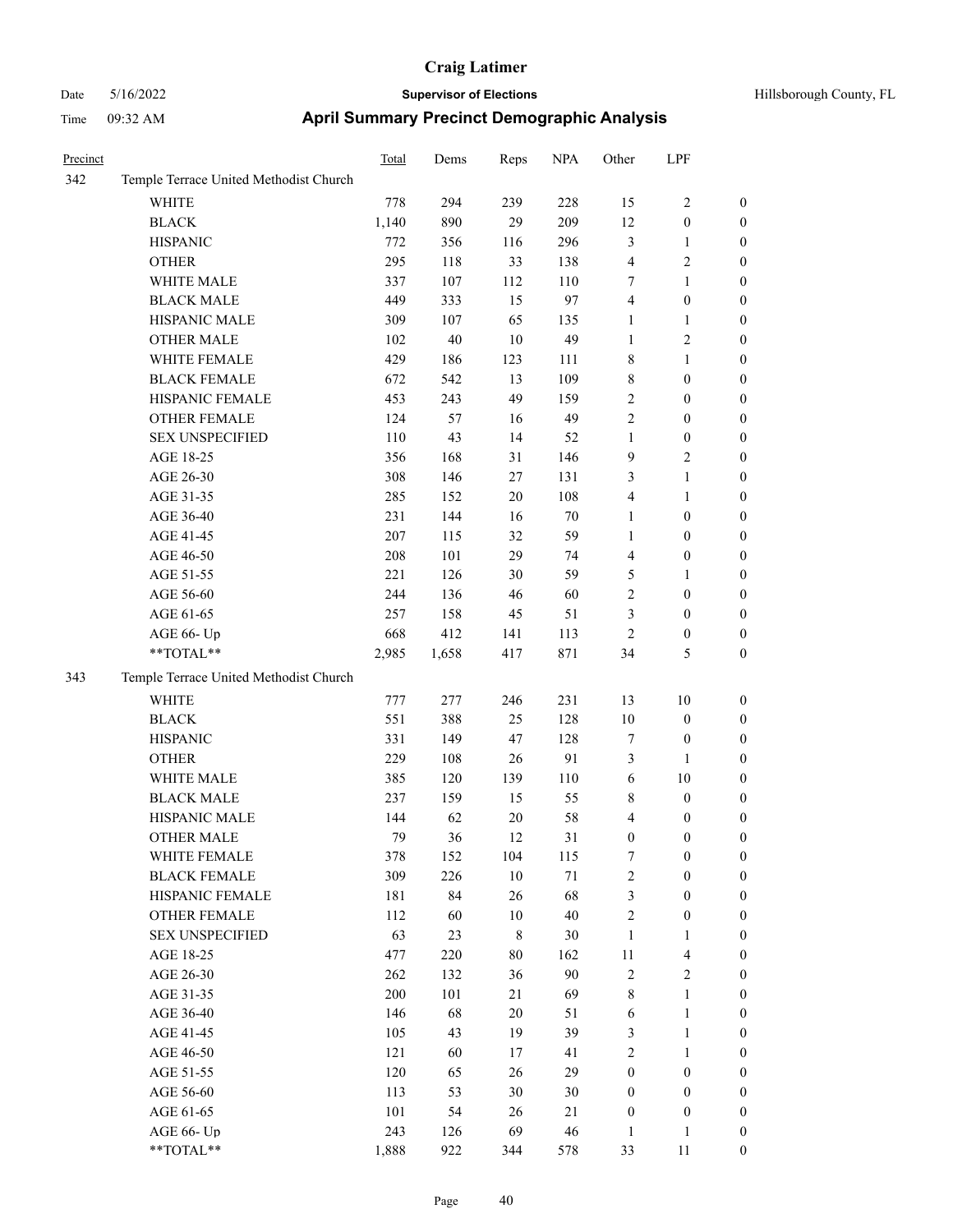| Precinct |                                  | <b>Total</b> | Dems  | Reps           | <b>NPA</b> | Other            | LPF              |                  |
|----------|----------------------------------|--------------|-------|----------------|------------|------------------|------------------|------------------|
| 344      | Springhill Park Community Center |              |       |                |            |                  |                  |                  |
|          | WHITE                            | 614          | 260   | 128            | 207        | 14               | $\mathfrak{S}$   | $\boldsymbol{0}$ |
|          | <b>BLACK</b>                     | 1,802        | 1,398 | 55             | 332        | 16               | $\mathbf{1}$     | $\boldsymbol{0}$ |
|          | <b>HISPANIC</b>                  | 621          | 306   | 64             | 244        | 6                | $\mathbf{1}$     | 0                |
|          | <b>OTHER</b>                     | 291          | 122   | 15             | 148        | 3                | $\mathfrak{Z}$   | 0                |
|          | WHITE MALE                       | 290          | 109   | 66             | 101        | 9                | $\mathfrak{S}$   | $\boldsymbol{0}$ |
|          | <b>BLACK MALE</b>                | 751          | 539   | 32             | 171        | 9                | $\boldsymbol{0}$ | $\boldsymbol{0}$ |
|          | HISPANIC MALE                    | 262          | 114   | 35             | 108        | 4                | $\mathbf{1}$     | $\boldsymbol{0}$ |
|          | <b>OTHER MALE</b>                | 97           | 44    | $\overline{4}$ | 45         | 2                | $\mathbf{2}$     | $\boldsymbol{0}$ |
|          | WHITE FEMALE                     | 311          | 147   | 59             | 100        | 5                | $\boldsymbol{0}$ | $\boldsymbol{0}$ |
|          | <b>BLACK FEMALE</b>              | 1,008        | 826   | $22\,$         | 153        | 6                | $\mathbf{1}$     | $\boldsymbol{0}$ |
|          | HISPANIC FEMALE                  | 343          | 185   | 27             | 130        | $\mathbf{1}$     | $\boldsymbol{0}$ | $\boldsymbol{0}$ |
|          | OTHER FEMALE                     | 96           | 46    | 8              | $40\,$     | $\mathbf{1}$     | $\mathbf{1}$     | 0                |
|          | <b>SEX UNSPECIFIED</b>           | 170          | 76    | 9              | 83         | $\overline{c}$   | $\boldsymbol{0}$ | 0                |
|          | AGE 18-25                        | 474          | 269   | 22             | 171        | 10               | $\sqrt{2}$       | 0                |
|          | AGE 26-30                        | 400          | 241   | 20             | 132        | 6                | $\mathbf{1}$     | 0                |
|          | AGE 31-35                        | 397          | 232   | 27             | 130        | 7                | 1                | $\boldsymbol{0}$ |
|          | AGE 36-40                        | 334          | 195   | 23             | 111        | 3                | $\sqrt{2}$       | $\boldsymbol{0}$ |
|          | AGE 41-45                        | 276          | 171   | 20             | 81         | $\overline{c}$   | $\sqrt{2}$       | $\boldsymbol{0}$ |
|          | AGE 46-50                        | 257          | 155   | 17             | 81         | 3                | $\mathbf{1}$     | $\boldsymbol{0}$ |
|          | AGE 51-55                        | 263          | 177   | 19             | 65         | 2                | $\boldsymbol{0}$ | $\boldsymbol{0}$ |
|          | AGE 56-60                        | 274          | 200   | 27             | 45         | $\mathfrak{2}$   | $\boldsymbol{0}$ | 0                |
|          | AGE 61-65                        | 232          | 164   | 23             | 41         | $\mathfrak{Z}$   | $\mathbf{1}$     | 0                |
|          | AGE 66- Up                       | 421          | 282   | 64             | 74         | $\mathbf{1}$     | $\boldsymbol{0}$ | 0                |
|          | **TOTAL**                        | 3,328        | 2,086 | 262            | 931        | 39               | $10\,$           | $\boldsymbol{0}$ |
| 345      | First Church of God of Tampa     |              |       |                |            |                  |                  |                  |
|          | WHITE                            | 833          | 319   | 261            | 236        | 13               | 4                | 0                |
|          | <b>BLACK</b>                     | 962          | 718   | 26             | 211        | 6                | $\mathbf{1}$     | 0                |
|          | <b>HISPANIC</b>                  | 878          | 406   | 136            | 330        | 6                | $\boldsymbol{0}$ | 0                |
|          | <b>OTHER</b>                     | 313          | 129   | 33             | 149        | $\mathbf{1}$     | $\mathbf{1}$     | $\boldsymbol{0}$ |
|          | WHITE MALE                       | 383          | 124   | 131            | 117        | 8                | $\mathfrak{Z}$   | $\boldsymbol{0}$ |
|          | <b>BLACK MALE</b>                | 376          | 256   | 15             | 101        | 4                | $\boldsymbol{0}$ | $\boldsymbol{0}$ |
|          | HISPANIC MALE                    | 399          | 180   | 67             | 148        | 4                | $\boldsymbol{0}$ | $\boldsymbol{0}$ |
|          | <b>OTHER MALE</b>                | 123          | 53    | 16             | 54         | $\boldsymbol{0}$ | $\boldsymbol{0}$ | $\boldsymbol{0}$ |
|          | WHITE FEMALE                     | 437          | 189   | 126            | 116        | $\mathfrak{S}$   | $\mathbf{1}$     | 0                |
|          | <b>BLACK FEMALE</b>              | 575          | 456   | $11\,$         | 105        | $\sqrt{2}$       | $\mathbf{1}$     | 0                |
|          | HISPANIC FEMALE                  | 452          | 215   | 62             | 173        | $\sqrt{2}$       | $\boldsymbol{0}$ | 0                |
|          | OTHER FEMALE                     | 123          | 66    | 13             | 42         | $\mathbf{1}$     | $\mathbf{1}$     | 0                |
|          | <b>SEX UNSPECIFIED</b>           | 118          | 33    | 15             | $70\,$     | $\boldsymbol{0}$ | $\boldsymbol{0}$ | 0                |
|          | AGE 18-25                        | 420          | 185   | 48             | 176        | 9                | $\sqrt{2}$       | $\boldsymbol{0}$ |
|          | AGE 26-30                        | 282          | 150   | 24             | 108        | $\boldsymbol{0}$ | $\boldsymbol{0}$ | $\overline{0}$   |
|          | AGE 31-35                        | 292          | 153   | 26             | 112        | $\boldsymbol{0}$ | $\mathbf{1}$     | 0                |
|          | AGE 36-40                        | 265          | 136   | 23             | 98         | 7                | $\mathbf{1}$     | $\overline{0}$   |
|          | AGE 41-45                        | 247          | 132   | 36             | 78         | $\boldsymbol{0}$ | $\mathbf{1}$     | $\overline{0}$   |
|          | AGE 46-50                        | 219          | 114   | 36             | 67         | $\sqrt{2}$       | $\boldsymbol{0}$ | $\boldsymbol{0}$ |
|          | AGE 51-55                        | 238          | 130   | 42             | 66         | $\boldsymbol{0}$ | $\boldsymbol{0}$ | 0                |
|          | AGE 56-60                        | 239          | 118   | $46\,$         | 72         | 3                | $\boldsymbol{0}$ | 0                |
|          | AGE 61-65                        | 237          | 134   | 40             | 59         | 3                | $\mathbf{1}$     | $\boldsymbol{0}$ |
|          | AGE 66- Up                       | 547          | 320   | 135            | 90         | $\sqrt{2}$       | $\boldsymbol{0}$ | 0                |
|          | $**TOTAL**$                      | 2,986        | 1,572 | 456            | 926        | $26\,$           | 6                | $\boldsymbol{0}$ |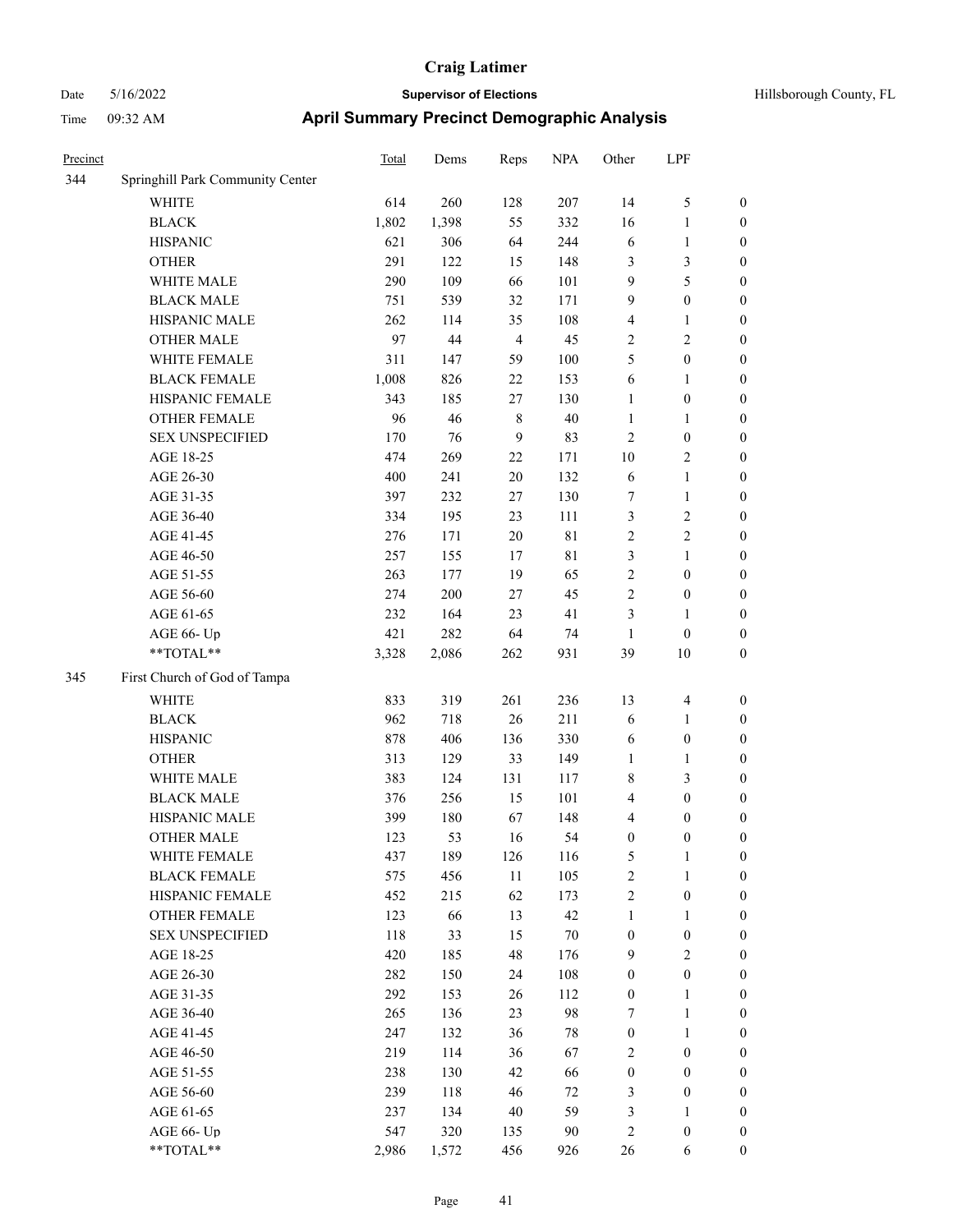| Precinct |                                                             | Total            | Dems             | Reps             | <b>NPA</b>       | Other              | LPF                          |                  |
|----------|-------------------------------------------------------------|------------------|------------------|------------------|------------------|--------------------|------------------------------|------------------|
| 346      | Temple Terrace United Methodist Church                      |                  |                  |                  |                  |                    |                              |                  |
|          | <b>WHITE</b>                                                | 18               | 5                | 6                | 6                | $\boldsymbol{0}$   | 1                            | $\boldsymbol{0}$ |
|          | <b>BLACK</b>                                                | 10               | 5                | $\mathbf{0}$     | 5                | $\boldsymbol{0}$   | $\boldsymbol{0}$             | $\boldsymbol{0}$ |
|          | <b>HISPANIC</b>                                             | $\,8\,$          | 5                | $\boldsymbol{0}$ | $\overline{c}$   | 1                  | $\boldsymbol{0}$             | $\boldsymbol{0}$ |
|          | <b>OTHER</b>                                                | 6                | 2                | $\mathfrak{2}$   | 1                | 1                  | $\boldsymbol{0}$             | $\boldsymbol{0}$ |
|          | WHITE MALE                                                  | 12               | 2                | 5                | 4                | $\boldsymbol{0}$   | 1                            | $\boldsymbol{0}$ |
|          | <b>BLACK MALE</b>                                           | 7                | 3                | $\boldsymbol{0}$ | 4                | $\boldsymbol{0}$   | $\boldsymbol{0}$             | $\boldsymbol{0}$ |
|          | HISPANIC MALE                                               | 6                | 4                | $\boldsymbol{0}$ | 1                | 1                  | $\boldsymbol{0}$             | $\boldsymbol{0}$ |
|          | <b>OTHER MALE</b>                                           | 4                | $\mathbf{1}$     | $\overline{c}$   | $\boldsymbol{0}$ | $\mathbf{1}$       | $\boldsymbol{0}$             | $\boldsymbol{0}$ |
|          | WHITE FEMALE                                                | 6                | 3                | 1                | $\overline{2}$   | $\boldsymbol{0}$   | $\boldsymbol{0}$             | $\boldsymbol{0}$ |
|          | <b>BLACK FEMALE</b>                                         | 2                | $\mathbf{1}$     | $\boldsymbol{0}$ | 1                | $\boldsymbol{0}$   | $\boldsymbol{0}$             | $\boldsymbol{0}$ |
|          | HISPANIC FEMALE                                             | $\mathfrak{2}$   | 1                | $\mathbf{0}$     | 1                | $\boldsymbol{0}$   | $\boldsymbol{0}$             | $\boldsymbol{0}$ |
|          | <b>OTHER FEMALE</b>                                         | $\mathbf{0}$     | $\overline{0}$   | $\mathbf{0}$     | $\mathbf{0}$     | $\mathbf{0}$       | $\boldsymbol{0}$             | $\boldsymbol{0}$ |
|          | <b>SEX UNSPECIFIED</b>                                      | 3                | 2                | $\boldsymbol{0}$ | 1                | $\boldsymbol{0}$   | $\boldsymbol{0}$             | $\boldsymbol{0}$ |
|          | AGE 18-25                                                   | 33               | 16               | 5                | 10               | 1                  | 1                            | $\boldsymbol{0}$ |
|          | AGE 26-30                                                   | 7                | $\mathbf{1}$     | $\overline{2}$   | 3                | 1                  | $\boldsymbol{0}$             | $\boldsymbol{0}$ |
|          | AGE 31-35                                                   | $\mathbf{1}$     | $\boldsymbol{0}$ | $\boldsymbol{0}$ | 1                | $\boldsymbol{0}$   | $\boldsymbol{0}$             | $\boldsymbol{0}$ |
|          | AGE 36-40                                                   | $\boldsymbol{0}$ | $\boldsymbol{0}$ | $\boldsymbol{0}$ | $\boldsymbol{0}$ | $\boldsymbol{0}$   | $\boldsymbol{0}$             | $\boldsymbol{0}$ |
|          | AGE 41-45                                                   | 1                | $\boldsymbol{0}$ | $\mathbf{1}$     | $\boldsymbol{0}$ | $\boldsymbol{0}$   | $\boldsymbol{0}$             | $\boldsymbol{0}$ |
|          | AGE 46-50                                                   | $\boldsymbol{0}$ | $\boldsymbol{0}$ | $\boldsymbol{0}$ | $\boldsymbol{0}$ | $\boldsymbol{0}$   | $\boldsymbol{0}$             | $\boldsymbol{0}$ |
|          | AGE 51-55                                                   | $\boldsymbol{0}$ | $\boldsymbol{0}$ | $\boldsymbol{0}$ | $\boldsymbol{0}$ | $\boldsymbol{0}$   | $\boldsymbol{0}$             | $\boldsymbol{0}$ |
|          | AGE 56-60                                                   | 0                | $\boldsymbol{0}$ | $\boldsymbol{0}$ | $\boldsymbol{0}$ | $\boldsymbol{0}$   | $\boldsymbol{0}$             | $\boldsymbol{0}$ |
|          | AGE 61-65                                                   | $\theta$         | $\overline{0}$   | $\mathbf{0}$     | $\mathbf{0}$     | $\boldsymbol{0}$   | $\boldsymbol{0}$             | $\boldsymbol{0}$ |
|          | AGE 66- Up                                                  | $\boldsymbol{0}$ | $\boldsymbol{0}$ | $\boldsymbol{0}$ | $\boldsymbol{0}$ | $\boldsymbol{0}$   | $\boldsymbol{0}$             | $\boldsymbol{0}$ |
|          | **TOTAL**                                                   | 42               | 17               | 8                | 14               | $\overline{2}$     | 1                            | $\boldsymbol{0}$ |
| 347      | Copeland Park                                               |                  |                  |                  |                  |                    |                              |                  |
|          | <b>WHITE</b>                                                | 710              | 289              | 227              | 182              | 10                 | 2                            | $\boldsymbol{0}$ |
|          | <b>BLACK</b>                                                | 1,399            | 1,071            | 41               | 278              | 9                  | $\boldsymbol{0}$             | $\boldsymbol{0}$ |
|          | <b>HISPANIC</b>                                             | 948              | 500              | 120              | 317              | 9                  | $\overline{\mathbf{c}}$      | $\boldsymbol{0}$ |
|          | <b>OTHER</b>                                                | 274              | 111              | 26               | 136              | 1                  | 0                            | $\boldsymbol{0}$ |
|          | WHITE MALE                                                  | 339              | 123              | 120              | 90               | $\overline{4}$     | 2                            | $\boldsymbol{0}$ |
|          | <b>BLACK MALE</b>                                           | 621              | 432              | 23               | 160              | 6                  | $\boldsymbol{0}$             | $\boldsymbol{0}$ |
|          | HISPANIC MALE                                               | 404              | 196              | 63               | 141              | $\overline{4}$     | $\boldsymbol{0}$             | $\boldsymbol{0}$ |
|          | <b>OTHER MALE</b>                                           | 92               | 38               | 10               | 43               | 1                  | $\mathbf{0}$                 | $\boldsymbol{0}$ |
|          | WHITE FEMALE                                                | 360              | 162              | 104              | $88\,$           | 6                  | $\boldsymbol{0}$             | $\boldsymbol{0}$ |
|          | <b>BLACK FEMALE</b>                                         | 746              | 617              | $18\,$           | 108              | $\mathfrak{Z}$     | $\boldsymbol{0}$             | $\boldsymbol{0}$ |
|          | HISPANIC FEMALE                                             | 520              | 289              | 57               | 168              | $\mathfrak{S}$     | $\mathbf{1}$                 | $\boldsymbol{0}$ |
|          | <b>OTHER FEMALE</b>                                         | 110              | 50               | 14               | 46               | $\boldsymbol{0}$   | $\boldsymbol{0}$             | $\boldsymbol{0}$ |
|          | <b>SEX UNSPECIFIED</b>                                      | 139              | 64               | $\mathfrak{H}$   | 69               | $\boldsymbol{0}$   | 1                            | $\boldsymbol{0}$ |
|          | AGE 18-25                                                   | 427              | 237              | $27\,$           | 154              | $\,$ 8 $\,$        | 1                            | $\boldsymbol{0}$ |
|          | AGE 26-30                                                   | 350              | 190              | 16               | 142              | $\sqrt{2}$         | $\boldsymbol{0}$             | $\boldsymbol{0}$ |
|          | AGE 31-35                                                   | 335              | 177              | $26\,$           | 124              | $\,$ $\,$          | $\boldsymbol{0}$             | $\boldsymbol{0}$ |
|          | AGE 36-40                                                   | 274              | 155              | 32               | 82               | $\overline{4}$     | 1                            | $\boldsymbol{0}$ |
|          | AGE 41-45                                                   | 251              | 157              | $20\,$           | $70\,$           | $\overline{4}$     | $\boldsymbol{0}$             | $\boldsymbol{0}$ |
|          |                                                             |                  |                  |                  |                  |                    |                              |                  |
|          | AGE 46-50                                                   | 240              | 129              | $30\,$           | $8\sqrt{1}$      | $\boldsymbol{0}$   | $\boldsymbol{0}$             | $\boldsymbol{0}$ |
|          | AGE 51-55                                                   | 263              | 158              | 44               | 60               | $\boldsymbol{0}$   | $\mathbf{1}$                 | $\boldsymbol{0}$ |
|          | AGE 56-60                                                   | 288              | 186              | 49               | 52               | $\mathbf{1}$       | $\boldsymbol{0}$             | $\boldsymbol{0}$ |
|          | AGE 61-65<br>AGE 66- Up                                     | 297<br>606       | 199<br>383       | 53               | $44\,$           | $\mathbf{1}$       | $\boldsymbol{0}$             | $\boldsymbol{0}$ |
|          | $\mathrm{*}\mathrm{*} \mathrm{TOTAL} \mathrm{*} \mathrm{*}$ |                  |                  | 117              | 104              | $\mathbf{1}$<br>29 | 1<br>$\overline{\mathbf{4}}$ | $\boldsymbol{0}$ |
|          |                                                             | 3,331            | 1,971            | 414              | 913              |                    |                              | $\boldsymbol{0}$ |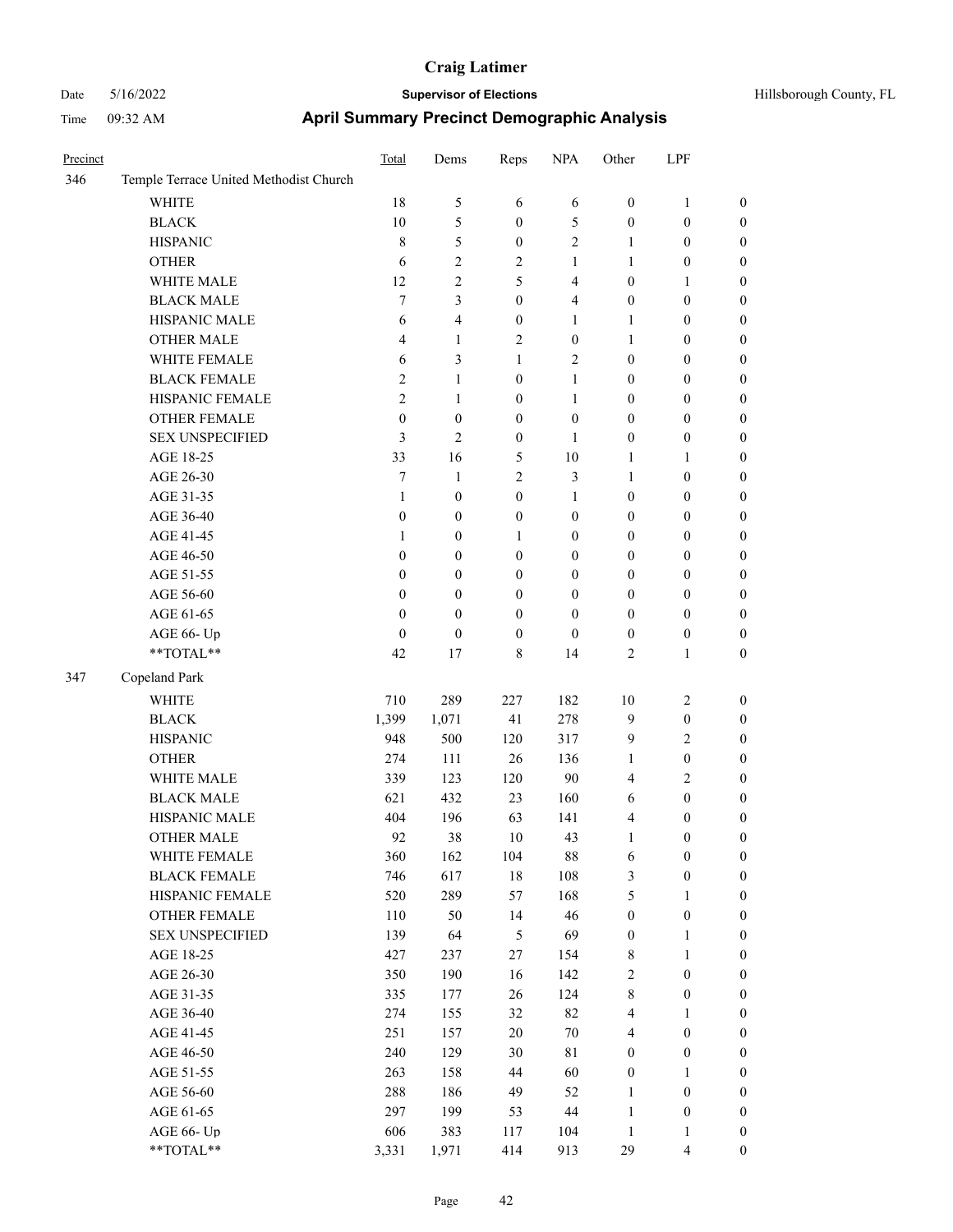| Hillsborough County, FL |  |  |
|-------------------------|--|--|
|-------------------------|--|--|

| Precinct |                            | Total          | Dems           | Reps             | <b>NPA</b>       | Other            | LPF              |                  |
|----------|----------------------------|----------------|----------------|------------------|------------------|------------------|------------------|------------------|
| 353      | <b>USF Marshall Center</b> |                |                |                  |                  |                  |                  |                  |
|          | <b>WHITE</b>               | 197            | 84             | 67               | 41               | $\overline{2}$   | 3                | $\boldsymbol{0}$ |
|          | <b>BLACK</b>               | 96             | 68             | $\overline{2}$   | 26               | $\boldsymbol{0}$ | $\boldsymbol{0}$ | $\boldsymbol{0}$ |
|          | <b>HISPANIC</b>            | 82             | 38             | 12               | 29               | $\sqrt{2}$       | 1                | $\boldsymbol{0}$ |
|          | <b>OTHER</b>               | 96             | 43             | 9                | 40               | 3                | $\mathbf{1}$     | $\boldsymbol{0}$ |
|          | WHITE MALE                 | 94             | 28             | 44               | 20               | $\boldsymbol{0}$ | 2                | $\boldsymbol{0}$ |
|          | <b>BLACK MALE</b>          | 32             | 22             | $\mathbf{1}$     | 9                | $\boldsymbol{0}$ | $\boldsymbol{0}$ | $\boldsymbol{0}$ |
|          | HISPANIC MALE              | 30             | 9              | 10               | $10\,$           | $\boldsymbol{0}$ | 1                | $\boldsymbol{0}$ |
|          | <b>OTHER MALE</b>          | 29             | $10\,$         | $\overline{4}$   | 13               | $\mathbf{1}$     | 1                | $\boldsymbol{0}$ |
|          | WHITE FEMALE               | 95             | 53             | 20               | $20\,$           | $\overline{2}$   | $\boldsymbol{0}$ | $\boldsymbol{0}$ |
|          | <b>BLACK FEMALE</b>        | 60             | 43             | $\mathbf{1}$     | 16               | $\boldsymbol{0}$ | $\boldsymbol{0}$ | $\boldsymbol{0}$ |
|          | HISPANIC FEMALE            | 50             | 29             | 2                | 17               | $\overline{2}$   | $\boldsymbol{0}$ | $\boldsymbol{0}$ |
|          | <b>OTHER FEMALE</b>        | 42             | 18             | 4                | 18               | $\sqrt{2}$       | $\boldsymbol{0}$ | $\boldsymbol{0}$ |
|          | <b>SEX UNSPECIFIED</b>     | 39             | 21             | $\overline{4}$   | 13               | $\boldsymbol{0}$ | 1                | $\boldsymbol{0}$ |
|          | AGE 18-25                  | 365            | 179            | 72               | 104              | 7                | 3                | $\boldsymbol{0}$ |
|          | AGE 26-30                  | 39             | 19             | $\,8\,$          | 12               | $\boldsymbol{0}$ | $\boldsymbol{0}$ | $\boldsymbol{0}$ |
|          | AGE 31-35                  | 15             | 9              | $\overline{c}$   | 4                | $\boldsymbol{0}$ | $\boldsymbol{0}$ | $\boldsymbol{0}$ |
|          | AGE 36-40                  | 21             | 10             | 4                | 7                | $\boldsymbol{0}$ | $\boldsymbol{0}$ | $\boldsymbol{0}$ |
|          | AGE 41-45                  | 6              | $\overline{4}$ | $\boldsymbol{0}$ | $\mathfrak{2}$   | $\boldsymbol{0}$ | $\boldsymbol{0}$ | $\boldsymbol{0}$ |
|          | AGE 46-50                  | 9              | $\overline{4}$ | $\overline{2}$   | $\overline{2}$   | $\boldsymbol{0}$ | 1                | $\boldsymbol{0}$ |
|          | AGE 51-55                  | 5              | 3              | $\mathbf{0}$     | $\overline{2}$   | $\boldsymbol{0}$ | $\boldsymbol{0}$ | $\boldsymbol{0}$ |
|          | AGE 56-60                  | $\mathfrak{2}$ | $\overline{2}$ | $\mathbf{0}$     | $\boldsymbol{0}$ | $\boldsymbol{0}$ | $\boldsymbol{0}$ | $\boldsymbol{0}$ |
|          | AGE 61-65                  | 5              | $\mathbf{1}$   | 1                | $\overline{c}$   | $\boldsymbol{0}$ | $\mathbf{1}$     | $\boldsymbol{0}$ |
|          | AGE 66- Up                 | $\overline{4}$ | $\mathbf{2}$   | 1                | 1                | $\boldsymbol{0}$ | $\boldsymbol{0}$ | $\boldsymbol{0}$ |
|          | **TOTAL**                  | 471            | 233            | 90               | 136              | 7                | 5                | $\boldsymbol{0}$ |
| 355      | Grace Episcopal Church     |                |                |                  |                  |                  |                  |                  |
|          | <b>WHITE</b>               | 515            | 156            | 175              | 171              | 9                | 4                | $\boldsymbol{0}$ |
|          | <b>BLACK</b>               | 125            | 85             | 3                | 36               | 1                | $\boldsymbol{0}$ | $\boldsymbol{0}$ |
|          | <b>HISPANIC</b>            | 126            | 53             | 18               | 52               | 3                | $\boldsymbol{0}$ | $\boldsymbol{0}$ |
|          | <b>OTHER</b>               | 104            | 47             | 6                | 50               | 1                | $\boldsymbol{0}$ | $\boldsymbol{0}$ |
|          | WHITE MALE                 | 251            | 70             | 90               | 84               | $\overline{4}$   | 3                | $\boldsymbol{0}$ |
|          | <b>BLACK MALE</b>          | 47             | 31             | $\boldsymbol{0}$ | 16               | $\boldsymbol{0}$ | $\boldsymbol{0}$ | $\boldsymbol{0}$ |
|          | HISPANIC MALE              | 53             | 20             | 11               | 21               | $\mathbf{1}$     | 0                | $\boldsymbol{0}$ |
|          | <b>OTHER MALE</b>          | 36             | 13             | $\overline{4}$   | 18               | 1                | 0                | $\boldsymbol{0}$ |
|          | WHITE FEMALE               | 256            | 85             | 83               | 82               | 5                | $\mathbf{1}$     | $\boldsymbol{0}$ |
|          | <b>BLACK FEMALE</b>        | 75             | 52             | $\mathfrak{Z}$   | 19               | $\mathbf{1}$     | $\boldsymbol{0}$ | $\boldsymbol{0}$ |
|          | HISPANIC FEMALE            | 72             | 32             | 7                | 31               | $\sqrt{2}$       | $\boldsymbol{0}$ | $\boldsymbol{0}$ |
|          | <b>OTHER FEMALE</b>        | 50             | 27             | $\mathbf{1}$     | $22\,$           | $\boldsymbol{0}$ | $\boldsymbol{0}$ | $\boldsymbol{0}$ |
|          | <b>SEX UNSPECIFIED</b>     | 30             | 11             | $\mathfrak{Z}$   | 16               | $\boldsymbol{0}$ | $\boldsymbol{0}$ | $\boldsymbol{0}$ |
|          | AGE 18-25                  | 178            | 72             | 39               | 61               | $\overline{4}$   | $\mathbf{2}$     | $\boldsymbol{0}$ |
|          | AGE 26-30                  | 186            | 78             | 33               | 73               | $\sqrt{2}$       | $\boldsymbol{0}$ | $\boldsymbol{0}$ |
|          | AGE 31-35                  | 104            | 52             | 16               | 34               | $\boldsymbol{0}$ | $\mathbf{2}$     | $\boldsymbol{0}$ |
|          | AGE 36-40                  | 78             | 32             | 17               | 28               | $\mathbf{1}$     | $\boldsymbol{0}$ | $\boldsymbol{0}$ |
|          | AGE 41-45                  | 34             | $8\,$          | $\,8\,$          | $18\,$           | $\boldsymbol{0}$ | $\boldsymbol{0}$ | $\boldsymbol{0}$ |
|          | AGE 46-50                  | 56             | 21             | 14               | 19               | $\sqrt{2}$       | $\boldsymbol{0}$ | $\boldsymbol{0}$ |
|          | AGE 51-55                  | 60             | 21             | 15               | $22\,$           | $\sqrt{2}$       | $\boldsymbol{0}$ | $\boldsymbol{0}$ |
|          | AGE 56-60                  | 70             | $20\,$         | 25               | 24               | $\mathbf{1}$     | $\boldsymbol{0}$ | $\boldsymbol{0}$ |
|          | AGE 61-65                  | 45             | 16             | 18               | $10\,$           | $1\,$            | $\boldsymbol{0}$ | $\boldsymbol{0}$ |
|          | AGE 66- Up                 | 59             | 21             | 17               | 20               | $\mathbf{1}$     | $\boldsymbol{0}$ | $\mathbf{0}$     |
|          | $**TOTAL**$                | 870            | 341            | 202              | 309              | 14               | 4                | $\boldsymbol{0}$ |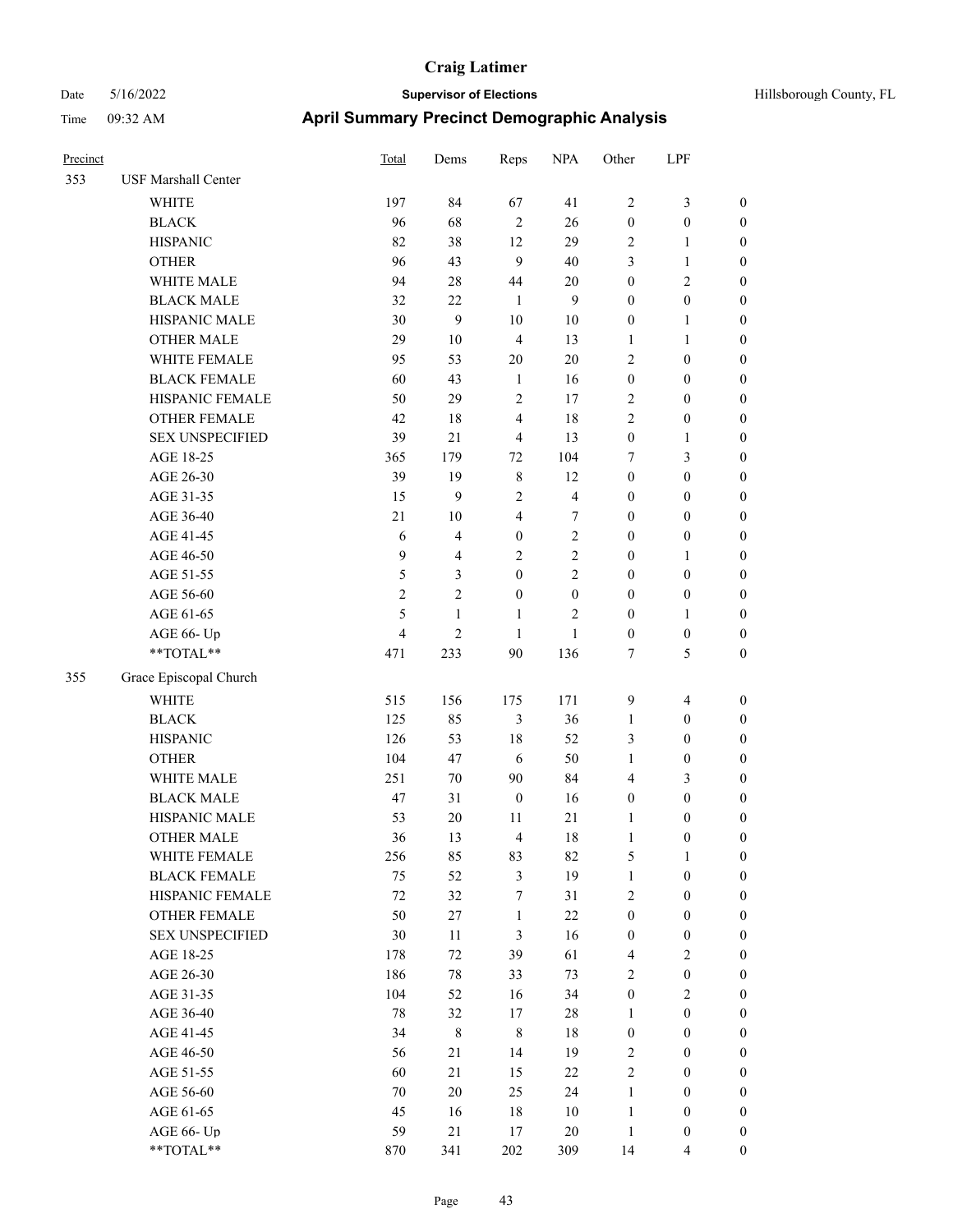| Hillsborough County, FL |  |  |
|-------------------------|--|--|
|-------------------------|--|--|

| Precinct |                        | Total   | Dems   | Reps             | <b>NPA</b>       | Other            | LPF              |                  |
|----------|------------------------|---------|--------|------------------|------------------|------------------|------------------|------------------|
| 356      | Grace Episcopal Church |         |        |                  |                  |                  |                  |                  |
|          | WHITE                  | 151     | 71     | 32               | 42               | 5                | $\mathbf{1}$     | $\boldsymbol{0}$ |
|          | <b>BLACK</b>           | 202     | 147    | 6                | 48               | $\mathbf{1}$     | $\boldsymbol{0}$ | $\boldsymbol{0}$ |
|          | <b>HISPANIC</b>        | 97      | 44     | $\mathfrak{S}$   | 46               | $\mathbf{2}$     | $\boldsymbol{0}$ | 0                |
|          | <b>OTHER</b>           | 41      | 17     | 3                | $18\,$           | $\mathbf{1}$     | $\sqrt{2}$       | 0                |
|          | WHITE MALE             | $77 \,$ | 31     | $18\,$           | 25               | 3                | $\boldsymbol{0}$ | $\boldsymbol{0}$ |
|          | <b>BLACK MALE</b>      | 90      | 56     | 5                | 29               | $\boldsymbol{0}$ | $\boldsymbol{0}$ | $\boldsymbol{0}$ |
|          | HISPANIC MALE          | 41      | 16     | $\sqrt{2}$       | 21               | $\overline{c}$   | $\boldsymbol{0}$ | $\boldsymbol{0}$ |
|          | <b>OTHER MALE</b>      | 15      | 5      | $\mathbf{1}$     | 6                | $\mathbf{1}$     | $\sqrt{2}$       | $\boldsymbol{0}$ |
|          | WHITE FEMALE           | 73      | 40     | 14               | 16               | $\sqrt{2}$       | $\mathbf{1}$     | $\boldsymbol{0}$ |
|          | <b>BLACK FEMALE</b>    | 110     | 89     | $\mathbf{1}$     | 19               | $\mathbf{1}$     | $\boldsymbol{0}$ | $\boldsymbol{0}$ |
|          | HISPANIC FEMALE        | 55      | 28     | 3                | 24               | $\boldsymbol{0}$ | $\boldsymbol{0}$ | $\boldsymbol{0}$ |
|          | OTHER FEMALE           | 19      | 7      | $\mathbf{1}$     | 11               | $\boldsymbol{0}$ | $\boldsymbol{0}$ | 0                |
|          | <b>SEX UNSPECIFIED</b> | 11      | $\tau$ | $\mathbf{1}$     | 3                | $\boldsymbol{0}$ | $\boldsymbol{0}$ | 0                |
|          | AGE 18-25              | 119     | 61     | $\tau$           | 47               | 3                | $\mathbf{1}$     | 0                |
|          | AGE 26-30              | 89      | 46     | 6                | 36               | $\mathbf{1}$     | $\boldsymbol{0}$ | 0                |
|          | AGE 31-35              | 74      | 37     | 9                | 24               | 3                | $\mathbf{1}$     | $\boldsymbol{0}$ |
|          | AGE 36-40              | 56      | 35     | $\overline{4}$   | 14               | $\overline{c}$   | $\mathbf{1}$     | $\boldsymbol{0}$ |
|          | AGE 41-45              | 49      | 31     | 6                | 12               | $\boldsymbol{0}$ | $\boldsymbol{0}$ | $\boldsymbol{0}$ |
|          | AGE 46-50              | 35      | 21     | 5                | $\boldsymbol{9}$ | $\boldsymbol{0}$ | $\boldsymbol{0}$ | $\boldsymbol{0}$ |
|          | AGE 51-55              | 20      | 14     | $\mathbf{1}$     | 5                | $\boldsymbol{0}$ | $\boldsymbol{0}$ | $\boldsymbol{0}$ |
|          | AGE 56-60              | 15      | 12     | $\boldsymbol{0}$ | 3                | $\boldsymbol{0}$ | $\boldsymbol{0}$ | $\boldsymbol{0}$ |
|          | AGE 61-65              | 18      | 12     | $\mathfrak{Z}$   | 3                | $\boldsymbol{0}$ | $\boldsymbol{0}$ | 0                |
|          | AGE 66- Up             | 16      | $10\,$ | 5                | $\mathbf{1}$     | $\boldsymbol{0}$ | $\boldsymbol{0}$ | 0                |
|          | **TOTAL**              | 491     | 279    | 46               | 154              | 9                | 3                | $\boldsymbol{0}$ |
| 357      | Grace Episcopal Church |         |        |                  |                  |                  |                  |                  |
|          | <b>WHITE</b>           | 1,170   | 328    | 515              | 300              | 21               | 6                | 0                |
|          | <b>BLACK</b>           | 296     | 203    | $10\,$           | $77\,$           | 6                | $\boldsymbol{0}$ | $\boldsymbol{0}$ |
|          | <b>HISPANIC</b>        | 202     | 79     | 36               | 76               | 8                | 3                | $\boldsymbol{0}$ |
|          | <b>OTHER</b>           | 226     | 91     | 39               | 89               | 6                | $\mathbf{1}$     | $\boldsymbol{0}$ |
|          | WHITE MALE             | 556     | 135    | 254              | 153              | 10               | $\overline{4}$   | $\boldsymbol{0}$ |
|          | <b>BLACK MALE</b>      | 121     | 77     | $\mathfrak{S}$   | 38               | $\mathbf{1}$     | $\boldsymbol{0}$ | $\boldsymbol{0}$ |
|          | HISPANIC MALE          | 80      | 28     | $20\,$           | 26               | 3                | 3                | $\boldsymbol{0}$ |
|          | <b>OTHER MALE</b>      | 80      | 33     | 17               | 29               | $\boldsymbol{0}$ | $\mathbf{1}$     | $\boldsymbol{0}$ |
|          | WHITE FEMALE           | 597     | 190    | 254              | 140              | $11\,$           | $\sqrt{2}$       | 0                |
|          | <b>BLACK FEMALE</b>    | 171     | 122    | 5                | 39               | $\mathfrak s$    | $\boldsymbol{0}$ | 0                |
|          | HISPANIC FEMALE        | 118     | 47     | 16               | 50               | 5                | $\boldsymbol{0}$ | 0                |
|          | OTHER FEMALE           | 109     | 44     | $20\,$           | 39               | 6                | $\boldsymbol{0}$ | $\overline{0}$   |
|          | <b>SEX UNSPECIFIED</b> | 62      | 25     | 9                | 28               | $\boldsymbol{0}$ | $\boldsymbol{0}$ | $\overline{0}$   |
|          | AGE 18-25              | 288     | 119    | 55               | 99               | 13               | $\sqrt{2}$       | $\boldsymbol{0}$ |
|          | AGE 26-30              | 265     | 111    | 54               | 87               | 12               | $\mathbf{1}$     | $\overline{0}$   |
|          | AGE 31-35              | 164     | 71     | 34               | 53               | 3                | $\mathfrak{Z}$   | $\overline{0}$   |
|          | AGE 36-40              | 151     | 57     | 30               | 60               | 3                | $\mathbf{1}$     | $\overline{0}$   |
|          | AGE 41-45              | 116     | 48     | 33               | 33               | $\sqrt{2}$       | $\boldsymbol{0}$ | $\overline{0}$   |
|          | AGE 46-50              | 116     | 48     | $30\,$           | 36               | $\mathbf{1}$     | $\mathbf{1}$     | $\boldsymbol{0}$ |
|          | AGE 51-55              | 130     | 52     | 42               | 36               | $\boldsymbol{0}$ | $\boldsymbol{0}$ | 0                |
|          | AGE 56-60              | 145     | 47     | 63               | 31               | 3                | $\mathbf{1}$     | 0                |
|          | AGE 61-65              | 172     | 43     | $90\,$           | 36               | $\sqrt{2}$       | $\mathbf{1}$     | $\boldsymbol{0}$ |
|          | AGE 66- Up             | 347     | 105    | 169              | 71               | $\sqrt{2}$       | $\boldsymbol{0}$ | $\boldsymbol{0}$ |
|          | $**TOTAL**$            | 1,894   | 701    | 600              | 542              | 41               | $10\,$           | $\boldsymbol{0}$ |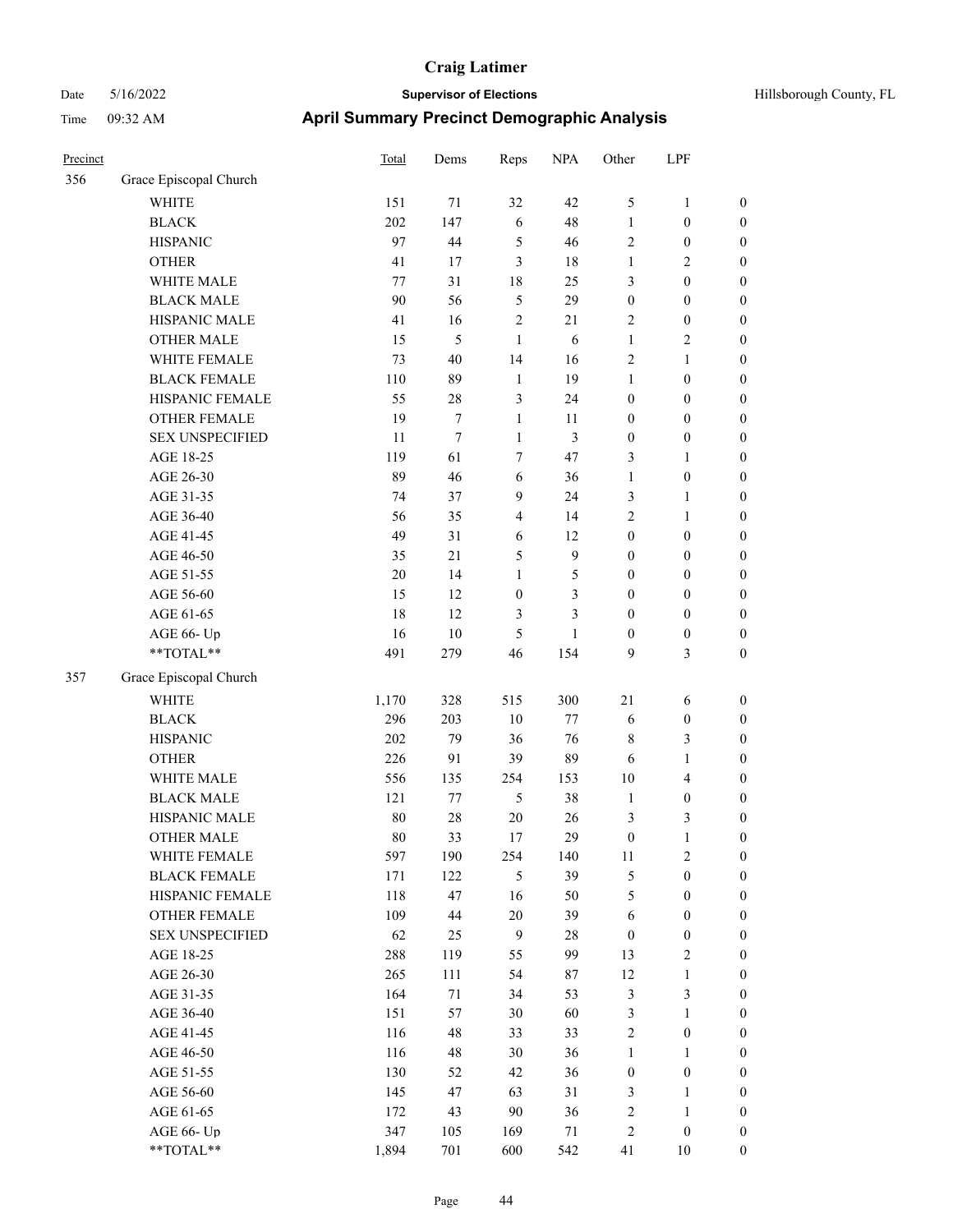| Hillsborough County, FL |  |
|-------------------------|--|
|                         |  |

| Precinct |                                                             | <b>Total</b> | Dems   | Reps   | <b>NPA</b> | Other          | LPF              |                  |
|----------|-------------------------------------------------------------|--------------|--------|--------|------------|----------------|------------------|------------------|
| 358      | Compton Park Recreation Center                              |              |        |        |            |                |                  |                  |
|          | <b>WHITE</b>                                                | 2,166        | 730    | 813    | 583        | 29             | $11\,$           | $\boldsymbol{0}$ |
|          | <b>BLACK</b>                                                | 368          | 238    | 25     | 101        | $\overline{4}$ | $\boldsymbol{0}$ | $\boldsymbol{0}$ |
|          | <b>HISPANIC</b>                                             | 404          | 159    | 84     | 146        | 12             | 3                | $\boldsymbol{0}$ |
|          | <b>OTHER</b>                                                | 455          | 175    | 86     | 190        | $\overline{4}$ | $\boldsymbol{0}$ | $\boldsymbol{0}$ |
|          | WHITE MALE                                                  | 1,004        | 270    | 405    | 301        | 18             | 10               | $\boldsymbol{0}$ |
|          | <b>BLACK MALE</b>                                           | 158          | 85     | 15     | 55         | $\mathfrak{Z}$ | $\boldsymbol{0}$ | $\boldsymbol{0}$ |
|          | HISPANIC MALE                                               | 175          | 53     | 44     | $72\,$     | $\mathfrak{Z}$ | 3                | $\boldsymbol{0}$ |
|          | <b>OTHER MALE</b>                                           | 178          | 60     | $40\,$ | 76         | $\sqrt{2}$     | $\boldsymbol{0}$ | $\boldsymbol{0}$ |
|          | WHITE FEMALE                                                | 1,135        | 446    | 403    | 274        | 11             | 1                | $\boldsymbol{0}$ |
|          | <b>BLACK FEMALE</b>                                         | 205          | 149    | 10     | 45         | $\mathbf{1}$   | $\boldsymbol{0}$ | $\boldsymbol{0}$ |
|          | HISPANIC FEMALE                                             | 224          | 103    | 40     | 72         | 9              | $\boldsymbol{0}$ | $\boldsymbol{0}$ |
|          | <b>OTHER FEMALE</b>                                         | 211          | 96     | 34     | $80\,$     | 1              | $\boldsymbol{0}$ | $\boldsymbol{0}$ |
|          | <b>SEX UNSPECIFIED</b>                                      | 102          | $40\,$ | 16     | 45         | $\mathbf{1}$   | $\boldsymbol{0}$ | $\boldsymbol{0}$ |
|          | AGE 18-25                                                   | 402          | 153    | 97     | 141        | 11             | $\boldsymbol{0}$ | $\boldsymbol{0}$ |
|          | AGE 26-30                                                   | 328          | 128    | 58     | 133        | 6              | 3                | $\boldsymbol{0}$ |
|          | AGE 31-35                                                   | 291          | 131    | 54     | 98         | $\mathfrak{Z}$ | 5                | $\boldsymbol{0}$ |
|          | AGE 36-40                                                   | 268          | 115    | 62     | 86         | 3              | $\overline{c}$   | $\boldsymbol{0}$ |
|          | AGE 41-45                                                   | 237          | $80\,$ | 58     | 93         | $\overline{4}$ | 2                | $\boldsymbol{0}$ |
|          | AGE 46-50                                                   | 251          | 86     | $80\,$ | $80\,$     | 3              | $\overline{c}$   | $\boldsymbol{0}$ |
|          | AGE 51-55                                                   | 258          | 89     | 83     | 83         | 3              | $\boldsymbol{0}$ | $\boldsymbol{0}$ |
|          | AGE 56-60                                                   | 328          | 107    | 123    | 94         | $\overline{4}$ | $\boldsymbol{0}$ | $\boldsymbol{0}$ |
|          | AGE 61-65                                                   | 332          | 127    | 132    | 68         | 5              | $\boldsymbol{0}$ | $\boldsymbol{0}$ |
|          | AGE 66- Up                                                  | 698          | 286    | 261    | 144        | $\tau$         | $\boldsymbol{0}$ | $\boldsymbol{0}$ |
|          | **TOTAL**                                                   | 3,393        | 1,302  | 1,008  | 1,020      | 49             | 14               | $\boldsymbol{0}$ |
| 359      | New Tampa Community Park Gym and Dance                      |              |        |        |            |                |                  |                  |
|          | <b>WHITE</b>                                                | 1,457        | 432    | 583    | 406        | 31             | 5                | $\boldsymbol{0}$ |
|          | <b>BLACK</b>                                                | 583          | 411    | 22     | 143        | $\tau$         | $\boldsymbol{0}$ | $\boldsymbol{0}$ |
|          | <b>HISPANIC</b>                                             | 426          | 159    | 74     | 186        | $\tau$         | $\boldsymbol{0}$ | $\boldsymbol{0}$ |
|          | <b>OTHER</b>                                                | 592          | 238    | 80     | 269        | $\overline{4}$ | 1                | $\boldsymbol{0}$ |
|          | WHITE MALE                                                  | 704          | 175    | 300    | 212        | 14             | 3                | $\boldsymbol{0}$ |
|          | <b>BLACK MALE</b>                                           | 197          | 129    | 11     | 54         | 3              | $\boldsymbol{0}$ | $\boldsymbol{0}$ |
|          | HISPANIC MALE                                               | 165          | 45     | 37     | 79         | $\overline{4}$ | 0                | $\boldsymbol{0}$ |
|          | OTHER MALE                                                  | 238          | 88     | 39     | 110        |                | 0                | $\boldsymbol{0}$ |
|          | WHITE FEMALE                                                | 726          | 246    | 273    | 189        | 16             | $\sqrt{2}$       | $\boldsymbol{0}$ |
|          | <b>BLACK FEMALE</b>                                         | 372          | 274    | $10\,$ | 84         | $\overline{4}$ | $\boldsymbol{0}$ | $\boldsymbol{0}$ |
|          | HISPANIC FEMALE                                             | 253          | 111    | 36     | 103        | $\mathfrak{Z}$ | $\boldsymbol{0}$ | $\boldsymbol{0}$ |
|          | <b>OTHER FEMALE</b>                                         | 278          | 119    | 35     | 121        | 3              | $\boldsymbol{0}$ | $\boldsymbol{0}$ |
|          | <b>SEX UNSPECIFIED</b>                                      | 125          | 53     | 18     | 52         | $\mathbf{1}$   | 1                | $\boldsymbol{0}$ |
|          | AGE 18-25                                                   | 474          | 207    | 84     | 172        | $10\,$         | 1                | $\boldsymbol{0}$ |
|          | AGE 26-30                                                   | 356          | 154    | 65     | 129        | $\tau$         | 1                | $\boldsymbol{0}$ |
|          | AGE 31-35                                                   | 332          | 156    | 57     | 112        | 6              | $\mathbf{1}$     | $\boldsymbol{0}$ |
|          | AGE 36-40                                                   | 244          | 118    | $40\,$ | $78\,$     | 6              | $\sqrt{2}$       | $\boldsymbol{0}$ |
|          | AGE 41-45                                                   | 245          | 100    | 46     | 95         | $\mathfrak{Z}$ | $\mathbf{1}$     | $\boldsymbol{0}$ |
|          | AGE 46-50                                                   | 262          | 94     | 74     | 90         | $\overline{4}$ | $\boldsymbol{0}$ | $\boldsymbol{0}$ |
|          | AGE 51-55                                                   | 270          | 102    | 65     | 99         | $\overline{4}$ | $\boldsymbol{0}$ | $\boldsymbol{0}$ |
|          | AGE 56-60                                                   | 290          | $80\,$ | 119    | 87         | $\overline{4}$ | $\boldsymbol{0}$ | $\boldsymbol{0}$ |
|          | AGE 61-65                                                   | 199          | 64     | 72     | 60         | $\mathfrak{Z}$ | $\boldsymbol{0}$ | $\boldsymbol{0}$ |
|          | AGE 66- Up                                                  | 386          | 165    | 137    | 82         | $\overline{c}$ | $\boldsymbol{0}$ | $\boldsymbol{0}$ |
|          | $\mathrm{*}\mathrm{*} \mathrm{TOTAL} \mathrm{*} \mathrm{*}$ | 3,058        | 1,240  | 759    | 1,004      | 49             | 6                | $\boldsymbol{0}$ |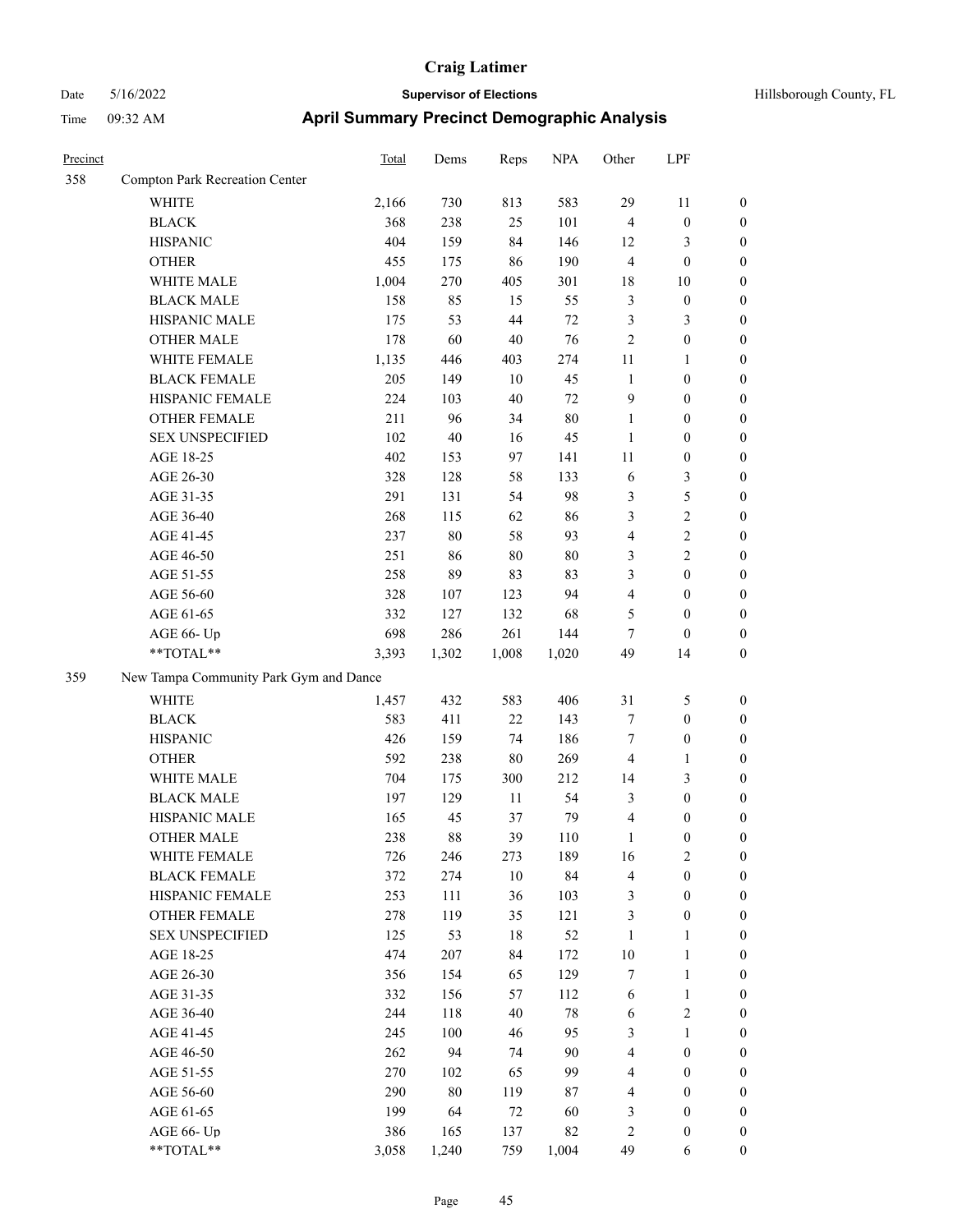| Hillsborough County, F. |  |
|-------------------------|--|
|                         |  |

| Precinct |                            | <b>Total</b> | Dems       | Reps           | <b>NPA</b> | Other                | LPF                     |                                      |
|----------|----------------------------|--------------|------------|----------------|------------|----------------------|-------------------------|--------------------------------------|
| 360      | Cory Lake Isles Clubhouse  |              |            |                |            |                      |                         |                                      |
|          | WHITE                      | 719          | 174        | 309            | 222        | 11                   | 3                       | $\boldsymbol{0}$                     |
|          | <b>BLACK</b>               | 259          | 167        | 14             | 75         | $\mathfrak{Z}$       | $\boldsymbol{0}$        | $\boldsymbol{0}$                     |
|          | <b>HISPANIC</b>            | 115          | 36         | 27             | 50         | $\sqrt{2}$           | $\boldsymbol{0}$        | $\boldsymbol{0}$                     |
|          | <b>OTHER</b>               | 906          | 293        | 132            | 474        | 7                    | $\boldsymbol{0}$        | $\boldsymbol{0}$                     |
|          | WHITE MALE                 | 360          | $72\,$     | 159            | 122        | 6                    | 1                       | $\boldsymbol{0}$                     |
|          | <b>BLACK MALE</b>          | 125          | 75         | $\tau$         | 41         | $\sqrt{2}$           | $\boldsymbol{0}$        | $\boldsymbol{0}$                     |
|          | HISPANIC MALE              | 43           | 11         | 12             | 19         | $\mathbf{1}$         | $\boldsymbol{0}$        | $\boldsymbol{0}$                     |
|          | <b>OTHER MALE</b>          | 379          | 113        | 69             | 194        | $\mathfrak{Z}$       | $\boldsymbol{0}$        | $\boldsymbol{0}$                     |
|          | WHITE FEMALE               | 348          | 98         | 148            | 95         | 5                    | $\overline{\mathbf{c}}$ | $\boldsymbol{0}$                     |
|          | <b>BLACK FEMALE</b>        | 128          | 90         | $\tau$         | $30\,$     | $\mathbf{1}$         | $\boldsymbol{0}$        | $\boldsymbol{0}$                     |
|          | HISPANIC FEMALE            | 70           | 24         | 15             | $30\,$     | 1                    | $\boldsymbol{0}$        | $\boldsymbol{0}$                     |
|          | <b>OTHER FEMALE</b>        | 423          | 138        | 58             | 223        | $\overline{4}$       | $\boldsymbol{0}$        | $\boldsymbol{0}$                     |
|          | <b>SEX UNSPECIFIED</b>     | 123          | 49         | $\overline{7}$ | 67         | $\boldsymbol{0}$     | $\boldsymbol{0}$        | $\boldsymbol{0}$                     |
|          | AGE 18-25                  | 277          | 106        | 40             | 128        | $\overline{2}$       | 1                       | $\boldsymbol{0}$                     |
|          | AGE 26-30                  | 127          | 56         | 16             | 52         | 3                    | $\boldsymbol{0}$        | $\boldsymbol{0}$                     |
|          | AGE 31-35                  | 97           | 37         | 15             | 44         | $\mathbf{1}$         | $\boldsymbol{0}$        | $\boldsymbol{0}$                     |
|          | AGE 36-40                  | 138          | 45         | $30\,$         | 62         | $\mathbf{1}$         | $\boldsymbol{0}$        | $\boldsymbol{0}$                     |
|          | AGE 41-45                  | 177          | 58         | 35             | 83         | $\boldsymbol{0}$     | 1                       | $\boldsymbol{0}$                     |
|          | AGE 46-50                  | 232          | 66         | 50             | 110        | 5                    | 1                       | $\boldsymbol{0}$                     |
|          | AGE 51-55                  | 224          | 65         | 63             | 92         | $\overline{4}$       | $\boldsymbol{0}$        | $\boldsymbol{0}$                     |
|          | AGE 56-60                  | 221          | 69         | $70\,$         | 81         | 1                    | $\boldsymbol{0}$        | $\boldsymbol{0}$                     |
|          | AGE 61-65                  | 154          | 50         | 48             | 52         | $\overline{4}$       | $\boldsymbol{0}$        | $\boldsymbol{0}$                     |
|          | AGE 66- Up                 | 352          | 118        | 115            | 117        | $\overline{2}$       | 0                       | $\boldsymbol{0}$                     |
|          | **TOTAL**                  | 1,999        | 670        | 482            | 821        | 23                   | 3                       | $\boldsymbol{0}$                     |
| 361      | New Tampa Regional Library |              |            |                |            |                      |                         |                                      |
|          | <b>WHITE</b>               | 2,713        | 793        | 1,169          | 704        | 41                   | 6                       | $\boldsymbol{0}$                     |
|          | <b>BLACK</b>               | 478          | 327        | 17             | 123        | 10                   | 1                       | $\boldsymbol{0}$                     |
|          | <b>HISPANIC</b>            | 539          | 219        | 125            | 188        | 6                    | 1                       | $\boldsymbol{0}$                     |
|          | <b>OTHER</b>               | 542          | 170        | 111            | 250        | 10                   | 1                       | $\boldsymbol{0}$                     |
|          | WHITE MALE                 | 1,295        | 283        | 610            | 376        | $21\,$               | 5                       | $\boldsymbol{0}$                     |
|          | <b>BLACK MALE</b>          | 216          | 135        | 9              | 63         | $\,$ 8 $\,$          | 1                       | $\boldsymbol{0}$                     |
|          | HISPANIC MALE              | 221          | 82         | 54             | 83         | $\sqrt{2}$           | $\boldsymbol{0}$        | $\boldsymbol{0}$                     |
|          | <b>OTHER MALE</b>          | 203          | 54         | 46             | 99         | 4                    | $\boldsymbol{0}$        | $\boldsymbol{0}$                     |
|          | WHITE FEMALE               | 1,382        | 503        | 543            | 315        | 20                   | $\mathbf{1}$            | $\boldsymbol{0}$                     |
|          | <b>BLACK FEMALE</b>        | 253          | 187        | $\,$ 8 $\,$    | 56         | $\sqrt{2}$           | $\boldsymbol{0}$        | $\boldsymbol{0}$                     |
|          | HISPANIC FEMALE            | 296          | 126        | 67             | 98         | $\overline{4}$       | 1                       | $\boldsymbol{0}$                     |
|          | <b>OTHER FEMALE</b>        | 262          | 97         | 44             | 117        | $\mathfrak{Z}$       | $\mathbf{1}$            | $\boldsymbol{0}$                     |
|          | <b>SEX UNSPECIFIED</b>     | 144          | 42         | 41             | 58         | $\mathfrak{Z}$       | $\boldsymbol{0}$        | $\boldsymbol{0}$                     |
|          |                            |              |            |                |            |                      |                         | $\boldsymbol{0}$                     |
|          | AGE 18-25                  | 513          | 213        | 121<br>$72\,$  | 165        | 12<br>$\overline{4}$ | $\overline{\mathbf{c}}$ |                                      |
|          | AGE 26-30                  | 372<br>306   | 141        |                | 154        |                      | 1                       | $\boldsymbol{0}$<br>$\boldsymbol{0}$ |
|          | AGE 31-35                  |              | 118        | 77             | 108        | 3<br>$\overline{4}$  | $\boldsymbol{0}$        | $\boldsymbol{0}$                     |
|          | AGE 36-40                  | 312<br>293   | 115        | 76             | 114        | $\boldsymbol{7}$     | 3<br>$\overline{c}$     | $\boldsymbol{0}$                     |
|          | AGE 41-45                  |              | 107        | 72             | 105        |                      |                         |                                      |
|          | AGE 46-50                  | 313          | $90\,$     | 104            | 113        | $\mathfrak s$        | 1                       | $\boldsymbol{0}$                     |
|          | AGE 51-55                  | 385          | 120        | 147            | 115        | $\mathfrak{Z}$       | $\boldsymbol{0}$        | $\boldsymbol{0}$                     |
|          | AGE 56-60                  | 461          | 133        | 209            | 109        | 10                   | $\boldsymbol{0}$        | $\boldsymbol{0}$                     |
|          | AGE 61-65                  | 424<br>893   | 120<br>352 | 183            | 116        | $\mathfrak{S}$       | $\boldsymbol{0}$        | $\boldsymbol{0}$                     |
|          | AGE 66- Up<br>**TOTAL**    | 4,272        | 1,509      | 361<br>1,422   | 166        | 14<br>67             | 0<br>9                  | $\boldsymbol{0}$<br>$\boldsymbol{0}$ |
|          |                            |              |            |                | 1,265      |                      |                         |                                      |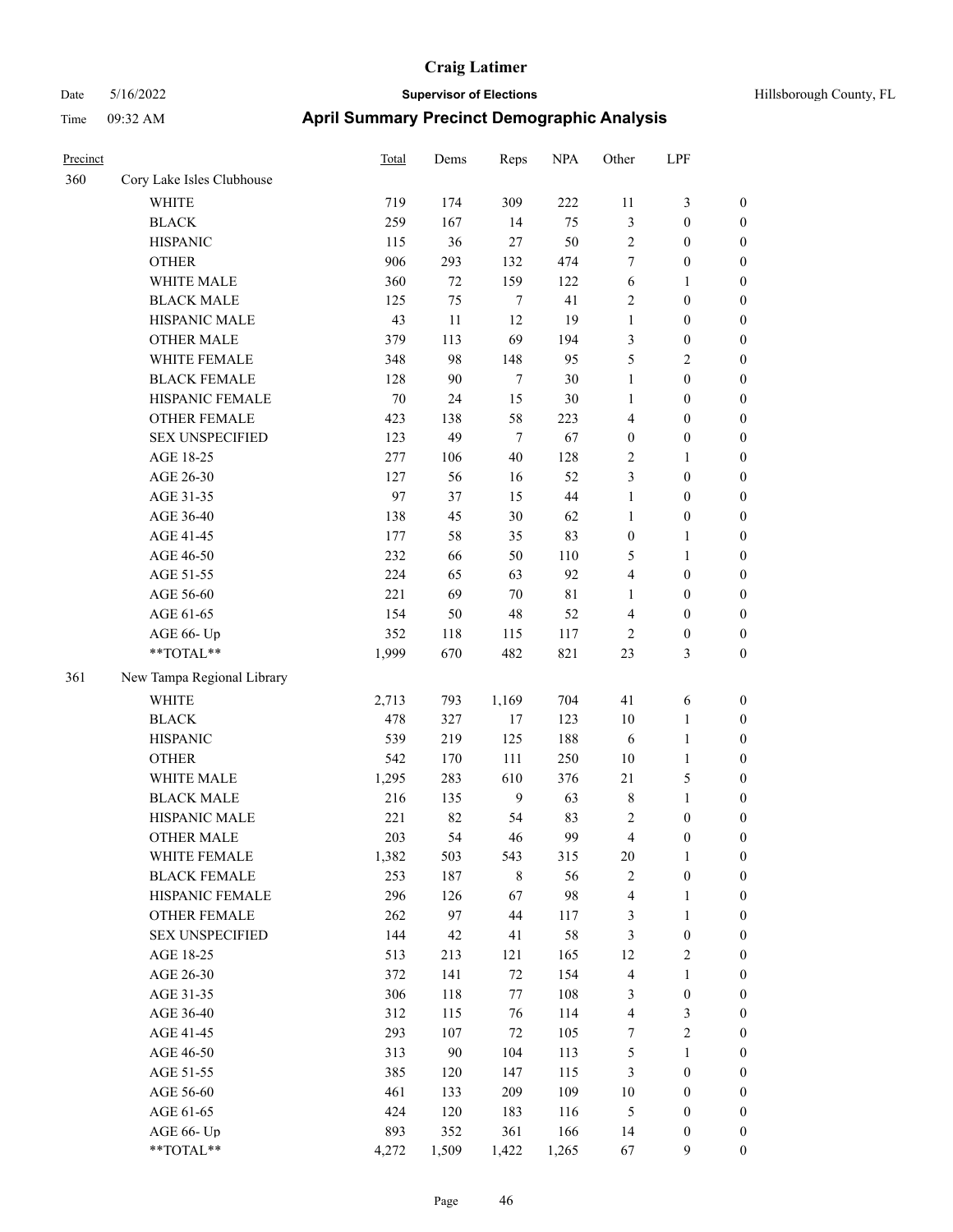|  |  | Hillsborough County, FI |  |
|--|--|-------------------------|--|

| Precinct |                                    | Total | Dems    | Reps           | <b>NPA</b>  | Other                   | LPF              |                  |
|----------|------------------------------------|-------|---------|----------------|-------------|-------------------------|------------------|------------------|
| 362      | New Tampa Regional Library         |       |         |                |             |                         |                  |                  |
|          | WHITE                              | 1,411 | 384     | 635            | 368         | $21\,$                  | $\mathfrak{Z}$   | $\boldsymbol{0}$ |
|          | <b>BLACK</b>                       | 276   | 193     | 15             | 64          | 4                       | $\boldsymbol{0}$ | $\boldsymbol{0}$ |
|          | <b>HISPANIC</b>                    | 265   | 103     | 53             | 108         | 1                       | $\boldsymbol{0}$ | $\boldsymbol{0}$ |
|          | <b>OTHER</b>                       | 596   | 222     | 82             | 290         | 2                       | $\boldsymbol{0}$ | $\boldsymbol{0}$ |
|          | WHITE MALE                         | 681   | 144     | 333            | 189         | 12                      | $\mathfrak{Z}$   | 0                |
|          | <b>BLACK MALE</b>                  | 121   | 76      | 6              | 37          | 2                       | $\boldsymbol{0}$ | $\boldsymbol{0}$ |
|          | HISPANIC MALE                      | 112   | 37      | 27             | 48          | $\boldsymbol{0}$        | $\boldsymbol{0}$ | $\boldsymbol{0}$ |
|          | <b>OTHER MALE</b>                  | 254   | $77 \,$ | 44             | 132         | 1                       | $\boldsymbol{0}$ | $\boldsymbol{0}$ |
|          | WHITE FEMALE                       | 709   | 234     | 294            | 172         | 9                       | $\boldsymbol{0}$ | $\boldsymbol{0}$ |
|          | <b>BLACK FEMALE</b>                | 150   | 115     | 9              | 24          | $\sqrt{2}$              | $\boldsymbol{0}$ | $\boldsymbol{0}$ |
|          | HISPANIC FEMALE                    | 148   | 63      | 26             | 58          | $\mathbf{1}$            | $\boldsymbol{0}$ | $\boldsymbol{0}$ |
|          | OTHER FEMALE                       | 255   | 116     | $28\,$         | 110         | $\mathbf{1}$            | $\boldsymbol{0}$ | $\boldsymbol{0}$ |
|          | <b>SEX UNSPECIFIED</b>             | 118   | $40\,$  | $18\,$         | 60          | $\boldsymbol{0}$        | $\boldsymbol{0}$ | $\boldsymbol{0}$ |
|          | AGE 18-25                          | 316   | 117     | 72             | 122         | 5                       | $\boldsymbol{0}$ | $\boldsymbol{0}$ |
|          | AGE 26-30                          | 134   | 55      | 31             | 45          | 2                       | $\mathbf{1}$     | 0                |
|          | AGE 31-35                          | 121   | 50      | 31             | 39          | $\mathbf{1}$            | $\boldsymbol{0}$ | $\boldsymbol{0}$ |
|          | AGE 36-40                          | 148   | 49      | 37             | 58          | $\overline{4}$          | $\boldsymbol{0}$ | $\boldsymbol{0}$ |
|          | AGE 41-45                          | 213   | 67      | 57             | 88          | 1                       | $\boldsymbol{0}$ | $\boldsymbol{0}$ |
|          | AGE 46-50                          | 268   | 96      | 69             | 101         | $\mathbf{1}$            | 1                | $\boldsymbol{0}$ |
|          | AGE 51-55                          | 319   | 108     | 108            | 98          | 4                       | $\mathbf{1}$     | $\boldsymbol{0}$ |
|          | AGE 56-60                          | 289   | 89      | 105            | 91          | 4                       | $\boldsymbol{0}$ | $\boldsymbol{0}$ |
|          | AGE 61-65                          | 237   | 88      | 82             | 66          | $\mathbf{1}$            | $\boldsymbol{0}$ | $\boldsymbol{0}$ |
|          | AGE 66- Up                         | 503   | 183     | 193            | 122         | 5                       | $\boldsymbol{0}$ | 0                |
|          | **TOTAL**                          | 2,548 | 902     | 785            | 830         | 28                      | $\mathfrak{Z}$   | $\boldsymbol{0}$ |
| 363      | Heritage Isles Golf & Country Club |       |         |                |             |                         |                  |                  |
|          | WHITE                              | 305   | 94      | 101            | 100         | 8                       | $\overline{c}$   | $\boldsymbol{0}$ |
|          | <b>BLACK</b>                       | 344   | 248     | $\tau$         | 82          | 7                       | $\boldsymbol{0}$ | 0                |
|          | <b>HISPANIC</b>                    | 262   | 121     | 34             | 101         | 6                       | $\boldsymbol{0}$ | 0                |
|          | <b>OTHER</b>                       | 137   | 55      | 15             | 61          | 6                       | $\boldsymbol{0}$ | $\boldsymbol{0}$ |
|          | WHITE MALE                         | 144   | 46      | 47             | 46          | 3                       | $\sqrt{2}$       | $\boldsymbol{0}$ |
|          | <b>BLACK MALE</b>                  | 116   | 74      | $\overline{4}$ | 36          | 2                       | $\boldsymbol{0}$ | $\boldsymbol{0}$ |
|          | HISPANIC MALE                      | 97    | 39      | 19             | 37          | $\sqrt{2}$              | $\boldsymbol{0}$ | $\boldsymbol{0}$ |
|          | <b>OTHER MALE</b>                  | 52    | 14      | 11             | 23          | 4                       | $\boldsymbol{0}$ | $\boldsymbol{0}$ |
|          | WHITE FEMALE                       | 158   | 46      | 54             | 54          | $\overline{\mathbf{4}}$ | $\boldsymbol{0}$ | $\boldsymbol{0}$ |
|          | <b>BLACK FEMALE</b>                | 218   | 167     | $\mathfrak{Z}$ | 43          | 5                       | $\boldsymbol{0}$ | 0                |
|          | HISPANIC FEMALE                    | 160   | 81      | 15             | 61          | 3                       | $\boldsymbol{0}$ | 0                |
|          | <b>OTHER FEMALE</b>                | 68    | 31      | $\mathfrak{Z}$ | 32          | $\sqrt{2}$              | $\boldsymbol{0}$ | 0                |
|          | <b>SEX UNSPECIFIED</b>             | 35    | $20\,$  | $\mathbf{1}$   | 12          | $\sqrt{2}$              | $\boldsymbol{0}$ | 0                |
|          | AGE 18-25                          | 171   | 79      | 25             | 65          | $\sqrt{2}$              | $\boldsymbol{0}$ | $\overline{0}$   |
|          | AGE 26-30                          | 144   | 75      | 18             | 46          | 5                       | $\boldsymbol{0}$ | $\boldsymbol{0}$ |
|          | AGE 31-35                          | 147   | 72      | 14             | 56          | 4                       | $\mathbf{1}$     | $\overline{0}$   |
|          | AGE 36-40                          | 120   | 63      | 11             | 43          | 2                       | $\mathbf{1}$     | 0                |
|          | AGE 41-45                          | 95    | 51      | 12             | 31          | $\mathbf{1}$            | $\boldsymbol{0}$ | $\overline{0}$   |
|          | AGE 46-50                          | 83    | 30      | 19             | 29          | 5                       | $\boldsymbol{0}$ | $\overline{0}$   |
|          | AGE 51-55                          | 79    | 42      | 12             | $22\,$      | $\mathfrak{Z}$          | $\boldsymbol{0}$ | $\overline{0}$   |
|          | AGE 56-60                          | 72    | 33      | 17             | $21\,$      | $\mathbf{1}$            | $\boldsymbol{0}$ | $\boldsymbol{0}$ |
|          | AGE 61-65                          | 41    | 26      | $\mathfrak s$  | $\,$ 8 $\,$ | $\sqrt{2}$              | $\boldsymbol{0}$ | 0                |
|          | AGE 66- Up                         | 96    | 47      | 24             | 23          | $\sqrt{2}$              | $\boldsymbol{0}$ | 0                |
|          | $**TOTAL**$                        | 1,048 | 518     | 157            | 344         | $27\,$                  | $\overline{2}$   | $\boldsymbol{0}$ |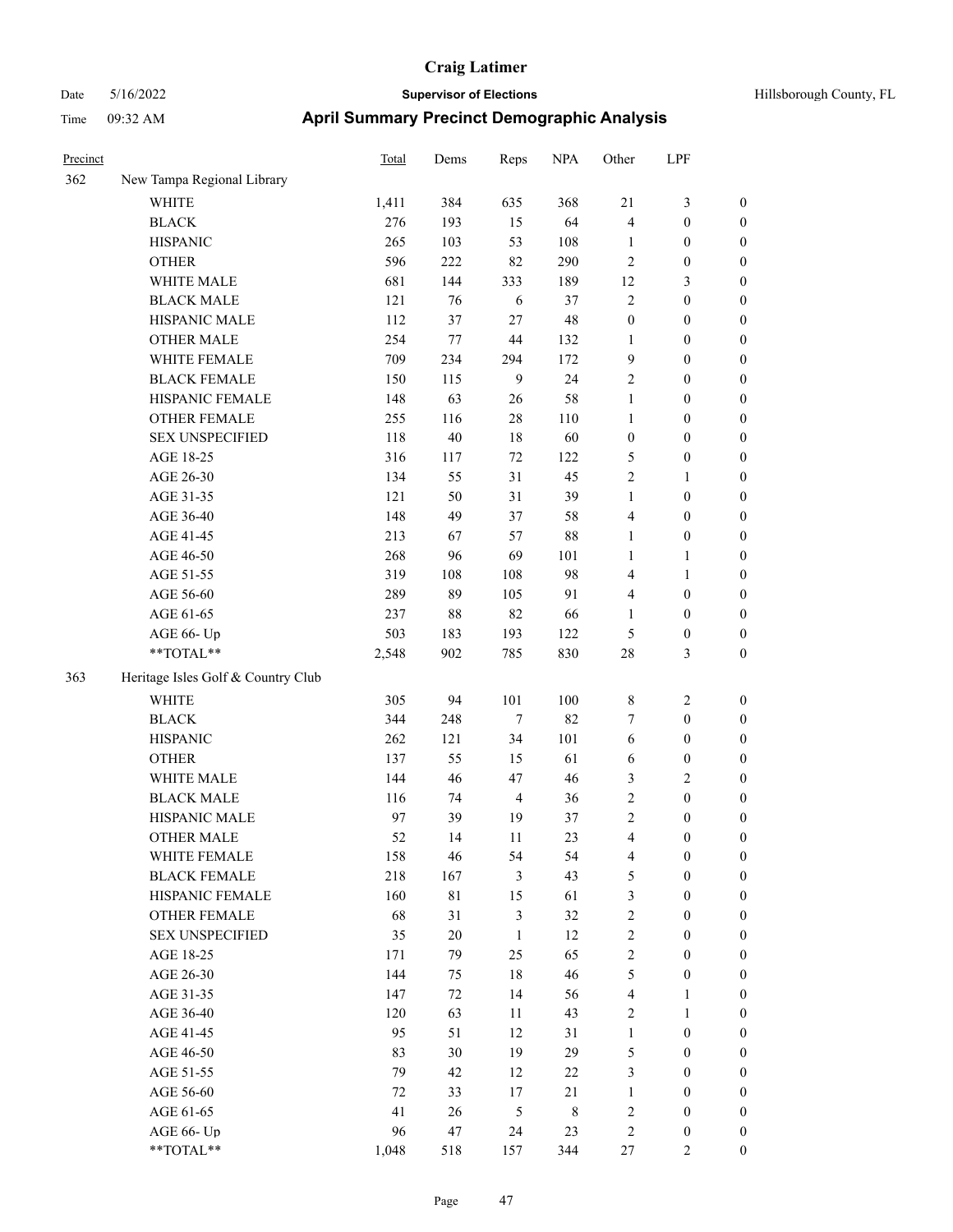| Precinct |                                                             | <b>Total</b> | Dems        | Reps           | <b>NPA</b> | Other            | LPF                     |                  |
|----------|-------------------------------------------------------------|--------------|-------------|----------------|------------|------------------|-------------------------|------------------|
| 364      | Heritage Isles Golf & Country Club                          |              |             |                |            |                  |                         |                  |
|          | WHITE                                                       | 794          | 235         | 310            | 234        | 10               | 5                       | $\boldsymbol{0}$ |
|          | <b>BLACK</b>                                                | 450          | 320         | 22             | 99         | $\,$ 8 $\,$      | 1                       | $\boldsymbol{0}$ |
|          | <b>HISPANIC</b>                                             | 310          | 113         | 54             | 135        | $\,$ 8 $\,$      | $\boldsymbol{0}$        | $\boldsymbol{0}$ |
|          | <b>OTHER</b>                                                | 419          | 175         | 51             | 187        | 6                | $\boldsymbol{0}$        | $\boldsymbol{0}$ |
|          | WHITE MALE                                                  | 404          | 99          | 165            | 132        | $\mathfrak{S}$   | 3                       | $\boldsymbol{0}$ |
|          | <b>BLACK MALE</b>                                           | 210          | 132         | 16             | 58         | 3                | 1                       | $\boldsymbol{0}$ |
|          | HISPANIC MALE                                               | 130          | $40\,$      | 25             | 59         | 6                | $\boldsymbol{0}$        | $\boldsymbol{0}$ |
|          | <b>OTHER MALE</b>                                           | 157          | 54          | 27             | 74         | $\sqrt{2}$       | $\boldsymbol{0}$        | $\boldsymbol{0}$ |
|          | WHITE FEMALE                                                | 375          | 129         | 141            | 99         | 5                | 1                       | $\boldsymbol{0}$ |
|          | <b>BLACK FEMALE</b>                                         | 235          | 184         | 6              | 40         | 5                | $\boldsymbol{0}$        | $\boldsymbol{0}$ |
|          | HISPANIC FEMALE                                             | 175          | 72          | 28             | 73         | $\overline{2}$   | $\boldsymbol{0}$        | $\boldsymbol{0}$ |
|          | <b>OTHER FEMALE</b>                                         | 197          | 94          | 16             | 83         | $\overline{4}$   | $\boldsymbol{0}$        | $\boldsymbol{0}$ |
|          | <b>SEX UNSPECIFIED</b>                                      | 90           | 39          | 13             | 37         | $\mathbf{0}$     | 1                       | $\boldsymbol{0}$ |
|          | AGE 18-25                                                   | 281          | 134         | 33             | 102        | 10               | 2                       | $\boldsymbol{0}$ |
|          | AGE 26-30                                                   | 158          | 67          | 26             | 61         | $\mathfrak{Z}$   | 1                       | $\boldsymbol{0}$ |
|          | AGE 31-35                                                   | 149          | 60          | 28             | 58         | $\overline{2}$   | 1                       | $\boldsymbol{0}$ |
|          | AGE 36-40                                                   | 168          | 71          | 28             | 65         | $\mathfrak{Z}$   | 1                       | $\boldsymbol{0}$ |
|          | AGE 41-45                                                   | 213          | 97          | 40             | 76         | $\boldsymbol{0}$ | $\boldsymbol{0}$        | $\boldsymbol{0}$ |
|          | AGE 46-50                                                   | 220          | 80          | 60             | 76         | $\overline{4}$   | $\boldsymbol{0}$        | $\boldsymbol{0}$ |
|          | AGE 51-55                                                   | 189          | 81          | 46             | 57         | $\overline{4}$   | 1                       | $\boldsymbol{0}$ |
|          | AGE 56-60                                                   | 186          | 74          | 57             | 52         | 3                | $\boldsymbol{0}$        | $\boldsymbol{0}$ |
|          | AGE 61-65                                                   | 151          | 68          | 45             | 37         | $\mathbf{1}$     | $\boldsymbol{0}$        | $\boldsymbol{0}$ |
|          | AGE 66- Up                                                  | 258          | 111         | 74             | $71\,$     | $\sqrt{2}$       | $\boldsymbol{0}$        | $\boldsymbol{0}$ |
|          | **TOTAL**                                                   | 1,973        | 843         | 437            | 655        | 32               | 6                       | $\boldsymbol{0}$ |
| 365      | Heritage Isles Golf & Country Club                          |              |             |                |            |                  |                         |                  |
|          | <b>WHITE</b>                                                | 662          | 180         | 280            | 180        | 18               | $\overline{4}$          | $\boldsymbol{0}$ |
|          | <b>BLACK</b>                                                | 327          | 241         | 13             | 67         | 6                | $\boldsymbol{0}$        | $\boldsymbol{0}$ |
|          | <b>HISPANIC</b>                                             | 195          | 79          | 33             | $80\,$     | 3                | $\boldsymbol{0}$        | $\boldsymbol{0}$ |
|          | <b>OTHER</b>                                                | 479          | 159         | 57             | 261        | $\boldsymbol{0}$ | $\overline{\mathbf{c}}$ | $\boldsymbol{0}$ |
|          | WHITE MALE                                                  | 321          | 68          | 151            | 90         | $\,$ 8 $\,$      | 4                       | $\boldsymbol{0}$ |
|          | <b>BLACK MALE</b>                                           | 157          | 102         | 9              | 43         | 3                | $\boldsymbol{0}$        | $\boldsymbol{0}$ |
|          | HISPANIC MALE                                               | 87           | 34          | 14             | 37         | $\sqrt{2}$       | $\boldsymbol{0}$        | $\boldsymbol{0}$ |
|          | <b>OTHER MALE</b>                                           | 203          | 62          | 25             | 114        | $\mathbf{0}$     | 2                       | $\boldsymbol{0}$ |
|          | WHITE FEMALE                                                | 338          | 111         | 129            | 88         | 10               | $\boldsymbol{0}$        | $\boldsymbol{0}$ |
|          | <b>BLACK FEMALE</b>                                         | 169          | 138         | $\overline{4}$ | 24         | $\mathfrak{Z}$   | $\boldsymbol{0}$        | $\boldsymbol{0}$ |
|          | HISPANIC FEMALE                                             | 105          | 45          | 18             | 41         | $\mathbf{1}$     | $\boldsymbol{0}$        | $\boldsymbol{0}$ |
|          | <b>OTHER FEMALE</b>                                         | 213          | 78          | 24             | 111        | $\boldsymbol{0}$ | $\boldsymbol{0}$        | $\boldsymbol{0}$ |
|          | SEX UNSPECIFIED                                             | 70           | 21          | $\overline{9}$ | 40         | $\boldsymbol{0}$ | $\boldsymbol{0}$        | $\boldsymbol{0}$ |
|          | AGE 18-25                                                   | 190          | 82          | 24             | 79         | $\overline{4}$   | 1                       | $\boldsymbol{0}$ |
|          | AGE 26-30                                                   | $87\,$       | 34          | 18             | 34         | $\mathbf{1}$     | $\boldsymbol{0}$        | $\boldsymbol{0}$ |
|          | AGE 31-35                                                   | 141          | 59          | 31             | 46         | 3                | 2                       | $\boldsymbol{0}$ |
|          | AGE 36-40                                                   | 238          | 103         | 51             | 76         | 7                | 1                       | $\boldsymbol{0}$ |
|          | AGE 41-45                                                   | 235          | 85          | 49             | 97         | $\sqrt{2}$       | $\sqrt{2}$              | $\boldsymbol{0}$ |
|          | AGE 46-50                                                   | 218          | 83          | 48             | 87         | $\boldsymbol{0}$ | $\boldsymbol{0}$        | $\boldsymbol{0}$ |
|          | AGE 51-55                                                   | 145          | 51          | 33             | 58         | $\mathfrak{Z}$   | $\boldsymbol{0}$        | $\boldsymbol{0}$ |
|          | AGE 56-60                                                   | 127          | 45          | 39             | 41         | $\sqrt{2}$       | $\boldsymbol{0}$        | $\boldsymbol{0}$ |
|          | AGE 61-65                                                   | 84           | 36          | 25             | $22\,$     | $\mathbf{1}$     | $\boldsymbol{0}$        | $\boldsymbol{0}$ |
|          | AGE 66- Up                                                  | 198          | $8\sqrt{1}$ | 65             | 48         | $\overline{4}$   | $\boldsymbol{0}$        | $\boldsymbol{0}$ |
|          | $\mathrm{*}\mathrm{*} \mathrm{TOTAL} \mathrm{*} \mathrm{*}$ | 1,663        | 659         | 383            | 588        | 27               | 6                       | $\boldsymbol{0}$ |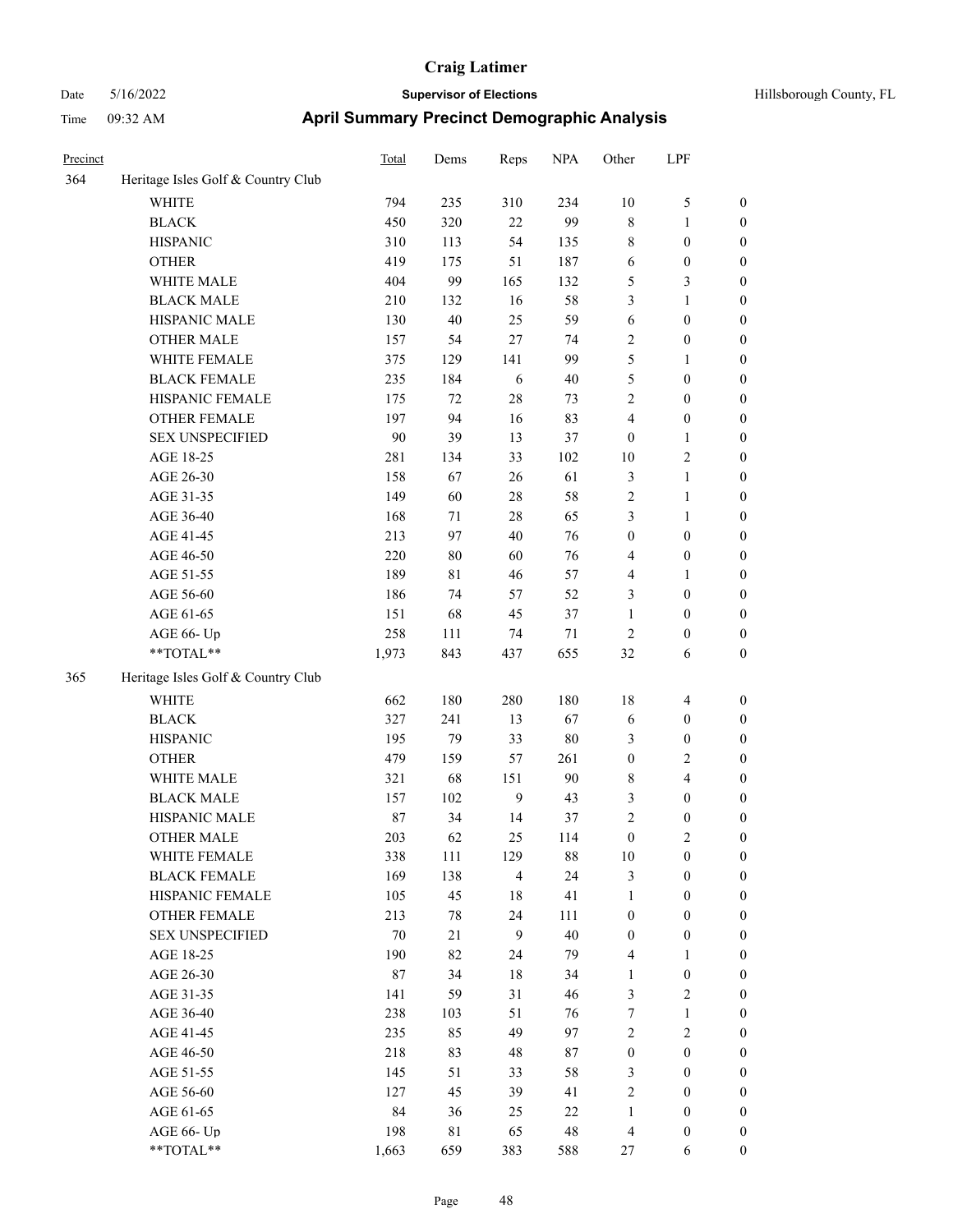| Hillsborough County, FL |  |
|-------------------------|--|
|                         |  |

| Precinct |                                    | <b>Total</b> | Dems  | Reps        | <b>NPA</b> | Other                   | LPF              |                  |
|----------|------------------------------------|--------------|-------|-------------|------------|-------------------------|------------------|------------------|
| 366      | West Meadows Community Club        |              |       |             |            |                         |                  |                  |
|          | <b>WHITE</b>                       | 2,269        | 675   | 903         | 640        | 39                      | 12               | $\boldsymbol{0}$ |
|          | <b>BLACK</b>                       | 532          | 396   | 19          | 109        | $\sqrt{6}$              | $\overline{c}$   | $\boldsymbol{0}$ |
|          | <b>HISPANIC</b>                    | 517          | 216   | $8\sqrt{1}$ | 212        | 6                       | $\overline{c}$   | $\boldsymbol{0}$ |
|          | <b>OTHER</b>                       | 791          | 288   | 113         | 376        | 12                      | 2                | $\boldsymbol{0}$ |
|          | WHITE MALE                         | 1,058        | 252   | 472         | 310        | 16                      | 8                | $\boldsymbol{0}$ |
|          | <b>BLACK MALE</b>                  | 216          | 149   | 13          | 51         | $\sqrt{2}$              | $\mathbf{1}$     | $\boldsymbol{0}$ |
|          | HISPANIC MALE                      | 226          | 89    | 35          | 97         | $\mathfrak{Z}$          | 2                | $\boldsymbol{0}$ |
|          | <b>OTHER MALE</b>                  | 343          | 117   | 56          | 162        | 7                       | $\mathbf{1}$     | $\boldsymbol{0}$ |
|          | WHITE FEMALE                       | 1,175        | 410   | 424         | 314        | 23                      | 4                | $\boldsymbol{0}$ |
|          | <b>BLACK FEMALE</b>                | 307          | 238   | 6           | 58         | $\overline{4}$          | 1                | $\boldsymbol{0}$ |
|          | HISPANIC FEMALE                    | 281          | 123   | 44          | 111        | 3                       | $\boldsymbol{0}$ | $\boldsymbol{0}$ |
|          | OTHER FEMALE                       | 339          | 140   | 46          | 147        | 5                       | 1                | $\boldsymbol{0}$ |
|          | <b>SEX UNSPECIFIED</b>             | 163          | 57    | $20\,$      | 86         | $\boldsymbol{0}$        | $\boldsymbol{0}$ | $\boldsymbol{0}$ |
|          | AGE 18-25                          | 505          | 179   | 121         | 192        | 10                      | 3                | $\boldsymbol{0}$ |
|          | AGE 26-30                          | 348          | 159   | 77          | 105        | 5                       | 2                | $\boldsymbol{0}$ |
|          | AGE 31-35                          | 342          | 140   | 74          | 123        | 4                       | $\mathbf{1}$     | $\boldsymbol{0}$ |
|          | AGE 36-40                          | 327          | 139   | $70\,$      | 110        | $\overline{4}$          | 4                | $\boldsymbol{0}$ |
|          | AGE 41-45                          | 355          | 127   | 78          | 138        | 10                      | 2                | $\boldsymbol{0}$ |
|          | AGE 46-50                          | 431          | 147   | 105         | 171        | $\mathfrak{S}$          | 3                | $\boldsymbol{0}$ |
|          | AGE 51-55                          | 389          | 129   | 128         | 126        | 5                       | $\mathbf{1}$     | $\boldsymbol{0}$ |
|          | AGE 56-60                          | 417          | 153   | 134         | 124        | 6                       | $\boldsymbol{0}$ | $\boldsymbol{0}$ |
|          | AGE 61-65                          | 325          | 124   | 109         | 90         | $\mathbf{2}$            | $\mathbf{0}$     | $\boldsymbol{0}$ |
|          | AGE 66- Up                         | 670          | 278   | 220         | 158        | 12                      | $\overline{c}$   | $\boldsymbol{0}$ |
|          | **TOTAL**                          | 4,109        | 1,575 | 1,116       | 1,337      | 63                      | 18               | $\boldsymbol{0}$ |
| 368      | Heritage Isles Golf & Country Club |              |       |             |            |                         |                  |                  |
|          | WHITE                              | 437          | 162   | 119         | 145        | $\overline{9}$          | 2                | $\boldsymbol{0}$ |
|          | <b>BLACK</b>                       | 354          | 237   | 12          | 98         | 5                       | $\overline{c}$   | $\boldsymbol{0}$ |
|          | <b>HISPANIC</b>                    | 162          | 64    | 24          | $71\,$     | 3                       | $\boldsymbol{0}$ | $\boldsymbol{0}$ |
|          | <b>OTHER</b>                       | 399          | 157   | 49          | 185        | $\sqrt{6}$              | 2                | $\boldsymbol{0}$ |
|          | WHITE MALE                         | 223          | 68    | 66          | 83         | $\overline{4}$          | 2                | $\boldsymbol{0}$ |
|          | <b>BLACK MALE</b>                  | 154          | 92    | $\tau$      | 51         | $\mathfrak{Z}$          | $\mathbf{1}$     | $\boldsymbol{0}$ |
|          | HISPANIC MALE                      | 76           | 25    | 12          | 37         | $\mathbf{2}$            | $\boldsymbol{0}$ | $\boldsymbol{0}$ |
|          | <b>OTHER MALE</b>                  | 177          | 70    | 23          | 81         | 2                       |                  | $\boldsymbol{0}$ |
|          | WHITE FEMALE                       | 204          | 90    | 53          | 56         | $\mathfrak{S}$          | $\boldsymbol{0}$ | $\boldsymbol{0}$ |
|          | <b>BLACK FEMALE</b>                | 192          | 142   | 5           | 42         | $\sqrt{2}$              | 1                | $\boldsymbol{0}$ |
|          | HISPANIC FEMALE                    | 84           | 38    | 11          | 34         | $\mathbf{1}$            | $\boldsymbol{0}$ | $\boldsymbol{0}$ |
|          | <b>OTHER FEMALE</b>                | 172          | 67    | 21          | 79         | $\overline{4}$          | 1                | $\boldsymbol{0}$ |
|          | <b>SEX UNSPECIFIED</b>             | 70           | 28    | $\sqrt{6}$  | 36         | $\boldsymbol{0}$        | $\boldsymbol{0}$ | $\boldsymbol{0}$ |
|          | AGE 18-25                          | 219          | 109   | 24          | 82         | $\overline{\mathbf{4}}$ | $\boldsymbol{0}$ | $\boldsymbol{0}$ |
|          | AGE 26-30                          | 85           | 47    | $\tau$      | 29         | 1                       | $\mathbf{1}$     | $\boldsymbol{0}$ |
|          | AGE 31-35                          | 103          | 43    | $20\,$      | 37         | $\mathfrak{Z}$          | $\boldsymbol{0}$ | $\boldsymbol{0}$ |
|          | AGE 36-40                          | 135          | 58    | 18          | 57         | $\sqrt{2}$              | $\boldsymbol{0}$ | $\boldsymbol{0}$ |
|          | AGE 41-45                          | 156          | 70    | 20          | 62         | $\mathfrak{Z}$          | $\mathbf{1}$     | $\boldsymbol{0}$ |
|          | AGE 46-50                          | 179          | 78    | $22\,$      | 74         | $\mathfrak{Z}$          | $\sqrt{2}$       | $\boldsymbol{0}$ |
|          | AGE 51-55                          | 132          | 57    | $20\,$      | 52         | $\mathbf{1}$            | 2                | $\boldsymbol{0}$ |
|          | AGE 56-60                          | 112          | 49    | 27          | 34         | $\sqrt{2}$              | $\boldsymbol{0}$ | $\boldsymbol{0}$ |
|          | AGE 61-65                          | 86           | 43    | 15          | 26         | $\sqrt{2}$              | $\boldsymbol{0}$ | $\boldsymbol{0}$ |
|          | AGE 66- Up                         | 145          | 66    | 31          | 46         | $\sqrt{2}$              | $\boldsymbol{0}$ | $\boldsymbol{0}$ |
|          | $**TOTAL**$                        | 1,352        | 620   | 204         | 499        | 23                      | 6                | $\boldsymbol{0}$ |
|          |                                    |              |       |             |            |                         |                  |                  |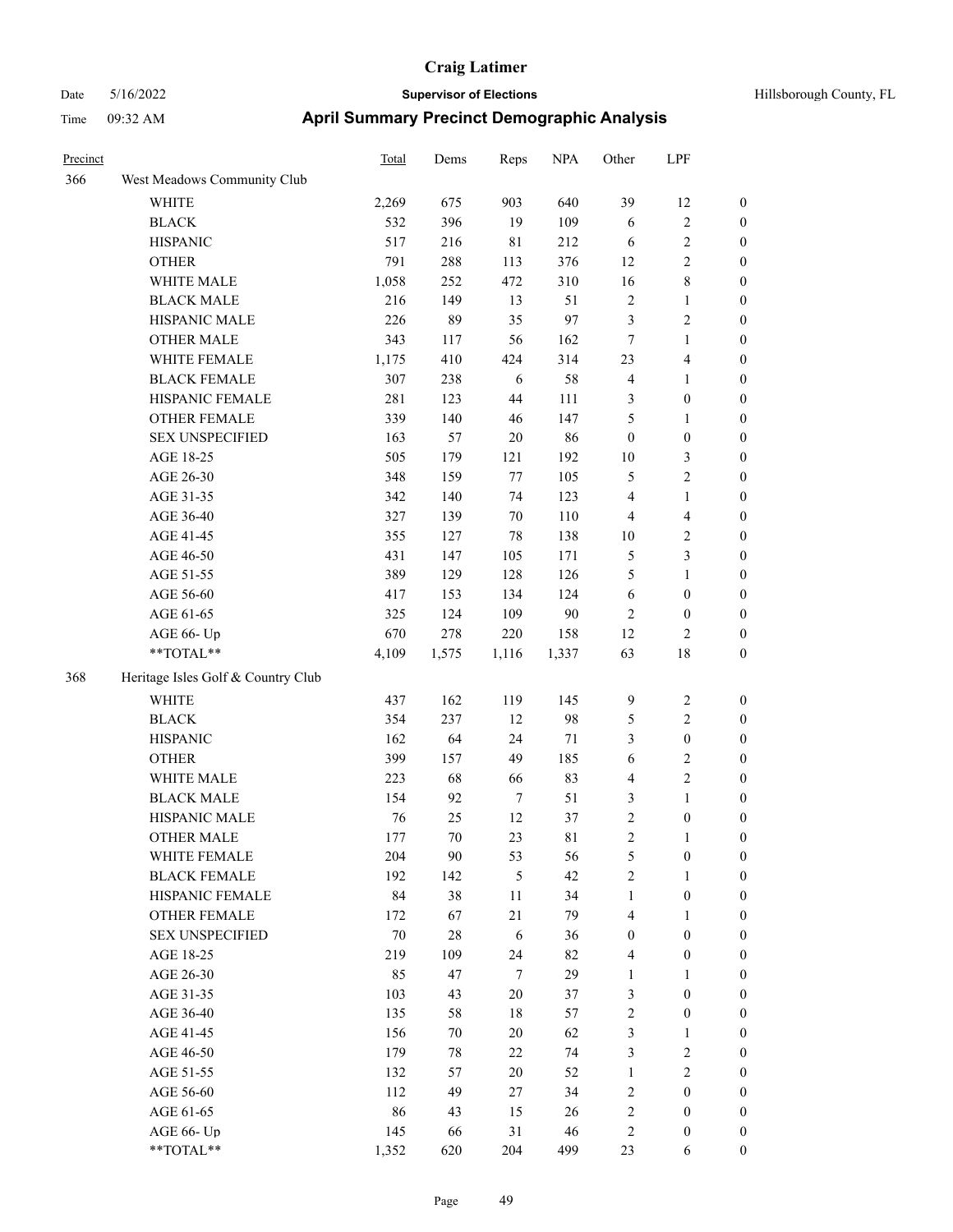| Precinct |                             | <b>Total</b> | Dems   | Reps             | <b>NPA</b>  | Other            | LPF              |                  |
|----------|-----------------------------|--------------|--------|------------------|-------------|------------------|------------------|------------------|
| 369      | New Tampa Regional Library  |              |        |                  |             |                  |                  |                  |
|          | WHITE                       | 305          | 95     | 99               | 101         | 9                | 1                | $\boldsymbol{0}$ |
|          | <b>BLACK</b>                | 156          | 112    | $\overline{4}$   | 40          | $\boldsymbol{0}$ | $\boldsymbol{0}$ | $\boldsymbol{0}$ |
|          | <b>HISPANIC</b>             | 146          | 60     | 29               | 55          | $\overline{2}$   | $\boldsymbol{0}$ | $\boldsymbol{0}$ |
|          | <b>OTHER</b>                | 98           | 39     | 9                | 50          | $\boldsymbol{0}$ | $\boldsymbol{0}$ | $\boldsymbol{0}$ |
|          | WHITE MALE                  | 135          | 33     | 42               | 54          | 5                | 1                | $\boldsymbol{0}$ |
|          | <b>BLACK MALE</b>           | 60           | 37     | $\overline{4}$   | 19          | $\boldsymbol{0}$ | $\boldsymbol{0}$ | $\boldsymbol{0}$ |
|          | HISPANIC MALE               | 55           | 14     | 16               | 24          | 1                | $\boldsymbol{0}$ | $\boldsymbol{0}$ |
|          | <b>OTHER MALE</b>           | 30           | 11     | $\mathfrak{Z}$   | 16          | $\boldsymbol{0}$ | $\boldsymbol{0}$ | $\boldsymbol{0}$ |
|          | WHITE FEMALE                | 166          | 60     | 56               | 46          | $\overline{4}$   | $\boldsymbol{0}$ | $\boldsymbol{0}$ |
|          | <b>BLACK FEMALE</b>         | 95           | 74     | $\boldsymbol{0}$ | $21\,$      | $\boldsymbol{0}$ | $\boldsymbol{0}$ | $\boldsymbol{0}$ |
|          | HISPANIC FEMALE             | 90           | 45     | 13               | 31          | 1                | $\boldsymbol{0}$ | $\boldsymbol{0}$ |
|          | <b>OTHER FEMALE</b>         | 45           | 19     | $\overline{4}$   | 22          | $\boldsymbol{0}$ | $\boldsymbol{0}$ | $\boldsymbol{0}$ |
|          | <b>SEX UNSPECIFIED</b>      | 29           | 13     | 3                | 13          | $\boldsymbol{0}$ | $\boldsymbol{0}$ | $\boldsymbol{0}$ |
|          | AGE 18-25                   | 92           | 33     | $\,8\,$          | 51          | $\boldsymbol{0}$ | $\boldsymbol{0}$ | $\boldsymbol{0}$ |
|          | AGE 26-30                   | 69           | 24     | 21               | 23          | 1                | $\boldsymbol{0}$ | $\boldsymbol{0}$ |
|          | AGE 31-35                   | 88           | 46     | 15               | 26          | 1                | $\boldsymbol{0}$ | $\boldsymbol{0}$ |
|          | AGE 36-40                   | 88           | 38     | 12               | 38          | $\boldsymbol{0}$ | $\boldsymbol{0}$ | $\boldsymbol{0}$ |
|          | AGE 41-45                   | 88           | $40\,$ | 18               | 27          | $\mathfrak{Z}$   | $\boldsymbol{0}$ | $\boldsymbol{0}$ |
|          | AGE 46-50                   | 62           | 27     | 16               | 18          | $\mathbf{1}$     | $\boldsymbol{0}$ | $\boldsymbol{0}$ |
|          | AGE 51-55                   | 77           | 37     | 19               | $20\,$      | 1                | $\boldsymbol{0}$ | $\boldsymbol{0}$ |
|          | AGE 56-60                   | 46           | 19     | 11               | 14          | $\overline{2}$   | $\boldsymbol{0}$ | $\boldsymbol{0}$ |
|          | AGE 61-65                   | 39           | 16     | 9                | 13          | 1                | $\boldsymbol{0}$ | $\boldsymbol{0}$ |
|          | AGE 66- Up                  | 56           | 26     | 12               | 16          | 1                | 1                | $\boldsymbol{0}$ |
|          | **TOTAL**                   | 705          | 306    | 141              | 246         | 11               | 1                | $\boldsymbol{0}$ |
| 370      | West Meadows Community Club |              |        |                  |             |                  |                  |                  |
|          | <b>WHITE</b>                | 1,163        | 315    | 513              | 311         | 17               | 7                | $\boldsymbol{0}$ |
|          | <b>BLACK</b>                | 287          | 195    | 12               | 75          | 5                | $\boldsymbol{0}$ | $\boldsymbol{0}$ |
|          | <b>HISPANIC</b>             | 292          | 110    | 57               | 121         | 3                | 1                | $\boldsymbol{0}$ |
|          | <b>OTHER</b>                | 430          | 154    | 71               | 195         | 9                | 1                | $\boldsymbol{0}$ |
|          | WHITE MALE                  | 556          | 131    | 262              | 149         | 11               | 3                | $\boldsymbol{0}$ |
|          | <b>BLACK MALE</b>           | 141          | 90     | $\tau$           | 41          | $\mathfrak{Z}$   | $\boldsymbol{0}$ | $\boldsymbol{0}$ |
|          | HISPANIC MALE               | 123          | 36     | 25               | 60          | $\sqrt{2}$       | $\boldsymbol{0}$ | $\boldsymbol{0}$ |
|          | <b>OTHER MALE</b>           | 176          | 55     | 30               | 87          | 3                | 1                | $\boldsymbol{0}$ |
|          | WHITE FEMALE                | 600          | 183    | 246              | 161         | 6                | 4                | $\boldsymbol{0}$ |
|          | <b>BLACK FEMALE</b>         | 141          | 101    | $\overline{4}$   | 34          | $\overline{2}$   | $\boldsymbol{0}$ | $\boldsymbol{0}$ |
|          | HISPANIC FEMALE             | 159          | $70\,$ | 30               | 58          | $\mathbf{1}$     | $\boldsymbol{0}$ | $\boldsymbol{0}$ |
|          | OTHER FEMALE                | 200          | 82     | 36               | 79          | $\mathfrak{Z}$   | $\boldsymbol{0}$ | $\boldsymbol{0}$ |
|          | <b>SEX UNSPECIFIED</b>      | 76           | 26     | 13               | 33          | $\mathfrak{Z}$   | $\mathbf{1}$     | $\boldsymbol{0}$ |
|          | AGE 18-25                   | 265          | 100    | 60               | 96          | $\,$ 8 $\,$      | $\mathbf{1}$     | $\boldsymbol{0}$ |
|          | AGE 26-30                   | 124          | 50     | 24               | 46          | $\overline{4}$   | $\boldsymbol{0}$ | $\boldsymbol{0}$ |
|          | AGE 31-35                   | 115          | 49     | 24               | 39          | $\mathfrak{Z}$   | $\boldsymbol{0}$ | $\boldsymbol{0}$ |
|          | AGE 36-40                   | 201          | 64     | 61               | 69          | $\mathfrak{S}$   | 2                | $\boldsymbol{0}$ |
|          | AGE 41-45                   | 270          | 90     | 91               | 85          | $\mathbf{1}$     | 3                | $\boldsymbol{0}$ |
|          | AGE 46-50                   | 308          | 92     | 89               | 123         | $\mathfrak{Z}$   | 1                | $\boldsymbol{0}$ |
|          | AGE 51-55                   | 269          | 100    | 84               | $8\sqrt{1}$ | $\mathfrak{Z}$   | $\mathbf{1}$     | $\boldsymbol{0}$ |
|          | AGE 56-60                   | 194          | 67     | 73               | 50          | $\overline{4}$   | $\boldsymbol{0}$ | $\boldsymbol{0}$ |
|          | AGE 61-65                   | 142          | 47     | 49               | 46          | $\boldsymbol{0}$ | $\boldsymbol{0}$ | $\boldsymbol{0}$ |
|          | AGE 66- Up                  | 284          | 115    | 98               | 67          | 3                | 1                | $\bf{0}$         |
|          | **TOTAL**                   | 2,172        | 774    | 653              | 702         | 34               | 9                | $\boldsymbol{0}$ |
|          |                             |              |        |                  |             |                  |                  |                  |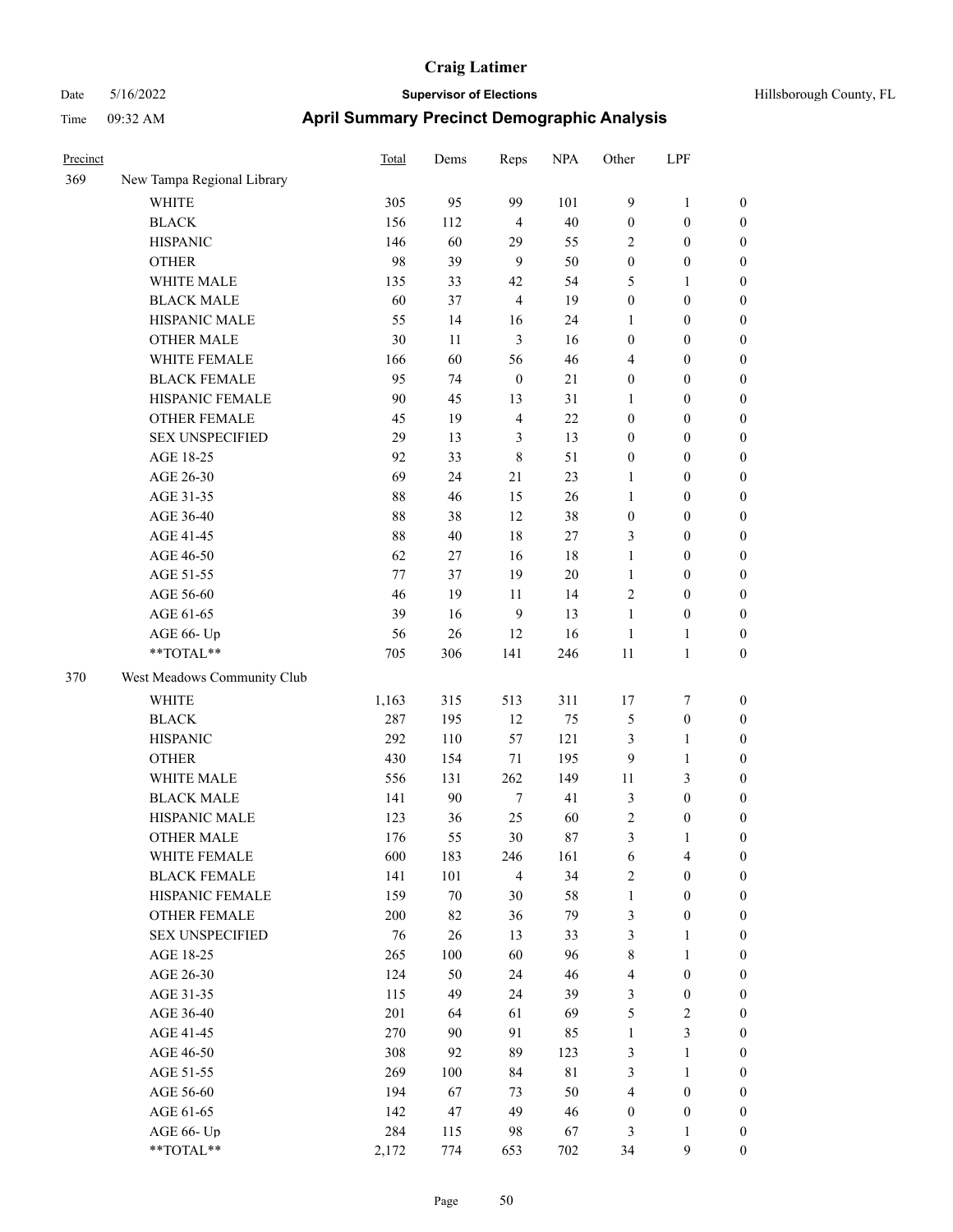## Date 5/16/2022 **Supervisor of Elections Supervisor of Elections** Hillsborough County, FL Time 09:32 AM **April Summary Precinct Demographic Analysis**

| Precinct |                                        | Total  | Dems   | Reps           | <b>NPA</b>     | Other            | LPF              |                  |
|----------|----------------------------------------|--------|--------|----------------|----------------|------------------|------------------|------------------|
| 371      | New Tampa Community Park Gym and Dance |        |        |                |                |                  |                  |                  |
|          | <b>WHITE</b>                           | 573    | 166    | 190            | 200            | 14               | $\mathfrak{Z}$   | $\boldsymbol{0}$ |
|          | <b>BLACK</b>                           | 287    | 192    | 12             | $8\sqrt{1}$    | $\mathfrak{2}$   | $\boldsymbol{0}$ | $\boldsymbol{0}$ |
|          | <b>HISPANIC</b>                        | 203    | 78     | 41             | 79             | 4                | $\mathbf{1}$     | $\boldsymbol{0}$ |
|          | <b>OTHER</b>                           | 354    | 124    | 32             | 195            | 3                | $\boldsymbol{0}$ | $\boldsymbol{0}$ |
|          | WHITE MALE                             | 267    | 62     | 94             | 104            | 4                | $\mathfrak{Z}$   | $\boldsymbol{0}$ |
|          | <b>BLACK MALE</b>                      | 125    | 67     | 6              | 50             | 2                | $\boldsymbol{0}$ | $\boldsymbol{0}$ |
|          | HISPANIC MALE                          | $71\,$ | 26     | 17             | 26             | $\mathbf{1}$     | $\mathbf{1}$     | $\boldsymbol{0}$ |
|          | <b>OTHER MALE</b>                      | 156    | 53     | 17             | 83             | $\mathfrak{Z}$   | $\boldsymbol{0}$ | $\boldsymbol{0}$ |
|          | WHITE FEMALE                           | 299    | 100    | 95             | 94             | 10               | $\boldsymbol{0}$ | $\boldsymbol{0}$ |
|          | <b>BLACK FEMALE</b>                    | 158    | 123    | $\overline{4}$ | 31             | $\boldsymbol{0}$ | $\boldsymbol{0}$ | 0                |
|          | HISPANIC FEMALE                        | 125    | 48     | 23             | 51             | 3                | $\boldsymbol{0}$ | 0                |
|          | OTHER FEMALE                           | 149    | 61     | 10             | $78\,$         | $\boldsymbol{0}$ | $\boldsymbol{0}$ | $\boldsymbol{0}$ |
|          | <b>SEX UNSPECIFIED</b>                 | 67     | $20\,$ | 9              | 38             | $\boldsymbol{0}$ | $\boldsymbol{0}$ | $\boldsymbol{0}$ |
|          | AGE 18-25                              | 228    | 114    | 26             | 83             | 5                | $\boldsymbol{0}$ | $\boldsymbol{0}$ |
|          | AGE 26-30                              | 149    | 55     | 25             | 63             | 4                | $\sqrt{2}$       | $\boldsymbol{0}$ |
|          | AGE 31-35                              | 146    | 54     | 34             | 55             | 3                | $\boldsymbol{0}$ | $\boldsymbol{0}$ |
|          | AGE 36-40                              | 141    | 61     | $27\,$         | 50             | $\overline{c}$   | $\mathbf{1}$     | $\boldsymbol{0}$ |
|          | AGE 41-45                              | 151    | 59     | 12             | 79             | $\mathbf{1}$     | $\boldsymbol{0}$ | $\boldsymbol{0}$ |
|          | AGE 46-50                              | 160    | 45     | $30\,$         | 85             | $\boldsymbol{0}$ | $\boldsymbol{0}$ | 0                |
|          | AGE 51-55                              | 132    | 56     | 29             | 46             | 1                | $\boldsymbol{0}$ | 0                |
|          | AGE 56-60                              | 104    | 39     | 26             | 35             | 4                | $\boldsymbol{0}$ | 0                |
|          | AGE 61-65                              | 70     | 21     | 19             | $28\,$         | 1                | $\mathbf{1}$     | $\boldsymbol{0}$ |
|          | AGE 66- Up                             | 136    | 56     | 47             | 31             | $\overline{c}$   | $\boldsymbol{0}$ | $\boldsymbol{0}$ |
|          | **TOTAL**                              | 1,417  | 560    | 275            | 555            | 23               | $\overline{4}$   | $\boldsymbol{0}$ |
| 372      | New Tampa Regional Library             |        |        |                |                |                  |                  |                  |
|          | WHITE                                  | 602    | 136    | 309            | 141            | 15               | $\mathbf{1}$     | $\boldsymbol{0}$ |
|          | <b>BLACK</b>                           | 167    | 114    | 12             | 39             | $\overline{c}$   | $\boldsymbol{0}$ | $\boldsymbol{0}$ |
|          | <b>HISPANIC</b>                        | 126    | 55     | 20             | 48             | 3                | $\boldsymbol{0}$ | $\boldsymbol{0}$ |
|          | <b>OTHER</b>                           | 114    | 37     | 31             | 45             | $\mathbf{1}$     | $\boldsymbol{0}$ | $\boldsymbol{0}$ |
|          | WHITE MALE                             | 280    | 50     | 142            | 77             | $10\,$           | 1                | $\boldsymbol{0}$ |
|          | <b>BLACK MALE</b>                      | 61     | 39     | 6              | 15             | $\mathbf{1}$     | $\boldsymbol{0}$ | $\boldsymbol{0}$ |
|          | HISPANIC MALE                          | 54     | 24     | $10\,$         | 20             | $\boldsymbol{0}$ | $\boldsymbol{0}$ | 0                |
|          | <b>OTHER MALE</b>                      | 45     | 10     | 13             | 21             | 1                | $\boldsymbol{0}$ | $\boldsymbol{0}$ |
|          | WHITE FEMALE                           | 318    | 84     | 165            | 64             | 5                | $\boldsymbol{0}$ | $\boldsymbol{0}$ |
|          | <b>BLACK FEMALE</b>                    | 105    | 74     | $\sqrt{6}$     | 24             | $\mathbf{1}$     | $\boldsymbol{0}$ | $\boldsymbol{0}$ |
|          | HISPANIC FEMALE                        | 71     | 31     | 10             | 27             | 3                | $\boldsymbol{0}$ | $\overline{0}$   |
|          | <b>OTHER FEMALE</b>                    | 57     | 25     | 12             | $20\,$         | $\boldsymbol{0}$ | $\boldsymbol{0}$ | 0                |
|          | <b>SEX UNSPECIFIED</b>                 | 18     | 5      | $\,8\,$        | $\mathfrak{S}$ | $\boldsymbol{0}$ | $\boldsymbol{0}$ | $\overline{0}$   |
|          | AGE 18-25                              | 92     | 41     | 29             | 21             | $\mathbf{1}$     | $\boldsymbol{0}$ | 0                |
|          | AGE 26-30                              | 93     | 28     | 32             | 33             | $\boldsymbol{0}$ | $\boldsymbol{0}$ | 0                |
|          | AGE 31-35                              | 82     | 29     | $22\,$         | $27\,$         | 3                | $\mathbf{1}$     | 0                |
|          | AGE 36-40                              | 58     | 20     | $18\,$         | 17             | 3                | $\boldsymbol{0}$ | 0                |
|          | AGE 41-45                              | 51     | 18     | 10             | 22             | $\mathbf{1}$     | $\boldsymbol{0}$ | 0                |
|          | AGE 46-50                              | 78     | 32     | 27             | 18             | $\mathbf{1}$     | $\boldsymbol{0}$ | $\overline{0}$   |
|          | AGE 51-55                              | 86     | 21     | 37             | $22\,$         | 6                | $\boldsymbol{0}$ | $\overline{0}$   |
|          | AGE 56-60                              | 88     | $22\,$ | 37             | 29             | $\boldsymbol{0}$ | $\boldsymbol{0}$ | 0                |
|          | AGE 61-65                              | 100    | 29     | 42             | $28\,$         | $\mathbf{1}$     | $\boldsymbol{0}$ | 0                |
|          | AGE 66- Up                             | 281    | 102    | 118            | 56             | $\mathfrak s$    | $\boldsymbol{0}$ | $\overline{0}$   |
|          |                                        |        |        |                |                |                  |                  |                  |

\*\*TOTAL\*\* 1,009 342 372 273 21 1 0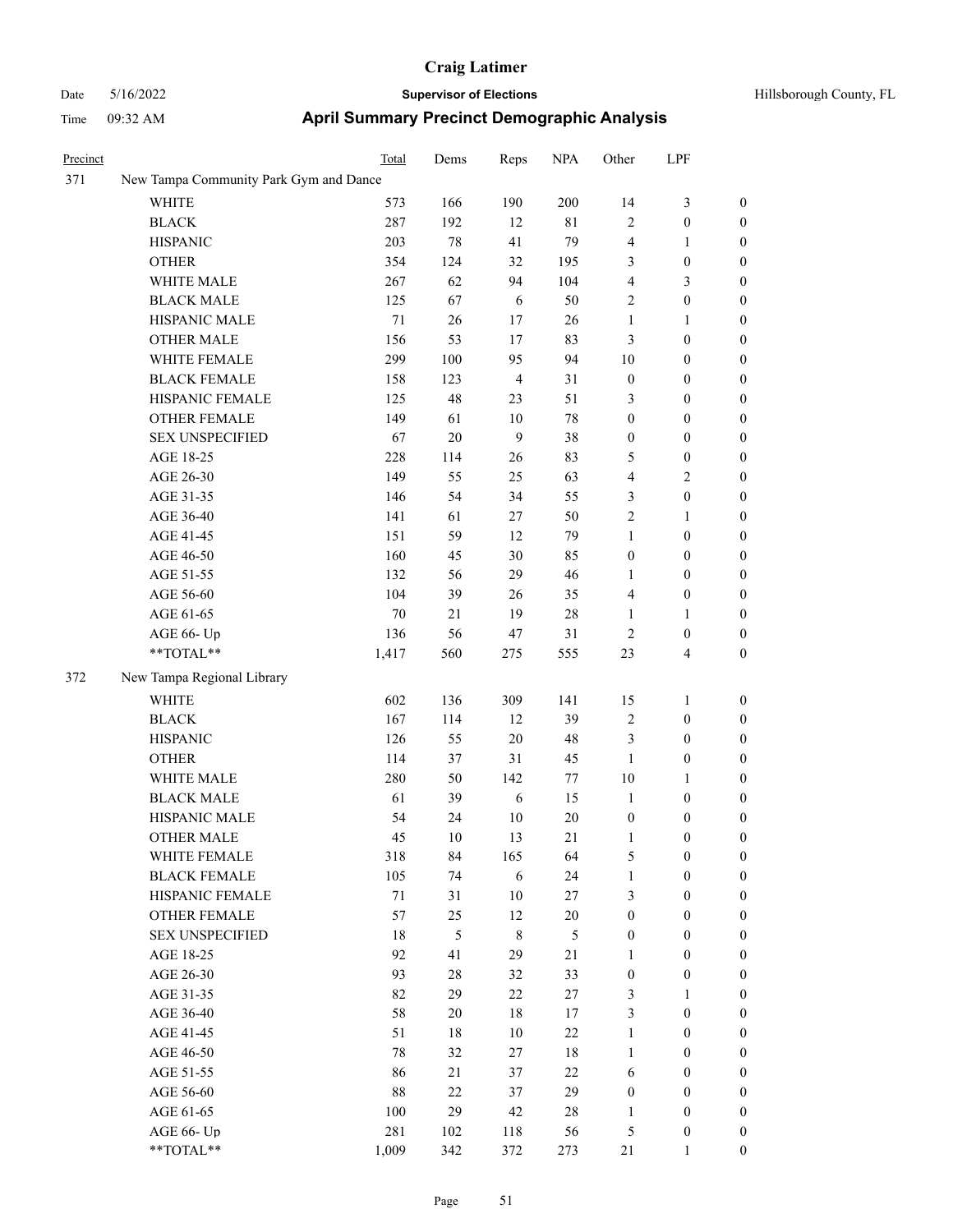# Date 5/16/2022 **Supervisor of Elections Supervisor of Elections** Hillsborough County, FL Time 09:32 AM **April Summary Precinct Demographic Analysis**

| Precinct |                                         | Total | Dems        | Reps           | <b>NPA</b>              | Other                   | LPF                     |                  |
|----------|-----------------------------------------|-------|-------------|----------------|-------------------------|-------------------------|-------------------------|------------------|
| 373      | New Tampa Regional Library              |       |             |                |                         |                         |                         |                  |
|          | <b>WHITE</b>                            | 140   | 47          | 41             | 47                      | 5                       | $\boldsymbol{0}$        | $\boldsymbol{0}$ |
|          | <b>BLACK</b>                            | 103   | 71          | $\overline{4}$ | 24                      | $\overline{4}$          | $\boldsymbol{0}$        | $\boldsymbol{0}$ |
|          | <b>HISPANIC</b>                         | 51    | 22          | 8              | 20                      | 1                       | $\boldsymbol{0}$        | $\boldsymbol{0}$ |
|          | <b>OTHER</b>                            | 36    | 17          | 5              | 14                      | $\boldsymbol{0}$        | $\boldsymbol{0}$        | $\boldsymbol{0}$ |
|          | WHITE MALE                              | 59    | 14          | 25             | 18                      | $\sqrt{2}$              | $\boldsymbol{0}$        | $\boldsymbol{0}$ |
|          | <b>BLACK MALE</b>                       | 42    | 27          | $\sqrt{2}$     | 10                      | 3                       | $\boldsymbol{0}$        | $\boldsymbol{0}$ |
|          | HISPANIC MALE                           | 25    | 8           | 5              | 12                      | $\boldsymbol{0}$        | $\boldsymbol{0}$        | $\boldsymbol{0}$ |
|          | <b>OTHER MALE</b>                       | 15    | 8           | 3              | $\overline{\mathbf{4}}$ | $\boldsymbol{0}$        | 0                       | $\boldsymbol{0}$ |
|          | WHITE FEMALE                            | 75    | 32          | 13             | 27                      | 3                       | 0                       | $\boldsymbol{0}$ |
|          | <b>BLACK FEMALE</b>                     | 60    | 43          | $\overline{2}$ | 14                      | 1                       | $\boldsymbol{0}$        | $\boldsymbol{0}$ |
|          | HISPANIC FEMALE                         | 25    | 14          | $\overline{2}$ | $\,$ 8 $\,$             | 1                       | 0                       | $\boldsymbol{0}$ |
|          | <b>OTHER FEMALE</b>                     | 16    | 8           | $\mathfrak{2}$ | 6                       | $\boldsymbol{0}$        | $\boldsymbol{0}$        | $\boldsymbol{0}$ |
|          | <b>SEX UNSPECIFIED</b>                  | 13    | 3           | 4              | 6                       | $\boldsymbol{0}$        | $\boldsymbol{0}$        | $\boldsymbol{0}$ |
|          | AGE 18-25                               | 39    | 16          | 8              | 15                      | $\boldsymbol{0}$        | $\boldsymbol{0}$        | $\boldsymbol{0}$ |
|          | AGE 26-30                               | 48    | 25          | 8              | 15                      | 0                       | $\boldsymbol{0}$        | $\boldsymbol{0}$ |
|          | AGE 31-35                               | 40    | 21          | 3              | 12                      | 4                       | $\boldsymbol{0}$        | $\boldsymbol{0}$ |
|          | AGE 36-40                               | 36    | 15          | 4              | 17                      | $\boldsymbol{0}$        | $\boldsymbol{0}$        | $\boldsymbol{0}$ |
|          | AGE 41-45                               | 30    | 15          | 5              | 9                       | $\mathbf{1}$            | 0                       | $\boldsymbol{0}$ |
|          | AGE 46-50                               | 26    | 13          | 5              | 6                       | $\overline{\mathbf{c}}$ | 0                       | $\boldsymbol{0}$ |
|          | AGE 51-55                               | 37    | 14          | 11             | 10                      | $\overline{2}$          | $\boldsymbol{0}$        | $\boldsymbol{0}$ |
|          | AGE 56-60                               | 24    | 9           | 6              | $\,$ 8 $\,$             | 1                       | 0                       | $\boldsymbol{0}$ |
|          | AGE 61-65                               | 12    | 7           | 1              | 4                       | $\boldsymbol{0}$        | $\boldsymbol{0}$        | $\boldsymbol{0}$ |
|          | AGE 66- Up                              | 38    | 22          | 7              | 9                       | $\theta$                | $\boldsymbol{0}$        | $\boldsymbol{0}$ |
|          | **TOTAL**                               | 330   | 157         | 58             | 105                     | 10                      | $\boldsymbol{0}$        | $\boldsymbol{0}$ |
| 401      | Wesley Memorial United Methodist Church |       |             |                |                         |                         |                         |                  |
|          | <b>WHITE</b>                            | 2,380 | 672         | 983            | 659                     | 51                      | 15                      | $\boldsymbol{0}$ |
|          | <b>BLACK</b>                            | 222   | 135         | 11             | $71\,$                  | 5                       | $\boldsymbol{0}$        | $\boldsymbol{0}$ |
|          | <b>HISPANIC</b>                         | 531   | 194         | 127            | 202                     | 6                       | $\overline{\mathbf{c}}$ | 0                |
|          | <b>OTHER</b>                            | 273   | $8\sqrt{1}$ | 68             | 117                     | 6                       | $\mathbf{1}$            | 0                |
|          | WHITE MALE                              | 1,159 | 267         | 518            | 339                     | 24                      | 11                      | $\boldsymbol{0}$ |
|          | <b>BLACK MALE</b>                       | 106   | 55          | 5              | 43                      | 3                       | $\boldsymbol{0}$        | $\boldsymbol{0}$ |
|          | HISPANIC MALE                           | 244   | 77          | 58             | 105                     | $\overline{4}$          | $\boldsymbol{0}$        | 0                |
|          | <b>OTHER MALE</b>                       | 105   | 31          | 25             | 48                      | $\theta$                | 1                       | 0                |
|          | WHITE FEMALE                            | 1,189 | 392         | 454            | 312                     | 27                      | $\overline{4}$          | $\boldsymbol{0}$ |
|          | <b>BLACK FEMALE</b>                     | 112   | $78\,$      | 6              | 26                      | $\sqrt{2}$              | $\boldsymbol{0}$        | $\boldsymbol{0}$ |
|          | HISPANIC FEMALE                         | 272   | 109         | 67             | 93                      | $\mathbf{1}$            | 2                       | $\boldsymbol{0}$ |
|          | OTHER FEMALE                            | 124   | 39          | 34             | 46                      | 5                       | $\boldsymbol{0}$        | 0                |
|          | <b>SEX UNSPECIFIED</b>                  | 95    | 34          | 22             | 37                      | $\sqrt{2}$              | $\boldsymbol{0}$        | $\theta$         |
|          | AGE 18-25                               | 380   | 124         | 93             | 149                     | 13                      | $\mathbf{1}$            | 0                |
|          | AGE 26-30                               | 365   | 122         | 107            | 128                     | $\tau$                  | $\mathbf{1}$            | $\boldsymbol{0}$ |
|          | AGE 31-35                               | 350   | 124         | 72             | 139                     | $10\,$                  | 5                       | $\boldsymbol{0}$ |
|          | AGE 36-40                               | 275   | 77          | 57             | 130                     | 6                       | 5                       | $\boldsymbol{0}$ |
|          | AGE 41-45                               | 263   | 76          | 81             | 98                      | 6                       | $\overline{c}$          | $\boldsymbol{0}$ |
|          | AGE 46-50                               | 280   | 68          | 116            | 91                      | $\overline{\mathbf{4}}$ | $\mathbf{1}$            | $\boldsymbol{0}$ |
|          | AGE 51-55                               | 304   | $80\,$      | 141            | 72                      | $\mathbf{9}$            | $\mathbf{2}$            | $\boldsymbol{0}$ |
|          | AGE 56-60                               | 332   | 102         | 151            | 75                      | $\overline{4}$          | $\boldsymbol{0}$        | $\boldsymbol{0}$ |
|          | AGE 61-65                               | 241   | $78\,$      | 109            | 50                      | $\overline{\mathbf{4}}$ | $\boldsymbol{0}$        | $\boldsymbol{0}$ |
|          | AGE 66- Up                              | 616   | 231         | 262            | 117                     | 5                       | 1                       | $\boldsymbol{0}$ |

\*\*TOTAL\*\* 3,406 1,082 1,189 1,049 68 18 0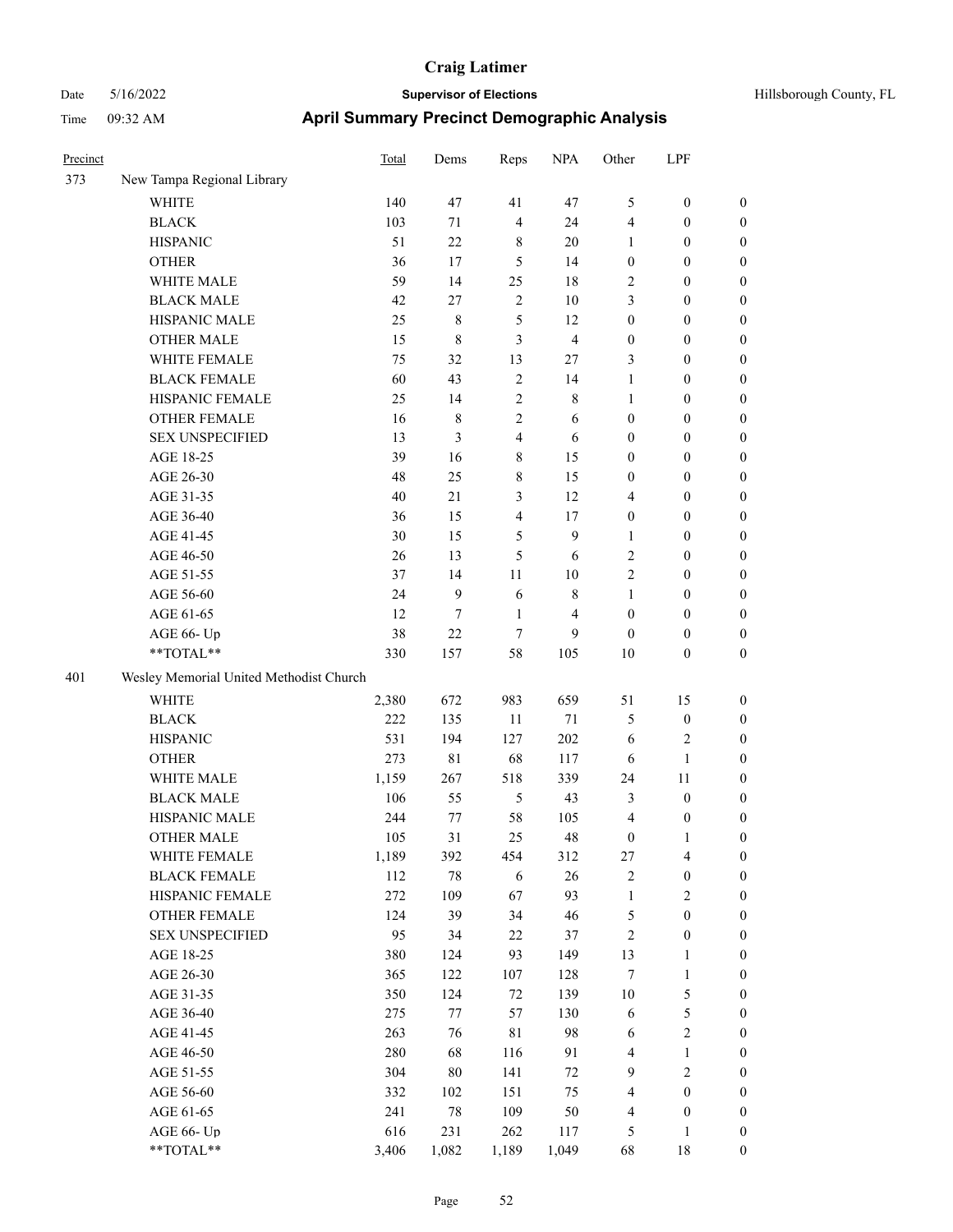## Date 5/16/2022 **Supervisor of Elections Supervisor of Elections** Hillsborough County, FL Time 09:32 AM **April Summary Precinct Demographic Analysis**

| Precinct |                                         | <b>Total</b> | Dems   | Reps           | <b>NPA</b> | Other            | LPF              |                  |
|----------|-----------------------------------------|--------------|--------|----------------|------------|------------------|------------------|------------------|
| 403      | Calvary Community Church                |              |        |                |            |                  |                  |                  |
|          | <b>WHITE</b>                            | 985          | 336    | 314            | 300        | 24               | 11               | $\boldsymbol{0}$ |
|          | <b>BLACK</b>                            | 274          | 195    | $11\,$         | 60         | $\,8\,$          | $\boldsymbol{0}$ | $\boldsymbol{0}$ |
|          | <b>HISPANIC</b>                         | 1,456        | 612    | 304            | 527        | 13               | $\boldsymbol{0}$ | $\boldsymbol{0}$ |
|          | <b>OTHER</b>                            | 343          | 124    | 79             | 135        | $\mathbf{2}$     | 3                | $\boldsymbol{0}$ |
|          | WHITE MALE                              | 477          | 141    | 159            | 155        | 14               | $\,$ 8 $\,$      | $\boldsymbol{0}$ |
|          | <b>BLACK MALE</b>                       | 139          | 88     | 5              | 41         | 5                | $\boldsymbol{0}$ | $\boldsymbol{0}$ |
|          | HISPANIC MALE                           | 638          | 249    | 145            | 235        | 9                | $\boldsymbol{0}$ | $\boldsymbol{0}$ |
|          | <b>OTHER MALE</b>                       | 135          | 45     | 38             | 48         | 1                | 3                | $\boldsymbol{0}$ |
|          | WHITE FEMALE                            | 498          | 192    | 152            | 141        | 10               | $\mathfrak{Z}$   | $\boldsymbol{0}$ |
|          | <b>BLACK FEMALE</b>                     | 132          | 105    | 6              | 18         | 3                | $\mathbf{0}$     | $\boldsymbol{0}$ |
|          | HISPANIC FEMALE                         | 746          | 334    | 145            | 263        | $\overline{4}$   | $\boldsymbol{0}$ | $\boldsymbol{0}$ |
|          | OTHER FEMALE                            | 113          | 48     | 19             | 45         | 1                | $\mathbf{0}$     | $\boldsymbol{0}$ |
|          | <b>SEX UNSPECIFIED</b>                  | 180          | 65     | 39             | 76         | $\boldsymbol{0}$ | $\boldsymbol{0}$ | $\boldsymbol{0}$ |
|          | AGE 18-25                               | 358          | 145    | 39             | 162        | 12               | $\boldsymbol{0}$ | $\boldsymbol{0}$ |
|          | AGE 26-30                               | 299          | 115    | 55             | 121        | 6                | $\overline{c}$   | $\boldsymbol{0}$ |
|          | AGE 31-35                               | 323          | 137    | 58             | 120        | 5                | 3                | $\boldsymbol{0}$ |
|          | AGE 36-40                               | 235          | 86     | 50             | 95         | $\overline{2}$   | $\overline{2}$   | $\boldsymbol{0}$ |
|          | AGE 41-45                               | 261          | 104    | 52             | 98         | 6                | $\mathbf{1}$     | $\boldsymbol{0}$ |
|          | AGE 46-50                               | 230          | 74     | 57             | 96         | 3                | $\mathbf{0}$     | $\mathbf{0}$     |
|          | AGE 51-55                               | 238          | 101    | 59             | 75         | 3                | $\mathbf{0}$     | $\boldsymbol{0}$ |
|          | AGE 56-60                               | 257          | 101    | 74             | 74         | 6                | $\overline{2}$   | $\boldsymbol{0}$ |
|          | AGE 61-65                               | 231          | 98     | 70             | 60         | 1                | $\mathfrak{2}$   | $\boldsymbol{0}$ |
|          | AGE 66- Up                              | 626          | 306    | 194            | 121        | 3                | $\overline{c}$   | $\boldsymbol{0}$ |
|          | **TOTAL**                               | 3,058        | 1,267  | 708            | 1,022      | 47               | 14               | $\boldsymbol{0}$ |
| 404      | Wesley Memorial United Methodist Church |              |        |                |            |                  |                  |                  |
|          | <b>WHITE</b>                            | 815          | 173    | 431            | 191        | 18               | $\overline{2}$   | $\boldsymbol{0}$ |
|          | <b>BLACK</b>                            | 88           | 43     | $\mathfrak s$  | 38         | $\mathbf{1}$     | 1                | $\boldsymbol{0}$ |
|          | <b>HISPANIC</b>                         | 238          | 79     | 65             | 94         | $\boldsymbol{0}$ | $\mathbf{0}$     | $\boldsymbol{0}$ |
|          | <b>OTHER</b>                            | 116          | 36     | 28             | 51         | $\mathbf{1}$     | $\mathbf{0}$     | $\boldsymbol{0}$ |
|          | WHITE MALE                              | 403          | 58     | 227            | 109        | 7                | $\overline{2}$   | $\boldsymbol{0}$ |
|          | <b>BLACK MALE</b>                       | 51           | 22     | $\overline{4}$ | 24         | $\overline{0}$   | 1                | $\mathbf{0}$     |
|          | HISPANIC MALE                           | 102          | 34     | 30             | 38         | $\overline{0}$   | $\mathbf{0}$     | $\boldsymbol{0}$ |
|          | <b>OTHER MALE</b>                       | 46           | 9      | 14             | 23         | $\boldsymbol{0}$ | $\boldsymbol{0}$ | $\boldsymbol{0}$ |
|          | WHITE FEMALE                            | 406          | 113    | 202            | 80         | 11               | $\mathbf{0}$     | $\overline{0}$   |
|          | <b>BLACK FEMALE</b>                     | 36           | 21     | $\mathbf{1}$   | 13         | $\mathbf{1}$     | $\boldsymbol{0}$ | $\boldsymbol{0}$ |
|          | HISPANIC FEMALE                         | 125          | 40     | 33             | 52         | $\boldsymbol{0}$ | $\mathbf{0}$     | $\mathbf{0}$     |
|          | <b>OTHER FEMALE</b>                     | 49           | $20\,$ | $\,8\,$        | $20\,$     | $\mathbf{1}$     | $\mathbf{0}$     | $\mathbf{0}$     |
|          | <b>SEX UNSPECIFIED</b>                  | 39           | 14     | 10             | 15         | $\mathbf{0}$     | $\mathbf{0}$     | $\mathbf{0}$     |
|          | AGE 18-25                               | 173          | 52     | 58             | 60         | 3                | $\mathbf{0}$     | $\overline{0}$   |
|          | AGE 26-30                               | 107          | 39     | 23             | 41         | $\overline{4}$   | $\boldsymbol{0}$ | $\boldsymbol{0}$ |
|          | AGE 31-35                               | 97           | 30     | 20             | 42         | $\overline{4}$   | $\mathbf{1}$     | $\mathbf{0}$     |
|          | AGE 36-40                               | 101          | 25     | 31             | 43         | $\overline{2}$   | $\mathbf{0}$     | 0                |
|          | AGE 41-45                               | 112          | 28     | 45             | 38         | $\mathbf{0}$     | $\mathbf{1}$     | 0                |
|          | AGE 46-50                               | 109          | 21     | 54             | 32         | 2                | $\boldsymbol{0}$ | $\mathbf{0}$     |
|          | AGE 51-55                               | 109          | 19     | 57             | 33         | $\boldsymbol{0}$ | $\boldsymbol{0}$ | 0                |
|          |                                         |              |        |                |            |                  |                  |                  |

AGE 56-60 118 20 73 23 2 0 0 AGE 61-65 103 24 53 25 1 0 0 AGE 66- Up 228 73 115 37 2 1 0 \*\*TOTAL\*\* 1,257 331 529 374 20 3 0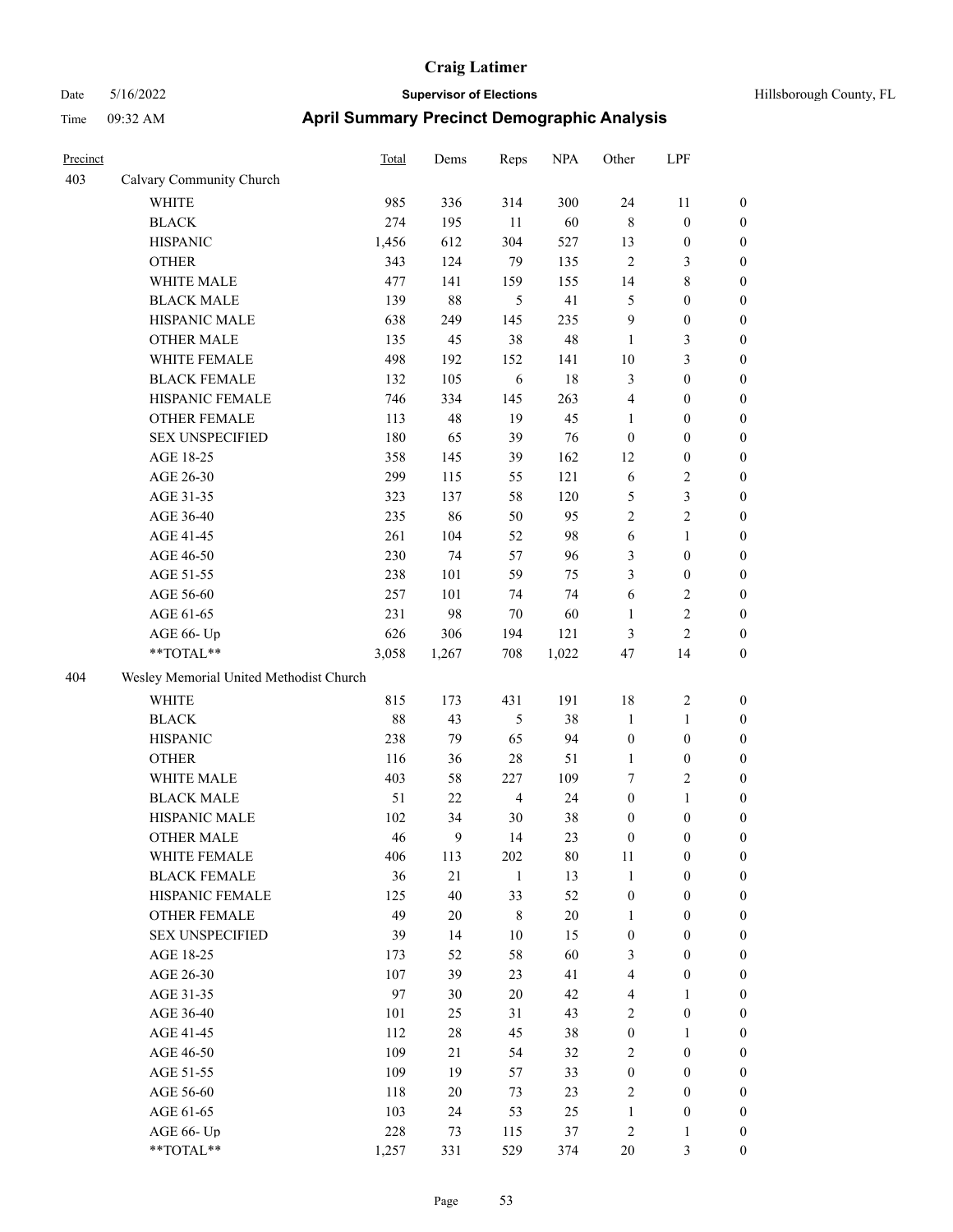| Hillsborough County, FL |  |  |  |  |  |
|-------------------------|--|--|--|--|--|
|-------------------------|--|--|--|--|--|

| Precinct |                          | <b>Total</b> | Dems   | Reps           | <b>NPA</b> | Other            | LPF                     |                  |
|----------|--------------------------|--------------|--------|----------------|------------|------------------|-------------------------|------------------|
| 405      | Calvary Community Church |              |        |                |            |                  |                         |                  |
|          | WHITE                    | 792          | 278    | 244            | 252        | 15               | $\mathfrak{Z}$          | $\boldsymbol{0}$ |
|          | <b>BLACK</b>             | 327          | 217    | 12             | 87         | 10               | $\mathbf{1}$            | $\boldsymbol{0}$ |
|          | <b>HISPANIC</b>          | 527          | 205    | 112            | 198        | $11\,$           | $\mathbf{1}$            | 0                |
|          | <b>OTHER</b>             | 187          | $71\,$ | 22             | 81         | $11\,$           | $\sqrt{2}$              | 0                |
|          | WHITE MALE               | 402          | 136    | 127            | 128        | $\,$ 8 $\,$      | $\mathfrak{Z}$          | $\boldsymbol{0}$ |
|          | <b>BLACK MALE</b>        | 136          | 76     | $\,$ 8 $\,$    | 47         | 5                | $\boldsymbol{0}$        | $\boldsymbol{0}$ |
|          | HISPANIC MALE            | 246          | 79     | 66             | 94         | 6                | $\mathbf{1}$            | $\boldsymbol{0}$ |
|          | <b>OTHER MALE</b>        | 72           | 23     | 10             | 34         | 3                | $\sqrt{2}$              | $\boldsymbol{0}$ |
|          | WHITE FEMALE             | 388          | 142    | 116            | 123        | 7                | $\boldsymbol{0}$        | $\boldsymbol{0}$ |
|          | <b>BLACK FEMALE</b>      | 187          | 139    | $\overline{4}$ | 38         | 5                | $\mathbf{1}$            | $\boldsymbol{0}$ |
|          | HISPANIC FEMALE          | 267          | 121    | 43             | 98         | 5                | $\boldsymbol{0}$        | $\boldsymbol{0}$ |
|          | OTHER FEMALE             | 74           | 32     | $\overline{9}$ | 25         | 8                | $\boldsymbol{0}$        | $\boldsymbol{0}$ |
|          | <b>SEX UNSPECIFIED</b>   | 61           | 23     | $\tau$         | 31         | $\boldsymbol{0}$ | $\boldsymbol{0}$        | 0                |
|          | AGE 18-25                | 298          | 131    | 52             | 105        | 9                | $\mathbf{1}$            | 0                |
|          | AGE 26-30                | 345          | 143    | 53             | 142        | 6                | $\mathbf{1}$            | $\boldsymbol{0}$ |
|          | AGE 31-35                | 248          | 108    | 36             | 91         | 10               | 3                       | $\boldsymbol{0}$ |
|          | AGE 36-40                | 180          | $70\,$ | 38             | 65         | 6                | $\mathbf{1}$            | $\boldsymbol{0}$ |
|          | AGE 41-45                | 133          | 43     | 32             | 53         | 5                | $\boldsymbol{0}$        | $\boldsymbol{0}$ |
|          | AGE 46-50                | 128          | 51     | 29             | 46         | $\sqrt{2}$       | $\boldsymbol{0}$        | $\boldsymbol{0}$ |
|          | AGE 51-55                | 136          | 59     | 32             | 41         | 4                | $\boldsymbol{0}$        | $\boldsymbol{0}$ |
|          | AGE 56-60                | 101          | 47     | 26             | 25         | 3                | $\boldsymbol{0}$        | $\boldsymbol{0}$ |
|          | AGE 61-65                | 77           | 29     | 25             | 21         | $\mathbf{1}$     | $\mathbf{1}$            | 0                |
|          | AGE 66- Up               | 187          | 90     | 67             | 29         | $\mathbf{1}$     | $\boldsymbol{0}$        | 0                |
|          | **TOTAL**                | 1,833        | 771    | 390            | 618        | 47               | $\tau$                  | $\boldsymbol{0}$ |
| 407      | Town N Country Park      |              |        |                |            |                  |                         |                  |
|          | <b>WHITE</b>             | 774          | 257    | 285            | 219        | 12               | $\mathbf{1}$            | 0                |
|          | <b>BLACK</b>             | 212          | 136    | $10\,$         | 60         | 5                | $\mathbf{1}$            | $\boldsymbol{0}$ |
|          | <b>HISPANIC</b>          | 1,790        | 736    | 410            | 633        | $\tau$           | $\overline{4}$          | 0                |
|          | <b>OTHER</b>             | 282          | 98     | 40             | 144        | $\boldsymbol{0}$ | $\boldsymbol{0}$        | $\boldsymbol{0}$ |
|          | WHITE MALE               | 370          | 108    | 139            | 118        | 4                | $\mathbf{1}$            | $\boldsymbol{0}$ |
|          | <b>BLACK MALE</b>        | 97           | 57     | 5              | 30         | 4                | $\mathbf{1}$            | $\boldsymbol{0}$ |
|          | HISPANIC MALE            | 773          | 283    | 190            | 292        | 4                | $\overline{\mathbf{4}}$ | $\boldsymbol{0}$ |
|          | <b>OTHER MALE</b>        | 88           | 26     | 16             | 46         | $\boldsymbol{0}$ | $\boldsymbol{0}$        | $\boldsymbol{0}$ |
|          | WHITE FEMALE             | 394          | 148    | 139            | 99         | 8                | $\boldsymbol{0}$        | 0                |
|          | <b>BLACK FEMALE</b>      | 111          | 77     | 5              | 28         | $\mathbf{1}$     | $\boldsymbol{0}$        | 0                |
|          | HISPANIC FEMALE          | 922          | 406    | 207            | 306        | 3                | $\boldsymbol{0}$        | 0                |
|          | OTHER FEMALE             | 99           | 43     | $11\,$         | 45         | $\boldsymbol{0}$ | $\boldsymbol{0}$        | $\boldsymbol{0}$ |
|          | <b>SEX UNSPECIFIED</b>   | 204          | 79     | 33             | 92         | $\boldsymbol{0}$ | $\boldsymbol{0}$        | $\boldsymbol{0}$ |
|          | AGE 18-25                | 363          | 142    | 55             | 162        | 4                | $\boldsymbol{0}$        | $\boldsymbol{0}$ |
|          | AGE 26-30                | 238          | 84     | 39             | 111        | 2                | $\mathbf{2}$            | $\overline{0}$   |
|          | AGE 31-35                | 255          | 97     | 48             | 106        | $\overline{4}$   | $\boldsymbol{0}$        | $\overline{0}$   |
|          | AGE 36-40                | 235          | 84     | 42             | 106        | 3                | $\boldsymbol{0}$        | $\overline{0}$   |
|          | AGE 41-45                | 242          | 100    | 57             | 82         | $\overline{c}$   | $\mathbf{1}$            | $\boldsymbol{0}$ |
|          | AGE 46-50                | 257          | 108    | 49             | 99         | $\boldsymbol{0}$ | $\mathbf{1}$            | $\boldsymbol{0}$ |
|          | AGE 51-55                | 262          | 99     | 59             | 100        | $\sqrt{2}$       | $\sqrt{2}$              | 0                |
|          | AGE 56-60                | 309          | 118    | 95             | 95         | $\mathbf{1}$     | $\boldsymbol{0}$        | 0                |
|          | AGE 61-65                | 205          | 82     | 62             | 58         | 3                | $\boldsymbol{0}$        | $\boldsymbol{0}$ |
|          | AGE 66- Up               | 692          | 313    | 239            | 137        | 3                | $\boldsymbol{0}$        | $\boldsymbol{0}$ |
|          | **TOTAL**                | 3,058        | 1,227  | 745            | 1,056      | 24               | 6                       | $\boldsymbol{0}$ |
|          |                          |              |        |                |            |                  |                         |                  |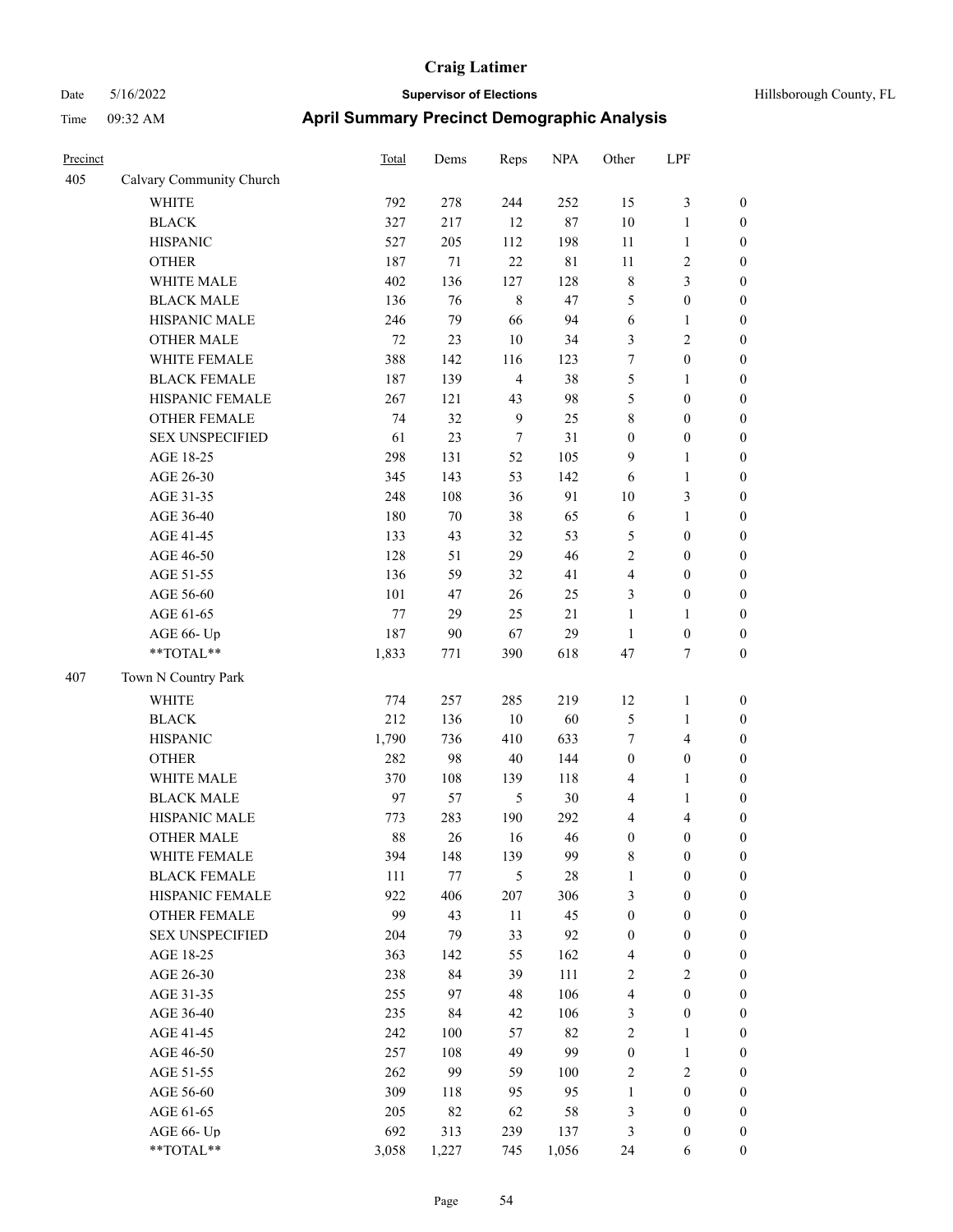|        | Hillsborough Co |
|--------|-----------------|
| $\sim$ |                 |

| Precinct |                                 | Total  | Dems   | Reps           | <b>NPA</b> | Other            | LPF                     |                  |
|----------|---------------------------------|--------|--------|----------------|------------|------------------|-------------------------|------------------|
| 410      | Bay West Club                   |        |        |                |            |                  |                         |                  |
|          | <b>WHITE</b>                    | 646    | 216    | 214            | 199        | 14               | $\mathfrak{Z}$          | $\boldsymbol{0}$ |
|          | <b>BLACK</b>                    | 184    | 116    | $\,8\,$        | 59         | $\mathbf{1}$     | $\boldsymbol{0}$        | $\boldsymbol{0}$ |
|          | <b>HISPANIC</b>                 | 893    | 388    | 161            | 331        | 12               | $\mathbf{1}$            | $\boldsymbol{0}$ |
|          | <b>OTHER</b>                    | 267    | 90     | 67             | 107        | 3                | $\boldsymbol{0}$        | $\boldsymbol{0}$ |
|          | WHITE MALE                      | 306    | 93     | 107            | 97         | 6                | $\mathfrak{Z}$          | $\boldsymbol{0}$ |
|          | <b>BLACK MALE</b>               | $72\,$ | 43     | $\overline{2}$ | 27         | $\boldsymbol{0}$ | $\boldsymbol{0}$        | $\boldsymbol{0}$ |
|          | HISPANIC MALE                   | 379    | 143    | 82             | 145        | 9                | $\boldsymbol{0}$        | $\boldsymbol{0}$ |
|          | <b>OTHER MALE</b>               | 102    | 26     | 32             | 42         | $\mathbf{2}$     | $\boldsymbol{0}$        | $\boldsymbol{0}$ |
|          | WHITE FEMALE                    | 330    | 122    | 103            | 97         | 8                | $\boldsymbol{0}$        | $\boldsymbol{0}$ |
|          | <b>BLACK FEMALE</b>             | 111    | 73     | 6              | 31         | $\mathbf{1}$     | $\boldsymbol{0}$        | $\boldsymbol{0}$ |
|          | HISPANIC FEMALE                 | 486    | 236    | 66             | 180        | 3                | $\mathbf{1}$            | $\boldsymbol{0}$ |
|          | OTHER FEMALE                    | 111    | 40     | 30             | $40\,$     | 1                | $\boldsymbol{0}$        | $\boldsymbol{0}$ |
|          | <b>SEX UNSPECIFIED</b>          | 93     | 34     | 22             | 37         | $\boldsymbol{0}$ | $\boldsymbol{0}$        | $\boldsymbol{0}$ |
|          | AGE 18-25                       | 286    | 112    | 36             | 130        | 7                | $\mathbf{1}$            | $\boldsymbol{0}$ |
|          | AGE 26-30                       | 200    | 77     | 31             | 87         | 5                | $\boldsymbol{0}$        | 0                |
|          | AGE 31-35                       | 200    | 90     | 30             | 76         | 3                | $\mathbf{1}$            | 0                |
|          | AGE 36-40                       | 191    | 78     | 39             | 73         | $\mathbf{1}$     | $\boldsymbol{0}$        | 0                |
|          | AGE 41-45                       | 149    | 53     | 35             | 60         | $\mathbf{1}$     | $\boldsymbol{0}$        | $\boldsymbol{0}$ |
|          | AGE 46-50                       | 145    | 57     | 35             | 50         | $\overline{c}$   | 1                       | $\boldsymbol{0}$ |
|          | AGE 51-55                       | 184    | 73     | 45             | 61         | 5                | $\boldsymbol{0}$        | $\boldsymbol{0}$ |
|          | AGE 56-60                       | 178    | 63     | 60             | 52         | $\mathfrak{2}$   | $\mathbf{1}$            | $\boldsymbol{0}$ |
|          | AGE 61-65                       | 146    | 68     | 49             | 28         | $\mathbf{1}$     | $\boldsymbol{0}$        | $\boldsymbol{0}$ |
|          | AGE 66- Up                      | 311    | 139    | $90\,$         | 79         | 3                | $\boldsymbol{0}$        | $\boldsymbol{0}$ |
|          | **TOTAL**                       | 1,990  | 810    | 450            | 696        | 30               | $\overline{\mathbf{4}}$ | $\boldsymbol{0}$ |
| 411      | Town N Country Regional Library |        |        |                |            |                  |                         |                  |
|          | <b>WHITE</b>                    | 950    | 310    | 371            | 254        | 12               | $\mathfrak{Z}$          | $\boldsymbol{0}$ |
|          | <b>BLACK</b>                    | 208    | 147    | $\overline{4}$ | 55         | $\sqrt{2}$       | $\boldsymbol{0}$        | $\boldsymbol{0}$ |
|          | <b>HISPANIC</b>                 | 1,386  | 591    | 273            | 509        | 10               | $\mathfrak{Z}$          | 0                |
|          | <b>OTHER</b>                    | 228    | 85     | 42             | 99         | $\mathbf{1}$     | $\mathbf{1}$            | 0                |
|          | WHITE MALE                      | 435    | 117    | 191            | 121        | 5                | $\mathbf{1}$            | $\boldsymbol{0}$ |
|          | <b>BLACK MALE</b>               | 110    | 76     | $\sqrt{2}$     | 31         | $\mathbf{1}$     | $\boldsymbol{0}$        | $\boldsymbol{0}$ |
|          | HISPANIC MALE                   | 595    | 241    | 137            | 213        | 4                | $\boldsymbol{0}$        | $\boldsymbol{0}$ |
|          | <b>OTHER MALE</b>               | 80     | 31     | 15             | 34         | $\boldsymbol{0}$ | $\boldsymbol{0}$        | $\boldsymbol{0}$ |
|          | WHITE FEMALE                    | 505    | 188    | 176            | 132        | 7                | $\sqrt{2}$              | $\overline{0}$   |
|          | <b>BLACK FEMALE</b>             | 96     | $70\,$ | $\sqrt{2}$     | 23         | $\mathbf{1}$     | $\boldsymbol{0}$        | 0                |
|          | HISPANIC FEMALE                 | 726    | 326    | 121            | 270        | 6                | $\mathfrak{Z}$          | 0                |
|          | <b>OTHER FEMALE</b>             | 66     | $28\,$ | 12             | 25         | $\mathbf{1}$     | $\boldsymbol{0}$        | 0                |
|          | <b>SEX UNSPECIFIED</b>          | 159    | 56     | 34             | 68         | $\boldsymbol{0}$ | $\mathbf{1}$            | 0                |
|          | AGE 18-25                       | 297    | 108    | 45             | 137        | 5                | $\sqrt{2}$              | 0                |
|          | AGE 26-30                       | 239    | 87     | 53             | 95         | $\overline{4}$   | $\boldsymbol{0}$        | $\overline{0}$   |
|          | AGE 31-35                       | 247    | 105    | 40             | 95         | 5                | $\sqrt{2}$              | $\overline{0}$   |
|          | AGE 36-40                       | 235    | 85     | 54             | 93         | $\overline{c}$   | $\mathbf{1}$            | $\overline{0}$   |
|          | AGE 41-45                       | 200    | 79     | 39             | $80\,$     | $\mathbf{1}$     | $\mathbf{1}$            | 0                |
|          | AGE 46-50                       | 217    | 75     | 49             | $90\,$     | 2                | $\mathbf{1}$            | $\overline{0}$   |
|          | AGE 51-55                       | 232    | 97     | 62             | 71         | $\mathbf{2}$     | $\boldsymbol{0}$        | $\overline{0}$   |
|          | AGE 56-60                       | 275    | 115    | 79             | $80\,$     | $\mathbf{1}$     | $\boldsymbol{0}$        | $\overline{0}$   |
|          | AGE 61-65                       | 216    | 85     | 73             | 57         | $\mathbf{1}$     | $\boldsymbol{0}$        | 0                |
|          | AGE 66- Up                      | 614    | 297    | 196            | 119        | $\sqrt{2}$       | $\boldsymbol{0}$        | 0                |
|          | **TOTAL**                       | 2,772  | 1,133  | 690            | 917        | 25               | $\boldsymbol{7}$        | $\boldsymbol{0}$ |
|          |                                 |        |        |                |            |                  |                         |                  |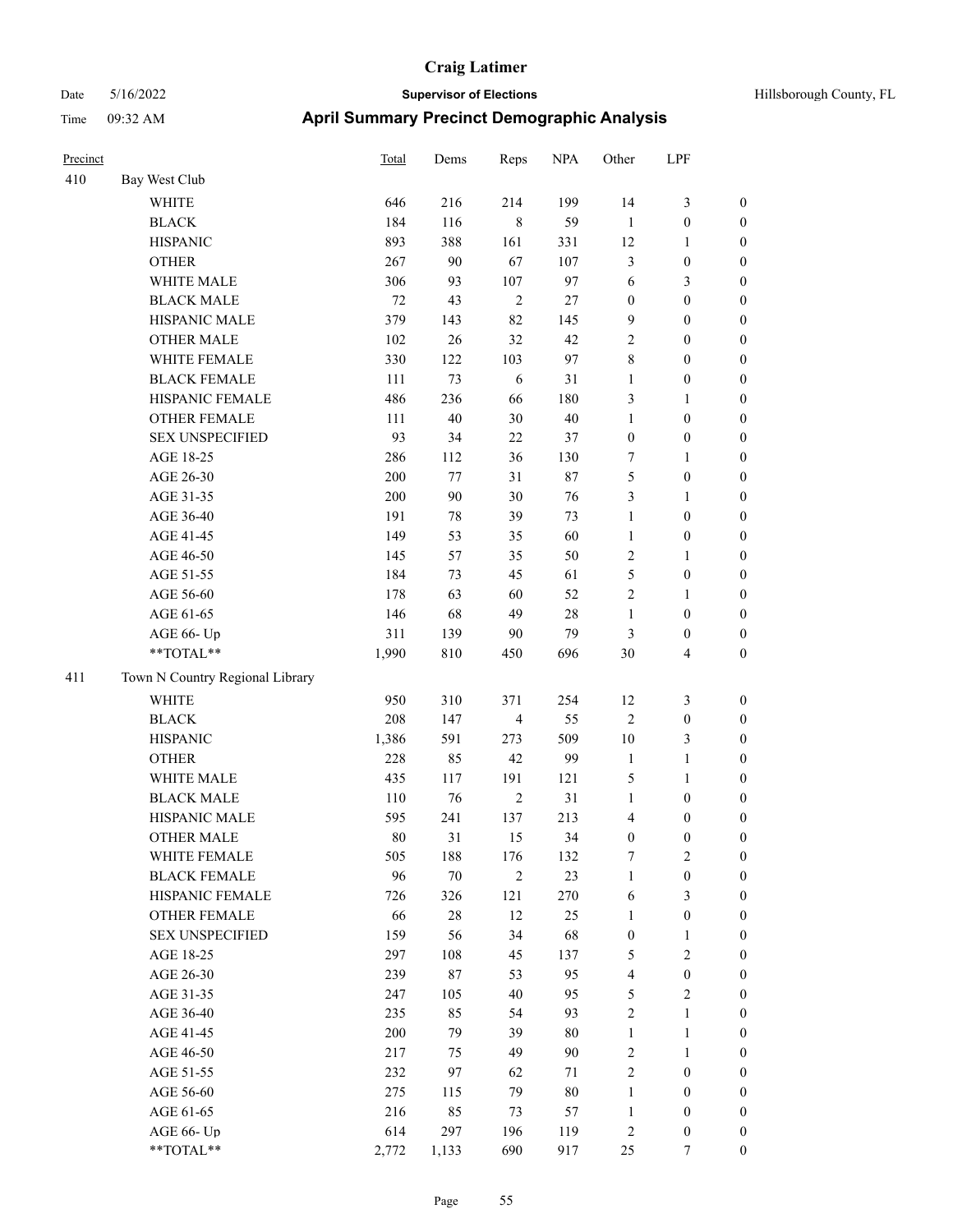| Precinct |                                    | <b>Total</b> | Dems   | Reps           | <b>NPA</b> | Other            | LPF                     |                  |
|----------|------------------------------------|--------------|--------|----------------|------------|------------------|-------------------------|------------------|
| 412      | Tampa Korean Seventh Day Adventist |              |        |                |            |                  |                         |                  |
|          | WHITE                              | 2,158        | 517    | 975            | 613        | 45               | 8                       | $\boldsymbol{0}$ |
|          | <b>BLACK</b>                       | 313          | 224    | $10\,$         | 73         | 6                | $\boldsymbol{0}$        | $\boldsymbol{0}$ |
|          | <b>HISPANIC</b>                    | 614          | 230    | 136            | 238        | $\,$ 8 $\,$      | 2                       | $\boldsymbol{0}$ |
|          | <b>OTHER</b>                       | 357          | 114    | 79             | 160        | $\overline{4}$   | $\boldsymbol{0}$        | $\boldsymbol{0}$ |
|          | WHITE MALE                         | 1,082        | 217    | 507            | 333        | 18               | 7                       | $\boldsymbol{0}$ |
|          | <b>BLACK MALE</b>                  | 146          | 93     | 6              | 44         | $\mathfrak{Z}$   | $\boldsymbol{0}$        | $\boldsymbol{0}$ |
|          | HISPANIC MALE                      | 260          | $90\,$ | 62             | 104        | $\overline{2}$   | 2                       | $\boldsymbol{0}$ |
|          | <b>OTHER MALE</b>                  | 128          | 45     | 26             | 54         | 3                | $\boldsymbol{0}$        | $\boldsymbol{0}$ |
|          | WHITE FEMALE                       | 1,058        | 295    | 457            | 279        | 26               | 1                       | $\boldsymbol{0}$ |
|          | <b>BLACK FEMALE</b>                | 165          | 129    | $\overline{4}$ | 29         | $\mathfrak{Z}$   | $\boldsymbol{0}$        | $\boldsymbol{0}$ |
|          | HISPANIC FEMALE                    | 331          | 131    | 70             | 124        | 6                | $\boldsymbol{0}$        | $\boldsymbol{0}$ |
|          | <b>OTHER FEMALE</b>                | 173          | 52     | 45             | 75         | $\mathbf{1}$     | $\boldsymbol{0}$        | $\boldsymbol{0}$ |
|          | <b>SEX UNSPECIFIED</b>             | 99           | 33     | 23             | 42         | $\mathbf{1}$     | $\boldsymbol{0}$        | $\boldsymbol{0}$ |
|          | AGE 18-25                          | 350          | 104    | 94             | 137        | 13               | 2                       | $\boldsymbol{0}$ |
|          | AGE 26-30                          | 359          | 112    | 84             | 153        | $\,$ 8 $\,$      | $\overline{c}$          | $\boldsymbol{0}$ |
|          | AGE 31-35                          | 327          | 116    | 81             | 124        | $\overline{4}$   | 2                       | $\boldsymbol{0}$ |
|          | AGE 36-40                          | 288          | 103    | 69             | 105        | 9                | 2                       | $\boldsymbol{0}$ |
|          | AGE 41-45                          | 284          | 93     | 98             | 90         | 3                | $\boldsymbol{0}$        | $\boldsymbol{0}$ |
|          | AGE 46-50                          | 295          | $80\,$ | 107            | 100        | 8                | $\boldsymbol{0}$        | $\boldsymbol{0}$ |
|          | AGE 51-55                          | 362          | 111    | 139            | 104        | 7                | 1                       | $\boldsymbol{0}$ |
|          | AGE 56-60                          | 316          | 84     | 153            | 73         | $\mathfrak{S}$   | 1                       | $\boldsymbol{0}$ |
|          | AGE 61-65                          | 258          | 83     | 110            | 64         | $\mathbf{1}$     | $\boldsymbol{0}$        | $\boldsymbol{0}$ |
|          | AGE 66- Up                         | 603          | 199    | 265            | 134        | 5                | $\boldsymbol{0}$        | $\boldsymbol{0}$ |
|          | **TOTAL**                          | 3,442        | 1,085  | 1,200          | 1,084      | 63               | 10                      | $\boldsymbol{0}$ |
| 413      | Bay West Club                      |              |        |                |            |                  |                         |                  |
|          | <b>WHITE</b>                       | 744          | 240    | 275            | 219        | $\,$ 8 $\,$      | 2                       | $\boldsymbol{0}$ |
|          | <b>BLACK</b>                       | 110          | 74     | 6              | 29         | 1                | $\boldsymbol{0}$        | $\boldsymbol{0}$ |
|          | <b>HISPANIC</b>                    | 426          | 170    | 101            | 151        | $\mathfrak{Z}$   | 1                       | $\boldsymbol{0}$ |
|          | <b>OTHER</b>                       | 136          | 50     | 26             | 56         | $\mathbf{1}$     | 3                       | $\boldsymbol{0}$ |
|          | WHITE MALE                         | 363          | 101    | 139            | 116        | 5                | $\overline{\mathbf{c}}$ | $\boldsymbol{0}$ |
|          | <b>BLACK MALE</b>                  | 51           | 32     | $\overline{2}$ | 16         | $\mathbf{1}$     | $\boldsymbol{0}$        | $\boldsymbol{0}$ |
|          | HISPANIC MALE                      | 185          | 69     | 54             | 61         | 1                | $\boldsymbol{0}$        | $\boldsymbol{0}$ |
|          | <b>OTHER MALE</b>                  | 46           | 14     | 10             | 21         | $\boldsymbol{0}$ | 1                       | $\boldsymbol{0}$ |
|          | WHITE FEMALE                       | 372          | 137    | 131            | 101        | 3                | $\boldsymbol{0}$        | $\boldsymbol{0}$ |
|          | <b>BLACK FEMALE</b>                | 56           | 41     | $\overline{4}$ | 11         | $\boldsymbol{0}$ | $\boldsymbol{0}$        | $\boldsymbol{0}$ |
|          | HISPANIC FEMALE                    | 227          | 93     | 46             | 85         | $\sqrt{2}$       | $\mathbf{1}$            | $\boldsymbol{0}$ |
|          | OTHER FEMALE                       | 65           | 26     | 13             | 23         | $\mathbf{1}$     | $\mathbf{2}$            | $\boldsymbol{0}$ |
|          | <b>SEX UNSPECIFIED</b>             | 51           | 21     | 9              | 21         | $\boldsymbol{0}$ | $\boldsymbol{0}$        | $\boldsymbol{0}$ |
|          | AGE 18-25                          | 140          | 60     | 21             | 55         | $\overline{4}$   | $\boldsymbol{0}$        | $\boldsymbol{0}$ |
|          | AGE 26-30                          | 99           | 34     | 17             | 47         | $\boldsymbol{0}$ | $\mathbf{1}$            | $\boldsymbol{0}$ |
|          | AGE 31-35                          | 124          | 39     | 31             | 51         | $\boldsymbol{0}$ | 3                       | $\boldsymbol{0}$ |
|          | AGE 36-40                          | 91           | 36     | 16             | 37         | $\sqrt{2}$       | $\boldsymbol{0}$        | $\boldsymbol{0}$ |
|          | AGE 41-45                          | 122          | 40     | 26             | 55         | $\mathbf{1}$     | $\boldsymbol{0}$        | $\boldsymbol{0}$ |
|          | AGE 46-50                          | 102          | 36     | 29             | 35         | $\mathbf{1}$     | 1                       | $\boldsymbol{0}$ |
|          | AGE 51-55                          | 128          | 39     | 48             | $40\,$     | $\mathbf{1}$     | $\boldsymbol{0}$        | $\boldsymbol{0}$ |
|          | AGE 56-60                          | 153          | 62     | $47\,$         | 43         | $\boldsymbol{0}$ | $\mathbf{1}$            | $\boldsymbol{0}$ |
|          | AGE 61-65                          | 140          | 65     | 41             | 33         | $\mathbf{1}$     | $\boldsymbol{0}$        | $\boldsymbol{0}$ |
|          | AGE 66- Up                         | 317          | 123    | 132            | 59         | $\mathfrak{Z}$   | $\boldsymbol{0}$        | $\bf{0}$         |
|          | $**TOTAL**$                        | 1,416        | 534    | 408            | 455        | 13               | 6                       | $\boldsymbol{0}$ |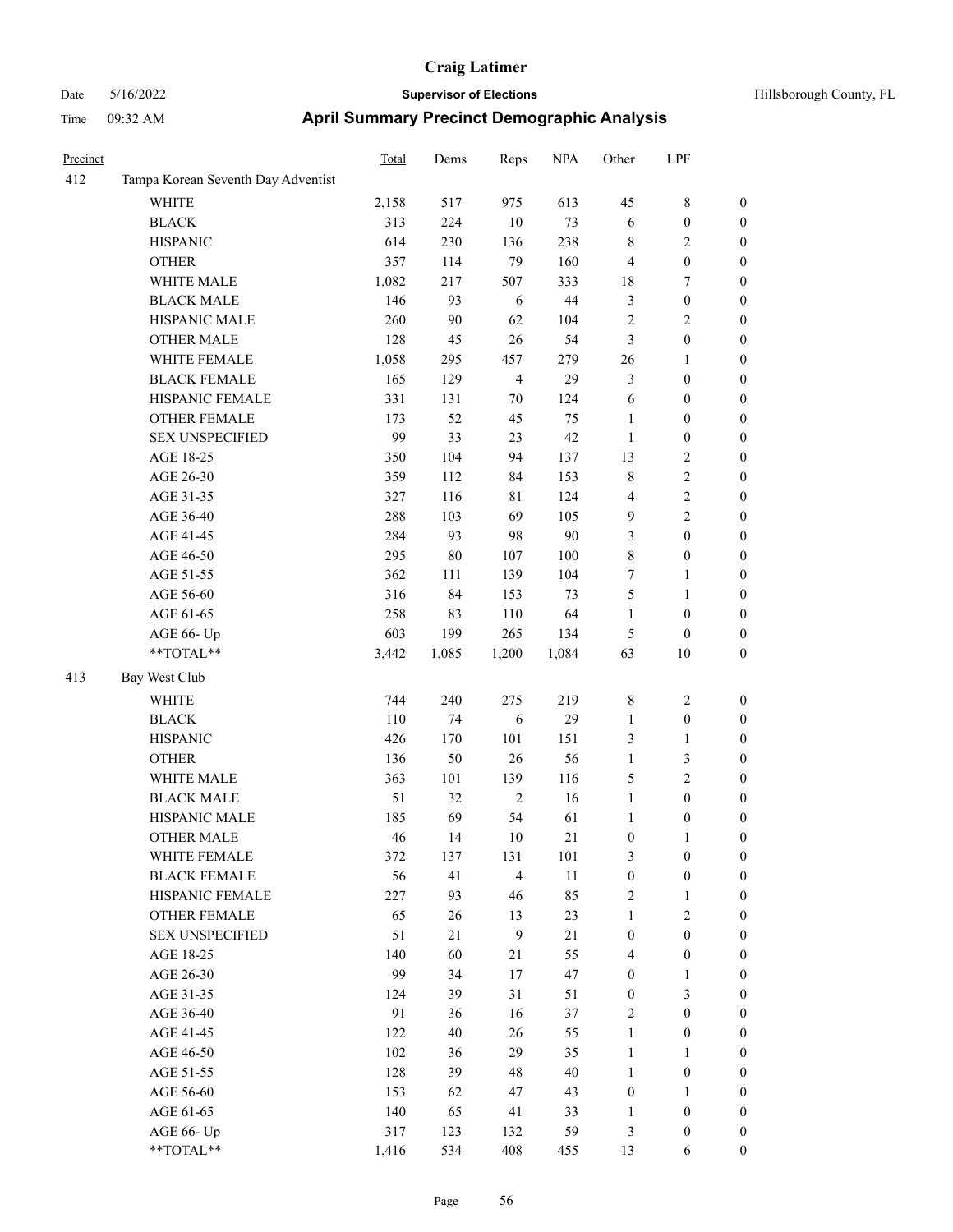| Precinct |                                          | <b>Total</b> | Dems        | Reps           | <b>NPA</b> | Other            | LPF                     |                  |
|----------|------------------------------------------|--------------|-------------|----------------|------------|------------------|-------------------------|------------------|
| 414      | Cuban Civic Club                         |              |             |                |            |                  |                         |                  |
|          | <b>WHITE</b>                             | 853          | 294         | 268            | 266        | 20               | 5                       | $\boldsymbol{0}$ |
|          | <b>BLACK</b>                             | 425          | 301         | 15             | 106        | $\mathfrak{Z}$   | $\boldsymbol{0}$        | $\boldsymbol{0}$ |
|          | <b>HISPANIC</b>                          | 2,266        | 1,003       | 410            | 834        | 16               | 3                       | $\boldsymbol{0}$ |
|          | <b>OTHER</b>                             | 429          | 157         | 84             | 187        | $\mathbf{1}$     | $\boldsymbol{0}$        | $\boldsymbol{0}$ |
|          | WHITE MALE                               | 394          | 110         | 138            | 134        | $\,$ 8 $\,$      | 4                       | $\boldsymbol{0}$ |
|          | <b>BLACK MALE</b>                        | 197          | 127         | $\tau$         | 63         | $\boldsymbol{0}$ | $\boldsymbol{0}$        | $\boldsymbol{0}$ |
|          | HISPANIC MALE                            | 999          | 403         | 211            | 376        | 7                | 2                       | $\boldsymbol{0}$ |
|          | <b>OTHER MALE</b>                        | 125          | 46          | 29             | 50         | $\boldsymbol{0}$ | $\boldsymbol{0}$        | $\boldsymbol{0}$ |
|          | WHITE FEMALE                             | 453          | 182         | 129            | 129        | 12               | 1                       | $\boldsymbol{0}$ |
|          | <b>BLACK FEMALE</b>                      | 219          | 167         | $\tau$         | 42         | 3                | $\boldsymbol{0}$        | $\boldsymbol{0}$ |
|          | HISPANIC FEMALE                          | 1,186        | 564         | 183            | 429        | 9                | 1                       | $\boldsymbol{0}$ |
|          | <b>OTHER FEMALE</b>                      | 186          | 68          | 39             | 79         | $\boldsymbol{0}$ | $\boldsymbol{0}$        | $\boldsymbol{0}$ |
|          | <b>SEX UNSPECIFIED</b>                   | 214          | $88\,$      | 34             | 91         | 1                | $\boldsymbol{0}$        | $\boldsymbol{0}$ |
|          | AGE 18-25                                | 508          | 205         | 61             | 228        | 14               | $\boldsymbol{0}$        | $\boldsymbol{0}$ |
|          | AGE 26-30                                | 361          | 145         | 53             | 153        | $\mathfrak{S}$   | 5                       | $\boldsymbol{0}$ |
|          | AGE 31-35                                | 355          | 126         | 59             | 166        | $\sqrt{2}$       | $\overline{\mathbf{c}}$ | $\boldsymbol{0}$ |
|          | AGE 36-40                                | 341          | 129         | 59             | 150        | 3                | $\boldsymbol{0}$        | $\boldsymbol{0}$ |
|          | AGE 41-45                                | 318          | 125         | 57             | 132        | $\overline{4}$   | $\boldsymbol{0}$        | $\boldsymbol{0}$ |
|          | AGE 46-50                                | 319          | 130         | 76             | 112        | 1                | $\boldsymbol{0}$        | $\boldsymbol{0}$ |
|          | AGE 51-55                                | 343          | 158         | 69             | 113        | $\sqrt{2}$       | 1                       | $\boldsymbol{0}$ |
|          | AGE 56-60                                | 361          | 177         | 87             | 97         | $\boldsymbol{0}$ | $\boldsymbol{0}$        | $\boldsymbol{0}$ |
|          | AGE 61-65                                | 329          | 156         | $78\,$         | 94         | $\mathbf{1}$     | $\boldsymbol{0}$        | $\boldsymbol{0}$ |
|          | AGE 66- Up                               | 738          | 404         | 178            | 148        | $\,8\,$          | $\boldsymbol{0}$        | $\boldsymbol{0}$ |
|          | **TOTAL**                                | 3,973        | 1,755       | 777            | 1,393      | 40               | 8                       | $\boldsymbol{0}$ |
| 415      | Peace Baptist Church of Town and Country |              |             |                |            |                  |                         |                  |
|          | <b>WHITE</b>                             | 1,387        | 453         | 550            | 365        | 16               | 3                       | $\boldsymbol{0}$ |
|          | <b>BLACK</b>                             | 262          | 185         | 9              | 61         | $\boldsymbol{7}$ | $\boldsymbol{0}$        | $\boldsymbol{0}$ |
|          | <b>HISPANIC</b>                          | 1,402        | 598         | 298            | 497        | $\tau$           | 2                       | $\boldsymbol{0}$ |
|          | <b>OTHER</b>                             | 277          | 77          | 69             | 128        | 3                | $\boldsymbol{0}$        | $\boldsymbol{0}$ |
|          | WHITE MALE                               | 639          | 167         | 283            | 181        | 5                | 3                       | $\boldsymbol{0}$ |
|          | <b>BLACK MALE</b>                        | 113          | 69          | $\overline{4}$ | 34         | 6                | $\boldsymbol{0}$        | $\boldsymbol{0}$ |
|          | HISPANIC MALE                            | 582          | 207         | 155            | 215        | $\mathfrak{Z}$   | $\overline{\mathbf{c}}$ | $\boldsymbol{0}$ |
|          | <b>OTHER MALE</b>                        | 90           | 23          | 27             | 38         | 2                | 0                       | $\boldsymbol{0}$ |
|          | WHITE FEMALE                             | 732          | 279         | 262            | 180        | 11               | $\boldsymbol{0}$        | $\boldsymbol{0}$ |
|          | <b>BLACK FEMALE</b>                      | 146          | 114         | 5              | $26\,$     | $\mathbf{1}$     | $\boldsymbol{0}$        | $\boldsymbol{0}$ |
|          | HISPANIC FEMALE                          | 762          | 369         | 130            | 259        | $\overline{4}$   | $\boldsymbol{0}$        | $\boldsymbol{0}$ |
|          | <b>OTHER FEMALE</b>                      | 109          | 37          | 23             | 49         | $\boldsymbol{0}$ | $\boldsymbol{0}$        | $\boldsymbol{0}$ |
|          | <b>SEX UNSPECIFIED</b>                   | 155          | $\sqrt{48}$ | 37             | 69         | $\mathbf{1}$     | $\boldsymbol{0}$        | $\boldsymbol{0}$ |
|          | AGE 18-25                                | 362          | 144         | 64             | 150        | $\overline{4}$   | $\boldsymbol{0}$        | $\boldsymbol{0}$ |
|          | AGE 26-30                                | 300          | 114         | 52             | 126        | 6                | $\sqrt{2}$              | $\boldsymbol{0}$ |
|          | AGE 31-35                                | 299          | 121         | 60             | 113        | $\mathfrak{Z}$   | $\sqrt{2}$              | $\boldsymbol{0}$ |
|          | AGE 36-40                                | 264          | 101         | 56             | 104        | $\sqrt{2}$       | $\mathbf{1}$            | $\boldsymbol{0}$ |
|          | AGE 41-45                                | 254          | 97          | 56             | 101        | $\boldsymbol{0}$ | $\boldsymbol{0}$        | $\boldsymbol{0}$ |
|          | AGE 46-50                                | 228          | 87          | 49             | 90         | $\sqrt{2}$       | $\boldsymbol{0}$        | $\boldsymbol{0}$ |
|          | AGE 51-55                                | 288          | 98          | 100            | 86         | $\overline{4}$   | $\boldsymbol{0}$        | $\boldsymbol{0}$ |
|          | AGE 56-60                                | 301          | 116         | 98             | 83         | $\overline{4}$   | $\boldsymbol{0}$        | $\boldsymbol{0}$ |
|          | AGE 61-65                                | 255          | 104         | 83             | 66         | $\sqrt{2}$       | $\boldsymbol{0}$        | $\boldsymbol{0}$ |
|          | AGE 66- Up                               | 777          | 331         | 308            | 132        | 6                | $\boldsymbol{0}$        | $\mathbf{0}$     |
|          | **TOTAL**                                | 3,328        | 1,313       | 926            | 1,051      | 33               | 5                       | $\boldsymbol{0}$ |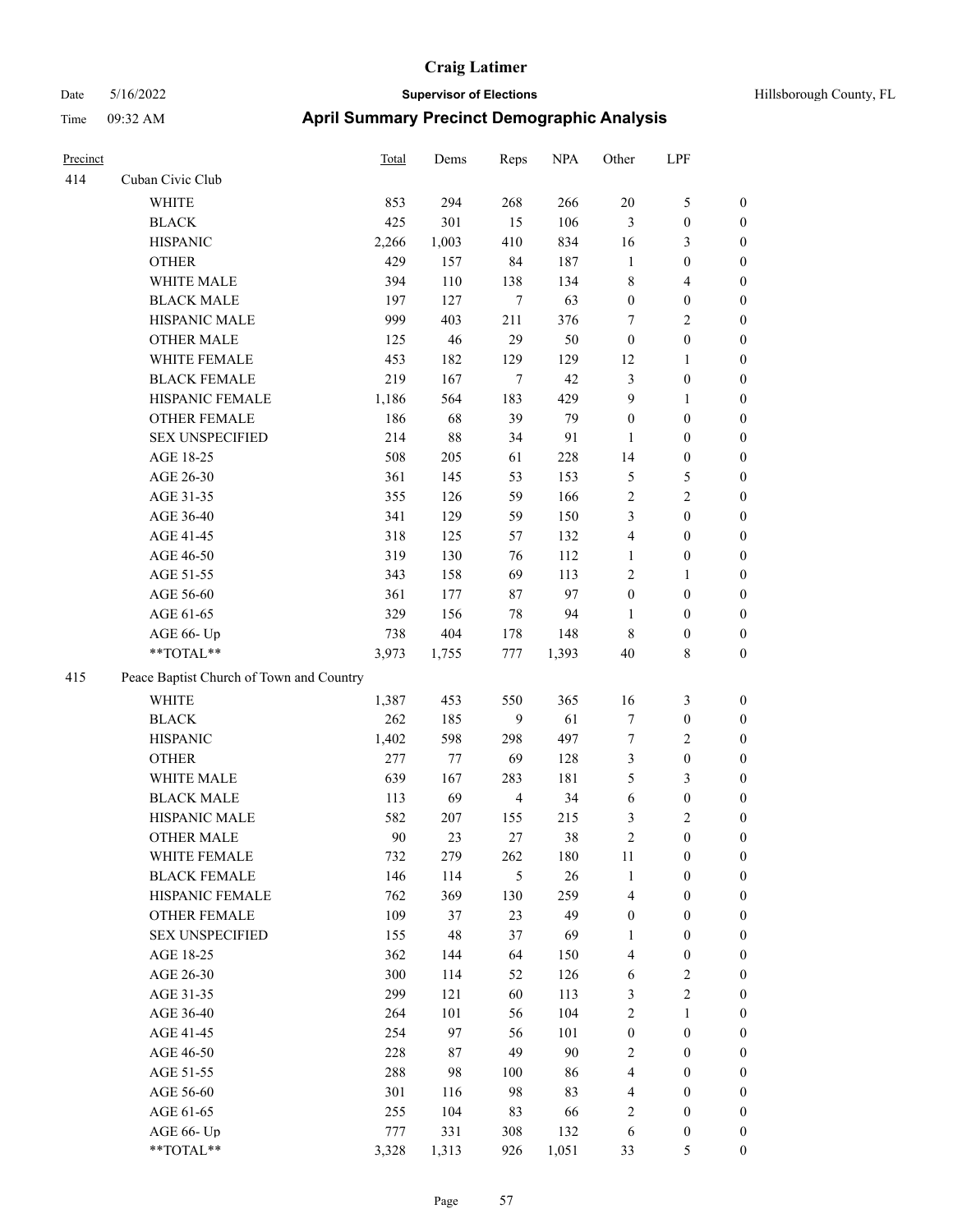| Hillsborough Count |  |
|--------------------|--|
|                    |  |

| Precinct |                                   | Total      | Dems       | Reps           | <b>NPA</b> | Other            | LPF                                |                                      |
|----------|-----------------------------------|------------|------------|----------------|------------|------------------|------------------------------------|--------------------------------------|
| 421      | Town N Country Regional Library   |            |            |                |            |                  |                                    |                                      |
|          | <b>WHITE</b>                      | 1,053      | 350        | 401            | 279        | 16               | $\boldsymbol{7}$                   | $\boldsymbol{0}$                     |
|          | <b>BLACK</b>                      | 245        | 173        | 10             | 60         | 2                | $\boldsymbol{0}$                   | $\boldsymbol{0}$                     |
|          | <b>HISPANIC</b>                   | 1,096      | 463        | 231            | 389        | 13               | $\boldsymbol{0}$                   | $\boldsymbol{0}$                     |
|          | <b>OTHER</b>                      | 273        | 102        | 56             | 115        | $\boldsymbol{0}$ | $\boldsymbol{0}$                   | $\boldsymbol{0}$                     |
|          | WHITE MALE                        | 477        | 139        | 189            | 134        | 11               | $\overline{4}$                     | $\boldsymbol{0}$                     |
|          | <b>BLACK MALE</b>                 | 117        | 72         | $\,$ 8 $\,$    | 35         | 2                | $\boldsymbol{0}$                   | $\boldsymbol{0}$                     |
|          | HISPANIC MALE                     | 489        | 175        | 115            | 192        | $\tau$           | $\boldsymbol{0}$                   | 0                                    |
|          | <b>OTHER MALE</b>                 | 105        | 34         | 22             | 49         | $\boldsymbol{0}$ | $\boldsymbol{0}$                   | $\boldsymbol{0}$                     |
|          | WHITE FEMALE                      | 568        | 208        | 212            | 140        | 5                | 3                                  | $\boldsymbol{0}$                     |
|          | <b>BLACK FEMALE</b>               | 125        | 98         | $\overline{c}$ | 25         | $\boldsymbol{0}$ | $\boldsymbol{0}$                   | $\boldsymbol{0}$                     |
|          | HISPANIC FEMALE                   | 558        | 271        | 108            | 173        | 6                | $\boldsymbol{0}$                   | $\boldsymbol{0}$                     |
|          | OTHER FEMALE                      | 104        | 47         | 24             | 33         | $\boldsymbol{0}$ | $\boldsymbol{0}$                   | $\boldsymbol{0}$                     |
|          | <b>SEX UNSPECIFIED</b>            | 124        | 44         | 18             | 62         | $\boldsymbol{0}$ | $\boldsymbol{0}$                   | $\boldsymbol{0}$                     |
|          | AGE 18-25                         | 267        | 102        | 36             | 122        | 7                | $\boldsymbol{0}$                   | $\boldsymbol{0}$                     |
|          | AGE 26-30                         | 191        | 70         | 40             | 76         | 4                | $\mathbf{1}$                       | $\boldsymbol{0}$                     |
|          | AGE 31-35                         | 264        | 105        | 60             | 94         | 5                | $\boldsymbol{0}$                   | $\boldsymbol{0}$                     |
|          | AGE 36-40                         | 215        | 91         | 50             | 70         | 3                | $\mathbf{1}$                       | 0                                    |
|          | AGE 41-45                         | 220        | 79         | 54             | 83         | 3                | $\mathbf{1}$                       | $\boldsymbol{0}$                     |
|          | AGE 46-50                         | 230        | 91         | 52             | 85         | $\overline{c}$   | $\boldsymbol{0}$                   | $\boldsymbol{0}$                     |
|          | AGE 51-55                         | 240        | 93         | 64             | 80         | 1                | $\sqrt{2}$                         | $\boldsymbol{0}$                     |
|          | AGE 56-60                         | 228        | 90         | 68             | 66         | 3                | $\mathbf{1}$                       | $\boldsymbol{0}$                     |
|          | AGE 61-65                         | 198        | 98         | 48             | 51         | $\boldsymbol{0}$ | $\mathbf{1}$                       | $\boldsymbol{0}$                     |
|          | AGE 66- Up                        | 614        | 269        | 226            | 116        | 3                | $\boldsymbol{0}$                   | $\boldsymbol{0}$                     |
|          | **TOTAL**                         | 2,667      | 1,088      | 698            | 843        | 31               | 7                                  | $\boldsymbol{0}$                     |
| 422      | Town N Country Regional Library   |            |            |                |            |                  |                                    |                                      |
|          | WHITE                             | 925        | 285        | 347            | 271        | 19               | $\mathfrak{Z}$                     | $\boldsymbol{0}$                     |
|          | <b>BLACK</b>                      | 301        | 219        | 12             | 67         | 2                | $\mathbf{1}$                       | $\boldsymbol{0}$                     |
|          | <b>HISPANIC</b>                   | 1,253      | 548        | 230            | 466        | 9                | $\boldsymbol{0}$                   | $\boldsymbol{0}$                     |
|          | <b>OTHER</b>                      | 481        |            | 111            | 196        | 4                |                                    |                                      |
|          | WHITE MALE                        |            | 167        | 167            | 131        | 9                | 3                                  | 0                                    |
|          | <b>BLACK MALE</b>                 | 428        | 118        |                | 38         |                  | 3<br>$\boldsymbol{0}$              | $\boldsymbol{0}$<br>$\boldsymbol{0}$ |
|          | HISPANIC MALE                     | 149<br>524 | 105<br>202 | 6              | 206        | $\boldsymbol{0}$ |                                    |                                      |
|          |                                   | 201        | $70\,$     | 114<br>53      | 73         | 2<br>3           | $\boldsymbol{0}$<br>$\overline{2}$ | $\boldsymbol{0}$                     |
|          | <b>OTHER MALE</b><br>WHITE FEMALE | 489        |            |                |            |                  | $\boldsymbol{0}$                   | $\boldsymbol{0}$                     |
|          |                                   |            | 167        | 177            | 135        | 10               |                                    | $\boldsymbol{0}$                     |
|          | <b>BLACK FEMALE</b>               | 147        | 110        | $\sqrt{6}$     | 28         | $\overline{c}$   | $\mathbf{1}$                       | $\overline{0}$<br>$\theta$           |
|          | HISPANIC FEMALE                   | 672        | 321        | 109            | 235        | 7                | $\boldsymbol{0}$                   |                                      |
|          | <b>OTHER FEMALE</b>               | 204        | 73         | 44             | 85         | 1                | $\mathbf{1}$                       | 0                                    |
|          | <b>SEX UNSPECIFIED</b>            | 146        | 53         | 24             | 69         | $\boldsymbol{0}$ | $\boldsymbol{0}$                   | 0                                    |
|          | AGE 18-25                         | 277        | 107        | 43             | 119        | 6                | $\sqrt{2}$                         | 0                                    |
|          | AGE 26-30                         | 245        | 97         | 51             | 94         | 3                | $\boldsymbol{0}$                   | 0                                    |
|          | AGE 31-35                         | 295        | 124        | 63             | 103        | 4                | $\mathbf{1}$                       | 0                                    |
|          | AGE 36-40                         | 253        | 87         | 48             | 114        | 3                | $\mathbf{1}$                       | $\boldsymbol{0}$                     |
|          | AGE 41-45                         | 252        | 96         | 49             | 104        | 2                | $\mathbf{1}$                       | $\boldsymbol{0}$                     |
|          | AGE 46-50                         | 246        | 100        | 49             | 90         | 5                | $\mathfrak{2}$                     | $\overline{0}$                       |
|          | AGE 51-55                         | 271        | 101        | 72             | 97         | 1                | $\boldsymbol{0}$                   | $\overline{0}$                       |
|          | AGE 56-60                         | 274        | 109        | 81             | 83         | 1                | $\boldsymbol{0}$                   | $\overline{0}$                       |
|          | AGE 61-65                         | 246        | 111        | 64             | 67         | 4                | $\boldsymbol{0}$                   | $\overline{0}$                       |
|          | AGE 66- Up                        | 601        | 287        | 180            | 129        | 5                | $\boldsymbol{0}$                   | 0                                    |
|          | $**TOTAL**$                       | 2,960      | 1,219      | 700            | 1,000      | 34               | $\boldsymbol{7}$                   | $\boldsymbol{0}$                     |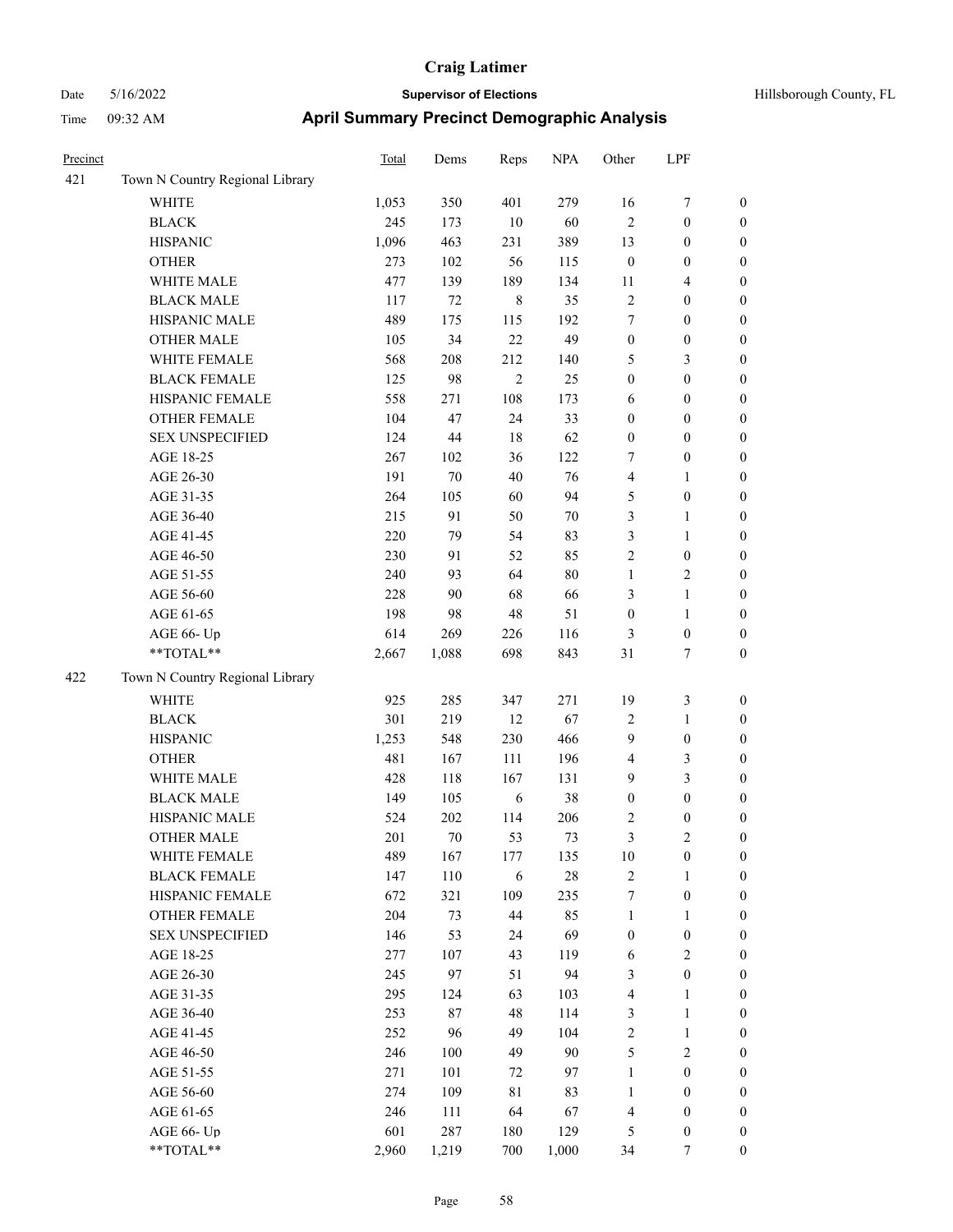| Precinct |                                    | <b>Total</b> | Dems        | Reps           | <b>NPA</b> | Other            | LPF              |                  |
|----------|------------------------------------|--------------|-------------|----------------|------------|------------------|------------------|------------------|
| 423      | Tampa Korean Seventh Day Adventist |              |             |                |            |                  |                  |                  |
|          | WHITE                              | 857          | 318         | 286            | 230        | $22\,$           | $\mathbf{1}$     | $\boldsymbol{0}$ |
|          | <b>BLACK</b>                       | 213          | 143         | 12             | 56         | $\overline{2}$   | $\boldsymbol{0}$ | $\boldsymbol{0}$ |
|          | <b>HISPANIC</b>                    | 1,427        | 600         | 299            | 514        | 10               | $\overline{4}$   | 0                |
|          | <b>OTHER</b>                       | 248          | 78          | 55             | 114        | $\mathbf{1}$     | $\boldsymbol{0}$ | 0                |
|          | WHITE MALE                         | 406          | 129         | 149            | 120        | 7                | $\mathbf{1}$     | 0                |
|          | <b>BLACK MALE</b>                  | 97           | 59          | 5              | 32         | $\mathbf{1}$     | $\boldsymbol{0}$ | $\boldsymbol{0}$ |
|          | HISPANIC MALE                      | 635          | 253         | 146            | 231        | $\overline{c}$   | $\mathfrak{Z}$   | $\boldsymbol{0}$ |
|          | <b>OTHER MALE</b>                  | 82           | $20\,$      | $20\,$         | 42         | $\boldsymbol{0}$ | $\boldsymbol{0}$ | $\boldsymbol{0}$ |
|          | WHITE FEMALE                       | 436          | 179         | 135            | 108        | 14               | $\boldsymbol{0}$ | 0                |
|          | <b>BLACK FEMALE</b>                | 112          | $8\sqrt{1}$ | $\tau$         | 23         | $\mathbf{1}$     | $\boldsymbol{0}$ | $\boldsymbol{0}$ |
|          | HISPANIC FEMALE                    | 731          | 326         | 140            | 256        | 8                | $\mathbf{1}$     | $\boldsymbol{0}$ |
|          | <b>OTHER FEMALE</b>                | 98           | 37          | 26             | 35         | $\boldsymbol{0}$ | $\boldsymbol{0}$ | 0                |
|          | <b>SEX UNSPECIFIED</b>             | 148          | 55          | 24             | 67         | 2                | $\boldsymbol{0}$ | 0                |
|          | AGE 18-25                          | 269          | 99          | 42             | 120        | 6                | $\overline{c}$   | 0                |
|          | AGE 26-30                          | 183          | 59          | 33             | $88\,$     | 2                | $\mathbf{1}$     | 0                |
|          | AGE 31-35                          | 177          | 70          | 31             | 72         | 4                | $\boldsymbol{0}$ | 0                |
|          | AGE 36-40                          | 183          | 67          | 33             | $80\,$     | 2                | $\mathbf{1}$     | 0                |
|          | AGE 41-45                          | 201          | 69          | 38             | 92         | $\mathbf{1}$     | 1                | $\boldsymbol{0}$ |
|          | AGE 46-50                          | 202          | 72          | 59             | 69         | $\overline{c}$   | $\boldsymbol{0}$ | $\boldsymbol{0}$ |
|          | AGE 51-55                          | 206          | 75          | 54             | 75         | 2                | $\boldsymbol{0}$ | $\boldsymbol{0}$ |
|          | AGE 56-60                          | 274          | 108         | 76             | 82         | 8                | $\boldsymbol{0}$ | 0                |
|          | AGE 61-65                          | 255          | 136         | 58             | 59         | $\overline{c}$   | $\boldsymbol{0}$ | 0                |
|          | AGE 66- Up                         | 795          | 384         | 228            | 177        | 6                | $\boldsymbol{0}$ | 0                |
|          | **TOTAL**                          | 2,745        | 1,139       | 652            | 914        | 35               | 5                | 0                |
| 429      | Northwest Tampa Church Of Christ   |              |             |                |            |                  |                  |                  |
|          | <b>WHITE</b>                       | 1,374        | 478         | 457            | 411        | 24               | $\overline{4}$   | 0                |
|          | <b>BLACK</b>                       | 172          | 116         | 9              | 44         | $\overline{2}$   | $\mathbf{1}$     | 0                |
|          | <b>HISPANIC</b>                    | 1,282        | 570         | 255            | 450        | 7                | $\boldsymbol{0}$ | 0                |
|          | <b>OTHER</b>                       | 294          | 84          | 66             | 140        | 4                | $\boldsymbol{0}$ | 0                |
|          | WHITE MALE                         | 613          | 187         | 222            | 191        | 9                | $\overline{4}$   | $\boldsymbol{0}$ |
|          | <b>BLACK MALE</b>                  | 71           | 41          | 6              | 23         | $\mathbf{1}$     | $\boldsymbol{0}$ | $\boldsymbol{0}$ |
|          | HISPANIC MALE                      | 557          | 240         | 118            | 197        | $\overline{c}$   | $\boldsymbol{0}$ | $\boldsymbol{0}$ |
|          | <b>OTHER MALE</b>                  | 91           | 26          | 21             | 43         | $\mathbf{1}$     | $\boldsymbol{0}$ | $\boldsymbol{0}$ |
|          | WHITE FEMALE                       | 743          | 284         | 231            | 213        | 15               | $\boldsymbol{0}$ | 0                |
|          | <b>BLACK FEMALE</b>                | 98           | $72\,$      | $\mathfrak{Z}$ | 21         | $\mathbf{1}$     | $\mathbf{1}$     | 0                |
|          | HISPANIC FEMALE                    | 676          | 304         | 131            | 236        | 5                | $\boldsymbol{0}$ | 0                |
|          | OTHER FEMALE                       | 115          | 43          | 25             | 45         | $\sqrt{2}$       | $\boldsymbol{0}$ | 0                |
|          | <b>SEX UNSPECIFIED</b>             | 158          | 51          | $30\,$         | 76         | $\mathbf{1}$     | $\boldsymbol{0}$ | $\boldsymbol{0}$ |
|          | AGE 18-25                          | 317          | 128         | 57             | 125        | 6                | $\mathbf{1}$     | $\boldsymbol{0}$ |
|          | AGE 26-30                          | 222          | 69          | 41             | 108        | 3                | $\mathbf{1}$     | $\boldsymbol{0}$ |
|          | AGE 31-35                          | 248          | 95          | 48             | 102        | 3                | $\boldsymbol{0}$ | $\boldsymbol{0}$ |
|          | AGE 36-40                          | 221          | 83          | 46             | $88\,$     | 4                | $\boldsymbol{0}$ | $\overline{0}$   |
|          | AGE 41-45                          | 209          | 70          | 52             | 83         | 4                | $\boldsymbol{0}$ | $\overline{0}$   |
|          | AGE 46-50                          | 199          | 74          | 53             | 70         | $\sqrt{2}$       | $\boldsymbol{0}$ | $\overline{0}$   |
|          | AGE 51-55                          | 256          | 99          | 56             | 98         | $\sqrt{2}$       | $\mathbf{1}$     | 0                |
|          | AGE 56-60                          | 307          | 128         | 91             | 83         | $\overline{4}$   | $\mathbf{1}$     | 0                |
|          | AGE 61-65                          | 316          | 134         | 95             | 83         | 3                | $\mathbf{1}$     | 0                |
|          | AGE 66- Up                         | 827          | 368         | 248            | 205        | 6                | $\boldsymbol{0}$ | 0                |
|          | $**TOTAL**$                        | 3,122        | 1,248       | 787            | 1,045      | $37\,$           | $\mathfrak{S}$   | $\boldsymbol{0}$ |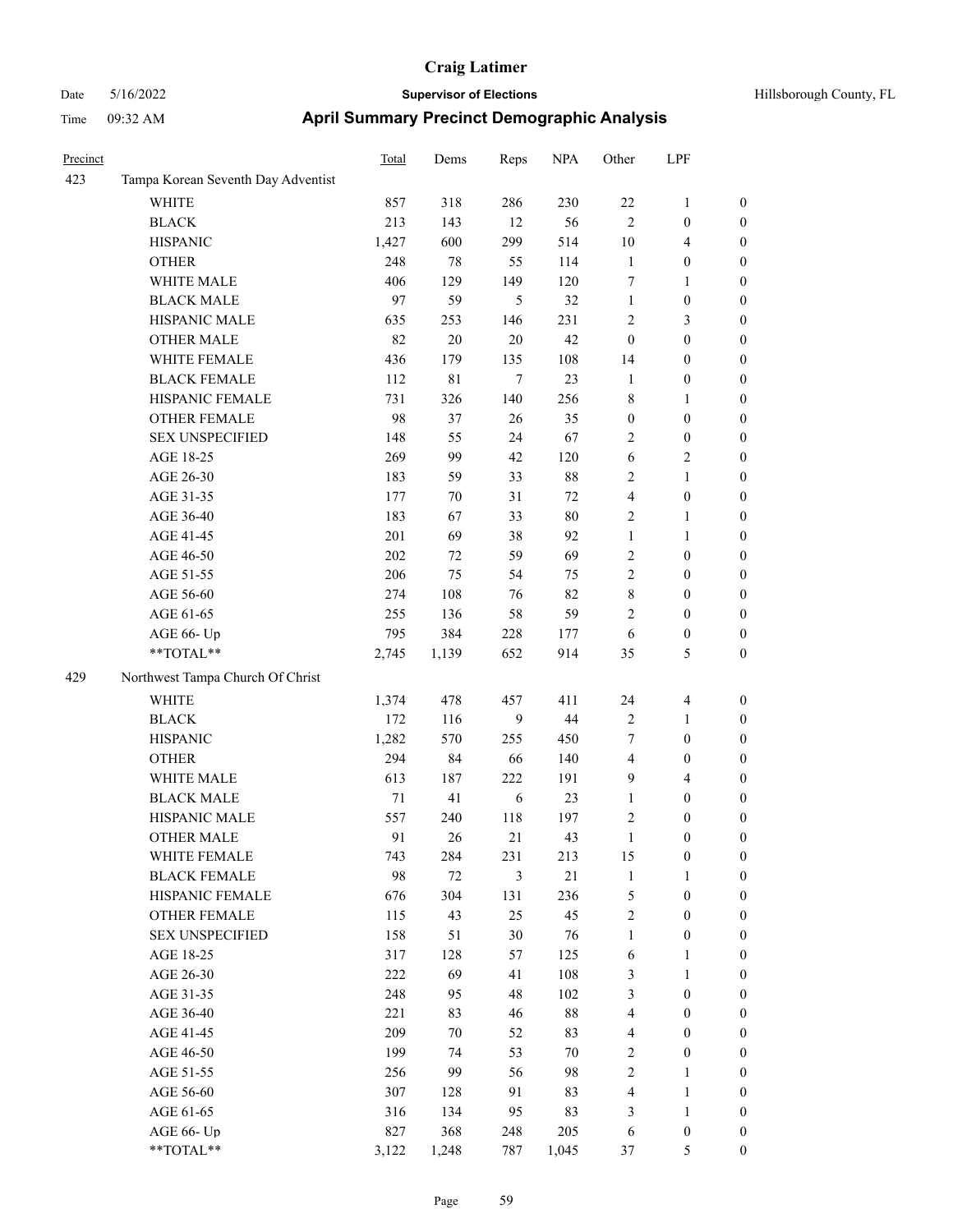| Precinct |                                  | Total | Dems   | Reps           | <b>NPA</b>     | Other            | LPF              |                  |
|----------|----------------------------------|-------|--------|----------------|----------------|------------------|------------------|------------------|
| 430      | Northwest Tampa Church Of Christ |       |        |                |                |                  |                  |                  |
|          | <b>WHITE</b>                     | 423   | 142    | 141            | 125            | 13               | $\sqrt{2}$       | $\boldsymbol{0}$ |
|          | <b>BLACK</b>                     | 47    | 31     | $\overline{4}$ | 11             | $\mathbf{1}$     | $\boldsymbol{0}$ | $\boldsymbol{0}$ |
|          | <b>HISPANIC</b>                  | 655   | 267    | 117            | 266            | 5                | $\boldsymbol{0}$ | $\boldsymbol{0}$ |
|          | <b>OTHER</b>                     | 103   | 38     | 21             | 42             | $\mathfrak{2}$   | $\boldsymbol{0}$ | $\boldsymbol{0}$ |
|          | WHITE MALE                       | 199   | 56     | 77             | 56             | 8                | $\sqrt{2}$       | 0                |
|          | <b>BLACK MALE</b>                | 18    | 11     | $\mathfrak{Z}$ | $\overline{4}$ | $\boldsymbol{0}$ | $\boldsymbol{0}$ | 0                |
|          | HISPANIC MALE                    | 275   | 104    | 65             | 104            | $\mathfrak{2}$   | $\boldsymbol{0}$ | 0                |
|          | <b>OTHER MALE</b>                | 33    | 13     | $\tau$         | 13             | $\boldsymbol{0}$ | $\boldsymbol{0}$ | $\boldsymbol{0}$ |
|          | WHITE FEMALE                     | 213   | 82     | 61             | 65             | 5                | $\boldsymbol{0}$ | $\boldsymbol{0}$ |
|          | <b>BLACK FEMALE</b>              | 29    | $20\,$ | $\mathbf{1}$   | 7              | $\mathbf{1}$     | $\boldsymbol{0}$ | $\boldsymbol{0}$ |
|          | HISPANIC FEMALE                  | 355   | 151    | 50             | 151            | 3                | $\boldsymbol{0}$ | $\boldsymbol{0}$ |
|          | OTHER FEMALE                     | 34    | 16     | 6              | $10\,$         | $\overline{c}$   | $\boldsymbol{0}$ | $\boldsymbol{0}$ |
|          | <b>SEX UNSPECIFIED</b>           | 72    | 25     | 13             | 34             | $\boldsymbol{0}$ | $\boldsymbol{0}$ | $\boldsymbol{0}$ |
|          | AGE 18-25                        | 136   | 65     | 13             | 55             | 3                | $\boldsymbol{0}$ | $\boldsymbol{0}$ |
|          | AGE 26-30                        | 86    | 27     | $10\,$         | 48             | $\mathbf{1}$     | $\boldsymbol{0}$ | $\boldsymbol{0}$ |
|          | AGE 31-35                        | 97    | 36     | 23             | 38             | $\boldsymbol{0}$ | $\boldsymbol{0}$ | 0                |
|          | AGE 36-40                        | 104   | 33     | 22             | 44             | 5                | $\boldsymbol{0}$ | 0                |
|          | AGE 41-45                        | 98    | 32     | 16             | 43             | 5                | $\mathbf{2}$     | $\boldsymbol{0}$ |
|          | AGE 46-50                        | 109   | 41     | $28\,$         | 37             | 3                | $\boldsymbol{0}$ | $\boldsymbol{0}$ |
|          | AGE 51-55                        | 101   | 34     | 26             | 41             | $\boldsymbol{0}$ | $\boldsymbol{0}$ | $\boldsymbol{0}$ |
|          | AGE 56-60                        | 109   | 37     | 31             | 41             | $\boldsymbol{0}$ | $\boldsymbol{0}$ | $\boldsymbol{0}$ |
|          | AGE 61-65                        | 100   | 47     | 26             | 26             | $\mathbf{1}$     | $\boldsymbol{0}$ | $\boldsymbol{0}$ |
|          | AGE 66- Up                       | 288   | 126    | $88\,$         | 71             | 3                | $\boldsymbol{0}$ | $\boldsymbol{0}$ |
|          | **TOTAL**                        | 1,228 | 478    | 283            | 444            | $21\,$           | $\mathfrak{2}$   | $\boldsymbol{0}$ |
| 431      | Cuban Civic Club                 |       |        |                |                |                  |                  |                  |
|          | WHITE                            | 2,143 | 600    | 912            | 598            | 27               | 6                | $\boldsymbol{0}$ |
|          | <b>BLACK</b>                     | 273   | 205    | $\,$ 8 $\,$    | 57             | 3                | $\boldsymbol{0}$ | $\boldsymbol{0}$ |
|          | <b>HISPANIC</b>                  | 656   | 255    | 157            | 233            | $\overline{9}$   | $\sqrt{2}$       | 0                |
|          | <b>OTHER</b>                     | 485   | 150    | 120            | 210            | 3                | $\sqrt{2}$       | 0                |
|          | WHITE MALE                       | 1,036 | 245    | 472            | 301            | 13               | $\mathfrak{S}$   | $\boldsymbol{0}$ |
|          | <b>BLACK MALE</b>                | 130   | 87     | $\mathfrak{Z}$ | 39             | $\mathbf{1}$     | $\boldsymbol{0}$ | $\boldsymbol{0}$ |
|          | HISPANIC MALE                    | 288   | 95     | 77             | 108            | 6                | $\sqrt{2}$       | $\boldsymbol{0}$ |
|          | <b>OTHER MALE</b>                | 205   | 57     | 55             | 88             | 3                | $\overline{c}$   | $\boldsymbol{0}$ |
|          | WHITE FEMALE                     | 1,080 | 350    | 431            | 284            | 14               | $\mathbf{1}$     | $\overline{0}$   |
|          | <b>BLACK FEMALE</b>              | 138   | 114    | $\sqrt{5}$     | 17             | $\sqrt{2}$       | $\boldsymbol{0}$ | $\overline{0}$   |
|          | <b>HISPANIC FEMALE</b>           | 345   | 153    | $72\,$         | 117            | 3                | $\boldsymbol{0}$ | $\overline{0}$   |
|          | OTHER FEMALE                     | 200   | 68     | 44             | $88\,$         | $\boldsymbol{0}$ | $\boldsymbol{0}$ | 0                |
|          | <b>SEX UNSPECIFIED</b>           | 135   | 41     | 38             | 56             | $\boldsymbol{0}$ | $\boldsymbol{0}$ | 0                |
|          | AGE 18-25                        | 362   | 133    | 96             | 122            | $10\,$           | $\mathbf{1}$     | 0                |
|          | AGE 26-30                        | 244   | 87     | 68             | $8\sqrt{1}$    | 6                | $\sqrt{2}$       | $\boldsymbol{0}$ |
|          | AGE 31-35                        | 316   | 116    | 84             | 107            | 7                | $\sqrt{2}$       | $\boldsymbol{0}$ |
|          | AGE 36-40                        | 345   | 111    | 105            | 121            | 7                | $\mathbf{1}$     | $\boldsymbol{0}$ |
|          | AGE 41-45                        | 329   | 110    | $80\,$         | 135            | $\mathbf{1}$     | $\mathfrak{Z}$   | $\boldsymbol{0}$ |
|          | AGE 46-50                        | 291   | 92     | 100            | 97             | 2                | $\boldsymbol{0}$ | $\overline{0}$   |
|          | AGE 51-55                        | 371   | 102    | 139            | 127            | $\sqrt{2}$       | $\mathbf{1}$     | $\boldsymbol{0}$ |
|          | AGE 56-60                        | 322   | 102    | 132            | 85             | $\mathfrak{Z}$   | $\boldsymbol{0}$ | $\overline{0}$   |
|          | AGE 61-65                        | 341   | 113    | 140            | 86             | $\sqrt{2}$       | $\boldsymbol{0}$ | $\boldsymbol{0}$ |
|          | AGE 66- Up                       | 636   | 244    | 253            | 137            | $\sqrt{2}$       | $\boldsymbol{0}$ | 0                |
|          | **TOTAL**                        | 3,557 | 1,210  | 1,197          | 1,098          | 42               | $10\,$           | $\boldsymbol{0}$ |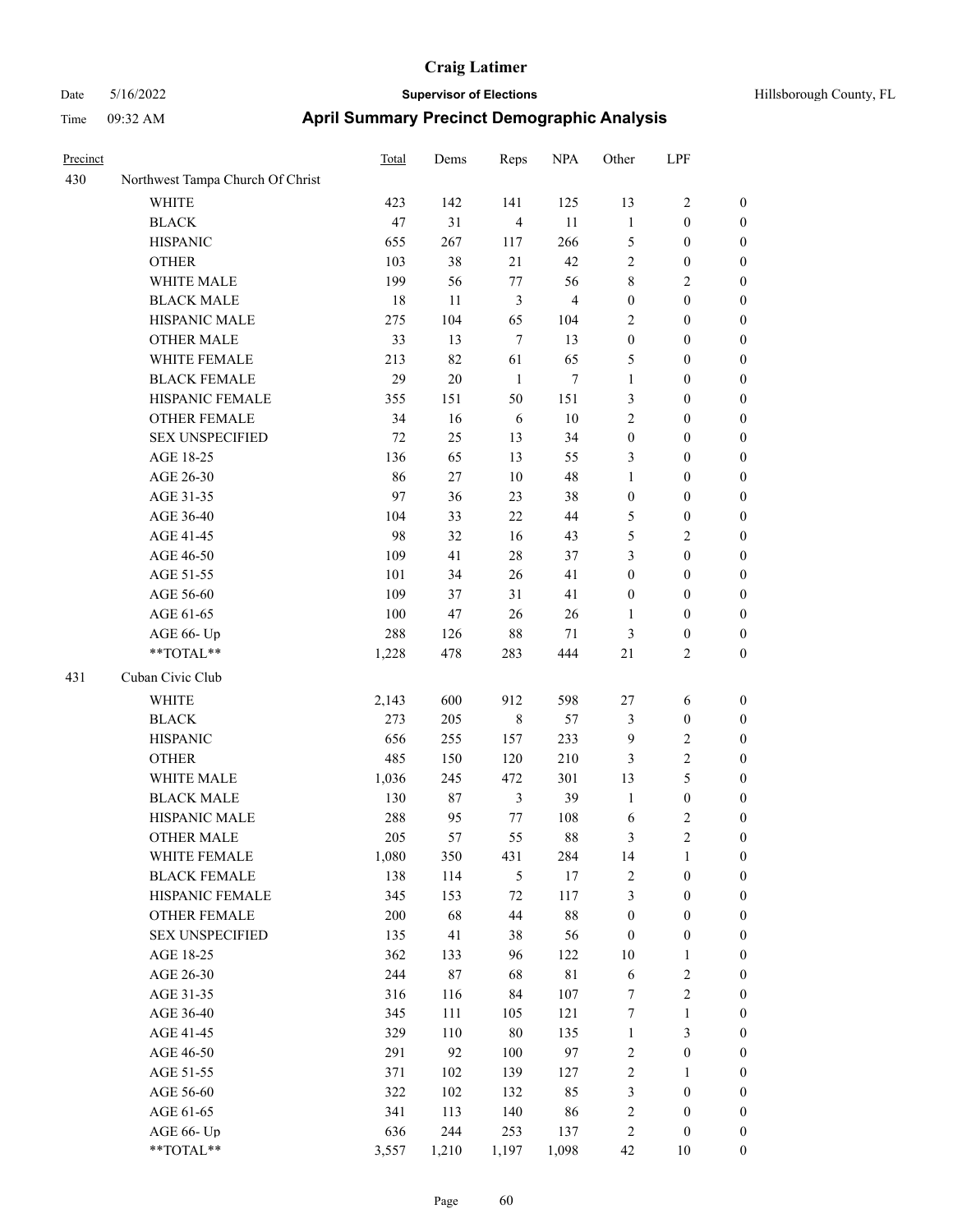| Precinct |                                  | <b>Total</b> | Dems           | Reps           | <b>NPA</b> | Other            | LPF              |                  |
|----------|----------------------------------|--------------|----------------|----------------|------------|------------------|------------------|------------------|
| 433      | Westchase Swim and Tennis Center |              |                |                |            |                  |                  |                  |
|          | WHITE                            | 922          | 272            | 441            | 175        | 32               | 2                | $\mathbf{0}$     |
|          | <b>BLACK</b>                     | 37           | $20\,$         | $\mathfrak{Z}$ | 14         | $\boldsymbol{0}$ | $\boldsymbol{0}$ | $\boldsymbol{0}$ |
|          | <b>HISPANIC</b>                  | 102          | 31             | 43             | 25         | 3                | $\boldsymbol{0}$ | $\boldsymbol{0}$ |
|          | <b>OTHER</b>                     | 74           | 21             | 19             | 33         | 1                | $\boldsymbol{0}$ | $\boldsymbol{0}$ |
|          | WHITE MALE                       | 386          | 89             | 205            | 80         | 11               | 1                | $\boldsymbol{0}$ |
|          | <b>BLACK MALE</b>                | 16           | 9              | $\mathbf{1}$   | 6          | $\boldsymbol{0}$ | $\boldsymbol{0}$ | $\boldsymbol{0}$ |
|          | HISPANIC MALE                    | 49           | 17             | $20\,$         | $10\,$     | $\overline{2}$   | $\boldsymbol{0}$ | $\boldsymbol{0}$ |
|          | <b>OTHER MALE</b>                | 29           | 8              | $\overline{7}$ | 14         | $\mathbf{0}$     | $\boldsymbol{0}$ | $\boldsymbol{0}$ |
|          | <b>WHITE FEMALE</b>              | 532          | 182            | 236            | 92         | 21               | 1                | $\boldsymbol{0}$ |
|          | <b>BLACK FEMALE</b>              | 21           | 11             | $\overline{2}$ | 8          | $\boldsymbol{0}$ | $\boldsymbol{0}$ | $\boldsymbol{0}$ |
|          | HISPANIC FEMALE                  | 53           | 14             | 23             | 15         | $\mathbf{1}$     | $\boldsymbol{0}$ | $\boldsymbol{0}$ |
|          | <b>OTHER FEMALE</b>              | 36           | 10             | 11             | 14         | 1                | $\boldsymbol{0}$ | $\boldsymbol{0}$ |
|          | <b>SEX UNSPECIFIED</b>           | 13           | $\overline{4}$ | $\mathbf{1}$   | 8          | $\boldsymbol{0}$ | $\boldsymbol{0}$ | $\boldsymbol{0}$ |
|          | AGE 18-25                        | 74           | 18             | 32             | 23         | 1                | $\mathbf{0}$     | $\boldsymbol{0}$ |
|          | AGE 26-30                        | 64           | 25             | 15             | 19         | 5                | $\boldsymbol{0}$ | $\boldsymbol{0}$ |
|          | AGE 31-35                        | 66           | 25             | 17             | 22         | $\mathfrak{2}$   | $\boldsymbol{0}$ | $\boldsymbol{0}$ |
|          | AGE 36-40                        | 65           | 19             | 25             | $20\,$     | $\boldsymbol{0}$ | 1                | $\boldsymbol{0}$ |
|          | AGE 41-45                        | 77           | 22             | 31             | 20         | $\overline{4}$   | $\boldsymbol{0}$ | $\boldsymbol{0}$ |
|          | AGE 46-50                        | 62           | 12             | 31             | 17         | 1                | 1                | $\boldsymbol{0}$ |
|          | AGE 51-55                        | 59           | 13             | 31             | 15         | $\boldsymbol{0}$ | $\boldsymbol{0}$ | $\boldsymbol{0}$ |
|          | AGE 56-60                        | 65           | 14             | 33             | 17         | 1                | $\boldsymbol{0}$ | $\boldsymbol{0}$ |
|          | AGE 61-65                        | 80           | 22             | 36             | 21         | 1                | $\boldsymbol{0}$ | $\boldsymbol{0}$ |
|          | AGE 66- Up                       | 523          | 174            | 255            | 73         | 21               | $\boldsymbol{0}$ | $\boldsymbol{0}$ |
|          | **TOTAL**                        | 1,135        | 344            | 506            | 247        | 36               | 2                | $\boldsymbol{0}$ |
| 434      | Tampa Shores Baptist Church      |              |                |                |            |                  |                  |                  |
|          | <b>WHITE</b>                     | 2,455        | 669            | 928            | 790        | 56               | 12               | $\boldsymbol{0}$ |
|          | <b>BLACK</b>                     | 434          | 273            | 23             | 131        | $\tau$           | $\boldsymbol{0}$ | $\boldsymbol{0}$ |
|          | <b>HISPANIC</b>                  | 748          | 315            | 145            | 276        | 9                | 3                | $\boldsymbol{0}$ |
|          | <b>OTHER</b>                     | 487          | 158            | 99             | 224        | 5                | 1                | $\boldsymbol{0}$ |
|          | WHITE MALE                       | 1,146        | 260            | 491            | 360        | 26               | 9                | $\boldsymbol{0}$ |
|          | <b>BLACK MALE</b>                | 197          | 113            | 16             | 64         | $\overline{4}$   | $\boldsymbol{0}$ | $\boldsymbol{0}$ |
|          | HISPANIC MALE                    | 312          | 117            | 74             | 117        | 3                | 1                | $\boldsymbol{0}$ |
|          | <b>OTHER MALE</b>                | 190          | 55             | 41             | 92         | 1                | 1                | $\boldsymbol{0}$ |
|          | WHITE FEMALE                     | 1,279        | 401            | 424            | 421        | $30\,$           | 3                | $\mathbf{0}$     |
|          | <b>BLACK FEMALE</b>              | 229          | 158            | 6              | 62         | $\mathfrak{Z}$   | $\boldsymbol{0}$ | $\boldsymbol{0}$ |
|          | HISPANIC FEMALE                  | 417          | 191            | 66             | 152        | 6                | $\sqrt{2}$       | $\boldsymbol{0}$ |
|          | <b>OTHER FEMALE</b>              | 231          | 85             | 46             | 96         | $\overline{4}$   | $\boldsymbol{0}$ | $\boldsymbol{0}$ |
|          | <b>SEX UNSPECIFIED</b>           | 123          | 35             | 31             | 57         | $\boldsymbol{0}$ | $\boldsymbol{0}$ | $\boldsymbol{0}$ |
|          | AGE 18-25                        | 476          | 153            | 114            | 196        | 13               | $\boldsymbol{0}$ | $\boldsymbol{0}$ |
|          | AGE 26-30                        | 552          | 188            | 132            | 215        | 17               | $\boldsymbol{0}$ | $\boldsymbol{0}$ |
|          | AGE 31-35                        | 475          | 181            | 102            | 179        | $\mathbf{9}$     | 4                | $\boldsymbol{0}$ |
|          | AGE 36-40                        | 497          | 180            | 132            | 177        | $\overline{4}$   | 4                | $\boldsymbol{0}$ |
|          | AGE 41-45                        | 392          | 124            | 105            | 153        | $\sqrt{5}$       | 5                | $\boldsymbol{0}$ |
|          | AGE 46-50                        | 348          | 113            | 107            | 122        | $\sqrt{5}$       | 1                | $\boldsymbol{0}$ |
|          | AGE 51-55                        | 371          | 123            | 128            | 109        | $11\,$           | $\boldsymbol{0}$ | $\boldsymbol{0}$ |
|          | AGE 56-60                        | 339          | 98             | 127            | 104        | $\,$ $\,$        | $\sqrt{2}$       | $\boldsymbol{0}$ |
|          | AGE 61-65                        | 231          | $81\,$         | 86             | 62         | $\sqrt{2}$       | $\boldsymbol{0}$ | $\boldsymbol{0}$ |
|          | AGE 66- Up                       | 443          | 174            | 162            | 104        | $\mathfrak{Z}$   | $\boldsymbol{0}$ | $\boldsymbol{0}$ |
|          | $**TOTAL**$                      | 4,124        | 1,415          | 1,195          | 1,421      | 77               | 16               | $\boldsymbol{0}$ |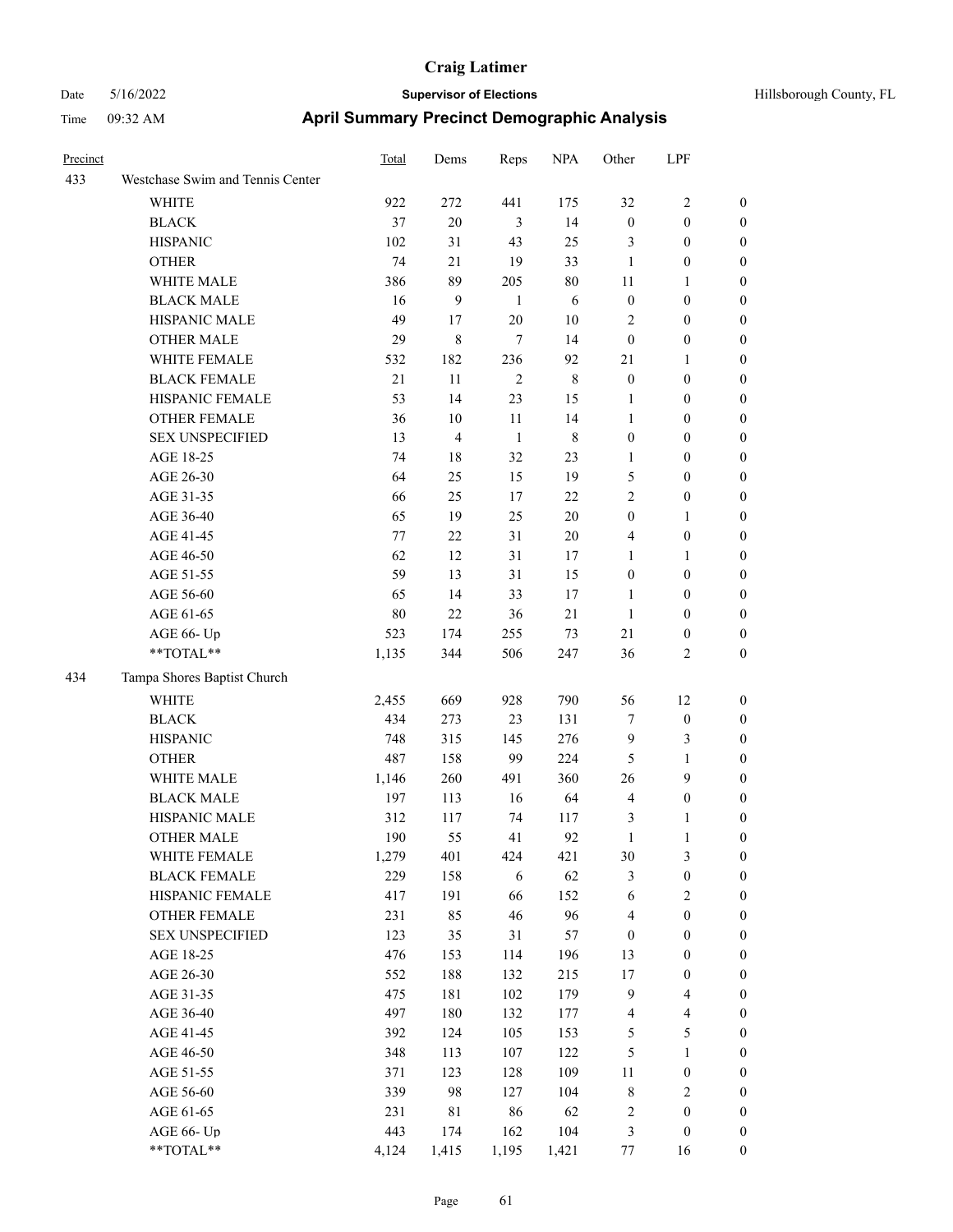| Hillsborough County, FL |  |  |
|-------------------------|--|--|
|-------------------------|--|--|

| Precinct |                                    | <b>Total</b> | Dems  | Reps                    | <b>NPA</b> | Other                   | LPF              |                  |
|----------|------------------------------------|--------------|-------|-------------------------|------------|-------------------------|------------------|------------------|
| 451      | Tampa First Church of the Nazarene |              |       |                         |            |                         |                  |                  |
|          | <b>WHITE</b>                       | 761          | 288   | 288                     | 178        | 5                       | $\sqrt{2}$       | $\boldsymbol{0}$ |
|          | <b>BLACK</b>                       | 102          | 61    | 5                       | 35         | $\mathbf{1}$            | $\boldsymbol{0}$ | $\boldsymbol{0}$ |
|          | <b>HISPANIC</b>                    | 2,141        | 856   | 586                     | 682        | 16                      | $\mathbf{1}$     | 0                |
|          | <b>OTHER</b>                       | 354          | 126   | 87                      | 138        | $\mathbf{1}$            | $\sqrt{2}$       | 0                |
|          | WHITE MALE                         | 324          | 103   | 131                     | 84         | 4                       | $\sqrt{2}$       | $\boldsymbol{0}$ |
|          | <b>BLACK MALE</b>                  | 52           | 30    | $\overline{\mathbf{4}}$ | 18         | $\boldsymbol{0}$        | $\boldsymbol{0}$ | $\boldsymbol{0}$ |
|          | HISPANIC MALE                      | 954          | 358   | 266                     | 323        | 7                       | $\boldsymbol{0}$ | $\boldsymbol{0}$ |
|          | <b>OTHER MALE</b>                  | 94           | 30    | 29                      | 35         | $\boldsymbol{0}$        | $\boldsymbol{0}$ | $\boldsymbol{0}$ |
|          | WHITE FEMALE                       | 429          | 181   | 155                     | 92         | $\mathbf{1}$            | $\boldsymbol{0}$ | $\boldsymbol{0}$ |
|          | <b>BLACK FEMALE</b>                | 50           | 31    | $\mathbf{1}$            | 17         | $\mathbf{1}$            | $\boldsymbol{0}$ | $\boldsymbol{0}$ |
|          | HISPANIC FEMALE                    | 1,089        | 457   | 293                     | 329        | 9                       | $\mathbf{1}$     | 0                |
|          | OTHER FEMALE                       | 127          | 46    | 38                      | 42         | $\boldsymbol{0}$        | $\mathbf{1}$     | 0                |
|          | <b>SEX UNSPECIFIED</b>             | 239          | 95    | 49                      | 93         | $\mathbf{1}$            | $\mathbf{1}$     | 0                |
|          | AGE 18-25                          | 355          | 126   | 61                      | 160        | 7                       | $\mathbf{1}$     | 0                |
|          | AGE 26-30                          | 246          | 92    | 33                      | 119        | 2                       | $\boldsymbol{0}$ | 0                |
|          | AGE 31-35                          | 236          | 83    | 43                      | 107        | 2                       | 1                | $\boldsymbol{0}$ |
|          | AGE 36-40                          | 229          | 83    | 58                      | 85         | 3                       | $\boldsymbol{0}$ | $\boldsymbol{0}$ |
|          | AGE 41-45                          | 210          | 75    | 59                      | 75         | $\mathbf{1}$            | $\boldsymbol{0}$ | 0                |
|          | AGE 46-50                          | 244          | 92    | 70                      | 82         | $\boldsymbol{0}$        | $\boldsymbol{0}$ | $\boldsymbol{0}$ |
|          | AGE 51-55                          | 278          | 121   | 62                      | 91         | 3                       | $\mathbf{1}$     | $\boldsymbol{0}$ |
|          | AGE 56-60                          | 315          | 127   | 103                     | 81         | 3                       | $\mathbf{1}$     | 0                |
|          | AGE 61-65                          | 268          | 118   | 95                      | 54         | $\mathbf{1}$            | $\boldsymbol{0}$ | 0                |
|          | AGE 66- Up                         | 977          | 414   | 382                     | 179        | $\mathbf{1}$            | $\mathbf{1}$     | 0                |
|          | **TOTAL**                          | 3,358        | 1,331 | 966                     | 1,033      | 23                      | $\mathfrak{S}$   | $\boldsymbol{0}$ |
| 454      | <b>ALTAR Church</b>                |              |       |                         |            |                         |                  |                  |
|          | <b>WHITE</b>                       | 954          | 396   | 298                     | 244        | 15                      | $\mathbf{1}$     | 0                |
|          | <b>BLACK</b>                       | 379          | 270   | 14                      | 89         | 6                       | $\boldsymbol{0}$ | $\boldsymbol{0}$ |
|          | <b>HISPANIC</b>                    | 929          | 368   | 203                     | 340        | 16                      | $\sqrt{2}$       | 0                |
|          | <b>OTHER</b>                       | 219          | 72    | 39                      | 107        | $\mathbf{1}$            | $\boldsymbol{0}$ | $\boldsymbol{0}$ |
|          | WHITE MALE                         | 441          | 155   | 150                     | 132        | 3                       | 1                | 0                |
|          | <b>BLACK MALE</b>                  | 179          | 106   | 11                      | 58         | 4                       | $\boldsymbol{0}$ | $\boldsymbol{0}$ |
|          | HISPANIC MALE                      | 420          | 148   | 104                     | 160        | 7                       | $\mathbf{1}$     | 0                |
|          | <b>OTHER MALE</b>                  | 60           | 20    | 13                      | 26         | $\mathbf{1}$            | $\boldsymbol{0}$ | $\boldsymbol{0}$ |
|          | WHITE FEMALE                       | 504          | 237   | 146                     | 109        | 12                      | $\boldsymbol{0}$ | 0                |
|          | <b>BLACK FEMALE</b>                | 198          | 163   | $\mathfrak{Z}$          | $30\,$     | $\sqrt{2}$              | $\boldsymbol{0}$ | 0                |
|          | HISPANIC FEMALE                    | 492          | 212   | 93                      | 177        | 9                       | $\mathbf{1}$     | 0                |
|          | OTHER FEMALE                       | 82           | 33    | 12                      | 37         | $\boldsymbol{0}$        | $\boldsymbol{0}$ | 0                |
|          | <b>SEX UNSPECIFIED</b>             | 105          | 32    | 22                      | 51         | $\boldsymbol{0}$        | $\boldsymbol{0}$ | $\overline{0}$   |
|          | AGE 18-25                          | 300          | 113   | 52                      | 126        | 7                       | $\sqrt{2}$       | $\overline{0}$   |
|          | AGE 26-30                          | 257          | 107   | 29                      | 116        | 5                       | $\boldsymbol{0}$ | 0                |
|          | AGE 31-35                          | 236          | 99    | 32                      | 99         | 6                       | $\boldsymbol{0}$ | 0                |
|          | AGE 36-40                          | 202          | 103   | 42                      | 53         | $\overline{\mathbf{4}}$ | $\boldsymbol{0}$ | 0                |
|          | AGE 41-45                          | 205          | 96    | 29                      | 78         | 2                       | $\boldsymbol{0}$ | 0                |
|          | AGE 46-50                          | 185          | 69    | 45                      | 69         | 2                       | $\boldsymbol{0}$ | 0                |
|          | AGE 51-55                          | 177          | 81    | 46                      | 48         | $\overline{c}$          | $\boldsymbol{0}$ | 0                |
|          | AGE 56-60                          | 206          | 97    | 57                      | 48         | 4                       | $\boldsymbol{0}$ | 0                |
|          | AGE 61-65                          | 201          | 99    | 51                      | 48         | 2                       | $\mathbf{1}$     | $\overline{0}$   |
|          | AGE 66- Up                         | 512          | 242   | 171                     | 95         | 4                       | $\boldsymbol{0}$ | 0                |
|          | **TOTAL**                          | 2,481        | 1,106 | 554                     | 780        | $38\,$                  | $\mathfrak{Z}$   | $\boldsymbol{0}$ |
|          |                                    |              |       |                         |            |                         |                  |                  |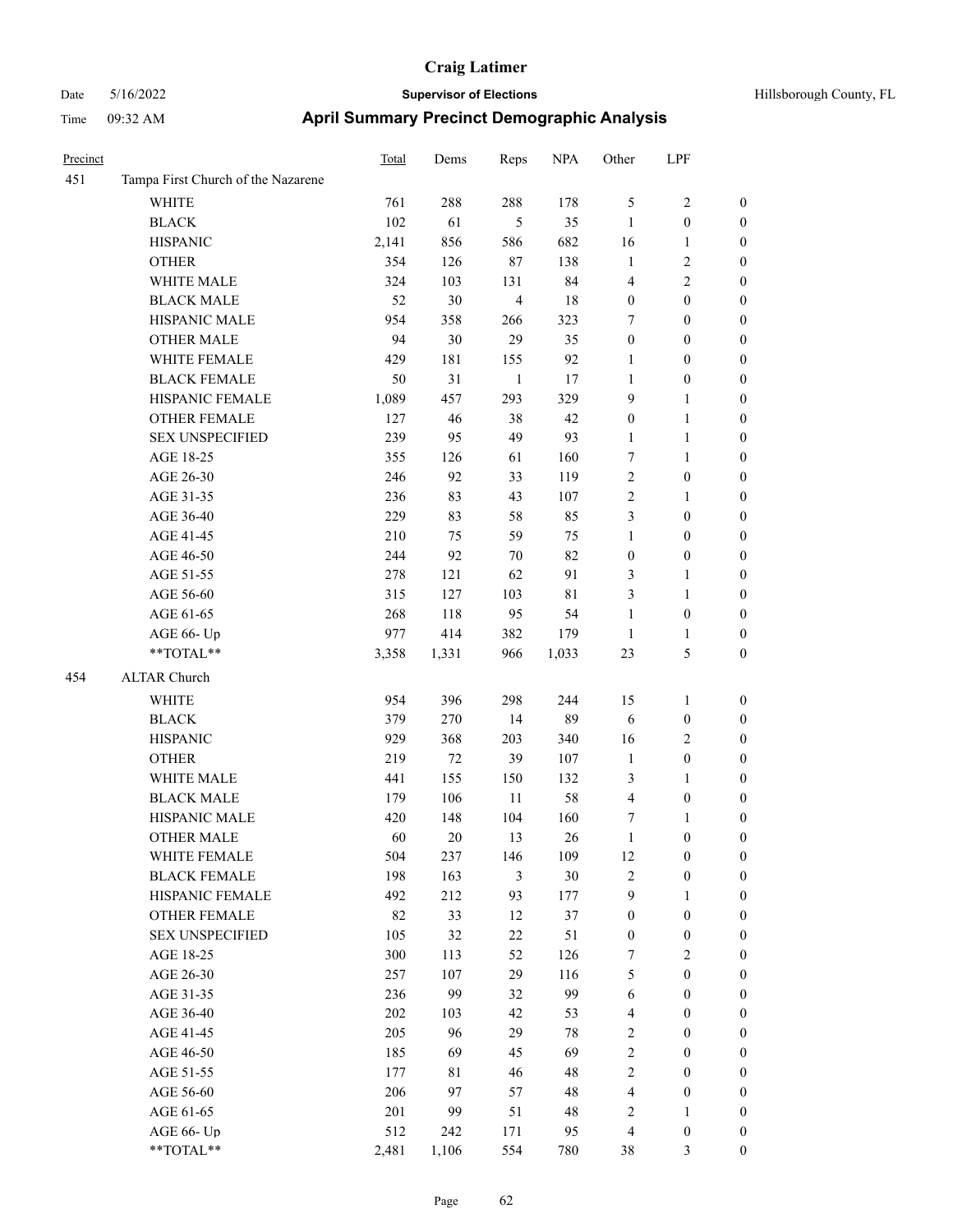| Precinct |                                    | <b>Total</b> | Dems   | Reps           | <b>NPA</b>  | Other            | LPF                     |                  |
|----------|------------------------------------|--------------|--------|----------------|-------------|------------------|-------------------------|------------------|
| 455      | First Hispanic Presbyterian Church |              |        |                |             |                  |                         |                  |
|          | WHITE                              | 664          | 237    | 239            | 180         | 7                | $\mathbf{1}$            | $\boldsymbol{0}$ |
|          | <b>BLACK</b>                       | 118          | 77     | 8              | 31          | $\overline{c}$   | $\boldsymbol{0}$        | $\boldsymbol{0}$ |
|          | <b>HISPANIC</b>                    | 952          | 400    | 214            | 330         | 8                | $\boldsymbol{0}$        | 0                |
|          | <b>OTHER</b>                       | 220          | 77     | 52             | $88\,$      | 3                | $\boldsymbol{0}$        | 0                |
|          | WHITE MALE                         | 330          | 99     | 132            | 96          | $\sqrt{2}$       | $\mathbf{1}$            | $\boldsymbol{0}$ |
|          | <b>BLACK MALE</b>                  | 56           | 30     | 5              | 19          | $\sqrt{2}$       | $\boldsymbol{0}$        | $\boldsymbol{0}$ |
|          | HISPANIC MALE                      | 420          | 170    | 104            | 143         | 3                | $\boldsymbol{0}$        | $\boldsymbol{0}$ |
|          | <b>OTHER MALE</b>                  | 59           | 20     | 13             | 25          | $\mathbf{1}$     | $\boldsymbol{0}$        | $\boldsymbol{0}$ |
|          | WHITE FEMALE                       | 327          | 138    | 104            | $80\,$      | 5                | $\boldsymbol{0}$        | $\boldsymbol{0}$ |
|          | <b>BLACK FEMALE</b>                | 60           | 47     | $\sqrt{2}$     | 11          | $\boldsymbol{0}$ | $\boldsymbol{0}$        | $\boldsymbol{0}$ |
|          | HISPANIC FEMALE                    | 483          | 211    | 99             | 168         | 5                | $\boldsymbol{0}$        | $\boldsymbol{0}$ |
|          | OTHER FEMALE                       | 91           | 36     | 19             | 34          | 2                | $\boldsymbol{0}$        | 0                |
|          | <b>SEX UNSPECIFIED</b>             | 128          | 40     | 35             | 53          | $\boldsymbol{0}$ | $\boldsymbol{0}$        | 0                |
|          | AGE 18-25                          | 241          | 100    | 37             | 99          | 5                | $\boldsymbol{0}$        | 0                |
|          | AGE 26-30                          | 207          | $87\,$ | 30             | 84          | 5                | 1                       | $\boldsymbol{0}$ |
|          | AGE 31-35                          | 174          | 76     | 34             | 64          | $\boldsymbol{0}$ | $\boldsymbol{0}$        | $\boldsymbol{0}$ |
|          | AGE 36-40                          | 143          | 53     | 33             | 56          | 1                | $\boldsymbol{0}$        | $\boldsymbol{0}$ |
|          | AGE 41-45                          | 115          | 38     | 21             | 55          | $\mathbf{1}$     | $\boldsymbol{0}$        | $\boldsymbol{0}$ |
|          | AGE 46-50                          | 145          | 46     | 45             | 53          | $\mathbf{1}$     | $\boldsymbol{0}$        | $\boldsymbol{0}$ |
|          | AGE 51-55                          | 176          | 62     | 58             | 55          | $\mathbf{1}$     | $\boldsymbol{0}$        | $\boldsymbol{0}$ |
|          | AGE 56-60                          | 177          | 68     | 62             | 46          | 1                | $\boldsymbol{0}$        | $\boldsymbol{0}$ |
|          | AGE 61-65                          | 148          | 55     | 52             | 36          | 5                | $\boldsymbol{0}$        | 0                |
|          | AGE 66- Up                         | 428          | 206    | 141            | $8\sqrt{1}$ | $\boldsymbol{0}$ | $\boldsymbol{0}$        | 0                |
|          | **TOTAL**                          | 1,954        | 791    | 513            | 629         | 20               | $\mathbf{1}$            | $\boldsymbol{0}$ |
| 457      | Grace Family Church - Waters       |              |        |                |             |                  |                         |                  |
|          | <b>WHITE</b>                       | 587          | 185    | 216            | 175         | 10               | $\mathbf{1}$            | 0                |
|          | <b>BLACK</b>                       | 129          | 97     | $\overline{4}$ | $27\,$      | $\mathbf{1}$     | $\boldsymbol{0}$        | 0                |
|          | <b>HISPANIC</b>                    | 1,682        | 654    | 435            | 579         | 13               | $\mathbf{1}$            | 0                |
|          | <b>OTHER</b>                       | 472          | 138    | 126            | 205         | $\mathbf{1}$     | $\sqrt{2}$              | $\boldsymbol{0}$ |
|          | WHITE MALE                         | 255          | 71     | 93             | 86          | 4                | $\mathbf{1}$            | $\boldsymbol{0}$ |
|          | <b>BLACK MALE</b>                  | 60           | 42     | $\sqrt{2}$     | 16          | $\boldsymbol{0}$ | $\boldsymbol{0}$        | $\boldsymbol{0}$ |
|          | HISPANIC MALE                      | 723          | 267    | 210            | 240         | 5                | $\mathbf{1}$            | $\boldsymbol{0}$ |
|          | <b>OTHER MALE</b>                  | 174          | 37     | 57             | 78          | $\mathbf{1}$     | $\mathbf{1}$            | $\boldsymbol{0}$ |
|          | WHITE FEMALE                       | 325          | 114    | 119            | 86          | 6                | $\boldsymbol{0}$        | 0                |
|          | <b>BLACK FEMALE</b>                | 68           | 54     | $\overline{2}$ | 11          | $\mathbf{1}$     | $\boldsymbol{0}$        | 0                |
|          | HISPANIC FEMALE                    | 883          | 359    | 198            | 318         | 8                | $\boldsymbol{0}$        | 0                |
|          | <b>OTHER FEMALE</b>                | 174          | 59     | 47             | 67          | $\boldsymbol{0}$ | $\mathbf{1}$            | 0                |
|          | <b>SEX UNSPECIFIED</b>             | 208          | 71     | 53             | 84          | $\boldsymbol{0}$ | $\boldsymbol{0}$        | $\overline{0}$   |
|          | AGE 18-25                          | 343          | 113    | 52             | 172         | 6                | $\boldsymbol{0}$        | $\overline{0}$   |
|          | AGE 26-30                          | 215          | 72     | 34             | 104         | 5                | $\boldsymbol{0}$        | $\overline{0}$   |
|          | AGE 31-35                          | 210          | $78\,$ | 40             | 89          | 3                | $\boldsymbol{0}$        | 0                |
|          | AGE 36-40                          | 206          | 81     | 44             | 79          | $\mathbf{1}$     | $\mathbf{1}$            | $\overline{0}$   |
|          | AGE 41-45                          | 207          | 65     | 49             | 91          | $\mathbf{1}$     | $\mathbf{1}$            | $\overline{0}$   |
|          | AGE 46-50                          | 248          | 84     | 70             | 92          | 2                | $\boldsymbol{0}$        | $\overline{0}$   |
|          | AGE 51-55                          | 243          | 81     | 79             | $80\,$      | $\overline{c}$   | $\mathbf{1}$            | 0                |
|          | AGE 56-60                          | 259          | 104    | 76             | $77\,$      | $\sqrt{2}$       | $\boldsymbol{0}$        | 0                |
|          | AGE 61-65                          | 229          | 112    | 62             | 54          | $\mathbf{1}$     | $\boldsymbol{0}$        | $\boldsymbol{0}$ |
|          | AGE 66- Up                         | 710          | 284    | 275            | 148         | $\sqrt{2}$       | $\mathbf{1}$            | 0                |
|          | $**TOTAL**$                        | 2,870        | 1,074  | 781            | 986         | 25               | $\overline{\mathbf{4}}$ | $\boldsymbol{0}$ |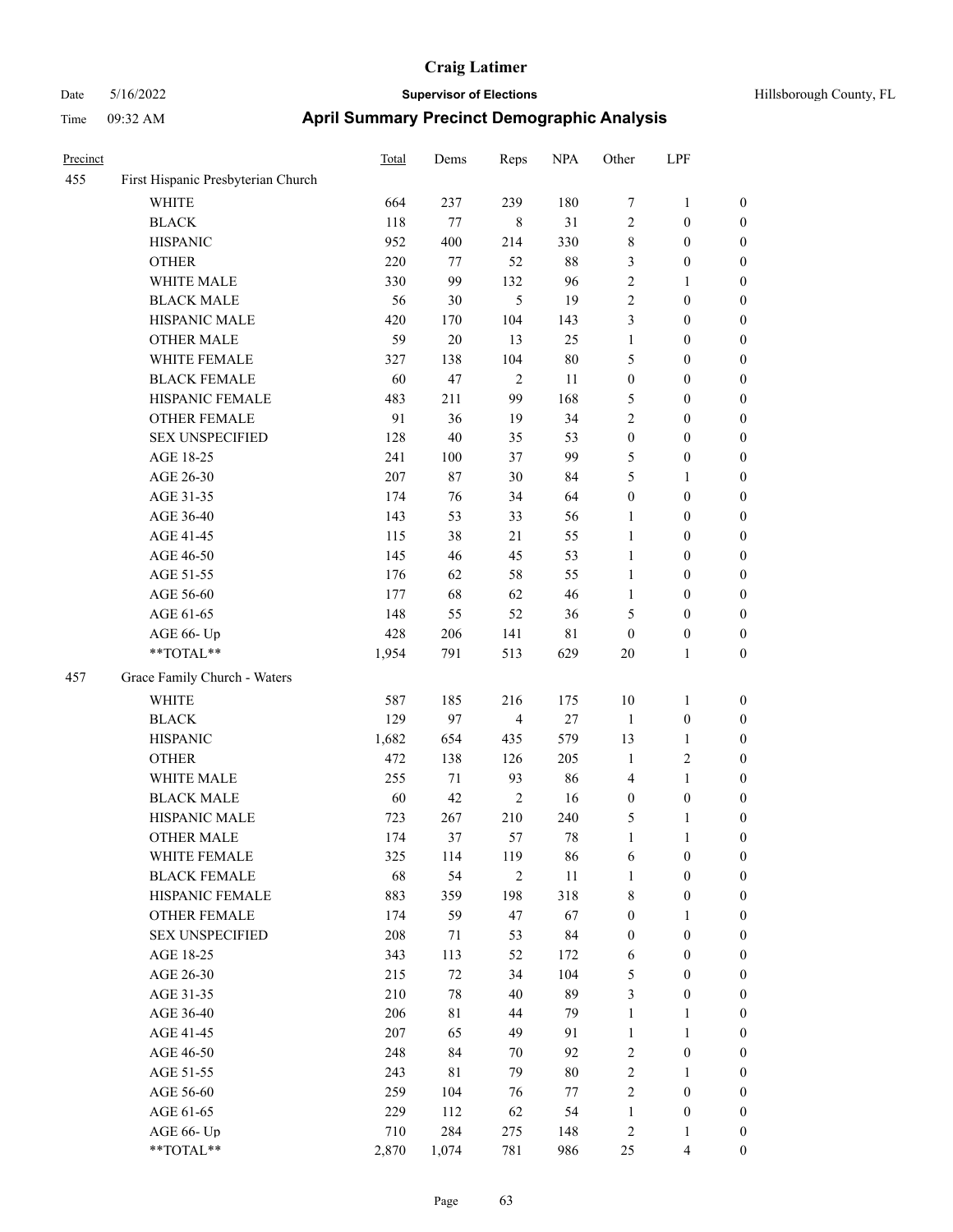| <b>Precinct</b> |                                   | <b>Total</b> | Dems   | Reps         | <b>NPA</b>       | Other            | LPF                     |                  |
|-----------------|-----------------------------------|--------------|--------|--------------|------------------|------------------|-------------------------|------------------|
| 459             | Oak Grove United Methodist Church |              |        |              |                  |                  |                         |                  |
|                 | WHITE                             | 1,524        | 557    | 513          | 417              | 30               | $\tau$                  | $\boldsymbol{0}$ |
|                 | <b>BLACK</b>                      | 632          | 444    | 23           | 156              | $\overline{9}$   | $\boldsymbol{0}$        | $\boldsymbol{0}$ |
|                 | <b>HISPANIC</b>                   | 1,275        | 528    | 284          | 450              | 11               | $\overline{c}$          | 0                |
|                 | <b>OTHER</b>                      | 387          | 151    | 76           | 156              | $\overline{4}$   | $\boldsymbol{0}$        | 0                |
|                 | WHITE MALE                        | 696          | 209    | 256          | 207              | 18               | 6                       | 0                |
|                 | <b>BLACK MALE</b>                 | 259          | 164    | 7            | 85               | 3                | $\boldsymbol{0}$        | 0                |
|                 | HISPANIC MALE                     | 517          | 202    | 141          | 167              | 6                | $\mathbf{1}$            | 0                |
|                 | <b>OTHER MALE</b>                 | 160          | 55     | 35           | 69               | $\mathbf{1}$     | $\boldsymbol{0}$        | $\boldsymbol{0}$ |
|                 | WHITE FEMALE                      | 814          | 345    | 250          | 206              | 12               | $\mathbf{1}$            | 0                |
|                 | <b>BLACK FEMALE</b>               | 364          | 272    | 16           | $70\,$           | 6                | $\boldsymbol{0}$        | $\boldsymbol{0}$ |
|                 | HISPANIC FEMALE                   | 720          | 306    | 135          | 273              | 5                | $\mathbf{1}$            | 0                |
|                 | <b>OTHER FEMALE</b>               | 142          | 63     | 25           | 51               | 3                | $\boldsymbol{0}$        | 0                |
|                 | <b>SEX UNSPECIFIED</b>            | 145          | 63     | 31           | 51               | $\boldsymbol{0}$ | $\boldsymbol{0}$        | 0                |
|                 | AGE 18-25                         | 434          | 198    | 64           | 161              | 10               | $\mathbf{1}$            | 0                |
|                 | AGE 26-30                         | 528          | 240    | 82           | 190              | 12               | $\overline{\mathbf{4}}$ | 0                |
|                 | AGE 31-35                         | 441          | 196    | 74           | 160              | 11               | $\boldsymbol{0}$        | 0                |
|                 | AGE 36-40                         | 337          | 151    | 62           | 121              | $\overline{c}$   | $\mathbf{1}$            | 0                |
|                 | AGE 41-45                         | 272          | 111    | 57           | 99               | 4                | $\mathbf{1}$            | 0                |
|                 | AGE 46-50                         | 308          | 116    | 81           | 105              | 5                | $\mathbf{1}$            | 0                |
|                 | AGE 51-55                         | 294          | 113    | 84           | 93               | 3                | $\mathbf{1}$            | 0                |
|                 | AGE 56-60                         | 277          | 104    | 105          | 65               | 3                | $\boldsymbol{0}$        | 0                |
|                 | AGE 61-65                         | 294          | 135    | 93           | 65               | $\mathbf{1}$     | $\boldsymbol{0}$        | 0                |
|                 | AGE 66- Up                        | 633          | 316    | 194          | 120              | 3                | $\boldsymbol{0}$        | 0                |
|                 | **TOTAL**                         | 3,818        | 1,680  | 896          | 1,179            | 54               | 9                       | 0                |
| 461             | Oak Grove United Methodist Church |              |        |              |                  |                  |                         |                  |
|                 | WHITE                             | 422          | 172    | 154          | 89               | 5                | 2                       | 0                |
|                 | <b>BLACK</b>                      | $77 \,$      | 57     | 3            | 16               | $\mathbf{1}$     | $\boldsymbol{0}$        | 0                |
|                 | <b>HISPANIC</b>                   | 526          | 207    | 125          | 188              | 6                | $\boldsymbol{0}$        | 0                |
|                 | <b>OTHER</b>                      | 110          | 41     | 18           | 50               | 1                | $\boldsymbol{0}$        | 0                |
|                 | WHITE MALE                        | 192          | 74     | 70           | 46               | $\mathbf{1}$     | 1                       | $\boldsymbol{0}$ |
|                 | <b>BLACK MALE</b>                 | 33           | 22     | $\sqrt{2}$   | $\boldsymbol{9}$ | $\boldsymbol{0}$ | $\boldsymbol{0}$        | 0                |
|                 | HISPANIC MALE                     | 213          | 67     | 67           | 77               | 2                | $\boldsymbol{0}$        | 0                |
|                 | <b>OTHER MALE</b>                 | 37           | 11     | 9            | 17               | $\boldsymbol{0}$ | $\boldsymbol{0}$        | $\boldsymbol{0}$ |
|                 | WHITE FEMALE                      | 224          | 96     | 83           | 41               | $\overline{4}$   | $\boldsymbol{0}$        | 0                |
|                 | <b>BLACK FEMALE</b>               | 43           | 35     | $\mathbf{1}$ | $\sqrt{6}$       | $\mathbf{1}$     | $\boldsymbol{0}$        | 0                |
|                 | HISPANIC FEMALE                   | 289          | 133    | 54           | 98               | $\overline{4}$   | $\boldsymbol{0}$        | 0                |
|                 | OTHER FEMALE                      | 50           | $22\,$ | $\tau$       | $20\,$           | $\mathbf{1}$     | $\boldsymbol{0}$        | 0                |
|                 | <b>SEX UNSPECIFIED</b>            | 54           | $17\,$ | $\tau$       | 29               | $\boldsymbol{0}$ | $\mathbf{1}$            | 0                |
|                 | AGE 18-25                         | 100          | 33     | 20           | 45               | $\overline{c}$   | $\boldsymbol{0}$        | $\boldsymbol{0}$ |
|                 | AGE 26-30                         | 75           | $28\,$ | 12           | 32               | 2                | $\mathbf{1}$            | $\overline{0}$   |
|                 | AGE 31-35                         | 115          | 44     | 17           | 51               | 3                | $\boldsymbol{0}$        | $\overline{0}$   |
|                 | AGE 36-40                         | 96           | 37     | $22\,$       | 37               | $\boldsymbol{0}$ | $\boldsymbol{0}$        | $\overline{0}$   |
|                 | AGE 41-45                         | $90\,$       | 34     | $22\,$       | 32               | $\sqrt{2}$       | $\boldsymbol{0}$        | $\overline{0}$   |
|                 | AGE 46-50                         | 68           | 30     | 17           | $21\,$           | $\boldsymbol{0}$ | $\boldsymbol{0}$        | $\overline{0}$   |
|                 | AGE 51-55                         | 83           | $28\,$ | $27\,$       | $27\,$           | $\mathbf{1}$     | $\boldsymbol{0}$        | $\boldsymbol{0}$ |
|                 | AGE 56-60                         | 122          | 46     | $44\,$       | 30               | $\sqrt{2}$       | $\boldsymbol{0}$        | 0                |
|                 | AGE 61-65                         | 98           | 54     | 22           | 22               | $\boldsymbol{0}$ | $\boldsymbol{0}$        | $\boldsymbol{0}$ |
|                 | AGE 66- Up                        | 288          | 143    | 97           | 46               | $\mathbf{1}$     | $\mathbf{1}$            | 0                |
|                 | $**TOTAL**$                       | 1,135        | 477    | 300          | 343              | 13               | $\sqrt{2}$              | $\overline{0}$   |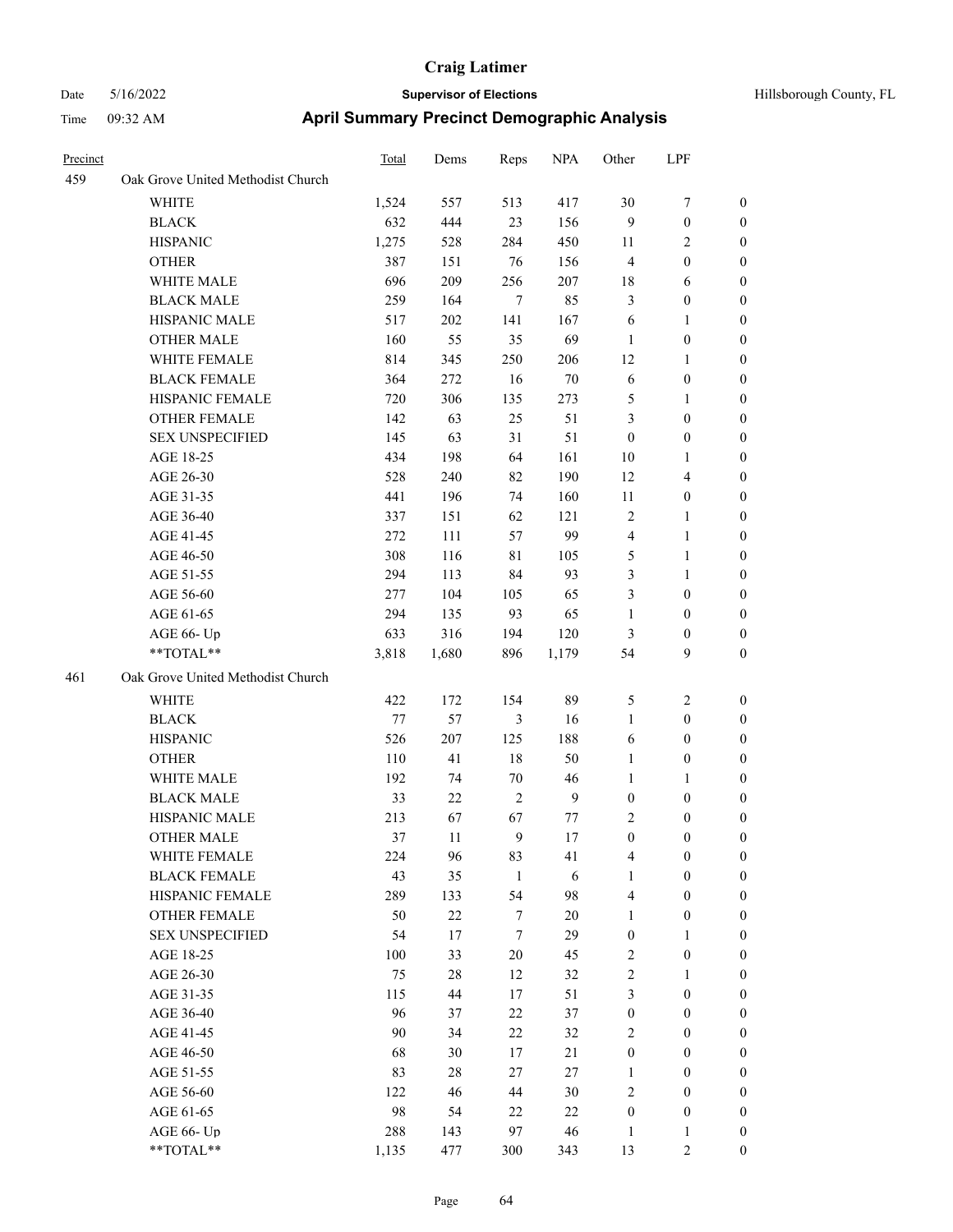| Precinct |                                   | <b>Total</b>   | Dems           | Reps             | <b>NPA</b>     | Other            | LPF                   |                              |
|----------|-----------------------------------|----------------|----------------|------------------|----------------|------------------|-----------------------|------------------------------|
| 462      | Oak Grove United Methodist Church |                |                |                  |                |                  |                       |                              |
|          | WHITE                             | 177            | 70             | 63               | 42             | $\mathbf{1}$     | $\mathbf{1}$          | $\boldsymbol{0}$             |
|          | <b>BLACK</b>                      | 11             | 7              | 1                | 3              | $\boldsymbol{0}$ | $\boldsymbol{0}$      | $\boldsymbol{0}$             |
|          | <b>HISPANIC</b>                   | 80             | 37             | 18               | 23             | $\overline{2}$   | $\boldsymbol{0}$      | $\boldsymbol{0}$             |
|          | <b>OTHER</b>                      | 31             | 7              | 11               | 13             | $\mathbf{0}$     | $\boldsymbol{0}$      | $\boldsymbol{0}$             |
|          | WHITE MALE                        | 84             | 30             | 35               | 19             | $\boldsymbol{0}$ | $\boldsymbol{0}$      | $\boldsymbol{0}$             |
|          | <b>BLACK MALE</b>                 | 7              | $\overline{4}$ | $\mathbf{1}$     | $\overline{2}$ | $\boldsymbol{0}$ | $\boldsymbol{0}$      | $\boldsymbol{0}$             |
|          | HISPANIC MALE                     | 35             | 16             | 6                | 12             | $\mathbf{1}$     | $\boldsymbol{0}$      | $\boldsymbol{0}$             |
|          | <b>OTHER MALE</b>                 | 11             | $\mathfrak{2}$ | 5                | $\overline{4}$ | $\boldsymbol{0}$ | $\boldsymbol{0}$      | $\boldsymbol{0}$             |
|          | WHITE FEMALE                      | 93             | 40             | 28               | 23             | 1                | 1                     | $\boldsymbol{0}$             |
|          | <b>BLACK FEMALE</b>               | $\overline{4}$ | 3              | $\boldsymbol{0}$ | 1              | $\boldsymbol{0}$ | $\boldsymbol{0}$      | $\boldsymbol{0}$             |
|          | HISPANIC FEMALE                   | 43             | 19             | 12               | 11             | 1                | $\boldsymbol{0}$      | $\boldsymbol{0}$             |
|          | <b>OTHER FEMALE</b>               | 16             | 4              | $\mathfrak{H}$   | $\overline{7}$ | $\boldsymbol{0}$ | $\boldsymbol{0}$      | $\boldsymbol{0}$             |
|          | <b>SEX UNSPECIFIED</b>            | 6              | 3              | 1                | $\mathfrak{2}$ | $\mathbf{0}$     | $\theta$              | $\boldsymbol{0}$             |
|          | AGE 18-25                         | 27             | 12             | 7                | 8              | $\mathbf{0}$     | $\theta$              | $\boldsymbol{0}$             |
|          | AGE 26-30                         | 24             | 10             | 3                | 11             | $\boldsymbol{0}$ | $\boldsymbol{0}$      | $\boldsymbol{0}$             |
|          | AGE 31-35                         | 22             | 5              | $\overline{2}$   | 15             | $\boldsymbol{0}$ | $\boldsymbol{0}$      | $\boldsymbol{0}$             |
|          | AGE 36-40                         | 21             | 6              | 9                | 5              | 1                | $\boldsymbol{0}$      | $\boldsymbol{0}$             |
|          | AGE 41-45                         | 18             | 6              | 5                | 7              | $\mathbf{0}$     | $\mathbf{0}$          | $\boldsymbol{0}$             |
|          | AGE 46-50                         | 18             | 5              | 5                | 8              | $\boldsymbol{0}$ | $\boldsymbol{0}$      | $\boldsymbol{0}$             |
|          | AGE 51-55                         | 15             | $\overline{4}$ | 7                | 4              | $\boldsymbol{0}$ | $\boldsymbol{0}$      | $\boldsymbol{0}$             |
|          | AGE 56-60                         | 24             | 9              | 8                | 7              | $\boldsymbol{0}$ | $\boldsymbol{0}$      | $\boldsymbol{0}$             |
|          | AGE 61-65                         | 20             | 11             | 5                | $\overline{c}$ | 1                | 1                     | $\boldsymbol{0}$             |
|          | AGE 66- Up                        | 110            | 53             | 42               | 14             | 1                | $\boldsymbol{0}$      | $\boldsymbol{0}$             |
|          | **TOTAL**                         | 299            | 121            | 93               | 81             | 3                | 1                     | $\boldsymbol{0}$             |
| 463      | Grace Family Church - Waters      |                |                |                  |                |                  |                       |                              |
|          | <b>WHITE</b>                      | 548            | 183            | 179              | 169            | 14               | 3                     | $\boldsymbol{0}$             |
|          | <b>BLACK</b>                      | 303            | 211            | 11               | 75             | 5                | 1                     | $\boldsymbol{0}$             |
|          | <b>HISPANIC</b>                   | 968            | 398            | 151              | 410            | 5                | 4                     | $\boldsymbol{0}$             |
|          | <b>OTHER</b>                      | 204            | 71             | 35               | 97             | $\mathbf{1}$     | $\boldsymbol{0}$      | $\boldsymbol{0}$             |
|          | WHITE MALE                        | 255            | 74             | 91               | 82             | $\,$ 8 $\,$      | $\boldsymbol{0}$      | $\boldsymbol{0}$             |
|          | <b>BLACK MALE</b>                 | 137            | 89             | $\overline{4}$   | 41             | $\sqrt{2}$       | 1                     | $\boldsymbol{0}$             |
|          | HISPANIC MALE                     | 399            | 156            | 71               | 169            | $\mathbf{1}$     | 2                     | $\boldsymbol{0}$             |
|          | <b>OTHER MALE</b>                 | 65             | 21             | 14               | 30             | $\mathbf{0}$     | $\theta$              | $\boldsymbol{0}$             |
|          | WHITE FEMALE                      | 288            | 108            | 86               | 85             | 6                | 3                     | $\boldsymbol{0}$             |
|          | <b>BLACK FEMALE</b>               | 162            | 119            | $\tau$           | 33             | $\mathfrak{Z}$   | $\boldsymbol{0}$      | $\boldsymbol{0}$             |
|          | HISPANIC FEMALE                   | 544            | 233            | 77               | 228            | $\overline{4}$   | 2                     | $\boldsymbol{0}$             |
|          | OTHER FEMALE                      | 91             | 37             | 11               | 42             | $\mathbf{1}$     | $\boldsymbol{0}$      | $\boldsymbol{0}$             |
|          | <b>SEX UNSPECIFIED</b>            | 82             | 26             | 15               | 41             | $\boldsymbol{0}$ | $\boldsymbol{0}$      | $\boldsymbol{0}$             |
|          | AGE 18-25                         | 278            | 117            | 26               | 127            | $\sqrt{5}$       | 3                     | $\boldsymbol{0}$             |
|          | AGE 26-30                         | 245            | 92             | 34               | 110            | $\mathfrak{S}$   | 4                     | $\boldsymbol{0}$             |
|          | AGE 31-35                         | 226            | 99             | 28               | 95             | $\overline{4}$   | $\boldsymbol{0}$      | $\boldsymbol{0}$             |
|          | AGE 36-40                         | 188            | 78             | 23               | 83             | 3                | $\mathbf{1}$          | $\boldsymbol{0}$             |
|          | AGE 41-45                         | 161            | 62             | 33               | 64             | $\sqrt{2}$       | $\boldsymbol{0}$      | $\boldsymbol{0}$             |
|          |                                   |                |                |                  |                | $\sqrt{2}$       |                       |                              |
|          | AGE 46-50                         | 192            | 72             | 51               | 67             |                  | $\boldsymbol{0}$      | $\boldsymbol{0}$             |
|          | AGE 51-55                         | 173            | 79             | 37               | 57             | $\boldsymbol{0}$ | $\boldsymbol{0}$      | $\boldsymbol{0}$             |
|          | AGE 56-60                         | 151            | 65             | 35               | 49             | $\sqrt{2}$       | $\boldsymbol{0}$      | $\boldsymbol{0}$             |
|          | AGE 61-65                         | 142<br>267     | 77<br>122      | $27\,$<br>$82\,$ | 37<br>62       | $\mathbf{1}$     | $\boldsymbol{0}$      | $\boldsymbol{0}$             |
|          | AGE 66- Up<br>**TOTAL**           |                |                |                  |                | 1                | $\boldsymbol{0}$<br>8 | $\bf{0}$<br>$\boldsymbol{0}$ |
|          |                                   | 2,023          | 863            | 376              | 751            | 25               |                       |                              |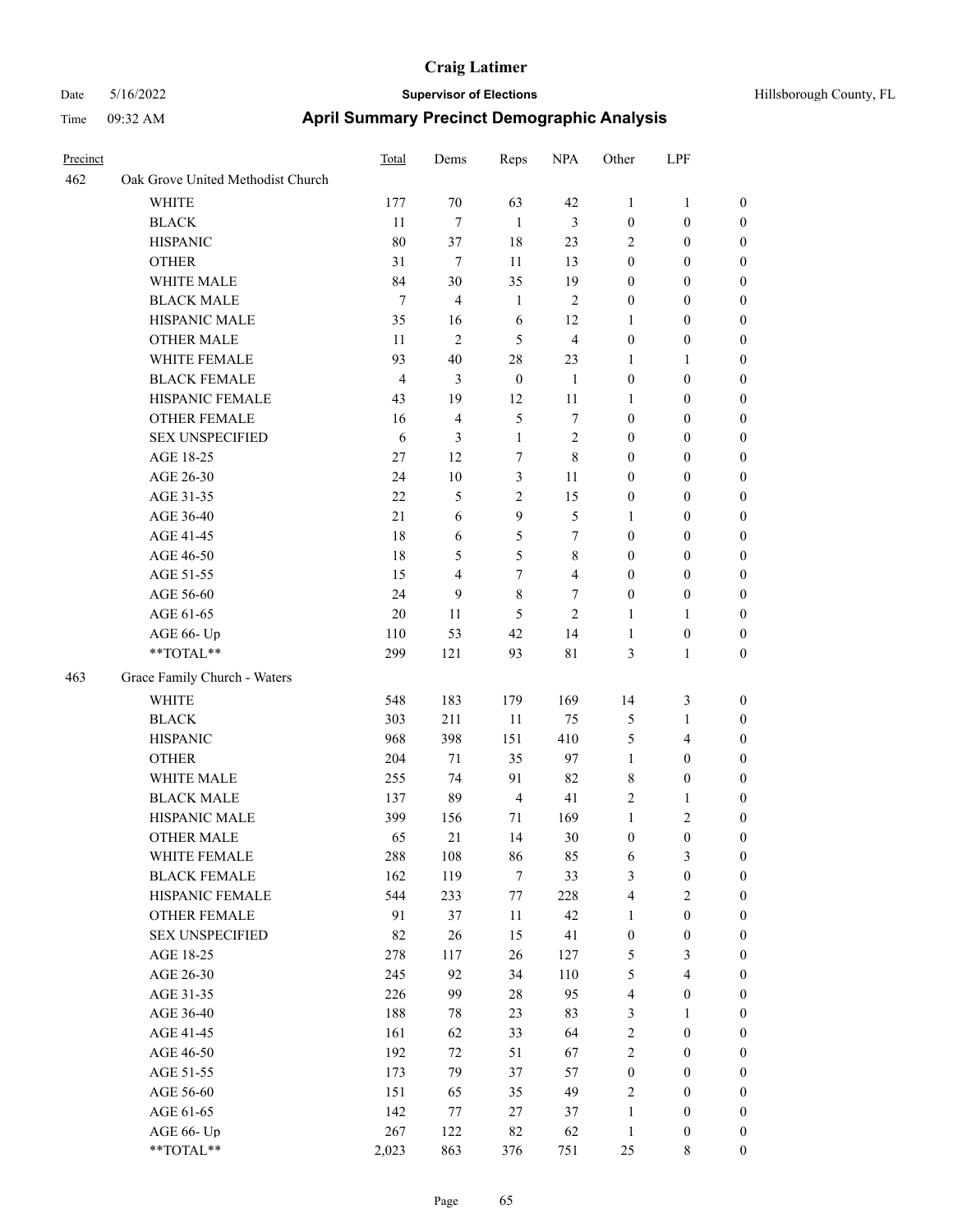| Precinct |                                  | Total | Dems   | Reps           | <b>NPA</b> | Other            | LPF                     |                  |
|----------|----------------------------------|-------|--------|----------------|------------|------------------|-------------------------|------------------|
| 500      | Westchase Swim and Tennis Center |       |        |                |            |                  |                         |                  |
|          | WHITE                            | 3,947 | 1,084  | 1,721          | 1,058      | 73               | 11                      | $\boldsymbol{0}$ |
|          | <b>BLACK</b>                     | 237   | 160    | 16             | 56         | $\overline{4}$   | $\mathbf{1}$            | $\boldsymbol{0}$ |
|          | <b>HISPANIC</b>                  | 430   | 154    | 125            | 149        | $\overline{2}$   | $\boldsymbol{0}$        | $\boldsymbol{0}$ |
|          | <b>OTHER</b>                     | 514   | 167    | 120            | 216        | 11               | $\boldsymbol{0}$        | 0                |
|          | WHITE MALE                       | 1,857 | 389    | 892            | 541        | 29               | 6                       | 0                |
|          | <b>BLACK MALE</b>                | 110   | 59     | 12             | 36         | $\mathfrak{Z}$   | $\boldsymbol{0}$        | 0                |
|          | HISPANIC MALE                    | 181   | 57     | 66             | 57         | $\mathbf{1}$     | $\boldsymbol{0}$        | $\boldsymbol{0}$ |
|          | <b>OTHER MALE</b>                | 186   | 51     | 49             | 79         | 7                | $\boldsymbol{0}$        | $\boldsymbol{0}$ |
|          | WHITE FEMALE                     | 2,053 | 681    | 813            | 510        | 44               | $\mathfrak{S}$          | $\boldsymbol{0}$ |
|          | <b>BLACK FEMALE</b>              | 125   | 99     | $\overline{4}$ | 20         | $\mathbf{1}$     | $\mathbf{1}$            | $\boldsymbol{0}$ |
|          | HISPANIC FEMALE                  | 240   | 93     | 56             | 90         | $\mathbf{1}$     | $\boldsymbol{0}$        | $\boldsymbol{0}$ |
|          | <b>OTHER FEMALE</b>              | 226   | 86     | 47             | 91         | $\overline{c}$   | $\boldsymbol{0}$        | $\boldsymbol{0}$ |
|          | <b>SEX UNSPECIFIED</b>           | 150   | 50     | 43             | 55         | $\overline{c}$   | $\boldsymbol{0}$        | $\boldsymbol{0}$ |
|          | AGE 18-25                        | 625   | 211    | 212            | 184        | 16               | $\sqrt{2}$              | 0                |
|          | AGE 26-30                        | 361   | 125    | 105            | 119        | 7                | 5                       | 0                |
|          | AGE 31-35                        | 408   | 129    | 145            | 127        | 6                | $\mathbf{1}$            | 0                |
|          | AGE 36-40                        | 490   | 136    | 176            | 171        | 7                | $\boldsymbol{0}$        | 0                |
|          | AGE 41-45                        | 484   | 142    | 165            | 164        | 11               | $\sqrt{2}$              | $\boldsymbol{0}$ |
|          | AGE 46-50                        | 533   | 145    | 200            | 177        | 10               | $\mathbf{1}$            | $\boldsymbol{0}$ |
|          | AGE 51-55                        | 653   | 162    | 299            | 184        | 8                | $\boldsymbol{0}$        | $\boldsymbol{0}$ |
|          | AGE 56-60                        | 572   | 148    | 267            | 147        | 10               | $\boldsymbol{0}$        | $\boldsymbol{0}$ |
|          | AGE 61-65                        | 319   | 104    | 136            | 71         | 7                | $\mathbf{1}$            | $\boldsymbol{0}$ |
|          | AGE 66- Up                       | 683   | 263    | 277            | 135        | $\,8\,$          | $\boldsymbol{0}$        | 0                |
|          | **TOTAL**                        | 5,128 | 1,565  | 1,982          | 1,479      | 90               | 12                      | $\boldsymbol{0}$ |
| 501      | Maureen B. Gauzza Public Library |       |        |                |            |                  |                         |                  |
|          | WHITE                            | 1,167 | 329    | 476            | 332        | 22               | 8                       | $\boldsymbol{0}$ |
|          | <b>BLACK</b>                     | 132   | 99     | $\tau$         | 25         | $\mathbf{1}$     | $\boldsymbol{0}$        | 0                |
|          | <b>HISPANIC</b>                  | 376   | 161    | $78\,$         | 134        | 3                | $\boldsymbol{0}$        | 0                |
|          | <b>OTHER</b>                     | 216   | $70\,$ | 50             | 92         | $\overline{4}$   | $\boldsymbol{0}$        | 0                |
|          | WHITE MALE                       | 569   | 139    | 235            | 179        | 12               | $\overline{4}$          | $\boldsymbol{0}$ |
|          | <b>BLACK MALE</b>                | 65    | 45     | $\mathfrak{H}$ | 14         | $\mathbf{1}$     | $\boldsymbol{0}$        | $\boldsymbol{0}$ |
|          | HISPANIC MALE                    | 168   | 61     | 39             | 67         | $\mathbf{1}$     | $\boldsymbol{0}$        | $\boldsymbol{0}$ |
|          | <b>OTHER MALE</b>                | 80    | 23     | 21             | 36         | $\boldsymbol{0}$ | $\boldsymbol{0}$        | $\boldsymbol{0}$ |
|          | WHITE FEMALE                     | 577   | 186    | 233            | 144        | 10               | $\overline{\mathbf{4}}$ | $\boldsymbol{0}$ |
|          | <b>BLACK FEMALE</b>              | 65    | 52     | $\sqrt{2}$     | 11         | $\boldsymbol{0}$ | $\boldsymbol{0}$        | 0                |
|          | HISPANIC FEMALE                  | 200   | 96     | 36             | 66         | $\overline{c}$   | $\boldsymbol{0}$        | 0                |
|          | <b>OTHER FEMALE</b>              | 95    | 32     | 24             | 36         | 3                | $\boldsymbol{0}$        | 0                |
|          | <b>SEX UNSPECIFIED</b>           | 72    | 25     | 16             | 30         | $\mathbf{1}$     | $\boldsymbol{0}$        | 0                |
|          | AGE 18-25                        | 176   | 62     | 44             | 68         | $\mathbf{1}$     | $\mathbf{1}$            | $\overline{0}$   |
|          | AGE 26-30                        | 111   | 34     | 29             | 45         | 3                | $\boldsymbol{0}$        | $\boldsymbol{0}$ |
|          | AGE 31-35                        | 117   | 39     | 26             | 47         | 3                | $\sqrt{2}$              | $\boldsymbol{0}$ |
|          | AGE 36-40                        | 149   | 65     | 32             | 46         | 5                | $\mathbf{1}$            | $\overline{0}$   |
|          | AGE 41-45                        | 161   | 58     | 47             | 54         | $\boldsymbol{0}$ | $\sqrt{2}$              | $\boldsymbol{0}$ |
|          | AGE 46-50                        | 190   | 68     | 54             | 61         | 6                | $\mathbf{1}$            | $\overline{0}$   |
|          | AGE 51-55                        | 182   | 50     | 64             | 66         | $\sqrt{2}$       | $\boldsymbol{0}$        | $\overline{0}$   |
|          | AGE 56-60                        | 175   | 51     | 73             | 49         | $\mathbf{1}$     | $\mathbf{1}$            | $\boldsymbol{0}$ |
|          | AGE 61-65                        | 162   | 45     | 69             | $44\,$     | $\overline{4}$   | $\boldsymbol{0}$        | 0                |
|          | AGE 66- Up                       | 468   | 187    | 173            | 103        | 5                | $\boldsymbol{0}$        | 0                |
|          | $**TOTAL**$                      | 1,891 | 659    | 611            | 583        | $30\,$           | $8\,$                   | $\boldsymbol{0}$ |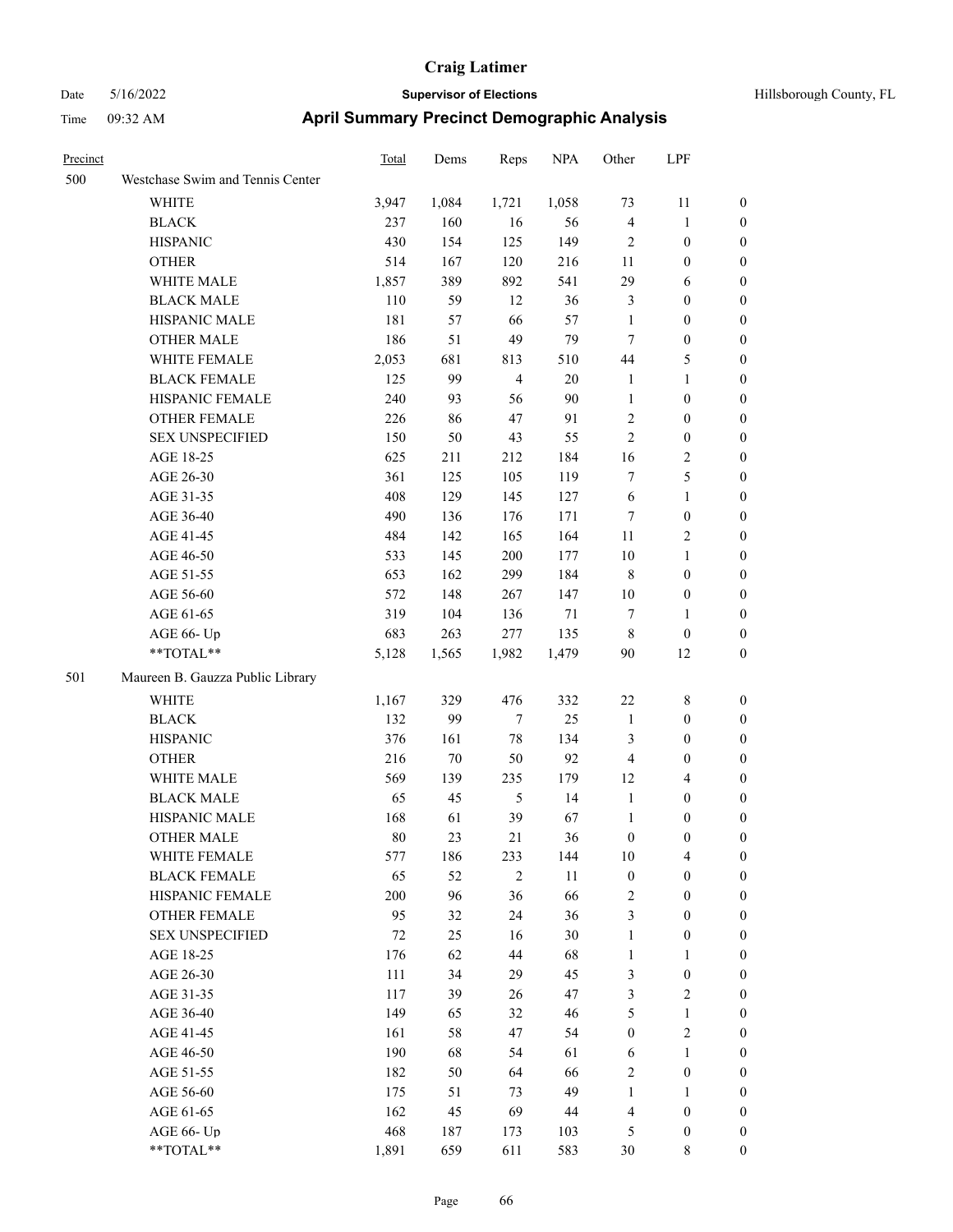# Date 5/16/2022 **Supervisor of Elections Supervisor of Elections** Hillsborough County, FL Time 09:32 AM **April Summary Precinct Demographic Analysis**

| Precinct |                                   | Total       | Dems    | Reps           | <b>NPA</b> | Other            | LPF              |                  |
|----------|-----------------------------------|-------------|---------|----------------|------------|------------------|------------------|------------------|
| 502      | American Legion Post 152          |             |         |                |            |                  |                  |                  |
|          | <b>WHITE</b>                      | 964         | 281     | 359            | 291        | 29               | 4                | $\boldsymbol{0}$ |
|          | <b>BLACK</b>                      | 154         | 117     | $\overline{2}$ | 31         | $\overline{4}$   | $\boldsymbol{0}$ | $\boldsymbol{0}$ |
|          | <b>HISPANIC</b>                   | 537         | 220     | 110            | 200        | 6                | 1                | $\boldsymbol{0}$ |
|          | <b>OTHER</b>                      | 201         | 63      | 29             | 104        | $\overline{4}$   | 1                | $\boldsymbol{0}$ |
|          | WHITE MALE                        | 414         | $100\,$ | 165            | 137        | $\,8\,$          | 4                | $\boldsymbol{0}$ |
|          | <b>BLACK MALE</b>                 | 60          | 39      | 1              | 16         | $\overline{4}$   | $\boldsymbol{0}$ | $\boldsymbol{0}$ |
|          | HISPANIC MALE                     | 220         | $88\,$  | 44             | 84         | $\overline{4}$   | $\boldsymbol{0}$ | $\boldsymbol{0}$ |
|          | <b>OTHER MALE</b>                 | $8\sqrt{1}$ | 24      | 15             | 39         | $\overline{2}$   | 1                | $\boldsymbol{0}$ |
|          | WHITE FEMALE                      | 536         | 180     | 189            | 146        | 21               | $\boldsymbol{0}$ | $\boldsymbol{0}$ |
|          | <b>BLACK FEMALE</b>               | 94          | $78\,$  | $\mathbf{1}$   | 15         | $\boldsymbol{0}$ | $\boldsymbol{0}$ | $\boldsymbol{0}$ |
|          | HISPANIC FEMALE                   | 306         | 127     | 65             | 111        | $\sqrt{2}$       | 1                | $\boldsymbol{0}$ |
|          | <b>OTHER FEMALE</b>               | 98          | 32      | 12             | 52         | $\sqrt{2}$       | $\boldsymbol{0}$ | $\boldsymbol{0}$ |
|          | <b>SEX UNSPECIFIED</b>            | 47          | 13      | $\,$ 8 $\,$    | $26\,$     | $\boldsymbol{0}$ | $\boldsymbol{0}$ | $\boldsymbol{0}$ |
|          | AGE 18-25                         | 187         | 64      | 36             | 83         | $\overline{4}$   | $\boldsymbol{0}$ | $\boldsymbol{0}$ |
|          | AGE 26-30                         | 201         | 78      | 45             | 72         | 5                | 1                | $\boldsymbol{0}$ |
|          | AGE 31-35                         | 217         | 85      | 41             | 84         | 5                | 2                | $\boldsymbol{0}$ |
|          | AGE 36-40                         | 188         | 64      | $42\,$         | 77         | $\overline{4}$   | 1                | $\boldsymbol{0}$ |
|          | AGE 41-45                         | 141         | 52      | $30\,$         | 55         | $\overline{4}$   | $\boldsymbol{0}$ | $\boldsymbol{0}$ |
|          | AGE 46-50                         | 129         | 42      | 41             | 41         | $\mathfrak{Z}$   | 2                | $\boldsymbol{0}$ |
|          | AGE 51-55                         | 114         | 30      | 37             | 46         | $\mathbf{1}$     | $\boldsymbol{0}$ | $\boldsymbol{0}$ |
|          | AGE 56-60                         | 143         | 41      | 56             | 43         | 3                | $\boldsymbol{0}$ | $\boldsymbol{0}$ |
|          | AGE 61-65                         | 121         | 45      | 38             | 36         | $\sqrt{2}$       | $\boldsymbol{0}$ | $\boldsymbol{0}$ |
|          | AGE 66- Up                        | 415         | 180     | 134            | 89         | 12               | $\boldsymbol{0}$ | $\boldsymbol{0}$ |
|          | **TOTAL**                         | 1,856       | 681     | 500            | 626        | 43               | 6                | $\boldsymbol{0}$ |
| 503      | Carrollwood Seventh Day Adventist |             |         |                |            |                  |                  |                  |
|          | WHITE                             | 1,665       | 564     | 636            | 440        | 22               | 3                | $\boldsymbol{0}$ |
|          | <b>BLACK</b>                      | 349         | 255     | 13             | 78         | 3                | $\boldsymbol{0}$ | $\boldsymbol{0}$ |
|          | <b>HISPANIC</b>                   | 1,287       | 482     | 295            | 495        | 12               | 3                | $\boldsymbol{0}$ |
|          | <b>OTHER</b>                      | 483         | 148     | 98             | 232        | $\mathfrak{Z}$   | 2                | $\boldsymbol{0}$ |
|          | WHITE MALE                        | 757         | 201     | 327            | 217        | 10               | 2                | $\boldsymbol{0}$ |
|          | <b>BLACK MALE</b>                 | 151         | 101     | $\tau$         | 42         | $\mathbf{1}$     | $\boldsymbol{0}$ | $\boldsymbol{0}$ |
|          | HISPANIC MALE                     | 556         | 189     | 139            | 222        | $\overline{4}$   | 2                | $\boldsymbol{0}$ |
|          | <b>OTHER MALE</b>                 | 174         | 45      | 41             | 86         | $\boldsymbol{0}$ | $\overline{c}$   | $\boldsymbol{0}$ |
|          | WHITE FEMALE                      | 878         | 357     | 302            | 207        | $11\,$           | $\mathbf{1}$     | $\boldsymbol{0}$ |
|          | <b>BLACK FEMALE</b>               | 191         | 150     | 5              | 34         | $\sqrt{2}$       | $\boldsymbol{0}$ | $\boldsymbol{0}$ |
|          | HISPANIC FEMALE                   | 685         | 281     | 139            | 256        | $\,$ $\,$        | 1                | $\boldsymbol{0}$ |
|          | OTHER FEMALE                      | 207         | 71      | 38             | 95         | $\mathfrak{Z}$   | $\boldsymbol{0}$ | $\boldsymbol{0}$ |
|          | <b>SEX UNSPECIFIED</b>            | 185         | 54      | 44             | 86         | $\mathbf{1}$     | $\boldsymbol{0}$ | $\boldsymbol{0}$ |
|          | AGE 18-25                         | 389         | 136     | 68             | 173        | 12               | $\boldsymbol{0}$ | $\boldsymbol{0}$ |
|          | AGE 26-30                         | 327         | 114     | 54             | 148        | $\mathbf{9}$     | $\mathbf{2}$     | $\boldsymbol{0}$ |
|          | AGE 31-35                         | 328         | 134     | 70             | 122        | $\sqrt{2}$       | $\boldsymbol{0}$ | $\boldsymbol{0}$ |
|          | AGE 36-40                         | 316         | 115     | 69             | 128        | $\sqrt{2}$       | 2                | $\boldsymbol{0}$ |
|          | AGE 41-45                         | 301         | 104     | 87             | 105        | $\mathfrak{Z}$   | $\overline{c}$   | $\boldsymbol{0}$ |
|          | AGE 46-50                         | 300         | 98      | 98             | 101        | $\mathfrak{Z}$   | $\boldsymbol{0}$ | $\boldsymbol{0}$ |
|          | AGE 51-55                         | 350         | 121     | 112            | 113        | $\sqrt{2}$       | $\sqrt{2}$       | $\boldsymbol{0}$ |
|          | AGE 56-60                         | 366         | 137     | 129            | 99         | $\mathbf{1}$     | $\boldsymbol{0}$ | $\boldsymbol{0}$ |
|          | AGE 61-65                         | 328         | 138     | 99             | 90         | $\mathbf{1}$     | $\boldsymbol{0}$ | $\boldsymbol{0}$ |
|          | AGE 66- Up                        | 779         | 352     | 256            | 166        | $\sqrt{5}$       | $\boldsymbol{0}$ | $\boldsymbol{0}$ |

\*\*TOTAL\*\* 3,784 1,449 1,042 1,245 40 8 0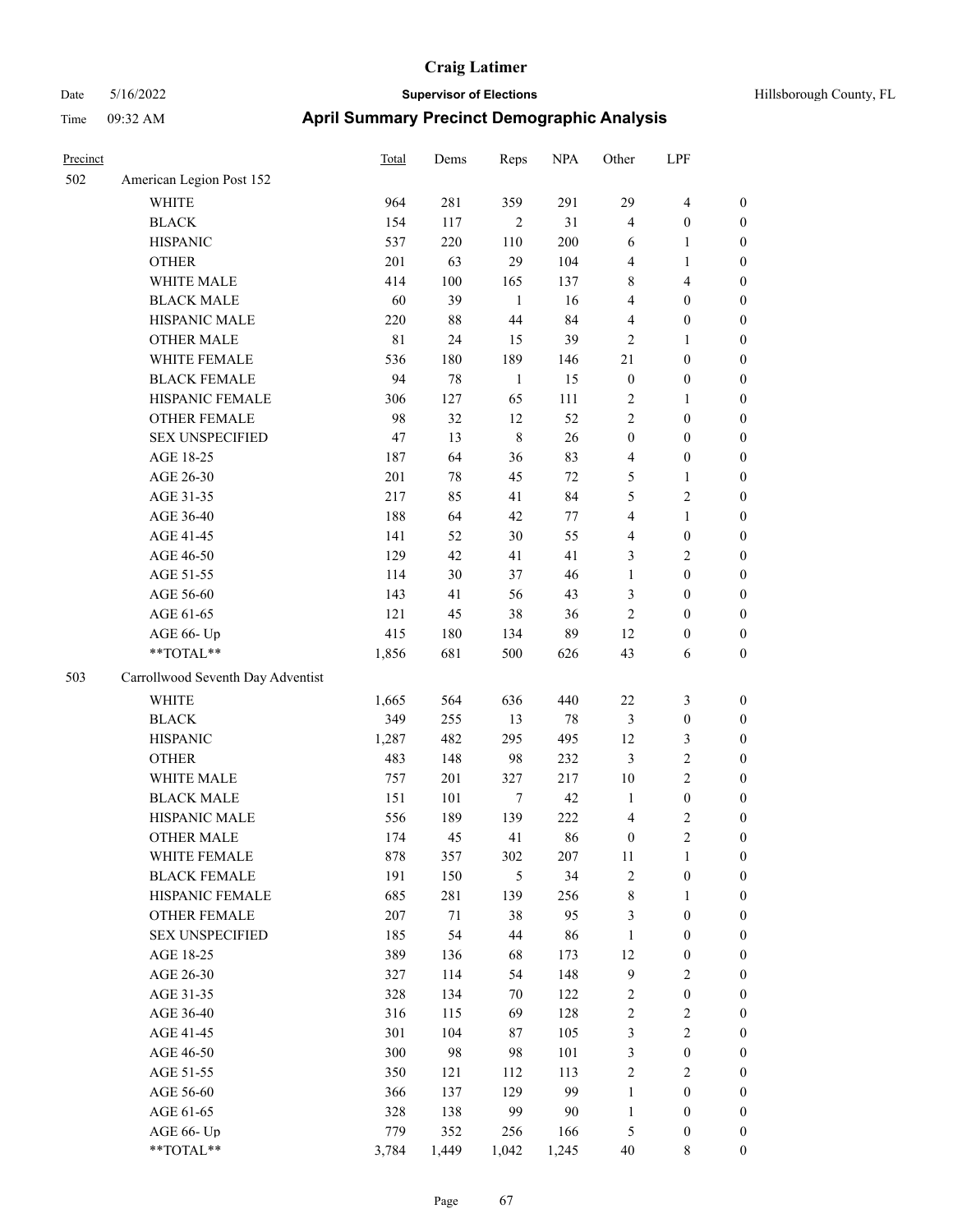# Date 5/16/2022 **Supervisor of Elections Supervisor of Elections** Hillsborough County, FL Time 09:32 AM **April Summary Precinct Demographic Analysis**

| Precinct |                                 | Total | Dems  | Reps   | <b>NPA</b> | Other                   | LPF              |                  |
|----------|---------------------------------|-------|-------|--------|------------|-------------------------|------------------|------------------|
| 504      | Plantation Homeowners Clubhouse |       |       |        |            |                         |                  |                  |
|          | <b>WHITE</b>                    | 1,214 | 436   | 410    | 351        | 16                      | $\mathbf{1}$     | $\boldsymbol{0}$ |
|          | <b>BLACK</b>                    | 395   | 279   | 19     | 92         | 4                       | $\mathbf{1}$     | $\boldsymbol{0}$ |
|          | <b>HISPANIC</b>                 | 1,433 | 636   | 232    | 553        | 12                      | $\boldsymbol{0}$ | $\boldsymbol{0}$ |
|          | <b>OTHER</b>                    | 401   | 135   | 84     | 174        | 8                       | $\boldsymbol{0}$ | $\boldsymbol{0}$ |
|          | WHITE MALE                      | 535   | 156   | 195    | 176        | 7                       | $\mathbf{1}$     | $\boldsymbol{0}$ |
|          | <b>BLACK MALE</b>               | 179   | 122   | 12     | 43         | $\mathbf{1}$            | $\mathbf{1}$     | $\boldsymbol{0}$ |
|          | HISPANIC MALE                   | 596   | 229   | 105    | 256        | 6                       | $\boldsymbol{0}$ | $\boldsymbol{0}$ |
|          | <b>OTHER MALE</b>               | 145   | 43    | 37     | 61         | 4                       | $\boldsymbol{0}$ | $\boldsymbol{0}$ |
|          | WHITE FEMALE                    | 661   | 272   | 209    | 171        | 9                       | $\boldsymbol{0}$ | $\boldsymbol{0}$ |
|          | <b>BLACK FEMALE</b>             | 212   | 153   | 7      | 49         | 3                       | $\boldsymbol{0}$ | $\boldsymbol{0}$ |
|          | HISPANIC FEMALE                 | 786   | 384   | 122    | 274        | 6                       | $\boldsymbol{0}$ | $\boldsymbol{0}$ |
|          | OTHER FEMALE                    | 155   | 51    | 36     | 64         | 4                       | $\boldsymbol{0}$ | $\boldsymbol{0}$ |
|          | <b>SEX UNSPECIFIED</b>          | 174   | 76    | $22\,$ | 76         | $\boldsymbol{0}$        | $\boldsymbol{0}$ | $\boldsymbol{0}$ |
|          | AGE 18-25                       | 352   | 151   | 52     | 145        | $\overline{4}$          | $\boldsymbol{0}$ | $\boldsymbol{0}$ |
|          | AGE 26-30                       | 315   | 133   | 46     | 130        | 6                       | $\boldsymbol{0}$ | $\boldsymbol{0}$ |
|          | AGE 31-35                       | 390   | 158   | 65     | 162        | $\overline{4}$          | 1                | $\boldsymbol{0}$ |
|          | AGE 36-40                       | 341   | 137   | 63     | 134        | 6                       | $\mathbf{1}$     | $\boldsymbol{0}$ |
|          | AGE 41-45                       | 286   | 112   | 56     | 115        | 3                       | $\boldsymbol{0}$ | $\boldsymbol{0}$ |
|          | AGE 46-50                       | 271   | 97    | 65     | 105        | 4                       | $\boldsymbol{0}$ | $\boldsymbol{0}$ |
|          | AGE 51-55                       | 265   | 101   | 64     | 97         | 3                       | $\boldsymbol{0}$ | $\boldsymbol{0}$ |
|          | AGE 56-60                       | 333   | 163   | 77     | 89         | 4                       | $\boldsymbol{0}$ | $\boldsymbol{0}$ |
|          | AGE 61-65                       | 262   | 129   | 67     | 62         | 4                       | $\boldsymbol{0}$ | $\boldsymbol{0}$ |
|          | AGE 66- Up                      | 628   | 305   | 190    | 131        | $\mathbf{2}$            | $\boldsymbol{0}$ | $\boldsymbol{0}$ |
|          | **TOTAL**                       | 3,443 | 1,486 | 745    | 1,170      | 40                      | $\mathbf{2}$     | $\boldsymbol{0}$ |
| 505      | Hope Christian School           |       |       |        |            |                         |                  |                  |
|          | <b>WHITE</b>                    | 1,904 | 568   | 745    | 533        | 43                      | 15               | $\boldsymbol{0}$ |
|          | <b>BLACK</b>                    | 364   | 240   | 19     | 99         | $\mathfrak{H}$          | $\mathbf{1}$     | $\boldsymbol{0}$ |
|          | <b>HISPANIC</b>                 | 1,761 | 739   | 349    | 657        | 14                      | $\overline{c}$   | $\boldsymbol{0}$ |
|          | <b>OTHER</b>                    | 483   | 174   | 82     | 218        | $\,8\,$                 | $\mathbf{1}$     | 0                |
|          | WHITE MALE                      | 856   | 217   | 353    | 253        | 20                      | 13               | $\boldsymbol{0}$ |
|          | <b>BLACK MALE</b>               | 173   | 103   | 12     | 56         | $\mathbf{1}$            | $\mathbf{1}$     | $\boldsymbol{0}$ |
|          | HISPANIC MALE                   | 729   | 290   | 153    | 277        | 8                       | $\mathbf{1}$     | $\boldsymbol{0}$ |
|          | <b>OTHER MALE</b>               | 166   | 52    | 34     | 75         | 4                       | $\mathbf{1}$     | $\boldsymbol{0}$ |
|          | WHITE FEMALE                    | 1,031 | 344   | 388    | 275        | 22                      | $\overline{c}$   | $\mathbf{0}$     |
|          | <b>BLACK FEMALE</b>             | 188   | 136   | $\tau$ | 41         | $\overline{\mathbf{4}}$ | $\boldsymbol{0}$ | $\boldsymbol{0}$ |
|          | HISPANIC FEMALE                 | 972   | 423   | 186    | 357        | 5                       | $\mathbf{1}$     | $\boldsymbol{0}$ |
|          | <b>OTHER FEMALE</b>             | 207   | 89    | 30     | 84         | $\overline{4}$          | $\boldsymbol{0}$ | $\boldsymbol{0}$ |
|          | SEX UNSPECIFIED                 | 189   | 66    | 32     | 89         | $\overline{c}$          | $\boldsymbol{0}$ | $\boldsymbol{0}$ |
|          | AGE 18-25                       | 486   | 159   | 99     | 215        | 10                      | 3                | 0                |
|          | AGE 26-30                       | 410   | 165   | 78     | 153        | 11                      | 3                | 0                |
|          | AGE 31-35                       | 420   | 148   | 90     | 168        | $\sqrt{6}$              | 8                | 0                |
|          | AGE 36-40                       | 378   | 144   | 73     | 151        | 10                      | $\boldsymbol{0}$ | 0                |
|          | AGE 41-45                       | 393   | 154   | 85     | 148        | 6                       | $\boldsymbol{0}$ | 0                |
|          | AGE 46-50                       | 368   | 117   | 99     | 147        | $\overline{\mathbf{4}}$ | 1                | 0                |
|          | AGE 51-55                       | 394   | 147   | 121    | 119        | 7                       | $\boldsymbol{0}$ | $\boldsymbol{0}$ |
|          | AGE 56-60                       | 397   | 144   | 113    | 134        | $\sqrt{6}$              | $\boldsymbol{0}$ | $\boldsymbol{0}$ |
|          | AGE 61-65                       | 399   | 151   | 135    | 106        | 6                       | 1                | $\boldsymbol{0}$ |
|          | AGE 66- Up                      | 867   | 392   | 302    | 166        | $\overline{4}$          | $\mathfrak{Z}$   | $\boldsymbol{0}$ |

\*\*TOTAL\*\* 4,512 1,721 1,195 1,507 70 19 0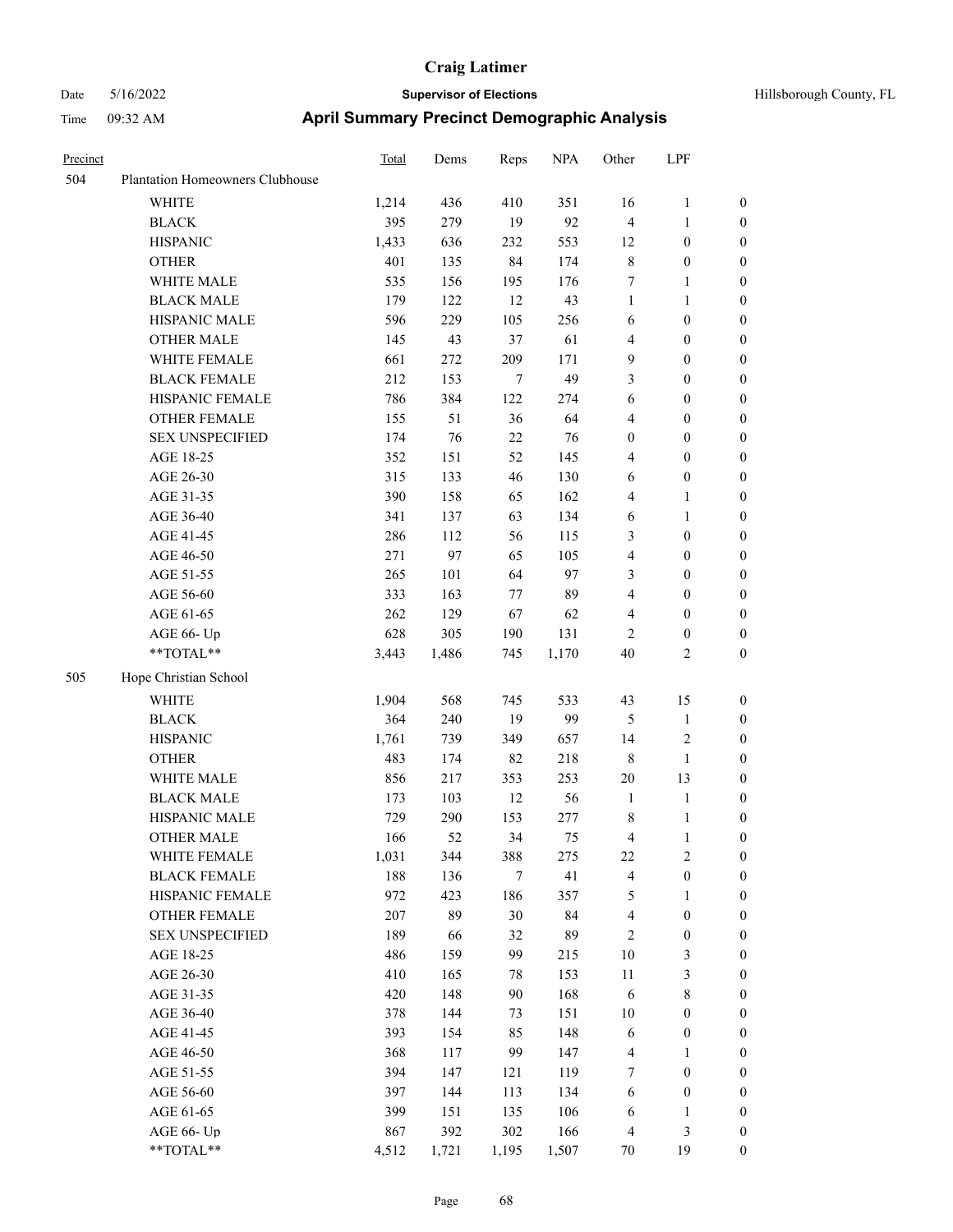| Hillsborough County, FL |  |  |
|-------------------------|--|--|
|-------------------------|--|--|

| Precinct |                                  | <b>Total</b> | Dems        | Reps           | <b>NPA</b> | Other            | LPF              |                  |
|----------|----------------------------------|--------------|-------------|----------------|------------|------------------|------------------|------------------|
| 506      | Maureen B. Gauzza Public Library |              |             |                |            |                  |                  |                  |
|          | WHITE                            | 1,097        | 236         | 491            | 345        | $20\,$           | $\mathfrak{S}$   | $\boldsymbol{0}$ |
|          | <b>BLACK</b>                     | 53           | 30          | $\overline{4}$ | $18\,$     | $\mathbf{1}$     | $\boldsymbol{0}$ | $\boldsymbol{0}$ |
|          | <b>HISPANIC</b>                  | 139          | 46          | 47             | 45         | $\boldsymbol{0}$ | $\mathbf{1}$     | 0                |
|          | <b>OTHER</b>                     | 199          | 51          | 39             | 106        | 2                | $\mathbf{1}$     | 0                |
|          | WHITE MALE                       | 511          | 75          | 251            | 174        | 9                | $\sqrt{2}$       | $\boldsymbol{0}$ |
|          | <b>BLACK MALE</b>                | $27\,$       | 11          | 3              | 12         | 1                | $\boldsymbol{0}$ | $\boldsymbol{0}$ |
|          | HISPANIC MALE                    | 64           | 18          | 21             | 24         | $\boldsymbol{0}$ | $\mathbf{1}$     | $\boldsymbol{0}$ |
|          | <b>OTHER MALE</b>                | 78           | 20          | 19             | 38         | $\mathbf{1}$     | $\boldsymbol{0}$ | $\boldsymbol{0}$ |
|          | WHITE FEMALE                     | 577          | 159         | 234            | 170        | 11               | $\mathfrak{Z}$   | $\boldsymbol{0}$ |
|          | <b>BLACK FEMALE</b>              | 25           | $18\,$      | $\mathbf{1}$   | $\sqrt{6}$ | $\boldsymbol{0}$ | $\boldsymbol{0}$ | $\boldsymbol{0}$ |
|          | HISPANIC FEMALE                  | 73           | 26          | 26             | 21         | $\boldsymbol{0}$ | $\boldsymbol{0}$ | 0                |
|          | OTHER FEMALE                     | 101          | 29          | 19             | 51         | 1                | $\mathbf{1}$     | 0                |
|          | <b>SEX UNSPECIFIED</b>           | 32           | 7           | $\tau$         | 18         | $\boldsymbol{0}$ | $\boldsymbol{0}$ | 0                |
|          | AGE 18-25                        | 182          | 50          | 52             | 73         | 7                | $\boldsymbol{0}$ | 0                |
|          | AGE 26-30                        | 73           | $20\,$      | 25             | $28\,$     | $\boldsymbol{0}$ | $\boldsymbol{0}$ | 0                |
|          | AGE 31-35                        | 96           | 30          | 32             | 31         | 1                | $\sqrt{2}$       | $\boldsymbol{0}$ |
|          | AGE 36-40                        | 143          | 32          | 55             | 53         | $\boldsymbol{0}$ | $\mathfrak{Z}$   | $\boldsymbol{0}$ |
|          | AGE 41-45                        | 204          | 44          | 80             | $78\,$     | $\overline{c}$   | $\boldsymbol{0}$ | $\boldsymbol{0}$ |
|          | AGE 46-50                        | 210          | 40          | $87\,$         | 75         | 7                | $\mathbf{1}$     | $\boldsymbol{0}$ |
|          | AGE 51-55                        | 186          | 45          | 70             | $70\,$     | $\mathbf{1}$     | $\boldsymbol{0}$ | $\boldsymbol{0}$ |
|          | AGE 56-60                        | 143          | 43          | 67             | 29         | 4                | $\boldsymbol{0}$ | 0                |
|          | AGE 61-65                        | 76           | 15          | 38             | 23         | $\boldsymbol{0}$ | $\boldsymbol{0}$ | 0                |
|          | AGE 66- Up                       | 175          | 44          | 75             | 54         | 1                | $\mathbf{1}$     | 0                |
|          | **TOTAL**                        | 1,488        | 363         | 581            | 514        | 23               | $\boldsymbol{7}$ | $\boldsymbol{0}$ |
| 507      | Maureen B. Gauzza Public Library |              |             |                |            |                  |                  |                  |
|          | WHITE                            | 1,602        | 453         | 634            | 485        | 25               | 5                | 0                |
|          | <b>BLACK</b>                     | 250          | 179         | 16             | 52         | 3                | $\boldsymbol{0}$ | $\boldsymbol{0}$ |
|          | <b>HISPANIC</b>                  | 547          | 205         | 121            | 214        | 6                | $\mathbf{1}$     | 0                |
|          | <b>OTHER</b>                     | 449          | 139         | 86             | 212        | 12               | $\boldsymbol{0}$ | $\boldsymbol{0}$ |
|          | WHITE MALE                       | 743          | 167         | 308            | 255        | 10               | $\mathfrak{Z}$   | $\boldsymbol{0}$ |
|          | <b>BLACK MALE</b>                | 115          | 66          | 13             | 34         | $\overline{c}$   | $\boldsymbol{0}$ | $\boldsymbol{0}$ |
|          | HISPANIC MALE                    | 207          | 72          | 47             | 85         | $\overline{c}$   | $\mathbf{1}$     | $\boldsymbol{0}$ |
|          | <b>OTHER MALE</b>                | 174          | 45          | 37             | 89         | 3                | $\boldsymbol{0}$ | $\boldsymbol{0}$ |
|          | WHITE FEMALE                     | 840          | 281         | 321            | 221        | 15               | $\sqrt{2}$       | 0                |
|          | <b>BLACK FEMALE</b>              | 133          | 111         | 3              | 18         | $\mathbf{1}$     | $\boldsymbol{0}$ | 0                |
|          | HISPANIC FEMALE                  | 320          | 126         | 70             | 120        | $\overline{4}$   | $\boldsymbol{0}$ | 0                |
|          | OTHER FEMALE                     | 197          | 73          | 36             | 82         | 6                | $\boldsymbol{0}$ | $\overline{0}$   |
|          | <b>SEX UNSPECIFIED</b>           | 119          | 35          | 22             | 59         | 3                | $\boldsymbol{0}$ | $\overline{0}$   |
|          | AGE 18-25                        | 297          | 94          | 65             | 130        | 8                | $\boldsymbol{0}$ | $\boldsymbol{0}$ |
|          | AGE 26-30                        | 248          | 88          | 57             | 96         | 7                | $\boldsymbol{0}$ | $\overline{0}$   |
|          | AGE 31-35                        | 259          | 108         | 54             | 89         | 7                | $\mathbf{1}$     | 0                |
|          | AGE 36-40                        | 262          | $8\sqrt{1}$ | 68             | 112        | $\boldsymbol{0}$ | $\mathbf{1}$     | $\overline{0}$   |
|          | AGE 41-45                        | 269          | 78          | 74             | 110        | 5                | $\overline{2}$   | $\overline{0}$   |
|          | AGE 46-50                        | 290          | 91          | 87             | 109        | $\mathfrak{Z}$   | $\boldsymbol{0}$ | $\overline{0}$   |
|          | AGE 51-55                        | 281          | 82          | 114            | 81         | $\overline{4}$   | $\boldsymbol{0}$ | 0                |
|          | AGE 56-60                        | 233          | 82          | 84             | 65         | $\sqrt{2}$       | $\boldsymbol{0}$ | 0                |
|          | AGE 61-65                        | 236          | $88\,$      | 77             | 63         | 6                | $\sqrt{2}$       | $\overline{0}$   |
|          | AGE 66- Up                       | 473          | 184         | 177            | 108        | $\overline{4}$   | $\boldsymbol{0}$ | $\boldsymbol{0}$ |
|          | **TOTAL**                        | 2,848        | 976         | 857            | 963        | 46               | 6                | $\boldsymbol{0}$ |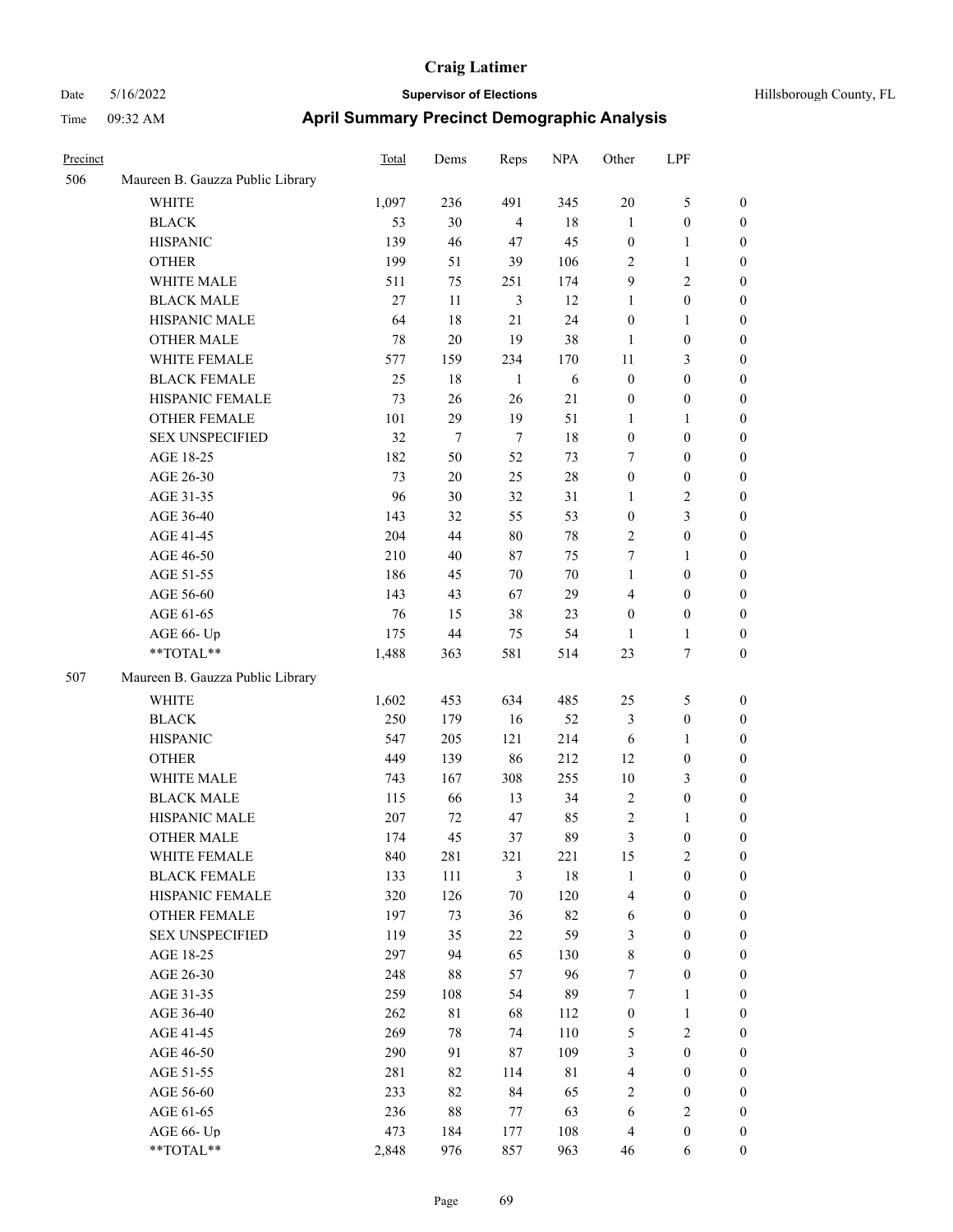| Precinct |                                  | <b>Total</b> | Dems   | Reps             | <b>NPA</b>     | Other            | LPF                     |                                      |
|----------|----------------------------------|--------------|--------|------------------|----------------|------------------|-------------------------|--------------------------------------|
| 508      | Maureen B. Gauzza Public Library |              |        |                  |                |                  |                         |                                      |
|          | WHITE                            | 2,302        | 606    | 1,037            | 613            | 38               | 8                       | $\mathbf{0}$                         |
|          | <b>BLACK</b>                     | 126          | 72     | 8                | 42             | $\overline{4}$   | $\boldsymbol{0}$        | $\mathbf{0}$                         |
|          | <b>HISPANIC</b>                  | 331          | 120    | 88               | 115            | 6                | 2                       | $\boldsymbol{0}$                     |
|          | <b>OTHER</b>                     | 277          | $87\,$ | 53               | 130            | 6                | 1                       | $\boldsymbol{0}$                     |
|          | WHITE MALE                       | 1,097        | 227    | 540              | 311            | 14               | 5                       | $\boldsymbol{0}$                     |
|          | <b>BLACK MALE</b>                | 63           | 34     | 5                | 23             | $\mathbf{1}$     | $\boldsymbol{0}$        | $\boldsymbol{0}$                     |
|          | HISPANIC MALE                    | 139          | 55     | 39               | 43             | $\overline{2}$   | $\boldsymbol{0}$        | $\boldsymbol{0}$                     |
|          | <b>OTHER MALE</b>                | 105          | 28     | 19               | 54             | $\overline{4}$   | $\boldsymbol{0}$        | $\boldsymbol{0}$                     |
|          | WHITE FEMALE                     | 1,175        | 369    | 488              | 291            | 24               | 3                       | $\boldsymbol{0}$                     |
|          | <b>BLACK FEMALE</b>              | 63           | 38     | $\mathfrak{Z}$   | 19             | $\mathfrak{Z}$   | $\boldsymbol{0}$        | $\boldsymbol{0}$                     |
|          | HISPANIC FEMALE                  | 187          | 63     | $48\,$           | 70             | $\overline{4}$   | 2                       | $\boldsymbol{0}$                     |
|          | <b>OTHER FEMALE</b>              | 130          | 48     | 24               | 55             | $\overline{2}$   | 1                       | $\boldsymbol{0}$                     |
|          | <b>SEX UNSPECIFIED</b>           | 77           | 23     | 20               | 34             | $\boldsymbol{0}$ | $\boldsymbol{0}$        | $\boldsymbol{0}$                     |
|          | AGE 18-25                        | 317          | 84     | 126              | 92             | 12               | 3                       | $\boldsymbol{0}$                     |
|          | AGE 26-30                        | 207          | 78     | 53               | 66             | $\,$ 8 $\,$      | 2                       | $\boldsymbol{0}$                     |
|          | AGE 31-35                        | 258          | 75     | 86               | 93             | $\overline{4}$   | $\boldsymbol{0}$        | $\boldsymbol{0}$                     |
|          | AGE 36-40                        | 288          | 74     | 89               | 119            | 5                | 1                       | $\boldsymbol{0}$                     |
|          | AGE 41-45                        | 279          | 90     | 77               | 108            | 3                | 1                       | $\boldsymbol{0}$                     |
|          | AGE 46-50                        | 268          | 58     | 116              | 90             | 3                | 1                       | $\boldsymbol{0}$                     |
|          | AGE 51-55                        | 320          | 79     | 145              | 87             | $\tau$           | $\overline{\mathbf{c}}$ | $\boldsymbol{0}$                     |
|          | AGE 56-60                        | 309          | 83     | 154              | 68             | $\mathfrak{Z}$   | 1                       | $\boldsymbol{0}$                     |
|          | AGE 61-65                        | 264          | 87     | 103              | 69             | 5                | $\boldsymbol{0}$        | $\boldsymbol{0}$                     |
|          | AGE 66- Up                       | 526          | 177    | 237              | 108            | $\overline{4}$   | $\boldsymbol{0}$        | $\boldsymbol{0}$                     |
|          | **TOTAL**                        | 3,036        | 885    | 1,186            | 900            | 54               | 11                      | $\boldsymbol{0}$                     |
| 509      | Carrollwood Cultural Center      |              |        |                  |                |                  |                         |                                      |
|          | <b>WHITE</b>                     | 1,170        | 344    | 513              | 289            | 11               | 13                      | $\boldsymbol{0}$                     |
|          | <b>BLACK</b>                     | 85           | 59     | $\overline{2}$   | 23             | $\mathbf{1}$     | $\boldsymbol{0}$        | $\boldsymbol{0}$                     |
|          | <b>HISPANIC</b>                  | 404          | 159    | 106              | 136            | 3                | $\boldsymbol{0}$        | $\boldsymbol{0}$                     |
|          | <b>OTHER</b>                     | 218          | 62     | 47               | 103            | $\mathfrak{Z}$   | 3                       | $\boldsymbol{0}$                     |
|          | <b>WHITE MALE</b>                | 562          | 146    | 256              | 142            | 7                | 11                      | $\boldsymbol{0}$                     |
|          | <b>BLACK MALE</b>                | 42           | 24     | $\boldsymbol{0}$ | 18             | $\boldsymbol{0}$ | $\boldsymbol{0}$        | $\boldsymbol{0}$                     |
|          | HISPANIC MALE                    | 168          | 60     | 51               | 56             | $\mathbf{1}$     | $\boldsymbol{0}$        | $\boldsymbol{0}$                     |
|          | <b>OTHER MALE</b>                | 90           | 25     | 21               | 41             | 1                | $\overline{c}$          | $\boldsymbol{0}$                     |
|          | WHITE FEMALE                     | 599          | 196    | 252              | 145            | $\overline{4}$   | $\mathbf{2}$            | $\mathbf{0}$                         |
|          | <b>BLACK FEMALE</b>              | 41           | 34     | $\overline{2}$   | $\overline{4}$ | $\mathbf{1}$     | $\boldsymbol{0}$        | $\boldsymbol{0}$                     |
|          | HISPANIC FEMALE                  | 224          | 92     | 52               | $78\,$         | $\sqrt{2}$       | $\boldsymbol{0}$        | $\boldsymbol{0}$                     |
|          | OTHER FEMALE                     | 85           | 29     | $18\,$           | 37             | $\mathbf{1}$     | $\boldsymbol{0}$        | $\boldsymbol{0}$                     |
|          | <b>SEX UNSPECIFIED</b>           | 66           | 18     | 16               | 30             | $\mathbf{1}$     | $\mathbf{1}$            | $\boldsymbol{0}$                     |
|          | AGE 18-25                        | 194          | 65     | 55               | $70\,$         | $\mathfrak{Z}$   | $\mathbf{1}$            | $\boldsymbol{0}$                     |
|          | AGE 26-30                        | 140          | 45     | 32               | 54             | $\mathfrak{Z}$   | 6                       | $\boldsymbol{0}$                     |
|          | AGE 31-35                        | 156          | 54     | 39               | 57             | 5                | 1                       | $\boldsymbol{0}$                     |
|          | AGE 36-40                        |              |        |                  |                | $\sqrt{2}$       | $\boldsymbol{0}$        |                                      |
|          |                                  | 158<br>158   | 48     | 47               | 61<br>58       | $\mathbf{1}$     | $\mathbf{1}$            | $\boldsymbol{0}$<br>$\boldsymbol{0}$ |
|          | AGE 41-45                        |              | 43     | 55               |                |                  |                         |                                      |
|          | AGE 46-50                        | 168          | 54     | 51               | 59             | $\mathbf{1}$     | 3                       | $\boldsymbol{0}$                     |
|          | AGE 51-55                        | 156          | 46     | 54               | 54             | $\boldsymbol{0}$ | $\overline{c}$          | $\boldsymbol{0}$                     |
|          | AGE 56-60                        | 178          | 63     | $77\,$           | 37             | $\boldsymbol{0}$ | $\mathbf{1}$            | $\boldsymbol{0}$                     |
|          | AGE 61-65                        | 176          | 64     | 77               | 33             | $\mathbf{1}$     | $\mathbf{1}$            | $\boldsymbol{0}$                     |
|          | AGE 66- Up                       | 393          | 142    | 181              | 68             | $\sqrt{2}$       | $\boldsymbol{0}$        | $\boldsymbol{0}$                     |
|          | **TOTAL**                        | 1,877        | 624    | 668              | 551            | 18               | 16                      | $\mathbf{0}$                         |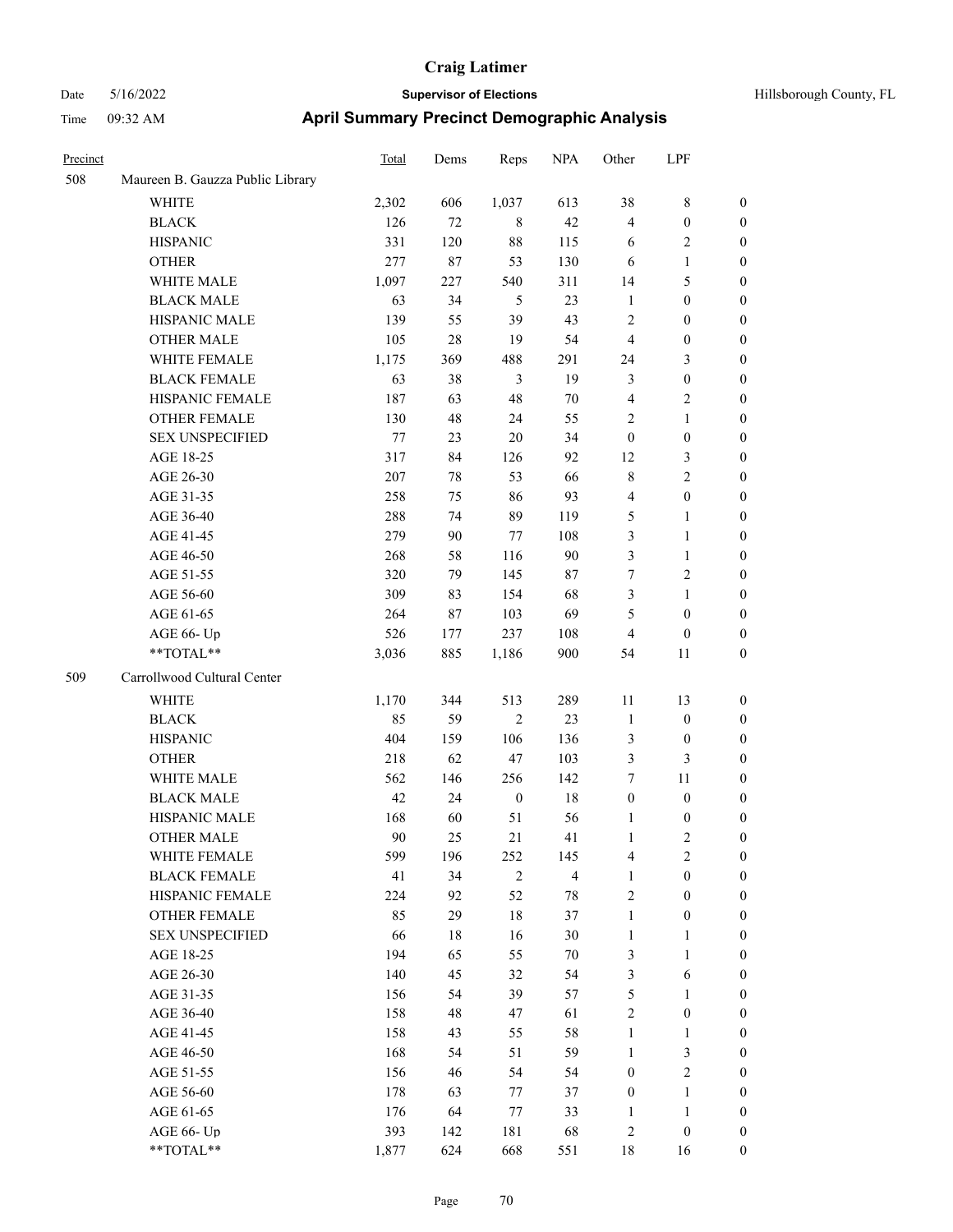| Hillsborough County, FL |  |  |
|-------------------------|--|--|
|-------------------------|--|--|

| Precinct |                             | Total | Dems  | Reps           | <b>NPA</b>     | Other            | LPF                     |                  |
|----------|-----------------------------|-------|-------|----------------|----------------|------------------|-------------------------|------------------|
| 510      | St Paul Catholic Church     |       |       |                |                |                  |                         |                  |
|          | WHITE                       | 1,802 | 562   | 803            | 417            | 18               | $\sqrt{2}$              | $\boldsymbol{0}$ |
|          | <b>BLACK</b>                | 112   | 87    | $\,$ 8 $\,$    | 13             | $\overline{4}$   | $\boldsymbol{0}$        | $\boldsymbol{0}$ |
|          | <b>HISPANIC</b>             | 297   | 106   | 105            | 82             | 3                | $\mathbf{1}$            | $\boldsymbol{0}$ |
|          | <b>OTHER</b>                | 146   | 51    | 38             | 54             | 3                | $\boldsymbol{0}$        | 0                |
|          | WHITE MALE                  | 836   | 216   | 391            | 219            | 8                | $\overline{c}$          | 0                |
|          | <b>BLACK MALE</b>           | 40    | 31    | 3              | $\overline{4}$ | $\mathbf{2}$     | $\boldsymbol{0}$        | $\boldsymbol{0}$ |
|          | HISPANIC MALE               | 136   | 42    | 52             | 38             | 3                | $\mathbf{1}$            | $\boldsymbol{0}$ |
|          | <b>OTHER MALE</b>           | 57    | 22    | 17             | 18             | $\boldsymbol{0}$ | $\boldsymbol{0}$        | $\boldsymbol{0}$ |
|          | WHITE FEMALE                | 952   | 345   | 404            | 193            | 10               | $\boldsymbol{0}$        | $\boldsymbol{0}$ |
|          | <b>BLACK FEMALE</b>         | 69    | 54    | $\sqrt{5}$     | $\,8\,$        | $\overline{c}$   | $\boldsymbol{0}$        | $\boldsymbol{0}$ |
|          | HISPANIC FEMALE             | 156   | 62    | 51             | 43             | $\boldsymbol{0}$ | $\boldsymbol{0}$        | $\boldsymbol{0}$ |
|          | <b>OTHER FEMALE</b>         | 65    | 25    | 15             | $22\,$         | 3                | $\boldsymbol{0}$        | $\boldsymbol{0}$ |
|          | <b>SEX UNSPECIFIED</b>      | 46    | 9     | 16             | 21             | $\boldsymbol{0}$ | $\boldsymbol{0}$        | 0                |
|          | AGE 18-25                   | 219   | 75    | 69             | 68             | 7                | $\boldsymbol{0}$        | 0                |
|          | AGE 26-30                   | 140   | 51    | 39             | 47             | 3                | $\boldsymbol{0}$        | 0                |
|          | AGE 31-35                   | 156   | 52    | 47             | 56             | $\mathbf{1}$     | $\boldsymbol{0}$        | 0                |
|          | AGE 36-40                   | 124   | 35    | 45             | 43             | 1                | $\boldsymbol{0}$        | $\boldsymbol{0}$ |
|          | AGE 41-45                   | 153   | 51    | 56             | 42             | 4                | $\boldsymbol{0}$        | $\boldsymbol{0}$ |
|          | AGE 46-50                   | 188   | 72    | 68             | 46             | 2                | $\boldsymbol{0}$        | $\boldsymbol{0}$ |
|          | AGE 51-55                   | 222   | 61    | 92             | 67             | $\overline{c}$   | $\boldsymbol{0}$        | $\boldsymbol{0}$ |
|          | AGE 56-60                   | 210   | 68    | 91             | 48             | $\mathbf{1}$     | $\overline{2}$          | $\boldsymbol{0}$ |
|          | AGE 61-65                   | 214   | 71    | 93             | 47             | 3                | $\boldsymbol{0}$        | 0                |
|          | AGE 66- Up                  | 731   | 270   | 354            | 102            | $\overline{4}$   | $\mathbf{1}$            | 0                |
|          | **TOTAL**                   | 2,357 | 806   | 954            | 566            | 28               | $\mathfrak{Z}$          | 0                |
| 511      | Carrollwood Cultural Center |       |       |                |                |                  |                         |                  |
|          | WHITE                       | 1,584 | 530   | 632            | 389            | 26               | 7                       | 0                |
|          | <b>BLACK</b>                | 283   | 190   | $18\,$         | $72\,$         | 3                | $\boldsymbol{0}$        | 0                |
|          | <b>HISPANIC</b>             | 881   | 370   | 174            | 328            | $\overline{9}$   | $\boldsymbol{0}$        | 0                |
|          | <b>OTHER</b>                | 296   | 105   | 54             | 134            | 2                | $\mathbf{1}$            | 0                |
|          | WHITE MALE                  | 702   | 190   | 309            | 188            | 11               | $\overline{\mathbf{4}}$ | $\boldsymbol{0}$ |
|          | <b>BLACK MALE</b>           | 111   | 67    | $\overline{9}$ | 35             | $\boldsymbol{0}$ | $\boldsymbol{0}$        | $\boldsymbol{0}$ |
|          | HISPANIC MALE               | 369   | 139   | 70             | 157            | 3                | $\boldsymbol{0}$        | 0                |
|          | <b>OTHER MALE</b>           | 108   | 40    | 21             | 45             | $\mathbf{1}$     | $\mathbf{1}$            | $\boldsymbol{0}$ |
|          | WHITE FEMALE                | 875   | 335   | 323            | 199            | 15               | $\mathfrak{Z}$          | 0                |
|          | <b>BLACK FEMALE</b>         | 167   | 120   | 9              | 35             | $\mathfrak{Z}$   | $\boldsymbol{0}$        | 0                |
|          | HISPANIC FEMALE             | 490   | 223   | 101            | 160            | 6                | $\boldsymbol{0}$        | 0                |
|          | OTHER FEMALE                | 129   | 51    | $28\,$         | 49             | $\mathbf{1}$     | $\boldsymbol{0}$        | 0                |
|          | <b>SEX UNSPECIFIED</b>      | 93    | 30    | $\,$ 8 $\,$    | 55             | $\boldsymbol{0}$ | $\boldsymbol{0}$        | 0                |
|          | AGE 18-25                   | 320   | 133   | 52             | 124            | 10               | $\mathbf{1}$            | $\boldsymbol{0}$ |
|          | AGE 26-30                   | 256   | 92    | 66             | 92             | 5                | $\mathbf{1}$            | $\boldsymbol{0}$ |
|          | AGE 31-35                   | 266   | 122   | 37             | 105            | 2                | $\boldsymbol{0}$        | 0                |
|          | AGE 36-40                   | 236   | 90    | 57             | 84             | $\mathfrak{Z}$   | $\sqrt{2}$              | 0                |
|          | AGE 41-45                   | 208   | 69    | 50             | 86             | 3                | $\boldsymbol{0}$        | $\overline{0}$   |
|          | AGE 46-50                   | 238   | 87    | 62             | $8\sqrt{1}$    | 5                | $\mathfrak{Z}$          | $\overline{0}$   |
|          | AGE 51-55                   | 249   | 79    | 79             | 88             | $\sqrt{2}$       | $\mathbf{1}$            | 0                |
|          | AGE 56-60                   | 300   | 109   | 110            | $80\,$         | $\mathbf{1}$     | $\boldsymbol{0}$        | 0                |
|          | AGE 61-65                   | 273   | 123   | 95             | 51             | $\overline{4}$   | $\boldsymbol{0}$        | 0                |
|          | AGE 66- Up                  | 698   | 291   | 270            | 132            | 5                | $\boldsymbol{0}$        | 0                |
|          | $**TOTAL**$                 | 3,044 | 1,195 | 878            | 923            | 40               | 8                       | $\boldsymbol{0}$ |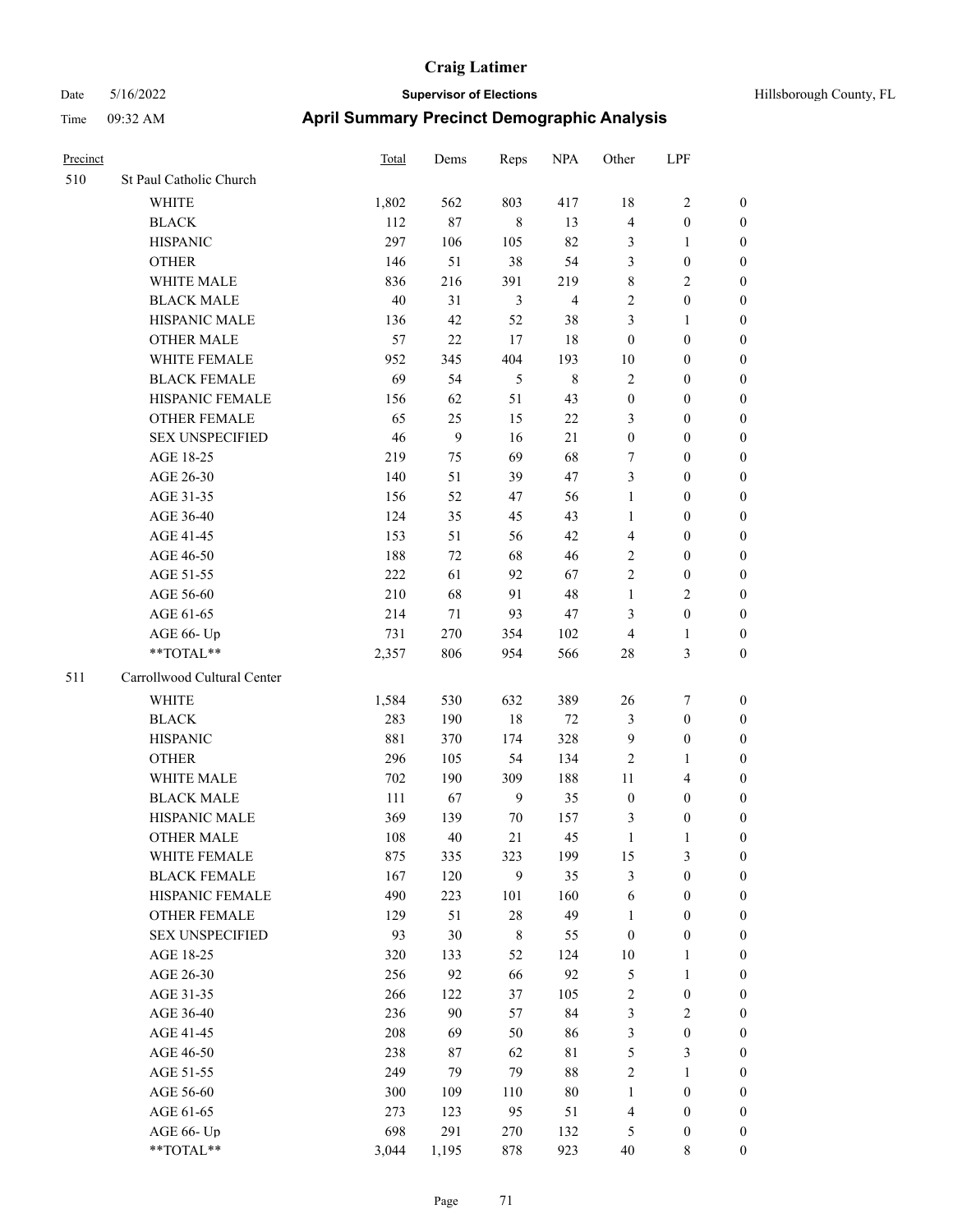| Precinct |                                  | <b>Total</b> | Dems           | Reps           | <b>NPA</b>       | Other            | LPF              |                  |
|----------|----------------------------------|--------------|----------------|----------------|------------------|------------------|------------------|------------------|
| 512      | Maureen B. Gauzza Public Library |              |                |                |                  |                  |                  |                  |
|          | WHITE                            | 900          | 238            | 367            | 272              | 21               | $\mathbf{2}$     | $\mathbf{0}$     |
|          | <b>BLACK</b>                     | 101          | 65             | $10\,$         | 23               | $\mathfrak{Z}$   | $\boldsymbol{0}$ | $\boldsymbol{0}$ |
|          | <b>HISPANIC</b>                  | 233          | 85             | 42             | 101              | 5                | $\boldsymbol{0}$ | $\boldsymbol{0}$ |
|          | <b>OTHER</b>                     | 189          | 56             | 38             | 92               | 3                | $\boldsymbol{0}$ | $\boldsymbol{0}$ |
|          | WHITE MALE                       | 432          | 89             | 197            | 136              | 9                | 1                | $\boldsymbol{0}$ |
|          | <b>BLACK MALE</b>                | 42           | 22             | 6              | 14               | $\boldsymbol{0}$ | $\boldsymbol{0}$ | $\boldsymbol{0}$ |
|          | HISPANIC MALE                    | 101          | 33             | $20\,$         | 45               | $\mathfrak{Z}$   | $\boldsymbol{0}$ | $\boldsymbol{0}$ |
|          | <b>OTHER MALE</b>                | 55           | 14             | 14             | 26               | $\mathbf{1}$     | $\boldsymbol{0}$ | $\boldsymbol{0}$ |
|          | WHITE FEMALE                     | 456          | 145            | 164            | 134              | 12               | 1                | $\boldsymbol{0}$ |
|          | <b>BLACK FEMALE</b>              | 58           | 42             | $\overline{4}$ | 9                | $\mathfrak{Z}$   | $\boldsymbol{0}$ | $\boldsymbol{0}$ |
|          | HISPANIC FEMALE                  | 127          | 51             | 21             | 53               | $\sqrt{2}$       | $\boldsymbol{0}$ | $\boldsymbol{0}$ |
|          | <b>OTHER FEMALE</b>              | 98           | 31             | 18             | 47               | $\overline{2}$   | $\boldsymbol{0}$ | $\boldsymbol{0}$ |
|          | <b>SEX UNSPECIFIED</b>           | 54           | 17             | 13             | 24               | $\boldsymbol{0}$ | $\boldsymbol{0}$ | $\boldsymbol{0}$ |
|          | AGE 18-25                        | 149          | 46             | 41             | 54               | $\,$ 8 $\,$      | $\boldsymbol{0}$ | $\boldsymbol{0}$ |
|          | AGE 26-30                        | 127          | 40             | 37             | 46               | 3                | 1                | $\boldsymbol{0}$ |
|          | AGE 31-35                        | 149          | 49             | 45             | 50               | 5                | $\boldsymbol{0}$ | $\boldsymbol{0}$ |
|          | AGE 36-40                        | 181          | 54             | 50             | 75               | $\mathbf{1}$     | 1                | $\boldsymbol{0}$ |
|          | AGE 41-45                        | 148          | $40\,$         | 38             | 67               | $\mathfrak{Z}$   | $\boldsymbol{0}$ | $\boldsymbol{0}$ |
|          | AGE 46-50                        | 164          | 46             | 52             | 63               | 3                | $\boldsymbol{0}$ | $\boldsymbol{0}$ |
|          | AGE 51-55                        | 129          | 34             | 47             | 45               | 3                | $\boldsymbol{0}$ | $\boldsymbol{0}$ |
|          | AGE 56-60                        | 113          | 36             | 53             | 23               | $\mathbf{1}$     | $\boldsymbol{0}$ | $\boldsymbol{0}$ |
|          | AGE 61-65                        | 85           | 28             | 27             | 28               | $\sqrt{2}$       | $\boldsymbol{0}$ | $\boldsymbol{0}$ |
|          | AGE 66- Up                       | 178          | 71             | 67             | 37               | 3                | $\boldsymbol{0}$ | $\boldsymbol{0}$ |
|          | **TOTAL**                        | 1,423        | 444            | 457            | 488              | 32               | 2                | $\boldsymbol{0}$ |
| 513      | Village Presbyterian Church      |              |                |                |                  |                  |                  |                  |
|          | <b>WHITE</b>                     | 786          | 234            | 384            | 149              | 15               | $\overline{4}$   | $\boldsymbol{0}$ |
|          | <b>BLACK</b>                     | 21           | 16             | $\overline{2}$ | $\overline{2}$   | $\mathbf{1}$     | $\boldsymbol{0}$ | $\boldsymbol{0}$ |
|          | <b>HISPANIC</b>                  | 118          | 51             | 27             | 39               | $\mathbf{1}$     | $\boldsymbol{0}$ | $\boldsymbol{0}$ |
|          | <b>OTHER</b>                     | 53           | 17             | 13             | 21               | $\boldsymbol{0}$ | 2                | $\boldsymbol{0}$ |
|          | WHITE MALE                       | 361          | $88\,$         | 193            | 72               | 6                | 2                | $\boldsymbol{0}$ |
|          | <b>BLACK MALE</b>                | 6            | $\overline{4}$ | $\mathbf{1}$   | $\boldsymbol{0}$ | 1                | $\boldsymbol{0}$ | $\boldsymbol{0}$ |
|          | HISPANIC MALE                    | 50           | 18             | 13             | 19               | $\boldsymbol{0}$ | $\boldsymbol{0}$ | $\boldsymbol{0}$ |
|          | <b>OTHER MALE</b>                | 17           | 7              | 3              | 6                | $\boldsymbol{0}$ | 1                | $\boldsymbol{0}$ |
|          | WHITE FEMALE                     | 421          | 145            | 190            | 77               | $\,$ 8 $\,$      | $\mathbf{1}$     | $\mathbf{0}$     |
|          | <b>BLACK FEMALE</b>              | 14           | $11\,$         | $\mathbf{1}$   | 2                | $\boldsymbol{0}$ | $\boldsymbol{0}$ | $\boldsymbol{0}$ |
|          | HISPANIC FEMALE                  | 65           | 32             | 14             | $18\,$           | $\mathbf{1}$     | $\boldsymbol{0}$ | $\boldsymbol{0}$ |
|          | OTHER FEMALE                     | 21           | 9              | $\tau$         | $\overline{4}$   | $\boldsymbol{0}$ | $\mathbf{1}$     | $\boldsymbol{0}$ |
|          | <b>SEX UNSPECIFIED</b>           | 23           | $\overline{4}$ | $\overline{4}$ | 13               | $\mathbf{1}$     | $\mathbf{1}$     | $\boldsymbol{0}$ |
|          | AGE 18-25                        | 60           | 15             | 20             | $21\,$           | $\overline{4}$   | $\boldsymbol{0}$ | $\boldsymbol{0}$ |
|          | AGE 26-30                        | 56           | 15             | 23             | $18\,$           | $\boldsymbol{0}$ | $\boldsymbol{0}$ | $\boldsymbol{0}$ |
|          | AGE 31-35                        | 52           | 16             | 17             | 17               | $\mathbf{1}$     | 1                | $\boldsymbol{0}$ |
|          | AGE 36-40                        | 52           | 13             | 19             | 17               | $\mathbf{1}$     | 2                | $\boldsymbol{0}$ |
|          | AGE 41-45                        | 60           | 15             | 20             | $21\,$           | $\overline{4}$   | $\boldsymbol{0}$ | $\boldsymbol{0}$ |
|          | AGE 46-50                        | 47           | 17             | 19             | 11               | $\boldsymbol{0}$ | $\boldsymbol{0}$ | $\boldsymbol{0}$ |
|          | AGE 51-55                        | 76           | 23             | 32             | 19               | $\overline{2}$   | $\boldsymbol{0}$ | $\boldsymbol{0}$ |
|          | AGE 56-60                        | 93           | $22\,$         | $48\,$         | $22\,$           | $\boldsymbol{0}$ | $\mathbf{1}$     | $\boldsymbol{0}$ |
|          | AGE 61-65                        | 104          | 38             | 50             | 16               | $\boldsymbol{0}$ | $\boldsymbol{0}$ | $\boldsymbol{0}$ |
|          | AGE 66- Up                       | 378          | 144            | 178            | 49               | $\sqrt{5}$       | $\mathbf{2}$     | $\mathbf{0}$     |
|          | **TOTAL**                        | 978          | 318            | 426            | 211              | 17               | 6                | $\boldsymbol{0}$ |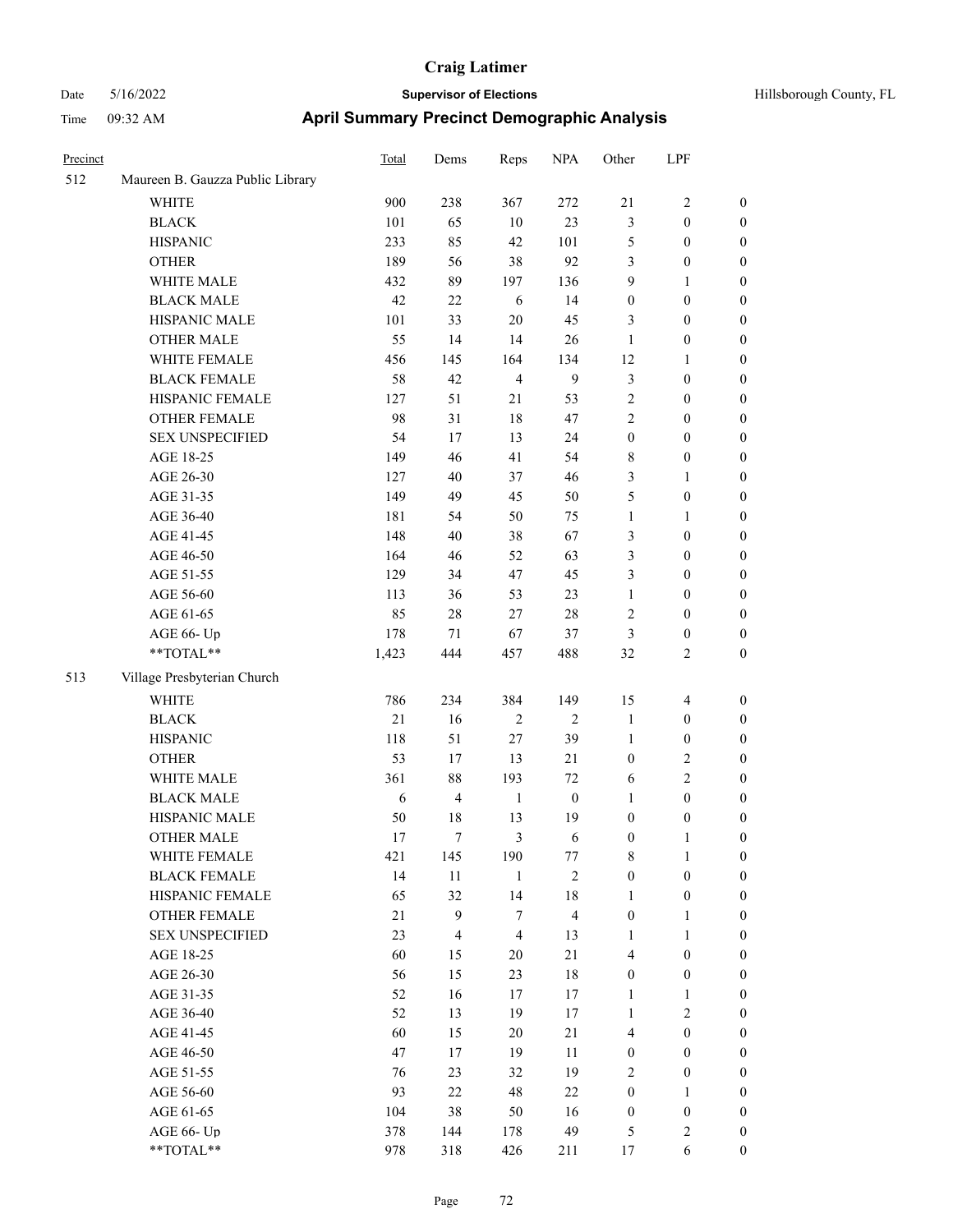| Hillsborough County, FL |  |  |
|-------------------------|--|--|
|-------------------------|--|--|

| Precinct |                                                           | <b>Total</b> | Dems   | Reps           | <b>NPA</b> | Other            | LPF              |                  |
|----------|-----------------------------------------------------------|--------------|--------|----------------|------------|------------------|------------------|------------------|
| 514      | Bible Based Fellowship Church                             |              |        |                |            |                  |                  |                  |
|          | <b>WHITE</b>                                              | 1,299        | 446    | 589            | 243        | 18               | $\mathfrak{Z}$   | $\boldsymbol{0}$ |
|          | <b>BLACK</b>                                              | $77 \,$      | 56     | 6              | 15         | $\boldsymbol{0}$ | $\boldsymbol{0}$ | $\boldsymbol{0}$ |
|          | <b>HISPANIC</b>                                           | 181          | 66     | 56             | 54         | 3                | $\overline{2}$   | $\boldsymbol{0}$ |
|          | <b>OTHER</b>                                              | 98           | 29     | 19             | 46         | $\overline{4}$   | $\boldsymbol{0}$ | $\boldsymbol{0}$ |
|          | WHITE MALE                                                | 613          | 188    | 275            | 137        | 12               | $\mathbf{1}$     | 0                |
|          | <b>BLACK MALE</b>                                         | 40           | 23     | $\overline{4}$ | 13         | $\boldsymbol{0}$ | $\boldsymbol{0}$ | 0                |
|          | HISPANIC MALE                                             | 77           | 29     | 24             | $20\,$     | 3                | $\mathbf{1}$     | 0                |
|          | <b>OTHER MALE</b>                                         | 31           | 7      | 6              | 15         | 3                | $\boldsymbol{0}$ | $\boldsymbol{0}$ |
|          | WHITE FEMALE                                              | 675          | 255    | 309            | 103        | 6                | $\sqrt{2}$       | $\boldsymbol{0}$ |
|          | <b>BLACK FEMALE</b>                                       | 36           | 32     | $\sqrt{2}$     | $\sqrt{2}$ | $\boldsymbol{0}$ | $\boldsymbol{0}$ | $\boldsymbol{0}$ |
|          | HISPANIC FEMALE                                           | 103          | 37     | 32             | 33         | $\boldsymbol{0}$ | $\mathbf{1}$     | $\boldsymbol{0}$ |
|          | OTHER FEMALE                                              | 51           | 16     | 12             | 22         | $\mathbf{1}$     | $\boldsymbol{0}$ | $\boldsymbol{0}$ |
|          | <b>SEX UNSPECIFIED</b>                                    | 29           | $10\,$ | $\sqrt{6}$     | 13         | $\boldsymbol{0}$ | $\boldsymbol{0}$ | $\boldsymbol{0}$ |
|          | AGE 18-25                                                 | 102          | 38     | 29             | 30         | 3                | $\mathbf{2}$     | $\boldsymbol{0}$ |
|          | AGE 26-30                                                 | 89           | 33     | 24             | 29         | 3                | $\boldsymbol{0}$ | $\boldsymbol{0}$ |
|          | AGE 31-35                                                 | 109          | 40     | 31             | 36         | $\sqrt{2}$       | $\boldsymbol{0}$ | 0                |
|          | AGE 36-40                                                 | 99           | 35     | 37             | 25         | $\sqrt{2}$       | $\boldsymbol{0}$ | 0                |
|          | AGE 41-45                                                 | 106          | 37     | 32             | 34         | $\sqrt{2}$       | $\mathbf{1}$     | $\boldsymbol{0}$ |
|          | AGE 46-50                                                 | 117          | 40     | 39             | 34         | 2                | $\sqrt{2}$       | $\boldsymbol{0}$ |
|          | AGE 51-55                                                 | 134          | 44     | 57             | 30         | 3                | $\boldsymbol{0}$ | $\boldsymbol{0}$ |
|          | AGE 56-60                                                 | 142          | 42     | 66             | 32         | $\mathfrak{2}$   | $\boldsymbol{0}$ | $\boldsymbol{0}$ |
|          | AGE 61-65                                                 | 145          | 57     | 68             | 20         | $\boldsymbol{0}$ | $\boldsymbol{0}$ | $\boldsymbol{0}$ |
|          | AGE 66- Up                                                | 612          | 231    | 287            | 88         | 6                | $\boldsymbol{0}$ | $\boldsymbol{0}$ |
|          | $\mathrm{*}\mathrm{*}\mathrm{TOTAL} \mathrm{*}\mathrm{*}$ | 1,655        | 597    | 670            | 358        | 25               | 5                | $\boldsymbol{0}$ |
| 516      | Carrollwood Baptist Church                                |              |        |                |            |                  |                  |                  |
|          | <b>WHITE</b>                                              | 1,616        | 527    | 665            | 385        | 36               | $\mathfrak{Z}$   | $\boldsymbol{0}$ |
|          | <b>BLACK</b>                                              | 133          | 88     | $\,$ 8 $\,$    | 32         | 5                | $\boldsymbol{0}$ | $\boldsymbol{0}$ |
|          | <b>HISPANIC</b>                                           | 433          | 195    | 98             | 127        | 11               | $\sqrt{2}$       | 0                |
|          | <b>OTHER</b>                                              | 212          | 72     | 64             | 73         | $\overline{2}$   | $\mathbf{1}$     | 0                |
|          | WHITE MALE                                                | 729          | 196    | 315            | 200        | 16               | $\sqrt{2}$       | $\boldsymbol{0}$ |
|          | <b>BLACK MALE</b>                                         | 61           | 38     | $\overline{4}$ | 17         | $\overline{c}$   | $\boldsymbol{0}$ | $\boldsymbol{0}$ |
|          | HISPANIC MALE                                             | 187          | 74     | 51             | 55         | 6                | 1                | $\boldsymbol{0}$ |
|          | <b>OTHER MALE</b>                                         | 72           | $20\,$ | 29             | 21         | $\mathbf{1}$     | $\mathbf{1}$     | $\boldsymbol{0}$ |
|          | WHITE FEMALE                                              | 858          | 326    | 335            | 176        | 20               | $\mathbf{1}$     | $\overline{0}$   |
|          | <b>BLACK FEMALE</b>                                       | $71\,$       | 49     | $\overline{4}$ | 15         | 3                | $\boldsymbol{0}$ | $\overline{0}$   |
|          | <b>HISPANIC FEMALE</b>                                    | 238          | 116    | 46             | $70\,$     | 5                | $\mathbf{1}$     | 0                |
|          | <b>OTHER FEMALE</b>                                       | 101          | 42     | $30\,$         | 29         | $\boldsymbol{0}$ | $\boldsymbol{0}$ | 0                |
|          | <b>SEX UNSPECIFIED</b>                                    | $77 \,$      | 21     | 21             | 34         | $\mathbf{1}$     | $\boldsymbol{0}$ | 0                |
|          | AGE 18-25                                                 | 228          | 81     | 56             | 78         | 12               | $\mathbf{1}$     | 0                |
|          | AGE 26-30                                                 | 157          | 65     | 40             | 50         | $\sqrt{2}$       | $\boldsymbol{0}$ | $\overline{0}$   |
|          | AGE 31-35                                                 | 199          | 71     | 43             | 75         | 9                | $\mathbf{1}$     | $\boldsymbol{0}$ |
|          | AGE 36-40                                                 | 171          | 67     | 41             | 56         | 6                | $\mathbf{1}$     | $\overline{0}$   |
|          | AGE 41-45                                                 | 176          | 65     | 42             | 63         | 6                | $\boldsymbol{0}$ | $\overline{0}$   |
|          | AGE 46-50                                                 | 175          | 60     | 64             | 46         | 4                | $\mathbf{1}$     | $\overline{0}$   |
|          | AGE 51-55                                                 | 197          | 54     | 86             | 54         | 3                | $\boldsymbol{0}$ | $\overline{0}$   |
|          | AGE 56-60                                                 | 229          | 69     | 110            | 47         | $\mathbf{1}$     | $\overline{2}$   | $\overline{0}$   |
|          | AGE 61-65                                                 | 224          | 92     | 97             | $30\,$     | 5                | $\boldsymbol{0}$ | $\boldsymbol{0}$ |
|          | AGE 66- Up                                                | 638          | 258    | 256            | 118        | 6                | $\boldsymbol{0}$ | 0                |
|          | **TOTAL**                                                 | 2,394        | 882    | 835            | 617        | 54               | 6                | $\boldsymbol{0}$ |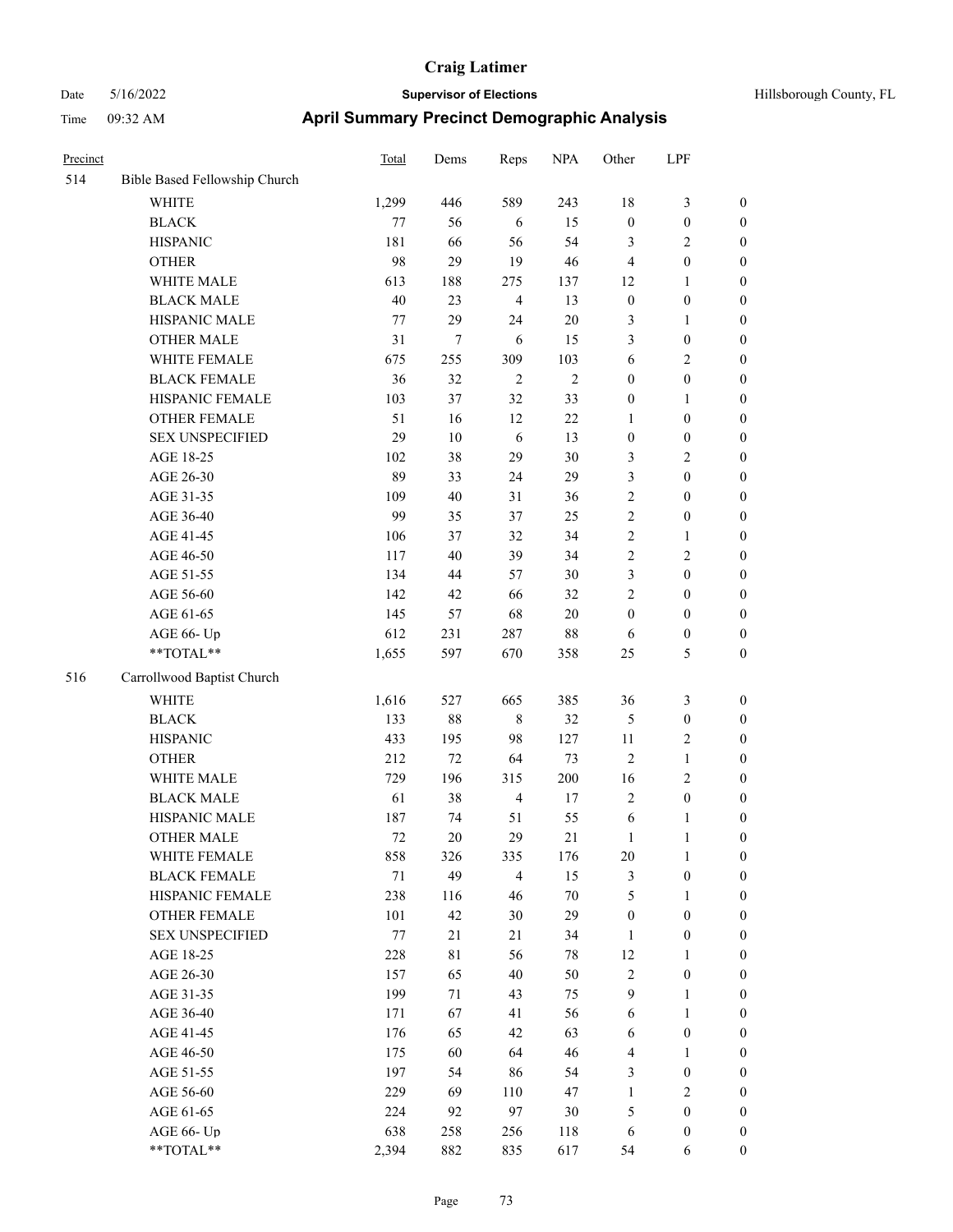| Precinct |                                             | Total  | Dems    | Reps           | <b>NPA</b>       | Other            | LPF              |                  |
|----------|---------------------------------------------|--------|---------|----------------|------------------|------------------|------------------|------------------|
| 517      | Northdale Regional Park & Recreation Center |        |         |                |                  |                  |                  |                  |
|          | WHITE                                       | 1,175  | 338     | 534            | 280              | 16               | $\tau$           | $\boldsymbol{0}$ |
|          | <b>BLACK</b>                                | 137    | 86      | $\tau$         | 43               | $\mathbf{1}$     | $\boldsymbol{0}$ | 0                |
|          | <b>HISPANIC</b>                             | 384    | 151     | 101            | 127              | 5                | $\boldsymbol{0}$ | 0                |
|          | <b>OTHER</b>                                | 165    | 57      | 44             | 62               | 2                | $\boldsymbol{0}$ | 0                |
|          | WHITE MALE                                  | 522    | 128     | 252            | 131              | 6                | 5                | $\boldsymbol{0}$ |
|          | <b>BLACK MALE</b>                           | 63     | 36      | $\overline{4}$ | 23               | $\boldsymbol{0}$ | $\boldsymbol{0}$ | $\boldsymbol{0}$ |
|          | HISPANIC MALE                               | 164    | 57      | 47             | 57               | 3                | $\boldsymbol{0}$ | $\boldsymbol{0}$ |
|          | <b>OTHER MALE</b>                           | 64     | 22      | 17             | 25               | $\boldsymbol{0}$ | $\boldsymbol{0}$ | $\boldsymbol{0}$ |
|          | WHITE FEMALE                                | 638    | $207\,$ | 278            | 141              | 10               | $\sqrt{2}$       | 0                |
|          | <b>BLACK FEMALE</b>                         | 74     | 50      | $\mathfrak{Z}$ | $20\,$           | $\mathbf{1}$     | $\boldsymbol{0}$ | $\boldsymbol{0}$ |
|          | HISPANIC FEMALE                             | 212    | 91      | 52             | 67               | 2                | $\boldsymbol{0}$ | 0                |
|          | OTHER FEMALE                                | 80     | 31      | $20\,$         | $28\,$           | $\mathbf{1}$     | $\boldsymbol{0}$ | 0                |
|          | <b>SEX UNSPECIFIED</b>                      | 44     | 10      | 13             | 20               | $\mathbf{1}$     | $\boldsymbol{0}$ | 0                |
|          | AGE 18-25                                   | 169    | 54      | 44             | 62               | 8                | $\mathbf{1}$     | 0                |
|          | AGE 26-30                                   | 157    | 51      | 44             | 60               | 1                | 1                | 0                |
|          | AGE 31-35                                   | 162    | 73      | 42             | 45               | $\mathbf{1}$     | $\mathbf{1}$     | $\boldsymbol{0}$ |
|          | AGE 36-40                                   | 173    | 64      | 43             | 63               | $\mathbf{1}$     | $\sqrt{2}$       | $\boldsymbol{0}$ |
|          | AGE 41-45                                   | 148    | 50      | $40\,$         | 55               | 2                | $\mathbf{1}$     | 0                |
|          | AGE 46-50                                   | 138    | 39      | 56             | 41               | 2                | $\boldsymbol{0}$ | $\boldsymbol{0}$ |
|          | AGE 51-55                                   | 159    | 40      | 62             | 55               | $\mathfrak{2}$   | $\boldsymbol{0}$ | 0                |
|          | AGE 56-60                                   | 134    | 35      | 65             | $30\,$           | 4                | $\boldsymbol{0}$ | 0                |
|          | AGE 61-65                                   | 164    | 53      | $8\sqrt{1}$    | 29               | $\mathbf{1}$     | $\boldsymbol{0}$ | 0                |
|          | AGE 66- Up                                  | 457    | 173     | 209            | $72\,$           | $\overline{c}$   | $\mathbf{1}$     | 0                |
|          | $**TOTAL**$                                 | 1,861  | 632     | 686            | 512              | 24               | $\tau$           | $\boldsymbol{0}$ |
| 518      | Keystone Bible Church                       |        |         |                |                  |                  |                  |                  |
|          | <b>WHITE</b>                                | 669    | 132     | 413            | 116              | 8                | $\boldsymbol{0}$ | 0                |
|          | <b>BLACK</b>                                | 15     | $10\,$  | $\sqrt{2}$     | 3                | $\boldsymbol{0}$ | $\boldsymbol{0}$ | $\boldsymbol{0}$ |
|          | <b>HISPANIC</b>                             | 43     | 14      | 18             | 11               | $\boldsymbol{0}$ | $\boldsymbol{0}$ | $\boldsymbol{0}$ |
|          | <b>OTHER</b>                                | 46     | 16      | 11             | 19               | $\boldsymbol{0}$ | $\boldsymbol{0}$ | $\boldsymbol{0}$ |
|          | WHITE MALE                                  | 330    | 54      | 211            | 61               | 4                | $\boldsymbol{0}$ | 0                |
|          | <b>BLACK MALE</b>                           | 8      | 4       | 1              | 3                | $\boldsymbol{0}$ | $\boldsymbol{0}$ | $\boldsymbol{0}$ |
|          | HISPANIC MALE                               | 20     | 5       | $\overline{9}$ | 6                | $\boldsymbol{0}$ | $\boldsymbol{0}$ | 0                |
|          | <b>OTHER MALE</b>                           | 18     | 6       | 3              | 9                | $\boldsymbol{0}$ | $\boldsymbol{0}$ | $\boldsymbol{0}$ |
|          | WHITE FEMALE                                | 336    | 77      | 200            | 55               | 4                | $\boldsymbol{0}$ | 0                |
|          | <b>BLACK FEMALE</b>                         | 6      | 5       | $\mathbf{1}$   | $\boldsymbol{0}$ | $\boldsymbol{0}$ | $\boldsymbol{0}$ | 0                |
|          | HISPANIC FEMALE                             | 23     | 9       | 9              | 5                | $\boldsymbol{0}$ | $\boldsymbol{0}$ | $\overline{0}$   |
|          | OTHER FEMALE                                | 19     | 8       | $\overline{4}$ | 7                | $\boldsymbol{0}$ | $\boldsymbol{0}$ | $\overline{0}$   |
|          | <b>SEX UNSPECIFIED</b>                      | 13     | 4       | 6              | 3                | $\boldsymbol{0}$ | $\boldsymbol{0}$ | $\overline{0}$   |
|          | AGE 18-25                                   | $87\,$ | 20      | 46             | $20\,$           | 1                | $\boldsymbol{0}$ | $\overline{0}$   |
|          | AGE 26-30                                   | 48     | 12      | 25             | 11               | $\boldsymbol{0}$ | $\boldsymbol{0}$ | $\overline{0}$   |
|          | AGE 31-35                                   | 38     | $\tau$  | 19             | 11               | $\mathbf{1}$     | $\boldsymbol{0}$ | $\overline{0}$   |
|          | AGE 36-40                                   | 39     | 6       | 22             | $10\,$           | $\mathbf{1}$     | $\boldsymbol{0}$ | $\overline{0}$   |
|          | AGE 41-45                                   | 54     | $11\,$  | $28\,$         | 14               | $\mathbf{1}$     | $\boldsymbol{0}$ | $\overline{0}$   |
|          | AGE 46-50                                   | 50     | 11      | 25             | 13               | $\mathbf{1}$     | $\boldsymbol{0}$ | 0                |
|          | AGE 51-55                                   | 77     | 8       | $47\,$         | $20\,$           | $\mathbf{2}$     | $\boldsymbol{0}$ | $\boldsymbol{0}$ |
|          | AGE 56-60                                   | 94     | 23      | 59             | 11               | $\mathbf{1}$     | $\boldsymbol{0}$ | $\overline{0}$   |
|          | AGE 61-65                                   | 73     | $20\,$  | 34             | 19               | $\boldsymbol{0}$ | $\boldsymbol{0}$ | $\overline{0}$   |
|          | AGE 66- Up                                  | 213    | 54      | 139            | $20\,$           | $\boldsymbol{0}$ | $\boldsymbol{0}$ | $\boldsymbol{0}$ |
|          | $**TOTAL**$                                 | 773    | 172     | 444            | 149              | $\,$ 8 $\,$      | $\boldsymbol{0}$ | $\boldsymbol{0}$ |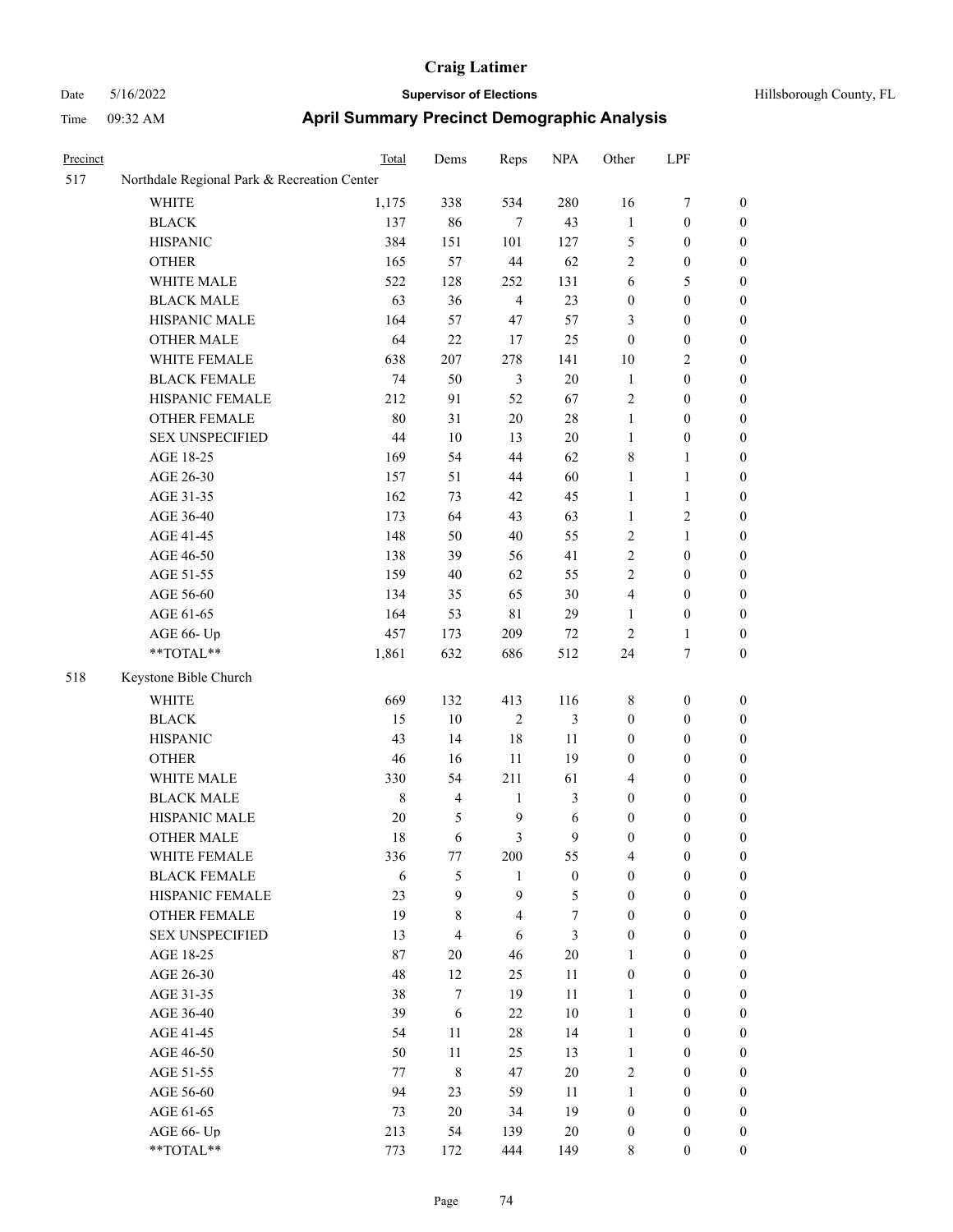| Hillsborough County, FL |  |  |
|-------------------------|--|--|
|-------------------------|--|--|

| Precinct |                               | <b>Total</b> | Dems   | Reps           | <b>NPA</b>              | Other            | LPF              |                  |
|----------|-------------------------------|--------------|--------|----------------|-------------------------|------------------|------------------|------------------|
| 519      | Bible Based Fellowship Church |              |        |                |                         |                  |                  |                  |
|          | <b>WHITE</b>                  | 1,399        | 424    | 566            | 384                     | 21               | $\overline{4}$   | $\boldsymbol{0}$ |
|          | <b>BLACK</b>                  | 141          | 102    | $\tau$         | $30\,$                  | $\mathbf{1}$     | $\mathbf{1}$     | $\boldsymbol{0}$ |
|          | <b>HISPANIC</b>               | 504          | 186    | 125            | 187                     | 5                | $\mathbf{1}$     | $\boldsymbol{0}$ |
|          | <b>OTHER</b>                  | 195          | $70\,$ | 48             | 74                      | 3                | $\boldsymbol{0}$ | $\boldsymbol{0}$ |
|          | WHITE MALE                    | 663          | 161    | 294            | 195                     | $\boldsymbol{9}$ | $\overline{4}$   | 0                |
|          | <b>BLACK MALE</b>             | 78           | 54     | 6              | 17                      | $\boldsymbol{0}$ | $\mathbf{1}$     | 0                |
|          | HISPANIC MALE                 | 226          | $78\,$ | 58             | $87\,$                  | $\overline{c}$   | $\mathbf{1}$     | $\boldsymbol{0}$ |
|          | <b>OTHER MALE</b>             | 85           | 33     | $22\,$         | 29                      | $\mathbf{1}$     | $\boldsymbol{0}$ | $\boldsymbol{0}$ |
|          | WHITE FEMALE                  | 721          | 261    | 263            | 185                     | 12               | $\boldsymbol{0}$ | $\boldsymbol{0}$ |
|          | <b>BLACK FEMALE</b>           | 63           | 48     | $\mathbf{1}$   | 13                      | $\mathbf{1}$     | $\boldsymbol{0}$ | $\boldsymbol{0}$ |
|          | HISPANIC FEMALE               | 265          | 105    | 64             | 94                      | $\overline{c}$   | $\boldsymbol{0}$ | $\boldsymbol{0}$ |
|          | <b>OTHER FEMALE</b>           | $80\,$       | 30     | $22\,$         | 26                      | $\overline{c}$   | $\boldsymbol{0}$ | $\boldsymbol{0}$ |
|          | <b>SEX UNSPECIFIED</b>        | 58           | 12     | 16             | 29                      | $\mathbf{1}$     | $\boldsymbol{0}$ | $\boldsymbol{0}$ |
|          | AGE 18-25                     | 208          | 66     | 61             | 73                      | 7                | 1                | $\boldsymbol{0}$ |
|          | AGE 26-30                     | 186          | 74     | 39             | $72\,$                  | $\mathbf{1}$     | $\boldsymbol{0}$ | $\boldsymbol{0}$ |
|          | AGE 31-35                     | 193          | 74     | 40             | 73                      | 5                | 1                | 0                |
|          | AGE 36-40                     | 205          | 63     | 57             | 83                      | 2                | $\boldsymbol{0}$ | 0                |
|          | AGE 41-45                     | 182          | 65     | 47             | 66                      | 3                | $\mathbf{1}$     | $\boldsymbol{0}$ |
|          | AGE 46-50                     | 149          | 49     | 48             | 47                      | 3                | $\sqrt{2}$       | $\boldsymbol{0}$ |
|          | AGE 51-55                     | 212          | 62     | 79             | 68                      | 2                | $\mathbf{1}$     | $\boldsymbol{0}$ |
|          | AGE 56-60                     | 195          | 68     | 90             | 35                      | $\overline{c}$   | $\boldsymbol{0}$ | $\boldsymbol{0}$ |
|          | AGE 61-65                     | 210          | 62     | 91             | 56                      | $\mathbf{1}$     | $\boldsymbol{0}$ | $\boldsymbol{0}$ |
|          | AGE 66- Up                    | 499          | 199    | 194            | 102                     | 4                | $\boldsymbol{0}$ | $\boldsymbol{0}$ |
|          | $**TOTAL**$                   | 2,239        | 782    | 746            | 675                     | 30               | 6                | $\boldsymbol{0}$ |
| 520      | Country Place Park            |              |        |                |                         |                  |                  |                  |
|          | WHITE                         | 645          | 204    | 254            | 174                     | $11\,$           | $\sqrt{2}$       | $\boldsymbol{0}$ |
|          | <b>BLACK</b>                  | 99           | $80\,$ | 6              | 12                      | $\mathbf{1}$     | $\boldsymbol{0}$ | $\boldsymbol{0}$ |
|          | <b>HISPANIC</b>               | 371          | 141    | 88             | 141                     | $\boldsymbol{0}$ | $\mathbf{1}$     | 0                |
|          | <b>OTHER</b>                  | 188          | 71     | 37             | 79                      | $\mathbf{1}$     | $\boldsymbol{0}$ | 0                |
|          | WHITE MALE                    | 291          | 83     | 126            | 76                      | 5                | 1                | $\boldsymbol{0}$ |
|          | <b>BLACK MALE</b>             | 46           | 35     | $\sqrt{2}$     | $\,$ 8 $\,$             | $\mathbf{1}$     | $\boldsymbol{0}$ | $\boldsymbol{0}$ |
|          | HISPANIC MALE                 | 150          | 52     | 39             | 59                      | $\boldsymbol{0}$ | $\boldsymbol{0}$ | $\boldsymbol{0}$ |
|          | <b>OTHER MALE</b>             | 79           | 25     | 15             | 39                      | $\boldsymbol{0}$ | $\boldsymbol{0}$ | $\boldsymbol{0}$ |
|          | WHITE FEMALE                  | 347          | 119    | 127            | 94                      | 6                | $\mathbf{1}$     | $\overline{0}$   |
|          | <b>BLACK FEMALE</b>           | 52           | 44     | $\overline{4}$ | $\overline{\mathbf{4}}$ | $\boldsymbol{0}$ | $\boldsymbol{0}$ | $\overline{0}$   |
|          | <b>HISPANIC FEMALE</b>        | 202          | 83     | 44             | 74                      | $\boldsymbol{0}$ | $\mathbf{1}$     | 0                |
|          | <b>OTHER FEMALE</b>           | 88           | 36     | 19             | 32                      | $\mathbf{1}$     | $\boldsymbol{0}$ | 0                |
|          | <b>SEX UNSPECIFIED</b>        | 48           | 19     | $\mathbf{9}$   | $20\,$                  | $\boldsymbol{0}$ | $\boldsymbol{0}$ | 0                |
|          | AGE 18-25                     | 131          | 49     | 29             | 50                      | 2                | $\mathbf{1}$     | 0                |
|          | AGE 26-30                     | 107          | $40\,$ | 23             | 41                      | 3                | $\boldsymbol{0}$ | $\overline{0}$   |
|          | AGE 31-35                     | 106          | 47     | $18\,$         | 41                      | $\boldsymbol{0}$ | $\boldsymbol{0}$ | $\overline{0}$   |
|          | AGE 36-40                     | 104          | 28     | 35             | 39                      | $\mathbf{1}$     | $\mathbf{1}$     | $\overline{0}$   |
|          | AGE 41-45                     | 117          | 43     | 26             | 47                      | $\mathbf{1}$     | $\boldsymbol{0}$ | $\overline{0}$   |
|          | AGE 46-50                     | 139          | 41     | 42             | 56                      | 0                | $\boldsymbol{0}$ | $\overline{0}$   |
|          | AGE 51-55                     | 108          | 39     | 36             | $28\,$                  | 4                | $\mathbf{1}$     | $\overline{0}$   |
|          | AGE 56-60                     | 117          | 50     | 34             | 33                      | $\boldsymbol{0}$ | $\boldsymbol{0}$ | $\overline{0}$   |
|          | AGE 61-65                     | 128          | 57     | 46             | 24                      | $\mathbf{1}$     | $\boldsymbol{0}$ | 0                |
|          | AGE 66- Up                    | 246          | 102    | 96             | 47                      | $\mathbf{1}$     | $\boldsymbol{0}$ | 0                |
|          | **TOTAL**                     | 1,303        | 496    | 385            | 406                     | 13               | $\mathfrak{Z}$   | $\boldsymbol{0}$ |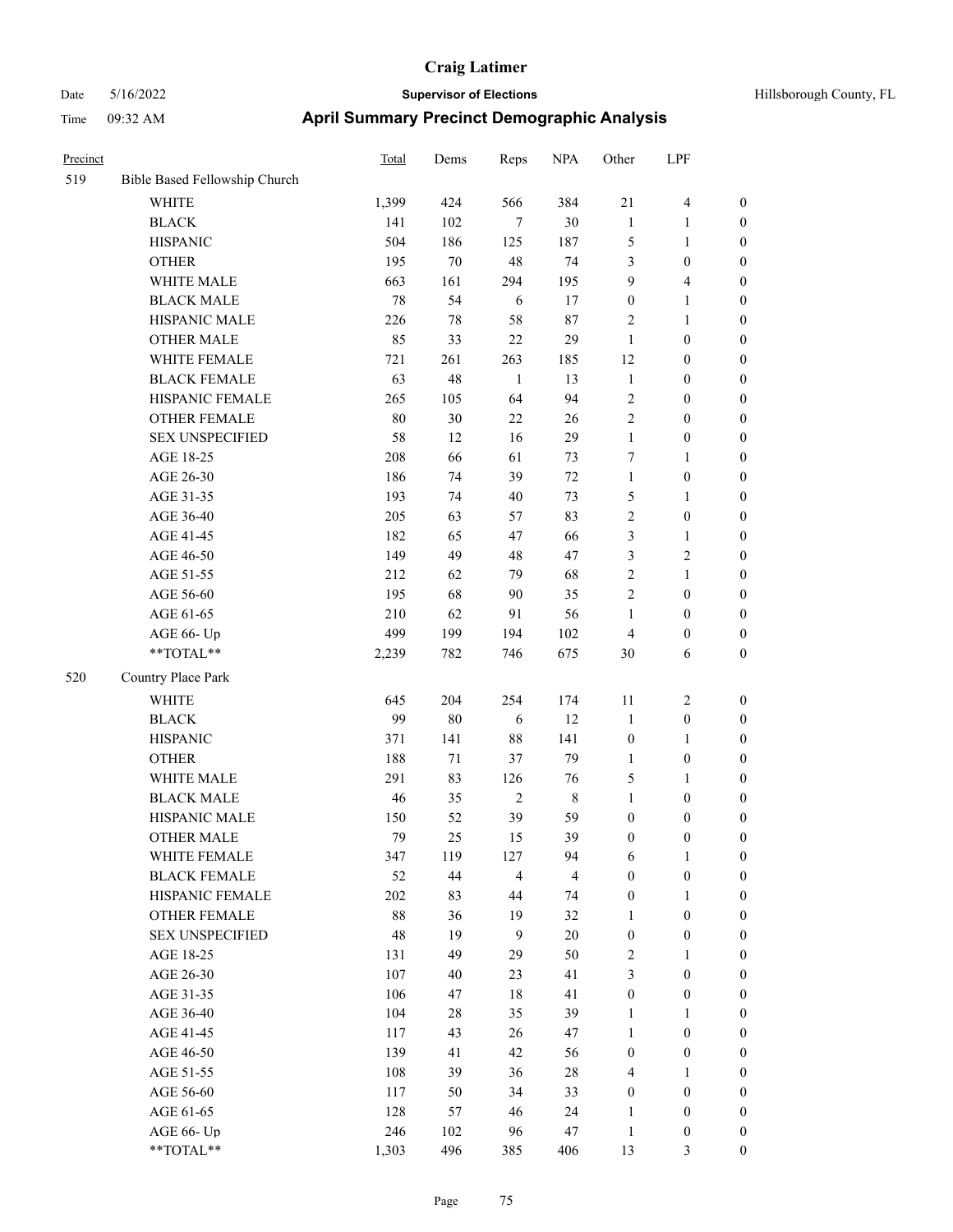| Hillsborough County, FL |  |  |
|-------------------------|--|--|
|-------------------------|--|--|

| Precinct |                           | Total  | Dems    | Reps           | <b>NPA</b>     | Other            | LPF                     |                  |
|----------|---------------------------|--------|---------|----------------|----------------|------------------|-------------------------|------------------|
| 521      | Country Place Park        |        |         |                |                |                  |                         |                  |
|          | WHITE                     | 1,734  | 490     | 757            | 459            | 23               | $\mathfrak{S}$          | $\boldsymbol{0}$ |
|          | <b>BLACK</b>              | 211    | 163     | $\mathbf{9}$   | 37             | $\overline{2}$   | $\boldsymbol{0}$        | $\boldsymbol{0}$ |
|          | <b>HISPANIC</b>           | 586    | 199     | 146            | 229            | $10\,$           | $\sqrt{2}$              | $\boldsymbol{0}$ |
|          | <b>OTHER</b>              | 244    | 87      | 50             | 103            | $\overline{4}$   | $\boldsymbol{0}$        | $\boldsymbol{0}$ |
|          | WHITE MALE                | 801    | 182     | 383            | 221            | 10               | $\mathfrak{S}$          | 0                |
|          | <b>BLACK MALE</b>         | 100    | 66      | 6              | 26             | $\overline{c}$   | $\boldsymbol{0}$        | $\boldsymbol{0}$ |
|          | HISPANIC MALE             | 258    | 93      | 60             | 98             | 6                | $\mathbf{1}$            | $\boldsymbol{0}$ |
|          | <b>OTHER MALE</b>         | 78     | 27      | 18             | 32             | $\mathbf{1}$     | $\boldsymbol{0}$        | $\boldsymbol{0}$ |
|          | WHITE FEMALE              | 920    | 308     | 368            | 231            | 13               | $\boldsymbol{0}$        | $\boldsymbol{0}$ |
|          | <b>BLACK FEMALE</b>       | 106    | 92      | $\mathfrak{Z}$ | 11             | $\boldsymbol{0}$ | $\boldsymbol{0}$        | $\boldsymbol{0}$ |
|          | HISPANIC FEMALE           | 310    | 101     | $8\sqrt{1}$    | 123            | 4                | $\mathbf{1}$            | $\boldsymbol{0}$ |
|          | OTHER FEMALE              | 103    | 44      | 24             | 32             | 3                | $\boldsymbol{0}$        | $\boldsymbol{0}$ |
|          | <b>SEX UNSPECIFIED</b>    | 99     | 26      | 19             | 54             | $\boldsymbol{0}$ | $\boldsymbol{0}$        | $\boldsymbol{0}$ |
|          | AGE 18-25                 | 253    | 87      | 61             | 93             | 12               | $\boldsymbol{0}$        | $\boldsymbol{0}$ |
|          | AGE 26-30                 | 203    | 67      | 58             | 74             | $\overline{4}$   | $\boldsymbol{0}$        | 0                |
|          | AGE 31-35                 | 260    | 90      | 62             | 102            | 4                | $\sqrt{2}$              | $\boldsymbol{0}$ |
|          | AGE 36-40                 | 261    | 88      | 73             | 96             | 4                | $\boldsymbol{0}$        | $\boldsymbol{0}$ |
|          | AGE 41-45                 | 234    | 73      | 59             | 93             | 5                | $\overline{\mathbf{4}}$ | $\boldsymbol{0}$ |
|          | AGE 46-50                 | 203    | 68      | 67             | 63             | 4                | $\mathbf{1}$            | $\boldsymbol{0}$ |
|          | AGE 51-55                 | 220    | 62      | 82             | 75             | $\mathbf{1}$     | $\boldsymbol{0}$        | $\boldsymbol{0}$ |
|          | AGE 56-60                 | 262    | 71      | 135            | 55             | $\mathbf{1}$     | $\boldsymbol{0}$        | $\boldsymbol{0}$ |
|          | AGE 61-65                 | 220    | $77 \,$ | 95             | 48             | $\boldsymbol{0}$ | $\boldsymbol{0}$        | $\boldsymbol{0}$ |
|          | AGE 66- Up                | 659    | 256     | 270            | 129            | 4                | $\boldsymbol{0}$        | 0                |
|          | **TOTAL**                 | 2,775  | 939     | 962            | 828            | 39               | 7                       | $\boldsymbol{0}$ |
| 522      | St Marks Episcopal Church |        |         |                |                |                  |                         |                  |
|          | WHITE                     | 903    | 252     | 408            | 223            | 16               | $\overline{\mathbf{4}}$ | $\boldsymbol{0}$ |
|          | <b>BLACK</b>              | $71\,$ | 48      | 3              | 17             | 3                | $\boldsymbol{0}$        | 0                |
|          | <b>HISPANIC</b>           | 232    | 75      | 66             | 89             | $\overline{c}$   | $\boldsymbol{0}$        | 0                |
|          | <b>OTHER</b>              | 150    | 52      | $40\,$         | 58             | $\boldsymbol{0}$ | $\boldsymbol{0}$        | $\boldsymbol{0}$ |
|          | WHITE MALE                | 444    | 94      | 221            | 118            | 7                | $\overline{4}$          | $\boldsymbol{0}$ |
|          | <b>BLACK MALE</b>         | 38     | 21      | $\sqrt{2}$     | 13             | 2                | $\boldsymbol{0}$        | $\boldsymbol{0}$ |
|          | HISPANIC MALE             | 93     | 32      | 24             | 35             | $\sqrt{2}$       | $\boldsymbol{0}$        | $\boldsymbol{0}$ |
|          | <b>OTHER MALE</b>         | 63     | 23      | 18             | 22             | $\boldsymbol{0}$ | $\boldsymbol{0}$        | $\boldsymbol{0}$ |
|          | WHITE FEMALE              | 448    | 152     | 184            | 103            | $\overline{9}$   | $\boldsymbol{0}$        | $\boldsymbol{0}$ |
|          | <b>BLACK FEMALE</b>       | 32     | 26      | $\mathbf{1}$   | $\overline{4}$ | $\mathbf{1}$     | $\boldsymbol{0}$        | 0                |
|          | HISPANIC FEMALE           | 131    | 41      | 38             | 52             | $\boldsymbol{0}$ | $\boldsymbol{0}$        | 0                |
|          | <b>OTHER FEMALE</b>       | 59     | 23      | 16             | $20\,$         | $\boldsymbol{0}$ | $\boldsymbol{0}$        | 0                |
|          | <b>SEX UNSPECIFIED</b>    | 48     | 15      | 13             | $20\,$         | $\boldsymbol{0}$ | $\boldsymbol{0}$        | 0                |
|          | AGE 18-25                 | 155    | 49      | 48             | 53             | 5                | $\boldsymbol{0}$        | $\overline{0}$   |
|          | AGE 26-30                 | 94     | 35      | 25             | 33             | $\mathbf{1}$     | $\boldsymbol{0}$        | $\boldsymbol{0}$ |
|          | AGE 31-35                 | 103    | 29      | 37             | 35             | 2                | $\boldsymbol{0}$        | $\overline{0}$   |
|          | AGE 36-40                 | 119    | 30      | 46             | 39             | $\mathbf{1}$     | $\mathfrak{Z}$          | $\overline{0}$   |
|          | AGE 41-45                 | 101    | 33      | 31             | 36             | $\mathbf{1}$     | $\boldsymbol{0}$        | $\overline{0}$   |
|          | AGE 46-50                 | 120    | 34      | 43             | 42             | $\mathbf{1}$     | $\boldsymbol{0}$        | $\overline{0}$   |
|          | AGE 51-55                 | 150    | 35      | 68             | 42             | 5                | $\boldsymbol{0}$        | $\boldsymbol{0}$ |
|          | AGE 56-60                 | 138    | 40      | 60             | 34             | 3                | $\mathbf{1}$            | $\boldsymbol{0}$ |
|          | AGE 61-65                 | 142    | 56      | 66             | 19             | $\mathbf{1}$     | $\boldsymbol{0}$        | 0                |
|          | AGE 66- Up                | 234    | 86      | 93             | 54             | $\mathbf{1}$     | $\boldsymbol{0}$        | 0                |
|          | $**TOTAL**$               | 1,356  | 427     | 517            | 387            | 21               | $\overline{4}$          | $\boldsymbol{0}$ |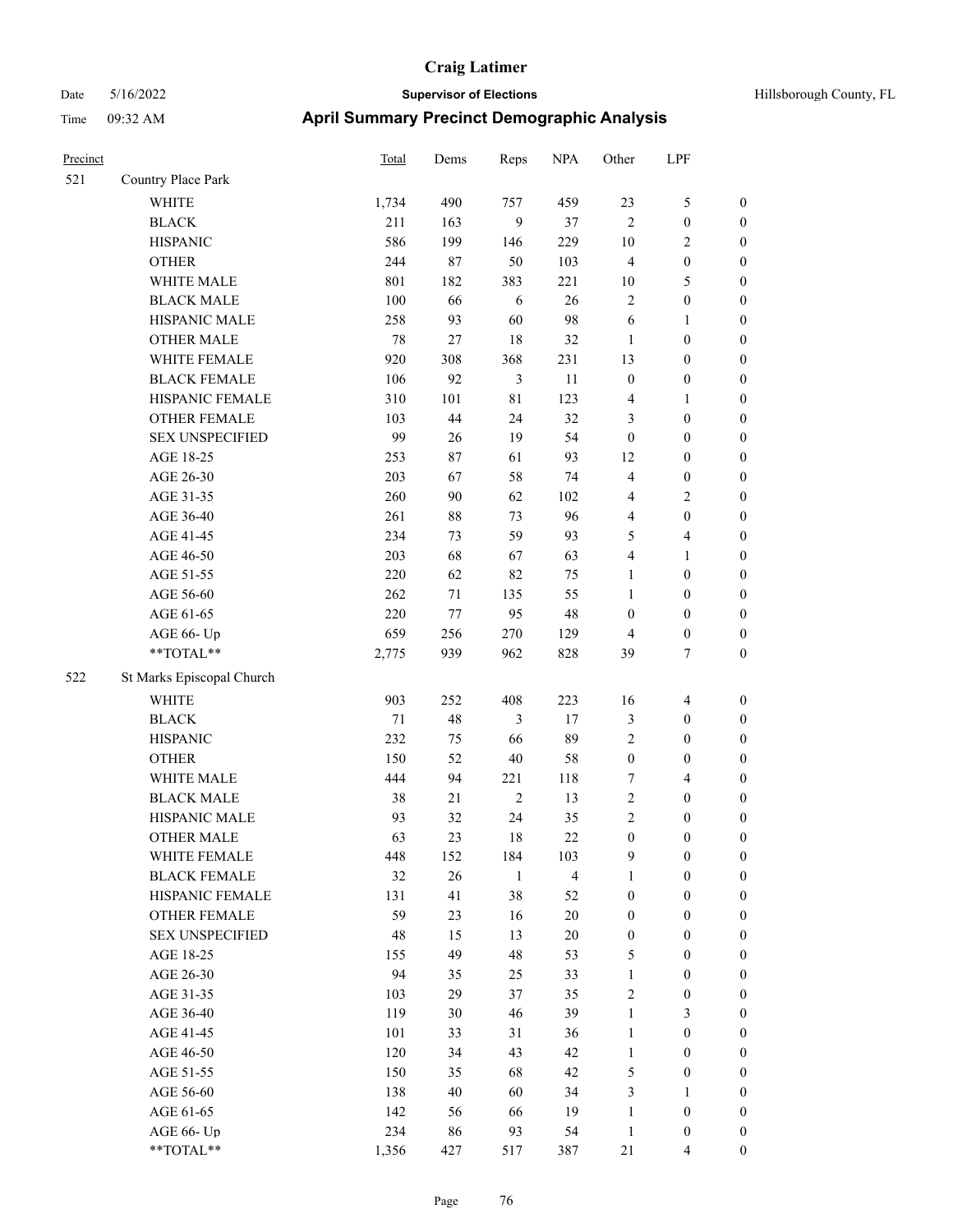| Precinct |                            | <b>Total</b> | Dems   | Reps             | <b>NPA</b> | Other            | LPF                     |                  |
|----------|----------------------------|--------------|--------|------------------|------------|------------------|-------------------------|------------------|
| 523      | St Marks Episcopal Church  |              |        |                  |            |                  |                         |                  |
|          | <b>WHITE</b>               | 1,998        | 612    | 844              | 500        | 26               | 16                      | $\boldsymbol{0}$ |
|          | <b>BLACK</b>               | 301          | 205    | 17               | $72\,$     | 6                | $\mathbf{1}$            | $\boldsymbol{0}$ |
|          | <b>HISPANIC</b>            | 931          | 345    | 230              | 351        | $\mathfrak{S}$   | $\boldsymbol{0}$        | $\boldsymbol{0}$ |
|          | <b>OTHER</b>               | 534          | 183    | 106              | 235        | $\tau$           | 3                       | $\boldsymbol{0}$ |
|          | WHITE MALE                 | 937          | 246    | 424              | 241        | 15               | 11                      | $\boldsymbol{0}$ |
|          | <b>BLACK MALE</b>          | 140          | $88\,$ | $10\,$           | 39         | $\mathfrak{Z}$   | $\boldsymbol{0}$        | $\boldsymbol{0}$ |
|          | HISPANIC MALE              | 407          | 123    | 126              | 155        | 3                | $\boldsymbol{0}$        | $\boldsymbol{0}$ |
|          | <b>OTHER MALE</b>          | 222          | 77     | 50               | $90\,$     | $\overline{4}$   | $\mathbf{1}$            | $\boldsymbol{0}$ |
|          | WHITE FEMALE               | 1,033        | 358    | 406              | 253        | 11               | 5                       | $\boldsymbol{0}$ |
|          | <b>BLACK FEMALE</b>        | 157          | 114    | $\tau$           | 32         | $\mathfrak{Z}$   | 1                       | $\boldsymbol{0}$ |
|          | HISPANIC FEMALE            | 497          | 211    | 99               | 185        | $\sqrt{2}$       | $\boldsymbol{0}$        | $\boldsymbol{0}$ |
|          | <b>OTHER FEMALE</b>        | 250          | 93     | 44               | 108        | 3                | 2                       | $\boldsymbol{0}$ |
|          | <b>SEX UNSPECIFIED</b>     | 121          | 35     | 31               | 55         | $\boldsymbol{0}$ | $\boldsymbol{0}$        | $\boldsymbol{0}$ |
|          | AGE 18-25                  | 420          | 162    | 92               | 154        | 11               | 1                       | $\boldsymbol{0}$ |
|          | AGE 26-30                  | 348          | 114    | 83               | 141        | 6                | 4                       | $\boldsymbol{0}$ |
|          | AGE 31-35                  | 325          | 135    | 80               | 106        | $\sqrt{2}$       | $\overline{\mathbf{c}}$ | $\boldsymbol{0}$ |
|          | AGE 36-40                  | 319          | 121    | 85               | 104        | $\overline{4}$   | 5                       | $\boldsymbol{0}$ |
|          | AGE 41-45                  | 334          | 112    | 103              | 114        | 5                | $\boldsymbol{0}$        | $\boldsymbol{0}$ |
|          | AGE 46-50                  | 305          | $87\,$ | 110              | 102        | $\overline{4}$   | 2                       | $\boldsymbol{0}$ |
|          | AGE 51-55                  | 382          | 117    | 136              | 126        | 1                | $\overline{c}$          | $\boldsymbol{0}$ |
|          | AGE 56-60                  | 331          | 102    | 137              | 87         | $\overline{4}$   | $\mathbf{1}$            | $\boldsymbol{0}$ |
|          | AGE 61-65                  | 352          | 123    | 135              | 92         | $\sqrt{2}$       | $\boldsymbol{0}$        | $\boldsymbol{0}$ |
|          | AGE 66- Up                 | 647          | 272    | 236              | 131        | 5                | 3                       | $\boldsymbol{0}$ |
|          | **TOTAL**                  | 3,764        | 1,345  | 1,197            | 1,158      | 44               | 20                      | $\boldsymbol{0}$ |
| 524      | Carrollwood Baptist Church |              |        |                  |            |                  |                         |                  |
|          | <b>WHITE</b>               | 824          | 252    | 332              | 220        | 16               | 4                       | $\boldsymbol{0}$ |
|          | <b>BLACK</b>               | 117          | 84     | $\overline{2}$   | 31         | $\boldsymbol{0}$ | $\boldsymbol{0}$        | $\boldsymbol{0}$ |
|          | <b>HISPANIC</b>            | 604          | 239    | 144              | 214        | 7                | $\boldsymbol{0}$        | $\boldsymbol{0}$ |
|          | <b>OTHER</b>               | 165          | 61     | 33               | 69         | $\mathbf{1}$     | 1                       | $\boldsymbol{0}$ |
|          | WHITE MALE                 | 386          | 105    | 167              | 105        | 7                | 2                       | $\boldsymbol{0}$ |
|          | <b>BLACK MALE</b>          | 63           | 45     | $\sqrt{2}$       | 16         | $\boldsymbol{0}$ | $\boldsymbol{0}$        | $\boldsymbol{0}$ |
|          | HISPANIC MALE              | 272          | 94     | 76               | 99         | 3                | $\boldsymbol{0}$        | $\boldsymbol{0}$ |
|          | <b>OTHER MALE</b>          | 64           | 24     | 12               | 27         | $\boldsymbol{0}$ |                         | $\boldsymbol{0}$ |
|          | WHITE FEMALE               | 430          | 147    | 160              | 112        | 9                | 2                       | $\boldsymbol{0}$ |
|          | <b>BLACK FEMALE</b>        | 52           | 37     | $\boldsymbol{0}$ | 15         | $\boldsymbol{0}$ | $\boldsymbol{0}$        | $\boldsymbol{0}$ |
|          | HISPANIC FEMALE            | 310          | 137    | 64               | 105        | $\overline{4}$   | $\boldsymbol{0}$        | $\boldsymbol{0}$ |
|          | <b>OTHER FEMALE</b>        | 59           | 25     | 11               | 23         | $\boldsymbol{0}$ | $\boldsymbol{0}$        | $\boldsymbol{0}$ |
|          | <b>SEX UNSPECIFIED</b>     | 74           | $22\,$ | 19               | 32         | 1                | $\boldsymbol{0}$        | $\boldsymbol{0}$ |
|          | AGE 18-25                  | 204          | 75     | 39               | 86         | $\overline{4}$   | $\boldsymbol{0}$        | $\boldsymbol{0}$ |
|          | AGE 26-30                  | 111          | 45     | 22               | 43         | 1                | $\boldsymbol{0}$        | $\boldsymbol{0}$ |
|          | AGE 31-35                  | 136          | 50     | $28\,$           | 55         | $\sqrt{2}$       | 1                       | $\boldsymbol{0}$ |
|          | AGE 36-40                  | 164          | 63     | 37               | 60         | $\overline{4}$   | $\boldsymbol{0}$        | $\boldsymbol{0}$ |
|          | AGE 41-45                  | 142          | 52     | $30\,$           | 57         | $\mathbf{1}$     | $\mathbf{2}$            | $\boldsymbol{0}$ |
|          | AGE 46-50                  | 123          | 38     | 44               | 41         | $\boldsymbol{0}$ | $\boldsymbol{0}$        | $\boldsymbol{0}$ |
|          | AGE 51-55                  | 132          | 44     | 50               | 35         | $\mathfrak{Z}$   | $\boldsymbol{0}$        | $\boldsymbol{0}$ |
|          | AGE 56-60                  | 195          | 77     | 68               | 48         | $\sqrt{2}$       | $\boldsymbol{0}$        | $\boldsymbol{0}$ |
|          | AGE 61-65                  | 152          | 57     | 58               | 30         | $\mathfrak s$    | $\sqrt{2}$              | $\boldsymbol{0}$ |
|          | AGE 66- Up                 | 351          | 135    | 135              | 79         | $\sqrt{2}$       | $\boldsymbol{0}$        | $\mathbf{0}$     |
|          | **TOTAL**                  | 1,710        | 636    | 511              | 534        | 24               | 5                       | $\boldsymbol{0}$ |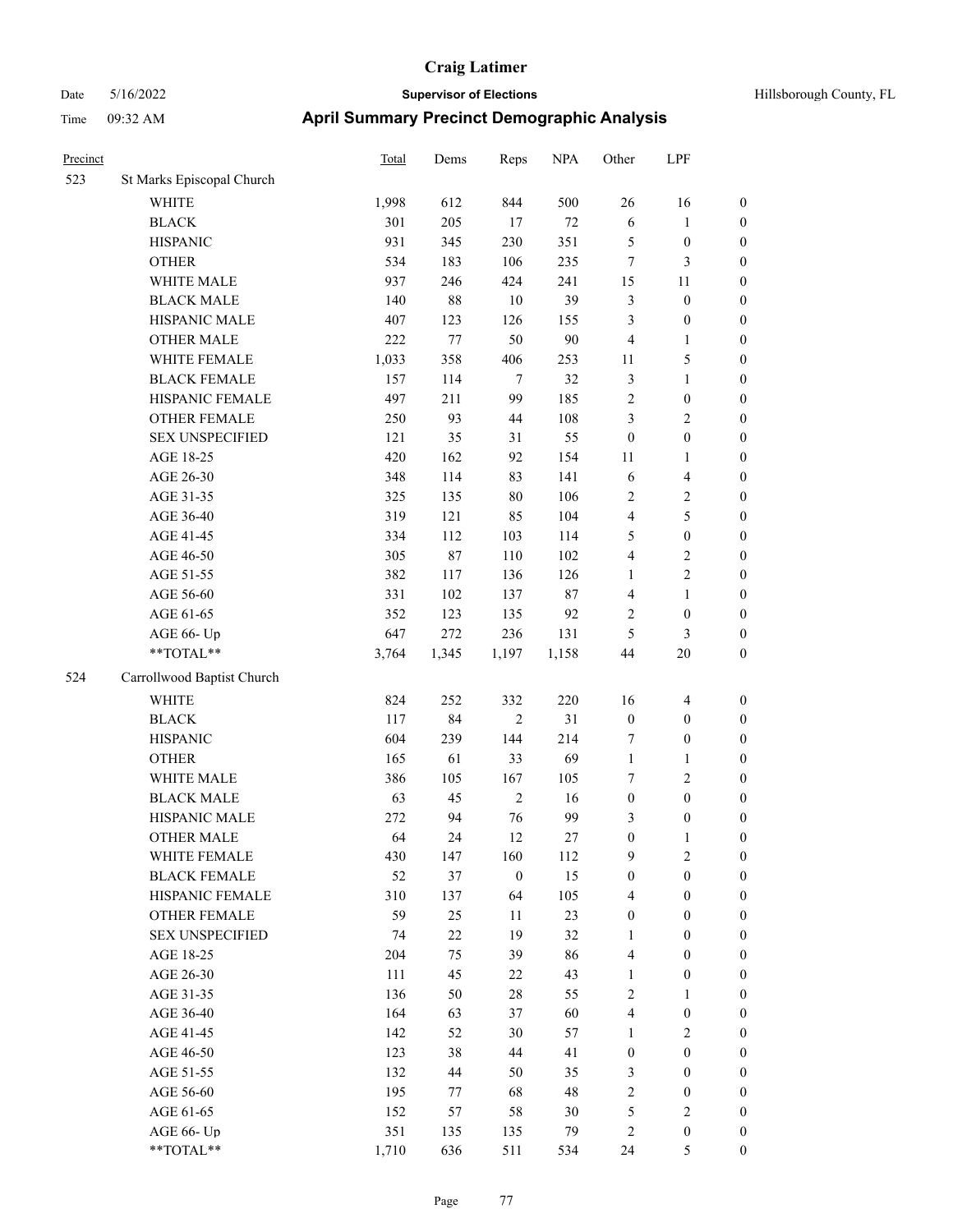| Precinct |                                        | <b>Total</b> | Dems   | Reps   | <b>NPA</b> | Other            | LPF              |                  |
|----------|----------------------------------------|--------------|--------|--------|------------|------------------|------------------|------------------|
| 525      | Faith Family Worship Center            |              |        |        |            |                  |                  |                  |
|          | <b>WHITE</b>                           | 2,691        | 772    | 1,247  | 622        | 38               | 12               | $\boldsymbol{0}$ |
|          | <b>BLACK</b>                           | 332          | 221    | 26     | $80\,$     | $\overline{4}$   | $\mathbf{1}$     | $\boldsymbol{0}$ |
|          | <b>HISPANIC</b>                        | 564          | 187    | 145    | 222        | 10               | $\boldsymbol{0}$ | $\boldsymbol{0}$ |
|          | <b>OTHER</b>                           | 350          | 117    | 84     | 144        | 5                | $\boldsymbol{0}$ | $\boldsymbol{0}$ |
|          | WHITE MALE                             | 1,261        | 307    | 639    | 296        | 12               | 7                | $\boldsymbol{0}$ |
|          | <b>BLACK MALE</b>                      | 178          | 106    | 16     | 52         | $\overline{4}$   | $\boldsymbol{0}$ | $\boldsymbol{0}$ |
|          | HISPANIC MALE                          | 263          | 77     | 71     | 111        | $\overline{4}$   | $\boldsymbol{0}$ | $\boldsymbol{0}$ |
|          | <b>OTHER MALE</b>                      | 136          | 41     | 33     | 59         | 3                | $\boldsymbol{0}$ | $\boldsymbol{0}$ |
|          | WHITE FEMALE                           | 1,397        | 458    | 593    | 316        | 26               | 4                | $\boldsymbol{0}$ |
|          | <b>BLACK FEMALE</b>                    | 150          | 112    | $10\,$ | $27\,$     | $\boldsymbol{0}$ | 1                | $\boldsymbol{0}$ |
|          | HISPANIC FEMALE                        | 281          | 106    | 71     | 98         | 6                | $\boldsymbol{0}$ | $\boldsymbol{0}$ |
|          | <b>OTHER FEMALE</b>                    | 157          | 61     | 36     | 58         | $\overline{2}$   | $\boldsymbol{0}$ | $\boldsymbol{0}$ |
|          | <b>SEX UNSPECIFIED</b>                 | 114          | 29     | 33     | 51         | $\boldsymbol{0}$ | 1                | $\boldsymbol{0}$ |
|          | AGE 18-25                              | 439          | 140    | 136    | 146        | 12               | 5                | $\boldsymbol{0}$ |
|          | AGE 26-30                              | 260          | $88\,$ | 90     | 76         | 6                | $\boldsymbol{0}$ | $\boldsymbol{0}$ |
|          | AGE 31-35                              | 286          | 94     | 87     | 97         | $\boldsymbol{7}$ | 1                | $\boldsymbol{0}$ |
|          | AGE 36-40                              | 309          | 111    | 93     | 101        | 3                | 1                | $\boldsymbol{0}$ |
|          | AGE 41-45                              | 339          | 123    | 102    | 110        | 3                | 1                | $\boldsymbol{0}$ |
|          | AGE 46-50                              | 323          | 93     | 133    | 92         | $\overline{4}$   | 1                | $\boldsymbol{0}$ |
|          | AGE 51-55                              | 384          | 94     | 159    | 124        | 6                | 1                | $\boldsymbol{0}$ |
|          | AGE 56-60                              | 437          | 115    | 218    | 103        | 1                | $\boldsymbol{0}$ | $\boldsymbol{0}$ |
|          | AGE 61-65                              | 370          | 121    | 163    | 76         | 9                | 1                | $\boldsymbol{0}$ |
|          | AGE 66- Up                             | 790          | 318    | 321    | 143        | 6                | 2                | $\boldsymbol{0}$ |
|          | **TOTAL**                              | 3,937        | 1,297  | 1,502  | 1,068      | 57               | 13               | $\boldsymbol{0}$ |
| 526      | Ed Radice Sports Complex Baseball Bldg |              |        |        |            |                  |                  |                  |
|          | <b>WHITE</b>                           | 1,269        | 300    | 640    | 306        | 15               | 8                | $\boldsymbol{0}$ |
|          | <b>BLACK</b>                           | 63           | 44     | 6      | 11         | $\sqrt{2}$       | $\boldsymbol{0}$ | $\boldsymbol{0}$ |
|          | <b>HISPANIC</b>                        | 165          | 53     | 56     | 53         | 3                | $\boldsymbol{0}$ | $\boldsymbol{0}$ |
|          | <b>OTHER</b>                           | 133          | 41     | 34     | 54         | $\overline{4}$   | $\boldsymbol{0}$ | $\boldsymbol{0}$ |
|          | WHITE MALE                             | 619          | 123    | 332    | 148        | 9                | 7                | $\boldsymbol{0}$ |
|          | <b>BLACK MALE</b>                      | 32           | $21\,$ | 3      | $\,8\,$    | $\boldsymbol{0}$ | $\boldsymbol{0}$ | $\boldsymbol{0}$ |
|          | HISPANIC MALE                          | 73           | 21     | 29     | $22\,$     | 1                | $\boldsymbol{0}$ | $\boldsymbol{0}$ |
|          | <b>OTHER MALE</b>                      | 52           | 16     | 14     | 22         | $\mathbf{0}$     | 0                | $\boldsymbol{0}$ |
|          | WHITE FEMALE                           | 641          | 175    | 303    | 156        | 6                | $\mathbf{1}$     | $\boldsymbol{0}$ |
|          | <b>BLACK FEMALE</b>                    | 27           | $20\,$ | 3      | $\sqrt{2}$ | $\sqrt{2}$       | $\boldsymbol{0}$ | $\boldsymbol{0}$ |
|          | HISPANIC FEMALE                        | 89           | 32     | 25     | 30         | $\sqrt{2}$       | $\boldsymbol{0}$ | $\boldsymbol{0}$ |
|          | <b>OTHER FEMALE</b>                    | 64           | 23     | 15     | $22\,$     | $\overline{4}$   | $\boldsymbol{0}$ | $\boldsymbol{0}$ |
|          | <b>SEX UNSPECIFIED</b>                 | 33           | $\tau$ | 12     | 14         | $\boldsymbol{0}$ | $\boldsymbol{0}$ | $\boldsymbol{0}$ |
|          | AGE 18-25                              | 170          | 46     | 68     | 48         | $\,$ 8 $\,$      | $\boldsymbol{0}$ | $\boldsymbol{0}$ |
|          | AGE 26-30                              | 106          | 36     | 42     | 24         | $\mathbf{1}$     | 3                | $\boldsymbol{0}$ |
|          | AGE 31-35                              | 107          | 20     | 48     | 35         | $\sqrt{2}$       | $\overline{c}$   | $\boldsymbol{0}$ |
|          | AGE 36-40                              | 115          | 22     | 42     | 47         | $\mathfrak{Z}$   | 1                | $\boldsymbol{0}$ |
|          | AGE 41-45                              | 135          | 33     | 43     | 57         | $\sqrt{2}$       | $\boldsymbol{0}$ | $\boldsymbol{0}$ |
|          | AGE 46-50                              | 138          | 43     | 56     | 37         | $\mathbf{1}$     | 1                | $\boldsymbol{0}$ |
|          | AGE 51-55                              | 176          | 38     | $88\,$ | 48         | $\sqrt{2}$       | $\boldsymbol{0}$ | $\boldsymbol{0}$ |
|          | AGE 56-60                              | 169          | $40\,$ | 96     | 31         | $\sqrt{2}$       | $\boldsymbol{0}$ | $\boldsymbol{0}$ |
|          | AGE 61-65                              | 176          | 42     | 97     | 35         | $\mathbf{1}$     | 1                | $\boldsymbol{0}$ |
|          | AGE 66- Up                             | 338          | 118    | 156    | 62         | $\sqrt{2}$       | $\boldsymbol{0}$ | $\boldsymbol{0}$ |
|          | **TOTAL**                              | 1,630        | 438    | 736    | 424        | 24               | $\,$ 8 $\,$      | $\boldsymbol{0}$ |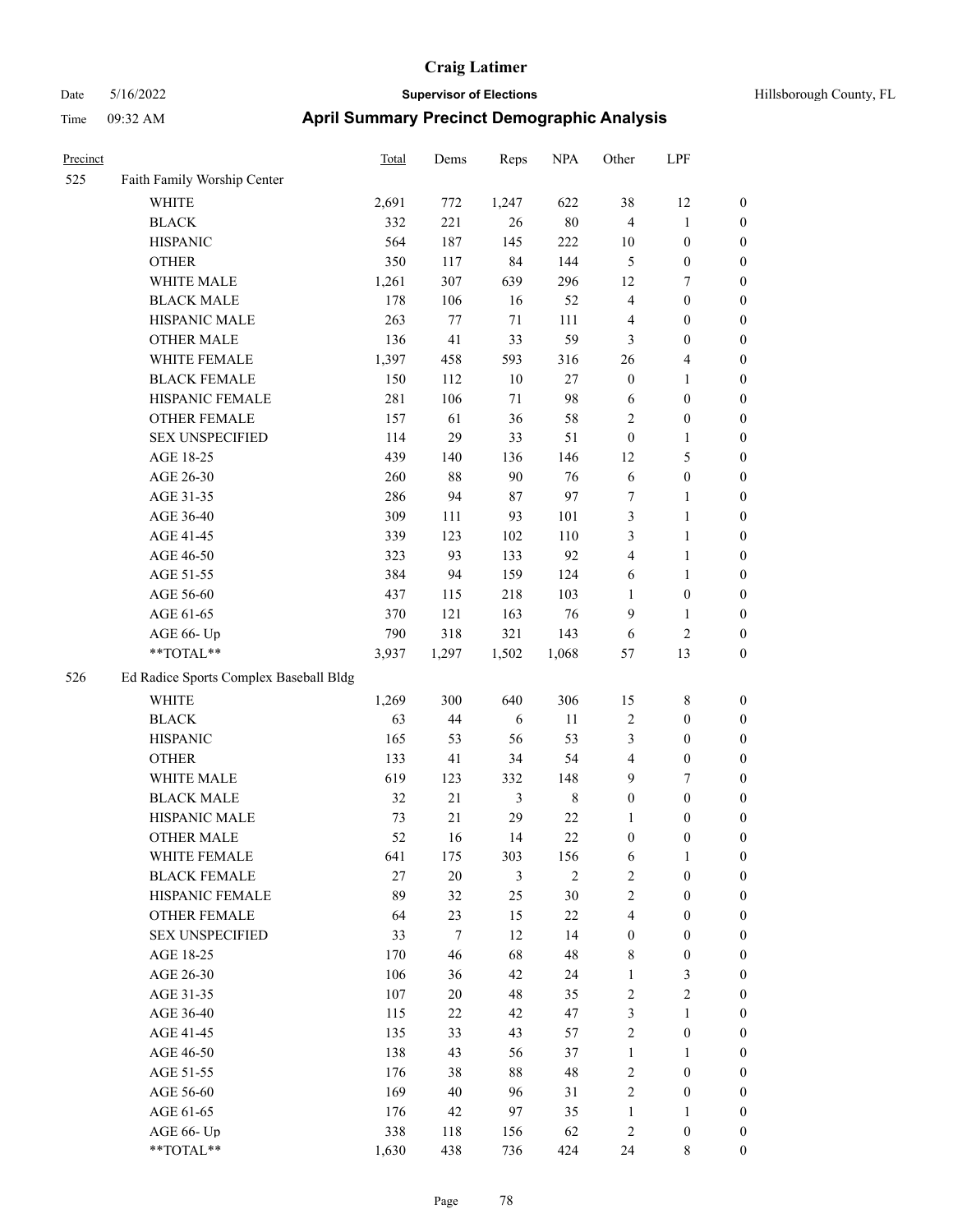| Precinct |                                        | Total       | Dems   | Reps             | <b>NPA</b>    | Other            | LPF              |                  |
|----------|----------------------------------------|-------------|--------|------------------|---------------|------------------|------------------|------------------|
| 527      | Philippine Art and Cultural Foundation |             |        |                  |               |                  |                  |                  |
|          | <b>WHITE</b>                           | 4,006       | 874    | 1,930            | 1,125         | 56               | 21               | $\boldsymbol{0}$ |
|          | <b>BLACK</b>                           | 244         | 170    | $10\,$           | 62            | $\sqrt{2}$       | $\boldsymbol{0}$ | $\boldsymbol{0}$ |
|          | <b>HISPANIC</b>                        | 485         | 157    | 136              | 184           | $\tau$           | 1                | $\boldsymbol{0}$ |
|          | <b>OTHER</b>                           | 714         | 203    | 155              | 346           | 9                | $\mathbf{1}$     | $\boldsymbol{0}$ |
|          | WHITE MALE                             | 1,930       | 329    | 993              | 569           | 24               | 15               | $\boldsymbol{0}$ |
|          | <b>BLACK MALE</b>                      | 118         | $77\,$ | $\tau$           | 32            | $\sqrt{2}$       | $\boldsymbol{0}$ | $\boldsymbol{0}$ |
|          | HISPANIC MALE                          | 215         | 56     | 70               | 86            | $\mathfrak{Z}$   | $\boldsymbol{0}$ | $\boldsymbol{0}$ |
|          | <b>OTHER MALE</b>                      | 274         | 65     | 65               | 142           | $\mathbf{1}$     | 1                | $\boldsymbol{0}$ |
|          | WHITE FEMALE                           | 2,009       | 529    | 906              | 537           | 32               | 5                | $\boldsymbol{0}$ |
|          | <b>BLACK FEMALE</b>                    | 121         | $88\,$ | 3                | 30            | $\boldsymbol{0}$ | $\boldsymbol{0}$ | $\boldsymbol{0}$ |
|          | HISPANIC FEMALE                        | 260         | 98     | 62               | 96            | 3                | 1                | $\boldsymbol{0}$ |
|          | <b>OTHER FEMALE</b>                    | 327         | 107    | 75               | 140           | 5                | $\boldsymbol{0}$ | $\boldsymbol{0}$ |
|          | <b>SEX UNSPECIFIED</b>                 | 194         | 55     | 50               | 84            | $\overline{4}$   | 1                | $\boldsymbol{0}$ |
|          | AGE 18-25                              | 684         | 171    | 240              | 249           | 22               | 2                | $\boldsymbol{0}$ |
|          | AGE 26-30                              | 197         | 68     | 63               | 61            | $\mathfrak{S}$   | $\boldsymbol{0}$ | $\boldsymbol{0}$ |
|          | AGE 31-35                              | 262         | $80\,$ | 81               | 96            | $\overline{4}$   | 1                | $\boldsymbol{0}$ |
|          | AGE 36-40                              | 438         | 136    | 146              | 142           | 9                | 5                | $\boldsymbol{0}$ |
|          | AGE 41-45                              | 538         | 134    | 178              | 219           | 5                | 2                | $\boldsymbol{0}$ |
|          | AGE 46-50                              | 675         | 150    | 269              | 243           | $\,$ 8 $\,$      | 5                | $\boldsymbol{0}$ |
|          | AGE 51-55                              | 744         | 169    | 329              | 238           | 3                | 5                | $\boldsymbol{0}$ |
|          | AGE 56-60                              | 545         | 135    | 265              | 136           | 7                | 2                | $\boldsymbol{0}$ |
|          | AGE 61-65                              | 414         | 102    | 201              | 106           | $\overline{4}$   | 1                | $\boldsymbol{0}$ |
|          | AGE 66- Up                             | 951         | 259    | 458              | 227           | $\tau$           | $\boldsymbol{0}$ | $\boldsymbol{0}$ |
|          | **TOTAL**                              | 5,449       | 1,404  | 2,231            | 1,717         | 74               | 23               | $\boldsymbol{0}$ |
| 528      | Austin Davis Public Library            |             |        |                  |               |                  |                  |                  |
|          | WHITE                                  | 2,413       | 512    | 1,349            | 512           | 33               | 7                | $\boldsymbol{0}$ |
|          | <b>BLACK</b>                           | 55          | 38     | $\overline{2}$   | 15            | $\boldsymbol{0}$ | $\boldsymbol{0}$ | $\boldsymbol{0}$ |
|          | <b>HISPANIC</b>                        | 180         | 44     | 83               | 50            | 3                | $\boldsymbol{0}$ | $\boldsymbol{0}$ |
|          | <b>OTHER</b>                           | 178         | 33     | 52               | 85            | $\tau$           | 1                | $\boldsymbol{0}$ |
|          | WHITE MALE                             | 1,189       | 209    | 704              | 253           | 18               | 5                | $\boldsymbol{0}$ |
|          | <b>BLACK MALE</b>                      | 31          | 19     | $\sqrt{2}$       | $10\,$        | $\boldsymbol{0}$ | $\boldsymbol{0}$ | $\boldsymbol{0}$ |
|          | HISPANIC MALE                          | $8\sqrt{1}$ | 16     | 38               | 26            | 1                | 0                | $\boldsymbol{0}$ |
|          | <b>OTHER MALE</b>                      | 71          | 11     | 21               | 35            | 4                | 0                | $\boldsymbol{0}$ |
|          | WHITE FEMALE                           | 1,196       | 296    | 632              | 252           | 15               | $\mathbf{1}$     | $\mathbf{0}$     |
|          | <b>BLACK FEMALE</b>                    | 24          | 19     | $\boldsymbol{0}$ | $\mathfrak s$ | $\boldsymbol{0}$ | $\boldsymbol{0}$ | $\boldsymbol{0}$ |
|          | HISPANIC FEMALE                        | 96          | $28\,$ | 43               | 23            | $\sqrt{2}$       | $\boldsymbol{0}$ | $\boldsymbol{0}$ |
|          | OTHER FEMALE                           | 76          | 16     | 23               | 35            | $\mathbf{1}$     | 1                | $\boldsymbol{0}$ |
|          | <b>SEX UNSPECIFIED</b>                 | 62          | 13     | 23               | 23            | $\sqrt{2}$       | $\mathbf{1}$     | $\boldsymbol{0}$ |
|          | AGE 18-25                              | 310         | 59     | 138              | 101           | 11               | 1                | $\boldsymbol{0}$ |
|          | AGE 26-30                              | 157         | 43     | 61               | 49            | $\overline{4}$   | $\boldsymbol{0}$ | $\boldsymbol{0}$ |
|          | AGE 31-35                              | 163         | 37     | $8\sqrt{1}$      | 43            | $\sqrt{2}$       | $\boldsymbol{0}$ | $\boldsymbol{0}$ |
|          | AGE 36-40                              | 184         | 32     | 83               | 66            | $\sqrt{2}$       | 1                | $\boldsymbol{0}$ |
|          | AGE 41-45                              | 175         | 30     | 91               | 48            | $\mathfrak{Z}$   | 3                | $\boldsymbol{0}$ |
|          | AGE 46-50                              | 211         | 29     | 122              | 56            | $\mathfrak{Z}$   | 1                | $\boldsymbol{0}$ |
|          | AGE 51-55                              | 278         | 46     | 166              | 63            | $\mathbf{1}$     | $\sqrt{2}$       | $\boldsymbol{0}$ |
|          | AGE 56-60                              | 313         | 61     | 177              | 71            | $\overline{4}$   | $\boldsymbol{0}$ | $\boldsymbol{0}$ |
|          | AGE 61-65                              | 288         | 82     | 151              | 52            | 3                | $\boldsymbol{0}$ | $\boldsymbol{0}$ |
|          | AGE 66- Up                             | 747         | 208    | 416              | 113           | 10               | $\boldsymbol{0}$ | $\boldsymbol{0}$ |
|          | **TOTAL**                              | 2,826       | 627    | 1,486            | 662           | 43               | 8                | $\boldsymbol{0}$ |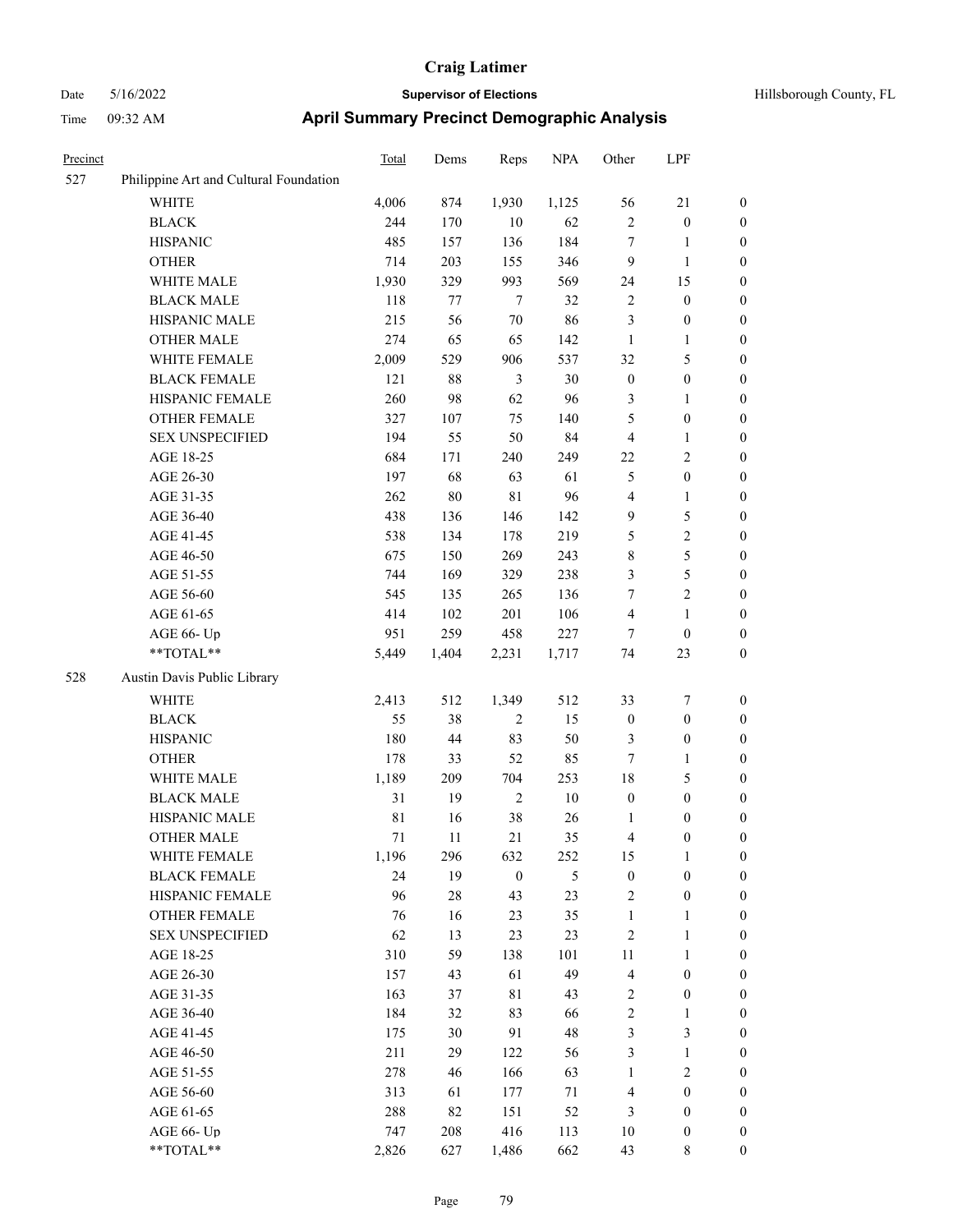# Date 5/16/2022 **Supervisor of Elections Supervisor of Elections** Hillsborough County, FL Time 09:32 AM **April Summary Precinct Demographic Analysis**

| Precinct |                                        | Total  | Dems        | Reps           | <b>NPA</b> | Other            | LPF              |                  |
|----------|----------------------------------------|--------|-------------|----------------|------------|------------------|------------------|------------------|
| 529      | Journey A Christian Church             |        |             |                |            |                  |                  |                  |
|          | <b>WHITE</b>                           | 2,622  | 624         | 1,340          | 618        | 32               | 8                | 0                |
|          | <b>BLACK</b>                           | 142    | 94          | 9              | 38         | $\mathbf{1}$     | $\boldsymbol{0}$ | 0                |
|          | <b>HISPANIC</b>                        | 417    | 149         | 136            | 126        | 4                | $\overline{2}$   | $\boldsymbol{0}$ |
|          | <b>OTHER</b>                           | 352    | 99          | 89             | 155        | 8                | $\mathbf{1}$     | $\boldsymbol{0}$ |
|          | WHITE MALE                             | 1,284  | 244         | 711            | 307        | 16               | 6                | $\boldsymbol{0}$ |
|          | <b>BLACK MALE</b>                      | 66     | 38          | $\,$ 8 $\,$    | $20\,$     | $\boldsymbol{0}$ | 0                | $\boldsymbol{0}$ |
|          | HISPANIC MALE                          | 189    | 59          | $70\,$         | 57         | 2                | $\mathbf{1}$     | $\boldsymbol{0}$ |
|          | <b>OTHER MALE</b>                      | 146    | 38          | 33             | 72         | 2                | $\mathbf{1}$     | $\boldsymbol{0}$ |
|          | WHITE FEMALE                           | 1,311  | 377         | 615            | 301        | 16               | $\overline{2}$   | $\boldsymbol{0}$ |
|          | <b>BLACK FEMALE</b>                    | 73     | 53          | $\mathbf{1}$   | 18         | $\mathbf{1}$     | $\boldsymbol{0}$ | 0                |
|          | HISPANIC FEMALE                        | 216    | 86          | 63             | 64         | 2                | 1                | $\boldsymbol{0}$ |
|          | OTHER FEMALE                           | 165    | 53          | 48             | 60         | 4                | $\boldsymbol{0}$ | $\boldsymbol{0}$ |
|          | <b>SEX UNSPECIFIED</b>                 | 83     | 18          | 25             | 38         | 2                | $\boldsymbol{0}$ | $\boldsymbol{0}$ |
|          | AGE 18-25                              | 443    | 121         | 166            | 143        | 12               | $\mathbf{1}$     | $\boldsymbol{0}$ |
|          | AGE 26-30                              | 192    | 43          | 79             | 61         | 7                | 2                | $\boldsymbol{0}$ |
|          | AGE 31-35                              | 206    | 59          | $71\,$         | 72         | 4                | $\boldsymbol{0}$ | $\boldsymbol{0}$ |
|          | AGE 36-40                              | 253    | 73          | 97             | 78         | 3                | $\overline{c}$   | $\boldsymbol{0}$ |
|          | AGE 41-45                              | 309    | $90\,$      | 112            | 104        | $\overline{c}$   | $\mathbf{1}$     | $\boldsymbol{0}$ |
|          | AGE 46-50                              | 379    | 93          | 157            | 121        | 5                | 3                | $\boldsymbol{0}$ |
|          | AGE 51-55                              | 372    | 83          | 187            | 98         | 3                | $\mathbf{1}$     | 0                |
|          | AGE 56-60                              | 331    | 84          | 173            | $72\,$     | 2                | $\boldsymbol{0}$ | 0                |
|          | AGE 61-65                              | 347    | 106         | 164            | 76         | 1                | $\boldsymbol{0}$ | $\boldsymbol{0}$ |
|          | AGE 66- Up                             | 700    | 214         | 368            | 111        | 6                | 1                | $\boldsymbol{0}$ |
|          | **TOTAL**                              | 3,533  | 966         | 1,574          | 937        | 45               | 11               | $\boldsymbol{0}$ |
| 530      | Philippine Art and Cultural Foundation |        |             |                |            |                  |                  |                  |
|          | <b>WHITE</b>                           | 1,154  | 220         | 587            | 318        | 23               | 6                | $\boldsymbol{0}$ |
|          | <b>BLACK</b>                           | 60     | 40          | $\overline{4}$ | 15         | $\mathbf{1}$     | $\boldsymbol{0}$ | $\boldsymbol{0}$ |
|          | <b>HISPANIC</b>                        | 121    | 29          | 43             | 42         | 5                | $\overline{c}$   | $\boldsymbol{0}$ |
|          | <b>OTHER</b>                           | 274    | $72\,$      | 61             | 137        | 4                | $\boldsymbol{0}$ | $\overline{0}$   |
|          | WHITE MALE                             | 566    | $78\,$      | 308            | 165        | 11               | 4                | $\boldsymbol{0}$ |
|          | <b>BLACK MALE</b>                      | $28\,$ | 19          | $\sqrt{2}$     | 6          | $\mathbf{1}$     | $\boldsymbol{0}$ | 0                |
|          | HISPANIC MALE                          | 43     | $\,$ 8 $\,$ | 15             | 17         | $\mathbf{1}$     | 2                | 0                |
|          | <b>OTHER MALE</b>                      | 118    | 22          | 31             | 65         | $\boldsymbol{0}$ | $\boldsymbol{0}$ | $\boldsymbol{0}$ |
|          | WHITE FEMALE                           | 578    | 140         | 275            | 149        | 12               | 2                | 0                |
|          | <b>BLACK FEMALE</b>                    | 32     | 21          | $\sqrt{2}$     | 9          | $\boldsymbol{0}$ | $\mathbf{0}$     | $\overline{0}$   |
|          | HISPANIC FEMALE                        | 73     | 21          | 26             | 22         | 4                | $\boldsymbol{0}$ | 0                |
|          | OTHER FEMALE                           | 115    | 40          | 24             | 48         | 3                | $\boldsymbol{0}$ | 0                |
|          | <b>SEX UNSPECIFIED</b>                 | 56     | 12          | 12             | 31         | 1                | $\overline{0}$   | 0                |
|          | AGE 18-25                              | 230    | 62          | $80\,$         | 84         | 4                | $\boldsymbol{0}$ | 0                |
|          | AGE 26-30                              | 54     | 12          | $18\,$         | 21         | $\mathbf{1}$     | $\overline{c}$   | 0                |
|          | AGE 31-35                              | 51     | $\sqrt{6}$  | $22\,$         | 21         | $\overline{2}$   | $\boldsymbol{0}$ | 0                |
|          | AGE 36-40                              | 154    | 37          | 63             | 48         | 3                | 3                | 0                |
|          | AGE 41-45                              | 223    | 42          | 91             | 82         | 8                | $\boldsymbol{0}$ | 0                |
|          | AGE 46-50                              | 286    | 64          | 125            | 87         | 8                | 2                | 0                |
|          | AGE 51-55                              | 197    | 43          | 95             | 55         | 3                | $\mathbf{1}$     | 0                |
|          | AGE 56-60                              | 147    | 28          | 65             | 54         | $\boldsymbol{0}$ | $\boldsymbol{0}$ | $\overline{0}$   |
|          | AGE 61-65                              | 87     | 20          | 44             | 22         | 1                | $\boldsymbol{0}$ | $\boldsymbol{0}$ |
|          | AGE 66- Up                             | 180    | 47          | 92             | 38         | 3                | $\boldsymbol{0}$ | $\overline{0}$   |

\*\*TOTAL\*\* 1,609 361 695 512 33 8 0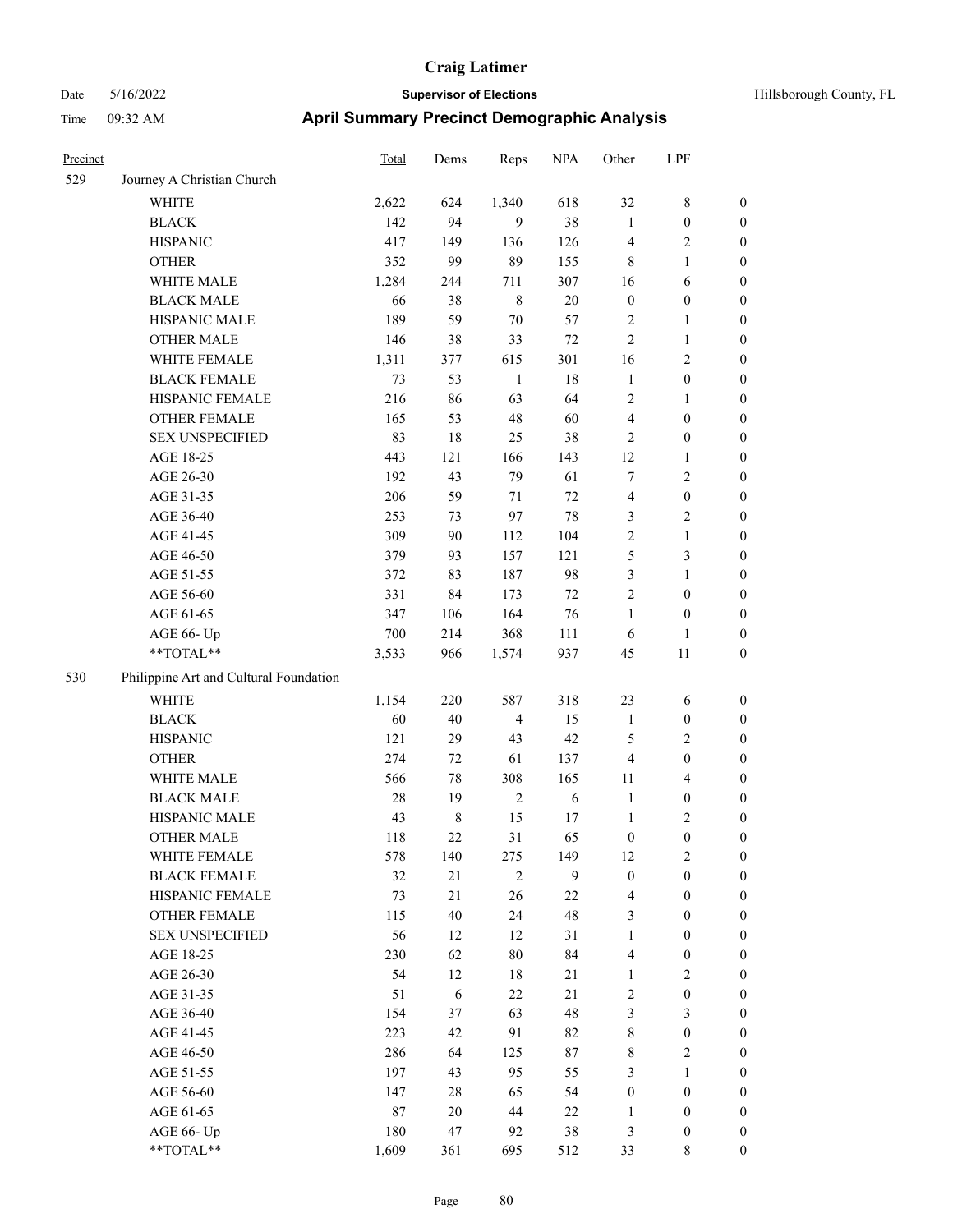| Precinct |                            | Total  | Dems           | Reps           | <b>NPA</b>     | Other            | LPF                     |                  |
|----------|----------------------------|--------|----------------|----------------|----------------|------------------|-------------------------|------------------|
| 531      | Keystone Bible Church      |        |                |                |                |                  |                         |                  |
|          | <b>WHITE</b>               | 2,926  | 654            | 1,517          | 696            | 44               | 15                      | $\boldsymbol{0}$ |
|          | <b>BLACK</b>               | 170    | 118            | 5              | 43             | $\overline{4}$   | $\boldsymbol{0}$        | $\boldsymbol{0}$ |
|          | <b>HISPANIC</b>            | 403    | 117            | 140            | 139            | 6                | 1                       | $\boldsymbol{0}$ |
|          | <b>OTHER</b>               | 359    | 125            | 78             | 152            | $\mathfrak{Z}$   | 1                       | $\boldsymbol{0}$ |
|          | WHITE MALE                 | 1,405  | 244            | 764            | 366            | 20               | 11                      | $\boldsymbol{0}$ |
|          | <b>BLACK MALE</b>          | 90     | 53             | $\overline{4}$ | 31             | $\sqrt{2}$       | $\boldsymbol{0}$        | $\boldsymbol{0}$ |
|          | HISPANIC MALE              | 176    | 45             | 61             | 67             | $\overline{2}$   | 1                       | $\boldsymbol{0}$ |
|          | <b>OTHER MALE</b>          | 130    | 40             | 32             | 56             | $\overline{2}$   | $\boldsymbol{0}$        | $\boldsymbol{0}$ |
|          | WHITE FEMALE               | 1,487  | 403            | 736            | 320            | 24               | 4                       | $\boldsymbol{0}$ |
|          | <b>BLACK FEMALE</b>        | 79     | 64             | $\mathbf{1}$   | 12             | $\overline{2}$   | $\boldsymbol{0}$        | $\boldsymbol{0}$ |
|          | HISPANIC FEMALE            | 218    | 70             | 79             | 65             | $\overline{4}$   | $\boldsymbol{0}$        | $\boldsymbol{0}$ |
|          | <b>OTHER FEMALE</b>        | 163    | 67             | 31             | 63             | 1                | 1                       | $\boldsymbol{0}$ |
|          | <b>SEX UNSPECIFIED</b>     | 110    | 28             | 32             | 50             | $\boldsymbol{0}$ | $\boldsymbol{0}$        | $\boldsymbol{0}$ |
|          | AGE 18-25                  | 516    | 139            | 205            | 153            | 16               | 3                       | $\boldsymbol{0}$ |
|          | AGE 26-30                  | 189    | 58             | 61             | 67             | $\sqrt{2}$       | 1                       | $\boldsymbol{0}$ |
|          | AGE 31-35                  | 178    | 42             | 61             | 70             | $\mathfrak{Z}$   | $\overline{\mathbf{c}}$ | $\boldsymbol{0}$ |
|          | AGE 36-40                  | 286    | 69             | 117            | 94             | 3                | 3                       | $\boldsymbol{0}$ |
|          | AGE 41-45                  | 337    | 90             | 126            | 113            | 7                | 1                       | $\boldsymbol{0}$ |
|          | AGE 46-50                  | 432    | 92             | 202            | 127            | $\tau$           | 4                       | $\boldsymbol{0}$ |
|          | AGE 51-55                  | 484    | 118            | 247            | 114            | $\overline{4}$   | 1                       | $\boldsymbol{0}$ |
|          | AGE 56-60                  | 401    | 93             | 204            | 98             | 5                | 1                       | $\boldsymbol{0}$ |
|          | AGE 61-65                  | 330    | $77\,$         | 180            | 65             | $\,$ 8 $\,$      | $\boldsymbol{0}$        | $\boldsymbol{0}$ |
|          | AGE 66- Up                 | 705    | 236            | 337            | 129            | $\sqrt{2}$       | 1                       | $\boldsymbol{0}$ |
|          | **TOTAL**                  | 3,858  | 1,014          | 1,740          | 1,030          | 57               | 17                      | $\boldsymbol{0}$ |
| 532      | Journey A Christian Church |        |                |                |                |                  |                         |                  |
|          | WHITE                      | 501    | 90             | 300            | 105            | 5                | 1                       | $\boldsymbol{0}$ |
|          | <b>BLACK</b>               | 26     | 19             | 3              | 4              | $\boldsymbol{0}$ | $\boldsymbol{0}$        | $\boldsymbol{0}$ |
|          | <b>HISPANIC</b>            | 36     | 11             | 18             | 7              | $\boldsymbol{0}$ | $\boldsymbol{0}$        | $\boldsymbol{0}$ |
|          | <b>OTHER</b>               | 74     | 17             | 19             | 37             | $\mathbf{1}$     | $\boldsymbol{0}$        | $\boldsymbol{0}$ |
|          | WHITE MALE                 | 231    | 30             | 151            | 47             | $\sqrt{2}$       | 1                       | $\boldsymbol{0}$ |
|          | <b>BLACK MALE</b>          | 11     | 7              | $\sqrt{2}$     | $\overline{2}$ | $\boldsymbol{0}$ | $\boldsymbol{0}$        | $\boldsymbol{0}$ |
|          | HISPANIC MALE              | 17     | $\mathfrak{Z}$ | 11             | 3              | $\boldsymbol{0}$ | 0                       | $\boldsymbol{0}$ |
|          | <b>OTHER MALE</b>          | 38     | 5              | 10             | 22             |                  | 0                       | $\boldsymbol{0}$ |
|          | WHITE FEMALE               | 261    | 58             | 143            | 57             | 3                | $\boldsymbol{0}$        | $\boldsymbol{0}$ |
|          | <b>BLACK FEMALE</b>        | 15     | 12             | $\mathbf{1}$   | $\overline{2}$ | $\boldsymbol{0}$ | $\boldsymbol{0}$        | $\boldsymbol{0}$ |
|          | HISPANIC FEMALE            | 18     | $8\,$          | 6              | $\overline{4}$ | $\boldsymbol{0}$ | $\boldsymbol{0}$        | $\boldsymbol{0}$ |
|          | <b>OTHER FEMALE</b>        | 29     | 9              | $\mathbf{9}$   | 11             | $\boldsymbol{0}$ | $\boldsymbol{0}$        | $\mathbf{0}$     |
|          | <b>SEX UNSPECIFIED</b>     | 17     | 5              | $\tau$         | 5              | $\boldsymbol{0}$ | $\boldsymbol{0}$        | $\mathbf{0}$     |
|          | AGE 18-25                  | 93     | 13             | 49             | 30             | $\mathbf{1}$     | $\boldsymbol{0}$        | $\boldsymbol{0}$ |
|          | AGE 26-30                  | $21\,$ | $\overline{4}$ | 12             | 5              | $\boldsymbol{0}$ | $\boldsymbol{0}$        | $\boldsymbol{0}$ |
|          | AGE 31-35                  | 25     | $\overline{4}$ | 14             | $\sqrt{6}$     | $\mathbf{1}$     | $\boldsymbol{0}$        | $\boldsymbol{0}$ |
|          | AGE 36-40                  | 33     | 8              | $18\,$         | $\tau$         | $\boldsymbol{0}$ | $\boldsymbol{0}$        | $\boldsymbol{0}$ |
|          | AGE 41-45                  | 49     | 11             | 21             | $17\,$         | $\boldsymbol{0}$ | $\boldsymbol{0}$        | $\boldsymbol{0}$ |
|          | AGE 46-50                  | 73     | 12             | 38             | 23             | $\boldsymbol{0}$ | $\boldsymbol{0}$        | $\boldsymbol{0}$ |
|          | AGE 51-55                  | 94     | 13             | 58             | $21\,$         | $\mathbf{1}$     | $\mathbf{1}$            | $\boldsymbol{0}$ |
|          | AGE 56-60                  | 70     | 13             | 41             | 14             | $\sqrt{2}$       | $\boldsymbol{0}$        | $\boldsymbol{0}$ |
|          | AGE 61-65                  | 52     | 19             | 24             | $\overline{9}$ | $\boldsymbol{0}$ | $\boldsymbol{0}$        | $\mathbf{0}$     |
|          | AGE 66- Up                 | 127    | 40             | 65             | $21\,$         | $\mathbf{1}$     | $\boldsymbol{0}$        | $\mathbf{0}$     |
|          | **TOTAL**                  | 637    | 137            | 340            | 153            | 6                |                         | $\boldsymbol{0}$ |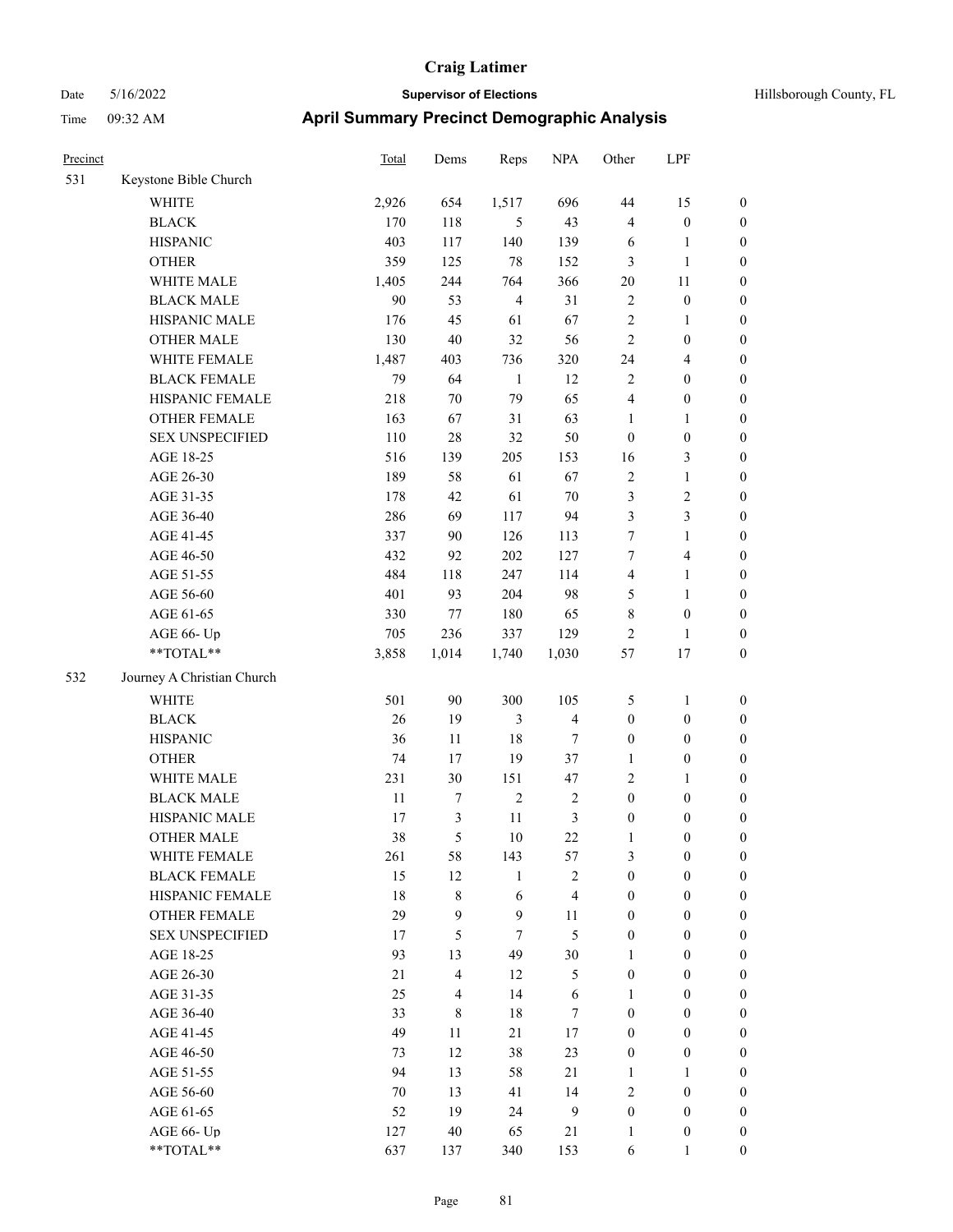#### Date 5/16/2022 **Supervisor of Elections Selections Hillsborough County, FL** Time 09:32 AM **April Summary Precinct Demographic Analysis**

| l'ime    | 09:32 AM                                    | April Summary Precinct Demographic Analysis |       |                |            |                |                  |                  |
|----------|---------------------------------------------|---------------------------------------------|-------|----------------|------------|----------------|------------------|------------------|
| Precinct |                                             | Total                                       | Dems  | Reps           | <b>NPA</b> | Other          | LPF              |                  |
| 533      | All Saints Lutheran Church                  |                                             |       |                |            |                |                  |                  |
|          | <b>WHITE</b>                                | 2,297                                       | 640   | 1,028          | 589        | 33             | 7                | $\mathbf{0}$     |
|          | <b>BLACK</b>                                | 199                                         | 148   | 7              | 42         | $\overline{c}$ | $\overline{0}$   | $\mathbf{0}$     |
|          | <b>HISPANIC</b>                             | 638                                         | 253   | 159            | 218        | 8              | $\Omega$         | $\mathbf{0}$     |
|          | <b>OTHER</b>                                | 306                                         | 100   | 72             | 126        | $\,$ 8 $\,$    | $\boldsymbol{0}$ | $\boldsymbol{0}$ |
|          | WHITE MALE                                  | 1,106                                       | 240   | 545            | 298        | 18             | 5                | $\mathbf{0}$     |
|          | <b>BLACK MALE</b>                           | 101                                         | 73    | 5              | 22         | 1              | $\overline{0}$   | $\boldsymbol{0}$ |
|          | HISPANIC MALE                               | 275                                         | 106   | 77             | 86         | 6              | $\overline{0}$   | $\boldsymbol{0}$ |
|          | <b>OTHER MALE</b>                           | 111                                         | 29    | 31             | 51         | $\Omega$       | $\overline{0}$   | $\mathbf{0}$     |
|          | WHITE FEMALE                                | 1,163                                       | 393   | 470            | 283        | 15             | 2                | $\boldsymbol{0}$ |
|          | <b>BLACK FEMALE</b>                         | 98                                          | 75    | $\overline{2}$ | 20         | $\mathbf{1}$   | $\mathbf{0}$     | $\mathbf{0}$     |
|          | HISPANIC FEMALE                             | 355                                         | 145   | 79             | 129        | $\overline{c}$ | $\mathbf{0}$     | $\boldsymbol{0}$ |
|          | <b>OTHER FEMALE</b>                         | 143                                         | 59    | 31             | 46         | 7              | $\overline{0}$   | $\mathbf{0}$     |
|          | <b>SEX UNSPECIFIED</b>                      | 88                                          | 21    | 26             | 40         | 1              | $\mathbf{0}$     | $\mathbf{0}$     |
|          | AGE 18-25                                   | 383                                         | 136   | 107            | 129        | 9              | $\overline{2}$   | $\mathbf{0}$     |
|          | AGE 26-30                                   | 228                                         | 82    | 58             | 80         | 6              | $\overline{c}$   | $\boldsymbol{0}$ |
|          | AGE 31-35                                   | 270                                         | 93    | 81             | 92         | 4              | $\mathbf{0}$     | $\boldsymbol{0}$ |
|          | AGE 36-40                                   | 329                                         | 101   | 95             | 127        | 6              | $\overline{0}$   | $\mathbf{0}$     |
|          | AGE 41-45                                   | 282                                         | 94    | 79             | 106        | 3              | $\mathbf{0}$     | $\mathbf{0}$     |
|          | AGE 46-50                                   | 290                                         | 90    | 112            | 81         | 6              | 1                | $\mathbf{0}$     |
|          | AGE 51-55                                   | 296                                         | 85    | 127            | 80         | 4              | $\boldsymbol{0}$ | $\boldsymbol{0}$ |
|          | AGE 56-60                                   | 336                                         | 96    | 160            | 76         | 4              | $\overline{0}$   | $\mathbf{0}$     |
|          | AGE 61-65                                   | 289                                         | 86    | 135            | 64         | 4              | $\overline{0}$   | $\boldsymbol{0}$ |
|          | AGE 66- Up                                  | 737                                         | 278   | 312            | 140        | 5              | 2                | $\bf{0}$         |
|          | **TOTAL**                                   | 3,440                                       | 1,141 | 1,266          | 975        | 51             | $\overline{7}$   | $\mathbf{0}$     |
| 534      | Northdale Regional Park & Recreation Center |                                             |       |                |            |                |                  |                  |
|          |                                             |                                             |       |                |            |                |                  |                  |

| Northdale Regional Park & Re<br>-534 |  |
|--------------------------------------|--|
|                                      |  |

| AGE 56-60     | 187   | 70    | 67  | 47  | ∸  |          | $\mathbf{0}$ |
|---------------|-------|-------|-----|-----|----|----------|--------------|
| AGE 61-65     | 197   | 92    | 59  | 44  |    | $\theta$ | $\mathbf{0}$ |
| AGE $66$ - Up | 500   | 212   | 178 | 102 |    |          | $\mathbf{0}$ |
| $*$ TOTAL $*$ | 2.448 | 1.004 | 643 | 743 | 48 | 10       | $\mathbf{0}$ |

WHITE 1,380 485 480 374 32 9 0 BLACK 305 216 12 72 4 1 0 HISPANIC 571 225 121 215 10 0 0 OTHER 192 78 30 82 2 0 0 WHITE MALE 583 162 229 175 10 7 0 BLACK MALE 111 68 7 32 3 1 0 HISPANIC MALE 260 88 64 103 5 0 0 OTHER MALE 67 24 14 28 1 0 0 WHITE FEMALE 786 320 247 195 22 2 0 BLACK FEMALE 187 145 5 36 1 0 0 HISPANIC FEMALE 290 131 50 104 5 0 0 OTHER FEMALE 93 44 12 36 1 0 0 SEX UNSPECIFIED 71 22 15 34 0 0 0 AGE 18-25 273 113 45 107 8 0 0 AGE 26-30 270 125 53 83 5 4 0 AGE 31-35 234 97 42 84 9 2 0 AGE 36-40 203 70 49 78 6 0 0 AGE 41-45 199 74 38 81 6 0 0 AGE 46-50 181 73 46 58 3 1 0 AGE 51-55 204 78 66 59 0 1 0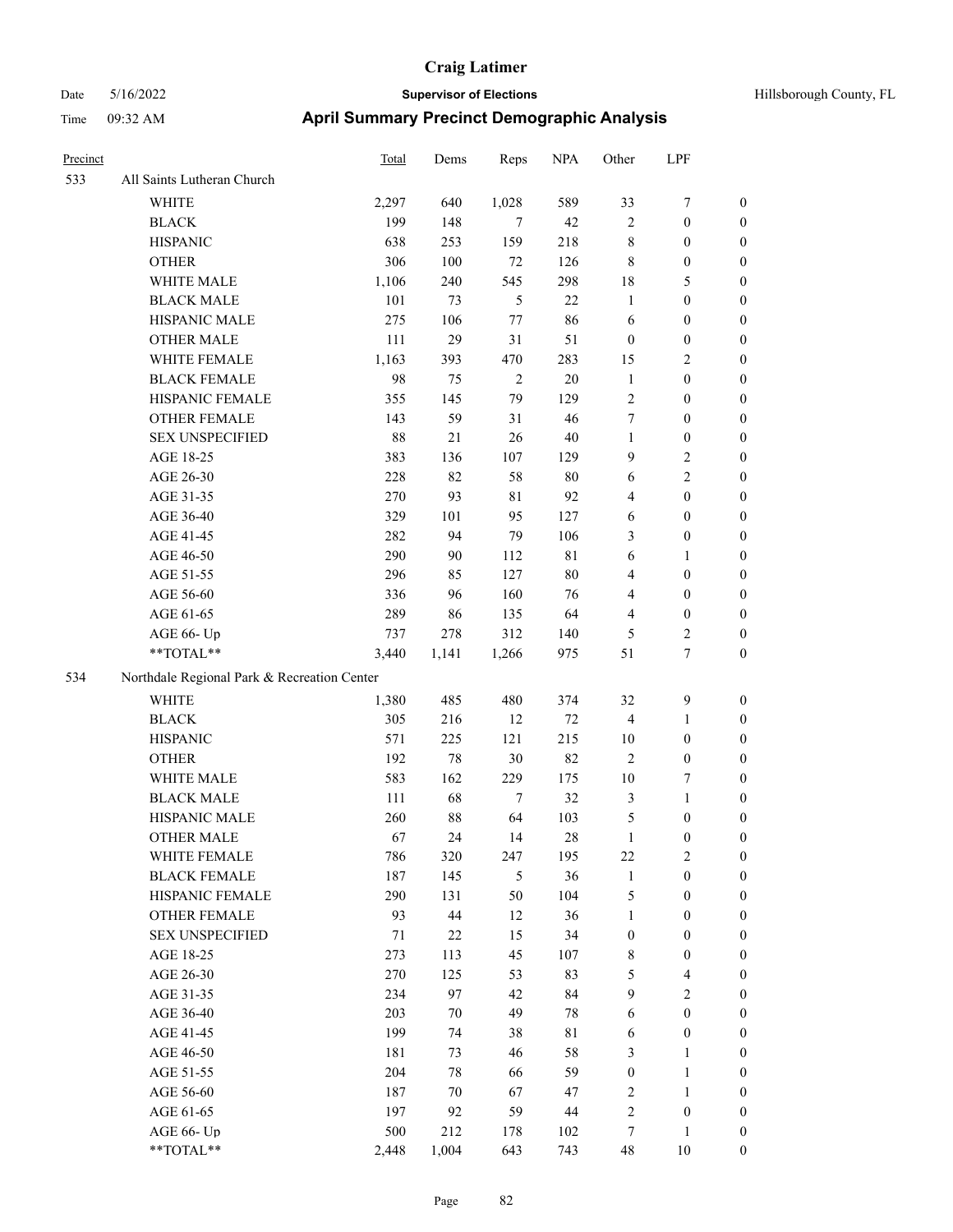| Hillsborough County, FL |  |  |
|-------------------------|--|--|
|-------------------------|--|--|

| Precinct |                              | <b>Total</b> | Dems             | Reps             | <b>NPA</b> | Other            | LPF              |                  |
|----------|------------------------------|--------------|------------------|------------------|------------|------------------|------------------|------------------|
| 535      | Lake Carlton Arms Apartments |              |                  |                  |            |                  |                  |                  |
|          | <b>WHITE</b>                 | 1,268        | 403              | 499              | 332        | 25               | $\mathbf{9}$     | $\boldsymbol{0}$ |
|          | <b>BLACK</b>                 | 267          | 192              | 12               | 58         | 5                | $\boldsymbol{0}$ | $\boldsymbol{0}$ |
|          | <b>HISPANIC</b>              | 476          | 193              | 82               | 183        | 15               | 3                | $\boldsymbol{0}$ |
|          | <b>OTHER</b>                 | 122          | 56               | 22               | 41         | $\overline{2}$   | 1                | $\boldsymbol{0}$ |
|          | WHITE MALE                   | 568          | 164              | 227              | 161        | 10               | 6                | $\boldsymbol{0}$ |
|          | <b>BLACK MALE</b>            | 105          | $70\,$           | 9                | 26         | $\boldsymbol{0}$ | 0                | $\boldsymbol{0}$ |
|          | HISPANIC MALE                | 198          | 64               | 47               | $77\,$     | 9                | 1                | $\boldsymbol{0}$ |
|          | <b>OTHER MALE</b>            | 40           | 19               | $\overline{9}$   | 12         | $\boldsymbol{0}$ | $\boldsymbol{0}$ | $\boldsymbol{0}$ |
|          | WHITE FEMALE                 | 684          | 234              | 264              | 168        | 15               | 3                | $\boldsymbol{0}$ |
|          | <b>BLACK FEMALE</b>          | 162          | 122              | 3                | 32         | $\mathfrak{H}$   | $\boldsymbol{0}$ | $\boldsymbol{0}$ |
|          | HISPANIC FEMALE              | 265          | 126              | 33               | 98         | 6                | 2                | $\boldsymbol{0}$ |
|          | <b>OTHER FEMALE</b>          | 59           | $28\,$           | $\tau$           | $21\,$     | $\sqrt{2}$       | 1                | $\boldsymbol{0}$ |
|          | <b>SEX UNSPECIFIED</b>       | 52           | 17               | 16               | 19         | $\boldsymbol{0}$ | $\boldsymbol{0}$ | $\boldsymbol{0}$ |
|          | AGE 18-25                    | 222          | 89               | 43               | 82         | 6                | 2                | $\boldsymbol{0}$ |
|          | AGE 26-30                    | 258          | 86               | 73               | $87\,$     | 10               | 2                | $\boldsymbol{0}$ |
|          | AGE 31-35                    | 209          | 84               | 45               | 71         | 6                | 3                | $\boldsymbol{0}$ |
|          | AGE 36-40                    | 169          | 63               | 43               | 54         | 6                | 3                | $\boldsymbol{0}$ |
|          | AGE 41-45                    | 162          | 66               | 34               | 62         | $\boldsymbol{0}$ | $\boldsymbol{0}$ | $\boldsymbol{0}$ |
|          | AGE 46-50                    | 150          | 62               | 28               | 53         | 5                | 2                | $\boldsymbol{0}$ |
|          | AGE 51-55                    | 157          | 61               | 58               | 36         | $\overline{2}$   | $\boldsymbol{0}$ | $\boldsymbol{0}$ |
|          | AGE 56-60                    | 202          | 73               | 72               | 53         | $\overline{4}$   | $\boldsymbol{0}$ | $\boldsymbol{0}$ |
|          | AGE 61-65                    | 173          | 68               | 61               | 40         | $\overline{4}$   | $\boldsymbol{0}$ | $\boldsymbol{0}$ |
|          | AGE 66- Up                   | 431          | 192              | 158              | 76         | $\overline{4}$   | 1                | $\boldsymbol{0}$ |
|          | **TOTAL**                    | 2,133        | 844              | 615              | 614        | 47               | 13               | $\boldsymbol{0}$ |
| 536      | Grace Family Church          |              |                  |                  |            |                  |                  |                  |
|          | <b>WHITE</b>                 | 842          | 181              | 409              | 235        | 11               | 6                | $\boldsymbol{0}$ |
|          | <b>BLACK</b>                 | 45           | 26               | $\overline{2}$   | 16         | $\mathbf{1}$     | $\boldsymbol{0}$ | $\boldsymbol{0}$ |
|          | <b>HISPANIC</b>              | 82           | 24               | 24               | 33         | $\mathbf{1}$     | $\boldsymbol{0}$ | $\boldsymbol{0}$ |
|          | <b>OTHER</b>                 | 115          | 28               | $28\,$           | 59         | $\boldsymbol{0}$ | $\boldsymbol{0}$ | $\boldsymbol{0}$ |
|          | WHITE MALE                   | 406          | 68               | 210              | 121        | 3                | 4                | $\boldsymbol{0}$ |
|          | <b>BLACK MALE</b>            | 21           | 11               | $\overline{2}$   | 7          | $\mathbf{1}$     | $\boldsymbol{0}$ | $\boldsymbol{0}$ |
|          | HISPANIC MALE                | 41           | 12               | 13               | 15         | $\mathbf{1}$     | 0                | $\boldsymbol{0}$ |
|          | <b>OTHER MALE</b>            | 38           | 8                | 10               | 20         | $\boldsymbol{0}$ | 0                | $\boldsymbol{0}$ |
|          | WHITE FEMALE                 | 421          | 109              | 193              | 109        | $\,$ 8 $\,$      | 2                | $\boldsymbol{0}$ |
|          | <b>BLACK FEMALE</b>          | 24           | 15               | $\boldsymbol{0}$ | 9          | $\boldsymbol{0}$ | $\boldsymbol{0}$ | $\boldsymbol{0}$ |
|          | HISPANIC FEMALE              | 40           | 12               | 10               | 18         | $\boldsymbol{0}$ | $\boldsymbol{0}$ | $\boldsymbol{0}$ |
|          | OTHER FEMALE                 | 56           | 17               | 12               | $27\,$     | $\boldsymbol{0}$ | $\boldsymbol{0}$ | $\boldsymbol{0}$ |
|          | <b>SEX UNSPECIFIED</b>       | 37           | $\boldsymbol{7}$ | 13               | 17         | $\boldsymbol{0}$ | $\boldsymbol{0}$ | $\boldsymbol{0}$ |
|          | AGE 18-25                    | 134          | 25               | 50               | 54         | $\overline{4}$   | 1                | $\boldsymbol{0}$ |
|          | AGE 26-30                    | 39           | 20               | 10               | $\,8\,$    | $\mathbf{1}$     | $\boldsymbol{0}$ | $\boldsymbol{0}$ |
|          | AGE 31-35                    | 43           | 10               | 15               | 17         | $\mathbf{1}$     | $\boldsymbol{0}$ | $\boldsymbol{0}$ |
|          | AGE 36-40                    | 61           | 18               | 26               | 17         | $\boldsymbol{0}$ | $\boldsymbol{0}$ | $\boldsymbol{0}$ |
|          | AGE 41-45                    | 117          | 36               | 33               | 43         | $\sqrt{2}$       | 3                | $\boldsymbol{0}$ |
|          | AGE 46-50                    | 130          | 26               | 53               | 49         | $\mathbf{1}$     | $\mathbf{1}$     | $\boldsymbol{0}$ |
|          | AGE 51-55                    | 134          | 30               | 53               | 50         | $\boldsymbol{0}$ | $\mathbf{1}$     | $\boldsymbol{0}$ |
|          | AGE 56-60                    | 108          | 18               | 51               | 38         | $\mathbf{1}$     | $\boldsymbol{0}$ | $\boldsymbol{0}$ |
|          | AGE 61-65                    | 85           | 15               | 48               | $22\,$     | $\boldsymbol{0}$ | $\boldsymbol{0}$ | $\boldsymbol{0}$ |
|          | AGE 66- Up                   | 233          | 61               | 124              | 45         | 3                | $\boldsymbol{0}$ | $\mathbf{0}$     |
|          | $**TOTAL**$                  | 1,084        | 259              | 463              | 343        | 13               | 6                | $\boldsymbol{0}$ |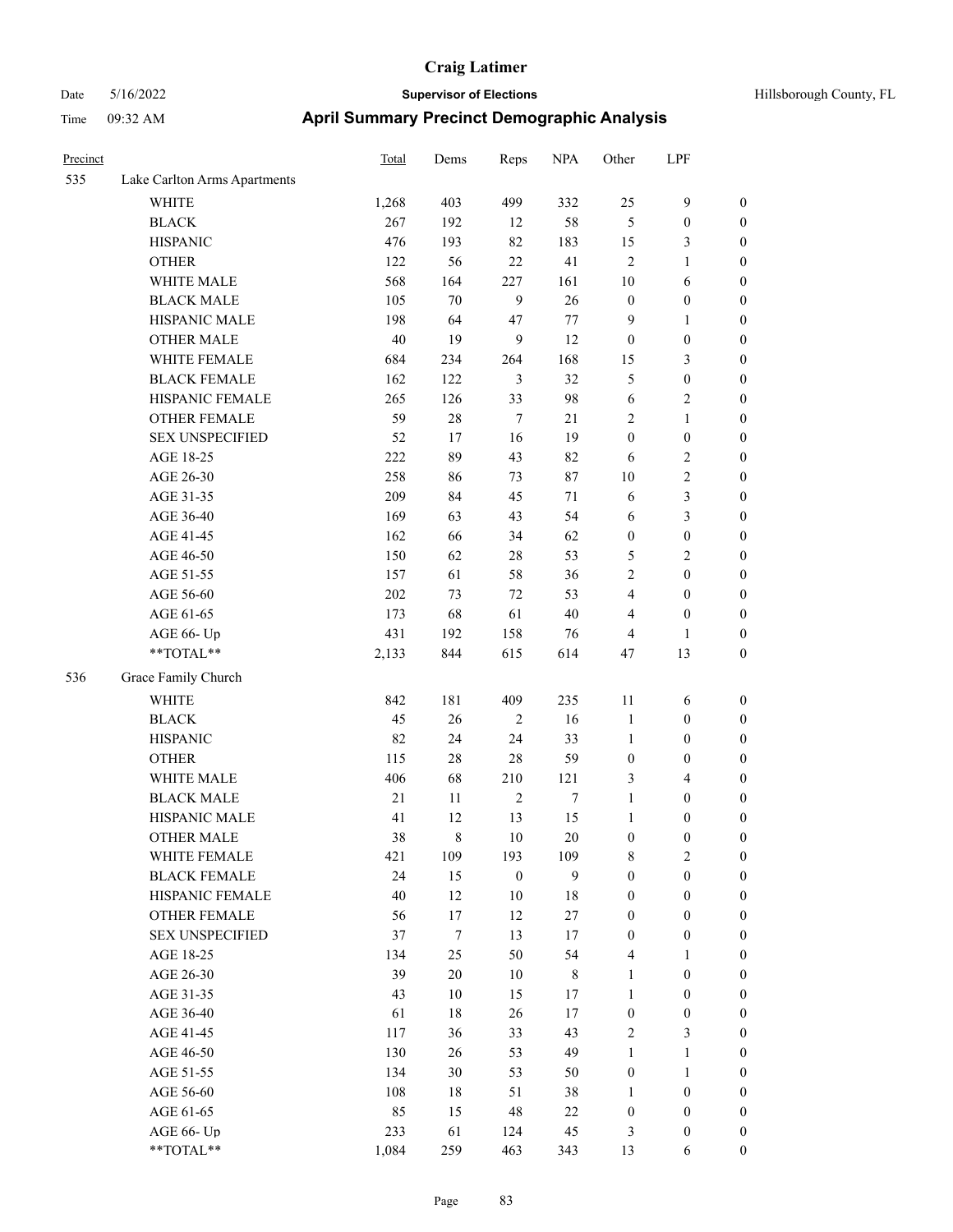| Precinct |                                                           | <b>Total</b> | Dems           | Reps             | <b>NPA</b>   | Other                   | LPF              |                  |
|----------|-----------------------------------------------------------|--------------|----------------|------------------|--------------|-------------------------|------------------|------------------|
| 537      | J F Swartsel Masonic Lodge 251                            |              |                |                  |              |                         |                  |                  |
|          | <b>WHITE</b>                                              | 640          | 153            | 348              | 132          | 6                       | $\mathbf{1}$     | $\boldsymbol{0}$ |
|          | <b>BLACK</b>                                              | 25           | 18             | $\mathbf{1}$     | 6            | $\boldsymbol{0}$        | $\boldsymbol{0}$ | $\boldsymbol{0}$ |
|          | <b>HISPANIC</b>                                           | 125          | 44             | 29               | 50           | 2                       | $\boldsymbol{0}$ | $\boldsymbol{0}$ |
|          | <b>OTHER</b>                                              | 96           | 22             | 28               | 44           | $\boldsymbol{0}$        | $\mathfrak{2}$   | $\boldsymbol{0}$ |
|          | WHITE MALE                                                | 304          | 69             | 172              | 59           | 3                       | $\mathbf{1}$     | 0                |
|          | <b>BLACK MALE</b>                                         | 14           | 8              | $\mathbf{1}$     | 5            | $\boldsymbol{0}$        | $\boldsymbol{0}$ | 0                |
|          | HISPANIC MALE                                             | 47           | 13             | 13               | $20\,$       | $\mathbf{1}$            | $\boldsymbol{0}$ | 0                |
|          | <b>OTHER MALE</b>                                         | 32           | $\overline{4}$ | 13               | 14           | $\boldsymbol{0}$        | $\mathbf{1}$     | $\boldsymbol{0}$ |
|          | WHITE FEMALE                                              | 331          | 84             | 173              | $71\,$       | 3                       | $\boldsymbol{0}$ | $\boldsymbol{0}$ |
|          | <b>BLACK FEMALE</b>                                       | 11           | $10\,$         | $\boldsymbol{0}$ | $\mathbf{1}$ | $\boldsymbol{0}$        | $\boldsymbol{0}$ | $\boldsymbol{0}$ |
|          | HISPANIC FEMALE                                           | 75           | 29             | 16               | 29           | $\mathbf{1}$            | $\boldsymbol{0}$ | $\boldsymbol{0}$ |
|          | OTHER FEMALE                                              | 54           | 17             | 13               | 23           | $\boldsymbol{0}$        | $\mathbf{1}$     | $\boldsymbol{0}$ |
|          | <b>SEX UNSPECIFIED</b>                                    | 18           | $\mathfrak{Z}$ | $\mathfrak{S}$   | $10\,$       | $\boldsymbol{0}$        | $\boldsymbol{0}$ | $\boldsymbol{0}$ |
|          | AGE 18-25                                                 | 92           | 21             | 31               | 39           | $\mathbf{1}$            | $\boldsymbol{0}$ | $\boldsymbol{0}$ |
|          | AGE 26-30                                                 | 40           | 6              | 18               | 15           | $\mathbf{1}$            | $\boldsymbol{0}$ | 0                |
|          | AGE 31-35                                                 | 68           | 22             | 22               | 23           | $\boldsymbol{0}$        | $\mathbf{1}$     | 0                |
|          | AGE 36-40                                                 | 72           | 26             | 23               | 23           | $\boldsymbol{0}$        | $\boldsymbol{0}$ | 0                |
|          | AGE 41-45                                                 | 78           | 25             | $28\,$           | 24           | 1                       | $\boldsymbol{0}$ | $\boldsymbol{0}$ |
|          | AGE 46-50                                                 | 90           | 23             | 38               | $28\,$       | $\boldsymbol{0}$        | $\mathbf{1}$     | $\boldsymbol{0}$ |
|          | AGE 51-55                                                 | 82           | 19             | 41               | 21           | $\boldsymbol{0}$        | $\mathbf{1}$     | $\boldsymbol{0}$ |
|          | AGE 56-60                                                 | 82           | 13             | 50               | 18           | $\mathbf{1}$            | $\boldsymbol{0}$ | $\boldsymbol{0}$ |
|          | AGE 61-65                                                 | 79           | 13             | $46\,$           | $20\,$       | $\boldsymbol{0}$        | $\boldsymbol{0}$ | $\boldsymbol{0}$ |
|          | AGE 66- Up                                                | 203          | 69             | 109              | 21           | 4                       | $\boldsymbol{0}$ | $\boldsymbol{0}$ |
|          | $\mathrm{*}\mathrm{*}\mathrm{TOTAL} \mathrm{*}\mathrm{*}$ | 886          | 237            | 406              | 232          | 8                       | 3                | $\boldsymbol{0}$ |
| 538      | Grace Family Church                                       |              |                |                  |              |                         |                  |                  |
|          | <b>WHITE</b>                                              | 2,119        | 479            | 1,104            | 501          | 27                      | $8\,$            | $\boldsymbol{0}$ |
|          | <b>BLACK</b>                                              | 140          | 89             | $\tau$           | $44\,$       | $\boldsymbol{0}$        | $\boldsymbol{0}$ | $\boldsymbol{0}$ |
|          | <b>HISPANIC</b>                                           | 443          | 144            | 138              | 154          | $\overline{4}$          | $\mathfrak{Z}$   | 0                |
|          | <b>OTHER</b>                                              | 434          | 128            | 104              | 194          | 6                       | $\sqrt{2}$       | 0                |
|          | WHITE MALE                                                | 1,005        | 168            | 561              | 258          | 12                      | 6                | $\boldsymbol{0}$ |
|          | <b>BLACK MALE</b>                                         | 67           | 42             | $\mathfrak{Z}$   | $22\,$       | $\boldsymbol{0}$        | $\boldsymbol{0}$ | $\boldsymbol{0}$ |
|          | HISPANIC MALE                                             | 191          | 53             | 67               | 67           | 2                       | $\sqrt{2}$       | $\boldsymbol{0}$ |
|          | <b>OTHER MALE</b>                                         | 169          | 51             | 42               | 72           | $\overline{c}$          | $\overline{c}$   | $\boldsymbol{0}$ |
|          | WHITE FEMALE                                              | 1,102        | 311            | 534              | 240          | 15                      | $\sqrt{2}$       | $\overline{0}$   |
|          | <b>BLACK FEMALE</b>                                       | $72\,$       | 46             | $\overline{4}$   | $22\,$       | $\boldsymbol{0}$        | $\boldsymbol{0}$ | 0                |
|          | HISPANIC FEMALE                                           | 243          | 87             | 68               | 85           | $\sqrt{2}$              | $\mathbf{1}$     | 0                |
|          | OTHER FEMALE                                              | 203          | 63             | 47               | 89           | $\overline{4}$          | $\boldsymbol{0}$ | 0                |
|          | <b>SEX UNSPECIFIED</b>                                    | 84           | 19             | $27\,$           | 38           | $\boldsymbol{0}$        | $\boldsymbol{0}$ | 0                |
|          | AGE 18-25                                                 | 315          | 90             | 110              | 106          | 7                       | $\sqrt{2}$       | 0                |
|          | AGE 26-30                                                 | 185          | 52             | 64               | 66           | $\sqrt{2}$              | $\mathbf{1}$     | $\boldsymbol{0}$ |
|          | AGE 31-35                                                 | 194          | 54             | 62               | 73           | $\sqrt{2}$              | $\mathfrak{Z}$   | $\boldsymbol{0}$ |
|          | AGE 36-40                                                 | 288          | 95             | 95               | 97           | $\mathbf{1}$            | $\boldsymbol{0}$ | $\overline{0}$   |
|          | AGE 41-45                                                 | 332          | 89             | 112              | 121          | 8                       | $\mathbf{2}$     | $\boldsymbol{0}$ |
|          | AGE 46-50                                                 | 325          | 78             | 140              | 102          | 4                       | $\mathbf{1}$     | $\overline{0}$   |
|          | AGE 51-55                                                 | 302          | 66             | 150              | $80\,$       | $\overline{\mathbf{4}}$ | $\sqrt{2}$       | $\overline{0}$   |
|          | AGE 56-60                                                 | 290          | 64             | 150              | $71\,$       | 5                       | $\boldsymbol{0}$ | $\overline{0}$   |
|          | AGE 61-65                                                 | 266          | 72             | 140              | 53           | $\mathbf{1}$            | $\boldsymbol{0}$ | 0                |
|          | AGE 66- Up                                                | 639          | 180            | 330              | 124          | 3                       | $\sqrt{2}$       | 0                |
|          | **TOTAL**                                                 | 3,136        | 840            | 1,353            | 893          | $37\,$                  | 13               | $\boldsymbol{0}$ |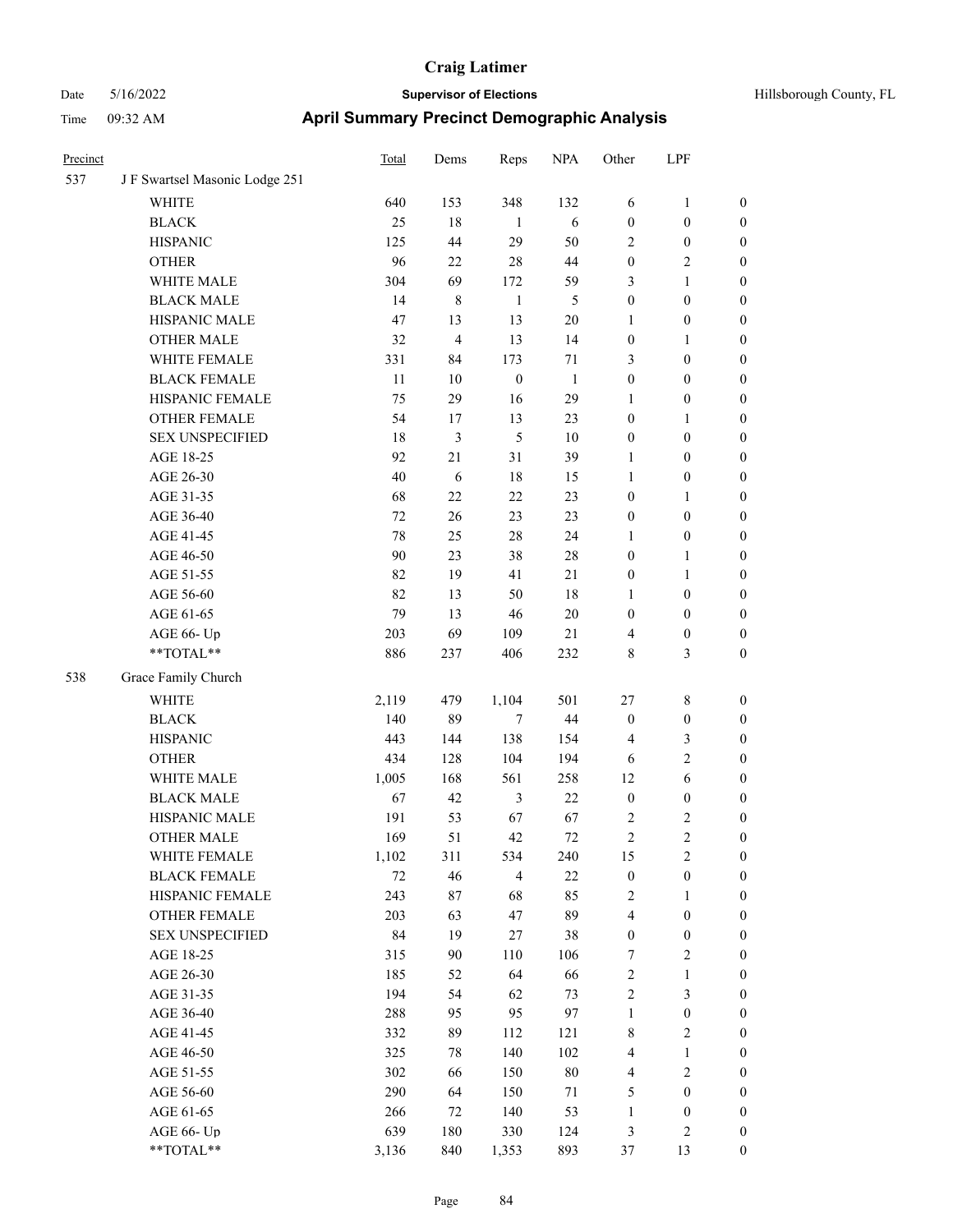| Precinct |                                | <b>Total</b> | Dems        | Reps             | <b>NPA</b> | Other            | LPF              |                  |
|----------|--------------------------------|--------------|-------------|------------------|------------|------------------|------------------|------------------|
| 539      | J F Swartsel Masonic Lodge 251 |              |             |                  |            |                  |                  |                  |
|          | <b>WHITE</b>                   | 999          | 223         | 484              | 278        | 12               | 2                | $\boldsymbol{0}$ |
|          | <b>BLACK</b>                   | 92           | 64          | $\,8\,$          | 17         | $\mathfrak{Z}$   | $\boldsymbol{0}$ | $\boldsymbol{0}$ |
|          | <b>HISPANIC</b>                | 181          | 64          | 47               | 66         | $\overline{4}$   | $\boldsymbol{0}$ | $\boldsymbol{0}$ |
|          | <b>OTHER</b>                   | 218          | 76          | 41               | 95         | 6                | $\boldsymbol{0}$ | $\boldsymbol{0}$ |
|          | WHITE MALE                     | 492          | 88          | 262              | 134        | 7                | 1                | $\boldsymbol{0}$ |
|          | <b>BLACK MALE</b>              | 53           | 35          | 6                | 10         | $\sqrt{2}$       | $\boldsymbol{0}$ | $\boldsymbol{0}$ |
|          | HISPANIC MALE                  | 82           | $27\,$      | 25               | 29         | $\mathbf{1}$     | $\boldsymbol{0}$ | $\boldsymbol{0}$ |
|          | <b>OTHER MALE</b>              | 90           | 28          | 15               | 45         | $\sqrt{2}$       | $\boldsymbol{0}$ | $\boldsymbol{0}$ |
|          | WHITE FEMALE                   | 489          | 132         | 213              | 138        | 5                | 1                | $\boldsymbol{0}$ |
|          | <b>BLACK FEMALE</b>            | 39           | 29          | $\overline{2}$   | $\tau$     | $\mathbf{1}$     | $\boldsymbol{0}$ | $\boldsymbol{0}$ |
|          | HISPANIC FEMALE                | 93           | 35          | 21               | 34         | 3                | $\boldsymbol{0}$ | $\boldsymbol{0}$ |
|          | <b>OTHER FEMALE</b>            | 95           | 37          | 18               | 36         | $\overline{4}$   | $\boldsymbol{0}$ | $\boldsymbol{0}$ |
|          | <b>SEX UNSPECIFIED</b>         | 57           | 16          | $18\,$           | 23         | $\boldsymbol{0}$ | $\boldsymbol{0}$ | $\boldsymbol{0}$ |
|          | AGE 18-25                      | 267          | 74          | 79               | 107        | 7                | $\boldsymbol{0}$ | $\boldsymbol{0}$ |
|          | AGE 26-30                      | $8\sqrt{1}$  | 26          | 32               | $22\,$     | $\mathbf{1}$     | $\boldsymbol{0}$ | $\boldsymbol{0}$ |
|          | AGE 31-35                      | 72           | 22          | 24               | 25         | $\mathbf{1}$     | $\boldsymbol{0}$ | $\boldsymbol{0}$ |
|          | AGE 36-40                      | 100          | 34          | 29               | 34         | $\mathfrak{Z}$   | $\boldsymbol{0}$ | $\boldsymbol{0}$ |
|          | AGE 41-45                      | 143          | 36          | 46               | 55         | 5                | 1                | $\boldsymbol{0}$ |
|          | AGE 46-50                      | 215          | 63          | 87               | 62         | 3                | $\boldsymbol{0}$ | $\boldsymbol{0}$ |
|          | AGE 51-55                      | 214          | 62          | 92               | 59         | $\mathbf{1}$     | $\boldsymbol{0}$ | $\boldsymbol{0}$ |
|          | AGE 56-60                      | 146          | 39          | 72               | 34         | $\mathbf{1}$     | $\boldsymbol{0}$ | $\boldsymbol{0}$ |
|          | AGE 61-65                      | 102          | 24          | 61               | 15         | 1                | 1                | $\boldsymbol{0}$ |
|          | AGE 66- Up                     | 150          | 47          | 58               | 43         | $\sqrt{2}$       | $\boldsymbol{0}$ | $\boldsymbol{0}$ |
|          | **TOTAL**                      | 1,490        | 427         | 580              | 456        | 25               | 2                | $\boldsymbol{0}$ |
| 540      | JF Swartsel Masonic Lodge 251  |              |             |                  |            |                  |                  |                  |
|          | <b>WHITE</b>                   | 718          | 136         | 374              | 198        | 5                | 5                | $\boldsymbol{0}$ |
|          | <b>BLACK</b>                   | 33           | $18\,$      | 3                | $10\,$     | $\sqrt{2}$       | $\boldsymbol{0}$ | $\boldsymbol{0}$ |
|          | <b>HISPANIC</b>                | 120          | 46          | 31               | 42         | $\mathbf{1}$     | $\boldsymbol{0}$ | $\boldsymbol{0}$ |
|          | <b>OTHER</b>                   | 177          | 56          | 25               | 93         | $\mathbf{1}$     | 2                | $\boldsymbol{0}$ |
|          | WHITE MALE                     | 337          | 51          | 186              | 96         | $\mathbf{1}$     | 3                | $\boldsymbol{0}$ |
|          | <b>BLACK MALE</b>              | 15           | 7           | $\sqrt{2}$       | $\sqrt{5}$ | $\mathbf{1}$     | $\boldsymbol{0}$ | $\boldsymbol{0}$ |
|          | HISPANIC MALE                  | 51           | 19          | 13               | 19         | $\boldsymbol{0}$ | $\boldsymbol{0}$ | $\boldsymbol{0}$ |
|          | <b>OTHER MALE</b>              | 73           | 22          | 12               | 37         | 1                | 1                | $\boldsymbol{0}$ |
|          | WHITE FEMALE                   | 369          | 85          | 184              | 94         | $\overline{4}$   | $\sqrt{2}$       | $\boldsymbol{0}$ |
|          | <b>BLACK FEMALE</b>            | 17           | 11          | $\boldsymbol{0}$ | $\sqrt{5}$ | $\mathbf{1}$     | $\boldsymbol{0}$ | $\boldsymbol{0}$ |
|          | HISPANIC FEMALE                | 66           | 26          | 17               | $22\,$     | $\mathbf{1}$     | $\boldsymbol{0}$ | $\boldsymbol{0}$ |
|          | OTHER FEMALE                   | $71\,$       | $25\,$      | $10\,$           | 35         | $\boldsymbol{0}$ | 1                | $\boldsymbol{0}$ |
|          | <b>SEX UNSPECIFIED</b>         | 49           | $10\,$      | 9                | 30         | $\boldsymbol{0}$ | $\boldsymbol{0}$ | $\boldsymbol{0}$ |
|          | AGE 18-25                      | 157          | 37          | 59               | 58         | $\sqrt{2}$       | $\mathbf{1}$     | $\boldsymbol{0}$ |
|          | AGE 26-30                      | 29           | 11          | $\mathfrak{H}$   | 13         | $\boldsymbol{0}$ | $\boldsymbol{0}$ | $\boldsymbol{0}$ |
|          | AGE 31-35                      | 48           | 12          | 17               | 17         | $\mathbf{1}$     | 1                | $\boldsymbol{0}$ |
|          | AGE 36-40                      | 123          | 32          | 52               | 37         | $\boldsymbol{0}$ | 2                | $\boldsymbol{0}$ |
|          | AGE 41-45                      | $200\,$      | $\sqrt{48}$ | 77               | $72\,$     | $\sqrt{2}$       | 1                | $\boldsymbol{0}$ |
|          | AGE 46-50                      | 177          | 36          | 81               | 60         | $\boldsymbol{0}$ | $\boldsymbol{0}$ | $\boldsymbol{0}$ |
|          | AGE 51-55                      | 147          | 35          | 67               | 41         | $\sqrt{2}$       | $\sqrt{2}$       | $\boldsymbol{0}$ |
|          | AGE 56-60                      | 55           | 11          | $27\,$           | 17         | $\boldsymbol{0}$ | $\boldsymbol{0}$ | $\boldsymbol{0}$ |
|          | AGE 61-65                      | 35           | 13          | 12               | 10         | $\boldsymbol{0}$ | $\boldsymbol{0}$ | $\boldsymbol{0}$ |
|          | AGE 66- Up                     | $77\,$       | 21          | 36               | 18         | $\overline{c}$   | $\boldsymbol{0}$ | $\boldsymbol{0}$ |
|          | **TOTAL**                      | 1,048        | 256         | 433              | 343        | 9                | 7                | $\boldsymbol{0}$ |
|          |                                |              |             |                  |            |                  |                  |                  |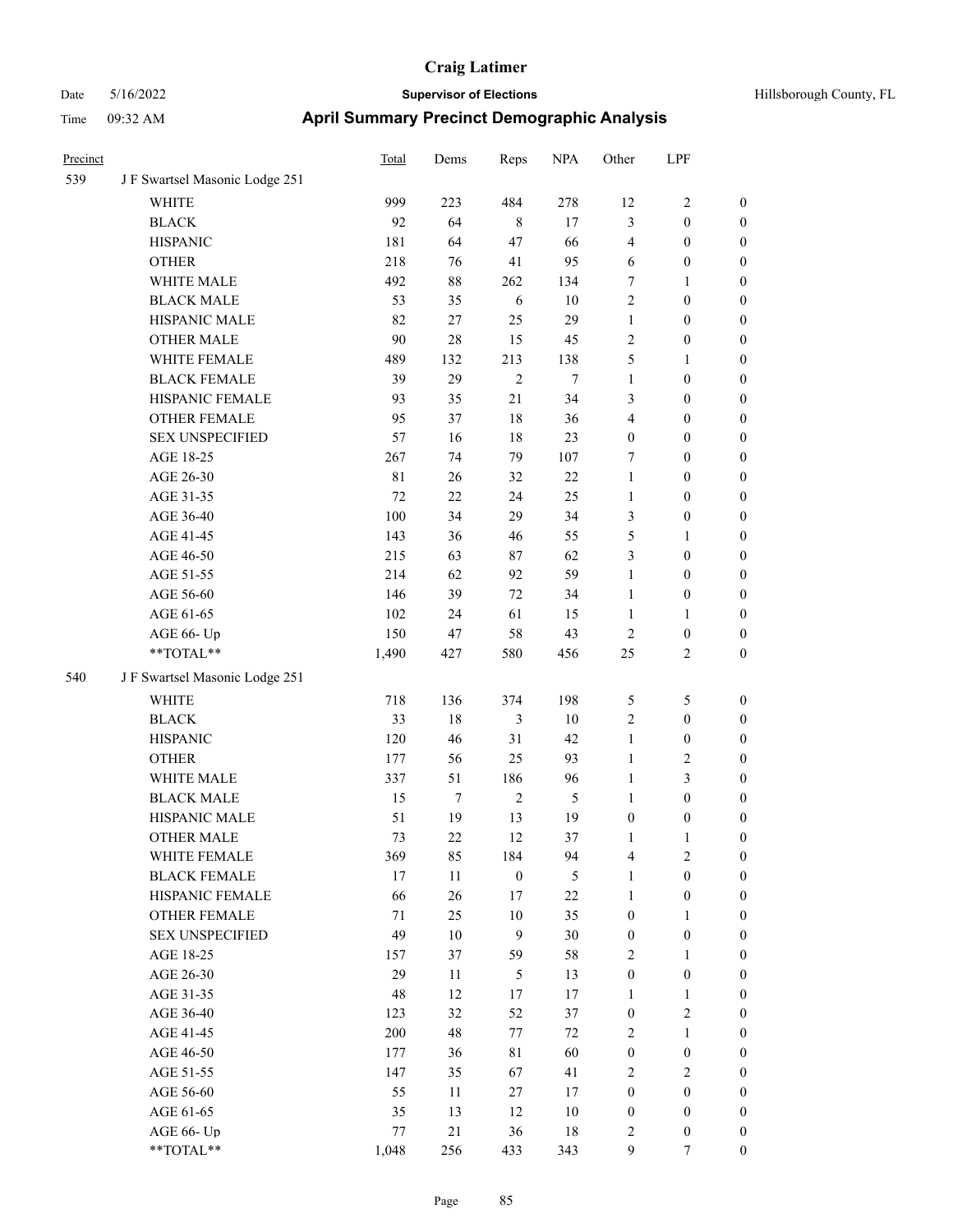| Hillsborough County, FL |  |  |
|-------------------------|--|--|
|-------------------------|--|--|

| Precinct |                        | Total            | Dems             | Reps             | <b>NPA</b>       | Other            | LPF              |                  |
|----------|------------------------|------------------|------------------|------------------|------------------|------------------|------------------|------------------|
| 541      | Grace Family Church    |                  |                  |                  |                  |                  |                  |                  |
|          | <b>WHITE</b>           | 240              | 31               | 141              | 67               | 1                | $\boldsymbol{0}$ | $\boldsymbol{0}$ |
|          | <b>BLACK</b>           | 7                | $\overline{4}$   | $\overline{2}$   | $\mathbf{1}$     | $\boldsymbol{0}$ | $\boldsymbol{0}$ | $\boldsymbol{0}$ |
|          | <b>HISPANIC</b>        | 14               | $\mathbf{1}$     | 5                | 8                | $\boldsymbol{0}$ | $\boldsymbol{0}$ | $\boldsymbol{0}$ |
|          | <b>OTHER</b>           | 65               | 19               | $22\,$           | 23               | $\boldsymbol{0}$ | 1                | $\boldsymbol{0}$ |
|          | WHITE MALE             | 114              | 14               | 66               | 33               | 1                | $\boldsymbol{0}$ | $\boldsymbol{0}$ |
|          | <b>BLACK MALE</b>      | $\mathfrak s$    | 2                | $\overline{2}$   | $\mathbf{1}$     | $\boldsymbol{0}$ | $\boldsymbol{0}$ | $\boldsymbol{0}$ |
|          | HISPANIC MALE          | 7                | $\boldsymbol{0}$ | $\overline{2}$   | 5                | $\boldsymbol{0}$ | $\boldsymbol{0}$ | $\boldsymbol{0}$ |
|          | <b>OTHER MALE</b>      | 31               | 8                | 10               | 12               | $\boldsymbol{0}$ | 1                | $\boldsymbol{0}$ |
|          | WHITE FEMALE           | 122              | 17               | 72               | 33               | $\boldsymbol{0}$ | $\boldsymbol{0}$ | $\boldsymbol{0}$ |
|          | <b>BLACK FEMALE</b>    | $\sqrt{2}$       | $\sqrt{2}$       | $\boldsymbol{0}$ | $\boldsymbol{0}$ | $\boldsymbol{0}$ | $\boldsymbol{0}$ | $\boldsymbol{0}$ |
|          | HISPANIC FEMALE        | 6                | $\boldsymbol{0}$ | 3                | 3                | $\boldsymbol{0}$ | $\boldsymbol{0}$ | $\boldsymbol{0}$ |
|          | <b>OTHER FEMALE</b>    | 28               | 11               | 10               | 7                | $\boldsymbol{0}$ | $\boldsymbol{0}$ | $\boldsymbol{0}$ |
|          | <b>SEX UNSPECIFIED</b> | 11               | $\mathbf{1}$     | 5                | 5                | $\boldsymbol{0}$ | $\boldsymbol{0}$ | $\boldsymbol{0}$ |
|          | AGE 18-25              | 44               | $10\,$           | 17               | 16               | $\mathbf{1}$     | $\boldsymbol{0}$ | $\boldsymbol{0}$ |
|          | AGE 26-30              | 17               | $\mathfrak{Z}$   | 6                | $\,8\,$          | $\boldsymbol{0}$ | $\boldsymbol{0}$ | $\boldsymbol{0}$ |
|          | AGE 31-35              | 11               | 4                | $\overline{4}$   | 3                | $\boldsymbol{0}$ | $\boldsymbol{0}$ | $\boldsymbol{0}$ |
|          | AGE 36-40              | 13               | $\boldsymbol{0}$ | $\,8\,$          | 5                | $\boldsymbol{0}$ | $\boldsymbol{0}$ | $\boldsymbol{0}$ |
|          | AGE 41-45              | 20               | 6                | 9                | 5                | $\boldsymbol{0}$ | $\boldsymbol{0}$ | $\boldsymbol{0}$ |
|          | AGE 46-50              | $27\,$           | 5                | 17               | 5                | $\boldsymbol{0}$ | $\boldsymbol{0}$ | $\boldsymbol{0}$ |
|          | AGE 51-55              | 44               | 6                | 18               | 19               | $\boldsymbol{0}$ | 1                | $\boldsymbol{0}$ |
|          | AGE 56-60              | 36               | 8                | 19               | 9                | $\boldsymbol{0}$ | $\boldsymbol{0}$ | $\boldsymbol{0}$ |
|          | AGE 61-65              | 41               | $\tau$           | 21               | 13               | $\boldsymbol{0}$ | $\boldsymbol{0}$ | $\boldsymbol{0}$ |
|          | AGE 66- Up             | 73               | 6                | 51               | 16               | $\boldsymbol{0}$ | $\boldsymbol{0}$ | $\boldsymbol{0}$ |
|          | **TOTAL**              | 326              | 55               | 170              | 99               | $\mathbf{1}$     | 1                | $\boldsymbol{0}$ |
| 542      | Grace Family Church    |                  |                  |                  |                  |                  |                  |                  |
|          | <b>WHITE</b>           | 398              | 104              | 188              | 101              | 5                | $\boldsymbol{0}$ | $\boldsymbol{0}$ |
|          | <b>BLACK</b>           | 17               | 10               | 1                | 6                | $\boldsymbol{0}$ | $\boldsymbol{0}$ | $\boldsymbol{0}$ |
|          | <b>HISPANIC</b>        | 34               | 9                | 14               | 11               | $\boldsymbol{0}$ | $\boldsymbol{0}$ | $\boldsymbol{0}$ |
|          | <b>OTHER</b>           | 45               | 9                | 14               | 21               | $\boldsymbol{0}$ | 1                | $\boldsymbol{0}$ |
|          | WHITE MALE             | 201              | 44               | 98               | 57               | $\overline{2}$   | $\boldsymbol{0}$ | $\boldsymbol{0}$ |
|          | <b>BLACK MALE</b>      | $\boldsymbol{7}$ | 3                | $\mathbf{1}$     | 3                | $\boldsymbol{0}$ | $\boldsymbol{0}$ | $\boldsymbol{0}$ |
|          | HISPANIC MALE          | 12               | $\mathbf{1}$     | 6                | 5                | $\boldsymbol{0}$ | $\boldsymbol{0}$ | $\boldsymbol{0}$ |
|          | <b>OTHER MALE</b>      | 15               | 2                | 5                | $\tau$           | $\boldsymbol{0}$ | 1                | $\boldsymbol{0}$ |
|          | WHITE FEMALE           | 197              | 60               | $90\,$           | 44               | $\mathfrak{Z}$   | $\boldsymbol{0}$ | $\boldsymbol{0}$ |
|          | <b>BLACK FEMALE</b>    | $10\,$           | $\tau$           | $\boldsymbol{0}$ | 3                | $\boldsymbol{0}$ | $\boldsymbol{0}$ | $\boldsymbol{0}$ |
|          | HISPANIC FEMALE        | $21\,$           | $\tau$           | $\,$ 8 $\,$      | 6                | $\boldsymbol{0}$ | $\boldsymbol{0}$ | $\boldsymbol{0}$ |
|          | OTHER FEMALE           | 20               | 5                | $\,8\,$          | $\tau$           | $\boldsymbol{0}$ | $\boldsymbol{0}$ | $\boldsymbol{0}$ |
|          | <b>SEX UNSPECIFIED</b> | 11               | 3                | $\mathbf{1}$     | $\tau$           | $\mathbf{0}$     | $\boldsymbol{0}$ | $\boldsymbol{0}$ |
|          | AGE 18-25              | 57               | 17               | $20\,$           | 19               | $\mathbf{1}$     | $\boldsymbol{0}$ | $\boldsymbol{0}$ |
|          | AGE 26-30              | 10               | $\overline{4}$   | 3                | $\mathfrak{Z}$   | $\boldsymbol{0}$ | $\boldsymbol{0}$ | $\boldsymbol{0}$ |
|          | AGE 31-35              | $30\,$           | 8                | $\,$ 8 $\,$      | 13               | $\mathbf{1}$     | $\boldsymbol{0}$ | $\boldsymbol{0}$ |
|          | AGE 36-40              | 30               | 6                | 15               | $\boldsymbol{9}$ | $\boldsymbol{0}$ | $\boldsymbol{0}$ | $\boldsymbol{0}$ |
|          | AGE 41-45              | 68               | 19               | 26               | 23               | $\boldsymbol{0}$ | $\boldsymbol{0}$ | $\boldsymbol{0}$ |
|          | AGE 46-50              | 43               | 10               | 21               | 12               | $\boldsymbol{0}$ | $\boldsymbol{0}$ | $\boldsymbol{0}$ |
|          | AGE 51-55              | 61               | 11               | 31               | $17\,$           | $\mathbf{1}$     | 1                | $\boldsymbol{0}$ |
|          | AGE 56-60              | 50               | 13               | $27\,$           | $10\,$           | $\boldsymbol{0}$ | $\boldsymbol{0}$ | $\boldsymbol{0}$ |
|          | AGE 61-65              | 43               | 13               | $20\,$           | $10\,$           | $\boldsymbol{0}$ | $\boldsymbol{0}$ | $\boldsymbol{0}$ |
|          | AGE 66- Up             | 102              | 31               | 46               | 23               | $\overline{2}$   | $\boldsymbol{0}$ | $\boldsymbol{0}$ |
|          | **TOTAL**              | 494              | 132              | 217              | 139              | $\mathfrak{S}$   | 1                | $\boldsymbol{0}$ |
|          |                        |                  |                  |                  |                  |                  |                  |                  |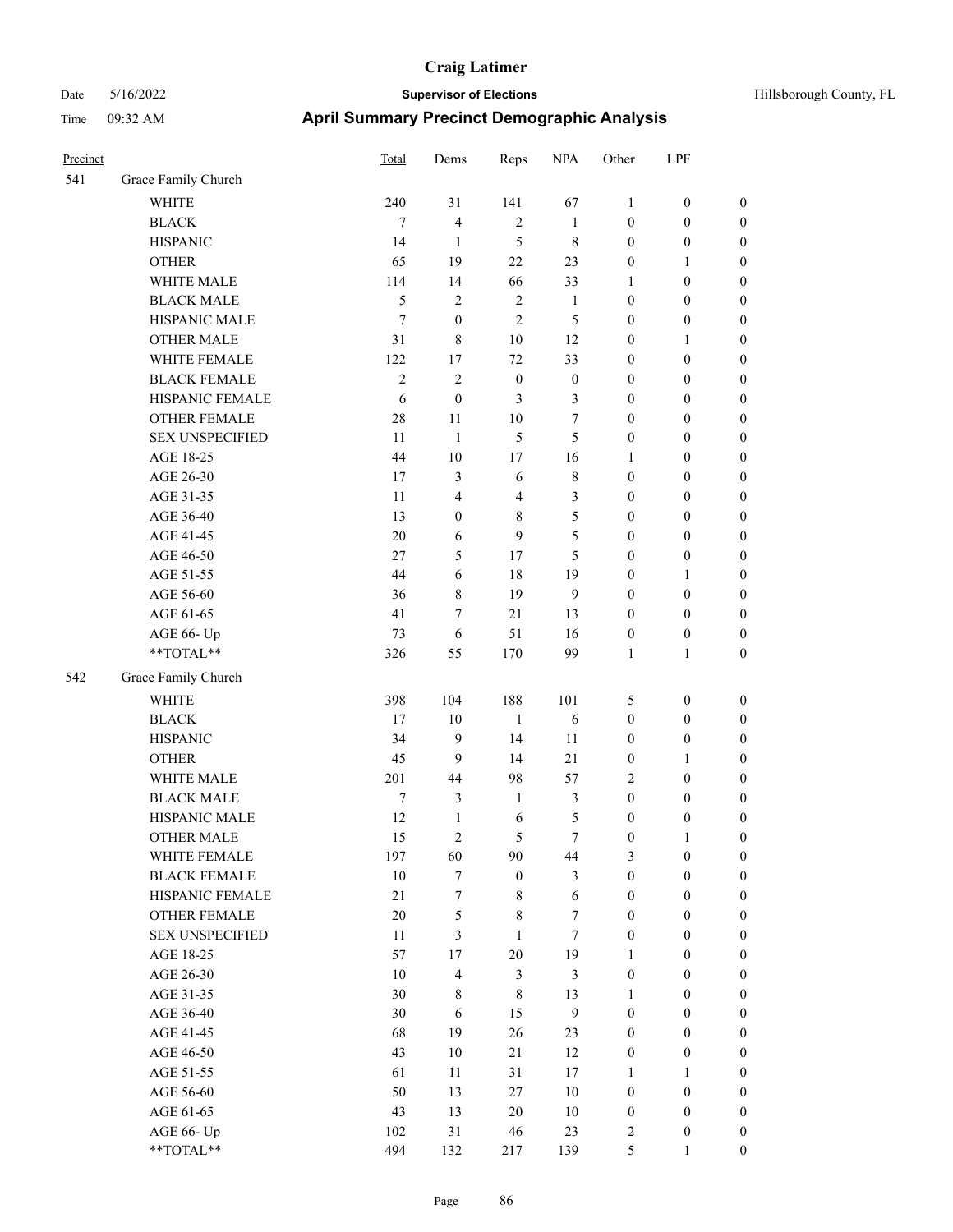| Precinct |                               | <b>Total</b> | Dems           | Reps             | <b>NPA</b>     | Other            | LPF                      |                  |
|----------|-------------------------------|--------------|----------------|------------------|----------------|------------------|--------------------------|------------------|
| 550      | Grace Lutheran Church         |              |                |                  |                |                  |                          |                  |
|          | WHITE                         | 706          | 200            | 361              | 129            | 13               | 3                        | $\boldsymbol{0}$ |
|          | <b>BLACK</b>                  | 29           | 19             | $\overline{2}$   | 6              | $\sqrt{2}$       | $\boldsymbol{0}$         | $\boldsymbol{0}$ |
|          | <b>HISPANIC</b>               | 122          | 43             | 47               | 32             | $\boldsymbol{0}$ | $\boldsymbol{0}$         | $\boldsymbol{0}$ |
|          | <b>OTHER</b>                  | 90           | 21             | 34               | 34             | $\mathbf{0}$     | 1                        | $\boldsymbol{0}$ |
|          | WHITE MALE                    | 317          | 74             | 168              | 66             | 6                | 3                        | $\boldsymbol{0}$ |
|          | <b>BLACK MALE</b>             | 10           | 6              | $\mathbf{1}$     | $\mathbf{1}$   | $\overline{2}$   | $\boldsymbol{0}$         | $\boldsymbol{0}$ |
|          | HISPANIC MALE                 | 43           | 16             | 17               | 10             | $\boldsymbol{0}$ | $\boldsymbol{0}$         | $\boldsymbol{0}$ |
|          | <b>OTHER MALE</b>             | 37           | $\tau$         | 15               | 15             | $\boldsymbol{0}$ | $\theta$                 | $\boldsymbol{0}$ |
|          | WHITE FEMALE                  | 383          | 124            | 189              | 63             | 7                | $\theta$                 | $\boldsymbol{0}$ |
|          | <b>BLACK FEMALE</b>           | 17           | 11             | $\mathbf{1}$     | 5              | $\boldsymbol{0}$ | $\boldsymbol{0}$         | $\boldsymbol{0}$ |
|          | HISPANIC FEMALE               | 76           | 27             | 29               | $20\,$         | $\boldsymbol{0}$ | $\boldsymbol{0}$         | $\boldsymbol{0}$ |
|          | <b>OTHER FEMALE</b>           | 43           | 10             | 16               | 16             | $\boldsymbol{0}$ | 1                        | $\boldsymbol{0}$ |
|          | <b>SEX UNSPECIFIED</b>        | 21           | $\,8\,$        | 8                | 5              | $\boldsymbol{0}$ | $\boldsymbol{0}$         | $\boldsymbol{0}$ |
|          | AGE 18-25                     | 99           | 26             | 39               | 33             | 1                | $\boldsymbol{0}$         | $\boldsymbol{0}$ |
|          | AGE 26-30                     | 59           | 20             | 21               | 15             | $\mathbf{1}$     | 2                        | $\boldsymbol{0}$ |
|          | AGE 31-35                     | 53           | 12             | 22               | 16             | $\mathfrak{Z}$   | $\boldsymbol{0}$         | $\boldsymbol{0}$ |
|          | AGE 36-40                     | 67           | 17             | 31               | 19             | $\boldsymbol{0}$ | $\boldsymbol{0}$         | $\boldsymbol{0}$ |
|          | AGE 41-45                     | 60           | 16             | 21               | 22             | 1                | 0                        | $\boldsymbol{0}$ |
|          | AGE 46-50                     | 60           | 14             | 26               | $17\,$         | $\sqrt{2}$       | 1                        | $\boldsymbol{0}$ |
|          | AGE 51-55                     | 81           | 23             | 50               | 8              | $\boldsymbol{0}$ | $\boldsymbol{0}$         | $\boldsymbol{0}$ |
|          | AGE 56-60                     | 80           | 26             | 37               | 16             | 1                | $\boldsymbol{0}$         | $\boldsymbol{0}$ |
|          | AGE 61-65                     | 77           | 23             | 42               | 11             | $\boldsymbol{0}$ | 1                        | $\boldsymbol{0}$ |
|          | AGE 66- Up                    | 311          | 106            | 155              | 44             | 6                | 0                        | $\boldsymbol{0}$ |
|          | **TOTAL**                     | 947          | 283            | 444              | 201            | 15               | 4                        | $\boldsymbol{0}$ |
| 551      | Carrollwood Recreation Center |              |                |                  |                |                  |                          |                  |
|          | <b>WHITE</b>                  | 1,664        | 519            | 811              | 314            | 17               | 3                        | $\boldsymbol{0}$ |
|          | <b>BLACK</b>                  | 18           | 9              | $\mathfrak{2}$   | $\tau$         | $\boldsymbol{0}$ | $\boldsymbol{0}$         | $\boldsymbol{0}$ |
|          | <b>HISPANIC</b>               | 165          | 49             | 66               | 44             | 5                | 1                        | $\boldsymbol{0}$ |
|          | <b>OTHER</b>                  | 87           | 27             | 24               | 36             | $\boldsymbol{0}$ | $\boldsymbol{0}$         | $\boldsymbol{0}$ |
|          | WHITE MALE                    | 791          | 207            | 407              | 169            | 6                | $\overline{\mathbf{c}}$  | $\boldsymbol{0}$ |
|          | <b>BLACK MALE</b>             | $\,$ 8 $\,$  | $\mathfrak{Z}$ | $\overline{2}$   | 3              | $\boldsymbol{0}$ | $\boldsymbol{0}$         | $\boldsymbol{0}$ |
|          | HISPANIC MALE                 | 79           | 23             | 32               | $20\,$         | 3                | 1                        | $\boldsymbol{0}$ |
|          | <b>OTHER MALE</b>             | 33           | 8              | 7                | 18             | $\mathbf{0}$     | $\boldsymbol{0}$         | $\boldsymbol{0}$ |
|          | WHITE FEMALE                  | 855          | 309            | 392              | 143            | 10               | $\mathbf{1}$             | $\boldsymbol{0}$ |
|          | <b>BLACK FEMALE</b>           | $10\,$       | $\sqrt{6}$     | $\boldsymbol{0}$ | $\overline{4}$ | $\boldsymbol{0}$ | $\boldsymbol{0}$         | $\boldsymbol{0}$ |
|          | HISPANIC FEMALE               | 82           | 25             | 33               | 22             | $\overline{2}$   | $\boldsymbol{0}$         | $\boldsymbol{0}$ |
|          | OTHER FEMALE                  | 32           | 14             | $\mathbf{9}$     | 9              | $\boldsymbol{0}$ | $\boldsymbol{0}$         | $\boldsymbol{0}$ |
|          | <b>SEX UNSPECIFIED</b>        | 44           | 9              | 21               | 13             | 1                | $\boldsymbol{0}$         | $\boldsymbol{0}$ |
|          | AGE 18-25                     | 183          | 40             | 86               | 52             | $\overline{4}$   | 1                        | $\boldsymbol{0}$ |
|          | AGE 26-30                     | 106          | 29             | 41               | 31             | $\sqrt{2}$       | 3                        | $\boldsymbol{0}$ |
|          | AGE 31-35                     | 150          | 39             | 69               | 38             | $\overline{4}$   | $\boldsymbol{0}$         | $\boldsymbol{0}$ |
|          | AGE 36-40                     | 147          | 43             | 63               | 38             | $\mathfrak{Z}$   | $\boldsymbol{0}$         | $\boldsymbol{0}$ |
|          | AGE 41-45                     | 149          | 56             | 51               | $40\,$         | $\sqrt{2}$       | $\boldsymbol{0}$         | $\boldsymbol{0}$ |
|          | AGE 46-50                     | 135          | 27             | 65               | 43             | $\boldsymbol{0}$ | $\boldsymbol{0}$         | $\boldsymbol{0}$ |
|          | AGE 51-55                     | 161          | 47             | $77\,$           | 37             | $\boldsymbol{0}$ | $\boldsymbol{0}$         | $\boldsymbol{0}$ |
|          | AGE 56-60                     | 165          | 40             | 99               | 25             | 1                | $\boldsymbol{0}$         | $\boldsymbol{0}$ |
|          | AGE 61-65                     | 207          | 74             | 102              | 29             | $\sqrt{2}$       | $\boldsymbol{0}$         | $\boldsymbol{0}$ |
|          | AGE 66- Up                    | 531          | 209            | 250              | 68             | $\overline{4}$   | $\boldsymbol{0}$         | $\boldsymbol{0}$ |
|          | **TOTAL**                     | 1,934        | 604            | 903              | 401            | $22\,$           | $\overline{\mathcal{L}}$ | $\boldsymbol{0}$ |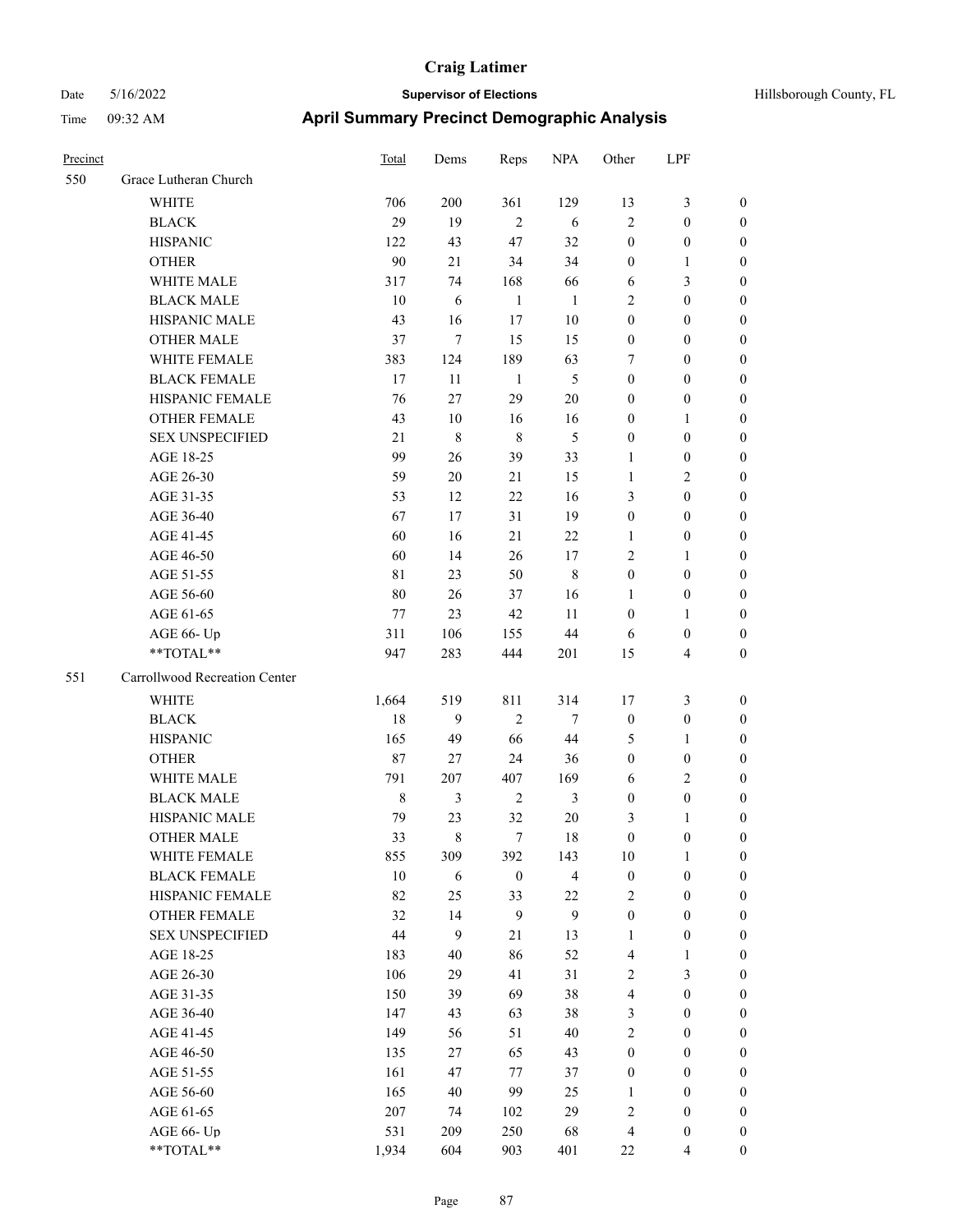| Precinct |                                                             | <b>Total</b> | Dems      | Reps           | <b>NPA</b> | Other                        | LPF                   |                                      |
|----------|-------------------------------------------------------------|--------------|-----------|----------------|------------|------------------------------|-----------------------|--------------------------------------|
| 552      | Carrollwood Recreation Center                               |              |           |                |            |                              |                       |                                      |
|          | WHITE                                                       | 1,298        | 443       | 561            | 266        | 18                           | 10                    | $\boldsymbol{0}$                     |
|          | <b>BLACK</b>                                                | 132          | 91        | 5              | 33         | $\sqrt{2}$                   | 1                     | $\boldsymbol{0}$                     |
|          | <b>HISPANIC</b>                                             | 318          | 118       | 93             | 101        | 6                            | $\boldsymbol{0}$      | $\boldsymbol{0}$                     |
|          | <b>OTHER</b>                                                | 130          | 42        | 32             | 55         | $\mathbf{1}$                 | $\boldsymbol{0}$      | $\boldsymbol{0}$                     |
|          | WHITE MALE                                                  | 596          | 189       | 264            | 132        | $\mathfrak{S}$               | 6                     | $\boldsymbol{0}$                     |
|          | <b>BLACK MALE</b>                                           | 68           | 39        | $\overline{4}$ | 22         | $\overline{2}$               | 1                     | $\boldsymbol{0}$                     |
|          | HISPANIC MALE                                               | 147          | 45        | 57             | 44         | $\mathbf{1}$                 | $\boldsymbol{0}$      | $\boldsymbol{0}$                     |
|          | <b>OTHER MALE</b>                                           | 46           | 12        | 13             | $21\,$     | $\boldsymbol{0}$             | $\boldsymbol{0}$      | $\boldsymbol{0}$                     |
|          | WHITE FEMALE                                                | 690          | 251       | 292            | 130        | 13                           | 4                     | $\boldsymbol{0}$                     |
|          | <b>BLACK FEMALE</b>                                         | 61           | 51        | 1              | 9          | $\boldsymbol{0}$             | $\boldsymbol{0}$      | $\boldsymbol{0}$                     |
|          | HISPANIC FEMALE                                             | 163          | 69        | 34             | 55         | 5                            | $\boldsymbol{0}$      | $\boldsymbol{0}$                     |
|          | <b>OTHER FEMALE</b>                                         | 65           | 23        | 16             | 25         | 1                            | 0                     | $\boldsymbol{0}$                     |
|          | <b>SEX UNSPECIFIED</b>                                      | 42           | 15        | 10             | 17         | $\boldsymbol{0}$             | $\boldsymbol{0}$      | $\boldsymbol{0}$                     |
|          | AGE 18-25                                                   | 202          | 71        | 63             | 63         | 5                            | $\boldsymbol{0}$      | $\boldsymbol{0}$                     |
|          | AGE 26-30                                                   | 135          | 55        | 37             | 36         | 3                            | 4                     | $\boldsymbol{0}$                     |
|          | AGE 31-35                                                   | 149          | 50        | 32             | 63         | 3                            | 1                     | $\boldsymbol{0}$                     |
|          | AGE 36-40                                                   | 123          | 40        | 39             | 41         | $\sqrt{2}$                   | 1                     | $\boldsymbol{0}$                     |
|          | AGE 41-45                                                   | 147          | 58        | 47             | 38         | $\mathbf{1}$                 | 3                     | $\boldsymbol{0}$                     |
|          | AGE 46-50                                                   | 127          | 44        | 48             | 34         | 1                            | $\boldsymbol{0}$      | $\boldsymbol{0}$                     |
|          | AGE 51-55                                                   | 136          | 54        | 46             | 33         | 3                            | $\boldsymbol{0}$      | $\boldsymbol{0}$                     |
|          | AGE 56-60                                                   | 163          | 54        | 83             | 24         | $\mathbf{1}$                 | 1                     | $\boldsymbol{0}$                     |
|          | AGE 61-65                                                   | 162          | 60        | 74             | 26         | $\overline{2}$               | $\boldsymbol{0}$      | $\boldsymbol{0}$                     |
|          | AGE 66- Up                                                  | 534          | 208       | 222            | 97         | 6                            | 1                     | $\boldsymbol{0}$                     |
|          | **TOTAL**                                                   | 1,878        | 694       | 691            | 455        | $27\,$                       | $11\,$                | $\boldsymbol{0}$                     |
| 554      | Grace Lutheran Church                                       |              |           |                |            |                              |                       |                                      |
|          | <b>WHITE</b>                                                | 854          | 258       | 408            | 174        | 11                           | 3                     | $\boldsymbol{0}$                     |
|          | $\operatorname{BLACK}$                                      | 118          | 83        | 3              | 29         | $\sqrt{2}$                   | 1                     | $\boldsymbol{0}$                     |
|          | <b>HISPANIC</b>                                             | 206          | 85        | 47             | 70         | $\overline{4}$               | $\boldsymbol{0}$      | $\boldsymbol{0}$                     |
|          | <b>OTHER</b>                                                | 124          | 39        | 34             | 48         | $\sqrt{2}$                   | 1                     | $\boldsymbol{0}$                     |
|          | WHITE MALE                                                  | 400          | 102       | 211            | 78         | 7                            | 2                     | $\boldsymbol{0}$                     |
|          | <b>BLACK MALE</b>                                           | 56           | 35        | $\mathbf{1}$   | 19         | $\mathbf{1}$                 | $\boldsymbol{0}$      | $\boldsymbol{0}$                     |
|          | HISPANIC MALE                                               | 87           | 34        | 24             | 28         | $\mathbf{1}$                 | $\boldsymbol{0}$      | $\boldsymbol{0}$                     |
|          | <b>OTHER MALE</b>                                           | 45           | 15        | 12             | 16         | 1                            | 1                     | $\boldsymbol{0}$                     |
|          | WHITE FEMALE                                                | 447          | 155       | 194            | 93         | $\overline{4}$               | $\mathbf{1}$          | $\boldsymbol{0}$                     |
|          | <b>BLACK FEMALE</b>                                         | 59           | 47        | $\mathbf{1}$   | 9          | $\mathbf{1}$                 | $\mathbf{1}$          | $\boldsymbol{0}$                     |
|          | HISPANIC FEMALE                                             | 111          | 47        | 23             | 38         | $\mathfrak{Z}$               | $\boldsymbol{0}$      | $\boldsymbol{0}$                     |
|          | OTHER FEMALE                                                | 52           | 14        | 15             | $22\,$     | $\mathbf{1}$                 | $\boldsymbol{0}$      | $\boldsymbol{0}$                     |
|          | <b>SEX UNSPECIFIED</b>                                      | 45           | 16        | 11             | $18\,$     | $\boldsymbol{0}$             | $\boldsymbol{0}$      | $\boldsymbol{0}$                     |
|          | AGE 18-25                                                   | 159          | 54        | $44\,$         | 58         | $\sqrt{2}$                   | 1                     | $\boldsymbol{0}$                     |
|          | AGE 26-30                                                   | 93           |           |                | 37         |                              | $\mathbf{1}$          |                                      |
|          | AGE 31-35                                                   | 129          | 34<br>51  | 20<br>36       | 41         | $\mathbf{1}$<br>$\mathbf{1}$ | $\boldsymbol{0}$      | $\boldsymbol{0}$<br>$\boldsymbol{0}$ |
|          |                                                             | 95           |           |                | 31         | $\sqrt{2}$                   | $\mathbf{2}$          | $\boldsymbol{0}$                     |
|          | AGE 36-40<br>AGE 41-45                                      | 103          | 33<br>33  | 27<br>34       | 35         | $\boldsymbol{0}$             | $\mathbf{1}$          | $\boldsymbol{0}$                     |
|          |                                                             |              |           |                |            |                              |                       |                                      |
|          | AGE 46-50                                                   | 82           | 28        | $28\,$         | 23         | $\mathfrak{Z}$               | $\boldsymbol{0}$      | $\boldsymbol{0}$                     |
|          | AGE 51-55                                                   | 94           | 29        | 41             | $22\,$     | $\sqrt{2}$                   | $\boldsymbol{0}$      | $\boldsymbol{0}$                     |
|          | AGE 56-60                                                   | 112          | 44        | 51             | 16         | $\mathbf{1}$                 | $\boldsymbol{0}$      | $\boldsymbol{0}$                     |
|          | AGE 61-65<br>AGE 66- Up                                     | 117<br>318   | 31<br>128 | 59             | 24         | $\mathfrak{Z}$               | $\boldsymbol{0}$      | $\boldsymbol{0}$                     |
|          | $\mathrm{*}\mathrm{*} \mathrm{TOTAL} \mathrm{*} \mathrm{*}$ | 1,302        | 465       | 152<br>492     | 34<br>321  | $\overline{4}$<br>19         | $\boldsymbol{0}$<br>5 | $\boldsymbol{0}$<br>$\boldsymbol{0}$ |
|          |                                                             |              |           |                |            |                              |                       |                                      |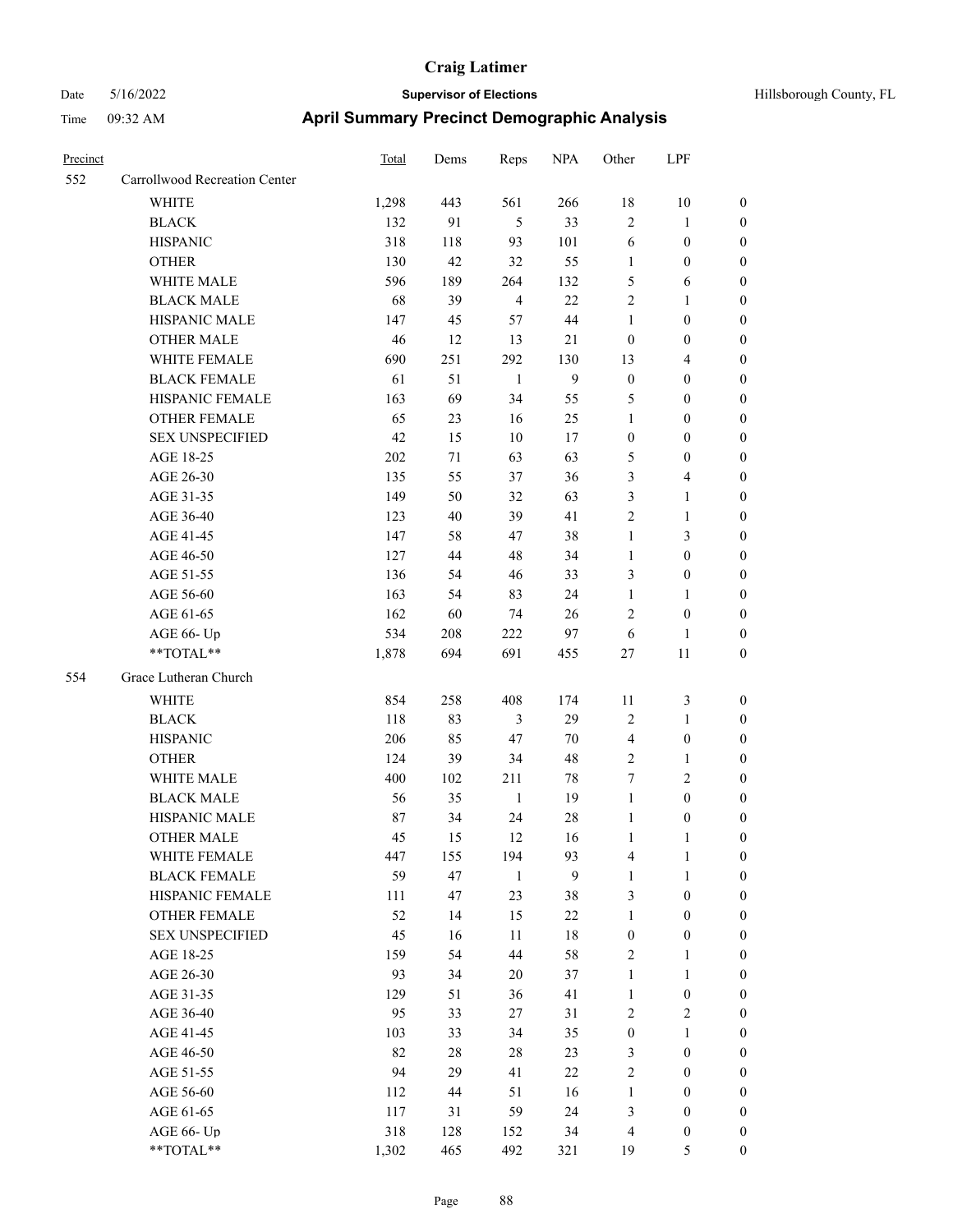| Precinct |                                         | Total       | Dems   | Reps             | <b>NPA</b>     | Other            | LPF              |                  |
|----------|-----------------------------------------|-------------|--------|------------------|----------------|------------------|------------------|------------------|
| 555      | Mission Hill Church Lake Carroll Campus |             |        |                  |                |                  |                  |                  |
|          | <b>WHITE</b>                            | 818         | 304    | 325              | 172            | 12               | 5                | $\boldsymbol{0}$ |
|          | <b>BLACK</b>                            | 55          | 44     | $\boldsymbol{0}$ | 11             | $\boldsymbol{0}$ | $\boldsymbol{0}$ | $\boldsymbol{0}$ |
|          | <b>HISPANIC</b>                         | 154         | 67     | $27\,$           | 59             | $\boldsymbol{0}$ | 1                | $\boldsymbol{0}$ |
|          | <b>OTHER</b>                            | 63          | 21     | 13               | 29             | $\boldsymbol{0}$ | $\boldsymbol{0}$ | $\boldsymbol{0}$ |
|          | WHITE MALE                              | 389         | 126    | 175              | 83             | $\mathfrak{Z}$   | 2                | $\boldsymbol{0}$ |
|          | <b>BLACK MALE</b>                       | 28          | 22     | $\boldsymbol{0}$ | 6              | $\boldsymbol{0}$ | $\boldsymbol{0}$ | $\boldsymbol{0}$ |
|          | HISPANIC MALE                           | 66          | $26\,$ | 14               | 25             | $\boldsymbol{0}$ | 1                | $\boldsymbol{0}$ |
|          | <b>OTHER MALE</b>                       | 23          | 9      | 6                | 8              | $\boldsymbol{0}$ | $\boldsymbol{0}$ | $\boldsymbol{0}$ |
|          | WHITE FEMALE                            | 422         | 176    | 147              | 87             | 9                | 3                | $\boldsymbol{0}$ |
|          | <b>BLACK FEMALE</b>                     | 24          | 20     | $\boldsymbol{0}$ | $\overline{4}$ | $\boldsymbol{0}$ | $\boldsymbol{0}$ | $\boldsymbol{0}$ |
|          | HISPANIC FEMALE                         | 86          | 40     | 13               | 33             | $\mathbf{0}$     | $\boldsymbol{0}$ | $\boldsymbol{0}$ |
|          | <b>OTHER FEMALE</b>                     | 31          | 10     | $\tau$           | 14             | $\boldsymbol{0}$ | $\boldsymbol{0}$ | $\boldsymbol{0}$ |
|          | <b>SEX UNSPECIFIED</b>                  | 21          | $\tau$ | $\mathfrak{Z}$   | 11             | $\boldsymbol{0}$ | $\boldsymbol{0}$ | $\boldsymbol{0}$ |
|          | AGE 18-25                               | $8\sqrt{1}$ | 29     | 24               | $27\,$         | 1                | $\boldsymbol{0}$ | $\boldsymbol{0}$ |
|          | AGE 26-30                               | 80          | 35     | 18               | 24             | $\overline{2}$   | 1                | $\boldsymbol{0}$ |
|          | AGE 31-35                               | 111         | 45     | 26               | 37             | $\sqrt{2}$       | 1                | $\boldsymbol{0}$ |
|          | AGE 36-40                               | 116         | 41     | 30               | 44             | $\mathbf{1}$     | $\boldsymbol{0}$ | $\boldsymbol{0}$ |
|          | AGE 41-45                               | 80          | 35     | 19               | 24             | $\overline{2}$   | $\boldsymbol{0}$ | $\boldsymbol{0}$ |
|          | AGE 46-50                               | 65          | 24     | 22               | 19             | $\boldsymbol{0}$ | $\boldsymbol{0}$ | $\boldsymbol{0}$ |
|          | AGE 51-55                               | 76          | 23     | 36               | 14             | $\mathbf{1}$     | 2                | $\boldsymbol{0}$ |
|          | AGE 56-60                               | 102         | 32     | 45               | 24             | $\mathbf{1}$     | $\boldsymbol{0}$ | $\boldsymbol{0}$ |
|          | AGE 61-65                               | 94          | 37     | 39               | 14             | $\sqrt{2}$       | 2                | $\boldsymbol{0}$ |
|          | AGE 66- Up                              | 285         | 135    | 106              | 44             | $\boldsymbol{0}$ | $\boldsymbol{0}$ | $\boldsymbol{0}$ |
|          | **TOTAL**                               | 1,090       | 436    | 365              | 271            | 12               | 6                | $\boldsymbol{0}$ |
| 557      | Roy Haynes Park                         |             |        |                  |                |                  |                  |                  |
|          | <b>WHITE</b>                            | 1,225       | 431    | 472              | 302            | 18               | 2                | $\boldsymbol{0}$ |
|          | <b>BLACK</b>                            | 260         | 181    | 15               | 60             | $\overline{4}$   | $\boldsymbol{0}$ | $\boldsymbol{0}$ |
|          | <b>HISPANIC</b>                         | 537         | 204    | 110              | 213            | 10               | $\boldsymbol{0}$ | $\boldsymbol{0}$ |
|          | <b>OTHER</b>                            | 168         | 60     | 28               | 76             | $\sqrt{2}$       | 2                | $\boldsymbol{0}$ |
|          | WHITE MALE                              | 589         | 188    | 230              | 161            | $\,$ 8 $\,$      | 2                | $\boldsymbol{0}$ |
|          | <b>BLACK MALE</b>                       | 113         | 78     | $\tau$           | 26             | $\sqrt{2}$       | $\boldsymbol{0}$ | $\boldsymbol{0}$ |
|          | HISPANIC MALE                           | 244         | 85     | 62               | 92             | 5                | 0                | $\boldsymbol{0}$ |
|          | <b>OTHER MALE</b>                       | 56          | 18     | 10               | 25             | 1                | $\overline{c}$   | $\boldsymbol{0}$ |
|          | WHITE FEMALE                            | 628         | 240    | 241              | 137            | 10               | $\boldsymbol{0}$ | $\boldsymbol{0}$ |
|          | <b>BLACK FEMALE</b>                     | 140         | 101    | $\sqrt{6}$       | $31\,$         | $\sqrt{2}$       | $\boldsymbol{0}$ | $\boldsymbol{0}$ |
|          | HISPANIC FEMALE                         | 281         | 115    | 47               | 114            | $\sqrt{5}$       | $\boldsymbol{0}$ | $\boldsymbol{0}$ |
|          | <b>OTHER FEMALE</b>                     | 67          | 24     | 11               | 32             | $\boldsymbol{0}$ | $\boldsymbol{0}$ | $\boldsymbol{0}$ |
|          | <b>SEX UNSPECIFIED</b>                  | 72          | 27     | 11               | 33             | $\mathbf{1}$     | $\boldsymbol{0}$ | $\boldsymbol{0}$ |
|          | AGE 18-25                               | 197         | 65     | $40\,$           | 83             | $\,$ 8 $\,$      | 1                | $\boldsymbol{0}$ |
|          | AGE 26-30                               | 165         | 75     | 30               | 56             | $\overline{4}$   | $\boldsymbol{0}$ | $\boldsymbol{0}$ |
|          | AGE 31-35                               | 212         | 82     | 45               | 82             | $\sqrt{2}$       | 1                | $\boldsymbol{0}$ |
|          | AGE 36-40                               | 177         | 60     | 43               | $72\,$         | $\sqrt{2}$       | $\boldsymbol{0}$ | $\boldsymbol{0}$ |
|          | AGE 41-45                               | 173         | 59     | 57               | 54             | $\mathfrak{Z}$   | $\boldsymbol{0}$ | $\boldsymbol{0}$ |
|          | AGE 46-50                               | 135         | 52     | $40\,$           | $40\,$         | $\mathfrak{Z}$   | $\boldsymbol{0}$ | $\boldsymbol{0}$ |
|          | AGE 51-55                               | 177         | 74     | 43               | 58             | $\sqrt{2}$       | $\boldsymbol{0}$ | $\boldsymbol{0}$ |
|          | AGE 56-60                               | 220         | 96     | 60               | 59             | $\overline{4}$   | $\mathbf{1}$     | $\boldsymbol{0}$ |
|          | AGE 61-65                               | 229         | 94     | 68               | 62             | $\overline{4}$   | $\mathbf{1}$     | $\boldsymbol{0}$ |
|          | AGE 66- Up                              | 505         | 219    | 199              | 85             | $\sqrt{2}$       | $\boldsymbol{0}$ | $\mathbf{0}$     |
|          | $**TOTAL**$                             | 2,190       | 876    | 625              | 651            | 34               | 4                | $\boldsymbol{0}$ |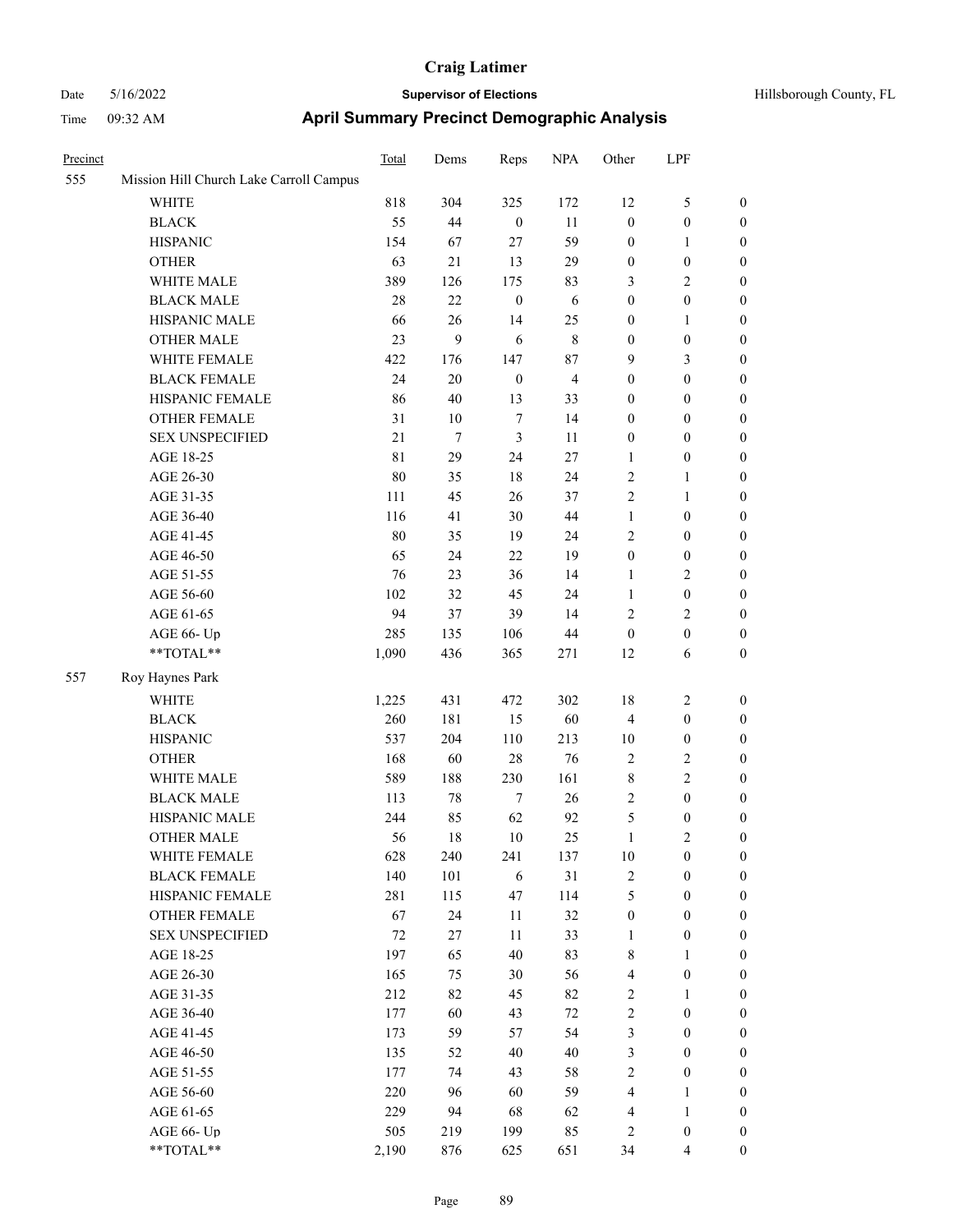| Hillsborough County, FL |  |  |
|-------------------------|--|--|
|-------------------------|--|--|

| Precinct |                           | <b>Total</b>     | Dems             | Reps             | <b>NPA</b>       | Other            | LPF                     |                  |
|----------|---------------------------|------------------|------------------|------------------|------------------|------------------|-------------------------|------------------|
| 559      | University Baptist Church |                  |                  |                  |                  |                  |                         |                  |
|          | WHITE                     | 466              | 178              | 134              | 133              | 15               | 6                       | $\boldsymbol{0}$ |
|          | <b>BLACK</b>              | 821              | 602              | 31               | 180              | 5                | $\mathfrak{Z}$          | $\boldsymbol{0}$ |
|          | <b>HISPANIC</b>           | 473              | 235              | 49               | 183              | 4                | $\sqrt{2}$              | $\boldsymbol{0}$ |
|          | <b>OTHER</b>              | 220              | 107              | 25               | 83               | 5                | $\boldsymbol{0}$        | 0                |
|          | WHITE MALE                | 230              | 94               | 68               | 60               | $\sqrt{6}$       | $\sqrt{2}$              | $\boldsymbol{0}$ |
|          | <b>BLACK MALE</b>         | 305              | 200              | 17               | 83               | $\sqrt{2}$       | $\mathfrak{Z}$          | $\boldsymbol{0}$ |
|          | HISPANIC MALE             | 197              | 95               | 19               | 82               | $\boldsymbol{0}$ | $\mathbf{1}$            | $\boldsymbol{0}$ |
|          | <b>OTHER MALE</b>         | $72\,$           | 33               | $11\,$           | $27\,$           | $\mathbf{1}$     | $\boldsymbol{0}$        | $\boldsymbol{0}$ |
|          | WHITE FEMALE              | 228              | 82               | 64               | 69               | 9                | $\overline{\mathbf{4}}$ | $\boldsymbol{0}$ |
|          | <b>BLACK FEMALE</b>       | 496              | 387              | 14               | 93               | 2                | $\boldsymbol{0}$        | $\boldsymbol{0}$ |
|          | HISPANIC FEMALE           | 268              | 137              | $28\,$           | 98               | 4                | $\mathbf{1}$            | $\boldsymbol{0}$ |
|          | OTHER FEMALE              | 104              | 57               | $\,$ 8 $\,$      | 35               | 4                | $\boldsymbol{0}$        | $\boldsymbol{0}$ |
|          | <b>SEX UNSPECIFIED</b>    | 80               | 37               | $10\,$           | 32               | $\mathbf{1}$     | $\boldsymbol{0}$        | $\boldsymbol{0}$ |
|          | AGE 18-25                 | 513              | 248              | $87\,$           | 161              | 11               | 6                       | 0                |
|          | AGE 26-30                 | 304              | 151              | 26               | 117              | $\boldsymbol{7}$ | $\mathfrak{Z}$          | 0                |
|          | AGE 31-35                 | 187              | 103              | 11               | $71\,$           | $\sqrt{2}$       | $\boldsymbol{0}$        | $\boldsymbol{0}$ |
|          | AGE 36-40                 | 160              | 104              | 9                | 43               | 2                | $\sqrt{2}$              | $\boldsymbol{0}$ |
|          | AGE 41-45                 | 137              | 85               | 9                | 42               | $\mathbf{1}$     | $\boldsymbol{0}$        | $\boldsymbol{0}$ |
|          | AGE 46-50                 | 98               | 60               | 13               | 24               | $\mathbf{1}$     | $\boldsymbol{0}$        | $\boldsymbol{0}$ |
|          | AGE 51-55                 | 120              | $80\,$           | 13               | 26               | $\mathbf{1}$     | $\boldsymbol{0}$        | $\boldsymbol{0}$ |
|          | AGE 56-60                 | 119              | 71               | 22               | 23               | 3                | $\boldsymbol{0}$        | $\boldsymbol{0}$ |
|          | AGE 61-65                 | 125              | $8\sqrt{1}$      | 16               | $28\,$           | $\boldsymbol{0}$ | $\boldsymbol{0}$        | $\boldsymbol{0}$ |
|          | AGE 66- Up                | 217              | 139              | 33               | $44\,$           | 1                | $\boldsymbol{0}$        | 0                |
|          | **TOTAL**                 | 1,980            | 1,122            | 239              | 579              | 29               | 11                      | $\boldsymbol{0}$ |
| 560      | Unisen Senior Living      |                  |                  |                  |                  |                  |                         |                  |
|          | <b>WHITE</b>              | 150              | 74               | 52               | 23               | $\mathbf{1}$     | $\boldsymbol{0}$        | 0                |
|          | <b>BLACK</b>              | $\mathfrak{Z}$   | 2                | $\boldsymbol{0}$ | $\mathbf{1}$     | $\boldsymbol{0}$ | $\boldsymbol{0}$        | 0                |
|          | <b>HISPANIC</b>           | $\mathfrak{Z}$   | 3                | $\boldsymbol{0}$ | $\boldsymbol{0}$ | $\boldsymbol{0}$ | $\boldsymbol{0}$        | 0                |
|          | <b>OTHER</b>              | 13               | 8                | $\overline{2}$   | 3                | $\boldsymbol{0}$ | $\boldsymbol{0}$        | $\boldsymbol{0}$ |
|          | WHITE MALE                | 44               | $20\,$           | 12               | 12               | $\boldsymbol{0}$ | $\boldsymbol{0}$        | $\boldsymbol{0}$ |
|          | <b>BLACK MALE</b>         | $\sqrt{2}$       | $\mathbf{1}$     | $\boldsymbol{0}$ | $\mathbf{1}$     | $\boldsymbol{0}$ | $\boldsymbol{0}$        | $\boldsymbol{0}$ |
|          | HISPANIC MALE             | $\boldsymbol{0}$ | $\boldsymbol{0}$ | $\boldsymbol{0}$ | $\boldsymbol{0}$ | $\boldsymbol{0}$ | $\boldsymbol{0}$        | $\boldsymbol{0}$ |
|          | <b>OTHER MALE</b>         | 6                | 4                | 1                | $\mathbf{1}$     | $\boldsymbol{0}$ | $\boldsymbol{0}$        | $\boldsymbol{0}$ |
|          | WHITE FEMALE              | 105              | 54               | 40               | $10\,$           | $\mathbf{1}$     | $\boldsymbol{0}$        | 0                |
|          | <b>BLACK FEMALE</b>       | $\mathbf{1}$     | $\mathbf{1}$     | $\boldsymbol{0}$ | $\boldsymbol{0}$ | $\boldsymbol{0}$ | $\boldsymbol{0}$        | 0                |
|          | HISPANIC FEMALE           | 3                | 3                | $\boldsymbol{0}$ | $\boldsymbol{0}$ | $\boldsymbol{0}$ | $\boldsymbol{0}$        | 0                |
|          | <b>OTHER FEMALE</b>       | $\tau$           | $\overline{4}$   | $\mathbf{1}$     | $\mathbf{2}$     | $\boldsymbol{0}$ | $\boldsymbol{0}$        | $\boldsymbol{0}$ |
|          | <b>SEX UNSPECIFIED</b>    | 1                | $\boldsymbol{0}$ | $\boldsymbol{0}$ | $\mathbf{1}$     | $\boldsymbol{0}$ | $\boldsymbol{0}$        | $\overline{0}$   |
|          | AGE 18-25                 | $\theta$         | $\overline{0}$   | $\boldsymbol{0}$ | $\boldsymbol{0}$ | $\boldsymbol{0}$ | $\boldsymbol{0}$        | $\overline{0}$   |
|          | AGE 26-30                 | $\theta$         | $\boldsymbol{0}$ | $\boldsymbol{0}$ | $\boldsymbol{0}$ | $\boldsymbol{0}$ | $\boldsymbol{0}$        | $\overline{0}$   |
|          | AGE 31-35                 | $\boldsymbol{0}$ | $\mathbf{0}$     | $\boldsymbol{0}$ | $\boldsymbol{0}$ | $\boldsymbol{0}$ | $\boldsymbol{0}$        | $\overline{0}$   |
|          | AGE 36-40                 | $\theta$         | $\boldsymbol{0}$ | $\boldsymbol{0}$ | $\boldsymbol{0}$ | $\boldsymbol{0}$ | $\boldsymbol{0}$        | $\overline{0}$   |
|          | AGE 41-45                 | $\boldsymbol{0}$ | $\boldsymbol{0}$ | $\boldsymbol{0}$ | $\boldsymbol{0}$ | $\boldsymbol{0}$ | $\boldsymbol{0}$        | $\overline{0}$   |
|          | AGE 46-50                 | $\boldsymbol{0}$ | $\boldsymbol{0}$ | $\boldsymbol{0}$ | $\boldsymbol{0}$ | $\boldsymbol{0}$ | $\boldsymbol{0}$        | $\overline{0}$   |
|          | AGE 51-55                 | $\mathfrak{2}$   | $\boldsymbol{0}$ | $\boldsymbol{0}$ | $\mathbf{2}$     | $\boldsymbol{0}$ | $\boldsymbol{0}$        | $\boldsymbol{0}$ |
|          | AGE 56-60                 | $\boldsymbol{0}$ | $\boldsymbol{0}$ | $\boldsymbol{0}$ | $\boldsymbol{0}$ | $\boldsymbol{0}$ | $\boldsymbol{0}$        | $\boldsymbol{0}$ |
|          | AGE 61-65                 | 5                | $\mathbf{1}$     | $\overline{2}$   | $\mathbf{2}$     | $\boldsymbol{0}$ | $\boldsymbol{0}$        | $\boldsymbol{0}$ |
|          | AGE 66- Up                | 162              | 86               | 52               | 23               | $\mathbf{1}$     | $\boldsymbol{0}$        | 0                |
|          | $**TOTAL**$               | 169              | 87               | 54               | 27               | 1                | $\boldsymbol{0}$        | $\overline{0}$   |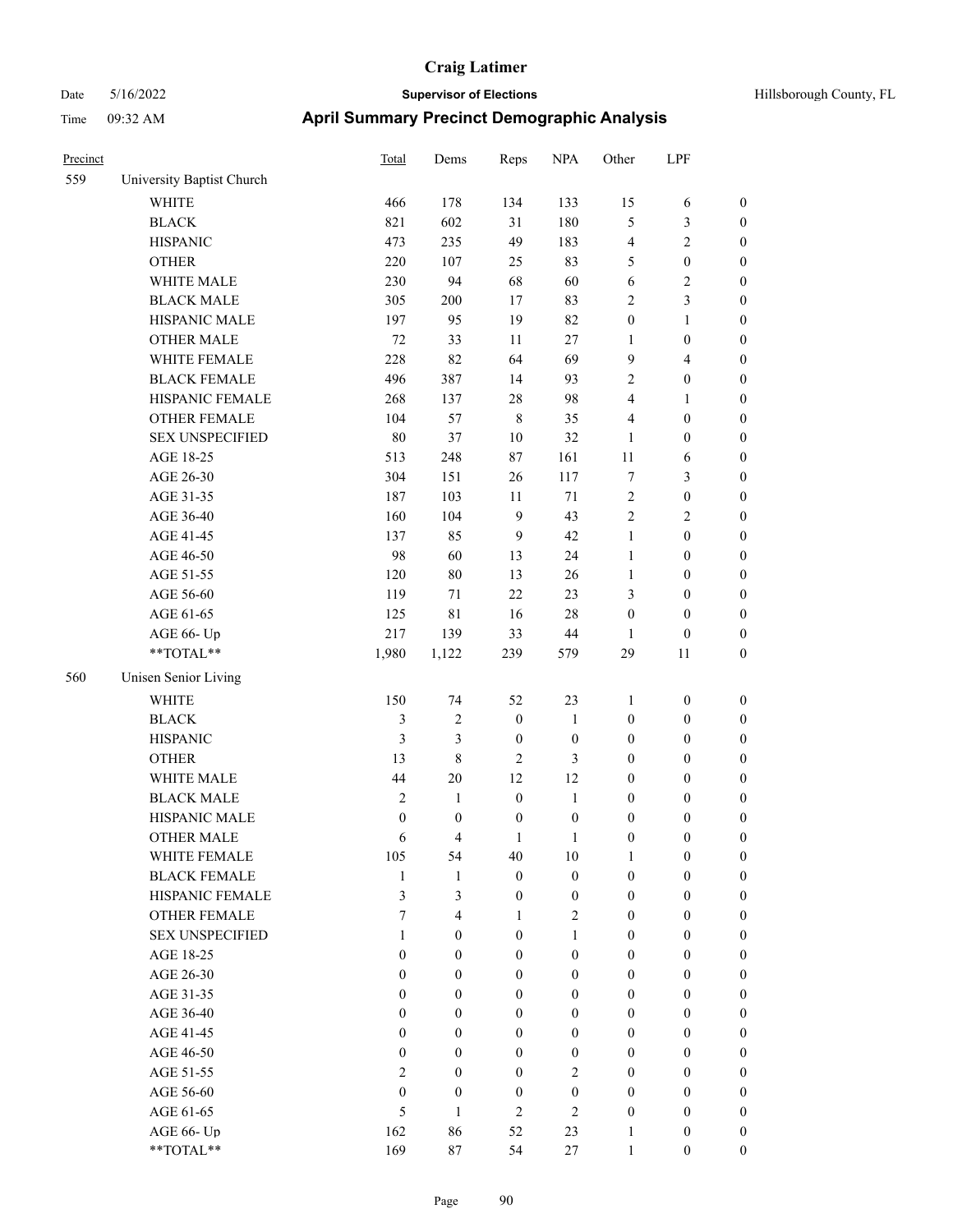| Precinct |                                  | Total            | Dems             | Reps             | <b>NPA</b>       | Other            | LPF              |                  |
|----------|----------------------------------|------------------|------------------|------------------|------------------|------------------|------------------|------------------|
| 561      | Concordia Village                |                  |                  |                  |                  |                  |                  |                  |
|          | <b>WHITE</b>                     | 279              | 114              | 127              | 37               | $\mathbf{1}$     | $\boldsymbol{0}$ | $\boldsymbol{0}$ |
|          | <b>BLACK</b>                     | 11               | $10\,$           | $\mathbf{1}$     | $\boldsymbol{0}$ | $\boldsymbol{0}$ | $\boldsymbol{0}$ | $\boldsymbol{0}$ |
|          | <b>HISPANIC</b>                  | 11               | $\overline{c}$   | 9                | $\boldsymbol{0}$ | $\boldsymbol{0}$ | $\boldsymbol{0}$ | $\boldsymbol{0}$ |
|          | <b>OTHER</b>                     | 7                | $\mathbf{1}$     | 3                | 3                | $\boldsymbol{0}$ | $\boldsymbol{0}$ | $\boldsymbol{0}$ |
|          | WHITE MALE                       | 83               | 27               | 36               | 19               | $\mathbf{1}$     | $\boldsymbol{0}$ | $\boldsymbol{0}$ |
|          | <b>BLACK MALE</b>                | $\overline{4}$   | 4                | $\boldsymbol{0}$ | $\boldsymbol{0}$ | $\boldsymbol{0}$ | $\boldsymbol{0}$ | $\boldsymbol{0}$ |
|          | HISPANIC MALE                    | $\sqrt{2}$       | $\boldsymbol{0}$ | 2                | $\boldsymbol{0}$ | $\boldsymbol{0}$ | $\boldsymbol{0}$ | $\boldsymbol{0}$ |
|          | <b>OTHER MALE</b>                | 3                | $\boldsymbol{0}$ | $\mathfrak{2}$   | 1                | $\boldsymbol{0}$ | $\boldsymbol{0}$ | $\boldsymbol{0}$ |
|          | WHITE FEMALE                     | 194              | 87               | 89               | 18               | $\boldsymbol{0}$ | $\boldsymbol{0}$ | $\boldsymbol{0}$ |
|          | <b>BLACK FEMALE</b>              | 7                | 6                | $\mathbf{1}$     | $\boldsymbol{0}$ | $\boldsymbol{0}$ | $\boldsymbol{0}$ | 0                |
|          | HISPANIC FEMALE                  | 9                | $\overline{c}$   | $\tau$           | $\boldsymbol{0}$ | $\boldsymbol{0}$ | $\boldsymbol{0}$ | $\boldsymbol{0}$ |
|          | <b>OTHER FEMALE</b>              | 3                | $\boldsymbol{0}$ | $\mathbf{1}$     | 2                | $\boldsymbol{0}$ | $\boldsymbol{0}$ | $\boldsymbol{0}$ |
|          | <b>SEX UNSPECIFIED</b>           | 3                | 1                | $\sqrt{2}$       | $\boldsymbol{0}$ | $\boldsymbol{0}$ | $\boldsymbol{0}$ | $\boldsymbol{0}$ |
|          | AGE 18-25                        | $\mathbf{0}$     | $\boldsymbol{0}$ | $\boldsymbol{0}$ | $\boldsymbol{0}$ | $\boldsymbol{0}$ | $\boldsymbol{0}$ | $\boldsymbol{0}$ |
|          | AGE 26-30                        | $\boldsymbol{0}$ | $\boldsymbol{0}$ | $\boldsymbol{0}$ | $\boldsymbol{0}$ | $\boldsymbol{0}$ | $\boldsymbol{0}$ | $\boldsymbol{0}$ |
|          | AGE 31-35                        | $\mathbf{1}$     | $\boldsymbol{0}$ | $\mathbf{1}$     | $\boldsymbol{0}$ | $\boldsymbol{0}$ | $\boldsymbol{0}$ | $\boldsymbol{0}$ |
|          | AGE 36-40                        | $\boldsymbol{0}$ | $\boldsymbol{0}$ | $\boldsymbol{0}$ | 0                | $\boldsymbol{0}$ | $\boldsymbol{0}$ | $\boldsymbol{0}$ |
|          | AGE 41-45                        | $\boldsymbol{0}$ | $\boldsymbol{0}$ | $\boldsymbol{0}$ | $\boldsymbol{0}$ | $\boldsymbol{0}$ | $\boldsymbol{0}$ | $\boldsymbol{0}$ |
|          | AGE 46-50                        | $\boldsymbol{0}$ | $\boldsymbol{0}$ | $\boldsymbol{0}$ | $\boldsymbol{0}$ | $\boldsymbol{0}$ | $\boldsymbol{0}$ | $\boldsymbol{0}$ |
|          | AGE 51-55                        | $\boldsymbol{0}$ | $\overline{0}$   | $\boldsymbol{0}$ | $\boldsymbol{0}$ | $\boldsymbol{0}$ | $\boldsymbol{0}$ | 0                |
|          | AGE 56-60                        | 3                | $\boldsymbol{0}$ | 2                | 1                | $\boldsymbol{0}$ | $\boldsymbol{0}$ | 0                |
|          | AGE 61-65                        | 6                | 4                | 1                | 1                | $\boldsymbol{0}$ | $\boldsymbol{0}$ | $\boldsymbol{0}$ |
|          | AGE 66- Up                       | 298              | 123              | 136              | 38               | 1                | $\boldsymbol{0}$ | $\boldsymbol{0}$ |
|          | $**TOTAL**$                      | 308              | 127              | 140              | 40               | $\mathbf{1}$     | $\boldsymbol{0}$ | $\boldsymbol{0}$ |
| 562      | University Area Community Center |                  |                  |                  |                  |                  |                  |                  |
|          | <b>WHITE</b>                     | 1,525            | 653              | 360              | 459              | 42               | 11               | $\boldsymbol{0}$ |
|          | <b>BLACK</b>                     | 1,171            | 813              | 38               | 295              | 24               | $\mathbf{1}$     | $\boldsymbol{0}$ |
|          | <b>HISPANIC</b>                  | 599              | 283              | $8\sqrt{1}$      | 218              | 14               | 3                | $\boldsymbol{0}$ |
|          | <b>OTHER</b>                     | 510              | 247              | 44               | 207              | 11               | $\mathbf{1}$     | $\boldsymbol{0}$ |
|          | WHITE MALE                       | 691              | 254              | 194              | 217              | 18               | 8                | $\boldsymbol{0}$ |
|          | <b>BLACK MALE</b>                | 465              | 299              | 19               | 135              | 11               | $\mathbf{1}$     | $\boldsymbol{0}$ |
|          | HISPANIC MALE                    | 250              | 98               | 43               | 102              | 5                | $\mathbf{2}$     | 0                |
|          | <b>OTHER MALE</b>                | 174              | 80               | 16               | 71               | 6                | $\mathbf{1}$     | $\boldsymbol{0}$ |
|          | WHITE FEMALE                     | 811              | 387              | 163              | 234              | 24               | 3                | $\boldsymbol{0}$ |
|          | <b>BLACK FEMALE</b>              | 685              | 502              | $18\,$           | 152              | 13               | $\boldsymbol{0}$ | $\boldsymbol{0}$ |
|          | HISPANIC FEMALE                  | 337              | 180              | 35               | 112              | 9                | $\mathbf{1}$     | $\boldsymbol{0}$ |
|          | OTHER FEMALE                     | 241              | 132              | $20\,$           | 86               | 3                | $\boldsymbol{0}$ | $\boldsymbol{0}$ |
|          | <b>SEX UNSPECIFIED</b>           | 151              | 64               | 15               | $70\,$           | $\sqrt{2}$       | $\boldsymbol{0}$ | $\boldsymbol{0}$ |
|          | AGE 18-25                        | 1,488            | 736              | 218              | 479              | 46               | $\boldsymbol{9}$ | $\overline{0}$   |
|          | AGE 26-30                        | 774              | 407              | 86               | 253              | 21               | $\boldsymbol{7}$ | 0                |
|          | AGE 31-35                        | 377              | 202              | 39               | 127              | $\mathbf{9}$     | $\boldsymbol{0}$ | 0                |
|          | AGE 36-40                        | 246              | 132              | 33               | $77\,$           | $\overline{4}$   | $\boldsymbol{0}$ | 0                |
|          | AGE 41-45                        | 156              | 85               | 11               | 56               | $\overline{4}$   | $\boldsymbol{0}$ | 0                |
|          | AGE 46-50                        | 143              | 74               | 23               | 45               | $\mathbf{1}$     | $\boldsymbol{0}$ | $\boldsymbol{0}$ |
|          | AGE 51-55                        | 136              | 79               | 24               | 32               | $\mathbf{1}$     | $\boldsymbol{0}$ | $\boldsymbol{0}$ |
|          | AGE 56-60                        | 117              | 55               | 30               | 30               | $\sqrt{2}$       | $\boldsymbol{0}$ | $\boldsymbol{0}$ |
|          | AGE 61-65                        | 126              | 84               | $\,$ 8 $\,$      | 33               | $\mathbf{1}$     | $\boldsymbol{0}$ | $\boldsymbol{0}$ |
|          | AGE 66- Up                       | 242              | 142              | 51               | 47               | $\boldsymbol{2}$ | $\boldsymbol{0}$ | $\boldsymbol{0}$ |
|          | $**TOTAL**$                      | 3,805            | 1,996            | 523              | 1,179            | 91               | 16               | $\boldsymbol{0}$ |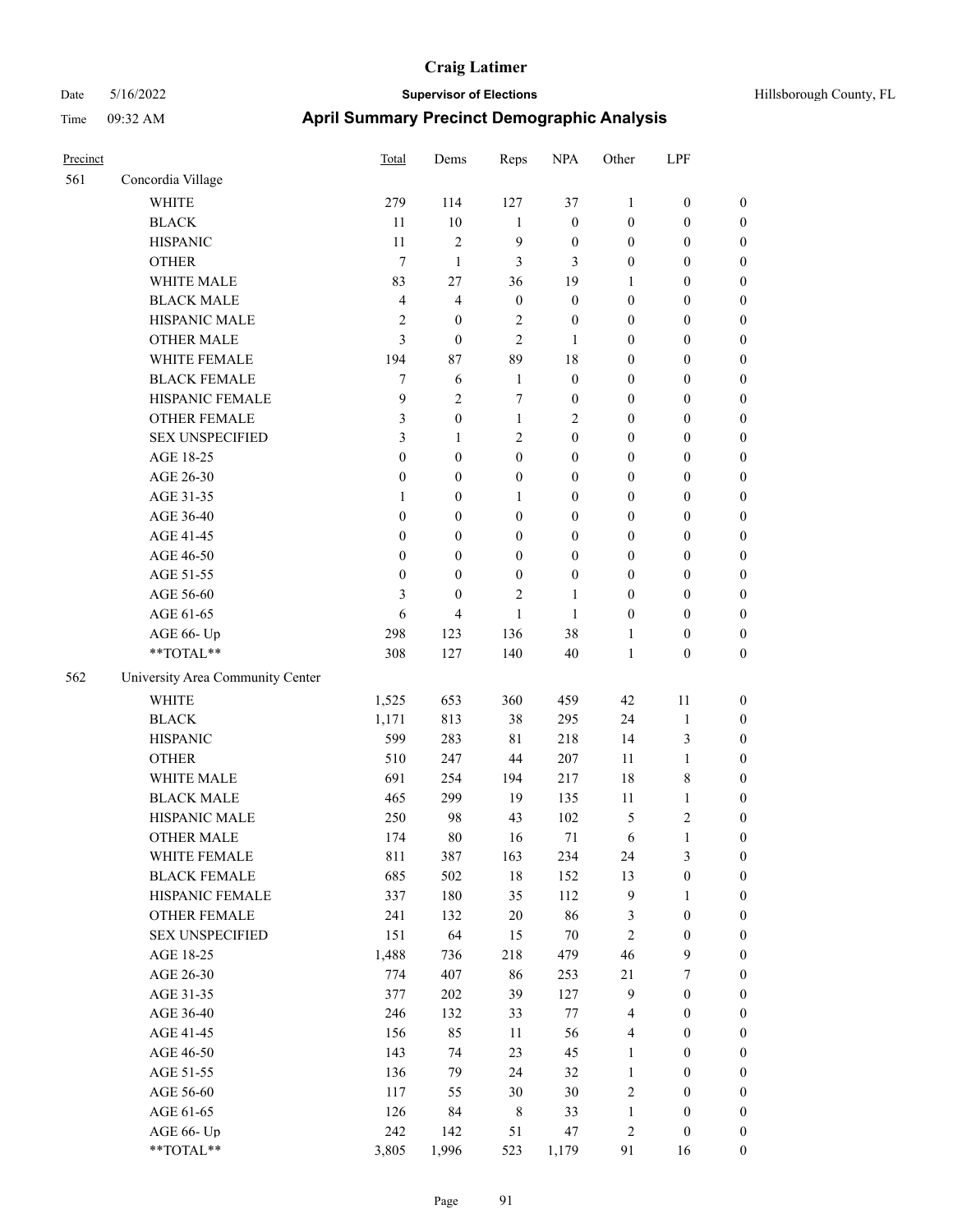| Hillsborough County, FL |  |  |
|-------------------------|--|--|
|-------------------------|--|--|

| Precinct |                                  | Total  | Dems       | Reps             | <b>NPA</b>  | Other            | LPF              |                  |
|----------|----------------------------------|--------|------------|------------------|-------------|------------------|------------------|------------------|
| 563      | University Area Community Center |        |            |                  |             |                  |                  |                  |
|          | <b>WHITE</b>                     | 721    | 270        | 181              | 245         | $20\,$           | $\mathfrak{S}$   | $\boldsymbol{0}$ |
|          | $\operatorname{BLACK}$           | 1,096  | 779        | $30\,$           | 271         | 14               | $\sqrt{2}$       | $\boldsymbol{0}$ |
|          | <b>HISPANIC</b>                  | 1,182  | 518        | 134              | 514         | 14               | $\sqrt{2}$       | $\boldsymbol{0}$ |
|          | <b>OTHER</b>                     | 317    | 142        | $30\,$           | 138         | 6                | $\mathbf{1}$     | $\boldsymbol{0}$ |
|          | WHITE MALE                       | 345    | 118        | 104              | 112         | 6                | $\mathfrak{S}$   | $\boldsymbol{0}$ |
|          | <b>BLACK MALE</b>                | 456    | 300        | $20\,$           | 130         | $\mathfrak{S}$   | $\mathbf{1}$     | $\boldsymbol{0}$ |
|          | HISPANIC MALE                    | 498    | 199        | 62               | 226         | $10\,$           | $\mathbf{1}$     | $\boldsymbol{0}$ |
|          | <b>OTHER MALE</b>                | 102    | 37         | 11               | 50          | $\mathfrak{Z}$   | $\mathbf{1}$     | 0                |
|          | WHITE FEMALE                     | 361    | 147        | 74               | 126         | 14               | $\boldsymbol{0}$ | 0                |
|          | <b>BLACK FEMALE</b>              | 612    | 456        | 10               | 136         | 9                | $\mathbf{1}$     | 0                |
|          | HISPANIC FEMALE                  | 657    | 302        | 69               | 281         | 4                | $\mathbf{1}$     | $\boldsymbol{0}$ |
|          | OTHER FEMALE                     | 139    | 74         | 15               | 47          | 3                | $\boldsymbol{0}$ | $\boldsymbol{0}$ |
|          | <b>SEX UNSPECIFIED</b>           | 146    | 76         | 10               | 60          | $\boldsymbol{0}$ | $\boldsymbol{0}$ | $\boldsymbol{0}$ |
|          | AGE 18-25                        | 658    | 327        | 71               | 243         | 15               | $\sqrt{2}$       | $\boldsymbol{0}$ |
|          | AGE 26-30                        | 478    | 237        | 36               | 194         | 7                | $\overline{4}$   | $\boldsymbol{0}$ |
|          | AGE 31-35                        | 401    | 203        | 22               | 168         | 7                | $\mathbf{1}$     | $\boldsymbol{0}$ |
|          | AGE 36-40                        | 309    | 149        | 26               | 130         | 4                | $\boldsymbol{0}$ | $\boldsymbol{0}$ |
|          | AGE 41-45                        | 235    | 110        | 23               | 97          | 4                | $\mathbf{1}$     | $\boldsymbol{0}$ |
|          | AGE 46-50                        | 214    | 98         | 36               | 74          | 6                | $\boldsymbol{0}$ | 0                |
|          | AGE 51-55                        | 225    | 130        | 26               | 66          | 3                | $\boldsymbol{0}$ | 0                |
|          | AGE 56-60                        | 249    | 139        | 40               | 68          | $\sqrt{2}$       | $\boldsymbol{0}$ | $\boldsymbol{0}$ |
|          | AGE 61-65                        | 216    | 123        | 34               | 55          | 3                | $\mathbf{1}$     | $\boldsymbol{0}$ |
|          | AGE 66- Up                       | 331    | 193        | 61               | 73          | 3                | $\mathbf{1}$     | $\boldsymbol{0}$ |
|          | **TOTAL**                        | 3,316  | 1,709      | 375              | 1,168       | 54               | $10\,$           | $\boldsymbol{0}$ |
| 565      | Boy Scouts of America, GTBAC     |        |            |                  |             |                  |                  |                  |
|          | WHITE                            | 151    | 50         | 46               | 51          | 3                | $\mathbf{1}$     | $\boldsymbol{0}$ |
|          | <b>BLACK</b>                     | 101    | 74         | $\sqrt{2}$       | 24          | $\mathbf{1}$     | $\boldsymbol{0}$ | $\boldsymbol{0}$ |
|          | <b>HISPANIC</b>                  | 121    | 48         | 16               | 55          | 2                | $\boldsymbol{0}$ | $\boldsymbol{0}$ |
|          | <b>OTHER</b>                     | 48     | 20         | $\,$ 8 $\,$      | $20\,$      | $\boldsymbol{0}$ | $\boldsymbol{0}$ | $\boldsymbol{0}$ |
|          | WHITE MALE                       | 84     | $28\,$     | 26               | 26          | 3                | $\mathbf{1}$     | $\boldsymbol{0}$ |
|          | <b>BLACK MALE</b>                | 42     | 26         | $\boldsymbol{0}$ | 16          | $\boldsymbol{0}$ | $\boldsymbol{0}$ | 0                |
|          | HISPANIC MALE                    | 65     | 23         | 9                | 32          | $\mathbf{1}$     | $\boldsymbol{0}$ | 0                |
|          | <b>OTHER MALE</b>                | 19     | 9          | 3                | 7           | $\bf{0}$         | 0                | 0                |
|          | WHITE FEMALE                     | 66     | 21         | $20\,$           | 25          | $\boldsymbol{0}$ | $\boldsymbol{0}$ | $\boldsymbol{0}$ |
|          | <b>BLACK FEMALE</b>              | 56     | 46         | $\sqrt{2}$       | $\,$ 8 $\,$ | $\boldsymbol{0}$ | $\boldsymbol{0}$ | $\boldsymbol{0}$ |
|          | HISPANIC FEMALE                  | 54     | 24         | $\sqrt{6}$       | 23          | $\mathbf{1}$     | $\boldsymbol{0}$ | $\boldsymbol{0}$ |
|          | <b>OTHER FEMALE</b>              | 17     | $\sqrt{6}$ | $\mathfrak{Z}$   | $\,$ 8 $\,$ | $\boldsymbol{0}$ | $\boldsymbol{0}$ | $\overline{0}$   |
|          | <b>SEX UNSPECIFIED</b>           | $18\,$ | 9          | $\mathfrak{Z}$   | 5           | $\mathbf{1}$     | $\boldsymbol{0}$ | $\boldsymbol{0}$ |
|          | AGE 18-25                        | 47     | 21         | 6                | 19          | $\mathbf{1}$     | $\boldsymbol{0}$ | $\boldsymbol{0}$ |
|          | AGE 26-30                        | 38     | 17         | $\sqrt{2}$       | $18\,$      | $\mathbf{1}$     | $\boldsymbol{0}$ | $\boldsymbol{0}$ |
|          | AGE 31-35                        | 37     | 19         | $\sqrt{2}$       | 15          | $\mathbf{1}$     | $\boldsymbol{0}$ | 0                |
|          | AGE 36-40                        | 39     | 17         | $\overline{4}$   | $17\,$      | 1                | $\boldsymbol{0}$ | $\boldsymbol{0}$ |
|          | AGE 41-45                        | 31     | 15         | $\mathfrak{Z}$   | 13          | $\boldsymbol{0}$ | $\boldsymbol{0}$ | $\boldsymbol{0}$ |
|          | AGE 46-50                        | 40     | 18         | $\,$ 8 $\,$      | 14          | $\boldsymbol{0}$ | $\boldsymbol{0}$ | $\boldsymbol{0}$ |
|          | AGE 51-55                        | 47     | 19         | $11\,$           | 16          | $\mathbf{1}$     | $\boldsymbol{0}$ | $\boldsymbol{0}$ |
|          | AGE 56-60                        | $44\,$ | $20\,$     | $10\,$           | 13          | $\boldsymbol{0}$ | $\mathbf{1}$     | $\boldsymbol{0}$ |
|          | AGE 61-65                        | $28\,$ | 14         | $\,8\,$          | $\sqrt{6}$  | $\boldsymbol{0}$ | $\boldsymbol{0}$ | $\overline{0}$   |
|          | AGE 66- Up                       | $70\,$ | 32         | $18\,$           | 19          | $\mathbf{1}$     | $\boldsymbol{0}$ | $\overline{0}$   |
|          | $**TOTAL**$                      | 421    | 192        | $72\,$           | 150         | 6                | 1                | $\overline{0}$   |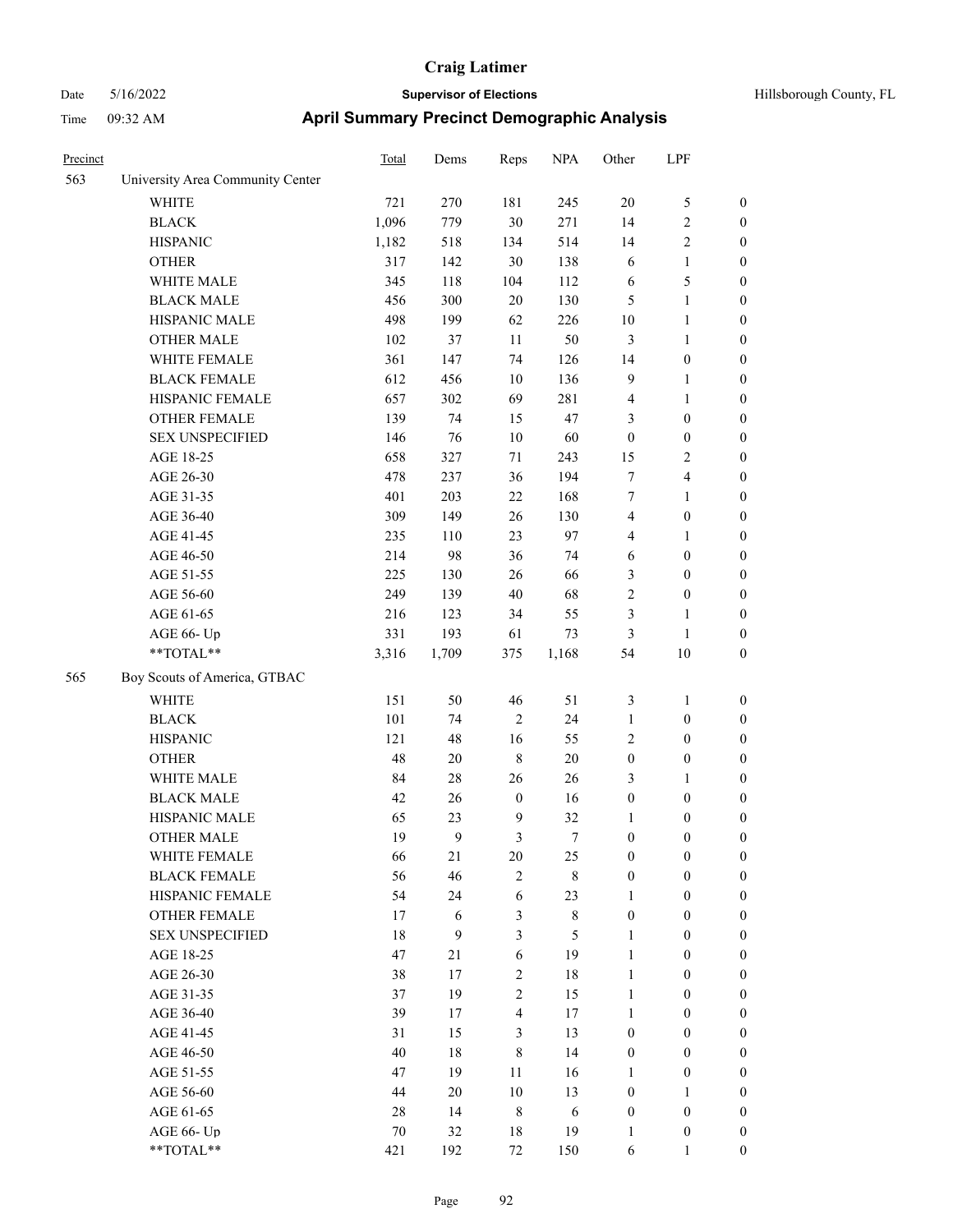# Date 5/16/2022 **Supervisor of Elections Supervisor of Elections** Hillsborough County, FL Time 09:32 AM **April Summary Precinct Demographic Analysis**

| Precinct |                                  | <b>Total</b> | Dems   | Reps           | <b>NPA</b> | Other            | LPF              |                  |
|----------|----------------------------------|--------------|--------|----------------|------------|------------------|------------------|------------------|
| 566      | University Area Community Center |              |        |                |            |                  |                  |                  |
|          | <b>WHITE</b>                     | 320          | 123    | 74             | 114        | $\overline{4}$   | $\mathfrak{S}$   | $\boldsymbol{0}$ |
|          | <b>BLACK</b>                     | 1,312        | 1,003  | $30\,$         | 271        | 8                | $\boldsymbol{0}$ | $\boldsymbol{0}$ |
|          | <b>HISPANIC</b>                  | 623          | 280    | 60             | 270        | 11               | $\sqrt{2}$       | $\boldsymbol{0}$ |
|          | <b>OTHER</b>                     | 247          | 127    | 16             | 104        | $\boldsymbol{0}$ | $\boldsymbol{0}$ | $\boldsymbol{0}$ |
|          | WHITE MALE                       | 155          | 50     | 49             | 53         | $\boldsymbol{0}$ | $\mathfrak{Z}$   | $\boldsymbol{0}$ |
|          | <b>BLACK MALE</b>                | 496          | 364    | 15             | 113        | 4                | $\boldsymbol{0}$ | $\boldsymbol{0}$ |
|          | HISPANIC MALE                    | 260          | 104    | 31             | 116        | 7                | $\sqrt{2}$       | $\boldsymbol{0}$ |
|          | <b>OTHER MALE</b>                | $8\sqrt{1}$  | 33     | 9              | 39         | $\boldsymbol{0}$ | $\boldsymbol{0}$ | 0                |
|          | WHITE FEMALE                     | 160          | $72\,$ | 23             | 59         | 4                | $\overline{c}$   | 0                |
|          | <b>BLACK FEMALE</b>              | 785          | 616    | 15             | 150        | 4                | $\boldsymbol{0}$ | $\boldsymbol{0}$ |
|          | HISPANIC FEMALE                  | 349          | 170    | 27             | 148        | 4                | $\boldsymbol{0}$ | $\boldsymbol{0}$ |
|          | OTHER FEMALE                     | 115          | 73     | $\sqrt{2}$     | 40         | $\boldsymbol{0}$ | $\boldsymbol{0}$ | $\boldsymbol{0}$ |
|          | <b>SEX UNSPECIFIED</b>           | 101          | 51     | $\overline{9}$ | 41         | $\boldsymbol{0}$ | $\boldsymbol{0}$ | $\boldsymbol{0}$ |
|          | AGE 18-25                        | 371          | 177    | 21             | 167        | 6                | $\boldsymbol{0}$ | $\boldsymbol{0}$ |
|          | AGE 26-30                        | 302          | 169    | $10\,$         | 116        | 5                | $\mathfrak{2}$   | $\boldsymbol{0}$ |
|          | AGE 31-35                        | 302          | 189    | 14             | 94         | 4                | $\mathbf{1}$     | $\boldsymbol{0}$ |
|          | AGE 36-40                        | 248          | 162    | 12             | $70\,$     | 2                | $\sqrt{2}$       | $\boldsymbol{0}$ |
|          | AGE 41-45                        | 207          | 123    | 11             | $72\,$     | $\mathbf{1}$     | $\boldsymbol{0}$ | 0                |
|          | AGE 46-50                        | 175          | 111    | 13             | 49         | $\overline{c}$   | $\boldsymbol{0}$ | 0                |
|          | AGE 51-55                        | 195          | 127    | 19             | 48         | $\mathbf{1}$     | $\boldsymbol{0}$ | $\boldsymbol{0}$ |
|          | AGE 56-60                        | 209          | 133    | $20\,$         | 54         | $\mathbf{1}$     | $\mathbf{1}$     | $\boldsymbol{0}$ |
|          | AGE 61-65                        | 194          | 136    | $20\,$         | 37         | $\boldsymbol{0}$ | $\mathbf{1}$     | $\boldsymbol{0}$ |
|          | AGE 66- Up                       | 299          | 206    | $40\,$         | 52         | $\mathbf{1}$     | $\boldsymbol{0}$ | $\boldsymbol{0}$ |
|          | **TOTAL**                        | 2,502        | 1,533  | 180            | 759        | 23               | 7                | $\boldsymbol{0}$ |
| 567      | University Area Community Center |              |        |                |            |                  |                  |                  |
|          | <b>WHITE</b>                     | 241          | 112    | 47             | 75         | 5                | $\sqrt{2}$       | $\boldsymbol{0}$ |
|          | <b>BLACK</b>                     | 640          | 475    | $20\,$         | 137        | 8                | $\boldsymbol{0}$ | $\boldsymbol{0}$ |
|          | <b>HISPANIC</b>                  | 320          | 162    | 27             | 126        | 4                | $\mathbf{1}$     | $\boldsymbol{0}$ |
|          | <b>OTHER</b>                     | 124          | 46     | 13             | 63         | $\boldsymbol{0}$ | $\sqrt{2}$       | $\boldsymbol{0}$ |
|          | WHITE MALE                       | 116          | 50     | 27             | 36         | 2                | $\mathbf{1}$     | 0                |
|          | <b>BLACK MALE</b>                | 243          | 168    | 12             | 60         | 3                | $\boldsymbol{0}$ | 0                |
|          | HISPANIC MALE                    | 135          | 59     | 18             | 55         | 3                | $\boldsymbol{0}$ | $\boldsymbol{0}$ |
|          | <b>OTHER MALE</b>                | 35           | 11     | 3              | 20         | $\theta$         | 1                | $\theta$         |
|          | WHITE FEMALE                     | 121          | 59     | $20\,$         | 38         | $\mathfrak{Z}$   | $\mathbf{1}$     | $\boldsymbol{0}$ |
|          | <b>BLACK FEMALE</b>              | 382          | 295    | $\,$ 8 $\,$    | 74         | 5                | $\boldsymbol{0}$ | 0                |
|          | HISPANIC FEMALE                  | 183          | 103    | $\mathbf{9}$   | 69         | $\mathbf{1}$     | $\mathbf{1}$     | 0                |
|          | <b>OTHER FEMALE</b>              | 49           | 23     | 6              | 19         | $\boldsymbol{0}$ | $\mathbf{1}$     | 0                |
|          | <b>SEX UNSPECIFIED</b>           | 61           | 27     | $\overline{4}$ | 30         | $\boldsymbol{0}$ | $\boldsymbol{0}$ | 0                |
|          | AGE 18-25                        | 155          | 78     | 11             | 63         | 3                | $\boldsymbol{0}$ | 0                |
|          | AGE 26-30                        | 163          | 83     | $\sqrt{5}$     | $70\,$     | $\sqrt{2}$       | $\mathfrak{Z}$   | 0                |
|          | AGE 31-35                        | 169          | 96     | 13             | 58         | $\sqrt{2}$       | $\boldsymbol{0}$ | 0                |
|          | AGE 36-40                        | 108          | 59     | $\tau$         | 37         | 3                | $\sqrt{2}$       | 0                |
|          | AGE 41-45                        | 108          | 66     | $\,$ 8 $\,$    | 34         | $\boldsymbol{0}$ | $\boldsymbol{0}$ | $\boldsymbol{0}$ |
|          | AGE 46-50                        | 110          | 69     | $\overline{4}$ | 32         | 5                | $\boldsymbol{0}$ | $\boldsymbol{0}$ |
|          | AGE 51-55                        | 108          | 72     | 11             | 23         | $\boldsymbol{2}$ | $\boldsymbol{0}$ | 0                |
|          | AGE 56-60                        | 108          | 69     | $11\,$         | $28\,$     | $\boldsymbol{0}$ | $\boldsymbol{0}$ | 0                |
|          | AGE 61-65                        | 107          | 74     | $\,8\,$        | 25         | $\boldsymbol{0}$ | $\boldsymbol{0}$ | 0                |
|          | AGE 66- Up                       | 189          | 129    | 29             | 31         | $\boldsymbol{0}$ | $\boldsymbol{0}$ | $\boldsymbol{0}$ |
|          |                                  |              |        |                |            |                  |                  |                  |

\*\*TOTAL\*\* 1,325 795 107 401 17 5 0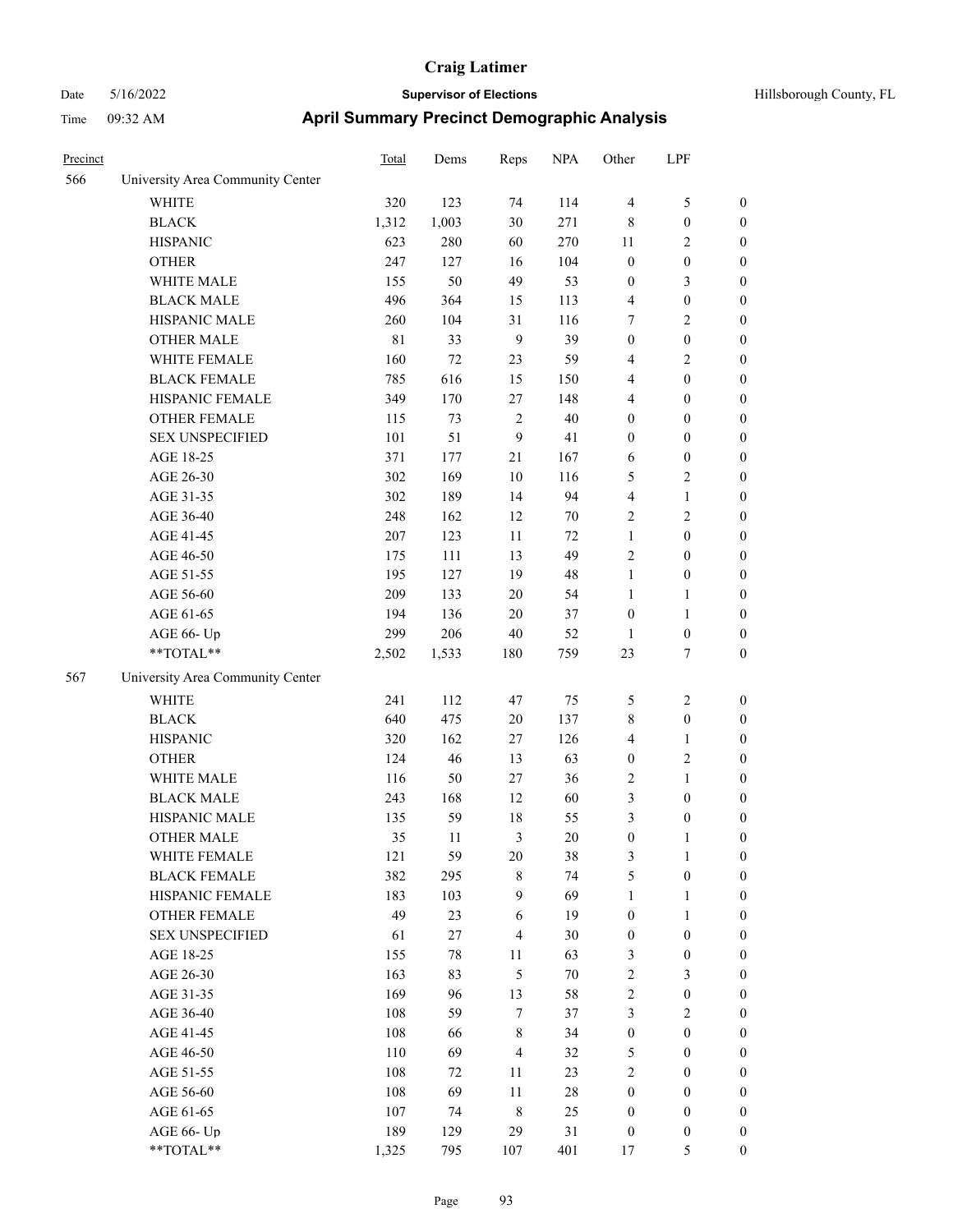| Precinct |                         | <b>Total</b> | Dems      | Reps           | <b>NPA</b>   | Other                        | LPF                                  |                                      |
|----------|-------------------------|--------------|-----------|----------------|--------------|------------------------------|--------------------------------------|--------------------------------------|
| 569      | Buchanan Baptist Church |              |           |                |              |                              |                                      |                                      |
|          | WHITE                   | 1,694        | 587       | 721            | 360          | 24                           | 2                                    | $\mathbf{0}$                         |
|          | <b>BLACK</b>            | 215          | 151       | 9              | 50           | $\overline{4}$               | 1                                    | $\boldsymbol{0}$                     |
|          | <b>HISPANIC</b>         | 500          | 198       | 101            | 193          | $\,$ 8 $\,$                  | $\boldsymbol{0}$                     | $\boldsymbol{0}$                     |
|          | <b>OTHER</b>            | 199          | 61        | 48             | 88           | $\mathbf{1}$                 | 1                                    | $\boldsymbol{0}$                     |
|          | WHITE MALE              | 795          | 242       | 366            | 175          | 10                           | 2                                    | $\boldsymbol{0}$                     |
|          | <b>BLACK MALE</b>       | 110          | 73        | $\sqrt{6}$     | $27\,$       | $\mathfrak{Z}$               | 1                                    | $\boldsymbol{0}$                     |
|          | HISPANIC MALE           | 215          | $87\,$    | 55             | $70\,$       | $\mathfrak{Z}$               | $\boldsymbol{0}$                     | $\boldsymbol{0}$                     |
|          | <b>OTHER MALE</b>       | 62           | 17        | 18             | 26           | $\boldsymbol{0}$             | 1                                    | $\boldsymbol{0}$                     |
|          | WHITE FEMALE            | 884          | 340       | 350            | 180          | 14                           | $\boldsymbol{0}$                     | $\boldsymbol{0}$                     |
|          | <b>BLACK FEMALE</b>     | 102          | 76        | $\mathfrak{Z}$ | $22\,$       | $\mathbf{1}$                 | $\boldsymbol{0}$                     | $\boldsymbol{0}$                     |
|          | HISPANIC FEMALE         | 271          | 107       | 44             | 116          | $\overline{4}$               | $\boldsymbol{0}$                     | $\boldsymbol{0}$                     |
|          | <b>OTHER FEMALE</b>     | 85           | 33        | 23             | 28           | $\mathbf{1}$                 | $\boldsymbol{0}$                     | $\boldsymbol{0}$                     |
|          | <b>SEX UNSPECIFIED</b>  | 84           | 22        | 14             | 47           | $\mathbf{1}$                 | $\boldsymbol{0}$                     | $\boldsymbol{0}$                     |
|          | AGE 18-25               | 233          | 74        | 62             | $88\,$       | 9                            | $\boldsymbol{0}$                     | $\boldsymbol{0}$                     |
|          | AGE 26-30               | 178          | 62        | 39             | 69           | 6                            | 2                                    | $\boldsymbol{0}$                     |
|          | AGE 31-35               | 183          | 70        | 50             | 58           | $\overline{4}$               | 1                                    | $\boldsymbol{0}$                     |
|          | AGE 36-40               | 196          | 67        | 57             | $70\,$       | $\sqrt{2}$                   | $\boldsymbol{0}$                     | $\boldsymbol{0}$                     |
|          | AGE 41-45               | 192          | 64        | 54             | 73           | $\mathbf{1}$                 | $\boldsymbol{0}$                     | $\boldsymbol{0}$                     |
|          | AGE 46-50               | 182          | 67        | 56             | 58           | $\mathbf{1}$                 | $\boldsymbol{0}$                     | $\boldsymbol{0}$                     |
|          | AGE 51-55               | 198          | 76        | 67             | 52           | 3                            | $\boldsymbol{0}$                     | $\boldsymbol{0}$                     |
|          | AGE 56-60               | 246          | 86        | 89             | 68           | 3                            | $\boldsymbol{0}$                     | $\boldsymbol{0}$                     |
|          | AGE 61-65               | 239          | 98        | 90             | 47           | $\overline{4}$               | $\boldsymbol{0}$                     | $\boldsymbol{0}$                     |
|          | AGE 66- Up              | 761          | 333       | 315            | 108          | $\overline{4}$               | 1                                    | $\boldsymbol{0}$                     |
|          | **TOTAL**               | 2,608        | 997       | 879            | 691          | 37                           | 4                                    | $\boldsymbol{0}$                     |
| 571      | Celebration Church      |              |           |                |              |                              |                                      |                                      |
|          | <b>WHITE</b>            | 1,130        | 413       | 408            | 285          | 18                           | 6                                    | $\boldsymbol{0}$                     |
|          | <b>BLACK</b>            | 231          | 154       | 14             | 57           | 5                            | 1                                    | $\boldsymbol{0}$                     |
|          | <b>HISPANIC</b>         | 418          | 189       | 90             | 135          | $\overline{4}$               | $\boldsymbol{0}$                     | $\boldsymbol{0}$                     |
|          | <b>OTHER</b>            | 147          | 55        | 30             | 62           | $\boldsymbol{0}$             | $\boldsymbol{0}$                     | $\boldsymbol{0}$                     |
|          | WHITE MALE              | 539          | 154       | 223            | 148          | $\,$ 8 $\,$                  | 6                                    | $\boldsymbol{0}$                     |
|          | <b>BLACK MALE</b>       | 91           | 55        | $\tau$         | $27\,$       | $\sqrt{2}$                   | 0                                    | $\boldsymbol{0}$                     |
|          | HISPANIC MALE           | 171          | 77        | 37             | 55           | $\overline{c}$               | $\boldsymbol{0}$                     | $\boldsymbol{0}$                     |
|          | <b>OTHER MALE</b>       | 48           | 15        | 13             | 20           | $\boldsymbol{0}$             | $\boldsymbol{0}$                     | $\boldsymbol{0}$                     |
|          | WHITE FEMALE            | 576          | 254       | 182            | 130          | 10                           | $\boldsymbol{0}$                     | $\mathbf{0}$                         |
|          | <b>BLACK FEMALE</b>     | 135          | 96        | $\sqrt{6}$     | 29           | $\mathfrak{Z}$               | 1                                    | $\boldsymbol{0}$                     |
|          | HISPANIC FEMALE         | 238          | 110       | 50             | 76           | $\sqrt{2}$                   | $\boldsymbol{0}$                     | $\boldsymbol{0}$                     |
|          | OTHER FEMALE            | 60           | 31        | $10\,$         | 19           | $\boldsymbol{0}$             | $\boldsymbol{0}$                     | $\boldsymbol{0}$                     |
|          | <b>SEX UNSPECIFIED</b>  | 68           | 19        | 14             | 35           | $\boldsymbol{0}$             | $\boldsymbol{0}$                     | $\boldsymbol{0}$                     |
|          | AGE 18-25               | 194          | 84        | 38             | 66           | 6                            | $\boldsymbol{0}$                     | $\boldsymbol{0}$                     |
|          | AGE 26-30               | 175          | 64        | 46             | 60           | $\overline{4}$               | 1                                    | $\boldsymbol{0}$                     |
|          | AGE 31-35               | 203          | 88        | 42             | 64           | 7                            | $\overline{c}$                       | $\boldsymbol{0}$                     |
|          | AGE 36-40               | 173          | 62        | 40             | $70\,$       | $\mathbf{1}$                 | $\boldsymbol{0}$                     | $\boldsymbol{0}$                     |
|          | AGE 41-45               | 154          | 59        | 39             | 51           | $\sqrt{2}$                   | 3                                    | $\boldsymbol{0}$                     |
|          |                         | 141          |           |                | 47           |                              | 1                                    | $\boldsymbol{0}$                     |
|          | AGE 46-50               |              | 63        | 29             |              | $\mathbf{1}$                 |                                      |                                      |
|          | AGE 51-55<br>AGE 56-60  | 148<br>146   | 63        | 39             | 45<br>$28\,$ | $\mathbf{1}$<br>$\mathbf{1}$ | $\boldsymbol{0}$<br>$\boldsymbol{0}$ | $\boldsymbol{0}$<br>$\boldsymbol{0}$ |
|          | AGE 61-65               |              | 64        | 53             | 42           | $\boldsymbol{0}$             |                                      | $\boldsymbol{0}$                     |
|          | AGE 66- Up              | 167<br>425   | 70<br>194 | 55<br>161      | 66           | $\overline{4}$               | $\boldsymbol{0}$<br>$\boldsymbol{0}$ | $\boldsymbol{0}$                     |
|          | $**TOTAL**$             | 1,926        | 811       | 542            | 539          | 27                           | 7                                    | $\boldsymbol{0}$                     |
|          |                         |              |           |                |              |                              |                                      |                                      |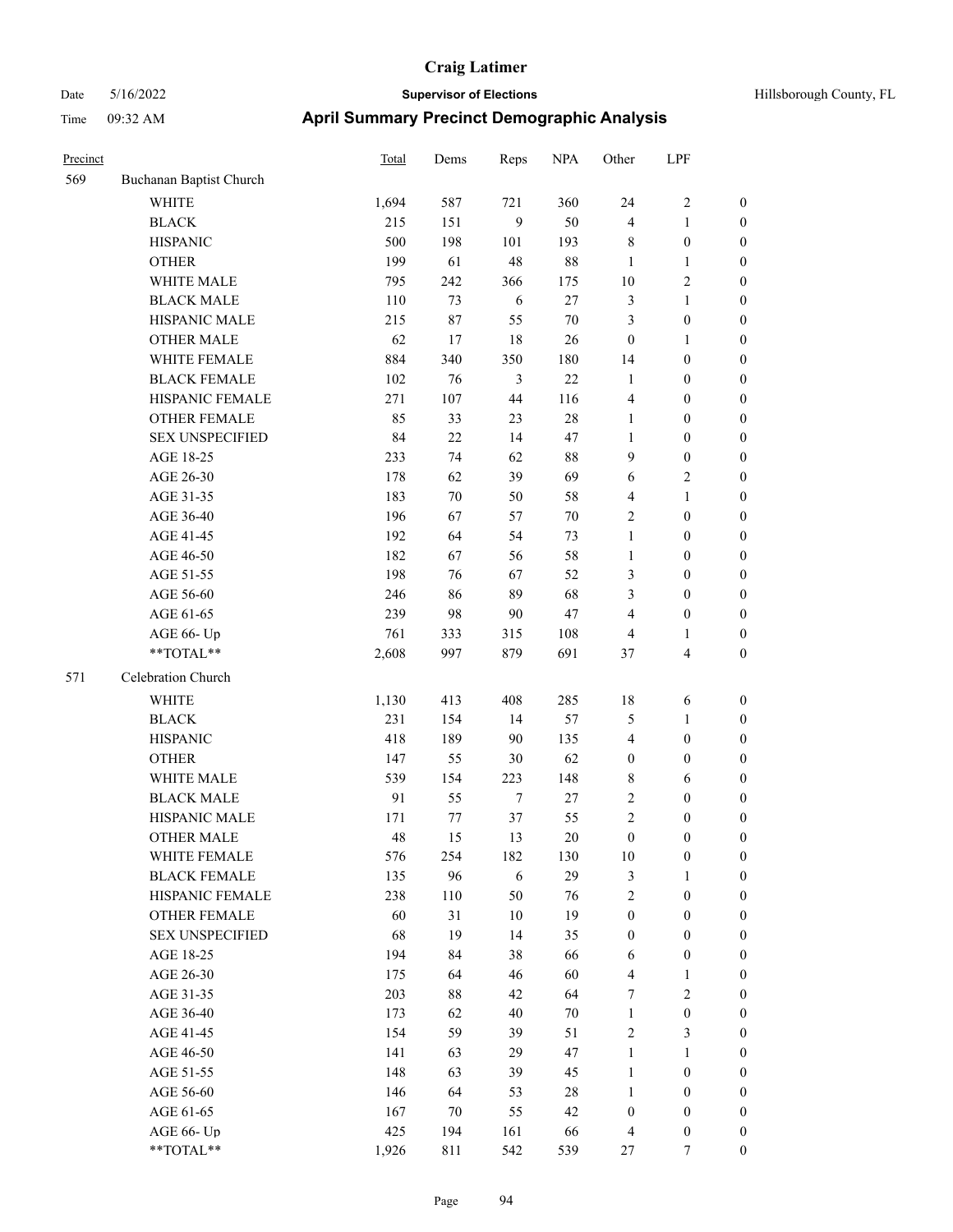| Precinct |                                                           | Total | Dems | Reps           | <b>NPA</b>     | Other            | LPF              |                  |
|----------|-----------------------------------------------------------|-------|------|----------------|----------------|------------------|------------------|------------------|
| 573      | Boy Scouts of America, GTBAC                              |       |      |                |                |                  |                  |                  |
|          | WHITE                                                     | 201   | 61   | 68             | 68             | $\mathbf{1}$     | 3                | $\boldsymbol{0}$ |
|          | <b>BLACK</b>                                              | 60    | 44   | $\overline{2}$ | 13             | $\mathbf{1}$     | $\boldsymbol{0}$ | $\boldsymbol{0}$ |
|          | <b>HISPANIC</b>                                           | 139   | 64   | 28             | 45             | $\overline{2}$   | $\boldsymbol{0}$ | $\boldsymbol{0}$ |
|          | <b>OTHER</b>                                              | 43    | 18   | 9              | 16             | $\boldsymbol{0}$ | $\boldsymbol{0}$ | $\boldsymbol{0}$ |
|          | WHITE MALE                                                | 109   | 26   | 43             | 38             | $\boldsymbol{0}$ | 2                | $\boldsymbol{0}$ |
|          | <b>BLACK MALE</b>                                         | 37    | 26   | $\mathbf{1}$   | 9              | 1                | $\boldsymbol{0}$ | $\boldsymbol{0}$ |
|          | HISPANIC MALE                                             | 66    | 27   | 15             | 23             | $\mathbf{1}$     | $\boldsymbol{0}$ | $\boldsymbol{0}$ |
|          | <b>OTHER MALE</b>                                         | 25    | 13   | $\mathfrak{Z}$ | 9              | $\boldsymbol{0}$ | $\boldsymbol{0}$ | $\boldsymbol{0}$ |
|          | WHITE FEMALE                                              | 90    | 35   | 24             | 30             | 1                | $\boldsymbol{0}$ | $\boldsymbol{0}$ |
|          | <b>BLACK FEMALE</b>                                       | 23    | 18   | $\mathbf{1}$   | $\overline{4}$ | $\boldsymbol{0}$ | $\boldsymbol{0}$ | $\boldsymbol{0}$ |
|          | HISPANIC FEMALE                                           | 71    | 36   | 13             | 21             | 1                | $\boldsymbol{0}$ | $\boldsymbol{0}$ |
|          | <b>OTHER FEMALE</b>                                       | 9     | 3    | 5              | 1              | $\boldsymbol{0}$ | $\boldsymbol{0}$ | $\boldsymbol{0}$ |
|          | <b>SEX UNSPECIFIED</b>                                    | 13    | 3    | $\mathfrak{2}$ | $\tau$         | $\boldsymbol{0}$ | 1                | $\boldsymbol{0}$ |
|          | AGE 18-25                                                 | 30    | 6    | $\overline{4}$ | 18             | $\overline{2}$   | $\boldsymbol{0}$ | $\boldsymbol{0}$ |
|          | AGE 26-30                                                 | 32    | 3    | 8              | 19             | 1                | 1                | $\boldsymbol{0}$ |
|          | AGE 31-35                                                 | 32    | 11   | 5              | 16             | $\boldsymbol{0}$ | $\boldsymbol{0}$ | $\boldsymbol{0}$ |
|          | AGE 36-40                                                 | 34    | 12   | 12             | 9              | $\boldsymbol{0}$ | 1                | $\boldsymbol{0}$ |
|          | AGE 41-45                                                 | 38    | 11   | 10             | 16             | $\boldsymbol{0}$ | 1                | $\boldsymbol{0}$ |
|          | AGE 46-50                                                 | 29    | 13   | $\,$ 8 $\,$    | 8              | $\boldsymbol{0}$ | $\boldsymbol{0}$ | $\boldsymbol{0}$ |
|          | AGE 51-55                                                 | 41    | 16   | 11             | 14             | $\boldsymbol{0}$ | $\boldsymbol{0}$ | $\boldsymbol{0}$ |
|          | AGE 56-60                                                 | 44    | 24   | 15             | 5              | $\boldsymbol{0}$ | $\boldsymbol{0}$ | $\boldsymbol{0}$ |
|          | AGE 61-65                                                 | 55    | 35   | $\,8\,$        | 12             | $\boldsymbol{0}$ | $\boldsymbol{0}$ | $\boldsymbol{0}$ |
|          | AGE 66- Up                                                | 108   | 56   | 26             | 25             | 1                | $\boldsymbol{0}$ | $\boldsymbol{0}$ |
|          | **TOTAL**                                                 | 443   | 187  | 107            | 142            | $\overline{4}$   | 3                | $\boldsymbol{0}$ |
| 574      | Lake Magdalene United Methodist Church                    |       |      |                |                |                  |                  |                  |
|          | <b>WHITE</b>                                              | 1,752 | 578  | 762            | 373            | 28               | 11               | $\boldsymbol{0}$ |
|          | <b>BLACK</b>                                              | 183   | 132  | 10             | 39             | $\sqrt{2}$       | $\boldsymbol{0}$ | $\boldsymbol{0}$ |
|          | <b>HISPANIC</b>                                           | 419   | 157  | 103            | 154            | $\overline{4}$   | 1                | $\boldsymbol{0}$ |
|          | <b>OTHER</b>                                              | 264   | 83   | 57             | 115            | $\,8\,$          | 1                | $\boldsymbol{0}$ |
|          | WHITE MALE                                                | 816   | 222  | 381            | 190            | 13               | 10               | $\boldsymbol{0}$ |
|          | <b>BLACK MALE</b>                                         | 88    | 59   | $\tau$         | $21\,$         | $\mathbf{1}$     | $\boldsymbol{0}$ | $\boldsymbol{0}$ |
|          | HISPANIC MALE                                             | 181   | 58   | 52             | 68             | $\sqrt{2}$       | 1                | 0                |
|          | <b>OTHER MALE</b>                                         | 95    | 27   | 26             | 39             | 3                | $\boldsymbol{0}$ | $\boldsymbol{0}$ |
|          | WHITE FEMALE                                              | 918   | 350  | 376            | 176            | 15               | $\mathbf{1}$     | $\boldsymbol{0}$ |
|          | <b>BLACK FEMALE</b>                                       | 90    | 68   | 3              | $18\,$         | $\mathbf{1}$     | $\boldsymbol{0}$ | $\boldsymbol{0}$ |
|          | HISPANIC FEMALE                                           | 236   | 98   | 50             | 86             | $\sqrt{2}$       | $\boldsymbol{0}$ | $\boldsymbol{0}$ |
|          | OTHER FEMALE                                              | 123   | 43   | 26             | 52             | $\mathbf{1}$     | 1                | $\boldsymbol{0}$ |
|          | <b>SEX UNSPECIFIED</b>                                    | 71    | 25   | 11             | $31\,$         | $\overline{4}$   | $\boldsymbol{0}$ | $\boldsymbol{0}$ |
|          | AGE 18-25                                                 | 248   | 87   | 60             | 89             | 12               | $\boldsymbol{0}$ | $\boldsymbol{0}$ |
|          | AGE 26-30                                                 | 222   | 68   | 47             | 100            | $\tau$           | $\boldsymbol{0}$ | $\boldsymbol{0}$ |
|          | AGE 31-35                                                 | 236   | 86   | 67             | 71             | $\,$ $\,$        | 4                | $\boldsymbol{0}$ |
|          | AGE 36-40                                                 | 220   | 94   | 57             | 66             | $\sqrt{2}$       | 1                | $\boldsymbol{0}$ |
|          | AGE 41-45                                                 | 186   | 56   | 62             | 62             | $\mathfrak{Z}$   | 3                | $\boldsymbol{0}$ |
|          | AGE 46-50                                                 | 187   | 65   | 61             | 61             | $\boldsymbol{0}$ | $\boldsymbol{0}$ | $\boldsymbol{0}$ |
|          | AGE 51-55                                                 | 206   | 60   | $88\,$         | 53             | $\overline{4}$   | 1                | $\boldsymbol{0}$ |
|          | AGE 56-60                                                 | 236   | 82   | 95             | 54             | $\sqrt{2}$       | 3                | $\boldsymbol{0}$ |
|          | AGE 61-65                                                 | 222   | 85   | 99             | 36             | $\mathbf{1}$     | 1                | $\boldsymbol{0}$ |
|          | AGE 66- Up                                                | 655   | 267  | 296            | 89             | $\mathfrak{Z}$   | $\boldsymbol{0}$ | $\boldsymbol{0}$ |
|          | $\mathrm{*}\mathrm{*}\mathrm{TOTAL} \mathrm{*}\mathrm{*}$ | 2,618 | 950  | 932            | 681            | 42               | 13               | $\boldsymbol{0}$ |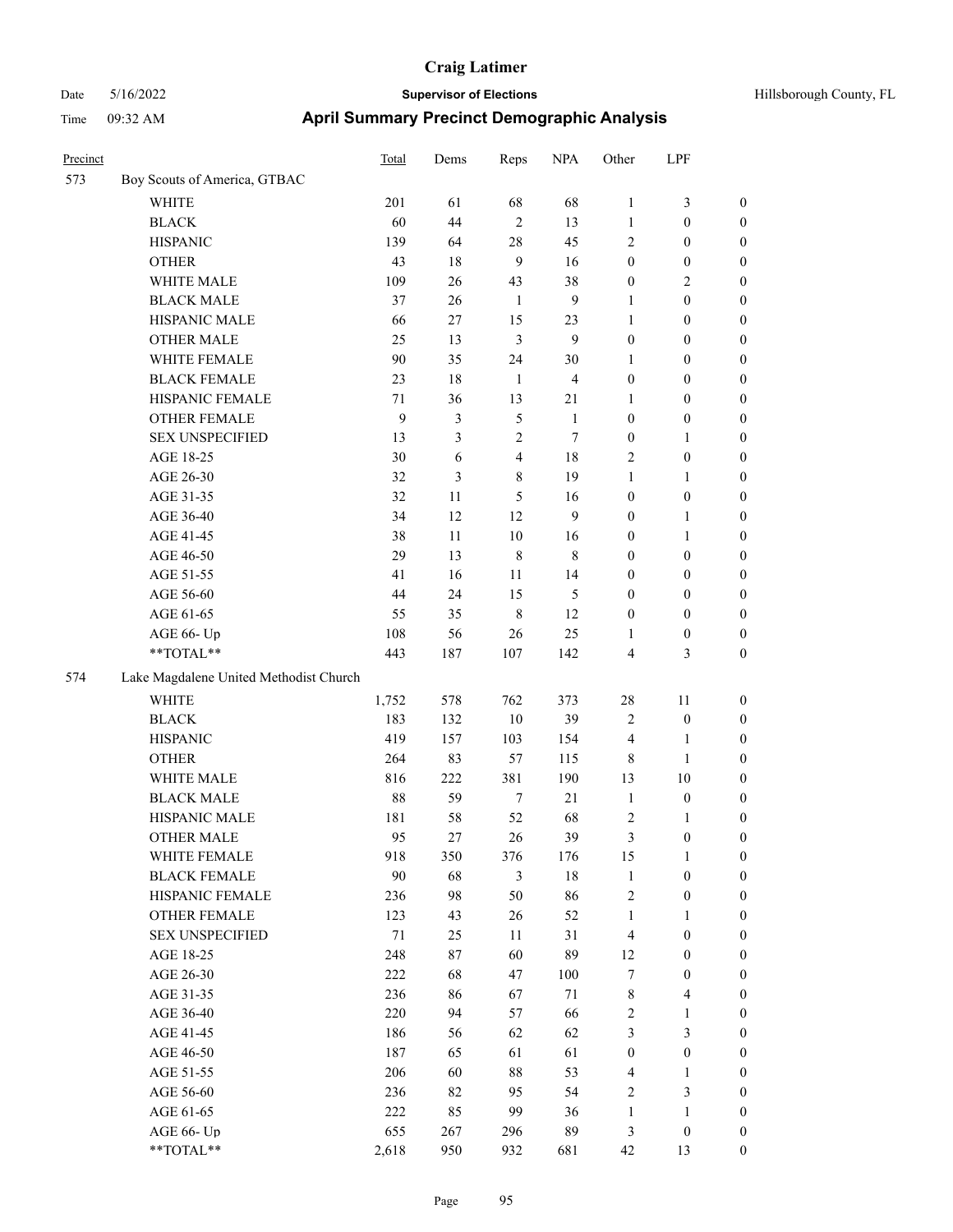| Hillsborough County, FL |  |
|-------------------------|--|
|                         |  |

| Precinct |                                          | Total  | Dems   | Reps             | <b>NPA</b>   | Other            | LPF              |                  |
|----------|------------------------------------------|--------|--------|------------------|--------------|------------------|------------------|------------------|
| 575      | County Children Services Athletic Center |        |        |                  |              |                  |                  |                  |
|          | WHITE                                    | 1,600  | 512    | 717              | 345          | 19               | $\boldsymbol{7}$ | $\boldsymbol{0}$ |
|          | <b>BLACK</b>                             | 97     | 72     | $\mathbf{1}$     | 24           | $\boldsymbol{0}$ | $\boldsymbol{0}$ | $\boldsymbol{0}$ |
|          | <b>HISPANIC</b>                          | 374    | 124    | 103              | 141          | 5                | 1                | 0                |
|          | <b>OTHER</b>                             | 184    | 62     | 54               | 66           | $\overline{c}$   | $\boldsymbol{0}$ | 0                |
|          | WHITE MALE                               | 743    | 200    | 356              | 174          | 8                | 5                | $\boldsymbol{0}$ |
|          | <b>BLACK MALE</b>                        | 57     | 41     | $\mathbf{1}$     | 15           | $\boldsymbol{0}$ | $\boldsymbol{0}$ | $\boldsymbol{0}$ |
|          | HISPANIC MALE                            | 162    | 47     | 43               | 69           | 2                | $\mathbf{1}$     | $\boldsymbol{0}$ |
|          | <b>OTHER MALE</b>                        | 71     | 17     | 29               | 25           | $\boldsymbol{0}$ | $\boldsymbol{0}$ | $\boldsymbol{0}$ |
|          | WHITE FEMALE                             | 843    | 308    | 358              | 164          | 11               | $\sqrt{2}$       | $\boldsymbol{0}$ |
|          | <b>BLACK FEMALE</b>                      | $40\,$ | 31     | $\boldsymbol{0}$ | $\mathbf{9}$ | $\boldsymbol{0}$ | $\boldsymbol{0}$ | $\boldsymbol{0}$ |
|          | HISPANIC FEMALE                          | 199    | 75     | 55               | 66           | 3                | $\boldsymbol{0}$ | $\boldsymbol{0}$ |
|          | <b>OTHER FEMALE</b>                      | 77     | 39     | $20\,$           | 17           | $\mathbf{1}$     | $\boldsymbol{0}$ | 0                |
|          | <b>SEX UNSPECIFIED</b>                   | 63     | 12     | 13               | 37           | $\mathbf{1}$     | $\boldsymbol{0}$ | 0                |
|          | AGE 18-25                                | 212    | 70     | 65               | 74           | 3                | $\boldsymbol{0}$ | 0                |
|          | AGE 26-30                                | 164    | 49     | 48               | 63           | $\overline{c}$   | $\sqrt{2}$       | 0                |
|          | AGE 31-35                                | 177    | 68     | 51               | 55           | 2                | $\mathbf{1}$     | $\boldsymbol{0}$ |
|          | AGE 36-40                                | 185    | 55     | 62               | 65           | $\mathbf{1}$     | $\sqrt{2}$       | $\boldsymbol{0}$ |
|          | AGE 41-45                                | 141    | 48     | 46               | 46           | $\mathbf{1}$     | $\boldsymbol{0}$ | $\boldsymbol{0}$ |
|          | AGE 46-50                                | 140    | 47     | 56               | 36           | $\boldsymbol{0}$ | 1                | $\boldsymbol{0}$ |
|          | AGE 51-55                                | 168    | $40\,$ | 84               | $40\,$       | 3                | $\mathbf{1}$     | $\boldsymbol{0}$ |
|          | AGE 56-60                                | 196    | 57     | 84               | 53           | $\overline{c}$   | $\boldsymbol{0}$ | $\boldsymbol{0}$ |
|          | AGE 61-65                                | 202    | 71     | 84               | $44\,$       | 3                | $\boldsymbol{0}$ | 0                |
|          | AGE 66- Up                               | 670    | 265    | 295              | 100          | 9                | $\mathbf{1}$     | 0                |
|          | **TOTAL**                                | 2,255  | 770    | 875              | 576          | 26               | $\,$ 8 $\,$      | $\boldsymbol{0}$ |
| 577      | Jimmie B. Keel Regional Library          |        |        |                  |              |                  |                  |                  |
|          | <b>WHITE</b>                             | 2,278  | 642    | 1,001            | 594          | 31               | 10               | 0                |
|          | <b>BLACK</b>                             | 319    | 213    | $18\,$           | $8\sqrt{1}$  | 7                | $\boldsymbol{0}$ | 0                |
|          | <b>HISPANIC</b>                          | 1,021  | 442    | 228              | 343          | 8                | $\boldsymbol{0}$ | 0                |
|          | <b>OTHER</b>                             | 407    | 143    | 75               | 181          | 7                | 1                | $\boldsymbol{0}$ |
|          | WHITE MALE                               | 1,075  | 248    | 513              | 292          | 13               | $\mathbf{9}$     | $\boldsymbol{0}$ |
|          | <b>BLACK MALE</b>                        | 146    | 89     | 7                | $46\,$       | 4                | $\boldsymbol{0}$ | $\boldsymbol{0}$ |
|          | HISPANIC MALE                            | 445    | 171    | 107              | 164          | 3                | $\boldsymbol{0}$ | $\boldsymbol{0}$ |
|          | <b>OTHER MALE</b>                        | 150    | 43     | 34               | 70           | $\overline{c}$   | $\mathbf{1}$     | $\boldsymbol{0}$ |
|          | WHITE FEMALE                             | 1,176  | 388    | 479              | 290          | 18               | $\mathbf{1}$     | 0                |
|          | <b>BLACK FEMALE</b>                      | 169    | 120    | $11\,$           | 35           | 3                | $\boldsymbol{0}$ | 0                |
|          | HISPANIC FEMALE                          | 539    | 256    | 113              | 166          | 4                | $\boldsymbol{0}$ | 0                |
|          | OTHER FEMALE                             | 176    | 72     | $28\,$           | 71           | 5                | $\boldsymbol{0}$ | 0                |
|          | <b>SEX UNSPECIFIED</b>                   | 149    | 53     | $30\,$           | 65           | $\mathbf{1}$     | $\boldsymbol{0}$ | $\boldsymbol{0}$ |
|          | AGE 18-25                                | 434    | 151    | 113              | 161          | 8                | $\mathbf{1}$     | $\boldsymbol{0}$ |
|          | AGE 26-30                                | 384    | 149    | 83               | 146          | 4                | $\sqrt{2}$       | 0                |
|          | AGE 31-35                                | 348    | 115    | 100              | 122          | 8                | 3                | 0                |
|          | AGE 36-40                                | 332    | 118    | 82               | 128          | 3                | $\mathbf{1}$     | $\overline{0}$   |
|          | AGE 41-45                                | 303    | 92     | 92               | 113          | 5                | $\mathbf{1}$     | $\boldsymbol{0}$ |
|          | AGE 46-50                                | 299    | 112    | 84               | 99           | 4                | $\boldsymbol{0}$ | $\boldsymbol{0}$ |
|          | AGE 51-55                                | 343    | 117    | 123              | 101          | 2                | $\boldsymbol{0}$ | 0                |
|          | AGE 56-60                                | 380    | 119    | 162              | 92           | 6                | $\mathbf{1}$     | 0                |
|          | AGE 61-65                                | 352    | 127    | 144              | 75           | 6                | $\boldsymbol{0}$ | $\boldsymbol{0}$ |
|          | AGE 66- Up                               | 850    | 340    | 339              | 162          | 7                | $\sqrt{2}$       | 0                |
|          | $**TOTAL**$                              | 4,025  | 1,440  | 1,322            | 1,199        | 53               | 11               | $\boldsymbol{0}$ |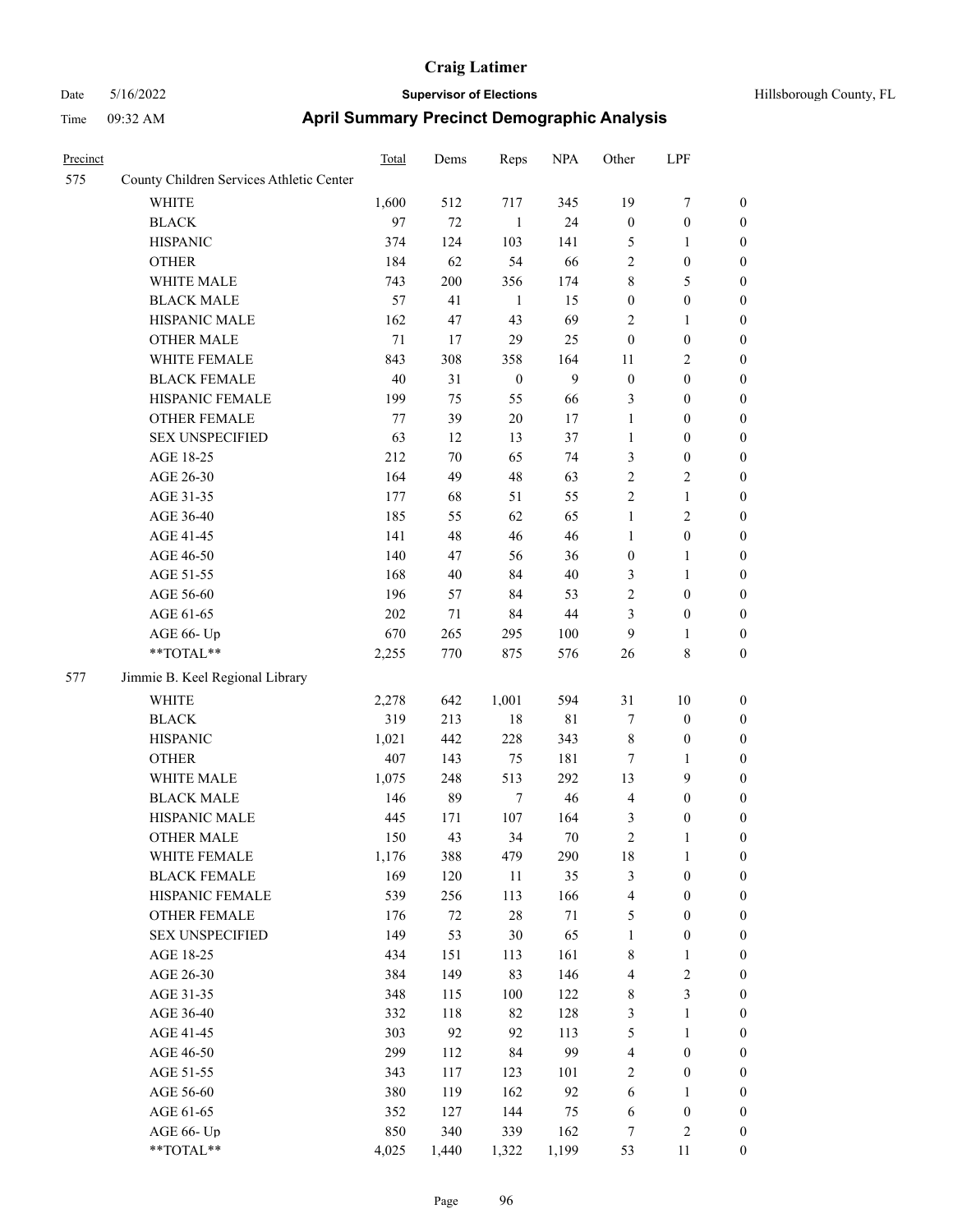| Hillsborough County, FL |  |  |
|-------------------------|--|--|
|-------------------------|--|--|

| Precinct |                                                            | <b>Total</b> | Dems   | Reps           | <b>NPA</b> | Other                   | LPF                     |                  |
|----------|------------------------------------------------------------|--------------|--------|----------------|------------|-------------------------|-------------------------|------------------|
| 578      | Jimmie B. Keel Regional Library                            |              |        |                |            |                         |                         |                  |
|          | <b>WHITE</b>                                               | 1,228        | 359    | 567            | 287        | 14                      | $\mathbf{1}$            | $\boldsymbol{0}$ |
|          | <b>BLACK</b>                                               | 116          | 79     | 5              | 29         | $\sqrt{2}$              | 1                       | $\boldsymbol{0}$ |
|          | <b>HISPANIC</b>                                            | 235          | 89     | 73             | 69         | $\overline{2}$          | 2                       | $\boldsymbol{0}$ |
|          | <b>OTHER</b>                                               | 160          | 54     | 29             | 75         | $\mathbf{1}$            | 1                       | $\boldsymbol{0}$ |
|          | WHITE MALE                                                 | 546          | 125    | 267            | 148        | 5                       | 1                       | $\boldsymbol{0}$ |
|          | <b>BLACK MALE</b>                                          | 56           | 37     | $\mathfrak{Z}$ | 14         | $\mathbf{1}$            | 1                       | $\boldsymbol{0}$ |
|          | HISPANIC MALE                                              | 99           | 36     | 29             | 32         | $\mathbf{1}$            | 1                       | $\boldsymbol{0}$ |
|          | <b>OTHER MALE</b>                                          | 65           | 24     | 10             | 30         | $\boldsymbol{0}$        | 1                       | $\boldsymbol{0}$ |
|          | WHITE FEMALE                                               | 662          | 232    | 290            | 131        | 9                       | $\boldsymbol{0}$        | $\boldsymbol{0}$ |
|          | <b>BLACK FEMALE</b>                                        | 58           | 40     | $\overline{2}$ | 15         | $\mathbf{1}$            | $\boldsymbol{0}$        | $\boldsymbol{0}$ |
|          | HISPANIC FEMALE                                            | 130          | 50     | 43             | 35         | $\mathbf{1}$            | 1                       | $\boldsymbol{0}$ |
|          | OTHER FEMALE                                               | 67           | 24     | 14             | $28\,$     | $\mathbf{1}$            | $\boldsymbol{0}$        | $\boldsymbol{0}$ |
|          | <b>SEX UNSPECIFIED</b>                                     | 56           | 13     | 16             | 27         | $\boldsymbol{0}$        | $\boldsymbol{0}$        | $\boldsymbol{0}$ |
|          | AGE 18-25                                                  | 205          | 60     | 59             | 78         | 7                       | 1                       | $\boldsymbol{0}$ |
|          | AGE 26-30                                                  | 133          | 34     | 50             | 47         | $\mathbf{1}$            | 1                       | $\boldsymbol{0}$ |
|          | AGE 31-35                                                  | 136          | 56     | 38             | 41         | $\mathbf{1}$            | $\boldsymbol{0}$        | $\boldsymbol{0}$ |
|          | AGE 36-40                                                  | 134          | 40     | 35             | 52         | $\overline{4}$          | 3                       | $\boldsymbol{0}$ |
|          | AGE 41-45                                                  | 114          | 41     | 37             | 35         | $\mathbf{1}$            | $\boldsymbol{0}$        | $\boldsymbol{0}$ |
|          | AGE 46-50                                                  | 135          | 47     | 49             | 39         | $\boldsymbol{0}$        | $\boldsymbol{0}$        | $\boldsymbol{0}$ |
|          | AGE 51-55                                                  | 170          | 54     | 73             | 42         | $\mathbf{1}$            | $\boldsymbol{0}$        | $\boldsymbol{0}$ |
|          | AGE 56-60                                                  | 139          | 39     | 64             | 34         | $\sqrt{2}$              | $\boldsymbol{0}$        | $\boldsymbol{0}$ |
|          | AGE 61-65                                                  | 148          | 42     | 79             | 26         | $\mathbf{1}$            | $\boldsymbol{0}$        | $\boldsymbol{0}$ |
|          | AGE 66- Up                                                 | 425          | 168    | 190            | 66         | $\mathbf{1}$            | $\boldsymbol{0}$        | $\boldsymbol{0}$ |
|          | $**TOTAL**$                                                | 1,739        | 581    | 674            | 460        | 19                      | 5                       | $\boldsymbol{0}$ |
| 579      | Celebration Church                                         |              |        |                |            |                         |                         |                  |
|          | <b>WHITE</b>                                               | 2,018        | 516    | 1,097          | 361        | 35                      | 9                       | $\boldsymbol{0}$ |
|          | <b>BLACK</b>                                               | 115          | 79     | $\,$ 8 $\,$    | 27         | $\mathbf{1}$            | $\boldsymbol{0}$        | $\boldsymbol{0}$ |
|          | <b>HISPANIC</b>                                            | 266          | 85     | 83             | 97         | $\mathbf{1}$            | $\boldsymbol{0}$        | $\boldsymbol{0}$ |
|          | <b>OTHER</b>                                               | 219          | 65     | 59             | 88         | 6                       | 1                       | $\boldsymbol{0}$ |
|          | WHITE MALE                                                 | 979          | 206    | 561            | 189        | 16                      | 7                       | $\boldsymbol{0}$ |
|          | <b>BLACK MALE</b>                                          | 52           | 31     | 5              | 15         | $\mathbf{1}$            | $\boldsymbol{0}$        | $\boldsymbol{0}$ |
|          | HISPANIC MALE                                              | 115          | 38     | 31             | 45         | $\mathbf{1}$            | $\boldsymbol{0}$        | $\boldsymbol{0}$ |
|          | <b>OTHER MALE</b>                                          | 101          | 26     | 29             | 45         | 1                       | $\mathbf{0}$            | $\mathbf{0}$     |
|          | WHITE FEMALE                                               | 1,024        | 304    | 532            | 167        | 19                      | $\overline{\mathbf{c}}$ | $\boldsymbol{0}$ |
|          | <b>BLACK FEMALE</b>                                        | 61           | $46\,$ | $\mathfrak{Z}$ | 12         | $\boldsymbol{0}$        | 0                       | $\boldsymbol{0}$ |
|          | HISPANIC FEMALE                                            | 146          | 45     | 51             | 50         | $\boldsymbol{0}$        | $\boldsymbol{0}$        | $\boldsymbol{0}$ |
|          | <b>OTHER FEMALE</b>                                        | 94           | 35     | 23             | 31         | $\overline{4}$          | 1                       | $\boldsymbol{0}$ |
|          | <b>SEX UNSPECIFIED</b>                                     | 46           | 14     | 12             | 19         | $\mathbf{1}$            | $\boldsymbol{0}$        | $\boldsymbol{0}$ |
|          | AGE 18-25                                                  | 195          | 50     | 82             | 54         | $\boldsymbol{9}$        | $\boldsymbol{0}$        | $\boldsymbol{0}$ |
|          | AGE 26-30                                                  | 134          | $28\,$ | 53             | 49         | $\overline{\mathbf{4}}$ | $\boldsymbol{0}$        | $\boldsymbol{0}$ |
|          | AGE 31-35                                                  | 119          | 33     | 41             | 42         | $\mathbf{1}$            | $\sqrt{2}$              | $\boldsymbol{0}$ |
|          | AGE 36-40                                                  | 164          | 51     | 63             | 45         | $\mathfrak{Z}$          | $\sqrt{2}$              | $\boldsymbol{0}$ |
|          | AGE 41-45                                                  | 162          | 35     | 66             | 59         | $\sqrt{2}$              | $\boldsymbol{0}$        | $\boldsymbol{0}$ |
|          | AGE 46-50                                                  | 189          | 55     | 74             | 58         | $\sqrt{2}$              | $\boldsymbol{0}$        | $\boldsymbol{0}$ |
|          | AGE 51-55                                                  | 178          | 42     | 84             | 47         | $\overline{\mathbf{4}}$ | 1                       | $\boldsymbol{0}$ |
|          | AGE 56-60                                                  | 230          | 51     | 128            | $44\,$     | $\overline{4}$          | 3                       | $\boldsymbol{0}$ |
|          | AGE 61-65                                                  | 291          | 76     | 162            | 45         | 6                       | $\overline{\mathbf{c}}$ | $\boldsymbol{0}$ |
|          | AGE 66- Up                                                 | 956          | 324    | 494            | 130        | $\,8\,$                 | $\boldsymbol{0}$        | $\boldsymbol{0}$ |
|          | $\mathrm{*}\mathrm{*} \mathrm{TOTAL} \mathrm{*}\mathrm{*}$ | 2,618        | 745    | 1,247          | 573        | 43                      | $10\,$                  | $\boldsymbol{0}$ |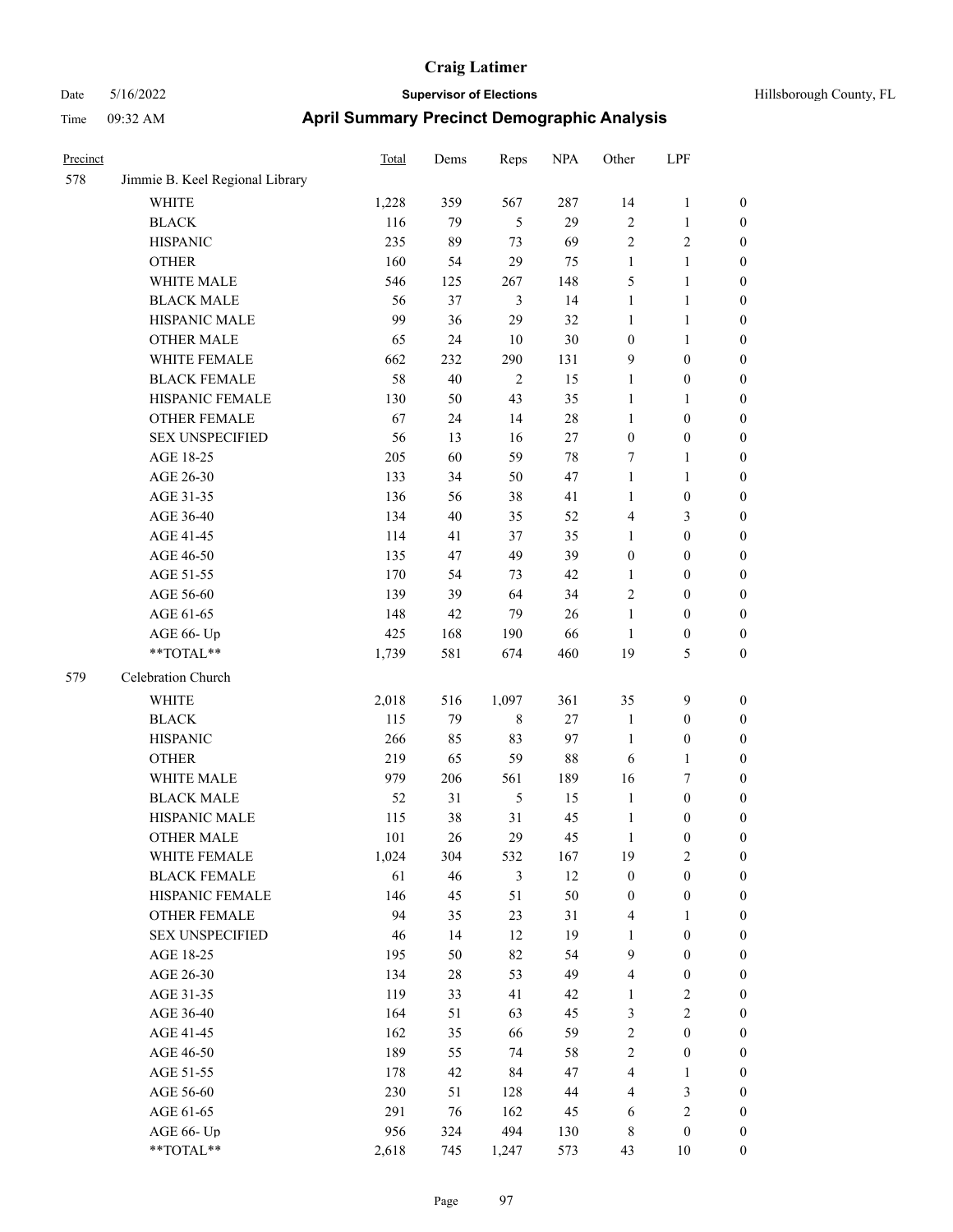| Hillsborough County, FL |  |  |
|-------------------------|--|--|
|-------------------------|--|--|

| Precinct |                               | Total       | Dems  | Reps           | <b>NPA</b> | Other            | LPF                     |                  |
|----------|-------------------------------|-------------|-------|----------------|------------|------------------|-------------------------|------------------|
| 581      | New Tampa Baptist Church      |             |       |                |            |                  |                         |                  |
|          | WHITE                         | 1,319       | 429   | 506            | 357        | 23               | $\overline{\mathbf{4}}$ | $\boldsymbol{0}$ |
|          | <b>BLACK</b>                  | 401         | 284   | 17             | 95         | 5                | $\boldsymbol{0}$        | $\boldsymbol{0}$ |
|          | <b>HISPANIC</b>               | 531         | 233   | 87             | 205        | 5                | $\mathbf{1}$            | $\boldsymbol{0}$ |
|          | <b>OTHER</b>                  | 219         | 76    | 43             | 96         | $\overline{4}$   | $\boldsymbol{0}$        | 0                |
|          | WHITE MALE                    | 615         | 172   | 258            | 171        | 11               | 3                       | 0                |
|          | <b>BLACK MALE</b>             | 160         | 114   | 10             | 35         | $\mathbf{1}$     | $\boldsymbol{0}$        | $\boldsymbol{0}$ |
|          | HISPANIC MALE                 | 236         | 96    | 40             | 98         | $\sqrt{2}$       | $\boldsymbol{0}$        | $\boldsymbol{0}$ |
|          | <b>OTHER MALE</b>             | 95          | 35    | 23             | 35         | $\overline{c}$   | $\boldsymbol{0}$        | $\boldsymbol{0}$ |
|          | WHITE FEMALE                  | 686         | 254   | 242            | 177        | 12               | $\mathbf{1}$            | $\boldsymbol{0}$ |
|          | <b>BLACK FEMALE</b>           | 238         | 170   | 6              | 58         | $\overline{4}$   | $\boldsymbol{0}$        | $\boldsymbol{0}$ |
|          | HISPANIC FEMALE               | 287         | 135   | 45             | 103        | 3                | $\mathbf{1}$            | $\boldsymbol{0}$ |
|          | OTHER FEMALE                  | $8\sqrt{1}$ | 29    | 14             | 36         | $\overline{c}$   | $\boldsymbol{0}$        | $\boldsymbol{0}$ |
|          | <b>SEX UNSPECIFIED</b>        | $72\,$      | 17    | 15             | 40         | $\boldsymbol{0}$ | $\boldsymbol{0}$        | $\boldsymbol{0}$ |
|          | AGE 18-25                     | 343         | 136   | 68             | 132        | 7                | $\boldsymbol{0}$        | 0                |
|          | AGE 26-30                     | 264         | 117   | 43             | 97         | 7                | $\boldsymbol{0}$        | 0                |
|          | AGE 31-35                     | 269         | 114   | 46             | 101        | 7                | 1                       | 0                |
|          | AGE 36-40                     | 167         | 65    | 31             | 67         | 3                | 1                       | $\boldsymbol{0}$ |
|          | AGE 41-45                     | 187         | 67    | 52             | 66         | $\overline{c}$   | $\boldsymbol{0}$        | $\boldsymbol{0}$ |
|          | AGE 46-50                     | 161         | 65    | 50             | 45         | $\mathbf{1}$     | $\boldsymbol{0}$        | $\boldsymbol{0}$ |
|          | AGE 51-55                     | 166         | 44    | 50             | 70         | $\overline{c}$   | $\boldsymbol{0}$        | $\boldsymbol{0}$ |
|          | AGE 56-60                     | 219         | 92    | 73             | 52         | $\mathfrak{2}$   | $\boldsymbol{0}$        | $\boldsymbol{0}$ |
|          | AGE 61-65                     | 222         | 82    | 89             | 46         | 3                | $\mathfrak{2}$          | 0                |
|          | AGE 66- Up                    | 472         | 240   | 151            | 77         | 3                | $\mathbf{1}$            | $\boldsymbol{0}$ |
|          | **TOTAL**                     | 2,470       | 1,022 | 653            | 753        | 37               | 5                       | 0                |
| 583      | Lake Forest HOA Inc Clubhouse |             |       |                |            |                  |                         |                  |
|          | WHITE                         | 859         | 330   | 287            | 230        | 9                | $\mathfrak{Z}$          | 0                |
|          | <b>BLACK</b>                  | 258         | 185   | 12             | 55         | 5                | $\mathbf{1}$            | 0                |
|          | <b>HISPANIC</b>               | 298         | 124   | 65             | 105        | 4                | $\boldsymbol{0}$        | 0                |
|          | <b>OTHER</b>                  | 222         | 85    | 32             | 97         | 7                | $\mathbf{1}$            | 0                |
|          | WHITE MALE                    | 359         | 114   | 133            | 109        | $\overline{c}$   | $\mathbf{1}$            | $\boldsymbol{0}$ |
|          | <b>BLACK MALE</b>             | 107         | 73    | $\overline{9}$ | 21         | 3                | $\mathbf{1}$            | $\boldsymbol{0}$ |
|          | HISPANIC MALE                 | 127         | 42    | 36             | 49         | $\boldsymbol{0}$ | $\boldsymbol{0}$        | $\boldsymbol{0}$ |
|          | <b>OTHER MALE</b>             | 87          | 34    | 14             | 34         | 4                | $\mathbf{1}$            | $\boldsymbol{0}$ |
|          | WHITE FEMALE                  | 481         | 212   | 149            | 111        | 7                | $\sqrt{2}$              | 0                |
|          | <b>BLACK FEMALE</b>           | 144         | 107   | 3              | 32         | $\sqrt{2}$       | $\boldsymbol{0}$        | 0                |
|          | HISPANIC FEMALE               | 156         | 77    | 26             | 49         | $\overline{4}$   | $\boldsymbol{0}$        | 0                |
|          | OTHER FEMALE                  | 98          | 41    | 12             | 43         | $\overline{c}$   | $\boldsymbol{0}$        | 0                |
|          | <b>SEX UNSPECIFIED</b>        | 78          | 24    | 14             | 39         | $\mathbf{1}$     | $\boldsymbol{0}$        | 0                |
|          | AGE 18-25                     | 376         | 182   | 57             | 128        | 8                | $\mathbf{1}$            | $\boldsymbol{0}$ |
|          | AGE 26-30                     | 192         | 84    | 42             | 61         | $\overline{4}$   | $\mathbf{1}$            | $\overline{0}$   |
|          | AGE 31-35                     | 164         | 87    | 23             | 49         | 3                | $\sqrt{2}$              | 0                |
|          | AGE 36-40                     | 149         | 50    | 31             | 62         | 5                | $\mathbf{1}$            | 0                |
|          | AGE 41-45                     | 115         | 44    | 25             | 46         | $\boldsymbol{0}$ | $\boldsymbol{0}$        | $\overline{0}$   |
|          | AGE 46-50                     | 106         | 38    | 34             | 31         | 3                | $\boldsymbol{0}$        | $\overline{0}$   |
|          | AGE 51-55                     | 93          | 35    | 32             | 25         | $\mathbf{1}$     | $\boldsymbol{0}$        | 0                |
|          | AGE 56-60                     | 92          | 36    | 31             | 24         | $\mathbf{1}$     | $\boldsymbol{0}$        | 0                |
|          | AGE 61-65                     | 90          | 47    | 29             | 14         | $\boldsymbol{0}$ | $\boldsymbol{0}$        | 0                |
|          | AGE 66- Up                    | 260         | 121   | 92             | 47         | $\boldsymbol{0}$ | $\boldsymbol{0}$        | 0                |
|          | $**TOTAL**$                   | 1,637       | 724   | 396            | 487        | 25               | $\mathfrak{S}$          | $\boldsymbol{0}$ |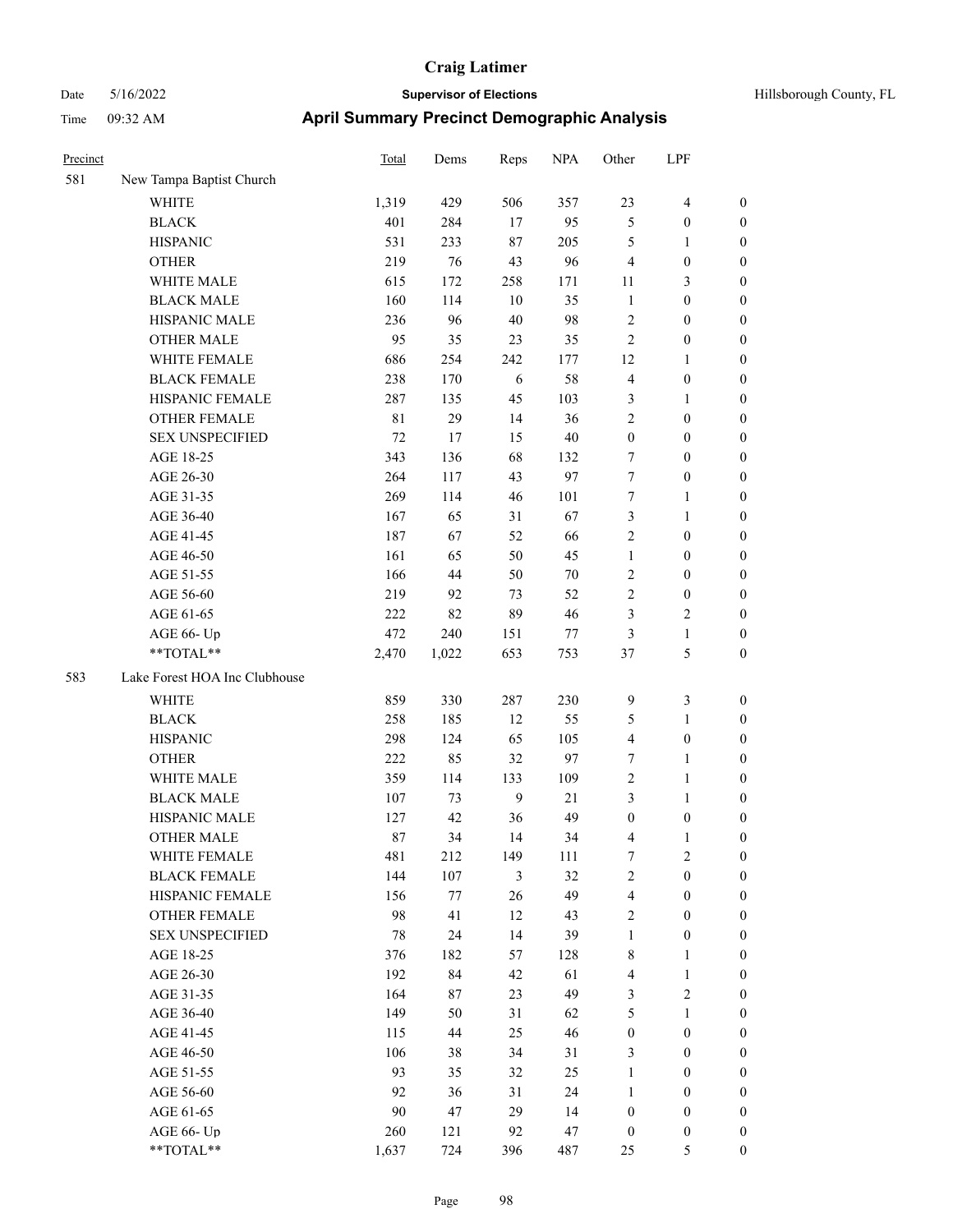# Date 5/16/2022 **Supervisor of Elections Supervisor of Elections** Hillsborough County, FL Time 09:32 AM **April Summary Precinct Demographic Analysis**

| Precinct |                               | <b>Total</b> | Dems   | Reps           | <b>NPA</b> | Other            | LPF                     |                  |
|----------|-------------------------------|--------------|--------|----------------|------------|------------------|-------------------------|------------------|
| 584      | Lake Forest HOA Inc Clubhouse |              |        |                |            |                  |                         |                  |
|          | WHITE                         | 694          | 279    | 203            | 183        | 20               | 9                       | $\mathbf{0}$     |
|          | <b>BLACK</b>                  | 339          | 245    | 15             | 74         | 5                | $\boldsymbol{0}$        | $\boldsymbol{0}$ |
|          | <b>HISPANIC</b>               | 241          | 114    | 33             | 91         | $\mathfrak{Z}$   | $\boldsymbol{0}$        | $\boldsymbol{0}$ |
|          | <b>OTHER</b>                  | 178          | 84     | 20             | 72         | $\mathbf{1}$     | 1                       | $\boldsymbol{0}$ |
|          | WHITE MALE                    | 330          | 101    | 116            | 98         | $\,8\,$          | 7                       | $\boldsymbol{0}$ |
|          | <b>BLACK MALE</b>             | 127          | 84     | $\,8\,$        | 34         | 1                | $\boldsymbol{0}$        | $\boldsymbol{0}$ |
|          | HISPANIC MALE                 | 96           | 44     | 16             | 35         | $\mathbf{1}$     | $\boldsymbol{0}$        | $\boldsymbol{0}$ |
|          | <b>OTHER MALE</b>             | 75           | 36     | 11             | 28         | $\boldsymbol{0}$ | $\boldsymbol{0}$        | $\boldsymbol{0}$ |
|          | WHITE FEMALE                  | 357          | 175    | 86             | 83         | 11               | 2                       | $\boldsymbol{0}$ |
|          | <b>BLACK FEMALE</b>           | 198          | 153    | $\sqrt{5}$     | 36         | $\overline{4}$   | $\boldsymbol{0}$        | $\boldsymbol{0}$ |
|          | HISPANIC FEMALE               | 136          | 67     | 15             | 52         | $\sqrt{2}$       | $\boldsymbol{0}$        | $\boldsymbol{0}$ |
|          | <b>OTHER FEMALE</b>           | 77           | 38     | 6              | 31         | 1                | 1                       | $\boldsymbol{0}$ |
|          | <b>SEX UNSPECIFIED</b>        | 56           | 24     | $\,8\,$        | 23         | 1                | $\boldsymbol{0}$        | $\boldsymbol{0}$ |
|          | AGE 18-25                     | 295          | 142    | 36             | 106        | 11               | $\boldsymbol{0}$        | $\boldsymbol{0}$ |
|          | AGE 26-30                     | 209          | 102    | 31             | 75         | $\boldsymbol{0}$ | 1                       | $\boldsymbol{0}$ |
|          | AGE 31-35                     | 159          | 76     | 23             | 51         | 6                | 3                       | $\boldsymbol{0}$ |
|          | AGE 36-40                     | 123          | 65     | 19             | 35         | $\overline{4}$   | $\boldsymbol{0}$        | $\boldsymbol{0}$ |
|          | AGE 41-45                     | 101          | 56     | 18             | 27         | $\boldsymbol{0}$ | $\boldsymbol{0}$        | $\boldsymbol{0}$ |
|          | AGE 46-50                     | 89           | 46     | 15             | 24         | $\sqrt{2}$       | $\overline{\mathbf{c}}$ | $\boldsymbol{0}$ |
|          | AGE 51-55                     | 102          | 50     | 23             | 27         | $\sqrt{2}$       | $\boldsymbol{0}$        | $\boldsymbol{0}$ |
|          | AGE 56-60                     | 103          | 46     | 27             | 28         | $\overline{2}$   | $\boldsymbol{0}$        | $\boldsymbol{0}$ |
|          | AGE 61-65                     | $70\,$       | 30     | 24             | 16         | $\boldsymbol{0}$ | $\boldsymbol{0}$        | $\boldsymbol{0}$ |
|          | AGE 66- Up                    | 201          | 109    | 55             | 31         | $\overline{2}$   | 4                       | $\boldsymbol{0}$ |
|          | **TOTAL**                     | 1,452        | 722    | 271            | 420        | 29               | 10                      | $\boldsymbol{0}$ |
| 585      | Community of Christ Church    |              |        |                |            |                  |                         |                  |
|          | <b>WHITE</b>                  |              |        | 908            |            | 23               | $\overline{4}$          |                  |
|          |                               | 1,985        | 568    |                | 482        |                  |                         | $\boldsymbol{0}$ |
|          | <b>BLACK</b>                  | 120          | 86     | 6              | $27\,$     | $\mathbf{1}$     | $\boldsymbol{0}$        | $\boldsymbol{0}$ |
|          | <b>HISPANIC</b>               | 360          | 140    | 102            | 111        | 6                | 1                       | $\boldsymbol{0}$ |
|          | <b>OTHER</b>                  | 208          | 43     | 60             | 101        | $\mathfrak{Z}$   | 1                       | $\boldsymbol{0}$ |
|          | WHITE MALE                    | 932          | 217    | 457            | 246        | 9                | 3                       | $\boldsymbol{0}$ |
|          | <b>BLACK MALE</b>             | 62           | 40     | $\overline{4}$ | 18         | $\boldsymbol{0}$ | $\boldsymbol{0}$        | $\boldsymbol{0}$ |
|          | HISPANIC MALE                 | 152          | 49     | 51             | 49         | $\sqrt{2}$       | 1                       | $\boldsymbol{0}$ |
|          | <b>OTHER MALE</b>             | 101          | 18     | 30             | 51         | $\mathbf{1}$     | 1                       | $\boldsymbol{0}$ |
|          | WHITE FEMALE                  | 1,040        | 346    | 445            | 234        | 14               | $\mathbf{1}$            | $\mathbf{0}$     |
|          | <b>BLACK FEMALE</b>           | 56           | 44     | $\overline{2}$ | 9          | 1                | $\boldsymbol{0}$        | $\boldsymbol{0}$ |
|          | HISPANIC FEMALE               | 199          | 87     | 48             | 60         | $\overline{4}$   | $\boldsymbol{0}$        | $\boldsymbol{0}$ |
|          | <b>OTHER FEMALE</b>           | 74           | 22     | 21             | 29         | $\sqrt{2}$       | $\boldsymbol{0}$        | $\boldsymbol{0}$ |
|          | <b>SEX UNSPECIFIED</b>        | 57           | 14     | $18\,$         | 25         | $\boldsymbol{0}$ | $\boldsymbol{0}$        | $\boldsymbol{0}$ |
|          | AGE 18-25                     | 268          | 75     | 89             | 98         | $\sqrt{5}$       | $\mathbf{1}$            | $\boldsymbol{0}$ |
|          | AGE 26-30                     | 174          | 42     | 56             | 74         | $\boldsymbol{0}$ | $\mathbf{2}$            | $\boldsymbol{0}$ |
|          | AGE 31-35                     | 231          | 74     | 75             | 77         | $\sqrt{5}$       | $\boldsymbol{0}$        | $\boldsymbol{0}$ |
|          | AGE 36-40                     | 234          | 65     | 75             | $88\,$     | $\mathfrak{S}$   | 1                       | $\boldsymbol{0}$ |
|          | AGE 41-45                     | 204          | 62     | $70\,$         | 71         | $\mathbf{1}$     | $\boldsymbol{0}$        | $\boldsymbol{0}$ |
|          | AGE 46-50                     | 206          | 52     | 87             | 65         | $\sqrt{2}$       | $\boldsymbol{0}$        | $\boldsymbol{0}$ |
|          | AGE 51-55                     | 227          | 56     | 112            | 56         | $\mathfrak{Z}$   | $\boldsymbol{0}$        | $\boldsymbol{0}$ |
|          | AGE 56-60                     | 258          | 71     | 126            | 55         | $\sqrt{5}$       | $\mathbf{1}$            | $\boldsymbol{0}$ |
|          | AGE 61-65                     | 244          | $80\,$ | 110            | 52         | $\sqrt{2}$       | $\boldsymbol{0}$        | $\boldsymbol{0}$ |
|          | AGE 66- Up                    | 627          | 260    | 276            | 85         | $\mathfrak{S}$   | 1                       | $\boldsymbol{0}$ |
|          | **TOTAL**                     | 2,673        | 837    | 1,076          | 721        | 33               | 6                       | $\boldsymbol{0}$ |

Page 99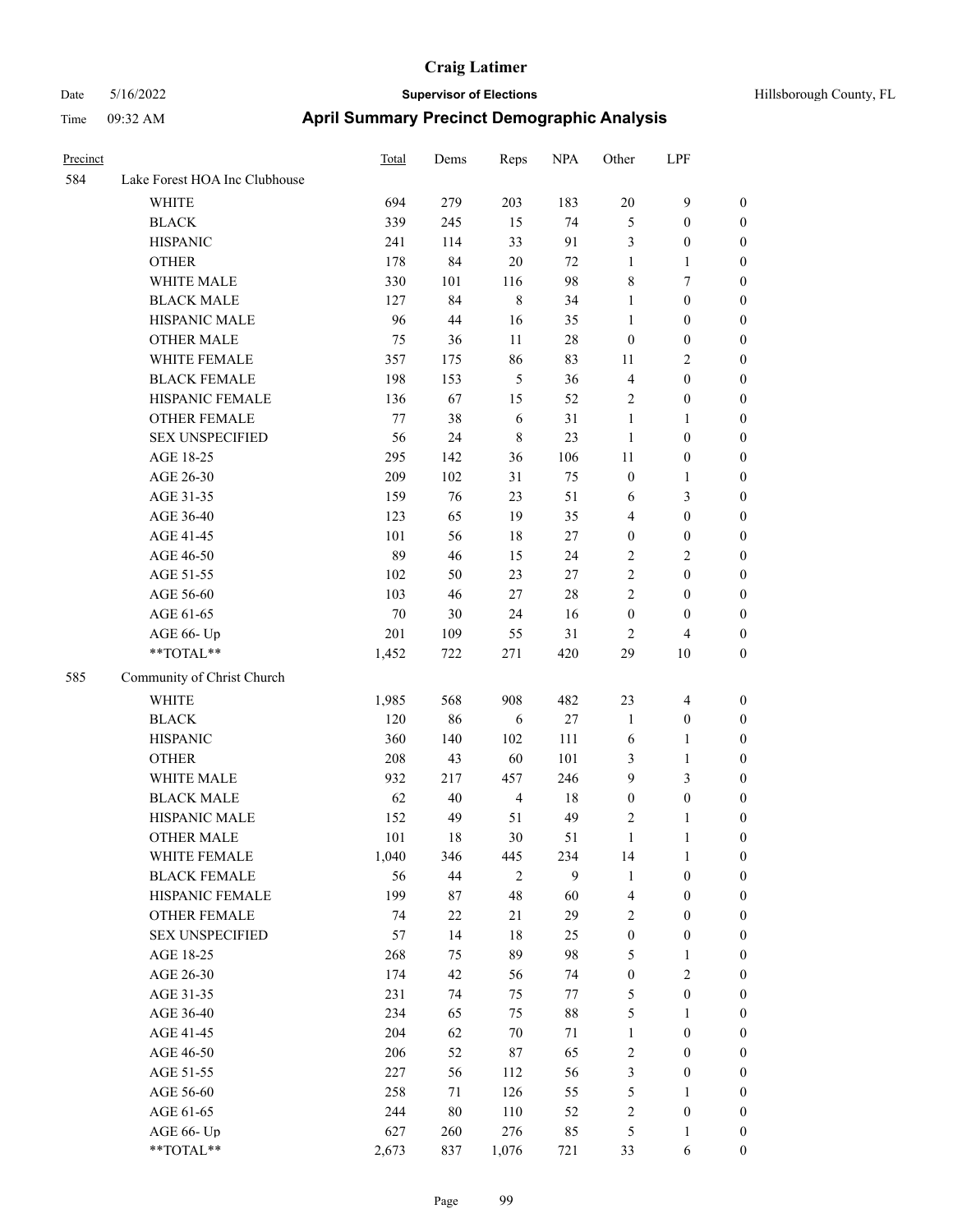| Hillsborough County, FL |  |  |
|-------------------------|--|--|
|-------------------------|--|--|

| Precinct |                                               | Total      | Dems     | Reps           | <b>NPA</b> | Other            | LPF                                  |                                  |
|----------|-----------------------------------------------|------------|----------|----------------|------------|------------------|--------------------------------------|----------------------------------|
| 587      | River Of Life Church                          |            |          |                |            |                  |                                      |                                  |
|          | WHITE                                         | 2,165      | 622      | 1,076          | 436        | 20               | 11                                   | $\boldsymbol{0}$                 |
|          | <b>BLACK</b>                                  | 112        | 76       | 8              | 28         | $\mathbf{0}$     | $\boldsymbol{0}$                     | $\boldsymbol{0}$                 |
|          | <b>HISPANIC</b>                               | 268        | 98       | 73             | 93         | 4                | $\boldsymbol{0}$                     | 0                                |
|          | <b>OTHER</b>                                  | 172        | 49       | 51             | 66         | 6                | $\boldsymbol{0}$                     | 0                                |
|          | WHITE MALE                                    | 1,059      | 262      | 548            | 234        | 5                | 10                                   | $\boldsymbol{0}$                 |
|          | <b>BLACK MALE</b>                             | 55         | 35       | 6              | 14         | $\boldsymbol{0}$ | $\boldsymbol{0}$                     | $\boldsymbol{0}$                 |
|          | HISPANIC MALE                                 | 117        | 36       | 39             | 41         | $\mathbf{1}$     | $\boldsymbol{0}$                     | $\boldsymbol{0}$                 |
|          | <b>OTHER MALE</b>                             | 69         | 19       | 22             | 27         | $\mathbf{1}$     | $\boldsymbol{0}$                     | $\boldsymbol{0}$                 |
|          | WHITE FEMALE                                  | 1,087      | 356      | 522            | 194        | 15               | $\boldsymbol{0}$                     | $\boldsymbol{0}$                 |
|          | <b>BLACK FEMALE</b>                           | 55         | 40       | $\sqrt{2}$     | 13         | $\boldsymbol{0}$ | $\boldsymbol{0}$                     | $\boldsymbol{0}$                 |
|          | HISPANIC FEMALE                               | 147        | 62       | 33             | 49         | 3                | $\boldsymbol{0}$                     | 0                                |
|          | OTHER FEMALE                                  | 75         | 25       | 22             | 25         | 3                | $\boldsymbol{0}$                     | 0                                |
|          | <b>SEX UNSPECIFIED</b>                        | 53         | 10       | 14             | 26         | $\overline{c}$   | $\mathbf{1}$                         | 0                                |
|          | AGE 18-25                                     | 272        | 75       | 106            | 83         | 7                | $\mathbf{1}$                         | 0                                |
|          | AGE 26-30                                     | 159        | 44       | 59             | 50         | 4                | $\sqrt{2}$                           | 0                                |
|          | AGE 31-35                                     | 232        | 70       | 87             | 70         | 5                | $\boldsymbol{0}$                     | $\boldsymbol{0}$                 |
|          | AGE 36-40                                     | 192        | 51       | 71             | 66         | 4                | $\boldsymbol{0}$                     | $\boldsymbol{0}$                 |
|          | AGE 41-45                                     | 182        | 52       | 73             | 54         | 3                | $\boldsymbol{0}$                     | 0                                |
|          | AGE 46-50                                     | 211        | 51       | 93             | 60         | $\overline{c}$   | 5                                    | $\boldsymbol{0}$                 |
|          | AGE 51-55                                     | 211        | 55       | 93             | 61         | $\boldsymbol{0}$ | $\overline{c}$                       | $\boldsymbol{0}$                 |
|          | AGE 56-60                                     | 291        | $80\,$   | 158            | 50         | 3                | $\boldsymbol{0}$                     | 0                                |
|          | AGE 61-65                                     | 264        | 89       | 135            | 40         | $\boldsymbol{0}$ | $\boldsymbol{0}$                     | 0                                |
|          | AGE 66- Up                                    | 703        | 278      | 333            | 89         | 2                | 1                                    | 0                                |
|          | **TOTAL**                                     | 2,717      | 845      | 1,208          | 623        | 30               | 11                                   | $\boldsymbol{0}$                 |
| 589      | First United Methodist Church of Lutz         |            |          |                |            |                  |                                      |                                  |
|          | WHITE                                         | 1,575      | 357      | 798            | 391        | 25               | 4                                    | $\boldsymbol{0}$                 |
|          | <b>BLACK</b>                                  | 132        | 84       | $\tau$         | 39         | $\overline{2}$   | $\boldsymbol{0}$                     | $\boldsymbol{0}$                 |
|          | <b>HISPANIC</b>                               | 293        | 82       | 96             | 111        | 3                | $\mathbf{1}$                         | $\boldsymbol{0}$                 |
|          | <b>OTHER</b>                                  | 296        | 88       | 77             | 129        | $\overline{c}$   | $\boldsymbol{0}$                     | $\boldsymbol{0}$                 |
|          | WHITE MALE                                    | 764        | 134      | 412            | 200        | 15               | $\mathfrak{Z}$                       | $\boldsymbol{0}$                 |
|          | <b>BLACK MALE</b>                             | 58         | 36       | $\overline{2}$ | 20         | $\boldsymbol{0}$ | $\boldsymbol{0}$                     | $\boldsymbol{0}$                 |
|          | HISPANIC MALE                                 | 130        | 26       | 47             | 56         | $\boldsymbol{0}$ | 1                                    | 0                                |
|          | <b>OTHER MALE</b>                             | 118        | 32       | 34             | 52         | $\boldsymbol{0}$ | $\boldsymbol{0}$                     | $\boldsymbol{0}$                 |
|          | WHITE FEMALE                                  | 799        | 222      | 381            | 185        | 10               | $\mathbf{1}$                         | 0                                |
|          | <b>BLACK FEMALE</b>                           | 73         | 47       | 5              | 19         | $\overline{c}$   | $\boldsymbol{0}$                     | 0                                |
|          | HISPANIC FEMALE                               | 159        | 55       | 48             | 53         | 3                | $\boldsymbol{0}$                     | 0                                |
|          | <b>OTHER FEMALE</b><br><b>SEX UNSPECIFIED</b> | 148<br>47  | 46       | 34             | 66<br>19   | $\overline{c}$   | $\boldsymbol{0}$<br>$\boldsymbol{0}$ | $\overline{0}$<br>$\overline{0}$ |
|          |                                               |            | 13<br>74 | 15             |            | $\boldsymbol{0}$ | $\boldsymbol{0}$                     | 0                                |
|          | AGE 18-25                                     | 284        | 49       | 105            | 97         | 8<br>$\sqrt{2}$  |                                      | 0                                |
|          | AGE 26-30<br>AGE 31-35                        | 159<br>146 | 31       | 47<br>52       | 61<br>55   | 7                | $\boldsymbol{0}$<br>$\mathbf{1}$     | $\overline{0}$                   |
|          | AGE 36-40                                     | 173        | 60       | 55             | 56         | $\mathbf{1}$     | $\mathbf{1}$                         | 0                                |
|          | AGE 41-45                                     | 195        | 37       | 75             | 77         | 3                | $\mathfrak{Z}$                       | 0                                |
|          | AGE 46-50                                     | 239        | 54       | 96             | $87\,$     | $\sqrt{2}$       | $\boldsymbol{0}$                     | 0                                |
|          | AGE 51-55                                     | 244        | 67       | 113            | 61         | $\mathfrak{Z}$   | $\boldsymbol{0}$                     | $\boldsymbol{0}$                 |
|          | AGE 56-60                                     | 217        | 48       | 114            | 53         | $\sqrt{2}$       | $\boldsymbol{0}$                     | $\overline{0}$                   |
|          | AGE 61-65                                     | 174        | 46       | 84             | 42         | $\sqrt{2}$       | $\boldsymbol{0}$                     | $\boldsymbol{0}$                 |
|          | AGE 66- Up                                    | 465        | 145      | 237            | 81         | $\overline{c}$   | $\boldsymbol{0}$                     | $\boldsymbol{0}$                 |
|          | $**TOTAL**$                                   | 2,296      | 611      | 978            | 670        | 32               | 5                                    | $\boldsymbol{0}$                 |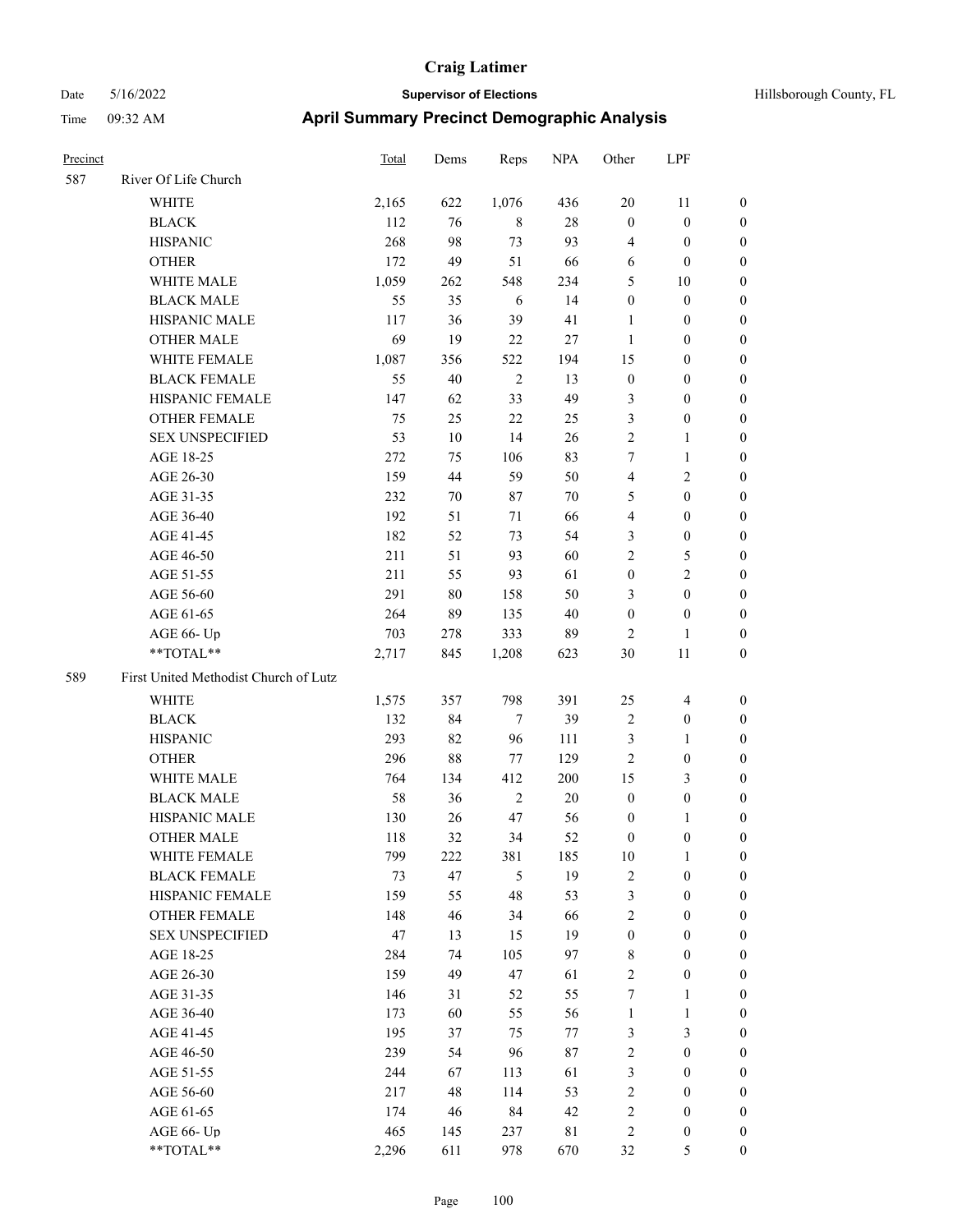| Precinct |                                       | Total       | Dems   | Reps           | <b>NPA</b> | Other            | LPF                     |                  |
|----------|---------------------------------------|-------------|--------|----------------|------------|------------------|-------------------------|------------------|
| 591      | First United Methodist Church of Lutz |             |        |                |            |                  |                         |                  |
|          | WHITE                                 | 2,983       | 711    | 1,630          | 594        | 36               | 12                      | $\boldsymbol{0}$ |
|          | <b>BLACK</b>                          | 151         | 98     | 12             | 40         | $\mathbf{1}$     | $\boldsymbol{0}$        | $\boldsymbol{0}$ |
|          | <b>HISPANIC</b>                       | 327         | 91     | 122            | 110        | $\overline{4}$   | $\boldsymbol{0}$        | 0                |
|          | <b>OTHER</b>                          | 236         | 62     | 73             | 90         | 6                | 5                       | 0                |
|          | WHITE MALE                            | 1,466       | 283    | 868            | 294        | 14               | $\tau$                  | $\boldsymbol{0}$ |
|          | <b>BLACK MALE</b>                     | 74          | 44     | $\,$ 8 $\,$    | $22\,$     | $\boldsymbol{0}$ | $\boldsymbol{0}$        | $\boldsymbol{0}$ |
|          | HISPANIC MALE                         | 155         | 35     | 65             | 51         | $\overline{4}$   | $\boldsymbol{0}$        | $\boldsymbol{0}$ |
|          | <b>OTHER MALE</b>                     | 96          | $22\,$ | 30             | 39         | $\sqrt{2}$       | $\mathfrak{Z}$          | $\boldsymbol{0}$ |
|          | WHITE FEMALE                          | 1,489       | 422    | 745            | 295        | 22               | $\mathfrak{S}$          | $\boldsymbol{0}$ |
|          | <b>BLACK FEMALE</b>                   | 76          | 53     | $\overline{4}$ | $18\,$     | $\mathbf{1}$     | $\boldsymbol{0}$        | $\boldsymbol{0}$ |
|          | HISPANIC FEMALE                       | 162         | 52     | 55             | 55         | $\boldsymbol{0}$ | $\boldsymbol{0}$        | 0                |
|          | OTHER FEMALE                          | 106         | 35     | 33             | 33         | 3                | $\mathfrak{2}$          | 0                |
|          | <b>SEX UNSPECIFIED</b>                | 73          | 16     | 29             | 27         | $\mathbf{1}$     | $\boldsymbol{0}$        | 0                |
|          | AGE 18-25                             | 382         | 87     | 175            | 109        | 9                | $\sqrt{2}$              | 0                |
|          | AGE 26-30                             | 220         | 65     | 85             | 65         | 3                | $\sqrt{2}$              | 0                |
|          | AGE 31-35                             | 213         | 63     | 79             | 68         | $\overline{c}$   | $\mathbf{1}$            | $\boldsymbol{0}$ |
|          | AGE 36-40                             | 246         | 59     | 105            | 76         | 5                | $\mathbf{1}$            | $\boldsymbol{0}$ |
|          | AGE 41-45                             | 297         | 60     | 136            | 96         | 4                | $\mathbf{1}$            | 0                |
|          | AGE 46-50                             | 304         | 60     | 157            | 79         | 3                | $\mathfrak{S}$          | $\boldsymbol{0}$ |
|          | AGE 51-55                             | 330         | 66     | 183            | 76         | 3                | $\overline{c}$          | 0                |
|          | AGE 56-60                             | 364         | $80\,$ | 208            | 71         | 4                | $\mathbf{1}$            | 0                |
|          | AGE 61-65                             | 362         | 100    | 195            | 63         | $\overline{4}$   | $\boldsymbol{0}$        | 0                |
|          | AGE 66- Up                            | 979         | 322    | 514            | 131        | 10               | $\overline{c}$          | 0                |
|          | **TOTAL**                             | 3,697       | 962    | 1,837          | 834        | 47               | 17                      | $\boldsymbol{0}$ |
| 595      | Lutz Civic Center                     |             |        |                |            |                  |                         |                  |
|          | <b>WHITE</b>                          | 2,476       | 574    | 1,290          | 568        | 34               | 10                      | $\boldsymbol{0}$ |
|          | <b>BLACK</b>                          | 165         | 117    | 8              | 38         | $\overline{2}$   | $\boldsymbol{0}$        | $\boldsymbol{0}$ |
|          | <b>HISPANIC</b>                       | 257         | 84     | 101            | 69         | 3                | $\boldsymbol{0}$        | $\boldsymbol{0}$ |
|          | <b>OTHER</b>                          | 324         | 82     | 92             | 146        | $\overline{c}$   | $\mathfrak{2}$          | $\boldsymbol{0}$ |
|          | WHITE MALE                            | 1,186       | 206    | 659            | 299        | 18               | $\overline{\mathbf{4}}$ | 0                |
|          | <b>BLACK MALE</b>                     | 84          | 53     | 6              | 23         | $\overline{c}$   | $\boldsymbol{0}$        | $\boldsymbol{0}$ |
|          | HISPANIC MALE                         | 122         | 43     | 46             | 33         | $\boldsymbol{0}$ | $\boldsymbol{0}$        | 0                |
|          | <b>OTHER MALE</b>                     | 134         | 32     | 44             | 55         | 1                | $\overline{c}$          | $\boldsymbol{0}$ |
|          | WHITE FEMALE                          | 1,266       | 359    | 624            | 261        | 16               | 6                       | 0                |
|          | <b>BLACK FEMALE</b>                   | $8\sqrt{1}$ | 64     | $\overline{2}$ | 15         | $\boldsymbol{0}$ | $\boldsymbol{0}$        | 0                |
|          | HISPANIC FEMALE                       | 132         | 39     | 54             | 36         | 3                | $\boldsymbol{0}$        | $\overline{0}$   |
|          | <b>OTHER FEMALE</b>                   | 142         | 39     | 36             | 66         | $\mathbf{1}$     | $\boldsymbol{0}$        | $\boldsymbol{0}$ |
|          | <b>SEX UNSPECIFIED</b>                | 75          | 22     | 20             | 33         | $\boldsymbol{0}$ | $\boldsymbol{0}$        | $\boldsymbol{0}$ |
|          | AGE 18-25                             | 318         | 71     | 129            | 106        | 11               | $\mathbf{1}$            | 0                |
|          | AGE 26-30                             | 189         | 50     | 72             | 58         | 7                | $\sqrt{2}$              | 0                |
|          | AGE 31-35                             | 206         | 47     | 86             | 68         | 3                | $\sqrt{2}$              | $\overline{0}$   |
|          | AGE 36-40                             | 248         | 50     | 103            | 90         | 3                | $\overline{2}$          | 0                |
|          | AGE 41-45                             | 260         | 63     | 101            | 92         | 4                | $\boldsymbol{0}$        | 0                |
|          | AGE 46-50                             | 305         | 61     | 147            | 94         | $\mathbf{1}$     | $\sqrt{2}$              | 0                |
|          | AGE 51-55                             | 313         | 81     | 150            | 79         | $\sqrt{2}$       | $\mathbf{1}$            | 0                |
|          | AGE 56-60                             | 339         | 82     | 186            | 66         | 5                | $\boldsymbol{0}$        | $\boldsymbol{0}$ |
|          | AGE 61-65                             | 299         | 93     | 155            | 47         | 4                | $\boldsymbol{0}$        | $\boldsymbol{0}$ |
|          | AGE 66- Up                            | 745         | 259    | 362            | 121        | $\mathbf{1}$     | $\sqrt{2}$              | $\boldsymbol{0}$ |
|          | $**TOTAL**$                           | 3,222       | 857    | 1,491          | 821        | 41               | 12                      | $\boldsymbol{0}$ |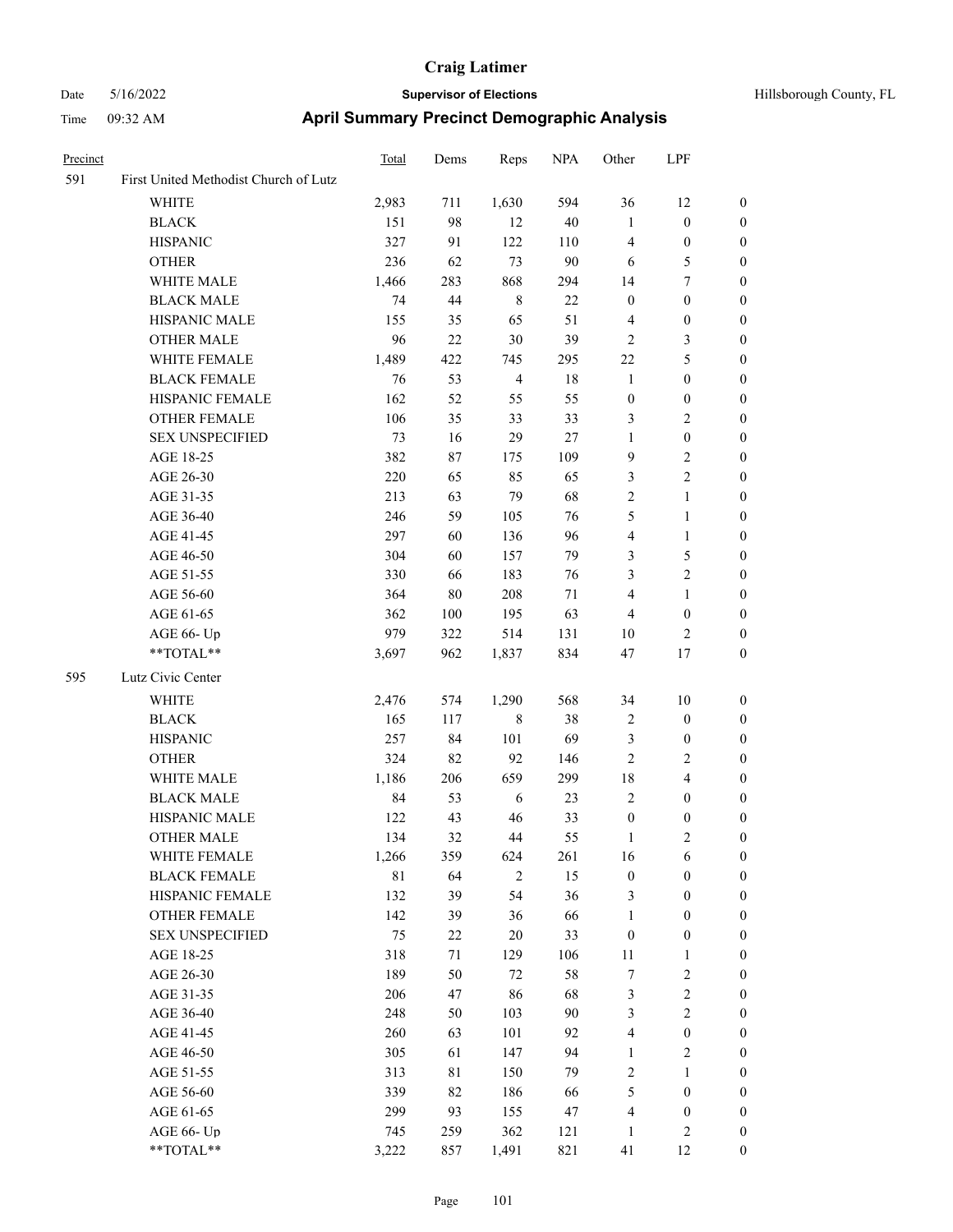| Hillsborough County, FL |  |  |
|-------------------------|--|--|
|-------------------------|--|--|

| Precinct |                             | <b>Total</b> | Dems           | Reps             | <b>NPA</b>       | Other            | LPF              |                  |
|----------|-----------------------------|--------------|----------------|------------------|------------------|------------------|------------------|------------------|
| 601      | East Chelsea Baptist Church |              |                |                  |                  |                  |                  |                  |
|          | WHITE                       | 903          | 293            | 329              | 264              | 12               | $\mathfrak s$    | $\boldsymbol{0}$ |
|          | <b>BLACK</b>                | 1,249        | 968            | 44               | 226              | 10               | $\mathbf{1}$     | 0                |
|          | <b>HISPANIC</b>             | 623          | 292            | 88               | 237              | 5                | $\mathbf{1}$     | 0                |
|          | <b>OTHER</b>                | 235          | 93             | 25               | 116              | $\boldsymbol{0}$ | $\mathbf{1}$     | $\boldsymbol{0}$ |
|          | WHITE MALE                  | 441          | 115            | 178              | 141              | 4                | $\mathfrak{Z}$   | $\boldsymbol{0}$ |
|          | <b>BLACK MALE</b>           | 487          | 348            | $22\,$           | 113              | 4                | $\boldsymbol{0}$ | $\boldsymbol{0}$ |
|          | HISPANIC MALE               | 298          | 128            | 49               | 116              | 4                | $\mathbf{1}$     | $\boldsymbol{0}$ |
|          | <b>OTHER MALE</b>           | 73           | 26             | 10               | 37               | $\boldsymbol{0}$ | $\boldsymbol{0}$ | $\boldsymbol{0}$ |
|          | WHITE FEMALE                | 441          | 173            | 140              | 118              | 8                | $\sqrt{2}$       | $\boldsymbol{0}$ |
|          | <b>BLACK FEMALE</b>         | 738          | 604            | 18               | 109              | 6                | $\mathbf{1}$     | $\boldsymbol{0}$ |
|          | HISPANIC FEMALE             | 310          | 156            | 37               | 116              | 1                | $\boldsymbol{0}$ | $\boldsymbol{0}$ |
|          | OTHER FEMALE                | 88           | 42             | 11               | 34               | $\boldsymbol{0}$ | $\mathbf{1}$     | 0                |
|          | <b>SEX UNSPECIFIED</b>      | 134          | 54             | 21               | 59               | $\boldsymbol{0}$ | $\boldsymbol{0}$ | 0                |
|          | AGE 18-25                   | 360          | 182            | 29               | 144              | 4                | $\mathbf{1}$     | 0                |
|          | AGE 26-30                   | 318          | 161            | 34               | 115              | 5                | 3                | $\boldsymbol{0}$ |
|          | AGE 31-35                   | 320          | 172            | 36               | 110              | $\overline{c}$   | $\boldsymbol{0}$ | $\boldsymbol{0}$ |
|          | AGE 36-40                   | 282          | 149            | 39               | $87\,$           | 7                | $\boldsymbol{0}$ | $\boldsymbol{0}$ |
|          | AGE 41-45                   | 261          | 148            | 36               | 76               | $\mathbf{1}$     | $\boldsymbol{0}$ | $\boldsymbol{0}$ |
|          | AGE 46-50                   | 239          | 137            | 42               | 58               | $\mathbf{1}$     | $\mathbf{1}$     | $\boldsymbol{0}$ |
|          | AGE 51-55                   | 230          | 128            | 37               | 63               | $\mathbf{1}$     | 1                | $\boldsymbol{0}$ |
|          | AGE 56-60                   | 255          | 137            | 57               | 61               | $\boldsymbol{0}$ | $\boldsymbol{0}$ | 0                |
|          | AGE 61-65                   | 238          | 140            | 51               | 45               | $\overline{c}$   | $\boldsymbol{0}$ | 0                |
|          | AGE 66- Up                  | 507          | 292            | 125              | 84               | 4                | $\overline{c}$   | 0                |
|          | **TOTAL**                   | 3,010        | 1,646          | 486              | 843              | 27               | $\,8\,$          | $\boldsymbol{0}$ |
| 605      | Eastlake Park Civic Club    |              |                |                  |                  |                  |                  |                  |
|          | <b>WHITE</b>                | 274          | 91             | 109              | 72               | 2                | $\boldsymbol{0}$ | $\boldsymbol{0}$ |
|          | <b>BLACK</b>                | 126          | 84             | $\overline{4}$   | 38               | $\boldsymbol{0}$ | $\boldsymbol{0}$ | $\boldsymbol{0}$ |
|          | <b>HISPANIC</b>             | 86           | 29             | 28               | 27               | 1                | 1                | $\boldsymbol{0}$ |
|          | <b>OTHER</b>                | 46           | 12             | $\,$ 8 $\,$      | 26               | $\boldsymbol{0}$ | $\boldsymbol{0}$ | $\boldsymbol{0}$ |
|          | WHITE MALE                  | 126          | 31             | 53               | $40\,$           | $\overline{c}$   | $\boldsymbol{0}$ | $\boldsymbol{0}$ |
|          | <b>BLACK MALE</b>           | 56           | 32             | $\boldsymbol{0}$ | 24               | $\boldsymbol{0}$ | $\boldsymbol{0}$ | $\boldsymbol{0}$ |
|          | HISPANIC MALE               | 43           | 16             | 12               | 14               | $\boldsymbol{0}$ | 1                | $\boldsymbol{0}$ |
|          | <b>OTHER MALE</b>           | 11           | $\overline{4}$ | $\overline{c}$   | 5                | $\boldsymbol{0}$ | $\boldsymbol{0}$ | $\boldsymbol{0}$ |
|          | WHITE FEMALE                | 144          | 59             | 54               | 31               | $\boldsymbol{0}$ | $\boldsymbol{0}$ | 0                |
|          | <b>BLACK FEMALE</b>         | 66           | 48             | $\overline{4}$   | 14               | $\boldsymbol{0}$ | $\boldsymbol{0}$ | 0                |
|          | HISPANIC FEMALE             | 39           | 11             | 14               | 13               | $\mathbf{1}$     | $\boldsymbol{0}$ | $\overline{0}$   |
|          | OTHER FEMALE                | 21           | 3              | $\mathfrak{Z}$   | 15               | $\boldsymbol{0}$ | $\boldsymbol{0}$ | $\overline{0}$   |
|          | <b>SEX UNSPECIFIED</b>      | 26           | 12             | $\tau$           | $\boldsymbol{7}$ | $\boldsymbol{0}$ | $\boldsymbol{0}$ | $\overline{0}$   |
|          | AGE 18-25                   | 53           | 16             | 11               | 26               | $\boldsymbol{0}$ | $\boldsymbol{0}$ | 0                |
|          | AGE 26-30                   | 47           | 21             | 6                | $18\,$           | 1                | $\mathbf{1}$     | $\overline{0}$   |
|          | AGE 31-35                   | 51           | 19             | 13               | 19               | $\boldsymbol{0}$ | $\boldsymbol{0}$ | $\overline{0}$   |
|          | AGE 36-40                   | 53           | 14             | $17\,$           | $22\,$           | $\boldsymbol{0}$ | $\boldsymbol{0}$ | $\overline{0}$   |
|          | AGE 41-45                   | 39           | 18             | $\,$ 8 $\,$      | 13               | $\boldsymbol{0}$ | $\boldsymbol{0}$ | $\overline{0}$   |
|          | AGE 46-50                   | 43           | 16             | 12               | 14               | $\mathbf{1}$     | $\boldsymbol{0}$ | 0                |
|          | AGE 51-55                   | 37           | 8              | 15               | 14               | $\boldsymbol{0}$ | $\boldsymbol{0}$ | $\boldsymbol{0}$ |
|          | AGE 56-60                   | 50           | 23             | $18\,$           | $\,$ 8 $\,$      | $\mathbf{1}$     | $\boldsymbol{0}$ | $\overline{0}$   |
|          | AGE 61-65                   | 44           | 15             | 17               | 12               | $\boldsymbol{0}$ | $\boldsymbol{0}$ | $\overline{0}$   |
|          | AGE 66- Up                  | 115          | 66             | 32               | 17               | $\boldsymbol{0}$ | $\boldsymbol{0}$ | $\boldsymbol{0}$ |
|          | $**TOTAL**$                 | 532          | 216            | 149              | 163              | $\mathfrak{Z}$   | $\mathbf{1}$     | $\boldsymbol{0}$ |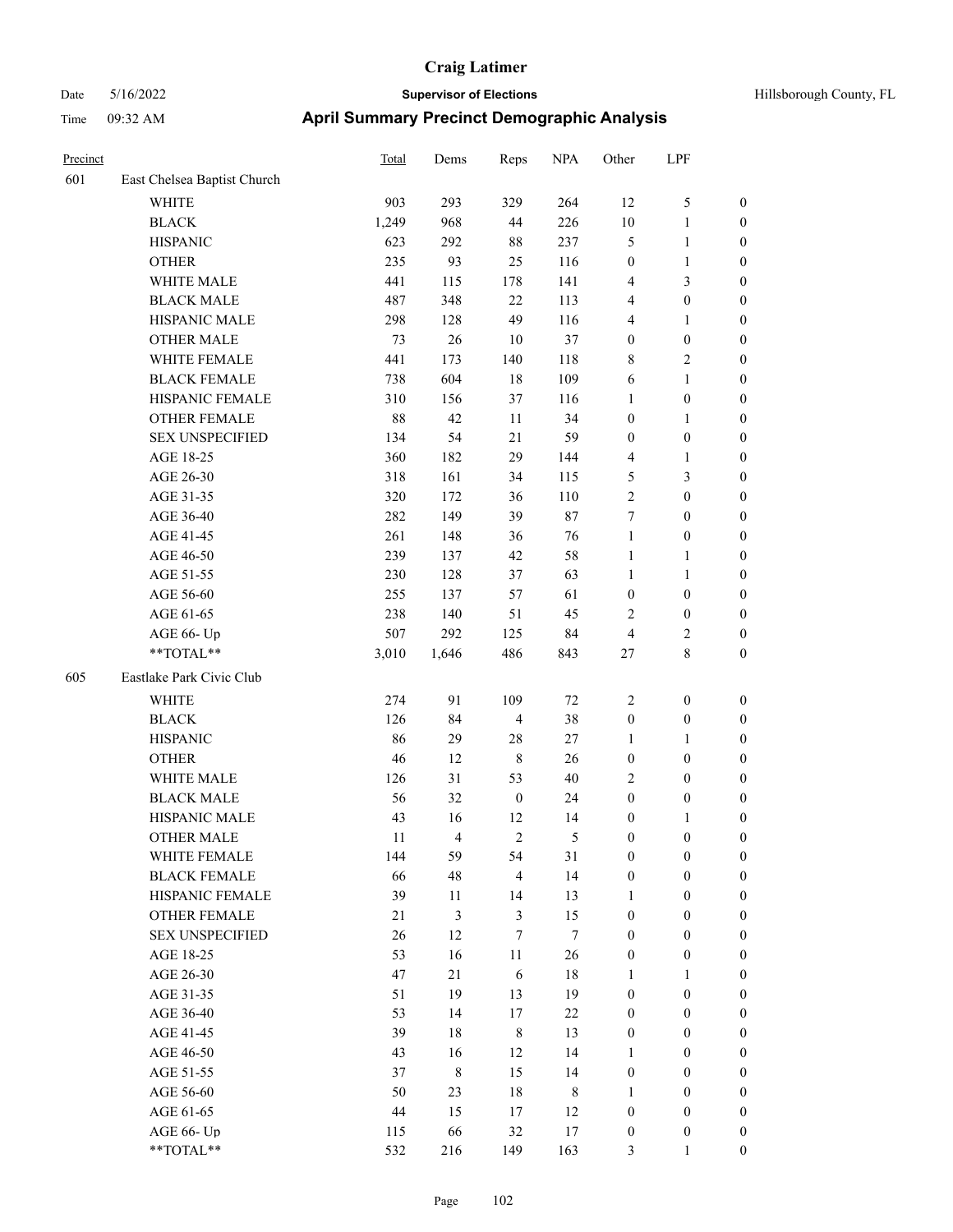| Precinct |                                                 | <b>Total</b> | Dems   | Reps           | <b>NPA</b> | Other            | LPF              |                  |  |  |
|----------|-------------------------------------------------|--------------|--------|----------------|------------|------------------|------------------|------------------|--|--|
| 613      | Living Faith Assembly of God                    |              |        |                |            |                  |                  |                  |  |  |
|          | <b>WHITE</b>                                    | 160          | 65     | 45             | 46         | $\overline{4}$   | $\boldsymbol{0}$ | $\boldsymbol{0}$ |  |  |
|          | <b>BLACK</b>                                    | 994          | 805    | 25             | 159        | $\overline{4}$   | 1                | $\boldsymbol{0}$ |  |  |
|          | <b>HISPANIC</b>                                 | 154          | 74     | 16             | 63         | 1                | $\boldsymbol{0}$ | $\boldsymbol{0}$ |  |  |
|          | <b>OTHER</b>                                    | 122          | 61     | 6              | 54         | $\mathbf{1}$     | $\boldsymbol{0}$ | $\boldsymbol{0}$ |  |  |
|          | WHITE MALE                                      | 82           | 28     | 25             | 26         | 3                | $\boldsymbol{0}$ | $\boldsymbol{0}$ |  |  |
|          | <b>BLACK MALE</b>                               | 376          | 287    | 15             | 72         | $\mathbf{1}$     | 1                | $\boldsymbol{0}$ |  |  |
|          | HISPANIC MALE                                   | 69           | 33     | $\tau$         | 29         | $\boldsymbol{0}$ | $\boldsymbol{0}$ | $\boldsymbol{0}$ |  |  |
|          | <b>OTHER MALE</b>                               | 38           | $21\,$ | 5              | 12         | $\boldsymbol{0}$ | $\boldsymbol{0}$ | $\boldsymbol{0}$ |  |  |
|          | WHITE FEMALE                                    | 75           | 34     | $20\,$         | 20         | $\mathbf{1}$     | $\boldsymbol{0}$ | $\boldsymbol{0}$ |  |  |
|          | <b>BLACK FEMALE</b>                             | 600          | 503    | $\overline{9}$ | 85         | 3                | $\boldsymbol{0}$ | $\boldsymbol{0}$ |  |  |
|          | HISPANIC FEMALE                                 | $8\sqrt{1}$  | 38     | 9              | 33         | $\mathbf{1}$     | $\boldsymbol{0}$ | $\boldsymbol{0}$ |  |  |
|          | <b>OTHER FEMALE</b>                             | 46           | 25     | $\mathbf{1}$   | 19         | $\mathbf{1}$     | $\boldsymbol{0}$ | $\boldsymbol{0}$ |  |  |
|          | <b>SEX UNSPECIFIED</b>                          | 63           | 36     | 1              | 26         | $\boldsymbol{0}$ | $\boldsymbol{0}$ | $\boldsymbol{0}$ |  |  |
|          | AGE 18-25                                       | 179          | 110    | 6              | 58         | $\overline{4}$   | 1                | $\boldsymbol{0}$ |  |  |
|          | AGE 26-30                                       | 164          | 106    | 7              | 51         | $\boldsymbol{0}$ | $\boldsymbol{0}$ | $\boldsymbol{0}$ |  |  |
|          | AGE 31-35                                       | 171          | 114    | $\overline{7}$ | 49         | 1                | $\boldsymbol{0}$ | $\boldsymbol{0}$ |  |  |
|          | AGE 36-40                                       | 143          | $87\,$ | 14             | 42         | $\boldsymbol{0}$ | $\boldsymbol{0}$ | $\boldsymbol{0}$ |  |  |
|          | AGE 41-45                                       | 106          | 72     | 6              | 26         | $\sqrt{2}$       | $\boldsymbol{0}$ | $\boldsymbol{0}$ |  |  |
|          | AGE 46-50                                       | 103          | 77     | 3              | 23         | $\boldsymbol{0}$ | $\boldsymbol{0}$ | $\boldsymbol{0}$ |  |  |
|          | AGE 51-55                                       | 98           | 72     | 7              | 18         | 1                | $\boldsymbol{0}$ | $\boldsymbol{0}$ |  |  |
|          | AGE 56-60                                       | 120          | 97     | 9              | 13         | 1                | $\boldsymbol{0}$ | $\boldsymbol{0}$ |  |  |
|          | AGE 61-65                                       | 100          | 79     | $10\,$         | 11         | $\boldsymbol{0}$ | $\boldsymbol{0}$ | $\boldsymbol{0}$ |  |  |
|          | AGE 66- Up                                      | 246          | 191    | 23             | 31         | $\mathbf{1}$     | $\boldsymbol{0}$ | $\boldsymbol{0}$ |  |  |
|          | **TOTAL**                                       | 1,430        | 1,005  | 92             | 322        | 10               | 1                | $\boldsymbol{0}$ |  |  |
| 617      | Bible Based Fellowship Church of Temple Terrace |              |        |                |            |                  |                  |                  |  |  |
|          | <b>WHITE</b>                                    | 489          | 208    | 134            | 139        | 5                | 3                | $\boldsymbol{0}$ |  |  |
|          | <b>BLACK</b>                                    | 1,778        | 1,425  | 51             | 286        | 15               | 1                | $\boldsymbol{0}$ |  |  |
|          | <b>HISPANIC</b>                                 | 345          | 158    | 49             | 134        | $\mathfrak{Z}$   | 1                | $\boldsymbol{0}$ |  |  |
|          | <b>OTHER</b>                                    | 260          | 129    | 31             | 95         | 5                | $\boldsymbol{0}$ | $\boldsymbol{0}$ |  |  |
|          | WHITE MALE                                      | 220          | 83     | 63             | 69         | 3                | 2                | $\boldsymbol{0}$ |  |  |
|          | <b>BLACK MALE</b>                               | 740          | 562    | 30             | 139        | $\,$ 8 $\,$      | 1                | $\boldsymbol{0}$ |  |  |
|          | HISPANIC MALE                                   | 153          | 69     | $28\,$         | 54         | 2                | $\boldsymbol{0}$ | $\boldsymbol{0}$ |  |  |
|          | <b>OTHER MALE</b>                               | 81           | 44     | $\,8\,$        | 26         | 3                | $\boldsymbol{0}$ | $\boldsymbol{0}$ |  |  |
|          | WHITE FEMALE                                    | 257          | 120    | 68             | 66         | $\sqrt{2}$       | $\mathbf{1}$     | $\boldsymbol{0}$ |  |  |
|          | <b>BLACK FEMALE</b>                             | 1,001        | 834    | 19             | 141        | 7                | $\boldsymbol{0}$ | $\boldsymbol{0}$ |  |  |
|          | HISPANIC FEMALE                                 | 189          | $88\,$ | 21             | $78\,$     | $\mathbf{1}$     | 1                | $\boldsymbol{0}$ |  |  |
|          | OTHER FEMALE                                    | 108          | 58     | 15             | 33         | $\sqrt{2}$       | $\boldsymbol{0}$ | $\boldsymbol{0}$ |  |  |
|          | <b>SEX UNSPECIFIED</b>                          | 123          | 62     | 13             | 48         | $\boldsymbol{0}$ | $\boldsymbol{0}$ | $\boldsymbol{0}$ |  |  |
|          | AGE 18-25                                       | 382          | 222    | 18             | 135        | $\boldsymbol{7}$ | $\boldsymbol{0}$ | $\boldsymbol{0}$ |  |  |
|          | AGE 26-30                                       | 313          | 183    | 21             | 101        | $\boldsymbol{7}$ | 1                | $\boldsymbol{0}$ |  |  |
|          | AGE 31-35                                       | 299          | 179    | 21             | 96         | $\mathfrak{Z}$   | $\boldsymbol{0}$ | $\boldsymbol{0}$ |  |  |
|          | AGE 36-40                                       | 228          | 135    | $22\,$         | 69         | $\sqrt{2}$       | $\boldsymbol{0}$ | $\boldsymbol{0}$ |  |  |
|          | AGE 41-45                                       | 223          | 137    | 16             | 68         | $\sqrt{2}$       | $\boldsymbol{0}$ | $\boldsymbol{0}$ |  |  |
|          | AGE 46-50                                       | 197          | 142    | 11             | 43         | $\mathbf{1}$     | $\boldsymbol{0}$ | $\boldsymbol{0}$ |  |  |
|          | AGE 51-55                                       | 197          | 141    | $22\,$         | 32         | $\mathbf{1}$     | 1                | $\boldsymbol{0}$ |  |  |
|          | AGE 56-60                                       | 261          | 191    | 32             | 35         | $\sqrt{2}$       | $\mathbf{1}$     | $\boldsymbol{0}$ |  |  |
|          | AGE 61-65                                       | 257          | 187    | 32             | 35         | $\sqrt{2}$       | $\mathbf{1}$     | $\boldsymbol{0}$ |  |  |
|          | AGE 66- Up                                      | 515          | 403    | $70\,$         | $40\,$     | $\mathbf{1}$     | 1                | $\boldsymbol{0}$ |  |  |
|          | $**TOTAL**$                                     | 2,872        | 1,920  | 265            | 654        | $28\,$           | 5                | $\mathbf{0}$     |  |  |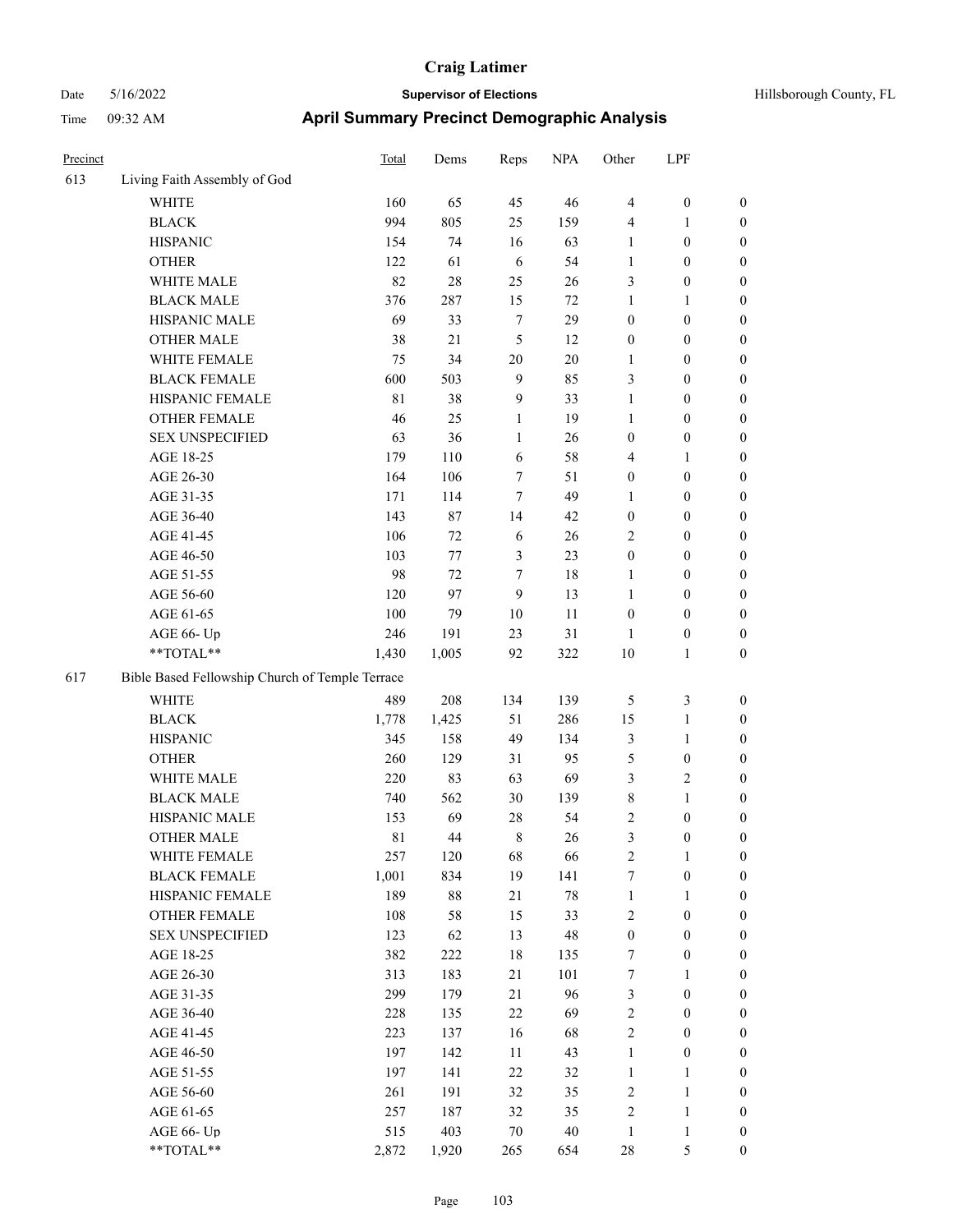| Precinct |                                    | Total       | Dems   | Reps           | <b>NPA</b> | Other            | LPF              |                  |
|----------|------------------------------------|-------------|--------|----------------|------------|------------------|------------------|------------------|
| 622      | Grace Family Church Temple Terrace |             |        |                |            |                  |                  |                  |
|          | <b>WHITE</b>                       | 386         | 132    | 138            | 103        | 11               | 2                | $\boldsymbol{0}$ |
|          | <b>BLACK</b>                       | 488         | 389    | 9              | 85         | $\mathfrak{S}$   | 0                | $\boldsymbol{0}$ |
|          | <b>HISPANIC</b>                    | 241         | 106    | 32             | 101        | $\overline{2}$   | $\boldsymbol{0}$ | $\boldsymbol{0}$ |
|          | <b>OTHER</b>                       | 183         | $87\,$ | 19             | 76         | $\mathbf{1}$     | $\boldsymbol{0}$ | $\boldsymbol{0}$ |
|          | WHITE MALE                         | 193         | 61     | 67             | 58         | 6                | 1                | $\boldsymbol{0}$ |
|          | <b>BLACK MALE</b>                  | 179         | 140    | $\overline{4}$ | 34         | $\mathbf{1}$     | $\boldsymbol{0}$ | $\boldsymbol{0}$ |
|          | HISPANIC MALE                      | 100         | $40\,$ | 15             | 44         | $\mathbf{1}$     | $\boldsymbol{0}$ | $\boldsymbol{0}$ |
|          | <b>OTHER MALE</b>                  | $8\sqrt{1}$ | 35     | $\tau$         | 38         | $\mathbf{1}$     | $\boldsymbol{0}$ | $\boldsymbol{0}$ |
|          | WHITE FEMALE                       | 182         | 68     | 67             | 41         | 5                | 1                | $\boldsymbol{0}$ |
|          | <b>BLACK FEMALE</b>                | 305         | 246    | 5              | 50         | $\overline{4}$   | $\boldsymbol{0}$ | $\boldsymbol{0}$ |
|          | HISPANIC FEMALE                    | 132         | 60     | 16             | 55         | $\mathbf{1}$     | $\boldsymbol{0}$ | $\boldsymbol{0}$ |
|          | <b>OTHER FEMALE</b>                | 74          | 37     | 11             | 26         | $\boldsymbol{0}$ | $\boldsymbol{0}$ | $\boldsymbol{0}$ |
|          | <b>SEX UNSPECIFIED</b>             | 52          | 27     | 6              | 19         | $\boldsymbol{0}$ | $\boldsymbol{0}$ | $\boldsymbol{0}$ |
|          | AGE 18-25                          | 166         | 87     | 12             | 62         | 5                | $\boldsymbol{0}$ | $\boldsymbol{0}$ |
|          | AGE 26-30                          | 128         | 75     | $10\,$         | 41         | $\mathbf{1}$     | 1                | $\boldsymbol{0}$ |
|          | AGE 31-35                          | 156         | 87     | 13             | 53         | $\mathfrak{Z}$   | $\boldsymbol{0}$ | $\boldsymbol{0}$ |
|          | AGE 36-40                          | 139         | 77     | 19             | 41         | $\overline{2}$   | $\boldsymbol{0}$ | $\boldsymbol{0}$ |
|          | AGE 41-45                          | 111         | 60     | 17             | 32         | $\overline{2}$   | $\boldsymbol{0}$ | $\boldsymbol{0}$ |
|          | AGE 46-50                          | 110         | 55     | 9              | 46         | $\boldsymbol{0}$ | $\boldsymbol{0}$ | $\boldsymbol{0}$ |
|          | AGE 51-55                          | 105         | 63     | 13             | $27\,$     | $\sqrt{2}$       | $\boldsymbol{0}$ | $\boldsymbol{0}$ |
|          | AGE 56-60                          | 92          | 44     | 19             | 28         | $\mathbf{1}$     | $\boldsymbol{0}$ | $\boldsymbol{0}$ |
|          | AGE 61-65                          | 122         | 71     | 35             | 14         | 1                | 1                | $\boldsymbol{0}$ |
|          | AGE 66- Up                         | 169         | 95     | 51             | $21\,$     | $\overline{2}$   | $\boldsymbol{0}$ | $\boldsymbol{0}$ |
|          | **TOTAL**                          | 1,298       | 714    | 198            | 365        | 19               | 2                | $\boldsymbol{0}$ |
| 623      | East Chelsea Baptist Church        |             |        |                |            |                  |                  |                  |
|          | WHITE                              | 516         | 183    | 173            | 143        | 13               | 4                | $\boldsymbol{0}$ |
|          | <b>BLACK</b>                       | 954         | 725    | $28\,$         | 191        | $\overline{9}$   | 1                | $\boldsymbol{0}$ |
|          | <b>HISPANIC</b>                    | 297         | 122    | 32             | 134        | $\overline{9}$   | $\boldsymbol{0}$ | $\boldsymbol{0}$ |
|          | <b>OTHER</b>                       | 302         | 149    | 26             | 125        | $\overline{2}$   | $\boldsymbol{0}$ | $\boldsymbol{0}$ |
|          | WHITE MALE                         | 252         | 79     | 94             | 69         | $\tau$           | 3                | $\boldsymbol{0}$ |
|          | <b>BLACK MALE</b>                  | 352         | 250    | 12             | 83         | 6                | 1                | $\boldsymbol{0}$ |
|          | HISPANIC MALE                      | 130         | 50     | 15             | 60         | 5                | $\boldsymbol{0}$ | $\boldsymbol{0}$ |
|          | <b>OTHER MALE</b>                  | 132         | 62     | 13             | 55         | $\overline{c}$   | $\boldsymbol{0}$ | $\boldsymbol{0}$ |
|          | WHITE FEMALE                       | 253         | 99     | $78\,$         | 69         | $\sqrt{6}$       | $\mathbf{1}$     | $\boldsymbol{0}$ |
|          | <b>BLACK FEMALE</b>                | 580         | 458    | 14             | 105        | 3                | $\boldsymbol{0}$ | $\boldsymbol{0}$ |
|          | HISPANIC FEMALE                    | 159         | 69     | 15             | $71\,$     | $\overline{4}$   | $\boldsymbol{0}$ | $\boldsymbol{0}$ |
|          | OTHER FEMALE                       | 120         | 59     | 9              | 52         | $\boldsymbol{0}$ | $\boldsymbol{0}$ | $\boldsymbol{0}$ |
|          | <b>SEX UNSPECIFIED</b>             | 91          | 53     | 9              | 29         | $\boldsymbol{0}$ | $\boldsymbol{0}$ | $\boldsymbol{0}$ |
|          | AGE 18-25                          | 311         | 158    | 28             | 119        | $\overline{4}$   | $\mathbf{2}$     | $\boldsymbol{0}$ |
|          | AGE 26-30                          | 245         | 121    | 24             | 94         | $\sqrt{5}$       | $\mathbf{1}$     | $\boldsymbol{0}$ |
|          | AGE 31-35                          | 242         | 143    | 19             | 72         | $\boldsymbol{7}$ | $\mathbf{1}$     | $\boldsymbol{0}$ |
|          | AGE 36-40                          | 195         | 105    | 18             | 66         | $\sqrt{5}$       | $\mathbf{1}$     | $\boldsymbol{0}$ |
|          | AGE 41-45                          | 191         | 124    | $\mathbf{9}$   | 56         | $\sqrt{2}$       | $\boldsymbol{0}$ | $\boldsymbol{0}$ |
|          | AGE 46-50                          | 162         | 98     | 12             | 49         | $\mathfrak{Z}$   | $\boldsymbol{0}$ | $\boldsymbol{0}$ |
|          | AGE 51-55                          | 148         | 93     | 16             | 38         | $\mathbf{1}$     | $\boldsymbol{0}$ | $\boldsymbol{0}$ |
|          | AGE 56-60                          | 191         | 115    | 35             | 38         | 3                | $\boldsymbol{0}$ | $\boldsymbol{0}$ |
|          | AGE 61-65                          | 151         | $90\,$ | 33             | 26         | $\sqrt{2}$       | $\boldsymbol{0}$ | $\boldsymbol{0}$ |
|          | AGE 66- Up                         | 233         | 132    | 65             | 35         | $\mathbf{1}$     | $\boldsymbol{0}$ | $\boldsymbol{0}$ |
|          | **TOTAL**                          | 2,069       | 1,179  | 259            | 593        | 33               | 5                | $\mathbf{0}$     |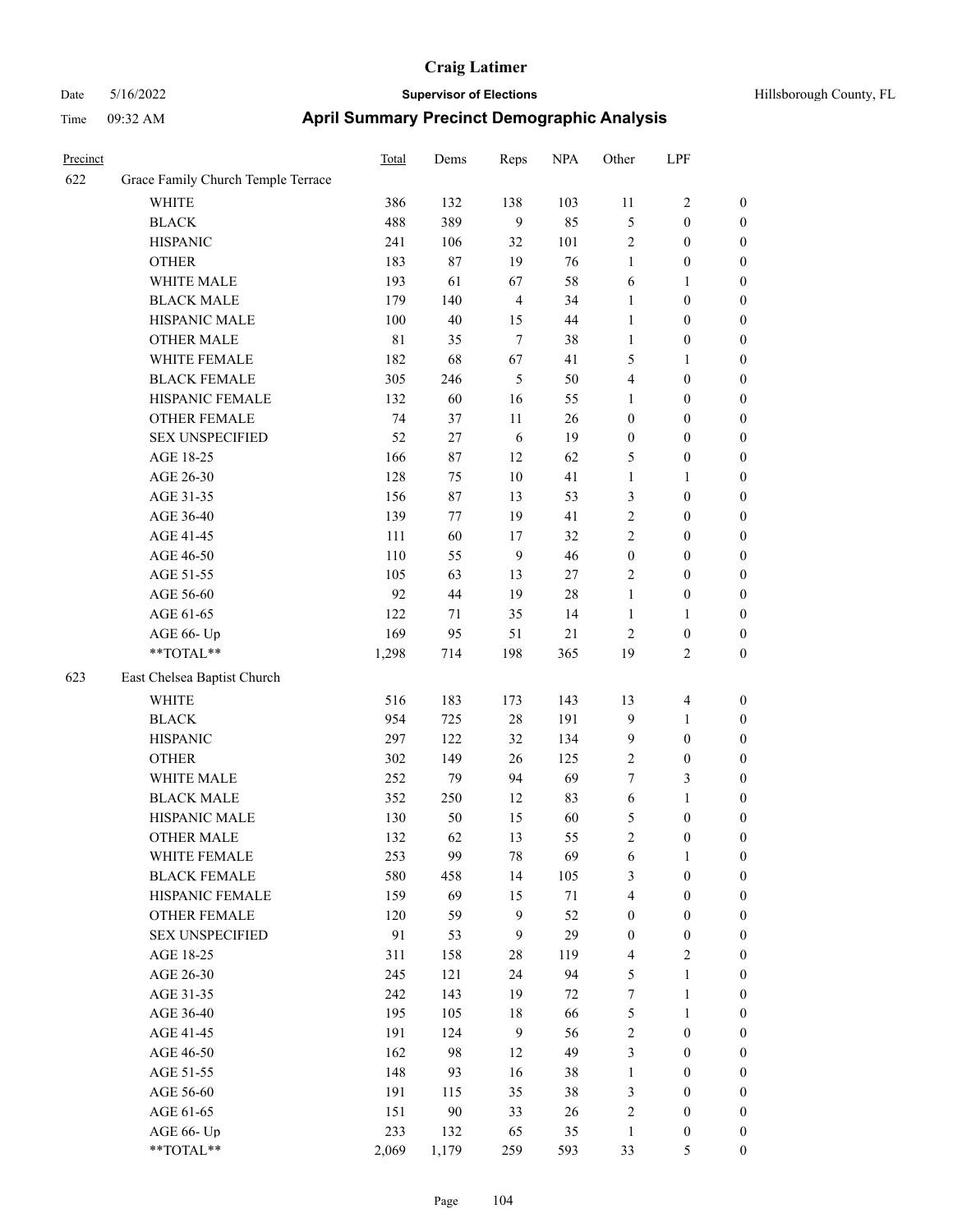| Hillsborough County, FL |  |  |
|-------------------------|--|--|
|-------------------------|--|--|

| Precinct |                                    | Total  | Dems   | Reps           | <b>NPA</b> | Other            | LPF              |                  |
|----------|------------------------------------|--------|--------|----------------|------------|------------------|------------------|------------------|
| 625      | Unitarian Universalist Church      |        |        |                |            |                  |                  |                  |
|          | <b>WHITE</b>                       | 538    | 164    | 204            | 161        | $\,$ 8 $\,$      | $\mathbf{1}$     | $\boldsymbol{0}$ |
|          | <b>BLACK</b>                       | 175    | 132    | 7              | 33         | $\overline{2}$   | $\mathbf{1}$     | $\boldsymbol{0}$ |
|          | <b>HISPANIC</b>                    | 375    | 149    | 49             | 171        | 6                | $\boldsymbol{0}$ | $\boldsymbol{0}$ |
|          | <b>OTHER</b>                       | 102    | 35     | 19             | 47         | $\mathbf{1}$     | $\boldsymbol{0}$ | 0                |
|          | WHITE MALE                         | 268    | $72\,$ | 102            | $88\,$     | 5                | $\mathbf{1}$     | 0                |
|          | <b>BLACK MALE</b>                  | 64     | 47     | $\overline{2}$ | 14         | $\boldsymbol{0}$ | $\mathbf{1}$     | $\boldsymbol{0}$ |
|          | HISPANIC MALE                      | 155    | 55     | $27\,$         | 71         | $\overline{c}$   | $\boldsymbol{0}$ | $\boldsymbol{0}$ |
|          | <b>OTHER MALE</b>                  | 31     | 11     | 7              | 13         | $\boldsymbol{0}$ | $\boldsymbol{0}$ | $\boldsymbol{0}$ |
|          | WHITE FEMALE                       | 262    | 89     | 100            | $70\,$     | 3                | $\boldsymbol{0}$ | $\boldsymbol{0}$ |
|          | <b>BLACK FEMALE</b>                | 108    | 82     | 5              | 19         | $\overline{c}$   | $\boldsymbol{0}$ | $\boldsymbol{0}$ |
|          | HISPANIC FEMALE                    | 213    | 93     | 21             | 95         | 4                | $\boldsymbol{0}$ | $\boldsymbol{0}$ |
|          | <b>OTHER FEMALE</b>                | $40\,$ | 14     | $\overline{4}$ | 21         | $\mathbf{1}$     | $\boldsymbol{0}$ | $\boldsymbol{0}$ |
|          | <b>SEX UNSPECIFIED</b>             | 49     | 17     | $11\,$         | 21         | $\boldsymbol{0}$ | $\boldsymbol{0}$ | $\boldsymbol{0}$ |
|          | AGE 18-25                          | 141    | 59     | 21             | 58         | 3                | $\boldsymbol{0}$ | $\boldsymbol{0}$ |
|          | AGE 26-30                          | 127    | 49     | 19             | 56         | 2                | 1                | 0                |
|          | AGE 31-35                          | 106    | 43     | 19             | 43         | $\mathbf{1}$     | $\boldsymbol{0}$ | 0                |
|          | AGE 36-40                          | 103    | 33     | $18\,$         | 50         | 2                | $\boldsymbol{0}$ | $\boldsymbol{0}$ |
|          | AGE 41-45                          | 101    | 41     | 24             | 34         | $\mathbf{1}$     | 1                | $\boldsymbol{0}$ |
|          | AGE 46-50                          | 118    | 42     | 26             | 49         | $\mathbf{1}$     | $\boldsymbol{0}$ | $\boldsymbol{0}$ |
|          | AGE 51-55                          | 100    | 45     | 22             | 32         | $\mathbf{1}$     | $\boldsymbol{0}$ | $\boldsymbol{0}$ |
|          | AGE 56-60                          | 95     | 38     | 27             | 27         | 3                | $\boldsymbol{0}$ | $\boldsymbol{0}$ |
|          | AGE 61-65                          | 97     | 44     | 28             | 25         | $\boldsymbol{0}$ | $\boldsymbol{0}$ | $\boldsymbol{0}$ |
|          | AGE 66- Up                         | 202    | 86     | 75             | $38\,$     | 3                | $\boldsymbol{0}$ | 0                |
|          | **TOTAL**                          | 1,190  | 480    | 279            | 412        | 17               | $\mathfrak{2}$   | $\boldsymbol{0}$ |
| 626      | Grace Family Church Temple Terrace |        |        |                |            |                  |                  |                  |
|          | WHITE                              | 469    | 164    | 160            | 136        | $\,$ 8 $\,$      | $\mathbf{1}$     | $\boldsymbol{0}$ |
|          | <b>BLACK</b>                       | 344    | 253    | $\,$ 8 $\,$    | $72\,$     | $10\,$           | $\mathbf{1}$     | 0                |
|          | <b>HISPANIC</b>                    | 229    | 103    | 38             | 82         | 6                | $\boldsymbol{0}$ | 0                |
|          | <b>OTHER</b>                       | 123    | 45     | 14             | 61         | 2                | 1                | 0                |
|          | WHITE MALE                         | 207    | 60     | 72             | $70\,$     | 5                | $\boldsymbol{0}$ | $\boldsymbol{0}$ |
|          | <b>BLACK MALE</b>                  | 138    | 96     | $\mathfrak{Z}$ | 35         | 3                | 1                | $\boldsymbol{0}$ |
|          | HISPANIC MALE                      | 102    | 35     | 24             | 38         | 5                | $\boldsymbol{0}$ | $\boldsymbol{0}$ |
|          | <b>OTHER MALE</b>                  | 39     | 17     | 5              | 16         | $\boldsymbol{0}$ | $\mathbf{1}$     | $\boldsymbol{0}$ |
|          | WHITE FEMALE                       | 255    | 102    | 86             | 63         | 3                | $\mathbf{1}$     | $\overline{0}$   |
|          | <b>BLACK FEMALE</b>                | 199    | 150    | 5              | 37         | 7                | $\boldsymbol{0}$ | 0                |
|          | HISPANIC FEMALE                    | 120    | 66     | 13             | $40\,$     | $\mathbf{1}$     | $\boldsymbol{0}$ | 0                |
|          | <b>OTHER FEMALE</b>                | 52     | 21     | $\sqrt{6}$     | 23         | 2                | $\boldsymbol{0}$ | 0                |
|          | <b>SEX UNSPECIFIED</b>             | 53     | 18     | 6              | 29         | $\boldsymbol{0}$ | $\boldsymbol{0}$ | 0                |
|          | AGE 18-25                          | 143    | 66     | 13             | 62         | 2                | $\boldsymbol{0}$ | $\overline{0}$   |
|          | AGE 26-30                          | 115    | 55     | 12             | 43         | 5                | $\boldsymbol{0}$ | $\boldsymbol{0}$ |
|          | AGE 31-35                          | 138    | 59     | $18\,$         | 52         | 7                | $\sqrt{2}$       | $\boldsymbol{0}$ |
|          | AGE 36-40                          | 97     | 41     | 11             | 41         | 3                | $\mathbf{1}$     | $\overline{0}$   |
|          | AGE 41-45                          | 96     | 55     | 15             | $22\,$     | 4                | $\boldsymbol{0}$ | $\boldsymbol{0}$ |
|          | AGE 46-50                          | 95     | 47     | 21             | 27         | $\boldsymbol{0}$ | $\boldsymbol{0}$ | $\overline{0}$   |
|          | AGE 51-55                          | 89     | 37     | 26             | 25         | $\mathbf{1}$     | $\boldsymbol{0}$ | $\overline{0}$   |
|          | AGE 56-60                          | 103    | 51     | $22\,$         | $28\,$     | 2                | $\boldsymbol{0}$ | $\boldsymbol{0}$ |
|          | AGE 61-65                          | 99     | 47     | 29             | $22\,$     | $\mathbf{1}$     | $\boldsymbol{0}$ | 0                |
|          | AGE 66- Up                         | 190    | 107    | 53             | 29         | $\mathbf{1}$     | $\boldsymbol{0}$ | 0                |
|          | **TOTAL**                          | 1,165  | 565    | 220            | 351        | 26               | $\mathfrak{Z}$   | $\boldsymbol{0}$ |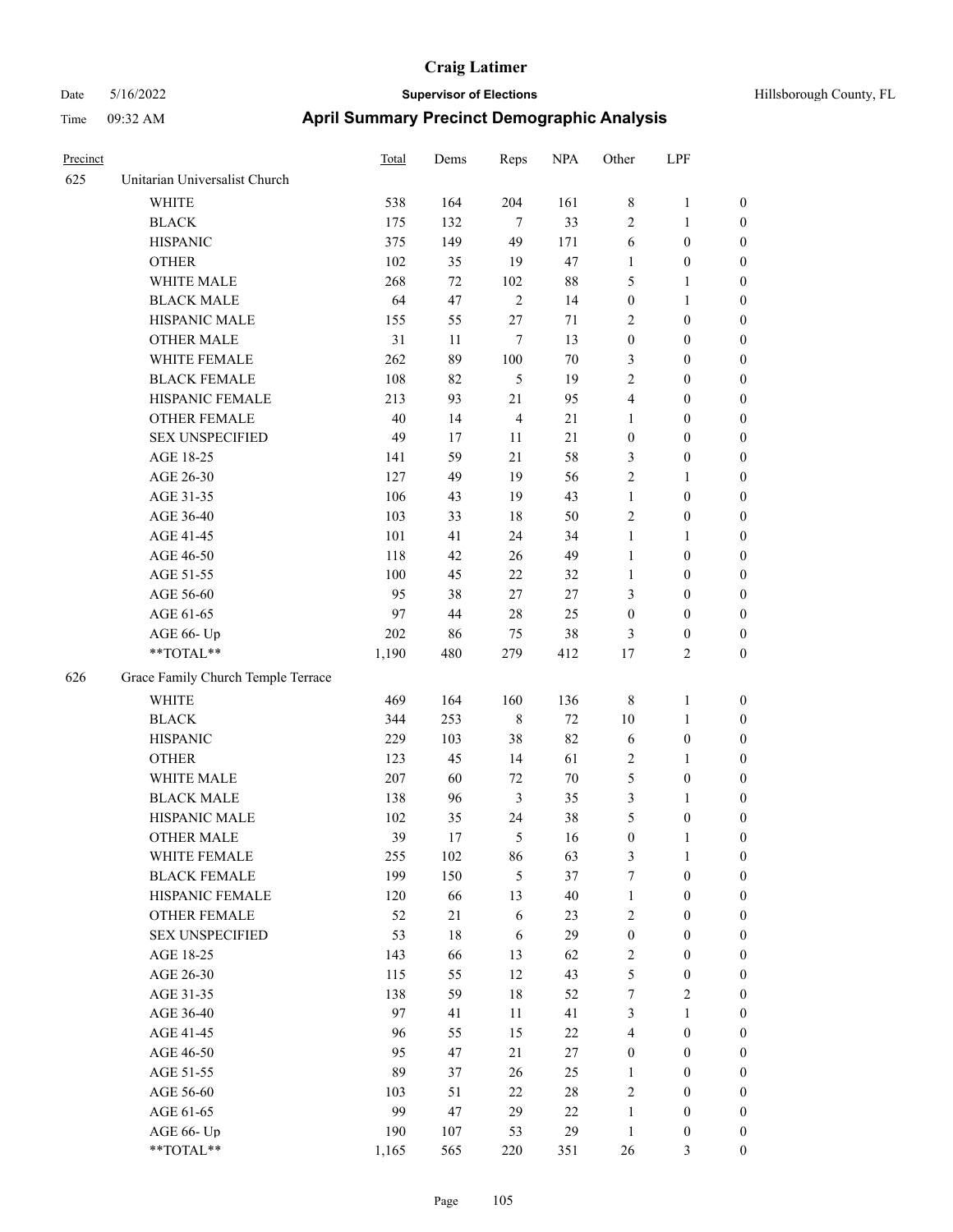| Precinct |                                            | Total | Dems   | Reps           | <b>NPA</b> | Other            | LPF                     |                  |
|----------|--------------------------------------------|-------|--------|----------------|------------|------------------|-------------------------|------------------|
| 629      | First Missionary Baptist Church of Seffner |       |        |                |            |                  |                         |                  |
|          | <b>WHITE</b>                               | 1,787 | 430    | 773            | 548        | 24               | 12                      | $\boldsymbol{0}$ |
|          | <b>BLACK</b>                               | 826   | 636    | $28\,$         | 141        | 20               | $\mathbf{1}$            | $\boldsymbol{0}$ |
|          | <b>HISPANIC</b>                            | 434   | 158    | 82             | 183        | 6                | 5                       | $\boldsymbol{0}$ |
|          | <b>OTHER</b>                               | 379   | 151    | 60             | 163        | $\overline{4}$   | $\mathbf{1}$            | $\boldsymbol{0}$ |
|          | WHITE MALE                                 | 819   | 166    | 382            | 253        | 11               | 7                       | $\boldsymbol{0}$ |
|          | <b>BLACK MALE</b>                          | 360   | 255    | $20\,$         | 72         | 12               | $\mathbf{1}$            | $\boldsymbol{0}$ |
|          | HISPANIC MALE                              | 194   | 54     | 47             | $87\,$     | $\overline{4}$   | $\overline{\mathbf{c}}$ | $\boldsymbol{0}$ |
|          | <b>OTHER MALE</b>                          | 145   | 51     | $28\,$         | 63         | $\sqrt{2}$       | $\mathbf{1}$            | $\boldsymbol{0}$ |
|          | WHITE FEMALE                               | 938   | 255    | 378            | 287        | 13               | 5                       | $\boldsymbol{0}$ |
|          | <b>BLACK FEMALE</b>                        | 454   | 371    | $\,$ 8 $\,$    | 67         | $\,$ 8 $\,$      | $\boldsymbol{0}$        | $\boldsymbol{0}$ |
|          | HISPANIC FEMALE                            | 234   | 103    | 33             | 93         | $\overline{2}$   | 3                       | $\boldsymbol{0}$ |
|          | <b>OTHER FEMALE</b>                        | 168   | 74     | $22\,$         | $70\,$     | $\sqrt{2}$       | $\boldsymbol{0}$        | $\boldsymbol{0}$ |
|          | <b>SEX UNSPECIFIED</b>                     | 114   | 46     | 25             | 43         | $\boldsymbol{0}$ | $\boldsymbol{0}$        | $\boldsymbol{0}$ |
|          | AGE 18-25                                  | 414   | 170    | 73             | 159        | 9                | 3                       | $\boldsymbol{0}$ |
|          | AGE 26-30                                  | 262   | $88\,$ | 49             | 117        | 6                | $\overline{c}$          | $\boldsymbol{0}$ |
|          | AGE 31-35                                  | 313   | 119    | 71             | 108        | 11               | 4                       | $\boldsymbol{0}$ |
|          | AGE 36-40                                  | 290   | 107    | 69             | 105        | 6                | 3                       | $\boldsymbol{0}$ |
|          | AGE 41-45                                  | 293   | 98     | 70             | 117        | 6                | 2                       | $\boldsymbol{0}$ |
|          | AGE 46-50                                  | 291   | 116    | 81             | $90\,$     | $\sqrt{2}$       | 2                       | $\boldsymbol{0}$ |
|          | AGE 51-55                                  | 325   | 121    | 101            | 98         | $\overline{4}$   | $\mathbf{1}$            | $\boldsymbol{0}$ |
|          | AGE 56-60                                  | 350   | 139    | 132            | $77 \,$    | $\overline{2}$   | $\boldsymbol{0}$        | $\boldsymbol{0}$ |
|          | AGE 61-65                                  | 265   | 114    | 87             | 64         | $\boldsymbol{0}$ | $\boldsymbol{0}$        | $\boldsymbol{0}$ |
|          | AGE 66- Up                                 | 623   | 303    | 210            | 100        | $\,8\,$          | 2                       | $\boldsymbol{0}$ |
|          | **TOTAL**                                  | 3,426 | 1,375  | 943            | 1,035      | 54               | 19                      | $\boldsymbol{0}$ |
| 631      | Thonotosassa Branch Library                |       |        |                |            |                  |                         |                  |
|          | <b>WHITE</b>                               | 1,186 | 245    | 597            | 312        | 26               | 6                       | $\boldsymbol{0}$ |
|          | <b>BLACK</b>                               | 204   | 150    | 17             | 35         | $\sqrt{2}$       | $\boldsymbol{0}$        | $\boldsymbol{0}$ |
|          | <b>HISPANIC</b>                            | 160   | 57     | 26             | 75         | $\sqrt{2}$       | 0                       | $\boldsymbol{0}$ |
|          | <b>OTHER</b>                               | 123   | 33     | 36             | 52         | $\mathbf{1}$     | 1                       | $\boldsymbol{0}$ |
|          | WHITE MALE                                 | 543   | 107    | 280            | 139        | 13               | 4                       | $\boldsymbol{0}$ |
|          | <b>BLACK MALE</b>                          | 98    | 62     | 12             | 22         | $\sqrt{2}$       | $\boldsymbol{0}$        | $\boldsymbol{0}$ |
|          | HISPANIC MALE                              | 78    | 29     | 14             | 34         | $\mathbf{1}$     | 0                       | $\boldsymbol{0}$ |
|          | <b>OTHER MALE</b>                          | 46    | $10\,$ | 14             | 22         | $\boldsymbol{0}$ | 0                       | $\boldsymbol{0}$ |
|          | WHITE FEMALE                               | 627   | 134    | 310            | 169        | 13               | $\mathbf{1}$            | $\boldsymbol{0}$ |
|          | <b>BLACK FEMALE</b>                        | 105   | $87\,$ | $\mathfrak{H}$ | 13         | $\boldsymbol{0}$ | $\boldsymbol{0}$        | $\boldsymbol{0}$ |
|          | HISPANIC FEMALE                            | 80    | 28     | 12             | 39         | $\mathbf{1}$     | $\boldsymbol{0}$        | $\boldsymbol{0}$ |
|          | <b>OTHER FEMALE</b>                        | 49    | 15     | 17             | 16         | $\boldsymbol{0}$ | 1                       | $\boldsymbol{0}$ |
|          | <b>SEX UNSPECIFIED</b>                     | 47    | 13     | 12             | 20         | $\mathbf{1}$     | $\mathbf{1}$            | $\boldsymbol{0}$ |
|          | AGE 18-25                                  | 195   | 59     | 49             | 84         | $\sqrt{2}$       | $\mathbf{1}$            | $\boldsymbol{0}$ |
|          | AGE 26-30                                  | 128   | 39     | 33             | 48         | 6                | $\sqrt{2}$              | $\boldsymbol{0}$ |
|          | AGE 31-35                                  | 120   | 29     | 38             | 48         | $\mathfrak{Z}$   | $\sqrt{2}$              | $\boldsymbol{0}$ |
|          | AGE 36-40                                  | 107   | 30     | 36             | 39         | $\mathbf{1}$     | $\mathbf{1}$            | $\boldsymbol{0}$ |
|          | AGE 41-45                                  | 118   | 31     | 41             | 44         | $\sqrt{2}$       | $\boldsymbol{0}$        | $\boldsymbol{0}$ |
|          | AGE 46-50                                  | 124   | 25     | 56             | 41         | $\sqrt{2}$       | $\boldsymbol{0}$        | $\boldsymbol{0}$ |
|          | AGE 51-55                                  | 130   | 33     | 55             | 39         | $\sqrt{2}$       | 1                       | $\boldsymbol{0}$ |
|          | AGE 56-60                                  | 186   | 48     | 93             | 39         | 6                | $\boldsymbol{0}$        | $\boldsymbol{0}$ |
|          | AGE 61-65                                  | 152   | 47     | $8\sqrt{1}$    | 23         | $\mathbf{1}$     | $\boldsymbol{0}$        | $\boldsymbol{0}$ |
|          | AGE 66- Up                                 | 413   | 144    | 194            | 69         | 6                | $\boldsymbol{0}$        | $\bf{0}$         |
|          | **TOTAL**                                  | 1.673 | 485    | 676            | 474        | 31               | 7                       | $\overline{0}$   |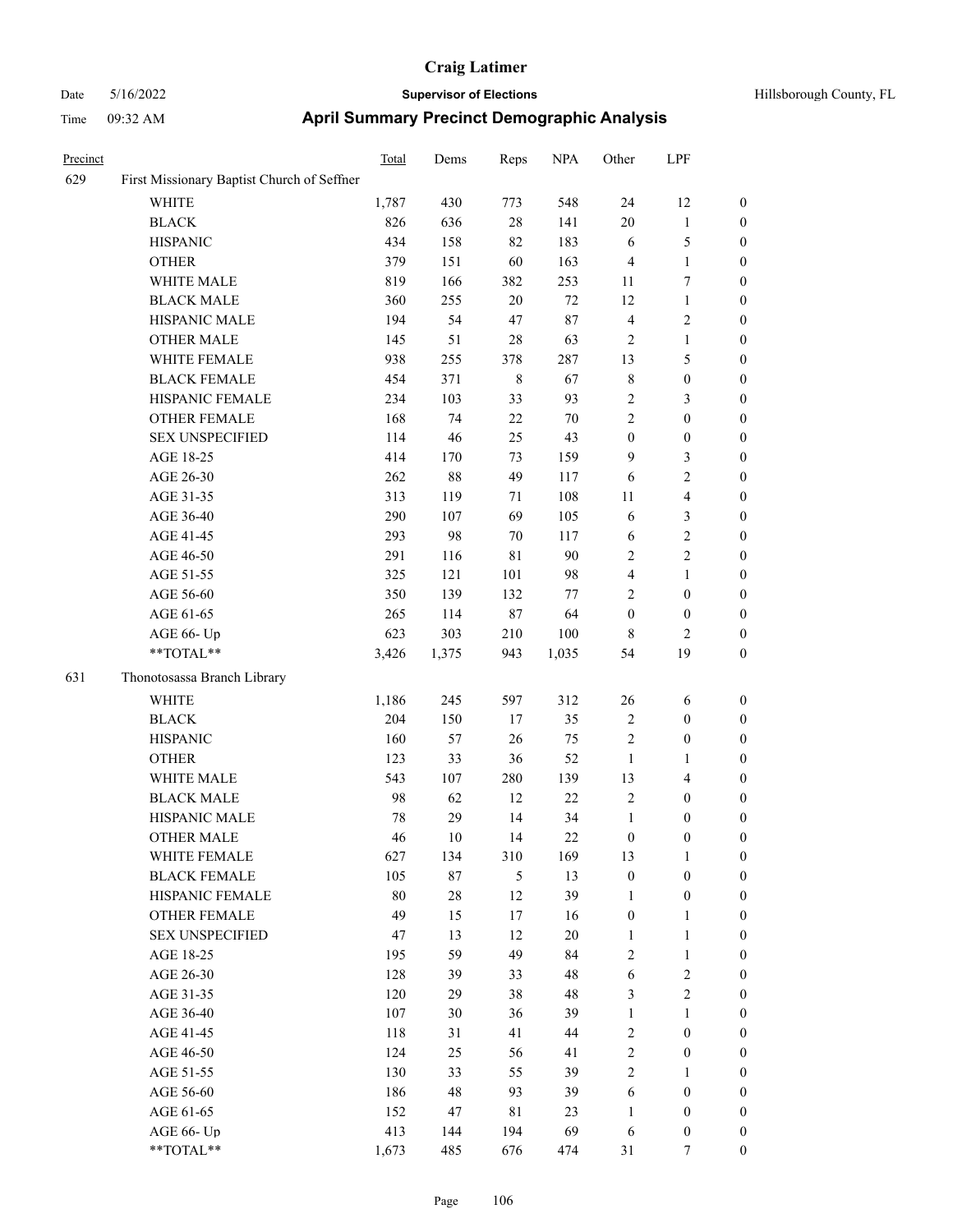| Hillsborough County, FL |  |  |
|-------------------------|--|--|
|-------------------------|--|--|

| Precinct |                                    | <b>Total</b> | Dems        | Reps             | <b>NPA</b> | Other              | LPF                          |                  |
|----------|------------------------------------|--------------|-------------|------------------|------------|--------------------|------------------------------|------------------|
| 633      | Fellowship Baptist Church          |              |             |                  |            |                    |                              |                  |
|          | WHITE                              | 1,709        | 351         | 969              | 358        | 22                 | $\mathbf{9}$                 | $\boldsymbol{0}$ |
|          | <b>BLACK</b>                       | 109          | $80\,$      | $\overline{2}$   | 25         | $\sqrt{2}$         | $\boldsymbol{0}$             | $\boldsymbol{0}$ |
|          | <b>HISPANIC</b>                    | 128          | 41          | $44\,$           | 41         | $\overline{c}$     | $\boldsymbol{0}$             | 0                |
|          | <b>OTHER</b>                       | 220          | 57          | 63               | 96         | $\overline{4}$     | $\boldsymbol{0}$             | 0                |
|          | WHITE MALE                         | 838          | 138         | 491              | 191        | 12                 | 6                            | $\boldsymbol{0}$ |
|          | <b>BLACK MALE</b>                  | 47           | 34          | $\boldsymbol{0}$ | 11         | $\overline{c}$     | $\boldsymbol{0}$             | $\boldsymbol{0}$ |
|          | HISPANIC MALE                      | 66           | 22          | 25               | 17         | $\overline{c}$     | $\boldsymbol{0}$             | $\boldsymbol{0}$ |
|          | <b>OTHER MALE</b>                  | 93           | 21          | $30\,$           | 40         | $\sqrt{2}$         | $\boldsymbol{0}$             | $\boldsymbol{0}$ |
|          | WHITE FEMALE                       | 847          | 208         | 463              | 163        | 10                 | $\mathfrak{Z}$               | $\boldsymbol{0}$ |
|          | <b>BLACK FEMALE</b>                | 61           | 46          | $\sqrt{2}$       | 13         | $\boldsymbol{0}$   | $\boldsymbol{0}$             | $\boldsymbol{0}$ |
|          | HISPANIC FEMALE                    | 59           | 19          | 18               | $22\,$     | $\boldsymbol{0}$   | $\boldsymbol{0}$             | $\boldsymbol{0}$ |
|          | <b>OTHER FEMALE</b>                | 95           | 30          | 28               | 35         | 2                  | $\boldsymbol{0}$             | $\boldsymbol{0}$ |
|          | <b>SEX UNSPECIFIED</b>             | 60           | 11          | 21               | $28\,$     | $\boldsymbol{0}$   | $\boldsymbol{0}$             | 0                |
|          | AGE 18-25                          | 231          | 49          | 99               | 75         | 8                  | $\boldsymbol{0}$             | 0                |
|          | AGE 26-30                          | 136          | 29          | 52               | 52         | $\mathfrak{2}$     | $\mathbf{1}$                 | 0                |
|          | AGE 31-35                          | 106          | 24          | 42               | 38         | $\boldsymbol{0}$   | $\sqrt{2}$                   | $\boldsymbol{0}$ |
|          | AGE 36-40                          | 115          | 25          | 56               | 29         | 4                  | $\mathbf{1}$                 | $\boldsymbol{0}$ |
|          | AGE 41-45                          | 149          | 26          | 69               | 52         | $\mathbf{1}$       | $\mathbf{1}$                 | $\boldsymbol{0}$ |
|          | AGE 46-50                          | 176          | 37          | 98               | 37         | 4                  | $\boldsymbol{0}$             | $\boldsymbol{0}$ |
|          | AGE 51-55                          | $202\,$      | 40          | 115              | $44\,$     | $\mathbf{2}$       | $\mathbf{1}$                 | $\boldsymbol{0}$ |
|          | AGE 56-60                          | 239          | 60          | 125              | 50         | 3                  | $\mathbf{1}$                 | 0                |
|          | AGE 61-65                          | 222          | 60          | 112              | 48         | $\overline{c}$     | $\boldsymbol{0}$             | 0                |
|          | AGE 66- Up                         | 590          | 179         | 310              | 95         | $\overline{4}$     | $\overline{c}$               | 0                |
|          | $**TOTAL**$                        | 2,166        | 529         | 1,078            | 520        | 30                 | 9                            | $\boldsymbol{0}$ |
| 635      | Sterling Heights Recreation Center |              |             |                  |            |                    |                              |                  |
|          | <b>WHITE</b>                       | 1,288        | 352         | 575              | 337        | 20                 | 4                            | 0                |
|          | <b>BLACK</b>                       | 629          | 490         | 17               | 117        | $\overline{4}$     | $\mathbf{1}$                 | $\boldsymbol{0}$ |
|          | <b>HISPANIC</b>                    | 244          | 103         | 39               | 97         | 5                  | $\boldsymbol{0}$             | 0                |
|          | <b>OTHER</b>                       | 211          | $8\sqrt{1}$ | 41               | 85         | $\overline{c}$     | $\sqrt{2}$                   | $\boldsymbol{0}$ |
|          | WHITE MALE                         | 620          | 153         | 291              | 161        | 11                 | $\overline{\mathbf{4}}$      | $\boldsymbol{0}$ |
|          | <b>BLACK MALE</b>                  | 267          | 190         | 10               | 64         | $\overline{c}$     | $\mathbf{1}$                 | $\boldsymbol{0}$ |
|          | HISPANIC MALE                      | 112          | 38          | 26               | 45         | $\mathfrak{Z}$     | $\boldsymbol{0}$             | 0                |
|          | <b>OTHER MALE</b>                  | 86           | 37          | 17               | 30         | $\mathbf{1}$       | 1                            | $\boldsymbol{0}$ |
|          | WHITE FEMALE                       | 654          | 193         | 278              | 174        | 9                  | $\boldsymbol{0}$             | 0                |
|          | <b>BLACK FEMALE</b>                | 354          | 293         | $\tau$           | 52         | $\overline{c}$     | $\boldsymbol{0}$             | 0                |
|          | HISPANIC FEMALE                    | 127          | 61          | 13               | 51         | $\sqrt{2}$         | $\boldsymbol{0}$             | 0                |
|          | <b>OTHER FEMALE</b>                | 91           | 35          | $20\,$           | 34         | $\mathbf{1}$       | $\mathbf{1}$                 | 0                |
|          | <b>SEX UNSPECIFIED</b>             | 61           | 26          | $10\,$           | 25         | $\boldsymbol{0}$   | $\boldsymbol{0}$             | $\overline{0}$   |
|          | AGE 18-25                          | 236          | 93          | 40               | 98         | 4                  | $\mathbf{1}$                 | 0                |
|          | AGE 26-30                          | 187          | 91          | 31               | 59         | 6                  | $\boldsymbol{0}$             | 0                |
|          | AGE 31-35                          | 213          | 81          | 50               | 75         | 4                  | $\mathfrak{Z}$               | 0                |
|          | AGE 36-40                          | 186          | 67          | 38               | 78         | $\sqrt{2}$         | $\mathbf{1}$                 | 0                |
|          | AGE 41-45                          | 160          | 60          | 40               | 60         | $\boldsymbol{0}$   | $\boldsymbol{0}$             | 0                |
|          |                                    | 191          |             |                  | 56         | $\sqrt{2}$         |                              |                  |
|          | AGE 46-50<br>AGE 51-55             | 207          | 77          | 55<br>83         | 38         |                    | $\mathbf{1}$<br>$\mathbf{1}$ | 0                |
|          | AGE 56-60                          | 221          | 82<br>98    | 59               | 59         | 3<br>$\mathfrak s$ | $\boldsymbol{0}$             | 0<br>0           |
|          | AGE 61-65                          | 230          | 113         | 71               | 43         | 3                  | $\boldsymbol{0}$             | $\overline{0}$   |
|          | AGE 66- Up                         | 541          | 264         | 205              | 70         | $\overline{c}$     | $\boldsymbol{0}$             | 0                |
|          | $**TOTAL**$                        | 2,372        | 1,026       | 672              | 636        | 31                 | $\tau$                       | $\boldsymbol{0}$ |
|          |                                    |              |             |                  |            |                    |                              |                  |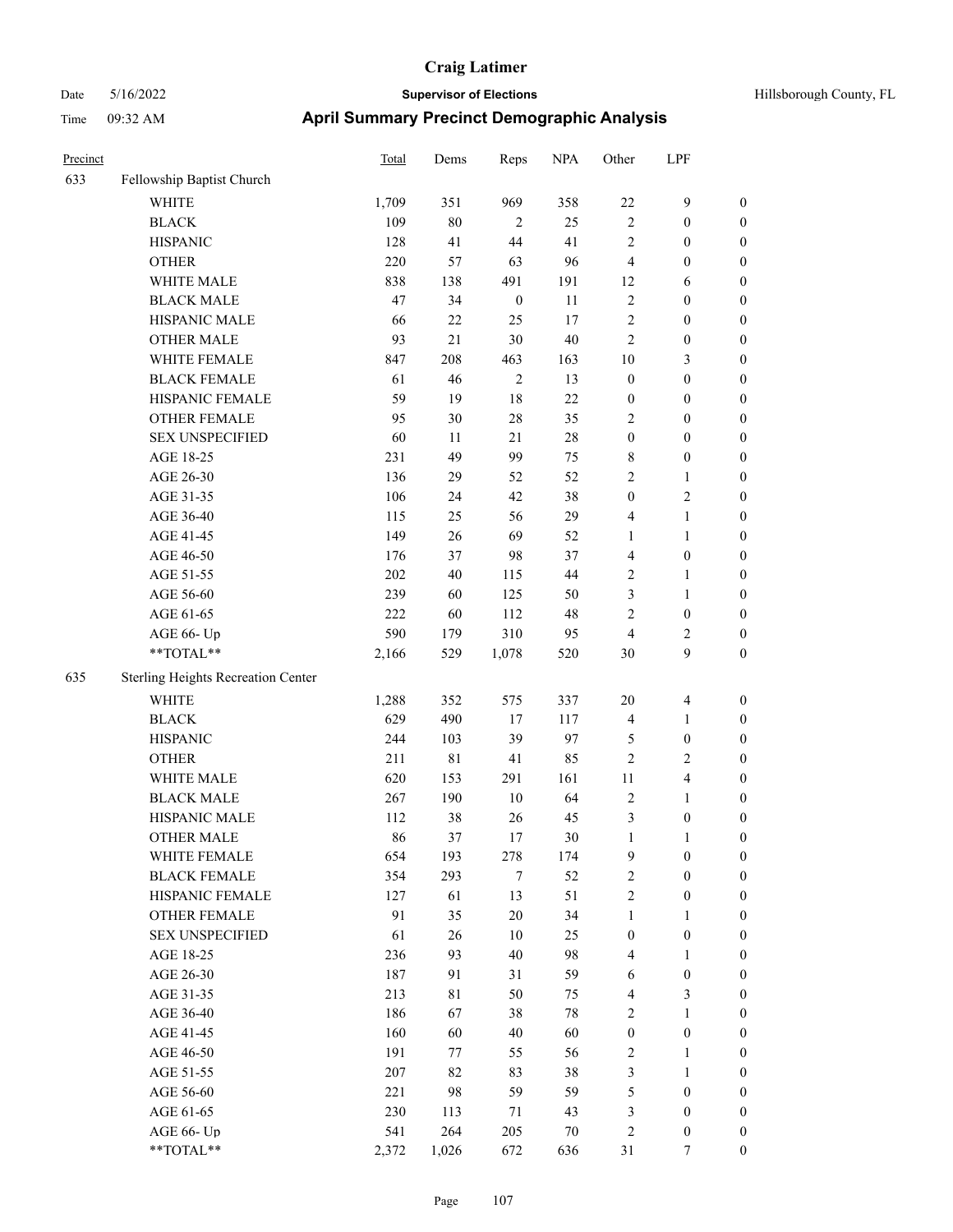| Hillsborough County, F |  |
|------------------------|--|

| Precinct |                                    | Total            | Dems                    | Reps             | <b>NPA</b>              | Other                   | LPF              |                  |
|----------|------------------------------------|------------------|-------------------------|------------------|-------------------------|-------------------------|------------------|------------------|
| 636      | Sterling Heights Recreation Center |                  |                         |                  |                         |                         |                  |                  |
|          | WHITE                              | 310              | 110                     | 129              | 66                      | $\overline{\mathbf{4}}$ | $\mathbf{1}$     | $\boldsymbol{0}$ |
|          | <b>BLACK</b>                       | 41               | 25                      | $\sqrt{2}$       | 12                      | 2                       | $\boldsymbol{0}$ | $\boldsymbol{0}$ |
|          | <b>HISPANIC</b>                    | 41               | 11                      | 15               | 15                      | $\boldsymbol{0}$        | $\boldsymbol{0}$ | 0                |
|          | <b>OTHER</b>                       | 36               | 11                      | $\tau$           | 17                      | $\mathbf{1}$            | $\boldsymbol{0}$ | 0                |
|          | WHITE MALE                         | 143              | 40                      | 64               | 37                      | 2                       | $\boldsymbol{0}$ | $\boldsymbol{0}$ |
|          | <b>BLACK MALE</b>                  | 17               | 7                       | $\mathbf{1}$     | 7                       | 2                       | $\boldsymbol{0}$ | $\boldsymbol{0}$ |
|          | HISPANIC MALE                      | $21\,$           | 6                       | $\overline{9}$   | 6                       | $\boldsymbol{0}$        | $\boldsymbol{0}$ | $\boldsymbol{0}$ |
|          | OTHER MALE                         | 15               | 3                       | 5                | $\tau$                  | $\boldsymbol{0}$        | $\boldsymbol{0}$ | $\boldsymbol{0}$ |
|          | WHITE FEMALE                       | 165              | 69                      | 65               | $28\,$                  | 2                       | $\mathbf{1}$     | $\boldsymbol{0}$ |
|          | <b>BLACK FEMALE</b>                | 24               | 18                      | $\mathbf{1}$     | $\mathfrak s$           | $\boldsymbol{0}$        | $\boldsymbol{0}$ | $\boldsymbol{0}$ |
|          | HISPANIC FEMALE                    | 20               | 5                       | 6                | $\mathbf{9}$            | $\boldsymbol{0}$        | $\boldsymbol{0}$ | 0                |
|          | OTHER FEMALE                       | 16               | $\overline{\mathbf{4}}$ | $\sqrt{2}$       | $\mathbf{9}$            | 1                       | $\boldsymbol{0}$ | 0                |
|          | <b>SEX UNSPECIFIED</b>             | $\boldsymbol{7}$ | 5                       | $\mathbf{0}$     | $\mathfrak{2}$          | $\boldsymbol{0}$        | $\boldsymbol{0}$ | 0                |
|          | AGE 18-25                          | 37               | 10                      | 13               | 13                      | $\mathbf{1}$            | $\boldsymbol{0}$ | 0                |
|          | AGE 26-30                          | 21               | 3                       | 11               | 6                       | $\mathbf{1}$            | $\boldsymbol{0}$ | $\boldsymbol{0}$ |
|          | AGE 31-35                          | 35               | 10                      | 15               | $10\,$                  | $\boldsymbol{0}$        | $\boldsymbol{0}$ | $\boldsymbol{0}$ |
|          | AGE 36-40                          | $21\,$           | 5                       | $\mathbf{9}$     | $\tau$                  | $\boldsymbol{0}$        | $\boldsymbol{0}$ | $\boldsymbol{0}$ |
|          | AGE 41-45                          | 24               | $\,8\,$                 | $\overline{4}$   | 11                      | 1                       | $\boldsymbol{0}$ | $\boldsymbol{0}$ |
|          | AGE 46-50                          | 39               | 17                      | 9                | $10\,$                  | 2                       | $\mathbf{1}$     | $\boldsymbol{0}$ |
|          | AGE 51-55                          | 36               | 10                      | 11               | 15                      | $\boldsymbol{0}$        | $\boldsymbol{0}$ | $\boldsymbol{0}$ |
|          | AGE 56-60                          | 46               | 23                      | 15               | $\,$ 8 $\,$             | $\boldsymbol{0}$        | $\boldsymbol{0}$ | 0                |
|          | AGE 61-65                          | 40               | 17                      | 13               | $10\,$                  | $\boldsymbol{0}$        | $\boldsymbol{0}$ | 0                |
|          | AGE 66- Up                         | 129              | 54                      | 53               | $20\,$                  | $\overline{2}$          | $\boldsymbol{0}$ | 0                |
|          | **TOTAL**                          | 428              | 157                     | 153              | 110                     | $\tau$                  | $\mathbf{1}$     | $\boldsymbol{0}$ |
| 637      | Sterling Heights Recreation Center |                  |                         |                  |                         |                         |                  |                  |
|          | <b>WHITE</b>                       | 15               | 5                       | 6                | 4                       | $\boldsymbol{0}$        | $\boldsymbol{0}$ | 0                |
|          | <b>BLACK</b>                       | 43               | 35                      | $\sqrt{2}$       | 6                       | $\boldsymbol{0}$        | $\boldsymbol{0}$ | $\boldsymbol{0}$ |
|          | <b>HISPANIC</b>                    | $\overline{2}$   | $\mathbf{1}$            | $\mathbf{1}$     | $\boldsymbol{0}$        | $\boldsymbol{0}$        | $\boldsymbol{0}$ | $\boldsymbol{0}$ |
|          | <b>OTHER</b>                       | 5                | 2                       | $\mathbf{1}$     | $\sqrt{2}$              | $\boldsymbol{0}$        | $\boldsymbol{0}$ | $\boldsymbol{0}$ |
|          | WHITE MALE                         | 8                | $\overline{2}$          | $\overline{4}$   | $\sqrt{2}$              | $\boldsymbol{0}$        | $\boldsymbol{0}$ | $\boldsymbol{0}$ |
|          | <b>BLACK MALE</b>                  | 14               | $10\,$                  | $\mathbf{1}$     | 3                       | $\boldsymbol{0}$        | $\boldsymbol{0}$ | $\boldsymbol{0}$ |
|          | HISPANIC MALE                      | $\mathfrak{2}$   | $\mathbf{1}$            | $\mathbf{1}$     | $\boldsymbol{0}$        | $\boldsymbol{0}$        | $\boldsymbol{0}$ | $\boldsymbol{0}$ |
|          | <b>OTHER MALE</b>                  | 3                | 1                       | $\boldsymbol{0}$ | $\overline{2}$          | $\boldsymbol{0}$        | $\boldsymbol{0}$ | $\boldsymbol{0}$ |
|          | WHITE FEMALE                       | 7                | $\mathfrak{Z}$          | $\sqrt{2}$       | $\sqrt{2}$              | $\boldsymbol{0}$        | $\boldsymbol{0}$ | 0                |
|          | <b>BLACK FEMALE</b>                | 27               | 25                      | $\boldsymbol{0}$ | $\overline{2}$          | $\boldsymbol{0}$        | $\boldsymbol{0}$ | 0                |
|          | HISPANIC FEMALE                    | $\boldsymbol{0}$ | $\boldsymbol{0}$        | $\boldsymbol{0}$ | $\boldsymbol{0}$        | $\boldsymbol{0}$        | $\boldsymbol{0}$ | 0                |
|          | <b>OTHER FEMALE</b>                | 1                | $\mathbf{1}$            | $\boldsymbol{0}$ | $\boldsymbol{0}$        | $\boldsymbol{0}$        | $\boldsymbol{0}$ | $\overline{0}$   |
|          | <b>SEX UNSPECIFIED</b>             | 3                | $\boldsymbol{0}$        | $\overline{2}$   | $\mathbf{1}$            | $\boldsymbol{0}$        | $\boldsymbol{0}$ | $\overline{0}$   |
|          | AGE 18-25                          | 10               | 3                       | $\sqrt{2}$       | 5                       | $\boldsymbol{0}$        | $\boldsymbol{0}$ | $\overline{0}$   |
|          | AGE 26-30                          | 9                | 8                       | $\mathbf{1}$     | $\boldsymbol{0}$        | $\boldsymbol{0}$        | $\boldsymbol{0}$ | $\overline{0}$   |
|          | AGE 31-35                          | 6                | $\overline{4}$          | $\overline{c}$   | $\boldsymbol{0}$        | $\boldsymbol{0}$        | $\boldsymbol{0}$ | $\theta$         |
|          | AGE 36-40                          | $\overline{2}$   | $\overline{c}$          | $\boldsymbol{0}$ | $\boldsymbol{0}$        | $\boldsymbol{0}$        | $\boldsymbol{0}$ | $\overline{0}$   |
|          | AGE 41-45                          | 6                | $\overline{\mathbf{4}}$ | $\mathbf{1}$     | $\mathbf{1}$            | $\boldsymbol{0}$        | $\boldsymbol{0}$ | $\overline{0}$   |
|          | AGE 46-50                          | $\,$ 8 $\,$      | $\overline{\mathbf{4}}$ | $\boldsymbol{0}$ | $\overline{\mathbf{4}}$ | $\boldsymbol{0}$        | $\boldsymbol{0}$ | $\boldsymbol{0}$ |
|          | AGE 51-55                          | 1                | $\mathbf{1}$            | $\boldsymbol{0}$ | $\boldsymbol{0}$        | $\boldsymbol{0}$        | $\boldsymbol{0}$ | $\boldsymbol{0}$ |
|          | AGE 56-60                          | 9                | 5                       | $\overline{4}$   | $\boldsymbol{0}$        | $\boldsymbol{0}$        | $\boldsymbol{0}$ | $\overline{0}$   |
|          | AGE 61-65                          | $\overline{4}$   | $\mathfrak{2}$          | $\boldsymbol{0}$ | $\overline{2}$          | $\boldsymbol{0}$        | $\boldsymbol{0}$ | $\overline{0}$   |
|          | AGE 66- Up                         | 10               | $10\,$                  | $\boldsymbol{0}$ | $\boldsymbol{0}$        | $\boldsymbol{0}$        | $\boldsymbol{0}$ | $\boldsymbol{0}$ |
|          | **TOTAL**                          | 65               | 43                      | $10\,$           | 12                      | $\boldsymbol{0}$        | $\boldsymbol{0}$ | $\boldsymbol{0}$ |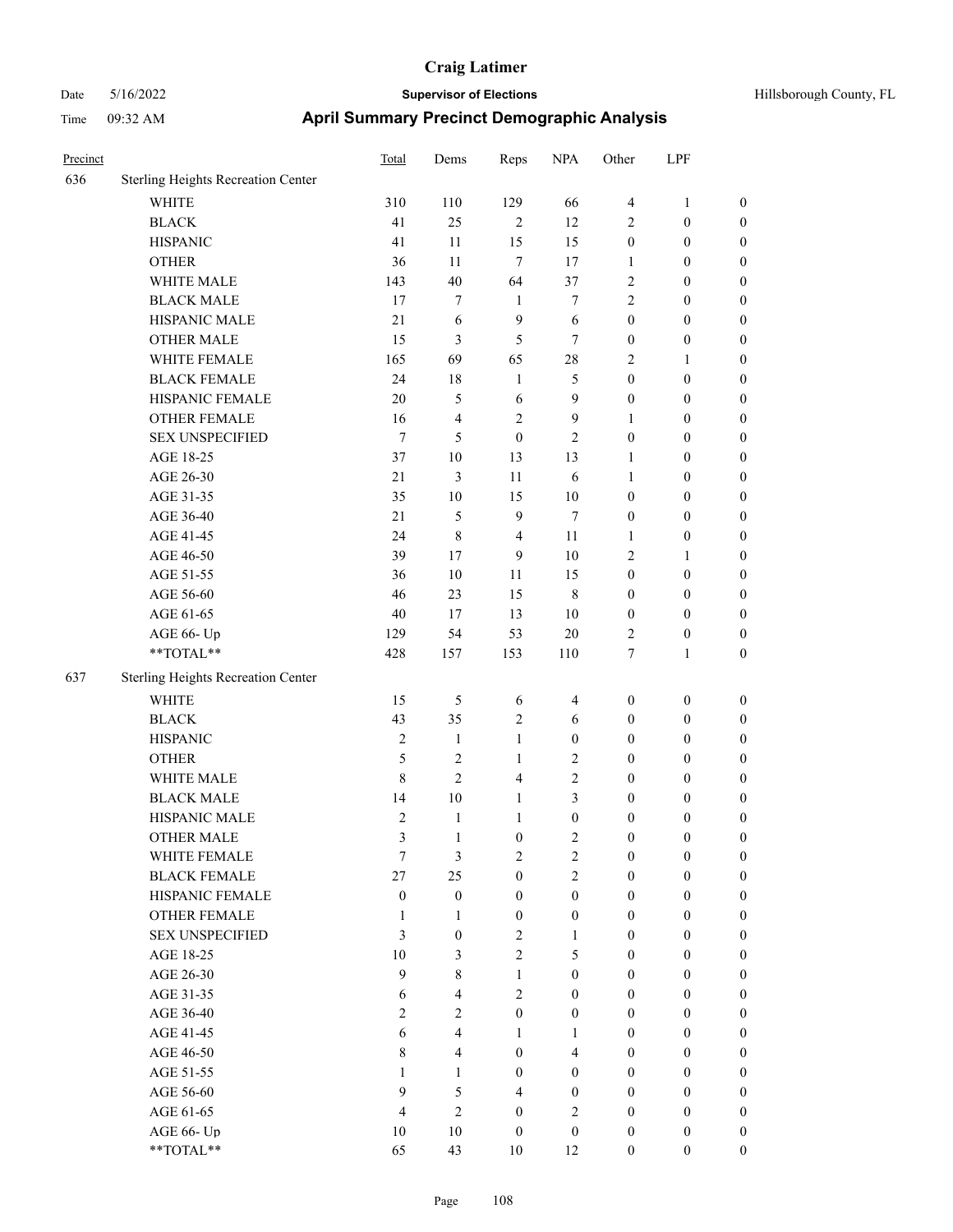| Hillsborough County, |
|----------------------|
|                      |

| Precinct |                                  | Total  | Dems                    | Reps           | <b>NPA</b>  | Other            | LPF              |                  |
|----------|----------------------------------|--------|-------------------------|----------------|-------------|------------------|------------------|------------------|
| 639      | East Thonotosassa Baptist Church |        |                         |                |             |                  |                  |                  |
|          | <b>WHITE</b>                     | 861    | 170                     | 487            | 197         | 6                | $\mathbf{1}$     | $\boldsymbol{0}$ |
|          | <b>BLACK</b>                     | 30     | 19                      | $\mathfrak{Z}$ | $\,$ 8 $\,$ | $\boldsymbol{0}$ | $\boldsymbol{0}$ | $\boldsymbol{0}$ |
|          | <b>HISPANIC</b>                  | $70\,$ | 27                      | 14             | 26          | $\mathbf{1}$     | $\mathfrak{2}$   | $\boldsymbol{0}$ |
|          | <b>OTHER</b>                     | 55     | 16                      | 17             | 21          | $\boldsymbol{0}$ | $\mathbf{1}$     | $\boldsymbol{0}$ |
|          | WHITE MALE                       | 405    | 63                      | 239            | 101         | 1                | $\mathbf{1}$     | 0                |
|          | <b>BLACK MALE</b>                | 19     | 13                      | $\mathbf{1}$   | 5           | $\boldsymbol{0}$ | $\boldsymbol{0}$ | 0                |
|          | HISPANIC MALE                    | 31     | 11                      | 6              | 12          | $\boldsymbol{0}$ | $\sqrt{2}$       | $\boldsymbol{0}$ |
|          | <b>OTHER MALE</b>                | 19     | $\overline{\mathbf{4}}$ | 6              | 8           | $\boldsymbol{0}$ | $\mathbf{1}$     | $\boldsymbol{0}$ |
|          | WHITE FEMALE                     | 447    | 106                     | 245            | 91          | 5                | $\boldsymbol{0}$ | $\boldsymbol{0}$ |
|          | <b>BLACK FEMALE</b>              | 11     | 6                       | $\sqrt{2}$     | 3           | $\boldsymbol{0}$ | $\boldsymbol{0}$ | $\boldsymbol{0}$ |
|          | HISPANIC FEMALE                  | 36     | 15                      | 7              | 13          | 1                | $\boldsymbol{0}$ | $\boldsymbol{0}$ |
|          | <b>OTHER FEMALE</b>              | 23     | $\mathbf{9}$            | $\sqrt{6}$     | $\,$ 8 $\,$ | $\boldsymbol{0}$ | $\boldsymbol{0}$ | $\boldsymbol{0}$ |
|          | <b>SEX UNSPECIFIED</b>           | 25     | $\mathfrak s$           | $\overline{9}$ | $11\,$      | $\boldsymbol{0}$ | $\boldsymbol{0}$ | $\boldsymbol{0}$ |
|          | AGE 18-25                        | 115    | $28\,$                  | 49             | 38          | $\boldsymbol{0}$ | $\boldsymbol{0}$ | $\boldsymbol{0}$ |
|          | AGE 26-30                        | 79     | 12                      | 35             | 29          | 2                | $\mathbf{1}$     | 0                |
|          | AGE 31-35                        | 80     | 19                      | 31             | $28\,$      | $\mathbf{1}$     | $\mathbf{1}$     | 0                |
|          | AGE 36-40                        | 90     | 16                      | 48             | 24          | $\mathbf{1}$     | $\mathbf{1}$     | $\boldsymbol{0}$ |
|          | AGE 41-45                        | 68     | 11                      | 37             | $20\,$      | $\boldsymbol{0}$ | $\boldsymbol{0}$ | $\boldsymbol{0}$ |
|          | AGE 46-50                        | 67     | 11                      | 37             | 18          | $\mathbf{1}$     | $\boldsymbol{0}$ | $\boldsymbol{0}$ |
|          | AGE 51-55                        | 91     | 19                      | 48             | 23          | $\mathbf{1}$     | $\boldsymbol{0}$ | $\boldsymbol{0}$ |
|          | AGE 56-60                        | 102    | 23                      | 56             | 22          | $\boldsymbol{0}$ | $\mathbf{1}$     | $\boldsymbol{0}$ |
|          | AGE 61-65                        | 92     | 18                      | 59             | 14          | $\mathbf{1}$     | $\boldsymbol{0}$ | $\boldsymbol{0}$ |
|          | AGE 66- Up                       | 232    | 75                      | 121            | 36          | $\boldsymbol{0}$ | $\boldsymbol{0}$ | $\boldsymbol{0}$ |
|          | **TOTAL**                        | 1,016  | 232                     | 521            | 252         | 7                | $\overline{4}$   | $\boldsymbol{0}$ |
| 641      | Hillel Jewish Student Center     |        |                         |                |             |                  |                  |                  |
|          | WHITE                            | 650    | 271                     | 150            | 218         | 7                | $\overline{4}$   | $\boldsymbol{0}$ |
|          | <b>BLACK</b>                     | 536    | 384                     | 22             | 129         | $\mathbf{1}$     | $\boldsymbol{0}$ | 0                |
|          | <b>HISPANIC</b>                  | 273    | 129                     | 23             | 110         | $10\,$           | $\mathbf{1}$     | 0                |
|          | <b>OTHER</b>                     | 196    | 94                      | 17             | $8\sqrt{1}$ | 4                | $\boldsymbol{0}$ | $\boldsymbol{0}$ |
|          | WHITE MALE                       | 301    | 105                     | 87             | 104         | 2                | $\mathfrak{Z}$   | $\boldsymbol{0}$ |
|          | <b>BLACK MALE</b>                | 181    | 122                     | 6              | 53          | $\boldsymbol{0}$ | $\boldsymbol{0}$ | $\boldsymbol{0}$ |
|          | HISPANIC MALE                    | 114    | 53                      | 15             | 41          | 5                | $\boldsymbol{0}$ | $\boldsymbol{0}$ |
|          | <b>OTHER MALE</b>                | 69     | $28\,$                  | 7              | 33          | $\mathbf{1}$     | $\boldsymbol{0}$ | $\boldsymbol{0}$ |
|          | WHITE FEMALE                     | 339    | 162                     | 62             | 109         | 5                | $\mathbf{1}$     | $\overline{0}$   |
|          | <b>BLACK FEMALE</b>              | 345    | 256                     | 16             | $72\,$      | $\mathbf{1}$     | $\boldsymbol{0}$ | 0                |
|          | HISPANIC FEMALE                  | 153    | 74                      | $\,$ 8 $\,$    | 65          | 5                | $\mathbf{1}$     | 0                |
|          | <b>OTHER FEMALE</b>              | 96     | 46                      | $10\,$         | 38          | 2                | $\boldsymbol{0}$ | 0                |
|          | <b>SEX UNSPECIFIED</b>           | 57     | 32                      | $\mathbf{1}$   | 23          | $\mathbf{1}$     | $\boldsymbol{0}$ | 0                |
|          | AGE 18-25                        | 244    | 111                     | 32             | 97          | 3                | $\mathbf{1}$     | 0                |
|          | AGE 26-30                        | 307    | 153                     | 40             | 107         | 7                | $\boldsymbol{0}$ | $\boldsymbol{0}$ |
|          | AGE 31-35                        | 263    | 136                     | 24             | 96          | 6                | $\mathbf{1}$     | $\boldsymbol{0}$ |
|          | AGE 36-40                        | 174    | 98                      | 19             | 56          | $\boldsymbol{0}$ | $\mathbf{1}$     | $\overline{0}$   |
|          | AGE 41-45                        | 125    | 67                      | $\,$ 8 $\,$    | 46          | 3                | $\mathbf{1}$     | 0                |
|          | AGE 46-50                        | 97     | 49                      | 12             | 36          | $\boldsymbol{0}$ | $\boldsymbol{0}$ | $\overline{0}$   |
|          | AGE 51-55                        | 106    | 66                      | 13             | $27\,$      | $\boldsymbol{0}$ | $\boldsymbol{0}$ | $\overline{0}$   |
|          | AGE 56-60                        | 102    | 55                      | 17             | $28\,$      | 2                | $\boldsymbol{0}$ | $\overline{0}$   |
|          | AGE 61-65                        | 85     | 50                      | 14             | $20\,$      | $\mathbf{1}$     | $\boldsymbol{0}$ | 0                |
|          | AGE 66- Up                       | 152    | 93                      | 33             | 25          | $\boldsymbol{0}$ | 1                | 0                |
|          | **TOTAL**                        | 1,655  | 878                     | 212            | 538         | $22\,$           | $\mathfrak s$    | $\boldsymbol{0}$ |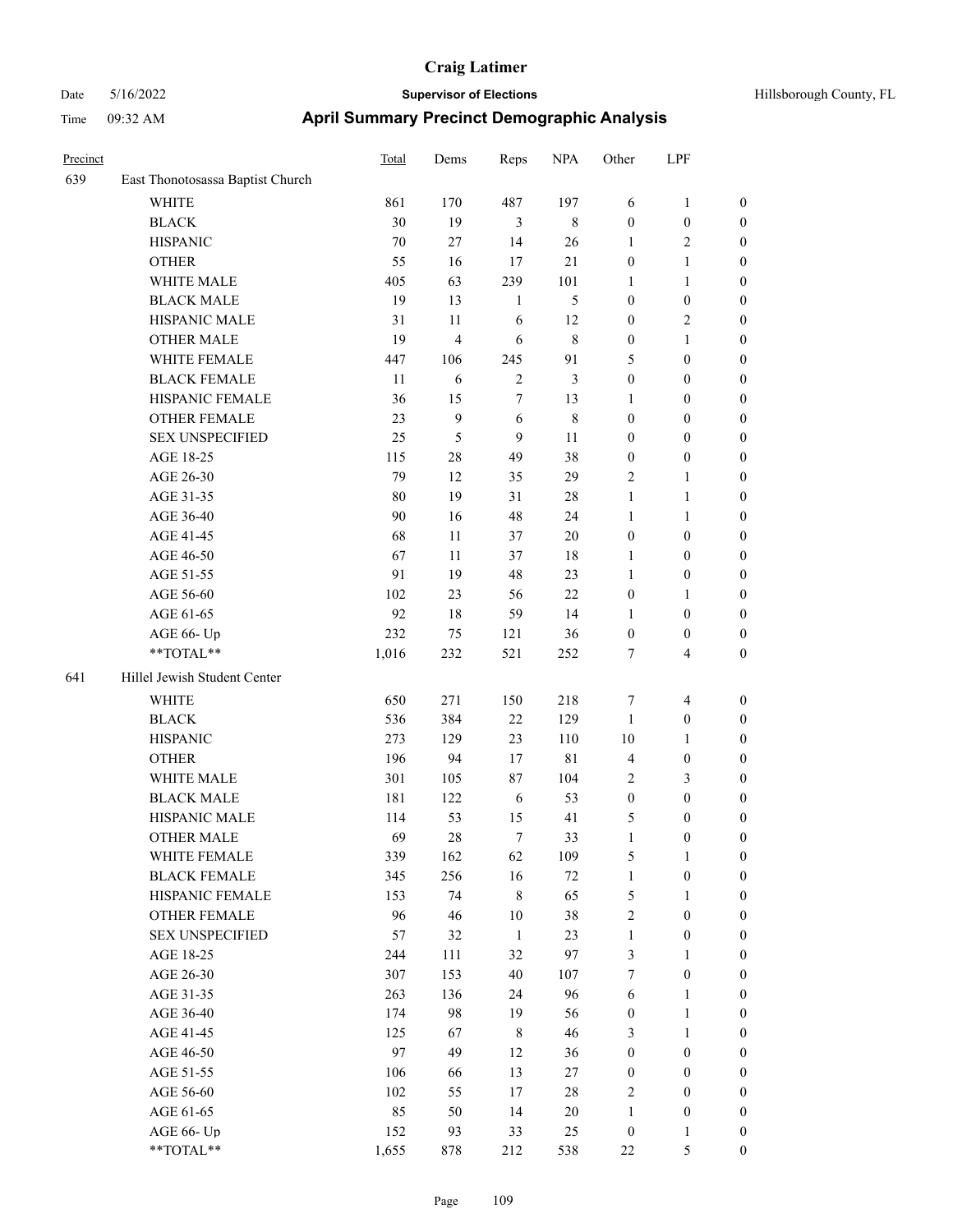| Hillsborough County, FL |  |  |
|-------------------------|--|--|
|-------------------------|--|--|

| Precinct |                                        | Total     | Dems      | Reps                 | <b>NPA</b>              | Other                        | LPF                              |                  |
|----------|----------------------------------------|-----------|-----------|----------------------|-------------------------|------------------------------|----------------------------------|------------------|
| 643      | Hillel Jewish Student Center           |           |           |                      |                         |                              |                                  |                  |
|          | WHITE                                  | 261       | 100       | 49                   | 103                     | 6                            | $\mathfrak{Z}$                   | $\boldsymbol{0}$ |
|          | <b>BLACK</b>                           | 215       | 160       | 12                   | 40                      | 3                            | $\boldsymbol{0}$                 | $\boldsymbol{0}$ |
|          | <b>HISPANIC</b>                        | 103       | 50        | 15                   | 36                      | $\mathbf{1}$                 | $\mathbf{1}$                     | $\boldsymbol{0}$ |
|          | <b>OTHER</b>                           | 111       | 55        | $\,$ 8 $\,$          | 47                      | $\mathbf{1}$                 | $\boldsymbol{0}$                 | 0                |
|          | WHITE MALE                             | 140       | 50        | 26                   | 59                      | 3                            | $\sqrt{2}$                       | 0                |
|          | <b>BLACK MALE</b>                      | 91        | 65        | $\,$ 8 $\,$          | 16                      | 2                            | $\boldsymbol{0}$                 | $\boldsymbol{0}$ |
|          | HISPANIC MALE                          | 52        | 22        | 6                    | 22                      | $\mathbf{1}$                 | $\mathbf{1}$                     | $\boldsymbol{0}$ |
|          | <b>OTHER MALE</b>                      | 51        | 26        | 5                    | $20\,$                  | $\boldsymbol{0}$             | $\boldsymbol{0}$                 | $\boldsymbol{0}$ |
|          | WHITE FEMALE                           | 114       | 47        | 21                   | 42                      | 3                            | $\mathbf{1}$                     | $\boldsymbol{0}$ |
|          | <b>BLACK FEMALE</b>                    | 118       | 91        | $\overline{4}$       | $22\,$                  | $\mathbf{1}$                 | $\boldsymbol{0}$                 | $\boldsymbol{0}$ |
|          | HISPANIC FEMALE                        | 51        | $28\,$    | 9                    | 14                      | $\boldsymbol{0}$             | $\boldsymbol{0}$                 | $\boldsymbol{0}$ |
|          | <b>OTHER FEMALE</b>                    | 46        | 24        | $\sqrt{2}$           | 19                      | $\mathbf{1}$                 | $\boldsymbol{0}$                 | $\boldsymbol{0}$ |
|          | <b>SEX UNSPECIFIED</b>                 | 27        | 12        | $\mathfrak{Z}$       | 12                      | $\boldsymbol{0}$             | $\boldsymbol{0}$                 | $\boldsymbol{0}$ |
|          | AGE 18-25                              | 248       | 125       | 32                   | 83                      | 5                            | $\mathfrak{Z}$                   | 0                |
|          | AGE 26-30                              | 151       | 83        | 16                   | 48                      | $\overline{4}$               | $\boldsymbol{0}$                 | 0                |
|          | AGE 31-35                              | 86        | 41        | $\tau$               | 38                      | $\boldsymbol{0}$             | $\boldsymbol{0}$                 | $\boldsymbol{0}$ |
|          | AGE 36-40                              | 37        | 20        | $\overline{4}$       | 12                      | 1                            | $\boldsymbol{0}$                 | $\boldsymbol{0}$ |
|          | AGE 41-45                              | 24        | 10        | 6                    | $\,$ 8 $\,$             | $\boldsymbol{0}$             | $\boldsymbol{0}$                 | $\boldsymbol{0}$ |
|          | AGE 46-50                              | 26        | 15        | $\mathbf{1}$         | 8                       | 1                            | $\mathbf{1}$                     | $\boldsymbol{0}$ |
|          | AGE 51-55                              | 26        | 17        | 3                    | 6                       | $\boldsymbol{0}$             | $\boldsymbol{0}$                 | $\boldsymbol{0}$ |
|          | AGE 56-60                              | $28\,$    | 12        | 5                    | 11                      | $\boldsymbol{0}$             | $\boldsymbol{0}$                 | $\boldsymbol{0}$ |
|          | AGE 61-65                              | 28        | 23        | $\mathbf{1}$         | $\overline{\mathbf{4}}$ | $\boldsymbol{0}$             | $\boldsymbol{0}$                 | $\boldsymbol{0}$ |
|          | AGE 66- Up                             | 36        | 19        | 9                    | $\,$ 8 $\,$             | $\boldsymbol{0}$             | $\boldsymbol{0}$                 | 0                |
|          | **TOTAL**                              | 690       | 365       | 84                   | 226                     | 11                           | $\overline{4}$                   | 0                |
| 650      | Mission Hill Church                    |           |           |                      |                         |                              |                                  |                  |
|          | WHITE                                  | 338       | 125       | 100                  | 106                     | 6                            | $\mathbf{1}$                     | $\boldsymbol{0}$ |
|          | <b>BLACK</b>                           | 586       | 447       | 16                   | 119                     | $\overline{4}$               | $\boldsymbol{0}$                 | 0                |
|          | <b>HISPANIC</b>                        | 165       | 73        | 18                   | 71                      | 2                            | $\mathbf{1}$                     | 0                |
|          | <b>OTHER</b>                           | 109       | 38        | 10                   | 58                      |                              |                                  | $\boldsymbol{0}$ |
|          | WHITE MALE                             |           |           |                      |                         | 3<br>$\overline{c}$          | $\boldsymbol{0}$                 |                  |
|          |                                        | 166       | 55        | 53<br>$\overline{9}$ | 55<br>52                |                              | $\mathbf{1}$                     | $\boldsymbol{0}$ |
|          | <b>BLACK MALE</b><br>HISPANIC MALE     | 196       | 132       |                      |                         | 3                            | $\boldsymbol{0}$                 | $\boldsymbol{0}$ |
|          |                                        | 85<br>41  | 37<br>10  | 14<br>5              | 32<br>25                | $\mathbf{1}$<br>$\mathbf{1}$ | $\mathbf{1}$<br>$\boldsymbol{0}$ | 0                |
|          | <b>OTHER MALE</b>                      |           |           |                      |                         |                              |                                  | $\boldsymbol{0}$ |
|          | WHITE FEMALE<br><b>BLACK FEMALE</b>    | 170       | 69        | 47                   | 50                      | $\overline{\mathbf{4}}$      | $\boldsymbol{0}$                 | $\boldsymbol{0}$ |
|          | HISPANIC FEMALE                        | 378<br>76 | 305<br>36 | 7<br>$\overline{4}$  | 65<br>35                | $\mathbf{1}$                 | $\boldsymbol{0}$                 | 0                |
|          |                                        |           |           |                      |                         | $\mathbf{1}$                 | $\boldsymbol{0}$                 | 0                |
|          | OTHER FEMALE<br><b>SEX UNSPECIFIED</b> | 46        | 19        | 3                    | $22\,$                  | 2                            | $\boldsymbol{0}$                 | 0                |
|          |                                        | 39        | $20\,$    | $\mathbf{1}$         | $18\,$                  | $\boldsymbol{0}$             | $\boldsymbol{0}$                 | 0                |
|          | AGE 18-25                              | 188       | 98        | 12                   | 73                      | 5                            | $\boldsymbol{0}$                 | $\overline{0}$   |
|          | AGE 26-30                              | 197       | 114       | 25                   | 57                      | $\mathbf{1}$                 | $\boldsymbol{0}$                 | $\boldsymbol{0}$ |
|          | AGE 31-35                              | 166       | 89        | 11                   | 62                      | 3                            | $\mathbf{1}$                     | $\overline{0}$   |
|          | AGE 36-40                              | 124       | 67        | 17                   | 38                      | $\mathbf{1}$                 | $\mathbf{1}$                     | $\boldsymbol{0}$ |
|          | AGE 41-45                              | 97        | 55        | $\,8\,$              | 33                      | $\mathbf{1}$                 | $\boldsymbol{0}$                 | $\overline{0}$   |
|          | AGE 46-50                              | 100       | 60        | 12                   | $28\,$                  | $\boldsymbol{0}$             | $\boldsymbol{0}$                 | $\overline{0}$   |
|          | AGE 51-55                              | 69        | 46        | $\boldsymbol{9}$     | 14                      | $\boldsymbol{0}$             | $\boldsymbol{0}$                 | $\boldsymbol{0}$ |
|          | AGE 56-60                              | 76        | 44        | 12                   | 17                      | 3                            | $\boldsymbol{0}$                 | $\boldsymbol{0}$ |
|          | AGE 61-65                              | 65        | 40        | 11                   | 13                      | $\mathbf{1}$                 | $\boldsymbol{0}$                 | 0                |
|          | AGE 66- Up                             | 116       | $70\,$    | $27\,$               | 19                      | $\boldsymbol{0}$             | $\boldsymbol{0}$                 | 0                |
|          | $**TOTAL**$                            | 1,198     | 683       | 144                  | 354                     | 15                           | $\overline{2}$                   | $\boldsymbol{0}$ |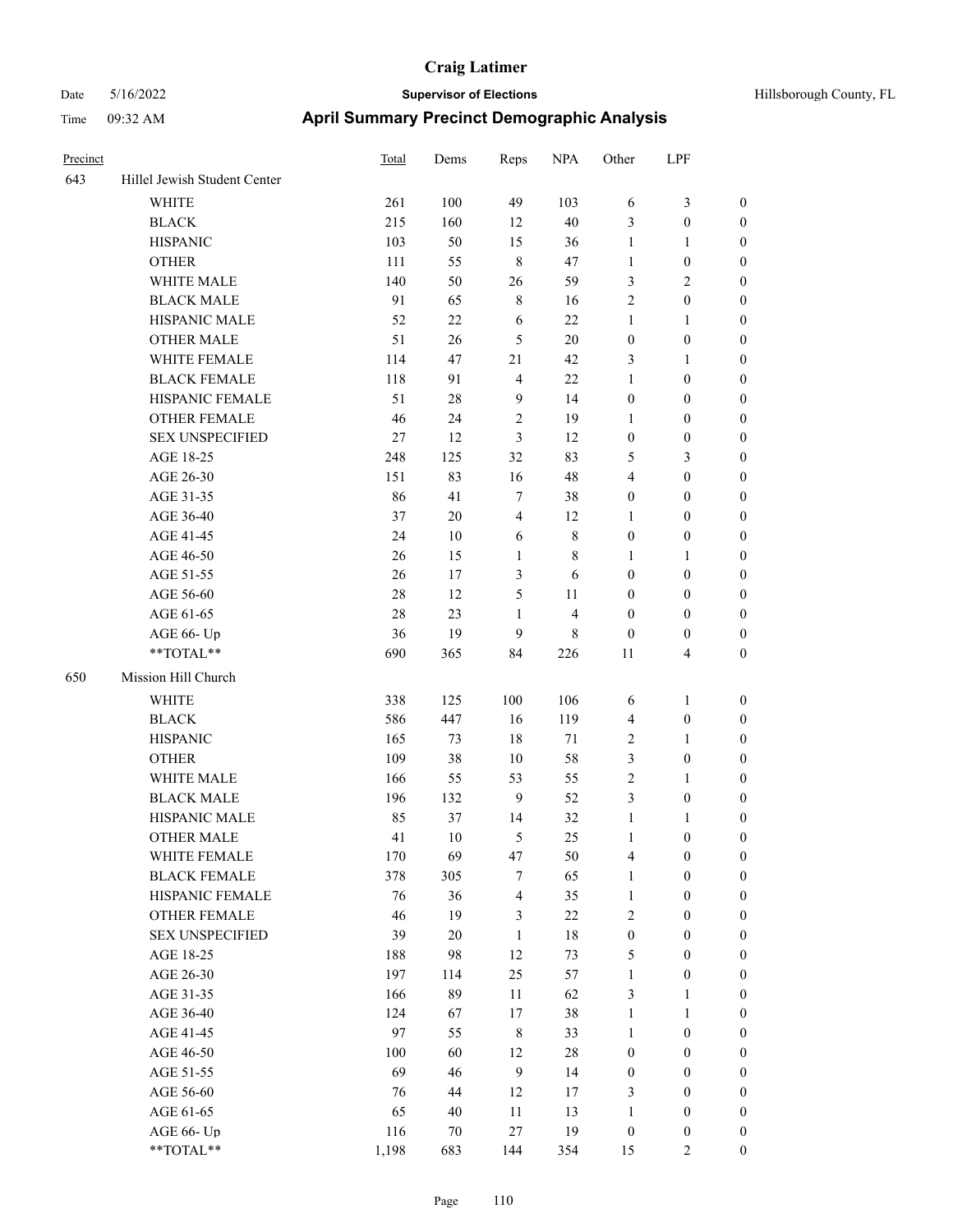| Hillsborough County, FL |  |
|-------------------------|--|
|                         |  |

| Precinct |                                    | Total  | Dems   | Reps           | <b>NPA</b> | Other            | LPF              |                  |
|----------|------------------------------------|--------|--------|----------------|------------|------------------|------------------|------------------|
| 651      | Woodmont Clubhouse                 |        |        |                |            |                  |                  |                  |
|          | <b>WHITE</b>                       | 1,136  | 446    | 427            | 239        | 21               | 3                | $\boldsymbol{0}$ |
|          | <b>BLACK</b>                       | 150    | 117    | $\,$ 8 $\,$    | 23         | $\overline{2}$   | $\boldsymbol{0}$ | $\boldsymbol{0}$ |
|          | <b>HISPANIC</b>                    | 180    | 80     | 32             | 66         | $\mathbf{1}$     | 1                | $\boldsymbol{0}$ |
|          | <b>OTHER</b>                       | 146    | 49     | 29             | 66         | $\mathbf{1}$     | 1                | $\boldsymbol{0}$ |
|          | WHITE MALE                         | 543    | 181    | 217            | 129        | 13               | 3                | $\boldsymbol{0}$ |
|          | <b>BLACK MALE</b>                  | 59     | 44     | 5              | 9          | $\mathbf{1}$     | $\boldsymbol{0}$ | $\boldsymbol{0}$ |
|          | HISPANIC MALE                      | 84     | 32     | 17             | 35         | $\boldsymbol{0}$ | $\boldsymbol{0}$ | $\boldsymbol{0}$ |
|          | <b>OTHER MALE</b>                  | 60     | 22     | 11             | 25         | $\mathbf{1}$     | 1                | $\boldsymbol{0}$ |
|          | WHITE FEMALE                       | 582    | 261    | 210            | 103        | $\,$ 8 $\,$      | $\boldsymbol{0}$ | $\boldsymbol{0}$ |
|          | <b>BLACK FEMALE</b>                | 88     | 70     | 3              | 14         | $\mathbf{1}$     | $\boldsymbol{0}$ | $\boldsymbol{0}$ |
|          | HISPANIC FEMALE                    | 91     | 47     | 14             | $28\,$     | $\mathbf{1}$     | 1                | $\boldsymbol{0}$ |
|          | OTHER FEMALE                       | 55     | 20     | 17             | 18         | $\boldsymbol{0}$ | $\boldsymbol{0}$ | $\boldsymbol{0}$ |
|          | <b>SEX UNSPECIFIED</b>             | 50     | 15     | $\overline{2}$ | 33         | $\boldsymbol{0}$ | $\boldsymbol{0}$ | $\boldsymbol{0}$ |
|          | AGE 18-25                          | 149    | 62     | 27             | 56         | 3                | 1                | $\boldsymbol{0}$ |
|          | AGE 26-30                          | 136    | 57     | 33             | 43         | $\sqrt{2}$       | 1                | $\boldsymbol{0}$ |
|          | AGE 31-35                          | 134    | 55     | 33             | 44         | $\sqrt{2}$       | $\boldsymbol{0}$ | $\boldsymbol{0}$ |
|          | AGE 36-40                          | 141    | 61     | 31             | 47         | $\mathbf{2}$     | $\boldsymbol{0}$ | $\boldsymbol{0}$ |
|          | AGE 41-45                          | 119    | 55     | 28             | 32         | $\overline{4}$   | $\boldsymbol{0}$ | $\boldsymbol{0}$ |
|          | AGE 46-50                          | 120    | 53     | 26             | 37         | 3                | 1                | $\boldsymbol{0}$ |
|          | AGE 51-55                          | 130    | 54     | 41             | 32         | 3                | $\boldsymbol{0}$ | $\boldsymbol{0}$ |
|          | AGE 56-60                          | 149    | 65     | 49             | 32         | 3                | $\boldsymbol{0}$ | $\boldsymbol{0}$ |
|          | AGE 61-65                          | 163    | 65     | 76             | 19         | $\overline{2}$   | 1                | $\boldsymbol{0}$ |
|          | AGE 66- Up                         | 371    | 165    | 152            | 52         | $\mathbf{1}$     | 1                | $\boldsymbol{0}$ |
|          | **TOTAL**                          | 1,612  | 692    | 496            | 394        | 25               | 5                | $\boldsymbol{0}$ |
| 652      | Orange River Estates HOA Clubhouse |        |        |                |            |                  |                  |                  |
|          | WHITE                              | 781    | 276    | 285            | 209        | 10               | 1                | $\boldsymbol{0}$ |
|          | <b>BLACK</b>                       | 379    | 289    | 8              | 77         | $\overline{4}$   | 1                | $\boldsymbol{0}$ |
|          | <b>HISPANIC</b>                    | 171    | $88\,$ | 30             | 50         | 3                | $\boldsymbol{0}$ | $\boldsymbol{0}$ |
|          | <b>OTHER</b>                       | 247    | 109    | 23             | 108        | 6                | 1                | $\boldsymbol{0}$ |
|          | WHITE MALE                         | 329    | 94     | 132            | 98         | $\overline{4}$   | 1                | $\boldsymbol{0}$ |
|          | <b>BLACK MALE</b>                  | 143    | 96     | $\tau$         | 38         | $\sqrt{2}$       | $\boldsymbol{0}$ | $\boldsymbol{0}$ |
|          | HISPANIC MALE                      | 66     | 35     | 9              | 22         | $\boldsymbol{0}$ | 0                | $\boldsymbol{0}$ |
|          | <b>OTHER MALE</b>                  | 101    | 39     | 10             | 49         | 2                |                  | $\boldsymbol{0}$ |
|          | WHITE FEMALE                       | 437    | 180    | 149            | 102        | 6                | $\boldsymbol{0}$ | $\boldsymbol{0}$ |
|          | <b>BLACK FEMALE</b>                | 227    | 188    | $\mathbf{1}$   | 35         | $\sqrt{2}$       | 1                | $\boldsymbol{0}$ |
|          | HISPANIC FEMALE                    | 100    | 51     | 19             | $27\,$     | $\mathfrak{Z}$   | $\boldsymbol{0}$ | $\boldsymbol{0}$ |
|          | <b>OTHER FEMALE</b>                | 104    | 52     | 10             | 39         | $\mathfrak{Z}$   | $\boldsymbol{0}$ | $\boldsymbol{0}$ |
|          | <b>SEX UNSPECIFIED</b>             | $71\,$ | 27     | $\overline{9}$ | 34         | $\mathbf{1}$     | $\boldsymbol{0}$ | $\boldsymbol{0}$ |
|          | AGE 18-25                          | 214    | 100    | 36             | 74         | $\overline{4}$   | $\boldsymbol{0}$ | $\boldsymbol{0}$ |
|          | AGE 26-30                          | 158    | 68     | 26             | 58         | $\overline{4}$   | $\mathbf{2}$     | $\boldsymbol{0}$ |
|          | AGE 31-35                          | 141    | 71     | 18             | 48         | $\overline{4}$   | $\boldsymbol{0}$ | $\boldsymbol{0}$ |
|          | AGE 36-40                          | 113    | 59     | 12             | 38         | $\overline{4}$   | $\boldsymbol{0}$ | $\boldsymbol{0}$ |
|          | AGE 41-45                          | 134    | 65     | 19             | 50         | $\boldsymbol{0}$ | $\boldsymbol{0}$ | $\boldsymbol{0}$ |
|          | AGE 46-50                          | 119    | 68     | $22\,$         | 29         | $\boldsymbol{0}$ | $\boldsymbol{0}$ | $\boldsymbol{0}$ |
|          | AGE 51-55                          | 123    | 61     | $22\,$         | 36         | $\mathfrak{Z}$   | $\mathbf{1}$     | $\boldsymbol{0}$ |
|          | AGE 56-60                          | 115    | 54     | 34             | $27\,$     | $\boldsymbol{0}$ | $\boldsymbol{0}$ | $\boldsymbol{0}$ |
|          | AGE 61-65                          | 122    | 59     | 39             | 24         | $\boldsymbol{0}$ | $\boldsymbol{0}$ | $\boldsymbol{0}$ |
|          | AGE 66- Up                         | 339    | 157    | 118            | 60         | $\overline{4}$   | $\boldsymbol{0}$ | $\boldsymbol{0}$ |
|          | $**TOTAL**$                        | 1,578  | 762    | 346            | 444        | 23               | 3                | $\boldsymbol{0}$ |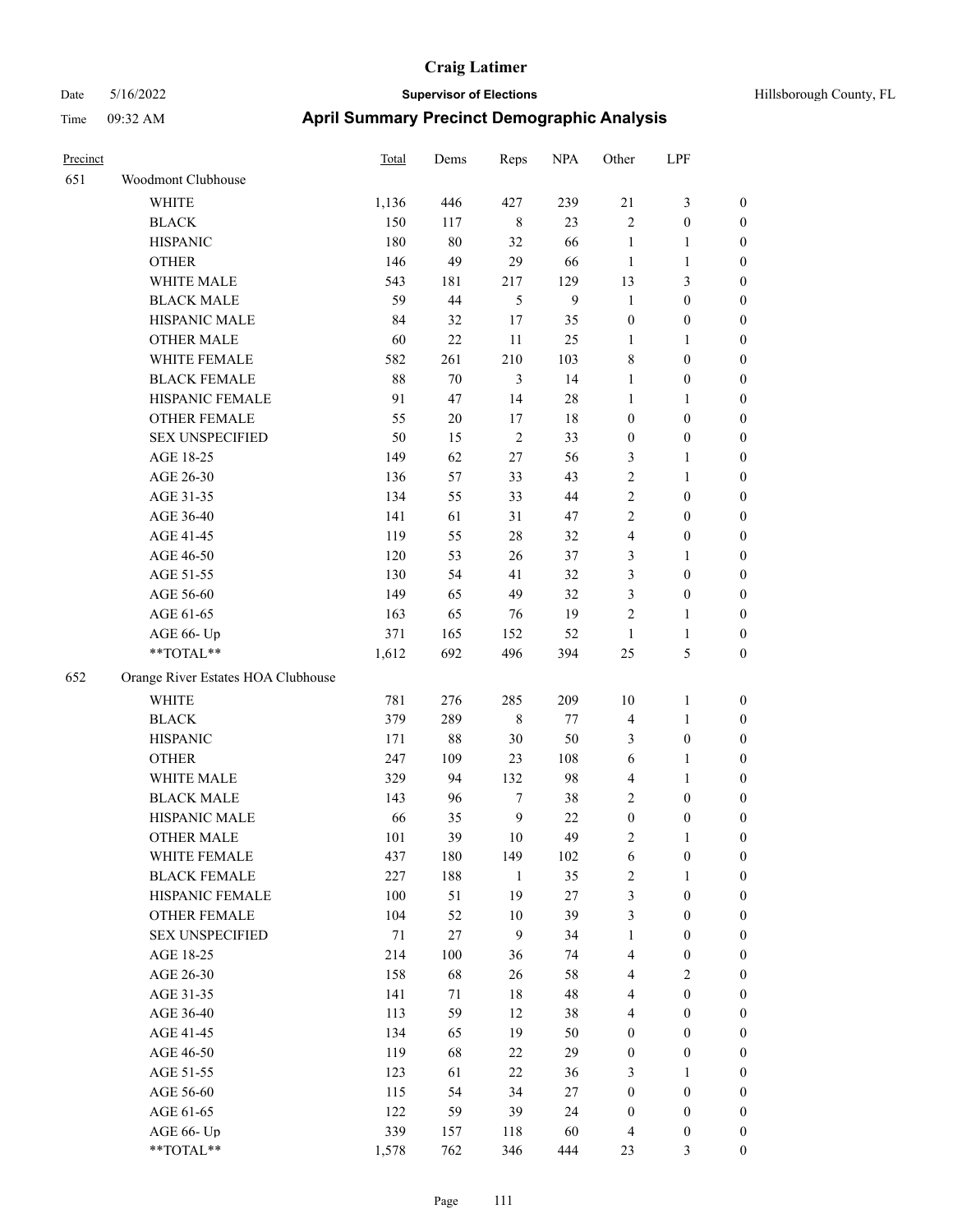| Precinct |                        | Total  | Dems | Reps           | <b>NPA</b> | Other            | LPF                     |                  |
|----------|------------------------|--------|------|----------------|------------|------------------|-------------------------|------------------|
| 653      | Woodmont Clubhouse     |        |      |                |            |                  |                         |                  |
|          | <b>WHITE</b>           | 1,299  | 470  | 522            | 277        | 23               | 7                       | $\boldsymbol{0}$ |
|          | <b>BLACK</b>           | 185    | 126  | 10             | 47         | $\overline{2}$   | $\boldsymbol{0}$        | $\boldsymbol{0}$ |
|          | <b>HISPANIC</b>        | 171    | 65   | 42             | 63         | $\boldsymbol{0}$ | 1                       | $\boldsymbol{0}$ |
|          | <b>OTHER</b>           | 147    | 57   | $27\,$         | 59         | $\mathfrak{Z}$   | 1                       | $\boldsymbol{0}$ |
|          | WHITE MALE             | 602    | 185  | 263            | 138        | 12               | 4                       | $\boldsymbol{0}$ |
|          | <b>BLACK MALE</b>      | $70\,$ | 45   | $\overline{4}$ | 19         | $\sqrt{2}$       | $\boldsymbol{0}$        | $\boldsymbol{0}$ |
|          | HISPANIC MALE          | 74     | 29   | 16             | 29         | $\boldsymbol{0}$ | $\boldsymbol{0}$        | $\boldsymbol{0}$ |
|          | <b>OTHER MALE</b>      | 65     | 20   | 15             | 27         | $\overline{2}$   | 1                       | $\boldsymbol{0}$ |
|          | WHITE FEMALE           | 687    | 282  | 255            | 136        | 11               | 3                       | $\boldsymbol{0}$ |
|          | <b>BLACK FEMALE</b>    | 113    | 79   | 6              | $28\,$     | $\boldsymbol{0}$ | $\boldsymbol{0}$        | $\boldsymbol{0}$ |
|          | HISPANIC FEMALE        | 93     | 34   | 25             | 33         | $\boldsymbol{0}$ | 1                       | $\boldsymbol{0}$ |
|          | <b>OTHER FEMALE</b>    | 52     | 28   | $\overline{7}$ | 17         | $\boldsymbol{0}$ | $\boldsymbol{0}$        | $\boldsymbol{0}$ |
|          | <b>SEX UNSPECIFIED</b> | 46     | 16   | 10             | 19         | 1                | $\boldsymbol{0}$        | $\boldsymbol{0}$ |
|          | AGE 18-25              | 176    | 60   | 44             | 63         | $\,$ 8 $\,$      | 1                       | $\boldsymbol{0}$ |
|          | AGE 26-30              | 127    | 41   | 25             | 55         | $\mathfrak{Z}$   | 3                       | $\boldsymbol{0}$ |
|          | AGE 31-35              | 144    | 48   | 33             | 58         | 3                | $\overline{\mathbf{c}}$ | $\boldsymbol{0}$ |
|          | AGE 36-40              | 114    | 46   | 32             | 33         | 3                | $\boldsymbol{0}$        | $\boldsymbol{0}$ |
|          | AGE 41-45              | 131    | 59   | 34             | 37         | $\mathbf{1}$     | $\boldsymbol{0}$        | $\boldsymbol{0}$ |
|          | AGE 46-50              | 122    | 43   | 48             | 28         | $\sqrt{2}$       | 1                       | $\boldsymbol{0}$ |
|          | AGE 51-55              | 127    | 54   | 42             | 29         | $\overline{2}$   | $\boldsymbol{0}$        | $\boldsymbol{0}$ |
|          | AGE 56-60              | 174    | 64   | 69             | 38         | 3                | $\boldsymbol{0}$        | $\boldsymbol{0}$ |
|          | AGE 61-65              | 195    | 83   | 69             | 41         | $\overline{2}$   | $\boldsymbol{0}$        | $\boldsymbol{0}$ |
|          | AGE 66- Up             | 492    | 220  | 205            | 64         | $\mathbf{1}$     | 2                       | $\boldsymbol{0}$ |
|          | **TOTAL**              | 1,802  | 718  | 601            | 446        | 28               | 9                       | $\boldsymbol{0}$ |
| 654      | Mission Hill Church    |        |      |                |            |                  |                         |                  |
|          | WHITE                  | 334    | 140  | 107            | 84         | $\mathfrak{Z}$   | $\boldsymbol{0}$        | $\boldsymbol{0}$ |
|          | <b>BLACK</b>           | 413    | 284  | 23             | 97         | $\,$ 8 $\,$      | 1                       | $\boldsymbol{0}$ |
|          | <b>HISPANIC</b>        | 205    | 93   | 36             | 73         | $\overline{2}$   | 1                       | $\boldsymbol{0}$ |
|          | <b>OTHER</b>           | 140    | 74   | 14             | 50         | $\overline{2}$   | $\boldsymbol{0}$        | $\boldsymbol{0}$ |
|          | WHITE MALE             | 158    | 56   | 59             | 42         | $\mathbf{1}$     | $\boldsymbol{0}$        | $\boldsymbol{0}$ |
|          | <b>BLACK MALE</b>      | 148    | 87   | 13             | 44         | $\overline{4}$   | $\boldsymbol{0}$        | $\boldsymbol{0}$ |
|          | HISPANIC MALE          | 95     | 41   | 18             | 35         | $\boldsymbol{0}$ | 1                       | $\boldsymbol{0}$ |
|          | <b>OTHER MALE</b>      | 55     | 28   | 5              | 21         | 1                | 0                       | $\boldsymbol{0}$ |
|          | WHITE FEMALE           | 168    | 82   | 47             | 37         | $\sqrt{2}$       | $\boldsymbol{0}$        | $\boldsymbol{0}$ |
|          | <b>BLACK FEMALE</b>    | 252    | 188  | 9              | 50         | $\overline{4}$   | 1                       | $\boldsymbol{0}$ |
|          | HISPANIC FEMALE        | 109    | 52   | 18             | 37         | $\sqrt{2}$       | $\boldsymbol{0}$        | $\boldsymbol{0}$ |
|          | <b>OTHER FEMALE</b>    | 53     | 30   | $\mathfrak{H}$ | 17         | $\mathbf{1}$     | $\boldsymbol{0}$        | $\boldsymbol{0}$ |
|          | <b>SEX UNSPECIFIED</b> | 54     | 27   | $\sqrt{6}$     | $21\,$     | $\boldsymbol{0}$ | $\boldsymbol{0}$        | $\boldsymbol{0}$ |
|          | AGE 18-25              | 155    | 79   | 13             | 55         | 7                | $\mathbf{1}$            | $\boldsymbol{0}$ |
|          | AGE 26-30              | 117    | 62   | 19             | 36         | $\boldsymbol{0}$ | $\boldsymbol{0}$        | $\boldsymbol{0}$ |
|          | AGE 31-35              | 114    | 51   | 17             | 43         | $\mathfrak{Z}$   | $\boldsymbol{0}$        | $\boldsymbol{0}$ |
|          | AGE 36-40              | 100    | 58   | 12             | 30         | $\boldsymbol{0}$ | $\boldsymbol{0}$        | $\boldsymbol{0}$ |
|          | AGE 41-45              | 98     | 64   | 10             | 23         | $\mathbf{1}$     | $\boldsymbol{0}$        | $\boldsymbol{0}$ |
|          | AGE 46-50              | 83     | 46   | 10             | 26         | $\mathbf{1}$     | $\boldsymbol{0}$        | $\boldsymbol{0}$ |
|          | AGE 51-55              | 88     | 39   | 17             | 31         | $\boldsymbol{0}$ | $\mathbf{1}$            | $\boldsymbol{0}$ |
|          | AGE 56-60              | 91     | 61   | 16             | 13         | $\mathbf{1}$     | $\boldsymbol{0}$        | $\boldsymbol{0}$ |
|          | AGE 61-65              | 88     | 44   | 23             | $20\,$     | $\mathbf{1}$     | $\boldsymbol{0}$        | $\boldsymbol{0}$ |
|          | AGE 66- Up             | 158    | 87   | 43             | 27         | $\mathbf{1}$     | $\boldsymbol{0}$        | $\boldsymbol{0}$ |
|          | **TOTAL**              | 1,092  | 591  | 180            | 304        | 15               | 2                       | $\boldsymbol{0}$ |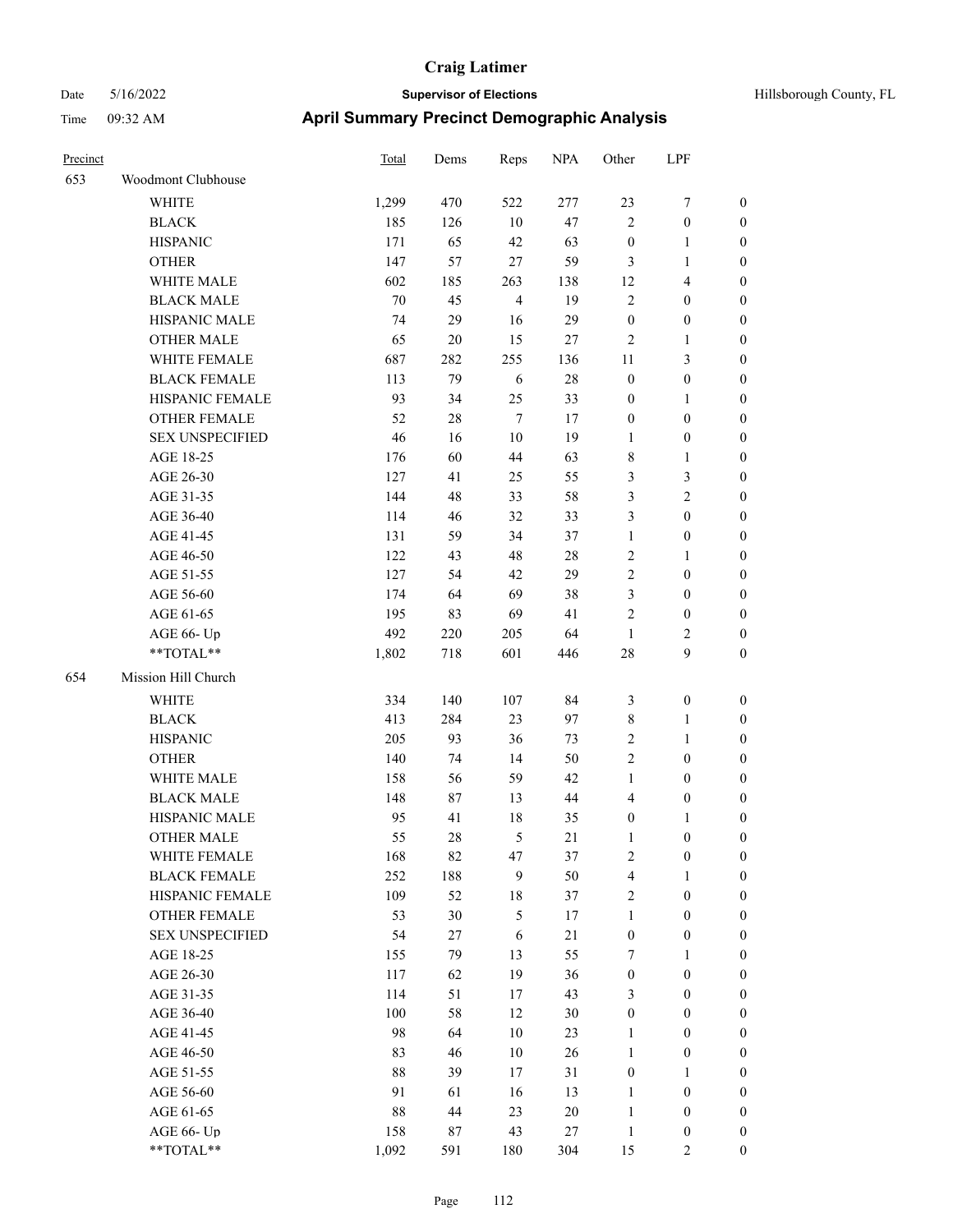| Hillsborough County, FL |  |
|-------------------------|--|
|                         |  |

| Precinct |                                 | <b>Total</b> | Dems   | Reps           | <b>NPA</b> | Other            | LPF              |                  |
|----------|---------------------------------|--------------|--------|----------------|------------|------------------|------------------|------------------|
| 655      | St Catherine's Episcopal Church |              |        |                |            |                  |                  |                  |
|          | WHITE                           | 1,324        | 440    | 585            | 274        | 16               | 9                | $\boldsymbol{0}$ |
|          | <b>BLACK</b>                    | 281          | 202    | 10             | 64         | 5                | $\boldsymbol{0}$ | $\boldsymbol{0}$ |
|          | <b>HISPANIC</b>                 | 232          | 113    | 47             | 67         | 5                | $\boldsymbol{0}$ | 0                |
|          | <b>OTHER</b>                    | 219          | 89     | 36             | 91         | 2                | $\mathbf{1}$     | 0                |
|          | WHITE MALE                      | 631          | 167    | 316            | 132        | $10\,$           | 6                | $\boldsymbol{0}$ |
|          | <b>BLACK MALE</b>               | 117          | 76     | $\overline{4}$ | 34         | 3                | $\boldsymbol{0}$ | $\boldsymbol{0}$ |
|          | HISPANIC MALE                   | 117          | 44     | 29             | 40         | 4                | $\boldsymbol{0}$ | $\boldsymbol{0}$ |
|          | <b>OTHER MALE</b>               | 93           | 32     | 17             | 42         | $\mathbf{1}$     | $\mathbf{1}$     | $\boldsymbol{0}$ |
|          | WHITE FEMALE                    | 676          | 266    | 264            | 137        | 6                | $\mathfrak{Z}$   | $\boldsymbol{0}$ |
|          | <b>BLACK FEMALE</b>             | 160          | 124    | 6              | $28\,$     | $\sqrt{2}$       | $\boldsymbol{0}$ | $\boldsymbol{0}$ |
|          | HISPANIC FEMALE                 | 111          | 66     | 18             | 26         | $\mathbf{1}$     | $\boldsymbol{0}$ | $\boldsymbol{0}$ |
|          | OTHER FEMALE                    | 95           | 41     | 16             | 37         | $\mathbf{1}$     | $\boldsymbol{0}$ | 0                |
|          | <b>SEX UNSPECIFIED</b>          | 56           | $28\,$ | $\,$ 8 $\,$    | $20\,$     | $\boldsymbol{0}$ | $\boldsymbol{0}$ | 0                |
|          | AGE 18-25                       | 224          | 88     | 63             | 65         | 7                | $\mathbf{1}$     | 0                |
|          | AGE 26-30                       | 180          | 71     | 40             | 63         | 4                | $\sqrt{2}$       | $\boldsymbol{0}$ |
|          | AGE 31-35                       | 175          | 77     | 41             | 52         | 4                | $\mathbf{1}$     | $\boldsymbol{0}$ |
|          | AGE 36-40                       | 170          | 66     | 38             | 61         | 3                | $\sqrt{2}$       | $\boldsymbol{0}$ |
|          | AGE 41-45                       | 136          | 57     | 30             | 47         | $\mathbf{1}$     | $\mathbf{1}$     | $\boldsymbol{0}$ |
|          | AGE 46-50                       | 147          | 64     | 45             | 37         | $\mathbf{1}$     | $\boldsymbol{0}$ | $\boldsymbol{0}$ |
|          | AGE 51-55                       | 162          | 53     | 64             | 42         | $\mathbf{1}$     | $\sqrt{2}$       | $\boldsymbol{0}$ |
|          | AGE 56-60                       | 149          | 65     | 59             | 24         | $\mathbf{1}$     | $\boldsymbol{0}$ | $\boldsymbol{0}$ |
|          | AGE 61-65                       | 168          | 72     | 64             | 31         | $\mathbf{1}$     | $\boldsymbol{0}$ | 0                |
|          | AGE 66- Up                      | 545          | 231    | 234            | 74         | 5                | $\mathbf{1}$     | 0                |
|          | **TOTAL**                       | 2,056        | 844    | 678            | 496        | 28               | $10\,$           | $\boldsymbol{0}$ |
| 657      | Fowler Avenue Baptist Church    |              |        |                |            |                  |                  |                  |
|          | <b>WHITE</b>                    | 941          | 360    | 343            | 215        | 16               | 7                | 0                |
|          | <b>BLACK</b>                    | 186          | 138    | 6              | 38         | 4                | $\boldsymbol{0}$ | $\boldsymbol{0}$ |
|          | <b>HISPANIC</b>                 | 141          | 57     | 36             | 48         | $\boldsymbol{0}$ | $\boldsymbol{0}$ | 0                |
|          | <b>OTHER</b>                    | 175          | 68     | 22             | 82         | 3                | $\boldsymbol{0}$ | $\boldsymbol{0}$ |
|          | WHITE MALE                      | 431          | 130    | 171            | 115        | 10               | 5                | $\boldsymbol{0}$ |
|          | <b>BLACK MALE</b>               | 77           | 51     | $\overline{4}$ | $21\,$     | $\mathbf{1}$     | $\boldsymbol{0}$ | $\boldsymbol{0}$ |
|          | HISPANIC MALE                   | 60           | 23     | 18             | 19         | $\boldsymbol{0}$ | $\boldsymbol{0}$ | $\boldsymbol{0}$ |
|          | <b>OTHER MALE</b>               | 68           | 27     | 6              | 35         | $\boldsymbol{0}$ | $\boldsymbol{0}$ | $\boldsymbol{0}$ |
|          | WHITE FEMALE                    | 496          | 224    | 171            | 93         | 6                | $\sqrt{2}$       | 0                |
|          | <b>BLACK FEMALE</b>             | 108          | 86     | $\mathbf{2}$   | 17         | 3                | $\boldsymbol{0}$ | 0                |
|          | HISPANIC FEMALE                 | $78\,$       | 33     | 16             | 29         | $\boldsymbol{0}$ | $\boldsymbol{0}$ | 0                |
|          | OTHER FEMALE                    | 75           | 36     | 12             | 24         | 3                | $\boldsymbol{0}$ | 0                |
|          | <b>SEX UNSPECIFIED</b>          | 50           | 13     | $\tau$         | 30         | $\boldsymbol{0}$ | $\boldsymbol{0}$ | $\overline{0}$   |
|          | AGE 18-25                       | 219          | 96     | 46             | 69         | 6                | $\sqrt{2}$       | $\overline{0}$   |
|          | AGE 26-30                       | 155          | 84     | 30             | 36         | 5                | $\boldsymbol{0}$ | $\overline{0}$   |
|          | AGE 31-35                       | 120          | 46     | 29             | 41         | 4                | $\boldsymbol{0}$ | 0                |
|          | AGE 36-40                       | 101          | 44     | 17             | 39         | $\mathbf{1}$     | $\boldsymbol{0}$ | $\overline{0}$   |
|          | AGE 41-45                       | 92           | 40     | 19             | 29         | 2                | $\overline{2}$   | $\overline{0}$   |
|          | AGE 46-50                       | 91           | 35     | 25             | $28\,$     | 3                | $\boldsymbol{0}$ | $\overline{0}$   |
|          | AGE 51-55                       | 94           | 37     | 25             | 31         | $\boldsymbol{0}$ | $\mathbf{1}$     | 0                |
|          | AGE 56-60                       | 117          | 46     | 45             | 24         | $\mathbf{1}$     | $\mathbf{1}$     | 0                |
|          | AGE 61-65                       | 113          | 51     | 44             | $17\,$     | $\boldsymbol{0}$ | $\mathbf{1}$     | $\boldsymbol{0}$ |
|          | AGE 66- Up                      | 341          | 144    | 127            | 69         | $\mathbf{1}$     | $\boldsymbol{0}$ | 0                |
|          | $**TOTAL**$                     | 1,443        | 623    | 407            | 383        | 23               | $\tau$           | $\boldsymbol{0}$ |
|          |                                 |              |        |                |            |                  |                  |                  |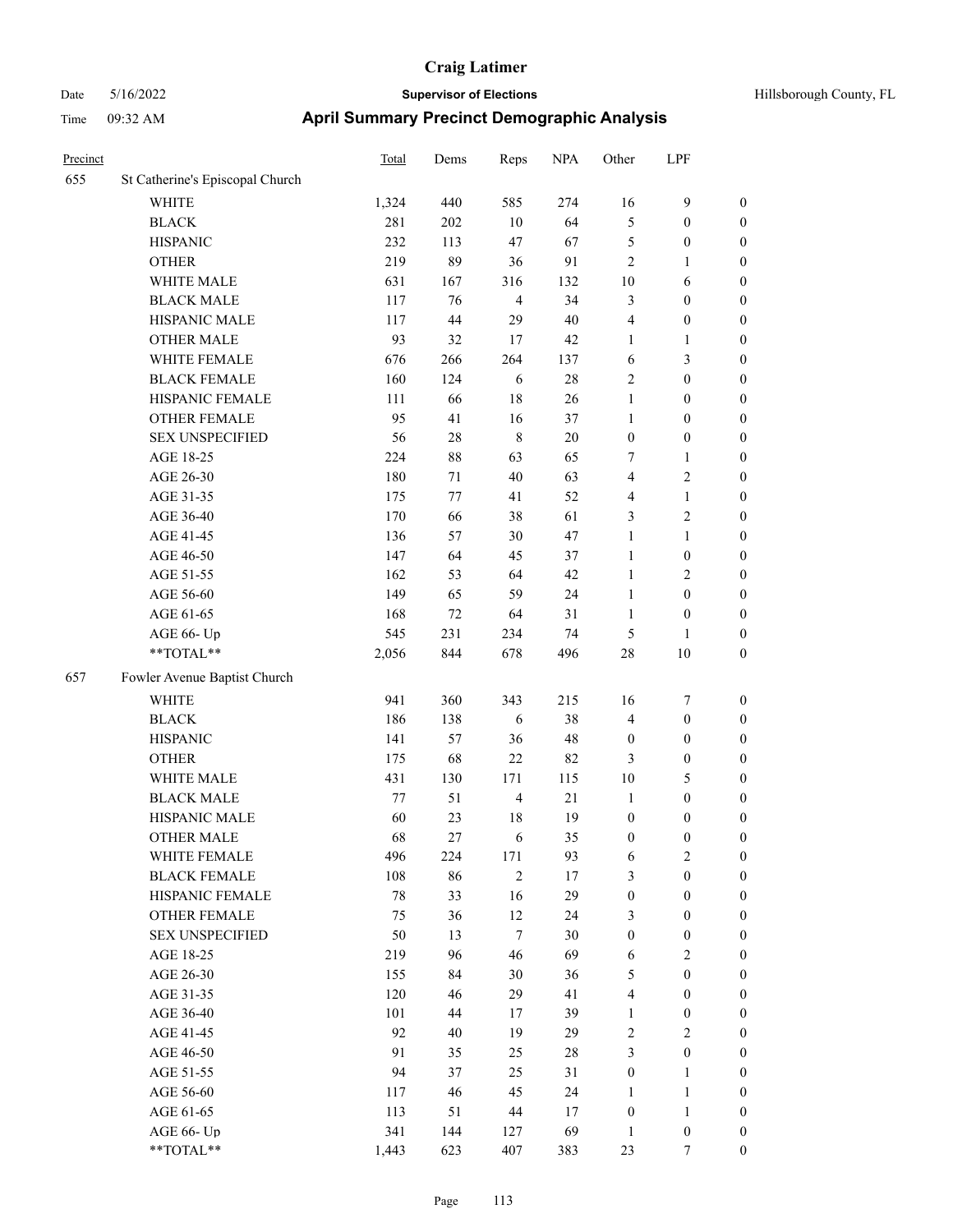| Hillsborough County, FL |  |
|-------------------------|--|
|                         |  |

| Precinct |                                                             | <b>Total</b> | Dems      | Reps                  | <b>NPA</b> | Other                            | LPF                 |                                      |
|----------|-------------------------------------------------------------|--------------|-----------|-----------------------|------------|----------------------------------|---------------------|--------------------------------------|
| 658      | Unitarian Universalist Church                               |              |           |                       |            |                                  |                     |                                      |
|          | WHITE                                                       | 615          | 250       | 172                   | 185        | $\tau$                           | $\mathbf{1}$        | $\boldsymbol{0}$                     |
|          | <b>BLACK</b>                                                | 458          | 327       | 19                    | 104        | $\,$ 8 $\,$                      | $\boldsymbol{0}$    | $\boldsymbol{0}$                     |
|          | <b>HISPANIC</b>                                             | 170          | 83        | 19                    | 65         | 3                                | $\boldsymbol{0}$    | $\boldsymbol{0}$                     |
|          | <b>OTHER</b>                                                | 267          | 118       | 28                    | 115        | $\overline{4}$                   | 2                   | $\boldsymbol{0}$                     |
|          | WHITE MALE                                                  | 311          | 119       | 89                    | 99         | 3                                | 1                   | $\boldsymbol{0}$                     |
|          | <b>BLACK MALE</b>                                           | 184          | 116       | 9                     | 56         | 3                                | $\boldsymbol{0}$    | $\boldsymbol{0}$                     |
|          | HISPANIC MALE                                               | 84           | 38        | 12                    | 32         | $\sqrt{2}$                       | $\boldsymbol{0}$    | $\boldsymbol{0}$                     |
|          | <b>OTHER MALE</b>                                           | 113          | 43        | 14                    | 54         | $\boldsymbol{0}$                 | 2                   | $\boldsymbol{0}$                     |
|          | WHITE FEMALE                                                | 297          | 128       | 82                    | 83         | $\overline{4}$                   | $\boldsymbol{0}$    | $\boldsymbol{0}$                     |
|          | <b>BLACK FEMALE</b>                                         | 268          | 207       | 10                    | 46         | 5                                | $\boldsymbol{0}$    | $\boldsymbol{0}$                     |
|          | HISPANIC FEMALE                                             | 85           | 45        | 7                     | 32         | $\mathbf{1}$                     | $\boldsymbol{0}$    | $\boldsymbol{0}$                     |
|          | <b>OTHER FEMALE</b>                                         | 122          | 63        | 10                    | 47         | $\overline{2}$                   | $\boldsymbol{0}$    | $\boldsymbol{0}$                     |
|          | <b>SEX UNSPECIFIED</b>                                      | 46           | 19        | 5                     | $20\,$     | $\sqrt{2}$                       | $\boldsymbol{0}$    | $\boldsymbol{0}$                     |
|          | AGE 18-25                                                   | 268          | 141       | 46                    | 77         | 3                                | 1                   | $\boldsymbol{0}$                     |
|          | AGE 26-30                                                   | 265          | 132       | 40                    | 87         | $\mathfrak{S}$                   | 1                   | $\boldsymbol{0}$                     |
|          | AGE 31-35                                                   | 173          | 99        | 23                    | 45         | 5                                | 1                   | $\boldsymbol{0}$                     |
|          | AGE 36-40                                                   | 174          | 79        | 19                    | 74         | $\sqrt{2}$                       | $\boldsymbol{0}$    | $\boldsymbol{0}$                     |
|          | AGE 41-45                                                   | 105          | 51        | 15                    | 39         | $\boldsymbol{0}$                 | $\boldsymbol{0}$    | $\boldsymbol{0}$                     |
|          | AGE 46-50                                                   | 99           | 44        | 17                    | 37         | 1                                | $\boldsymbol{0}$    | $\boldsymbol{0}$                     |
|          | AGE 51-55                                                   | 115          | 66        | 16                    | 33         | $\boldsymbol{0}$                 | $\boldsymbol{0}$    | $\boldsymbol{0}$                     |
|          | AGE 56-60                                                   | 90           | 42        | $20\,$                | 25         | 3                                | $\boldsymbol{0}$    | $\boldsymbol{0}$                     |
|          | AGE 61-65                                                   | 66           | 44        | $\tau$                | 12         | 3                                | $\boldsymbol{0}$    | $\boldsymbol{0}$                     |
|          | AGE 66- Up                                                  | 155          | $80\,$    | 35                    | $40\,$     | $\boldsymbol{0}$                 | $\boldsymbol{0}$    | $\boldsymbol{0}$                     |
|          | **TOTAL**                                                   | 1,510        | 778       | 238                   | 469        | 22                               | 3                   | $\boldsymbol{0}$                     |
| 659      | Family Recreation Complex                                   |              |           |                       |            |                                  |                     |                                      |
|          | <b>WHITE</b>                                                | 1,296        | 507       | 507                   | 248        | 22                               | 12                  | $\boldsymbol{0}$                     |
|          | <b>BLACK</b>                                                | 289          | 210       | 9                     | 67         | $\mathfrak{Z}$                   | $\boldsymbol{0}$    | $\boldsymbol{0}$                     |
|          | <b>HISPANIC</b>                                             | 217          | 96        | 51                    | 66         | 3                                | 1                   | $\boldsymbol{0}$                     |
|          | <b>OTHER</b>                                                | 187          | 75        | 29                    | 80         | 1                                | $\overline{c}$      | $\boldsymbol{0}$                     |
|          |                                                             |              |           |                       |            | 11                               | 11                  |                                      |
|          | WHITE MALE<br><b>BLACK MALE</b>                             | 607<br>121   | 213<br>81 | 252<br>$\overline{4}$ | 120<br>36  | $\boldsymbol{0}$                 | $\boldsymbol{0}$    | $\boldsymbol{0}$<br>$\boldsymbol{0}$ |
|          | HISPANIC MALE                                               |              | 37        |                       | 32         | $\sqrt{2}$                       |                     |                                      |
|          | <b>OTHER MALE</b>                                           | 101<br>67    | 28        | 29<br>9               | 28         | $\mathbf{0}$                     | 1<br>$\overline{c}$ | $\boldsymbol{0}$<br>$\boldsymbol{0}$ |
|          | WHITE FEMALE                                                | 672          | 291       | 245                   | 124        | 11                               | $\mathbf{1}$        | $\boldsymbol{0}$                     |
|          | <b>BLACK FEMALE</b>                                         | 165          | 127       | $\overline{4}$        | 31         | $\mathfrak{Z}$                   | $\boldsymbol{0}$    |                                      |
|          | HISPANIC FEMALE                                             | 115          | 59        |                       | 33         |                                  |                     | $\boldsymbol{0}$                     |
|          |                                                             |              |           | 22                    |            | $\mathbf{1}$                     | $\boldsymbol{0}$    | $\boldsymbol{0}$                     |
|          | OTHER FEMALE<br><b>SEX UNSPECIFIED</b>                      | 87           | 38        | 16                    | 32<br>25   | $\mathbf{1}$<br>$\boldsymbol{0}$ | $\boldsymbol{0}$    | $\boldsymbol{0}$<br>$\boldsymbol{0}$ |
|          |                                                             | 54           | 14        | 15                    |            |                                  | $\boldsymbol{0}$    |                                      |
|          | AGE 18-25                                                   | 201          | 96        | $40\,$                | 60         | $\overline{4}$                   | 1                   | $\boldsymbol{0}$                     |
|          | AGE 26-30                                                   | 181          | 97        | 32                    | 49         | $\sqrt{2}$                       | $\mathbf{1}$        | $\boldsymbol{0}$                     |
|          | AGE 31-35                                                   | 180          | 85        | 37                    | 51         | $\mathfrak{S}$                   | $\sqrt{2}$          | $\boldsymbol{0}$                     |
|          | AGE 36-40                                                   | 147          | 49        | 45                    | 47         | $\mathbf{1}$                     | 5                   | $\boldsymbol{0}$                     |
|          | AGE 41-45                                                   | 132          | 43        | 38                    | 45         | $\mathfrak{Z}$                   | 3                   | $\boldsymbol{0}$                     |
|          | AGE 46-50                                                   | 103          | 42        | 24                    | 33         | $\overline{4}$                   | $\boldsymbol{0}$    | $\boldsymbol{0}$                     |
|          | AGE 51-55                                                   | 152          | 56        | 62                    | 34         | $\boldsymbol{0}$                 | $\boldsymbol{0}$    | $\boldsymbol{0}$                     |
|          | AGE 56-60                                                   | 158          | 79        | 45                    | 29         | $\overline{4}$                   | $\mathbf{1}$        | $\boldsymbol{0}$                     |
|          | AGE 61-65                                                   | 163          | 73        | 67                    | 20         | $\mathbf{1}$                     | $\mathbf{2}$        | $\boldsymbol{0}$                     |
|          | AGE 66- Up                                                  | 572          | 268       | 206                   | 93         | 5                                | $\boldsymbol{0}$    | $\boldsymbol{0}$                     |
|          | $\mathrm{*}\mathrm{*} \mathrm{TOTAL} \mathrm{*} \mathrm{*}$ | 1,989        | 888       | 596                   | 461        | 29                               | 15                  | $\boldsymbol{0}$                     |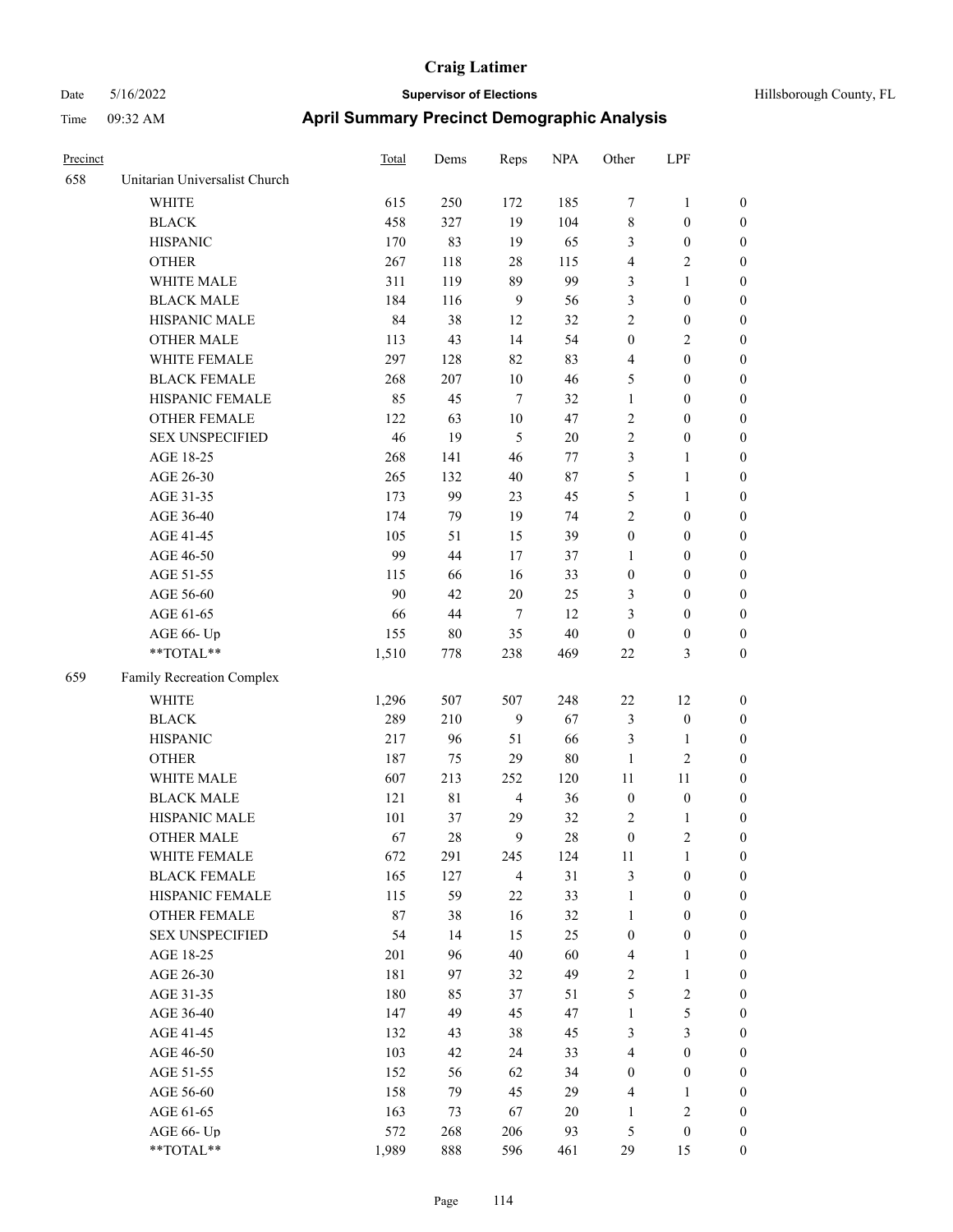| Hillsborough County. |  |  |
|----------------------|--|--|

| Precinct |                              | <b>Total</b> | Dems       | Reps           | <b>NPA</b>       | Other            | LPF              |                  |
|----------|------------------------------|--------------|------------|----------------|------------------|------------------|------------------|------------------|
| 661      | Woodmont Clubhouse           |              |            |                |                  |                  |                  |                  |
|          | WHITE                        | 687          | 224        | 298            | 152              | 12               | $\mathbf{1}$     | $\boldsymbol{0}$ |
|          | <b>BLACK</b>                 | 460          | 355        | 16             | 87               | $\mathbf{1}$     | $\mathbf{1}$     | $\boldsymbol{0}$ |
|          | <b>HISPANIC</b>              | 210          | 96         | $44\,$         | 67               | 3                | $\boldsymbol{0}$ | $\boldsymbol{0}$ |
|          | <b>OTHER</b>                 | 165          | 81         | 18             | 64               | $\mathbf{2}$     | $\boldsymbol{0}$ | 0                |
|          | WHITE MALE                   | 320          | 84         | 146            | 83               | $\sqrt{6}$       | $\mathbf{1}$     | 0                |
|          | <b>BLACK MALE</b>            | 178          | 131        | $\,$ 8 $\,$    | 39               | $\boldsymbol{0}$ | $\boldsymbol{0}$ | $\boldsymbol{0}$ |
|          | HISPANIC MALE                | 95           | 36         | 19             | 38               | $\overline{c}$   | $\boldsymbol{0}$ | $\boldsymbol{0}$ |
|          | <b>OTHER MALE</b>            | 56           | 23         | 6              | 26               | $\mathbf{1}$     | $\boldsymbol{0}$ | $\boldsymbol{0}$ |
|          | WHITE FEMALE                 | 364          | 138        | 152            | 68               | 6                | $\boldsymbol{0}$ | $\boldsymbol{0}$ |
|          | <b>BLACK FEMALE</b>          | 274          | 218        | $\,8\,$        | 46               | $\mathbf{1}$     | $\mathbf{1}$     | $\boldsymbol{0}$ |
|          | HISPANIC FEMALE              | 110          | 58         | 22             | 29               | $\mathbf{1}$     | $\boldsymbol{0}$ | $\boldsymbol{0}$ |
|          | OTHER FEMALE                 | 69           | 44         | $10\,$         | 15               | $\boldsymbol{0}$ | $\boldsymbol{0}$ | $\boldsymbol{0}$ |
|          | <b>SEX UNSPECIFIED</b>       | 56           | 24         | $\sqrt{5}$     | 26               | 1                | $\boldsymbol{0}$ | $\boldsymbol{0}$ |
|          | AGE 18-25                    | 193          | 86         | $28\,$         | 76               | 3                | $\boldsymbol{0}$ | 0                |
|          | AGE 26-30                    | 151          | 79         | $30\,$         | $40\,$           | $\sqrt{2}$       | $\boldsymbol{0}$ | 0                |
|          | AGE 31-35                    | 169          | 91         | 31             | 45               | $\sqrt{2}$       | $\boldsymbol{0}$ | $\boldsymbol{0}$ |
|          | AGE 36-40                    | 125          | 54         | $28\,$         | 41               | $\mathbf{1}$     | $\mathbf{1}$     | $\boldsymbol{0}$ |
|          | AGE 41-45                    | 122          | 59         | 21             | 41               | $\mathbf{1}$     | $\boldsymbol{0}$ | $\boldsymbol{0}$ |
|          | AGE 46-50                    | 115          | 70         | $20\,$         | $22\,$           | 3                | $\boldsymbol{0}$ | $\boldsymbol{0}$ |
|          | AGE 51-55                    | 119          | 59         | 36             | 22               | $\mathbf{1}$     | $\mathbf{1}$     | $\boldsymbol{0}$ |
|          | AGE 56-60                    | 120          | 64         | 32             | 21               | 3                | $\boldsymbol{0}$ | $\boldsymbol{0}$ |
|          | AGE 61-65                    | 126          | 58         | $44\,$         | 23               | $\mathbf{1}$     | $\boldsymbol{0}$ | $\boldsymbol{0}$ |
|          | AGE 66- Up                   | 282          | 136        | 106            | 39               | $\mathbf{1}$     | $\boldsymbol{0}$ | 0                |
|          | **TOTAL**                    | 1,522        | 756        | 376            | 370              | 18               | $\mathbf{2}$     | 0                |
| 662      | Fowler Avenue Baptist Church |              |            |                |                  |                  |                  |                  |
|          | <b>WHITE</b>                 | 433          | 192        | 148            | 89               | $\overline{2}$   | $\sqrt{2}$       | 0                |
|          | <b>BLACK</b>                 | 72           | 46         | 11             | 14               | $\mathbf{1}$     | $\boldsymbol{0}$ | 0                |
|          | <b>HISPANIC</b>              | 68           | 26         | 13             | $27\,$           | 2                | $\boldsymbol{0}$ | 0                |
|          | <b>OTHER</b>                 | 102          | 40         | 15             | 46               | $\boldsymbol{0}$ | $\mathbf{1}$     | $\boldsymbol{0}$ |
|          | WHITE MALE                   | 199          | 77         | 75             | 45               | $\boldsymbol{0}$ | $\sqrt{2}$       | $\boldsymbol{0}$ |
|          | <b>BLACK MALE</b>            | 31           | 15         | 6              | $\boldsymbol{9}$ | $\mathbf{1}$     | $\boldsymbol{0}$ | $\boldsymbol{0}$ |
|          | HISPANIC MALE                | 29           | $10\,$     | 7              | 12               | $\boldsymbol{0}$ | $\boldsymbol{0}$ | $\boldsymbol{0}$ |
|          | <b>OTHER MALE</b>            | 45           | 18         | 9              | 18               | $\boldsymbol{0}$ | $\boldsymbol{0}$ | $\boldsymbol{0}$ |
|          | WHITE FEMALE                 | 228          | 113        | $70\,$         | 43               | $\sqrt{2}$       | $\boldsymbol{0}$ | 0                |
|          | <b>BLACK FEMALE</b>          | 40           | 30         | $\mathfrak{S}$ | 5                | $\boldsymbol{0}$ | $\boldsymbol{0}$ | 0                |
|          | HISPANIC FEMALE              | 37           | 16         | 5              | 14               | 2                | $\boldsymbol{0}$ | 0                |
|          | OTHER FEMALE                 | 45           | 19         | 6              | 19               | $\boldsymbol{0}$ | $\mathbf{1}$     | 0                |
|          | <b>SEX UNSPECIFIED</b>       | 21           | $\sqrt{6}$ | $\overline{4}$ | 11               | $\boldsymbol{0}$ | $\boldsymbol{0}$ | 0                |
|          | AGE 18-25                    | $77 \,$      | 38         | 15             | $22\,$           | $\overline{c}$   | $\boldsymbol{0}$ | $\overline{0}$   |
|          | AGE 26-30                    | 54           | 26         | $10\,$         | 16               | $\overline{c}$   | $\boldsymbol{0}$ | $\overline{0}$   |
|          | AGE 31-35                    | 53           | 22         | $\sqrt{5}$     | 26               | $\boldsymbol{0}$ | $\boldsymbol{0}$ | $\overline{0}$   |
|          | AGE 36-40                    | 49           | 22         | 13             | 14               | $\boldsymbol{0}$ | $\boldsymbol{0}$ | $\overline{0}$   |
|          | AGE 41-45                    | 36           | 14         | 15             | $\boldsymbol{7}$ | $\boldsymbol{0}$ | $\boldsymbol{0}$ | $\overline{0}$   |
|          | AGE 46-50                    | 41           | 17         | $\,$ $\,$      | 14               | $\mathbf{1}$     | $\mathbf{1}$     | $\overline{0}$   |
|          | AGE 51-55                    | 58           | 23         | $17\,$         | 17               | $\boldsymbol{0}$ | $\mathbf{1}$     | 0                |
|          | AGE 56-60                    | 53           | 23         | 13             | 16               | $\boldsymbol{0}$ | $\mathbf{1}$     | 0                |
|          | AGE 61-65                    | 56           | $22\,$     | 24             | $10\,$           | $\boldsymbol{0}$ | $\boldsymbol{0}$ | 0                |
|          | AGE 66- Up                   | 198          | 97         | 67             | 34               | $\boldsymbol{0}$ | $\boldsymbol{0}$ | 0                |
|          | $**TOTAL**$                  | 675          | 304        | 187            | 176              | 5                | $\mathfrak{Z}$   | $\overline{0}$   |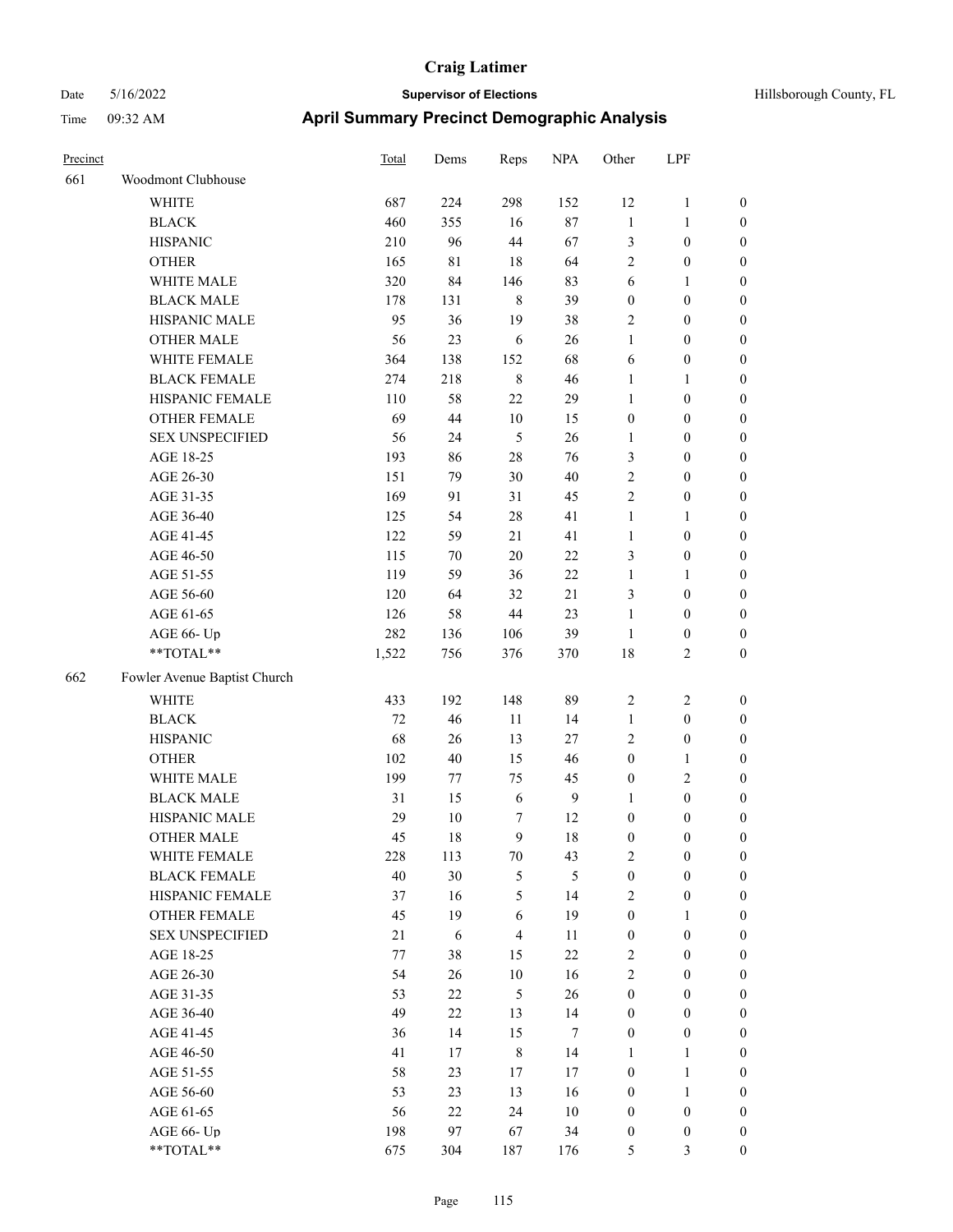# Date 5/16/2022 **Supervisor of Elections Supervisor of Elections** Hillsborough County, FL Time 09:32 AM **April Summary Precinct Demographic Analysis**

| Precinct |                                        | <b>Total</b> | Dems  | Reps  | <b>NPA</b> | Other          | LPF                     |                  |
|----------|----------------------------------------|--------------|-------|-------|------------|----------------|-------------------------|------------------|
| 671      | Pebble Creek Golf Club                 |              |       |       |            |                |                         |                  |
|          | <b>WHITE</b>                           | 3,100        | 886   | 1,247 | 916        | 40             | 11                      | $\bf{0}$         |
|          | <b>BLACK</b>                           | 978          | 656   | 49    | 245        | 28             | $\boldsymbol{0}$        | $\bf{0}$         |
|          | <b>HISPANIC</b>                        | 1,052        | 419   | 223   | 393        | 15             | $\overline{c}$          | $\boldsymbol{0}$ |
|          | <b>OTHER</b>                           | 1,230        | 443   | 196   | 574        | 13             | $\overline{4}$          | $\boldsymbol{0}$ |
|          | WHITE MALE                             | 1,463        | 345   | 641   | 450        | 21             | 6                       | $\boldsymbol{0}$ |
|          | <b>BLACK MALE</b>                      | 441          | 273   | 29    | 126        | 13             | $\boldsymbol{0}$        | $\boldsymbol{0}$ |
|          | HISPANIC MALE                          | 461          | 161   | 118   | 174        | 6              | $\sqrt{2}$              | $\boldsymbol{0}$ |
|          | <b>OTHER MALE</b>                      | 512          | 160   | 94    | 249        | 5              | $\overline{\mathbf{4}}$ | $\boldsymbol{0}$ |
|          | WHITE FEMALE                           | 1,571        | 524   | 582   | 441        | 19             | 5                       | $\boldsymbol{0}$ |
|          | <b>BLACK FEMALE</b>                    | 516          | 370   | 20    | 111        | 15             | $\boldsymbol{0}$        | $\boldsymbol{0}$ |
|          | HISPANIC FEMALE                        | 567          | 251   | 98    | 209        | 9              | $\boldsymbol{0}$        | $\boldsymbol{0}$ |
|          | <b>OTHER FEMALE</b>                    | 549          | 222   | 83    | 237        | 7              | $\boldsymbol{0}$        | $\boldsymbol{0}$ |
|          | <b>SEX UNSPECIFIED</b>                 | 280          | 98    | 50    | 131        | $\mathbf{1}$   | $\boldsymbol{0}$        | $\boldsymbol{0}$ |
|          | AGE 18-25                              | 802          | 319   | 148   | 306        | 23             | 6                       | $\boldsymbol{0}$ |
|          | AGE 26-30                              | 502          | 207   | 93    | 181        | 16             | $\mathfrak s$           | $\boldsymbol{0}$ |
|          | AGE 31-35                              | 461          | 182   | 119   | 155        | 5              | $\boldsymbol{0}$        | $\boldsymbol{0}$ |
|          | AGE 36-40                              | 480          | 186   | 96    | 191        | 7              | $\boldsymbol{0}$        | $\boldsymbol{0}$ |
|          | AGE 41-45                              | 615          | 228   | 130   | 247        | 8              | $\sqrt{2}$              | $\boldsymbol{0}$ |
|          | AGE 46-50                              | 641          | 215   | 157   | 261        | $\tau$         | $\mathbf{1}$            | $\boldsymbol{0}$ |
|          | AGE 51-55                              | 651          | 237   | 202   | 205        | 6              | $\mathbf{1}$            | $\boldsymbol{0}$ |
|          | AGE 56-60                              | 598          | 191   | 207   | 189        | 10             | $\mathbf{1}$            | $\boldsymbol{0}$ |
|          | AGE 61-65                              | 472          | 183   | 154   | 130        | 4              | $\mathbf{1}$            | $\boldsymbol{0}$ |
|          | AGE 66- Up                             | 1,138        | 456   | 409   | 263        | 10             | $\boldsymbol{0}$        | $\boldsymbol{0}$ |
|          | **TOTAL**                              | 6,360        | 2,404 | 1,715 | 2,128      | 96             | 17                      | $\boldsymbol{0}$ |
| 673      | St Mark the Evangelist Catholic Church |              |       |       |            |                |                         |                  |
|          | <b>WHITE</b>                           | 1,672        | 493   | 684   | 450        | 34             | 11                      | $\bf{0}$         |
|          | <b>BLACK</b>                           | 710          | 488   | 25    | 184        | 12             | $\mathbf{1}$            | $\boldsymbol{0}$ |
|          | <b>HISPANIC</b>                        | 657          | 254   | 127   | 270        | 3              | $\mathfrak{Z}$          | $\boldsymbol{0}$ |
|          | <b>OTHER</b>                           | 681          | 276   | 81    | 320        | $\overline{4}$ | $\boldsymbol{0}$        | $\boldsymbol{0}$ |
|          | WHITE MALE                             | 813          | 208   | 359   | 224        | 13             | 9                       | $\boldsymbol{0}$ |
|          | <b>BLACK MALE</b>                      | 299          | 183   | 11    | 97         | $\tau$         | $\mathbf{1}$            | $\boldsymbol{0}$ |
|          | HISPANIC MALE                          | 274          | 87    | 64    | 119        | $\overline{c}$ | $\sqrt{2}$              | $\boldsymbol{0}$ |
|          | <b>OTHER MALE</b>                      | 295          | 112   | 44    | 137        | $\overline{c}$ | $\mathbf{0}$            | $\boldsymbol{0}$ |
|          | WHITE FEMALE                           | 838          | 279   | 315   | 221        | 21             | $\sqrt{2}$              | $\boldsymbol{0}$ |
|          | <b>BLACK FEMALE</b>                    | 398          | 294   | 14    | 85         | 5              | $\boldsymbol{0}$        | $\boldsymbol{0}$ |
|          | HISPANIC FEMALE                        | 368          | 159   | 61    | 146        | $\mathbf{1}$   | 1                       | $\boldsymbol{0}$ |
|          | <b>OTHER FEMALE</b>                    | 299          | 138   | 30    | 130        | $\mathbf{1}$   | $\boldsymbol{0}$        | $\boldsymbol{0}$ |
|          | <b>SEX UNSPECIFIED</b>                 | 136          | 51    | 19    | 65         | $\mathbf{1}$   | $\boldsymbol{0}$        | $\boldsymbol{0}$ |
|          | AGE 18-25                              | 556          | 218   | 101   | 226        | 9              | $\sqrt{2}$              | $\boldsymbol{0}$ |
|          | AGE 26-30                              | 330          | 129   | 54    | 143        | 4              | $\boldsymbol{0}$        | $\boldsymbol{0}$ |
|          | AGE 31-35                              | 319          | 144   | 54    | 111        | $\,$ 8 $\,$    | $\sqrt{2}$              | $\boldsymbol{0}$ |
|          | AGE 36-40                              | 273          | 119   | 64    | 82         | 5              | $\mathfrak{Z}$          | $\boldsymbol{0}$ |
|          | AGE 41-45                              | 354          | 151   | 76    | 120        | 5              | $\boldsymbol{2}$        | $\boldsymbol{0}$ |
|          | AGE 46-50                              | 361          | 124   | 98    | 129        | 6              | $\overline{\mathbf{4}}$ | $\boldsymbol{0}$ |
|          | AGE 51-55                              | 410          | 158   | 130   | 114        | 6              | $\sqrt{2}$              | $\boldsymbol{0}$ |
|          | AGE 56-60                              | 333          | 127   | 98    | 104        | $\overline{4}$ | $\boldsymbol{0}$        | $\boldsymbol{0}$ |
|          | AGE 61-65                              | 267          | 93    | 89    | 82         | 3              | $\boldsymbol{0}$        | $\mathbf{0}$     |
|          | AGE 66- Up                             | 517          | 248   | 153   | 113        | $\mathfrak{Z}$ | $\boldsymbol{0}$        | $\mathbf{0}$     |

\*\*TOTAL\*\* 3,720 1,511 917 1,224 53 15 0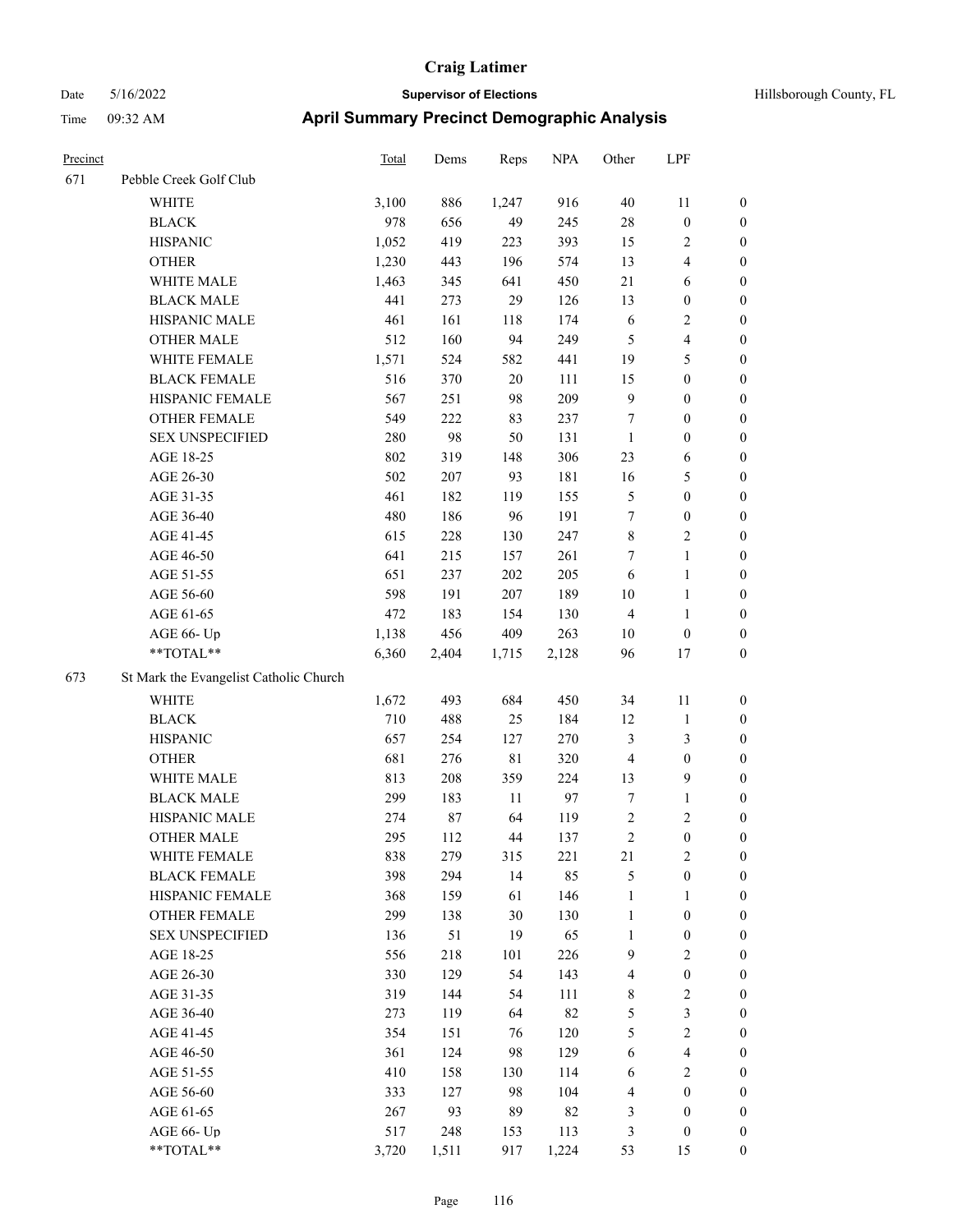| Precinct |                                     | <b>Total</b> | Dems   | Reps           | <b>NPA</b> | Other            | LPF              |                  |
|----------|-------------------------------------|--------------|--------|----------------|------------|------------------|------------------|------------------|
| 700      | The Palmetto Club at FishHawk Ranch |              |        |                |            |                  |                  |                  |
|          | WHITE                               | 554          | 109    | 260            | 177        | 6                | 2                | $\boldsymbol{0}$ |
|          | <b>BLACK</b>                        | 54           | 33     | $\overline{2}$ | 14         | 5                | $\boldsymbol{0}$ | $\boldsymbol{0}$ |
|          | <b>HISPANIC</b>                     | 88           | 20     | 34             | 32         | $\sqrt{2}$       | $\boldsymbol{0}$ | $\boldsymbol{0}$ |
|          | <b>OTHER</b>                        | 76           | 27     | 14             | 35         | $\boldsymbol{0}$ | $\boldsymbol{0}$ | $\boldsymbol{0}$ |
|          | WHITE MALE                          | 254          | 41     | 126            | 83         | 3                | 1                | $\boldsymbol{0}$ |
|          | <b>BLACK MALE</b>                   | 27           | 14     | $\mathbf{1}$   | 8          | $\overline{4}$   | $\boldsymbol{0}$ | $\boldsymbol{0}$ |
|          | HISPANIC MALE                       | 43           | 9      | 17             | 17         | $\mathbf{0}$     | $\theta$         | $\boldsymbol{0}$ |
|          | <b>OTHER MALE</b>                   | 27           | 12     | $\,8\,$        | $\tau$     | $\boldsymbol{0}$ | $\boldsymbol{0}$ | $\boldsymbol{0}$ |
|          | WHITE FEMALE                        | 293          | 64     | 132            | 93         | 3                | 1                | $\boldsymbol{0}$ |
|          | <b>BLACK FEMALE</b>                 | 27           | 19     | 1              | 6          | $\mathbf{1}$     | $\boldsymbol{0}$ | $\boldsymbol{0}$ |
|          | HISPANIC FEMALE                     | 45           | 11     | 17             | 15         | $\overline{2}$   | $\boldsymbol{0}$ | $\boldsymbol{0}$ |
|          | <b>OTHER FEMALE</b>                 | 39           | 13     | 5              | 21         | $\mathbf{0}$     | $\theta$         | $\boldsymbol{0}$ |
|          | <b>SEX UNSPECIFIED</b>              | 17           | 6      | 3              | 8          | $\boldsymbol{0}$ | $\boldsymbol{0}$ | $\boldsymbol{0}$ |
|          | AGE 18-25                           | 140          | 35     | 41             | 60         | 3                | 1                | $\boldsymbol{0}$ |
|          | AGE 26-30                           | 31           | 8      | 12             | 8          | $\overline{2}$   | 1                | $\boldsymbol{0}$ |
|          | AGE 31-35                           | 31           | 8      | 10             | 12         | $\mathbf{1}$     | $\boldsymbol{0}$ | $\boldsymbol{0}$ |
|          | AGE 36-40                           | 92           | 16     | 36             | 38         | $\sqrt{2}$       | 0                | $\boldsymbol{0}$ |
|          | AGE 41-45                           | 135          | 30     | 55             | 48         | $\sqrt{2}$       | $\boldsymbol{0}$ | $\boldsymbol{0}$ |
|          | AGE 46-50                           | 101          | 25     | 39             | 35         | $\overline{c}$   | $\boldsymbol{0}$ | $\boldsymbol{0}$ |
|          | AGE 51-55                           | 79           | 15     | 40             | 24         | $\boldsymbol{0}$ | $\boldsymbol{0}$ | $\boldsymbol{0}$ |
|          | AGE 56-60                           | 58           | 18     | 26             | 13         | 1                | $\boldsymbol{0}$ | $\boldsymbol{0}$ |
|          | AGE 61-65                           | 31           | 13     | 12             | 6          | $\mathbf{0}$     | $\boldsymbol{0}$ | $\boldsymbol{0}$ |
|          | AGE 66- Up                          | 74           | $21\,$ | 39             | 14         | $\boldsymbol{0}$ | $\boldsymbol{0}$ | $\boldsymbol{0}$ |
|          | **TOTAL**                           | 772          | 189    | 310            | 258        | 13               | 2                | $\boldsymbol{0}$ |
| 701      | The Palmetto Club at FishHawk Ranch |              |        |                |            |                  |                  |                  |
|          | <b>WHITE</b>                        | 3,700        | 753    | 1,784          | 1,075      | 79               | 9                | $\boldsymbol{0}$ |
|          | <b>BLACK</b>                        | 238          | 150    | 12             | 68         | 8                | $\boldsymbol{0}$ | $\boldsymbol{0}$ |
|          | <b>HISPANIC</b>                     | 531          | 152    | 144            | 226        | 8                | 1                | $\boldsymbol{0}$ |
|          | <b>OTHER</b>                        | 492          | 136    | 111            | 230        | 10               | 5                | $\boldsymbol{0}$ |
|          | WHITE MALE                          | 1,763        | 289    | 917            | 510        | 39               | 8                | $\boldsymbol{0}$ |
|          | <b>BLACK MALE</b>                   | 116          | 63     | $\tau$         | 41         | $\mathfrak{S}$   | $\boldsymbol{0}$ | $\boldsymbol{0}$ |
|          | HISPANIC MALE                       | 224          | 51     | 71             | 99         | $\mathfrak{Z}$   | $\boldsymbol{0}$ | $\boldsymbol{0}$ |
|          | <b>OTHER MALE</b>                   | 186          | 39     | 41             | 100        | 4                | 2                | $\boldsymbol{0}$ |
|          | WHITE FEMALE                        | 1,889        | 455    | 845            | 550        | 38               | $\mathbf{1}$     | $\boldsymbol{0}$ |
|          | <b>BLACK FEMALE</b>                 | 120          | 85     | 5              | $27\,$     | $\mathfrak{Z}$   | $\boldsymbol{0}$ | $\boldsymbol{0}$ |
|          | HISPANIC FEMALE                     | 294          | 96     | $70\,$         | 122        | $\mathfrak s$    | 1                | $\boldsymbol{0}$ |
|          | <b>OTHER FEMALE</b>                 | 234          | 82     | 56             | 89         | $\mathfrak{S}$   | $\overline{c}$   | $\boldsymbol{0}$ |
|          | <b>SEX UNSPECIFIED</b>              | 135          | 31     | 39             | 61         | $\mathfrak{Z}$   | $\mathbf{1}$     | $\boldsymbol{0}$ |
|          | AGE 18-25                           | 759          | 196    | 267            | 265        | $27\,$           | 4                | $\boldsymbol{0}$ |
|          | AGE 26-30                           | 217          | 41     | 79             | 89         | $\tau$           | 1                | $\boldsymbol{0}$ |
|          | AGE 31-35                           | 261          | $80\,$ | 72             | 103        | $\mathfrak s$    | $\mathbf{1}$     | $\boldsymbol{0}$ |
|          | AGE 36-40                           | 472          | 105    | 177            | 182        | $\tau$           | 1                | $\boldsymbol{0}$ |
|          | AGE 41-45                           | 660          | 152    | 250            | 233        | $22\,$           | 3                | $\boldsymbol{0}$ |
|          | AGE 46-50                           | 825          | 169    | 366            | 277        | 11               | $\sqrt{2}$       | $\boldsymbol{0}$ |
|          | AGE 51-55                           | 653          | 132    | 310            | 198        | $10\,$           | 3                | $\boldsymbol{0}$ |
|          | AGE 56-60                           | 377          | 79     | 190            | 102        | 6                | $\boldsymbol{0}$ | $\boldsymbol{0}$ |
|          | AGE 61-65                           | 212          | 64     | 110            | 34         | $\overline{4}$   | $\boldsymbol{0}$ | $\boldsymbol{0}$ |
|          | AGE 66- Up                          | 525          | 173    | 230            | 116        | 6                | $\boldsymbol{0}$ | $\boldsymbol{0}$ |
|          | $**TOTAL**$                         | 4,961        | 1,191  | 2,051          | 1,599      | 105              | 15               | $\boldsymbol{0}$ |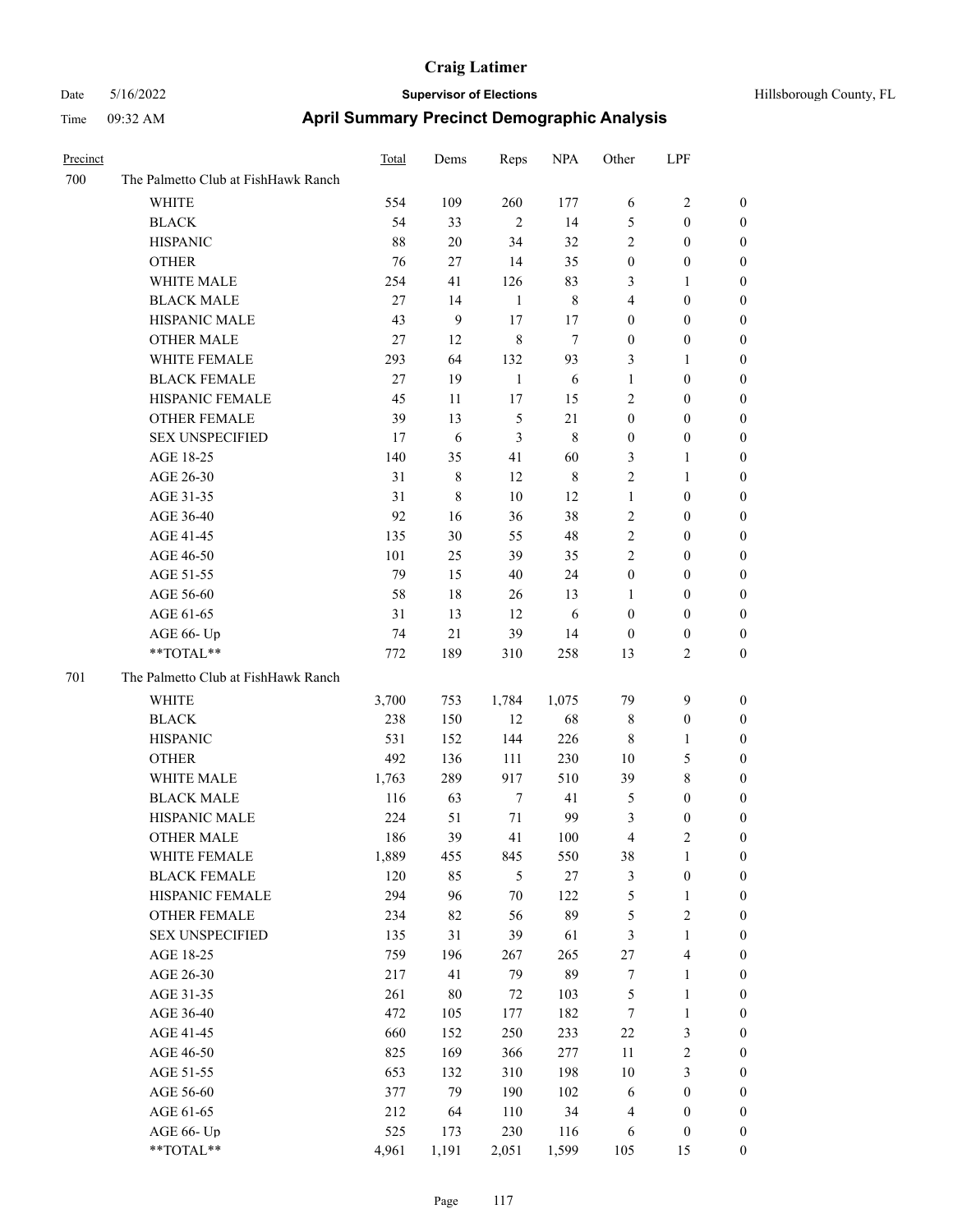| Precinct |                                         | <b>Total</b> | Dems           | Reps           | <b>NPA</b>  | Other            | LPF              |                  |
|----------|-----------------------------------------|--------------|----------------|----------------|-------------|------------------|------------------|------------------|
| 702      | The Palmetto Club at FishHawk Ranch     |              |                |                |             |                  |                  |                  |
|          | WHITE                                   | 670          | 126            | 360            | 171         | 10               | 3                | $\mathbf{0}$     |
|          | <b>BLACK</b>                            | 76           | 45             | 2              | 24          | $\mathfrak{S}$   | $\boldsymbol{0}$ | $\mathbf{0}$     |
|          | <b>HISPANIC</b>                         | 132          | 40             | 36             | 51          | 5                | $\boldsymbol{0}$ | $\boldsymbol{0}$ |
|          | <b>OTHER</b>                            | 106          | 33             | 34             | 36          | $\overline{2}$   | 1                | $\boldsymbol{0}$ |
|          | WHITE MALE                              | 341          | 52             | 202            | $8\sqrt{1}$ | $\overline{4}$   | 2                | $\boldsymbol{0}$ |
|          | <b>BLACK MALE</b>                       | 41           | 21             | $\mathbf{1}$   | 16          | 3                | $\boldsymbol{0}$ | $\boldsymbol{0}$ |
|          | HISPANIC MALE                           | 55           | 17             | 17             | $20\,$      | $\mathbf{1}$     | $\boldsymbol{0}$ | $\boldsymbol{0}$ |
|          | <b>OTHER MALE</b>                       | 38           | 12             | 10             | 14          | $\overline{2}$   | $\boldsymbol{0}$ | $\boldsymbol{0}$ |
|          | WHITE FEMALE                            | 324          | 74             | 155            | 88          | 6                | 1                | $\boldsymbol{0}$ |
|          | <b>BLACK FEMALE</b>                     | 33           | 23             | $\mathbf{1}$   | $\tau$      | $\sqrt{2}$       | $\boldsymbol{0}$ | $\boldsymbol{0}$ |
|          | HISPANIC FEMALE                         | 71           | 22             | 17             | 28          | $\overline{4}$   | $\boldsymbol{0}$ | $\boldsymbol{0}$ |
|          | <b>OTHER FEMALE</b>                     | 50           | 16             | 19             | 14          | $\boldsymbol{0}$ | 1                | $\boldsymbol{0}$ |
|          | <b>SEX UNSPECIFIED</b>                  | 31           | $\tau$         | 10             | 14          | $\boldsymbol{0}$ | $\boldsymbol{0}$ | $\boldsymbol{0}$ |
|          | AGE 18-25                               | 119          | 29             | 46             | 41          | 3                | $\boldsymbol{0}$ | $\boldsymbol{0}$ |
|          | AGE 26-30                               | 39           | 8              | 13             | 16          | $\mathbf{1}$     | 1                | $\boldsymbol{0}$ |
|          | AGE 31-35                               | 70           | 19             | 32             | 15          | $\mathfrak{Z}$   | 1                | $\boldsymbol{0}$ |
|          | AGE 36-40                               | 138          | 34             | 53             | 49          | $\overline{c}$   | $\boldsymbol{0}$ | $\boldsymbol{0}$ |
|          | AGE 41-45                               | 136          | 26             | 61             | 44          | $\overline{4}$   | 1                | $\boldsymbol{0}$ |
|          | AGE 46-50                               | 120          | 40             | 44             | 32          | 3                | 1                | $\boldsymbol{0}$ |
|          | AGE 51-55                               | 113          | 22             | 50             | 40          | 1                | $\boldsymbol{0}$ | $\boldsymbol{0}$ |
|          | AGE 56-60                               | 64           | 9              | 42             | 12          | 1                | $\boldsymbol{0}$ | $\boldsymbol{0}$ |
|          | AGE 61-65                               | 45           | 13             | 21             | 9           | $\overline{2}$   | $\boldsymbol{0}$ | $\boldsymbol{0}$ |
|          | AGE 66- Up                              | 140          | 44             | 70             | 24          | $\overline{2}$   | 0                | $\boldsymbol{0}$ |
|          | **TOTAL**                               | 984          | 244            | 432            | 282         | 22               | 4                | $\boldsymbol{0}$ |
| 703      | Grace Community United Methodist Church |              |                |                |             |                  |                  |                  |
|          | <b>WHITE</b>                            | 1,369        | 231            | 852            | 262         | 18               | 6                | $\boldsymbol{0}$ |
|          | <b>BLACK</b>                            | 84           | 53             | 5              | $26\,$      | $\boldsymbol{0}$ | $\boldsymbol{0}$ | $\boldsymbol{0}$ |
|          | <b>HISPANIC</b>                         | 97           | 25             | 34             | 36          | 1                | 1                | $\boldsymbol{0}$ |
|          | <b>OTHER</b>                            | 137          | 22             | 50             | 62          | $\mathfrak{Z}$   | $\boldsymbol{0}$ | $\boldsymbol{0}$ |
|          | WHITE MALE                              | 636          | 87             | 408            | 128         | $\,8\,$          | 5                | $\boldsymbol{0}$ |
|          | <b>BLACK MALE</b>                       | 48           | 27             | $\overline{4}$ | 17          | $\boldsymbol{0}$ | $\boldsymbol{0}$ | $\boldsymbol{0}$ |
|          | HISPANIC MALE                           | 47           | 10             | 17             | 19          | $\boldsymbol{0}$ | 1                | $\boldsymbol{0}$ |
|          | <b>OTHER MALE</b>                       | 55           | $\overline{7}$ | 24             | 22          | $\overline{c}$   | $\boldsymbol{0}$ | $\boldsymbol{0}$ |
|          | WHITE FEMALE                            | 714          | 139            | 436            | 128         | $10\,$           | $\mathbf{1}$     | $\mathbf{0}$     |
|          | <b>BLACK FEMALE</b>                     | 34           | 25             | $\mathbf{1}$   | $\,$ 8 $\,$ | $\boldsymbol{0}$ | $\boldsymbol{0}$ | $\boldsymbol{0}$ |
|          | HISPANIC FEMALE                         | 48           | 15             | 17             | 15          | 1                | $\boldsymbol{0}$ | $\boldsymbol{0}$ |
|          | OTHER FEMALE                            | 61           | 12             | 16             | 32          | $\mathbf{1}$     | $\boldsymbol{0}$ | $\boldsymbol{0}$ |
|          | <b>SEX UNSPECIFIED</b>                  | 44           | 9              | $18\,$         | 17          | $\boldsymbol{0}$ | $\boldsymbol{0}$ | $\boldsymbol{0}$ |
|          | AGE 18-25                               | 272          | 63             | 138            | 67          | $\overline{4}$   | $\boldsymbol{0}$ | $\boldsymbol{0}$ |
|          | AGE 26-30                               | 87           | 17             | 36             | 33          | $\boldsymbol{0}$ | 1                | $\boldsymbol{0}$ |
|          | AGE 31-35                               | 66           | $8\,$          | 33             | 23          | 1                | $\mathbf{1}$     | $\boldsymbol{0}$ |
|          | AGE 36-40                               | 109          | 16             | 62             | 31          | $\boldsymbol{0}$ | $\boldsymbol{0}$ | $\boldsymbol{0}$ |
|          | AGE 41-45                               | 129          | 17             | 68             | 39          | $\mathfrak{Z}$   | $\mathbf{2}$     | $\boldsymbol{0}$ |
|          | AGE 46-50                               | 189          | 24             | 113            | 43          | 7                | $\mathbf{2}$     | $\boldsymbol{0}$ |
|          | AGE 51-55                               | 223          | 34             |                | 65          | $\sqrt{2}$       | $\mathbf{1}$     | $\boldsymbol{0}$ |
|          | AGE 56-60                               | 166          | 31             | 121<br>109     | $26\,$      | $\boldsymbol{0}$ | $\boldsymbol{0}$ | $\boldsymbol{0}$ |
|          | AGE 61-65                               | 143          | 30             | 94             | $17\,$      | $\sqrt{2}$       | $\boldsymbol{0}$ | $\boldsymbol{0}$ |
|          | AGE 66- Up                              | 303          | 91             | 167            | 42          | $\mathfrak{Z}$   | $\boldsymbol{0}$ | $\bf{0}$         |
|          | **TOTAL**                               | 1,687        | 331            | 941            | 386         | 22               | $\tau$           | $\boldsymbol{0}$ |
|          |                                         |              |                |                |             |                  |                  |                  |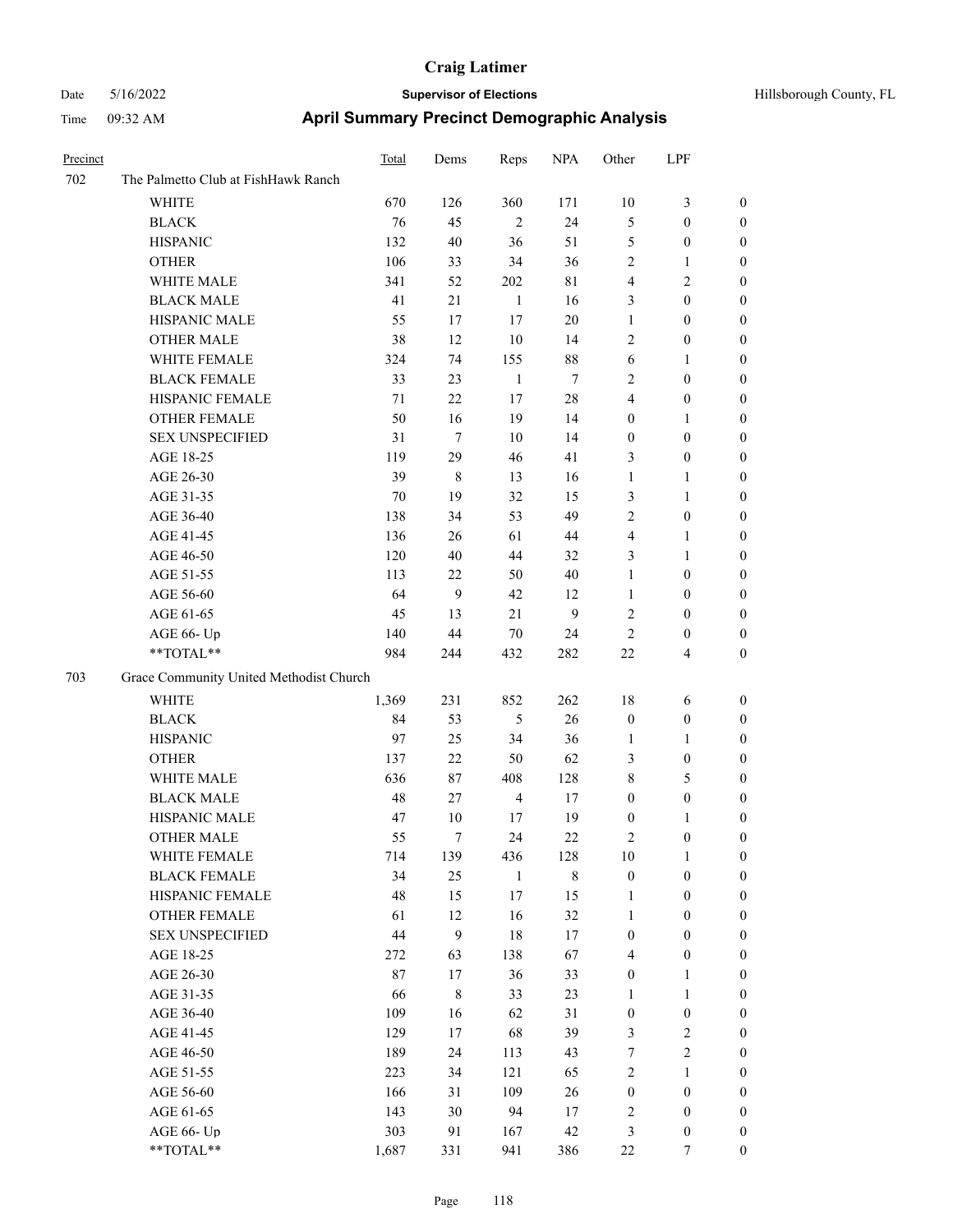| Precinct |                                     | <b>Total</b>   | Dems             | Reps             | <b>NPA</b>       | Other            | LPF              |                  |
|----------|-------------------------------------|----------------|------------------|------------------|------------------|------------------|------------------|------------------|
| 704      | The Palmetto Club at FishHawk Ranch |                |                  |                  |                  |                  |                  |                  |
|          | WHITE                               | 652            | 119              | 349              | 170              | 12               | 2                | $\mathbf{0}$     |
|          | <b>BLACK</b>                        | 33             | 15               | 3                | 13               | $\sqrt{2}$       | $\boldsymbol{0}$ | $\boldsymbol{0}$ |
|          | <b>HISPANIC</b>                     | 96             | 23               | 36               | 36               | 1                | $\boldsymbol{0}$ | $\boldsymbol{0}$ |
|          | <b>OTHER</b>                        | 68             | 15               | 28               | 23               | $\overline{2}$   | $\boldsymbol{0}$ | $\boldsymbol{0}$ |
|          | WHITE MALE                          | 316            | 45               | 183              | 81               | 6                | 1                | $\boldsymbol{0}$ |
|          | <b>BLACK MALE</b>                   | 17             | 5                | $\mathfrak{Z}$   | 9                | $\boldsymbol{0}$ | $\boldsymbol{0}$ | $\boldsymbol{0}$ |
|          | HISPANIC MALE                       | 44             | 9                | 17               | 18               | $\boldsymbol{0}$ | $\boldsymbol{0}$ | $\boldsymbol{0}$ |
|          | <b>OTHER MALE</b>                   | 23             | 7                | 11               | $\overline{4}$   | 1                | $\boldsymbol{0}$ | $\boldsymbol{0}$ |
|          | WHITE FEMALE                        | 329            | 73               | 162              | 87               | 6                | 1                | $\boldsymbol{0}$ |
|          | <b>BLACK FEMALE</b>                 | 13             | $\,8\,$          | $\boldsymbol{0}$ | 3                | $\overline{2}$   | $\boldsymbol{0}$ | $\boldsymbol{0}$ |
|          | HISPANIC FEMALE                     | 52             | 14               | 19               | 18               | 1                | $\boldsymbol{0}$ | $\boldsymbol{0}$ |
|          | <b>OTHER FEMALE</b>                 | 36             | 6                | 16               | 13               | 1                | $\boldsymbol{0}$ | $\boldsymbol{0}$ |
|          | <b>SEX UNSPECIFIED</b>              | 19             | 5                | 5                | 9                | $\mathbf{0}$     | $\theta$         | $\boldsymbol{0}$ |
|          | AGE 18-25                           | 104            | 20               | 42               | 38               | $\overline{4}$   | $\boldsymbol{0}$ | $\boldsymbol{0}$ |
|          | AGE 26-30                           | 35             | 6                | 13               | 14               | $\overline{2}$   | $\boldsymbol{0}$ | $\boldsymbol{0}$ |
|          | AGE 31-35                           | 60             | 6                | 31               | 22               | $\boldsymbol{0}$ | 1                | $\boldsymbol{0}$ |
|          | AGE 36-40                           | 99             | 20               | 45               | 33               | $\mathbf{1}$     | $\boldsymbol{0}$ | $\boldsymbol{0}$ |
|          | AGE 41-45                           | 107            | 23               | 48               | 35               | 1                | $\boldsymbol{0}$ | $\boldsymbol{0}$ |
|          | AGE 46-50                           | 104            | 15               | 52               | 32               | 5                | $\boldsymbol{0}$ | $\boldsymbol{0}$ |
|          | AGE 51-55                           | 94             | 18               | 47               | 28               | 1                | $\boldsymbol{0}$ | $\boldsymbol{0}$ |
|          | AGE 56-60                           | 73             | 20               | 39               | 13               | 1                | $\boldsymbol{0}$ | $\boldsymbol{0}$ |
|          | AGE 61-65                           | 49             | 12               | 29               | $\overline{7}$   | $\boldsymbol{0}$ | 1                | $\boldsymbol{0}$ |
|          | AGE 66- Up                          | 124            | 32               | 70               | 20               | $\overline{2}$   | $\boldsymbol{0}$ | $\boldsymbol{0}$ |
|          | **TOTAL**                           | 849            | 172              | 416              | 242              | $17\,$           | 2                | $\boldsymbol{0}$ |
| 705      | Keysville Assembly Of God           |                |                  |                  |                  |                  |                  |                  |
|          | <b>WHITE</b>                        | 836            | 115              | 553              | 160              | 7                | 1                | $\boldsymbol{0}$ |
|          | <b>BLACK</b>                        | 5              | 3                | $\overline{2}$   | $\boldsymbol{0}$ | $\boldsymbol{0}$ | $\boldsymbol{0}$ | $\boldsymbol{0}$ |
|          | <b>HISPANIC</b>                     | 35             | 11               | 7                | 14               | $\boldsymbol{0}$ | 3                | $\boldsymbol{0}$ |
|          | <b>OTHER</b>                        | 32             | $\mathbf{2}$     | 14               | 14               | $\sqrt{2}$       | $\boldsymbol{0}$ | $\boldsymbol{0}$ |
|          | WHITE MALE                          | 397            | 52               | 264              | 78               | 3                | $\boldsymbol{0}$ | $\boldsymbol{0}$ |
|          | <b>BLACK MALE</b>                   | $\mathfrak{Z}$ | 3                | $\boldsymbol{0}$ | $\mathbf{0}$     | $\boldsymbol{0}$ | $\boldsymbol{0}$ | $\boldsymbol{0}$ |
|          | HISPANIC MALE                       | 16             | $\overline{4}$   | 6                | 4                | $\boldsymbol{0}$ | 2                | $\boldsymbol{0}$ |
|          | <b>OTHER MALE</b>                   | 15             | 1                | 8                | 4                | $\overline{2}$   | $\theta$         | $\boldsymbol{0}$ |
|          | WHITE FEMALE                        | 428            | 62               | 284              | 78               | $\mathfrak{Z}$   | $\mathbf{1}$     | $\mathbf{0}$     |
|          | <b>BLACK FEMALE</b>                 | $\mathbf{2}$   | $\boldsymbol{0}$ | $\overline{2}$   | $\boldsymbol{0}$ | $\boldsymbol{0}$ | $\boldsymbol{0}$ | $\boldsymbol{0}$ |
|          | HISPANIC FEMALE                     | 18             | 7                | $\mathbf{1}$     | 9                | $\mathbf{0}$     | 1                | $\boldsymbol{0}$ |
|          | OTHER FEMALE                        | 9              | $\mathbf{1}$     | 3                | $\mathfrak{S}$   | $\boldsymbol{0}$ | $\boldsymbol{0}$ | $\boldsymbol{0}$ |
|          | <b>SEX UNSPECIFIED</b>              | 20             | $\mathbf{1}$     | $\,8\,$          | 10               | $\mathbf{1}$     | $\boldsymbol{0}$ | $\boldsymbol{0}$ |
|          | AGE 18-25                           | 107            | $\tau$           | 59               | 40               | $\mathbf{1}$     | $\boldsymbol{0}$ | $\boldsymbol{0}$ |
|          | AGE 26-30                           | 73             | $\tau$           | 44               | $22\,$           | $\boldsymbol{0}$ | $\boldsymbol{0}$ | $\boldsymbol{0}$ |
|          | AGE 31-35                           | 57             | 5                | 34               | 17               | $\boldsymbol{0}$ | 1                | $\mathbf{0}$     |
|          | AGE 36-40                           | 53             | $8\,$            | 30               | 12               | 3                | $\boldsymbol{0}$ | $\boldsymbol{0}$ |
|          | AGE 41-45                           | 53             | 6                | 33               | 14               | $\boldsymbol{0}$ | $\boldsymbol{0}$ | $\boldsymbol{0}$ |
|          | AGE 46-50                           | 65             | $\overline{4}$   | $40\,$           | $20\,$           | $\mathbf{1}$     | $\boldsymbol{0}$ | $\boldsymbol{0}$ |
|          | AGE 51-55                           | 102            | 12               | 72               | $17\,$           | $\mathbf{1}$     | $\boldsymbol{0}$ | $\boldsymbol{0}$ |
|          | AGE 56-60                           | 90             | 15               | 52               | $20\,$           | $\mathbf{1}$     | $\mathbf{2}$     | $\boldsymbol{0}$ |
|          | AGE 61-65                           | 105            | 16               | $80\,$           | 9                | $\boldsymbol{0}$ | $\boldsymbol{0}$ | $\boldsymbol{0}$ |
|          | AGE 66- Up                          | 203            | 51               | 132              | 17               | $\sqrt{2}$       | 1                | $\bf{0}$         |
|          | $**TOTAL**$                         | 908            | 131              | 576              | 188              | 9                | 4                | $\boldsymbol{0}$ |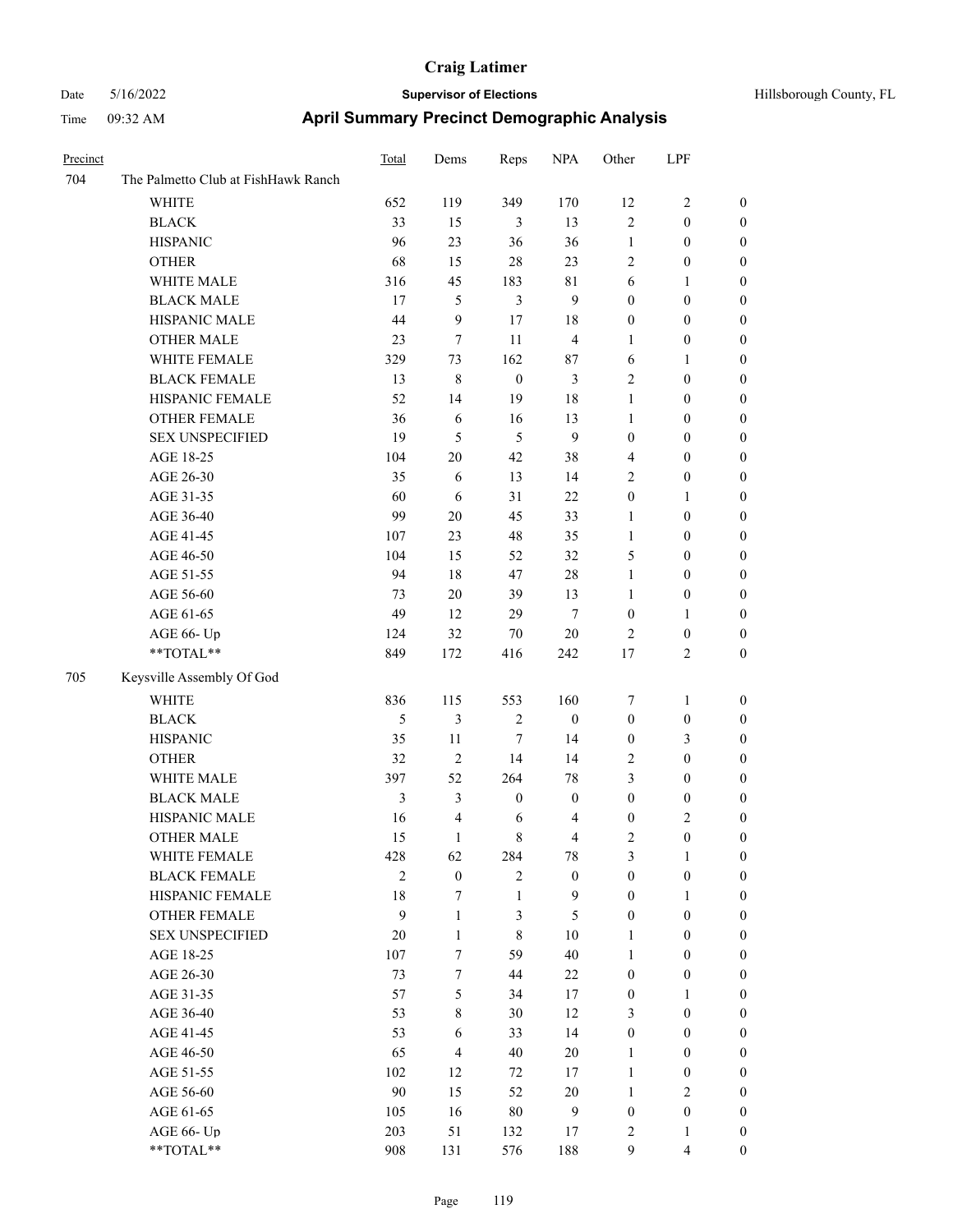| Precinct |                             | Total  | Dems           | Reps             | <b>NPA</b>     | Other            | LPF              |                  |
|----------|-----------------------------|--------|----------------|------------------|----------------|------------------|------------------|------------------|
| 706      | Keysville Recreation Center |        |                |                  |                |                  |                  |                  |
|          | WHITE                       | 1,371  | 228            | 791              | 333            | 15               | 4                | $\boldsymbol{0}$ |
|          | <b>BLACK</b>                | 11     | 5              | $\mathbf{1}$     | 5              | $\boldsymbol{0}$ | $\boldsymbol{0}$ | $\boldsymbol{0}$ |
|          | <b>HISPANIC</b>             | 99     | 32             | 33               | 33             | 1                | $\boldsymbol{0}$ | $\boldsymbol{0}$ |
|          | <b>OTHER</b>                | 74     | 15             | 29               | $27\,$         | $\sqrt{2}$       | 1                | $\boldsymbol{0}$ |
|          | WHITE MALE                  | 642    | 93             | 390              | 152            | $\overline{4}$   | 3                | $\boldsymbol{0}$ |
|          | <b>BLACK MALE</b>           | $\tau$ | 4              | $\boldsymbol{0}$ | $\mathfrak{Z}$ | $\boldsymbol{0}$ | $\boldsymbol{0}$ | $\boldsymbol{0}$ |
|          | HISPANIC MALE               | 39     | 9              | 14               | 15             | $\mathbf{1}$     | $\boldsymbol{0}$ | $\boldsymbol{0}$ |
|          | <b>OTHER MALE</b>           | 25     | $\overline{4}$ | 10               | 9              | 1                | 1                | $\boldsymbol{0}$ |
|          | WHITE FEMALE                | 716    | 131            | 394              | 179            | 11               | 1                | $\boldsymbol{0}$ |
|          | <b>BLACK FEMALE</b>         | 3      | $\mathbf{1}$   | $\mathbf{1}$     | $\mathbf{1}$   | $\boldsymbol{0}$ | $\boldsymbol{0}$ | $\boldsymbol{0}$ |
|          | HISPANIC FEMALE             | 57     | 22             | 19               | 16             | $\boldsymbol{0}$ | $\boldsymbol{0}$ | $\boldsymbol{0}$ |
|          | <b>OTHER FEMALE</b>         | 30     | $\tau$         | 14               | 8              | 1                | $\boldsymbol{0}$ | $\boldsymbol{0}$ |
|          | <b>SEX UNSPECIFIED</b>      | 36     | 9              | 12               | 15             | $\mathbf{0}$     | $\boldsymbol{0}$ | $\boldsymbol{0}$ |
|          | AGE 18-25                   | 178    | 25             | 77               | 69             | 6                | 1                | $\boldsymbol{0}$ |
|          | AGE 26-30                   | 141    | 15             | 74               | 47             | $\mathfrak{Z}$   | 2                | $\boldsymbol{0}$ |
|          | AGE 31-35                   | 140    | 11             | 75               | 52             | $\sqrt{2}$       | $\boldsymbol{0}$ | $\boldsymbol{0}$ |
|          | AGE 36-40                   | 96     | 16             | 49               | 30             | $\mathbf{1}$     | $\boldsymbol{0}$ | $\boldsymbol{0}$ |
|          | AGE 41-45                   | 106    | 15             | 54               | 33             | 3                | 1                | $\boldsymbol{0}$ |
|          | AGE 46-50                   | 147    | $21\,$         | 96               | 29             | $\mathbf{1}$     | $\boldsymbol{0}$ | $\boldsymbol{0}$ |
|          | AGE 51-55                   | 160    | 34             | 92               | 34             | $\boldsymbol{0}$ | $\boldsymbol{0}$ | $\boldsymbol{0}$ |
|          | AGE 56-60                   | 155    | 23             | 100              | 32             | $\boldsymbol{0}$ | $\boldsymbol{0}$ | $\boldsymbol{0}$ |
|          | AGE 61-65                   | 115    | 32             | 60               | 22             | $\boldsymbol{0}$ | 1                | $\boldsymbol{0}$ |
|          | AGE 66- Up                  | 317    | $88\,$         | 177              | 50             | $\overline{2}$   | $\boldsymbol{0}$ | $\boldsymbol{0}$ |
|          | $**TOTAL**$                 | 1,555  | 280            | 854              | 398            | 18               | 5                | $\boldsymbol{0}$ |
| 707      | Ahava Baptist Church        |        |                |                  |                |                  |                  |                  |
|          | <b>WHITE</b>                | 1,388  | 224            | 791              | 340            | 31               | 2                | $\boldsymbol{0}$ |
|          | <b>BLACK</b>                | 100    | $72\,$         | 3                | 24             | $\mathbf{1}$     | $\boldsymbol{0}$ | $\boldsymbol{0}$ |
|          | <b>HISPANIC</b>             | 146    | 63             | 30               | 51             | $\sqrt{2}$       | $\boldsymbol{0}$ | $\boldsymbol{0}$ |
|          | <b>OTHER</b>                | 88     | 19             | 31               | 37             | $\mathbf{1}$     | $\boldsymbol{0}$ | $\boldsymbol{0}$ |
|          | WHITE MALE                  | 666    | 91             | 386              | 171            | 17               | 1                | $\boldsymbol{0}$ |
|          | <b>BLACK MALE</b>           | 52     | 33             | $\mathbf{1}$     | 17             | $\mathbf{1}$     | $\boldsymbol{0}$ | $\boldsymbol{0}$ |
|          | HISPANIC MALE               | 73     | 27             | 18               | 28             | $\boldsymbol{0}$ | $\boldsymbol{0}$ | $\boldsymbol{0}$ |
|          | <b>OTHER MALE</b>           | 35     | 7              | 13               | 15             | $\mathbf{0}$     | 0                | $\boldsymbol{0}$ |
|          | WHITE FEMALE                | 704    | 131            | 394              | 164            | 14               | $\mathbf{1}$     | $\boldsymbol{0}$ |
|          | <b>BLACK FEMALE</b>         | 47     | 38             | 2                | $\tau$         | $\boldsymbol{0}$ | $\boldsymbol{0}$ | $\boldsymbol{0}$ |
|          | HISPANIC FEMALE             | 72     | 36             | 12               | 22             | $\sqrt{2}$       | $\boldsymbol{0}$ | $\boldsymbol{0}$ |
|          | <b>OTHER FEMALE</b>         | 31     | 9              | 11               | $10\,$         | $\mathbf{1}$     | $\boldsymbol{0}$ | $\boldsymbol{0}$ |
|          | <b>SEX UNSPECIFIED</b>      | 42     | 6              | $18\,$           | $18\,$         | $\boldsymbol{0}$ | $\boldsymbol{0}$ | $\boldsymbol{0}$ |
|          | AGE 18-25                   | 186    | 34             | $78\,$           | 66             | $\,$ 8 $\,$      | $\boldsymbol{0}$ | $\boldsymbol{0}$ |
|          | AGE 26-30                   | 110    | 22             | 41               | 45             | $\sqrt{2}$       | $\boldsymbol{0}$ | $\boldsymbol{0}$ |
|          | AGE 31-35                   | 132    | 29             | 58               | 42             | $\mathfrak{Z}$   | $\boldsymbol{0}$ | $\boldsymbol{0}$ |
|          | AGE 36-40                   | 127    | 26             | 53               | 43             | $\overline{4}$   | 1                | $\boldsymbol{0}$ |
|          | AGE 41-45                   | 132    | 19             | 67               | 43             | $\mathfrak{Z}$   | $\boldsymbol{0}$ | $\boldsymbol{0}$ |
|          | AGE 46-50                   | 123    | 26             | 65               | 30             | $\mathbf{1}$     | $\mathbf{1}$     | $\boldsymbol{0}$ |
|          | AGE 51-55                   | 141    | 25             | 73               | 38             | $\mathfrak s$    | $\boldsymbol{0}$ | $\boldsymbol{0}$ |
|          | AGE 56-60                   | 161    | 30             | 93               | 36             | $\sqrt{2}$       | $\boldsymbol{0}$ | $\boldsymbol{0}$ |
|          | AGE 61-65                   | 191    | 43             | 103              | 43             | $\sqrt{2}$       | $\boldsymbol{0}$ | $\boldsymbol{0}$ |
|          | AGE 66- Up                  | 419    | 124            | 224              | 66             | $\mathfrak s$    | $\boldsymbol{0}$ | $\boldsymbol{0}$ |
|          | $**TOTAL**$                 | 1,722  | 378            | 855              | 452            | 35               | $\overline{c}$   | $\boldsymbol{0}$ |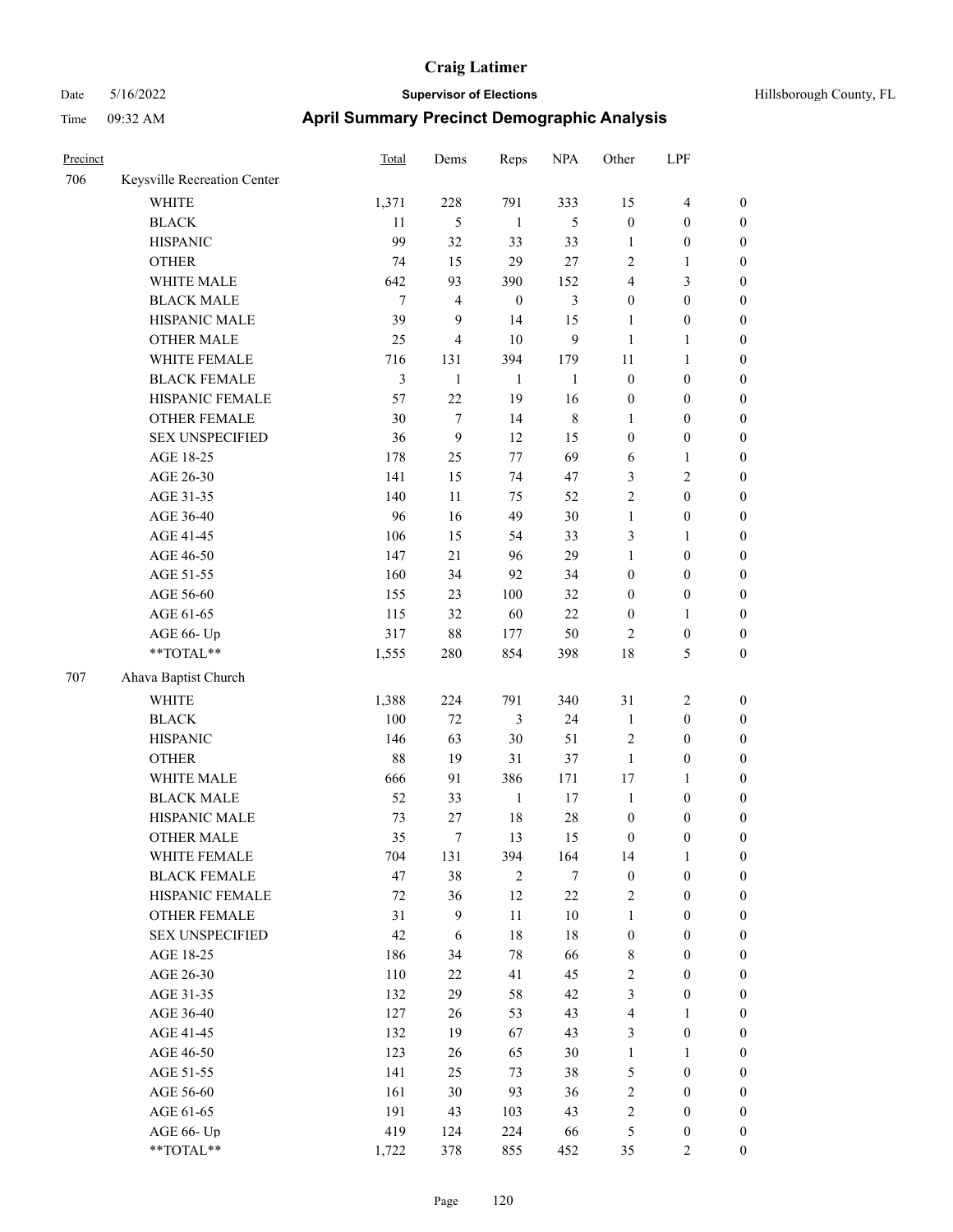| Precinct |                                     | <b>Total</b> | Dems         | Reps           | <b>NPA</b>  | Other            | LPF                     |                  |
|----------|-------------------------------------|--------------|--------------|----------------|-------------|------------------|-------------------------|------------------|
| 708      | The Palmetto Club at FishHawk Ranch |              |              |                |             |                  |                         |                  |
|          | WHITE                               | 2,984        | 574          | 1,537          | 804         | 61               | $8\,$                   | $\boldsymbol{0}$ |
|          | <b>BLACK</b>                        | 195          | 129          | $\mathbf{9}$   | 51          | 6                | $\boldsymbol{0}$        | $\boldsymbol{0}$ |
|          | <b>HISPANIC</b>                     | 381          | 119          | 104            | 151         | 6                | $\mathbf{1}$            | 0                |
|          | <b>OTHER</b>                        | 376          | 96           | 101            | 169         | 6                | $\overline{\mathbf{4}}$ | 0                |
|          | WHITE MALE                          | 1,420        | 201          | 769            | 408         | 36               | 6                       | 0                |
|          | <b>BLACK MALE</b>                   | 93           | 51           | 5              | 32          | 5                | $\boldsymbol{0}$        | $\boldsymbol{0}$ |
|          | HISPANIC MALE                       | 175          | 54           | 48             | 68          | 4                | $\mathbf{1}$            | $\boldsymbol{0}$ |
|          | <b>OTHER MALE</b>                   | 141          | 27           | $44\,$         | 65          | 3                | $\sqrt{2}$              | $\boldsymbol{0}$ |
|          | WHITE FEMALE                        | 1,510        | 365          | 740            | 378         | 25               | $\sqrt{2}$              | $\boldsymbol{0}$ |
|          | <b>BLACK FEMALE</b>                 | 101          | 77           | $\overline{4}$ | 19          | $\mathbf{1}$     | $\boldsymbol{0}$        | $\boldsymbol{0}$ |
|          | HISPANIC FEMALE                     | 198          | 63           | 53             | $80\,$      | $\overline{c}$   | $\boldsymbol{0}$        | $\boldsymbol{0}$ |
|          | <b>OTHER FEMALE</b>                 | 171          | 52           | 40             | 76          | 3                | $\boldsymbol{0}$        | 0                |
|          | <b>SEX UNSPECIFIED</b>              | 127          | 28           | $48\,$         | 49          | $\boldsymbol{0}$ | $\sqrt{2}$              | 0                |
|          | AGE 18-25                           | 606          | 141          | 225            | 212         | 23               | $\mathfrak s$           | 0                |
|          | AGE 26-30                           | 184          | 47           | 65             | 68          | 3                | $\mathbf{1}$            | 0                |
|          | AGE 31-35                           | 185          | 42           | 61             | $78\,$      | 3                | $\mathbf{1}$            | $\boldsymbol{0}$ |
|          | AGE 36-40                           | 324          | 79           | 110            | 125         | 9                | $\mathbf{1}$            | $\boldsymbol{0}$ |
|          | AGE 41-45                           | 476          | 118          | 193            | 151         | 13               | $\mathbf{1}$            | 0                |
|          | AGE 46-50                           | 567          | 120          | 273            | 168         | 4                | $\sqrt{2}$              | 0                |
|          | AGE 51-55                           | 526          | 99           | 266            | 152         | 8                | $\mathbf{1}$            | $\boldsymbol{0}$ |
|          | AGE 56-60                           | 360          | 81           | 184            | 87          | 7                | $\mathbf{1}$            | 0                |
|          | AGE 61-65                           | 225          | 52           | 126            | 43          | 4                | $\boldsymbol{0}$        | 0                |
|          | AGE 66- Up                          | 483          | 139          | 248            | 91          | 5                | $\boldsymbol{0}$        | 0                |
|          | **TOTAL**                           | 3,936        | 918          | 1,751          | 1,175       | 79               | 13                      | 0                |
| 709      | Lone Oak Baptist Church             |              |              |                |             |                  |                         |                  |
|          | <b>WHITE</b>                        | 1,855        | 324          | 1,082          | 419         | 25               | 5                       | 0                |
|          | <b>BLACK</b>                        | 43           | 19           | 6              | 17          | $\mathbf{1}$     | $\boldsymbol{0}$        | 0                |
|          | <b>HISPANIC</b>                     | 532          | 205          | 85             | 232         | 10               | $\boldsymbol{0}$        | 0                |
|          | <b>OTHER</b>                        | 145          | 35           | 47             | 62          | $\boldsymbol{0}$ | $\mathbf{1}$            | $\boldsymbol{0}$ |
|          | WHITE MALE                          | 854          | 140          | 525            | 171         | 13               | $\mathfrak{S}$          | $\boldsymbol{0}$ |
|          | <b>BLACK MALE</b>                   | 24           | $\mathbf{9}$ | $\mathfrak{Z}$ | 11          | $\mathbf{1}$     | $\boldsymbol{0}$        | $\boldsymbol{0}$ |
|          | HISPANIC MALE                       | 240          | 78           | 46             | 112         | 4                | $\boldsymbol{0}$        | 0                |
|          | <b>OTHER MALE</b>                   | 53           | 15           | 17             | 20          | $\boldsymbol{0}$ | $\mathbf{1}$            | $\boldsymbol{0}$ |
|          | WHITE FEMALE                        | 981          | 180          | 545            | 244         | 12               | $\boldsymbol{0}$        | 0                |
|          | <b>BLACK FEMALE</b>                 | 19           | $10\,$       | 3              | 6           | $\boldsymbol{0}$ | $\boldsymbol{0}$        | 0                |
|          | HISPANIC FEMALE                     | 274          | 118          | 33             | 117         | 6                | $\boldsymbol{0}$        | 0                |
|          | OTHER FEMALE                        | 57           | 12           | $20\,$         | 25          | $\boldsymbol{0}$ | $\boldsymbol{0}$        | $\overline{0}$   |
|          | <b>SEX UNSPECIFIED</b>              | 73           | 21           | $28\,$         | 24          | $\boldsymbol{0}$ | $\boldsymbol{0}$        | $\overline{0}$   |
|          | AGE 18-25                           | 353          | 78           | 114            | 144         | 15               | $\sqrt{2}$              | $\overline{0}$   |
|          | AGE 26-30                           | 228          | 46           | 78             | 104         | $\boldsymbol{0}$ | $\boldsymbol{0}$        | $\overline{0}$   |
|          | AGE 31-35                           | 216          | 38           | 90             | $8\sqrt{1}$ | 6                | $\mathbf{1}$            | 0                |
|          | AGE 36-40                           | 193          | 36           | 84             | 68          | 3                | $\sqrt{2}$              | $\overline{0}$   |
|          | AGE 41-45                           | 174          | 38           | 86             | 48          | $\mathbf{1}$     | $\mathbf{1}$            | $\overline{0}$   |
|          | AGE 46-50                           | 192          | 37           | 95             | 59          | $\mathbf{1}$     | $\boldsymbol{0}$        | $\overline{0}$   |
|          | AGE 51-55                           | 238          | 44           | 114            | 78          | $\sqrt{2}$       | $\boldsymbol{0}$        | 0                |
|          | AGE 56-60                           | 254          | 51           | 148            | 52          | 3                | $\boldsymbol{0}$        | 0                |
|          | AGE 61-65                           | 200          | 49           | 110            | 37          | $\overline{4}$   | $\boldsymbol{0}$        | $\overline{0}$   |
|          | AGE 66- Up                          | 527          | 166          | 301            | 59          | $\mathbf{1}$     | $\boldsymbol{0}$        | 0                |
|          | $**TOTAL**$                         | 2,575        | 583          | 1,220          | 730         | 36               | 6                       | $\boldsymbol{0}$ |
|          |                                     |              |              |                |             |                  |                         |                  |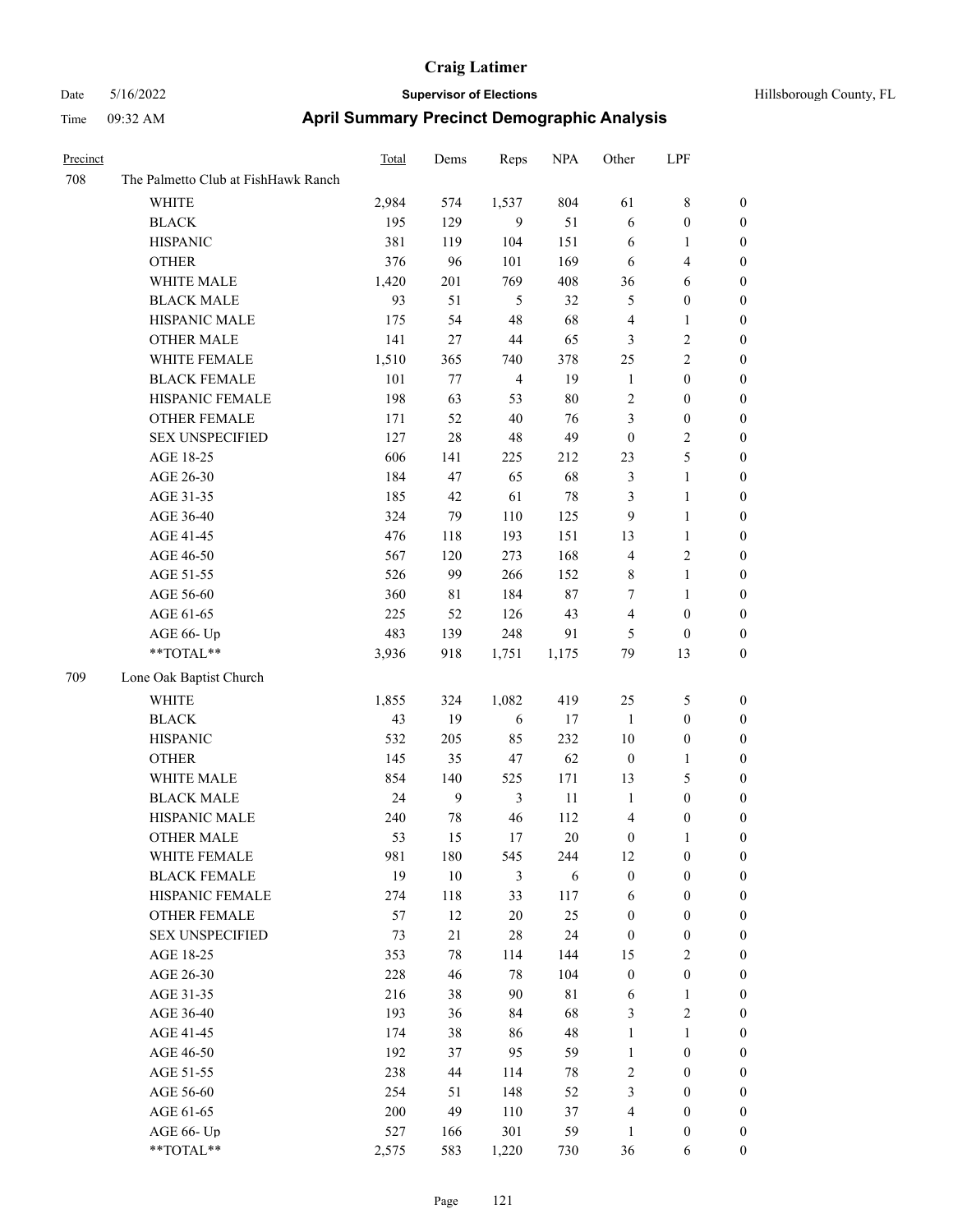| Precinct |                                     | Total         | Dems           | Reps           | <b>NPA</b>              | Other            | LPF                     |                  |
|----------|-------------------------------------|---------------|----------------|----------------|-------------------------|------------------|-------------------------|------------------|
| 710      | The Palmetto Club at FishHawk Ranch |               |                |                |                         |                  |                         |                  |
|          | WHITE                               | 1,096         | 213            | 530            | 335                     | 14               | $\overline{\mathbf{4}}$ | $\boldsymbol{0}$ |
|          | <b>BLACK</b>                        | 67            | 50             | 3              | 13                      | $\mathbf{1}$     | $\boldsymbol{0}$        | $\boldsymbol{0}$ |
|          | <b>HISPANIC</b>                     | 156           | 41             | 59             | 52                      | 4                | $\boldsymbol{0}$        | $\boldsymbol{0}$ |
|          | <b>OTHER</b>                        | 107           | 29             | $30\,$         | 46                      | $\sqrt{2}$       | $\boldsymbol{0}$        | $\boldsymbol{0}$ |
|          | WHITE MALE                          | 536           | 79             | 281            | 167                     | 5                | $\overline{4}$          | 0                |
|          | <b>BLACK MALE</b>                   | 39            | 27             | $\sqrt{2}$     | 9                       | $\mathbf{1}$     | $\boldsymbol{0}$        | $\boldsymbol{0}$ |
|          | HISPANIC MALE                       | 65            | 7              | 31             | 25                      | $\mathfrak{2}$   | $\boldsymbol{0}$        | $\boldsymbol{0}$ |
|          | <b>OTHER MALE</b>                   | 39            | 11             | 14             | 14                      | $\boldsymbol{0}$ | $\boldsymbol{0}$        | $\boldsymbol{0}$ |
|          | WHITE FEMALE                        | 545           | 129            | 245            | 162                     | 9                | $\boldsymbol{0}$        | $\boldsymbol{0}$ |
|          | <b>BLACK FEMALE</b>                 | 28            | 23             | $\mathbf{1}$   | $\overline{\mathbf{4}}$ | $\boldsymbol{0}$ | $\boldsymbol{0}$        | $\boldsymbol{0}$ |
|          | HISPANIC FEMALE                     | 84            | 33             | $27\,$         | $22\,$                  | $\sqrt{2}$       | $\boldsymbol{0}$        | $\boldsymbol{0}$ |
|          | OTHER FEMALE                        | 53            | 15             | 12             | 24                      | $\mathfrak{2}$   | $\boldsymbol{0}$        | $\boldsymbol{0}$ |
|          | <b>SEX UNSPECIFIED</b>              | 37            | 9              | 9              | 19                      | $\boldsymbol{0}$ | $\boldsymbol{0}$        | 0                |
|          | AGE 18-25                           | 217           | 69             | 73             | 67                      | 7                | $\mathbf{1}$            | 0                |
|          | AGE 26-30                           | 38            | 14             | 12             | 11                      | $\mathbf{1}$     | $\boldsymbol{0}$        | 0                |
|          | AGE 31-35                           | 41            | $\tau$         | 18             | 15                      | $\boldsymbol{0}$ | $\mathbf{1}$            | 0                |
|          | AGE 36-40                           | 168           | 35             | 69             | 64                      | $\boldsymbol{0}$ | $\boldsymbol{0}$        | $\boldsymbol{0}$ |
|          | AGE 41-45                           | 288           | 57             | 114            | 112                     | 5                | $\boldsymbol{0}$        | $\boldsymbol{0}$ |
|          | AGE 46-50                           | 260           | 56             | 114            | 85                      | 4                | $\mathbf{1}$            | $\boldsymbol{0}$ |
|          | AGE 51-55                           | 194           | 35             | 97             | 60                      | $\overline{c}$   | $\boldsymbol{0}$        | $\boldsymbol{0}$ |
|          | AGE 56-60                           | 97            | $20\,$         | 58             | 17                      | $\mathbf{1}$     | $\mathbf{1}$            | $\boldsymbol{0}$ |
|          | AGE 61-65                           | 38            | 11             | 24             | 3                       | $\boldsymbol{0}$ | $\boldsymbol{0}$        | $\boldsymbol{0}$ |
|          | AGE 66- Up                          | 85            | 29             | 43             | 12                      | $\mathbf{1}$     | $\boldsymbol{0}$        | 0                |
|          | **TOTAL**                           | 1,426         | 333            | 622            | 446                     | $21\,$           | $\overline{4}$          | 0                |
| 711      | Parkway Baptist Church              |               |                |                |                         |                  |                         |                  |
|          | WHITE                               | 1,013         | 154            | 630            | 208                     | 19               | $\overline{c}$          | $\boldsymbol{0}$ |
|          | <b>BLACK</b>                        | 19            | 10             | $\overline{4}$ | 3                       | $\overline{2}$   | $\boldsymbol{0}$        | 0                |
|          | <b>HISPANIC</b>                     | 180           | 62             | 27             | $88\,$                  | 3                | $\boldsymbol{0}$        | 0                |
|          | <b>OTHER</b>                        | 70            | 18             | 26             | 23                      | 3                | $\boldsymbol{0}$        | $\boldsymbol{0}$ |
|          | WHITE MALE                          | 465           | 57             | 300            | 98                      | 9                | $\mathbf{1}$            | $\boldsymbol{0}$ |
|          | <b>BLACK MALE</b>                   | 13            | 6              | $\mathfrak{Z}$ | 3                       | $\mathbf{1}$     | $\boldsymbol{0}$        | $\boldsymbol{0}$ |
|          | HISPANIC MALE                       | 84            | 32             | 14             | 37                      | $\mathbf{1}$     | $\boldsymbol{0}$        | $\boldsymbol{0}$ |
|          | <b>OTHER MALE</b>                   | 27            | 7              | 10             | 8                       | $\overline{c}$   | $\boldsymbol{0}$        | $\boldsymbol{0}$ |
|          | WHITE FEMALE                        | 533           | 95             | 321            | 106                     | $10\,$           | $\mathbf{1}$            | $\boldsymbol{0}$ |
|          | <b>BLACK FEMALE</b>                 | $\mathfrak s$ | $\mathfrak{Z}$ | $\mathbf{1}$   | $\boldsymbol{0}$        | $\mathbf{1}$     | $\boldsymbol{0}$        | 0                |
|          | HISPANIC FEMALE                     | 91            | $28\,$         | 13             | 48                      | 2                | $\boldsymbol{0}$        | 0                |
|          | OTHER FEMALE                        | 32            | 10             | $10\,$         | 11                      | $\mathbf{1}$     | $\boldsymbol{0}$        | 0                |
|          | <b>SEX UNSPECIFIED</b>              | 32            | $\sqrt{6}$     | 15             | 11                      | $\boldsymbol{0}$ | $\boldsymbol{0}$        | 0                |
|          | AGE 18-25                           | 170           | 33             | 68             | 59                      | $10\,$           | $\boldsymbol{0}$        | $\overline{0}$   |
|          | AGE 26-30                           | 106           | 14             | 45             | 46                      | $\mathbf{1}$     | $\boldsymbol{0}$        | $\boldsymbol{0}$ |
|          | AGE 31-35                           | 97            | 17             | 45             | 33                      | 2                | $\boldsymbol{0}$        | $\overline{0}$   |
|          | AGE 36-40                           | 89            | 13             | 50             | 24                      | $\sqrt{2}$       | $\boldsymbol{0}$        | $\overline{0}$   |
|          | AGE 41-45                           | 87            | 13             | 39             | 33                      | $\sqrt{2}$       | $\boldsymbol{0}$        | $\overline{0}$   |
|          | AGE 46-50                           | 96            | 11             | 57             | 25                      | 3                | $\boldsymbol{0}$        | $\overline{0}$   |
|          | AGE 51-55                           | 101           | $20\,$         | 59             | $21\,$                  | $\mathbf{1}$     | $\boldsymbol{0}$        | $\overline{0}$   |
|          | AGE 56-60                           | 122           | 18             | 77             | 24                      | $\sqrt{2}$       | $\mathbf{1}$            | 0                |
|          | AGE 61-65                           | 103           | 18             | 61             | $21\,$                  | $\sqrt{2}$       | $\mathbf{1}$            | 0                |
|          | AGE 66- Up                          | 311           | 87             | 186            | 36                      | $\sqrt{2}$       | $\boldsymbol{0}$        | 0                |
|          | $**TOTAL**$                         | 1,282         | 244            | 687            | 322                     | $27\,$           | $\overline{2}$          | $\boldsymbol{0}$ |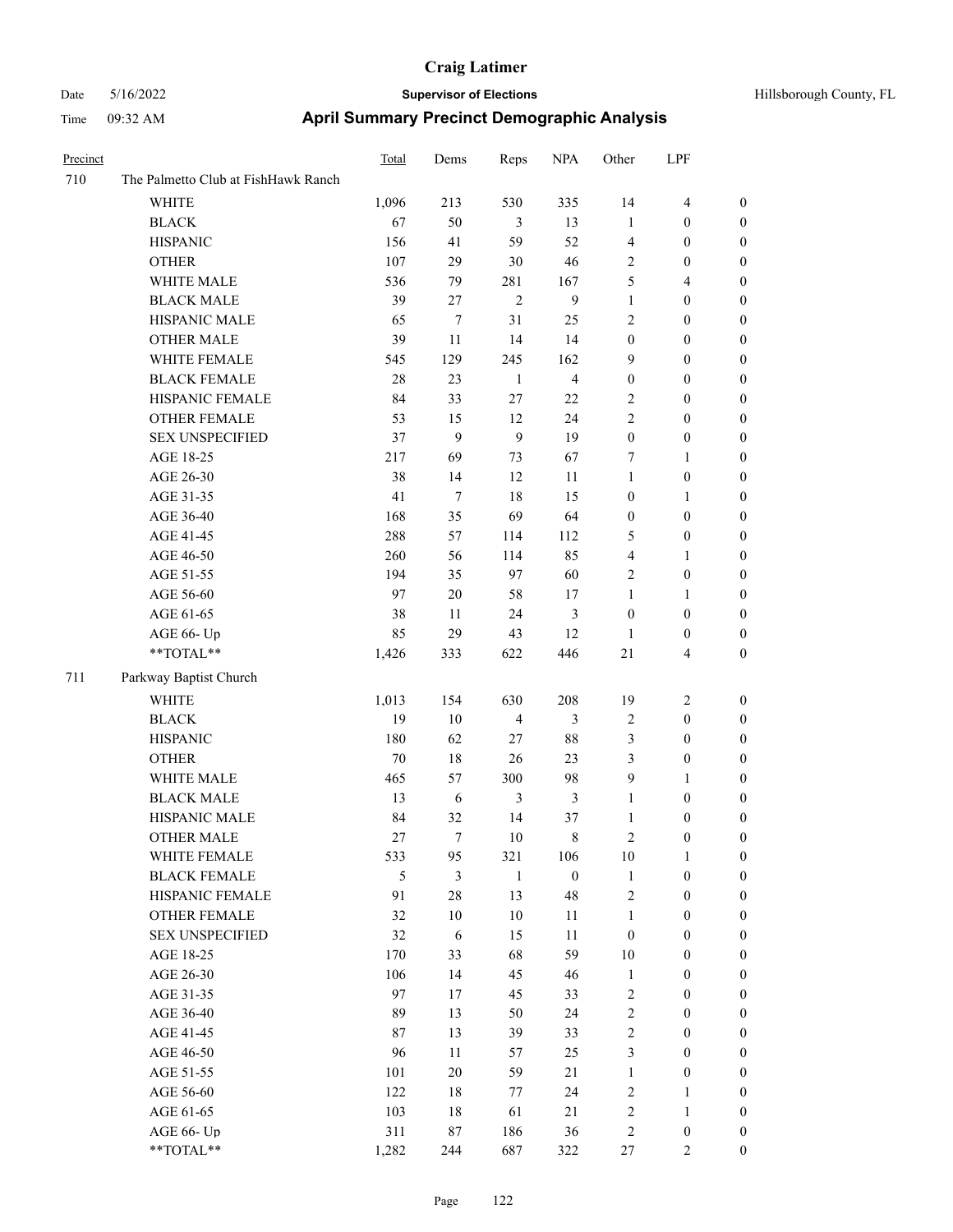| Hillsborough County, FL |  |
|-------------------------|--|
|                         |  |

| Precinct |                                                            | <b>Total</b> | Dems | Reps           | <b>NPA</b> | Other                    | LPF              |                  |
|----------|------------------------------------------------------------|--------------|------|----------------|------------|--------------------------|------------------|------------------|
| 712      | The Palmetto Club at FishHawk Ranch                        |              |      |                |            |                          |                  |                  |
|          | <b>WHITE</b>                                               | 1,711        | 340  | 861            | 471        | 35                       | $\overline{4}$   | $\boldsymbol{0}$ |
|          | $_{\rm BLACK}$                                             | 145          | 92   | 9              | 39         | 5                        | $\boldsymbol{0}$ | $\boldsymbol{0}$ |
|          | <b>HISPANIC</b>                                            | 296          | 87   | 89             | 115        | 4                        | $\mathbf{1}$     | $\boldsymbol{0}$ |
|          | <b>OTHER</b>                                               | 188          | 49   | 46             | 90         | 3                        | $\boldsymbol{0}$ | $\boldsymbol{0}$ |
|          | WHITE MALE                                                 | 794          | 117  | 418            | 238        | 18                       | 3                | $\boldsymbol{0}$ |
|          | <b>BLACK MALE</b>                                          | 74           | 45   | $\overline{4}$ | 23         | 2                        | $\boldsymbol{0}$ | $\boldsymbol{0}$ |
|          | HISPANIC MALE                                              | 138          | 33   | 48             | 55         | $\mathbf{1}$             | 1                | $\boldsymbol{0}$ |
|          | <b>OTHER MALE</b>                                          | 69           | 13   | 18             | 36         | 2                        | $\boldsymbol{0}$ | 0                |
|          | WHITE FEMALE                                               | 907          | 220  | 437            | 232        | 17                       | 1                | 0                |
|          | <b>BLACK FEMALE</b>                                        | 69           | 46   | 5              | 15         | 3                        | $\boldsymbol{0}$ | 0                |
|          | HISPANIC FEMALE                                            | 154          | 51   | 40             | 60         | 3                        | $\boldsymbol{0}$ | $\boldsymbol{0}$ |
|          | OTHER FEMALE                                               | 85           | 24   | 19             | 41         | 1                        | $\boldsymbol{0}$ | $\boldsymbol{0}$ |
|          | <b>SEX UNSPECIFIED</b>                                     | 50           | 19   | 16             | 15         | $\boldsymbol{0}$         | $\boldsymbol{0}$ | $\boldsymbol{0}$ |
|          | AGE 18-25                                                  | 234          | 67   | 77             | 80         | 9                        | $\mathbf{1}$     | $\boldsymbol{0}$ |
|          | AGE 26-30                                                  | 51           | 19   | 15             | 16         | 1                        | $\boldsymbol{0}$ | $\boldsymbol{0}$ |
|          | AGE 31-35                                                  | 115          | 26   | 41             | 43         | 5                        | $\boldsymbol{0}$ | $\boldsymbol{0}$ |
|          | AGE 36-40                                                  | 308          | 68   | 123            | 113        | 3                        | 1                | $\boldsymbol{0}$ |
|          | AGE 41-45                                                  | 345          | 74   | 127            | 140        | 3                        | $\mathbf{1}$     | 0                |
|          | AGE 46-50                                                  | 325          | 69   | 122            | 129        | 5                        | $\boldsymbol{0}$ | 0                |
|          | AGE 51-55                                                  | 201          | 49   | 106            | 41         | 4                        | 1                | 0                |
|          | AGE 56-60                                                  | 146          | 37   | 77             | $27\,$     | 4                        | $\mathbf{1}$     | $\boldsymbol{0}$ |
|          | AGE 61-65                                                  | 123          | 25   | 64             | 30         | 4                        | $\boldsymbol{0}$ | $\boldsymbol{0}$ |
|          | AGE 66- Up                                                 | 492          | 134  | 253            | 96         | 9                        | $\boldsymbol{0}$ | $\boldsymbol{0}$ |
|          | **TOTAL**                                                  | 2,340        | 568  | 1,005          | 715        | 47                       | 5                | $\boldsymbol{0}$ |
| 713      | Bealsville Community Center                                |              |      |                |            |                          |                  |                  |
|          | <b>WHITE</b>                                               | 1,123        | 181  | 671            | 240        | 26                       | 5                | $\boldsymbol{0}$ |
|          | <b>BLACK</b>                                               | 627          | 501  | 20             | 99         | 7                        | $\boldsymbol{0}$ | $\boldsymbol{0}$ |
|          | <b>HISPANIC</b>                                            | 365          | 135  | 47             | 173        | $10\,$                   | $\boldsymbol{0}$ | $\boldsymbol{0}$ |
|          | <b>OTHER</b>                                               | 109          | 44   | 15             | 48         | $\mathfrak{2}$           | $\boldsymbol{0}$ | $\boldsymbol{0}$ |
|          | WHITE MALE                                                 | 526          | 68   | 324            | 117        | 13                       | $\overline{4}$   | 0                |
|          | <b>BLACK MALE</b>                                          | 272          | 211  | 8              | 48         | 5                        | $\boldsymbol{0}$ | 0                |
|          | HISPANIC MALE                                              | 173          | 49   | 28             | 91         | 5                        | 0                | 0                |
|          | <b>OTHER MALE</b>                                          | 35           | 12   | 7              | 16         | $\boldsymbol{0}$         | 0                | $\boldsymbol{0}$ |
|          | WHITE FEMALE                                               | 584          | 110  | 340            | 120        | 13                       | 1                | $\boldsymbol{0}$ |
|          | <b>BLACK FEMALE</b>                                        | 344          | 280  | $11\,$         | 51         | $\overline{\mathbf{c}}$  | $\boldsymbol{0}$ | $\boldsymbol{0}$ |
|          | HISPANIC FEMALE                                            | 181          | 83   | 17             | 76         | 5                        | $\boldsymbol{0}$ | 0                |
|          | <b>OTHER FEMALE</b>                                        | 39           | 16   | $\mathfrak s$  | 17         | $\mathbf{1}$             | $\boldsymbol{0}$ | $\overline{0}$   |
|          | <b>SEX UNSPECIFIED</b>                                     | 70           | 32   | 13             | 24         | $\mathbf{1}$             | $\boldsymbol{0}$ | $\overline{0}$   |
|          | AGE 18-25                                                  | 332          | 110  | 69             | 141        | 12                       | $\boldsymbol{0}$ | 0                |
|          | AGE 26-30                                                  | 202          | 66   | 53             | 75         | 7                        | 1                | 0                |
|          | AGE 31-35                                                  | 179          | 59   | 64             | 50         | $\overline{\mathcal{L}}$ | $\sqrt{2}$       | 0                |
|          | AGE 36-40                                                  | 166          | 56   | 58             | 47         | 5                        | $\boldsymbol{0}$ | 0                |
|          | AGE 41-45                                                  | 185          | 63   | 61             | 56         | 4                        | $\mathbf{1}$     | $\boldsymbol{0}$ |
|          | AGE 46-50                                                  | 179          | 60   | 69             | 46         | 4                        | $\boldsymbol{0}$ | $\boldsymbol{0}$ |
|          | AGE 51-55                                                  | 191          | 56   | 82             | 50         | 3                        | $\boldsymbol{0}$ | $\boldsymbol{0}$ |
|          | AGE 56-60                                                  | 185          | 79   | 76             | 26         | 3                        | $\mathbf{1}$     | $\boldsymbol{0}$ |
|          | AGE 61-65                                                  | 180          | 78   | $8\sqrt{1}$    | 21         | $\boldsymbol{0}$         | $\boldsymbol{0}$ | $\overline{0}$   |
|          | AGE 66- Up                                                 | 425          | 234  | 140            | 48         | 3                        | $\boldsymbol{0}$ | $\boldsymbol{0}$ |
|          | $\mathrm{*}\mathrm{*} \mathrm{TOTAL} \mathrm{*}\mathrm{*}$ | 2,224        | 861  | 753            | 560        | 45                       | 5                | $\overline{0}$   |
|          |                                                            |              |      |                |            |                          |                  |                  |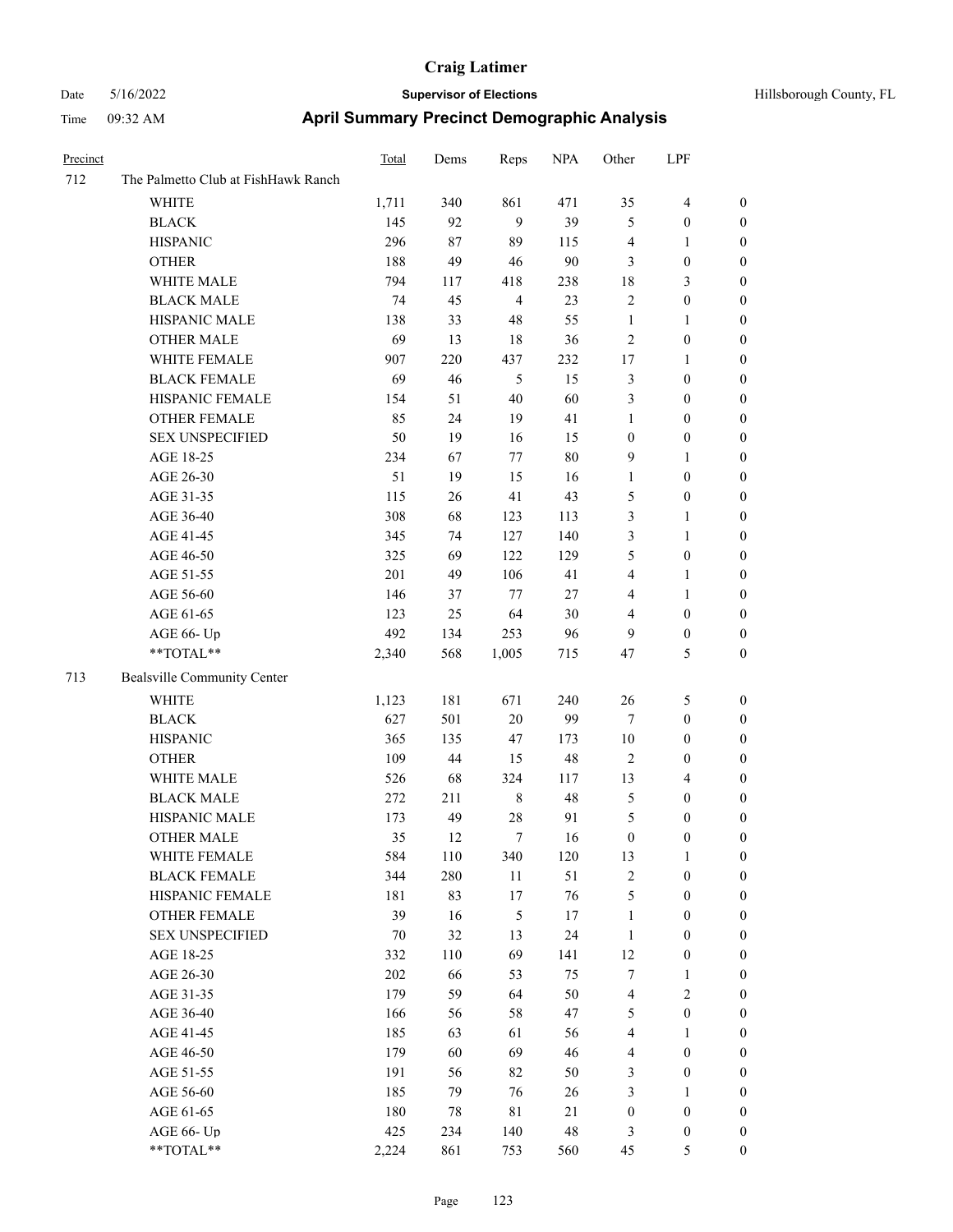| Hillsborough County, FI |  |
|-------------------------|--|

| Precinct |                                             | <b>Total</b> | Dems        | Reps           | <b>NPA</b>  | Other            | LPF              |                  |
|----------|---------------------------------------------|--------------|-------------|----------------|-------------|------------------|------------------|------------------|
| 721      | First Baptist Church of Dover               |              |             |                |             |                  |                  |                  |
|          | WHITE                                       | 2,260        | 422         | 1,237          | 556         | 34               | 11               | $\boldsymbol{0}$ |
|          | <b>BLACK</b>                                | 71           | 40          | $10\,$         | $21\,$      | $\boldsymbol{0}$ | $\boldsymbol{0}$ | $\boldsymbol{0}$ |
|          | <b>HISPANIC</b>                             | 809          | 309         | 135            | 351         | 13               | 1                | $\boldsymbol{0}$ |
|          | <b>OTHER</b>                                | 188          | 41          | 59             | 84          | 4                | $\boldsymbol{0}$ | $\boldsymbol{0}$ |
|          | WHITE MALE                                  | 1,058        | 170         | 610            | 255         | 14               | 9                | $\boldsymbol{0}$ |
|          | <b>BLACK MALE</b>                           | 34           | 18          | $\mathfrak{Z}$ | 13          | $\boldsymbol{0}$ | $\boldsymbol{0}$ | $\boldsymbol{0}$ |
|          | HISPANIC MALE                               | 353          | 115         | 64             | 166         | 7                | $\mathbf{1}$     | $\boldsymbol{0}$ |
|          | <b>OTHER MALE</b>                           | 60           | $10\,$      | 21             | $27\,$      | $\overline{2}$   | $\boldsymbol{0}$ | $\boldsymbol{0}$ |
|          | WHITE FEMALE                                | 1,177        | 251         | 615            | 289         | 20               | $\sqrt{2}$       | $\boldsymbol{0}$ |
|          | <b>BLACK FEMALE</b>                         | 37           | 22          | $\tau$         | $\,$ 8 $\,$ | $\boldsymbol{0}$ | $\boldsymbol{0}$ | 0                |
|          | HISPANIC FEMALE                             | 430          | 185         | 68             | 171         | 6                | $\boldsymbol{0}$ | 0                |
|          | OTHER FEMALE                                | 72           | 24          | 25             | 23          | $\boldsymbol{0}$ | $\boldsymbol{0}$ | $\boldsymbol{0}$ |
|          | <b>SEX UNSPECIFIED</b>                      | 107          | 17          | 28             | 60          | 2                | $\boldsymbol{0}$ | $\boldsymbol{0}$ |
|          | AGE 18-25                                   | 503          | 125         | 150            | 219         | 9                | $\boldsymbol{0}$ | $\boldsymbol{0}$ |
|          | AGE 26-30                                   | 290          | 72          | 88             | 123         | 6                | $\mathbf{1}$     | $\boldsymbol{0}$ |
|          | AGE 31-35                                   | 228          | 39          | 87             | 97          | 3                | $\sqrt{2}$       | $\boldsymbol{0}$ |
|          | AGE 36-40                                   | 234          | 46          | 87             | 94          | 3                | $\overline{4}$   | $\boldsymbol{0}$ |
|          | AGE 41-45                                   | 213          | 54          | 81             | 71          | 7                | $\boldsymbol{0}$ | $\boldsymbol{0}$ |
|          | AGE 46-50                                   | 229          | 45          | 93             | 88          | $\sqrt{2}$       | $\mathbf{1}$     | $\boldsymbol{0}$ |
|          | AGE 51-55                                   | 265          | 55          | 138            | 65          | 5                | $\mathbf{2}$     | 0                |
|          | AGE 56-60                                   | 300          | 70          | 156            | 69          | $\mathfrak s$    | $\boldsymbol{0}$ | 0                |
|          | AGE 61-65                                   | 272          | 73          | 138            | 57          | $\overline{c}$   | $\sqrt{2}$       | 0                |
|          | AGE 66- Up                                  | 794          | 233         | 423            | 129         | 9                | $\boldsymbol{0}$ | 0                |
|          | **TOTAL**                                   | 3,328        | 812         | 1,441          | 1,012       | 51               | 12               | $\boldsymbol{0}$ |
| 750      | Plant City Community Church of the Nazarene |              |             |                |             |                  |                  |                  |
|          | <b>WHITE</b>                                | 2,455        | 424         | 1,487          | 504         | 33               | 7                | $\boldsymbol{0}$ |
|          | <b>BLACK</b>                                | 251          | 184         | 11             | 52          | $\overline{4}$   | $\boldsymbol{0}$ | $\boldsymbol{0}$ |
|          | <b>HISPANIC</b>                             | 411          | 141         | 113            | 150         | 7                | $\boldsymbol{0}$ | $\boldsymbol{0}$ |
|          | <b>OTHER</b>                                | 279          | 75          | 90             | 111         | $\overline{c}$   | $\mathbf{1}$     | $\boldsymbol{0}$ |
|          | WHITE MALE                                  | 1,169        | 155         | 744            | 250         | 15               | $\mathfrak{S}$   | $\boldsymbol{0}$ |
|          | <b>BLACK MALE</b>                           | 102          | 70          | $\overline{9}$ | $21\,$      | $\sqrt{2}$       | $\boldsymbol{0}$ | $\boldsymbol{0}$ |
|          | HISPANIC MALE                               | 184          | 58          | 51             | $70\,$      | 5                | 0                | 0                |
|          | <b>OTHER MALE</b>                           | 121          | 34          | 36             | 49          | 1                | 1                | $\overline{0}$   |
|          | WHITE FEMALE                                | 1,258        | 260         | 726            | 252         | 18               | $\overline{c}$   | 0                |
|          | <b>BLACK FEMALE</b>                         | 146          | 112         | $\sqrt{2}$     | 30          | $\sqrt{2}$       | $\boldsymbol{0}$ | $\boldsymbol{0}$ |
|          | HISPANIC FEMALE                             | 222          | $8\sqrt{1}$ | 61             | 78          | $\overline{c}$   | $\boldsymbol{0}$ | $\boldsymbol{0}$ |
|          | <b>OTHER FEMALE</b>                         | 128          | 37          | 39             | 51          | $\mathbf{1}$     | $\boldsymbol{0}$ | 0                |
|          | <b>SEX UNSPECIFIED</b>                      | 66           | 17          | 33             | 16          | $\boldsymbol{0}$ | $\boldsymbol{0}$ | 0                |
|          | AGE 18-25                                   | 394          | 102         | 156            | 125         | 7                | $\overline{4}$   | 0                |
|          | AGE 26-30                                   | 218          | 63          | $87\,$         | 65          | $\sqrt{2}$       | $\mathbf{1}$     | 0                |
|          | AGE 31-35                                   | 292          | 73          | 127            | 89          | $\mathfrak{Z}$   | $\boldsymbol{0}$ | 0                |
|          | AGE 36-40                                   | 302          | 75          | 136            | 84          | $\boldsymbol{7}$ | $\boldsymbol{0}$ | 0                |
|          | AGE 41-45                                   | 338          | 79          | 161            | 93          | $\overline{4}$   | $\mathbf{1}$     | 0                |
|          | AGE 46-50                                   | 279          | 55          | 138            | $8\sqrt{1}$ | $\mathfrak{S}$   | $\boldsymbol{0}$ | $\boldsymbol{0}$ |
|          | AGE 51-55                                   | 317          | 66          | 176            | 67          | 7                | $\mathbf{1}$     | $\boldsymbol{0}$ |
|          | AGE 56-60                                   | 279          | 52          | 168            | 54          | 5                | $\boldsymbol{0}$ | $\boldsymbol{0}$ |
|          | AGE 61-65                                   | 266          | $70\,$      | 152            | 41          | 3                | $\boldsymbol{0}$ | 0                |
|          | AGE 66- Up                                  | 711          | 189         | 400            | 118         | 3                | $\mathbf{1}$     | 0                |
|          | $**TOTAL**$                                 | 3,396        | 824         | 1,701          | 817         | $46\,$           | $\,$ 8 $\,$      | $\overline{0}$   |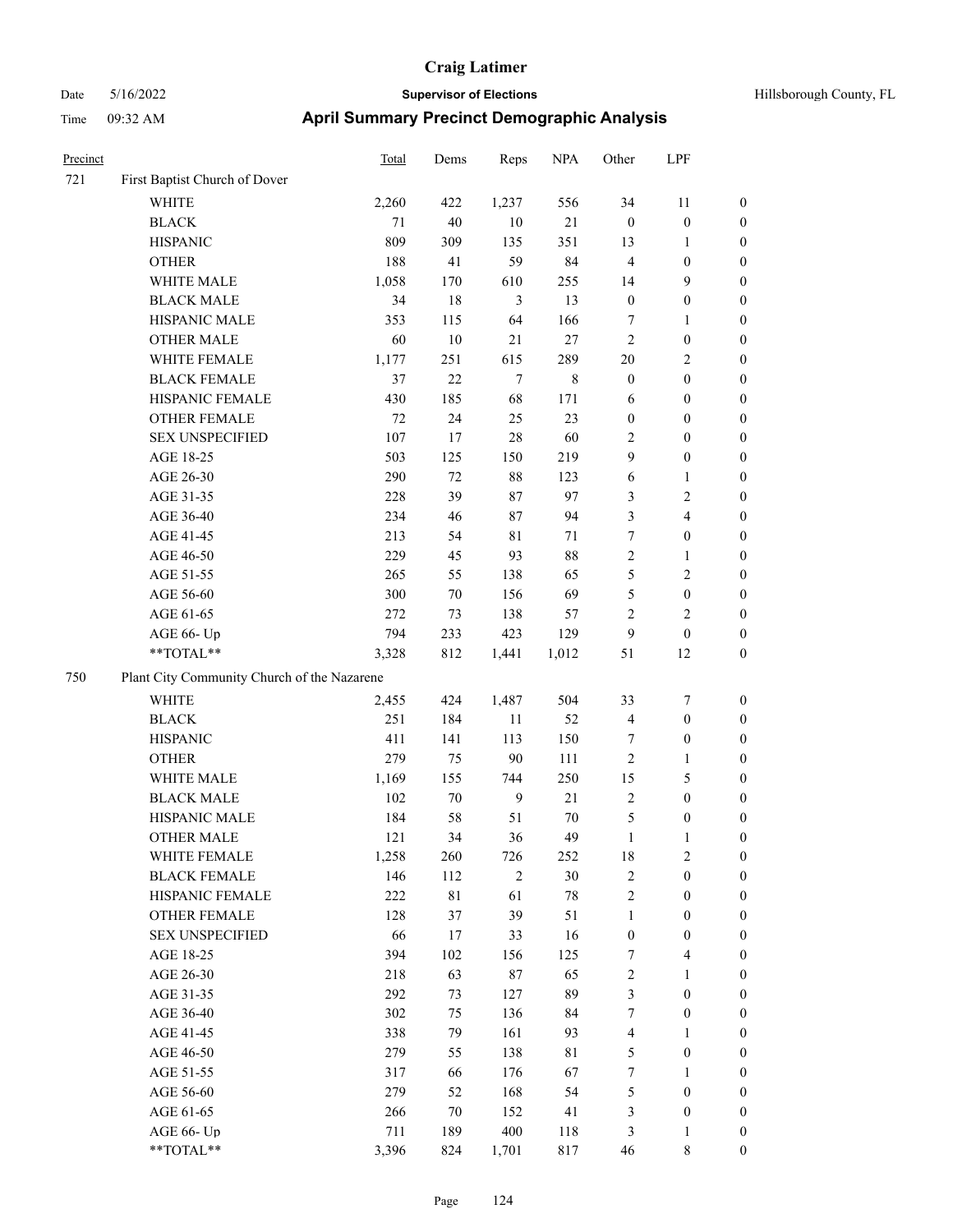| Precinct |                                     | <b>Total</b> | Dems   | Reps           | <b>NPA</b> | Other            | LPF                     |                  |
|----------|-------------------------------------|--------------|--------|----------------|------------|------------------|-------------------------|------------------|
| 751      | GracePoint Church                   |              |        |                |            |                  |                         |                  |
|          | <b>WHITE</b>                        | 2,327        | 427    | 1,362          | 492        | 31               | 15                      | $\boldsymbol{0}$ |
|          | <b>BLACK</b>                        | 191          | 134    | 12             | 42         | $\mathfrak{Z}$   | $\boldsymbol{0}$        | $\boldsymbol{0}$ |
|          | <b>HISPANIC</b>                     | 323          | 130    | 74             | 116        | $\mathfrak{Z}$   | $\boldsymbol{0}$        | $\boldsymbol{0}$ |
|          | <b>OTHER</b>                        | 189          | 61     | 47             | 75         | 5                | 1                       | $\boldsymbol{0}$ |
|          | WHITE MALE                          | 1,047        | 147    | 635            | 238        | 14               | 13                      | $\boldsymbol{0}$ |
|          | <b>BLACK MALE</b>                   | 79           | 46     | $\,8\,$        | 23         | $\sqrt{2}$       | $\boldsymbol{0}$        | $\boldsymbol{0}$ |
|          | HISPANIC MALE                       | 149          | 58     | 41             | 48         | $\overline{2}$   | $\boldsymbol{0}$        | $\boldsymbol{0}$ |
|          | <b>OTHER MALE</b>                   | 66           | 18     | 19             | 27         | $\mathbf{1}$     | $\mathbf{1}$            | $\boldsymbol{0}$ |
|          | WHITE FEMALE                        | 1,249        | 270    | 713            | 247        | 17               | 2                       | $\boldsymbol{0}$ |
|          | <b>BLACK FEMALE</b>                 | 109          | 86     | $\overline{4}$ | 18         | $\mathbf{1}$     | $\boldsymbol{0}$        | $\boldsymbol{0}$ |
|          | HISPANIC FEMALE                     | 170          | 70     | 32             | 67         | $\mathbf{1}$     | $\boldsymbol{0}$        | $\boldsymbol{0}$ |
|          | <b>OTHER FEMALE</b>                 | 85           | 34     | 16             | 32         | 3                | $\boldsymbol{0}$        | $\boldsymbol{0}$ |
|          | <b>SEX UNSPECIFIED</b>              | 76           | 23     | 27             | 25         | 1                | $\boldsymbol{0}$        | $\boldsymbol{0}$ |
|          | AGE 18-25                           | 377          | 94     | 142            | 125        | 9                | 7                       | $\boldsymbol{0}$ |
|          | AGE 26-30                           | 228          | 87     | 63             | 69         | 6                | 3                       | $\boldsymbol{0}$ |
|          | AGE 31-35                           | 204          | 56     | 95             | 49         | $\sqrt{2}$       | $\overline{\mathbf{c}}$ | $\boldsymbol{0}$ |
|          | AGE 36-40                           | 250          | 57     | 115            | 70         | 7                | 1                       | $\boldsymbol{0}$ |
|          | AGE 41-45                           | 196          | 53     | 84             | 55         | $\overline{4}$   | $\boldsymbol{0}$        | $\boldsymbol{0}$ |
|          | AGE 46-50                           | 215          | 50     | 101            | 61         | $\sqrt{2}$       | 1                       | $\boldsymbol{0}$ |
|          | AGE 51-55                           | 254          | 50     | 125            | 72         | $\tau$           | $\boldsymbol{0}$        | $\boldsymbol{0}$ |
|          | AGE 56-60                           | 292          | 64     | 173            | 54         | $\mathbf{1}$     | $\boldsymbol{0}$        | $\boldsymbol{0}$ |
|          | AGE 61-65                           | 272          | 51     | 164            | 55         | $\overline{2}$   | $\boldsymbol{0}$        | $\boldsymbol{0}$ |
|          | AGE 66- Up                          | 742          | 190    | 433            | 115        | $\overline{2}$   | 2                       | $\boldsymbol{0}$ |
|          | **TOTAL**                           | 3,030        | 752    | 1,495          | 725        | 42               | 16                      | $\boldsymbol{0}$ |
| 753      | Sadye Gibbs Martin Community Center |              |        |                |            |                  |                         |                  |
|          | <b>WHITE</b>                        | 1,229        | 252    | 623            | 325        | 22               | 7                       | $\boldsymbol{0}$ |
|          | <b>BLACK</b>                        | 1,728        | 1,445  | 38             | 239        | 6                | $\boldsymbol{0}$        | $\boldsymbol{0}$ |
|          | <b>HISPANIC</b>                     | 647          | 235    | 116            | 290        | $\overline{4}$   | 2                       | $\boldsymbol{0}$ |
|          | <b>OTHER</b>                        | 207          | 92     | 28             | 80         | 7                | $\boldsymbol{0}$        | $\boldsymbol{0}$ |
|          | WHITE MALE                          | 517          | $88\,$ | 277            | 138        | 7                | 7                       | $\boldsymbol{0}$ |
|          | <b>BLACK MALE</b>                   | 696          | 559    | 19             | 113        | $\mathfrak{S}$   | $\boldsymbol{0}$        | $\boldsymbol{0}$ |
|          | HISPANIC MALE                       | 268          | 87     | 54             | 125        | $\sqrt{2}$       | $\boldsymbol{0}$        | $\boldsymbol{0}$ |
|          | <b>OTHER MALE</b>                   | 74           | 34     | 12             | 25         | 3                | $\boldsymbol{0}$        | $\boldsymbol{0}$ |
|          | WHITE FEMALE                        | 698          | 160    | 340            | 183        | 15               | $\boldsymbol{0}$        | $\boldsymbol{0}$ |
|          | <b>BLACK FEMALE</b>                 | 986          | 855    | 16             | 114        | $\mathbf{1}$     | $\boldsymbol{0}$        | $\boldsymbol{0}$ |
|          | HISPANIC FEMALE                     | 361          | 140    | 59             | 158        | $\sqrt{2}$       | $\mathbf{2}$            | $\boldsymbol{0}$ |
|          | <b>OTHER FEMALE</b>                 | 68           | 37     | $\tau$         | $20\,$     | $\overline{4}$   | $\boldsymbol{0}$        | $\boldsymbol{0}$ |
|          | <b>SEX UNSPECIFIED</b>              | 143          | 64     | $21\,$         | 58         | $\boldsymbol{0}$ | $\boldsymbol{0}$        | $\boldsymbol{0}$ |
|          | AGE 18-25                           | 559          | 244    | 105            | 198        | 10               | 2                       | $\boldsymbol{0}$ |
|          | AGE 26-30                           | 367          | 159    | 64             | 141        | $\sqrt{2}$       | $\mathbf{1}$            | $\boldsymbol{0}$ |
|          | AGE 31-35                           | 418          | 190    | 101            | 117        | $\,$ $\,$        | $\overline{\mathbf{c}}$ | $\boldsymbol{0}$ |
|          | AGE 36-40                           | 360          | 169    | 77             | 108        | $\mathfrak{Z}$   | 3                       | $\boldsymbol{0}$ |
|          | AGE 41-45                           | 316          | 157    | 63             | 91         | $\overline{4}$   | $\mathbf{1}$            | $\boldsymbol{0}$ |
|          | AGE 46-50                           | 240          | 119    | 56             | 60         | 5                | $\boldsymbol{0}$        | $\boldsymbol{0}$ |
|          | AGE 51-55                           | 258          | 144    | 55             | 58         | $\mathbf{1}$     | $\boldsymbol{0}$        | $\boldsymbol{0}$ |
|          | AGE 56-60                           | 286          | 160    | 66             | 58         | $\sqrt{2}$       | $\boldsymbol{0}$        | $\boldsymbol{0}$ |
|          | AGE 61-65                           | 261          | 166    | 54             | $40\,$     | $\mathbf{1}$     | $\boldsymbol{0}$        | $\boldsymbol{0}$ |
|          | AGE 66- Up                          | 746          | 516    | 164            | 63         | $\mathfrak{Z}$   | $\boldsymbol{0}$        | $\bf{0}$         |
|          | **TOTAL**                           | 3,811        | 2,024  | 805            | 934        | 39               | 9                       | $\boldsymbol{0}$ |
|          |                                     |              |        |                |            |                  |                         |                  |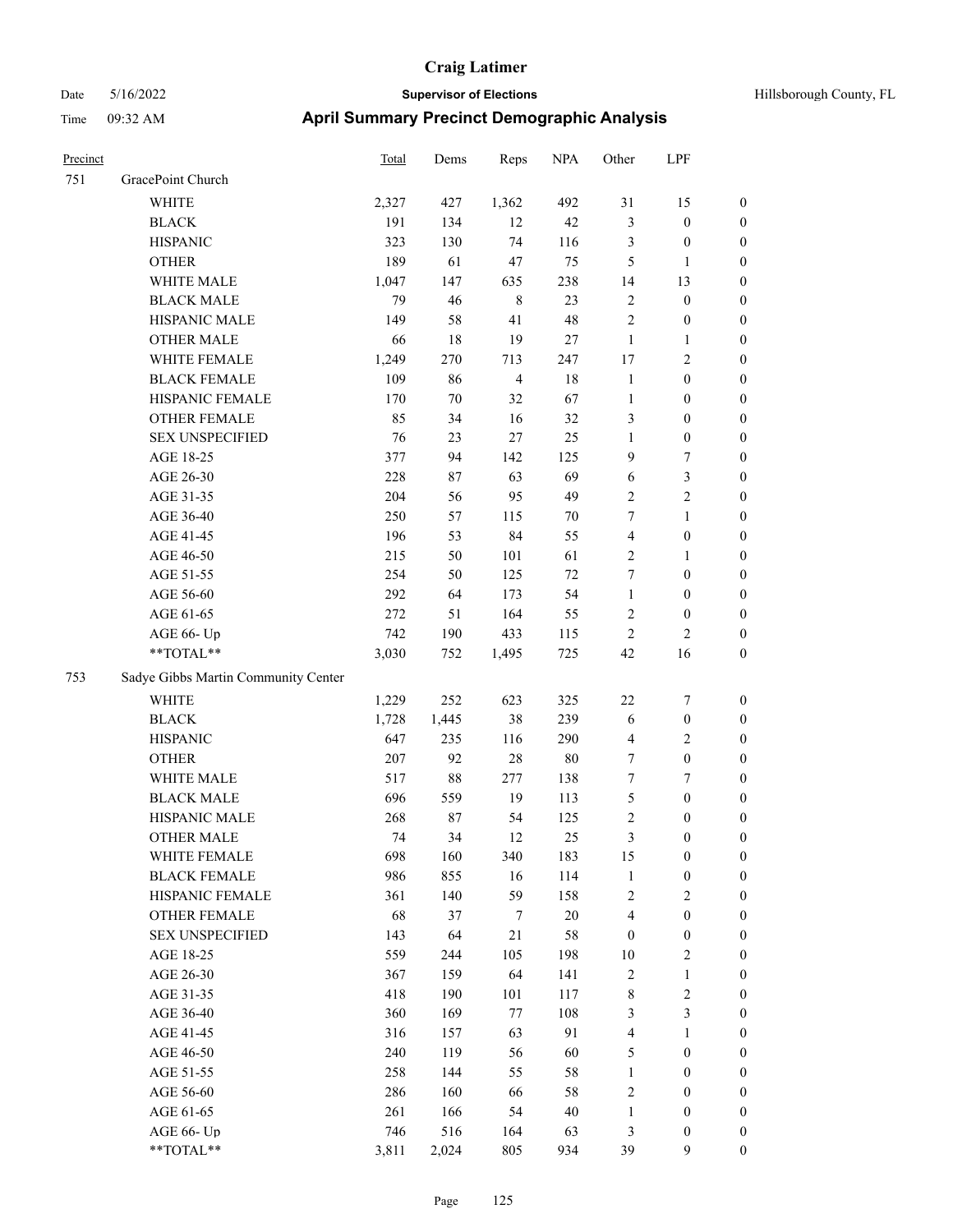| Precinct |                                   | <b>Total</b> | Dems   | Reps           | <b>NPA</b> | Other            | LPF              |                  |
|----------|-----------------------------------|--------------|--------|----------------|------------|------------------|------------------|------------------|
| 754      | First Assembly of God             |              |        |                |            |                  |                  |                  |
|          | <b>WHITE</b>                      | 1,478        | 291    | 805            | 355        | 20               | 7                | $\boldsymbol{0}$ |
|          | <b>BLACK</b>                      | 291          | 210    | 15             | 61         | $\overline{4}$   | 1                | $\boldsymbol{0}$ |
|          | <b>HISPANIC</b>                   | 325          | 127    | 58             | 137        | 3                | $\boldsymbol{0}$ | $\boldsymbol{0}$ |
|          | <b>OTHER</b>                      | 140          | 42     | 37             | 59         | $\mathbf{1}$     | 1                | $\boldsymbol{0}$ |
|          | WHITE MALE                        | 655          | 115    | 363            | 162        | 12               | 3                | $\boldsymbol{0}$ |
|          | <b>BLACK MALE</b>                 | 111          | $71\,$ | $\tau$         | 32         | $\boldsymbol{0}$ | 1                | $\boldsymbol{0}$ |
|          | HISPANIC MALE                     | 159          | 55     | 34             | 68         | $\sqrt{2}$       | $\boldsymbol{0}$ | $\boldsymbol{0}$ |
|          | <b>OTHER MALE</b>                 | 47           | $10\,$ | 18             | 17         | $\mathbf{1}$     | 1                | $\boldsymbol{0}$ |
|          | WHITE FEMALE                      | 808          | 174    | 433            | 190        | $\tau$           | 4                | $\boldsymbol{0}$ |
|          | <b>BLACK FEMALE</b>               | 176          | 138    | $\,$ 8 $\,$    | 26         | $\overline{4}$   | $\boldsymbol{0}$ | $\boldsymbol{0}$ |
|          | HISPANIC FEMALE                   | 156          | 69     | 21             | 65         | 1                | $\boldsymbol{0}$ | $\boldsymbol{0}$ |
|          | <b>OTHER FEMALE</b>               | 62           | 22     | 17             | 23         | $\boldsymbol{0}$ | $\boldsymbol{0}$ | $\boldsymbol{0}$ |
|          | <b>SEX UNSPECIFIED</b>            | 60           | 16     | 14             | 29         | 1                | $\boldsymbol{0}$ | $\boldsymbol{0}$ |
|          | AGE 18-25                         | 295          | 86     | 97             | 104        | 6                | 2                | $\boldsymbol{0}$ |
|          | AGE 26-30                         | 207          | 62     | 69             | 72         | $\mathfrak{Z}$   | 1                | $\boldsymbol{0}$ |
|          | AGE 31-35                         | 252          | 59     | 94             | 91         | 5                | 3                | $\boldsymbol{0}$ |
|          | AGE 36-40                         | 231          | 59     | 95             | 74         | $\overline{2}$   | 1                | $\boldsymbol{0}$ |
|          | AGE 41-45                         | 183          | 54     | 56             | 70         | 1                | $\overline{c}$   | $\boldsymbol{0}$ |
|          | AGE 46-50                         | 179          | 47     | 83             | 45         | $\overline{4}$   | $\boldsymbol{0}$ | $\boldsymbol{0}$ |
|          | AGE 51-55                         | 158          | 45     | 62             | 50         | $\mathbf{1}$     | $\boldsymbol{0}$ | $\boldsymbol{0}$ |
|          | AGE 56-60                         | 143          | 43     | 66             | 34         | $\boldsymbol{0}$ | $\boldsymbol{0}$ | $\boldsymbol{0}$ |
|          | AGE 61-65                         | 158          | 55     | 77             | 26         | $\mathbf{0}$     | $\boldsymbol{0}$ | $\boldsymbol{0}$ |
|          | AGE 66- Up                        | 428          | 160    | 216            | 46         | 6                | $\boldsymbol{0}$ | $\boldsymbol{0}$ |
|          | **TOTAL**                         | 2,234        | 670    | 915            | 612        | 28               | 9                | $\boldsymbol{0}$ |
| 755      | First Church of God of Plant City |              |        |                |            |                  |                  |                  |
|          | <b>WHITE</b>                      | 851          | 195    | 405            | 225        | 18               | 8                | $\boldsymbol{0}$ |
|          | <b>BLACK</b>                      | 110          | 84     | $\overline{4}$ | $22\,$     | $\boldsymbol{0}$ | $\boldsymbol{0}$ | $\boldsymbol{0}$ |
|          | <b>HISPANIC</b>                   | 277          | 95     | 63             | 115        | $\overline{4}$   | $\boldsymbol{0}$ | $\boldsymbol{0}$ |
|          | <b>OTHER</b>                      | 84           | 33     | 14             | 34         | 1                | 2                | $\boldsymbol{0}$ |
|          | WHITE MALE                        | 396          | 78     | 189            | 112        | 11               | 6                | $\boldsymbol{0}$ |
|          | <b>BLACK MALE</b>                 | 44           | 31     | $\overline{2}$ | 11         | $\boldsymbol{0}$ | $\boldsymbol{0}$ | $\boldsymbol{0}$ |
|          | HISPANIC MALE                     | 131          | 40     | 33             | 57         | $\mathbf{1}$     | $\boldsymbol{0}$ | $\boldsymbol{0}$ |
|          | <b>OTHER MALE</b>                 | 34           | 12     | 7              | 12         | 1                | 2                | $\boldsymbol{0}$ |
|          | WHITE FEMALE                      | 449          | 115    | 213            | 113        | 6                | 2                | $\boldsymbol{0}$ |
|          | <b>BLACK FEMALE</b>               | 64           | 51     | $\overline{2}$ | $11\,$     | $\boldsymbol{0}$ | $\boldsymbol{0}$ | $\boldsymbol{0}$ |
|          | HISPANIC FEMALE                   | 143          | 52     | 30             | 58         | $\mathfrak{Z}$   | $\boldsymbol{0}$ | $\boldsymbol{0}$ |
|          | OTHER FEMALE                      | 30           | 15     | $\mathfrak{Z}$ | 12         | $\boldsymbol{0}$ | $\boldsymbol{0}$ | $\boldsymbol{0}$ |
|          | <b>SEX UNSPECIFIED</b>            | 31           | 13     | $\tau$         | $10\,$     | $\mathbf{1}$     | $\boldsymbol{0}$ | $\boldsymbol{0}$ |
|          | AGE 18-25                         | 184          | 65     | 46             | 69         | $\mathfrak{Z}$   | $\mathbf{1}$     | $\boldsymbol{0}$ |
|          | AGE 26-30                         | 160          | 44     | 45             | 67         | $\sqrt{2}$       | 2                | $\boldsymbol{0}$ |
|          | AGE 31-35                         | 125          | 36     | 41             | 43         | $\sqrt{2}$       | 3                | $\boldsymbol{0}$ |
|          | AGE 36-40                         | 109          | 37     | 29             | 38         | $\overline{4}$   | 1                | $\boldsymbol{0}$ |
|          | AGE 41-45                         | 108          | 28     | 36             | 41         | $\sqrt{2}$       | $\mathbf{1}$     | $\boldsymbol{0}$ |
|          | AGE 46-50                         | 89           | 24     | 31             | 32         | $\sqrt{2}$       | $\boldsymbol{0}$ | $\boldsymbol{0}$ |
|          | AGE 51-55                         | 108          | 34     | 52             | $22\,$     | $\boldsymbol{0}$ | $\boldsymbol{0}$ | $\boldsymbol{0}$ |
|          | AGE 56-60                         | 109          | 33     | 52             | 21         | $\mathbf{1}$     | $\mathbf{2}$     | $\boldsymbol{0}$ |
|          | AGE 61-65                         | 104          | 32     | 43             | $28\,$     | $\mathbf{1}$     | $\boldsymbol{0}$ | $\boldsymbol{0}$ |
|          | AGE 66- Up                        | 226          | 74     | 111            | 35         | 6                | $\boldsymbol{0}$ | $\boldsymbol{0}$ |
|          | **TOTAL**                         | 1,322        | 407    | 486            | 396        | 23               | $10\,$           | $\boldsymbol{0}$ |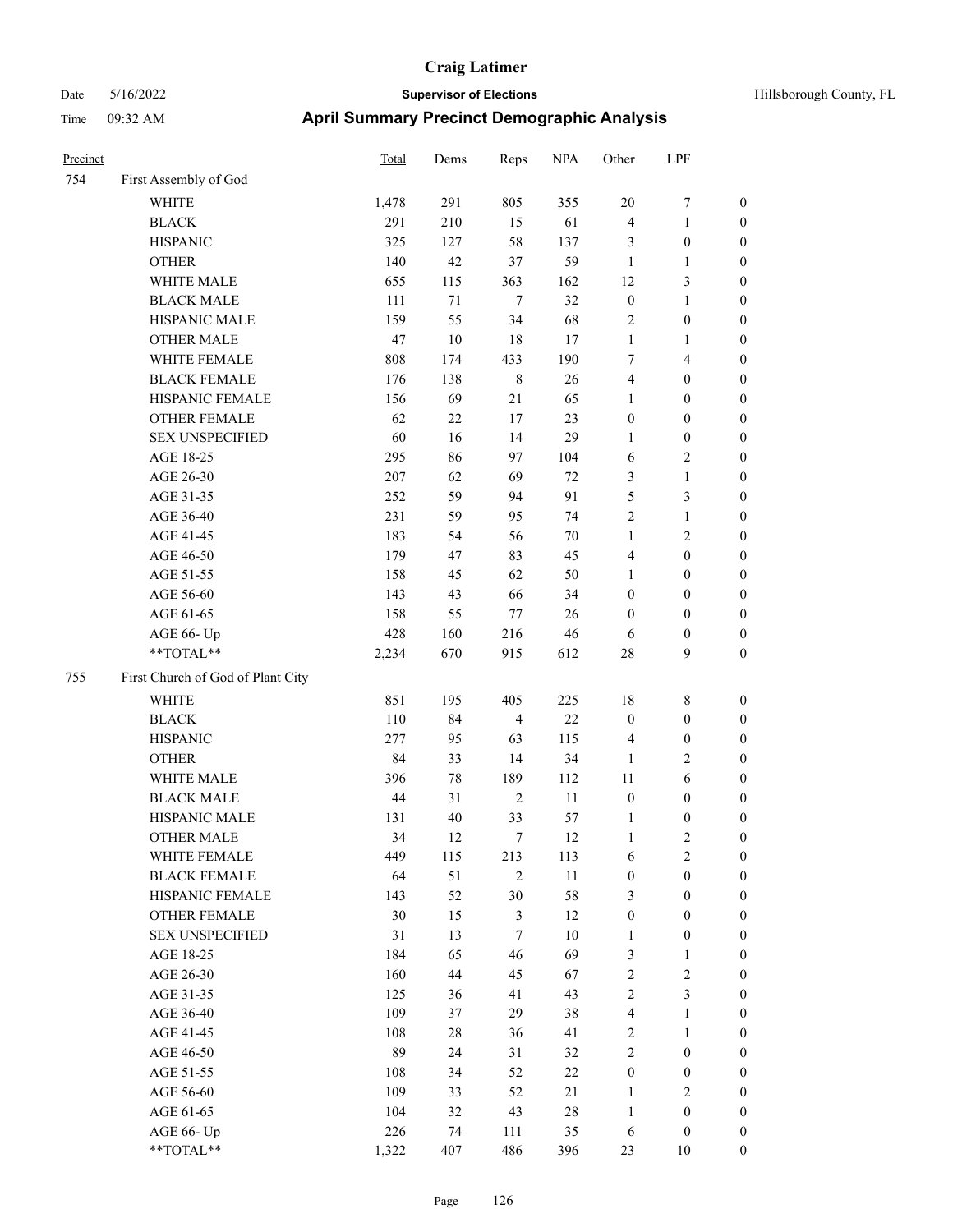| Precinct |                                | <b>Total</b> | Dems   | Reps           | <b>NPA</b> | Other            | LPF                     |                  |
|----------|--------------------------------|--------------|--------|----------------|------------|------------------|-------------------------|------------------|
| 757      | American Legion Post 26        |              |        |                |            |                  |                         |                  |
|          | <b>WHITE</b>                   | 1,939        | 482    | 878            | 529        | 40               | 10                      | $\boldsymbol{0}$ |
|          | <b>BLACK</b>                   | 491          | 376    | 19             | 93         | 3                | $\boldsymbol{0}$        | $\boldsymbol{0}$ |
|          | <b>HISPANIC</b>                | 1,200        | 498    | 174            | 517        | $10\,$           | 1                       | $\boldsymbol{0}$ |
|          | <b>OTHER</b>                   | 274          | 95     | 62             | 113        | $\overline{4}$   | $\boldsymbol{0}$        | $\boldsymbol{0}$ |
|          | WHITE MALE                     | 854          | 178    | 399            | 253        | 16               | 8                       | $\boldsymbol{0}$ |
|          | <b>BLACK MALE</b>              | 211          | 155    | $\tau$         | 46         | $\mathfrak{Z}$   | 0                       | $\boldsymbol{0}$ |
|          | HISPANIC MALE                  | 540          | 205    | 88             | 239        | $\tau$           | 1                       | $\boldsymbol{0}$ |
|          | <b>OTHER MALE</b>              | 98           | 30     | 31             | 37         | $\boldsymbol{0}$ | $\boldsymbol{0}$        | $\boldsymbol{0}$ |
|          | WHITE FEMALE                   | 1,063        | 299    | 469            | 269        | 24               | 2                       | $\boldsymbol{0}$ |
|          | <b>BLACK FEMALE</b>            | 270          | 216    | $10\,$         | $44\,$     | $\boldsymbol{0}$ | $\boldsymbol{0}$        | $\boldsymbol{0}$ |
|          | HISPANIC FEMALE                | 621          | 278    | 76             | 264        | 3                | $\boldsymbol{0}$        | $\boldsymbol{0}$ |
|          | <b>OTHER FEMALE</b>            | 109          | 43     | 22             | 40         | $\overline{4}$   | $\boldsymbol{0}$        | $\boldsymbol{0}$ |
|          | <b>SEX UNSPECIFIED</b>         | 138          | 47     | 31             | 60         | $\mathbf{0}$     | $\boldsymbol{0}$        | $\boldsymbol{0}$ |
|          | AGE 18-25                      | 676          | 244    | 146            | 271        | 14               | 1                       | $\boldsymbol{0}$ |
|          | AGE 26-30                      | 367          | 127    | 79             | 151        | $\,$ 8 $\,$      | 2                       | $\boldsymbol{0}$ |
|          | AGE 31-35                      | 359          | 128    | 75             | 146        | 7                | 3                       | $\boldsymbol{0}$ |
|          | AGE 36-40                      | 319          | 110    | 81             | 119        | 7                | $\overline{c}$          | $\boldsymbol{0}$ |
|          | AGE 41-45                      | 308          | 122    | 74             | 107        | $\overline{4}$   | 1                       | $\boldsymbol{0}$ |
|          | AGE 46-50                      | 297          | 107    | 92             | 95         | $\sqrt{2}$       | 1                       | $\boldsymbol{0}$ |
|          | AGE 51-55                      | 305          | 116    | 102            | $80\,$     | 6                | 1                       | $\boldsymbol{0}$ |
|          | AGE 56-60                      | 343          | 111    | 142            | 87         | 3                | $\boldsymbol{0}$        | $\boldsymbol{0}$ |
|          | AGE 61-65                      | 308          | 132    | 106            | 69         | 1                | $\boldsymbol{0}$        | $\boldsymbol{0}$ |
|          | AGE 66- Up                     | 622          | 254    | 236            | 127        | $\mathfrak{S}$   | $\boldsymbol{0}$        | $\boldsymbol{0}$ |
|          | **TOTAL**                      | 3,904        | 1,451  | 1,133          | 1,252      | 57               | 11                      | $\boldsymbol{0}$ |
| 759      | <b>Bruton Memorial Library</b> |              |        |                |            |                  |                         |                  |
|          | <b>WHITE</b>                   | 2,697        | 553    | 1,403          | 683        | 45               | 13                      | $\boldsymbol{0}$ |
|          | <b>BLACK</b>                   | 223          | 156    | 13             | 53         | $\mathbf{1}$     | $\boldsymbol{0}$        | $\boldsymbol{0}$ |
|          | <b>HISPANIC</b>                | 716          | 288    | 118            | 298        | 11               | 1                       | $\boldsymbol{0}$ |
|          | <b>OTHER</b>                   | 177          | 38     | 47             | 83         | $\tau$           | $\overline{\mathbf{c}}$ | $\boldsymbol{0}$ |
|          | WHITE MALE                     | 1,201        | 216    | 650            | 312        | 15               | 8                       | $\boldsymbol{0}$ |
|          | <b>BLACK MALE</b>              | 102          | 65     | $\,$ 8 $\,$    | 29         | $\boldsymbol{0}$ | $\boldsymbol{0}$        | $\boldsymbol{0}$ |
|          | HISPANIC MALE                  | 298          | 113    | 53             | 124        | $\tau$           | 1                       | $\boldsymbol{0}$ |
|          | <b>OTHER MALE</b>              | 52           | 9      | 16             | 27         | $\boldsymbol{0}$ | 0                       | $\boldsymbol{0}$ |
|          | WHITE FEMALE                   | 1,461        | 336    | 734            | 356        | 30               | 5                       | $\boldsymbol{0}$ |
|          | <b>BLACK FEMALE</b>            | 120          | 90     | $\mathfrak{H}$ | 24         | $\mathbf{1}$     | $\boldsymbol{0}$        | $\boldsymbol{0}$ |
|          | HISPANIC FEMALE                | 405          | 170    | 63             | 168        | $\overline{4}$   | $\boldsymbol{0}$        | $\boldsymbol{0}$ |
|          | OTHER FEMALE                   | 64           | 17     | 17             | 24         | $\overline{4}$   | $\overline{\mathbf{c}}$ | $\boldsymbol{0}$ |
|          | <b>SEX UNSPECIFIED</b>         | 110          | 19     | 35             | 53         | $\mathfrak{Z}$   | $\boldsymbol{0}$        | $\boldsymbol{0}$ |
|          | AGE 18-25                      | 494          | 126    | 158            | 194        | 13               | 3                       | $\boldsymbol{0}$ |
|          | AGE 26-30                      | 331          | 81     | 111            | 130        | $\,$ 8 $\,$      | $\mathbf{1}$            | $\boldsymbol{0}$ |
|          | AGE 31-35                      | 362          | 95     | 127            | 130        | $\boldsymbol{7}$ | 3                       | $\boldsymbol{0}$ |
|          | AGE 36-40                      | 330          | 87     | 110            | 126        | $\sqrt{5}$       | $\sqrt{2}$              | $\boldsymbol{0}$ |
|          | AGE 41-45                      | 279          | 65     | 104            | 108        | $\mathbf{1}$     | $\mathbf{1}$            | $\boldsymbol{0}$ |
|          | AGE 46-50                      | 284          | 67     | 127            | 83         | $\boldsymbol{7}$ | $\boldsymbol{0}$        | $\boldsymbol{0}$ |
|          | AGE 51-55                      | 291          | 59     | 151            | $78\,$     | $\sqrt{2}$       | $\mathbf{1}$            | $\boldsymbol{0}$ |
|          | AGE 56-60                      | 314          | $88\,$ | 147            | 67         | $\,$ 8 $\,$      | 4                       | $\boldsymbol{0}$ |
|          | AGE 61-65                      | 291          | 79     | 157            | 51         | $\mathfrak{Z}$   | 1                       | $\boldsymbol{0}$ |
|          | AGE 66- Up                     | 837          | 288    | 389            | 150        | 10               | $\boldsymbol{0}$        | $\boldsymbol{0}$ |
|          | **TOTAL**                      | 3,813        | 1,035  | 1,581          | 1,117      | 64               | 16                      | $\boldsymbol{0}$ |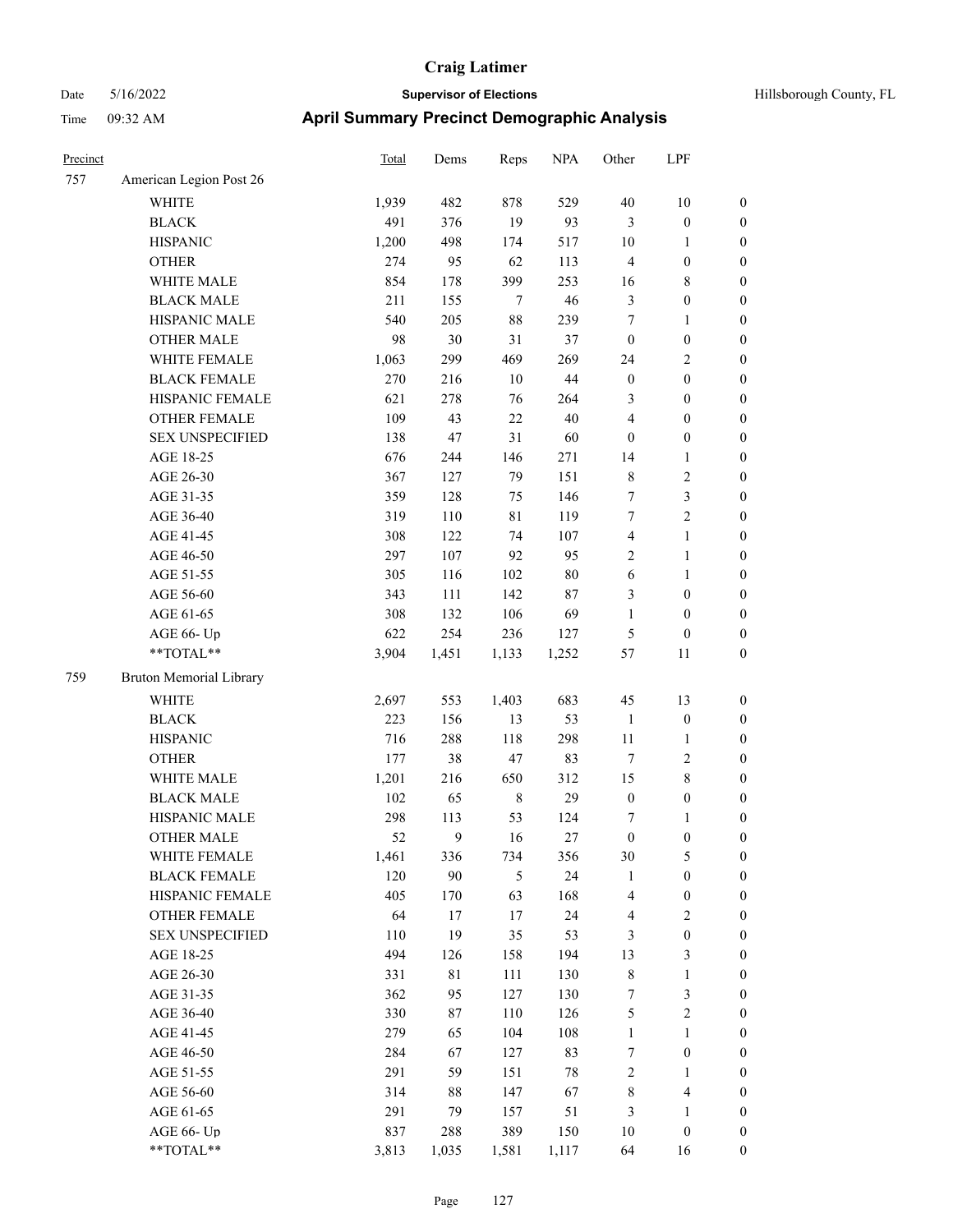| Precinct |                        | <b>Total</b> | Dems   | Reps             | <b>NPA</b>     | Other            | LPF              |                  |
|----------|------------------------|--------------|--------|------------------|----------------|------------------|------------------|------------------|
| 761      | Bethany Baptist Church |              |        |                  |                |                  |                  |                  |
|          | <b>WHITE</b>           | 3,055        | 475    | 1,898            | 637            | 33               | 12               | $\boldsymbol{0}$ |
|          | <b>BLACK</b>           | 66           | 47     | $\overline{2}$   | 17             | $\boldsymbol{0}$ | $\boldsymbol{0}$ | $\boldsymbol{0}$ |
|          | <b>HISPANIC</b>        | 351          | 136    | 73               | 138            | $\overline{4}$   | $\boldsymbol{0}$ | $\boldsymbol{0}$ |
|          | <b>OTHER</b>           | 178          | 46     | 55               | 74             | $\mathfrak{Z}$   | $\boldsymbol{0}$ | $\boldsymbol{0}$ |
|          | WHITE MALE             | 1,440        | 187    | 894              | 330            | 18               | 11               | $\boldsymbol{0}$ |
|          | <b>BLACK MALE</b>      | 36           | 24     | $\sqrt{2}$       | $10\,$         | $\boldsymbol{0}$ | $\boldsymbol{0}$ | $\boldsymbol{0}$ |
|          | HISPANIC MALE          | 144          | 47     | 39               | 56             | $\sqrt{2}$       | $\boldsymbol{0}$ | $\boldsymbol{0}$ |
|          | <b>OTHER MALE</b>      | 65           | 17     | $22\,$           | 25             | $\mathbf{1}$     | $\boldsymbol{0}$ | $\boldsymbol{0}$ |
|          | WHITE FEMALE           | 1,569        | 282    | 976              | 295            | 15               | 1                | $\boldsymbol{0}$ |
|          | <b>BLACK FEMALE</b>    | 29           | 22     | $\boldsymbol{0}$ | $\tau$         | $\boldsymbol{0}$ | $\boldsymbol{0}$ | $\boldsymbol{0}$ |
|          | HISPANIC FEMALE        | 196          | 86     | 31               | 77             | $\overline{2}$   | $\boldsymbol{0}$ | $\boldsymbol{0}$ |
|          | <b>OTHER FEMALE</b>    | 62           | 19     | $20\,$           | 21             | $\overline{2}$   | $\boldsymbol{0}$ | $\boldsymbol{0}$ |
|          | <b>SEX UNSPECIFIED</b> | 109          | $20\,$ | 44               | 45             | $\boldsymbol{0}$ | $\boldsymbol{0}$ | $\boldsymbol{0}$ |
|          | AGE 18-25              | 482          | 110    | 219              | 146            | 6                | 1                | $\boldsymbol{0}$ |
|          | AGE 26-30              | 238          | 49     | 108              | 75             | 3                | 3                | $\boldsymbol{0}$ |
|          | AGE 31-35              | 255          | 43     | 135              | 73             | 1                | 3                | $\boldsymbol{0}$ |
|          | AGE 36-40              | 304          | 38     | 158              | 104            | $\overline{4}$   | $\boldsymbol{0}$ | $\boldsymbol{0}$ |
|          | AGE 41-45              | 265          | 38     | 137              | 85             | $\sqrt{2}$       | 3                | $\boldsymbol{0}$ |
|          | AGE 46-50              | 298          | 43     | 180              | 68             | $\tau$           | $\boldsymbol{0}$ | $\boldsymbol{0}$ |
|          | AGE 51-55              | 300          | 39     | 176              | 78             | $\mathfrak{S}$   | 2                | $\boldsymbol{0}$ |
|          | AGE 56-60              | 372          | 56     | 248              | 66             | $\overline{2}$   | $\boldsymbol{0}$ | $\boldsymbol{0}$ |
|          | AGE 61-65              | 326          | 61     | 205              | 55             | 5                | $\boldsymbol{0}$ | $\boldsymbol{0}$ |
|          | AGE 66- Up             | 810          | 227    | 462              | 116            | 5                | $\boldsymbol{0}$ | $\boldsymbol{0}$ |
|          | **TOTAL**              | 3,650        | 704    | 2,028            | 866            | 40               | 12               | $\boldsymbol{0}$ |
| 763      | Hope Lutheran Church   |              |        |                  |                |                  |                  |                  |
|          | <b>WHITE</b>           | 653          | 139    | 333              | 165            | 14               | 2                | $\boldsymbol{0}$ |
|          | <b>BLACK</b>           | 25           | 18     | $\mathbf{1}$     | 6              | $\boldsymbol{0}$ | $\boldsymbol{0}$ | $\boldsymbol{0}$ |
|          | <b>HISPANIC</b>        | 189          | 67     | 28               | 90             | $\overline{4}$   | $\boldsymbol{0}$ | $\boldsymbol{0}$ |
|          | <b>OTHER</b>           | 51           | 13     | 16               | 20             | $\mathbf{1}$     | 1                | $\boldsymbol{0}$ |
|          | WHITE MALE             | 284          | 49     | 140              | 85             | $\,$ 8 $\,$      | 2                | $\boldsymbol{0}$ |
|          | <b>BLACK MALE</b>      | 12           | 7      | $\mathbf{1}$     | $\overline{4}$ | $\boldsymbol{0}$ | $\boldsymbol{0}$ | $\boldsymbol{0}$ |
|          | HISPANIC MALE          | 87           | 31     | 17               | 38             | 1                | $\boldsymbol{0}$ | $\boldsymbol{0}$ |
|          | <b>OTHER MALE</b>      | 22           | 4      | 10               | 8              | $\boldsymbol{0}$ | 0                | $\boldsymbol{0}$ |
|          | WHITE FEMALE           | 357          | $87\,$ | 186              | 78             | 6                | $\boldsymbol{0}$ | $\boldsymbol{0}$ |
|          | <b>BLACK FEMALE</b>    | 13           | 11     | $\boldsymbol{0}$ | $\sqrt{2}$     | $\boldsymbol{0}$ | $\boldsymbol{0}$ | $\boldsymbol{0}$ |
|          | HISPANIC FEMALE        | 94           | 31     | 11               | 49             | 3                | $\boldsymbol{0}$ | $\boldsymbol{0}$ |
|          | <b>OTHER FEMALE</b>    | 12           | 5      | $\mathbf{1}$     | 6              | $\boldsymbol{0}$ | $\boldsymbol{0}$ | $\boldsymbol{0}$ |
|          | <b>SEX UNSPECIFIED</b> | 37           | 12     | 12               | 11             | $\mathbf{1}$     | $\mathbf{1}$     | $\boldsymbol{0}$ |
|          | AGE 18-25              | 138          | 34     | 40               | 58             | 6                | $\boldsymbol{0}$ | $\boldsymbol{0}$ |
|          | AGE 26-30              | $71\,$       | 18     | 16               | 33             | $\mathfrak{Z}$   | $\mathbf{1}$     | $\boldsymbol{0}$ |
|          | AGE 31-35              | 62           | 9      | $20\,$           | 32             | $\mathbf{1}$     | $\boldsymbol{0}$ | $\boldsymbol{0}$ |
|          | AGE 36-40              | 86           | 19     | 31               | 35             | $\boldsymbol{0}$ | 1                | $\boldsymbol{0}$ |
|          | AGE 41-45              | 78           | 21     | 35               | $20\,$         | $\sqrt{2}$       | $\boldsymbol{0}$ | $\boldsymbol{0}$ |
|          | AGE 46-50              | 70           | 19     | $28\,$           | 19             | $\mathfrak{Z}$   | $\mathbf{1}$     | $\boldsymbol{0}$ |
|          | AGE 51-55              | 73           | 21     | 32               | $18\,$         | $\sqrt{2}$       | $\boldsymbol{0}$ | $\boldsymbol{0}$ |
|          | AGE 56-60              | 82           | 27     | 38               | 17             | $\boldsymbol{0}$ | $\boldsymbol{0}$ | $\boldsymbol{0}$ |
|          | AGE 61-65              | 67           | $20\,$ | 31               | 15             | $\mathbf{1}$     | $\boldsymbol{0}$ | $\boldsymbol{0}$ |
|          | AGE 66- Up             | 191          | 49     | 107              | 34             | $\mathbf{1}$     | $\boldsymbol{0}$ | $\boldsymbol{0}$ |
|          | **TOTAL**              | 918          | 237    | 378              | 281            | 19               | 3                | $\overline{0}$   |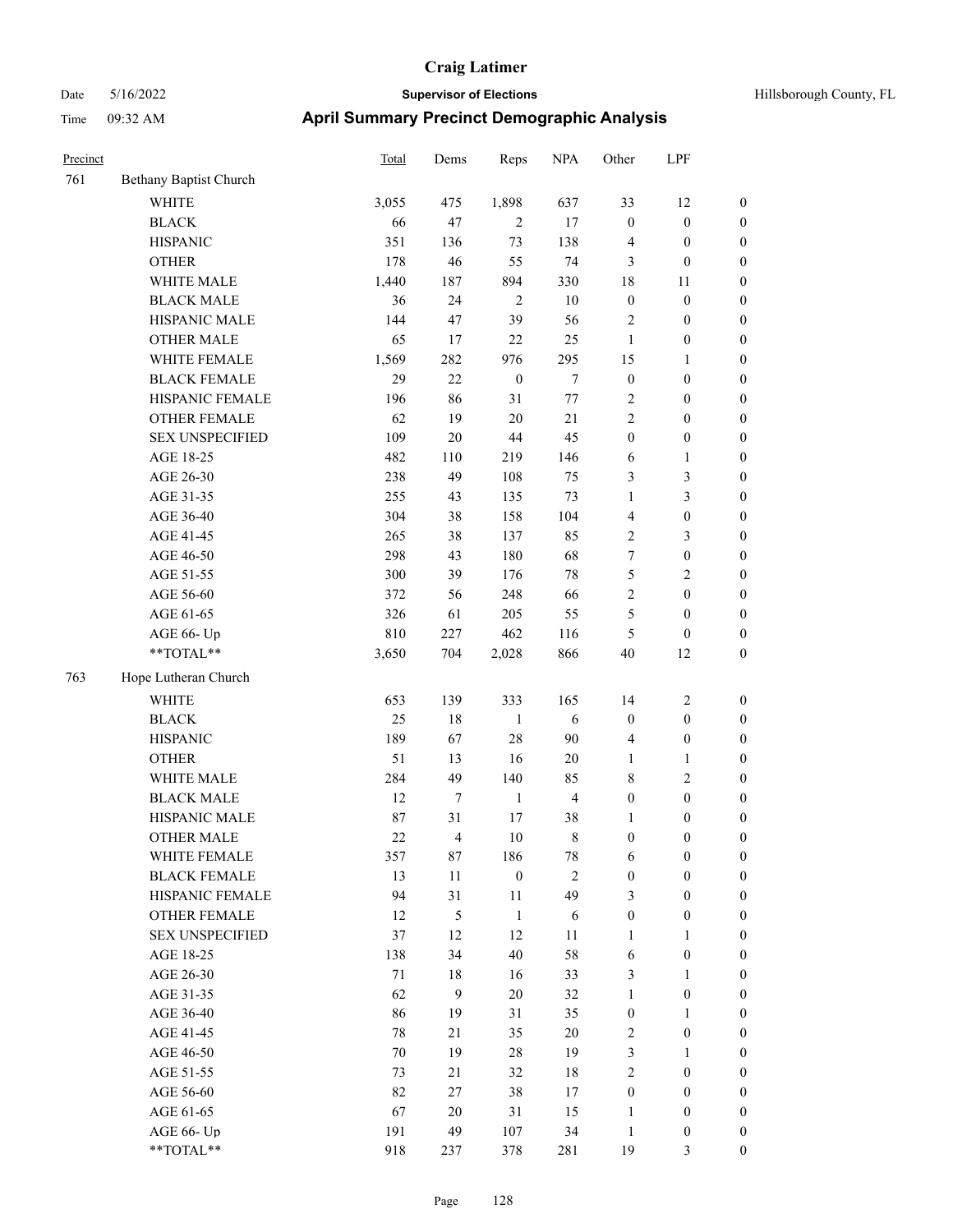| Precinct |                        | Total | Dems           | Reps           | $\rm NPA$      | Other            | LPF              |                  |
|----------|------------------------|-------|----------------|----------------|----------------|------------------|------------------|------------------|
| 764      | Knights Baptist Church |       |                |                |                |                  |                  |                  |
|          | <b>WHITE</b>           | 2,186 | 451            | 1,176          | 531            | $27\,$           | $\mathbf{1}$     | $\boldsymbol{0}$ |
|          | <b>BLACK</b>           | 37    | 29             | $\overline{2}$ | 5              | $\mathbf{1}$     | $\boldsymbol{0}$ | $\boldsymbol{0}$ |
|          | <b>HISPANIC</b>        | 212   | 79             | 45             | 85             | $\mathfrak{Z}$   | $\boldsymbol{0}$ | $\boldsymbol{0}$ |
|          | <b>OTHER</b>           | 103   | 38             | 31             | 33             | $\mathbf{1}$     | $\boldsymbol{0}$ | $\boldsymbol{0}$ |
|          | WHITE MALE             | 944   | 170            | 529            | 234            | 10               | 1                | $\boldsymbol{0}$ |
|          | <b>BLACK MALE</b>      | 13    | 9              | $\mathbf{1}$   | $\mathfrak{Z}$ | $\boldsymbol{0}$ | $\boldsymbol{0}$ | $\boldsymbol{0}$ |
|          | HISPANIC MALE          | 95    | 41             | 24             | 27             | 3                | $\boldsymbol{0}$ | $\boldsymbol{0}$ |
|          | <b>OTHER MALE</b>      | 41    | 18             | 11             | 11             | 1                | $\boldsymbol{0}$ | $\boldsymbol{0}$ |
|          | WHITE FEMALE           | 1,214 | 275            | 631            | 292            | 16               | $\boldsymbol{0}$ | $\boldsymbol{0}$ |
|          | <b>BLACK FEMALE</b>    | 23    | 19             | $\mathbf{1}$   | $\mathfrak{2}$ | -1               | $\boldsymbol{0}$ | $\boldsymbol{0}$ |
|          | HISPANIC FEMALE        | 113   | 36             | 21             | 56             | $\boldsymbol{0}$ | $\boldsymbol{0}$ | $\boldsymbol{0}$ |
|          | <b>OTHER FEMALE</b>    | 38    | 15             | 11             | 12             | $\boldsymbol{0}$ | $\boldsymbol{0}$ | $\boldsymbol{0}$ |
|          | <b>SEX UNSPECIFIED</b> | 57    | 14             | 25             | 17             | 1                | $\boldsymbol{0}$ | $\boldsymbol{0}$ |
|          | AGE 18-25              | 173   | 46             | 58             | 60             | 9                | $\boldsymbol{0}$ | $\boldsymbol{0}$ |
|          | AGE 26-30              | 101   | 16             | 50             | 32             | $\sqrt{2}$       | 1                | $\boldsymbol{0}$ |
|          | AGE 31-35              | 85    | 19             | 37             | 28             | $\mathbf{1}$     | $\boldsymbol{0}$ | $\boldsymbol{0}$ |
|          | AGE 36-40              | 101   | 9              | 52             | 39             | $\mathbf{1}$     | $\boldsymbol{0}$ | $\boldsymbol{0}$ |
|          | AGE 41-45              | 105   | 16             | 51             | 37             | $\mathbf{1}$     | $\boldsymbol{0}$ | $\boldsymbol{0}$ |
|          | AGE 46-50              | 124   | 26             | 57             | 41             | $\boldsymbol{0}$ | $\boldsymbol{0}$ | $\boldsymbol{0}$ |
|          | AGE 51-55              | 173   | 33             | 90             | 49             | 1                | $\boldsymbol{0}$ | $\boldsymbol{0}$ |
|          | AGE 56-60              | 271   | 47             | 155            | 67             | $\sqrt{2}$       | $\boldsymbol{0}$ | $\boldsymbol{0}$ |
|          | AGE 61-65              | 317   | 64             | 183            | 68             | $\overline{2}$   | $\boldsymbol{0}$ | $\boldsymbol{0}$ |
|          | AGE 66- Up             | 1,088 | 321            | 521            | 233            | 13               | $\boldsymbol{0}$ | $\boldsymbol{0}$ |
|          | **TOTAL**              | 2,538 | 597            | 1,254          | 654            | 32               | 1                | $\boldsymbol{0}$ |
| 765      | Knights Baptist Church |       |                |                |                |                  |                  |                  |
|          | <b>WHITE</b>           | 1,754 | 277            | 1,032          | 419            | 20               | 6                | $\boldsymbol{0}$ |
|          | <b>BLACK</b>           | 29    | 19             | $\overline{2}$ | 8              | $\boldsymbol{0}$ | $\boldsymbol{0}$ | $\boldsymbol{0}$ |
|          | <b>HISPANIC</b>        | 146   | 40             | 37             | 65             | 3                | 1                | $\boldsymbol{0}$ |
|          | <b>OTHER</b>           | 113   | 24             | 46             | 42             | 1                | $\boldsymbol{0}$ | $\boldsymbol{0}$ |
|          | WHITE MALE             | 849   | 118            | 509            | 205            | 11               | 6                | $\boldsymbol{0}$ |
|          | <b>BLACK MALE</b>      | 16    | 10             | $\mathbf{1}$   | 5              | $\boldsymbol{0}$ | $\boldsymbol{0}$ | $\boldsymbol{0}$ |
|          | HISPANIC MALE          | 71    | 22             | 21             | 28             | $\boldsymbol{0}$ | 0                | $\boldsymbol{0}$ |
|          | <b>OTHER MALE</b>      | 42    | 10             | 18             | 14             | $\boldsymbol{0}$ | 0                | $\boldsymbol{0}$ |
|          | WHITE FEMALE           | 888   | 159            | 511            | 209            | 9                | $\boldsymbol{0}$ | $\boldsymbol{0}$ |
|          | <b>BLACK FEMALE</b>    | 13    | 9              | $\mathbf{1}$   | $\mathfrak{Z}$ | $\boldsymbol{0}$ | $\boldsymbol{0}$ | $\boldsymbol{0}$ |
|          | HISPANIC FEMALE        | 75    | 18             | 16             | 37             | $\mathfrak{Z}$   | 1                | $\boldsymbol{0}$ |
|          | <b>OTHER FEMALE</b>    | 40    | 10             | 17             | 13             | $\boldsymbol{0}$ | $\boldsymbol{0}$ | $\boldsymbol{0}$ |
|          | <b>SEX UNSPECIFIED</b> | 48    | $\overline{4}$ | 23             | $20\,$         | $\mathbf{1}$     | $\boldsymbol{0}$ | $\boldsymbol{0}$ |
|          | AGE 18-25              | 215   | 32             | 98             | 77             | 6                | $\mathbf{2}$     | $\boldsymbol{0}$ |
|          | AGE 26-30              | 146   | 22             | 64             | 56             | $\mathfrak{Z}$   | $\mathbf{1}$     | $\boldsymbol{0}$ |
|          | AGE 31-35              | 171   | 33             | 76             | 59             | $\mathfrak{Z}$   | $\boldsymbol{0}$ | $\boldsymbol{0}$ |
|          | AGE 36-40              | 155   | 25             | 84             | 45             | $\boldsymbol{0}$ | $\mathbf{1}$     | $\boldsymbol{0}$ |
|          | AGE 41-45              | 152   | 26             | 82             | 42             | $\sqrt{2}$       | $\boldsymbol{0}$ | $\boldsymbol{0}$ |
|          | AGE 46-50              | 167   | 24             | 95             | 45             | $\sqrt{2}$       | $\mathbf{1}$     | $\boldsymbol{0}$ |
|          | AGE 51-55              | 186   | 26             | 110            | 49             | $\mathbf{1}$     | $\boldsymbol{0}$ | $\boldsymbol{0}$ |
|          | AGE 56-60              | 217   | 41             | 115            | 56             | $\overline{4}$   | $\mathbf{1}$     | $\boldsymbol{0}$ |
|          | AGE 61-65              | 200   | 34             | 125            | 39             | $\mathbf{1}$     | $\mathbf{1}$     | $\boldsymbol{0}$ |
|          | AGE 66- Up             | 433   | 97             | 268            | 66             | $\overline{2}$   | $\boldsymbol{0}$ | $\boldsymbol{0}$ |
|          | **TOTAL**              | 2,042 | 360            | 1,117          | 534            | 24               | 7                | $\boldsymbol{0}$ |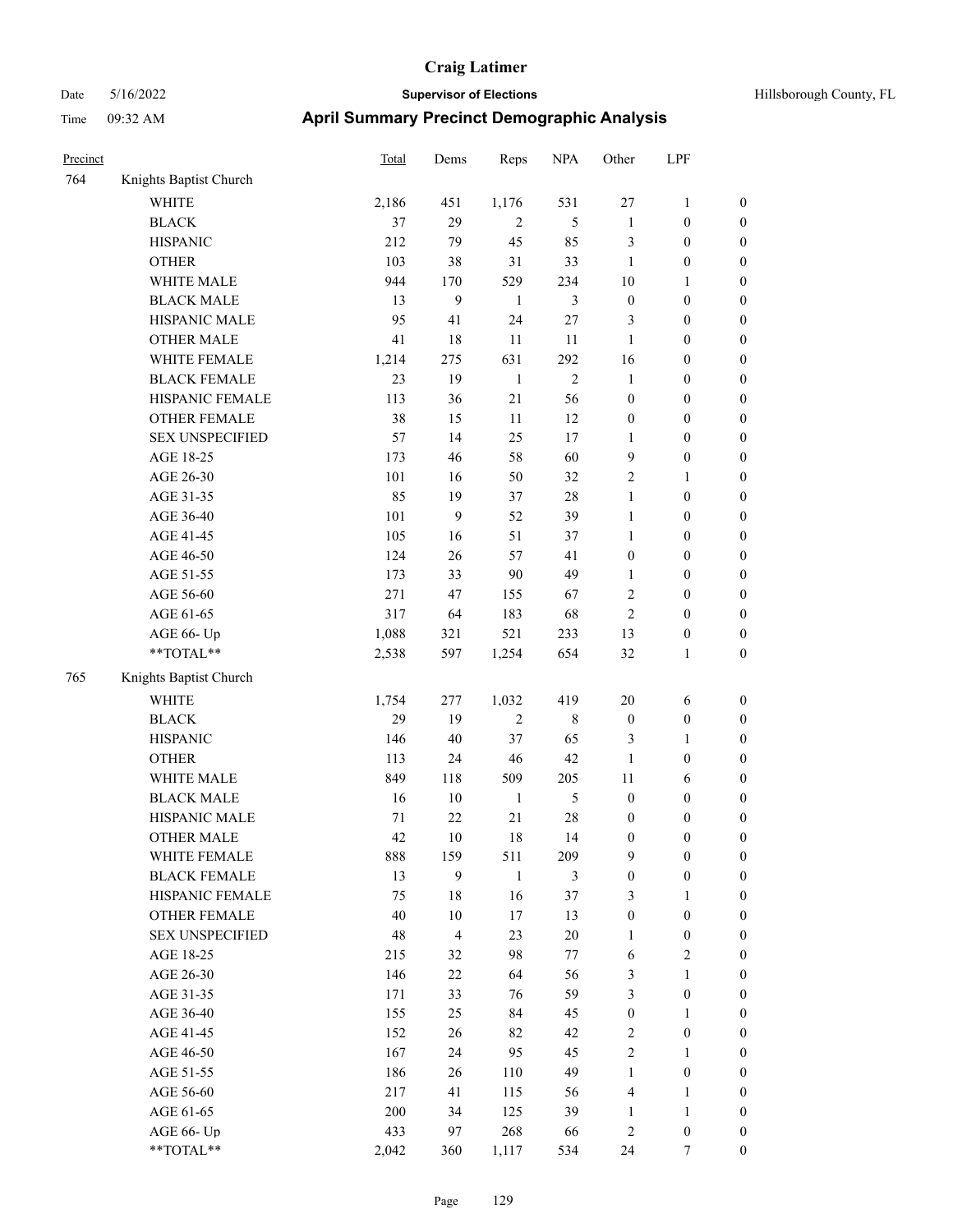| Hillsborough County, FI |  |  |
|-------------------------|--|--|
|                         |  |  |

| Precinct |                              | <b>Total</b> | Dems        | Reps         | <b>NPA</b> | Other            | LPF                     |                  |
|----------|------------------------------|--------------|-------------|--------------|------------|------------------|-------------------------|------------------|
| 767      | Springhead Civic Center      |              |             |              |            |                  |                         |                  |
|          | <b>WHITE</b>                 | 1,704        | 293         | 1,010        | 371        | 26               | $\overline{\mathbf{4}}$ | $\boldsymbol{0}$ |
|          | <b>BLACK</b>                 | 218          | 170         | $\,$ 8 $\,$  | 37         | $\sqrt{2}$       | $\mathbf{1}$            | $\boldsymbol{0}$ |
|          | <b>HISPANIC</b>              | 541          | 224         | 86           | 226        | 3                | $\sqrt{2}$              | $\boldsymbol{0}$ |
|          | <b>OTHER</b>                 | 155          | 35          | 54           | 63         | 3                | $\boldsymbol{0}$        | $\boldsymbol{0}$ |
|          | WHITE MALE                   | 818          | 115         | 498          | 182        | 19               | $\overline{\mathbf{4}}$ | $\boldsymbol{0}$ |
|          | <b>BLACK MALE</b>            | 93           | 65          | $\sqrt{2}$   | 24         | $\mathbf{1}$     | $\mathbf{1}$            | $\boldsymbol{0}$ |
|          | HISPANIC MALE                | 249          | 95          | $40\,$       | 111        | $\overline{c}$   | $\mathbf{1}$            | $\boldsymbol{0}$ |
|          | <b>OTHER MALE</b>            | 57           | 13          | 16           | 25         | 3                | $\boldsymbol{0}$        | $\boldsymbol{0}$ |
|          | WHITE FEMALE                 | 869          | 173         | 503          | 186        | 7                | $\boldsymbol{0}$        | $\boldsymbol{0}$ |
|          | <b>BLACK FEMALE</b>          | 125          | 105         | 6            | 13         | $\mathbf{1}$     | $\boldsymbol{0}$        | 0                |
|          | HISPANIC FEMALE              | 281          | 122         | 44           | 113        | 1                | $\mathbf{1}$            | 0                |
|          | OTHER FEMALE                 | 59           | 18          | 25           | 16         | $\boldsymbol{0}$ | $\boldsymbol{0}$        | $\boldsymbol{0}$ |
|          | <b>SEX UNSPECIFIED</b>       | 67           | 16          | 24           | $27\,$     | $\boldsymbol{0}$ | $\boldsymbol{0}$        | $\boldsymbol{0}$ |
|          | AGE 18-25                    | 386          | 109         | 129          | 140        | 7                | 1                       | $\boldsymbol{0}$ |
|          | AGE 26-30                    | 245          | 65          | 91           | 83         | 6                | $\boldsymbol{0}$        | $\boldsymbol{0}$ |
|          | AGE 31-35                    | 245          | 63          | 96           | 83         | $\mathbf{1}$     | $\sqrt{2}$              | $\boldsymbol{0}$ |
|          | AGE 36-40                    | 196          | 39          | $8\sqrt{1}$  | $70\,$     | 3                | $\mathfrak{Z}$          | $\boldsymbol{0}$ |
|          | AGE 41-45                    | 195          | 51          | 88           | 53         | 3                | $\boldsymbol{0}$        | $\boldsymbol{0}$ |
|          | AGE 46-50                    | 189          | 43          | 98           | 45         | $\overline{c}$   | $\mathbf{1}$            | $\boldsymbol{0}$ |
|          | AGE 51-55                    | 230          | 49          | 117          | 62         | $\sqrt{2}$       | $\boldsymbol{0}$        | 0                |
|          | AGE 56-60                    | 247          | 61          | 126          | 58         | $\sqrt{2}$       | $\boldsymbol{0}$        | $\boldsymbol{0}$ |
|          | AGE 61-65                    | 218          | 73          | 103          | 39         | 3                | $\boldsymbol{0}$        | $\boldsymbol{0}$ |
|          | AGE 66- Up                   | 467          | 169         | 229          | 64         | 5                | $\boldsymbol{0}$        | $\boldsymbol{0}$ |
|          | **TOTAL**                    | 2,618        | 722         | 1,158        | 697        | 34               | $\tau$                  | $\boldsymbol{0}$ |
| 769      | Faith Temple Assembly of God |              |             |              |            |                  |                         |                  |
|          | <b>WHITE</b>                 | 1,807        | 259         | 1,171        | 346        | 26               | 5                       | $\boldsymbol{0}$ |
|          | <b>BLACK</b>                 | $77 \,$      | 56          | $\sqrt{2}$   | 19         | $\boldsymbol{0}$ | $\boldsymbol{0}$        | $\boldsymbol{0}$ |
|          | <b>HISPANIC</b>              | 191          | 62          | 44           | 84         | $\mathbf{1}$     | $\boldsymbol{0}$        | $\boldsymbol{0}$ |
|          | <b>OTHER</b>                 | 118          | 31          | 43           | 39         | 5                | $\boldsymbol{0}$        | $\boldsymbol{0}$ |
|          | WHITE MALE                   | 861          | 123         | 557          | 174        | 6                | 1                       | $\boldsymbol{0}$ |
|          | <b>BLACK MALE</b>            | 32           | 21          | $\mathbf{1}$ | 10         | $\boldsymbol{0}$ | $\boldsymbol{0}$        | $\boldsymbol{0}$ |
|          | HISPANIC MALE                | 87           | 31          | $20\,$       | 36         | $\boldsymbol{0}$ | $\boldsymbol{0}$        | 0                |
|          | <b>OTHER MALE</b>            | 43           | 12          | 15           | 13         | 3                | $\boldsymbol{0}$        | $\boldsymbol{0}$ |
|          | WHITE FEMALE                 | 929          | 133         | 604          | 168        | 20               | $\overline{4}$          | $\boldsymbol{0}$ |
|          | <b>BLACK FEMALE</b>          | 45           | 35          | $\mathbf{1}$ | 9          | $\boldsymbol{0}$ | $\boldsymbol{0}$        | $\boldsymbol{0}$ |
|          | HISPANIC FEMALE              | 100          | 31          | $22\,$       | 46         | $\mathbf{1}$     | $\boldsymbol{0}$        | $\boldsymbol{0}$ |
|          | <b>OTHER FEMALE</b>          | 45           | 14          | 17           | 13         | $\mathbf{1}$     | $\boldsymbol{0}$        | 0                |
|          | <b>SEX UNSPECIFIED</b>       | 51           | $\,$ 8 $\,$ | 23           | 19         | $\mathbf{1}$     | $\boldsymbol{0}$        | $\overline{0}$   |
|          | AGE 18-25                    | 249          | 47          | 125          | 72         | 3                | $\overline{2}$          | 0                |
|          | AGE 26-30                    | 137          | 16          | 75           | 44         | $\mathbf{1}$     | $\mathbf{1}$            | 0                |
|          | AGE 31-35                    | 118          | 15          | 53           | 46         | 3                | $\mathbf{1}$            | 0                |
|          | AGE 36-40                    | 174          | $20\,$      | 97           | 54         | $\sqrt{2}$       | $\mathbf{1}$            | 0                |
|          | AGE 41-45                    | 174          | 23          | 101          | 46         | 4                | $\boldsymbol{0}$        | 0                |
|          | AGE 46-50                    | 138          | 15          | $88\,$       | 32         | 3                | $\boldsymbol{0}$        | $\boldsymbol{0}$ |
|          | AGE 51-55                    | 176          | 24          | 108          | 39         | 5                | $\boldsymbol{0}$        | $\boldsymbol{0}$ |
|          | AGE 56-60                    | 215          | 39          | 129          | 46         | $\mathbf{1}$     | $\boldsymbol{0}$        | $\overline{0}$   |
|          | AGE 61-65                    | 212          | 51          | 126          | 29         | 6                | $\boldsymbol{0}$        | $\boldsymbol{0}$ |
|          | AGE 66- Up                   | 600          | 158         | 358          | $80\,$     | 4                | $\boldsymbol{0}$        | $\boldsymbol{0}$ |
|          | $**TOTAL**$                  | 2,193        | 408         | 1,260        | 488        | 32               | 5                       | $\boldsymbol{0}$ |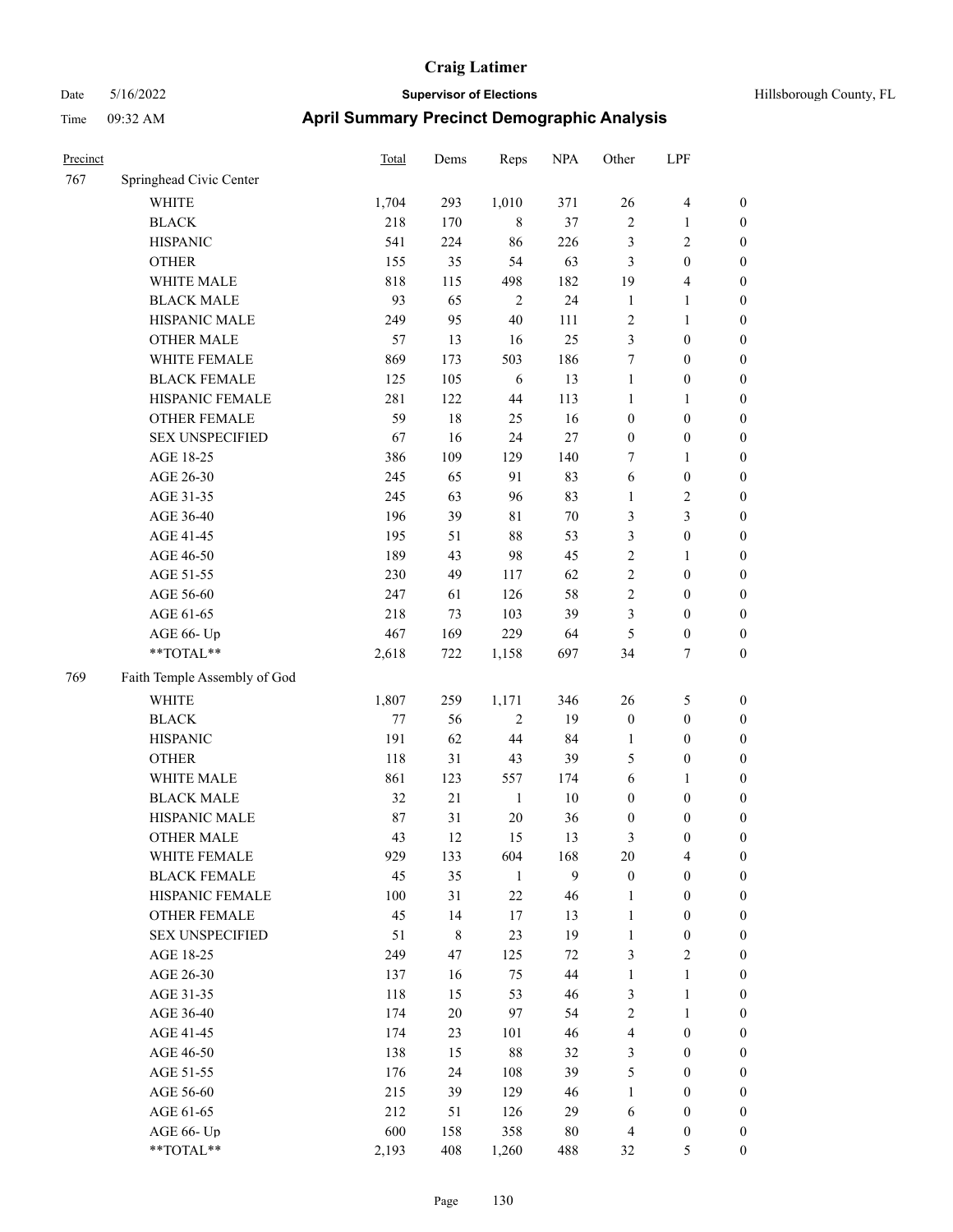| Hillsborough County, FL |  |
|-------------------------|--|
|-------------------------|--|

| Precinct |                        | Total   | Dems   | Reps           | <b>NPA</b>  | Other            | LPF                     |                  |
|----------|------------------------|---------|--------|----------------|-------------|------------------|-------------------------|------------------|
| 801      | Winthrop Barn Theatre  |         |        |                |             |                  |                         |                  |
|          | WHITE                  | 1,533   | 376    | 703            | 410         | 28               | 16                      | $\boldsymbol{0}$ |
|          | <b>BLACK</b>           | 306     | 213    | 10             | 76          | $\tau$           | $\boldsymbol{0}$        | $\boldsymbol{0}$ |
|          | <b>HISPANIC</b>        | 387     | 146    | 75             | 159         | $\tau$           | $\boldsymbol{0}$        | $\boldsymbol{0}$ |
|          | <b>OTHER</b>           | 202     | $70\,$ | 37             | 86          | $\,8\,$          | 1                       | $\boldsymbol{0}$ |
|          | WHITE MALE             | 730     | 141    | 354            | 214         | 13               | 8                       | $\boldsymbol{0}$ |
|          | <b>BLACK MALE</b>      | 146     | 94     | 5              | 41          | 6                | $\boldsymbol{0}$        | $\boldsymbol{0}$ |
|          | HISPANIC MALE          | 158     | 56     | 34             | 65          | 3                | $\boldsymbol{0}$        | $\boldsymbol{0}$ |
|          | <b>OTHER MALE</b>      | 79      | 30     | 18             | $27\,$      | $\overline{4}$   | $\boldsymbol{0}$        | $\boldsymbol{0}$ |
|          | WHITE FEMALE           | 779     | 230    | 340            | 186         | 15               | 8                       | $\boldsymbol{0}$ |
|          | <b>BLACK FEMALE</b>    | 153     | 115    | $\mathfrak{S}$ | 32          | $\mathbf{1}$     | $\boldsymbol{0}$        | $\boldsymbol{0}$ |
|          | HISPANIC FEMALE        | 215     | 83     | 36             | 92          | $\overline{4}$   | $\boldsymbol{0}$        | $\boldsymbol{0}$ |
|          | <b>OTHER FEMALE</b>    | 82      | 31     | 13             | 35          | 3                | $\boldsymbol{0}$        | $\boldsymbol{0}$ |
|          | <b>SEX UNSPECIFIED</b> | 86      | 25     | 20             | 39          | $\mathbf{1}$     | 1                       | $\boldsymbol{0}$ |
|          | AGE 18-25              | 245     | 79     | 60             | 93          | 11               | 2                       | $\boldsymbol{0}$ |
|          | AGE 26-30              | 208     | 62     | 49             | 85          | $\,$ 8 $\,$      | 4                       | $\boldsymbol{0}$ |
|          | AGE 31-35              | 194     | 72     | 47             | 69          | $\mathfrak{S}$   | 1                       | $\boldsymbol{0}$ |
|          | AGE 36-40              | 236     | 75     | 56             | 97          | 5                | 3                       | $\boldsymbol{0}$ |
|          | AGE 41-45              | 216     | 65     | 54             | $88\,$      | $\,$ 8 $\,$      | 1                       | $\boldsymbol{0}$ |
|          | AGE 46-50              | 183     | 37     | 86             | 53          | 5                | $\overline{\mathbf{c}}$ | $\boldsymbol{0}$ |
|          | AGE 51-55              | 207     | 55     | 85             | 62          | $\overline{4}$   | 1                       | $\boldsymbol{0}$ |
|          | AGE 56-60              | 229     | 82     | 83             | 61          | $\overline{2}$   | 1                       | $\boldsymbol{0}$ |
|          | AGE 61-65              | 206     | 82     | 81             | 42          | $\mathbf{1}$     | $\boldsymbol{0}$        | $\boldsymbol{0}$ |
|          | AGE 66- Up             | 504     | 196    | 224            | $8\sqrt{1}$ | $\mathbf{1}$     | 2                       | $\boldsymbol{0}$ |
|          | **TOTAL**              | 2,428   | 805    | 825            | 731         | 50               | $17\,$                  | $\boldsymbol{0}$ |
| 802      | Overflow Church        |         |        |                |             |                  |                         |                  |
|          | <b>WHITE</b>           | 1,426   | 353    | 658            | 386         | 20               | 9                       | $\boldsymbol{0}$ |
|          | <b>BLACK</b>           | 201     | 149    | 6              | 46          | $\boldsymbol{0}$ | $\boldsymbol{0}$        | $\boldsymbol{0}$ |
|          | <b>HISPANIC</b>        | 281     | 85     | 71             | 117         | 6                | 2                       | $\boldsymbol{0}$ |
|          | <b>OTHER</b>           | 141     | 36     | 43             | 61          | $\mathbf{1}$     | $\boldsymbol{0}$        | $\boldsymbol{0}$ |
|          | WHITE MALE             | 665     | 109    | 334            | 204         | 11               | 7                       | $\boldsymbol{0}$ |
|          | <b>BLACK MALE</b>      | 96      | 68     | 3              | 25          | $\boldsymbol{0}$ | $\boldsymbol{0}$        | $\boldsymbol{0}$ |
|          | HISPANIC MALE          | 118     | 37     | 31             | 49          | $\boldsymbol{0}$ | 1                       | $\boldsymbol{0}$ |
|          | <b>OTHER MALE</b>      | 47      | 7      | 18             | 22          | $\boldsymbol{0}$ | $\boldsymbol{0}$        | $\boldsymbol{0}$ |
|          | WHITE FEMALE           | 740     | 236    | 319            | 174         | 9                | $\mathbf{2}$            | $\boldsymbol{0}$ |
|          | <b>BLACK FEMALE</b>    | $101\,$ | $78\,$ | 3              | $20\,$      | $\boldsymbol{0}$ | $\boldsymbol{0}$        | $\boldsymbol{0}$ |
|          | HISPANIC FEMALE        | 153     | 47     | 34             | 65          | 6                | $\mathbf{1}$            | $\boldsymbol{0}$ |
|          | OTHER FEMALE           | 66      | 21     | 16             | $28\,$      | $\mathbf{1}$     | $\boldsymbol{0}$        | $\boldsymbol{0}$ |
|          | <b>SEX UNSPECIFIED</b> | 63      | $20\,$ | $20\,$         | 23          | $\boldsymbol{0}$ | $\boldsymbol{0}$        | $\boldsymbol{0}$ |
|          | AGE 18-25              | 228     | 56     | 74             | 91          | 5                | $\mathbf{2}$            | $\boldsymbol{0}$ |
|          | AGE 26-30              | 150     | 50     | 39             | 57          | $\mathfrak{Z}$   | 1                       | $\boldsymbol{0}$ |
|          | AGE 31-35              | 165     | 37     | 56             | 68          | $\mathfrak{Z}$   | 1                       | $\boldsymbol{0}$ |
|          | AGE 36-40              | 201     | 53     | 62             | 83          | $\sqrt{2}$       | $\mathbf{1}$            | $\boldsymbol{0}$ |
|          | AGE 41-45              | 191     | 60     | 53             | 71          | $\mathfrak{S}$   | $\sqrt{2}$              | $\boldsymbol{0}$ |
|          | AGE 46-50              | 168     | 48     | 62             | 54          | $\sqrt{2}$       | $\sqrt{2}$              | $\boldsymbol{0}$ |
|          | AGE 51-55              | 175     | 54     | 69             | 51          | $\mathbf{1}$     | $\boldsymbol{0}$        | $\boldsymbol{0}$ |
|          | AGE 56-60              | 167     | 61     | 70             | 33          | $\sqrt{2}$       | $\mathbf{1}$            | $\boldsymbol{0}$ |
|          | AGE 61-65              | 163     | 48     | 81             | 33          | $\mathbf{1}$     | $\boldsymbol{0}$        | $\boldsymbol{0}$ |
|          | AGE 66- Up             | 441     | 156    | 212            | 69          | 3                | 1                       | $\boldsymbol{0}$ |
|          | $**TOTAL**$            | 2,049   | 623    | 778            | 610         | $27\,$           | 11                      | $\boldsymbol{0}$ |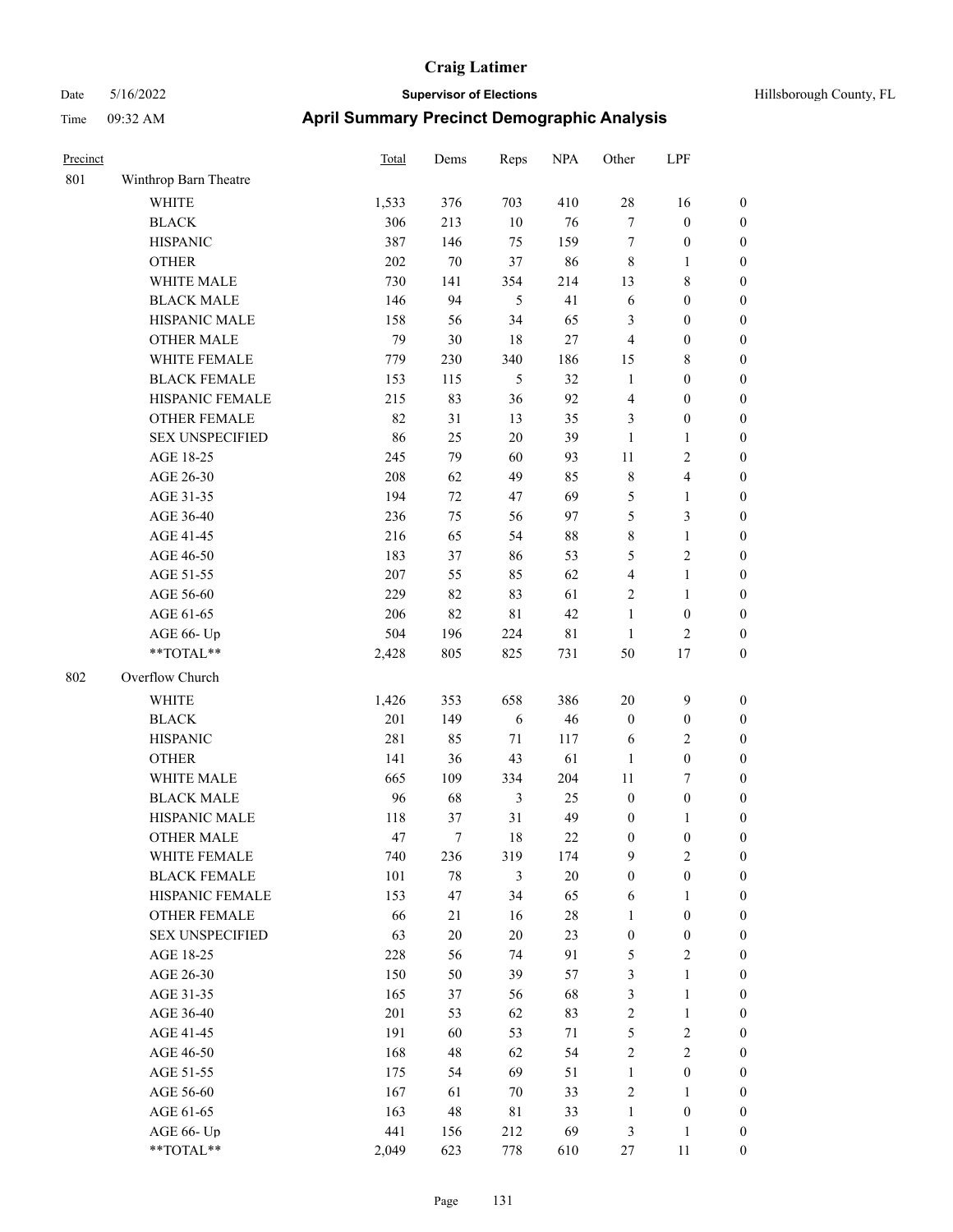| Hillsborough County |  |
|---------------------|--|

| Precinct |                                     | Total | Dems        | Reps           | <b>NPA</b> | Other            | LPF              |                  |
|----------|-------------------------------------|-------|-------------|----------------|------------|------------------|------------------|------------------|
| 803      | Overflow Church                     |       |             |                |            |                  |                  |                  |
|          | <b>WHITE</b>                        | 633   | 167         | 295            | 159        | 11               | $\mathbf{1}$     | $\boldsymbol{0}$ |
|          | <b>BLACK</b>                        | 91    | 60          | $\,$ 8 $\,$    | 22         | $\mathbf{1}$     | $\boldsymbol{0}$ | $\boldsymbol{0}$ |
|          | <b>HISPANIC</b>                     | 139   | 37          | 43             | 57         | $\mathbf{1}$     | $\mathbf{1}$     | $\boldsymbol{0}$ |
|          | <b>OTHER</b>                        | 79    | 21          | 22             | 36         | $\boldsymbol{0}$ | $\boldsymbol{0}$ | $\boldsymbol{0}$ |
|          | WHITE MALE                          | 309   | 73          | 149            | $80\,$     | 6                | $\mathbf{1}$     | 0                |
|          | <b>BLACK MALE</b>                   | 42    | 24          | $\overline{4}$ | 13         | $\mathbf{1}$     | $\boldsymbol{0}$ | $\boldsymbol{0}$ |
|          | HISPANIC MALE                       | 61    | 13          | 23             | 25         | $\boldsymbol{0}$ | $\boldsymbol{0}$ | $\boldsymbol{0}$ |
|          | <b>OTHER MALE</b>                   | 27    | $\tau$      | $\,8\,$        | 12         | $\boldsymbol{0}$ | $\boldsymbol{0}$ | $\boldsymbol{0}$ |
|          | WHITE FEMALE                        | 314   | 91          | 144            | 74         | 5                | $\boldsymbol{0}$ | $\boldsymbol{0}$ |
|          | <b>BLACK FEMALE</b>                 | 48    | 35          | $\overline{4}$ | 9          | $\boldsymbol{0}$ | $\boldsymbol{0}$ | $\boldsymbol{0}$ |
|          | HISPANIC FEMALE                     | 73    | $20\,$      | 20             | 31         | $\mathbf{1}$     | $\mathbf{1}$     | $\boldsymbol{0}$ |
|          | OTHER FEMALE                        | 30    | $\,$ 8 $\,$ | $10\,$         | 12         | $\boldsymbol{0}$ | $\boldsymbol{0}$ | $\boldsymbol{0}$ |
|          | <b>SEX UNSPECIFIED</b>              | 38    | 14          | 6              | $18\,$     | $\boldsymbol{0}$ | $\boldsymbol{0}$ | $\boldsymbol{0}$ |
|          | AGE 18-25                           | 94    | 37          | $30\,$         | 26         | 1                | $\boldsymbol{0}$ | $\boldsymbol{0}$ |
|          | AGE 26-30                           | 63    | 24          | 11             | 25         | $\overline{c}$   | $\mathbf{1}$     | 0                |
|          | AGE 31-35                           | 84    | 26          | $28\,$         | $28\,$     | $\sqrt{2}$       | $\boldsymbol{0}$ | 0                |
|          | AGE 36-40                           | 88    | 25          | 33             | 29         | $\mathbf{1}$     | $\boldsymbol{0}$ | $\boldsymbol{0}$ |
|          | AGE 41-45                           | 83    | 23          | 25             | 33         | 2                | $\boldsymbol{0}$ | $\boldsymbol{0}$ |
|          | AGE 46-50                           | 79    | 21          | $30\,$         | $27\,$     | $\mathbf{1}$     | $\boldsymbol{0}$ | $\boldsymbol{0}$ |
|          | AGE 51-55                           | 106   | 25          | 48             | 33         | $\boldsymbol{0}$ | $\boldsymbol{0}$ | $\boldsymbol{0}$ |
|          | AGE 56-60                           | 87    | 19          | $46\,$         | 19         | 3                | $\boldsymbol{0}$ | $\boldsymbol{0}$ |
|          | AGE 61-65                           | 90    | 31          | 37             | 21         | $\boldsymbol{0}$ | $\mathbf{1}$     | $\boldsymbol{0}$ |
|          | AGE 66- Up                          | 168   | 54          | $80\,$         | 33         | $\mathbf{1}$     | $\boldsymbol{0}$ | $\boldsymbol{0}$ |
|          | **TOTAL**                           | 942   | 285         | 368            | 274        | 13               | $\mathbf{2}$     | $\boldsymbol{0}$ |
| 804      | Presbyterian Church of Bloomingdale |       |             |                |            |                  |                  |                  |
|          | WHITE                               | 2,864 | 659         | 1,395          | 762        | 41               | 7                | $\boldsymbol{0}$ |
|          | <b>BLACK</b>                        | 419   | 279         | 28             | 107        | 5                | $\boldsymbol{0}$ | $\boldsymbol{0}$ |
|          | <b>HISPANIC</b>                     | 517   | 188         | 147            | 177        | 5                | $\boldsymbol{0}$ | 0                |
|          | <b>OTHER</b>                        | 307   | 98          | 65             | 139        | 5                | $\boldsymbol{0}$ | $\boldsymbol{0}$ |
|          | WHITE MALE                          | 1,343 | 248         | 691            | 385        | 14               | 5                | $\boldsymbol{0}$ |
|          | <b>BLACK MALE</b>                   | 208   | 130         | 16             | 59         | 3                | $\boldsymbol{0}$ | $\boldsymbol{0}$ |
|          | HISPANIC MALE                       | 239   | 77          | $78\,$         | 81         | 3                | $\boldsymbol{0}$ | $\boldsymbol{0}$ |
|          | <b>OTHER MALE</b>                   | 116   | 35          | 33             | 47         | $\mathbf{1}$     | $\boldsymbol{0}$ | $\boldsymbol{0}$ |
|          | WHITE FEMALE                        | 1,479 | 403         | 684            | 363        | $27\,$           | $\sqrt{2}$       | $\boldsymbol{0}$ |
|          | <b>BLACK FEMALE</b>                 | 203   | 144         | 12             | 45         | $\sqrt{2}$       | $\boldsymbol{0}$ | 0                |
|          | HISPANIC FEMALE                     | 260   | 102         | 65             | 91         | $\sqrt{2}$       | $\boldsymbol{0}$ | 0                |
|          | <b>OTHER FEMALE</b>                 | 140   | 49          | $27\,$         | 61         | 3                | $\boldsymbol{0}$ | 0                |
|          | <b>SEX UNSPECIFIED</b>              | 119   | 36          | 29             | 53         | $\mathbf{1}$     | $\boldsymbol{0}$ | 0                |
|          | AGE 18-25                           | 489   | 138         | 154            | 189        | $\,$ 8 $\,$      | $\boldsymbol{0}$ | $\boldsymbol{0}$ |
|          | AGE 26-30                           | 302   | 108         | $77\,$         | 106        | 9                | $\sqrt{2}$       | $\boldsymbol{0}$ |
|          | AGE 31-35                           | 318   | $87\,$      | 103            | 123        | 4                | $\mathbf{1}$     | $\boldsymbol{0}$ |
|          | AGE 36-40                           | 312   | 79          | 104            | 125        | $\overline{4}$   | $\boldsymbol{0}$ | $\boldsymbol{0}$ |
|          | AGE 41-45                           | 329   | 110         | 107            | 108        | 3                | $\mathbf{1}$     | $\boldsymbol{0}$ |
|          | AGE 46-50                           | 364   | 93          | 158            | 105        | 6                | $\sqrt{2}$       | $\overline{0}$   |
|          | AGE 51-55                           | 403   | 116         | 179            | 99         | $\,$ 8 $\,$      | $\mathbf{1}$     | $\boldsymbol{0}$ |
|          | AGE 56-60                           | 365   | 94          | 183            | 84         | 4                | $\boldsymbol{0}$ | $\boldsymbol{0}$ |
|          | AGE 61-65                           | 339   | 98          | 165            | $70\,$     | 6                | $\boldsymbol{0}$ | 0                |
|          | AGE 66- Up                          | 886   | 301         | 405            | 176        | $\overline{4}$   | $\boldsymbol{0}$ | 0                |
|          | $**TOTAL**$                         | 4,107 | 1,224       | 1,635          | 1,185      | 56               | $\boldsymbol{7}$ | $\boldsymbol{0}$ |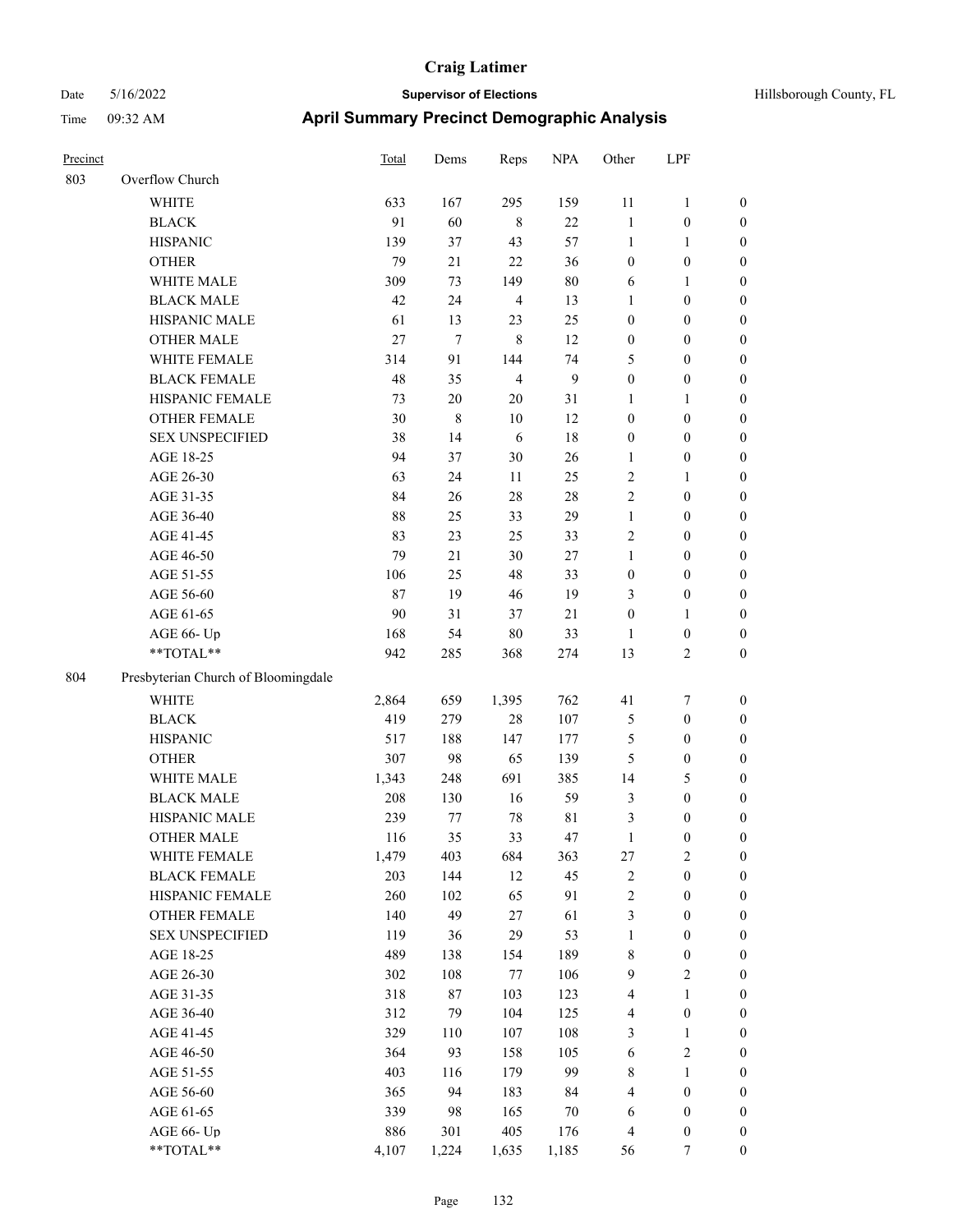| Hillsborough County, FL |  |  |
|-------------------------|--|--|
|-------------------------|--|--|

| Precinct |                        | Total       | Dems   | Reps           | <b>NPA</b>   | Other            | LPF              |                  |
|----------|------------------------|-------------|--------|----------------|--------------|------------------|------------------|------------------|
| 805      | Overflow Church        |             |        |                |              |                  |                  |                  |
|          | <b>WHITE</b>           | 1,339       | 261    | 760            | 292          | 19               | 7                | $\boldsymbol{0}$ |
|          | <b>BLACK</b>           | 101         | 73     | 6              | 22           | $\boldsymbol{0}$ | $\boldsymbol{0}$ | $\boldsymbol{0}$ |
|          | <b>HISPANIC</b>        | 150         | 45     | 44             | 55           | $\overline{4}$   | 2                | $\boldsymbol{0}$ |
|          | <b>OTHER</b>           | 135         | 37     | 42             | 52           | $\overline{4}$   | $\boldsymbol{0}$ | $\boldsymbol{0}$ |
|          | WHITE MALE             | 671         | 107    | 387            | 166          | 7                | 4                | $\boldsymbol{0}$ |
|          | <b>BLACK MALE</b>      | 50          | 34     | $\mathfrak{Z}$ | 13           | $\boldsymbol{0}$ | $\boldsymbol{0}$ | $\boldsymbol{0}$ |
|          | HISPANIC MALE          | 75          | 21     | 23             | 27           | $\overline{2}$   | 2                | $\boldsymbol{0}$ |
|          | <b>OTHER MALE</b>      | 51          | 19     | 16             | 14           | $\overline{2}$   | $\boldsymbol{0}$ | $\boldsymbol{0}$ |
|          | WHITE FEMALE           | 646         | 146    | 364            | 121          | 12               | 3                | $\boldsymbol{0}$ |
|          | <b>BLACK FEMALE</b>    | 50          | 38     | 3              | $\mathbf{9}$ | $\boldsymbol{0}$ | $\boldsymbol{0}$ | $\boldsymbol{0}$ |
|          | HISPANIC FEMALE        | 72          | 24     | $20\,$         | 26           | $\sqrt{2}$       | $\boldsymbol{0}$ | $\boldsymbol{0}$ |
|          | <b>OTHER FEMALE</b>    | 64          | 16     | 22             | 25           | $\mathbf{1}$     | $\boldsymbol{0}$ | $\boldsymbol{0}$ |
|          | <b>SEX UNSPECIFIED</b> | 46          | 11     | 14             | $20\,$       | $\mathbf{1}$     | $\boldsymbol{0}$ | $\boldsymbol{0}$ |
|          | AGE 18-25              | 187         | 47     | 83             | 51           | 6                | $\boldsymbol{0}$ | $\boldsymbol{0}$ |
|          | AGE 26-30              | 82          | 25     | 26             | $26\,$       | $\mathbf{1}$     | $\overline{4}$   | $\boldsymbol{0}$ |
|          | AGE 31-35              | 86          | $20\,$ | 34             | 30           | $\boldsymbol{0}$ | 2                | $\boldsymbol{0}$ |
|          | AGE 36-40              | 143         | 23     | 65             | 49           | $\mathfrak{S}$   | $\mathbf{1}$     | $\boldsymbol{0}$ |
|          | AGE 41-45              | 160         | 29     | 72             | 51           | 7                | 1                | $\boldsymbol{0}$ |
|          | AGE 46-50              | 147         | 27     | 73             | 45           | $\sqrt{2}$       | $\boldsymbol{0}$ | $\boldsymbol{0}$ |
|          | AGE 51-55              | 156         | 25     | 83             | 45           | $\sqrt{2}$       | 1                | $\boldsymbol{0}$ |
|          | AGE 56-60              | 159         | 38     | 84             | 36           | $\mathbf{1}$     | $\boldsymbol{0}$ | $\boldsymbol{0}$ |
|          | AGE 61-65              | 163         | $40\,$ | 92             | 31           | $\boldsymbol{0}$ | $\boldsymbol{0}$ | $\boldsymbol{0}$ |
|          | AGE 66- Up             | 442         | 142    | 240            | 57           | 3                | $\boldsymbol{0}$ | $\boldsymbol{0}$ |
|          | **TOTAL**              | 1,725       | 416    | 852            | 421          | $27\,$           | 9                | $\boldsymbol{0}$ |
| 806      | Bloomingdale Golf Club |             |        |                |              |                  |                  |                  |
|          | <b>WHITE</b>           | 1,791       | 343    | 971            | 448          | 20               | $\mathbf{9}$     | $\boldsymbol{0}$ |
|          | <b>BLACK</b>           | 160         | 98     | 13             | 47           | $\sqrt{2}$       | $\boldsymbol{0}$ | $\boldsymbol{0}$ |
|          | <b>HISPANIC</b>        | 185         | 51     | 60             | 71           | $\overline{2}$   | 1                | $\boldsymbol{0}$ |
|          | <b>OTHER</b>           | 213         | 65     | 59             | 83           | 6                | $\boldsymbol{0}$ | $\boldsymbol{0}$ |
|          | WHITE MALE             | 870         | 133    | 490            | 230          | $10\,$           | 7                | $\boldsymbol{0}$ |
|          | <b>BLACK MALE</b>      | 75          | 38     | 6              | 29           | $\sqrt{2}$       | $\boldsymbol{0}$ | $\boldsymbol{0}$ |
|          | HISPANIC MALE          | 84          | 13     | 35             | 34           | $\mathbf{1}$     | 1                | $\boldsymbol{0}$ |
|          | <b>OTHER MALE</b>      | 80          | 26     | 19             | 31           | $\overline{4}$   | $\boldsymbol{0}$ | $\boldsymbol{0}$ |
|          | WHITE FEMALE           | 905         | 206    | 477            | 210          | $10\,$           | $\mathbf{2}$     | $\boldsymbol{0}$ |
|          | <b>BLACK FEMALE</b>    | $8\sqrt{1}$ | 58     | $\mathfrak{H}$ | $18\,$       | $\boldsymbol{0}$ | $\boldsymbol{0}$ | $\boldsymbol{0}$ |
|          | HISPANIC FEMALE        | 98          | 36     | $25\,$         | 36           | $\mathbf{1}$     | $\boldsymbol{0}$ | $\boldsymbol{0}$ |
|          | OTHER FEMALE           | 103         | 33     | 32             | 36           | $\sqrt{2}$       | $\boldsymbol{0}$ | $\boldsymbol{0}$ |
|          | <b>SEX UNSPECIFIED</b> | 53          | 14     | 14             | 25           | $\boldsymbol{0}$ | $\boldsymbol{0}$ | $\boldsymbol{0}$ |
|          | AGE 18-25              | 283         | 69     | 106            | 100          | 6                | $\mathbf{2}$     | $\boldsymbol{0}$ |
|          | AGE 26-30              | 122         | 40     | 45             | 36           | $\mathbf{1}$     | $\boldsymbol{0}$ | $\boldsymbol{0}$ |
|          | AGE 31-35              | 127         | 34     | 45             | 46           | $\mathbf{1}$     | 1                | $\boldsymbol{0}$ |
|          | AGE 36-40              | 190         | 50     | 61             | 76           | $\sqrt{2}$       | 1                | $\boldsymbol{0}$ |
|          | AGE 41-45              | 217         | 44     | 93             | 75           | $\sqrt{5}$       | $\boldsymbol{0}$ | $\boldsymbol{0}$ |
|          | AGE 46-50              | 215         | 38     | 95             | 74           | $\mathfrak{S}$   | 3                | $\boldsymbol{0}$ |
|          | AGE 51-55              | 235         | 46     | 120            | 63           | $\mathfrak{Z}$   | 3                | $\boldsymbol{0}$ |
|          | AGE 56-60              | 256         | 55     | 151            | 49           | $\mathbf{1}$     | $\boldsymbol{0}$ | $\boldsymbol{0}$ |
|          | AGE 61-65              | 197         | 59     | 102            | 34           | $\sqrt{2}$       | $\boldsymbol{0}$ | $\boldsymbol{0}$ |
|          | AGE 66- Up             | 507         | 122    | 285            | 96           | $\overline{4}$   | $\boldsymbol{0}$ | $\mathbf{0}$     |
|          | **TOTAL**              | 2,349       | 557    | 1,103          | 649          | $30\,$           | $10\,$           | $\boldsymbol{0}$ |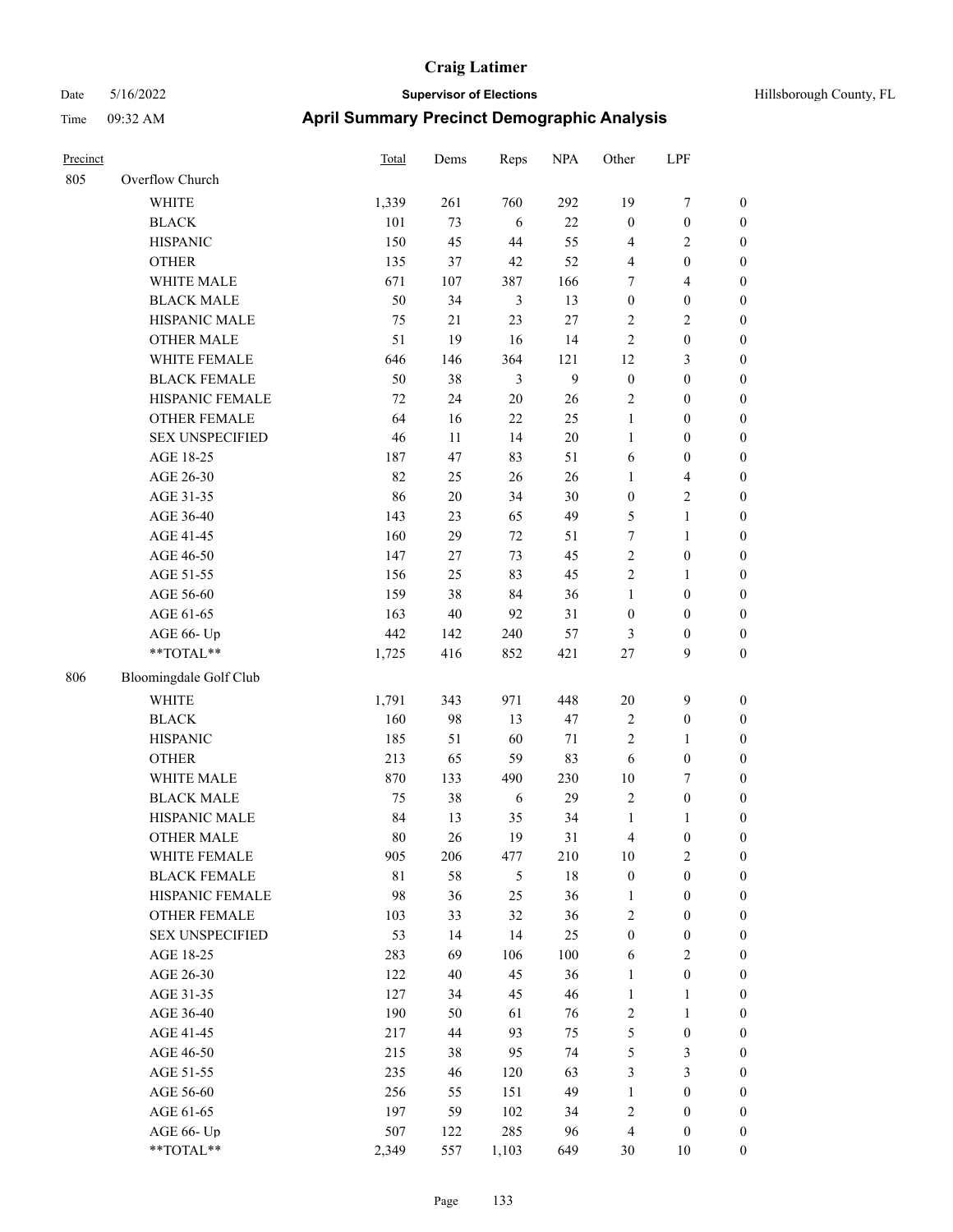| Precinct |                                       | <b>Total</b> | Dems | Reps           | <b>NPA</b> | Other            | LPF              |                  |
|----------|---------------------------------------|--------------|------|----------------|------------|------------------|------------------|------------------|
| 807      | Bloomingdale Youth Sports Association |              |      |                |            |                  |                  |                  |
|          | <b>WHITE</b>                          | 600          | 107  | 304            | 176        | 12               | 1                | $\boldsymbol{0}$ |
|          | <b>BLACK</b>                          | 55           | 31   | 3              | 19         | $\overline{2}$   | $\boldsymbol{0}$ | $\boldsymbol{0}$ |
|          | <b>HISPANIC</b>                       | 94           | 21   | 26             | 44         | $\mathfrak{Z}$   | $\boldsymbol{0}$ | $\boldsymbol{0}$ |
|          | <b>OTHER</b>                          | 89           | 23   | 17             | 45         | $\mathfrak{Z}$   | 1                | $\boldsymbol{0}$ |
|          | WHITE MALE                            | 293          | 44   | 158            | 83         | $\tau$           | 1                | $\boldsymbol{0}$ |
|          | <b>BLACK MALE</b>                     | 25           | 12   | $\sqrt{2}$     | 9          | $\sqrt{2}$       | $\boldsymbol{0}$ | $\boldsymbol{0}$ |
|          | HISPANIC MALE                         | 45           | 11   | 13             | 21         | $\boldsymbol{0}$ | $\boldsymbol{0}$ | $\boldsymbol{0}$ |
|          | <b>OTHER MALE</b>                     | 35           | 11   | $\,$ 8 $\,$    | 14         | $\sqrt{2}$       | $\boldsymbol{0}$ | $\boldsymbol{0}$ |
|          | WHITE FEMALE                          | 300          | 63   | 143            | 89         | 5                | $\boldsymbol{0}$ | $\boldsymbol{0}$ |
|          | <b>BLACK FEMALE</b>                   | 30           | 19   | $\mathbf{1}$   | 10         | $\boldsymbol{0}$ | $\boldsymbol{0}$ | $\boldsymbol{0}$ |
|          | HISPANIC FEMALE                       | 49           | 10   | 13             | 23         | 3                | $\boldsymbol{0}$ | $\boldsymbol{0}$ |
|          | <b>OTHER FEMALE</b>                   | 38           | 9    | $\tau$         | 20         | $\mathbf{1}$     | 1                | $\boldsymbol{0}$ |
|          | <b>SEX UNSPECIFIED</b>                | 23           | 3    | 5              | 15         | $\boldsymbol{0}$ | $\boldsymbol{0}$ | $\boldsymbol{0}$ |
|          | AGE 18-25                             | 110          | 18   | 41             | 44         | 5                | 2                | $\boldsymbol{0}$ |
|          | AGE 26-30                             | 53           | 12   | 13             | 28         | $\boldsymbol{0}$ | $\boldsymbol{0}$ | $\boldsymbol{0}$ |
|          | AGE 31-35                             | 59           | 12   | 15             | 30         | $\sqrt{2}$       | $\boldsymbol{0}$ | $\boldsymbol{0}$ |
|          | AGE 36-40                             | 70           | 13   | 26             | 27         | $\overline{4}$   | $\boldsymbol{0}$ | $\boldsymbol{0}$ |
|          | AGE 41-45                             | 87           | 19   | 32             | 30         | 6                | $\boldsymbol{0}$ | $\boldsymbol{0}$ |
|          | AGE 46-50                             | 76           | 12   | 37             | 27         | $\boldsymbol{0}$ | $\boldsymbol{0}$ | $\boldsymbol{0}$ |
|          | AGE 51-55                             | 73           | 20   | 35             | 17         | 1                | $\boldsymbol{0}$ | $\boldsymbol{0}$ |
|          | AGE 56-60                             | 76           | 22   | 37             | 17         | $\boldsymbol{0}$ | $\boldsymbol{0}$ | $\boldsymbol{0}$ |
|          | AGE 61-65                             | 76           | 15   | 31             | 29         | $\mathbf{1}$     | $\boldsymbol{0}$ | $\boldsymbol{0}$ |
|          | AGE 66- Up                            | 158          | 39   | 83             | 35         | 1                | $\boldsymbol{0}$ | $\boldsymbol{0}$ |
|          | **TOTAL**                             | 838          | 182  | 350            | 284        | 20               | 2                | $\boldsymbol{0}$ |
| 808      | Bloomingdale Youth Sports Association |              |      |                |            |                  |                  |                  |
|          | <b>WHITE</b>                          | 1,349        | 343  | 628            | 354        | 15               | 9                | $\boldsymbol{0}$ |
|          | <b>BLACK</b>                          | 180          | 134  | 11             | 34         | $\mathbf{1}$     | $\boldsymbol{0}$ | $\boldsymbol{0}$ |
|          | <b>HISPANIC</b>                       | 230          | 65   | 67             | 92         | $\mathfrak{S}$   | 1                | $\boldsymbol{0}$ |
|          | <b>OTHER</b>                          | 156          | 47   | 38             | 69         | $\overline{2}$   | $\boldsymbol{0}$ | $\boldsymbol{0}$ |
|          | WHITE MALE                            | 646          | 158  | 300            | 174        | 6                | 8                | $\boldsymbol{0}$ |
|          | <b>BLACK MALE</b>                     | 79           | 55   | $\tau$         | 16         | $\mathbf{1}$     | $\boldsymbol{0}$ | $\boldsymbol{0}$ |
|          | HISPANIC MALE                         | 108          | 25   | 32             | 48         | 3                | $\boldsymbol{0}$ | $\boldsymbol{0}$ |
|          | <b>OTHER MALE</b>                     | 42           | 12   | 10             | 19         | 1                | $\boldsymbol{0}$ | $\boldsymbol{0}$ |
|          | WHITE FEMALE                          | 680          | 181  | 316            | 173        | $\overline{9}$   | $\mathbf{1}$     | $\boldsymbol{0}$ |
|          | <b>BLACK FEMALE</b>                   | 96           | 74   | $\overline{4}$ | $18\,$     | $\boldsymbol{0}$ | $\boldsymbol{0}$ | $\boldsymbol{0}$ |
|          | HISPANIC FEMALE                       | 116          | 38   | 33             | 42         | $\sqrt{2}$       | 1                | $\boldsymbol{0}$ |
|          | OTHER FEMALE                          | $72\,$       | 28   | 21             | 23         | $\boldsymbol{0}$ | $\boldsymbol{0}$ | $\boldsymbol{0}$ |
|          | <b>SEX UNSPECIFIED</b>                | 75           | 17   | 21             | 36         | $\mathbf{1}$     | $\boldsymbol{0}$ | $\boldsymbol{0}$ |
|          | AGE 18-25                             | 243          | 57   | 78             | 98         | $\mathbf{9}$     | 1                | $\boldsymbol{0}$ |
|          | AGE 26-30                             | 140          | 44   | 45             | 46         | $\sqrt{2}$       | 3                | $\boldsymbol{0}$ |
|          | AGE 31-35                             | 152          | 52   | 40             | 56         | 3                | $\mathbf{1}$     | $\boldsymbol{0}$ |
|          | AGE 36-40                             | 189          | 55   | 63             | 66         | 3                | 2                | $\boldsymbol{0}$ |
|          | AGE 41-45                             | 183          | 54   | 59             | 66         | $\mathfrak{Z}$   | 1                | $\boldsymbol{0}$ |
|          | AGE 46-50                             | 189          | 62   | 71             | 55         | $\boldsymbol{0}$ | $\mathbf{1}$     | $\boldsymbol{0}$ |
|          | AGE 51-55                             | 171          | 44   | 84             | 42         | 1                | $\boldsymbol{0}$ | $\boldsymbol{0}$ |
|          | AGE 56-60                             | 183          | 49   | 90             | $44\,$     | $\boldsymbol{0}$ | $\boldsymbol{0}$ | $\boldsymbol{0}$ |
|          | AGE 61-65                             | 158          | 48   | 82             | 26         | $\mathbf{1}$     | 1                | $\boldsymbol{0}$ |
|          | AGE 66- Up                            | 307          | 124  | 132            | 50         | $\mathbf{1}$     | $\boldsymbol{0}$ | $\boldsymbol{0}$ |
|          | **TOTAL**                             | 1,915        | 589  | 744            | 549        | 23               | $10\,$           | $\boldsymbol{0}$ |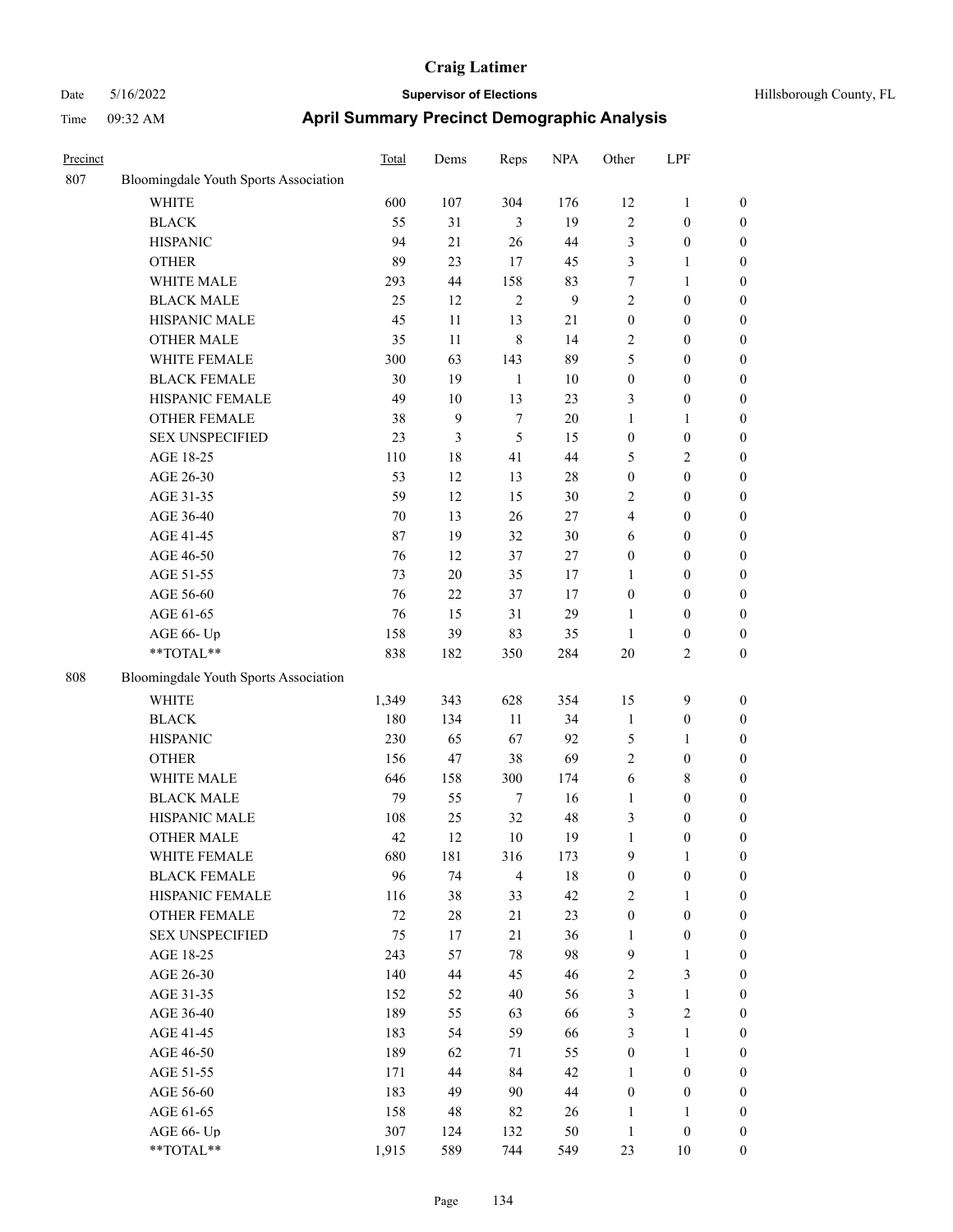| Precinct |                               | <b>Total</b> | Dems         | Reps           | <b>NPA</b>  | Other            | LPF              |                  |
|----------|-------------------------------|--------------|--------------|----------------|-------------|------------------|------------------|------------------|
| 809      | Bloomingdale Regional Library |              |              |                |             |                  |                  |                  |
|          | <b>WHITE</b>                  | 506          | 127          | 246            | 123         | $\,$ 8 $\,$      | 2                | $\boldsymbol{0}$ |
|          | <b>BLACK</b>                  | 37           | 22           | $\overline{4}$ | $10\,$      | 1                | $\boldsymbol{0}$ | $\boldsymbol{0}$ |
|          | <b>HISPANIC</b>               | 73           | 17           | 24             | 31          | $\mathbf{1}$     | $\boldsymbol{0}$ | $\boldsymbol{0}$ |
|          | <b>OTHER</b>                  | 41           | 10           | 12             | 16          | 3                | $\boldsymbol{0}$ | $\boldsymbol{0}$ |
|          | WHITE MALE                    | 245          | 60           | 114            | 67          | 3                | 1                | $\boldsymbol{0}$ |
|          | <b>BLACK MALE</b>             | 18           | $10\,$       | $\overline{2}$ | 5           | 1                | $\boldsymbol{0}$ | $\boldsymbol{0}$ |
|          | HISPANIC MALE                 | 34           | 7            | 14             | 13          | $\boldsymbol{0}$ | $\boldsymbol{0}$ | $\boldsymbol{0}$ |
|          | <b>OTHER MALE</b>             | 10           | 3            | $\overline{4}$ | 3           | $\boldsymbol{0}$ | $\boldsymbol{0}$ | $\boldsymbol{0}$ |
|          | WHITE FEMALE                  | 253          | 67           | 129            | 51          | 5                | 1                | $\boldsymbol{0}$ |
|          | <b>BLACK FEMALE</b>           | 19           | 12           | $\overline{2}$ | 5           | $\boldsymbol{0}$ | $\boldsymbol{0}$ | $\boldsymbol{0}$ |
|          | HISPANIC FEMALE               | 36           | 9            | 9              | 17          | 1                | $\boldsymbol{0}$ | $\boldsymbol{0}$ |
|          | <b>OTHER FEMALE</b>           | 23           | 7            | 5              | 9           | $\overline{2}$   | $\boldsymbol{0}$ | $\boldsymbol{0}$ |
|          | <b>SEX UNSPECIFIED</b>        | 19           | $\mathbf{1}$ | 7              | $10\,$      | 1                | $\boldsymbol{0}$ | $\boldsymbol{0}$ |
|          | AGE 18-25                     | 60           | 13           | 20             | 21          | 6                | $\boldsymbol{0}$ | $\boldsymbol{0}$ |
|          | AGE 26-30                     | 39           | 9            | 13             | 16          | 1                | $\boldsymbol{0}$ | $\boldsymbol{0}$ |
|          | AGE 31-35                     | 46           | 10           | 18             | 17          | $\boldsymbol{0}$ | 1                | $\boldsymbol{0}$ |
|          | AGE 36-40                     | 52           | 13           | 23             | 16          | $\boldsymbol{0}$ | $\boldsymbol{0}$ | $\boldsymbol{0}$ |
|          | AGE 41-45                     | 53           | 14           | $20\,$         | 19          | $\boldsymbol{0}$ | $\boldsymbol{0}$ | $\boldsymbol{0}$ |
|          | AGE 46-50                     | 59           | 16           | 23             | 18          | $\mathbf{1}$     | 1                | $\boldsymbol{0}$ |
|          | AGE 51-55                     | 52           | 8            | 25             | 18          | 1                | $\boldsymbol{0}$ | $\boldsymbol{0}$ |
|          | AGE 56-60                     | 73           | 24           | 33             | 15          | 1                | $\boldsymbol{0}$ | $\boldsymbol{0}$ |
|          | AGE 61-65                     | 67           | 20           | 34             | 12          | $\mathbf{1}$     | $\boldsymbol{0}$ | $\boldsymbol{0}$ |
|          | AGE 66- Up                    | 156          | 49           | 77             | 28          | $\sqrt{2}$       | $\boldsymbol{0}$ | $\boldsymbol{0}$ |
|          | **TOTAL**                     | 657          | 176          | 286            | 180         | 13               | 2                | $\boldsymbol{0}$ |
| 810      | Bell Shoals Baptist Church    |              |              |                |             |                  |                  |                  |
|          | <b>WHITE</b>                  | 1,859        | 431          | 953            | 437         | 30               | 8                | $\boldsymbol{0}$ |
|          | <b>BLACK</b>                  | 240          | 176          | 12             | 47          | $\mathfrak{S}$   | $\boldsymbol{0}$ | $\boldsymbol{0}$ |
|          | <b>HISPANIC</b>               | 347          | 120          | 90             | 136         | 1                | $\boldsymbol{0}$ | $\boldsymbol{0}$ |
|          | <b>OTHER</b>                  | 207          | 61           | 62             | $8\sqrt{1}$ | $\mathfrak{Z}$   | $\boldsymbol{0}$ | $\boldsymbol{0}$ |
|          | WHITE MALE                    | 849          | 166          | 447            | 217         | 12               | 7                | $\boldsymbol{0}$ |
|          | <b>BLACK MALE</b>             | 113          | 72           | $\overline{9}$ | 29          | $\mathfrak{Z}$   | $\boldsymbol{0}$ | $\boldsymbol{0}$ |
|          | HISPANIC MALE                 | 144          | 42           | 44             | 58          | $\boldsymbol{0}$ | 0                | $\boldsymbol{0}$ |
|          | <b>OTHER MALE</b>             | 89           | 25           | 31             | 32          | 1                | $\boldsymbol{0}$ | $\boldsymbol{0}$ |
|          | WHITE FEMALE                  | 990          | 260          | 497            | 214         | 18               | $\mathbf{1}$     | $\boldsymbol{0}$ |
|          | <b>BLACK FEMALE</b>           | 124          | 101          | 3              | $18\,$      | $\sqrt{2}$       | $\boldsymbol{0}$ | $\boldsymbol{0}$ |
|          | HISPANIC FEMALE               | 192          | 75           | 43             | 73          | $\mathbf{1}$     | $\boldsymbol{0}$ | $\boldsymbol{0}$ |
|          | OTHER FEMALE                  | 86           | $27\,$       | 23             | 35          | $\mathbf{1}$     | $\boldsymbol{0}$ | $\boldsymbol{0}$ |
|          | <b>SEX UNSPECIFIED</b>        | 66           | $20\,$       | $20\,$         | 25          | $\mathbf{1}$     | $\boldsymbol{0}$ | $\boldsymbol{0}$ |
|          | AGE 18-25                     | 320          | 86           | 101            | 128         | $\mathfrak{S}$   | $\boldsymbol{0}$ | $\boldsymbol{0}$ |
|          | AGE 26-30                     | 190          | 62           | 57             | 66          | $\mathfrak{Z}$   | $\sqrt{2}$       | $\boldsymbol{0}$ |
|          | AGE 31-35                     | 164          | 53           | 53             | 55          | $\sqrt{2}$       | $\mathbf{1}$     | $\boldsymbol{0}$ |
|          | AGE 36-40                     | 196          | 49           | 70             | 74          | $\sqrt{2}$       | 1                | $\boldsymbol{0}$ |
|          | AGE 41-45                     | 227          | 51           | 96             | 75          | $\overline{4}$   | 1                | $\boldsymbol{0}$ |
|          | AGE 46-50                     | 264          | 74           | 108            | 75          | $\boldsymbol{7}$ | $\boldsymbol{0}$ | $\boldsymbol{0}$ |
|          | AGE 51-55                     | 253          | 68           | 119            | 59          | $\sqrt{5}$       | $\sqrt{2}$       | $\boldsymbol{0}$ |
|          | AGE 56-60                     | 209          | 64           | 109            | 34          | $\sqrt{2}$       | $\boldsymbol{0}$ | $\boldsymbol{0}$ |
|          | AGE 61-65                     | 239          | 73           | 112            | 47          | 6                | 1                | $\boldsymbol{0}$ |
|          | AGE 66- Up                    | 591          | 208          | 292            | $88\,$      | 3                | $\boldsymbol{0}$ | $\boldsymbol{0}$ |
|          | **TOTAL**                     | 2,653        | 788          | 1,117          | 701         | 39               | $8\,$            | $\boldsymbol{0}$ |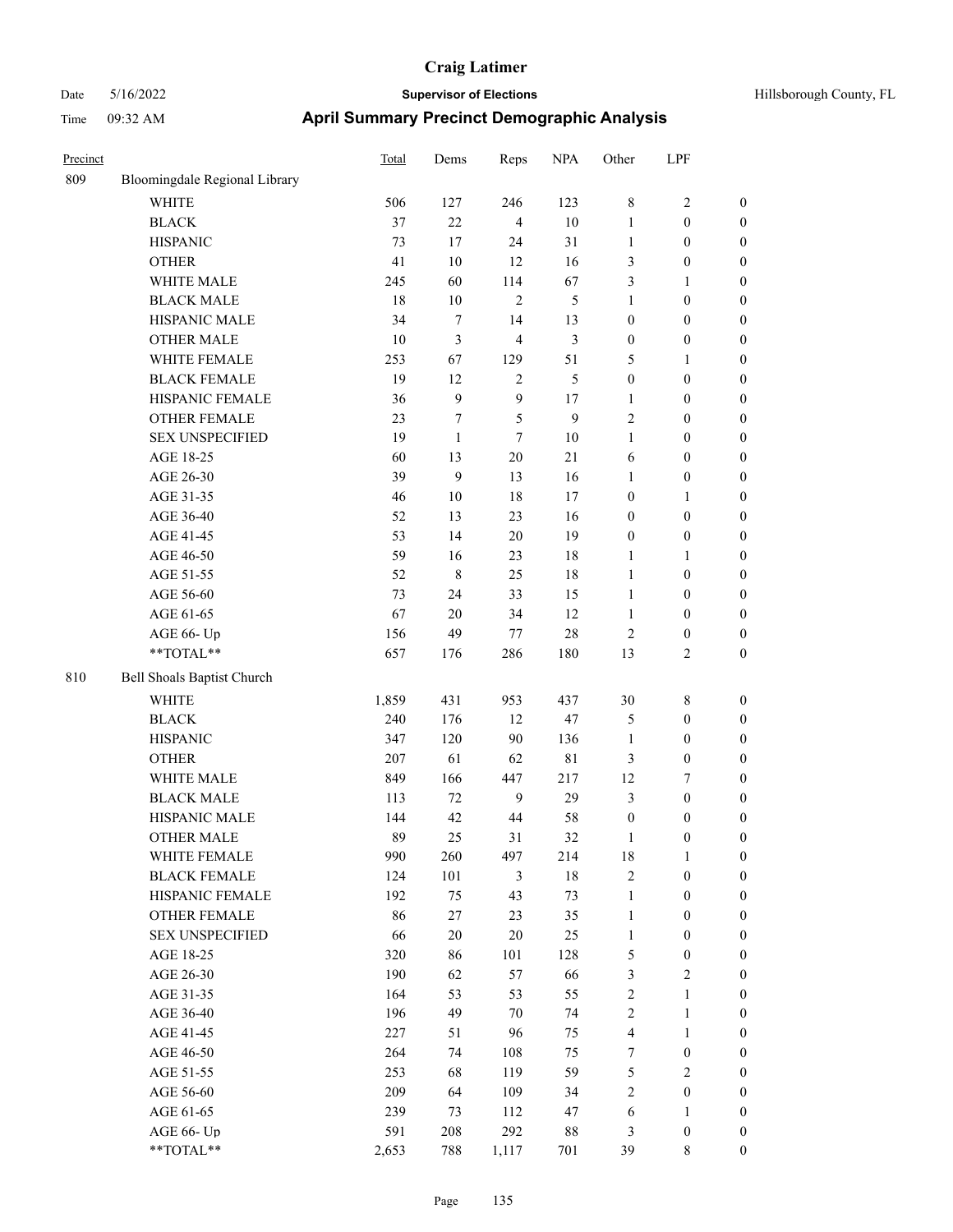| Precinct |                            | Total | Dems        | Reps  | <b>NPA</b> | Other            | LPF                     |                  |
|----------|----------------------------|-------|-------------|-------|------------|------------------|-------------------------|------------------|
| 811      | Bell Shoals Baptist Church |       |             |       |            |                  |                         |                  |
|          | <b>WHITE</b>               | 2,089 | 472         | 1,081 | 496        | 30               | $10\,$                  | $\boldsymbol{0}$ |
|          | <b>BLACK</b>               | 178   | 130         | 12    | 35         | $\mathbf{1}$     | $\boldsymbol{0}$        | $\boldsymbol{0}$ |
|          | <b>HISPANIC</b>            | 355   | 132         | 96    | 120        | 6                | $\mathbf{1}$            | $\boldsymbol{0}$ |
|          | <b>OTHER</b>               | 249   | 60          | 64    | 118        | 6                | $\mathbf{1}$            | $\boldsymbol{0}$ |
|          | WHITE MALE                 | 974   | 171         | 523   | 257        | 14               | $\mathbf{9}$            | $\boldsymbol{0}$ |
|          | <b>BLACK MALE</b>          | 94    | 63          | 5     | $26\,$     | $\boldsymbol{0}$ | $\boldsymbol{0}$        | 0                |
|          | HISPANIC MALE              | 169   | 53          | 54    | 58         | 3                | $\mathbf{1}$            | $\boldsymbol{0}$ |
|          | OTHER MALE                 | 97    | 21          | 31    | 43         | $\sqrt{2}$       | $\boldsymbol{0}$        | $\boldsymbol{0}$ |
|          | WHITE FEMALE               | 1,090 | 295         | 548   | 230        | 16               | 1                       | $\boldsymbol{0}$ |
|          | <b>BLACK FEMALE</b>        | 83    | 67          | 6     | 9          | $\mathbf{1}$     | $\boldsymbol{0}$        | $\boldsymbol{0}$ |
|          | HISPANIC FEMALE            | 173   | 74          | 39    | 58         | $\sqrt{2}$       | $\boldsymbol{0}$        | $\boldsymbol{0}$ |
|          | OTHER FEMALE               | 97    | 27          | 27    | 39         | 3                | $\mathbf{1}$            | $\boldsymbol{0}$ |
|          | <b>SEX UNSPECIFIED</b>     | 94    | 23          | 20    | 49         | $\overline{c}$   | $\boldsymbol{0}$        | $\boldsymbol{0}$ |
|          | AGE 18-25                  | 327   | 79          | 117   | 121        | 7                | $\mathfrak{Z}$          | $\boldsymbol{0}$ |
|          | AGE 26-30                  | 170   | 52          | 53    | 61         | 3                | $\mathbf{1}$            | $\boldsymbol{0}$ |
|          | AGE 31-35                  | 190   | 46          | 66    | $71\,$     | 3                | $\overline{\mathbf{4}}$ | 0                |
|          | AGE 36-40                  | 212   | 61          | 74    | 69         | 5                | $\mathfrak{Z}$          | 0                |
|          | AGE 41-45                  | 210   | 58          | 71    | 75         | 5                | $\mathbf{1}$            | $\boldsymbol{0}$ |
|          | AGE 46-50                  | 248   | 57          | 107   | 79         | 5                | $\boldsymbol{0}$        | $\boldsymbol{0}$ |
|          | AGE 51-55                  | 280   | $70\,$      | 144   | 63         | 3                | $\boldsymbol{0}$        | $\boldsymbol{0}$ |
|          | AGE 56-60                  | 270   | 63          | 144   | 60         | 3                | $\boldsymbol{0}$        | $\boldsymbol{0}$ |
|          | AGE 61-65                  | 268   | $8\sqrt{1}$ | 130   | 57         | $\boldsymbol{0}$ | $\boldsymbol{0}$        | $\boldsymbol{0}$ |
|          | AGE 66- Up                 | 696   | 227         | 347   | 113        | 9                | $\boldsymbol{0}$        | $\boldsymbol{0}$ |
|          | **TOTAL**                  | 2,871 | 794         | 1,253 | 769        | 43               | 12                      | $\boldsymbol{0}$ |
| 813      | Centerpoint Church         |       |             |       |            |                  |                         |                  |
|          | <b>WHITE</b>               | 3,411 | 752         | 1,787 | 804        | 54               | 14                      | $\boldsymbol{0}$ |
|          | <b>BLACK</b>               | 466   | 324         | 30    | 103        | 8                | $\mathbf{1}$            | $\boldsymbol{0}$ |
|          | <b>HISPANIC</b>            | 590   | 202         | 190   | 191        | 5                | $\sqrt{2}$              | 0                |
|          | <b>OTHER</b>               | 430   | 134         | 110   | 182        | 3                | $\mathbf{1}$            | 0                |
|          | WHITE MALE                 | 1,636 | 293         | 913   | 398        | $22\,$           | $10\,$                  | $\boldsymbol{0}$ |
|          | <b>BLACK MALE</b>          | 205   | 130         | 14    | 56         | 5                | $\boldsymbol{0}$        | $\boldsymbol{0}$ |
|          | HISPANIC MALE              | 278   | $78\,$      | 99    | 97         | $\overline{c}$   | $\sqrt{2}$              | $\boldsymbol{0}$ |
|          | <b>OTHER MALE</b>          | 155   | 42          | 41    | 70         | $\mathbf{1}$     | $\mathbf{1}$            | $\boldsymbol{0}$ |
|          | WHITE FEMALE               | 1,738 | 453         | 855   | 394        | 32               | $\overline{4}$          | 0                |
|          | <b>BLACK FEMALE</b>        | 251   | 189         | 15    | 43         | 3                | $\mathbf{1}$            | 0                |
|          | <b>HISPANIC FEMALE</b>     | 291   | 116         | 85    | $87\,$     | 3                | $\boldsymbol{0}$        | 0                |
|          | <b>OTHER FEMALE</b>        | 203   | 77          | 48    | 77         | $\mathbf{1}$     | $\boldsymbol{0}$        | 0                |
|          | <b>SEX UNSPECIFIED</b>     | 140   | 34          | 47    | 58         | $\mathbf{1}$     | $\boldsymbol{0}$        | 0                |
|          | AGE 18-25                  | 542   | 134         | 176   | 209        | $20\,$           | $\mathfrak{Z}$          | 0                |
|          | AGE 26-30                  | 297   | 97          | 83    | 110        | 4                | $\mathfrak{Z}$          | $\boldsymbol{0}$ |
|          | AGE 31-35                  | 316   | $88\,$      | 111   | 111        | 4                | $\sqrt{2}$              | $\boldsymbol{0}$ |
|          | AGE 36-40                  | 403   | 109         | 133   | 154        | 6                | $\mathbf{1}$            | $\boldsymbol{0}$ |
|          | AGE 41-45                  | 426   | 124         | 154   | 134        | 9                | $\mathfrak{S}$          | $\boldsymbol{0}$ |
|          | AGE 46-50                  | 447   | 105         | 213   | 122        | 4                | $\mathfrak{Z}$          | $\overline{0}$   |
|          | AGE 51-55                  | 486   | 108         | 256   | 115        | $\boldsymbol{7}$ | $\boldsymbol{0}$        | $\overline{0}$   |
|          | AGE 56-60                  | 496   | 139         | 275   | $77\,$     | 5                | $\boldsymbol{0}$        | $\overline{0}$   |
|          | AGE 61-65                  | 401   | 128         | 192   | 76         | 5                | $\boldsymbol{0}$        | 0                |
|          | AGE 66- Up                 | 1,083 | 380         | 524   | 172        | 6                | $\mathbf{1}$            | 0                |
|          | **TOTAL**                  | 4,897 | 1,412       | 2,117 | 1,280      | $70\,$           | 18                      | $\boldsymbol{0}$ |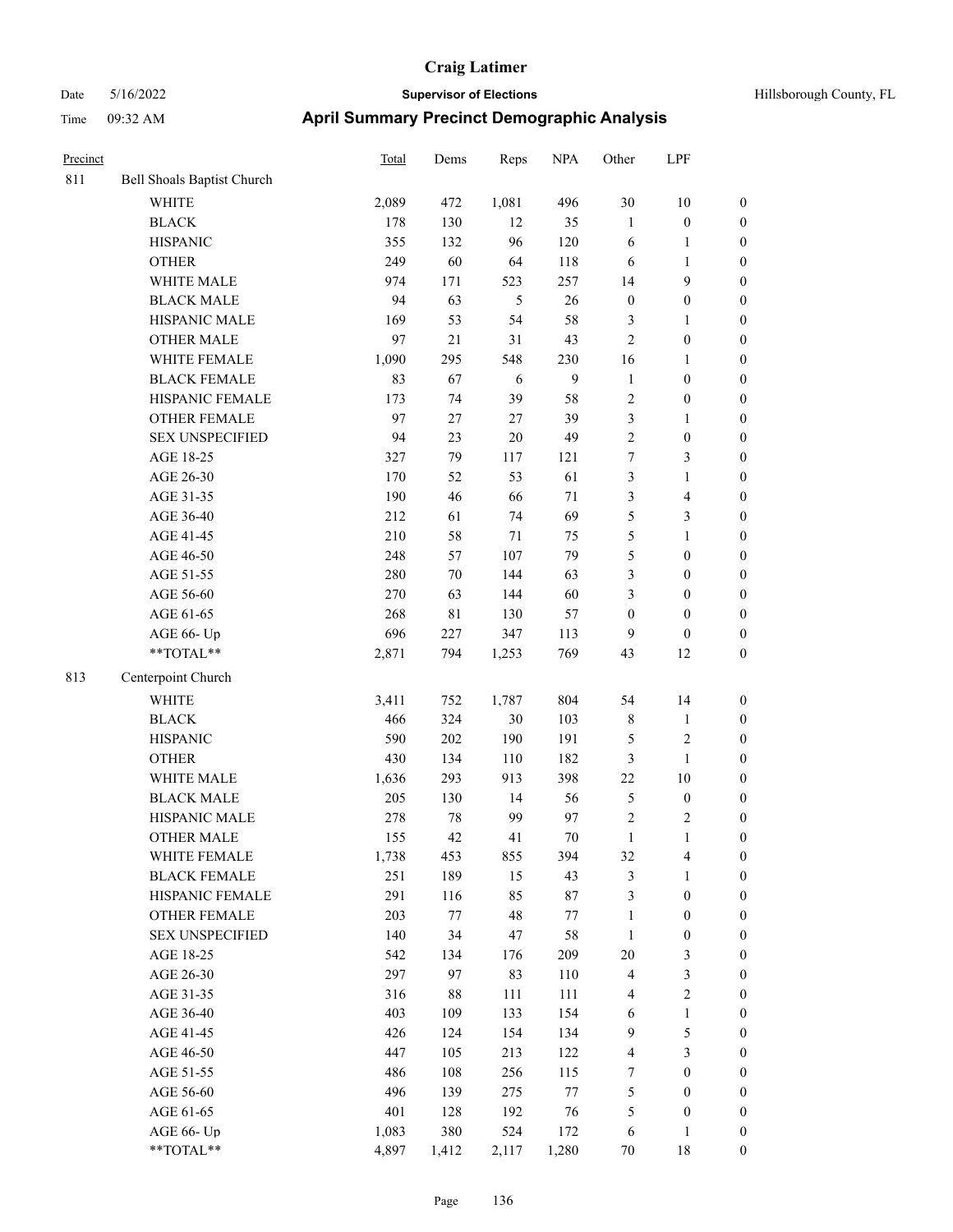| Precinct |                          | <b>Total</b> | Dems   | Reps           | <b>NPA</b>       | Other            | LPF              |                  |
|----------|--------------------------|--------------|--------|----------------|------------------|------------------|------------------|------------------|
| 814      | River Hills Country Club |              |        |                |                  |                  |                  |                  |
|          | <b>WHITE</b>             | 1,999        | 324    | 1,190          | 448              | 30               | 7                | $\boldsymbol{0}$ |
|          | <b>BLACK</b>             | 86           | 58     | 8              | 18               | $\sqrt{2}$       | $\boldsymbol{0}$ | $\boldsymbol{0}$ |
|          | <b>HISPANIC</b>          | 129          | 33     | 50             | 44               | $\overline{2}$   | $\boldsymbol{0}$ | $\boldsymbol{0}$ |
|          | <b>OTHER</b>             | 187          | 46     | $48\,$         | 89               | $\overline{4}$   | $\boldsymbol{0}$ | $\boldsymbol{0}$ |
|          | WHITE MALE               | 952          | 114    | 600            | 218              | 16               | 4                | $\boldsymbol{0}$ |
|          | <b>BLACK MALE</b>        | 41           | 21     | 6              | 13               | $\mathbf{1}$     | $\boldsymbol{0}$ | $\boldsymbol{0}$ |
|          | HISPANIC MALE            | 58           | 9      | 26             | 22               | $\mathbf{1}$     | $\boldsymbol{0}$ | $\boldsymbol{0}$ |
|          | <b>OTHER MALE</b>        | 76           | 17     | 19             | 38               | $\overline{2}$   | $\boldsymbol{0}$ | $\boldsymbol{0}$ |
|          | WHITE FEMALE             | 1,023        | 204    | 578            | 224              | 14               | 3                | $\boldsymbol{0}$ |
|          | <b>BLACK FEMALE</b>      | 45           | 37     | $\overline{2}$ | 5                | $\mathbf{1}$     | $\boldsymbol{0}$ | $\boldsymbol{0}$ |
|          | HISPANIC FEMALE          | 66           | 22     | 23             | $20\,$           | $\mathbf{1}$     | $\boldsymbol{0}$ | $\boldsymbol{0}$ |
|          | <b>OTHER FEMALE</b>      | $8\sqrt{1}$  | 24     | 20             | 35               | $\overline{2}$   | $\boldsymbol{0}$ | $\boldsymbol{0}$ |
|          | <b>SEX UNSPECIFIED</b>   | 59           | 13     | 22             | 24               | $\boldsymbol{0}$ | $\boldsymbol{0}$ | $\boldsymbol{0}$ |
|          | AGE 18-25                | 250          | 45     | 113            | 77               | 13               | 2                | $\boldsymbol{0}$ |
|          | AGE 26-30                | 105          | 27     | 43             | 33               | $\sqrt{2}$       | $\boldsymbol{0}$ | $\boldsymbol{0}$ |
|          | AGE 31-35                | 110          | 24     | 52             | 33               | $\mathbf{1}$     | $\boldsymbol{0}$ | $\boldsymbol{0}$ |
|          | AGE 36-40                | 157          | 27     | 79             | 48               | $\sqrt{2}$       | 1                | $\boldsymbol{0}$ |
|          | AGE 41-45                | 194          | 43     | 91             | 55               | 3                | $\overline{c}$   | $\boldsymbol{0}$ |
|          | AGE 46-50                | 222          | 33     | 114            | 72               | $\sqrt{2}$       | 1                | $\boldsymbol{0}$ |
|          | AGE 51-55                | 265          | $40\,$ | 152            | 67               | 6                | $\boldsymbol{0}$ | $\boldsymbol{0}$ |
|          | AGE 56-60                | 223          | 38     | 140            | 43               | $\overline{2}$   | $\boldsymbol{0}$ | $\boldsymbol{0}$ |
|          | AGE 61-65                | 238          | 44     | 144            | 50               | $\boldsymbol{0}$ | $\boldsymbol{0}$ | $\boldsymbol{0}$ |
|          | AGE 66- Up               | 637          | 140    | 368            | 121              | $\tau$           | $\mathbf{1}$     | $\boldsymbol{0}$ |
|          | $**TOTAL**$              | 2,401        | 461    | 1,296          | 599              | 38               | 7                | $\boldsymbol{0}$ |
| 815      | Centerpoint Church       |              |        |                |                  |                  |                  |                  |
|          | <b>WHITE</b>             | 907          | 219    | 467            | 208              | 9                | 4                | $\boldsymbol{0}$ |
|          | <b>BLACK</b>             | 40           | 26     | $\sqrt{2}$     | 12               | $\boldsymbol{0}$ | $\boldsymbol{0}$ | $\boldsymbol{0}$ |
|          | <b>HISPANIC</b>          | 116          | 25     | 47             | 41               | $\overline{2}$   | 1                | $\boldsymbol{0}$ |
|          | <b>OTHER</b>             | 97           | 24     | 34             | 38               | $\mathbf{1}$     | $\boldsymbol{0}$ | $\boldsymbol{0}$ |
|          | WHITE MALE               | 448          | 84     | 242            | 115              | 3                | 4                | $\boldsymbol{0}$ |
|          | <b>BLACK MALE</b>        | 22           | 14     | $\mathbf{1}$   | 7                | $\boldsymbol{0}$ | $\boldsymbol{0}$ | $\boldsymbol{0}$ |
|          | HISPANIC MALE            | 51           | 9      | 19             | $22\,$           | $\boldsymbol{0}$ | 1                | $\boldsymbol{0}$ |
|          | <b>OTHER MALE</b>        | 40           | 7      | 18             | 15               | $\mathbf{0}$     | 0                | $\boldsymbol{0}$ |
|          | WHITE FEMALE             | 450          | 134    | 219            | 91               | 6                | $\boldsymbol{0}$ | $\boldsymbol{0}$ |
|          | <b>BLACK FEMALE</b>      | 18           | 12     | $\mathbf{1}$   | $\mathfrak{H}$   | $\boldsymbol{0}$ | $\boldsymbol{0}$ | $\boldsymbol{0}$ |
|          | HISPANIC FEMALE          | 63           | 15     | 27             | 19               | $\sqrt{2}$       | $\boldsymbol{0}$ | $\boldsymbol{0}$ |
|          | OTHER FEMALE             | 40           | 9      | 12             | $18\,$           | $\mathbf{1}$     | $\boldsymbol{0}$ | $\boldsymbol{0}$ |
|          | <b>SEX UNSPECIFIED</b>   | 28           | 10     | $11\,$         | $\boldsymbol{7}$ | $\boldsymbol{0}$ | $\boldsymbol{0}$ | $\boldsymbol{0}$ |
|          | AGE 18-25                | 163          | 46     | 53             | 57               | $\sqrt{5}$       | $\mathbf{2}$     | $\boldsymbol{0}$ |
|          | AGE 26-30                | 51           | 11     | 19             | 19               | $\sqrt{2}$       | $\boldsymbol{0}$ | $\boldsymbol{0}$ |
|          | AGE 31-35                | 76           | 19     | 25             | 30               | $\mathbf{1}$     | 1                | $\boldsymbol{0}$ |
|          | AGE 36-40                | 91           | 19     | 45             | 26               | $\boldsymbol{0}$ | 1                | $\boldsymbol{0}$ |
|          | AGE 41-45                | 95           | 24     | 43             | 25               | 3                | $\boldsymbol{0}$ | $\boldsymbol{0}$ |
|          | AGE 46-50                | 116          | 25     | 57             | 34               | $\boldsymbol{0}$ | $\boldsymbol{0}$ | $\boldsymbol{0}$ |
|          | AGE 51-55                | 116          | 21     | 71             | 24               | $\boldsymbol{0}$ | $\boldsymbol{0}$ | $\boldsymbol{0}$ |
|          | AGE 56-60                | 116          | 27     | 66             | 22               | $\boldsymbol{0}$ | $\mathbf{1}$     | $\boldsymbol{0}$ |
|          | AGE 61-65                | 110          | 26     | 58             | $25\,$           | $\mathbf{1}$     | $\boldsymbol{0}$ | $\boldsymbol{0}$ |
|          | AGE 66- Up               | 226          | 76     | 113            | 37               | $\boldsymbol{0}$ | $\boldsymbol{0}$ | $\bf{0}$         |
|          | **TOTAL**                | 1,160        | 294    | 550            | 299              | 12               | 5                | $\boldsymbol{0}$ |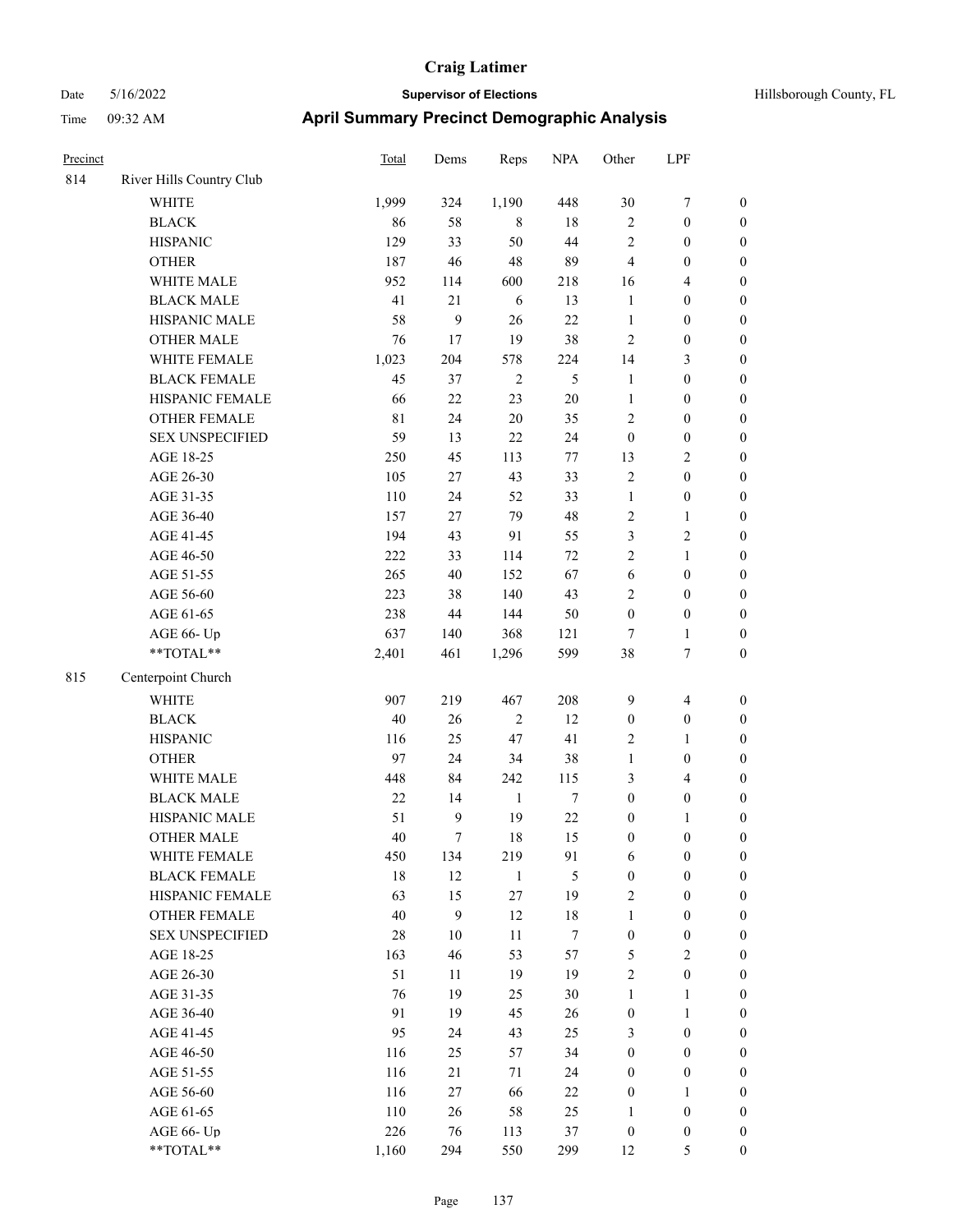| Hillsborough County, FI |  |
|-------------------------|--|

| Precinct |                                | <b>Total</b> | Dems   | Reps           | <b>NPA</b> | Other            | LPF                     |                  |
|----------|--------------------------------|--------------|--------|----------------|------------|------------------|-------------------------|------------------|
| 816      | Pleasant Grove Assembly of God |              |        |                |            |                  |                         |                  |
|          | WHITE                          | 1,487        | 286    | 826            | 349        | $22\,$           | $\overline{\mathbf{4}}$ | $\boldsymbol{0}$ |
|          | <b>BLACK</b>                   | 118          | 85     | $\mathfrak{Z}$ | 27         | 3                | $\boldsymbol{0}$        | $\boldsymbol{0}$ |
|          | <b>HISPANIC</b>                | 214          | 76     | 60             | 72         | $\overline{4}$   | $\mathbf{2}$            | 0                |
|          | <b>OTHER</b>                   | 140          | 40     | 38             | 60         | 2                | $\boldsymbol{0}$        | 0                |
|          | WHITE MALE                     | 719          | 114    | 423            | 170        | 9                | $\mathfrak{Z}$          | $\boldsymbol{0}$ |
|          | <b>BLACK MALE</b>              | 63           | 43     | $\mathbf{1}$   | 17         | $\overline{c}$   | $\boldsymbol{0}$        | $\boldsymbol{0}$ |
|          | HISPANIC MALE                  | 91           | 24     | 28             | 35         | 3                | $\mathbf{1}$            | $\boldsymbol{0}$ |
|          | <b>OTHER MALE</b>              | 43           | 13     | 15             | 14         | $\mathbf{1}$     | $\boldsymbol{0}$        | $\boldsymbol{0}$ |
|          | WHITE FEMALE                   | 751          | 170    | 394            | 173        | 13               | $\mathbf{1}$            | $\boldsymbol{0}$ |
|          | <b>BLACK FEMALE</b>            | 54           | 41     | $\sqrt{2}$     | $10\,$     | $\mathbf{1}$     | $\boldsymbol{0}$        | $\boldsymbol{0}$ |
|          | HISPANIC FEMALE                | 118          | 49     | 32             | 35         | $\mathbf{1}$     | $\mathbf{1}$            | $\boldsymbol{0}$ |
|          | OTHER FEMALE                   | 73           | 22     | 18             | 32         | $\mathbf{1}$     | $\boldsymbol{0}$        | $\boldsymbol{0}$ |
|          | <b>SEX UNSPECIFIED</b>         | 47           | 11     | 14             | 22         | $\boldsymbol{0}$ | $\boldsymbol{0}$        | 0                |
|          | AGE 18-25                      | 268          | 66     | 108            | 82         | 10               | $\sqrt{2}$              | 0                |
|          | AGE 26-30                      | 104          | $20\,$ | 55             | $27\,$     | $\sqrt{2}$       | $\boldsymbol{0}$        | 0                |
|          | AGE 31-35                      | 122          | 31     | 43             | 43         | 3                | $\sqrt{2}$              | $\boldsymbol{0}$ |
|          | AGE 36-40                      | 174          | 46     | 71             | 55         | $\overline{c}$   | $\boldsymbol{0}$        | $\boldsymbol{0}$ |
|          | AGE 41-45                      | 171          | 37     | 77             | 54         | $\overline{c}$   | $\mathbf{1}$            | $\boldsymbol{0}$ |
|          | AGE 46-50                      | 214          | 48     | 96             | 67         | $\sqrt{2}$       | $\mathbf{1}$            | $\boldsymbol{0}$ |
|          | AGE 51-55                      | 192          | 37     | 97             | 54         | 4                | $\boldsymbol{0}$        | $\boldsymbol{0}$ |
|          | AGE 56-60                      | 199          | $40\,$ | 116            | 38         | 5                | $\boldsymbol{0}$        | $\boldsymbol{0}$ |
|          | AGE 61-65                      | 188          | 51     | 103            | 34         | $\boldsymbol{0}$ | $\boldsymbol{0}$        | 0                |
|          | AGE 66- Up                     | 327          | 111    | 161            | 54         | $\mathbf{1}$     | $\boldsymbol{0}$        | 0                |
|          | **TOTAL**                      | 1,959        | 487    | 927            | 508        | 31               | 6                       | $\boldsymbol{0}$ |
| 817      | Centerpoint Church             |              |        |                |            |                  |                         |                  |
|          | <b>WHITE</b>                   | 2,806        | 574    | 1,470          | 699        | 47               | 16                      | 0                |
|          | <b>BLACK</b>                   | 376          | 249    | 29             | 87         | 10               | $\mathbf{1}$            | 0                |
|          | <b>HISPANIC</b>                | 517          | 162    | 139            | 209        | 6                | $\mathbf{1}$            | 0                |
|          | <b>OTHER</b>                   | 377          | 114    | 85             | 170        | 7                | $\mathbf{1}$            | $\boldsymbol{0}$ |
|          | WHITE MALE                     | 1,328        | 220    | 732            | 339        | 26               | 11                      | $\boldsymbol{0}$ |
|          | <b>BLACK MALE</b>              | 187          | 113    | 20             | 48         | 5                | $\mathbf{1}$            | $\boldsymbol{0}$ |
|          | HISPANIC MALE                  | 230          | 59     | 70             | 98         | 3                | $\boldsymbol{0}$        | $\boldsymbol{0}$ |
|          | <b>OTHER MALE</b>              | 160          | 41     | 43             | 73         | $\overline{c}$   | $\mathbf{1}$            | $\boldsymbol{0}$ |
|          | WHITE FEMALE                   | 1,452        | 351    | 725            | 351        | $20\,$           | $\mathfrak{S}$          | 0                |
|          | <b>BLACK FEMALE</b>            | 182          | 130    | 9              | 38         | $\mathfrak{S}$   | $\boldsymbol{0}$        | 0                |
|          | HISPANIC FEMALE                | 274          | 101    | 63             | 106        | 3                | $\mathbf{1}$            | 0                |
|          | OTHER FEMALE                   | 162          | 61     | 31             | 65         | 5                | $\boldsymbol{0}$        | 0                |
|          | <b>SEX UNSPECIFIED</b>         | 101          | 23     | $30\,$         | 47         | $\mathbf{1}$     | $\boldsymbol{0}$        | 0                |
|          | AGE 18-25                      | 501          | 119    | 178            | 182        | 19               | $\mathfrak{Z}$          | $\boldsymbol{0}$ |
|          | AGE 26-30                      |              | 53     | 96             | 97         | 6                | $\mathfrak{Z}$          |                  |
|          |                                | 255          |        |                |            |                  | $\mathfrak{Z}$          | 0                |
|          | AGE 31-35                      | 269          | 67     | 93             | 104        | $\overline{c}$   |                         | 0                |
|          | AGE 36-40                      | 286          | 64     | 112            | 103        | 6                | $\mathbf{1}$            | 0                |
|          | AGE 41-45                      | 367          | 87     | 135            | 135        | $\,$ 8 $\,$      | $\sqrt{2}$              | 0                |
|          | AGE 46-50                      | 368          | 92     | 158            | 110        | 5                | $\mathfrak{Z}$          | 0                |
|          | AGE 51-55                      | 398          | 109    | 162            | 118        | $\boldsymbol{7}$ | $\sqrt{2}$              | 0                |
|          | AGE 56-60                      | 399          | 102    | 205            | $87\,$     | 5                | $\boldsymbol{0}$        | 0                |
|          | AGE 61-65                      | 341          | 119    | 148            | $70\,$     | 3                | $\mathbf{1}$            | $\boldsymbol{0}$ |
|          | AGE 66- Up                     | 892          | 287    | 436            | 159        | 9                | $\mathbf{1}$            | 0                |
|          | **TOTAL**                      | 4,076        | 1,099  | 1,723          | 1,165      | $70\,$           | 19                      | $\boldsymbol{0}$ |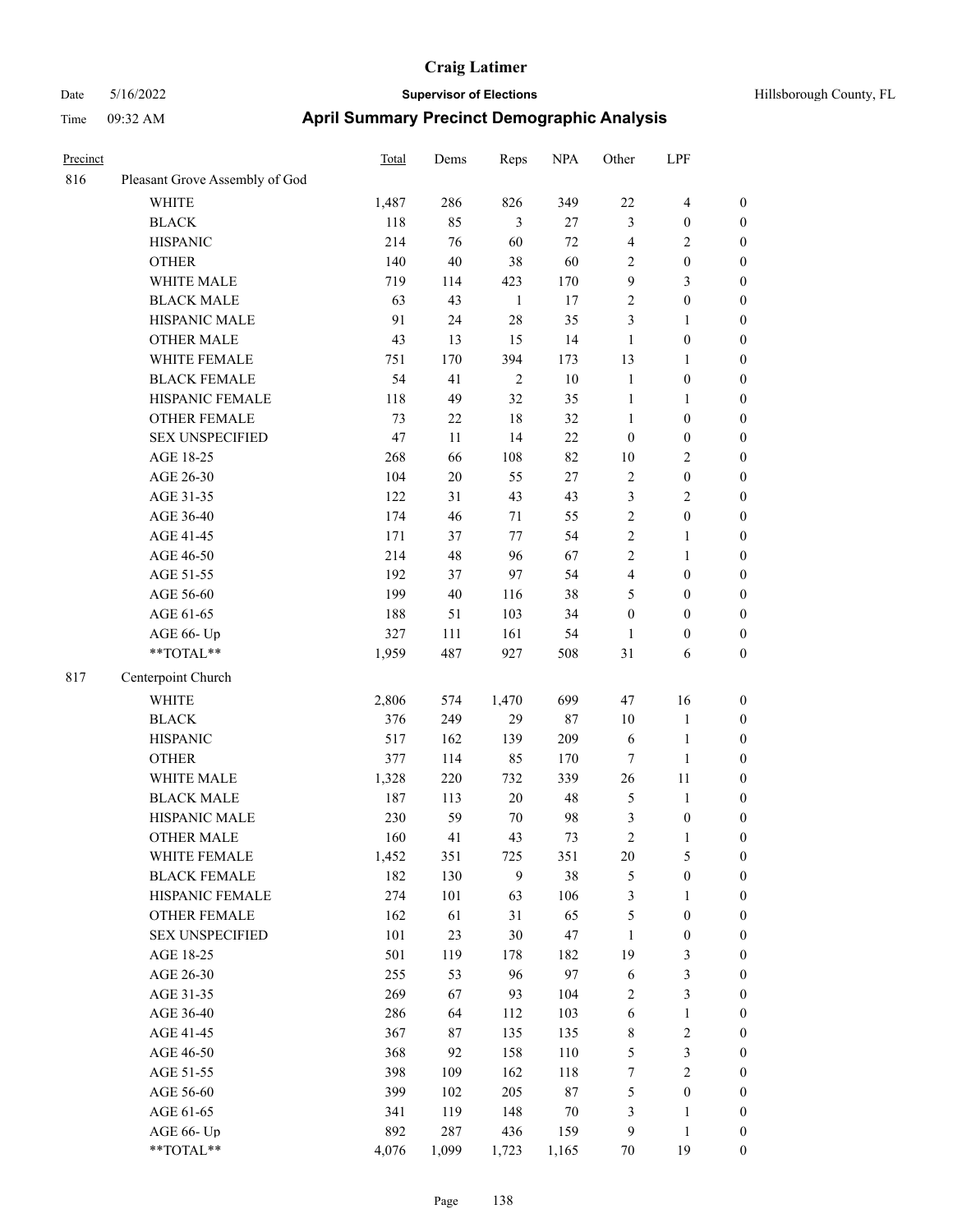| Hillsborough County, FL |  |  |
|-------------------------|--|--|
|-------------------------|--|--|

| Precinct |                                   | Total  | Dems             | Reps             | <b>NPA</b>       | Other            | LPF              |                  |
|----------|-----------------------------------|--------|------------------|------------------|------------------|------------------|------------------|------------------|
| 818      | Victory Baptist Church of Brandon |        |                  |                  |                  |                  |                  |                  |
|          | WHITE                             | 1,991  | 394              | 1,019            | 542              | $28\,$           | $\,$ 8 $\,$      | $\boldsymbol{0}$ |
|          | <b>BLACK</b>                      | 398    | 301              | 18               | 73               | 6                | $\boldsymbol{0}$ | 0                |
|          | <b>HISPANIC</b>                   | 610    | 246              | 133              | 224              | 7                | $\boldsymbol{0}$ | 0                |
|          | <b>OTHER</b>                      | 318    | 86               | 82               | 146              | 4                | $\boldsymbol{0}$ | $\boldsymbol{0}$ |
|          | WHITE MALE                        | 903    | 139              | 478              | 266              | 15               | 5                | $\boldsymbol{0}$ |
|          | <b>BLACK MALE</b>                 | 169    | 115              | $11\,$           | 40               | 3                | $\boldsymbol{0}$ | $\boldsymbol{0}$ |
|          | HISPANIC MALE                     | 276    | 102              | 73               | 98               | 3                | $\boldsymbol{0}$ | $\boldsymbol{0}$ |
|          | OTHER MALE                        | 132    | 29               | 41               | 62               | $\boldsymbol{0}$ | $\boldsymbol{0}$ | $\boldsymbol{0}$ |
|          | WHITE FEMALE                      | 1,068  | 251              | 534              | 267              | 13               | $\mathfrak{Z}$   | $\boldsymbol{0}$ |
|          | <b>BLACK FEMALE</b>               | 219    | 177              | $\boldsymbol{7}$ | 32               | 3                | $\boldsymbol{0}$ | $\boldsymbol{0}$ |
|          | HISPANIC FEMALE                   | 320    | 140              | 57               | 119              | 4                | $\boldsymbol{0}$ | $\boldsymbol{0}$ |
|          | OTHER FEMALE                      | 130    | 45               | 27               | 56               | 2                | $\boldsymbol{0}$ | 0                |
|          | <b>SEX UNSPECIFIED</b>            | 100    | 29               | 24               | 45               | $\sqrt{2}$       | $\boldsymbol{0}$ | 0                |
|          | AGE 18-25                         | 384    | 111              | 114              | 147              | 12               | $\boldsymbol{0}$ | $\boldsymbol{0}$ |
|          | AGE 26-30                         | 268    | 86               | 72               | 105              | 4                | $\mathbf{1}$     | $\boldsymbol{0}$ |
|          | AGE 31-35                         | 288    | $80\,$           | 89               | 113              | 4                | $\sqrt{2}$       | $\boldsymbol{0}$ |
|          | AGE 36-40                         | 273    | 94               | 86               | 86               | 5                | $\sqrt{2}$       | $\boldsymbol{0}$ |
|          | AGE 41-45                         | 296    | 98               | 98               | 94               | 4                | $\sqrt{2}$       | $\boldsymbol{0}$ |
|          | AGE 46-50                         | 303    | 100              | 118              | 79               | 6                | $\boldsymbol{0}$ | $\boldsymbol{0}$ |
|          | AGE 51-55                         | 322    | 83               | 143              | 94               | 2                | $\boldsymbol{0}$ | $\boldsymbol{0}$ |
|          | AGE 56-60                         | 358    | 110              | 153              | 89               | 5                | $\mathbf{1}$     | $\boldsymbol{0}$ |
|          | AGE 61-65                         | 278    | $80\,$           | 114              | 82               | $\mathbf{2}$     | $\boldsymbol{0}$ | 0                |
|          | AGE 66- Up                        | 547    | 185              | 265              | 96               | $\mathbf{1}$     | $\boldsymbol{0}$ | 0                |
|          | **TOTAL**                         | 3,317  | 1,027            | 1,252            | 985              | 45               | $8\,$            | $\boldsymbol{0}$ |
| 819      | Strawberry Ridge                  |        |                  |                  |                  |                  |                  |                  |
|          | <b>WHITE</b>                      | 1,126  | 261              | 575              | 265              | 23               | $\overline{c}$   | $\boldsymbol{0}$ |
|          | <b>BLACK</b>                      | 80     | 59               | 3                | 17               | $\mathbf{1}$     | $\boldsymbol{0}$ | $\boldsymbol{0}$ |
|          | <b>HISPANIC</b>                   | 154    | 77               | 30               | $44\,$           | 3                | $\boldsymbol{0}$ | $\boldsymbol{0}$ |
|          | <b>OTHER</b>                      | 51     | 14               | 11               | 25               | $\mathbf{1}$     | $\boldsymbol{0}$ | $\boldsymbol{0}$ |
|          | WHITE MALE                        | 460    | 95               | 242              | 112              | 10               | $\mathbf{1}$     | $\boldsymbol{0}$ |
|          | <b>BLACK MALE</b>                 | 34     | 25               | $\mathbf{1}$     | $\boldsymbol{7}$ | $\mathbf{1}$     | $\boldsymbol{0}$ | $\boldsymbol{0}$ |
|          | HISPANIC MALE                     | 76     | 35               | 19               | $20\,$           | 2                | $\boldsymbol{0}$ | $\boldsymbol{0}$ |
|          | <b>OTHER MALE</b>                 | 18     | 7                | 3                | 8                | $\boldsymbol{0}$ | $\boldsymbol{0}$ | $\boldsymbol{0}$ |
|          | WHITE FEMALE                      | 658    | 166              | 327              | 152              | 12               | $\mathbf{1}$     | 0                |
|          | <b>BLACK FEMALE</b>               | 45     | 34               | $\mathbf{2}$     | 9                | $\boldsymbol{0}$ | $\boldsymbol{0}$ | 0                |
|          | HISPANIC FEMALE                   | 76     | 41               | 11               | 23               | $\mathbf{1}$     | $\boldsymbol{0}$ | 0                |
|          | <b>OTHER FEMALE</b>               | 21     | 5                | $\boldsymbol{7}$ | $8\,$            | $\mathbf{1}$     | $\boldsymbol{0}$ | 0                |
|          | <b>SEX UNSPECIFIED</b>            | 23     | 3                | $\tau$           | 12               | $\mathbf{1}$     | $\boldsymbol{0}$ | $\overline{0}$   |
|          | AGE 18-25                         | 58     | 21               | 13               | $22\,$           | $\mathbf{1}$     | $\mathbf{1}$     | 0                |
|          | AGE 26-30                         | $30\,$ | $\boldsymbol{9}$ | $10\,$           | 11               | $\boldsymbol{0}$ | $\boldsymbol{0}$ | 0                |
|          | AGE 31-35                         | 55     | 18               | 18               | 17               | 2                | $\boldsymbol{0}$ | 0                |
|          | AGE 36-40                         | 50     | 14               | 14               | 21               | $\boldsymbol{0}$ | $\mathbf{1}$     | 0                |
|          | AGE 41-45                         | 40     | 17               | $\,8\,$          | 14               | $\mathbf{1}$     | $\boldsymbol{0}$ | 0                |
|          | AGE 46-50                         | 63     | 23               | 21               | 17               | 2                | $\boldsymbol{0}$ | 0                |
|          | AGE 51-55                         | 71     | 12               | 35               | 22               | 2                | $\boldsymbol{0}$ | 0                |
|          | AGE 56-60                         | 139    | 36               | 61               | $40\,$           | 2                | $\boldsymbol{0}$ | 0                |
|          | AGE 61-65                         | 157    | 41               | 73               | 39               | 4                | $\boldsymbol{0}$ | $\overline{0}$   |
|          | AGE 66- Up                        | 748    | 220              | 366              | 148              | 14               | $\boldsymbol{0}$ | $\boldsymbol{0}$ |
|          | **TOTAL**                         | 1,411  | 411              | 619              | 351              | $28\,$           | $\overline{2}$   | $\boldsymbol{0}$ |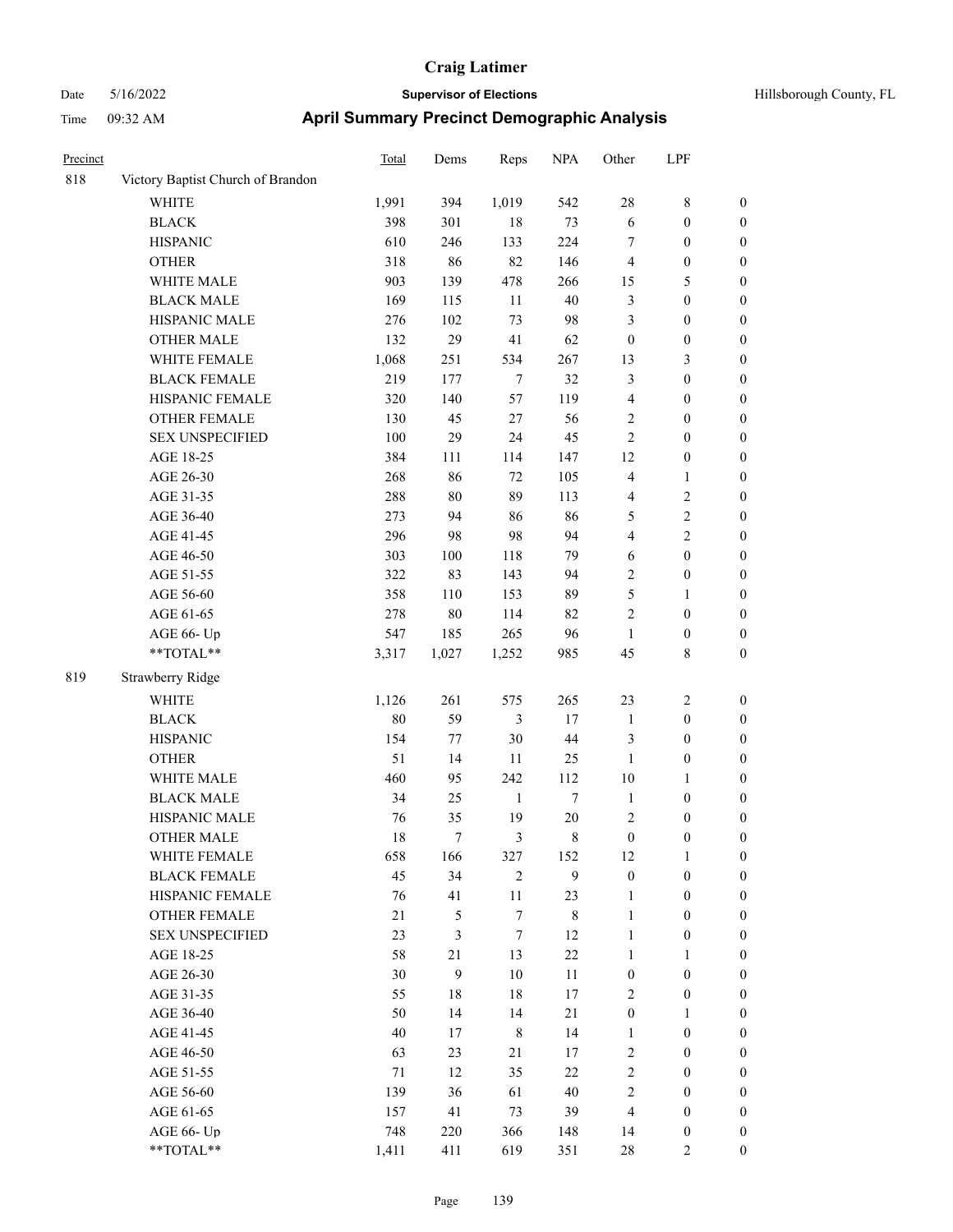### Date 5/16/2022 **Supervisor of Elections Supervisor of Elections** Hillsborough County, FL Time 09:32 AM **April Summary Precinct Demographic Analysis**

| Precinct |                                   | <b>Total</b> | Dems | Reps         | <b>NPA</b>  | Other            | LPF              |                  |
|----------|-----------------------------------|--------------|------|--------------|-------------|------------------|------------------|------------------|
| 820      | Victory Baptist Church of Brandon |              |      |              |             |                  |                  |                  |
|          | <b>WHITE</b>                      | 2,126        | 441  | 1,040        | 605         | 32               | $\,$ $\,$        | $\boldsymbol{0}$ |
|          | <b>BLACK</b>                      | 305          | 228  | $10\,$       | 63          | $\overline{4}$   | $\boldsymbol{0}$ | $\boldsymbol{0}$ |
|          | <b>HISPANIC</b>                   | 467          | 159  | 106          | 196         | 6                | $\boldsymbol{0}$ | $\boldsymbol{0}$ |
|          | <b>OTHER</b>                      | 261          | 69   | 68           | 118         | $\overline{4}$   | 2                | $\boldsymbol{0}$ |
|          | WHITE MALE                        | 1,001        | 178  | 514          | 291         | 15               | 3                | $\boldsymbol{0}$ |
|          | <b>BLACK MALE</b>                 | 125          | 76   | $\,8\,$      | 37          | 4                | $\boldsymbol{0}$ | $\boldsymbol{0}$ |
|          | HISPANIC MALE                     | 207          | 55   | 53           | 97          | 2                | $\boldsymbol{0}$ | $\boldsymbol{0}$ |
|          | <b>OTHER MALE</b>                 | 97           | 22   | 26           | 45          | $\overline{c}$   | $\sqrt{2}$       | $\boldsymbol{0}$ |
|          | WHITE FEMALE                      | 1,098        | 258  | 519          | 299         | 17               | 5                | $\boldsymbol{0}$ |
|          | <b>BLACK FEMALE</b>               | 175          | 149  | $\mathbf{2}$ | 24          | $\boldsymbol{0}$ | $\boldsymbol{0}$ | $\boldsymbol{0}$ |
|          | HISPANIC FEMALE                   | 247          | 101  | 49           | 93          | 4                | $\boldsymbol{0}$ | $\boldsymbol{0}$ |
|          | <b>OTHER FEMALE</b>               | 125          | 44   | 30           | 49          | 2                | $\boldsymbol{0}$ | $\boldsymbol{0}$ |
|          | <b>SEX UNSPECIFIED</b>            | 84           | 14   | 23           | 47          | $\boldsymbol{0}$ | $\boldsymbol{0}$ | $\boldsymbol{0}$ |
|          | AGE 18-25                         | 370          | 86   | 118          | 153         | $10\,$           | 3                | $\boldsymbol{0}$ |
|          | AGE 26-30                         | 241          | 58   | 67           | 107         | 7                | $\overline{c}$   | $\boldsymbol{0}$ |
|          | AGE 31-35                         | 263          | 83   | 88           | 85          | 4                | 3                | $\boldsymbol{0}$ |
|          | AGE 36-40                         | 259          | 67   | 74           | 116         | $\mathbf{2}$     | $\boldsymbol{0}$ | $\boldsymbol{0}$ |
|          | AGE 41-45                         | 262          | 80   | 81           | 96          | 3                | 2                | $\boldsymbol{0}$ |
|          | AGE 46-50                         | 293          | 71   | 108          | 110         | $\overline{4}$   | $\boldsymbol{0}$ | $\boldsymbol{0}$ |
|          | AGE 51-55                         | 311          | 76   | 154          | 76          | 5                | $\boldsymbol{0}$ | $\boldsymbol{0}$ |
|          | AGE 56-60                         | 295          | 84   | 125          | 84          | $\mathbf{2}$     | $\boldsymbol{0}$ | $\boldsymbol{0}$ |
|          | AGE 61-65                         | 258          | 85   | 117          | 53          | 3                | $\boldsymbol{0}$ | $\boldsymbol{0}$ |
|          | AGE 66- Up                        | 607          | 207  | 292          | 102         | $\sqrt{6}$       | $\boldsymbol{0}$ | $\boldsymbol{0}$ |
|          | **TOTAL**                         | 3,159        | 897  | 1,224        | 982         | 46               | $10\,$           | $\boldsymbol{0}$ |
| 821      | Apostles Lutheran Church          |              |      |              |             |                  |                  |                  |
|          | WHITE                             | 2,305        | 562  | 1,080        | 600         | 48               | 15               | $\boldsymbol{0}$ |
|          | <b>BLACK</b>                      | 498          | 364  | $20\,$       | 108         | 6                | $\boldsymbol{0}$ | $\boldsymbol{0}$ |
|          | <b>HISPANIC</b>                   | 889          | 364  | 188          | 329         | 8                | $\boldsymbol{0}$ | $\boldsymbol{0}$ |
|          | <b>OTHER</b>                      | 540          | 161  | 111          | 261         | 7                | $\boldsymbol{0}$ | $\boldsymbol{0}$ |
|          | WHITE MALE                        | 1,060        | 222  | 519          | 288         | 22               | 9                | $\boldsymbol{0}$ |
|          | <b>BLACK MALE</b>                 | 223          | 148  | 12           | 57          | 6                | $\boldsymbol{0}$ | $\boldsymbol{0}$ |
|          | HISPANIC MALE                     | 397          | 154  | 84           | 155         | $\overline{4}$   | $\boldsymbol{0}$ | $\boldsymbol{0}$ |
|          | <b>OTHER MALE</b>                 | 210          | 50   | 55           | 104         | $\mathbf{1}$     | $\boldsymbol{0}$ | $\boldsymbol{0}$ |
|          | WHITE FEMALE                      | 1,209        | 332  | 550          | 295         | 26               | 6                | 0                |
|          | <b>BLACK FEMALE</b>               | 267          | 209  | 8            | 50          | $\boldsymbol{0}$ | $\boldsymbol{0}$ | 0                |
|          | HISPANIC FEMALE                   | 470          | 205  | 100          | 161         | 4                | $\boldsymbol{0}$ | 0                |
|          | OTHER FEMALE                      | 250          | 94   | $44\,$       | 107         | 5                | $\boldsymbol{0}$ | 0                |
|          | <b>SEX UNSPECIFIED</b>            | 146          | 37   | $27\,$       | $8\sqrt{1}$ | $\mathbf{1}$     | $\boldsymbol{0}$ | 0                |
|          | AGE 18-25                         | 482          | 148  | 117          | 196         | $21\,$           | $\boldsymbol{0}$ | 0                |
|          | AGE 26-30                         | 301          | 114  | 66           | 112         | $8\,$            | $\mathbf{1}$     | 0                |
|          | AGE 31-35                         | 360          | 120  | 106          | 127         | $\overline{4}$   | $\mathfrak{Z}$   | 0                |
|          | AGE 36-40                         | 404          | 117  | 125          | 153         | 6                | $\mathfrak{Z}$   | 0                |
|          | AGE 41-45                         | 338          | 109  | 91           | 132         | $\overline{4}$   | $\sqrt{2}$       | $\theta$         |
|          | AGE 46-50                         | 327          | 89   | 95           | 135         | 5                | 3                | $\boldsymbol{0}$ |
|          |                                   |              |      |              |             |                  |                  |                  |

AGE 51-55 375 120 153 95 6 1 0 AGE 56-60 397 119 180 90 7 1 0 AGE 61-65 353 136 133 79 4 1 0 AGE 66- Up 895 379 333 179 4 0 0 \*\*TOTAL\*\* 4,232 1,451 1,399 1,298 69 15 0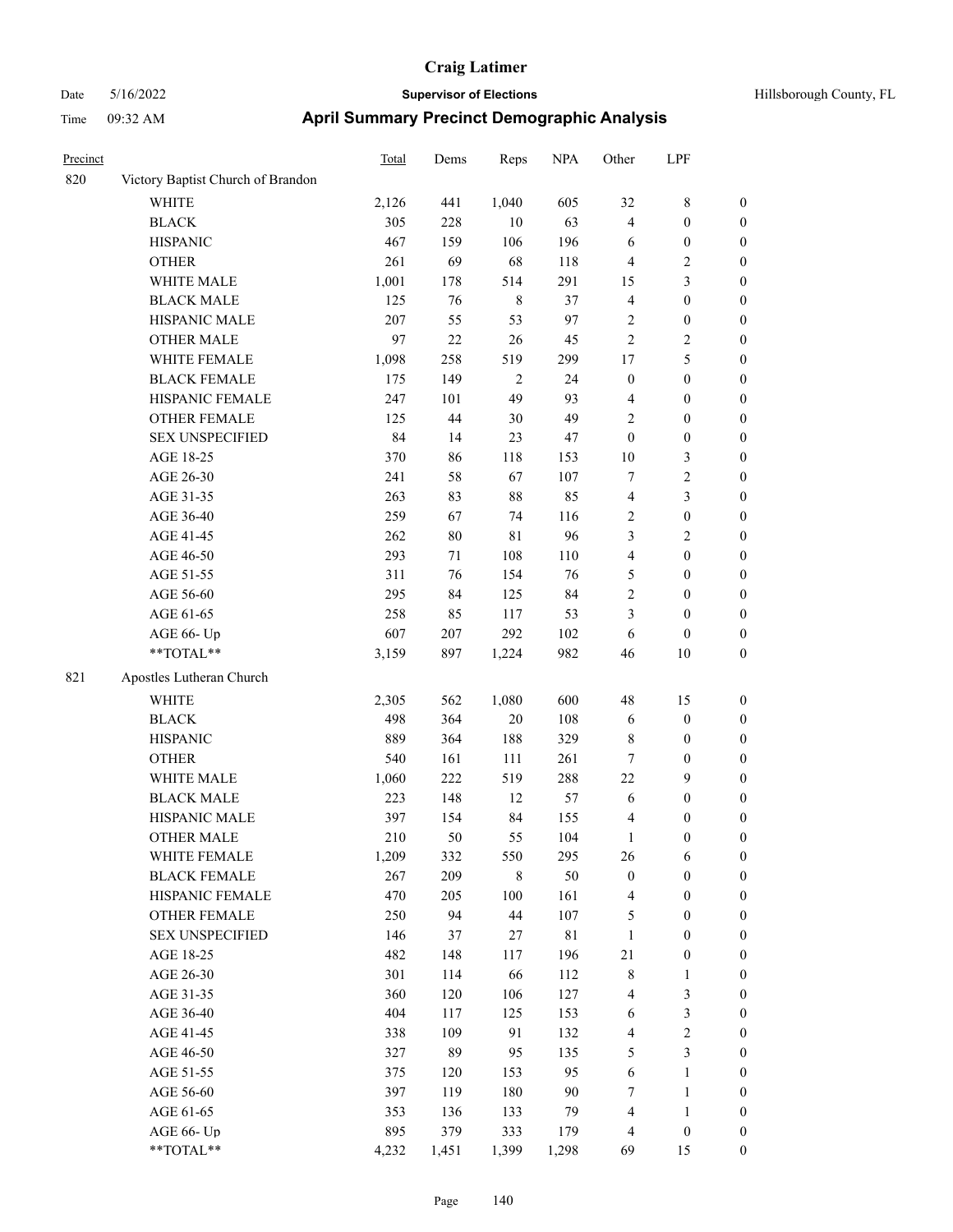| Precinct |                                    | <b>Total</b> | Dems   | Reps           | <b>NPA</b> | Other            | LPF                     |                  |
|----------|------------------------------------|--------------|--------|----------------|------------|------------------|-------------------------|------------------|
| 825      | Brandon Christian Church           |              |        |                |            |                  |                         |                  |
|          | <b>WHITE</b>                       | 1,981        | 514    | 936            | 489        | 34               | 8                       | $\boldsymbol{0}$ |
|          | <b>BLACK</b>                       | 318          | 218    | 11             | 86         | 3                | $\boldsymbol{0}$        | $\boldsymbol{0}$ |
|          | <b>HISPANIC</b>                    | 452          | 154    | 104            | 188        | $\mathfrak{S}$   | 1                       | $\boldsymbol{0}$ |
|          | <b>OTHER</b>                       | 263          | 93     | 59             | 106        | 5                | $\boldsymbol{0}$        | $\boldsymbol{0}$ |
|          | WHITE MALE                         | 933          | 199    | 453            | 258        | 17               | 6                       | $\boldsymbol{0}$ |
|          | <b>BLACK MALE</b>                  | 143          | 91     | 6              | 43         | $\mathfrak{Z}$   | $\boldsymbol{0}$        | $\boldsymbol{0}$ |
|          | HISPANIC MALE                      | 197          | 63     | 48             | 84         | $\mathbf{1}$     | $\mathbf{1}$            | $\boldsymbol{0}$ |
|          | <b>OTHER MALE</b>                  | 84           | 28     | 25             | 31         | $\boldsymbol{0}$ | $\boldsymbol{0}$        | $\boldsymbol{0}$ |
|          | WHITE FEMALE                       | 1,021        | 305    | 471            | 226        | 17               | 2                       | $\boldsymbol{0}$ |
|          | <b>BLACK FEMALE</b>                | 172          | 125    | 5              | 42         | $\boldsymbol{0}$ | $\boldsymbol{0}$        | $\boldsymbol{0}$ |
|          | HISPANIC FEMALE                    | 245          | 89     | 53             | 99         | $\overline{4}$   | $\boldsymbol{0}$        | $\boldsymbol{0}$ |
|          | <b>OTHER FEMALE</b>                | 121          | 46     | 21             | 51         | 3                | $\boldsymbol{0}$        | $\boldsymbol{0}$ |
|          | <b>SEX UNSPECIFIED</b>             | 98           | 33     | 28             | 35         | $\overline{2}$   | $\boldsymbol{0}$        | $\boldsymbol{0}$ |
|          | AGE 18-25                          | 315          | 96     | 74             | 132        | 12               | 1                       | $\boldsymbol{0}$ |
|          | AGE 26-30                          | 281          | 86     | 75             | 111        | $\,$ 8 $\,$      | $\mathbf{1}$            | $\boldsymbol{0}$ |
|          | AGE 31-35                          | 270          | 89     | $78\,$         | 98         | 3                | $\overline{\mathbf{c}}$ | $\boldsymbol{0}$ |
|          | AGE 36-40                          | 249          | 71     | 78             | 96         | 3                | $\mathbf{1}$            | $\boldsymbol{0}$ |
|          | AGE 41-45                          | 252          | 73     | 77             | 93         | 7                | 2                       | $\boldsymbol{0}$ |
|          | AGE 46-50                          | 250          | 87     | 91             | 69         | $\sqrt{2}$       | $\mathbf{1}$            | $\boldsymbol{0}$ |
|          | AGE 51-55                          | 250          | 65     | 101            | 82         | $\overline{2}$   | $\boldsymbol{0}$        | $\boldsymbol{0}$ |
|          | AGE 56-60                          | 273          | 88     | 129            | 53         | 3                | $\boldsymbol{0}$        | $\boldsymbol{0}$ |
|          | AGE 61-65                          | 235          | 77     | 105            | 53         | $\boldsymbol{0}$ | $\boldsymbol{0}$        | $\boldsymbol{0}$ |
|          | AGE 66- Up                         | 639          | 247    | 302            | 82         | $\tau$           | 1                       | $\boldsymbol{0}$ |
|          | **TOTAL**                          | 3,014        | 979    | 1,110          | 869        | 47               | 9                       | $\boldsymbol{0}$ |
| 827      | Christ Community Church of Brandon |              |        |                |            |                  |                         |                  |
|          | <b>WHITE</b>                       | 1,629        | 389    | 821            | 390        | 26               | 3                       | $\boldsymbol{0}$ |
|          | <b>BLACK</b>                       | 262          | 182    | 12             | 59         | $\,$ 8 $\,$      | 1                       | $\boldsymbol{0}$ |
|          | <b>HISPANIC</b>                    | 391          | 162    | 87             | 139        | 3                | $\boldsymbol{0}$        | $\boldsymbol{0}$ |
|          | <b>OTHER</b>                       | 233          | 73     | 56             | 98         | 6                | $\boldsymbol{0}$        | $\boldsymbol{0}$ |
|          | WHITE MALE                         | 776          | 148    | 427            | 189        | 9                | 3                       | $\boldsymbol{0}$ |
|          | <b>BLACK MALE</b>                  | 112          | 71     | $\overline{4}$ | 31         | 5                | $\mathbf{1}$            | $\boldsymbol{0}$ |
|          | HISPANIC MALE                      | 198          | 75     | 54             | 67         | $\overline{2}$   | $\boldsymbol{0}$        | $\boldsymbol{0}$ |
|          | OTHER MALE                         | 90           | 24     | 26             | 38         | $\boldsymbol{2}$ | 0                       | $\boldsymbol{0}$ |
|          | WHITE FEMALE                       | 830          | 236    | 385            | 192        | 17               | $\boldsymbol{0}$        | $\boldsymbol{0}$ |
|          | <b>BLACK FEMALE</b>                | 149          | 110    | $\,$ 8 $\,$    | $28\,$     | $\mathfrak{Z}$   | $\boldsymbol{0}$        | $\boldsymbol{0}$ |
|          | HISPANIC FEMALE                    | 184          | 82     | 30             | 71         | $\mathbf{1}$     | $\boldsymbol{0}$        | $\boldsymbol{0}$ |
|          | OTHER FEMALE                       | 104          | 42     | 24             | 35         | $\mathfrak{Z}$   | $\boldsymbol{0}$        | $\boldsymbol{0}$ |
|          | <b>SEX UNSPECIFIED</b>             | 72           | 18     | 18             | 35         | $\mathbf{1}$     | $\boldsymbol{0}$        | $\boldsymbol{0}$ |
|          | AGE 18-25                          | 249          | 81     | 64             | 96         | 7                | 1                       | $\boldsymbol{0}$ |
|          | AGE 26-30                          | 197          | 57     | $48\,$         | 84         | $\,$ $\,$        | $\boldsymbol{0}$        | $\boldsymbol{0}$ |
|          | AGE 31-35                          | 191          | 65     | 55             | 66         | $\mathfrak{S}$   | $\boldsymbol{0}$        | $\boldsymbol{0}$ |
|          | AGE 36-40                          | 184          | 48     | 63             | 69         | $\overline{4}$   | $\boldsymbol{0}$        | $\boldsymbol{0}$ |
|          | AGE 41-45                          | 186          | 63     | 58             | 61         | 3                | 1                       | $\boldsymbol{0}$ |
|          | AGE 46-50                          | 190          | 51     | 82             | 57         | $\boldsymbol{0}$ | $\boldsymbol{0}$        | $\boldsymbol{0}$ |
|          | AGE 51-55                          | 226          | $70\,$ | 99             | 51         | $\mathfrak{S}$   | 1                       | $\boldsymbol{0}$ |
|          | AGE 56-60                          | 244          | 75     | 106            | 60         | 3                | $\boldsymbol{0}$        | $\boldsymbol{0}$ |
|          | AGE 61-65                          | 232          | 83     | 94             | 53         | $\sqrt{2}$       | $\boldsymbol{0}$        | $\boldsymbol{0}$ |
|          | AGE 66- Up                         | 616          | 213    | 307            | 89         | 6                | 1                       | $\bf{0}$         |
|          | **TOTAL**                          | 2,515        | 806    | 976            | 686        | 43               | 4                       | $\boldsymbol{0}$ |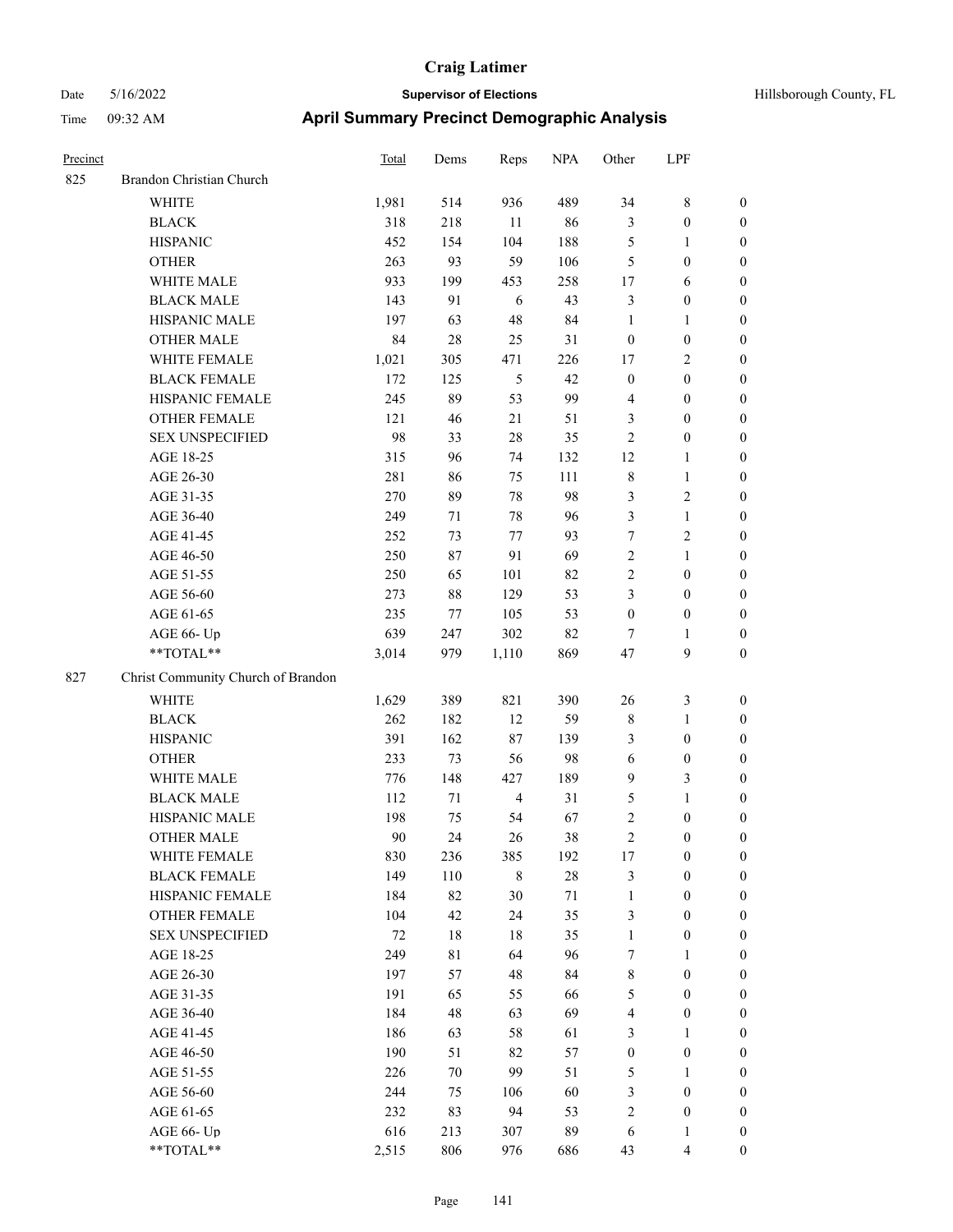| Precinct |                              | <b>Total</b> | Dems  | Reps   | <b>NPA</b> | Other            | LPF                     |                  |
|----------|------------------------------|--------------|-------|--------|------------|------------------|-------------------------|------------------|
| 828      | Resurrection Catholic Church |              |       |        |            |                  |                         |                  |
|          | WHITE                        | 3,769        | 1,083 | 1,442  | 1,142      | 86               | 16                      | $\boldsymbol{0}$ |
|          | <b>BLACK</b>                 | 1,817        | 1,272 | 63     | 449        | 31               | $\sqrt{2}$              | $\boldsymbol{0}$ |
|          | <b>HISPANIC</b>              | 1,505        | 598   | 264    | 624        | 17               | $\sqrt{2}$              | 0                |
|          | <b>OTHER</b>                 | 859          | 310   | 162    | 372        | 14               | $\mathbf{1}$            | 0                |
|          | WHITE MALE                   | 1,688        | 391   | 708    | 542        | $37\,$           | $10\,$                  | $\boldsymbol{0}$ |
|          | <b>BLACK MALE</b>            | 723          | 445   | 35     | 224        | 17               | $\sqrt{2}$              | $\boldsymbol{0}$ |
|          | HISPANIC MALE                | 640          | 233   | 129    | 267        | 10               | $\mathbf{1}$            | $\boldsymbol{0}$ |
|          | <b>OTHER MALE</b>            | 307          | 113   | 60     | 128        | 6                | $\boldsymbol{0}$        | $\boldsymbol{0}$ |
|          | WHITE FEMALE                 | 2,039        | 681   | 726    | 578        | 48               | 6                       | $\boldsymbol{0}$ |
|          | <b>BLACK FEMALE</b>          | 1,072        | 810   | 28     | 220        | 14               | $\boldsymbol{0}$        | $\boldsymbol{0}$ |
|          | HISPANIC FEMALE              | 831          | 352   | 130    | 341        | 7                | $\mathbf{1}$            | $\boldsymbol{0}$ |
|          | <b>OTHER FEMALE</b>          | 401          | 148   | 85     | 162        | 5                | $\mathbf{1}$            | 0                |
|          | <b>SEX UNSPECIFIED</b>       | 248          | 90    | $30\,$ | 124        | $\overline{4}$   | $\boldsymbol{0}$        | 0                |
|          | AGE 18-25                    | 994          | 380   | 186    | 395        | 30               | $\mathfrak{Z}$          | 0                |
|          | AGE 26-30                    | 1,031        | 385   | 201    | 418        | $22\,$           | $\mathfrak{S}$          | $\boldsymbol{0}$ |
|          | AGE 31-35                    | 1,001        | 410   | 198    | 371        | 18               | $\overline{\mathbf{4}}$ | $\boldsymbol{0}$ |
|          | AGE 36-40                    | 917          | 395   | 167    | 334        | 15               | 6                       | $\boldsymbol{0}$ |
|          | AGE 41-45                    | 674          | 264   | 158    | 238        | 13               | $\mathbf{1}$            | $\boldsymbol{0}$ |
|          | AGE 46-50                    | 639          | 270   | 159    | 198        | 11               | $\mathbf{1}$            | $\boldsymbol{0}$ |
|          | AGE 51-55                    | 648          | 256   | 195    | 184        | 13               | $\boldsymbol{0}$        | $\boldsymbol{0}$ |
|          | AGE 56-60                    | 620          | 260   | 210    | 139        | 11               | $\boldsymbol{0}$        | $\boldsymbol{0}$ |
|          | AGE 61-65                    | 476          | 194   | 161    | 117        | $\overline{4}$   | $\boldsymbol{0}$        | 0                |
|          | AGE 66- Up                   | 950          | 449   | 296    | 193        | 11               | $\mathbf{1}$            | 0                |
|          | **TOTAL**                    | 7,950        | 3,263 | 1,931  | 2,587      | 148              | $21\,$                  | $\boldsymbol{0}$ |
| 829      | Centro Cristiano Hispano     |              |       |        |            |                  |                         |                  |
|          | <b>WHITE</b>                 | 1,782        | 473   | 745    | 513        | 43               | $8\,$                   | 0                |
|          | <b>BLACK</b>                 | 591          | 405   | 33     | 136        | 17               | $\boldsymbol{0}$        | $\boldsymbol{0}$ |
|          | <b>HISPANIC</b>              | 582          | 234   | 138    | 205        | 3                | $\overline{c}$          | 0                |
|          | <b>OTHER</b>                 | 282          | 92    | 69     | 114        | 4                | $\mathfrak{Z}$          | $\boldsymbol{0}$ |
|          | WHITE MALE                   | 825          | 187   | 364    | 253        | 17               | $\overline{\mathbf{4}}$ | $\boldsymbol{0}$ |
|          | <b>BLACK MALE</b>            | 277          | 181   | 19     | 72         | 5                | $\boldsymbol{0}$        | $\boldsymbol{0}$ |
|          | HISPANIC MALE                | 270          | 91    | 74     | 103        | $\mathbf{1}$     | $\mathbf{1}$            | $\boldsymbol{0}$ |
|          | <b>OTHER MALE</b>            | 97           | 32    | 26     | 36         | $\mathbf{1}$     | $\mathbf{2}$            | $\boldsymbol{0}$ |
|          | WHITE FEMALE                 | 934          | 284   | 367    | 255        | 25               | $\mathfrak{Z}$          | 0                |
|          | <b>BLACK FEMALE</b>          | 306          | 217   | 14     | 64         | $11\,$           | $\boldsymbol{0}$        | 0                |
|          | HISPANIC FEMALE              | 292          | 133   | 60     | 96         | $\boldsymbol{2}$ | $\mathbf{1}$            | 0                |
|          | OTHER FEMALE                 | 128          | 43    | 29     | 52         | 3                | $\mathbf{1}$            | 0                |
|          | <b>SEX UNSPECIFIED</b>       | 108          | 36    | 32     | 37         | $\sqrt{2}$       | $\mathbf{1}$            | 0                |
|          | AGE 18-25                    | 326          | 117   | 69     | 124        | 14               | $\sqrt{2}$              | $\boldsymbol{0}$ |
|          | AGE 26-30                    | 306          | 108   | 65     | 120        | $10\,$           | $\mathfrak{Z}$          | 0                |
|          | AGE 31-35                    | 303          | 113   | 57     | 117        | $10\,$           | 6                       | 0                |
|          | AGE 36-40                    | 287          | 110   | 64     | 106        | 7                | $\boldsymbol{0}$        | $\overline{0}$   |
|          | AGE 41-45                    | 262          | 90    | 67     | 101        | $\overline{4}$   | $\boldsymbol{0}$        | $\overline{0}$   |
|          | AGE 46-50                    | 248          | 87    | $80\,$ | 75         | $\overline{4}$   | $\sqrt{2}$              | $\overline{0}$   |
|          | AGE 51-55                    | 283          | 102   | 102    | 75         | $\overline{4}$   | $\boldsymbol{0}$        | 0                |
|          | AGE 56-60                    | 320          | 110   | 133    | $71\,$     | 6                | $\boldsymbol{0}$        | 0                |
|          | AGE 61-65                    | 308          | 111   | 141    | 54         | $\sqrt{2}$       | $\boldsymbol{0}$        | $\boldsymbol{0}$ |
|          | AGE 66- Up                   | 594          | 256   | 207    | 125        | 6                | $\boldsymbol{0}$        | 0                |
|          | **TOTAL**                    | 3,237        | 1,204 | 985    | 968        | 67               | 13                      | $\boldsymbol{0}$ |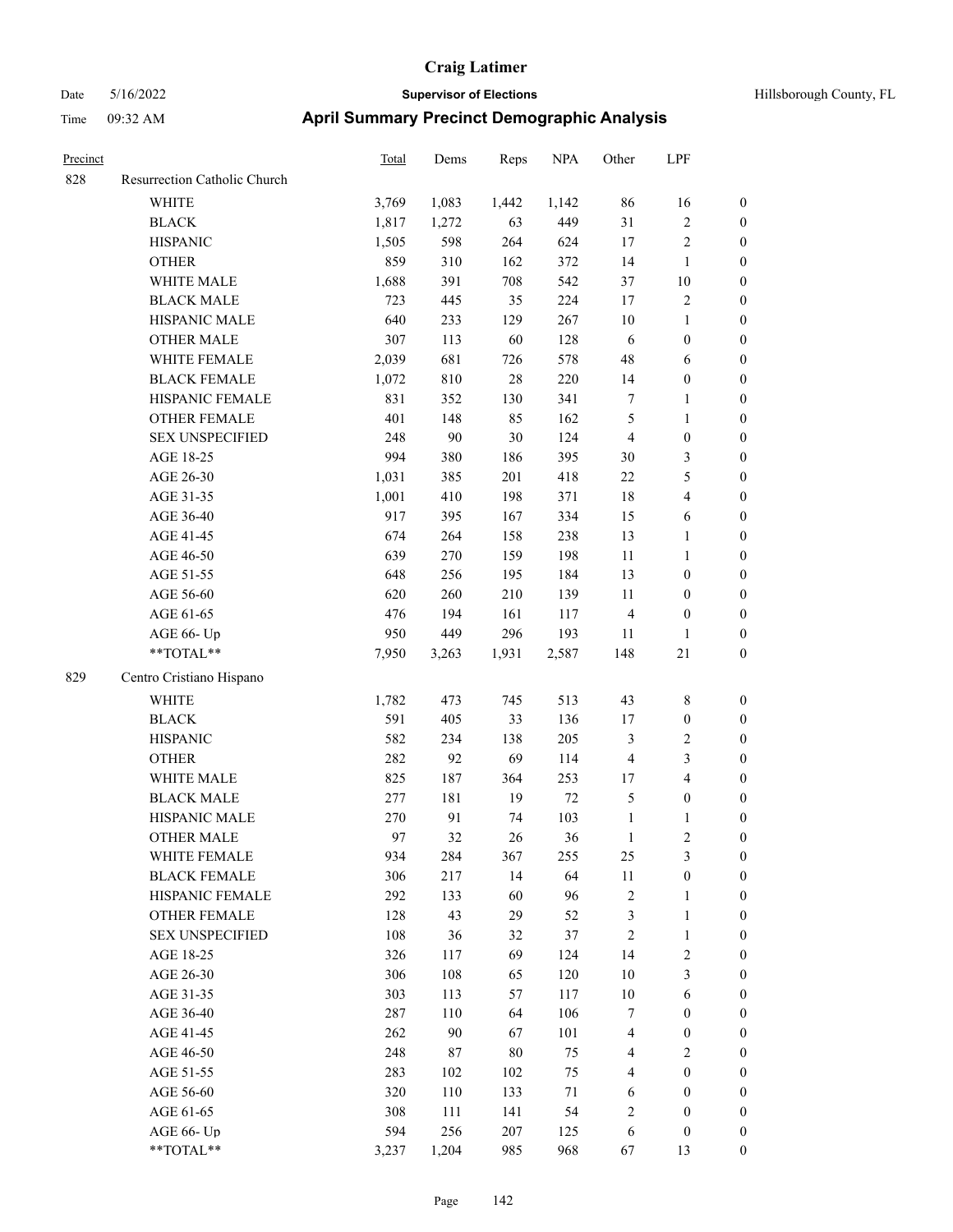| Hillsborough County, FL |  |  |
|-------------------------|--|--|
|-------------------------|--|--|

| Precinct |                             | <b>Total</b> | Dems  | Reps    | <b>NPA</b> | Other                   | LPF                     |                  |
|----------|-----------------------------|--------------|-------|---------|------------|-------------------------|-------------------------|------------------|
| 830      | Kings Avenue Baptist Church |              |       |         |            |                         |                         |                  |
|          | WHITE                       | 1,092        | 306   | 441     | 323        | 21                      | $\mathbf{1}$            | $\boldsymbol{0}$ |
|          | <b>BLACK</b>                | 410          | 304   | 17      | 87         | $\sqrt{2}$              | $\boldsymbol{0}$        | $\boldsymbol{0}$ |
|          | <b>HISPANIC</b>             | 482          | 191   | 101     | 185        | 5                       | $\boldsymbol{0}$        | 0                |
|          | <b>OTHER</b>                | 242          | 79    | 53      | 107        | $\sqrt{2}$              | $\mathbf{1}$            | 0                |
|          | WHITE MALE                  | 488          | 116   | 210     | 150        | 11                      | $\mathbf{1}$            | $\boldsymbol{0}$ |
|          | <b>BLACK MALE</b>           | 197          | 140   | $11\,$  | 45         | $\mathbf{1}$            | $\boldsymbol{0}$        | $\boldsymbol{0}$ |
|          | HISPANIC MALE               | 223          | 82    | 50      | 89         | $\overline{c}$          | $\boldsymbol{0}$        | $\boldsymbol{0}$ |
|          | <b>OTHER MALE</b>           | 97           | 30    | 23      | 42         | $\mathbf{1}$            | $\mathbf{1}$            | $\boldsymbol{0}$ |
|          | WHITE FEMALE                | 593          | 187   | 229     | 167        | 10                      | $\boldsymbol{0}$        | $\boldsymbol{0}$ |
|          | <b>BLACK FEMALE</b>         | 209          | 161   | 6       | 41         | $\mathbf{1}$            | $\boldsymbol{0}$        | $\boldsymbol{0}$ |
|          | HISPANIC FEMALE             | 248          | 103   | 50      | 92         | 3                       | $\boldsymbol{0}$        | $\boldsymbol{0}$ |
|          | OTHER FEMALE                | 101          | 36    | 26      | 38         | $\mathbf{1}$            | $\boldsymbol{0}$        | $\boldsymbol{0}$ |
|          | <b>SEX UNSPECIFIED</b>      | 70           | 25    | $\tau$  | 38         | $\boldsymbol{0}$        | $\boldsymbol{0}$        | 0                |
|          | AGE 18-25                   | 238          | 97    | 45      | 94         | 2                       | $\boldsymbol{0}$        | 0                |
|          | AGE 26-30                   | 180          | 74    | 28      | 76         | 2                       | $\boldsymbol{0}$        | $\boldsymbol{0}$ |
|          | AGE 31-35                   | 222          | 87    | 39      | 90         | 5                       | 1                       | $\boldsymbol{0}$ |
|          | AGE 36-40                   | 201          | 71    | 50      | 76         | 4                       | $\boldsymbol{0}$        | $\boldsymbol{0}$ |
|          | AGE 41-45                   | 205          | 84    | 49      | 68         | 3                       | $\mathbf{1}$            | $\boldsymbol{0}$ |
|          | AGE 46-50                   | 174          | 59    | 52      | 62         | $\mathbf{1}$            | $\boldsymbol{0}$        | $\boldsymbol{0}$ |
|          | AGE 51-55                   | 192          | 75    | 56      | 59         | 2                       | $\boldsymbol{0}$        | $\boldsymbol{0}$ |
|          | AGE 56-60                   | 188          | 68    | 66      | 50         | 4                       | $\boldsymbol{0}$        | $\boldsymbol{0}$ |
|          | AGE 61-65                   | 202          | 85    | 64      | 49         | 4                       | $\boldsymbol{0}$        | 0                |
|          | AGE 66- Up                  | 424          | 180   | 163     | 78         | 3                       | $\boldsymbol{0}$        | 0                |
|          | **TOTAL**                   | 2,226        | 880   | 612     | 702        | 30                      | $\mathbf{2}$            | $\boldsymbol{0}$ |
| 832      | Kings Avenue Baptist Church |              |       |         |            |                         |                         |                  |
|          | <b>WHITE</b>                | 1,498        | 403   | 641     | 416        | 27                      | 11                      | 0                |
|          | <b>BLACK</b>                | 595          | 438   | 28      | 120        | $\overline{9}$          | $\boldsymbol{0}$        | 0                |
|          | <b>HISPANIC</b>             | 586          | 236   | 100     | 241        | 6                       | 3                       | 0                |
|          | <b>OTHER</b>                | 324          | 107   | 69      | 139        | 8                       | $\mathbf{1}$            | $\boldsymbol{0}$ |
|          | WHITE MALE                  | 677          | 158   | 306     | 195        | 12                      | 6                       | $\boldsymbol{0}$ |
|          | <b>BLACK MALE</b>           | 256          | 162   | 20      | 69         | 5                       | $\boldsymbol{0}$        | $\boldsymbol{0}$ |
|          | HISPANIC MALE               | 257          | 89    | 50      | 114        | 3                       | $\mathbf{1}$            | $\boldsymbol{0}$ |
|          | <b>OTHER MALE</b>           | 112          | 31    | 28      | 50         | 3                       | $\boldsymbol{0}$        | $\boldsymbol{0}$ |
|          | WHITE FEMALE                | 808          | 243   | 330     | 215        | 15                      | $\mathfrak{S}$          | 0                |
|          | <b>BLACK FEMALE</b>         | 328          | 269   | $\,8\,$ | 47         | $\overline{4}$          | $\boldsymbol{0}$        | 0                |
|          | HISPANIC FEMALE             | 320          | 143   | 48      | 124        | 3                       | $\sqrt{2}$              | 0                |
|          | OTHER FEMALE                | 143          | 49    | 33      | 55         | 5                       | $\mathbf{1}$            | 0                |
|          | <b>SEX UNSPECIFIED</b>      | 102          | 40    | 15      | 47         | $\boldsymbol{0}$        | $\boldsymbol{0}$        | 0                |
|          | AGE 18-25                   | 338          | 133   | 66      | 128        | $10\,$                  | $\mathbf{1}$            | $\boldsymbol{0}$ |
|          | AGE 26-30                   | 325          | 126   | 64      | 126        | 5                       | $\overline{\mathbf{4}}$ | 0                |
|          | AGE 31-35                   | 301          | 121   | 59      | 112        | 7                       | $\sqrt{2}$              | 0                |
|          | AGE 36-40                   | 296          | 108   | 65      | 118        | 3                       | $\sqrt{2}$              | $\overline{0}$   |
|          | AGE 41-45                   | 268          | 124   | 52      | 85         | $\overline{\mathbf{4}}$ | $\mathfrak{Z}$          | $\overline{0}$   |
|          | AGE 46-50                   | 225          | 92    | 57      | 72         | $\overline{c}$          | $\sqrt{2}$              | 0                |
|          | AGE 51-55                   | 259          | 81    | 93      | 77         | $\boldsymbol{7}$        | $\mathbf{1}$            | 0                |
|          | AGE 56-60                   | 281          | 115   | 94      | 69         | 3                       | $\boldsymbol{0}$        | 0                |
|          | AGE 61-65                   | 218          | 86    | 81      | 45         | 6                       | $\boldsymbol{0}$        | $\boldsymbol{0}$ |
|          | AGE 66- Up                  | 492          | 198   | 207     | 84         | 3                       | $\boldsymbol{0}$        | 0                |
|          | $**TOTAL**$                 | 3,003        | 1,184 | 838     | 916        | 50                      | 15                      | $\boldsymbol{0}$ |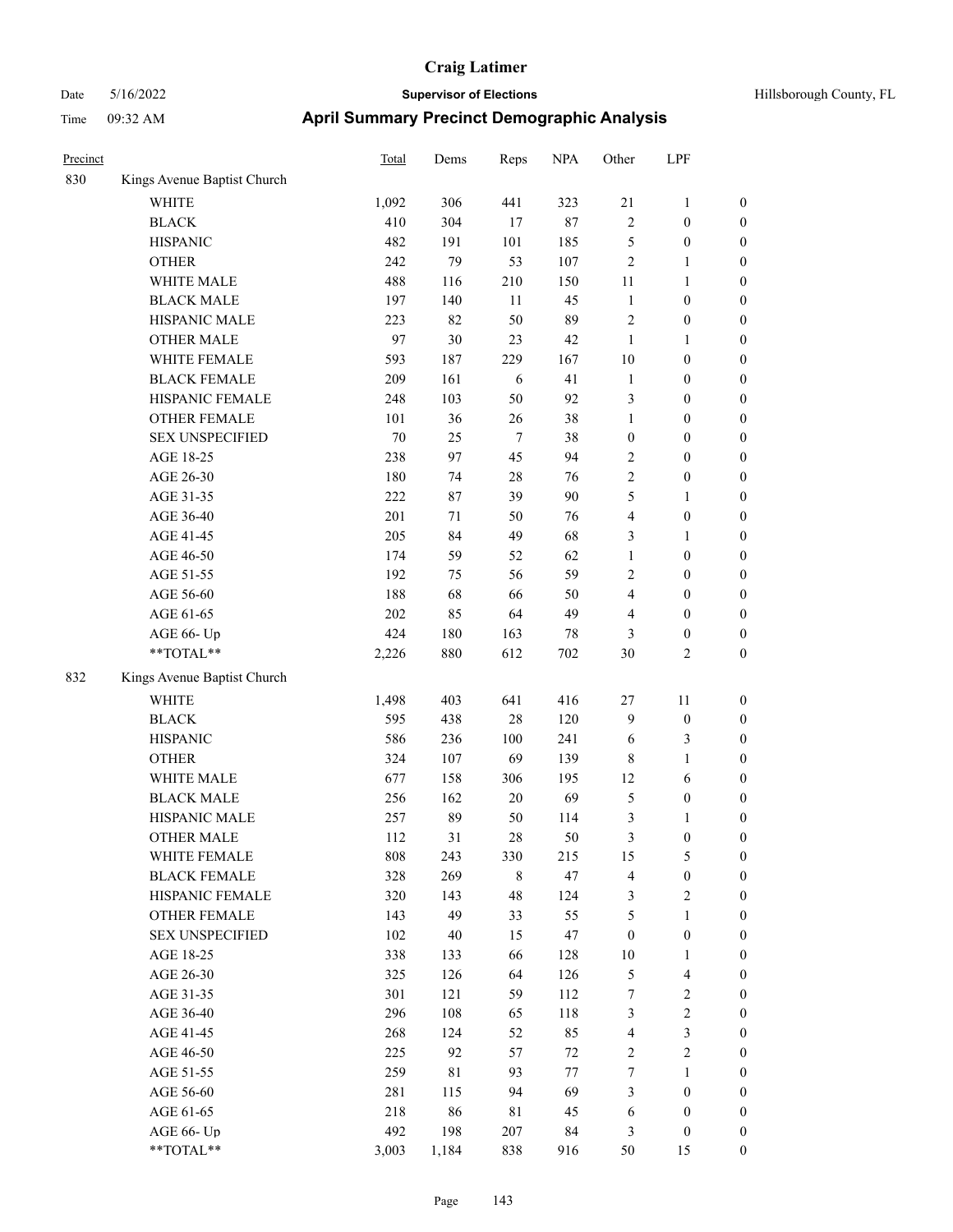| Hillsborough County, FL |  |
|-------------------------|--|

| Precinct |                                    | Total | Dems   | Reps        | <b>NPA</b> | Other                   | LPF                     |                  |
|----------|------------------------------------|-------|--------|-------------|------------|-------------------------|-------------------------|------------------|
| 833      | Arise Assembly of God at Brandon   |       |        |             |            |                         |                         |                  |
|          | WHITE                              | 889   | 263    | 372         | 229        | 21                      | $\overline{\mathbf{4}}$ | $\boldsymbol{0}$ |
|          | <b>BLACK</b>                       | 437   | 318    | 14          | 100        | 5                       | $\boldsymbol{0}$        | $\boldsymbol{0}$ |
|          | <b>HISPANIC</b>                    | 372   | 175    | 61          | 132        | 2                       | $\overline{2}$          | 0                |
|          | <b>OTHER</b>                       | 154   | 54     | 26          | 65         | 9                       | $\boldsymbol{0}$        | 0                |
|          | WHITE MALE                         | 383   | 101    | 161         | 110        | 9                       | $\sqrt{2}$              | $\boldsymbol{0}$ |
|          | <b>BLACK MALE</b>                  | 176   | 120    | 6           | 47         | 3                       | $\boldsymbol{0}$        | $\boldsymbol{0}$ |
|          | HISPANIC MALE                      | 152   | 62     | 34          | 52         | $\sqrt{2}$              | $\sqrt{2}$              | $\boldsymbol{0}$ |
|          | <b>OTHER MALE</b>                  | 51    | 19     | 9           | $18\,$     | 5                       | $\boldsymbol{0}$        | $\boldsymbol{0}$ |
|          | WHITE FEMALE                       | 497   | 161    | 207         | 115        | 12                      | $\sqrt{2}$              | $\boldsymbol{0}$ |
|          | <b>BLACK FEMALE</b>                | 254   | 195    | $\,$ 8 $\,$ | 49         | $\sqrt{2}$              | $\boldsymbol{0}$        | $\boldsymbol{0}$ |
|          | HISPANIC FEMALE                    | 210   | 107    | 27          | 76         | $\boldsymbol{0}$        | $\boldsymbol{0}$        | $\boldsymbol{0}$ |
|          | <b>OTHER FEMALE</b>                | 75    | $28\,$ | 12          | 31         | 4                       | $\boldsymbol{0}$        | 0                |
|          | <b>SEX UNSPECIFIED</b>             | 54    | 17     | 9           | $28\,$     | $\boldsymbol{0}$        | $\boldsymbol{0}$        | 0                |
|          | AGE 18-25                          | 196   | 82     | 34          | 77         | 3                       | $\boldsymbol{0}$        | 0                |
|          | AGE 26-30                          | 230   | 100    | 39          | 82         | 8                       | 1                       | 0                |
|          | AGE 31-35                          | 190   | 83     | 32          | 68         | 7                       | $\boldsymbol{0}$        | $\boldsymbol{0}$ |
|          | AGE 36-40                          | 151   | 72     | 31          | 47         | $\boldsymbol{0}$        | $\mathbf{1}$            | $\boldsymbol{0}$ |
|          | AGE 41-45                          | 138   | 64     | 23          | 45         | 4                       | $\sqrt{2}$              | 0                |
|          | AGE 46-50                          | 137   | 59     | 32          | 42         | 4                       | $\boldsymbol{0}$        | $\boldsymbol{0}$ |
|          | AGE 51-55                          | 165   | 73     | 51          | 39         | 2                       | $\boldsymbol{0}$        | $\boldsymbol{0}$ |
|          | AGE 56-60                          | 148   | 59     | 50          | 32         | 5                       | $\overline{2}$          | 0                |
|          | AGE 61-65                          | 119   | 50     | 35          | 33         | $\mathbf{1}$            | $\boldsymbol{0}$        | 0                |
|          | AGE 66- Up                         | 378   | 168    | 146         | 61         | 3                       | $\boldsymbol{0}$        | 0                |
|          | **TOTAL**                          | 1,852 | 810    | 473         | 526        | 37                      | 6                       | 0                |
| 834      | Christ Community Church of Brandon |       |        |             |            |                         |                         |                  |
|          | <b>WHITE</b>                       | 840   | 264    | 331         | 223        | 15                      | 7                       | 0                |
|          | <b>BLACK</b>                       | 583   | 415    | 22          | 135        | 9                       | $\sqrt{2}$              | 0                |
|          | <b>HISPANIC</b>                    | 620   | 255    | 93          | 256        | 16                      | $\boldsymbol{0}$        | 0                |
|          | <b>OTHER</b>                       | 237   | 84     | 55          | 96         | $\sqrt{2}$              | $\boldsymbol{0}$        | $\boldsymbol{0}$ |
|          | WHITE MALE                         | 379   | 107    | 165         | 98         | 5                       | $\overline{\mathbf{4}}$ | 0                |
|          | <b>BLACK MALE</b>                  | 236   | 158    | 15          | 58         | 4                       | $\mathbf{1}$            | $\boldsymbol{0}$ |
|          | HISPANIC MALE                      | 271   | 97     | 48          | 119        | 7                       | $\boldsymbol{0}$        | $\boldsymbol{0}$ |
|          | <b>OTHER MALE</b>                  | 79    | 21     | 20          | 37         | $\mathbf{1}$            | $\boldsymbol{0}$        | $\boldsymbol{0}$ |
|          | WHITE FEMALE                       | 449   | 152    | 161         | 123        | $10\,$                  | $\mathfrak{Z}$          | 0                |
|          | <b>BLACK FEMALE</b>                | 335   | 248    | $\tau$      | 74         | 5                       | $\mathbf{1}$            | 0                |
|          | HISPANIC FEMALE                    | 341   | 157    | 42          | 133        | $\overline{9}$          | $\boldsymbol{0}$        | 0                |
|          | OTHER FEMALE                       | 121   | 52     | 26          | 42         | $\mathbf{1}$            | $\boldsymbol{0}$        | 0                |
|          | <b>SEX UNSPECIFIED</b>             | 69    | 26     | 17          | 26         | $\boldsymbol{0}$        | $\boldsymbol{0}$        | $\overline{0}$   |
|          | AGE 18-25                          | 264   | 101    | 33          | 125        | 5                       | $\boldsymbol{0}$        | $\overline{0}$   |
|          | AGE 26-30                          | 224   | 92     | 36          | $88\,$     | 5                       | $\mathfrak{Z}$          | $\overline{0}$   |
|          | AGE 31-35                          | 279   | 128    | $44\,$      | 95         | 9                       | $\mathfrak{Z}$          | 0                |
|          | AGE 36-40                          | 182   | 74     | 30          | 74         | $\overline{\mathbf{4}}$ | $\boldsymbol{0}$        | $\overline{0}$   |
|          | AGE 41-45                          | 174   | 79     | 36          | 56         | $\overline{c}$          | $\mathbf{1}$            | $\overline{0}$   |
|          | AGE 46-50                          | 183   | 81     | 45          | 53         | $\overline{\mathbf{4}}$ | $\boldsymbol{0}$        | $\overline{0}$   |
|          | AGE 51-55                          | 197   | 94     | 41          | 54         | 7                       | $\mathbf{1}$            | 0                |
|          | AGE 56-60                          | 187   | 76     | 62          | 47         | $\sqrt{2}$              | $\boldsymbol{0}$        | 0                |
|          | AGE 61-65                          | 173   | 86     | 45          | 39         | $\sqrt{2}$              | $\mathbf{1}$            | $\boldsymbol{0}$ |
|          | AGE 66- Up                         | 417   | 207    | 129         | 79         | $\sqrt{2}$              | $\boldsymbol{0}$        | 0                |
|          | $**TOTAL**$                        | 2,280 | 1,018  | 501         | 710        | 42                      | 9                       | $\boldsymbol{0}$ |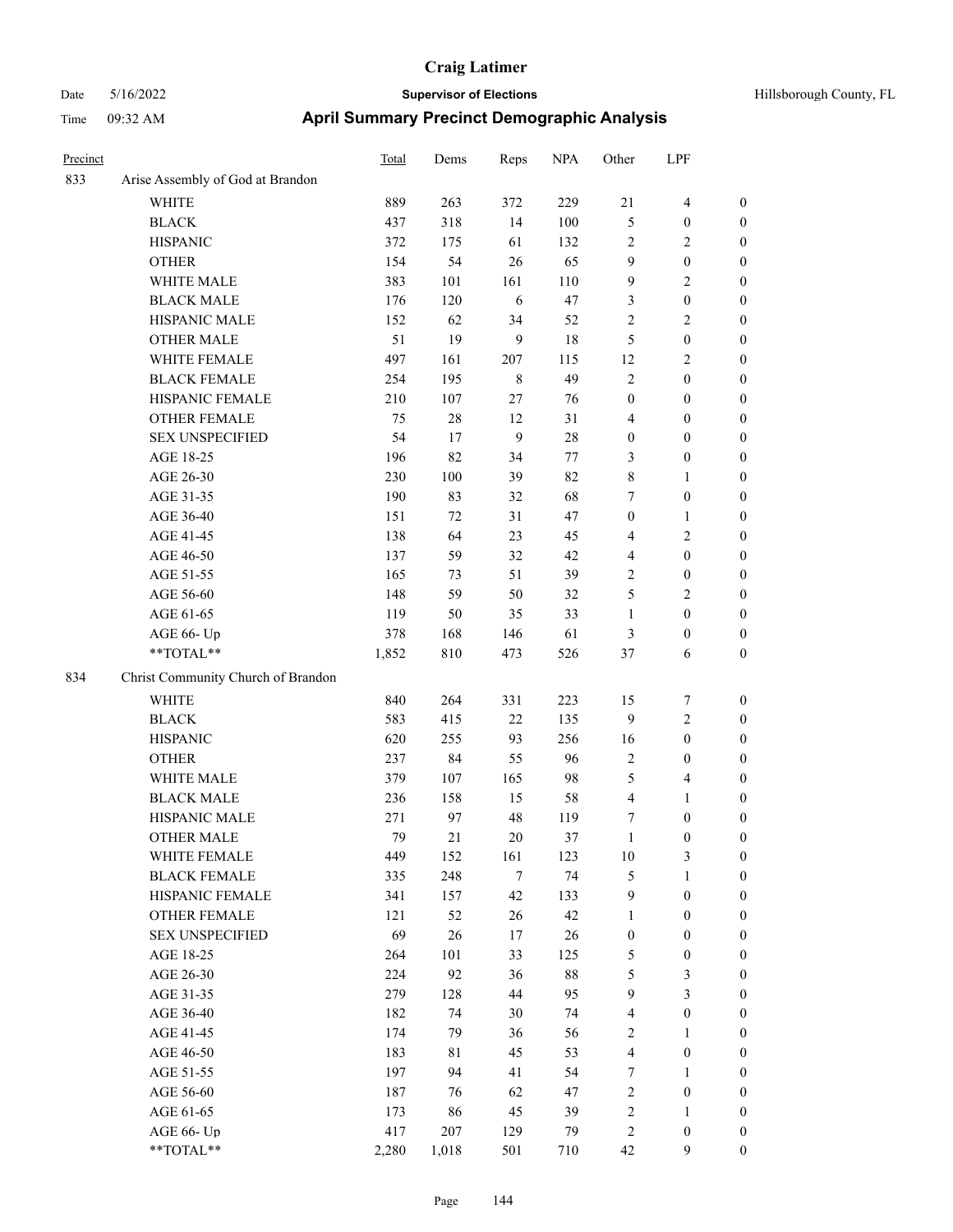# Date 5/16/2022 **Supervisor of Elections Supervisor of Elections** Hillsborough County, FL Time 09:32 AM **April Summary Precinct Demographic Analysis**

| Precinct |                                               | <b>Total</b> | Dems   | Reps   | <b>NPA</b> | Other            | LPF              |                  |
|----------|-----------------------------------------------|--------------|--------|--------|------------|------------------|------------------|------------------|
| 851      | Limona Village Chapel United Methodist Church |              |        |        |            |                  |                  |                  |
|          | <b>WHITE</b>                                  | 2,011        | 493    | 921    | 552        | 37               | $\,8\,$          | $\boldsymbol{0}$ |
|          | <b>BLACK</b>                                  | 607          | 444    | 32     | 120        | 10               | $\mathbf{1}$     | $\boldsymbol{0}$ |
|          | <b>HISPANIC</b>                               | 574          | 206    | 129    | 227        | 10               | $\sqrt{2}$       | $\boldsymbol{0}$ |
|          | <b>OTHER</b>                                  | 307          | 101    | 67     | 129        | $\overline{9}$   | $\mathbf{1}$     | $\boldsymbol{0}$ |
|          | WHITE MALE                                    | 976          | 194    | 471    | 284        | 21               | 6                | $\boldsymbol{0}$ |
|          | <b>BLACK MALE</b>                             | 258          | 169    | 15     | 67         | 6                | $\mathbf{1}$     | $\boldsymbol{0}$ |
|          | HISPANIC MALE                                 | 250          | 78     | 56     | 106        | $\,$ 8 $\,$      | $\sqrt{2}$       | $\boldsymbol{0}$ |
|          | <b>OTHER MALE</b>                             | 104          | 34     | 25     | 43         | $\sqrt{2}$       | $\boldsymbol{0}$ | $\boldsymbol{0}$ |
|          | WHITE FEMALE                                  | 1,005        | 295    | 435    | 257        | 16               | $\overline{2}$   | 0                |
|          | <b>BLACK FEMALE</b>                           | 337          | 269    | 14     | 50         | $\overline{4}$   | $\boldsymbol{0}$ | 0                |
|          | HISPANIC FEMALE                               | 304          | 122    | 69     | 111        | $\overline{c}$   | $\boldsymbol{0}$ | $\boldsymbol{0}$ |
|          | OTHER FEMALE                                  | 145          | 54     | $30\,$ | 55         | 5                | $\mathbf{1}$     | $\boldsymbol{0}$ |
|          | <b>SEX UNSPECIFIED</b>                        | 120          | 29     | 34     | 55         | $\sqrt{2}$       | $\boldsymbol{0}$ | $\boldsymbol{0}$ |
|          | AGE 18-25                                     | 393          | 133    | 108    | 138        | 13               | $\mathbf{1}$     | $\boldsymbol{0}$ |
|          | AGE 26-30                                     | 389          | 139    | 90     | 145        | 12               | $\mathfrak{Z}$   | $\boldsymbol{0}$ |
|          | AGE 31-35                                     | 344          | 130    | 85     | 119        | $\overline{9}$   | $\mathbf{1}$     | $\boldsymbol{0}$ |
|          | AGE 36-40                                     | 279          | 98     | 69     | 107        | $\overline{4}$   | $\mathbf{1}$     | $\boldsymbol{0}$ |
|          | AGE 41-45                                     | 294          | 98     | 84     | 98         | 11               | $\mathfrak{Z}$   | 0                |
|          | AGE 46-50                                     | 283          | 99     | 86     | 93         | $\overline{4}$   | $\mathbf{1}$     | 0                |
|          | AGE 51-55                                     | 276          | 78     | 109    | 85         | 3                | $\mathbf{1}$     | 0                |
|          | AGE 56-60                                     | 291          | 104    | 108    | $77\,$     | $\mathbf{1}$     | $\mathbf{1}$     | $\boldsymbol{0}$ |
|          | AGE 61-65                                     | 268          | 92     | 115    | 57         | 4                | $\boldsymbol{0}$ | $\boldsymbol{0}$ |
|          | AGE 66- Up                                    | 682          | 273    | 295    | 109        | 5                | $\boldsymbol{0}$ | $\boldsymbol{0}$ |
|          | **TOTAL**                                     | 3,499        | 1,244  | 1,149  | 1,028      | 66               | 12               | $\boldsymbol{0}$ |
| 852      | Progress Village Civic Center                 |              |        |        |            |                  |                  |                  |
|          | WHITE                                         | 2,225        | 656    | 778    | 723        | 54               | 14               | $\boldsymbol{0}$ |
|          | <b>BLACK</b>                                  | 1,247        | 860    | 48     | 310        | 27               | $\sqrt{2}$       | $\boldsymbol{0}$ |
|          | <b>HISPANIC</b>                               | 835          | 333    | 133    | 345        | 18               | 6                | $\boldsymbol{0}$ |
|          | <b>OTHER</b>                                  | 467          | 179    | 86     | 187        | 13               | $\sqrt{2}$       | $\boldsymbol{0}$ |
|          | WHITE MALE                                    | 1,085        | 275    | 412    | 359        | 30               | $\boldsymbol{9}$ | $\boldsymbol{0}$ |
|          | <b>BLACK MALE</b>                             | 487          | 309    | 21     | 146        | 11               | $\boldsymbol{0}$ | $\boldsymbol{0}$ |
|          | HISPANIC MALE                                 | 386          | 133    | $77\,$ | 165        | $\,$ 8 $\,$      | 3                | 0                |
|          | OTHER MALE                                    | 173          | 60     | 34     | 74         | 4                | 1                | 0                |
|          | WHITE FEMALE                                  | 1,122        | 378    | 360    | 355        | 24               | 5                | 0                |
|          | <b>BLACK FEMALE</b>                           | 742          | 542    | 26     | 156        | 16               | $\sqrt{2}$       | 0                |
|          | HISPANIC FEMALE                               | 436          | 198    | 54     | 172        | $10\,$           | $\sqrt{2}$       | 0                |
|          | <b>OTHER FEMALE</b>                           | 213          | 87     | 42     | 74         | $\overline{9}$   | $\mathbf{1}$     | 0                |
|          | <b>SEX UNSPECIFIED</b>                        | 130          | $46\,$ | 19     | 64         | $\boldsymbol{0}$ | $\mathbf{1}$     | 0                |
|          | AGE 18-25                                     | 735          | 280    | 150    | 280        | 23               | $\sqrt{2}$       | 0                |
|          | AGE 26-30                                     | 1,069        | 434    | 227    | 372        | $28\,$           | $\,$ 8 $\,$      | 0                |
|          | AGE 31-35                                     | 727          | 327    | 126    | 251        | 17               | 6                | 0                |
|          | AGE 36-40                                     | 501          | 235    | $88\,$ | 163        | 14               | $\mathbf{1}$     | 0                |
|          | AGE 41-45                                     | 339          | 149    | 68     | 115        | 6                | $\mathbf{1}$     | 0                |
|          | AGE 46-50                                     | 339          | 133    | 79     | 121        | $\mathfrak{Z}$   | $\mathfrak{Z}$   | $\boldsymbol{0}$ |
|          | AGE 51-55                                     | 320          | 120    | 97     | 96         | 7                | $\boldsymbol{0}$ | 0                |
|          | AGE 56-60                                     | 263          | 117    | 70     | 69         | 5                | $\sqrt{2}$       | 0                |
|          | AGE 61-65                                     | 208          | 93     | 66     | 44         | 4                | $\mathbf{1}$     | $\boldsymbol{0}$ |
|          | AGE 66- Up                                    | 273          | 140    | $74\,$ | 54         | 5                | $\boldsymbol{0}$ | $\boldsymbol{0}$ |
|          |                                               |              |        |        |            |                  |                  |                  |

\*\*TOTAL\*\* 4,774 2,028 1,045 1,565 112 24 0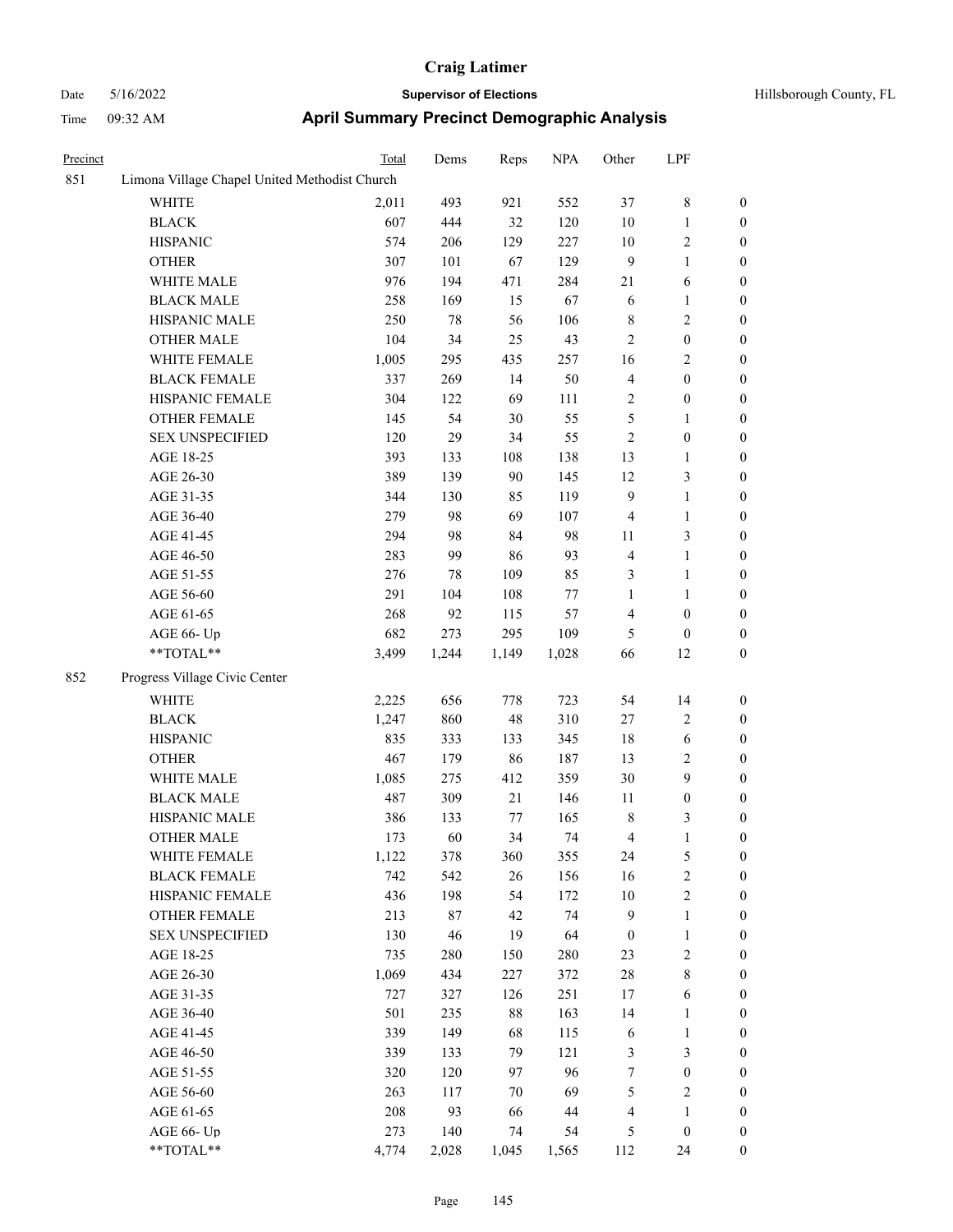| Precinct |                                      | Total          | Dems             | Reps             | <b>NPA</b>     | Other            | LPF              |                  |
|----------|--------------------------------------|----------------|------------------|------------------|----------------|------------------|------------------|------------------|
| 853      | Brandon Seventh Day Adventist Church |                |                  |                  |                |                  |                  |                  |
|          | <b>WHITE</b>                         | 498            | 162              | 150              | 172            | 13               | $\mathbf{1}$     | $\boldsymbol{0}$ |
|          | <b>BLACK</b>                         | 490            | 341              | 16               | 127            | 6                | $\boldsymbol{0}$ | $\boldsymbol{0}$ |
|          | <b>HISPANIC</b>                      | 400            | 146              | 56               | 190            | $\tau$           | 1                | $\boldsymbol{0}$ |
|          | <b>OTHER</b>                         | 150            | 67               | 21               | 60             | $\sqrt{2}$       | $\boldsymbol{0}$ | $\boldsymbol{0}$ |
|          | WHITE MALE                           | 243            | 75               | $80\,$           | 83             | $\overline{4}$   | 1                | $\boldsymbol{0}$ |
|          | <b>BLACK MALE</b>                    | 178            | 108              | $\overline{9}$   | 60             | $\mathbf{1}$     | $\boldsymbol{0}$ | $\boldsymbol{0}$ |
|          | HISPANIC MALE                        | 167            | 61               | $27\,$           | 74             | $\overline{4}$   | 1                | $\boldsymbol{0}$ |
|          | <b>OTHER MALE</b>                    | 54             | 23               | $\,$ 8 $\,$      | 22             | $\mathbf{1}$     | $\boldsymbol{0}$ | $\boldsymbol{0}$ |
|          | WHITE FEMALE                         | 248            | $87\,$           | 67               | 85             | 9                | $\boldsymbol{0}$ | $\boldsymbol{0}$ |
|          | <b>BLACK FEMALE</b>                  | 309            | 231              | $\tau$           | 66             | $\mathfrak{S}$   | $\boldsymbol{0}$ | $\boldsymbol{0}$ |
|          | HISPANIC FEMALE                      | 225            | 84               | 28               | 110            | 3                | $\boldsymbol{0}$ | $\boldsymbol{0}$ |
|          | <b>OTHER FEMALE</b>                  | 74             | 36               | 8                | 29             | $\mathbf{1}$     | $\boldsymbol{0}$ | $\boldsymbol{0}$ |
|          | <b>SEX UNSPECIFIED</b>               | 40             | 11               | 9                | $20\,$         | $\boldsymbol{0}$ | $\boldsymbol{0}$ | $\boldsymbol{0}$ |
|          | AGE 18-25                            | 288            | 122              | 42               | 120            | $\overline{4}$   | $\boldsymbol{0}$ | $\boldsymbol{0}$ |
|          | AGE 26-30                            | 272            | 124              | 31               | 111            | 5                | 1                | $\boldsymbol{0}$ |
|          | AGE 31-35                            | 210            | 100              | $26\,$           | 79             | 5                | $\boldsymbol{0}$ | $\boldsymbol{0}$ |
|          | AGE 36-40                            | 191            | 96               | 24               | 64             | 6                | 1                | $\boldsymbol{0}$ |
|          | AGE 41-45                            | 128            | 58               | 25               | 41             | $\overline{4}$   | $\boldsymbol{0}$ | $\boldsymbol{0}$ |
|          | AGE 46-50                            | 103            | 41               | 19               | 41             | $\sqrt{2}$       | $\boldsymbol{0}$ | $\boldsymbol{0}$ |
|          | AGE 51-55                            | 111            | 57               | 19               | 34             | $\mathbf{1}$     | $\boldsymbol{0}$ | $\boldsymbol{0}$ |
|          | AGE 56-60                            | 73             | 38               | 13               | $22\,$         | $\boldsymbol{0}$ | $\boldsymbol{0}$ | $\boldsymbol{0}$ |
|          | AGE 61-65                            | 50             | 25               | 13               | 12             | $\boldsymbol{0}$ | $\boldsymbol{0}$ | $\boldsymbol{0}$ |
|          | AGE 66- Up                           | 112            | 55               | 31               | 25             | 1                | $\boldsymbol{0}$ | $\boldsymbol{0}$ |
|          | **TOTAL**                            | 1,538          | 716              | 243              | 549            | 28               | 2                | $\boldsymbol{0}$ |
| 854      | Progress Village Civic Center        |                |                  |                  |                |                  |                  |                  |
|          | <b>WHITE</b>                         | 85             | 18               | 34               | 33             | $\boldsymbol{0}$ | $\boldsymbol{0}$ | $\boldsymbol{0}$ |
|          | <b>BLACK</b>                         | $\mathfrak{Z}$ | $\overline{2}$   | $\boldsymbol{0}$ | $\mathbf{1}$   | $\boldsymbol{0}$ | $\boldsymbol{0}$ | $\boldsymbol{0}$ |
|          | <b>HISPANIC</b>                      | 6              | $\mathbf{1}$     | 1                | 4              | $\boldsymbol{0}$ | $\boldsymbol{0}$ | $\boldsymbol{0}$ |
|          | <b>OTHER</b>                         | 15             | 5                | 6                | 4              | $\boldsymbol{0}$ | $\boldsymbol{0}$ | $\boldsymbol{0}$ |
|          | WHITE MALE                           | 49             | 11               | 22               | 16             | $\boldsymbol{0}$ | $\boldsymbol{0}$ | $\boldsymbol{0}$ |
|          | <b>BLACK MALE</b>                    | $\mathbf{1}$   | $\boldsymbol{0}$ | $\boldsymbol{0}$ | $\mathbf{1}$   | $\boldsymbol{0}$ | $\boldsymbol{0}$ | $\boldsymbol{0}$ |
|          | HISPANIC MALE                        | $\overline{4}$ | 1                | $\boldsymbol{0}$ | 3              | $\boldsymbol{0}$ | $\boldsymbol{0}$ | $\boldsymbol{0}$ |
|          | <b>OTHER MALE</b>                    | 6              | 3                | 1                | $\overline{2}$ | $\mathbf{0}$     | 0                | $\boldsymbol{0}$ |
|          | WHITE FEMALE                         | 35             | $\tau$           | 12               | 16             | $\boldsymbol{0}$ | $\boldsymbol{0}$ | $\boldsymbol{0}$ |
|          | <b>BLACK FEMALE</b>                  | $\mathbf{1}$   | $\mathbf{1}$     | $\mathbf{0}$     | $\mathbf{0}$   | $\mathbf{0}$     | $\boldsymbol{0}$ | $\boldsymbol{0}$ |
|          | HISPANIC FEMALE                      | $\mathfrak{2}$ | $\overline{0}$   | $\mathbf{1}$     | $\mathbf{1}$   | $\mathbf{0}$     | $\boldsymbol{0}$ | $\boldsymbol{0}$ |
|          | OTHER FEMALE                         | $\,$ 8 $\,$    | $\mathbf{1}$     | 5                | $\mathfrak{2}$ | $\mathbf{0}$     | $\boldsymbol{0}$ | $\boldsymbol{0}$ |
|          | <b>SEX UNSPECIFIED</b>               | 3              | $\overline{2}$   | $\mathbf{0}$     | $\mathbf{1}$   | $\mathbf{0}$     | $\boldsymbol{0}$ | $\boldsymbol{0}$ |
|          | AGE 18-25                            | 11             | 5                | $\overline{3}$   | 3              | $\boldsymbol{0}$ | $\boldsymbol{0}$ | $\boldsymbol{0}$ |
|          | AGE 26-30                            | 10             | $\overline{2}$   | $\overline{4}$   | $\overline{4}$ | $\mathbf{0}$     | $\boldsymbol{0}$ | $\boldsymbol{0}$ |
|          | AGE 31-35                            | 10             | $\mathbf{1}$     | $\mathbf{1}$     | $8\,$          | $\boldsymbol{0}$ | $\boldsymbol{0}$ | $\boldsymbol{0}$ |
|          | AGE 36-40                            | 5              | $\mathbf{1}$     | $\overline{2}$   | $\overline{c}$ | $\boldsymbol{0}$ | $\boldsymbol{0}$ | $\boldsymbol{0}$ |
|          | AGE 41-45                            | 8              | $\mathbf{1}$     | $\overline{4}$   | $\mathfrak{Z}$ | $\boldsymbol{0}$ | $\boldsymbol{0}$ | $\boldsymbol{0}$ |
|          | AGE 46-50                            | 11             | $\mathbf{0}$     | $\overline{7}$   | $\overline{4}$ | $\boldsymbol{0}$ | $\boldsymbol{0}$ | $\boldsymbol{0}$ |
|          | AGE 51-55                            | 13             | 3                | $\overline{4}$   | 6              | $\mathbf{0}$     | $\boldsymbol{0}$ | $\boldsymbol{0}$ |
|          | AGE 56-60                            | 10             | 4                | $\overline{4}$   | $\overline{2}$ | $\mathbf{0}$     | $\boldsymbol{0}$ | $\boldsymbol{0}$ |
|          | AGE 61-65                            | $\overline{7}$ | $\overline{2}$   | $\mathbf{0}$     | 5              | $\boldsymbol{0}$ | $\boldsymbol{0}$ | $\boldsymbol{0}$ |
|          | AGE 66- Up                           | 24             | $\overline{7}$   | 12               | 5              | $\boldsymbol{0}$ | $\boldsymbol{0}$ | $\boldsymbol{0}$ |
|          | **TOTAL**                            | 109            | 26               | 41               | 42             | $\boldsymbol{0}$ | $\boldsymbol{0}$ | $\boldsymbol{0}$ |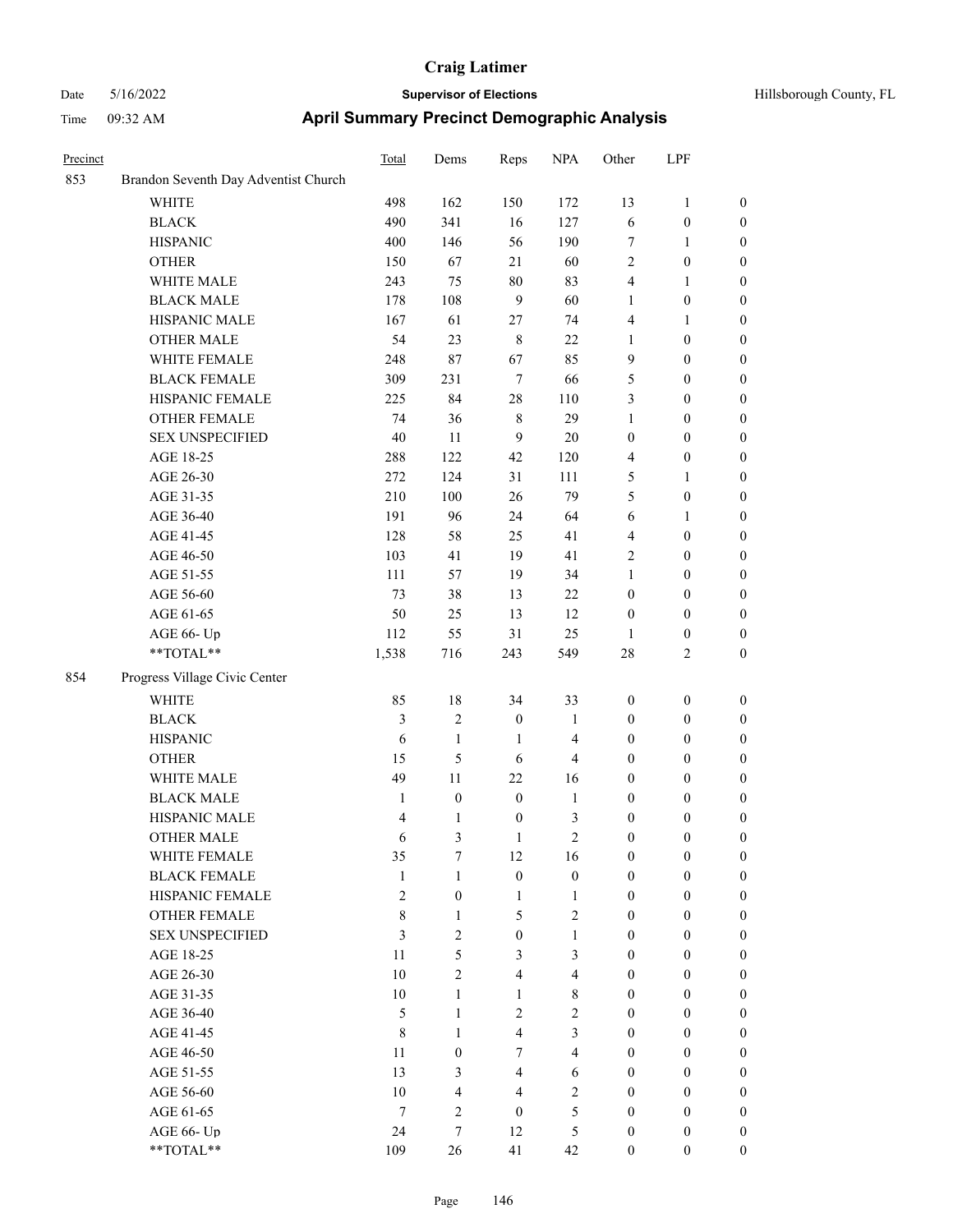| Hillsborough County, FL |  |
|-------------------------|--|
|                         |  |

| Precinct |                              | <b>Total</b> | Dems   | Reps        | <b>NPA</b> | Other            | LPF              |                  |
|----------|------------------------------|--------------|--------|-------------|------------|------------------|------------------|------------------|
| 855      | Brandon Masonic Lodge No 114 |              |        |             |            |                  |                  |                  |
|          | WHITE                        | 1,253        | 340    | 548         | 343        | 15               | 7                | $\boldsymbol{0}$ |
|          | <b>BLACK</b>                 | 398          | 291    | 19          | 81         | $\mathfrak{Z}$   | $\overline{4}$   | $\boldsymbol{0}$ |
|          | <b>HISPANIC</b>              | 590          | 263    | 95          | 227        | 3                | $\sqrt{2}$       | 0                |
|          | <b>OTHER</b>                 | 234          | $80\,$ | $48\,$      | 100        | 5                | $\mathbf{1}$     | 0                |
|          | WHITE MALE                   | 561          | 119    | 259         | 169        | 9                | $\mathfrak{S}$   | $\boldsymbol{0}$ |
|          | <b>BLACK MALE</b>            | 153          | 110    | $\,$ 8 $\,$ | 32         | 1                | $\sqrt{2}$       | $\boldsymbol{0}$ |
|          | HISPANIC MALE                | 246          | 92     | 44          | 108        | $\mathbf{1}$     | $\mathbf{1}$     | $\boldsymbol{0}$ |
|          | <b>OTHER MALE</b>            | 77           | 22     | 18          | 33         | 4                | $\boldsymbol{0}$ | $\boldsymbol{0}$ |
|          | WHITE FEMALE                 | 663          | 217    | 271         | 167        | 6                | $\sqrt{2}$       | $\boldsymbol{0}$ |
|          | <b>BLACK FEMALE</b>          | 235          | 173    | $11\,$      | 47         | 2                | $\sqrt{2}$       | $\boldsymbol{0}$ |
|          | HISPANIC FEMALE              | 334          | 168    | 48          | 115        | $\mathfrak{2}$   | $\mathbf{1}$     | $\boldsymbol{0}$ |
|          | OTHER FEMALE                 | 100          | 34     | 24          | 41         | $\mathbf{1}$     | $\boldsymbol{0}$ | 0                |
|          | <b>SEX UNSPECIFIED</b>       | 106          | 39     | 27          | 39         | $\boldsymbol{0}$ | $\mathbf{1}$     | 0                |
|          | AGE 18-25                    | 244          | 86     | 48          | 105        | 4                | $\mathbf{1}$     | 0                |
|          | AGE 26-30                    | 237          | 95     | 41          | 93         | 5                | $\mathfrak{Z}$   | 0                |
|          | AGE 31-35                    | 229          | 100    | 46          | $80\,$     | 3                | $\boldsymbol{0}$ | $\boldsymbol{0}$ |
|          | AGE 36-40                    | 223          | 89     | 49          | 82         | $\mathbf{1}$     | $\sqrt{2}$       | $\boldsymbol{0}$ |
|          | AGE 41-45                    | 202          | 66     | 53          | 77         | 2                | $\overline{4}$   | $\boldsymbol{0}$ |
|          | AGE 46-50                    | 173          | 63     | 49          | 57         | $\boldsymbol{0}$ | $\overline{4}$   | $\boldsymbol{0}$ |
|          | AGE 51-55                    | 196          | 82     | 49          | 62         | 3                | $\boldsymbol{0}$ | $\boldsymbol{0}$ |
|          | AGE 56-60                    | 196          | 72     | 72          | 49         | 3                | $\boldsymbol{0}$ | $\boldsymbol{0}$ |
|          | AGE 61-65                    | 196          | 84     | 73          | 38         | $\mathbf{1}$     | $\boldsymbol{0}$ | 0                |
|          | AGE 66- Up                   | 579          | 237    | 230         | 108        | $\overline{4}$   | $\boldsymbol{0}$ | 0                |
|          | **TOTAL**                    | 2,475        | 974    | 710         | 751        | 26               | 14               | $\boldsymbol{0}$ |
| 856      | Cornerstone Baptist Church   |              |        |             |            |                  |                  |                  |
|          | <b>WHITE</b>                 | 2,327        | 578    | 1,096       | 604        | 42               | $\boldsymbol{7}$ | 0                |
|          | <b>BLACK</b>                 | 347          | 247    | 13          | 84         | $\overline{2}$   | $\mathbf{1}$     | $\boldsymbol{0}$ |
|          | <b>HISPANIC</b>              | 635          | 224    | 165         | 237        | 8                | $\mathbf{1}$     | 0                |
|          | <b>OTHER</b>                 | 272          | 89     | 65          | 115        | 3                | $\boldsymbol{0}$ | $\boldsymbol{0}$ |
|          | WHITE MALE                   | 1,089        | 247    | 521         | 293        | 22               | 6                | $\boldsymbol{0}$ |
|          | <b>BLACK MALE</b>            | 156          | 102    | $\tau$      | 45         | 2                | $\boldsymbol{0}$ | $\boldsymbol{0}$ |
|          | HISPANIC MALE                | 296          | 98     | 82          | 111        | 4                | $\mathbf{1}$     | $\boldsymbol{0}$ |
|          | <b>OTHER MALE</b>            | 93           | 29     | 24          | 39         | $\mathbf{1}$     | $\boldsymbol{0}$ | $\boldsymbol{0}$ |
|          | WHITE FEMALE                 | 1,208        | 324    | 565         | 299        | 19               | $\mathbf{1}$     | 0                |
|          | <b>BLACK FEMALE</b>          | 185          | 139    | 6           | 39         | $\boldsymbol{0}$ | $\mathbf{1}$     | 0                |
|          | HISPANIC FEMALE              | 320          | 119    | 78          | 119        | 4                | $\boldsymbol{0}$ | 0                |
|          | <b>OTHER FEMALE</b>          | 103          | 34     | $27\,$      | $40\,$     | 2                | $\boldsymbol{0}$ | 0                |
|          | <b>SEX UNSPECIFIED</b>       | 131          | 46     | 29          | 55         | $\mathbf{1}$     | $\boldsymbol{0}$ | $\boldsymbol{0}$ |
|          | AGE 18-25                    | 436          | 138    | 108         | 174        | 14               | $\sqrt{2}$       | $\boldsymbol{0}$ |
|          | AGE 26-30                    | 281          | 81     | 69          | 128        | 3                | $\boldsymbol{0}$ | $\overline{0}$   |
|          | AGE 31-35                    | 312          | 110    | 86          | 105        | 10               | $\mathbf{1}$     | 0                |
|          | AGE 36-40                    | 334          | 110    | 94          | 120        | $\,$ 8 $\,$      | $\sqrt{2}$       | $\overline{0}$   |
|          | AGE 41-45                    | 282          | 92     | 103         | 83         | $\sqrt{2}$       | $\sqrt{2}$       | $\overline{0}$   |
|          | AGE 46-50                    | 243          | 78     | 86          | 77         | $\mathbf{1}$     | $\mathbf{1}$     | $\boldsymbol{0}$ |
|          | AGE 51-55                    | 320          | 87     | 139         | 92         | $\sqrt{2}$       | $\boldsymbol{0}$ | 0                |
|          | AGE 56-60                    | 321          | 82     | 160         | 73         | 5                | $\mathbf{1}$     | 0                |
|          | AGE 61-65                    | 320          | 114    | 140         | 64         | $\sqrt{2}$       | $\boldsymbol{0}$ | $\boldsymbol{0}$ |
|          | AGE 66- Up                   | 732          | 246    | 354         | 124        | $\,$ 8 $\,$      | $\boldsymbol{0}$ | $\boldsymbol{0}$ |
|          | $**TOTAL**$                  | 3,581        | 1,138  | 1,339       | 1,040      | 55               | 9                | $\boldsymbol{0}$ |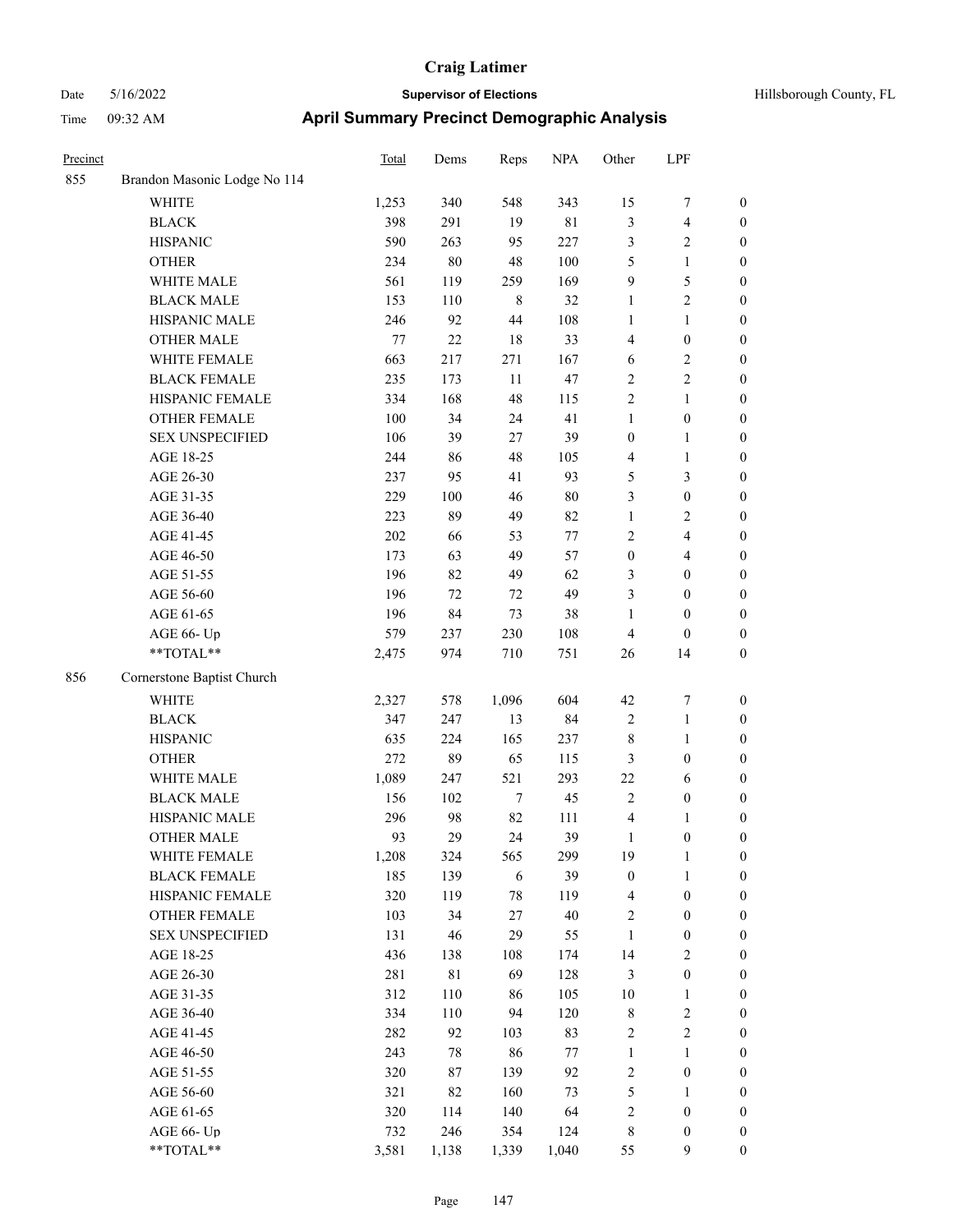| Precinct |                                        | <b>Total</b> | Dems     | Reps           | <b>NPA</b> | Other            | LPF                                         |                                      |
|----------|----------------------------------------|--------------|----------|----------------|------------|------------------|---------------------------------------------|--------------------------------------|
| 857      | Brandon Seventh Day Adventist Church   |              |          |                |            |                  |                                             |                                      |
|          | WHITE                                  | 778          | 214      | 313            | 229        | 18               | 4                                           | $\boldsymbol{0}$                     |
|          | <b>BLACK</b>                           | 621          | 444      | 27             | 144        | 5                | 1                                           | $\boldsymbol{0}$                     |
|          | <b>HISPANIC</b>                        | 571          | 225      | 83             | 257        | 6                | $\boldsymbol{0}$                            | $\boldsymbol{0}$                     |
|          | <b>OTHER</b>                           | 219          | $72\,$   | 32             | 112        | $\sqrt{2}$       | 1                                           | $\boldsymbol{0}$                     |
|          | WHITE MALE                             | 346          | 74       | 149            | 112        | 9                | 2                                           | $\boldsymbol{0}$                     |
|          | <b>BLACK MALE</b>                      | 227          | 145      | 12             | 65         | $\overline{4}$   | 1                                           | $\boldsymbol{0}$                     |
|          | HISPANIC MALE                          | 225          | 79       | 42             | 102        | $\overline{2}$   | $\boldsymbol{0}$                            | $\boldsymbol{0}$                     |
|          | <b>OTHER MALE</b>                      | 84           | 26       | 17             | 39         | $\sqrt{2}$       | $\boldsymbol{0}$                            | $\boldsymbol{0}$                     |
|          | WHITE FEMALE                           | 425          | 139      | 160            | 115        | 9                | 2                                           | $\boldsymbol{0}$                     |
|          | <b>BLACK FEMALE</b>                    | 386          | 295      | 15             | 75         | $\mathbf{1}$     | $\boldsymbol{0}$                            | $\boldsymbol{0}$                     |
|          | HISPANIC FEMALE                        | 342          | 144      | 41             | 153        | $\overline{4}$   | $\boldsymbol{0}$                            | $\boldsymbol{0}$                     |
|          | <b>OTHER FEMALE</b>                    | 100          | $40\,$   | 13             | 46         | $\boldsymbol{0}$ | 1                                           | $\boldsymbol{0}$                     |
|          | <b>SEX UNSPECIFIED</b>                 | 54           | 13       | 6              | 35         | $\boldsymbol{0}$ | $\boldsymbol{0}$                            | $\boldsymbol{0}$                     |
|          | AGE 18-25                              | 327          | 151      | 52             | 117        | $\tau$           | $\boldsymbol{0}$                            | $\boldsymbol{0}$                     |
|          | AGE 26-30                              | 268          | 116      | 33             | 108        | 9                | 2                                           | $\boldsymbol{0}$                     |
|          | AGE 31-35                              | 265          | 105      | 44             | 112        | $\sqrt{2}$       | 2                                           | $\boldsymbol{0}$                     |
|          | AGE 36-40                              | 220          | 97       | 30             | 90         | 3                | $\boldsymbol{0}$                            | $\boldsymbol{0}$                     |
|          | AGE 41-45                              | 204          | 82       | 47             | 71         | 3                | 1                                           | $\boldsymbol{0}$                     |
|          | AGE 46-50                              | 174          | 86       | 32             | 54         | $\mathbf{1}$     | 1                                           | $\boldsymbol{0}$                     |
|          | AGE 51-55                              | 179          | 73       | 52             | 53         | 1                | $\boldsymbol{0}$                            | $\boldsymbol{0}$                     |
|          | AGE 56-60                              | 178          | 72       | 51             | 52         | 3                | $\boldsymbol{0}$                            | $\boldsymbol{0}$                     |
|          | AGE 61-65                              | 143          | 67       | 41             | 34         | $\mathbf{1}$     | $\boldsymbol{0}$                            | $\boldsymbol{0}$                     |
|          | AGE 66- Up                             | 231          | 106      | 73             | 51         | 1                | $\boldsymbol{0}$                            | $\boldsymbol{0}$                     |
|          | $**TOTAL**$                            | 2,189        | 955      | 455            | 742        | 31               | 6                                           | $\boldsymbol{0}$                     |
| 858      | <b>Brandon Community Center</b>        |              |          |                |            |                  |                                             |                                      |
|          | <b>WHITE</b>                           | 853          | 181      | 405            | 247        | 19               | 1                                           | $\boldsymbol{0}$                     |
|          | <b>BLACK</b>                           | 235          | 172      | 9              | 51         | $\mathfrak{Z}$   | $\boldsymbol{0}$                            | $\boldsymbol{0}$                     |
|          | <b>HISPANIC</b>                        | 491          | 210      | 90             | 183        | 6                | 2                                           | $\boldsymbol{0}$                     |
|          | <b>OTHER</b>                           | 122          | 35       | 31             | 54         | $\overline{2}$   | $\boldsymbol{0}$                            | $\boldsymbol{0}$                     |
|          |                                        |              |          | 194            |            | $\sqrt{2}$       |                                             |                                      |
|          | WHITE MALE<br><b>BLACK MALE</b>        | 394<br>92    | 69       |                | 128        | $\sqrt{2}$       | 1                                           | $\boldsymbol{0}$                     |
|          | HISPANIC MALE                          |              | 60       | 5<br>35        | 25<br>78   | $\sqrt{2}$       | $\boldsymbol{0}$                            | $\boldsymbol{0}$                     |
|          |                                        | 184<br>42    | 67<br>14 | 7              | 20         | 1                | $\overline{\mathbf{c}}$<br>$\boldsymbol{0}$ | $\boldsymbol{0}$                     |
|          | <b>OTHER MALE</b>                      | 448          | 110      |                |            |                  | $\boldsymbol{0}$                            | $\boldsymbol{0}$<br>$\boldsymbol{0}$ |
|          | WHITE FEMALE                           |              |          | 207            | 114        | 17               |                                             |                                      |
|          | <b>BLACK FEMALE</b>                    | 141          | 111      | $\overline{4}$ | 25         | $\mathbf{1}$     | $\boldsymbol{0}$                            | $\boldsymbol{0}$                     |
|          | HISPANIC FEMALE<br><b>OTHER FEMALE</b> | 288          | 136      | 51             | 97         | $\overline{4}$   | $\boldsymbol{0}$                            | $\boldsymbol{0}$                     |
|          |                                        | 48           | 15       | $10\,$         | 22         | $\mathbf{1}$     | $\boldsymbol{0}$                            | $\boldsymbol{0}$                     |
|          | <b>SEX UNSPECIFIED</b>                 | 64           | 16       | $22\,$         | 26         | $\boldsymbol{0}$ | $\boldsymbol{0}$                            | $\boldsymbol{0}$                     |
|          | AGE 18-25                              | 171          | 60       | 33             | 71         | 6                | 1                                           | $\boldsymbol{0}$                     |
|          | AGE 26-30                              | 137          | 41       | 31             | 61         | $\overline{4}$   | $\boldsymbol{0}$                            | $\boldsymbol{0}$                     |
|          | AGE 31-35                              | 179          | 54       | $44\,$         | 77         | $\mathfrak{Z}$   | 1                                           | $\boldsymbol{0}$                     |
|          | AGE 36-40                              | 154          | 53       | 36             | 57         | $\,$ 8 $\,$      | $\boldsymbol{0}$                            | $\boldsymbol{0}$                     |
|          | AGE 41-45                              | 137          | 43       | 32             | 58         | $\overline{4}$   | $\boldsymbol{0}$                            | $\boldsymbol{0}$                     |
|          | AGE 46-50                              | 148          | 58       | 43             | 45         | $\sqrt{2}$       | $\boldsymbol{0}$                            | $\boldsymbol{0}$                     |
|          | AGE 51-55                              | 144          | 49       | 48             | 46         | $\mathbf{1}$     | $\boldsymbol{0}$                            | $\boldsymbol{0}$                     |
|          | AGE 56-60                              | 143          | 50       | 56             | 37         | $\boldsymbol{0}$ | $\boldsymbol{0}$                            | $\boldsymbol{0}$                     |
|          | AGE 61-65                              | 122          | 48       | 49             | 24         | $\boldsymbol{0}$ | $\mathbf{1}$                                | $\boldsymbol{0}$                     |
|          | AGE 66- Up                             | 366          | 142      | 163            | 59         | $\sqrt{2}$       | $\boldsymbol{0}$                            | $\boldsymbol{0}$                     |
|          | **TOTAL**                              | 1,701        | 598      | 535            | 535        | $30\,$           | 3                                           | $\boldsymbol{0}$                     |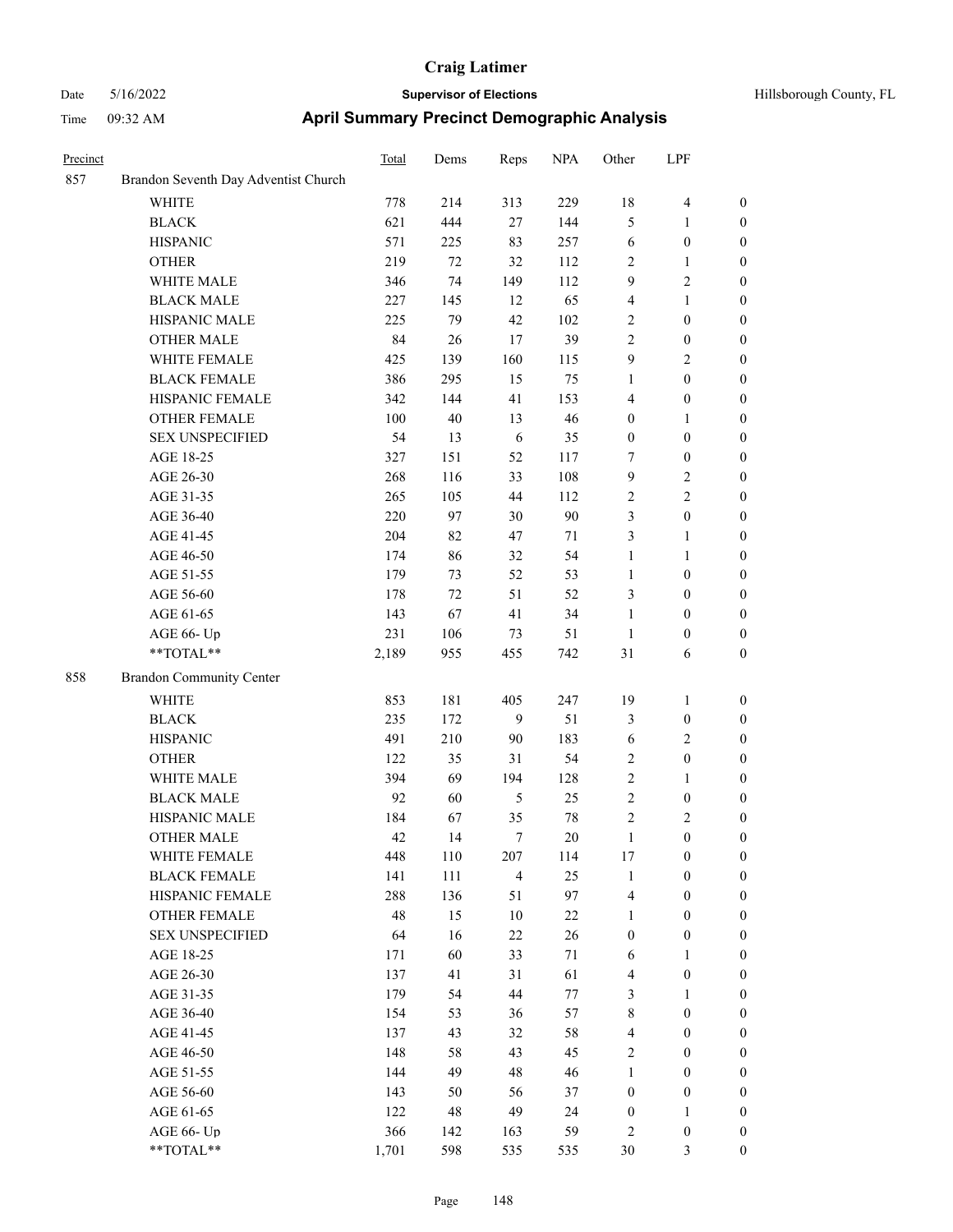| Hillsborough County, FL |  |  |
|-------------------------|--|--|
|-------------------------|--|--|

| Precinct |                                      | <b>Total</b>     | Dems             | Reps             | <b>NPA</b>       | Other            | LPF              |                  |
|----------|--------------------------------------|------------------|------------------|------------------|------------------|------------------|------------------|------------------|
| 860      | First United Methodist of Seffner    |                  |                  |                  |                  |                  |                  |                  |
|          | WHITE                                | 865              | 210              | 420              | 216              | 16               | $\mathfrak{Z}$   | $\boldsymbol{0}$ |
|          | <b>BLACK</b>                         | 270              | 192              | $\tau$           | 67               | 4                | $\boldsymbol{0}$ | $\boldsymbol{0}$ |
|          | <b>HISPANIC</b>                      | 241              | 100              | 32               | 103              | 6                | $\boldsymbol{0}$ | 0                |
|          | <b>OTHER</b>                         | 132              | 48               | 34               | $47\,$           | 1                | $\sqrt{2}$       | 0                |
|          | WHITE MALE                           | 422              | 92               | 202              | 115              | 11               | $\sqrt{2}$       | $\boldsymbol{0}$ |
|          | <b>BLACK MALE</b>                    | 116              | 71               | $\overline{4}$   | 37               | 4                | $\boldsymbol{0}$ | $\boldsymbol{0}$ |
|          | HISPANIC MALE                        | 106              | 38               | $17$             | 49               | 2                | $\boldsymbol{0}$ | $\boldsymbol{0}$ |
|          | <b>OTHER MALE</b>                    | 50               | 17               | 15               | 17               | $\boldsymbol{0}$ | $\mathbf{1}$     | $\boldsymbol{0}$ |
|          | WHITE FEMALE                         | 437              | 116              | 214              | 101              | 5                | $\mathbf{1}$     | $\boldsymbol{0}$ |
|          | <b>BLACK FEMALE</b>                  | 152              | 119              | $\mathfrak{Z}$   | $30\,$           | $\boldsymbol{0}$ | $\boldsymbol{0}$ | $\boldsymbol{0}$ |
|          | HISPANIC FEMALE                      | 124              | 60               | 15               | 45               | 4                | $\boldsymbol{0}$ | $\boldsymbol{0}$ |
|          | OTHER FEMALE                         | 57               | 23               | 13               | $20\,$           | $\mathbf{1}$     | $\boldsymbol{0}$ | 0                |
|          | <b>SEX UNSPECIFIED</b>               | 44               | 14               | 10               | 19               | $\boldsymbol{0}$ | $\mathbf{1}$     | 0                |
|          | AGE 18-25                            | 195              | 72               | 46               | 71               | 5                | $\mathbf{1}$     | 0                |
|          | AGE 26-30                            | 128              | 46               | 23               | 49               | 8                | $\sqrt{2}$       | 0                |
|          | AGE 31-35                            | 137              | 50               | 43               | 44               | $\boldsymbol{0}$ | $\boldsymbol{0}$ | $\boldsymbol{0}$ |
|          | AGE 36-40                            | 123              | 46               | 31               | 44               | 2                | $\boldsymbol{0}$ | $\boldsymbol{0}$ |
|          | AGE 41-45                            | 141              | 56               | 40               | 44               | $\mathbf{1}$     | $\boldsymbol{0}$ | $\boldsymbol{0}$ |
|          | AGE 46-50                            | 138              | 48               | 49               | 39               | 2                | $\boldsymbol{0}$ | $\boldsymbol{0}$ |
|          | AGE 51-55                            | 156              | 51               | 62               | 37               | 5                | $\mathbf{1}$     | $\boldsymbol{0}$ |
|          | AGE 56-60                            | 126              | 44               | 46               | 34               | $\overline{c}$   | $\boldsymbol{0}$ | 0                |
|          | AGE 61-65                            | 131              | 52               | 57               | $20\,$           | $\mathbf{1}$     | 1                | 0                |
|          | AGE 66- Up                           | 233              | 85               | 96               | 51               | $\mathbf{1}$     | $\boldsymbol{0}$ | 0                |
|          | **TOTAL**                            | 1,508            | 550              | 493              | 433              | $27\,$           | 5                | $\boldsymbol{0}$ |
| 862      | Hillsborough County Fair Association |                  |                  |                  |                  |                  |                  |                  |
|          | <b>WHITE</b>                         | 189              | 31               | 113              | 43               | $\overline{c}$   | $\boldsymbol{0}$ | 0                |
|          | <b>BLACK</b>                         | $\mathfrak{2}$   | $\boldsymbol{0}$ | $\boldsymbol{0}$ | $\sqrt{2}$       | $\boldsymbol{0}$ | $\boldsymbol{0}$ | 0                |
|          | <b>HISPANIC</b>                      | 64               | 22               | 16               | 26               | $\boldsymbol{0}$ | $\boldsymbol{0}$ | 0                |
|          | <b>OTHER</b>                         | 16               | 5                | $\mathfrak{Z}$   | $\tau$           | 1                | $\boldsymbol{0}$ | $\boldsymbol{0}$ |
|          | WHITE MALE                           | 93               | 17               | 58               | 18               | $\boldsymbol{0}$ | $\boldsymbol{0}$ | $\boldsymbol{0}$ |
|          | <b>BLACK MALE</b>                    | $\mathfrak{2}$   | $\boldsymbol{0}$ | $\boldsymbol{0}$ | $\sqrt{2}$       | $\boldsymbol{0}$ | $\boldsymbol{0}$ | $\boldsymbol{0}$ |
|          | HISPANIC MALE                        | 32               | $10\,$           | 9                | 13               | $\boldsymbol{0}$ | $\boldsymbol{0}$ | $\boldsymbol{0}$ |
|          | <b>OTHER MALE</b>                    | 6                | $\mathbf{1}$     | $\boldsymbol{0}$ | $\overline{4}$   | 1                | $\boldsymbol{0}$ | $\boldsymbol{0}$ |
|          | WHITE FEMALE                         | 96               | 14               | 55               | 25               | $\overline{c}$   | $\boldsymbol{0}$ | 0                |
|          | <b>BLACK FEMALE</b>                  | $\boldsymbol{0}$ | $\boldsymbol{0}$ | $\boldsymbol{0}$ | $\boldsymbol{0}$ | $\boldsymbol{0}$ | $\boldsymbol{0}$ | 0                |
|          | HISPANIC FEMALE                      | 30               | 11               | $\tau$           | 12               | $\boldsymbol{0}$ | $\boldsymbol{0}$ | 0                |
|          | <b>OTHER FEMALE</b>                  | 5                | $\mathfrak{2}$   | $\sqrt{2}$       | $\mathbf{1}$     | $\boldsymbol{0}$ | $\boldsymbol{0}$ | $\overline{0}$   |
|          | <b>SEX UNSPECIFIED</b>               | $\overline{7}$   | 3                | $\mathbf{1}$     | 3                | $\boldsymbol{0}$ | $\boldsymbol{0}$ | $\overline{0}$   |
|          | AGE 18-25                            | 34               | 12               | 9                | 13               | $\boldsymbol{0}$ | $\boldsymbol{0}$ | $\overline{0}$   |
|          | AGE 26-30                            | 27               | 5                | $\,$ 8 $\,$      | 13               | 1                | $\boldsymbol{0}$ | $\overline{0}$   |
|          | AGE 31-35                            | 15               | $\mathbf{1}$     | 7                | $\boldsymbol{7}$ | $\boldsymbol{0}$ | $\boldsymbol{0}$ | $\overline{0}$   |
|          | AGE 36-40                            | $28\,$           | 3                | 17               | $\boldsymbol{7}$ | $\mathbf{1}$     | $\boldsymbol{0}$ | $\overline{0}$   |
|          | AGE 41-45                            | 15               | 3                | 5                | $\tau$           | $\boldsymbol{0}$ | $\boldsymbol{0}$ | $\overline{0}$   |
|          | AGE 46-50                            | 26               | 6                | 16               | $\overline{4}$   | $\boldsymbol{0}$ | $\boldsymbol{0}$ | $\overline{0}$   |
|          | AGE 51-55                            | 26               | 7                | 11               | $\tau$           | 1                | $\boldsymbol{0}$ | 0                |
|          | AGE 56-60                            | 24               | $\mathfrak{Z}$   | 13               | $\,$ 8 $\,$      | $\boldsymbol{0}$ | $\boldsymbol{0}$ | $\boldsymbol{0}$ |
|          | AGE 61-65                            | 24               | $\overline{4}$   | 16               | $\overline{4}$   | $\boldsymbol{0}$ | $\boldsymbol{0}$ | $\overline{0}$   |
|          | AGE 66- Up                           | 52               | 14               | 30               | 8                | $\boldsymbol{0}$ | $\boldsymbol{0}$ | 0                |
|          | **TOTAL**                            | 271              | 58               | 132              | $78\,$           | 3                | $\boldsymbol{0}$ | $\boldsymbol{0}$ |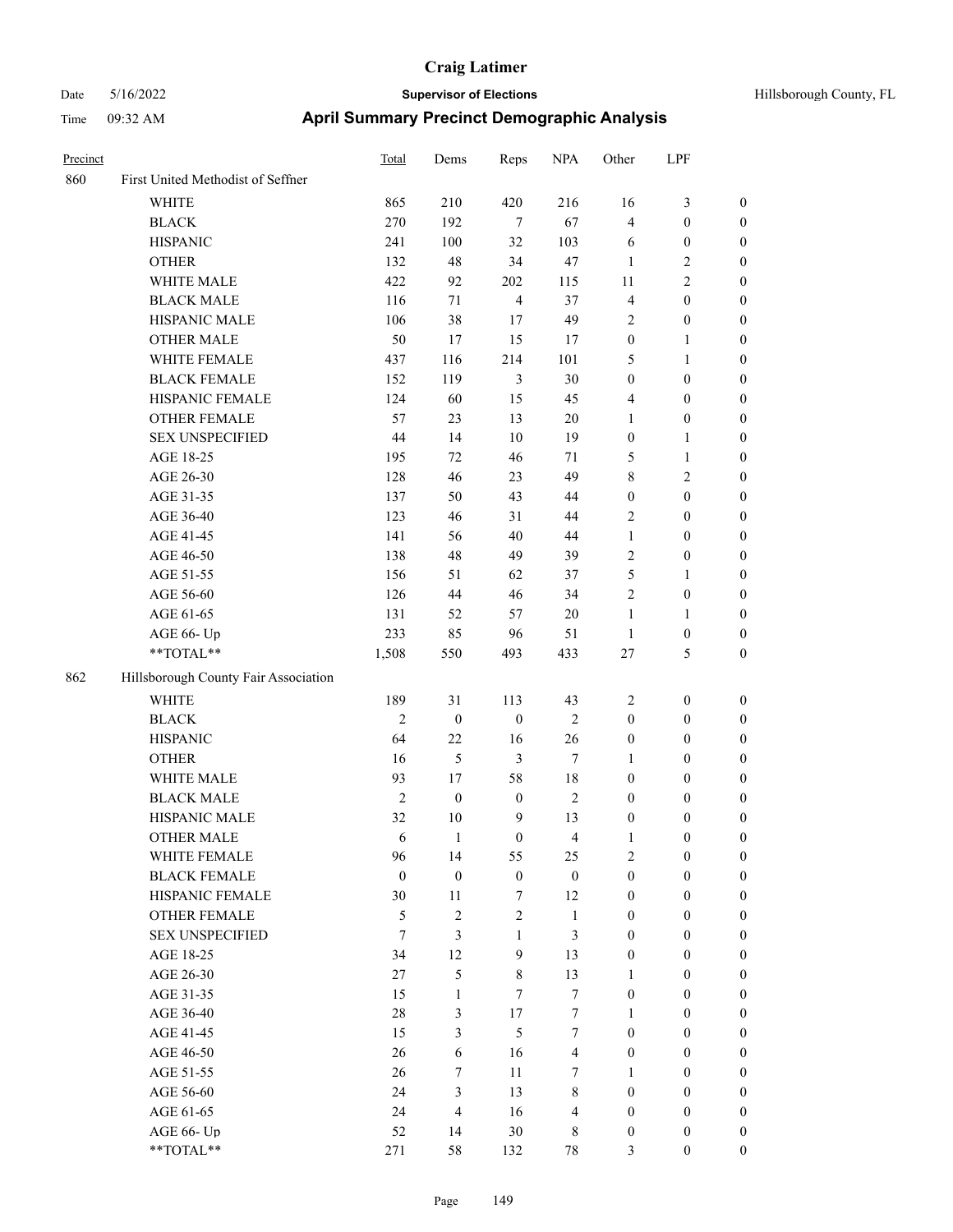| Precinct |                                      | <b>Total</b> | Dems   | Reps           | <b>NPA</b>     | Other            | LPF                     |                  |
|----------|--------------------------------------|--------------|--------|----------------|----------------|------------------|-------------------------|------------------|
| 863      | Fellowship Baptist Church Valrico    |              |        |                |                |                  |                         |                  |
|          | WHITE                                | 662          | 173    | 300            | 170            | 16               | 3                       | $\boldsymbol{0}$ |
|          | <b>BLACK</b>                         | 70           | 54     | 5              | 11             | $\boldsymbol{0}$ | $\boldsymbol{0}$        | $\boldsymbol{0}$ |
|          | <b>HISPANIC</b>                      | 218          | 109    | 46             | 59             | $\overline{4}$   | $\boldsymbol{0}$        | $\boldsymbol{0}$ |
|          | <b>OTHER</b>                         | 60           | 31     | 11             | 18             | $\boldsymbol{0}$ | $\boldsymbol{0}$        | $\boldsymbol{0}$ |
|          | WHITE MALE                           | 279          | 60     | 139            | 73             | 5                | 2                       | $\boldsymbol{0}$ |
|          | <b>BLACK MALE</b>                    | 36           | $27\,$ | $\mathbf{1}$   | 8              | $\boldsymbol{0}$ | $\boldsymbol{0}$        | $\boldsymbol{0}$ |
|          | HISPANIC MALE                        | 95           | 45     | 23             | 26             | 1                | $\boldsymbol{0}$        | $\boldsymbol{0}$ |
|          | <b>OTHER MALE</b>                    | 13           | 4      | 3              | 6              | $\mathbf{0}$     | $\boldsymbol{0}$        | $\boldsymbol{0}$ |
|          | WHITE FEMALE                         | 369          | 110    | 156            | 92             | 10               | 1                       | $\boldsymbol{0}$ |
|          | <b>BLACK FEMALE</b>                  | 33           | 26     | $\overline{4}$ | 3              | $\boldsymbol{0}$ | $\boldsymbol{0}$        | $\boldsymbol{0}$ |
|          | HISPANIC FEMALE                      | 116          | 62     | $20\,$         | 31             | 3                | $\boldsymbol{0}$        | $\boldsymbol{0}$ |
|          | <b>OTHER FEMALE</b>                  | 31           | 18     | 3              | $10\,$         | $\boldsymbol{0}$ | $\boldsymbol{0}$        | $\boldsymbol{0}$ |
|          | <b>SEX UNSPECIFIED</b>               | 38           | 15     | 13             | $\overline{9}$ | $\mathbf{1}$     | $\boldsymbol{0}$        | $\boldsymbol{0}$ |
|          | AGE 18-25                            | 56           | 20     | 12             | 21             | $\overline{2}$   | 1                       | $\boldsymbol{0}$ |
|          | AGE 26-30                            | 44           | 17     | 5              | $20\,$         | $\overline{2}$   | $\boldsymbol{0}$        | $\boldsymbol{0}$ |
|          | AGE 31-35                            | 51           | 17     | 14             | 20             | $\boldsymbol{0}$ | $\boldsymbol{0}$        | $\boldsymbol{0}$ |
|          | AGE 36-40                            | 36           | 10     | 12             | 12             | 1                | 1                       | $\boldsymbol{0}$ |
|          | AGE 41-45                            | 43           | 14     | $\overline{9}$ | $20\,$         | $\boldsymbol{0}$ | $\boldsymbol{0}$        | $\boldsymbol{0}$ |
|          | AGE 46-50                            | 46           | 14     | 17             | 14             | $\mathbf{1}$     | $\boldsymbol{0}$        | $\boldsymbol{0}$ |
|          | AGE 51-55                            | 59           | 17     | 25             | 15             | $\sqrt{2}$       | $\boldsymbol{0}$        | $\boldsymbol{0}$ |
|          | AGE 56-60                            | 83           | 32     | 27             | 22             | $\overline{c}$   | $\boldsymbol{0}$        | $\boldsymbol{0}$ |
|          | AGE 61-65                            | 125          | 43     | 48             | $30\,$         | $\overline{4}$   | $\boldsymbol{0}$        | $\boldsymbol{0}$ |
|          | AGE 66- Up                           | 467          | 183    | 193            | 84             | 6                | 1                       | $\boldsymbol{0}$ |
|          | **TOTAL**                            | 1,010        | 367    | 362            | 258            | 20               | 3                       | $\boldsymbol{0}$ |
| 867      | Hillsborough County Fair Association |              |        |                |                |                  |                         |                  |
|          | <b>WHITE</b>                         | 2,928        | 557    | 1,501          | 818            | 40               | 12                      | $\boldsymbol{0}$ |
|          | <b>BLACK</b>                         | 760          | 538    | 30             | 184            | $\tau$           | $\mathbf{1}$            | $\boldsymbol{0}$ |
|          | <b>HISPANIC</b>                      | 1,164        | 414    | 275            | 461            | 12               | $\overline{\mathbf{c}}$ | $\boldsymbol{0}$ |
|          | <b>OTHER</b>                         | 641          | 199    | 147            | 292            | $\overline{2}$   | 1                       | $\boldsymbol{0}$ |
|          | WHITE MALE                           | 1,409        | 214    | 757            | 415            | 15               | 8                       | $\boldsymbol{0}$ |
|          | <b>BLACK MALE</b>                    | 349          | 226    | 17             | 100            | 5                | 1                       | $\boldsymbol{0}$ |
|          | HISPANIC MALE                        | 541          | 168    | 140            | 226            | 7                | $\boldsymbol{0}$        | $\boldsymbol{0}$ |
|          | <b>OTHER MALE</b>                    | 254          | 77     | 63             | 113            | $\boldsymbol{0}$ | 1                       | $\boldsymbol{0}$ |
|          | WHITE FEMALE                         | 1,490        | 337    | 733            | 391            | 25               | $\overline{\mathbf{4}}$ | $\boldsymbol{0}$ |
|          | <b>BLACK FEMALE</b>                  | 400          | 302    | 13             | 83             | $\sqrt{2}$       | $\boldsymbol{0}$        | $\boldsymbol{0}$ |
|          | HISPANIC FEMALE                      | 606          | 239    | 133            | 227            | $\sqrt{5}$       | $\mathbf{2}$            | $\boldsymbol{0}$ |
|          | OTHER FEMALE                         | 293          | 97     | 64             | 130            | $\sqrt{2}$       | $\boldsymbol{0}$        | $\boldsymbol{0}$ |
|          | <b>SEX UNSPECIFIED</b>               | 151          | 48     | 33             | $70\,$         | $\boldsymbol{0}$ | $\boldsymbol{0}$        | $\boldsymbol{0}$ |
|          | AGE 18-25                            | 727          | 214    | 203            | 302            | $\boldsymbol{7}$ | 1                       | $\boldsymbol{0}$ |
|          | AGE 26-30                            | 402          | 123    | 120            | 154            | $\overline{4}$   | $\mathbf{1}$            | $\boldsymbol{0}$ |
|          | AGE 31-35                            | 452          | 143    | 126            | 174            | $\boldsymbol{7}$ | $\overline{\mathbf{c}}$ | $\boldsymbol{0}$ |
|          | AGE 36-40                            | 495          | 129    | 176            | 180            | $\mathfrak s$    | 5                       | $\boldsymbol{0}$ |
|          | AGE 41-45                            | 565          | 161    | 184            | 213            | $\mathfrak s$    | $\overline{\mathbf{c}}$ | $\boldsymbol{0}$ |
|          | AGE 46-50                            | 498          | 165    | 168            | 162            | $\mathfrak z$    | $\boldsymbol{0}$        | $\boldsymbol{0}$ |
|          | AGE 51-55                            | 517          | 164    | 198            | 147            | $\,8\,$          | $\boldsymbol{0}$        | $\boldsymbol{0}$ |
|          | AGE 56-60                            | 479          | 152    | 193            | 127            | $\mathfrak s$    | $\mathbf{2}$            | $\boldsymbol{0}$ |
|          | AGE 61-65                            | 414          | 138    | 177            | 98             | $\boldsymbol{0}$ | $\mathbf{1}$            | $\boldsymbol{0}$ |
|          | AGE 66- Up                           | 944          | 319    | 408            | 198            | 17               | $\overline{\mathbf{c}}$ | $\boldsymbol{0}$ |
|          | $**TOTAL**$                          | 5,493        | 1,708  | 1,953          | 1,755          | 61               | 16                      | $\boldsymbol{0}$ |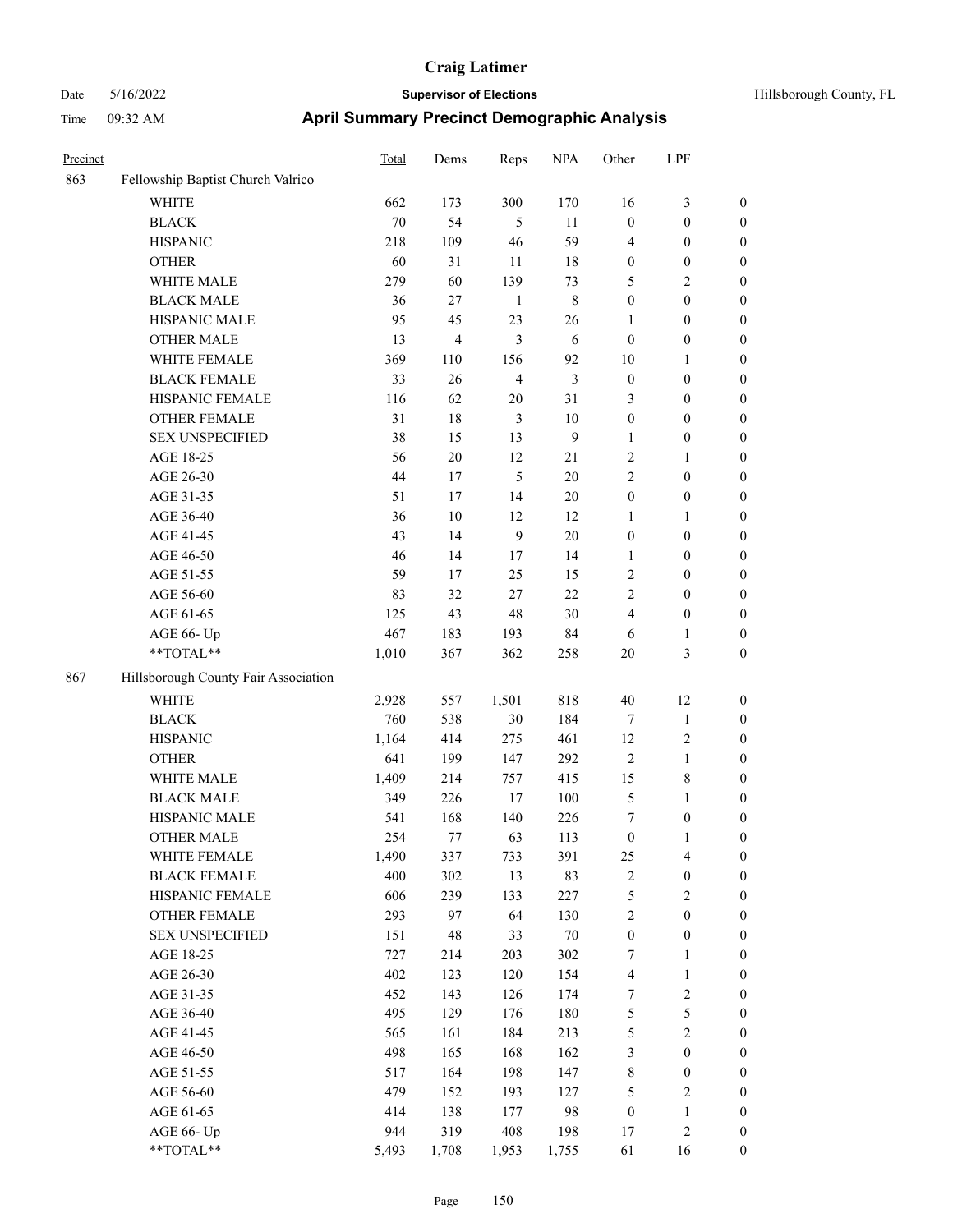| Hillsborough County. |  |
|----------------------|--|

| Precinct |                                 | <b>Total</b> | Dems | Reps             | <b>NPA</b> | Other            | LPF                     |                  |
|----------|---------------------------------|--------------|------|------------------|------------|------------------|-------------------------|------------------|
| 868      | Holy Innocents Episcopal Church |              |      |                  |            |                  |                         |                  |
|          | WHITE                           | 979          | 235  | 475              | 248        | 17               | $\overline{\mathbf{4}}$ | $\boldsymbol{0}$ |
|          | <b>BLACK</b>                    | 255          | 191  | 11               | 51         | $\sqrt{2}$       | $\boldsymbol{0}$        | $\boldsymbol{0}$ |
|          | <b>HISPANIC</b>                 | 367          | 133  | 75               | 154        | 4                | $\mathbf{1}$            | 0                |
|          | <b>OTHER</b>                    | 207          | 71   | 42               | 92         | 2                | $\boldsymbol{0}$        | 0                |
|          | WHITE MALE                      | 470          | 92   | 237              | 131        | 6                | $\overline{4}$          | $\boldsymbol{0}$ |
|          | <b>BLACK MALE</b>               | 109          | 77   | $\overline{4}$   | $27\,$     | $\mathbf{1}$     | $\boldsymbol{0}$        | $\boldsymbol{0}$ |
|          | HISPANIC MALE                   | 159          | 54   | 31               | 73         | $\mathbf{1}$     | $\boldsymbol{0}$        | $\boldsymbol{0}$ |
|          | OTHER MALE                      | 80           | 19   | 24               | 37         | $\boldsymbol{0}$ | $\boldsymbol{0}$        | $\boldsymbol{0}$ |
|          | WHITE FEMALE                    | 502          | 142  | 235              | 114        | 11               | $\boldsymbol{0}$        | $\boldsymbol{0}$ |
|          | <b>BLACK FEMALE</b>             | 139          | 110  | $\boldsymbol{7}$ | $21\,$     | $\mathbf{1}$     | $\boldsymbol{0}$        | $\boldsymbol{0}$ |
|          | HISPANIC FEMALE                 | 203          | 78   | 42               | 79         | 3                | 1                       | 0                |
|          | OTHER FEMALE                    | 90           | 39   | 12               | 38         | $\mathbf{1}$     | $\boldsymbol{0}$        | 0                |
|          | <b>SEX UNSPECIFIED</b>          | 56           | 19   | 11               | 25         | 1                | $\boldsymbol{0}$        | 0                |
|          | AGE 18-25                       | 177          | 65   | 48               | 59         | 3                | $\overline{c}$          | 0                |
|          | AGE 26-30                       | 150          | 43   | $40\,$           | 64         | 3                | $\boldsymbol{0}$        | $\boldsymbol{0}$ |
|          | AGE 31-35                       | 151          | 47   | 33               | 62         | 6                | 3                       | $\boldsymbol{0}$ |
|          | AGE 36-40                       | 130          | 51   | 32               | 47         | $\boldsymbol{0}$ | $\boldsymbol{0}$        | $\boldsymbol{0}$ |
|          | AGE 41-45                       | 158          | 45   | 44               | 68         | 1                | $\boldsymbol{0}$        | $\boldsymbol{0}$ |
|          | AGE 46-50                       | 151          | 57   | 45               | 47         | 2                | $\boldsymbol{0}$        | $\boldsymbol{0}$ |
|          | AGE 51-55                       | 176          | 57   | 60               | 57         | 2                | $\boldsymbol{0}$        | $\boldsymbol{0}$ |
|          | AGE 56-60                       | 179          | 64   | 80               | 34         | $\mathbf{1}$     | $\boldsymbol{0}$        | 0                |
|          | AGE 61-65                       | 176          | 63   | 67               | $44\,$     | 2                | $\boldsymbol{0}$        | 0                |
|          | AGE 66- Up                      | 360          | 138  | 154              | 63         | 5                | $\boldsymbol{0}$        | 0                |
|          | **TOTAL**                       | 1,808        | 630  | 603              | 545        | 25               | 5                       | $\boldsymbol{0}$ |
| 869      | Bay Life Church                 |              |      |                  |            |                  |                         |                  |
|          | <b>WHITE</b>                    | 1,122        | 295  | 529              | 271        | $21\,$           | 6                       | 0                |
|          | <b>BLACK</b>                    | 175          | 126  | 8                | 38         | $\sqrt{2}$       | $\mathbf{1}$            | $\boldsymbol{0}$ |
|          | <b>HISPANIC</b>                 | 232          | 98   | 60               | 73         | 1                | $\boldsymbol{0}$        | 0                |
|          | <b>OTHER</b>                    | 125          | 46   | 32               | 46         | $\boldsymbol{0}$ | 1                       | $\boldsymbol{0}$ |
|          | WHITE MALE                      | 527          | 110  | 264              | 138        | 10               | $\mathfrak{S}$          | $\boldsymbol{0}$ |
|          | <b>BLACK MALE</b>               | $88\,$       | 56   | 5                | 25         | 2                | $\boldsymbol{0}$        | $\boldsymbol{0}$ |
|          | HISPANIC MALE                   | 113          | 43   | 26               | 43         | $\mathbf{1}$     | $\boldsymbol{0}$        | 0                |
|          | <b>OTHER MALE</b>               | 47           | 16   | 15               | 15         | $\boldsymbol{0}$ | $\mathbf{1}$            | $\boldsymbol{0}$ |
|          | WHITE FEMALE                    | 583          | 183  | 259              | 129        | 11               | $\mathbf{1}$            | 0                |
|          | <b>BLACK FEMALE</b>             | 85           | 68   | 3                | 13         | $\boldsymbol{0}$ | $\mathbf{1}$            | 0                |
|          | HISPANIC FEMALE                 | 118          | 54   | 34               | $30\,$     | $\boldsymbol{0}$ | $\boldsymbol{0}$        | 0                |
|          | OTHER FEMALE                    | 54           | 24   | 12               | 18         | $\boldsymbol{0}$ | $\boldsymbol{0}$        | 0                |
|          | <b>SEX UNSPECIFIED</b>          | 39           | 11   | $11\,$           | 17         | $\boldsymbol{0}$ | $\boldsymbol{0}$        | $\overline{0}$   |
|          | AGE 18-25                       | 194          | 60   | 62               | 65         | 6                | $\mathbf{1}$            | $\overline{0}$   |
|          | AGE 26-30                       | 107          | 33   | 26               | 45         | 3                | $\boldsymbol{0}$        | 0                |
|          | AGE 31-35                       | 123          | 49   | 27               | 44         | 3                | $\boldsymbol{0}$        | 0                |
|          | AGE 36-40                       | 118          | 44   | 26               | 43         | 3                | $\overline{2}$          | 0                |
|          | AGE 41-45                       | 122          | 46   | 35               | 39         | $\mathbf{1}$     | $\mathbf{1}$            | 0                |
|          | AGE 46-50                       | 114          | 35   | 43               | 35         | $\mathbf{1}$     | $\boldsymbol{0}$        | 0                |
|          | AGE 51-55                       | 151          | 37   | 69               | $40\,$     | 3                | $\sqrt{2}$              | 0                |
|          | AGE 56-60                       | 198          | 55   | 102              | 38         | 2                | $\mathbf{1}$            | 0                |
|          | AGE 61-65                       | 140          | 61   | 60               | 18         | $\boldsymbol{0}$ | $\mathbf{1}$            | $\overline{0}$   |
|          | AGE 66- Up                      | 387          | 145  | 179              | 61         | $\overline{c}$   | $\boldsymbol{0}$        | 0                |
|          | **TOTAL**                       | 1,654        | 565  | 629              | 428        | 24               | $\,$ 8 $\,$             | $\boldsymbol{0}$ |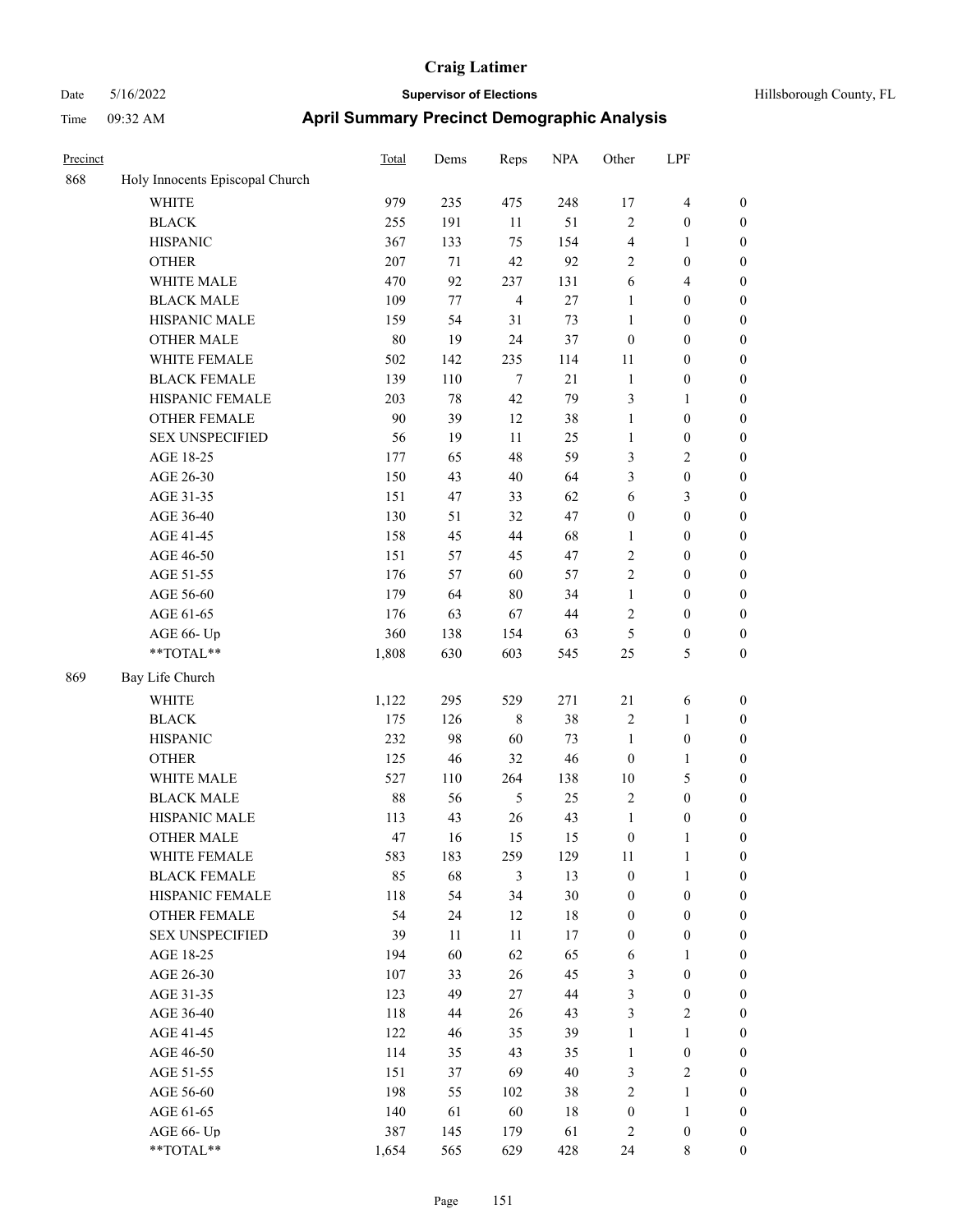| Precinct |                                   | <b>Total</b> | Dems  | Reps  | <b>NPA</b> | Other            | LPF                     |                  |
|----------|-----------------------------------|--------------|-------|-------|------------|------------------|-------------------------|------------------|
| 871      | First United Methodist of Seffner |              |       |       |            |                  |                         |                  |
|          | WHITE                             | 2,216        | 482   | 1,149 | 541        | 39               | 5                       | $\boldsymbol{0}$ |
|          | <b>BLACK</b>                      | 574          | 433   | 25    | 110        | 6                | $\boldsymbol{0}$        | $\boldsymbol{0}$ |
|          | <b>HISPANIC</b>                   | 371          | 136   | 77    | 153        | $\overline{4}$   | 1                       | $\boldsymbol{0}$ |
|          | <b>OTHER</b>                      | 297          | 101   | 72    | 119        | $\overline{2}$   | 3                       | $\boldsymbol{0}$ |
|          | WHITE MALE                        | 1,053        | 182   | 583   | 265        | 20               | 3                       | $\boldsymbol{0}$ |
|          | <b>BLACK MALE</b>                 | 270          | 185   | 16    | 65         | $\overline{4}$   | $\boldsymbol{0}$        | $\boldsymbol{0}$ |
|          | HISPANIC MALE                     | 180          | 60    | 38    | $77 \,$    | $\overline{4}$   | 1                       | $\boldsymbol{0}$ |
|          | <b>OTHER MALE</b>                 | 113          | 41    | 32    | 38         | $\mathbf{0}$     | $\overline{\mathbf{c}}$ | $\boldsymbol{0}$ |
|          | WHITE FEMALE                      | 1,137        | 295   | 556   | 265        | 19               | $\overline{c}$          | $\boldsymbol{0}$ |
|          | <b>BLACK FEMALE</b>               | 299          | 244   | 9     | 44         | $\sqrt{2}$       | $\boldsymbol{0}$        | $\boldsymbol{0}$ |
|          | HISPANIC FEMALE                   | 181          | 73    | 36    | 72         | $\boldsymbol{0}$ | $\boldsymbol{0}$        | $\boldsymbol{0}$ |
|          | <b>OTHER FEMALE</b>               | 128          | 46    | 24    | 56         | $\sqrt{2}$       | $\boldsymbol{0}$        | $\boldsymbol{0}$ |
|          | <b>SEX UNSPECIFIED</b>            | 97           | 26    | 29    | 41         | $\boldsymbol{0}$ | 1                       | $\boldsymbol{0}$ |
|          | AGE 18-25                         | 368          | 112   | 115   | 129        | 12               | $\boldsymbol{0}$        | $\boldsymbol{0}$ |
|          | AGE 26-30                         | 227          | 76    | 61    | 86         | $\sqrt{2}$       | 2                       | $\boldsymbol{0}$ |
|          | AGE 31-35                         | 241          | 69    | 88    | 78         | $\overline{4}$   | 2                       | $\boldsymbol{0}$ |
|          | AGE 36-40                         | 264          | 82    | 82    | 95         | $\overline{4}$   | 1                       | $\boldsymbol{0}$ |
|          | AGE 41-45                         | 307          | 110   | 91    | 103        | $\sqrt{2}$       | 1                       | $\boldsymbol{0}$ |
|          | AGE 46-50                         | 337          | 98    | 120   | 114        | 5                | $\boldsymbol{0}$        | $\boldsymbol{0}$ |
|          | AGE 51-55                         | 310          | 95    | 140   | 68         | 5                | 2                       | $\boldsymbol{0}$ |
|          | AGE 56-60                         | 350          | 112   | 154   | 74         | 10               | $\boldsymbol{0}$        | $\boldsymbol{0}$ |
|          | AGE 61-65                         | 315          | 124   | 130   | 57         | $\overline{4}$   | $\boldsymbol{0}$        | $\boldsymbol{0}$ |
|          | AGE 66- Up                        | 739          | 274   | 342   | 119        | 3                | 1                       | $\boldsymbol{0}$ |
|          | **TOTAL**                         | 3,458        | 1,152 | 1,323 | 923        | 51               | 9                       | $\boldsymbol{0}$ |
| 875      | Bay Life Church                   |              |       |       |            |                  |                         |                  |
|          | <b>WHITE</b>                      | 2,715        | 651   | 1,273 | 746        | 38               | 7                       | $\boldsymbol{0}$ |
|          | <b>BLACK</b>                      | 572          | 422   | 38    | 108        | $\overline{4}$   | $\boldsymbol{0}$        | $\boldsymbol{0}$ |
|          | <b>HISPANIC</b>                   | 728          | 272   | 157   | 288        | 9                | 2                       | $\boldsymbol{0}$ |
|          | <b>OTHER</b>                      | 425          | 123   | 98    | 198        | $\overline{2}$   | 4                       | $\boldsymbol{0}$ |
|          | WHITE MALE                        | 1,310        | 260   | 644   | 382        | 19               | 5                       | $\boldsymbol{0}$ |
|          | <b>BLACK MALE</b>                 | 282          | 200   | 25    | 55         | $\overline{2}$   | $\boldsymbol{0}$        | $\boldsymbol{0}$ |
|          | HISPANIC MALE                     | 333          | 113   | 79    | 138        | 3                | $\boldsymbol{0}$        | $\boldsymbol{0}$ |
|          | <b>OTHER MALE</b>                 | 145          | 40    | 43    | 59         | $\boldsymbol{0}$ | 3                       | $\boldsymbol{0}$ |
|          | WHITE FEMALE                      | 1,384        | 383   | 620   | 360        | 19               | $\overline{c}$          | $\boldsymbol{0}$ |
|          | <b>BLACK FEMALE</b>               | 279          | 213   | 12    | 52         | $\sqrt{2}$       | $\boldsymbol{0}$        | $\boldsymbol{0}$ |
|          | HISPANIC FEMALE                   | 380          | 155   | 73    | 144        | 6                | $\overline{\mathbf{c}}$ | $\boldsymbol{0}$ |
|          | OTHER FEMALE                      | 192          | 63    | 39    | 89         | $\boldsymbol{0}$ | $\mathbf{1}$            | $\boldsymbol{0}$ |
|          | <b>SEX UNSPECIFIED</b>            | 135          | 41    | 31    | 61         | $\sqrt{2}$       | $\boldsymbol{0}$        | $\boldsymbol{0}$ |
|          | AGE 18-25                         | 496          | 147   | 129   | 205        | 14               | 1                       | $\boldsymbol{0}$ |
|          | AGE 26-30                         | 313          | 115   | 86    | 106        | 6                | $\boldsymbol{0}$        | $\boldsymbol{0}$ |
|          | AGE 31-35                         | 384          | 119   | 97    | 157        | $\,$ 8 $\,$      | 3                       | $\boldsymbol{0}$ |
|          | AGE 36-40                         | 356          | 98    | 111   | 139        | $\mathfrak s$    | 3                       | $\boldsymbol{0}$ |
|          | AGE 41-45                         | 386          | 109   | 124   | 146        | $\sqrt{5}$       | $\overline{c}$          | $\boldsymbol{0}$ |
|          | AGE 46-50                         | 378          | 106   | 136   | 128        | 6                | $\sqrt{2}$              | $\boldsymbol{0}$ |
|          | AGE 51-55                         | 423          | 137   | 173   | 111        | $\sqrt{2}$       | $\boldsymbol{0}$        | $\boldsymbol{0}$ |
|          | AGE 56-60                         | 407          | 125   | 180   | 100        | $\boldsymbol{0}$ | $\mathbf{2}$            | $\boldsymbol{0}$ |
|          | AGE 61-65                         | 388          | 144   | 159   | 84         | $\mathbf{1}$     | $\boldsymbol{0}$        | $\boldsymbol{0}$ |
|          | AGE 66- Up                        | 909          | 368   | 371   | 164        | 6                | $\boldsymbol{0}$        | $\boldsymbol{0}$ |
|          | **TOTAL**                         | 4,440        | 1,468 | 1,566 | 1,340      | 53               | 13                      | $\boldsymbol{0}$ |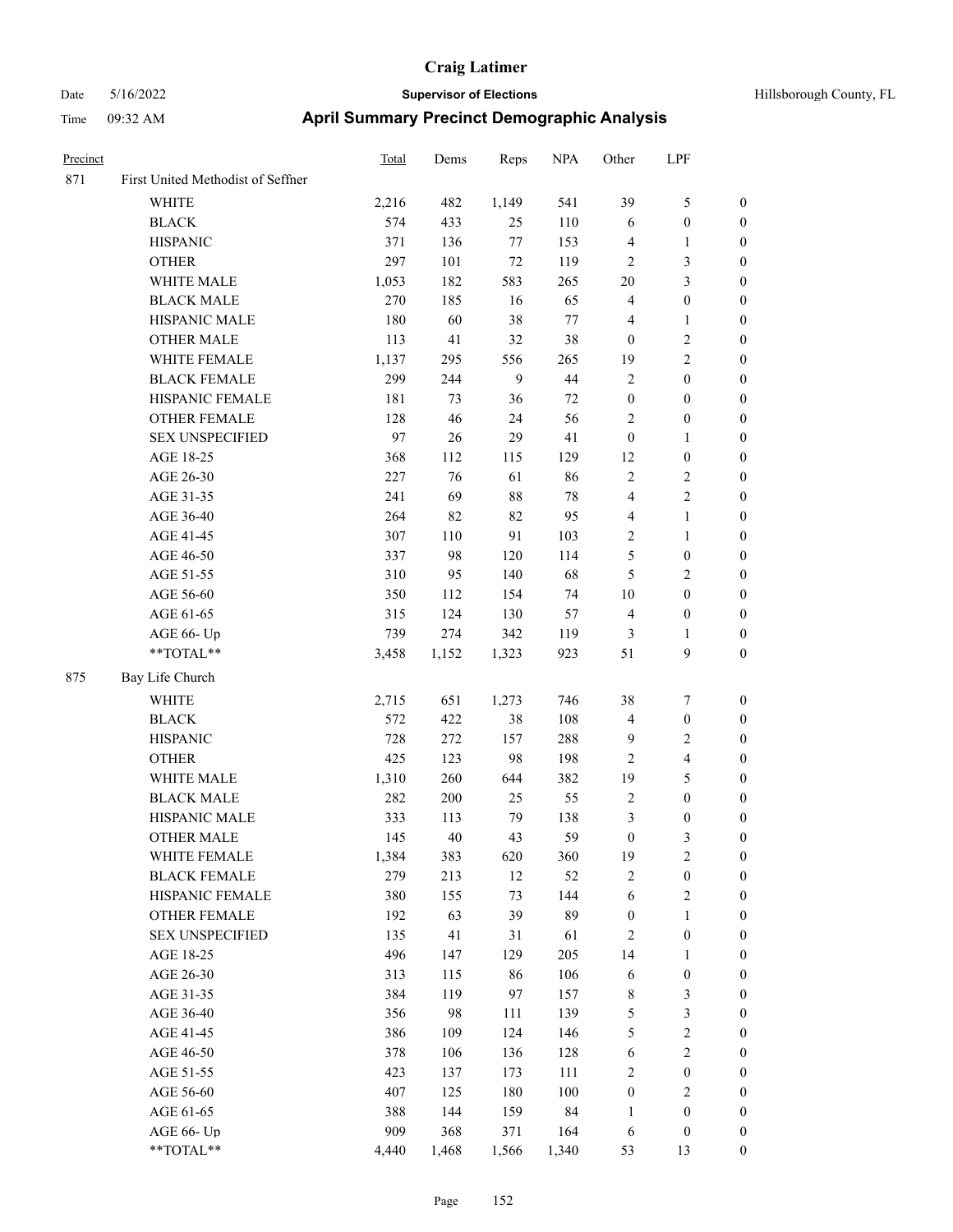| Hillsborough County, FL |  |  |
|-------------------------|--|--|
|-------------------------|--|--|

| Precinct |                        | Total       | Dems           | Reps             | <b>NPA</b> | Other            | LPF              |                  |
|----------|------------------------|-------------|----------------|------------------|------------|------------------|------------------|------------------|
| 876      | Bay Life Church        |             |                |                  |            |                  |                  |                  |
|          | <b>WHITE</b>           | 1,482       | 355            | 701              | 397        | 27               | 2                | $\boldsymbol{0}$ |
|          | <b>BLACK</b>           | 295         | 199            | $22\,$           | 68         | 6                | $\boldsymbol{0}$ | $\boldsymbol{0}$ |
|          | <b>HISPANIC</b>        | 427         | 161            | 84               | 169        | 12               | 1                | $\boldsymbol{0}$ |
|          | <b>OTHER</b>           | 236         | 75             | 36               | 123        | $\overline{2}$   | $\boldsymbol{0}$ | $\boldsymbol{0}$ |
|          | WHITE MALE             | 687         | 130            | 329              | 212        | 15               | 1                | $\boldsymbol{0}$ |
|          | <b>BLACK MALE</b>      | 140         | 89             | 12               | 34         | $\mathfrak{S}$   | $\boldsymbol{0}$ | $\boldsymbol{0}$ |
|          | HISPANIC MALE          | 215         | 75             | 51               | 83         | 6                | $\boldsymbol{0}$ | $\boldsymbol{0}$ |
|          | <b>OTHER MALE</b>      | $8\sqrt{1}$ | $21\,$         | 12               | 48         | $\boldsymbol{0}$ | $\boldsymbol{0}$ | $\boldsymbol{0}$ |
|          | WHITE FEMALE           | 774         | 221            | 362              | 178        | 12               | 1                | $\boldsymbol{0}$ |
|          | <b>BLACK FEMALE</b>    | 149         | 106            | $10\,$           | 32         | $\mathbf{1}$     | $\boldsymbol{0}$ | $\boldsymbol{0}$ |
|          | HISPANIC FEMALE        | 207         | 83             | 32               | 85         | 6                | 1                | $\boldsymbol{0}$ |
|          | <b>OTHER FEMALE</b>    | 111         | 42             | 19               | 49         | $\mathbf{1}$     | $\boldsymbol{0}$ | $\boldsymbol{0}$ |
|          | <b>SEX UNSPECIFIED</b> | 76          | 23             | 16               | 36         | $\mathbf{1}$     | $\boldsymbol{0}$ | $\boldsymbol{0}$ |
|          | AGE 18-25              | 270         | 83             | 63               | 111        | 13               | $\boldsymbol{0}$ | $\boldsymbol{0}$ |
|          | AGE 26-30              | 185         | 65             | 37               | 79         | $\overline{4}$   | $\boldsymbol{0}$ | $\boldsymbol{0}$ |
|          | AGE 31-35              | 188         | 62             | 50               | 70         | 5                | 1                | $\boldsymbol{0}$ |
|          | AGE 36-40              | 222         | 79             | 42               | 96         | $\overline{4}$   | 1                | $\boldsymbol{0}$ |
|          | AGE 41-45              | 227         | 62             | 63               | 95         | 6                | 1                | $\boldsymbol{0}$ |
|          | AGE 46-50              | 203         | 56             | 71               | $72\,$     | $\overline{4}$   | $\boldsymbol{0}$ | $\boldsymbol{0}$ |
|          | AGE 51-55              | 184         | 61             | 74               | 46         | 3                | $\boldsymbol{0}$ | $\boldsymbol{0}$ |
|          | AGE 56-60              | 223         | 70             | 98               | 50         | 5                | $\boldsymbol{0}$ | $\boldsymbol{0}$ |
|          | AGE 61-65              | 176         | 58             | $77 \,$          | 40         | $\mathbf{1}$     | $\boldsymbol{0}$ | $\boldsymbol{0}$ |
|          | AGE 66- Up             | 562         | 194            | 268              | 98         | $\sqrt{2}$       | $\boldsymbol{0}$ | $\boldsymbol{0}$ |
|          | **TOTAL**              | 2,440       | 790            | 843              | 757        | 47               | 3                | $\boldsymbol{0}$ |
| 877      | Bay Life Church        |             |                |                  |            |                  |                  |                  |
|          | <b>WHITE</b>           | 343         | 79             | 157              | 103        | $\overline{2}$   | $\overline{c}$   | $\boldsymbol{0}$ |
|          | <b>BLACK</b>           | 48          | 35             | $\boldsymbol{0}$ | 13         | $\boldsymbol{0}$ | $\boldsymbol{0}$ | $\boldsymbol{0}$ |
|          | <b>HISPANIC</b>        | 76          | 31             | 14               | 31         | $\boldsymbol{0}$ | $\boldsymbol{0}$ | $\boldsymbol{0}$ |
|          | <b>OTHER</b>           | 32          | $\tau$         | 10               | 15         | $\boldsymbol{0}$ | $\boldsymbol{0}$ | $\boldsymbol{0}$ |
|          | WHITE MALE             | 161         | 28             | $80\,$           | 49         | $\sqrt{2}$       | 2                | $\boldsymbol{0}$ |
|          | <b>BLACK MALE</b>      | 22          | 15             | $\boldsymbol{0}$ | $\tau$     | $\boldsymbol{0}$ | $\boldsymbol{0}$ | $\boldsymbol{0}$ |
|          | HISPANIC MALE          | 30          | 13             | 7                | 10         | $\boldsymbol{0}$ | $\boldsymbol{0}$ | $\boldsymbol{0}$ |
|          | <b>OTHER MALE</b>      | 10          | $\overline{4}$ | 3                | 3          | $\boldsymbol{0}$ | 0                | $\boldsymbol{0}$ |
|          | WHITE FEMALE           | 177         | 51             | 75               | 51         | $\boldsymbol{0}$ | $\boldsymbol{0}$ | $\mathbf{0}$     |
|          | <b>BLACK FEMALE</b>    | 25          | 19             | $\boldsymbol{0}$ | $\sqrt{6}$ | $\boldsymbol{0}$ | $\boldsymbol{0}$ | $\boldsymbol{0}$ |
|          | HISPANIC FEMALE        | 45          | 18             | $\tau$           | $20\,$     | $\boldsymbol{0}$ | $\boldsymbol{0}$ | $\boldsymbol{0}$ |
|          | OTHER FEMALE           | 11          | $\sqrt{2}$     | $\overline{4}$   | $\sqrt{5}$ | $\boldsymbol{0}$ | $\boldsymbol{0}$ | $\boldsymbol{0}$ |
|          | <b>SEX UNSPECIFIED</b> | 18          | $\overline{2}$ | 5                | 11         | $\boldsymbol{0}$ | $\boldsymbol{0}$ | $\boldsymbol{0}$ |
|          | AGE 18-25              | 64          | 19             | 21               | 23         | $\boldsymbol{0}$ | 1                | $\boldsymbol{0}$ |
|          | AGE 26-30              | 40          | 12             | $\,$ 8 $\,$      | 19         | $\boldsymbol{0}$ | $\mathbf{1}$     | $\boldsymbol{0}$ |
|          | AGE 31-35              | 44          | 11             | 13               | 19         | $\mathbf{1}$     | $\boldsymbol{0}$ | $\boldsymbol{0}$ |
|          | AGE 36-40              | 28          | $\sqrt{6}$     | 12               | $10\,$     | $\boldsymbol{0}$ | $\boldsymbol{0}$ | $\boldsymbol{0}$ |
|          | AGE 41-45              | 43          | 12             | 12               | 19         | $\boldsymbol{0}$ | $\boldsymbol{0}$ | $\boldsymbol{0}$ |
|          | AGE 46-50              | 39          | 15             | 13               | 11         | $\boldsymbol{0}$ | $\boldsymbol{0}$ | $\boldsymbol{0}$ |
|          | AGE 51-55              | 40          | $\mathbf{9}$   | 14               | 17         | $\boldsymbol{0}$ | $\boldsymbol{0}$ | $\boldsymbol{0}$ |
|          | AGE 56-60              | 44          | 11             | 19               | 14         | $\boldsymbol{0}$ | $\boldsymbol{0}$ | $\boldsymbol{0}$ |
|          | AGE 61-65              | 44          | 14             | 17               | 13         | $\boldsymbol{0}$ | $\boldsymbol{0}$ | $\boldsymbol{0}$ |
|          | AGE 66- Up             | 113         | 43             | 52               | 17         | $\mathbf{1}$     | $\boldsymbol{0}$ | $\mathbf{0}$     |
|          | $**TOTAL**$            | 499         | 152            | 181              | 162        | $\overline{2}$   | 2                | $\mathbf{0}$     |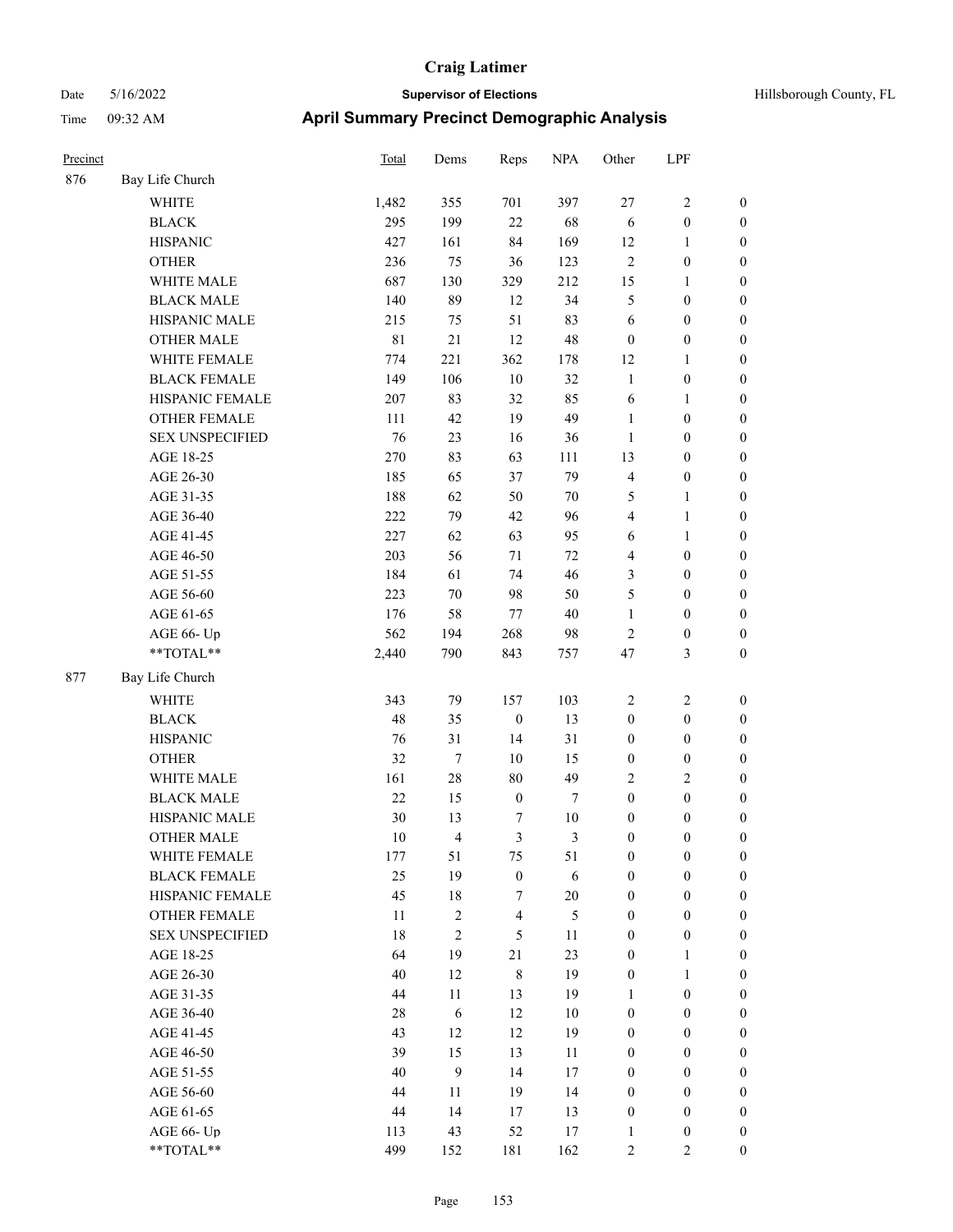| Precinct |                           | <b>Total</b> | Dems  | Reps   | <b>NPA</b> | Other            | LPF                     |                  |
|----------|---------------------------|--------------|-------|--------|------------|------------------|-------------------------|------------------|
| 879      | Bay Area Church Of Christ |              |       |        |            |                  |                         |                  |
|          | <b>WHITE</b>              | 2,015        | 576   | 854    | 547        | 28               | 10                      | $\boldsymbol{0}$ |
|          | <b>BLACK</b>              | 537          | 401   | 20     | 112        | $\overline{4}$   | $\boldsymbol{0}$        | $\boldsymbol{0}$ |
|          | <b>HISPANIC</b>           | 566          | 231   | 130    | 200        | 5                | $\boldsymbol{0}$        | $\boldsymbol{0}$ |
|          | <b>OTHER</b>              | 324          | 101   | 78     | 138        | 5                | 2                       | $\boldsymbol{0}$ |
|          | WHITE MALE                | 970          | 231   | 445    | 272        | 16               | 6                       | $\boldsymbol{0}$ |
|          | <b>BLACK MALE</b>         | 236          | 164   | 11     | 59         | $\sqrt{2}$       | $\boldsymbol{0}$        | $\boldsymbol{0}$ |
|          | HISPANIC MALE             | 250          | 94    | 66     | 88         | $\sqrt{2}$       | $\boldsymbol{0}$        | $\boldsymbol{0}$ |
|          | <b>OTHER MALE</b>         | 117          | 40    | 29     | 46         | $\overline{2}$   | $\boldsymbol{0}$        | $\boldsymbol{0}$ |
|          | WHITE FEMALE              | 1,020        | 335   | 403    | 266        | 12               | 4                       | $\boldsymbol{0}$ |
|          | <b>BLACK FEMALE</b>       | 297          | 234   | 9      | 52         | $\overline{2}$   | $\boldsymbol{0}$        | $\boldsymbol{0}$ |
|          | HISPANIC FEMALE           | 307          | 134   | 62     | 108        | $\mathfrak{Z}$   | $\boldsymbol{0}$        | $\boldsymbol{0}$ |
|          | <b>OTHER FEMALE</b>       | 155          | 46    | 42     | 63         | $\mathfrak{Z}$   | 1                       | $\boldsymbol{0}$ |
|          | <b>SEX UNSPECIFIED</b>    | 90           | 31    | 15     | 43         | $\boldsymbol{0}$ | 1                       | $\boldsymbol{0}$ |
|          | AGE 18-25                 | 336          | 137   | 61     | 133        | 5                | $\boldsymbol{0}$        | $\boldsymbol{0}$ |
|          | AGE 26-30                 | 289          | 100   | 65     | 122        | $\mathbf{1}$     | 1                       | $\boldsymbol{0}$ |
|          | AGE 31-35                 | 340          | 141   | 80     | 111        | $\overline{4}$   | 4                       | $\boldsymbol{0}$ |
|          | AGE 36-40                 | 284          | 98    | 74     | 106        | 5                | 1                       | $\boldsymbol{0}$ |
|          | AGE 41-45                 | 235          | 90    | 75     | 65         | 5                | $\boldsymbol{0}$        | $\boldsymbol{0}$ |
|          | AGE 46-50                 | 278          | 106   | 75     | 88         | 5                | 4                       | $\boldsymbol{0}$ |
|          | AGE 51-55                 | 284          | 102   | 99     | 80         | $\overline{2}$   | $\mathbf{1}$            | $\boldsymbol{0}$ |
|          | AGE 56-60                 | 356          | 125   | 142    | 85         | 3                | 1                       | $\boldsymbol{0}$ |
|          | AGE 61-65                 | 327          | 125   | 128    | 69         | 5                | $\boldsymbol{0}$        | $\boldsymbol{0}$ |
|          | AGE 66- Up                | 713          | 285   | 283    | 138        | $\tau$           | $\theta$                | $\boldsymbol{0}$ |
|          | **TOTAL**                 | 3,442        | 1,309 | 1,082  | 997        | 42               | 12                      | $\boldsymbol{0}$ |
| 883      | Ironworkers Local No 397  |              |       |        |            |                  |                         |                  |
|          | <b>WHITE</b>              | 1,521        | 408   | 585    | 500        | 23               | 5                       | $\boldsymbol{0}$ |
|          | <b>BLACK</b>              | 962          | 662   | 42     | 245        | 12               | 1                       | $\boldsymbol{0}$ |
|          | <b>HISPANIC</b>           | 867          | 352   | 103    | 399        | 11               | $\overline{\mathbf{c}}$ | $\boldsymbol{0}$ |
|          | <b>OTHER</b>              | 321          | 123   | 45     | 148        | $\overline{4}$   | 1                       | $\boldsymbol{0}$ |
|          | WHITE MALE                | 727          | 168   | 301    | 243        | 12               | 3                       | $\boldsymbol{0}$ |
|          | <b>BLACK MALE</b>         | 355          | 228   | 24     | 98         | $\mathfrak{S}$   | $\boldsymbol{0}$        | $\boldsymbol{0}$ |
|          | HISPANIC MALE             | 367          | 132   | 63     | 165        | 5                | 2                       | $\boldsymbol{0}$ |
|          | OTHER MALE                | 104          | 38    | 15     | 49         | 1                | 1                       | 0                |
|          | WHITE FEMALE              | 772          | 237   | 277    | 245        | 11               | 2                       | $\boldsymbol{0}$ |
|          | <b>BLACK FEMALE</b>       | 597          | 427   | 17     | 145        | $\boldsymbol{7}$ | $\mathbf{1}$            | $\boldsymbol{0}$ |
|          | HISPANIC FEMALE           | 471          | 203   | 40     | 222        | 6                | $\boldsymbol{0}$        | $\boldsymbol{0}$ |
|          | <b>OTHER FEMALE</b>       | 138          | 61    | 19     | 55         | $\mathfrak{Z}$   | $\boldsymbol{0}$        | $\boldsymbol{0}$ |
|          | <b>SEX UNSPECIFIED</b>    | 140          | 51    | 19     | $70\,$     | $\boldsymbol{0}$ | $\boldsymbol{0}$        | $\boldsymbol{0}$ |
|          | AGE 18-25                 | 548          | 218   | 78     | 238        | 14               | $\boldsymbol{0}$        | $\boldsymbol{0}$ |
|          | AGE 26-30                 | 439          | 179   | 57     | 194        | $\,$ 8 $\,$      | 1                       | $\boldsymbol{0}$ |
|          | AGE 31-35                 | 446          | 197   | 70     | 171        | $\sqrt{5}$       | 3                       | $\boldsymbol{0}$ |
|          | AGE 36-40                 | 387          | 169   | 54     | 159        | $\mathfrak{S}$   | $\boldsymbol{0}$        | $\boldsymbol{0}$ |
|          | AGE 41-45                 | 347          | 168   | 53     | 121        | $\overline{4}$   | 1                       | $\boldsymbol{0}$ |
|          | AGE 46-50                 | 273          | 115   | 66     | 89         | $\mathfrak{Z}$   | $\boldsymbol{0}$        | $\boldsymbol{0}$ |
|          | AGE 51-55                 | 277          | 111   | $78\,$ | $87\,$     | $\mathbf{1}$     | $\boldsymbol{0}$        | $\boldsymbol{0}$ |
|          | AGE 56-60                 | 289          | 109   | 76     | 100        | 3                | $\mathbf{1}$            | $\boldsymbol{0}$ |
|          | AGE 61-65                 | 264          | 112   | 87     | 59         | $\overline{4}$   | $\mathbf{2}$            | $\boldsymbol{0}$ |
|          | AGE 66- Up                | 401          | 167   | 156    | 74         | $\mathfrak{Z}$   | 1                       | $\bf{0}$         |
|          | **TOTAL**                 | 3,671        | 1,545 | 775    | 1,292      | 50               | 9                       | $\boldsymbol{0}$ |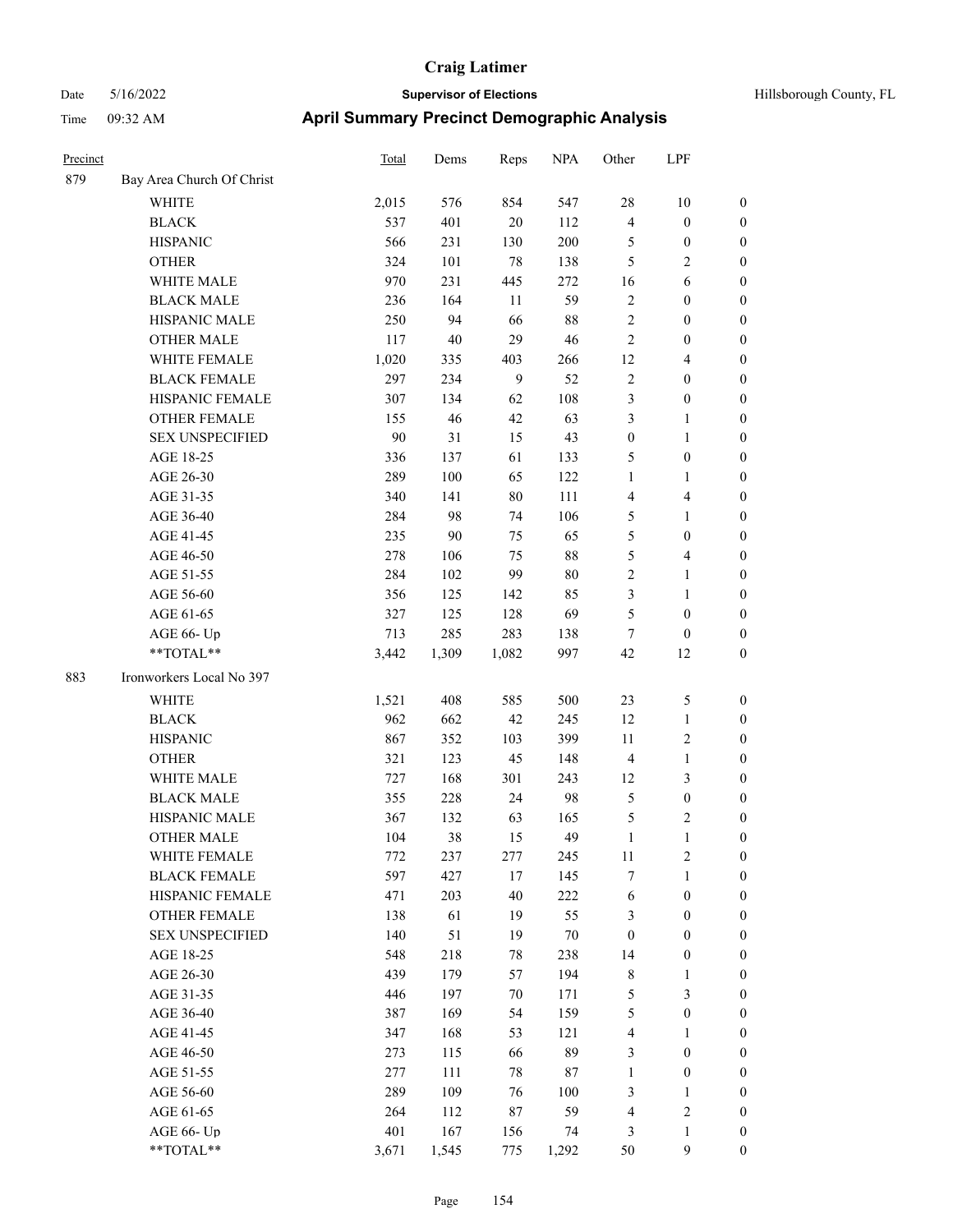| Precinct |                                      | Total | Dems  | Reps        | <b>NPA</b> | Other            | LPF                     |                  |
|----------|--------------------------------------|-------|-------|-------------|------------|------------------|-------------------------|------------------|
| 885      | St Francis of Assisi Catholic Church |       |       |             |            |                  |                         |                  |
|          | <b>WHITE</b>                         | 1,955 | 508   | 818         | 578        | 42               | $\mathbf{9}$            | $\boldsymbol{0}$ |
|          | <b>BLACK</b>                         | 1,006 | 718   | 51          | 227        | 10               | $\boldsymbol{0}$        | $\boldsymbol{0}$ |
|          | <b>HISPANIC</b>                      | 1,003 | 409   | 155         | 425        | 13               | $\mathbf{1}$            | $\boldsymbol{0}$ |
|          | <b>OTHER</b>                         | 365   | 120   | 64          | 172        | $\tau$           | $\sqrt{2}$              | 0                |
|          | WHITE MALE                           | 887   | 194   | 390         | 275        | $22\,$           | 6                       | 0                |
|          | <b>BLACK MALE</b>                    | 351   | 224   | $22\,$      | 103        | $\overline{c}$   | $\boldsymbol{0}$        | $\boldsymbol{0}$ |
|          | HISPANIC MALE                        | 432   | 162   | 85          | 179        | 6                | $\boldsymbol{0}$        | $\boldsymbol{0}$ |
|          | <b>OTHER MALE</b>                    | 112   | 35    | 21          | 51         | 4                | $\mathbf{1}$            | $\boldsymbol{0}$ |
|          | WHITE FEMALE                         | 1,041 | 307   | 416         | 295        | $20\,$           | $\mathfrak{Z}$          | $\boldsymbol{0}$ |
|          | <b>BLACK FEMALE</b>                  | 641   | 487   | 26          | 120        | $\,$ 8 $\,$      | $\boldsymbol{0}$        | $\boldsymbol{0}$ |
|          | HISPANIC FEMALE                      | 552   | 234   | 69          | 241        | 7                | $\mathbf{1}$            | $\boldsymbol{0}$ |
|          | <b>OTHER FEMALE</b>                  | 165   | 61    | 26          | 75         | 3                | $\boldsymbol{0}$        | $\boldsymbol{0}$ |
|          | <b>SEX UNSPECIFIED</b>               | 148   | 51    | 33          | 63         | $\boldsymbol{0}$ | $\mathbf{1}$            | $\boldsymbol{0}$ |
|          | AGE 18-25                            | 620   | 229   | 121         | 258        | 10               | $\sqrt{2}$              | 0                |
|          | AGE 26-30                            | 489   | 187   | 86          | 199        | 15               | $\sqrt{2}$              | 0                |
|          | AGE 31-35                            | 484   | 213   | 94          | 165        | 7                | $\mathfrak{S}$          | 0                |
|          | AGE 36-40                            | 388   | 147   | 71          | 161        | $\,$ 8 $\,$      | $\mathbf{1}$            | $\boldsymbol{0}$ |
|          | AGE 41-45                            | 348   | 138   | 78          | 124        | 7                | $\mathbf{1}$            | $\boldsymbol{0}$ |
|          | AGE 46-50                            | 326   | 138   | 77          | 107        | 3                | $\mathbf{1}$            | $\boldsymbol{0}$ |
|          | AGE 51-55                            | 307   | 117   | 97          | 84         | 9                | $\boldsymbol{0}$        | $\boldsymbol{0}$ |
|          | AGE 56-60                            | 346   | 126   | 115         | 101        | 4                | $\boldsymbol{0}$        | $\boldsymbol{0}$ |
|          | AGE 61-65                            | 332   | 142   | 111         | 72         | 7                | $\boldsymbol{0}$        | $\boldsymbol{0}$ |
|          | AGE 66- Up                           | 689   | 318   | 238         | 131        | $\mathfrak{2}$   | $\boldsymbol{0}$        | 0                |
|          | $**TOTAL**$                          | 4,329 | 1,755 | 1,088       | 1,402      | $72\,$           | 12                      | 0                |
| 887      | Mango Recreation Center              |       |       |             |            |                  |                         |                  |
|          | WHITE                                | 1,722 | 456   | 728         | 491        | 41               | 6                       | 0                |
|          | <b>BLACK</b>                         | 513   | 373   | 14          | 116        | 8                | $\overline{c}$          | 0                |
|          | <b>HISPANIC</b>                      | 625   | 234   | 124         | 255        | $\overline{9}$   | $\mathfrak{Z}$          | 0                |
|          | <b>OTHER</b>                         | 265   | 93    | 54          | 117        | 1                | $\boldsymbol{0}$        | $\boldsymbol{0}$ |
|          | WHITE MALE                           | 776   | 174   | 352         | 227        | 19               | $\overline{\mathbf{4}}$ | $\boldsymbol{0}$ |
|          | <b>BLACK MALE</b>                    | 206   | 137   | $\,$ 8 $\,$ | 55         | 5                | $\mathbf{1}$            | $\boldsymbol{0}$ |
|          | HISPANIC MALE                        | 277   | 94    | 62          | 113        | 5                | 3                       | $\boldsymbol{0}$ |
|          | <b>OTHER MALE</b>                    | 98    | 29    | 24          | 45         | $\boldsymbol{0}$ | $\boldsymbol{0}$        | $\boldsymbol{0}$ |
|          | WHITE FEMALE                         | 917   | 275   | 368         | 250        | $22\,$           | $\overline{2}$          | $\boldsymbol{0}$ |
|          | <b>BLACK FEMALE</b>                  | 298   | 229   | 6           | 60         | $\sqrt{2}$       | $\mathbf{1}$            | 0                |
|          | HISPANIC FEMALE                      | 335   | 136   | 58          | 137        | 4                | $\boldsymbol{0}$        | 0                |
|          | <b>OTHER FEMALE</b>                  | 103   | 48    | 21          | 34         | $\boldsymbol{0}$ | $\boldsymbol{0}$        | 0                |
|          | <b>SEX UNSPECIFIED</b>               | 115   | 34    | 21          | 58         | $\overline{2}$   | $\boldsymbol{0}$        | 0                |
|          | AGE 18-25                            | 396   | 150   | 73          | 157        | 14               | $\sqrt{2}$              | $\overline{0}$   |
|          | AGE 26-30                            | 281   | 100   | 57          | 117        | 6                | $\mathbf{1}$            | $\boldsymbol{0}$ |
|          | AGE 31-35                            | 297   | 123   | 62          | 103        | 7                | $\sqrt{2}$              | $\overline{0}$   |
|          | AGE 36-40                            | 286   | 109   | 62          | 107        | 6                | $\sqrt{2}$              | 0                |
|          | AGE 41-45                            | 257   | 91    | $72\,$      | $87\,$     | 6                | $\mathbf{1}$            | $\overline{0}$   |
|          | AGE 46-50                            | 271   | 90    | $78\,$      | 101        | $\boldsymbol{0}$ | $\overline{2}$          | $\overline{0}$   |
|          | AGE 51-55                            | 273   | 103   | 89          | 75         | 5                | $\mathbf{1}$            | $\boldsymbol{0}$ |
|          | AGE 56-60                            | 258   | 79    | 111         | 60         | 8                | $\boldsymbol{0}$        | 0                |
|          | AGE 61-65                            | 252   | 91    | 85          | 71         | 5                | $\boldsymbol{0}$        | 0                |
|          | AGE 66- Up                           | 554   | 220   | 231         | 101        | $\overline{c}$   | $\boldsymbol{0}$        | 0                |
|          | $**TOTAL**$                          | 3,125 | 1,156 | 920         | 979        | 59               | $11\,$                  | $\boldsymbol{0}$ |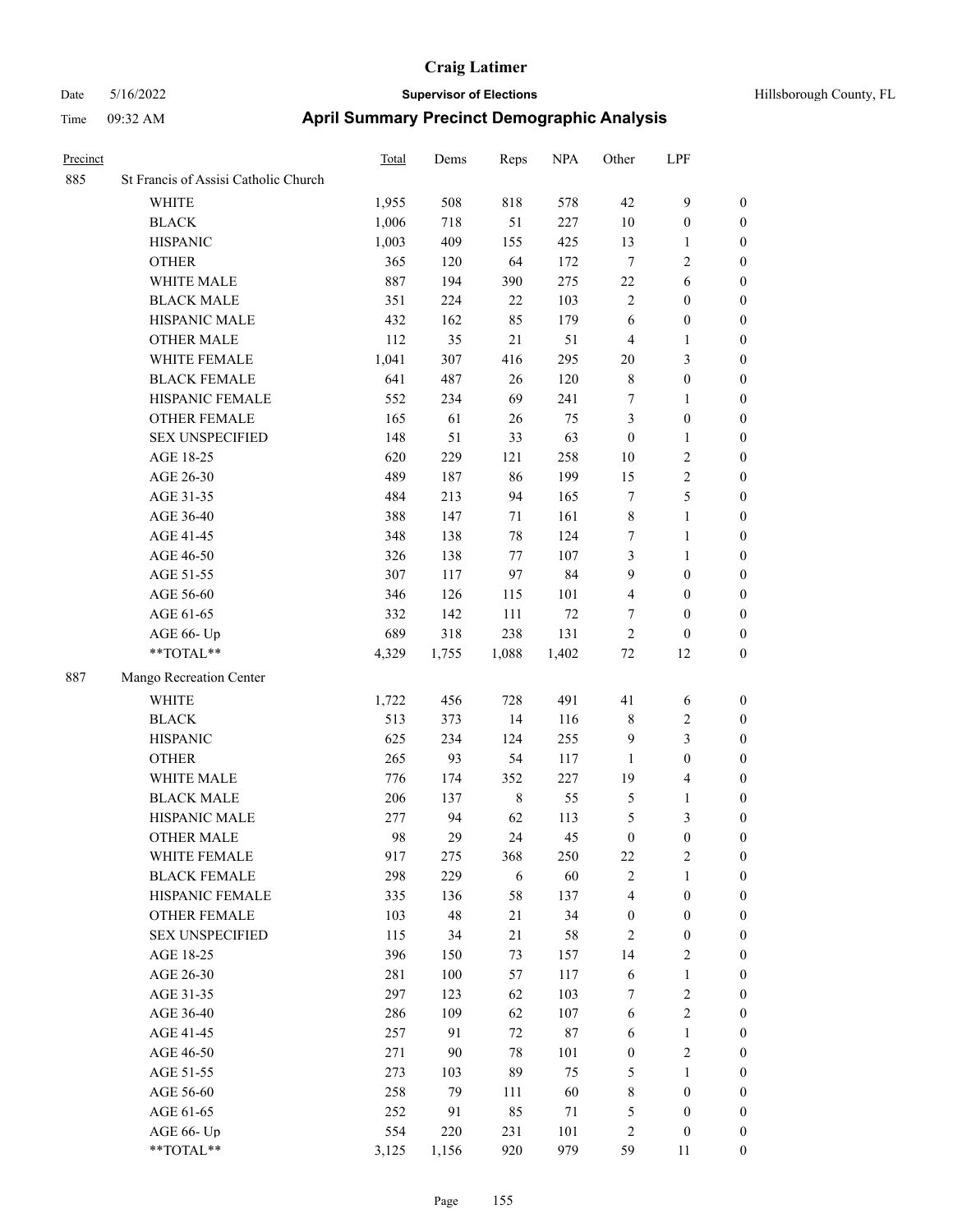| Hillsborough County, FL |  |  |
|-------------------------|--|--|
|-------------------------|--|--|

| Precinct |                                                             | Total  | Dems   | Reps           | <b>NPA</b>     | Other            | LPF              |                  |
|----------|-------------------------------------------------------------|--------|--------|----------------|----------------|------------------|------------------|------------------|
| 889      | Higginbotham Park                                           |        |        |                |                |                  |                  |                  |
|          | <b>WHITE</b>                                                | 1,018  | 236    | 463            | 299            | 15               | 5                | $\boldsymbol{0}$ |
|          | <b>BLACK</b>                                                | 331    | 249    | $18\,$         | 60             | $\mathfrak{Z}$   | 1                | $\boldsymbol{0}$ |
|          | <b>HISPANIC</b>                                             | 364    | 157    | 64             | 139            | $\overline{4}$   | $\boldsymbol{0}$ | $\boldsymbol{0}$ |
|          | <b>OTHER</b>                                                | 166    | 55     | 34             | $72\,$         | 5                | $\boldsymbol{0}$ | $\boldsymbol{0}$ |
|          | WHITE MALE                                                  | 495    | $87\,$ | 248            | 149            | 7                | 4                | $\boldsymbol{0}$ |
|          | <b>BLACK MALE</b>                                           | 150    | 106    | 16             | 25             | $\sqrt{2}$       | 1                | $\boldsymbol{0}$ |
|          | HISPANIC MALE                                               | 171    | 68     | 38             | 64             | $\mathbf{1}$     | $\boldsymbol{0}$ | $\boldsymbol{0}$ |
|          | <b>OTHER MALE</b>                                           | 61     | 19     | 15             | 25             | $\sqrt{2}$       | $\boldsymbol{0}$ | $\boldsymbol{0}$ |
|          | WHITE FEMALE                                                | 511    | 147    | 208            | 147            | $\,$ 8 $\,$      | 1                | $\boldsymbol{0}$ |
|          | <b>BLACK FEMALE</b>                                         | 174    | 139    | $\overline{2}$ | 32             | $\mathbf{1}$     | 0                | $\boldsymbol{0}$ |
|          | HISPANIC FEMALE                                             | 185    | 87     | 25             | 70             | 3                | $\boldsymbol{0}$ | $\boldsymbol{0}$ |
|          | <b>OTHER FEMALE</b>                                         | 71     | 25     | 16             | 29             | $\mathbf{1}$     | $\boldsymbol{0}$ | $\boldsymbol{0}$ |
|          | <b>SEX UNSPECIFIED</b>                                      | 61     | 19     | 11             | 29             | $\overline{c}$   | $\boldsymbol{0}$ | $\boldsymbol{0}$ |
|          | AGE 18-25                                                   | 203    | 78     | 48             | 73             | $\overline{4}$   | $\boldsymbol{0}$ | $\boldsymbol{0}$ |
|          | AGE 26-30                                                   | 186    | 61     | 43             | 79             | $\sqrt{2}$       | 1                | $\boldsymbol{0}$ |
|          | AGE 31-35                                                   | 176    | 66     | 36             | 68             | 5                | 1                | $\boldsymbol{0}$ |
|          | AGE 36-40                                                   | 181    | 59     | 53             | 65             | 3                | 1                | $\boldsymbol{0}$ |
|          | AGE 41-45                                                   | 163    | 55     | 45             | 58             | 5                | $\boldsymbol{0}$ | $\boldsymbol{0}$ |
|          | AGE 46-50                                                   | 166    | 61     | 53             | 48             | $\sqrt{2}$       | 2                | $\boldsymbol{0}$ |
|          | AGE 51-55                                                   | 159    | 56     | 52             | 47             | $\overline{4}$   | $\boldsymbol{0}$ | $\boldsymbol{0}$ |
|          | AGE 56-60                                                   | 191    | 69     | 67             | 53             | $\mathbf{1}$     | 1                | $\boldsymbol{0}$ |
|          | AGE 61-65                                                   | 158    | 53     | 71             | 33             | 1                | $\boldsymbol{0}$ | $\boldsymbol{0}$ |
|          | AGE 66- Up                                                  | 296    | 139    | 111            | 46             | $\boldsymbol{0}$ | $\boldsymbol{0}$ | $\boldsymbol{0}$ |
|          | **TOTAL**                                                   | 1,879  | 697    | 579            | 570            | 27               | 6                | $\boldsymbol{0}$ |
| 891      | New Hope United Methodist Church Dover                      |        |        |                |                |                  |                  |                  |
|          | <b>WHITE</b>                                                | 1,791  | 294    | 1,108          | 358            | 26               | 5                | $\boldsymbol{0}$ |
|          | <b>BLACK</b>                                                | 105    | 82     | $\tau$         | 14             | $\sqrt{2}$       | $\boldsymbol{0}$ | $\boldsymbol{0}$ |
|          | <b>HISPANIC</b>                                             | 347    | 143    | 63             | 137            | $\overline{4}$   | $\boldsymbol{0}$ | $\boldsymbol{0}$ |
|          | <b>OTHER</b>                                                | 154    | 33     | 54             | 63             | $\overline{2}$   | 2                | $\boldsymbol{0}$ |
|          | WHITE MALE                                                  | 880    | 126    | 564            | 172            | 14               | 4                | $\boldsymbol{0}$ |
|          | <b>BLACK MALE</b>                                           | 54     | $40\,$ | $\overline{4}$ | 9              | 1                | $\boldsymbol{0}$ | $\boldsymbol{0}$ |
|          | HISPANIC MALE                                               | 152    | 62     | 24             | 63             | $\mathfrak{Z}$   | 0                | $\boldsymbol{0}$ |
|          | <b>OTHER MALE</b>                                           | 58     | 10     | 22             | 24             | $\boldsymbol{0}$ | 2                | $\boldsymbol{0}$ |
|          | WHITE FEMALE                                                | 890    | 165    | 534            | 178            | 12               | $\mathbf{1}$     | $\boldsymbol{0}$ |
|          | <b>BLACK FEMALE</b>                                         | 49     | 41     | 3              | $\overline{4}$ | $\mathbf{1}$     | $\boldsymbol{0}$ | $\boldsymbol{0}$ |
|          | HISPANIC FEMALE                                             | 182    | 74     | 38             | 69             | $\mathbf{1}$     | $\boldsymbol{0}$ | $\boldsymbol{0}$ |
|          | <b>OTHER FEMALE</b>                                         | 62     | 19     | 21             | $22\,$         | $\boldsymbol{0}$ | $\boldsymbol{0}$ | $\boldsymbol{0}$ |
|          | <b>SEX UNSPECIFIED</b>                                      | $70\,$ | 15     | $22\,$         | 31             | $\sqrt{2}$       | $\boldsymbol{0}$ | $\boldsymbol{0}$ |
|          | AGE 18-25                                                   | 317    | 84     | 124            | 103            | $\mathfrak{S}$   | $\mathbf{1}$     | $\boldsymbol{0}$ |
|          | AGE 26-30                                                   | 147    | 42     | 53             | 46             | $\overline{4}$   | $\mathbf{2}$     | $\boldsymbol{0}$ |
|          | AGE 31-35                                                   | 159    | 30     | 75             | 50             | $\overline{4}$   | $\boldsymbol{0}$ | $\boldsymbol{0}$ |
|          | AGE 36-40                                                   | 144    | 31     | 66             | 44             | $\sqrt{2}$       | $\mathbf{1}$     | $\boldsymbol{0}$ |
|          | AGE 41-45                                                   | 166    | 27     | 91             | 47             | $\mathbf{1}$     | $\boldsymbol{0}$ | $\boldsymbol{0}$ |
|          | AGE 46-50                                                   | 188    | 25     | 106            | 54             | $\sqrt{2}$       | $\mathbf{1}$     | $\boldsymbol{0}$ |
|          | AGE 51-55                                                   | 227    | 44     | 114            | 63             | $\sqrt{5}$       | $\mathbf{1}$     | $\boldsymbol{0}$ |
|          | AGE 56-60                                                   | 256    | 53     | 154            | 47             | $\mathbf{1}$     | $\mathbf{1}$     | $\boldsymbol{0}$ |
|          | AGE 61-65                                                   | 227    | 51     | 133            | 37             | 6                | $\boldsymbol{0}$ | $\boldsymbol{0}$ |
|          | AGE 66- Up                                                  | 566    | 165    | 316            | $8\sqrt{1}$    | $\overline{4}$   | $\boldsymbol{0}$ | $\boldsymbol{0}$ |
|          | $\mathrm{*}\mathrm{*} \mathrm{TOTAL} \mathrm{*} \mathrm{*}$ | 2,397  | 552    | 1,232          | 572            | 34               | 7                | $\boldsymbol{0}$ |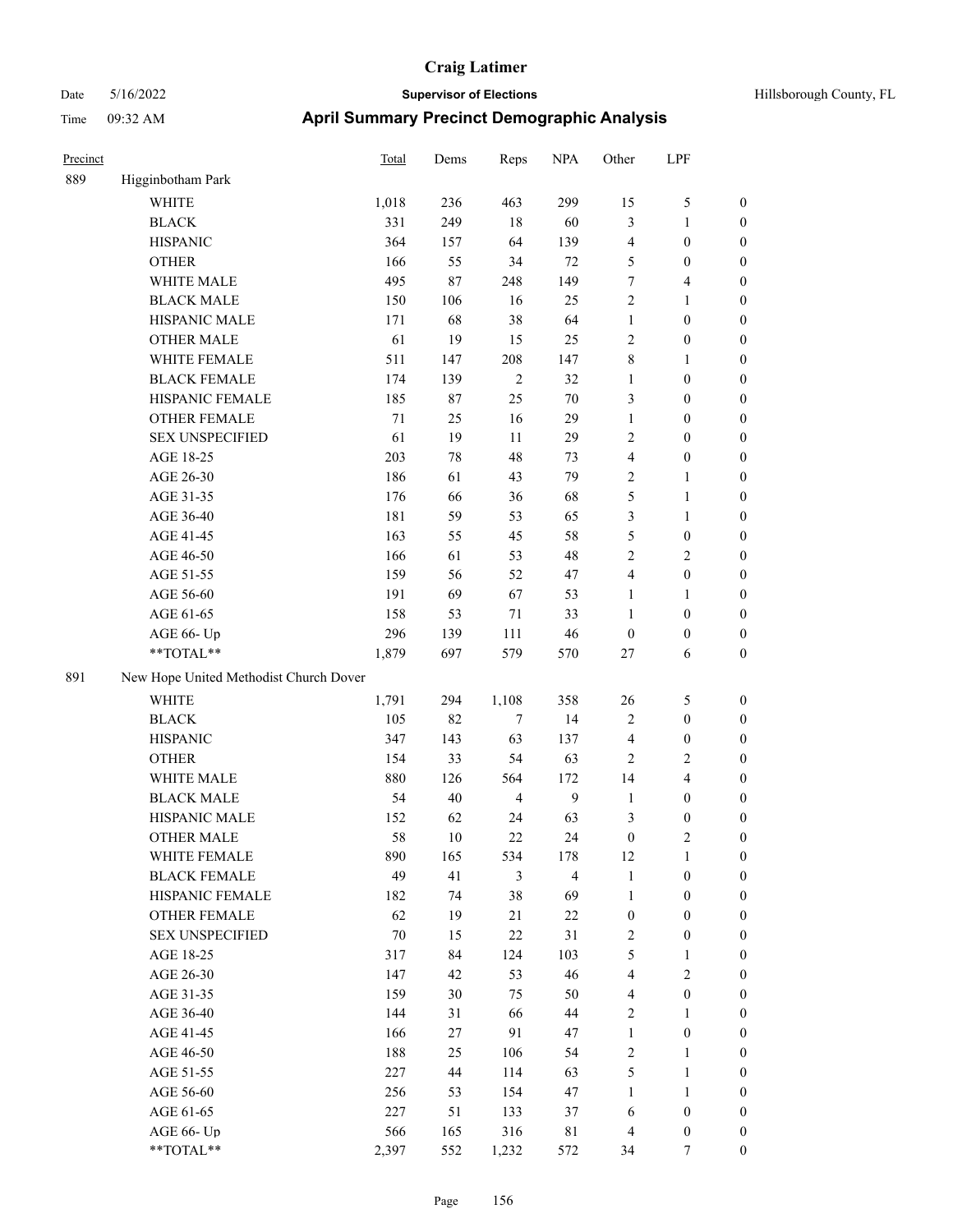| Precinct |                                              | Total | Dems   | Reps             | <b>NPA</b>     | Other            | LPF                                                                                                                                                                                                                                                                                                                                                                                                                                                                                                                                                                                                      |                  |
|----------|----------------------------------------------|-------|--------|------------------|----------------|------------------|----------------------------------------------------------------------------------------------------------------------------------------------------------------------------------------------------------------------------------------------------------------------------------------------------------------------------------------------------------------------------------------------------------------------------------------------------------------------------------------------------------------------------------------------------------------------------------------------------------|------------------|
| 892      | First Thonotosassa Missionary Baptist Church |       |        |                  |                |                  | 3<br>$\boldsymbol{0}$<br>$\boldsymbol{0}$<br>1<br>3<br>$\boldsymbol{0}$<br>$\boldsymbol{0}$<br>$\boldsymbol{0}$<br>$\boldsymbol{0}$<br>$\boldsymbol{0}$<br>$\boldsymbol{0}$<br>1<br>$\boldsymbol{0}$<br>$\boldsymbol{0}$<br>1<br>1<br>$\boldsymbol{0}$<br>1<br>1<br>$\boldsymbol{0}$<br>$\boldsymbol{0}$<br>$\boldsymbol{0}$<br>$\boldsymbol{0}$<br>4<br>11<br>1<br>6<br>3<br>7<br>$\boldsymbol{0}$<br>4<br>3<br>4<br>1<br>$\overline{c}$<br>$\boldsymbol{0}$<br>$\boldsymbol{0}$<br>2<br>$\overline{\mathbf{4}}$<br>5<br>5<br>$\boldsymbol{0}$<br>3<br>$\mathbf{1}$<br>$\mathbf{1}$<br>$\boldsymbol{0}$ |                  |
|          | WHITE                                        | 1,467 | 250    | 856              | 346            | 12               |                                                                                                                                                                                                                                                                                                                                                                                                                                                                                                                                                                                                          | $\boldsymbol{0}$ |
|          | <b>BLACK</b>                                 | 34    | 25     | $\overline{4}$   | 3              | $\overline{2}$   |                                                                                                                                                                                                                                                                                                                                                                                                                                                                                                                                                                                                          | $\boldsymbol{0}$ |
|          | <b>HISPANIC</b>                              | 167   | 58     | 43               | 64             | $\overline{2}$   |                                                                                                                                                                                                                                                                                                                                                                                                                                                                                                                                                                                                          | $\boldsymbol{0}$ |
|          | <b>OTHER</b>                                 | 112   | 21     | 37               | 51             | $\sqrt{2}$       |                                                                                                                                                                                                                                                                                                                                                                                                                                                                                                                                                                                                          | $\boldsymbol{0}$ |
|          | WHITE MALE                                   | 713   | 92     | 436              | 175            | $\tau$           |                                                                                                                                                                                                                                                                                                                                                                                                                                                                                                                                                                                                          | $\boldsymbol{0}$ |
|          | <b>BLACK MALE</b>                            | 20    | 13     | $\overline{4}$   | $\overline{c}$ | $\mathbf{1}$     |                                                                                                                                                                                                                                                                                                                                                                                                                                                                                                                                                                                                          | $\boldsymbol{0}$ |
|          | HISPANIC MALE                                | 84    | 30     | 21               | 32             | 1                |                                                                                                                                                                                                                                                                                                                                                                                                                                                                                                                                                                                                          | $\boldsymbol{0}$ |
|          | <b>OTHER MALE</b>                            | 42    | 11     | 15               | 16             | $\boldsymbol{0}$ |                                                                                                                                                                                                                                                                                                                                                                                                                                                                                                                                                                                                          | $\boldsymbol{0}$ |
|          | WHITE FEMALE                                 | 742   | 156    | 413              | 168            | 5                |                                                                                                                                                                                                                                                                                                                                                                                                                                                                                                                                                                                                          | $\boldsymbol{0}$ |
|          | <b>BLACK FEMALE</b>                          | 14    | 12     | $\boldsymbol{0}$ | $\mathbf{1}$   | $\mathbf{1}$     |                                                                                                                                                                                                                                                                                                                                                                                                                                                                                                                                                                                                          | $\boldsymbol{0}$ |
|          | HISPANIC FEMALE                              | 80    | 27     | 22               | 30             | $\mathbf{1}$     |                                                                                                                                                                                                                                                                                                                                                                                                                                                                                                                                                                                                          | $\boldsymbol{0}$ |
|          | <b>OTHER FEMALE</b>                          | 48    | 8      | 13               | 24             | $\overline{2}$   |                                                                                                                                                                                                                                                                                                                                                                                                                                                                                                                                                                                                          | $\boldsymbol{0}$ |
|          | <b>SEX UNSPECIFIED</b>                       | 37    | 5      | 16               | 16             | $\boldsymbol{0}$ |                                                                                                                                                                                                                                                                                                                                                                                                                                                                                                                                                                                                          | $\boldsymbol{0}$ |
|          | AGE 18-25                                    | 178   | 28     | 82               | 64             | $\overline{4}$   |                                                                                                                                                                                                                                                                                                                                                                                                                                                                                                                                                                                                          | $\boldsymbol{0}$ |
|          | AGE 26-30                                    | 120   | 21     | 50               | 45             | 3                |                                                                                                                                                                                                                                                                                                                                                                                                                                                                                                                                                                                                          | $\boldsymbol{0}$ |
|          | AGE 31-35                                    | 137   | 23     | 66               | 45             | $\sqrt{2}$       |                                                                                                                                                                                                                                                                                                                                                                                                                                                                                                                                                                                                          | $\boldsymbol{0}$ |
|          | AGE 36-40                                    | 155   | 25     | 76               | 53             | 1                |                                                                                                                                                                                                                                                                                                                                                                                                                                                                                                                                                                                                          | $\boldsymbol{0}$ |
|          | AGE 41-45                                    | 147   | 15     | 85               | 43             | 3                |                                                                                                                                                                                                                                                                                                                                                                                                                                                                                                                                                                                                          | $\boldsymbol{0}$ |
|          | AGE 46-50                                    | 119   | 13     | 58               | 47             | $\boldsymbol{0}$ |                                                                                                                                                                                                                                                                                                                                                                                                                                                                                                                                                                                                          | $\boldsymbol{0}$ |
|          | AGE 51-55                                    | 156   | 23     | 89               | 43             | 1                |                                                                                                                                                                                                                                                                                                                                                                                                                                                                                                                                                                                                          | $\boldsymbol{0}$ |
|          | AGE 56-60                                    | 180   | 37     | 111              | 29             | 3                |                                                                                                                                                                                                                                                                                                                                                                                                                                                                                                                                                                                                          | $\boldsymbol{0}$ |
|          | AGE 61-65                                    | 175   | $40\,$ | 99               | 36             | $\mathbf{0}$     |                                                                                                                                                                                                                                                                                                                                                                                                                                                                                                                                                                                                          | $\boldsymbol{0}$ |
|          | AGE 66- Up                                   | 413   | 129    | 224              | 59             | 1                |                                                                                                                                                                                                                                                                                                                                                                                                                                                                                                                                                                                                          | $\boldsymbol{0}$ |
|          | **TOTAL**                                    | 1,780 | 354    | 940              | 464            | 18               |                                                                                                                                                                                                                                                                                                                                                                                                                                                                                                                                                                                                          | $\boldsymbol{0}$ |
| 901      | Ruskin Recreation Center                     |       |        |                  |                |                  |                                                                                                                                                                                                                                                                                                                                                                                                                                                                                                                                                                                                          |                  |
|          | <b>WHITE</b>                                 | 1,279 | 308    | 545              | 395            | 20               |                                                                                                                                                                                                                                                                                                                                                                                                                                                                                                                                                                                                          | $\boldsymbol{0}$ |
|          | <b>BLACK</b>                                 | 622   | 439    | 30               | 138            | 14               |                                                                                                                                                                                                                                                                                                                                                                                                                                                                                                                                                                                                          | $\boldsymbol{0}$ |
|          | <b>HISPANIC</b>                              | 1,134 | 463    | 140              | 517            | $\,$ 8 $\,$      |                                                                                                                                                                                                                                                                                                                                                                                                                                                                                                                                                                                                          | $\boldsymbol{0}$ |
|          | <b>OTHER</b>                                 | 215   | 73     | 45               | 89             | $\mathfrak{S}$   |                                                                                                                                                                                                                                                                                                                                                                                                                                                                                                                                                                                                          | $\boldsymbol{0}$ |
|          | WHITE MALE                                   | 608   | 119    | 283              | 190            | 9                |                                                                                                                                                                                                                                                                                                                                                                                                                                                                                                                                                                                                          | $\boldsymbol{0}$ |
|          | <b>BLACK MALE</b>                            | 269   | 181    | 16               | 63             | 9                |                                                                                                                                                                                                                                                                                                                                                                                                                                                                                                                                                                                                          | $\boldsymbol{0}$ |
|          | HISPANIC MALE                                | 475   | 177    | 67               | 224            | 3                |                                                                                                                                                                                                                                                                                                                                                                                                                                                                                                                                                                                                          | $\boldsymbol{0}$ |
|          | <b>OTHER MALE</b>                            | 64    | 14     | 14               | 30             | 3                |                                                                                                                                                                                                                                                                                                                                                                                                                                                                                                                                                                                                          | $\boldsymbol{0}$ |
|          | WHITE FEMALE                                 | 658   | 186    | 258              | 199            | 11               |                                                                                                                                                                                                                                                                                                                                                                                                                                                                                                                                                                                                          | $\boldsymbol{0}$ |
|          | <b>BLACK FEMALE</b>                          | 343   | 253    | 12               | $72\,$         | $\sqrt{5}$       |                                                                                                                                                                                                                                                                                                                                                                                                                                                                                                                                                                                                          | $\boldsymbol{0}$ |
|          | HISPANIC FEMALE                              | 635   | 278    | 69               | 281            | $\mathfrak{S}$   |                                                                                                                                                                                                                                                                                                                                                                                                                                                                                                                                                                                                          | $\boldsymbol{0}$ |
|          | <b>OTHER FEMALE</b>                          | 107   | 39     | $22\,$           | 45             | $\mathbf{1}$     |                                                                                                                                                                                                                                                                                                                                                                                                                                                                                                                                                                                                          | $\boldsymbol{0}$ |
|          | <b>SEX UNSPECIFIED</b>                       | 91    | 36     | 19               | 35             | $\mathbf{1}$     |                                                                                                                                                                                                                                                                                                                                                                                                                                                                                                                                                                                                          | $\boldsymbol{0}$ |
|          | AGE 18-25                                    | 466   | 173    | 60               | 220            | 11               |                                                                                                                                                                                                                                                                                                                                                                                                                                                                                                                                                                                                          | $\boldsymbol{0}$ |
|          | AGE 26-30                                    | 406   | 136    | 90               | 167            | $\overline{9}$   |                                                                                                                                                                                                                                                                                                                                                                                                                                                                                                                                                                                                          | $\boldsymbol{0}$ |
|          | AGE 31-35                                    | 426   | 167    | 83               | 166            | $\mathfrak{S}$   |                                                                                                                                                                                                                                                                                                                                                                                                                                                                                                                                                                                                          | $\boldsymbol{0}$ |
|          | AGE 36-40                                    | 360   | 124    | 71               | 154            | 6                |                                                                                                                                                                                                                                                                                                                                                                                                                                                                                                                                                                                                          | $\boldsymbol{0}$ |
|          | AGE 41-45                                    | 324   | 144    | 75               | 101            | $\overline{4}$   |                                                                                                                                                                                                                                                                                                                                                                                                                                                                                                                                                                                                          | $\boldsymbol{0}$ |
|          | AGE 46-50                                    | 246   | 106    | 54               | $80\,$         | $\mathfrak{Z}$   |                                                                                                                                                                                                                                                                                                                                                                                                                                                                                                                                                                                                          | $\boldsymbol{0}$ |
|          | AGE 51-55                                    | 267   | 111    | 77               | 77             | $\mathbf{1}$     |                                                                                                                                                                                                                                                                                                                                                                                                                                                                                                                                                                                                          | $\boldsymbol{0}$ |
|          | AGE 56-60                                    | 219   | 98     | 64               | 53             | 3                |                                                                                                                                                                                                                                                                                                                                                                                                                                                                                                                                                                                                          | $\boldsymbol{0}$ |
|          | AGE 61-65                                    | 178   | 72     | 57               | 49             | $\boldsymbol{0}$ |                                                                                                                                                                                                                                                                                                                                                                                                                                                                                                                                                                                                          | $\boldsymbol{0}$ |
|          | AGE 66- Up                                   | 358   | 152    | 129              | 72             | 5                | $\boldsymbol{0}$                                                                                                                                                                                                                                                                                                                                                                                                                                                                                                                                                                                         | $\bf{0}$         |
|          | **TOTAL**                                    | 3,250 | 1,283  | 760              | 1,139          | 47               | 21                                                                                                                                                                                                                                                                                                                                                                                                                                                                                                                                                                                                       | $\boldsymbol{0}$ |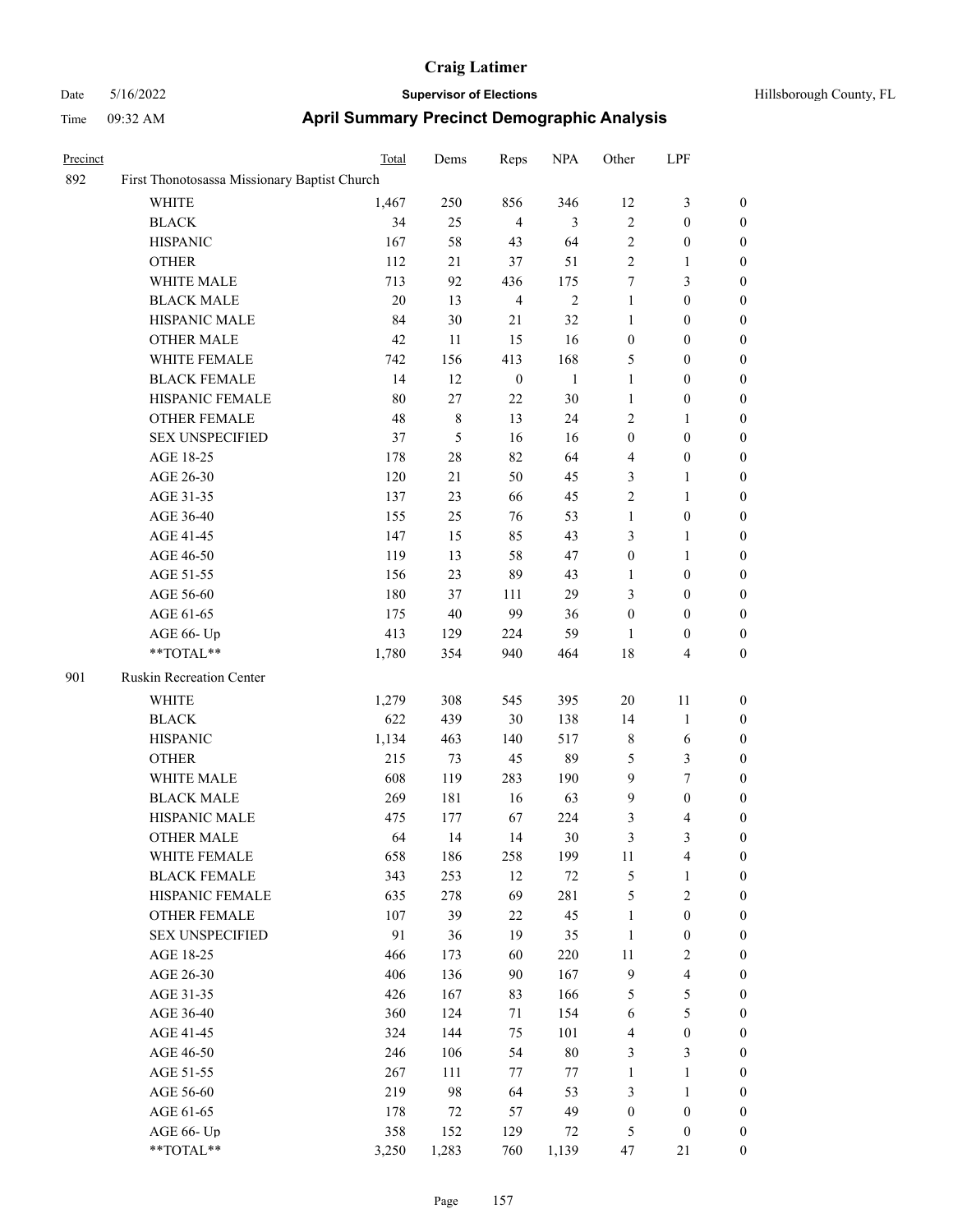| Hillsborough County, 1 |  |
|------------------------|--|

| Precinct |                                                             | <b>Total</b> | Dems           | Reps                    | <b>NPA</b>     | Other            | LPF                     |                  |
|----------|-------------------------------------------------------------|--------------|----------------|-------------------------|----------------|------------------|-------------------------|------------------|
| 902      | Ruskin Recreation Center                                    |              |                |                         |                |                  |                         |                  |
|          | WHITE                                                       | 620          | 132            | 282                     | 193            | 10               | 3                       | $\boldsymbol{0}$ |
|          | <b>BLACK</b>                                                | 577          | 430            | 18                      | 119            | 10               | $\boldsymbol{0}$        | $\boldsymbol{0}$ |
|          | <b>HISPANIC</b>                                             | 269          | 133            | 29                      | 103            | $\mathfrak{Z}$   | 1                       | $\boldsymbol{0}$ |
|          | <b>OTHER</b>                                                | 103          | 35             | 23                      | 43             | $\overline{2}$   | $\boldsymbol{0}$        | $\boldsymbol{0}$ |
|          | WHITE MALE                                                  | 298          | 54             | 146                     | 89             | 6                | 3                       | $\boldsymbol{0}$ |
|          | <b>BLACK MALE</b>                                           | 267          | 196            | $\,8\,$                 | 59             | $\overline{4}$   | $\boldsymbol{0}$        | $\boldsymbol{0}$ |
|          | HISPANIC MALE                                               | 136          | 66             | 16                      | 52             | $\sqrt{2}$       | $\boldsymbol{0}$        | $\boldsymbol{0}$ |
|          | <b>OTHER MALE</b>                                           | 34           | 10             | 11                      | 12             | $\mathbf{1}$     | $\boldsymbol{0}$        | $\boldsymbol{0}$ |
|          | WHITE FEMALE                                                | 315          | 77             | 134                     | 100            | $\overline{4}$   | $\boldsymbol{0}$        | $\boldsymbol{0}$ |
|          | <b>BLACK FEMALE</b>                                         | 304          | 233            | 9                       | 56             | 6                | $\boldsymbol{0}$        | $\boldsymbol{0}$ |
|          | HISPANIC FEMALE                                             | 125          | 63             | 13                      | 47             | 1                | 1                       | $\boldsymbol{0}$ |
|          | <b>OTHER FEMALE</b>                                         | 46           | 20             | 9                       | 16             | 1                | $\boldsymbol{0}$        | $\boldsymbol{0}$ |
|          | <b>SEX UNSPECIFIED</b>                                      | 44           | 11             | 6                       | $27\,$         | $\boldsymbol{0}$ | $\boldsymbol{0}$        | $\boldsymbol{0}$ |
|          | AGE 18-25                                                   | 224          | $87\,$         | 30                      | 101            | 5                | 1                       | $\boldsymbol{0}$ |
|          | AGE 26-30                                                   | 98           | 35             | 22                      | 39             | $\overline{2}$   | $\boldsymbol{0}$        | $\boldsymbol{0}$ |
|          | AGE 31-35                                                   | 138          | 55             | 30                      | 51             | $\mathbf{1}$     | 1                       | $\boldsymbol{0}$ |
|          | AGE 36-40                                                   | 170          | 82             | $28\,$                  | 56             | $\sqrt{2}$       | $\overline{\mathbf{c}}$ | $\boldsymbol{0}$ |
|          | AGE 41-45                                                   | 183          | 85             | 34                      | 59             | 5                | $\boldsymbol{0}$        | $\boldsymbol{0}$ |
|          | AGE 46-50                                                   | 149          | 78             | 34                      | 33             | $\overline{4}$   | $\boldsymbol{0}$        | $\boldsymbol{0}$ |
|          | AGE 51-55                                                   | 157          | 73             | 41                      | 38             | 5                | $\boldsymbol{0}$        | $\boldsymbol{0}$ |
|          | AGE 56-60                                                   | 134          | 70             | 40                      | 24             | $\boldsymbol{0}$ | $\boldsymbol{0}$        | $\boldsymbol{0}$ |
|          | AGE 61-65                                                   | 91           | 48             | 19                      | 24             | $\boldsymbol{0}$ | $\boldsymbol{0}$        | $\boldsymbol{0}$ |
|          | AGE 66- Up                                                  | 225          | 117            | 74                      | 33             | 1                | $\boldsymbol{0}$        | $\boldsymbol{0}$ |
|          | **TOTAL**                                                   | 1,569        | 730            | 352                     | 458            | 25               | 4                       | $\boldsymbol{0}$ |
| 904      | Kings Point Clubhouse                                       |              |                |                         |                |                  |                         |                  |
|          |                                                             |              |                |                         |                |                  |                         |                  |
|          | <b>WHITE</b>                                                | 2,677        | 804            | 1,162                   | 643            | 68               | $\boldsymbol{0}$        | $\boldsymbol{0}$ |
|          | <b>BLACK</b>                                                | 59           | 47             | $\overline{2}$          | 9              | $\mathbf{1}$     | $\boldsymbol{0}$        | $\boldsymbol{0}$ |
|          | <b>HISPANIC</b>                                             | 119          | 60             | 30                      | 28             | $\mathbf{1}$     | $\boldsymbol{0}$        | $\boldsymbol{0}$ |
|          | <b>OTHER</b>                                                | 99           | 34             | 20                      | 41             | $\overline{4}$   | 0                       | $\boldsymbol{0}$ |
|          | WHITE MALE                                                  | 1,094        | 272            | 502                     | 288            | 32               | $\boldsymbol{0}$        | $\boldsymbol{0}$ |
|          | <b>BLACK MALE</b>                                           | 17           | 13             | $\boldsymbol{0}$        | 4              | $\boldsymbol{0}$ | $\boldsymbol{0}$        | $\boldsymbol{0}$ |
|          | HISPANIC MALE                                               | 42           | 18             | 13                      | 11             | $\boldsymbol{0}$ | $\boldsymbol{0}$        | $\boldsymbol{0}$ |
|          | <b>OTHER MALE</b>                                           | 32           | 9              | 6                       | 17             | $\mathbf{0}$     | $\boldsymbol{0}$        | $\boldsymbol{0}$ |
|          | WHITE FEMALE                                                | 1,561        | 530            | 650                     | 345            | 36               | $\boldsymbol{0}$        | $\boldsymbol{0}$ |
|          | <b>BLACK FEMALE</b>                                         | 41           | 33             | $\sqrt{2}$              | 5              | $\mathbf{1}$     | $\boldsymbol{0}$        | $\boldsymbol{0}$ |
|          | HISPANIC FEMALE                                             | 76           | 42             | 17                      | 16             | $\mathbf{1}$     | $\boldsymbol{0}$        | $\boldsymbol{0}$ |
|          | OTHER FEMALE                                                | 56           | 23             | 12                      | $18\,$         | $\mathfrak{Z}$   | $\boldsymbol{0}$        | $\boldsymbol{0}$ |
|          | <b>SEX UNSPECIFIED</b>                                      | 35           | 5              | 12                      | 17             | $\mathbf{1}$     | $\boldsymbol{0}$        | $\boldsymbol{0}$ |
|          | AGE 18-25                                                   | 19           | 6              | $\overline{4}$          | $\overline{9}$ | $\boldsymbol{0}$ | $\boldsymbol{0}$        | $\boldsymbol{0}$ |
|          | AGE 26-30                                                   | 11           | 4              | $\sqrt{2}$              | $\mathfrak{S}$ | $\boldsymbol{0}$ | $\boldsymbol{0}$        | $\boldsymbol{0}$ |
|          | AGE 31-35                                                   | 21           | $8\,$          | $\overline{\mathbf{4}}$ | 9              | $\boldsymbol{0}$ | $\boldsymbol{0}$        | $\boldsymbol{0}$ |
|          | AGE 36-40                                                   | 19           | $\tau$         | 6                       | 6              | $\boldsymbol{0}$ | $\boldsymbol{0}$        | $\boldsymbol{0}$ |
|          | AGE 41-45                                                   | 17           | $\overline{4}$ | $\,8\,$                 | 5              | $\boldsymbol{0}$ | $\boldsymbol{0}$        | $\boldsymbol{0}$ |
|          | AGE 46-50                                                   | 24           | 5              | 9                       | 9              | $\mathbf{1}$     | $\boldsymbol{0}$        | $\boldsymbol{0}$ |
|          | AGE 51-55                                                   | 49           | 13             | $20\,$                  | 13             | 3                | $\boldsymbol{0}$        | $\boldsymbol{0}$ |
|          | AGE 56-60                                                   | 148          | 42             | 61                      | 42             | 3                | $\boldsymbol{0}$        | $\boldsymbol{0}$ |
|          | AGE 61-65                                                   | 252          | 61             | 111                     | 71             | 9                | $\boldsymbol{0}$        | $\boldsymbol{0}$ |
|          | AGE 66- Up                                                  | 2,394        | 795            | 989                     | 552            | 58               | $\boldsymbol{0}$        | $\boldsymbol{0}$ |
|          | $\mathrm{*}\mathrm{*} \mathrm{TOTAL} \mathrm{*} \mathrm{*}$ | 2,954        | 945            | 1,214                   | 721            | 74               | $\mathbf{0}$            | $\boldsymbol{0}$ |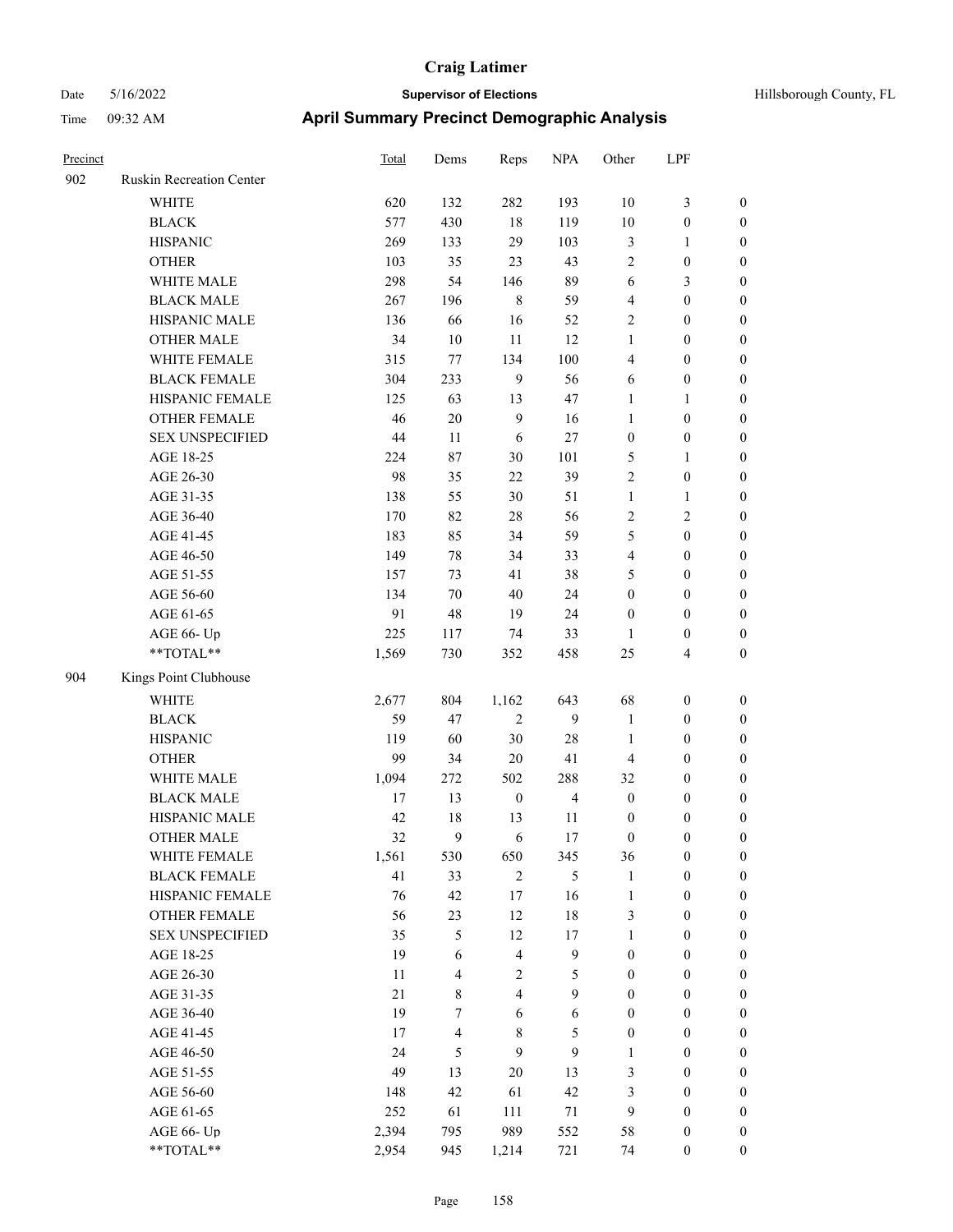| Hillsborough County, FL |  |  |
|-------------------------|--|--|
|-------------------------|--|--|

| Precinct |                                                             | <b>Total</b>     | Dems             | Reps             | <b>NPA</b>       | Other            | LPF              |                  |
|----------|-------------------------------------------------------------|------------------|------------------|------------------|------------------|------------------|------------------|------------------|
| 905      | Ruskin Recreation Center                                    |                  |                  |                  |                  |                  |                  |                  |
|          | WHITE                                                       | 454              | 68               | 249              | 130              | $\tau$           | $\boldsymbol{0}$ | $\boldsymbol{0}$ |
|          | <b>BLACK</b>                                                | 15               | 11               | 1                | 3                | $\boldsymbol{0}$ | $\boldsymbol{0}$ | $\boldsymbol{0}$ |
|          | <b>HISPANIC</b>                                             | 178              | 68               | 34               | 74               | $\overline{2}$   | $\boldsymbol{0}$ | $\boldsymbol{0}$ |
|          | <b>OTHER</b>                                                | 43               | 9                | 14               | 19               | $\mathbf{1}$     | $\boldsymbol{0}$ | $\boldsymbol{0}$ |
|          | WHITE MALE                                                  | 216              | 25               | 120              | 70               | 1                | $\boldsymbol{0}$ | $\boldsymbol{0}$ |
|          | <b>BLACK MALE</b>                                           | 9                | $\overline{7}$   | $\mathbf{1}$     | $\mathbf{1}$     | $\boldsymbol{0}$ | $\boldsymbol{0}$ | $\boldsymbol{0}$ |
|          | HISPANIC MALE                                               | 80               | 28               | 15               | 36               | $\mathbf{1}$     | $\boldsymbol{0}$ | $\boldsymbol{0}$ |
|          | <b>OTHER MALE</b>                                           | 13               | $\overline{4}$   | $\overline{4}$   | 5                | $\boldsymbol{0}$ | $\boldsymbol{0}$ | $\boldsymbol{0}$ |
|          | WHITE FEMALE                                                | 228              | 43               | 123              | 56               | 6                | $\boldsymbol{0}$ | $\boldsymbol{0}$ |
|          | <b>BLACK FEMALE</b>                                         | 6                | $\overline{4}$   | $\boldsymbol{0}$ | $\overline{2}$   | $\boldsymbol{0}$ | $\boldsymbol{0}$ | $\boldsymbol{0}$ |
|          | HISPANIC FEMALE                                             | 91               | 37               | 17               | 36               | 1                | $\boldsymbol{0}$ | $\boldsymbol{0}$ |
|          | <b>OTHER FEMALE</b>                                         | 15               | $\overline{4}$   | 5                | 6                | $\boldsymbol{0}$ | $\boldsymbol{0}$ | $\boldsymbol{0}$ |
|          | <b>SEX UNSPECIFIED</b>                                      | 32               | $\overline{4}$   | 13               | 14               | 1                | $\boldsymbol{0}$ | $\boldsymbol{0}$ |
|          | AGE 18-25                                                   | 110              | 22               | 38               | 49               | $\mathbf{1}$     | $\boldsymbol{0}$ | $\boldsymbol{0}$ |
|          | AGE 26-30                                                   | 61               | 15               | 18               | 26               | $\overline{2}$   | $\boldsymbol{0}$ | $\boldsymbol{0}$ |
|          | AGE 31-35                                                   | 52               | 11               | 18               | 22               | $\mathbf{1}$     | $\boldsymbol{0}$ | $\boldsymbol{0}$ |
|          | AGE 36-40                                                   | 50               | 12               | 15               | $21\,$           | $\sqrt{2}$       | $\boldsymbol{0}$ | $\boldsymbol{0}$ |
|          | AGE 41-45                                                   | 46               | 11               | 17               | 18               | $\boldsymbol{0}$ | $\boldsymbol{0}$ | $\boldsymbol{0}$ |
|          | AGE 46-50                                                   | 57               | 17               | 24               | 15               | 1                | $\boldsymbol{0}$ | $\boldsymbol{0}$ |
|          | AGE 51-55                                                   | 64               | 10               | 36               | 17               | 1                | $\boldsymbol{0}$ | $\boldsymbol{0}$ |
|          | AGE 56-60                                                   | 59               | 13               | 32               | 14               | $\boldsymbol{0}$ | $\boldsymbol{0}$ | $\boldsymbol{0}$ |
|          | AGE 61-65                                                   | 69               | 18               | 31               | 18               | $\sqrt{2}$       | $\boldsymbol{0}$ | $\boldsymbol{0}$ |
|          | AGE 66- Up                                                  | 122              | $27\,$           | 69               | 26               | $\mathbf{0}$     | $\boldsymbol{0}$ | $\boldsymbol{0}$ |
|          | **TOTAL**                                                   | 690              | 156              | 298              | 226              | 10               | $\boldsymbol{0}$ | $\boldsymbol{0}$ |
| 906      | Trinity Baptist Church                                      |                  |                  |                  |                  |                  |                  |                  |
|          | <b>WHITE</b>                                                | 432              | 156              | 196              | 74               | 6                | $\boldsymbol{0}$ | $\boldsymbol{0}$ |
|          | <b>BLACK</b>                                                | 7                | 5                | $\boldsymbol{0}$ | $\mathbf{2}$     | $\boldsymbol{0}$ | $\boldsymbol{0}$ | $\boldsymbol{0}$ |
|          | <b>HISPANIC</b>                                             | 5                | $\mathfrak{2}$   | 1                | $\mathfrak{2}$   | $\boldsymbol{0}$ | $\boldsymbol{0}$ | $\boldsymbol{0}$ |
|          | <b>OTHER</b>                                                | 9                | $\mathbf{1}$     | $\overline{4}$   | 4                | $\boldsymbol{0}$ | $\boldsymbol{0}$ | $\boldsymbol{0}$ |
|          | WHITE MALE                                                  | 131              | 40               | 62               | 27               | $\sqrt{2}$       | $\boldsymbol{0}$ | $\boldsymbol{0}$ |
|          | <b>BLACK MALE</b>                                           | $\sqrt{2}$       | $\mathbf{1}$     | $\boldsymbol{0}$ | $\mathbf{1}$     | $\boldsymbol{0}$ | $\boldsymbol{0}$ | $\boldsymbol{0}$ |
|          | HISPANIC MALE                                               | $\mathfrak{2}$   | $\boldsymbol{0}$ | $\mathbf{1}$     | $\mathbf{1}$     | $\boldsymbol{0}$ | $\boldsymbol{0}$ | $\boldsymbol{0}$ |
|          | <b>OTHER MALE</b>                                           | $\overline{2}$   | $\mathbf{1}$     | $\boldsymbol{0}$ | 1                | $\boldsymbol{0}$ | $\boldsymbol{0}$ | $\boldsymbol{0}$ |
|          | WHITE FEMALE                                                | 297              | 114              | 134              | 45               | $\overline{4}$   | $\boldsymbol{0}$ | $\mathbf{0}$     |
|          | <b>BLACK FEMALE</b>                                         | 5                | $\overline{4}$   | $\mathbf{0}$     | $\mathbf{1}$     | $\mathbf{0}$     | $\boldsymbol{0}$ | $\boldsymbol{0}$ |
|          | HISPANIC FEMALE                                             | 3                | $\overline{2}$   | $\mathbf{0}$     | $\mathbf{1}$     | $\mathbf{0}$     | $\boldsymbol{0}$ | $\boldsymbol{0}$ |
|          | OTHER FEMALE                                                | $\overline{7}$   | $\mathbf{0}$     | $\overline{4}$   | 3                | $\mathbf{0}$     | $\boldsymbol{0}$ | $\mathbf{0}$     |
|          | <b>SEX UNSPECIFIED</b>                                      | $\overline{4}$   | $\overline{2}$   | $\mathbf{0}$     | $\overline{2}$   | $\mathbf{0}$     | $\boldsymbol{0}$ | $\boldsymbol{0}$ |
|          | AGE 18-25                                                   | 1                | $\boldsymbol{0}$ | $\mathbf{1}$     | $\boldsymbol{0}$ | $\mathbf{0}$     | $\boldsymbol{0}$ | $\boldsymbol{0}$ |
|          | AGE 26-30                                                   | $\theta$         | $\overline{0}$   | $\mathbf{0}$     | $\mathbf{0}$     | $\mathbf{0}$     | $\overline{0}$   | $\mathbf{0}$     |
|          | AGE 31-35                                                   | $\theta$         | $\overline{0}$   | $\mathbf{0}$     | $\mathbf{0}$     | $\mathbf{0}$     | $\boldsymbol{0}$ | $\mathbf{0}$     |
|          | AGE 36-40                                                   | $\boldsymbol{0}$ | $\mathbf{0}$     | $\boldsymbol{0}$ | $\boldsymbol{0}$ | $\boldsymbol{0}$ | $\boldsymbol{0}$ | $\boldsymbol{0}$ |
|          | AGE 41-45                                                   | $\boldsymbol{0}$ | $\mathbf{0}$     | $\boldsymbol{0}$ | $\boldsymbol{0}$ | $\boldsymbol{0}$ | $\boldsymbol{0}$ | $\boldsymbol{0}$ |
|          | AGE 46-50                                                   | $\boldsymbol{0}$ | $\mathbf{0}$     | $\boldsymbol{0}$ | $\boldsymbol{0}$ | $\boldsymbol{0}$ | $\boldsymbol{0}$ | $\boldsymbol{0}$ |
|          | AGE 51-55                                                   | $\mathbf{2}$     | $\mathbf{0}$     | $\mathbf{1}$     | 1                | $\mathbf{0}$     | $\boldsymbol{0}$ | $\boldsymbol{0}$ |
|          | AGE 56-60                                                   | $\mathfrak{Z}$   | $\mathbf{1}$     | $\mathbf{0}$     | $\overline{2}$   | $\mathbf{0}$     | $\boldsymbol{0}$ | $\boldsymbol{0}$ |
|          | AGE 61-65                                                   | $\overline{c}$   | $\mathbf{1}$     | $\mathbf{1}$     | $\boldsymbol{0}$ | $\boldsymbol{0}$ | $\boldsymbol{0}$ | $\boldsymbol{0}$ |
|          | AGE 66- Up                                                  | 445              | 162              | 198              | 79               | 6                | $\boldsymbol{0}$ | $\mathbf{0}$     |
|          | $\mathrm{*}\mathrm{*} \mathrm{TOTAL} \mathrm{*} \mathrm{*}$ | 453              | 164              | 201              | 82               | 6                | $\overline{0}$   | $\boldsymbol{0}$ |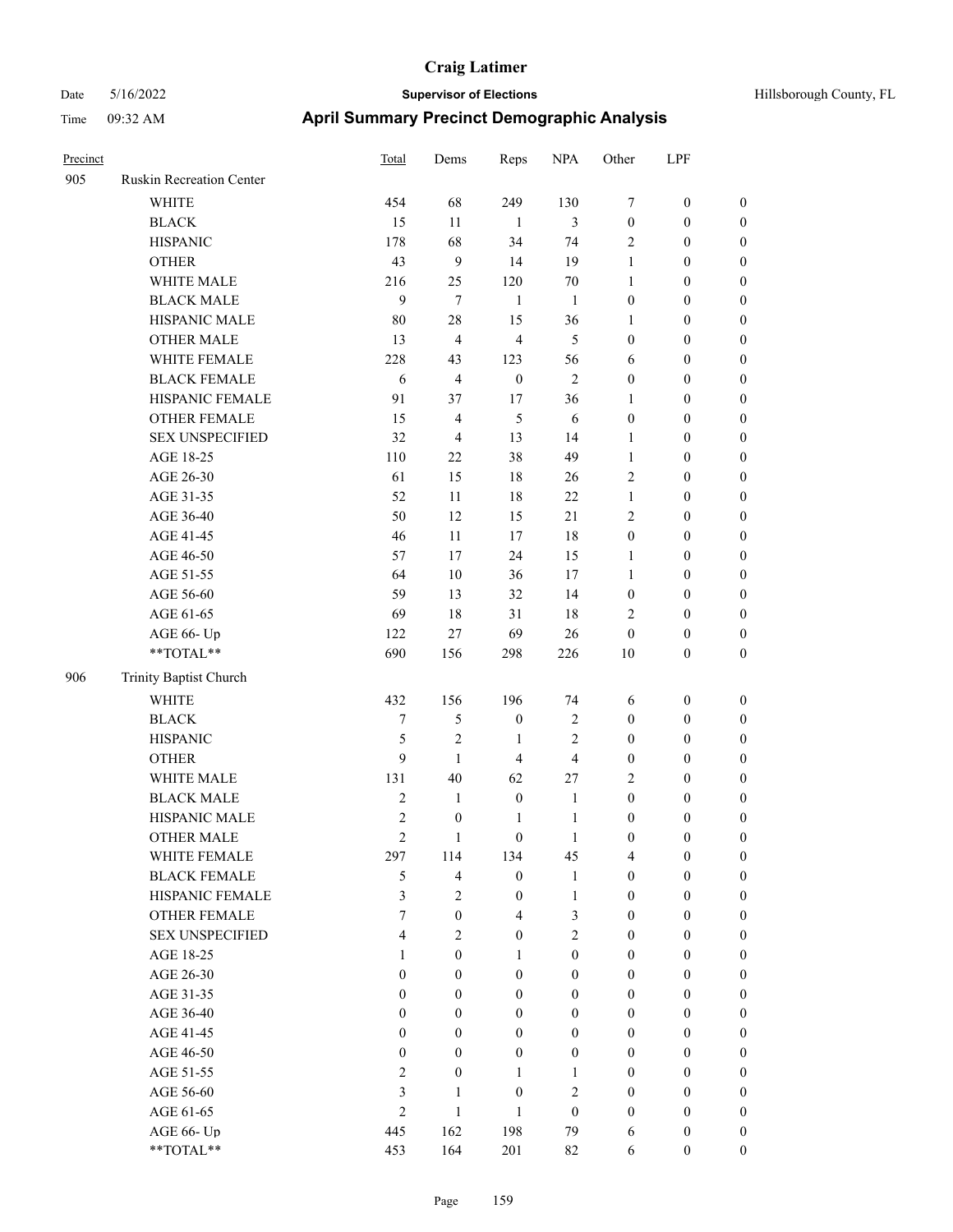| Hillsborough County, F |  |
|------------------------|--|

| Precinct |                         | <b>Total</b> | Dems                    | Reps             | <b>NPA</b>              | Other            | LPF              |                  |
|----------|-------------------------|--------------|-------------------------|------------------|-------------------------|------------------|------------------|------------------|
| 907      | God's Missionary Church |              |                         |                  |                         |                  |                  |                  |
|          | <b>WHITE</b>            | 1,164        | 219                     | 649              | 272                     | $21\,$           | $\mathfrak{Z}$   | $\boldsymbol{0}$ |
|          | <b>BLACK</b>            | 12           | 7                       | $\overline{2}$   | 3                       | $\boldsymbol{0}$ | $\boldsymbol{0}$ | $\boldsymbol{0}$ |
|          | <b>HISPANIC</b>         | 84           | 27                      | $30\,$           | 24                      | 3                | $\boldsymbol{0}$ | $\boldsymbol{0}$ |
|          | <b>OTHER</b>            | 39           | 6                       | $22\,$           | 11                      | $\boldsymbol{0}$ | $\boldsymbol{0}$ | $\boldsymbol{0}$ |
|          | WHITE MALE              | 558          | 89                      | 316              | 143                     | 8                | $\sqrt{2}$       | $\boldsymbol{0}$ |
|          | <b>BLACK MALE</b>       | 5            | 3                       | $\mathbf{1}$     | $\mathbf{1}$            | $\boldsymbol{0}$ | $\boldsymbol{0}$ | $\boldsymbol{0}$ |
|          | HISPANIC MALE           | 44           | 13                      | 18               | 10                      | 3                | $\boldsymbol{0}$ | $\boldsymbol{0}$ |
|          | <b>OTHER MALE</b>       | 13           | $\overline{c}$          | $\,$ 8 $\,$      | 3                       | $\boldsymbol{0}$ | $\boldsymbol{0}$ | $\boldsymbol{0}$ |
|          | WHITE FEMALE            | 589          | 127                     | 323              | 126                     | 12               | 1                | $\boldsymbol{0}$ |
|          | <b>BLACK FEMALE</b>     | $\tau$       | 4                       | $\mathbf{1}$     | $\sqrt{2}$              | $\boldsymbol{0}$ | $\boldsymbol{0}$ | $\boldsymbol{0}$ |
|          | HISPANIC FEMALE         | 39           | 13                      | 12               | 14                      | $\boldsymbol{0}$ | $\boldsymbol{0}$ | 0                |
|          | OTHER FEMALE            | 20           | 3                       | 13               | $\overline{\mathbf{4}}$ | $\boldsymbol{0}$ | $\boldsymbol{0}$ | 0                |
|          | <b>SEX UNSPECIFIED</b>  | 24           | 5                       | 11               | 7                       | 1                | $\boldsymbol{0}$ | $\boldsymbol{0}$ |
|          | AGE 18-25               | 107          | 19                      | 40               | 42                      | 6                | $\boldsymbol{0}$ | $\boldsymbol{0}$ |
|          | AGE 26-30               | 64           | 13                      | 29               | 20                      | 1                | 1                | $\boldsymbol{0}$ |
|          | AGE 31-35               | 74           | 13                      | 42               | 19                      | $\boldsymbol{0}$ | $\boldsymbol{0}$ | $\boldsymbol{0}$ |
|          | AGE 36-40               | 83           | 15                      | 44               | 23                      | $\boldsymbol{0}$ | $\mathbf{1}$     | $\boldsymbol{0}$ |
|          | AGE 41-45               | 71           | 12                      | 33               | 24                      | $\overline{c}$   | $\boldsymbol{0}$ | $\boldsymbol{0}$ |
|          | AGE 46-50               | 66           | 10                      | 33               | 21                      | $\mathbf{1}$     | 1                | $\boldsymbol{0}$ |
|          | AGE 51-55               | 80           | 13                      | 41               | 24                      | $\overline{c}$   | $\boldsymbol{0}$ | 0                |
|          | AGE 56-60               | 147          | 19                      | 86               | 40                      | $\sqrt{2}$       | $\boldsymbol{0}$ | 0                |
|          | AGE 61-65               | 159          | 40                      | 93               | 23                      | 3                | $\boldsymbol{0}$ | 0                |
|          | AGE 66- Up              | 448          | 105                     | 262              | 74                      | $\tau$           | $\boldsymbol{0}$ | $\boldsymbol{0}$ |
|          | $**TOTAL**$             | 1,299        | 259                     | 703              | 310                     | 24               | 3                | $\boldsymbol{0}$ |
| 908      | Kings Point Clubhouse   |              |                         |                  |                         |                  |                  |                  |
|          | <b>WHITE</b>            | 3,591        | 1,032                   | 1,600            | 881                     | 77               | $\mathbf{1}$     | $\boldsymbol{0}$ |
|          | <b>BLACK</b>            | 58           | 48                      | $\overline{2}$   | 5                       | 3                | $\boldsymbol{0}$ | $\boldsymbol{0}$ |
|          | <b>HISPANIC</b>         | 91           | 40                      | 24               | 24                      | 3                | $\boldsymbol{0}$ | $\boldsymbol{0}$ |
|          | <b>OTHER</b>            | 109          | 38                      | 30               | 38                      | $\overline{c}$   | $\mathbf{1}$     | $\boldsymbol{0}$ |
|          | WHITE MALE              | 1,508        | 368                     | 705              | 393                     | 41               | $\mathbf{1}$     | $\boldsymbol{0}$ |
|          | <b>BLACK MALE</b>       | 20           | 14                      | $\mathbf{1}$     | $\overline{\mathbf{4}}$ | $\mathbf{1}$     | $\boldsymbol{0}$ | $\boldsymbol{0}$ |
|          | HISPANIC MALE           | 31           | 12                      | 9                | 10                      | $\boldsymbol{0}$ | $\boldsymbol{0}$ | $\boldsymbol{0}$ |
|          | <b>OTHER MALE</b>       | 41           | 13                      | 12               | 14                      | 1                | 1                | $\boldsymbol{0}$ |
|          | WHITE FEMALE            | 2,056        | 661                     | 884              | 475                     | 36               | $\boldsymbol{0}$ | 0                |
|          | <b>BLACK FEMALE</b>     | 38           | 34                      | $\mathbf{1}$     | $\mathbf{1}$            | $\mathfrak{2}$   | $\boldsymbol{0}$ | $\boldsymbol{0}$ |
|          | HISPANIC FEMALE         | 59           | 27                      | 15               | 14                      | 3                | $\boldsymbol{0}$ | $\overline{0}$   |
|          | OTHER FEMALE            | 48           | 19                      | 12               | 16                      | $\mathbf{1}$     | $\boldsymbol{0}$ | $\overline{0}$   |
|          | <b>SEX UNSPECIFIED</b>  | 48           | 10                      | 17               | 21                      | $\boldsymbol{0}$ | $\boldsymbol{0}$ | $\overline{0}$   |
|          | AGE 18-25               | 11           | $\overline{c}$          | $\overline{4}$   | $\overline{4}$          | 1                | $\boldsymbol{0}$ | $\overline{0}$   |
|          | AGE 26-30               | $20\,$       | $\overline{\mathbf{4}}$ | $\tau$           | $\mathbf{9}$            | $\boldsymbol{0}$ | $\boldsymbol{0}$ | $\overline{0}$   |
|          | AGE 31-35               | $\,$ 8 $\,$  | 5                       | $\boldsymbol{0}$ | 3                       | $\boldsymbol{0}$ | $\boldsymbol{0}$ | $\overline{0}$   |
|          | AGE 36-40               | 14           | 6                       | $\mathfrak{S}$   | $\overline{c}$          | $\boldsymbol{0}$ | $\mathbf{1}$     | 0                |
|          | AGE 41-45               | 19           | 8                       | 3                | $\,8\,$                 | $\boldsymbol{0}$ | $\boldsymbol{0}$ | 0                |
|          | AGE 46-50               | $21\,$       | 4                       | 9                | $\tau$                  | 1                | $\boldsymbol{0}$ | $\boldsymbol{0}$ |
|          | AGE 51-55               | 53           | 15                      | 14               | 23                      | $\mathbf{1}$     | $\boldsymbol{0}$ | $\boldsymbol{0}$ |
|          | AGE 56-60               | 143          | 38                      | 53               | 43                      | 9                | $\boldsymbol{0}$ | $\boldsymbol{0}$ |
|          | AGE 61-65               | 297          | 88                      | 120              | 75                      | 14               | $\boldsymbol{0}$ | $\boldsymbol{0}$ |
|          | AGE 66- Up              | 3,263        | 988                     | 1,441            | 774                     | 59               | $\mathbf{1}$     | $\boldsymbol{0}$ |
|          | $**TOTAL**$             | 3,849        | 1,158                   | 1,656            | 948                     | 85               | $\overline{c}$   | $\overline{0}$   |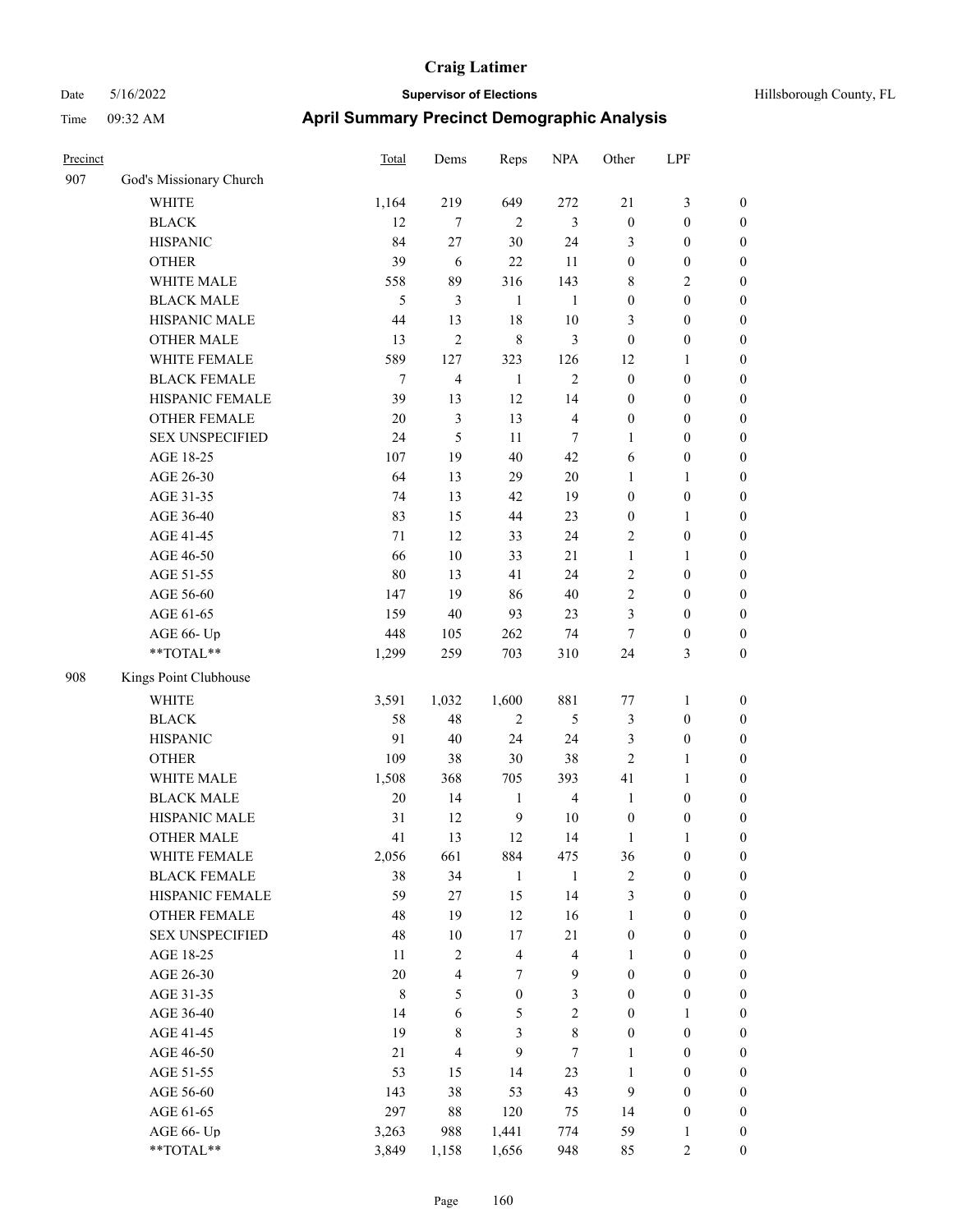| Precinct |                                     | <b>Total</b> | Dems           | Reps           | <b>NPA</b>     | Other            | LPF              |                  |
|----------|-------------------------------------|--------------|----------------|----------------|----------------|------------------|------------------|------------------|
| 909      | Redeemer Lutheran Church            |              |                |                |                |                  |                  |                  |
|          | <b>WHITE</b>                        | 3,540        | 879            | 1,767          | 820            | 69               | 5                | $\boldsymbol{0}$ |
|          | <b>BLACK</b>                        | 79           | 61             | 8              | $\,8\,$        | $\mathbf{1}$     | 1                | $\boldsymbol{0}$ |
|          | <b>HISPANIC</b>                     | 86           | 33             | 25             | 26             | $\sqrt{2}$       | $\boldsymbol{0}$ | $\boldsymbol{0}$ |
|          | <b>OTHER</b>                        | 133          | 31             | 54             | 45             | $\mathfrak{Z}$   | $\boldsymbol{0}$ | $\boldsymbol{0}$ |
|          | WHITE MALE                          | 1,616        | 337            | 830            | 419            | 28               | 2                | $\boldsymbol{0}$ |
|          | <b>BLACK MALE</b>                   | 37           | 28             | $\overline{4}$ | $\overline{4}$ | $\mathbf{1}$     | $\boldsymbol{0}$ | $\boldsymbol{0}$ |
|          | HISPANIC MALE                       | 31           | 14             | $\,$ 8 $\,$    | 7              | $\sqrt{2}$       | $\boldsymbol{0}$ | $\boldsymbol{0}$ |
|          | <b>OTHER MALE</b>                   | 35           | 9              | 13             | 12             | $\mathbf{1}$     | $\boldsymbol{0}$ | $\boldsymbol{0}$ |
|          | WHITE FEMALE                        | 1,902        | 536            | 929            | 393            | 41               | 3                | $\boldsymbol{0}$ |
|          | <b>BLACK FEMALE</b>                 | 42           | 33             | $\overline{4}$ | $\overline{4}$ | $\boldsymbol{0}$ | $\mathbf{1}$     | $\boldsymbol{0}$ |
|          | HISPANIC FEMALE                     | 55           | 19             | 17             | 19             | $\boldsymbol{0}$ | $\boldsymbol{0}$ | $\boldsymbol{0}$ |
|          | <b>OTHER FEMALE</b>                 | 79           | 21             | 33             | 23             | $\sqrt{2}$       | $\boldsymbol{0}$ | $\boldsymbol{0}$ |
|          | <b>SEX UNSPECIFIED</b>              | 41           | $\tau$         | 16             | 18             | $\boldsymbol{0}$ | $\boldsymbol{0}$ | $\boldsymbol{0}$ |
|          | AGE 18-25                           | 16           | 3              | 10             | 3              | $\boldsymbol{0}$ | $\boldsymbol{0}$ | $\boldsymbol{0}$ |
|          | AGE 26-30                           | 29           | 11             | $\,8\,$        | 9              | $\boldsymbol{0}$ | 1                | $\boldsymbol{0}$ |
|          | AGE 31-35                           | 21           | 5              | 4              | 11             | 1                | $\boldsymbol{0}$ | $\boldsymbol{0}$ |
|          | AGE 36-40                           | 24           | $8\,$          | 6              | 9              | 1                | $\boldsymbol{0}$ | $\boldsymbol{0}$ |
|          | AGE 41-45                           | 20           | $\,8\,$        | 7              | $\overline{4}$ | $\mathbf{1}$     | $\boldsymbol{0}$ | $\boldsymbol{0}$ |
|          | AGE 46-50                           | 36           | 7              | 14             | 15             | $\boldsymbol{0}$ | $\boldsymbol{0}$ | $\boldsymbol{0}$ |
|          | AGE 51-55                           | 76           | 19             | 28             | 27             | $\overline{2}$   | $\boldsymbol{0}$ | $\boldsymbol{0}$ |
|          | AGE 56-60                           | 198          | 47             | 103            | 43             | 5                | $\boldsymbol{0}$ | $\boldsymbol{0}$ |
|          | AGE 61-65                           | 393          | 113            | 180            | 86             | 13               | 1                | $\boldsymbol{0}$ |
|          | AGE 66- Up                          | 3,025        | 783            | 1,494          | 692            | 52               | 4                | $\boldsymbol{0}$ |
|          | **TOTAL**                           | 3,838        | 1,004          | 1,854          | 899            | 75               | 6                | $\boldsymbol{0}$ |
| 911      | South Hillsborough Elks Lodge #2672 |              |                |                |                |                  |                  |                  |
|          | <b>WHITE</b>                        | 1,113        | 232            | 535            | 318            | 24               | 4                | $\boldsymbol{0}$ |
|          | <b>BLACK</b>                        | 20           | 13             | $\overline{2}$ | 5              | $\boldsymbol{0}$ | $\boldsymbol{0}$ | $\boldsymbol{0}$ |
|          | <b>HISPANIC</b>                     | 162          | 63             | 28             | 70             | 1                | 0                | $\boldsymbol{0}$ |
|          | <b>OTHER</b>                        | 53           | 18             | 12             | 19             | $\overline{4}$   | $\boldsymbol{0}$ | $\boldsymbol{0}$ |
|          | WHITE MALE                          | 517          | 92             | 253            | 159            | $11\,$           | 2                | $\boldsymbol{0}$ |
|          | <b>BLACK MALE</b>                   | $\,8\,$      | $\overline{4}$ | $\mathbf{1}$   | 3              | $\boldsymbol{0}$ | $\boldsymbol{0}$ | $\boldsymbol{0}$ |
|          | HISPANIC MALE                       | 65           | 25             | 13             | 27             | $\boldsymbol{0}$ | 0                | $\boldsymbol{0}$ |
|          | <b>OTHER MALE</b>                   | 23           | 5              | $\,$ 8 $\,$    | 9              | 1                | 0                | $\boldsymbol{0}$ |
|          | WHITE FEMALE                        | 590          | 140            | 279            | 156            | 13               | 2                | $\boldsymbol{0}$ |
|          | <b>BLACK FEMALE</b>                 | 12           | 9              | $\mathbf{1}$   | $\sqrt{2}$     | $\boldsymbol{0}$ | $\boldsymbol{0}$ | $\boldsymbol{0}$ |
|          | HISPANIC FEMALE                     | 92           | 36             | 13             | 42             | $\mathbf{1}$     | $\boldsymbol{0}$ | $\boldsymbol{0}$ |
|          | <b>OTHER FEMALE</b>                 | 24           | 12             | $\overline{4}$ | 5              | 3                | $\boldsymbol{0}$ | $\boldsymbol{0}$ |
|          | <b>SEX UNSPECIFIED</b>              | 17           | $\mathfrak{Z}$ | 5              | 9              | $\boldsymbol{0}$ | $\boldsymbol{0}$ | $\boldsymbol{0}$ |
|          | AGE 18-25                           | 64           | $18\,$         | 14             | 27             | $\mathfrak{S}$   | $\boldsymbol{0}$ | $\boldsymbol{0}$ |
|          | AGE 26-30                           | 59           | 13             | 19             | 25             | $\mathbf{1}$     | 1                | $\boldsymbol{0}$ |
|          | AGE 31-35                           | 44           | 19             | $\tau$         | 18             | $\boldsymbol{0}$ | $\boldsymbol{0}$ | $\boldsymbol{0}$ |
|          | AGE 36-40                           | 42           | $\sqrt{6}$     | 13             | 19             | $\overline{2}$   | $\mathbf{2}$     | $\boldsymbol{0}$ |
|          | AGE 41-45                           | 37           | 11             | $10\,$         | 16             | $\boldsymbol{0}$ | $\boldsymbol{0}$ | $\boldsymbol{0}$ |
|          | AGE 46-50                           | 43           | $10\,$         | 19             | 14             | $\boldsymbol{0}$ | $\boldsymbol{0}$ | $\boldsymbol{0}$ |
|          | AGE 51-55                           | $77 \,$      | 14             | 35             | 23             | $\overline{4}$   | $\mathbf{1}$     | $\boldsymbol{0}$ |
|          | AGE 56-60                           | 108          | 19             | 58             | 31             | $\boldsymbol{0}$ | $\boldsymbol{0}$ | $\boldsymbol{0}$ |
|          | AGE 61-65                           | 162          | 34             | 76             | 48             | $\overline{4}$   | $\boldsymbol{0}$ | $\boldsymbol{0}$ |
|          | AGE 66- Up                          | 712          | 182            | 326            | 191            | 13               | $\boldsymbol{0}$ | $\mathbf{0}$     |
|          | $**TOTAL**$                         | 1,348        | 326            | 577            | 412            | 29               | 4                | $\boldsymbol{0}$ |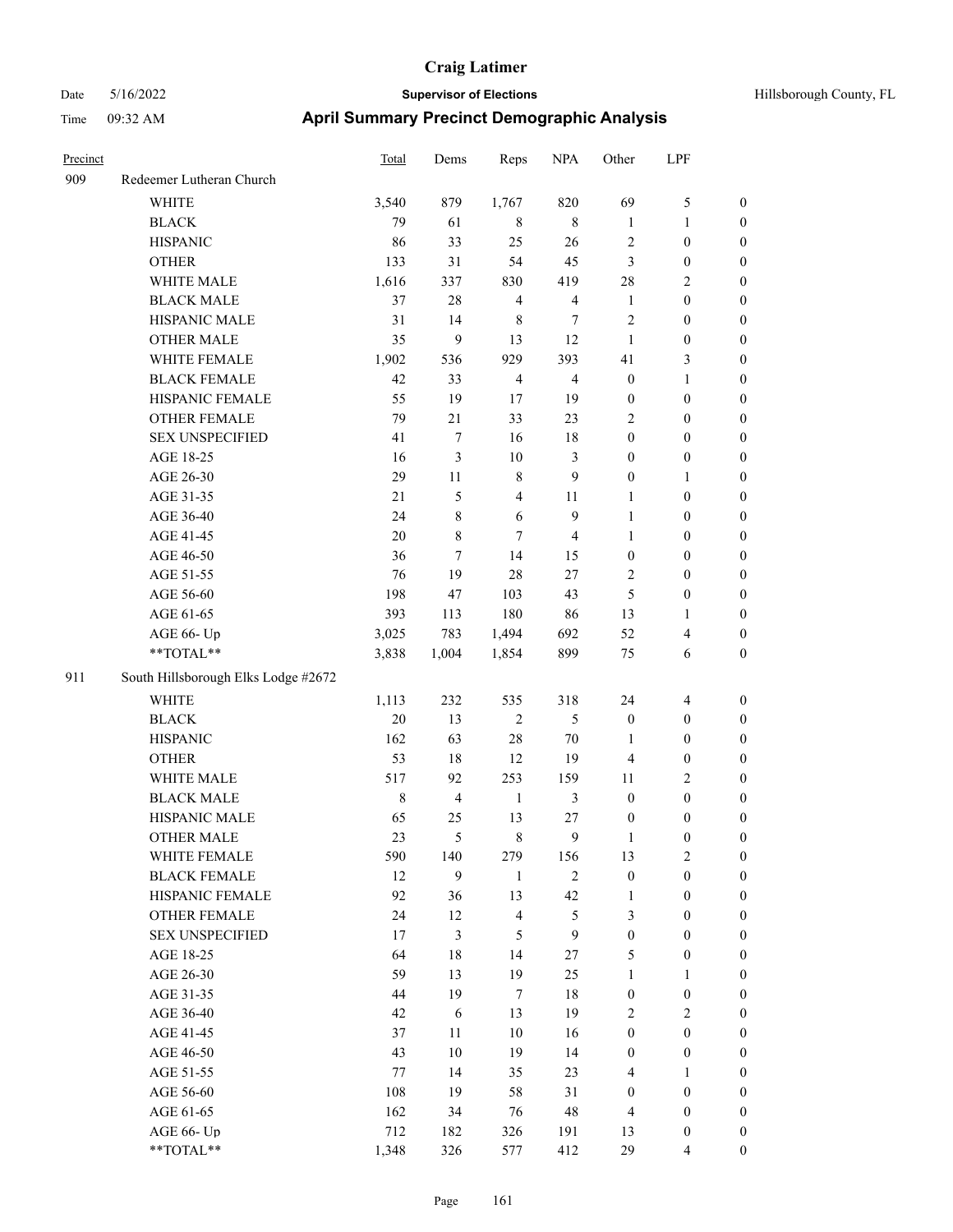| Precinct |                                     | Total            | Dems             | Reps             | <b>NPA</b>       | Other            | LPF                     |                  |
|----------|-------------------------------------|------------------|------------------|------------------|------------------|------------------|-------------------------|------------------|
| 912      | South Hillsborough Elks Lodge #2672 |                  |                  |                  |                  |                  |                         |                  |
|          | <b>WHITE</b>                        | 272              | 69               | 129              | 69               | 5                | $\boldsymbol{0}$        | $\boldsymbol{0}$ |
|          | <b>BLACK</b>                        | $\mathbf{2}$     | $\mathbf{2}$     | $\boldsymbol{0}$ | $\boldsymbol{0}$ | $\boldsymbol{0}$ | $\boldsymbol{0}$        | $\boldsymbol{0}$ |
|          | <b>HISPANIC</b>                     | 31               | 12               | $\overline{4}$   | 14               | 1                | $\boldsymbol{0}$        | $\boldsymbol{0}$ |
|          | <b>OTHER</b>                        | 9                | 5                | $\sqrt{2}$       | $\mathbf{2}$     | $\boldsymbol{0}$ | $\boldsymbol{0}$        | $\boldsymbol{0}$ |
|          | WHITE MALE                          | 109              | 22               | 55               | $30\,$           | 2                | $\boldsymbol{0}$        | 0                |
|          | <b>BLACK MALE</b>                   | $\overline{2}$   | $\mathbf{2}$     | $\boldsymbol{0}$ | $\boldsymbol{0}$ | $\boldsymbol{0}$ | $\boldsymbol{0}$        | $\boldsymbol{0}$ |
|          | HISPANIC MALE                       | 13               | 4                | 3                | 5                | $\mathbf{1}$     | $\boldsymbol{0}$        | $\boldsymbol{0}$ |
|          | <b>OTHER MALE</b>                   | $\overline{2}$   | 2                | $\boldsymbol{0}$ | $\boldsymbol{0}$ | $\boldsymbol{0}$ | $\boldsymbol{0}$        | $\boldsymbol{0}$ |
|          | WHITE FEMALE                        | 162              | 47               | 73               | 39               | 3                | $\boldsymbol{0}$        | $\boldsymbol{0}$ |
|          | <b>BLACK FEMALE</b>                 | $\boldsymbol{0}$ | $\boldsymbol{0}$ | $\mathbf{0}$     | $\boldsymbol{0}$ | $\boldsymbol{0}$ | $\boldsymbol{0}$        | $\boldsymbol{0}$ |
|          | HISPANIC FEMALE                     | 17               | 8                | $\mathbf{1}$     | $8\,$            | $\boldsymbol{0}$ | $\boldsymbol{0}$        | $\boldsymbol{0}$ |
|          | OTHER FEMALE                        | 5                | $\overline{c}$   | $\mathbf{1}$     | $\mathbf{2}$     | $\boldsymbol{0}$ | $\boldsymbol{0}$        | $\boldsymbol{0}$ |
|          | <b>SEX UNSPECIFIED</b>              | $\overline{4}$   | $\mathbf{1}$     | 2                | $\mathbf{1}$     | $\boldsymbol{0}$ | $\boldsymbol{0}$        | $\boldsymbol{0}$ |
|          | AGE 18-25                           | 15               | 7                | $\mathbf{1}$     | 7                | $\boldsymbol{0}$ | $\boldsymbol{0}$        | $\boldsymbol{0}$ |
|          | AGE 26-30                           | 12               | 4                | $\mathbf{1}$     | $\tau$           | $\boldsymbol{0}$ | $\boldsymbol{0}$        | 0                |
|          | AGE 31-35                           | $\overline{4}$   | $\boldsymbol{0}$ | $\boldsymbol{0}$ | $\overline{4}$   | $\boldsymbol{0}$ | $\boldsymbol{0}$        | $\boldsymbol{0}$ |
|          | AGE 36-40                           | 6                | $\overline{c}$   | $\mathbf{1}$     | $\overline{2}$   | $\mathbf{1}$     | $\boldsymbol{0}$        | $\boldsymbol{0}$ |
|          | AGE 41-45                           | 16               | 2                | 8                | 5                | $\mathbf{1}$     | $\boldsymbol{0}$        | $\boldsymbol{0}$ |
|          | AGE 46-50                           | 13               | 2                | 4                | 6                | $\mathbf{1}$     | $\boldsymbol{0}$        | $\boldsymbol{0}$ |
|          | AGE 51-55                           | 26               | $\mathbf{1}$     | 17               | 8                | $\boldsymbol{0}$ | $\boldsymbol{0}$        | $\boldsymbol{0}$ |
|          | AGE 56-60                           | 18               | $\overline{4}$   | 9                | $\mathfrak{S}$   | $\boldsymbol{0}$ | $\boldsymbol{0}$        | $\boldsymbol{0}$ |
|          | AGE 61-65                           | 40               | 13               | 19               | $\tau$           | $\mathbf{1}$     | $\boldsymbol{0}$        | $\boldsymbol{0}$ |
|          | AGE 66- Up                          | 164              | 53               | 75               | 34               | 2                | $\boldsymbol{0}$        | 0                |
|          | **TOTAL**                           | 314              | 88               | 135              | 85               | 6                | $\boldsymbol{0}$        | $\boldsymbol{0}$ |
| 913      | Wimauma Community Church of God     |                  |                  |                  |                  |                  |                         |                  |
|          | <b>WHITE</b>                        | 5,430            | 1,292            | 2,620            | 1,379            | 122              | 17                      | $\boldsymbol{0}$ |
|          | <b>BLACK</b>                        | 1,229            | 879              | 44               | 280              | 26               | $\boldsymbol{0}$        | 0                |
|          | <b>HISPANIC</b>                     | 2,554            | 1,055            | 374              | 1,099            | 25               | 1                       | 0                |
|          | <b>OTHER</b>                        | 699              | 216              | 152              | 308              | 23               | $\boldsymbol{0}$        | 0                |
|          | WHITE MALE                          | 2,519            | 511              | 1,277            | 666              | 52               | 13                      | $\boldsymbol{0}$ |
|          | <b>BLACK MALE</b>                   | 545              | 357              | 20               | 151              | 17               | $\boldsymbol{0}$        | $\boldsymbol{0}$ |
|          | HISPANIC MALE                       | 1,089            | 402              | 204              | 467              | 15               | 1                       | $\boldsymbol{0}$ |
|          | <b>OTHER MALE</b>                   | 249              | 68               | 60               | 109              | 12               | $\boldsymbol{0}$        | $\boldsymbol{0}$ |
|          | WHITE FEMALE                        | 2,871            | 771              | 1,323            | 704              | 69               | $\overline{\mathbf{4}}$ | 0                |
|          | <b>BLACK FEMALE</b>                 | 665              | 509              | 23               | 124              | 9                | $\boldsymbol{0}$        | 0                |
|          | HISPANIC FEMALE                     | 1,393            | 620              | 165              | 598              | $10\,$           | $\boldsymbol{0}$        | 0                |
|          | <b>OTHER FEMALE</b>                 | 317              | 109              | 73               | 126              | $\overline{9}$   | $\boldsymbol{0}$        | 0                |
|          | <b>SEX UNSPECIFIED</b>              | 263              | 95               | 45               | 120              | 3                | $\boldsymbol{0}$        | 0                |
|          | AGE 18-25                           | 1,067            | 390              | 165              | 484              | 26               | $\sqrt{2}$              | 0                |
|          | AGE 26-30                           | 718              | 248              | 147              | 309              | 12               | $\sqrt{2}$              | $\boldsymbol{0}$ |
|          | AGE 31-35                           | 705              | 256              | 141              | 292              | 10               | 6                       | 0                |
|          | AGE 36-40                           | 714              | 288              | 127              | 287              | 10               | $\sqrt{2}$              | 0                |
|          | AGE 41-45                           | 644              | 236              | 145              | 247              | 16               | $\boldsymbol{0}$        | 0                |
|          | AGE 46-50                           | 531              | 195              | 143              | 177              | 13               | 3                       | 0                |
|          | AGE 51-55                           | 563              | 178              | 220              | 152              | 13               | $\boldsymbol{0}$        | 0                |
|          | AGE 56-60                           | 676              | 221              | 267              | 175              | 12               | $\mathbf{1}$            | 0                |
|          | AGE 61-65                           | 935              | 320              | 386              | 209              | $20\,$           | $\boldsymbol{0}$        | 0                |
|          | AGE 66- Up                          | 3,359            | 1,110            | 1,449            | 734              | 64               | $\overline{c}$          | 0                |
|          | **TOTAL**                           | 9,912            | 3,442            | 3,190            | 3,066            | 196              | $18\,$                  | $\boldsymbol{0}$ |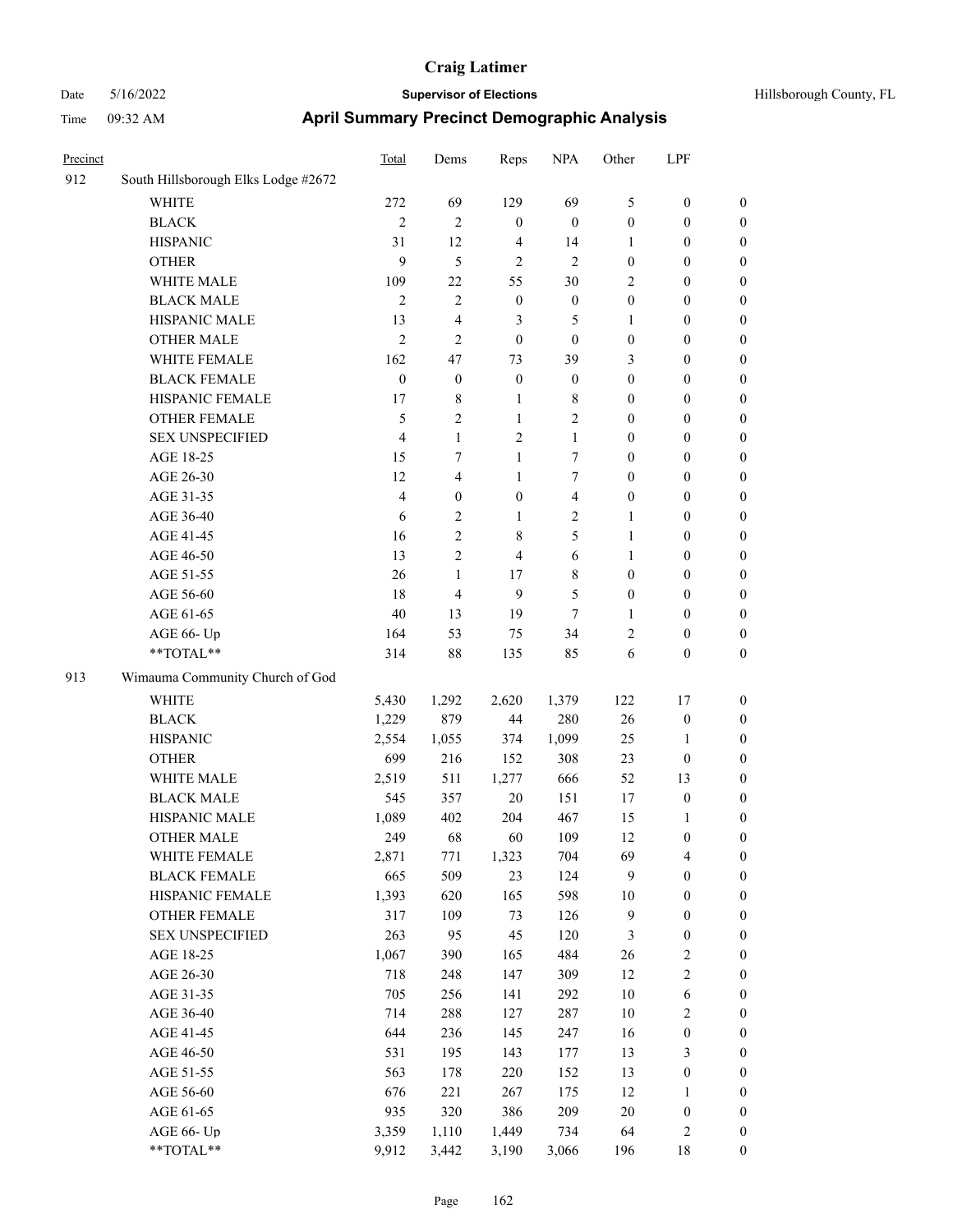| Hillsborough County, FL |  |  |
|-------------------------|--|--|
|-------------------------|--|--|

| Precinct |                        | <b>Total</b> | Dems  | Reps       | <b>NPA</b> | Other            | LPF              |                  |
|----------|------------------------|--------------|-------|------------|------------|------------------|------------------|------------------|
| 914      | South Bay Church       |              |       |            |            |                  |                  |                  |
|          | <b>WHITE</b>           | 813          | 184   | 370        | 226        | 24               | 9                | $\boldsymbol{0}$ |
|          | <b>BLACK</b>           | 753          | 526   | $20\,$     | 194        | 13               | $\boldsymbol{0}$ | $\boldsymbol{0}$ |
|          | <b>HISPANIC</b>        | 572          | 237   | 95         | 230        | $\,$ 8 $\,$      | 2                | $\boldsymbol{0}$ |
|          | <b>OTHER</b>           | 215          | 85    | $40\,$     | 84         | 6                | $\boldsymbol{0}$ | $\boldsymbol{0}$ |
|          | WHITE MALE             | 396          | 69    | 197        | 111        | 12               | 7                | $\boldsymbol{0}$ |
|          | <b>BLACK MALE</b>      | 325          | 206   | 14         | 96         | 9                | $\boldsymbol{0}$ | $\boldsymbol{0}$ |
|          | HISPANIC MALE          | 265          | 96    | 51         | 111        | $\mathfrak{S}$   | 2                | $\boldsymbol{0}$ |
|          | <b>OTHER MALE</b>      | 80           | 33    | 16         | 29         | $\sqrt{2}$       | $\boldsymbol{0}$ | $\boldsymbol{0}$ |
|          | WHITE FEMALE           | 407          | 113   | 167        | 113        | 12               | 2                | $\boldsymbol{0}$ |
|          | <b>BLACK FEMALE</b>    | 424          | 318   | 6          | 96         | $\overline{4}$   | $\boldsymbol{0}$ | $\boldsymbol{0}$ |
|          | HISPANIC FEMALE        | 296          | 137   | 43         | 113        | $\mathfrak{Z}$   | $\boldsymbol{0}$ | $\boldsymbol{0}$ |
|          | <b>OTHER FEMALE</b>    | 103          | 41    | 22         | 37         | $\mathfrak{Z}$   | $\boldsymbol{0}$ | $\boldsymbol{0}$ |
|          | <b>SEX UNSPECIFIED</b> | 57           | 19    | 9          | 28         | $\mathbf{1}$     | $\boldsymbol{0}$ | $\boldsymbol{0}$ |
|          | AGE 18-25              | 268          | 109   | 48         | 104        | $\overline{4}$   | 3                | $\boldsymbol{0}$ |
|          | AGE 26-30              | 214          | 71    | 50         | $80\,$     | 12               | 1                | $\boldsymbol{0}$ |
|          | AGE 31-35              | 272          | 115   | 61         | 86         | $\,$ 8 $\,$      | 2                | $\boldsymbol{0}$ |
|          | AGE 36-40              | 319          | 128   | 56         | 125        | 6                | 4                | $\boldsymbol{0}$ |
|          | AGE 41-45              | 312          | 146   | 55         | 104        | $\tau$           | $\boldsymbol{0}$ | $\boldsymbol{0}$ |
|          | AGE 46-50              | 239          | 108   | 49         | 77         | $\overline{4}$   | 1                | $\boldsymbol{0}$ |
|          | AGE 51-55              | 174          | 79    | 47         | 46         | $\sqrt{2}$       | $\boldsymbol{0}$ | $\boldsymbol{0}$ |
|          | AGE 56-60              | 179          | 99    | 47         | 29         | $\overline{4}$   | $\boldsymbol{0}$ | $\boldsymbol{0}$ |
|          | AGE 61-65              | 127          | 59    | 35         | 31         | $\sqrt{2}$       | $\boldsymbol{0}$ | $\boldsymbol{0}$ |
|          | AGE 66- Up             | 249          | 118   | 77         | 52         | $\sqrt{2}$       | $\boldsymbol{0}$ | $\boldsymbol{0}$ |
|          | **TOTAL**              | 2,353        | 1,032 | 525        | 734        | 51               | 11               | $\boldsymbol{0}$ |
| 915      | South Bay Church       |              |       |            |            |                  |                  |                  |
|          | <b>WHITE</b>           | 462          | 111   | 209        | 128        | 10               | $\overline{4}$   | $\boldsymbol{0}$ |
|          | <b>BLACK</b>           | 340          | 241   | 8          | 85         | 6                | $\boldsymbol{0}$ | $\boldsymbol{0}$ |
|          | <b>HISPANIC</b>        | 270          | 117   | 37         | 111        | 5                | $\boldsymbol{0}$ | $\boldsymbol{0}$ |
|          | <b>OTHER</b>           | 143          | 56    | 23         | 59         | $\mathfrak{S}$   | $\boldsymbol{0}$ | $\boldsymbol{0}$ |
|          | WHITE MALE             | 222          | 42    | 109        | 60         | $\,$ 8 $\,$      | 3                | $\boldsymbol{0}$ |
|          | <b>BLACK MALE</b>      | 144          | 96    | 3          | 43         | $\sqrt{2}$       | $\boldsymbol{0}$ | $\boldsymbol{0}$ |
|          | HISPANIC MALE          | 108          | 44    | 16         | 48         | $\boldsymbol{0}$ | $\boldsymbol{0}$ | $\boldsymbol{0}$ |
|          | <b>OTHER MALE</b>      | 64           | 28    | 9          | 27         | $\boldsymbol{0}$ | $\boldsymbol{0}$ | $\boldsymbol{0}$ |
|          | WHITE FEMALE           | 232          | 67    | 97         | 65         | $\sqrt{2}$       | $\mathbf{1}$     | $\boldsymbol{0}$ |
|          | <b>BLACK FEMALE</b>    | 193          | 144   | $\sqrt{5}$ | 41         | $\mathfrak{Z}$   | $\boldsymbol{0}$ | $\boldsymbol{0}$ |
|          | HISPANIC FEMALE        | 158          | 72    | $21\,$     | 60         | $\mathfrak{S}$   | $\boldsymbol{0}$ | $\boldsymbol{0}$ |
|          | OTHER FEMALE           | 50           | 15    | 11         | $20\,$     | $\overline{4}$   | $\boldsymbol{0}$ | $\boldsymbol{0}$ |
|          | <b>SEX UNSPECIFIED</b> | 44           | 17    | $\sqrt{6}$ | 19         | $\sqrt{2}$       | $\boldsymbol{0}$ | $\boldsymbol{0}$ |
|          | AGE 18-25              | 127          | 59    | 19         | 46         | $\mathfrak{Z}$   | $\boldsymbol{0}$ | $\boldsymbol{0}$ |
|          | AGE 26-30              | 112          | 43    | $20\,$     | 45         | $\overline{4}$   | $\boldsymbol{0}$ | $\boldsymbol{0}$ |
|          | AGE 31-35              | 117          | 51    | 23         | 39         | $\mathfrak{Z}$   | 1                | $\boldsymbol{0}$ |
|          | AGE 36-40              | 139          | 64    | 18         | 53         | $\mathbf{1}$     | 3                | $\boldsymbol{0}$ |
|          | AGE 41-45              | 136          | 52    | 21         | 60         | $\mathfrak{Z}$   | $\boldsymbol{0}$ | $\boldsymbol{0}$ |
|          | AGE 46-50              | 151          | 59    | 42         | 46         | $\overline{4}$   | $\boldsymbol{0}$ | $\boldsymbol{0}$ |
|          | AGE 51-55              | 113          | 48    | 35         | 29         | $\mathbf{1}$     | $\boldsymbol{0}$ | $\boldsymbol{0}$ |
|          | AGE 56-60              | 98           | 46    | $30\,$     | 19         | $\mathfrak{Z}$   | $\boldsymbol{0}$ | $\boldsymbol{0}$ |
|          | AGE 61-65              | 83           | 43    | 24         | 16         | $\boldsymbol{0}$ | $\boldsymbol{0}$ | $\boldsymbol{0}$ |
|          | AGE 66- Up             | 139          | 60    | 45         | 30         | $\overline{4}$   | $\boldsymbol{0}$ | $\boldsymbol{0}$ |
|          | $**TOTAL**$            | 1,215        | 525   | 277        | 383        | 26               | 4                | $\boldsymbol{0}$ |
|          |                        |              |       |            |            |                  |                  |                  |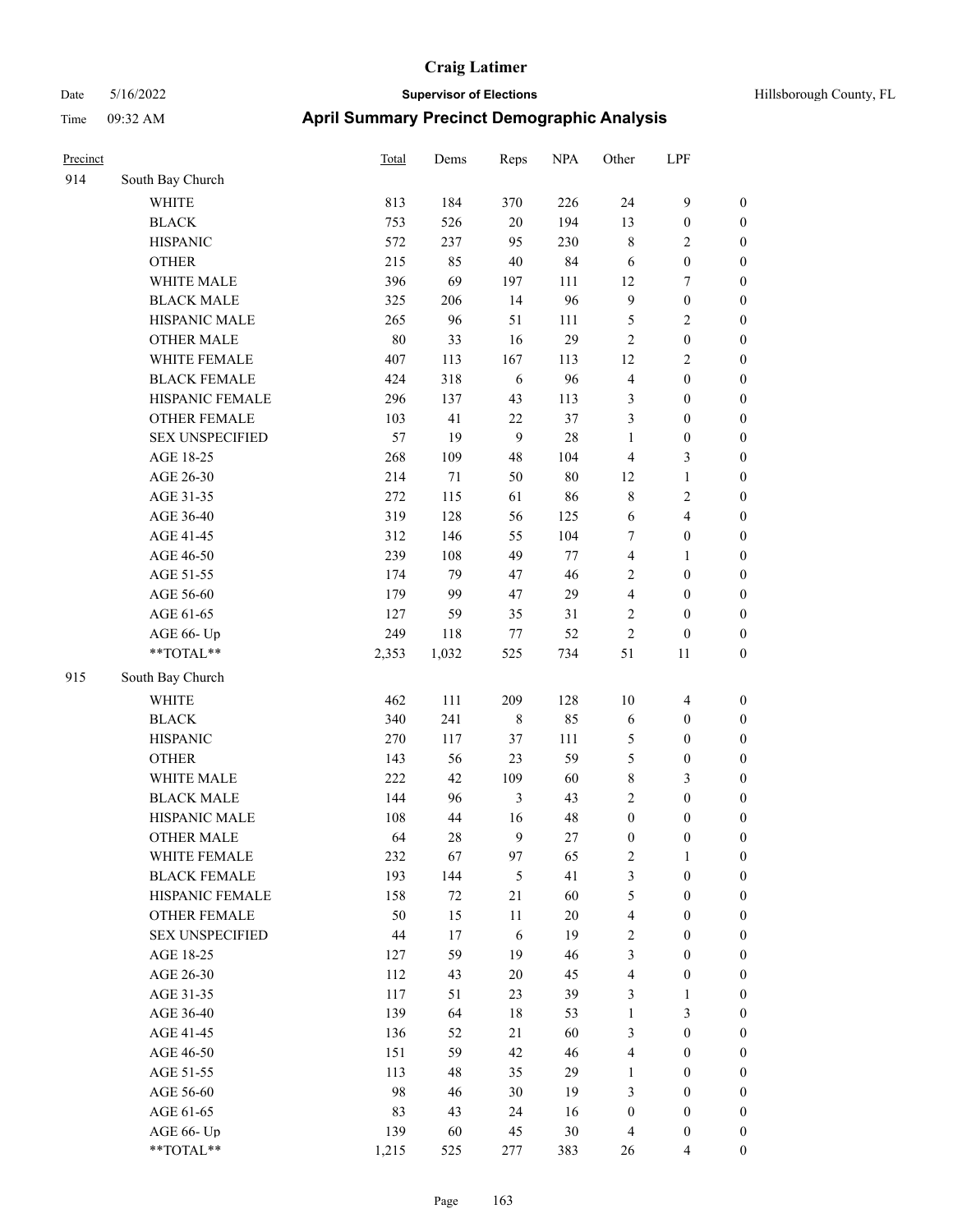| Hillsborough County, FL |  |  |
|-------------------------|--|--|
|-------------------------|--|--|

| Precinct |                        | Total            | Dems             | Reps             | <b>NPA</b>       | Other            | LPF              |                  |
|----------|------------------------|------------------|------------------|------------------|------------------|------------------|------------------|------------------|
| 916      | South Bay Church       |                  |                  |                  |                  |                  |                  |                  |
|          | <b>WHITE</b>           | 964              | 221              | 375              | 339              | 26               | $\mathfrak z$    | $\boldsymbol{0}$ |
|          | <b>BLACK</b>           | 1,164            | 849              | 49               | 254              | $10\,$           | 2                | $\boldsymbol{0}$ |
|          | <b>HISPANIC</b>        | 876              | 351              | 121              | 396              | $\tau$           | 1                | $\boldsymbol{0}$ |
|          | <b>OTHER</b>           | 259              | 101              | $46\,$           | 104              | $\tau$           | 1                | $\boldsymbol{0}$ |
|          | WHITE MALE             | 455              | $88\,$           | 199              | 154              | 11               | 3                | $\boldsymbol{0}$ |
|          | <b>BLACK MALE</b>      | 523              | 354              | $30\,$           | 133              | $\mathfrak{S}$   | 1                | $\boldsymbol{0}$ |
|          | HISPANIC MALE          | 385              | 137              | 62               | 180              | $\mathfrak{S}$   | 1                | $\boldsymbol{0}$ |
|          | <b>OTHER MALE</b>      | 103              | 36               | 25               | 39               | $\overline{2}$   | 1                | $\boldsymbol{0}$ |
|          | WHITE FEMALE           | 500              | 131              | 174              | 180              | 15               | $\boldsymbol{0}$ | $\boldsymbol{0}$ |
|          | <b>BLACK FEMALE</b>    | 627              | 486              | 19               | 116              | $\mathfrak{S}$   | 1                | $\boldsymbol{0}$ |
|          | HISPANIC FEMALE        | 474              | 206              | 56               | 210              | $\sqrt{2}$       | $\boldsymbol{0}$ | $\boldsymbol{0}$ |
|          | <b>OTHER FEMALE</b>    | 122              | 50               | 19               | 48               | 5                | $\boldsymbol{0}$ | $\boldsymbol{0}$ |
|          | <b>SEX UNSPECIFIED</b> | 74               | 34               | $\tau$           | 33               | $\boldsymbol{0}$ | $\boldsymbol{0}$ | $\boldsymbol{0}$ |
|          | AGE 18-25              | 400              | 182              | 51               | 159              | $\tau$           | 1                | $\boldsymbol{0}$ |
|          | AGE 26-30              | 351              | 145              | 62               | 133              | 9                | $\overline{c}$   | $\boldsymbol{0}$ |
|          | AGE 31-35              | 426              | 189              | 76               | 154              | 7                | $\boldsymbol{0}$ | $\boldsymbol{0}$ |
|          | AGE 36-40              | 431              | 183              | 91               | 153              | 3                | $\mathbf{1}$     | $\boldsymbol{0}$ |
|          | AGE 41-45              | 400              | 175              | 62               | 156              | 5                | 2                | $\boldsymbol{0}$ |
|          | AGE 46-50              | 333              | 170              | 57               | 98               | $\boldsymbol{7}$ | 1                | $\boldsymbol{0}$ |
|          | AGE 51-55              | 275              | 132              | 50               | 88               | $\mathfrak{S}$   | $\boldsymbol{0}$ | $\boldsymbol{0}$ |
|          | AGE 56-60              | 186              | 97               | 46               | 41               | $\sqrt{2}$       | $\boldsymbol{0}$ | $\boldsymbol{0}$ |
|          | AGE 61-65              | 147              | 75               | 35               | 37               | $\boldsymbol{0}$ | $\boldsymbol{0}$ | $\boldsymbol{0}$ |
|          | AGE 66- Up             | 313              | 173              | 61               | 74               | $\mathfrak{S}$   | $\boldsymbol{0}$ | $\boldsymbol{0}$ |
|          | **TOTAL**              | 3,263            | 1,522            | 591              | 1,093            | 50               | 7                | $\boldsymbol{0}$ |
| 917      | Thatcher Civic Center  |                  |                  |                  |                  |                  |                  |                  |
|          | WHITE                  | 373              | 50               | 220              | 94               | $\,$ 8 $\,$      | 1                | $\boldsymbol{0}$ |
|          | <b>BLACK</b>           | $\overline{4}$   | $\mathbf{0}$     | $\mathbf{1}$     | $\mathfrak{Z}$   | $\boldsymbol{0}$ | $\boldsymbol{0}$ | $\bf{0}$         |
|          | <b>HISPANIC</b>        | 35               | 6                | 7                | 20               | $\overline{2}$   | $\boldsymbol{0}$ | $\boldsymbol{0}$ |
|          | <b>OTHER</b>           | 29               | 7                | 4                | 18               | $\boldsymbol{0}$ | $\boldsymbol{0}$ | $\boldsymbol{0}$ |
|          | WHITE MALE             | 183              | 26               | 108              | 46               | $\overline{2}$   | 1                | $\boldsymbol{0}$ |
|          | <b>BLACK MALE</b>      | $\overline{4}$   | $\boldsymbol{0}$ | $\mathbf{1}$     | $\mathfrak{Z}$   | $\boldsymbol{0}$ | $\boldsymbol{0}$ | $\boldsymbol{0}$ |
|          | HISPANIC MALE          | 15               | 3                | 6                | 6                | $\boldsymbol{0}$ | 0                | $\boldsymbol{0}$ |
|          | <b>OTHER MALE</b>      | 8                | 1                | 1                | 6                | $\boldsymbol{0}$ | 0                | $\boldsymbol{0}$ |
|          | WHITE FEMALE           | 186              | 22               | 111              | 47               | 6                | $\boldsymbol{0}$ | $\boldsymbol{0}$ |
|          | <b>BLACK FEMALE</b>    | $\boldsymbol{0}$ | $\boldsymbol{0}$ | $\boldsymbol{0}$ | $\boldsymbol{0}$ | $\boldsymbol{0}$ | $\boldsymbol{0}$ | $\boldsymbol{0}$ |
|          | HISPANIC FEMALE        | 20               | 3                | $\mathbf{1}$     | 14               | $\sqrt{2}$       | $\boldsymbol{0}$ | $\boldsymbol{0}$ |
|          | <b>OTHER FEMALE</b>    | 13               | 5                | $\mathbf{2}$     | 6                | $\boldsymbol{0}$ | $\boldsymbol{0}$ | $\mathbf{0}$     |
|          | <b>SEX UNSPECIFIED</b> | 12               | 3                | $\overline{2}$   | $\tau$           | $\boldsymbol{0}$ | $\boldsymbol{0}$ | $\mathbf{0}$     |
|          | AGE 18-25              | 52               | 6                | 21               | $20\,$           | 5                | $\boldsymbol{0}$ | $\boldsymbol{0}$ |
|          | AGE 26-30              | 37               | $\tau$           | 19               | 11               | $\boldsymbol{0}$ | $\boldsymbol{0}$ | $\boldsymbol{0}$ |
|          | AGE 31-35              | 31               | $\overline{c}$   | 14               | 15               | $\boldsymbol{0}$ | $\boldsymbol{0}$ | $\boldsymbol{0}$ |
|          | AGE 36-40              | 30               | $\overline{4}$   | 16               | $10\,$           | $\boldsymbol{0}$ | $\boldsymbol{0}$ | $\boldsymbol{0}$ |
|          | AGE 41-45              | 20               | $\mathbf{1}$     | 12               | $\boldsymbol{7}$ | $\boldsymbol{0}$ | $\boldsymbol{0}$ | $\boldsymbol{0}$ |
|          | AGE 46-50              | 36               | $\overline{4}$   | 16               | 15               | $\mathbf{1}$     | $\boldsymbol{0}$ | $\boldsymbol{0}$ |
|          | AGE 51-55              | 42               | $\mathfrak{Z}$   | 25               | 12               | $\mathbf{1}$     | $\mathbf{1}$     | $\boldsymbol{0}$ |
|          | AGE 56-60              | 40               | 5                | 24               | $10\,$           | $\mathbf{1}$     | $\boldsymbol{0}$ | $\boldsymbol{0}$ |
|          | AGE 61-65              | 31               | $\mathfrak{Z}$   | 19               | $\mathbf{9}$     | $\boldsymbol{0}$ | $\boldsymbol{0}$ | $\mathbf{0}$     |
|          | AGE 66- Up             | 122              | $28\,$           | 66               | 26               | $\overline{2}$   | $\boldsymbol{0}$ | $\mathbf{0}$     |
|          | **TOTAL**              | 441              | 63               | 232              | 135              | $10\,$           |                  | $\boldsymbol{0}$ |
|          |                        |                  |                  |                  |                  |                  |                  |                  |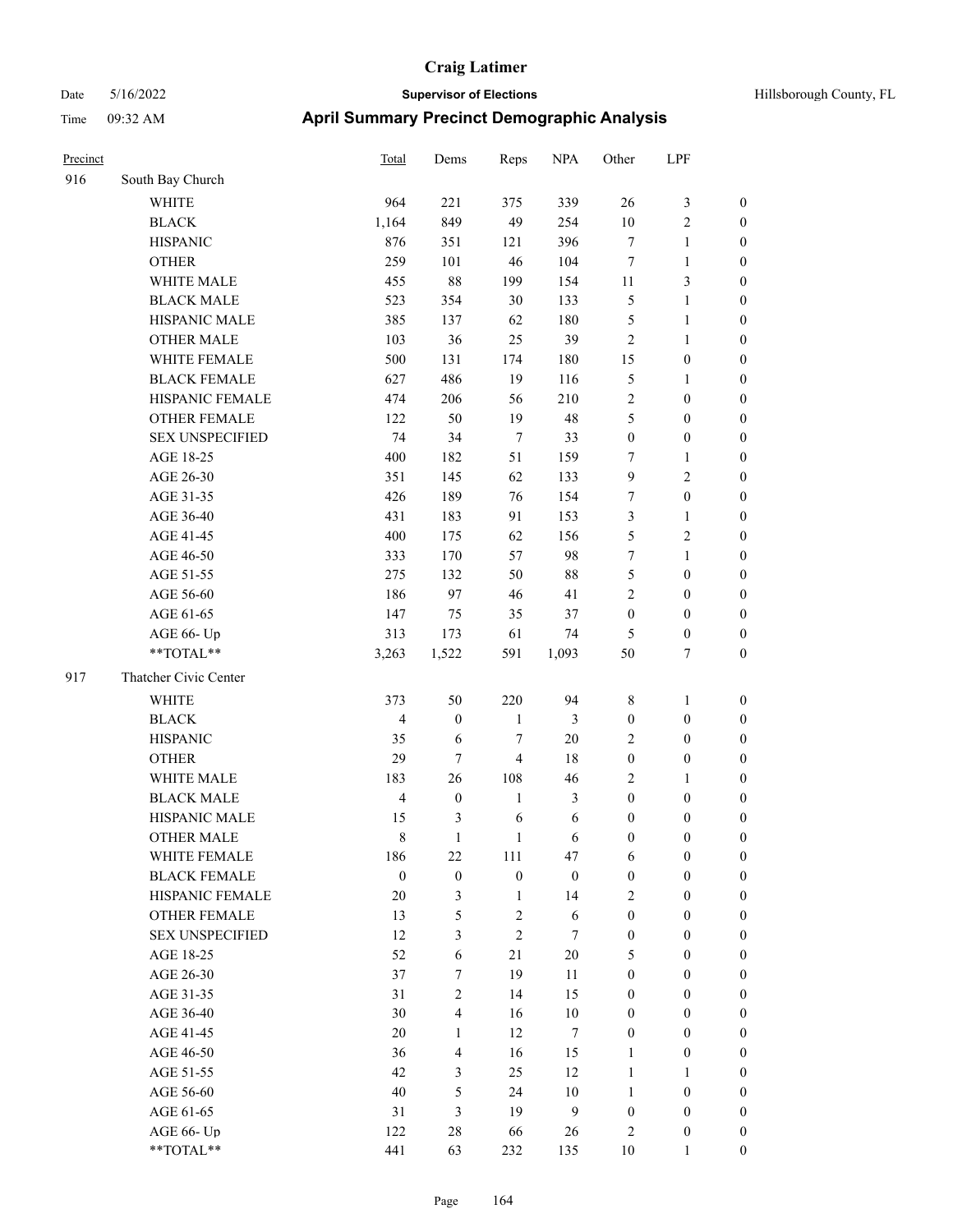| Hillsborough County, FL |  |
|-------------------------|--|
|                         |  |

| Precinct |                                     | <b>Total</b> | Dems                    | Reps             | <b>NPA</b>              | Other            | LPF              |                  |
|----------|-------------------------------------|--------------|-------------------------|------------------|-------------------------|------------------|------------------|------------------|
| 918      | The Palmetto Club at FishHawk Ranch |              |                         |                  |                         |                  |                  |                  |
|          | <b>WHITE</b>                        | 729          | 95                      | 460              | 165                     | 5                | $\overline{4}$   | 0                |
|          | <b>BLACK</b>                        | 25           | 20                      | $\mathbf{1}$     | $\overline{\mathbf{4}}$ | $\boldsymbol{0}$ | $\boldsymbol{0}$ | 0                |
|          | <b>HISPANIC</b>                     | 39           | 10                      | 12               | 15                      | 2                | $\boldsymbol{0}$ | 0                |
|          | <b>OTHER</b>                        | 27           | $\overline{\mathbf{4}}$ | 12               | 11                      | $\boldsymbol{0}$ | $\boldsymbol{0}$ | $\boldsymbol{0}$ |
|          | WHITE MALE                          | 344          | 38                      | 230              | 73                      | $\boldsymbol{0}$ | $\mathfrak{Z}$   | $\boldsymbol{0}$ |
|          | <b>BLACK MALE</b>                   | 15           | 11                      | $\mathbf{1}$     | $\mathfrak{Z}$          | $\boldsymbol{0}$ | $\boldsymbol{0}$ | $\boldsymbol{0}$ |
|          | HISPANIC MALE                       | 21           | $\overline{\mathbf{4}}$ | 8                | 7                       | 2                | $\boldsymbol{0}$ | $\boldsymbol{0}$ |
|          | <b>OTHER MALE</b>                   | $10\,$       | $\mathfrak{2}$          | 5                | $\mathfrak{Z}$          | $\boldsymbol{0}$ | $\boldsymbol{0}$ | $\boldsymbol{0}$ |
|          | WHITE FEMALE                        | 379          | 57                      | 226              | $90\,$                  | 5                | 1                | 0                |
|          | <b>BLACK FEMALE</b>                 | $10\,$       | 9                       | $\boldsymbol{0}$ | $\mathbf{1}$            | $\boldsymbol{0}$ | $\boldsymbol{0}$ | 0                |
|          | HISPANIC FEMALE                     | 16           | 5                       | $\overline{4}$   | $\tau$                  | 0                | $\boldsymbol{0}$ | 0                |
|          | <b>OTHER FEMALE</b>                 | $\,8\,$      | $\mathfrak{2}$          | 3                | 3                       | $\boldsymbol{0}$ | $\boldsymbol{0}$ | 0                |
|          | <b>SEX UNSPECIFIED</b>              | 17           | $\mathbf{1}$            | $\,8\,$          | $8\,$                   | $\boldsymbol{0}$ | 0                | 0                |
|          | AGE 18-25                           | 109          | 15                      | 56               | 37                      | 1                | 0                | $\boldsymbol{0}$ |
|          | AGE 26-30                           | 45           | 9                       | $20\,$           | 15                      | $\mathbf{1}$     | $\boldsymbol{0}$ | $\boldsymbol{0}$ |
|          | AGE 31-35                           | 46           | 6                       | 26               | 12                      | 2                | $\boldsymbol{0}$ | 0                |
|          | AGE 36-40                           | 60           | $8\,$                   | 36               | 15                      | 0                | $\mathbf{1}$     | 0                |
|          | AGE 41-45                           | 74           | 10                      | 38               | 25                      | $\boldsymbol{0}$ | $\mathbf{1}$     | 0                |
|          | AGE 46-50                           | 68           | 10                      | 43               | 14                      | $\boldsymbol{0}$ | $\mathbf{1}$     | 0                |
|          | AGE 51-55                           | 88           | 15                      | 52               | $20\,$                  | $\boldsymbol{0}$ | $\mathbf{1}$     | 0                |
|          | AGE 56-60                           | 89           | 9                       | 60               | 19                      | 1                | $\boldsymbol{0}$ | 0                |
|          | AGE 61-65                           | 88           | 17                      | 57               | 12                      | 2                | $\boldsymbol{0}$ | 0                |
|          | AGE 66- Up                          | 153          | 30                      | 97               | 26                      | $\boldsymbol{0}$ | $\boldsymbol{0}$ | 0                |
|          | **TOTAL**                           | 820          | 129                     | 485              | 195                     | 7                | $\overline{4}$   | $\boldsymbol{0}$ |
| 919      | Balm Civic Center                   |              |                         |                  |                         |                  |                  |                  |
|          | WHITE                               | 1,226        | 202                     | 704              | 295                     | 20               | 5                | 0                |
|          | <b>BLACK</b>                        | 113          | 68                      | $\overline{4}$   | 39                      | 2                | $\boldsymbol{0}$ | $\boldsymbol{0}$ |
|          | <b>HISPANIC</b>                     | 290          | 101                     | 56               | 128                     | 4                | $\mathbf{1}$     | 0                |
|          | <b>OTHER</b>                        | 131          | 40                      | 37               | 50                      | 3                | $\mathbf{1}$     | 0                |
|          | WHITE MALE                          | 624          | 89                      | 376              | 146                     | 9                | $\overline{4}$   | 0                |
|          | <b>BLACK MALE</b>                   | 60           | 32                      | 3                | 23                      | 2                | $\boldsymbol{0}$ | 0                |
|          | HISPANIC MALE                       | 126          | 36                      | 29               | 58                      | 2                | 1                | $\boldsymbol{0}$ |
|          | <b>OTHER MALE</b>                   | 49           | 11                      | 14               | 21                      | 2                | 1                | $\boldsymbol{0}$ |
|          | WHITE FEMALE                        | 592          | 112                     | 321              | 147                     | 11               | $\mathbf{1}$     | 0                |
|          | <b>BLACK FEMALE</b>                 | 52           | 35                      | $\mathbf{1}$     | 16                      | $\boldsymbol{0}$ | $\boldsymbol{0}$ | 0                |
|          | HISPANIC FEMALE                     | 158          | 63                      | 27               | 66                      | 2                | $\boldsymbol{0}$ | $\overline{0}$   |
|          | <b>OTHER FEMALE</b>                 | 60           | 24                      | 17               | 18                      | $\mathbf{1}$     | $\boldsymbol{0}$ | 0                |
|          | <b>SEX UNSPECIFIED</b>              | 39           | $\boldsymbol{9}$        | 13               | 17                      | $\boldsymbol{0}$ | $\boldsymbol{0}$ | 0                |
|          | AGE 18-25                           | 255          | 71                      | 84               | 100                     | $\boldsymbol{0}$ | $\boldsymbol{0}$ | 0                |
|          | AGE 26-30                           | 125          | 18                      | 56               | 45                      | 3                | $\mathfrak{Z}$   | 0                |
|          | AGE 31-35                           | 138          | 31                      | 58               | 45                      | 3                | $\mathbf{1}$     | 0                |
|          | AGE 36-40                           | 144          | 23                      | 61               | 57                      | 3                | $\boldsymbol{0}$ | 0                |
|          | AGE 41-45                           | 203          | 39                      | 88               | 69                      | $\boldsymbol{7}$ | $\boldsymbol{0}$ | 0                |
|          | AGE 46-50                           | 189          | 47                      | 92               | 46                      | 4                | $\boldsymbol{0}$ | 0                |
|          | AGE 51-55                           | 176          | 36                      | 87               | 50                      | 2                | $\mathbf{1}$     | $\boldsymbol{0}$ |
|          | AGE 56-60                           | 149          | 29                      | 79               | 35                      | 5                | $\mathbf{1}$     | $\boldsymbol{0}$ |
|          | AGE 61-65                           | 105          | 29                      | 51               | 25                      | $\boldsymbol{0}$ | $\boldsymbol{0}$ | 0                |
|          | AGE 66- Up                          | 276          | $88\,$                  | 145              | $40\,$                  | 2                | $\mathbf{1}$     | 0                |
|          | $**TOTAL**$                         | 1,760        | 411                     | 801              | 512                     | 29               | 7                | $\overline{0}$   |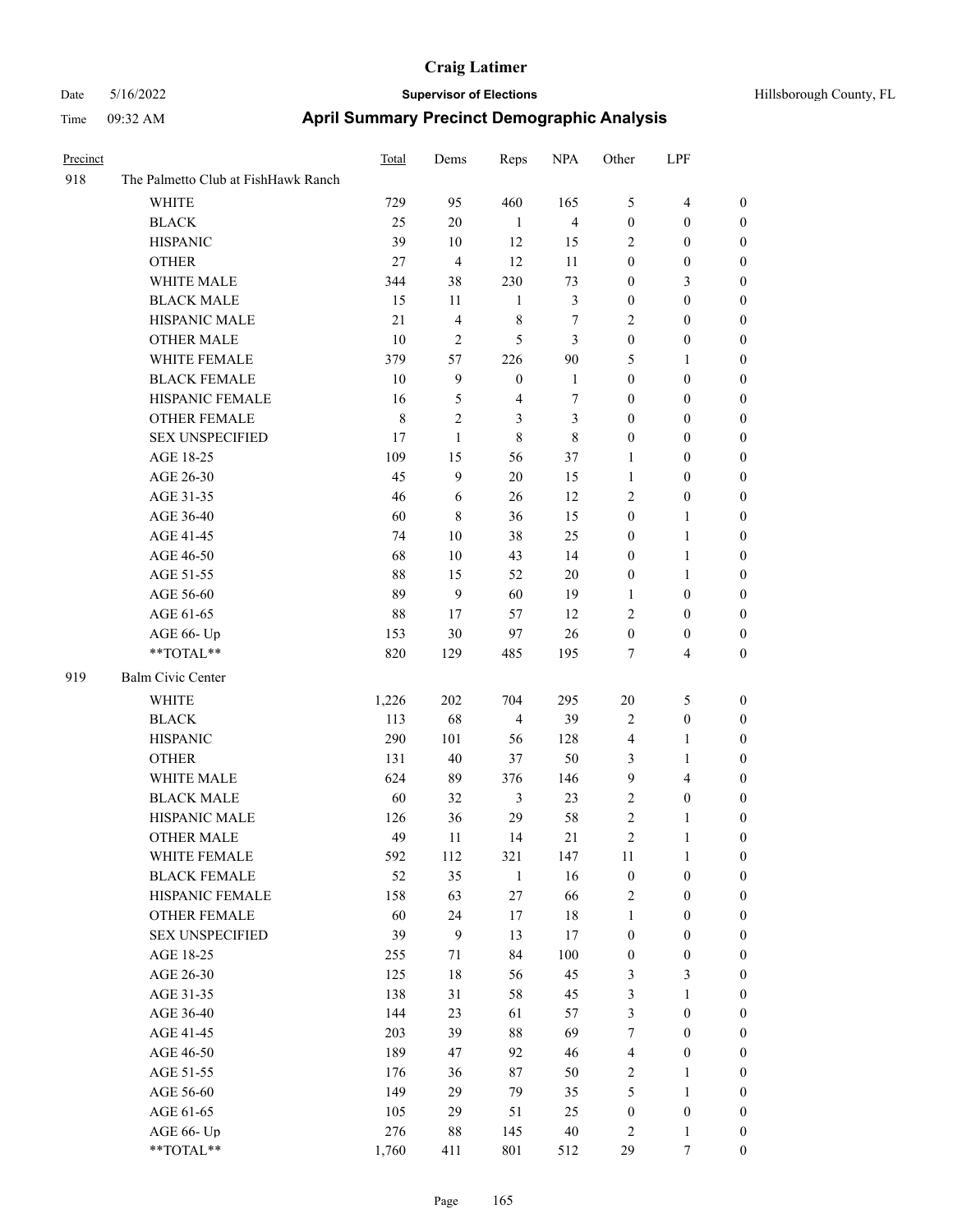| Precinct |                        | <b>Total</b> | Dems           | Reps                    | <b>NPA</b>     | Other            | LPF              |                  |
|----------|------------------------|--------------|----------------|-------------------------|----------------|------------------|------------------|------------------|
| 920      | South Bay Church       |              |                |                         |                |                  |                  |                  |
|          | <b>WHITE</b>           | 66           | 16             | $28\,$                  | 17             | 5                | $\boldsymbol{0}$ | $\boldsymbol{0}$ |
|          | <b>BLACK</b>           | 75           | 56             | $\mathfrak{Z}$          | 15             | $\mathbf{1}$     | $\boldsymbol{0}$ | $\boldsymbol{0}$ |
|          | <b>HISPANIC</b>        | 99           | 38             | $20\,$                  | 38             | $\sqrt{2}$       | 1                | $\boldsymbol{0}$ |
|          | <b>OTHER</b>           | 26           | 5              | 6                       | 13             | $\overline{2}$   | $\boldsymbol{0}$ | $\boldsymbol{0}$ |
|          | WHITE MALE             | 35           | 5              | 16                      | 12             | $\sqrt{2}$       | $\boldsymbol{0}$ | $\boldsymbol{0}$ |
|          | <b>BLACK MALE</b>      | 29           | 19             | $\overline{2}$          | $\overline{7}$ | $\mathbf{1}$     | $\boldsymbol{0}$ | $\boldsymbol{0}$ |
|          | HISPANIC MALE          | 40           | $10\,$         | 16                      | 11             | $\overline{2}$   | 1                | $\boldsymbol{0}$ |
|          | <b>OTHER MALE</b>      | 10           | $\mathfrak{2}$ | $\overline{2}$          | 5              | $\mathbf{1}$     | $\boldsymbol{0}$ | $\boldsymbol{0}$ |
|          | WHITE FEMALE           | 31           | 11             | 12                      | 5              | $\mathfrak{Z}$   | $\boldsymbol{0}$ | $\boldsymbol{0}$ |
|          | <b>BLACK FEMALE</b>    | 43           | 36             | $\mathbf{1}$            | 6              | $\boldsymbol{0}$ | $\boldsymbol{0}$ | $\boldsymbol{0}$ |
|          | HISPANIC FEMALE        | 57           | 28             | 4                       | 25             | $\boldsymbol{0}$ | $\boldsymbol{0}$ | $\boldsymbol{0}$ |
|          | <b>OTHER FEMALE</b>    | 10           | $\mathbf{1}$   | $\overline{2}$          | 6              | 1                | $\boldsymbol{0}$ | $\boldsymbol{0}$ |
|          | <b>SEX UNSPECIFIED</b> | 11           | 3              | $\sqrt{2}$              | 6              | $\boldsymbol{0}$ | $\boldsymbol{0}$ | $\boldsymbol{0}$ |
|          | AGE 18-25              | 23           | 11             | $\mathfrak{2}$          | 10             | $\boldsymbol{0}$ | $\boldsymbol{0}$ | $\boldsymbol{0}$ |
|          | AGE 26-30              | 26           | 13             | 4                       | 9              | $\mathbf{0}$     | $\boldsymbol{0}$ | $\boldsymbol{0}$ |
|          | AGE 31-35              | 45           | 17             | 9                       | 17             | $\overline{c}$   | $\boldsymbol{0}$ | $\boldsymbol{0}$ |
|          | AGE 36-40              | 27           | 12             | 5                       | 10             | $\boldsymbol{0}$ | $\boldsymbol{0}$ | $\boldsymbol{0}$ |
|          | AGE 41-45              | 34           | 17             | 7                       | $10\,$         | $\boldsymbol{0}$ | $\boldsymbol{0}$ | $\boldsymbol{0}$ |
|          | AGE 46-50              | 24           | $\,8\,$        | $\tau$                  | 8              | $\mathbf{1}$     | $\boldsymbol{0}$ | $\boldsymbol{0}$ |
|          | AGE 51-55              | 25           | 11             | 6                       | 6              | $\overline{2}$   | $\boldsymbol{0}$ | $\boldsymbol{0}$ |
|          | AGE 56-60              | 17           | 6              | $\mathfrak{2}$          | 5              | $\overline{4}$   | $\boldsymbol{0}$ | $\boldsymbol{0}$ |
|          | AGE 61-65              | 16           | 8              | $\overline{4}$          | 3              | $\boldsymbol{0}$ | 1                | $\boldsymbol{0}$ |
|          | AGE 66- Up             | 29           | 12             | 11                      | 5              | $\mathbf{1}$     | $\boldsymbol{0}$ | $\boldsymbol{0}$ |
|          | **TOTAL**              | 266          | 115            | 57                      | 83             | 10               | 1                | $\boldsymbol{0}$ |
| 921      | Trinity Baptist Church |              |                |                         |                |                  |                  |                  |
|          | <b>WHITE</b>           | 1,895        | 536            | 863                     | 456            | 32               | 8                | $\boldsymbol{0}$ |
|          | <b>BLACK</b>           | 44           | 38             | $\boldsymbol{0}$        | 5              | $\mathbf{1}$     | $\boldsymbol{0}$ | $\boldsymbol{0}$ |
|          | <b>HISPANIC</b>        | 89           | 46             | $22\,$                  | 19             | $\sqrt{2}$       | $\boldsymbol{0}$ | $\boldsymbol{0}$ |
|          | <b>OTHER</b>           | $71\,$       | 16             | 27                      | 27             | 1                | $\boldsymbol{0}$ | $\boldsymbol{0}$ |
|          | WHITE MALE             | 801          | 196            | 372                     | 216            | 11               | 6                | $\boldsymbol{0}$ |
|          | <b>BLACK MALE</b>      | 16           | 14             | $\boldsymbol{0}$        | $\overline{2}$ | $\boldsymbol{0}$ | $\boldsymbol{0}$ | $\boldsymbol{0}$ |
|          | HISPANIC MALE          | 34           | 15             | 13                      | 6              | $\boldsymbol{0}$ | 0                | $\boldsymbol{0}$ |
|          | <b>OTHER MALE</b>      | 19           | -1             | 7                       | 10             | 1                | 0                | $\boldsymbol{0}$ |
|          | WHITE FEMALE           | 1,079        | 336            | 485                     | 235            | 21               | $\sqrt{2}$       | $\boldsymbol{0}$ |
|          | <b>BLACK FEMALE</b>    | 28           | 24             | $\boldsymbol{0}$        | $\mathfrak{Z}$ | $\mathbf{1}$     | $\boldsymbol{0}$ | $\boldsymbol{0}$ |
|          | HISPANIC FEMALE        | 54           | 30             | $\mathbf{9}$            | 13             | $\sqrt{2}$       | $\boldsymbol{0}$ | $\boldsymbol{0}$ |
|          | <b>OTHER FEMALE</b>    | 41           | 14             | 15                      | 12             | $\boldsymbol{0}$ | $\boldsymbol{0}$ | $\boldsymbol{0}$ |
|          | <b>SEX UNSPECIFIED</b> | $27\,$       | 6              | $11\,$                  | $10\,$         | $\boldsymbol{0}$ | $\boldsymbol{0}$ | $\boldsymbol{0}$ |
|          | AGE 18-25              | $22\,$       | $\tau$         | $\sqrt{5}$              | $\,8\,$        | $\sqrt{2}$       | $\boldsymbol{0}$ | $\boldsymbol{0}$ |
|          | AGE 26-30              | 15           | 5              | $\mathfrak{Z}$          | 7              | $\boldsymbol{0}$ | $\boldsymbol{0}$ | $\boldsymbol{0}$ |
|          | AGE 31-35              | 16           | 5              | $\overline{\mathbf{4}}$ | 6              | $\boldsymbol{0}$ | $\mathbf{1}$     | $\boldsymbol{0}$ |
|          | AGE 36-40              | 14           | $\overline{4}$ | $\overline{2}$          | 6              | $\mathbf{1}$     | $\mathbf{1}$     | $\boldsymbol{0}$ |
|          | AGE 41-45              | 17           | $\tau$         | $\sqrt{6}$              | $\overline{4}$ | $\boldsymbol{0}$ | $\boldsymbol{0}$ | $\boldsymbol{0}$ |
|          | AGE 46-50              | 32           | 11             | $10\,$                  | 10             | $\boldsymbol{0}$ | $\mathbf{1}$     | $\boldsymbol{0}$ |
|          | AGE 51-55              | 57           | $18\,$         | 21                      | $18\,$         | $\boldsymbol{0}$ | $\boldsymbol{0}$ | $\boldsymbol{0}$ |
|          | AGE 56-60              | 130          | 33             | 58                      | 31             | $\overline{4}$   | 4                | $\boldsymbol{0}$ |
|          | AGE 61-65              | 255          | 77             | 110                     | 59             | $\,$ 8 $\,$      | $\mathbf{1}$     | $\boldsymbol{0}$ |
|          | AGE 66- Up             | 1,541        | 469            | 693                     | 358            | 21               | $\boldsymbol{0}$ | $\mathbf{0}$     |
|          | **TOTAL**              | 2,099        | 636            | 912                     | 507            | 36               | 8                | $\overline{0}$   |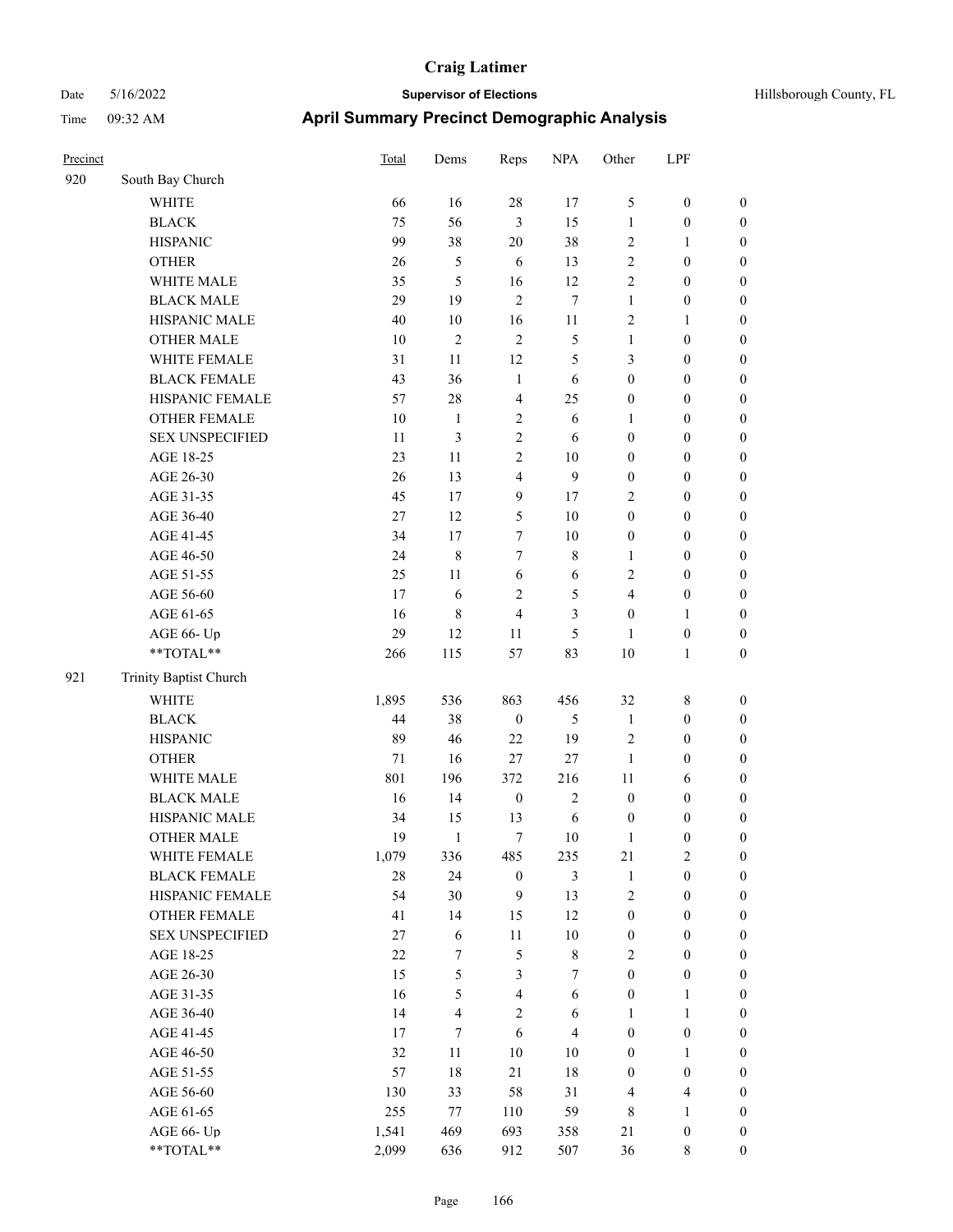| Precinct |                         | Total          | Dems             | Reps             | <b>NPA</b>     | Other            | LPF                     |                  |
|----------|-------------------------|----------------|------------------|------------------|----------------|------------------|-------------------------|------------------|
| 922      | St Anne Catholic Church |                |                  |                  |                |                  |                         |                  |
|          | <b>WHITE</b>            | 236            | 29               | 139              | 57             | 10               | $\mathbf{1}$            | $\boldsymbol{0}$ |
|          | <b>BLACK</b>            | 6              | $\overline{4}$   | $\mathbf{1}$     | $\mathbf{1}$   | $\boldsymbol{0}$ | $\boldsymbol{0}$        | $\boldsymbol{0}$ |
|          | <b>HISPANIC</b>         | 14             | $\mathfrak{2}$   | 3                | 9              | $\boldsymbol{0}$ | $\boldsymbol{0}$        | $\boldsymbol{0}$ |
|          | <b>OTHER</b>            | 17             | $\overline{4}$   | 6                | 6              | 1                | $\boldsymbol{0}$        | $\boldsymbol{0}$ |
|          | WHITE MALE              | 125            | 10               | 75               | 32             | $\tau$           | $\mathbf{1}$            | $\boldsymbol{0}$ |
|          | <b>BLACK MALE</b>       | $\overline{4}$ | 2                | 1                | 1              | $\boldsymbol{0}$ | $\boldsymbol{0}$        | $\boldsymbol{0}$ |
|          | HISPANIC MALE           | 6              | 2                | $\boldsymbol{0}$ | 4              | $\boldsymbol{0}$ | $\boldsymbol{0}$        | $\boldsymbol{0}$ |
|          | <b>OTHER MALE</b>       | 9              | $\mathbf{1}$     | $\overline{4}$   | 3              | 1                | $\boldsymbol{0}$        | $\boldsymbol{0}$ |
|          | WHITE FEMALE            | 110            | 19               | 64               | 24             | 3                | $\boldsymbol{0}$        | $\boldsymbol{0}$ |
|          | <b>BLACK FEMALE</b>     | $\mathfrak{2}$ | $\overline{2}$   | $\boldsymbol{0}$ | $\mathbf{0}$   | $\boldsymbol{0}$ | $\boldsymbol{0}$        | $\boldsymbol{0}$ |
|          | HISPANIC FEMALE         | $\,$ 8 $\,$    | $\boldsymbol{0}$ | 3                | 5              | $\mathbf{0}$     | $\boldsymbol{0}$        | $\boldsymbol{0}$ |
|          | <b>OTHER FEMALE</b>     | $\,$ 8 $\,$    | 3                | $\overline{c}$   | 3              | $\mathbf{0}$     | $\boldsymbol{0}$        | $\boldsymbol{0}$ |
|          | <b>SEX UNSPECIFIED</b>  | 1              | $\overline{0}$   | $\mathbf{0}$     | 1              | $\boldsymbol{0}$ | $\boldsymbol{0}$        | $\boldsymbol{0}$ |
|          | AGE 18-25               | 24             | 2                | 12               | 9              | 1                | $\boldsymbol{0}$        | $\boldsymbol{0}$ |
|          | AGE 26-30               | 13             | $\overline{4}$   | $\overline{4}$   | $\overline{4}$ | 1                | $\boldsymbol{0}$        | $\boldsymbol{0}$ |
|          | AGE 31-35               | 11             | 5                | 3                | 3              | $\boldsymbol{0}$ | $\boldsymbol{0}$        | $\boldsymbol{0}$ |
|          | AGE 36-40               | 12             | 3                | 3                | 5              | 1                | $\boldsymbol{0}$        | $\boldsymbol{0}$ |
|          | AGE 41-45               | 10             | $\mathbf{1}$     | 3                | 3              | $\overline{2}$   | 1                       | $\boldsymbol{0}$ |
|          | AGE 46-50               | 26             | 3                | 14               | 9              | $\boldsymbol{0}$ | $\boldsymbol{0}$        | $\boldsymbol{0}$ |
|          | AGE 51-55               | 48             | $\overline{4}$   | 31               | 13             | $\boldsymbol{0}$ | $\boldsymbol{0}$        | $\boldsymbol{0}$ |
|          | AGE 56-60               | 42             | 6                | 24               | 12             | $\mathbf{0}$     | $\boldsymbol{0}$        | $\boldsymbol{0}$ |
|          | AGE 61-65               | 37             | 6                | 23               | $\overline{4}$ | $\overline{4}$   | $\boldsymbol{0}$        | $\boldsymbol{0}$ |
|          | AGE 66- Up              | 50             | 5                | 32               | 11             | $\overline{2}$   | $\boldsymbol{0}$        | $\boldsymbol{0}$ |
|          | **TOTAL**               | 273            | 39               | 149              | 73             | 11               | 1                       | $\boldsymbol{0}$ |
| 923      | St Anne Catholic Church |                |                  |                  |                |                  |                         |                  |
|          | <b>WHITE</b>            | 709            | 131              | 335              | 227            | 13               | 3                       | $\boldsymbol{0}$ |
|          | <b>BLACK</b>            | 235            | 165              | 11               | 53             | 6                | $\boldsymbol{0}$        | $\boldsymbol{0}$ |
|          | <b>HISPANIC</b>         | 134            | 49               | 26               | 56             | $\sqrt{2}$       | 1                       | $\boldsymbol{0}$ |
|          | <b>OTHER</b>            | 107            | 37               | 21               | 47             | $\sqrt{2}$       | $\boldsymbol{0}$        | $\boldsymbol{0}$ |
|          | WHITE MALE              | 331            | 47               | 167              | 109            | 7                | 1                       | $\boldsymbol{0}$ |
|          | <b>BLACK MALE</b>       | 100            | 62               | 5                | 29             | $\overline{4}$   | $\boldsymbol{0}$        | $\boldsymbol{0}$ |
|          | HISPANIC MALE           | 63             | 22               | 14               | 26             | $\boldsymbol{0}$ | 1                       | $\boldsymbol{0}$ |
|          | <b>OTHER MALE</b>       | 41             | 12               | 7                | 20             | $\overline{2}$   | 0                       | $\boldsymbol{0}$ |
|          | WHITE FEMALE            | 370            | 81               | 165              | 116            | 6                | $\overline{\mathbf{c}}$ | $\boldsymbol{0}$ |
|          | <b>BLACK FEMALE</b>     | 132            | 101              | $\mathfrak{H}$   | 24             | $\sqrt{2}$       | $\boldsymbol{0}$        | $\boldsymbol{0}$ |
|          | HISPANIC FEMALE         | $70\,$         | 27               | 12               | 29             | $\sqrt{2}$       | $\boldsymbol{0}$        | $\boldsymbol{0}$ |
|          | <b>OTHER FEMALE</b>     | 55             | 24               | $10\,$           | 21             | $\boldsymbol{0}$ | $\boldsymbol{0}$        | $\boldsymbol{0}$ |
|          | <b>SEX UNSPECIFIED</b>  | 23             | $\sqrt{6}$       | $\,$ 8 $\,$      | $\overline{9}$ | $\boldsymbol{0}$ | $\boldsymbol{0}$        | $\boldsymbol{0}$ |
|          | AGE 18-25               | 129            | 45               | 26               | 52             | 6                | $\boldsymbol{0}$        | $\boldsymbol{0}$ |
|          | AGE 26-30               | 55             | 13               | 19               | $22\,$         | $\mathbf{1}$     | $\boldsymbol{0}$        | $\boldsymbol{0}$ |
|          | AGE 31-35               | 113            | 29               | 35               | 46             | $\mathfrak{Z}$   | $\boldsymbol{0}$        | $\boldsymbol{0}$ |
|          | AGE 36-40               | 102            | 31               | 24               | 43             | $\sqrt{2}$       | $\mathbf{2}$            | $\boldsymbol{0}$ |
|          | AGE 41-45               | 128            | 44               | 32               | 48             | $\overline{4}$   | $\boldsymbol{0}$        | $\boldsymbol{0}$ |
|          | AGE 46-50               | 131            | 53               | 34               | 42             | $\sqrt{2}$       | $\boldsymbol{0}$        | $\boldsymbol{0}$ |
|          | AGE 51-55               | 126            | 45               | 41               | 37             | $\mathfrak{Z}$   | $\boldsymbol{0}$        | $\boldsymbol{0}$ |
|          | AGE 56-60               | 89             | 25               | 42               | $20\,$         | $\mathbf{1}$     | $\mathbf{1}$            | $\boldsymbol{0}$ |
|          | AGE 61-65               | 94             | $28\,$           | $44\,$           | $22\,$         | $\boldsymbol{0}$ | $\boldsymbol{0}$        | $\boldsymbol{0}$ |
|          | AGE 66- Up              | 218            | 69               | 96               | 51             | 1                | 1                       | $\boldsymbol{0}$ |
|          | $**TOTAL**$             | 1,185          | 382              | 393              | 383            | 23               | 4                       | $\boldsymbol{0}$ |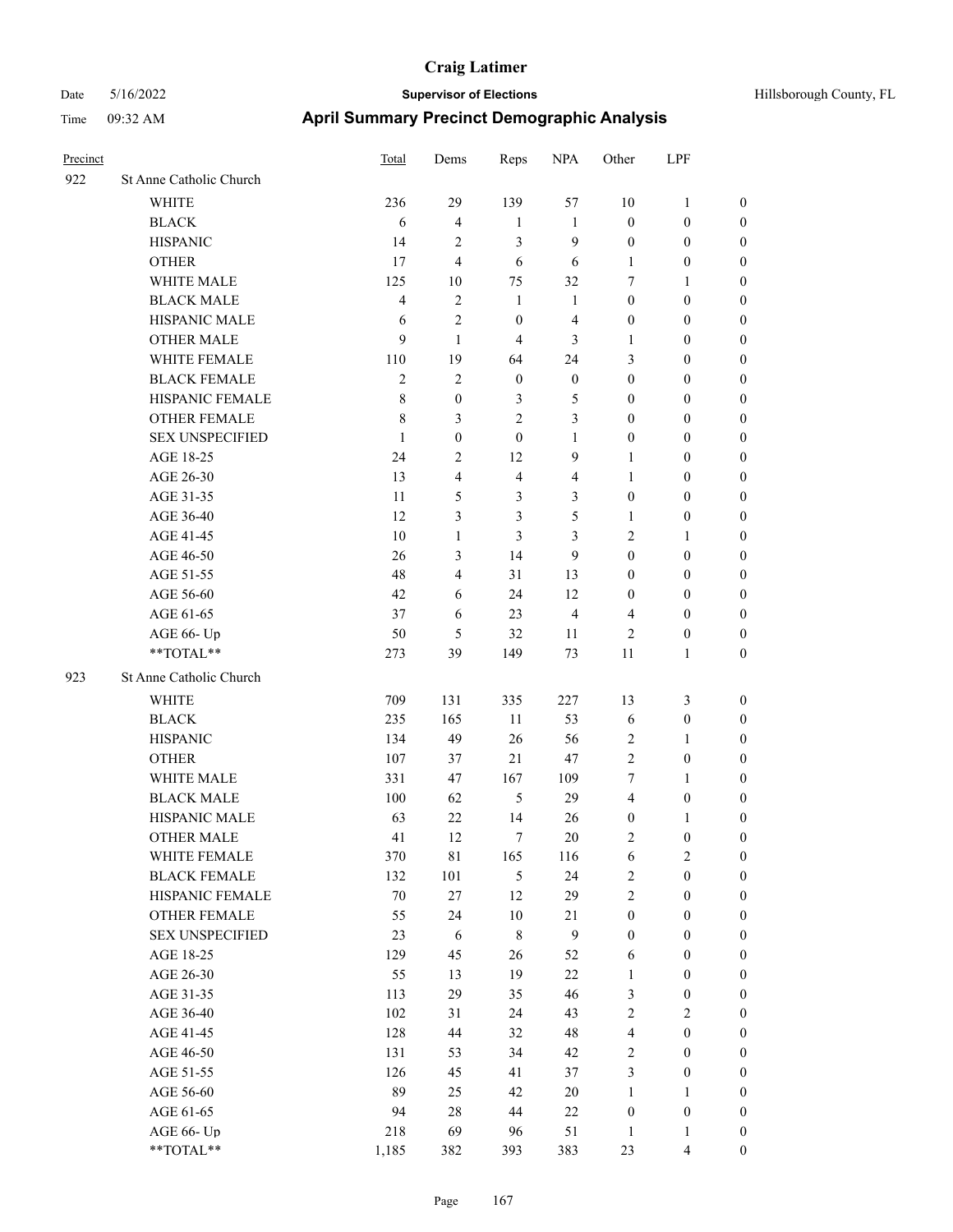| Hillsborough County, FL |  |
|-------------------------|--|
|                         |  |

| Precinct |                          | Total            | Dems           | Reps             | <b>NPA</b>              | Other                   | LPF              |                  |
|----------|--------------------------|------------------|----------------|------------------|-------------------------|-------------------------|------------------|------------------|
| 924      | St Anne Catholic Church  |                  |                |                  |                         |                         |                  |                  |
|          | <b>WHITE</b>             | 414              | 88             | 190              | 128                     | $\boldsymbol{7}$        | $\mathbf{1}$     | $\boldsymbol{0}$ |
|          | <b>BLACK</b>             | 248              | 177            | 7                | 62                      | $\mathfrak{2}$          | $\boldsymbol{0}$ | $\boldsymbol{0}$ |
|          | <b>HISPANIC</b>          | 141              | 49             | 31               | 57                      | $\overline{\mathbf{4}}$ | $\boldsymbol{0}$ | $\boldsymbol{0}$ |
|          | <b>OTHER</b>             | 51               | 21             | $\tau$           | $22\,$                  | 1                       | $\boldsymbol{0}$ | $\boldsymbol{0}$ |
|          | WHITE MALE               | 189              | 33             | 87               | 65                      | 3                       | $\mathbf{1}$     | 0                |
|          | <b>BLACK MALE</b>        | 113              | 77             | 5                | 30                      | $\mathbf{1}$            | $\boldsymbol{0}$ | 0                |
|          | HISPANIC MALE            | 68               | 17             | 19               | 31                      | $\mathbf{1}$            | $\boldsymbol{0}$ | 0                |
|          | <b>OTHER MALE</b>        | 21               | 8              | $\overline{2}$   | 10                      | $\mathbf{1}$            | $\boldsymbol{0}$ | $\boldsymbol{0}$ |
|          | WHITE FEMALE             | 219              | 53             | 101              | 61                      | 4                       | $\boldsymbol{0}$ | $\boldsymbol{0}$ |
|          | <b>BLACK FEMALE</b>      | 135              | 100            | $\overline{2}$   | 32                      | $\mathbf{1}$            | $\boldsymbol{0}$ | $\boldsymbol{0}$ |
|          | HISPANIC FEMALE          | 71               | 31             | 12               | 25                      | 3                       | $\boldsymbol{0}$ | $\boldsymbol{0}$ |
|          | OTHER FEMALE             | 17               | 9              | $\overline{4}$   | $\overline{4}$          | $\boldsymbol{0}$        | $\boldsymbol{0}$ | $\boldsymbol{0}$ |
|          | <b>SEX UNSPECIFIED</b>   | 21               | $\tau$         | 3                | $11\,$                  | $\boldsymbol{0}$        | $\boldsymbol{0}$ | $\boldsymbol{0}$ |
|          | AGE 18-25                | 105              | 41             | 19               | 44                      | $\mathbf{1}$            | $\boldsymbol{0}$ | $\boldsymbol{0}$ |
|          | AGE 26-30                | 56               | $18\,$         | 16               | 21                      | $\mathbf{1}$            | $\boldsymbol{0}$ | 0                |
|          | AGE 31-35                | 87               | 25             | 18               | 39                      | 5                       | $\boldsymbol{0}$ | 0                |
|          | AGE 36-40                | 99               | 45             | 17               | 33                      | 3                       | $\mathbf{1}$     | 0                |
|          | AGE 41-45                | 96               | 36             | 29               | 30                      | 1                       | $\boldsymbol{0}$ | $\boldsymbol{0}$ |
|          | AGE 46-50                | 97               | 40             | 30               | $27\,$                  | $\boldsymbol{0}$        | $\boldsymbol{0}$ | $\boldsymbol{0}$ |
|          | AGE 51-55                | 80               | 32             | 27               | 21                      | $\boldsymbol{0}$        | $\boldsymbol{0}$ | $\boldsymbol{0}$ |
|          | AGE 56-60                | 73               | 31             | 25               | 15                      | $\overline{c}$          | $\boldsymbol{0}$ | $\boldsymbol{0}$ |
|          | AGE 61-65                | 48               | 19             | 17               | $12\,$                  | $\boldsymbol{0}$        | $\boldsymbol{0}$ | $\boldsymbol{0}$ |
|          | AGE 66- Up               | 113              | 48             | 37               | 27                      | $\mathbf{1}$            | $\boldsymbol{0}$ | $\boldsymbol{0}$ |
|          | **TOTAL**                | 854              | 335            | 235              | 269                     | 14                      | $\mathbf{1}$     | $\boldsymbol{0}$ |
| 925      | Redeemer Lutheran Church |                  |                |                  |                         |                         |                  |                  |
|          | <b>WHITE</b>             | 982              | 228            | 504              | 220                     | 27                      | $\mathfrak{Z}$   | $\boldsymbol{0}$ |
|          | <b>BLACK</b>             | 25               | 19             | 3                | $\mathbf{1}$            | $\mathbf{2}$            | $\boldsymbol{0}$ | $\boldsymbol{0}$ |
|          | <b>HISPANIC</b>          | 44               | 22             | 14               | $\,$ 8 $\,$             | $\boldsymbol{0}$        | $\boldsymbol{0}$ | 0                |
|          | <b>OTHER</b>             | 43               | 13             | 15               | 13                      | $\overline{2}$          | $\boldsymbol{0}$ | 0                |
|          | WHITE MALE               | 415              | 74             | 235              | $88\,$                  | 16                      | $\overline{2}$   | $\boldsymbol{0}$ |
|          | <b>BLACK MALE</b>        | 9                | 6              | $\mathbf{1}$     | $\mathbf{1}$            | $\mathbf{1}$            | $\boldsymbol{0}$ | $\boldsymbol{0}$ |
|          | HISPANIC MALE            | 23               | 12             | 7                | $\overline{4}$          | $\boldsymbol{0}$        | $\boldsymbol{0}$ | $\boldsymbol{0}$ |
|          | <b>OTHER MALE</b>        | 11               | $\overline{c}$ | 5                | $\overline{4}$          | $\boldsymbol{0}$        | $\boldsymbol{0}$ | $\boldsymbol{0}$ |
|          | WHITE FEMALE             | 557              | 154            | 263              | 129                     | $10\,$                  | $\mathbf{1}$     | $\overline{0}$   |
|          | <b>BLACK FEMALE</b>      | 15               | 12             | $\sqrt{2}$       | $\boldsymbol{0}$        | $\mathbf{1}$            | $\boldsymbol{0}$ | $\overline{0}$   |
|          | HISPANIC FEMALE          | 21               | $10\,$         | 7                | $\overline{\mathbf{4}}$ | $\boldsymbol{0}$        | $\boldsymbol{0}$ | $\overline{0}$   |
|          | OTHER FEMALE             | $22\,$           | $8\,$          | $\,$ 8 $\,$      | $\overline{4}$          | 2                       | $\boldsymbol{0}$ | 0                |
|          | <b>SEX UNSPECIFIED</b>   | 21               | $\overline{4}$ | $\,$ 8 $\,$      | $8\,$                   | $\mathbf{1}$            | $\boldsymbol{0}$ | 0                |
|          | AGE 18-25                | 5                | 1              | $\boldsymbol{0}$ | $\sqrt{2}$              | $\mathbf{2}$            | $\boldsymbol{0}$ | $\boldsymbol{0}$ |
|          | AGE 26-30                | 6                | $\mathbf{1}$   | $\sqrt{2}$       | $\overline{2}$          | $\mathbf{1}$            | $\boldsymbol{0}$ | $\overline{0}$   |
|          | AGE 31-35                | 3                | $\mathbf{1}$   | $\sqrt{2}$       | $\boldsymbol{0}$        | $\boldsymbol{0}$        | $\boldsymbol{0}$ | $\overline{0}$   |
|          | AGE 36-40                | 11               | 2              | 5                | $\overline{\mathbf{4}}$ | $\boldsymbol{0}$        | $\boldsymbol{0}$ | $\overline{0}$   |
|          | AGE 41-45                | 11               | 3              | 3                | $\mathfrak{Z}$          | 1                       | $\mathbf{1}$     | $\overline{0}$   |
|          | AGE 46-50                | $\boldsymbol{9}$ | $\overline{c}$ | $\mathfrak s$    | $\sqrt{2}$              | $\boldsymbol{0}$        | $\boldsymbol{0}$ | $\overline{0}$   |
|          | AGE 51-55                | 35               | 11             | 12               | $11\,$                  | $\mathbf{1}$            | $\boldsymbol{0}$ | $\overline{0}$   |
|          | AGE 56-60                | 69               | 13             | 32               | 23                      | $\mathbf{1}$            | $\boldsymbol{0}$ | $\overline{0}$   |
|          | AGE 61-65                | 120              | 30             | 61               | 24                      | 3                       | $\sqrt{2}$       | $\boldsymbol{0}$ |
|          | AGE 66- Up               | 825              | 218            | 414              | 171                     | $22\,$                  | $\boldsymbol{0}$ | 0                |
|          | **TOTAL**                | 1,094            | 282            | 536              | 242                     | 31                      | $\mathfrak{Z}$   | $\boldsymbol{0}$ |
|          |                          |                  |                |                  |                         |                         |                  |                  |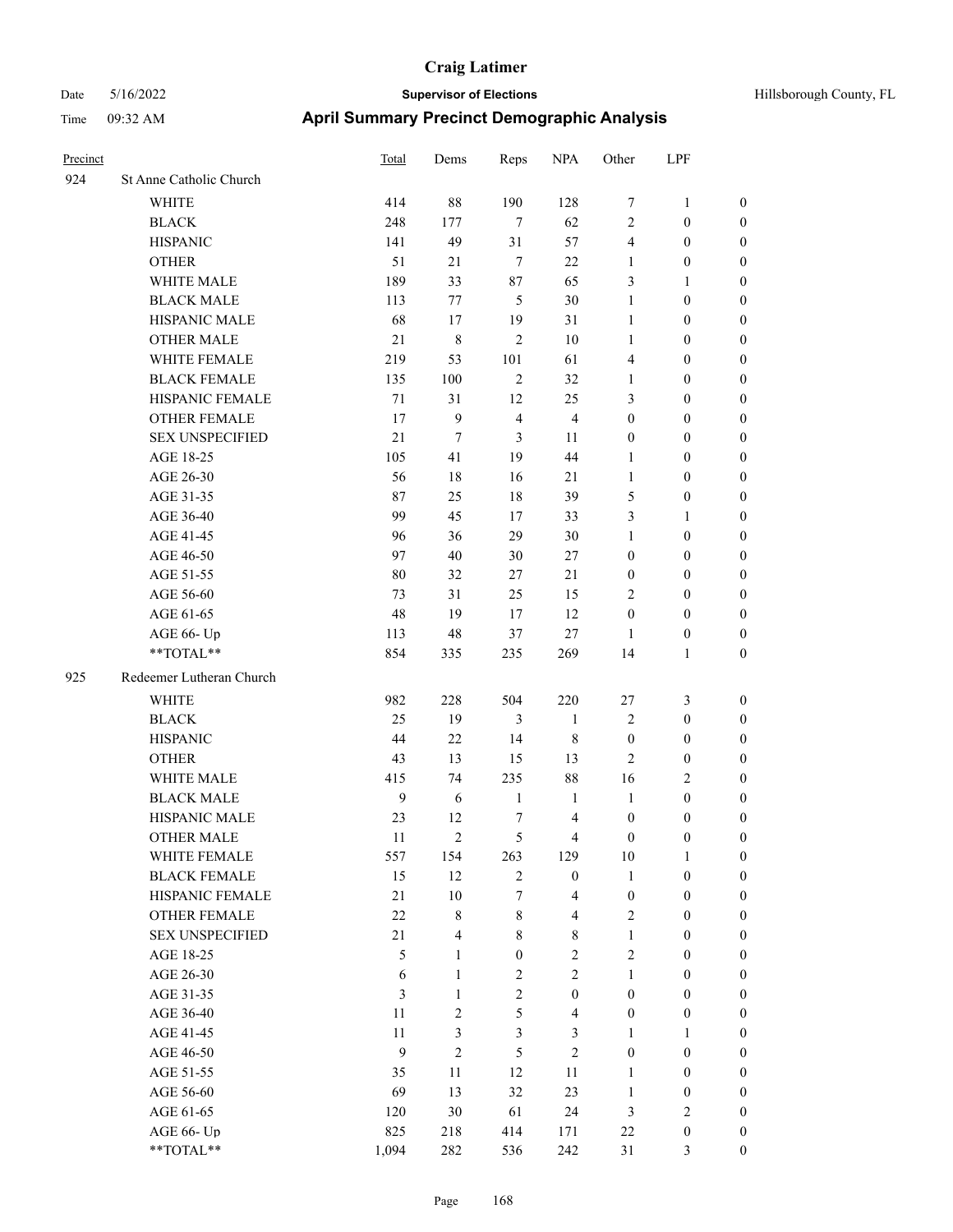| Hillsborough County, FL |  |  |
|-------------------------|--|--|
|-------------------------|--|--|

| Precinct |                        | Total            | Dems             | Reps             | <b>NPA</b>       | Other            | LPF              |                  |
|----------|------------------------|------------------|------------------|------------------|------------------|------------------|------------------|------------------|
| 927      | Freedom Plaza          |                  |                  |                  |                  |                  |                  |                  |
|          | <b>WHITE</b>           | 575              | 149              | 318              | 103              | $\mathfrak{S}$   | $\boldsymbol{0}$ | $\boldsymbol{0}$ |
|          | <b>BLACK</b>           | $\overline{4}$   | $\overline{4}$   | $\boldsymbol{0}$ | $\boldsymbol{0}$ | $\boldsymbol{0}$ | $\boldsymbol{0}$ | $\boldsymbol{0}$ |
|          | <b>HISPANIC</b>        | $\overline{2}$   | 1                | 1                | $\boldsymbol{0}$ | $\boldsymbol{0}$ | $\boldsymbol{0}$ | $\boldsymbol{0}$ |
|          | <b>OTHER</b>           | 11               | $\mathbf{0}$     | 5                | 6                | $\boldsymbol{0}$ | $\boldsymbol{0}$ | $\boldsymbol{0}$ |
|          | WHITE MALE             | 219              | 50               | 131              | 37               | 1                | $\boldsymbol{0}$ | $\boldsymbol{0}$ |
|          | <b>BLACK MALE</b>      | $\mathbf{1}$     | $\mathbf{1}$     | $\mathbf{0}$     | $\boldsymbol{0}$ | $\mathbf{0}$     | $\boldsymbol{0}$ | $\boldsymbol{0}$ |
|          | HISPANIC MALE          | $\mathbf{1}$     | $\mathbf{1}$     | $\boldsymbol{0}$ | $\mathbf{0}$     | $\boldsymbol{0}$ | $\boldsymbol{0}$ | $\boldsymbol{0}$ |
|          | <b>OTHER MALE</b>      | 5                | $\boldsymbol{0}$ | 1                | 4                | $\boldsymbol{0}$ | $\boldsymbol{0}$ | $\boldsymbol{0}$ |
|          | WHITE FEMALE           | 355              | 99               | 186              | 66               | $\overline{4}$   | $\boldsymbol{0}$ | $\boldsymbol{0}$ |
|          | <b>BLACK FEMALE</b>    | $\mathfrak{2}$   | $\overline{2}$   | $\boldsymbol{0}$ | $\boldsymbol{0}$ | $\boldsymbol{0}$ | $\boldsymbol{0}$ | $\boldsymbol{0}$ |
|          | HISPANIC FEMALE        | 1                | $\boldsymbol{0}$ | 1                | $\boldsymbol{0}$ | $\boldsymbol{0}$ | $\boldsymbol{0}$ | $\boldsymbol{0}$ |
|          | <b>OTHER FEMALE</b>    | 6                | $\boldsymbol{0}$ | 4                | $\overline{c}$   | $\boldsymbol{0}$ | $\boldsymbol{0}$ | $\boldsymbol{0}$ |
|          | <b>SEX UNSPECIFIED</b> | $\overline{2}$   | $\mathbf{1}$     | 1                | $\boldsymbol{0}$ | $\boldsymbol{0}$ | $\boldsymbol{0}$ | $\boldsymbol{0}$ |
|          | AGE 18-25              | 1                | $\mathbf{1}$     | $\mathbf{0}$     | $\boldsymbol{0}$ | $\boldsymbol{0}$ | $\boldsymbol{0}$ | $\boldsymbol{0}$ |
|          | AGE 26-30              | $\boldsymbol{0}$ | $\boldsymbol{0}$ | $\mathbf{0}$     | $\mathbf{0}$     | $\boldsymbol{0}$ | $\boldsymbol{0}$ | $\boldsymbol{0}$ |
|          | AGE 31-35              | 1                | $\mathbf{1}$     | $\mathbf{0}$     | $\mathbf{0}$     | $\mathbf{0}$     | $\boldsymbol{0}$ | $\boldsymbol{0}$ |
|          | AGE 36-40              | $\theta$         | $\overline{0}$   | $\mathbf{0}$     | $\mathbf{0}$     | $\mathbf{0}$     | $\boldsymbol{0}$ | $\boldsymbol{0}$ |
|          | AGE 41-45              | $\theta$         | $\mathbf{0}$     | $\boldsymbol{0}$ | $\mathbf{0}$     | $\boldsymbol{0}$ | $\boldsymbol{0}$ | $\boldsymbol{0}$ |
|          | AGE 46-50              | 1                | $\boldsymbol{0}$ | 1                | $\boldsymbol{0}$ | $\boldsymbol{0}$ | $\boldsymbol{0}$ | $\boldsymbol{0}$ |
|          | AGE 51-55              | $\mathbf{1}$     | $\boldsymbol{0}$ | 1                | $\boldsymbol{0}$ | $\boldsymbol{0}$ | $\boldsymbol{0}$ | $\boldsymbol{0}$ |
|          | AGE 56-60              | $\mathfrak{Z}$   | $\mathbf{1}$     | $\mathbf{0}$     | $\overline{2}$   | $\mathbf{0}$     | $\boldsymbol{0}$ | $\boldsymbol{0}$ |
|          | AGE 61-65              | 6                | 2                | 3                | $\mathbf{1}$     | $\boldsymbol{0}$ | $\boldsymbol{0}$ | $\boldsymbol{0}$ |
|          | AGE 66- Up             | 579              | 149              | 319              | 106              | 5                | $\boldsymbol{0}$ | $\boldsymbol{0}$ |
|          | **TOTAL**              | 592              | 154              | 324              | 109              | 5                | $\boldsymbol{0}$ | $\boldsymbol{0}$ |
| 928      | Chulavista Landings    |                  |                  |                  |                  |                  |                  |                  |
|          | <b>WHITE</b>           | 731              | 175              | 333              | 200              | 15               | 8                | $\boldsymbol{0}$ |
|          | <b>BLACK</b>           | 10               | $\,8\,$          | 1                | $\mathbf{1}$     | $\boldsymbol{0}$ | $\boldsymbol{0}$ | $\boldsymbol{0}$ |
|          | <b>HISPANIC</b>        | 60               | 20               | 13               | 25               | $\overline{2}$   | $\boldsymbol{0}$ | $\boldsymbol{0}$ |
|          | <b>OTHER</b>           | 38               | 9                | $\,8\,$          | 20               | 1                | $\boldsymbol{0}$ | $\boldsymbol{0}$ |
|          | WHITE MALE             | 350              | 77               | 169              | 94               | 6                | 4                | $\boldsymbol{0}$ |
|          | <b>BLACK MALE</b>      | $\mathfrak s$    | $\overline{4}$   | $\mathbf{1}$     | $\boldsymbol{0}$ | $\boldsymbol{0}$ | $\boldsymbol{0}$ | $\boldsymbol{0}$ |
|          | HISPANIC MALE          | 22               | 6                | 7                | 8                | 1                | $\boldsymbol{0}$ | $\boldsymbol{0}$ |
|          | <b>OTHER MALE</b>      | 16               | 4                | $\mathfrak{2}$   | 10               | $\boldsymbol{0}$ | $\mathbf{0}$     | $\boldsymbol{0}$ |
|          | WHITE FEMALE           | 374              | 98               | 160              | 103              | 9                | 4                | $\boldsymbol{0}$ |
|          | <b>BLACK FEMALE</b>    | 5                | $\overline{4}$   | $\boldsymbol{0}$ | $\mathbf{1}$     | $\boldsymbol{0}$ | $\boldsymbol{0}$ | $\boldsymbol{0}$ |
|          | HISPANIC FEMALE        | 37               | 13               | 6                | 17               | $\mathbf{1}$     | $\boldsymbol{0}$ | $\boldsymbol{0}$ |
|          | OTHER FEMALE           | 16               | $\mathfrak{Z}$   | 5                | $\,8\,$          | $\boldsymbol{0}$ | $\boldsymbol{0}$ | $\boldsymbol{0}$ |
|          | <b>SEX UNSPECIFIED</b> | 14               | $\mathfrak{Z}$   | 5                | 5                | 1                | $\boldsymbol{0}$ | $\boldsymbol{0}$ |
|          | AGE 18-25              | 52               | $10\,$           | 13               | 24               | $\overline{4}$   | $\mathbf{1}$     | $\boldsymbol{0}$ |
|          | AGE 26-30              | $20\,$           | 5                | $\mathfrak{H}$   | $\mathbf{9}$     | $\mathbf{1}$     | $\boldsymbol{0}$ | $\boldsymbol{0}$ |
|          | AGE 31-35              | 14               | 5                | $\,$ 8 $\,$      | $\mathbf{1}$     | $\boldsymbol{0}$ | $\boldsymbol{0}$ | $\boldsymbol{0}$ |
|          | AGE 36-40              | 33               | $\tau$           | 15               | 8                | $\overline{2}$   | $\mathbf{1}$     | $\boldsymbol{0}$ |
|          | AGE 41-45              | 33               | $\tau$           | 13               | 12               | $\boldsymbol{0}$ | 1                | $\boldsymbol{0}$ |
|          | AGE 46-50              | 49               | 6                | $20\,$           | $22\,$           | $\boldsymbol{0}$ | 1                | $\boldsymbol{0}$ |
|          | AGE 51-55              | 62               | $\tau$           | 32               | 21               | $\mathbf{1}$     | 1                | $\boldsymbol{0}$ |
|          | AGE 56-60              | $78\,$           | 12               | 35               | $28\,$           | $\sqrt{2}$       | 1                | $\boldsymbol{0}$ |
|          | AGE 61-65              | 117              | 30               | 51               | 31               | $\mathfrak{Z}$   | $\mathbf{2}$     | $\boldsymbol{0}$ |
|          | AGE 66- Up             | 381              | 123              | 163              | 90               | $\sqrt{5}$       | $\boldsymbol{0}$ | $\mathbf{0}$     |
|          | $**TOTAL**$            | 839              | 212              | 355              | 246              | $18\,$           | $\,$ 8 $\,$      | $\mathbf{0}$     |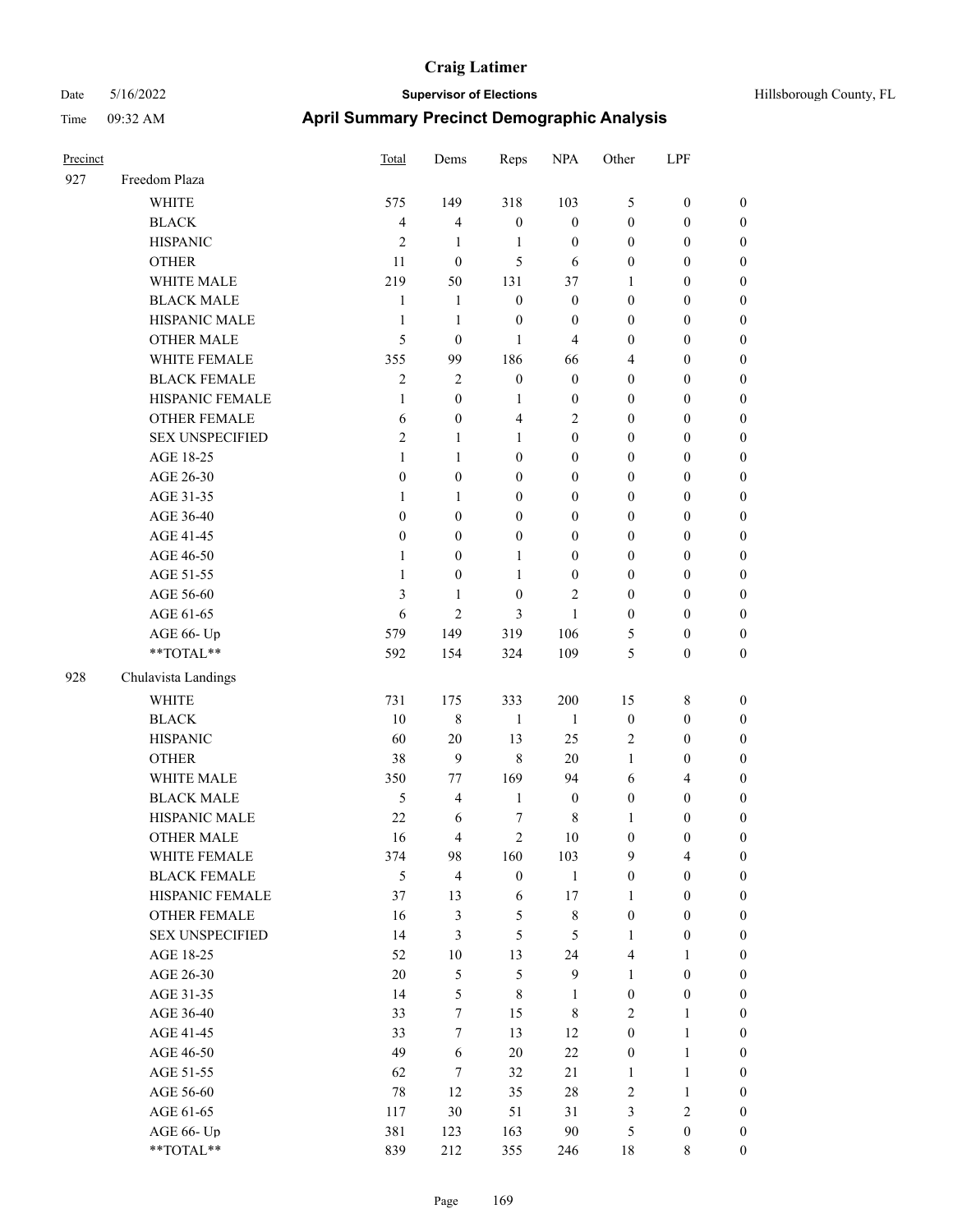| Precinct |                        | <b>Total</b> | Dems  | Reps           | <b>NPA</b> | Other            | LPF              |                  |
|----------|------------------------|--------------|-------|----------------|------------|------------------|------------------|------------------|
| 929      | Trinity Baptist Church |              |       |                |            |                  |                  |                  |
|          | <b>WHITE</b>           | 4,730        | 1,133 | 2,307          | 1,153      | 126              | 11               | $\boldsymbol{0}$ |
|          | <b>BLACK</b>           | 1,694        | 1,235 | 54             | 382        | 23               | $\boldsymbol{0}$ | $\boldsymbol{0}$ |
|          | <b>HISPANIC</b>        | 1,207        | 474   | 203            | 515        | 15               | $\boldsymbol{0}$ | $\boldsymbol{0}$ |
|          | <b>OTHER</b>           | 476          | 142   | 100            | 219        | 12               | 3                | $\boldsymbol{0}$ |
|          | WHITE MALE             | 2,126        | 408   | 1,106          | 543        | 60               | 9                | $\boldsymbol{0}$ |
|          | <b>BLACK MALE</b>      | 717          | 488   | 31             | 190        | $\,$ 8 $\,$      | $\boldsymbol{0}$ | $\boldsymbol{0}$ |
|          | HISPANIC MALE          | 529          | 176   | 114            | 228        | 11               | $\boldsymbol{0}$ | $\boldsymbol{0}$ |
|          | <b>OTHER MALE</b>      | 152          | 42    | 31             | 73         | $\overline{4}$   | 2                | $\boldsymbol{0}$ |
|          | WHITE FEMALE           | 2,584        | 717   | 1,194          | 605        | 66               | 2                | $\boldsymbol{0}$ |
|          | <b>BLACK FEMALE</b>    | 945          | 722   | 23             | 185        | 15               | $\boldsymbol{0}$ | $\boldsymbol{0}$ |
|          | HISPANIC FEMALE        | 659          | 290   | 88             | 277        | $\overline{4}$   | $\boldsymbol{0}$ | $\boldsymbol{0}$ |
|          | <b>OTHER FEMALE</b>    | 228          | 73    | 55             | 93         | 6                | 1                | $\boldsymbol{0}$ |
|          | <b>SEX UNSPECIFIED</b> | 167          | 68    | 22             | 75         | $\overline{2}$   | $\boldsymbol{0}$ | $\boldsymbol{0}$ |
|          | AGE 18-25              | 673          | 262   | 110            | 284        | 17               | $\boldsymbol{0}$ | $\boldsymbol{0}$ |
|          | AGE 26-30              | 532          | 200   | 108            | 198        | 24               | 2                | $\boldsymbol{0}$ |
|          | AGE 31-35              | 659          | 281   | 128            | 232        | 16               | $\overline{c}$   | $\boldsymbol{0}$ |
|          | AGE 36-40              | 678          | 288   | 130            | 246        | 12               | $\overline{c}$   | $\boldsymbol{0}$ |
|          | AGE 41-45              | 578          | 261   | 112            | 192        | 12               | 1                | $\boldsymbol{0}$ |
|          | AGE 46-50              | 477          | 209   | 114            | 141        | 13               | $\boldsymbol{0}$ | $\boldsymbol{0}$ |
|          | AGE 51-55              | 505          | 201   | 158            | 133        | 12               | 1                | $\boldsymbol{0}$ |
|          | AGE 56-60              | 506          | 182   | 182            | 133        | $\tau$           | 2                | $\boldsymbol{0}$ |
|          | AGE 61-65              | 551          | 209   | 216            | 106        | 19               | $\mathbf{1}$     | $\boldsymbol{0}$ |
|          | AGE 66- Up             | 2,948        | 891   | 1,406          | 604        | 44               | 3                | $\boldsymbol{0}$ |
|          | **TOTAL**              | 8,107        | 2,984 | 2,664          | 2,269      | 176              | 14               | $\boldsymbol{0}$ |
| 930      | Waterset Clubhouse     |              |       |                |            |                  |                  |                  |
|          | WHITE                  | 1,267        | 296   | 557            | 376        | 29               | 9                | $\boldsymbol{0}$ |
|          | <b>BLACK</b>           | 334          | 241   | 9              | $80\,$     | $\mathfrak{Z}$   | 1                | $\boldsymbol{0}$ |
|          | <b>HISPANIC</b>        | 366          | 156   | 63             | 138        | $\,$ 8 $\,$      | 1                | $\boldsymbol{0}$ |
|          | <b>OTHER</b>           | 206          | 73    | 41             | 90         | $\overline{2}$   | $\boldsymbol{0}$ | $\boldsymbol{0}$ |
|          | WHITE MALE             | 586          | 109   | 272            | 187        | 13               | 5                | $\boldsymbol{0}$ |
|          | <b>BLACK MALE</b>      | 155          | 98    | $\overline{4}$ | 51         | $\sqrt{2}$       | $\boldsymbol{0}$ | $\boldsymbol{0}$ |
|          | HISPANIC MALE          | 163          | 66    | 37             | 55         | $\overline{4}$   | 1                | $\boldsymbol{0}$ |
|          | <b>OTHER MALE</b>      | 77           | 25    | 22             | $30\,$     | $\mathbf{0}$     | 0                | $\boldsymbol{0}$ |
|          | WHITE FEMALE           | 671          | 186   | 279            | 186        | 16               | 4                | $\boldsymbol{0}$ |
|          | <b>BLACK FEMALE</b>    | 175          | 139   | 5              | 29         | $\mathbf{1}$     | 1                | $\boldsymbol{0}$ |
|          | HISPANIC FEMALE        | 187          | 82    | 26             | 75         | $\overline{4}$   | $\boldsymbol{0}$ | $\boldsymbol{0}$ |
|          | <b>OTHER FEMALE</b>    | 96           | 36    | $18\,$         | $40\,$     | $\sqrt{2}$       | $\boldsymbol{0}$ | $\boldsymbol{0}$ |
|          | <b>SEX UNSPECIFIED</b> | 63           | 25    | $\tau$         | 31         | $\boldsymbol{0}$ | $\boldsymbol{0}$ | $\boldsymbol{0}$ |
|          | AGE 18-25              | 262          | 93    | 63             | 98         | $\,$ 8 $\,$      | $\boldsymbol{0}$ | $\boldsymbol{0}$ |
|          | AGE 26-30              | 166          | 63    | 29             | 68         | 6                | $\boldsymbol{0}$ | $\boldsymbol{0}$ |
|          | AGE 31-35              | 203          | 65    | 51             | 77         | $\mathfrak{S}$   | 5                | $\boldsymbol{0}$ |
|          | AGE 36-40              | 206          | 67    | 66             | 73         | $\boldsymbol{0}$ | $\boldsymbol{0}$ | $\boldsymbol{0}$ |
|          | AGE 41-45              | 228          | 82    | 69             | 72         | $\overline{4}$   | 1                | $\boldsymbol{0}$ |
|          | AGE 46-50              | 233          | 68    | 84             | 76         | 3                | 2                | $\boldsymbol{0}$ |
|          | AGE 51-55              | 221          | 83    | 80             | 55         | $\sqrt{2}$       | $\mathbf{1}$     | $\boldsymbol{0}$ |
|          | AGE 56-60              | 188          | 62    | 67             | 54         | $\mathfrak{Z}$   | $\mathbf{2}$     | $\boldsymbol{0}$ |
|          | AGE 61-65              | 142          | 43    | $48\,$         | 45         | 6                | $\boldsymbol{0}$ | $\boldsymbol{0}$ |
|          | AGE 66- Up             | 324          | 140   | 113            | 66         | 5                | $\boldsymbol{0}$ | $\bf{0}$         |
|          | **TOTAL**              | 2,173        | 766   | 670            | 684        | 42               | 11               | $\boldsymbol{0}$ |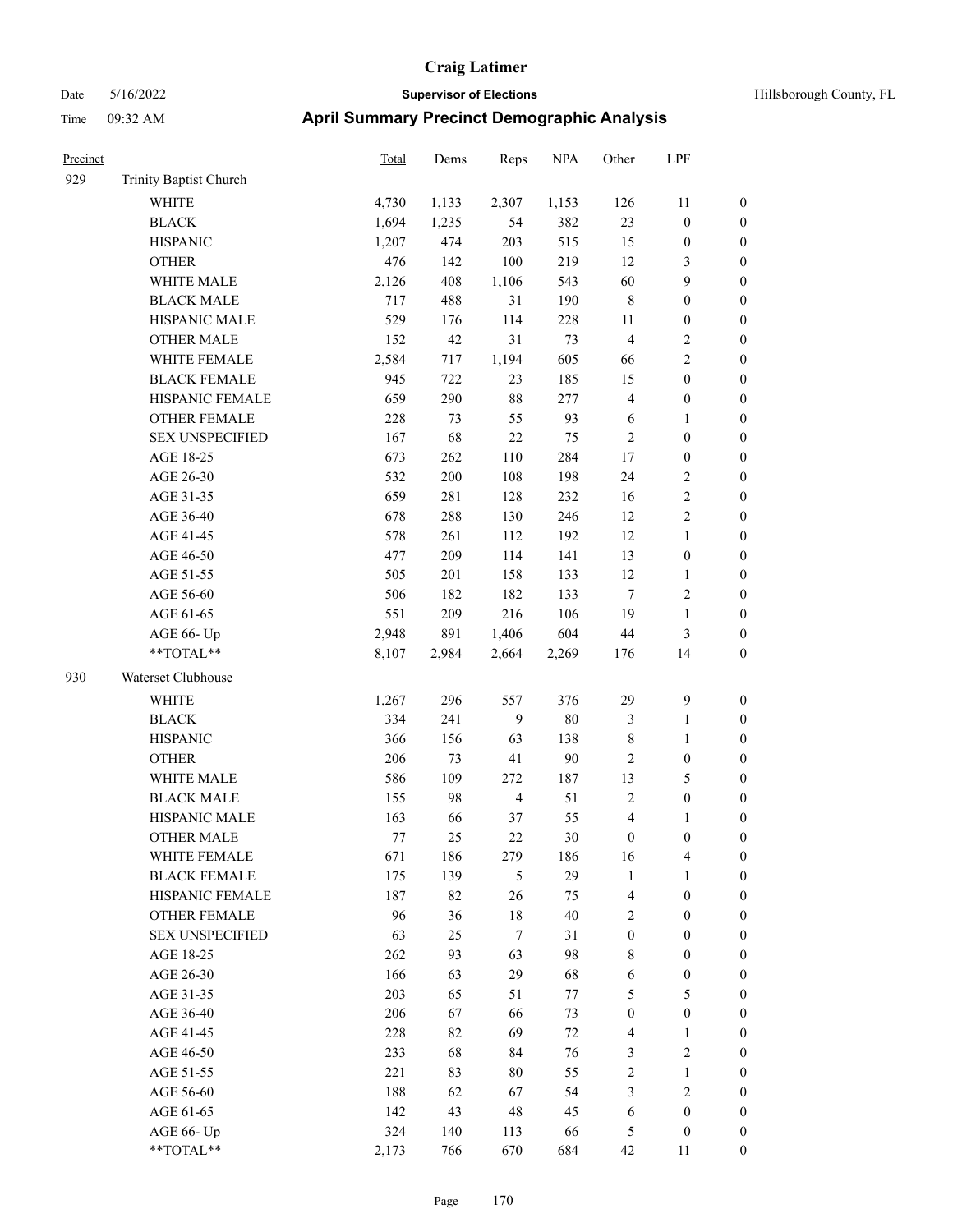# Date 5/16/2022 **Supervisor of Elections Supervisor of Elections** Hillsborough County, FL Time 09:32 AM **April Summary Precinct Demographic Analysis**

| Precinct |                                                           | Total | Dems   | Reps           | <b>NPA</b>  | Other            | LPF                     |                  |
|----------|-----------------------------------------------------------|-------|--------|----------------|-------------|------------------|-------------------------|------------------|
| 931      | Calvary Lutheran Church                                   |       |        |                |             |                  |                         |                  |
|          | <b>WHITE</b>                                              | 661   | 124    | 364            | 161         | $\overline{9}$   | $\mathfrak{Z}$          | $\boldsymbol{0}$ |
|          | <b>BLACK</b>                                              | 146   | 112    | 5              | $27\,$      | 2                | $\boldsymbol{0}$        | $\boldsymbol{0}$ |
|          | <b>HISPANIC</b>                                           | 122   | 52     | 22             | $44\,$      | 4                | $\boldsymbol{0}$        | $\boldsymbol{0}$ |
|          | <b>OTHER</b>                                              | 95    | $28\,$ | $28\,$         | 37          | $\overline{c}$   | $\boldsymbol{0}$        | $\boldsymbol{0}$ |
|          | WHITE MALE                                                | 328   | 51     | 189            | $80\,$      | 5                | $\mathfrak{Z}$          | $\boldsymbol{0}$ |
|          | <b>BLACK MALE</b>                                         | 73    | 49     | $\overline{4}$ | $18\,$      | $\sqrt{2}$       | $\boldsymbol{0}$        | $\boldsymbol{0}$ |
|          | HISPANIC MALE                                             | 54    | 18     | 13             | 21          | $\overline{c}$   | $\boldsymbol{0}$        | 0                |
|          | <b>OTHER MALE</b>                                         | 29    | 8      | 9              | 11          | $\mathbf{1}$     | $\boldsymbol{0}$        | $\boldsymbol{0}$ |
|          | WHITE FEMALE                                              | 327   | 73     | 172            | $78\,$      | 4                | $\boldsymbol{0}$        | $\boldsymbol{0}$ |
|          | <b>BLACK FEMALE</b>                                       | 70    | 61     | $\mathbf{1}$   | $\,$ 8 $\,$ | $\boldsymbol{0}$ | $\boldsymbol{0}$        | $\boldsymbol{0}$ |
|          | HISPANIC FEMALE                                           | 64    | 32     | 9              | 21          | $\overline{c}$   | $\boldsymbol{0}$        | $\boldsymbol{0}$ |
|          | OTHER FEMALE                                              | 45    | 12     | 16             | 16          | $\mathbf{1}$     | $\boldsymbol{0}$        | $\boldsymbol{0}$ |
|          | <b>SEX UNSPECIFIED</b>                                    | 34    | 12     | $\sqrt{6}$     | 16          | $\boldsymbol{0}$ | $\boldsymbol{0}$        | $\boldsymbol{0}$ |
|          | AGE 18-25                                                 | 97    | 30     | 25             | 39          | 3                | $\boldsymbol{0}$        | $\boldsymbol{0}$ |
|          | AGE 26-30                                                 | 39    | $11\,$ | $10\,$         | $18\,$      | $\boldsymbol{0}$ | $\boldsymbol{0}$        | $\boldsymbol{0}$ |
|          | AGE 31-35                                                 | 49    | 15     | 15             | 19          | $\boldsymbol{0}$ | $\boldsymbol{0}$        | $\boldsymbol{0}$ |
|          | AGE 36-40                                                 | 85    | $20\,$ | 33             | 31          | 1                | $\boldsymbol{0}$        | 0                |
|          | AGE 41-45                                                 | 127   | 41     | 51             | 32          | $\mathbf{1}$     | $\overline{c}$          | 0                |
|          | AGE 46-50                                                 | 122   | 34     | 52             | 33          | $\overline{c}$   | $\mathbf{1}$            | $\boldsymbol{0}$ |
|          | AGE 51-55                                                 | 113   | 30     | 55             | $27\,$      | $\mathbf{1}$     | $\boldsymbol{0}$        | $\boldsymbol{0}$ |
|          | AGE 56-60                                                 | 112   | 36     | 47             | 23          | 6                | $\boldsymbol{0}$        | $\boldsymbol{0}$ |
|          | AGE 61-65                                                 | 86    | 25     | $44\,$         | 16          | $\mathbf{1}$     | $\boldsymbol{0}$        | $\boldsymbol{0}$ |
|          | AGE 66- Up                                                | 194   | 74     | 87             | 31          | $\overline{c}$   | $\boldsymbol{0}$        | $\boldsymbol{0}$ |
|          | $\mathrm{*}\mathrm{*}\mathrm{TOTAL} \mathrm{*}\mathrm{*}$ | 1,024 | 316    | 419            | 269         | $17\,$           | $\mathfrak{Z}$          | $\boldsymbol{0}$ |
| 932      | Calvary Lutheran Church                                   |       |        |                |             |                  |                         |                  |
|          | <b>WHITE</b>                                              | 2,038 | 483    | 866            | 633         | 41               | 15                      | $\boldsymbol{0}$ |
|          | <b>BLACK</b>                                              | 1,739 | 1,242  | 63             | 408         | 24               | $\sqrt{2}$              | $\boldsymbol{0}$ |
|          | <b>HISPANIC</b>                                           | 1,652 | 643    | 263            | 719         | $22\,$           | $\mathfrak s$           | $\boldsymbol{0}$ |
|          | <b>OTHER</b>                                              | 462   | 172    | $8\sqrt{1}$    | 197         | 11               | $\mathbf{1}$            | 0                |
|          | WHITE MALE                                                | 946   | 168    | 459            | 287         | $20\,$           | 12                      | 0                |
|          | <b>BLACK MALE</b>                                         | 743   | 488    | 39             | 201         | 15               | $\boldsymbol{0}$        | 0                |
|          | HISPANIC MALE                                             | 746   | 271    | 134            | 332         | $\,$ 8 $\,$      | 1                       | $\boldsymbol{0}$ |
|          | <b>OTHER MALE</b>                                         | 155   | 51     | 35             | 65          | 4                | $\boldsymbol{0}$        | $\boldsymbol{0}$ |
|          | WHITE FEMALE                                              | 1,072 | 308    | 402            | 338         | 21               | $\mathfrak{Z}$          | $\boldsymbol{0}$ |
|          | <b>BLACK FEMALE</b>                                       | 969   | 737    | $22\,$         | 199         | 9                | $\sqrt{2}$              | $\theta$         |
|          | HISPANIC FEMALE                                           | 863   | 355    | 125            | 365         | 14               | $\overline{\mathbf{4}}$ | $\theta$         |
|          | <b>OTHER FEMALE</b>                                       | 200   | 85     | 37             | 73          | $\overline{4}$   | $\mathbf{1}$            | $\overline{0}$   |
|          | <b>SEX UNSPECIFIED</b>                                    | 196   | 77     | $20\,$         | 96          | $\mathfrak{Z}$   | $\boldsymbol{0}$        | 0                |
|          | AGE 18-25                                                 | 862   | 351    | 122            | 369         | 16               | $\overline{4}$          | 0                |
|          | AGE 26-30                                                 | 575   | 224    | 103            | 230         | 13               | 5                       | 0                |
|          | AGE 31-35                                                 | 691   | 282    | 134            | 259         | 10               | 6                       | 0                |
|          | AGE 36-40                                                 | 691   | 293    | 139            | 251         | 6                | $\sqrt{2}$              | $\boldsymbol{0}$ |
|          | AGE 41-45                                                 | 597   | 258    | 126            | 206         | 7                | $\boldsymbol{0}$        | $\boldsymbol{0}$ |
|          | AGE 46-50                                                 | 546   | 254    | 101            | 178         | 11               | $\sqrt{2}$              | 0                |
|          | AGE 51-55                                                 | 503   | 227    | 124            | 141         | $\overline{9}$   | $\sqrt{2}$              | $\overline{0}$   |
|          | AGE 56-60                                                 | 409   | 193    | 97             | 111         | 8                | $\boldsymbol{0}$        | $\overline{0}$   |
|          | AGE 61-65                                                 | 360   | 170    | 99             | 84          | 6                | $\mathbf{1}$            | $\boldsymbol{0}$ |
|          | AGE 66- Up                                                | 657   | 288    | 228            | 128         | 12               | 1                       | $\boldsymbol{0}$ |

\*\*TOTAL\*\* 5,891 2,540 1,273 1,957 98 23 0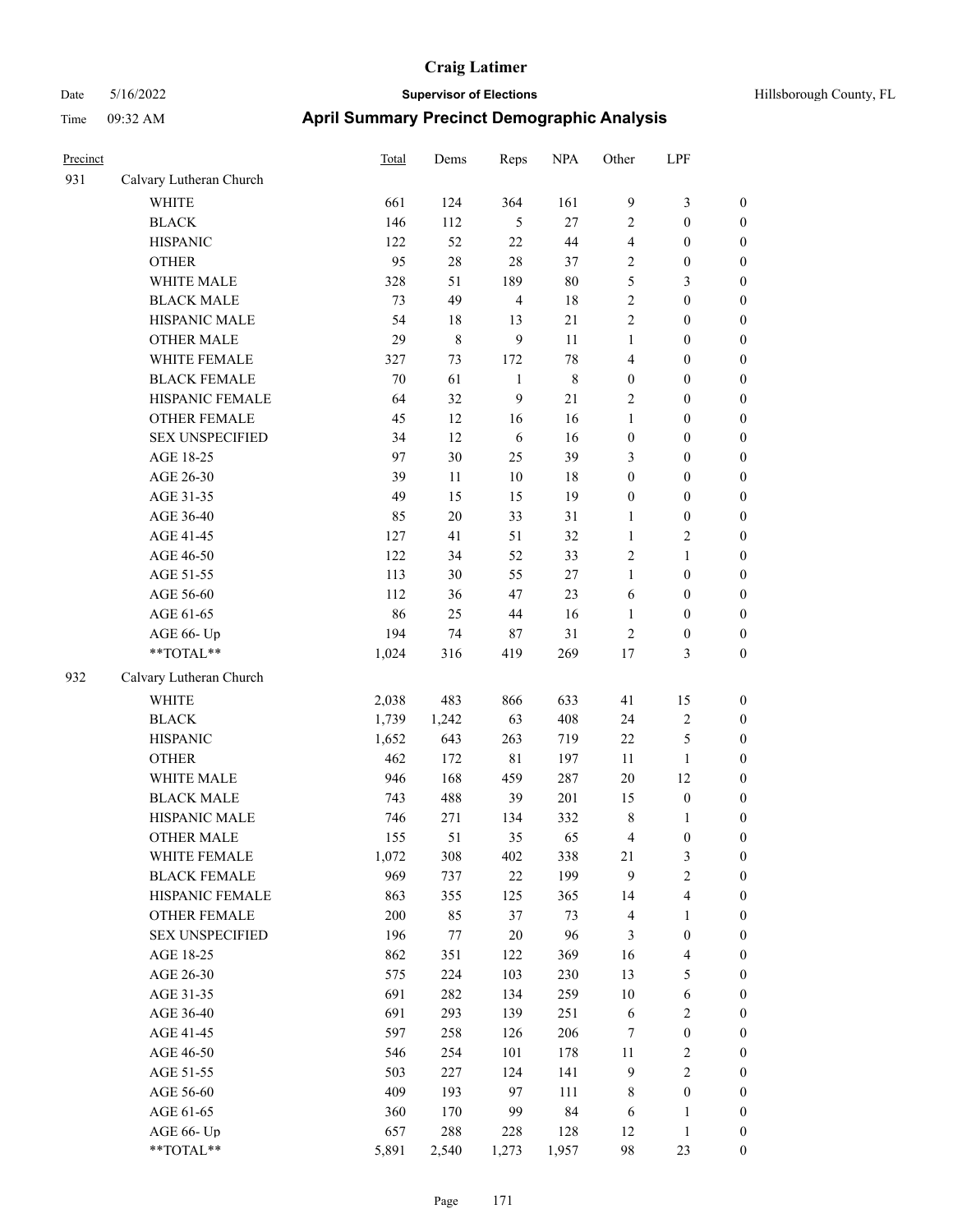| Precinct |                         | <b>Total</b> | Dems    | Reps           | <b>NPA</b> | Other            | LPF              |                  |
|----------|-------------------------|--------------|---------|----------------|------------|------------------|------------------|------------------|
| 933      | Calvary Lutheran Church |              |         |                |            |                  |                  |                  |
|          | WHITE                   | 1,187        | 224     | 584            | 335        | 38               | 6                | $\boldsymbol{0}$ |
|          | <b>BLACK</b>            | 289          | 202     | 12             | $70\,$     | 5                | $\boldsymbol{0}$ | $\boldsymbol{0}$ |
|          | <b>HISPANIC</b>         | 302          | 106     | 89             | 105        | $\overline{c}$   | $\boldsymbol{0}$ | $\boldsymbol{0}$ |
|          | <b>OTHER</b>            | 134          | 47      | 33             | 50         | $\overline{4}$   | $\boldsymbol{0}$ | 0                |
|          | WHITE MALE              | 559          | 85      | 290            | 165        | 16               | 3                | $\boldsymbol{0}$ |
|          | <b>BLACK MALE</b>       | 132          | 89      | 9              | 32         | $\sqrt{2}$       | $\boldsymbol{0}$ | $\boldsymbol{0}$ |
|          | HISPANIC MALE           | 151          | 49      | 50             | 52         | $\boldsymbol{0}$ | $\boldsymbol{0}$ | $\boldsymbol{0}$ |
|          | <b>OTHER MALE</b>       | 60           | 19      | 17             | 23         | $\mathbf{1}$     | $\boldsymbol{0}$ | $\boldsymbol{0}$ |
|          | WHITE FEMALE            | 623          | 139     | 292            | 167        | 22               | $\mathfrak{Z}$   | $\boldsymbol{0}$ |
|          | <b>BLACK FEMALE</b>     | 157          | 113     | $\mathfrak{Z}$ | 38         | $\mathfrak{Z}$   | $\boldsymbol{0}$ | $\boldsymbol{0}$ |
|          | HISPANIC FEMALE         | 147          | 57      | 36             | 52         | $\sqrt{2}$       | $\boldsymbol{0}$ | $\boldsymbol{0}$ |
|          | OTHER FEMALE            | 59           | 22      | 14             | $20\,$     | 3                | $\boldsymbol{0}$ | $\boldsymbol{0}$ |
|          | <b>SEX UNSPECIFIED</b>  | 24           | 6       | $\tau$         | 11         | $\boldsymbol{0}$ | $\boldsymbol{0}$ | 0                |
|          | AGE 18-25               | 156          | 61      | 35             | 57         | 3                | $\boldsymbol{0}$ | 0                |
|          | AGE 26-30               | 163          | 41      | 59             | 59         | 4                | $\boldsymbol{0}$ | 0                |
|          | AGE 31-35               | 231          | 54      | $88\,$         | $80\,$     | 6                | 3                | $\boldsymbol{0}$ |
|          | AGE 36-40               | 210          | 68      | 73             | 63         | 4                | $\sqrt{2}$       | $\boldsymbol{0}$ |
|          | AGE 41-45               | 206          | 62      | 74             | 65         | 4                | $\mathbf{1}$     | $\boldsymbol{0}$ |
|          | AGE 46-50               | 182          | 52      | 68             | 58         | 4                | $\boldsymbol{0}$ | $\boldsymbol{0}$ |
|          | AGE 51-55               | 211          | 62      | 83             | 60         | 6                | $\boldsymbol{0}$ | $\boldsymbol{0}$ |
|          | AGE 56-60               | 170          | 60      | 69             | 37         | 4                | $\boldsymbol{0}$ | $\boldsymbol{0}$ |
|          | AGE 61-65               | 136          | 43      | 59             | 31         | 3                | $\boldsymbol{0}$ | $\boldsymbol{0}$ |
|          | AGE 66- Up              | 247          | 76      | 110            | 50         | 11               | $\boldsymbol{0}$ | 0                |
|          | **TOTAL**               | 1,912        | 579     | 718            | 560        | 49               | 6                | 0                |
| 934      | Waterset Clubhouse      |              |         |                |            |                  |                  |                  |
|          | <b>WHITE</b>            | 1,901        | 385     | 935            | 518        | 49               | 14               | 0                |
|          | <b>BLACK</b>            | 331          | 239     | $20\,$         | 67         | 4                | $\mathbf{1}$     | 0                |
|          | <b>HISPANIC</b>         | 324          | 104     | $88\,$         | 122        | 8                | $\sqrt{2}$       | 0                |
|          | <b>OTHER</b>            | 241          | 69      | 72             | 94         | 4                | $\sqrt{2}$       | $\boldsymbol{0}$ |
|          | WHITE MALE              | 906          | 161     | 463            | 244        | $27\,$           | 11               | $\boldsymbol{0}$ |
|          | <b>BLACK MALE</b>       | 172          | 114     | 15             | $40\,$     | 3                | $\boldsymbol{0}$ | $\boldsymbol{0}$ |
|          | HISPANIC MALE           | 161          | 46      | 53             | 58         | 2                | $\sqrt{2}$       | $\boldsymbol{0}$ |
|          | <b>OTHER MALE</b>       | 91           | 21      | 28             | 40         | $\mathbf{1}$     | $\mathbf{1}$     | $\boldsymbol{0}$ |
|          | WHITE FEMALE            | 981          | 219     | 466            | 271        | 22               | $\mathfrak{Z}$   | 0                |
|          | <b>BLACK FEMALE</b>     | 156          | 124     | 5              | 25         | $\mathbf{1}$     | $\mathbf{1}$     | 0                |
|          | HISPANIC FEMALE         | 155          | 58      | 32             | 59         | 6                | $\boldsymbol{0}$ | 0                |
|          | OTHER FEMALE            | 113          | 38      | 33             | 38         | 3                | $\mathbf{1}$     | 0                |
|          | <b>SEX UNSPECIFIED</b>  | 62           | 16      | $20\,$         | 26         | $\boldsymbol{0}$ | $\boldsymbol{0}$ | 0                |
|          | AGE 18-25               | 193          | 64      | 54             | 65         | 6                | $\overline{4}$   | $\boldsymbol{0}$ |
|          | AGE 26-30               | 156          | 40      | 64             | 49         | 3                | $\boldsymbol{0}$ | $\overline{0}$   |
|          | AGE 31-35               | 296          | 82      | 115            | 88         | 8                | $\mathfrak{Z}$   | 0                |
|          | AGE 36-40               | 423          | 106     | 165            | 139        | $\,$ 8 $\,$      | $\mathfrak s$    | $\overline{0}$   |
|          | AGE 41-45               | 384          | $100\,$ | 136            | 129        | 14               | $\mathfrak{S}$   | $\overline{0}$   |
|          | AGE 46-50               | 272          | 70      | 113            | $87\,$     | $\sqrt{2}$       | $\boldsymbol{0}$ | $\overline{0}$   |
|          | AGE 51-55               | 283          | $80\,$  | 117            | $80\,$     | $\overline{4}$   | $\sqrt{2}$       | 0                |
|          | AGE 56-60               | 243          | 70      | 102            | 66         | $\mathfrak{S}$   | $\boldsymbol{0}$ | 0                |
|          | AGE 61-65               | 226          | 62      | 108            | 46         | $10\,$           | $\boldsymbol{0}$ | $\boldsymbol{0}$ |
|          | AGE 66- Up              | 321          | 123     | 141            | 52         | 5                | $\boldsymbol{0}$ | 0                |
|          | $**TOTAL**$             | 2,797        | 797     | 1,115          | 801        | 65               | 19               | $\boldsymbol{0}$ |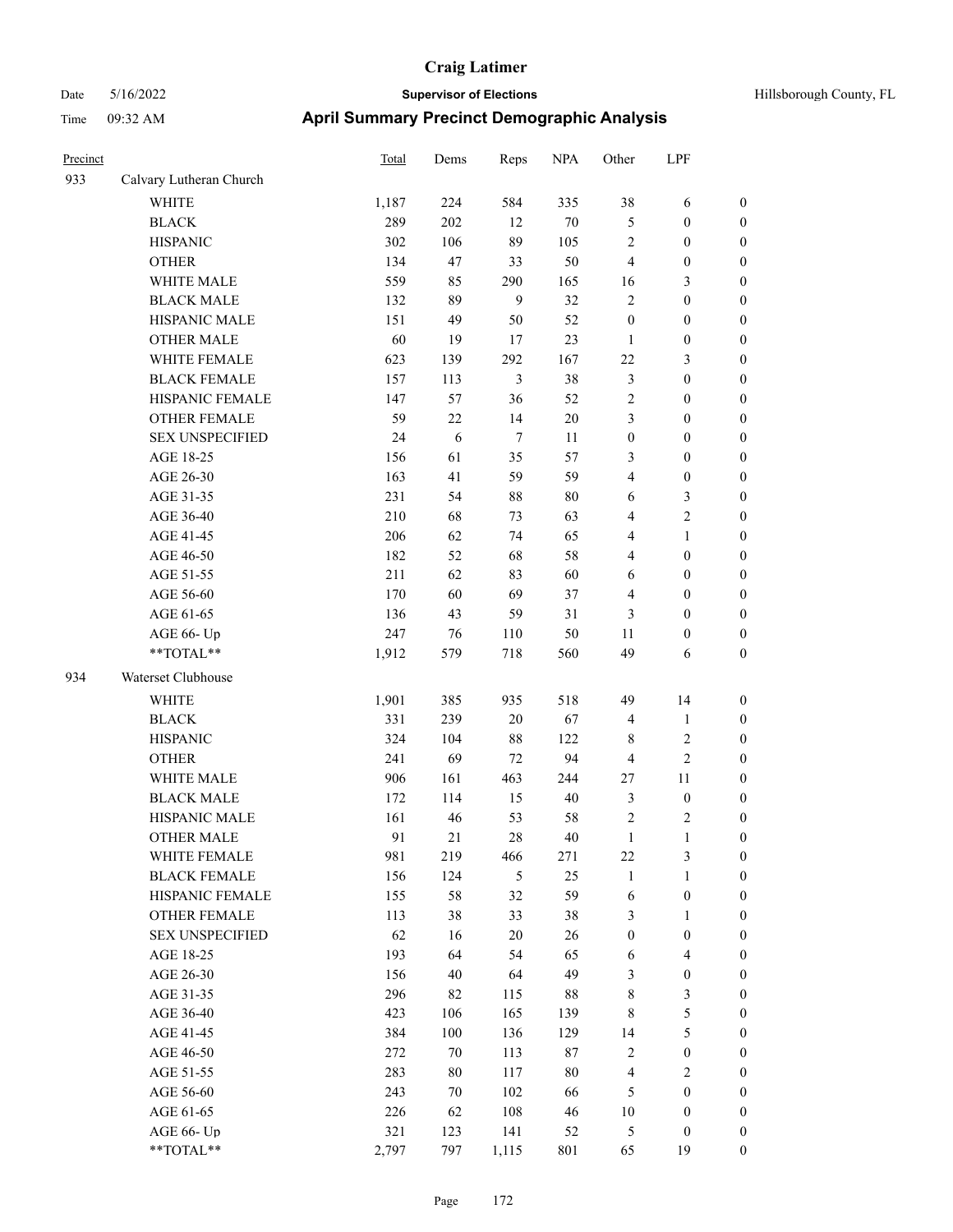| Precinct |                         | <b>Total</b> | Dems        | Reps             | <b>NPA</b> | Other            | LPF                     |                  |
|----------|-------------------------|--------------|-------------|------------------|------------|------------------|-------------------------|------------------|
| 935      | St Anne Catholic Church |              |             |                  |            |                  |                         |                  |
|          | <b>WHITE</b>            | 2,217        | 464         | 1,097            | 611        | 32               | 13                      | $\boldsymbol{0}$ |
|          | <b>BLACK</b>            | 340          | 219         | 16               | 92         | 13               | $\boldsymbol{0}$        | $\boldsymbol{0}$ |
|          | <b>HISPANIC</b>         | 480          | 178         | 100              | 193        | $\tau$           | 2                       | $\boldsymbol{0}$ |
|          | <b>OTHER</b>            | 185          | $40\,$      | 55               | 84         | 6                | $\boldsymbol{0}$        | $\boldsymbol{0}$ |
|          | WHITE MALE              | 1,069        | 191         | 550              | 303        | 17               | 8                       | $\boldsymbol{0}$ |
|          | <b>BLACK MALE</b>       | 154          | 92          | 10               | 49         | $\mathfrak{Z}$   | $\boldsymbol{0}$        | $\boldsymbol{0}$ |
|          | HISPANIC MALE           | 209          | 72          | 54               | 78         | $\mathfrak{Z}$   | 2                       | $\boldsymbol{0}$ |
|          | <b>OTHER MALE</b>       | 73           | 17          | 24               | 28         | $\overline{4}$   | $\boldsymbol{0}$        | $\boldsymbol{0}$ |
|          | WHITE FEMALE            | 1,120        | 269         | 535              | 296        | 15               | 5                       | $\boldsymbol{0}$ |
|          | <b>BLACK FEMALE</b>     | 183          | 124         | 6                | 43         | 10               | $\boldsymbol{0}$        | $\boldsymbol{0}$ |
|          | HISPANIC FEMALE         | 264          | 106         | 46               | 108        | $\overline{4}$   | $\boldsymbol{0}$        | $\boldsymbol{0}$ |
|          | <b>OTHER FEMALE</b>     | $8\sqrt{1}$  | 19          | $22\,$           | 39         | 1                | $\boldsymbol{0}$        | $\boldsymbol{0}$ |
|          | <b>SEX UNSPECIFIED</b>  | 69           | 11          | 21               | 36         | 1                | $\boldsymbol{0}$        | $\boldsymbol{0}$ |
|          | AGE 18-25               | 309          | 72          | 90               | 133        | 10               | 4                       | $\boldsymbol{0}$ |
|          | AGE 26-30               | 284          | 82          | 79               | 118        | $\overline{4}$   | 1                       | $\boldsymbol{0}$ |
|          | AGE 31-35               | 256          | 77          | 86               | 91         | $\overline{2}$   | $\boldsymbol{0}$        | $\boldsymbol{0}$ |
|          | AGE 36-40               | 237          | 66          | 80               | 84         | 5                | $\overline{\mathbf{c}}$ | $\boldsymbol{0}$ |
|          | AGE 41-45               | 250          | 67          | 91               | 84         | 7                | 1                       | $\boldsymbol{0}$ |
|          | AGE 46-50               | 274          | 65          | 107              | 92         | 7                | 3                       | $\boldsymbol{0}$ |
|          | AGE 51-55               | 298          | 74          | 137              | 77         | $\,8\,$          | 2                       | $\boldsymbol{0}$ |
|          | AGE 56-60               | 334          | 85          | 150              | 91         | 7                | 1                       | $\boldsymbol{0}$ |
|          | AGE 61-65               | 311          | 84          | 146              | 77         | $\overline{4}$   | $\boldsymbol{0}$        | $\boldsymbol{0}$ |
|          | AGE 66- Up              | 669          | 229         | 302              | 133        | $\overline{4}$   | 1                       | $\boldsymbol{0}$ |
|          | **TOTAL**               | 3,222        | 901         | 1,268            | 980        | 58               | 15                      | $\boldsymbol{0}$ |
| 936      | St Anne Catholic Church |              |             |                  |            |                  |                         |                  |
|          | WHITE                   | 1,860        | 287         | 1,124            | 406        | 37               | 6                       | $\boldsymbol{0}$ |
|          | <b>BLACK</b>            | 87           | 61          | $\tau$           | 14         | $\mathfrak{S}$   | $\boldsymbol{0}$        | $\boldsymbol{0}$ |
|          | <b>HISPANIC</b>         | 129          | 29          | 50               | 43         | 7                | 0                       | $\boldsymbol{0}$ |
|          | <b>OTHER</b>            | 137          | 44          | 43               | 46         | $\overline{4}$   | $\boldsymbol{0}$        | $\boldsymbol{0}$ |
|          | WHITE MALE              | 904          | 114         | 569              | 198        | 19               | 4                       | $\boldsymbol{0}$ |
|          | <b>BLACK MALE</b>       | 47           | 31          | $\tau$           | $\tau$     | $\sqrt{2}$       | $\boldsymbol{0}$        | $\boldsymbol{0}$ |
|          | HISPANIC MALE           | 53           | 10          | 23               | 18         | $\overline{2}$   | 0                       | $\boldsymbol{0}$ |
|          | OTHER MALE              | 62           | 14          | 20               | 26         | $\boldsymbol{2}$ | 0                       | $\boldsymbol{0}$ |
|          | WHITE FEMALE            | 941          | 170         | 547              | 204        | 18               | 2                       | $\boldsymbol{0}$ |
|          | <b>BLACK FEMALE</b>     | 40           | 30          | $\boldsymbol{0}$ | $\tau$     | $\mathfrak{Z}$   | $\boldsymbol{0}$        | $\boldsymbol{0}$ |
|          | HISPANIC FEMALE         | 75           | 19          | 26               | 25         | $\mathfrak{S}$   | $\boldsymbol{0}$        | $\boldsymbol{0}$ |
|          | <b>OTHER FEMALE</b>     | 62           | 25          | 17               | $18\,$     | $\sqrt{2}$       | $\boldsymbol{0}$        | $\boldsymbol{0}$ |
|          | <b>SEX UNSPECIFIED</b>  | 29           | $\,8\,$     | 15               | $\sqrt{6}$ | $\boldsymbol{0}$ | $\boldsymbol{0}$        | $\boldsymbol{0}$ |
|          | AGE 18-25               | 194          | 37          | 93               | 52         | 11               | 1                       | $\boldsymbol{0}$ |
|          | AGE 26-30               | 89           | 16          | 37               | 29         | $\boldsymbol{7}$ | $\boldsymbol{0}$        | $\boldsymbol{0}$ |
|          | AGE 31-35               | 98           | 22          | 46               | 25         | $\overline{4}$   | 1                       | $\boldsymbol{0}$ |
|          | AGE 36-40               | 162          | 27          | 81               | 49         | 3                | $\mathbf{2}$            | $\boldsymbol{0}$ |
|          | AGE 41-45               | 204          | 38          | 115              | 49         | $\sqrt{2}$       | $\boldsymbol{0}$        | $\boldsymbol{0}$ |
|          | AGE 46-50               | 236          | 36          | 132              | 65         | $\sqrt{2}$       | 1                       | $\boldsymbol{0}$ |
|          | AGE 51-55               | 284          | 38          | 171              | 67         | $\,8\,$          | $\boldsymbol{0}$        | $\boldsymbol{0}$ |
|          | AGE 56-60               | 261          | 39          | 164              | 53         | $\overline{4}$   | $\mathbf{1}$            | $\boldsymbol{0}$ |
|          | AGE 61-65               | 222          | $\sqrt{48}$ | 125              | 48         | $\mathbf{1}$     | $\boldsymbol{0}$        | $\boldsymbol{0}$ |
|          | AGE 66- Up              | 463          | 120         | 260              | 72         | $11\,$           | $\boldsymbol{0}$        | $\boldsymbol{0}$ |
|          | $**TOTAL**$             | 2,213        | 421         | 1,224            | 509        | 53               | 6                       | $\boldsymbol{0}$ |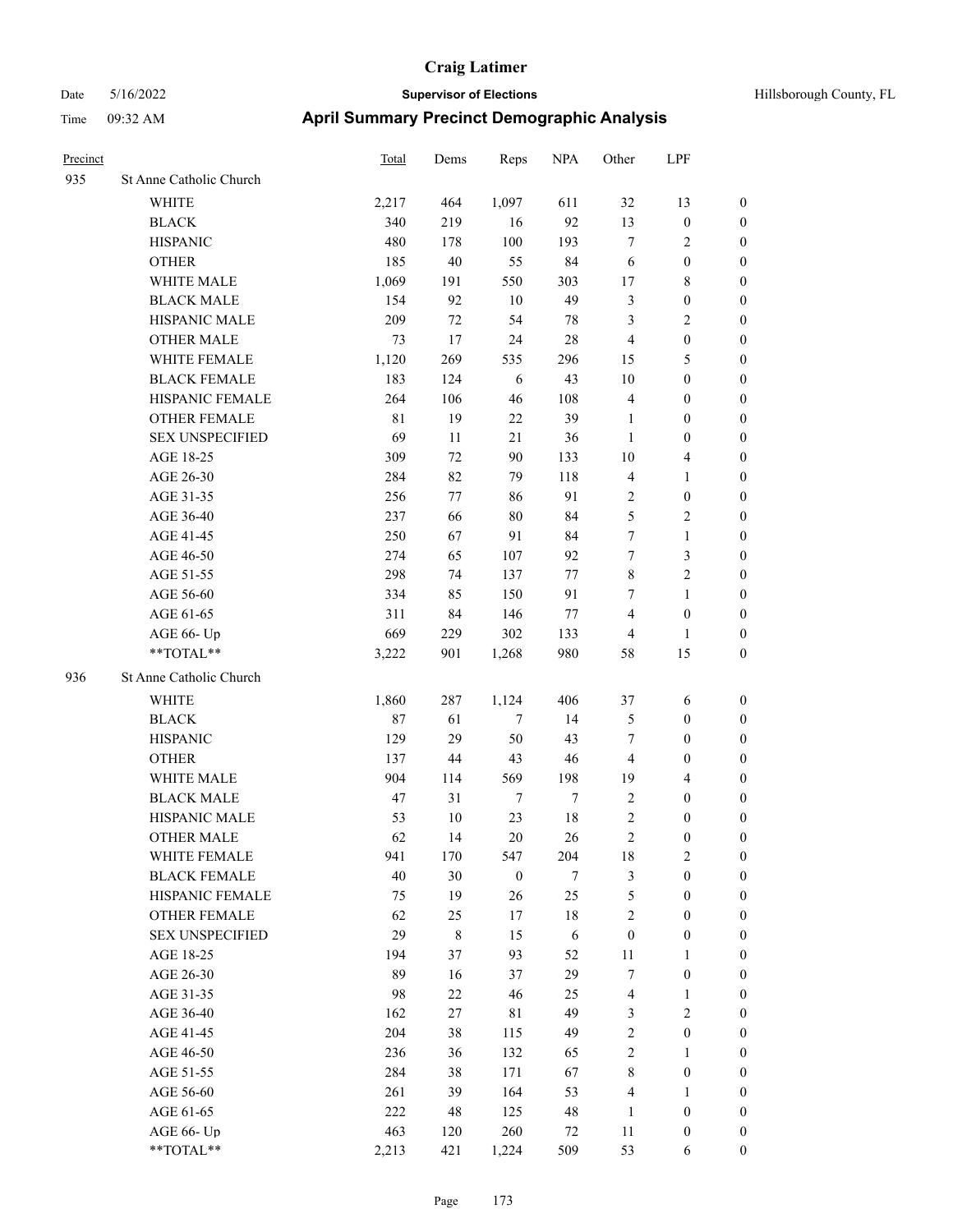| Precinct |                                   | <b>Total</b>   | Dems             | Reps             | <b>NPA</b>       | Other            | LPF              |                  |
|----------|-----------------------------------|----------------|------------------|------------------|------------------|------------------|------------------|------------------|
| 937      | Apollo Beach Recreation Center    |                |                  |                  |                  |                  |                  |                  |
|          | WHITE                             | 2,378          | 416              | 1,384            | 529              | 40               | 9                | $\boldsymbol{0}$ |
|          | <b>BLACK</b>                      | 43             | 27               | $\overline{4}$   | 12               | $\boldsymbol{0}$ | $\boldsymbol{0}$ | $\boldsymbol{0}$ |
|          | <b>HISPANIC</b>                   | 141            | 51               | 45               | 44               | 1                | $\boldsymbol{0}$ | $\boldsymbol{0}$ |
|          | <b>OTHER</b>                      | 171            | 34               | 65               | 69               | $\overline{2}$   | 1                | $\boldsymbol{0}$ |
|          | WHITE MALE                        | 1,161          | 159              | 695              | 280              | 20               | 7                | $\boldsymbol{0}$ |
|          | <b>BLACK MALE</b>                 | 24             | 13               | $\overline{2}$   | 9                | $\boldsymbol{0}$ | $\boldsymbol{0}$ | $\boldsymbol{0}$ |
|          | HISPANIC MALE                     | 67             | 22               | 24               | $20\,$           | 1                | $\boldsymbol{0}$ | $\boldsymbol{0}$ |
|          | <b>OTHER MALE</b>                 | 60             | 6                | 24               | 29               | $\boldsymbol{0}$ | $\mathbf{1}$     | $\boldsymbol{0}$ |
|          | WHITE FEMALE                      | 1,193          | 252              | 677              | 242              | 20               | $\overline{c}$   | $\boldsymbol{0}$ |
|          | <b>BLACK FEMALE</b>               | 19             | 14               | $\overline{2}$   | $\mathfrak{Z}$   | $\boldsymbol{0}$ | $\boldsymbol{0}$ | $\boldsymbol{0}$ |
|          | HISPANIC FEMALE                   | 70             | 28               | 19               | 23               | $\boldsymbol{0}$ | $\boldsymbol{0}$ | $\boldsymbol{0}$ |
|          | <b>OTHER FEMALE</b>               | 80             | 24               | 31               | 25               | $\boldsymbol{0}$ | $\boldsymbol{0}$ | $\boldsymbol{0}$ |
|          | <b>SEX UNSPECIFIED</b>            | 59             | 10               | 24               | 23               | $\overline{2}$   | $\boldsymbol{0}$ | $\boldsymbol{0}$ |
|          | AGE 18-25                         | 197            | 38               | 85               | 70               | $\overline{4}$   | $\boldsymbol{0}$ | $\boldsymbol{0}$ |
|          | AGE 26-30                         | 102            | 33               | 35               | 30               | 1                | 3                | $\boldsymbol{0}$ |
|          | AGE 31-35                         | 127            | 22               | 55               | 47               | $\sqrt{2}$       | 1                | $\boldsymbol{0}$ |
|          | AGE 36-40                         | 116            | 16               | 67               | $30\,$           | $\overline{2}$   | 1                | $\boldsymbol{0}$ |
|          | AGE 41-45                         | 158            | 27               | 84               | 45               | $\overline{2}$   | $\boldsymbol{0}$ | $\boldsymbol{0}$ |
|          | AGE 46-50                         | 208            | 28               | 111              | 63               | 6                | $\boldsymbol{0}$ | $\boldsymbol{0}$ |
|          | AGE 51-55                         | 276            | 46               | 171              | 51               | 5                | 3                | $\boldsymbol{0}$ |
|          | AGE 56-60                         | 339            | 49               | 201              | 84               | $\overline{4}$   | 1                | $\boldsymbol{0}$ |
|          | AGE 61-65                         | 359            | 76               | 198              | 76               | $\,$ 8 $\,$      | 1                | $\boldsymbol{0}$ |
|          | AGE 66- Up                        | 851            | 193              | 491              | 158              | 9                | $\boldsymbol{0}$ | $\boldsymbol{0}$ |
|          | **TOTAL**                         | 2,733          | 528              | 1,498            | 654              | 43               | 10               | $\boldsymbol{0}$ |
| 938      | First Baptist Church Of Gibsonton |                |                  |                  |                  |                  |                  |                  |
|          | <b>WHITE</b>                      | 209            | 40               | 81               | 83               | 4                | 1                | $\boldsymbol{0}$ |
|          | <b>BLACK</b>                      | 5              | $\overline{4}$   | 1                | $\mathbf{0}$     | $\boldsymbol{0}$ | $\boldsymbol{0}$ | $\boldsymbol{0}$ |
|          | <b>HISPANIC</b>                   | 68             | 26               | 13               | 26               | $\overline{2}$   | 1                | $\boldsymbol{0}$ |
|          | <b>OTHER</b>                      | 15             | $\overline{2}$   | $\overline{4}$   | 9                | $\boldsymbol{0}$ | $\boldsymbol{0}$ | $\boldsymbol{0}$ |
|          | WHITE MALE                        | 93             | 18               | 37               | 38               | $\boldsymbol{0}$ | $\boldsymbol{0}$ | $\boldsymbol{0}$ |
|          | <b>BLACK MALE</b>                 | $\mathbf{1}$   | $\boldsymbol{0}$ | 1                | $\mathbf{0}$     | $\boldsymbol{0}$ | 0                | $\boldsymbol{0}$ |
|          | HISPANIC MALE                     | 25             | 7                | $\overline{4}$   | 14               | $\boldsymbol{0}$ | $\boldsymbol{0}$ | $\boldsymbol{0}$ |
|          | <b>OTHER MALE</b>                 | 3              | 2                | $\mathbf{0}$     | 1                | $\boldsymbol{0}$ | $\boldsymbol{0}$ | $\boldsymbol{0}$ |
|          | WHITE FEMALE                      | 113            | 22               | 44               | 42               | $\overline{4}$   | $\mathbf{1}$     | $\boldsymbol{0}$ |
|          | <b>BLACK FEMALE</b>               | $\overline{4}$ | $\overline{4}$   | $\boldsymbol{0}$ | $\boldsymbol{0}$ | $\boldsymbol{0}$ | $\boldsymbol{0}$ | $\boldsymbol{0}$ |
|          | HISPANIC FEMALE                   | 41             | 18               | 9                | 11               | $\overline{2}$   | $\mathbf{1}$     | $\boldsymbol{0}$ |
|          | OTHER FEMALE                      | 5              | $\boldsymbol{0}$ | 3                | $\mathfrak{2}$   | $\mathbf{0}$     | $\boldsymbol{0}$ | $\boldsymbol{0}$ |
|          | <b>SEX UNSPECIFIED</b>            | 12             | $\mathbf{1}$     | $\mathbf{1}$     | 10               | $\boldsymbol{0}$ | $\boldsymbol{0}$ | $\boldsymbol{0}$ |
|          | AGE 18-25                         | 36             | $10\,$           | 5                | 19               | $\mathbf{1}$     | $\mathbf{1}$     | $\boldsymbol{0}$ |
|          | AGE 26-30                         | 27             | $\mathbf{1}$     | 9                | 16               | $\mathbf{1}$     | $\boldsymbol{0}$ | $\boldsymbol{0}$ |
|          | AGE 31-35                         | 25             | $\,$ 8 $\,$      | 5                | 12               | $\boldsymbol{0}$ | $\boldsymbol{0}$ | $\boldsymbol{0}$ |
|          | AGE 36-40                         | $21\,$         | 3                | $10\,$           | $\,8\,$          | $\boldsymbol{0}$ | $\boldsymbol{0}$ | $\boldsymbol{0}$ |
|          | AGE 41-45                         | $20\,$         | $\overline{2}$   | 5                | 13               | $\boldsymbol{0}$ | $\boldsymbol{0}$ | $\boldsymbol{0}$ |
|          | AGE 46-50                         | $21\,$         | $\tau$           | $7\phantom{.0}$  | 6                | $\mathbf{1}$     | $\boldsymbol{0}$ | $\boldsymbol{0}$ |
|          | AGE 51-55                         | 26             | 6                | 11               | 8                | $\mathbf{1}$     | $\boldsymbol{0}$ | $\boldsymbol{0}$ |
|          | AGE 56-60                         | 34             | 9                | 11               | 13               | $\boldsymbol{0}$ | $\mathbf{1}$     | $\boldsymbol{0}$ |
|          | AGE 61-65                         | 32             | 13               | $10\,$           | $\,8\,$          | $\mathbf{1}$     | $\boldsymbol{0}$ | $\boldsymbol{0}$ |
|          | AGE 66- Up                        | 55             | 13               | 26               | 15               | $\mathbf{1}$     | $\boldsymbol{0}$ | $\boldsymbol{0}$ |
|          | $**TOTAL**$                       | 297            | 72               | 99               | 118              | 6                | $\overline{2}$   | $\boldsymbol{0}$ |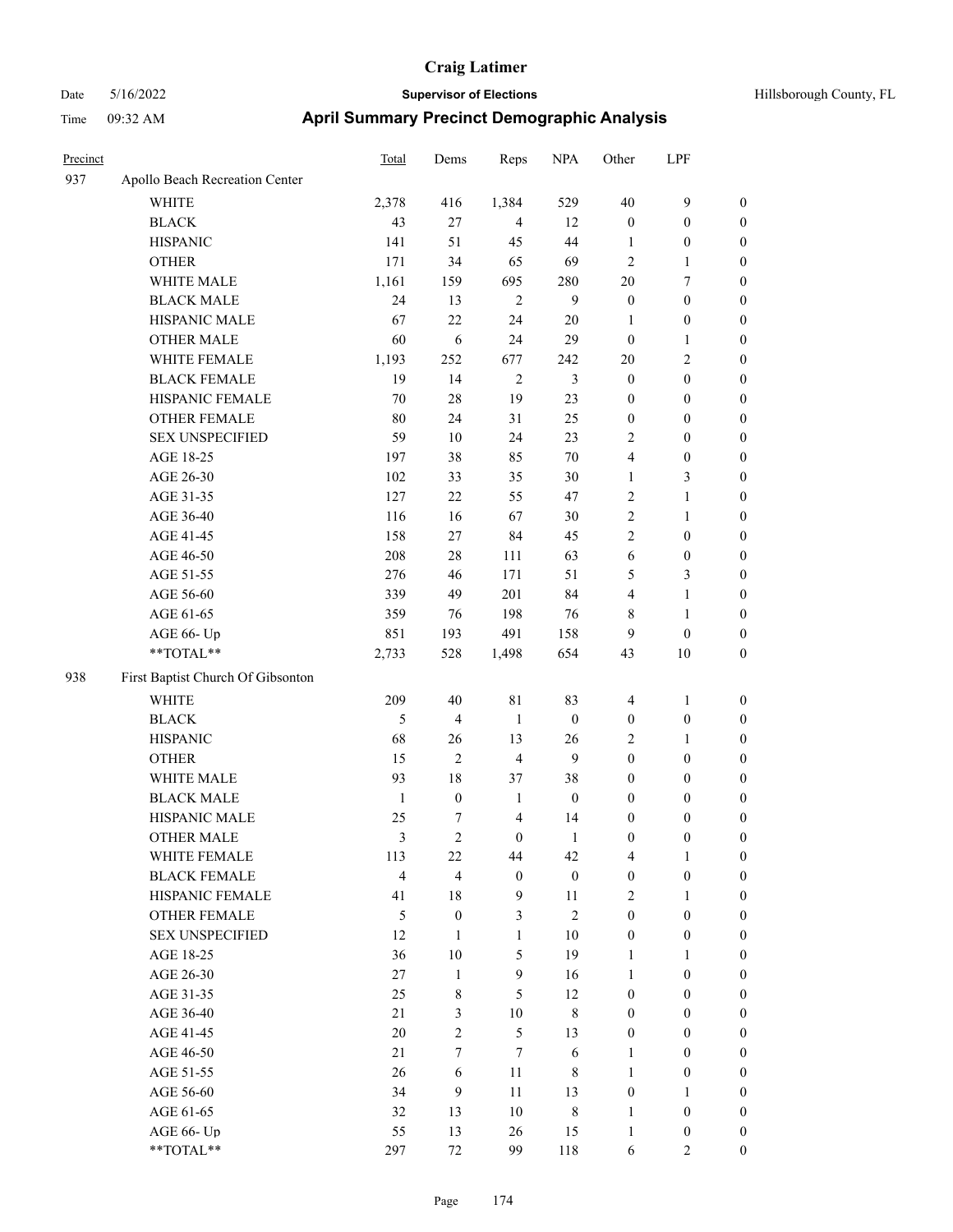| Precinct |                                                   | Total          | Dems             | Reps             | <b>NPA</b>       | Other            | LPF              |                  |
|----------|---------------------------------------------------|----------------|------------------|------------------|------------------|------------------|------------------|------------------|
| 939      | Apollo Beach Campus of Bell Shoals Baptist Church |                |                  |                  |                  |                  |                  |                  |
|          | <b>WHITE</b>                                      | 3,119          | 752              | 1,494            | 796              | 69               | $8\,$            | $\boldsymbol{0}$ |
|          | <b>BLACK</b>                                      | 93             | 58               | $\tau$           | 27               | $\mathbf{1}$     | $\boldsymbol{0}$ | $\boldsymbol{0}$ |
|          | <b>HISPANIC</b>                                   | 321            | 124              | $70\,$           | 121              | 5                | 1                | 0                |
|          | <b>OTHER</b>                                      | 140            | 35               | 55               | 46               | 3                | $\mathbf{1}$     | 0                |
|          | WHITE MALE                                        | 1,377          | 275              | 686              | 377              | 33               | 6                | 0                |
|          | <b>BLACK MALE</b>                                 | 44             | 24               | $\overline{4}$   | 16               | $\boldsymbol{0}$ | $\boldsymbol{0}$ | $\boldsymbol{0}$ |
|          | HISPANIC MALE                                     | 148            | 51               | 35               | 60               | 2                | $\boldsymbol{0}$ | $\boldsymbol{0}$ |
|          | <b>OTHER MALE</b>                                 | 37             | 7                | 15               | 13               | 2                | $\boldsymbol{0}$ | $\boldsymbol{0}$ |
|          | WHITE FEMALE                                      | 1,717          | 470              | 798              | 412              | 35               | $\sqrt{2}$       | 0                |
|          | <b>BLACK FEMALE</b>                               | 48             | 33               | $\mathfrak{Z}$   | 11               | $\mathbf{1}$     | $\boldsymbol{0}$ | $\boldsymbol{0}$ |
|          | HISPANIC FEMALE                                   | 166            | 69               | 33               | 60               | 3                | $\mathbf{1}$     | 0                |
|          | OTHER FEMALE                                      | 73             | 22               | $30\,$           | 19               | $\mathbf{1}$     | 1                | 0                |
|          | <b>SEX UNSPECIFIED</b>                            | 63             | 18               | 22               | $22\,$           | $\mathbf{1}$     | $\boldsymbol{0}$ | 0                |
|          | AGE 18-25                                         | 228            | 54               | 63               | 104              | 7                | $\boldsymbol{0}$ | 0                |
|          | AGE 26-30                                         | 168            | 29               | 66               | 70               | 2                | $\mathbf{1}$     | 0                |
|          | AGE 31-35                                         | 169            | 41               | 59               | 65               | $\mathbf{2}$     | $\mathbf{2}$     | 0                |
|          | AGE 36-40                                         | 168            | 43               | 57               | 67               | 1                | $\boldsymbol{0}$ | $\boldsymbol{0}$ |
|          | AGE 41-45                                         | 193            | 36               | 85               | 67               | 4                | 1                | $\boldsymbol{0}$ |
|          | AGE 46-50                                         | 165            | 32               | 71               | 55               | 4                | $\mathfrak{Z}$   | 0                |
|          | AGE 51-55                                         | 207            | 40               | 109              | 51               | 5                | $\sqrt{2}$       | $\boldsymbol{0}$ |
|          | AGE 56-60                                         | 299            | 74               | 147              | 68               | 9                | $\mathbf{1}$     | $\boldsymbol{0}$ |
|          | AGE 61-65                                         | 360            | 90               | 172              | 91               | 7                | $\boldsymbol{0}$ | 0                |
|          | AGE 66- Up                                        | 1,716          | 530              | 797              | 352              | 37               | $\boldsymbol{0}$ | 0                |
|          | **TOTAL**                                         | 3,673          | 969              | 1,626            | 990              | 78               | $10\,$           | 0                |
| 940      | Gardenville Recreation Center                     |                |                  |                  |                  |                  |                  |                  |
|          | <b>WHITE</b>                                      | 107            | 23               | 45               | 38               | 1                | $\boldsymbol{0}$ | 0                |
|          | <b>BLACK</b>                                      | 6              | 6                | $\boldsymbol{0}$ | $\boldsymbol{0}$ | $\boldsymbol{0}$ | $\boldsymbol{0}$ | 0                |
|          | <b>HISPANIC</b>                                   | 28             | 7                | 5                | 14               | 2                | $\boldsymbol{0}$ | 0                |
|          | <b>OTHER</b>                                      | $\,$ 8 $\,$    | $\boldsymbol{0}$ | $\mathbf{2}$     | 6                | $\boldsymbol{0}$ | $\boldsymbol{0}$ | 0                |
|          | WHITE MALE                                        | 54             | 11               | $22\,$           | 21               | $\boldsymbol{0}$ | $\boldsymbol{0}$ | $\boldsymbol{0}$ |
|          | <b>BLACK MALE</b>                                 | $\overline{4}$ | 4                | $\boldsymbol{0}$ | $\boldsymbol{0}$ | $\boldsymbol{0}$ | $\boldsymbol{0}$ | 0                |
|          | HISPANIC MALE                                     | 17             | 3                | 5                | 8                | $\mathbf{1}$     | $\boldsymbol{0}$ | 0                |
|          | <b>OTHER MALE</b>                                 | $\mathfrak{2}$ | $\boldsymbol{0}$ | $\boldsymbol{0}$ | $\overline{c}$   | $\boldsymbol{0}$ | $\boldsymbol{0}$ | $\boldsymbol{0}$ |
|          | WHITE FEMALE                                      | 51             | 12               | 23               | 15               | $\mathbf{1}$     | $\boldsymbol{0}$ | $\boldsymbol{0}$ |
|          | <b>BLACK FEMALE</b>                               | $\overline{c}$ | $\overline{c}$   | $\boldsymbol{0}$ | $\boldsymbol{0}$ | $\boldsymbol{0}$ | $\boldsymbol{0}$ | 0                |
|          | HISPANIC FEMALE                                   | 11             | $\overline{4}$   | $\boldsymbol{0}$ | 6                | $\mathbf{1}$     | $\boldsymbol{0}$ | 0                |
|          | <b>OTHER FEMALE</b>                               | $\overline{4}$ | $\overline{0}$   | $\mathfrak{2}$   | $\overline{c}$   | $\boldsymbol{0}$ | $\boldsymbol{0}$ | $\boldsymbol{0}$ |
|          | <b>SEX UNSPECIFIED</b>                            | $\overline{4}$ | $\boldsymbol{0}$ | $\boldsymbol{0}$ | $\overline{4}$   | $\boldsymbol{0}$ | $\boldsymbol{0}$ | $\overline{0}$   |
|          | AGE 18-25                                         | 19             | 3                | 5                | 10               | 1                | $\boldsymbol{0}$ | $\overline{0}$   |
|          | AGE 26-30                                         | $\tau$         | $\mathbf{1}$     | $\mathfrak{Z}$   | $\mathfrak{Z}$   | $\boldsymbol{0}$ | $\boldsymbol{0}$ | $\overline{0}$   |
|          | AGE 31-35                                         | 13             | $\mathbf{1}$     | 5                | $\tau$           | $\boldsymbol{0}$ | $\boldsymbol{0}$ | $\overline{0}$   |
|          | AGE 36-40                                         | 13             | 6                | $\mathbf{1}$     | 6                | $\boldsymbol{0}$ | $\boldsymbol{0}$ | $\overline{0}$   |
|          | AGE 41-45                                         | 12             | 6                | $\overline{4}$   | $\mathbf{2}$     | $\boldsymbol{0}$ | $\boldsymbol{0}$ | $\overline{0}$   |
|          | AGE 46-50                                         | 6              | $\mathbf{1}$     | $\mathfrak{Z}$   | $\overline{c}$   | $\boldsymbol{0}$ | $\boldsymbol{0}$ | $\overline{0}$   |
|          | AGE 51-55                                         | 26             | 8                | $\tau$           | $10\,$           | $\mathbf{1}$     | $\boldsymbol{0}$ | $\boldsymbol{0}$ |
|          | AGE 56-60                                         | 14             | 3                | $\overline{4}$   | $\boldsymbol{7}$ | $\boldsymbol{0}$ | $\boldsymbol{0}$ | $\boldsymbol{0}$ |
|          | AGE 61-65                                         | 11             | 3                | $\mathfrak{S}$   | $\mathfrak{Z}$   | $\boldsymbol{0}$ | $\boldsymbol{0}$ | $\boldsymbol{0}$ |
|          | AGE 66- Up                                        | $28\,$         | 4                | 15               | $8\,$            | $\mathbf{1}$     | $\boldsymbol{0}$ | 0                |
|          | $**TOTAL**$                                       | 149            | 36               | 52               | 58               | 3                | $\boldsymbol{0}$ | $\overline{0}$   |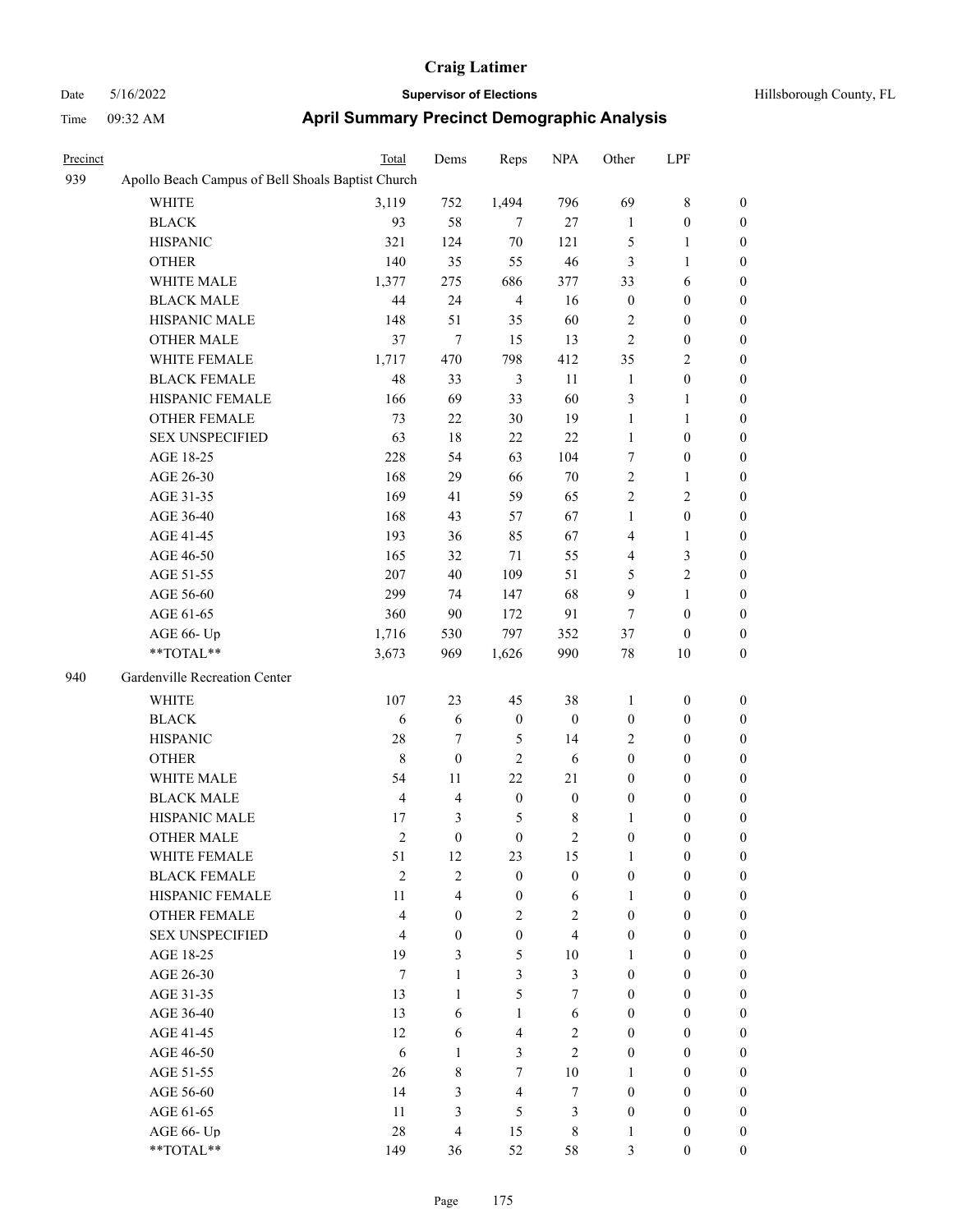| Precinct |                                                           | Total | Dems   | Reps             | <b>NPA</b>     | Other            | LPF                     |                  |
|----------|-----------------------------------------------------------|-------|--------|------------------|----------------|------------------|-------------------------|------------------|
| 941      | Apollo Beach Recreation Center                            |       |        |                  |                |                  |                         |                  |
|          | WHITE                                                     | 1,459 | 211    | 852              | 358            | 35               | 3                       | $\boldsymbol{0}$ |
|          | <b>BLACK</b>                                              | 39    | 24     | 3                | 11             | 1                | $\boldsymbol{0}$        | $\boldsymbol{0}$ |
|          | <b>HISPANIC</b>                                           | 113   | 22     | 51               | 33             | 7                | $\boldsymbol{0}$        | $\boldsymbol{0}$ |
|          | <b>OTHER</b>                                              | 124   | 32     | 34               | 54             | $\overline{4}$   | $\boldsymbol{0}$        | $\boldsymbol{0}$ |
|          | WHITE MALE                                                | 731   | $78\,$ | 440              | 194            | 18               | 1                       | $\boldsymbol{0}$ |
|          | <b>BLACK MALE</b>                                         | 26    | 13     | 3                | 9              | $\mathbf{1}$     | $\boldsymbol{0}$        | $\boldsymbol{0}$ |
|          | HISPANIC MALE                                             | 52    | 8      | 25               | 16             | 3                | $\boldsymbol{0}$        | $\boldsymbol{0}$ |
|          | <b>OTHER MALE</b>                                         | 53    | 16     | 14               | 22             | 1                | $\boldsymbol{0}$        | $\boldsymbol{0}$ |
|          | WHITE FEMALE                                              | 712   | 131    | 402              | 160            | 17               | 2                       | $\boldsymbol{0}$ |
|          | <b>BLACK FEMALE</b>                                       | 13    | 11     | $\boldsymbol{0}$ | $\overline{2}$ | $\boldsymbol{0}$ | $\boldsymbol{0}$        | $\boldsymbol{0}$ |
|          | HISPANIC FEMALE                                           | 60    | 14     | 26               | 16             | $\overline{4}$   | $\boldsymbol{0}$        | $\boldsymbol{0}$ |
|          | <b>OTHER FEMALE</b>                                       | 49    | 12     | 18               | 19             | $\boldsymbol{0}$ | $\boldsymbol{0}$        | $\boldsymbol{0}$ |
|          | <b>SEX UNSPECIFIED</b>                                    | 39    | 6      | 12               | 18             | 3                | $\boldsymbol{0}$        | $\boldsymbol{0}$ |
|          | AGE 18-25                                                 | 126   | 29     | 46               | 45             | 6                | $\boldsymbol{0}$        | $\boldsymbol{0}$ |
|          | AGE 26-30                                                 | 84    | 17     | 30               | 34             | 3                | $\boldsymbol{0}$        | $\boldsymbol{0}$ |
|          | AGE 31-35                                                 | 75    | 12     | 29               | 31             | $\overline{c}$   | 1                       | $\boldsymbol{0}$ |
|          | AGE 36-40                                                 | 91    | 13     | 37               | 34             | 6                | 1                       | $\boldsymbol{0}$ |
|          | AGE 41-45                                                 | 115   | 14     | 57               | 41             | 3                | 0                       | $\boldsymbol{0}$ |
|          | AGE 46-50                                                 | 161   | 20     | 93               | 43             | 5                | $\boldsymbol{0}$        | $\boldsymbol{0}$ |
|          | AGE 51-55                                                 | 191   | 26     | 121              | 36             | $\,$ 8 $\,$      | $\boldsymbol{0}$        | $\boldsymbol{0}$ |
|          | AGE 56-60                                                 | 244   | 30     | 155              | 58             | $\mathbf{1}$     | $\boldsymbol{0}$        | $\boldsymbol{0}$ |
|          | AGE 61-65                                                 | 208   | 39     | 120              | 43             | 6                | $\boldsymbol{0}$        | $\boldsymbol{0}$ |
|          | AGE 66- Up                                                | 440   | 89     | 252              | 91             | 7                | 1                       | $\boldsymbol{0}$ |
|          | **TOTAL**                                                 | 1,735 | 289    | 940              | 456            | 47               | 3                       | $\boldsymbol{0}$ |
| 942      | Gardenville Recreation Center                             |       |        |                  |                |                  |                         |                  |
|          | <b>WHITE</b>                                              | 1,858 | 435    | 783              | 586            | 44               | 10                      | $\boldsymbol{0}$ |
|          | <b>BLACK</b>                                              | 1,834 | 1,342  | 62               | 404            | 25               | 1                       | $\boldsymbol{0}$ |
|          | <b>HISPANIC</b>                                           | 1,499 | 590    | 238              | 656            | 11               | 4                       | $\boldsymbol{0}$ |
|          | <b>OTHER</b>                                              | 528   | 205    | 78               | 237            | 6                | 2                       | $\boldsymbol{0}$ |
|          | WHITE MALE                                                | 871   | 152    | 412              | 279            | 22               | 6                       | $\boldsymbol{0}$ |
|          | <b>BLACK MALE</b>                                         | 793   | 528    | 38               | 216            | 10               | 1                       | $\boldsymbol{0}$ |
|          | HISPANIC MALE                                             | 683   | 245    | 130              | 297            | 7                | 4                       | $\boldsymbol{0}$ |
|          | <b>OTHER MALE</b>                                         | 191   | 67     | 37               | 84             | $\overline{c}$   | 1                       | $\boldsymbol{0}$ |
|          | WHITE FEMALE                                              | 969   | 276    | 366              | 301            | 22               | 4                       | $\boldsymbol{0}$ |
|          | <b>BLACK FEMALE</b>                                       | 1,013 | 796    | 24               | 178            | 15               | $\boldsymbol{0}$        | $\boldsymbol{0}$ |
|          | HISPANIC FEMALE                                           | 779   | 335    | 101              | 339            | $\overline{4}$   | $\boldsymbol{0}$        | $\boldsymbol{0}$ |
|          | OTHER FEMALE                                              | 226   | 100    | 30               | 91             | $\overline{4}$   | 1                       | $\boldsymbol{0}$ |
|          | <b>SEX UNSPECIFIED</b>                                    | 194   | 73     | 23               | 98             | $\boldsymbol{0}$ | $\boldsymbol{0}$        | $\boldsymbol{0}$ |
|          | AGE 18-25                                                 | 851   | 356    | 116              | 358            | 19               | 2                       | $\boldsymbol{0}$ |
|          | AGE 26-30                                                 | 565   | 214    | 103              | 233            | 13               | $\overline{\mathbf{c}}$ | $\boldsymbol{0}$ |
|          | AGE 31-35                                                 | 689   | 282    | 131              | 258            | 15               | 3                       | $\boldsymbol{0}$ |
|          | AGE 36-40                                                 | 697   | 328    | 121              | 233            | $10\,$           | 5                       | $\boldsymbol{0}$ |
|          | AGE 41-45                                                 | 691   | 338    | 134              | 208            | $\tau$           | $\overline{\mathbf{4}}$ | $\boldsymbol{0}$ |
|          | AGE 46-50                                                 | 574   | 259    | 116              | 189            | $\overline{9}$   | $\mathbf{1}$            | $\boldsymbol{0}$ |
|          | AGE 51-55                                                 | 505   | 232    | 129              | 140            | $\overline{4}$   | $\boldsymbol{0}$        | $\boldsymbol{0}$ |
|          | AGE 56-60                                                 | 364   | 167    | 96               | 99             | $\sqrt{2}$       | $\boldsymbol{0}$        | $\boldsymbol{0}$ |
|          | AGE 61-65                                                 | 270   | 135    | 80               | 51             | $\overline{4}$   | $\boldsymbol{0}$        | $\boldsymbol{0}$ |
|          | AGE 66- Up                                                | 513   | 261    | 135              | 114            | 3                | $\boldsymbol{0}$        | $\boldsymbol{0}$ |
|          | $\mathrm{*}\mathrm{*}\mathrm{TOTAL} \mathrm{*}\mathrm{*}$ | 5,719 | 2,572  | 1,161            | 1,883          | 86               | 17                      | $\boldsymbol{0}$ |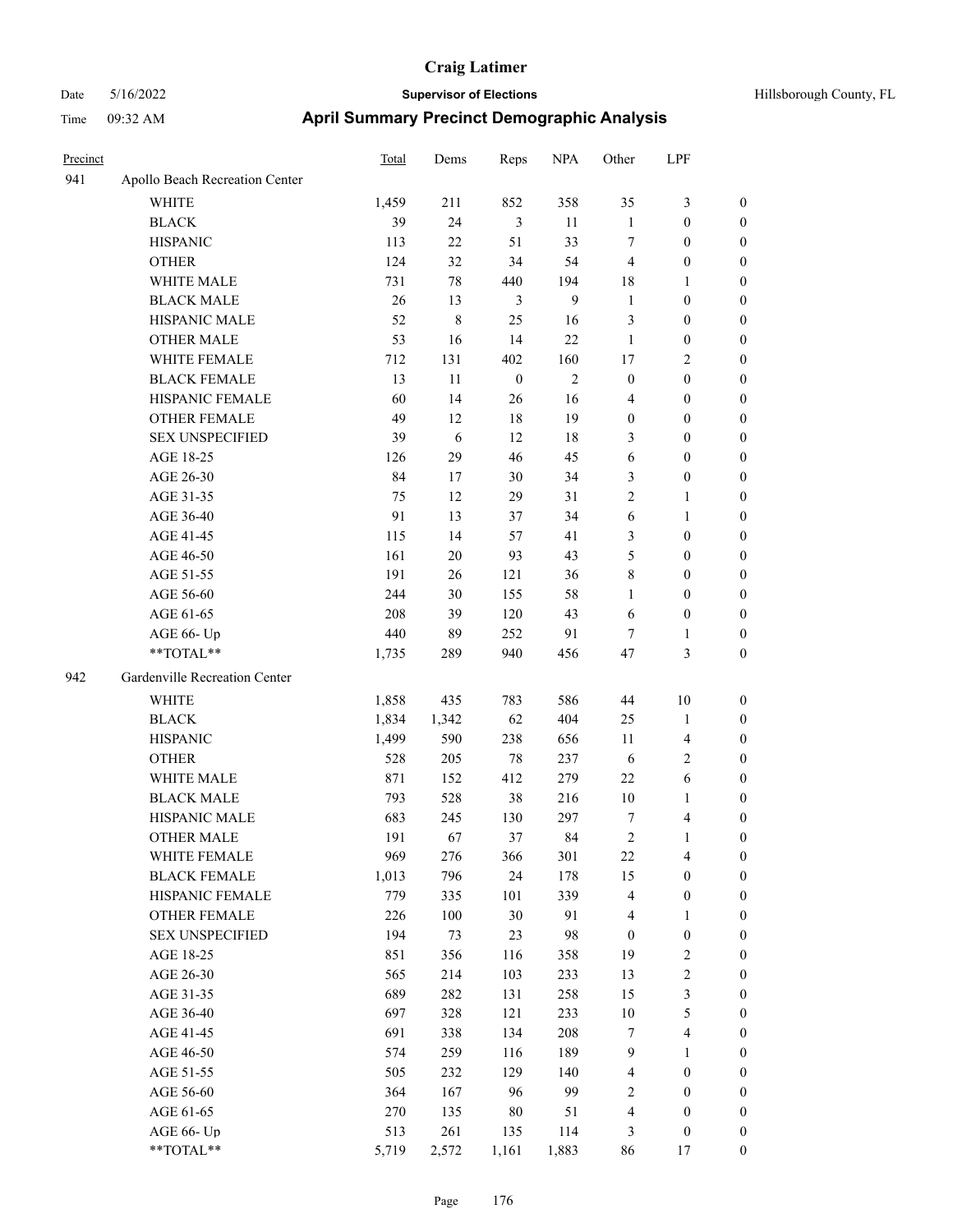| Hillsborough County, FI |  |
|-------------------------|--|

| Precinct |                                                           | <b>Total</b> | Dems  | Reps        | <b>NPA</b> | Other            | LPF                     |                  |
|----------|-----------------------------------------------------------|--------------|-------|-------------|------------|------------------|-------------------------|------------------|
| 943      | First Baptist Church Of Gibsonton                         |              |       |             |            |                  |                         |                  |
|          | WHITE                                                     | 1,046        | 250   | 411         | 351        | 26               | 8                       | 0                |
|          | <b>BLACK</b>                                              | 343          | 245   | 11          | $80\,$     | 7                | $\boldsymbol{0}$        | 0                |
|          | <b>HISPANIC</b>                                           | 563          | 219   | 90          | 246        | 8                | $\boldsymbol{0}$        | 0                |
|          | <b>OTHER</b>                                              | 146          | 48    | 30          | 61         | 7                | $\boldsymbol{0}$        | $\boldsymbol{0}$ |
|          | WHITE MALE                                                | 495          | 102   | 211         | 163        | 12               | 7                       | $\boldsymbol{0}$ |
|          | <b>BLACK MALE</b>                                         | 165          | 108   | $\,$ 8 $\,$ | 45         | 4                | $\boldsymbol{0}$        | $\boldsymbol{0}$ |
|          | HISPANIC MALE                                             | 237          | 89    | 42          | 103        | 3                | $\boldsymbol{0}$        | $\boldsymbol{0}$ |
|          | <b>OTHER MALE</b>                                         | 59           | 19    | 13          | 24         | 3                | $\boldsymbol{0}$        | $\boldsymbol{0}$ |
|          | WHITE FEMALE                                              | 535          | 146   | 195         | 180        | 13               | $\mathbf{1}$            | 0                |
|          | <b>BLACK FEMALE</b>                                       | 172          | 134   | $\sqrt{2}$  | 33         | 3                | $\boldsymbol{0}$        | 0                |
|          | HISPANIC FEMALE                                           | 318          | 128   | 46          | 139        | 5                | $\boldsymbol{0}$        | 0                |
|          | OTHER FEMALE                                              | 47           | 15    | 13          | 17         | 2                | $\boldsymbol{0}$        | 0                |
|          | <b>SEX UNSPECIFIED</b>                                    | 70           | 21    | 12          | 34         | 3                | $\boldsymbol{0}$        | 0                |
|          | AGE 18-25                                                 | 278          | 104   | 42          | 119        | 13               | $\boldsymbol{0}$        | 0                |
|          | AGE 26-30                                                 | 202          | 70    | 35          | 92         | 3                | $\sqrt{2}$              | $\boldsymbol{0}$ |
|          | AGE 31-35                                                 | 256          | 93    | 57          | 99         | 6                | $\mathbf{1}$            | 0                |
|          | AGE 36-40                                                 | 204          | 66    | 37          | 97         | 4                | $\boldsymbol{0}$        | 0                |
|          | AGE 41-45                                                 | 210          | 80    | 42          | 81         | 6                | $\mathbf{1}$            | 0                |
|          | AGE 46-50                                                 | 191          | 76    | 43          | 64         | 7                | $\mathbf{1}$            | 0                |
|          | AGE 51-55                                                 | 184          | 65    | 61          | 55         | 2                | $\mathbf{1}$            | 0                |
|          | AGE 56-60                                                 | 159          | 57    | 56          | 45         | $\mathbf{1}$     | $\boldsymbol{0}$        | 0                |
|          | AGE 61-65                                                 | 149          | 46    | 60          | 39         | 3                | $\mathbf{1}$            | 0                |
|          | AGE 66- Up                                                | 265          | 105   | 109         | 47         | 3                | $\mathbf{1}$            | 0                |
|          | **TOTAL**                                                 | 2,098        | 762   | 542         | 738        | 48               | $\,$ 8 $\,$             | $\boldsymbol{0}$ |
| 944      | South Shore United Methodist Church                       |              |       |             |            |                  |                         |                  |
|          | <b>WHITE</b>                                              | 2,832        | 678   | 1,232       | 828        | 75               | 19                      | 0                |
|          | <b>BLACK</b>                                              | 2,000        | 1,401 | 86          | 468        | 44               | 1                       | $\boldsymbol{0}$ |
|          | <b>HISPANIC</b>                                           | 1,562        | 611   | 346         | 583        | 18               | $\overline{4}$          | $\boldsymbol{0}$ |
|          | <b>OTHER</b>                                              | 693          | 250   | 141         | 284        | 14               | 4                       | 0                |
|          | WHITE MALE                                                | 1,343        | 272   | 624         | 401        | 32               | 14                      | 0                |
|          | <b>BLACK MALE</b>                                         | 884          | 582   | 48          | 232        | $22\,$           | $\boldsymbol{0}$        | $\boldsymbol{0}$ |
|          | HISPANIC MALE                                             | 685          | 220   | 178         | 278        | 8                | 1                       | 0                |
|          | <b>OTHER MALE</b>                                         | 261          | 81    | 63          | 106        | 8                | 3                       | $\boldsymbol{0}$ |
|          | WHITE FEMALE                                              | 1,463        | 401   | 597         | 417        | 43               | $\mathfrak{S}$          | 0                |
|          | <b>BLACK FEMALE</b>                                       | 1,085        | 798   | 36          | 228        | $22\,$           | $\mathbf{1}$            | 0                |
|          | HISPANIC FEMALE                                           | 846          | 381   | 161         | 291        | $10\,$           | $\mathfrak{Z}$          | 0                |
|          | <b>OTHER FEMALE</b>                                       | 336          | 138   | 60          | 132        | 5                | 1                       | 0                |
|          | <b>SEX UNSPECIFIED</b>                                    | 184          | 67    | 38          | $78\,$     | $\mathbf{1}$     | $\boldsymbol{0}$        | 0                |
|          | AGE 18-25                                                 | 777          | 302   | 138         | 313        | 21               | $\mathfrak{Z}$          | 0                |
|          | AGE 26-30                                                 | 525          | 200   | 109         | 201        | $10\,$           | $\mathfrak{S}$          | 0                |
|          | AGE 31-35                                                 | 717          | 290   | 167         | 247        | $\boldsymbol{7}$ | $\sqrt{6}$              | 0                |
|          | AGE 36-40                                                 | 826          | 307   | 197         | 305        | 16               | $\mathbf{1}$            | 0                |
|          | AGE 41-45                                                 | 800          | 323   | 178         | 273        | 24               | $\sqrt{2}$              | 0                |
|          | AGE 46-50                                                 | 772          | 320   | 177         | 251        | 20               | $\overline{\mathbf{4}}$ | 0                |
|          | AGE 51-55                                                 | 681          | 280   | 226         | 158        | 15               | $\sqrt{2}$              | 0                |
|          | AGE 56-60                                                 | 599          | 250   | 196         | 143        | 7                | $\mathfrak{Z}$          | 0                |
|          | AGE 61-65                                                 | 490          | 231   | 147         | 96         | 14               | $\sqrt{2}$              | $\boldsymbol{0}$ |
|          | AGE 66- Up                                                | 900          | 437   | 270         | 176        | 17               | $\boldsymbol{0}$        | $\boldsymbol{0}$ |
|          | $\mathrm{*}\mathrm{*}\mathrm{TOTAL} \mathrm{*}\mathrm{*}$ | 7,087        | 2,940 | 1,805       | 2,163      | 151              | $28\,$                  | $\overline{0}$   |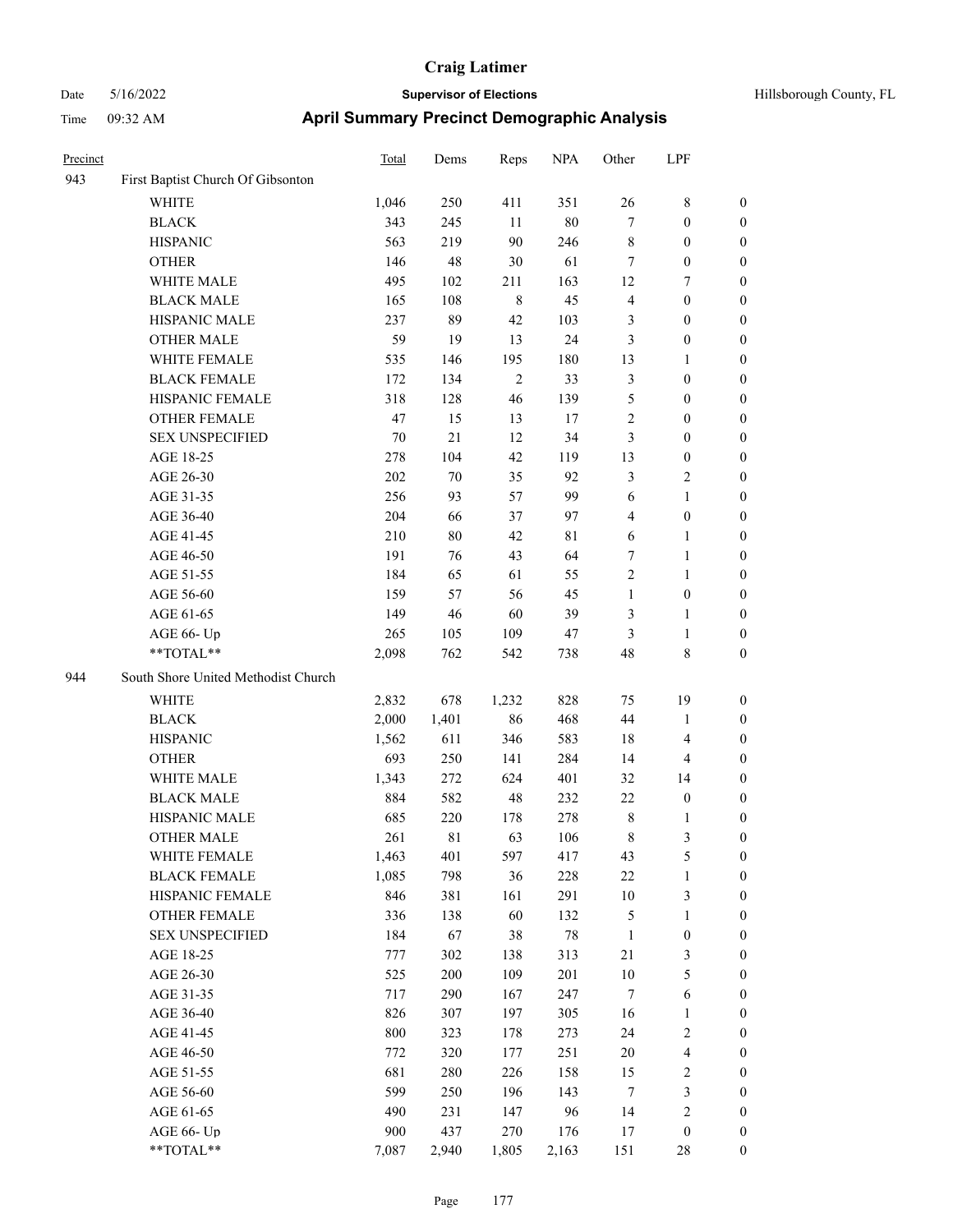| Precinct |                                   | Total  | Dems   | Reps             | <b>NPA</b>   | Other            | LPF                     |                  |
|----------|-----------------------------------|--------|--------|------------------|--------------|------------------|-------------------------|------------------|
| 945      | First Baptist Church Of Gibsonton |        |        |                  |              |                  |                         |                  |
|          | <b>WHITE</b>                      | 668    | 180    | 270              | 201          | 15               | $\sqrt{2}$              | $\boldsymbol{0}$ |
|          | <b>BLACK</b>                      | 35     | 26     | $\boldsymbol{0}$ | 9            | $\boldsymbol{0}$ | $\boldsymbol{0}$        | $\boldsymbol{0}$ |
|          | <b>HISPANIC</b>                   | 212    | 89     | 15               | 106          | $\overline{c}$   | $\boldsymbol{0}$        | $\boldsymbol{0}$ |
|          | <b>OTHER</b>                      | 60     | 12     | 16               | 31           | $\mathbf{1}$     | $\boldsymbol{0}$        | 0                |
|          | WHITE MALE                        | 326    | $70\,$ | 137              | 112          | 6                | $\mathbf{1}$            | 0                |
|          | <b>BLACK MALE</b>                 | 19     | 12     | $\boldsymbol{0}$ | $\tau$       | $\boldsymbol{0}$ | $\boldsymbol{0}$        | 0                |
|          | HISPANIC MALE                     | 91     | 39     | 9                | 41           | $\overline{c}$   | $\boldsymbol{0}$        | $\boldsymbol{0}$ |
|          | <b>OTHER MALE</b>                 | 28     | 6      | $10\,$           | 12           | $\boldsymbol{0}$ | $\boldsymbol{0}$        | $\boldsymbol{0}$ |
|          | WHITE FEMALE                      | 325    | 105    | 126              | 84           | 9                | $\mathbf{1}$            | $\boldsymbol{0}$ |
|          | <b>BLACK FEMALE</b>               | 14     | 13     | $\boldsymbol{0}$ | $\mathbf{1}$ | $\boldsymbol{0}$ | $\boldsymbol{0}$        | $\boldsymbol{0}$ |
|          | HISPANIC FEMALE                   | 117    | 47     | 6                | 64           | $\boldsymbol{0}$ | $\boldsymbol{0}$        | $\boldsymbol{0}$ |
|          | <b>OTHER FEMALE</b>               | 19     | 4      | $\mathfrak{S}$   | $10\,$       | $\boldsymbol{0}$ | $\boldsymbol{0}$        | $\boldsymbol{0}$ |
|          | <b>SEX UNSPECIFIED</b>            | 36     | 11     | $\,8\,$          | 16           | $\mathbf{1}$     | $\boldsymbol{0}$        | $\boldsymbol{0}$ |
|          | AGE 18-25                         | 131    | 49     | 22               | 58           | $\sqrt{2}$       | $\boldsymbol{0}$        | $\boldsymbol{0}$ |
|          | AGE 26-30                         | 93     | 26     | 15               | 48           | $\mathfrak{2}$   | $\mathfrak{2}$          | 0                |
|          | AGE 31-35                         | 82     | 19     | 26               | 36           | $\mathbf{1}$     | $\boldsymbol{0}$        | 0                |
|          | AGE 36-40                         | 71     | 18     | 13               | 39           | $\mathbf{1}$     | $\boldsymbol{0}$        | 0                |
|          | AGE 41-45                         | 69     | $20\,$ | 17               | 32           | $\boldsymbol{0}$ | $\boldsymbol{0}$        | $\boldsymbol{0}$ |
|          | AGE 46-50                         | 76     | 24     | 27               | 23           | 2                | $\boldsymbol{0}$        | $\boldsymbol{0}$ |
|          | AGE 51-55                         | 92     | 26     | 35               | 28           | 3                | $\boldsymbol{0}$        | $\boldsymbol{0}$ |
|          | AGE 56-60                         | 91     | 22     | $47\,$           | 19           | 3                | $\boldsymbol{0}$        | $\boldsymbol{0}$ |
|          | AGE 61-65                         | 94     | 32     | 36               | 24           | $\overline{c}$   | $\boldsymbol{0}$        | $\boldsymbol{0}$ |
|          | AGE 66- Up                        | 176    | $71\,$ | 63               | 40           | $\overline{c}$   | $\boldsymbol{0}$        | $\boldsymbol{0}$ |
|          | **TOTAL**                         | 975    | 307    | 301              | 347          | 18               | $\mathfrak{2}$          | $\boldsymbol{0}$ |
| 946      | The Alley at SouthShore           |        |        |                  |              |                  |                         |                  |
|          | WHITE                             | 4,284  | 1,039  | 1,822            | 1,275        | 101              | 47                      | $\boldsymbol{0}$ |
|          | <b>BLACK</b>                      | 2,945  | 2,062  | 135              | 695          | 48               | 5                       | $\boldsymbol{0}$ |
|          | <b>HISPANIC</b>                   | 2,757  | 1,089  | 469              | 1,150        | 45               | $\overline{\mathbf{4}}$ | 0                |
|          | <b>OTHER</b>                      | 1,010  | 375    | 197              | 420          | 14               | $\overline{\mathbf{4}}$ | 0                |
|          | WHITE MALE                        | 2,027  | 394    | 950              | 593          | 59               | 31                      | $\boldsymbol{0}$ |
|          | <b>BLACK MALE</b>                 | 1,277  | 782    | 85               | 378          | 28               | $\overline{\mathbf{4}}$ | $\boldsymbol{0}$ |
|          | HISPANIC MALE                     | 1,232  | 411    | 252              | 537          | 28               | 4                       | $\boldsymbol{0}$ |
|          | <b>OTHER MALE</b>                 | 351    | 119    | 79               | 145          | 5                | $\mathfrak{Z}$          | $\boldsymbol{0}$ |
|          | WHITE FEMALE                      | 2,205  | 634    | 851              | 665          | 41               | 14                      | $\boldsymbol{0}$ |
|          | <b>BLACK FEMALE</b>               | 1,620  | 1,245  | 49               | 305          | $20\,$           | $\mathbf{1}$            | 0                |
|          | HISPANIC FEMALE                   | 1,473  | 654    | 212              | 590          | 17               | $\boldsymbol{0}$        | 0                |
|          | <b>OTHER FEMALE</b>               | 460    | 188    | $87\,$           | 176          | $\,$ 8 $\,$      | $\mathbf{1}$            | 0                |
|          | <b>SEX UNSPECIFIED</b>            | 351    | 138    | 58               | 151          | $\sqrt{2}$       | $\sqrt{2}$              | 0                |
|          | AGE 18-25                         | 1,387  | 556    | 234              | 552          | 36               | $\mathbf{9}$            | $\boldsymbol{0}$ |
|          | AGE 26-30                         | 1,052  | 403    | 234              | 383          | $22\,$           | $10\,$                  | $\boldsymbol{0}$ |
|          | AGE 31-35                         | 1,341  | 536    | 265              | 499          | 27               | 14                      | $\boldsymbol{0}$ |
|          | AGE 36-40                         | 1,349  | 546    | 302              | 456          | 35               | $10\,$                  | 0                |
|          | AGE 41-45                         | 1,271  | 513    | 274              | 449          | 23               | 12                      | 0                |
|          | AGE 46-50                         | 1,009  | 413    | 269              | 312          | 13               | $\sqrt{2}$              | $\boldsymbol{0}$ |
|          | AGE 51-55                         | 950    | 413    | 254              | 267          | 15               | $\mathbf{1}$            | $\boldsymbol{0}$ |
|          | AGE 56-60                         | 790    | 335    | 239              | 204          | 12               | $\boldsymbol{0}$        | $\boldsymbol{0}$ |
|          | AGE 61-65                         | 675    | 291    | 210              | 162          | $11\,$           | $\mathbf{1}$            | 0                |
|          | AGE 66- Up                        | 1,172  | 559    | 342              | 256          | 14               | $\mathbf{1}$            | 0                |
|          | **TOTAL**                         | 10,996 | 4,565  | 2,623            | 3,540        | 208              | 60                      | $\boldsymbol{0}$ |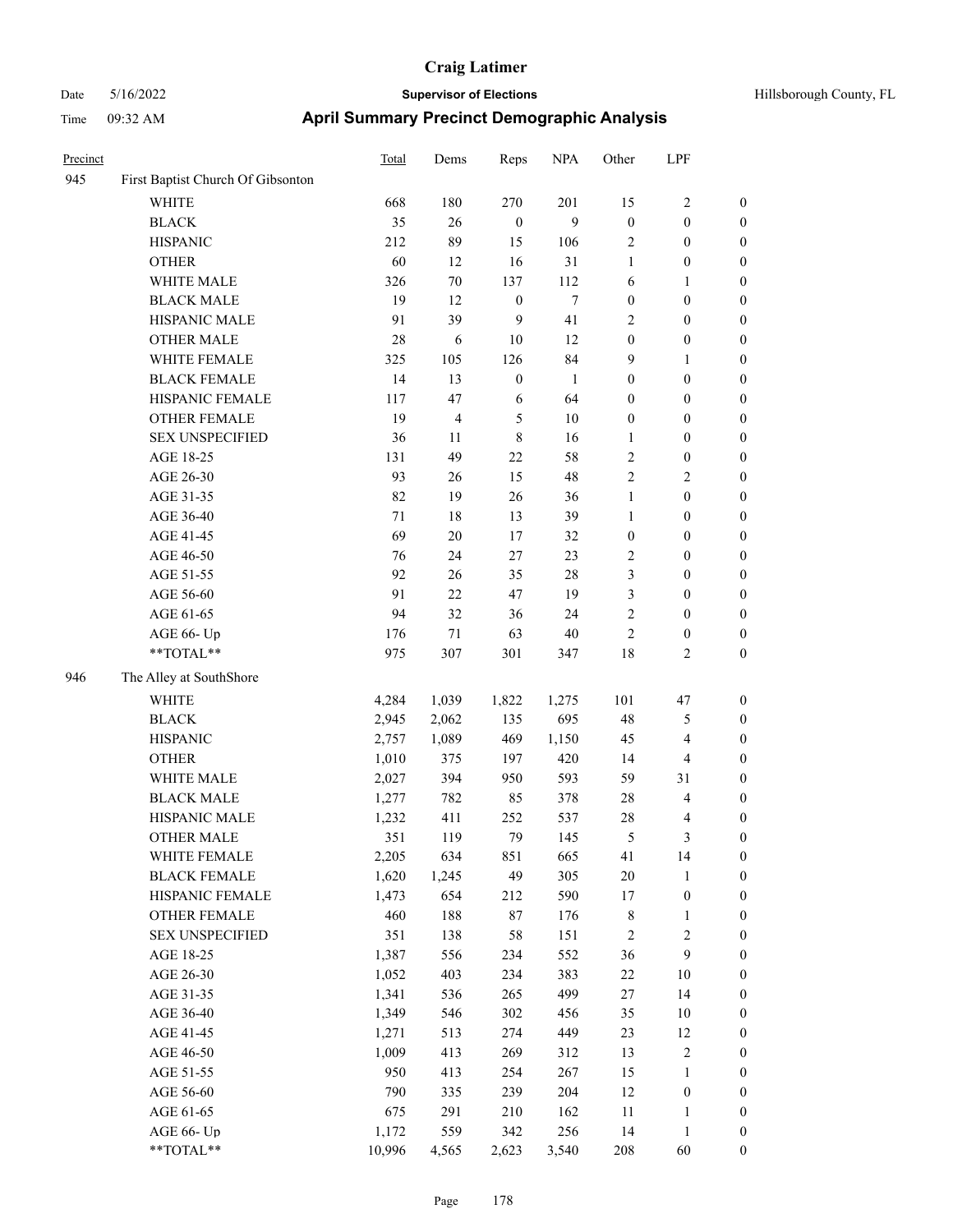#### Date 5/16/2022 **Supervisor of Elections Supervisor of Elections** Hillsborough County, FL Time 09:32 AM **April Summary Precinct Demographic Analysis**

| Precinct |                                       | Total | Dems  | Reps  | <b>NPA</b> | Other          | LPF            |                |
|----------|---------------------------------------|-------|-------|-------|------------|----------------|----------------|----------------|
| 947      | Summerfield Crossing Community Center |       |       |       |            |                |                |                |
|          | <b>WHITE</b>                          | 2,409 | 535   | 1,119 | 706        | 39             | 10             | $\theta$       |
|          | <b>BLACK</b>                          | 1,345 | 977   | 33    | 313        | 22             | $\theta$       | $\mathbf{0}$   |
|          | <b>HISPANIC</b>                       | 1,100 | 484   | 198   | 402        | 13             | 3              | $\mathbf{0}$   |
|          | <b>OTHER</b>                          | 460   | 180   | 73    | 197        | 8              | $\overline{c}$ | $\mathbf{0}$   |
|          | <b>WHITE MALE</b>                     | 1,119 | 205   | 548   | 343        | 18             | 5              | $\mathbf{0}$   |
|          | <b>BLACK MALE</b>                     | 576   | 375   | 17    | 170        | 14             | $\theta$       | $\mathbf{0}$   |
|          | <b>HISPANIC MALE</b>                  | 496   | 189   | 110   | 190        | 6              | 1              | $\mathbf{0}$   |
|          | <b>OTHER MALE</b>                     | 180   | 61    | 32    | 83         | $\overline{2}$ | 2              | $\mathbf{0}$   |
|          | WHITE FEMALE                          | 1,265 | 326   | 559   | 354        | 21             | 5              | $\theta$       |
|          | <b>BLACK FEMALE</b>                   | 747   | 589   | 16    | 134        | 8              | $\theta$       | $\overline{0}$ |
|          | <b>HISPANIC FEMALE</b>                | 579   | 281   | 84    | 205        | 7              | $\overline{2}$ | $\mathbf{0}$   |
|          | <b>OTHER FEMALE</b>                   | 204   | 96    | 29    | 73         | 6              | $\theta$       | $\mathbf{0}$   |
|          | <b>SEX UNSPECIFIED</b>                | 148   | 54    | 28    | 66         | $\Omega$       | $\theta$       | $\mathbf{0}$   |
|          | AGE 18-25                             | 714   | 278   | 120   | 302        | 13             | 1              | $\overline{0}$ |
|          | AGE 26-30                             | 440   | 178   | 72    | 178        | 8              | 4              | $\mathbf{0}$   |
|          | AGE 31-35                             | 459   | 194   | 86    | 171        | 7              | 1              | $\mathbf{0}$   |
|          | AGE 36-40                             | 501   | 205   | 115   | 172        | 9              | $\Omega$       | $\theta$       |
|          | AGE 41-45                             | 529   | 211   | 129   | 181        | 7              | 1              | $\mathbf{0}$   |
|          | AGE 46-50                             | 529   | 220   | 147   | 157        | 5              | $\theta$       | $\overline{0}$ |
|          | AGE 51-55                             | 470   | 184   | 150   | 122        | 12             | 2              | $\mathbf{0}$   |
|          | AGE 56-60                             | 483   | 204   | 162   | 109        | 7              | 1              | $\mathbf{0}$   |
|          | AGE 61-65                             | 379   | 166   | 140   | 70         | 3              | $\theta$       | $\overline{0}$ |
|          | AGE 66- Up                            | 810   | 336   | 302   | 156        | 11             | 5              | $\overline{0}$ |
|          | **TOTAL**                             | 5,314 | 2,176 | 1,423 | 1,618      | 82             | 15             | $\mathbf{0}$   |
| 0.40     | C(1, 1, 1, 1, 1, 1)                   |       |       |       |            |                |                |                |

#### 948

| $AUEU-0J$              | J 1 J | 1 Q Q | 14V            | $\overline{U}$ | J                       | v                | ν                |
|------------------------|-------|-------|----------------|----------------|-------------------------|------------------|------------------|
| AGE 66- Up             | 810   | 336   | 302            | 156            | 11                      | 5                | $\boldsymbol{0}$ |
| **TOTAL**              | 5,314 | 2,176 | 1,423          | 1,618          | 82                      | 15               | $\boldsymbol{0}$ |
| Chulavista Landings    |       |       |                |                |                         |                  |                  |
| <b>WHITE</b>           | 913   | 186   | 444            | 254            | 28                      | $\mathbf{1}$     | $\boldsymbol{0}$ |
| <b>BLACK</b>           | 270   | 187   | 12             | 68             | 3                       | $\theta$         | $\boldsymbol{0}$ |
| <b>HISPANIC</b>        | 415   | 154   | 49             | 207            | 5                       | $\boldsymbol{0}$ | $\boldsymbol{0}$ |
| <b>OTHER</b>           | 91    | 25    | 18             | 44             | $\overline{\mathbf{4}}$ | $\boldsymbol{0}$ | $\boldsymbol{0}$ |
| <b>WHITE MALE</b>      | 442   | 81    | 220            | 125            | 15                      | 1                | $\boldsymbol{0}$ |
| <b>BLACK MALE</b>      | 120   | 75    | 5              | 38             | $\overline{2}$          | $\mathbf{0}$     | $\boldsymbol{0}$ |
| <b>HISPANIC MALE</b>   | 183   | 55    | $28\,$         | 96             | $\overline{\mathbf{4}}$ | $\boldsymbol{0}$ | $\boldsymbol{0}$ |
| <b>OTHER MALE</b>      | 25    | 6     | $\overline{7}$ | 11             | 1                       | $\mathbf{0}$     | $\overline{0}$   |
| <b>WHITE FEMALE</b>    | 458   | 104   | 215            | 126            | 13                      | $\boldsymbol{0}$ | $\boldsymbol{0}$ |
| <b>BLACK FEMALE</b>    | 143   | 110   | 7              | 25             | 1                       | $\boldsymbol{0}$ | $\boldsymbol{0}$ |
| HISPANIC FEMALE        | 216   | 91    | 21             | 103            | $\mathbf{1}$            | $\mathbf{0}$     | $\boldsymbol{0}$ |
| <b>OTHER FEMALE</b>    | 39    | 12    | $\,8\,$        | 17             | $\overline{c}$          | $\boldsymbol{0}$ | $\boldsymbol{0}$ |
| <b>SEX UNSPECIFIED</b> | 63    | 18    | 12             | 32             | $\mathbf{1}$            | $\mathbf{0}$     | $\boldsymbol{0}$ |
| AGE 18-25              | 218   | 76    | 24             | 113            | 5                       | $\mathbf{0}$     | $\overline{0}$   |
| AGE 26-30              | 128   | 45    | 20             | 61             | $\overline{2}$          | $\mathbf{0}$     | $\boldsymbol{0}$ |
| AGE 31-35              | 172   | 58    | 35             | 74             | $\overline{\mathbf{4}}$ | 1                | $\boldsymbol{0}$ |
| AGE 36-40              | 129   | 55    | 31             | 38             | 5                       | $\mathbf{0}$     | $\overline{0}$   |
| AGE 41-45              | 96    | 39    | 17             | 36             | $\overline{\mathbf{4}}$ | $\boldsymbol{0}$ | $\boldsymbol{0}$ |
| AGE 46-50              | 103   | 45    | 27             | 31             | $\mathbf{0}$            | $\mathbf{0}$     | $\boldsymbol{0}$ |
| AGE 51-55              | 114   | 37    | 34             | 42             | $\mathbf{1}$            | $\mathbf{0}$     | $\boldsymbol{0}$ |
| AGE 56-60              | 109   | 39    | 38             | 32             | $\mathbf{0}$            | $\boldsymbol{0}$ | $\boldsymbol{0}$ |
| AGE 61-65              | 163   | 42    | 77             | 40             | 4                       | $\mathbf{0}$     | $\boldsymbol{0}$ |
| AGE 66- Up             | 457   | 116   | 220            | 106            | 15                      | $\mathbf{0}$     | $\boldsymbol{0}$ |
| **TOTAL**              | 1,689 | 552   | 523            | 573            | 40                      | 1                | $\boldsymbol{0}$ |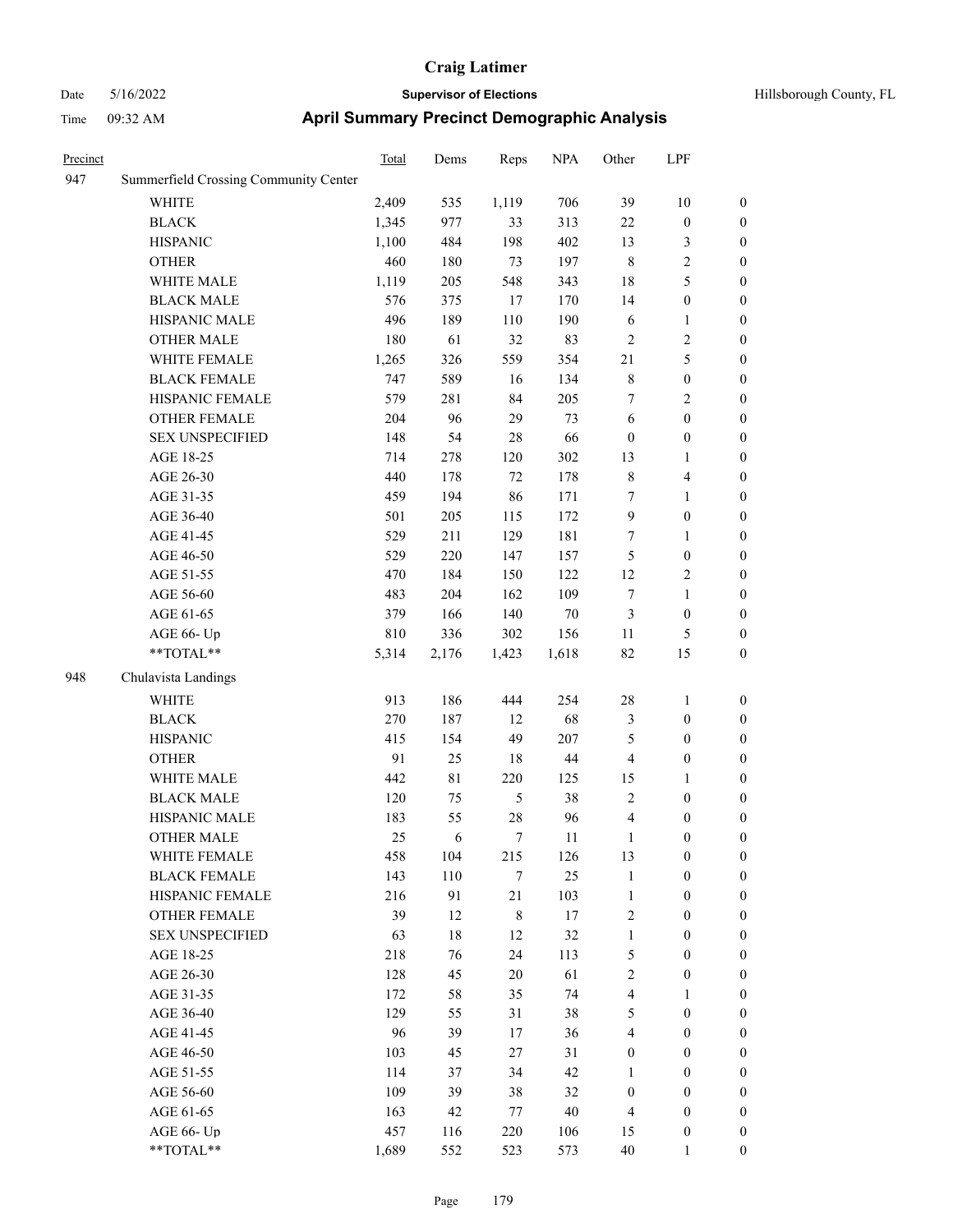| <u>Precinct</u> |                        | <b>Total</b> | Dems        | Reps  | <b>NPA</b> | Other            | LPF                     |                  |
|-----------------|------------------------|--------------|-------------|-------|------------|------------------|-------------------------|------------------|
| 949             | Rivercrest Clubhouse   |              |             |       |            |                  |                         |                  |
|                 | <b>WHITE</b>           | 3,879        | 977         | 1,721 | 1,085      | 80               | 16                      | $\boldsymbol{0}$ |
|                 | <b>BLACK</b>           | 1,330        | 976         | 38    | 295        | $21\,$           | $\boldsymbol{0}$        | $\boldsymbol{0}$ |
|                 | <b>HISPANIC</b>        | 1,244        | 501         | 232   | 498        | 11               | 2                       | $\boldsymbol{0}$ |
|                 | <b>OTHER</b>           | 664          | 203         | 145   | 305        | 11               | $\boldsymbol{0}$        | $\boldsymbol{0}$ |
|                 | WHITE MALE             | 1,733        | 366         | 812   | 505        | 38               | 12                      | $\boldsymbol{0}$ |
|                 | <b>BLACK MALE</b>      | 604          | 408         | 19    | 165        | 12               | $\boldsymbol{0}$        | $\mathbf{0}$     |
|                 | HISPANIC MALE          | 541          | 197         | 113   | 223        | $\tau$           | 1                       | $\boldsymbol{0}$ |
|                 | <b>OTHER MALE</b>      | 236          | 64          | 57    | 108        | $\tau$           | $\boldsymbol{0}$        | $\boldsymbol{0}$ |
|                 | WHITE FEMALE           | 2,102        | 600         | 891   | 565        | 42               | 4                       | $\boldsymbol{0}$ |
|                 | <b>BLACK FEMALE</b>    | 705          | 553         | 18    | 125        | 9                | $\boldsymbol{0}$        | $\boldsymbol{0}$ |
|                 | HISPANIC FEMALE        | 668          | 296         | 110   | 257        | $\overline{4}$   | 1                       | $\boldsymbol{0}$ |
|                 | <b>OTHER FEMALE</b>    | 318          | 108         | 73    | 134        | $\mathfrak{Z}$   | $\boldsymbol{0}$        | $\boldsymbol{0}$ |
|                 | <b>SEX UNSPECIFIED</b> | 209          | 65          | 43    | 100        | $\mathbf{1}$     | $\boldsymbol{0}$        | $\boldsymbol{0}$ |
|                 | AGE 18-25              | 769          | 312         | 131   | 306        | 18               | $\overline{\mathbf{c}}$ | $\boldsymbol{0}$ |
|                 | AGE 26-30              | 460          | 194         | 103   | 149        | 11               | 3                       | $\boldsymbol{0}$ |
|                 | AGE 31-35              | 631          | 226         | 166   | 221        | 15               | 3                       | $\boldsymbol{0}$ |
|                 | AGE 36-40              | 719          | 255         | 185   | 263        | 14               | 2                       | $\boldsymbol{0}$ |
|                 | AGE 41-45              | 682          | 248         | 161   | 263        | 9                | $\mathbf{1}$            | $\boldsymbol{0}$ |
|                 | AGE 46-50              | 654          | 258         | 195   | 187        | 13               | 1                       | $\boldsymbol{0}$ |
|                 | AGE 51-55              | 609          | 221         | 206   | 174        | $\tau$           | 1                       | $\boldsymbol{0}$ |
|                 | AGE 56-60              | 574          | 193         | 213   | 159        | $\tau$           | 2                       | $\boldsymbol{0}$ |
|                 | AGE 61-65              | 528          | 202         | 196   | 121        | 9                | $\boldsymbol{0}$        | $\boldsymbol{0}$ |
|                 | AGE 66- Up             | 1,491        | 548         | 580   | 340        | 20               | 3                       | $\boldsymbol{0}$ |
|                 | **TOTAL**              | 7,117        | 2,657       | 2,136 | 2,183      | 123              | 18                      | $\boldsymbol{0}$ |
| 950             | Balm Civic Center      |              |             |       |            |                  |                         |                  |
|                 | WHITE                  | 2,605        | 610         | 1,163 | 763        | 61               | 8                       | $\boldsymbol{0}$ |
|                 | <b>BLACK</b>           | 727          | 493         | 29    | 185        | 20               | $\boldsymbol{0}$        | $\boldsymbol{0}$ |
|                 | <b>HISPANIC</b>        | 1,103        | 410         | 208   | 463        | 20               | 2                       | $\boldsymbol{0}$ |
|                 | <b>OTHER</b>           | 393          | 125         | 94    | 168        | 6                | $\boldsymbol{0}$        | $\boldsymbol{0}$ |
|                 | WHITE MALE             | 1,208        | 229         | 599   | 347        | 30               | 3                       | $\boldsymbol{0}$ |
|                 | <b>BLACK MALE</b>      | 348          | 208         | 20    | 107        | 13               | $\boldsymbol{0}$        | $\boldsymbol{0}$ |
|                 | HISPANIC MALE          | 495          | 164         | 105   | 214        | 11               | 1                       | $\boldsymbol{0}$ |
|                 | <b>OTHER MALE</b>      | 145          | 37          | 50    | 54         | 4                | 0                       | $\overline{0}$   |
|                 | WHITE FEMALE           | 1,367        | 376         | 550   | 405        | 31               | 5                       | $\boldsymbol{0}$ |
|                 | <b>BLACK FEMALE</b>    | 365          | 273         | 9     | 76         | $\tau$           | 0                       | $\boldsymbol{0}$ |
|                 | HISPANIC FEMALE        | 581          | 236         | 99    | 236        | $\overline{9}$   | 1                       | $\boldsymbol{0}$ |
|                 | <b>OTHER FEMALE</b>    | 174          | 67          | 27    | 78         | $\boldsymbol{2}$ | $\boldsymbol{0}$        | $\boldsymbol{0}$ |
|                 | <b>SEX UNSPECIFIED</b> | 145          | $\sqrt{48}$ | 35    | 62         | $\boldsymbol{0}$ | $\boldsymbol{0}$        | $\boldsymbol{0}$ |
|                 | AGE 18-25              | 536          | 197         | 119   | 198        | 21               | 1                       | $\boldsymbol{0}$ |
|                 | AGE 26-30              | 447          | 131         | 126   | 184        | $\sqrt{5}$       | 1                       | $\boldsymbol{0}$ |
|                 | AGE 31-35              | 606          | 187         | 170   | 227        | $18\,$           | 4                       | $\boldsymbol{0}$ |
|                 | AGE 36-40              | 615          | 203         | 159   | 233        | $18\,$           | 2                       | $\boldsymbol{0}$ |
|                 | AGE 41-45              | 509          | 178         | 137   | 187        | 6                | 1                       | $\boldsymbol{0}$ |
|                 | AGE 46-50              | 443          | 155         | 147   | 130        | 11               | $\boldsymbol{0}$        | $\boldsymbol{0}$ |
|                 | AGE 51-55              | 423          | 143         | 148   | 123        | $\mathbf{9}$     | $\boldsymbol{0}$        | $\boldsymbol{0}$ |
|                 | AGE 56-60              | 373          | 131         | 142   | 97         | 3                | $\boldsymbol{0}$        | $\boldsymbol{0}$ |
|                 | AGE 61-65              | 326          | 113         | 135   | $72\,$     | 6                | $\boldsymbol{0}$        | $\boldsymbol{0}$ |
|                 | AGE 66- Up             | 550          | 200         | 211   | 128        | $10\,$           | 1                       | $\bf{0}$         |
|                 | $**TOTAL**$            | 4,828        | 1,638       | 1,494 | 1,579      | 107              | $10\,$                  | $\boldsymbol{0}$ |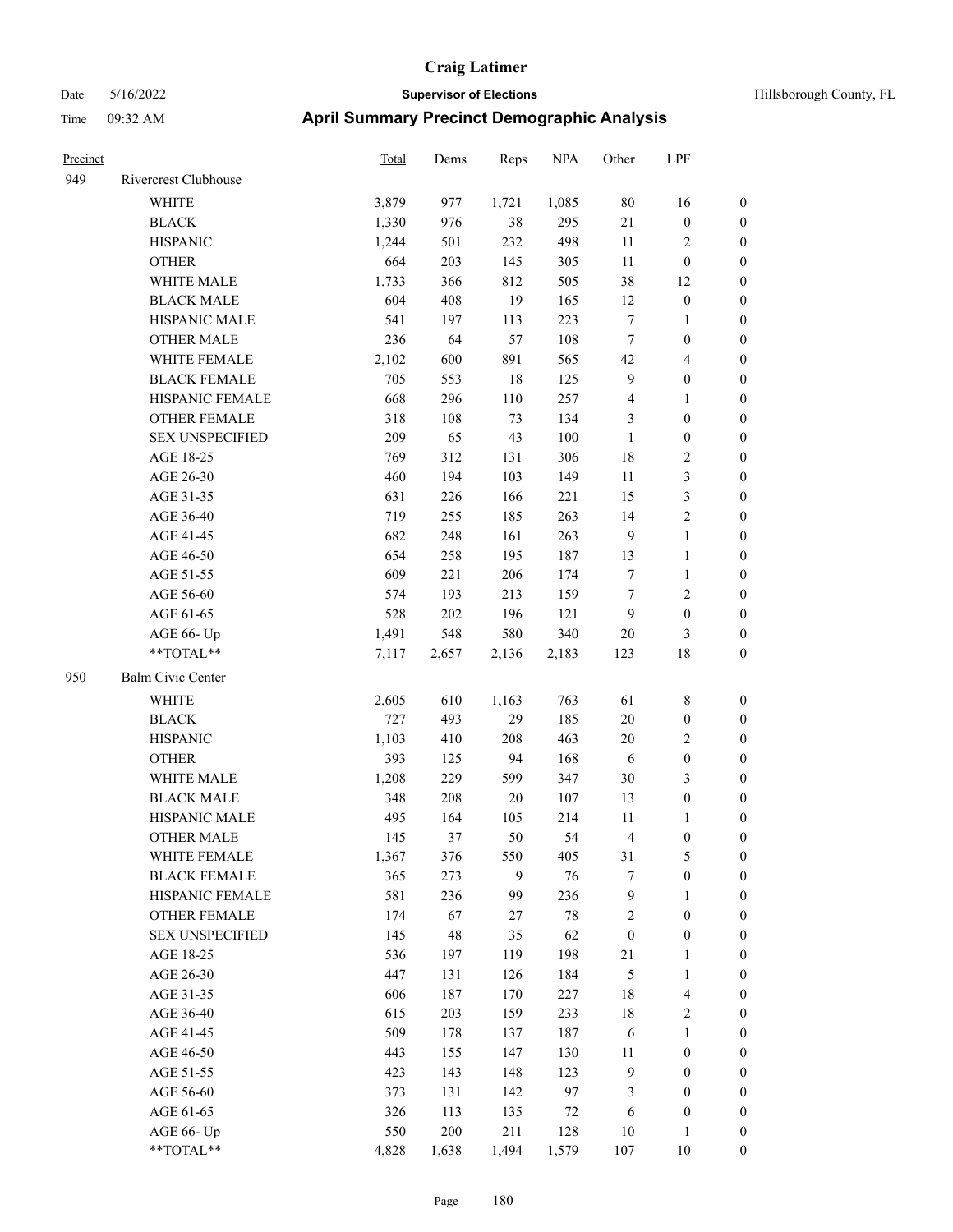| Hillsborough County, FL |  |
|-------------------------|--|
|                         |  |

| Precinct |                              | Total | Dems   | Reps           | <b>NPA</b> | Other            | LPF                     |                  |
|----------|------------------------------|-------|--------|----------------|------------|------------------|-------------------------|------------------|
| 951      | Redeemer Presbyterian Church |       |        |                |            |                  |                         |                  |
|          | WHITE                        | 1,412 | 308    | 736            | 341        | 23               | $\overline{\mathbf{4}}$ | $\boldsymbol{0}$ |
|          | <b>BLACK</b>                 | 183   | 125    | 13             | 44         | $\mathbf{1}$     | $\boldsymbol{0}$        | $\boldsymbol{0}$ |
|          | <b>HISPANIC</b>              | 202   | 74     | 56             | 68         | 3                | $\mathbf{1}$            | 0                |
|          | <b>OTHER</b>                 | 142   | 38     | 41             | 58         | 3                | $\sqrt{2}$              | $\boldsymbol{0}$ |
|          | WHITE MALE                   | 678   | 128    | 368            | 165        | 13               | $\overline{\mathbf{4}}$ | $\boldsymbol{0}$ |
|          | <b>BLACK MALE</b>            | 96    | 63     | $\overline{9}$ | 23         | $\mathbf{1}$     | $\boldsymbol{0}$        | $\boldsymbol{0}$ |
|          | HISPANIC MALE                | 94    | 36     | 27             | $28\,$     | 2                | $\mathbf{1}$            | $\boldsymbol{0}$ |
|          | <b>OTHER MALE</b>            | 45    | 11     | 15             | 18         | $\boldsymbol{0}$ | $\mathbf{1}$            | $\boldsymbol{0}$ |
|          | WHITE FEMALE                 | 719   | 177    | 363            | 169        | 10               | $\boldsymbol{0}$        | $\boldsymbol{0}$ |
|          | <b>BLACK FEMALE</b>          | 87    | 62     | $\overline{4}$ | 21         | $\boldsymbol{0}$ | $\boldsymbol{0}$        | $\boldsymbol{0}$ |
|          | HISPANIC FEMALE              | 107   | 37     | 29             | $40\,$     | 1                | $\boldsymbol{0}$        | 0                |
|          | OTHER FEMALE                 | 67    | $22\,$ | 17             | 25         | 2                | $\mathbf{1}$            | 0                |
|          | <b>SEX UNSPECIFIED</b>       | 46    | 9      | 14             | 22         | $\mathbf{1}$     | $\boldsymbol{0}$        | 0                |
|          | AGE 18-25                    | 229   | 62     | 88             | 74         | 4                | 1                       | $\boldsymbol{0}$ |
|          | AGE 26-30                    | 139   | 50     | 36             | 51         | 2                | $\boldsymbol{0}$        | $\boldsymbol{0}$ |
|          | AGE 31-35                    | 117   | 41     | 35             | 38         | 3                | $\boldsymbol{0}$        | $\boldsymbol{0}$ |
|          | AGE 36-40                    | 160   | 50     | 51             | 56         | 2                | $\mathbf{1}$            | $\boldsymbol{0}$ |
|          | AGE 41-45                    | 154   | 31     | 61             | 59         | $\boldsymbol{0}$ | $\mathfrak{Z}$          | $\boldsymbol{0}$ |
|          | AGE 46-50                    | 151   | 37     | 69             | $40\,$     | 4                | $\mathbf{1}$            | $\boldsymbol{0}$ |
|          | AGE 51-55                    | 178   | 37     | 86             | 48         | 6                | 1                       | $\boldsymbol{0}$ |
|          | AGE 56-60                    | 217   | 54     | 113            | 48         | 2                | $\boldsymbol{0}$        | 0                |
|          | AGE 61-65                    | 216   | 59     | 110            | 43         | $\overline{4}$   | $\boldsymbol{0}$        | 0                |
|          | AGE 66- Up                   | 378   | 124    | 197            | 54         | 3                | $\boldsymbol{0}$        | 0                |
|          | **TOTAL**                    | 1,939 | 545    | 846            | 511        | 30               | 7                       | $\boldsymbol{0}$ |
| 952      | Riverview Civic Center       |       |        |                |            |                  |                         |                  |
|          | <b>WHITE</b>                 | 1,834 | 384    | 965            | 450        | 25               | 10                      | $\boldsymbol{0}$ |
|          | <b>BLACK</b>                 | 253   | 193    | 14             | 38         | 8                | $\boldsymbol{0}$        | $\boldsymbol{0}$ |
|          | <b>HISPANIC</b>              | 219   | 67     | 70             | 76         | 6                | $\boldsymbol{0}$        | $\boldsymbol{0}$ |
|          | <b>OTHER</b>                 | 193   | 47     | 55             | 82         | 7                | $\mathbf{2}$            | $\boldsymbol{0}$ |
|          | WHITE MALE                   | 866   | 146    | 477            | 222        | 11               | 10                      | $\boldsymbol{0}$ |
|          | <b>BLACK MALE</b>            | 130   | 90     | $\,$ 8 $\,$    | $27\,$     | 5                | $\boldsymbol{0}$        | $\boldsymbol{0}$ |
|          | HISPANIC MALE                | 101   | 24     | 38             | 36         | 3                | $\boldsymbol{0}$        | $\boldsymbol{0}$ |
|          | <b>OTHER MALE</b>            | 68    | 16     | 18             | 31         | 3                | $\boldsymbol{0}$        | $\boldsymbol{0}$ |
|          | WHITE FEMALE                 | 945   | 232    | 479            | 220        | 14               | $\boldsymbol{0}$        | 0                |
|          | <b>BLACK FEMALE</b>          | 118   | 99     | 6              | $10\,$     | 3                | $\boldsymbol{0}$        | 0                |
|          | HISPANIC FEMALE              | 110   | 40     | 30             | 37         | 3                | $\boldsymbol{0}$        | 0                |
|          | OTHER FEMALE                 | 85    | 25     | 19             | 35         | 4                | $\sqrt{2}$              | $\overline{0}$   |
|          | <b>SEX UNSPECIFIED</b>       | 75    | 18     | 29             | 28         | $\boldsymbol{0}$ | $\boldsymbol{0}$        | $\overline{0}$   |
|          | AGE 18-25                    | 258   | 63     | 83             | 103        | 9                | $\boldsymbol{0}$        | 0                |
|          | AGE 26-30                    | 163   | 49     | 57             | 51         | 4                | $\sqrt{2}$              | 0                |
|          | AGE 31-35                    | 166   | 49     | 51             | 62         | 2                | $\sqrt{2}$              | $\overline{0}$   |
|          | AGE 36-40                    | 202   | 49     | $80\,$         | 65         | 6                | $\sqrt{2}$              | 0                |
|          | AGE 41-45                    | 183   | 39     | 76             | 63         | 3                | $\sqrt{2}$              | 0                |
|          | AGE 46-50                    | 211   | 56     | 99             | 48         | 5                | $\mathfrak{Z}$          | 0                |
|          | AGE 51-55                    | 256   | 55     | 133            | 63         | 4                | $\mathbf{1}$            | $\boldsymbol{0}$ |
|          | AGE 56-60                    | 329   | 84     | 173            | 69         | 3                | $\boldsymbol{0}$        | $\overline{0}$   |
|          | AGE 61-65                    | 249   | 68     | 125            | 48         | 8                | $\boldsymbol{0}$        | $\boldsymbol{0}$ |
|          | AGE 66- Up                   | 482   | 179    | 227            | 74         | 2                | $\boldsymbol{0}$        | $\boldsymbol{0}$ |
|          | **TOTAL**                    | 2,499 | 691    | 1,104          | 646        | 46               | 12                      | $\boldsymbol{0}$ |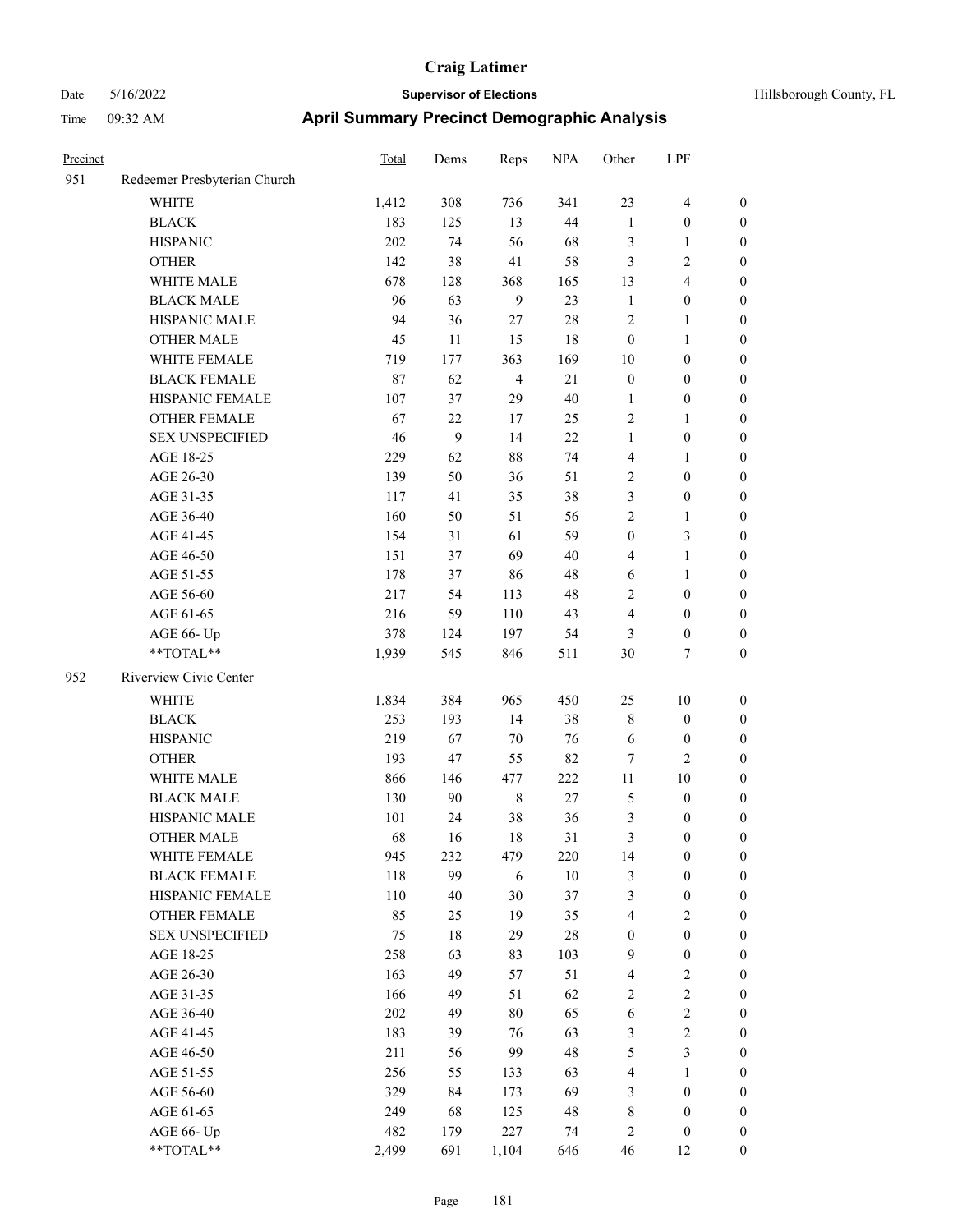| Hillsborough County. |
|----------------------|
|----------------------|

| Precinct |                        | Total | Dems           | Reps           | <b>NPA</b> | Other            | LPF                     |                  |
|----------|------------------------|-------|----------------|----------------|------------|------------------|-------------------------|------------------|
| 953      | Riverview Civic Center |       |                |                |            |                  |                         |                  |
|          | <b>WHITE</b>           | 2,597 | 598            | 1,273          | 666        | 44               | 16                      | $\boldsymbol{0}$ |
|          | <b>BLACK</b>           | 510   | 370            | 15             | 112        | 13               | $\boldsymbol{0}$        | $\boldsymbol{0}$ |
|          | <b>HISPANIC</b>        | 603   | 213            | 146            | 236        | 6                | $\sqrt{2}$              | $\boldsymbol{0}$ |
|          | <b>OTHER</b>           | 343   | 107            | $88\,$         | 143        | $\overline{4}$   | $\mathbf{1}$            | $\boldsymbol{0}$ |
|          | WHITE MALE             | 1,214 | 240            | 611            | 334        | 19               | $10\,$                  | $\boldsymbol{0}$ |
|          | <b>BLACK MALE</b>      | 207   | 138            | $\overline{4}$ | 56         | $\mathbf{9}$     | $\boldsymbol{0}$        | $\boldsymbol{0}$ |
|          | HISPANIC MALE          | 275   | 88             | 74             | 108        | 3                | $\sqrt{2}$              | 0                |
|          | <b>OTHER MALE</b>      | 135   | 33             | 38             | 62         | $\overline{c}$   | $\boldsymbol{0}$        | 0                |
|          | WHITE FEMALE           | 1,359 | 354            | 650            | 325        | 25               | $\mathfrak s$           | 0                |
|          | <b>BLACK FEMALE</b>    | 289   | 221            | $11\,$         | 53         | 4                | $\boldsymbol{0}$        | $\boldsymbol{0}$ |
|          | HISPANIC FEMALE        | 315   | 123            | $70\,$         | 119        | 3                | $\boldsymbol{0}$        | $\boldsymbol{0}$ |
|          | OTHER FEMALE           | 139   | 52             | 34             | 51         | $\sqrt{2}$       | $\boldsymbol{0}$        | $\boldsymbol{0}$ |
|          | <b>SEX UNSPECIFIED</b> | 120   | 39             | $30\,$         | 49         | $\boldsymbol{0}$ | $\sqrt{2}$              | $\boldsymbol{0}$ |
|          | AGE 18-25              | 452   | 138            | 127            | 173        | 12               | $\sqrt{2}$              | $\boldsymbol{0}$ |
|          | AGE 26-30              | 307   | 98             | 83             | 122        | 3                | $\mathbf{1}$            | $\boldsymbol{0}$ |
|          | AGE 31-35              | 365   | 114            | 104            | 136        | $\mathbf{9}$     | $\sqrt{2}$              | $\boldsymbol{0}$ |
|          | AGE 36-40              | 337   | 96             | 95             | 133        | $\,$ 8 $\,$      | 5                       | $\boldsymbol{0}$ |
|          | AGE 41-45              | 321   | 86             | 108            | 115        | 10               | $\sqrt{2}$              | 0                |
|          | AGE 46-50              | 322   | 99             | 129            | 90         | $\overline{4}$   | $\boldsymbol{0}$        | 0                |
|          | AGE 51-55              | 400   | 118            | 164            | 108        | 7                | 3                       | $\boldsymbol{0}$ |
|          | AGE 56-60              | 471   | 152            | 207            | 107        | 5                | $\boldsymbol{0}$        | $\boldsymbol{0}$ |
|          | AGE 61-65              | 357   | 119            | 171            | 63         | 4                | $\boldsymbol{0}$        | $\boldsymbol{0}$ |
|          | AGE 66- Up             | 721   | 268            | 334            | 110        | 5                | $\overline{\mathbf{4}}$ | $\boldsymbol{0}$ |
|          | $**TOTAL**$            | 4,053 | 1,288          | 1,522          | 1,157      | 67               | 19                      | $\boldsymbol{0}$ |
| 954      | Reach City Church      |       |                |                |            |                  |                         |                  |
|          | <b>WHITE</b>           | 279   | 68             | 95             | 105        | $\boldsymbol{7}$ | $\overline{\mathbf{4}}$ | $\boldsymbol{0}$ |
|          | <b>BLACK</b>           | 241   | 170            | $\sqrt{5}$     | 63         | $\sqrt{2}$       | $\mathbf{1}$            | $\boldsymbol{0}$ |
|          | <b>HISPANIC</b>        | 217   | 89             | 25             | $100\,$    | 3                | $\boldsymbol{0}$        | $\boldsymbol{0}$ |
|          | <b>OTHER</b>           | 55    | 22             | 13             | $18\,$     | $\sqrt{2}$       | $\boldsymbol{0}$        | $\boldsymbol{0}$ |
|          | WHITE MALE             | 135   | 25             | 44             | 60         | $\overline{4}$   | $\overline{c}$          | 0                |
|          | <b>BLACK MALE</b>      | 86    | 50             | $\overline{4}$ | 31         | $\mathbf{1}$     | $\boldsymbol{0}$        | 0                |
|          | HISPANIC MALE          | 88    | 30             | 11             | 46         | $\mathbf{1}$     | $\boldsymbol{0}$        | $\boldsymbol{0}$ |
|          | <b>OTHER MALE</b>      | 15    | $\overline{4}$ | 6              | 3          | 2                | $\boldsymbol{0}$        | $\boldsymbol{0}$ |
|          | WHITE FEMALE           | 144   | 43             | 51             | 45         | 3                | $\sqrt{2}$              | $\boldsymbol{0}$ |
|          | <b>BLACK FEMALE</b>    | 150   | 117            | $\mathbf{1}$   | 30         | $\mathbf{1}$     | $\mathbf{1}$            | $\overline{0}$   |
|          | HISPANIC FEMALE        | 126   | 57             | 14             | 53         | 2                | $\boldsymbol{0}$        | $\theta$         |
|          | <b>OTHER FEMALE</b>    | 22    | 12             | $\overline{4}$ | $\sqrt{6}$ | $\boldsymbol{0}$ | $\boldsymbol{0}$        | $\overline{0}$   |
|          | <b>SEX UNSPECIFIED</b> | 26    | $11\,$         | $\mathfrak{Z}$ | 12         | $\boldsymbol{0}$ | $\boldsymbol{0}$        | 0                |
|          | AGE 18-25              | 105   | 43             | 19             | 40         | $\sqrt{2}$       | $\mathbf{1}$            | 0                |
|          | AGE 26-30              | 153   | 77             | $20\,$         | 50         | 5                | $\mathbf{1}$            | 0                |
|          | AGE 31-35              | 137   | 60             | 24             | 50         | $\mathbf{1}$     | $\sqrt{2}$              | 0                |
|          | AGE 36-40              | 89    | 39             | 17             | 33         | $\boldsymbol{0}$ | $\boldsymbol{0}$        | $\overline{0}$   |
|          | AGE 41-45              | 74    | 29             | 6              | 38         | 1                | $\boldsymbol{0}$        | $\boldsymbol{0}$ |
|          | AGE 46-50              | 49    | 24             | $\tau$         | 15         | 2                | $\mathbf{1}$            | $\boldsymbol{0}$ |
|          | AGE 51-55              | 61    | 24             | 16             | 20         | $\mathbf{1}$     | $\boldsymbol{0}$        | $\boldsymbol{0}$ |
|          | AGE 56-60              | 47    | 17             | 14             | 14         | 2                | $\boldsymbol{0}$        | $\overline{0}$   |
|          | AGE 61-65              | 31    | 11             | 6              | 14         | $\boldsymbol{0}$ | $\boldsymbol{0}$        | $\overline{0}$   |
|          | AGE 66- Up             | 46    | 25             | $\mathbf{9}$   | 12         | $\boldsymbol{0}$ | $\boldsymbol{0}$        | $\overline{0}$   |
|          | $**TOTAL**$            | 792   | 349            | 138            | 286        | 14               | $\mathfrak{S}$          | $\overline{0}$   |
|          |                        |       |                |                |            |                  |                         |                  |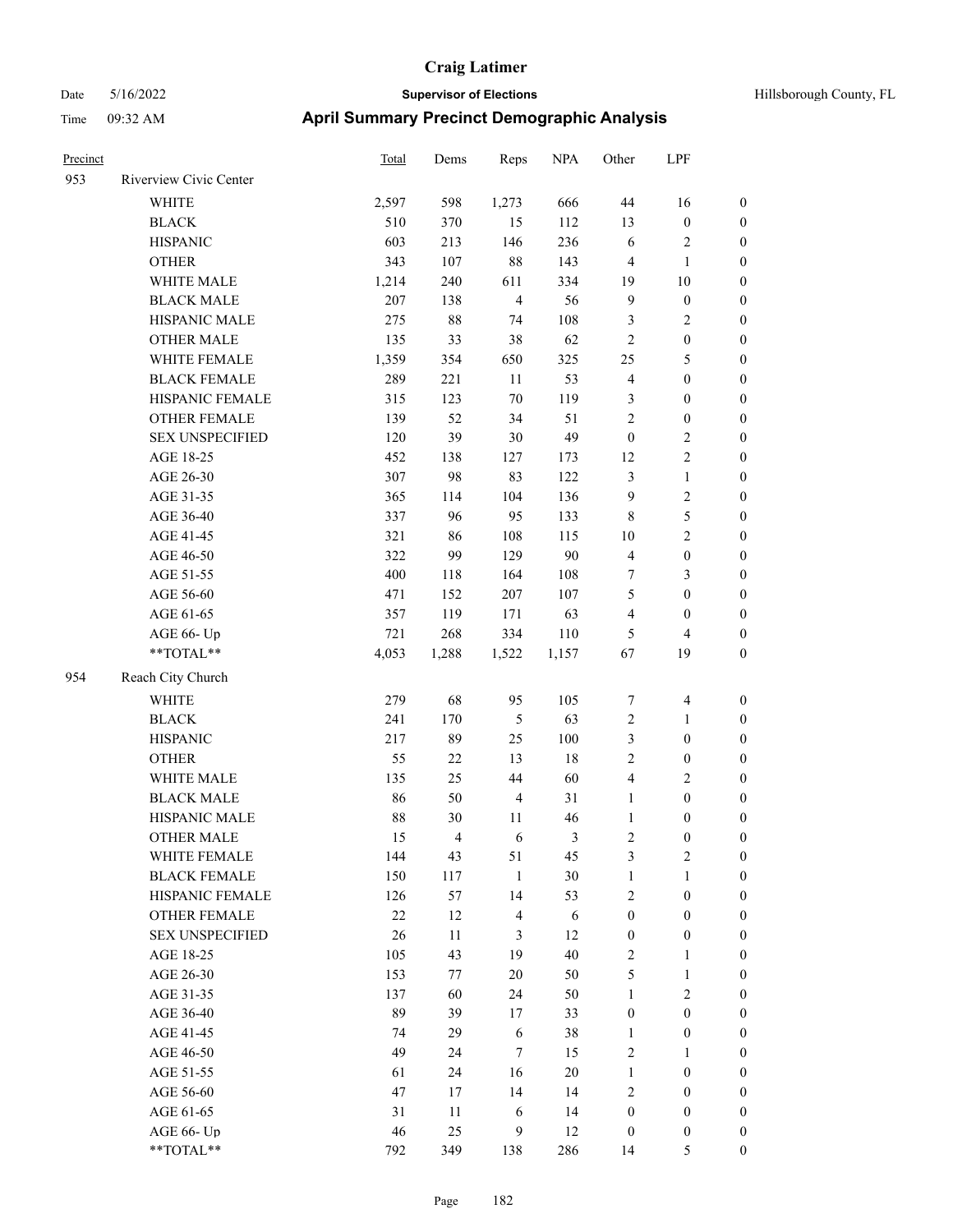| Precinct |                              | <b>Total</b> | Dems  | Reps        | <b>NPA</b> | Other            | LPF                     |                  |
|----------|------------------------------|--------------|-------|-------------|------------|------------------|-------------------------|------------------|
| 955      | Desoto Masonic Lodge #105    |              |       |             |            |                  |                         |                  |
|          | WHITE                        | 2,847        | 714   | 1,240       | 828        | 55               | 10                      | $\boldsymbol{0}$ |
|          | <b>BLACK</b>                 | 654          | 471   | 20          | 158        | $\mathfrak{S}$   | $\boldsymbol{0}$        | $\boldsymbol{0}$ |
|          | <b>HISPANIC</b>              | 905          | 338   | 178         | 372        | 15               | 2                       | $\boldsymbol{0}$ |
|          | <b>OTHER</b>                 | 370          | 99    | 83          | 176        | 12               | $\boldsymbol{0}$        | $\boldsymbol{0}$ |
|          | WHITE MALE                   | 1,308        | 266   | 599         | 411        | 25               | 7                       | $\boldsymbol{0}$ |
|          | <b>BLACK MALE</b>            | 255          | 167   | $\,$ 8 $\,$ | 77         | $\mathfrak{Z}$   | $\boldsymbol{0}$        | $\boldsymbol{0}$ |
|          | HISPANIC MALE                | 382          | 134   | 91          | 149        | 7                | 1                       | $\boldsymbol{0}$ |
|          | <b>OTHER MALE</b>            | 127          | 34    | $27\,$      | 62         | $\overline{4}$   | $\boldsymbol{0}$        | $\boldsymbol{0}$ |
|          | WHITE FEMALE                 | 1,516        | 440   | 632         | 411        | $30\,$           | 3                       | $\boldsymbol{0}$ |
|          | <b>BLACK FEMALE</b>          | 388          | 298   | $11\,$      | 77         | $\overline{2}$   | $\boldsymbol{0}$        | $\boldsymbol{0}$ |
|          | HISPANIC FEMALE              | 492          | 190   | 83          | 210        | $\,$ 8 $\,$      | 1                       | $\boldsymbol{0}$ |
|          | OTHER FEMALE                 | 153          | 51    | 38          | 58         | 6                | $\boldsymbol{0}$        | $\boldsymbol{0}$ |
|          | <b>SEX UNSPECIFIED</b>       | 155          | 42    | 32          | 79         | $\sqrt{2}$       | $\boldsymbol{0}$        | $\boldsymbol{0}$ |
|          | AGE 18-25                    | 460          | 154   | 95          | 191        | $17\,$           | 3                       | $\boldsymbol{0}$ |
|          | AGE 26-30                    | 442          | 140   | 96          | 194        | $11\,$           | $\mathbf{1}$            | $\boldsymbol{0}$ |
|          | AGE 31-35                    | 527          | 155   | 130         | 223        | 18               | $\mathbf{1}$            | $\boldsymbol{0}$ |
|          | AGE 36-40                    | 476          | 157   | 138         | 171        | $\,$ 8 $\,$      | $\overline{\mathbf{c}}$ | $\boldsymbol{0}$ |
|          | AGE 41-45                    | 437          | 162   | 131         | 137        | 4                | 3                       | $\boldsymbol{0}$ |
|          | AGE 46-50                    | 395          | 137   | 118         | 136        | $\overline{4}$   | $\boldsymbol{0}$        | $\boldsymbol{0}$ |
|          | AGE 51-55                    | 419          | 130   | 150         | 130        | $\mathbf{9}$     | $\boldsymbol{0}$        | $\boldsymbol{0}$ |
|          | AGE 56-60                    | 421          | 145   | 168         | 103        | 5                | $\boldsymbol{0}$        | $\boldsymbol{0}$ |
|          | AGE 61-65                    | 389          | 127   | 171         | 84         | 6                | 1                       | $\boldsymbol{0}$ |
|          | AGE 66- Up                   | 810          | 315   | 324         | 165        | 5                | 1                       | $\boldsymbol{0}$ |
|          | **TOTAL**                    | 4,776        | 1,622 | 1,521       | 1,534      | $87\,$           | 12                      | $\boldsymbol{0}$ |
| 956      | Redeemer Presbyterian Church |              |       |             |            |                  |                         |                  |
|          | <b>WHITE</b>                 | 1,691        | 361   | 760         | 522        | 44               | $\overline{4}$          | $\boldsymbol{0}$ |
|          | <b>BLACK</b>                 | 519          | 356   | 27          | 128        | $\,$ 8 $\,$      | $\boldsymbol{0}$        | $\boldsymbol{0}$ |
|          | <b>HISPANIC</b>              | 600          | 220   | 109         | 260        | 11               | $\boldsymbol{0}$        | $\boldsymbol{0}$ |
|          | <b>OTHER</b>                 | 335          | 106   | 84          | 138        | 6                | 1                       | $\boldsymbol{0}$ |
|          | WHITE MALE                   | 839          | 134   | 406         | 273        | 25               | $\mathbf{1}$            | $\boldsymbol{0}$ |
|          | <b>BLACK MALE</b>            | 241          | 144   | $20\,$      | $70\,$     | $\tau$           | $\boldsymbol{0}$        | $\boldsymbol{0}$ |
|          | HISPANIC MALE                | 255          | 89    | 52          | 110        | 4                | $\boldsymbol{0}$        | $\boldsymbol{0}$ |
|          | <b>OTHER MALE</b>            | 108          | 34    | 25          | 47         | $\overline{c}$   | $\boldsymbol{0}$        | $\boldsymbol{0}$ |
|          | WHITE FEMALE                 | 835          | 221   | 348         | 244        | 19               | 3                       | $\boldsymbol{0}$ |
|          | <b>BLACK FEMALE</b>          | 272          | 208   | $\tau$      | 56         | $\mathbf{1}$     | $\boldsymbol{0}$        | $\boldsymbol{0}$ |
|          | HISPANIC FEMALE              | 329          | 127   | 56          | 139        | $\boldsymbol{7}$ | $\boldsymbol{0}$        | $\boldsymbol{0}$ |
|          | <b>OTHER FEMALE</b>          | 157          | 59    | 36          | 59         | $\mathfrak{Z}$   | $\boldsymbol{0}$        | $\boldsymbol{0}$ |
|          | <b>SEX UNSPECIFIED</b>       | 109          | 27    | 30          | 50         | 1                | 1                       | $\boldsymbol{0}$ |
|          | AGE 18-25                    | 465          | 160   | 88          | 197        | 19               | $\mathbf{1}$            | $\boldsymbol{0}$ |
|          | AGE 26-30                    | 253          | 80    | 62          | 105        | 6                | $\boldsymbol{0}$        | $\boldsymbol{0}$ |
|          | AGE 31-35                    | 260          | 79    | 56          | 114        | $10\,$           | $\mathbf{1}$            | $\boldsymbol{0}$ |
|          | AGE 36-40                    | 323          | 92    | 92          | 129        | 9                | $\mathbf{1}$            | $\boldsymbol{0}$ |
|          | AGE 41-45                    | 281          | 92    | 83          | 103        | $\mathfrak{Z}$   | $\boldsymbol{0}$        | $\boldsymbol{0}$ |
|          | AGE 46-50                    | 301          | 92    | 103         | 101        | $\mathfrak{S}$   | $\boldsymbol{0}$        | $\boldsymbol{0}$ |
|          | AGE 51-55                    | 315          | 100   | 120         | 91         | $\sqrt{2}$       | 2                       | $\boldsymbol{0}$ |
|          | AGE 56-60                    | 289          | 90    | 121         | 73         | $\mathfrak{S}$   | $\boldsymbol{0}$        | $\boldsymbol{0}$ |
|          | AGE 61-65                    | 203          | 74    | 73          | 51         | $\mathfrak s$    | $\boldsymbol{0}$        | $\boldsymbol{0}$ |
|          | AGE 66- Up                   | 455          | 184   | 182         | 84         | 5                | $\boldsymbol{0}$        | $\boldsymbol{0}$ |
|          | **TOTAL**                    | 3.145        | 1.043 | 980         | 1.048      | 69               | 5                       | $\mathbf{0}$     |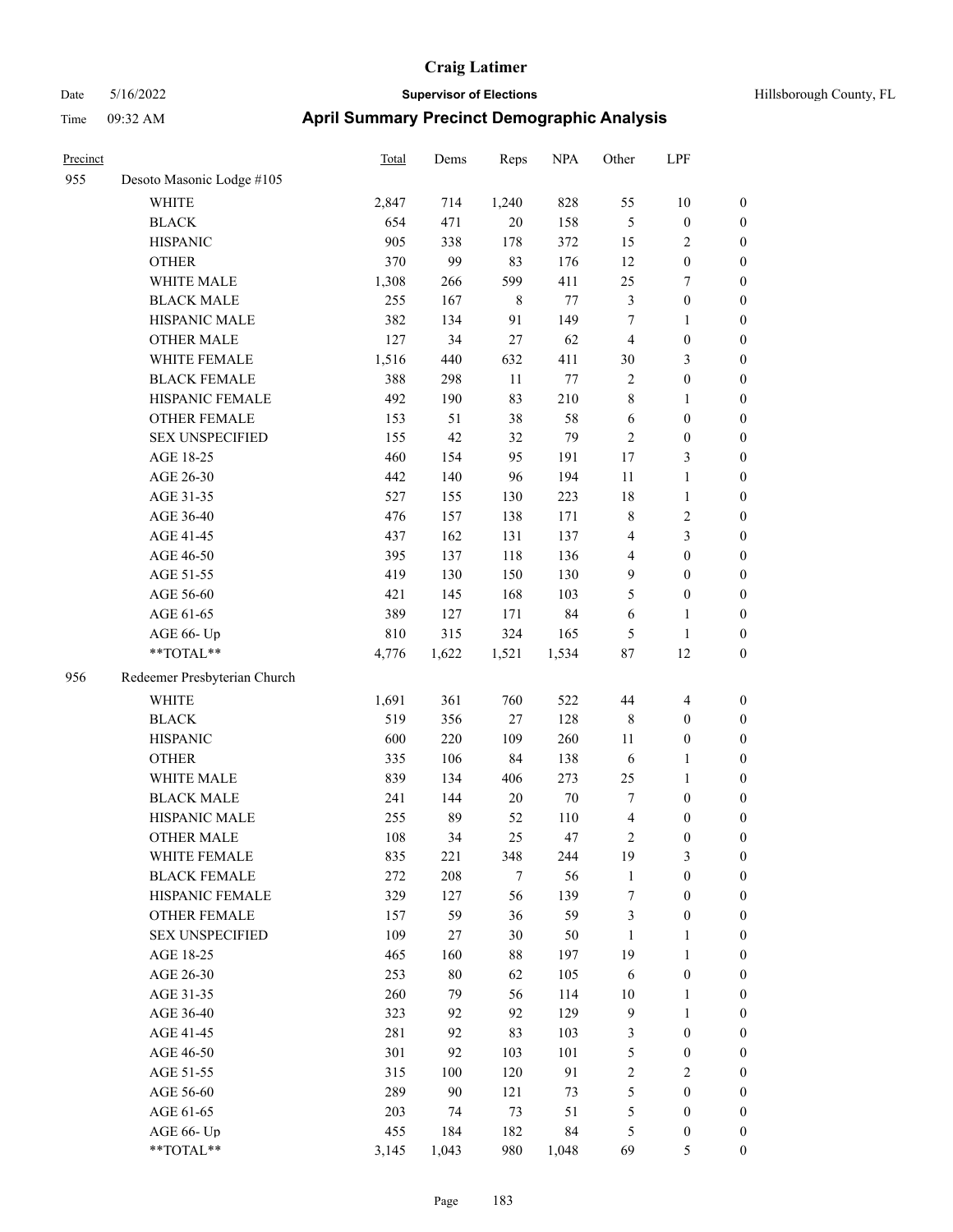| Precinct |                                     | <b>Total</b> | Dems        | Reps           | <b>NPA</b>  | Other            | LPF              |                  |
|----------|-------------------------------------|--------------|-------------|----------------|-------------|------------------|------------------|------------------|
| 957      | Reach City Church                   |              |             |                |             |                  |                  |                  |
|          | <b>WHITE</b>                        | 1,228        | 312         | 551            | 344         | 14               | 7                | $\boldsymbol{0}$ |
|          | <b>BLACK</b>                        | 456          | 322         | 17             | 107         | 10               | $\boldsymbol{0}$ | $\boldsymbol{0}$ |
|          | <b>HISPANIC</b>                     | 504          | 183         | 80             | 230         | $\,$ 8 $\,$      | 3                | $\boldsymbol{0}$ |
|          | <b>OTHER</b>                        | 193          | 56          | 39             | 94          | $\sqrt{2}$       | 2                | $\boldsymbol{0}$ |
|          | WHITE MALE                          | 574          | 126         | 270            | 165         | $\tau$           | 6                | $\boldsymbol{0}$ |
|          | <b>BLACK MALE</b>                   | 200          | 127         | 9              | 58          | 6                | $\boldsymbol{0}$ | $\boldsymbol{0}$ |
|          | HISPANIC MALE                       | 196          | $71\,$      | 35             | 86          | 3                | 1                | $\boldsymbol{0}$ |
|          | <b>OTHER MALE</b>                   | 62           | 20          | 13             | 27          | $\boldsymbol{0}$ | 2                | $\boldsymbol{0}$ |
|          | WHITE FEMALE                        | 641          | 185         | 276            | 172         | 7                | 1                | $\boldsymbol{0}$ |
|          | <b>BLACK FEMALE</b>                 | 250          | 190         | $\,8\,$        | 49          | 3                | $\boldsymbol{0}$ | $\boldsymbol{0}$ |
|          | HISPANIC FEMALE                     | 300          | 112         | 43             | 138         | $\mathfrak{S}$   | 2                | $\boldsymbol{0}$ |
|          | <b>OTHER FEMALE</b>                 | 95           | 24          | 23             | 46          | $\sqrt{2}$       | $\boldsymbol{0}$ | $\boldsymbol{0}$ |
|          | <b>SEX UNSPECIFIED</b>              | 63           | 18          | 10             | 34          | $\mathbf{1}$     | $\boldsymbol{0}$ | $\boldsymbol{0}$ |
|          | AGE 18-25                           | 295          | 116         | 62             | 105         | 11               | 1                | $\boldsymbol{0}$ |
|          | AGE 26-30                           | 238          | $8\sqrt{1}$ | 52             | 101         | $\mathfrak{Z}$   | 1                | $\boldsymbol{0}$ |
|          | AGE 31-35                           | 270          | 89          | 69             | 102         | $\mathfrak{S}$   | 5                | $\boldsymbol{0}$ |
|          | AGE 36-40                           | 238          | 84          | 50             | 101         | 3                | $\boldsymbol{0}$ | $\boldsymbol{0}$ |
|          | AGE 41-45                           | 189          | 76          | 36             | 76          | $\boldsymbol{0}$ | 1                | $\boldsymbol{0}$ |
|          | AGE 46-50                           | 179          | 71          | 45             | 58          | $\overline{4}$   | 1                | $\boldsymbol{0}$ |
|          | AGE 51-55                           | 197          | $8\sqrt{1}$ | 60             | 52          | $\overline{4}$   | $\boldsymbol{0}$ | $\boldsymbol{0}$ |
|          | AGE 56-60                           | 215          | 70          | 88             | 54          | 3                | $\boldsymbol{0}$ | $\boldsymbol{0}$ |
|          | AGE 61-65                           | 192          | 61          | 74             | 54          | 1                | 2                | $\boldsymbol{0}$ |
|          | AGE 66- Up                          | 368          | 144         | 151            | 72          | $\boldsymbol{0}$ | 1                | $\boldsymbol{0}$ |
|          | **TOTAL**                           | 2,381        | 873         | 687            | 775         | 34               | 12               | $\boldsymbol{0}$ |
| 958      | South Shore United Methodist Church |              |             |                |             |                  |                  |                  |
|          | WHITE                               | 1,001        | 214         | 417            | 342         | 23               | 5                | $\boldsymbol{0}$ |
|          | <b>BLACK</b>                        | 716          | 515         | 29             | 161         | 11               | $\boldsymbol{0}$ | $\boldsymbol{0}$ |
|          | <b>HISPANIC</b>                     | 458          | 179         | 87             | 184         | $\tau$           | 1                | $\boldsymbol{0}$ |
|          | <b>OTHER</b>                        | 280          | 94          | 50             | 130         | 5                | 1                | $\boldsymbol{0}$ |
|          | WHITE MALE                          | 488          | $87\,$      | 223            | 164         | 9                | 5                | $\boldsymbol{0}$ |
|          | <b>BLACK MALE</b>                   | 329          | 225         | 19             | 79          | 6                | $\boldsymbol{0}$ | $\boldsymbol{0}$ |
|          | HISPANIC MALE                       | 212          | 79          | 47             | $8\sqrt{1}$ | $\overline{4}$   | 1                | $\boldsymbol{0}$ |
|          | <b>OTHER MALE</b>                   | 113          | 32          | 21             | 56          | 3                |                  | $\boldsymbol{0}$ |
|          | WHITE FEMALE                        | 507          | 126         | 191            | 176         | 14               | $\boldsymbol{0}$ | $\boldsymbol{0}$ |
|          | <b>BLACK FEMALE</b>                 | 375          | 280         | $10\,$         | $80\,$      | $\sqrt{5}$       | $\boldsymbol{0}$ | $\boldsymbol{0}$ |
|          | HISPANIC FEMALE                     | 237          | 97          | 40             | 97          | $\mathfrak{Z}$   | $\boldsymbol{0}$ | $\boldsymbol{0}$ |
|          | <b>OTHER FEMALE</b>                 | 127          | 47          | 23             | 55          | $\sqrt{2}$       | $\boldsymbol{0}$ | $\boldsymbol{0}$ |
|          | <b>SEX UNSPECIFIED</b>              | 67           | 29          | $\overline{9}$ | 29          | $\boldsymbol{0}$ | $\boldsymbol{0}$ | $\boldsymbol{0}$ |
|          | AGE 18-25                           | 306          | 113         | 44             | 135         | 14               | $\boldsymbol{0}$ | $\boldsymbol{0}$ |
|          | AGE 26-30                           | 173          | 62          | 30             | 75          | $\overline{4}$   | $\mathbf{2}$     | $\boldsymbol{0}$ |
|          | AGE 31-35                           | 227          | 86          | 47             | 90          | $\mathfrak{Z}$   | 1                | $\boldsymbol{0}$ |
|          | AGE 36-40                           | 276          | 112         | 68             | 91          | $\mathfrak{H}$   | $\boldsymbol{0}$ | $\boldsymbol{0}$ |
|          | AGE 41-45                           | 318          | 125         | 70             | 118         | $\overline{4}$   | 1                | $\boldsymbol{0}$ |
|          | AGE 46-50                           | 255          | 106         | 57             | $88\,$      | $\sqrt{2}$       | $\mathbf{2}$     | $\boldsymbol{0}$ |
|          | AGE 51-55                           | 232          | 90          | 69             | $71\,$      | $\sqrt{2}$       | $\boldsymbol{0}$ | $\boldsymbol{0}$ |
|          | AGE 56-60                           | 191          | $80\,$      | 62             | 46          | $\sqrt{2}$       | 1                | $\boldsymbol{0}$ |
|          | AGE 61-65                           | 170          | 72          | $44\,$         | 51          | $\mathfrak{Z}$   | $\boldsymbol{0}$ | $\boldsymbol{0}$ |
|          | AGE 66- Up                          | 307          | 156         | 92             | 52          | 7                | $\boldsymbol{0}$ | $\boldsymbol{0}$ |
|          | **TOTAL**                           | 2.455        | 1.002       | 583            | 817         | 46               | 7                | $\mathbf{0}$     |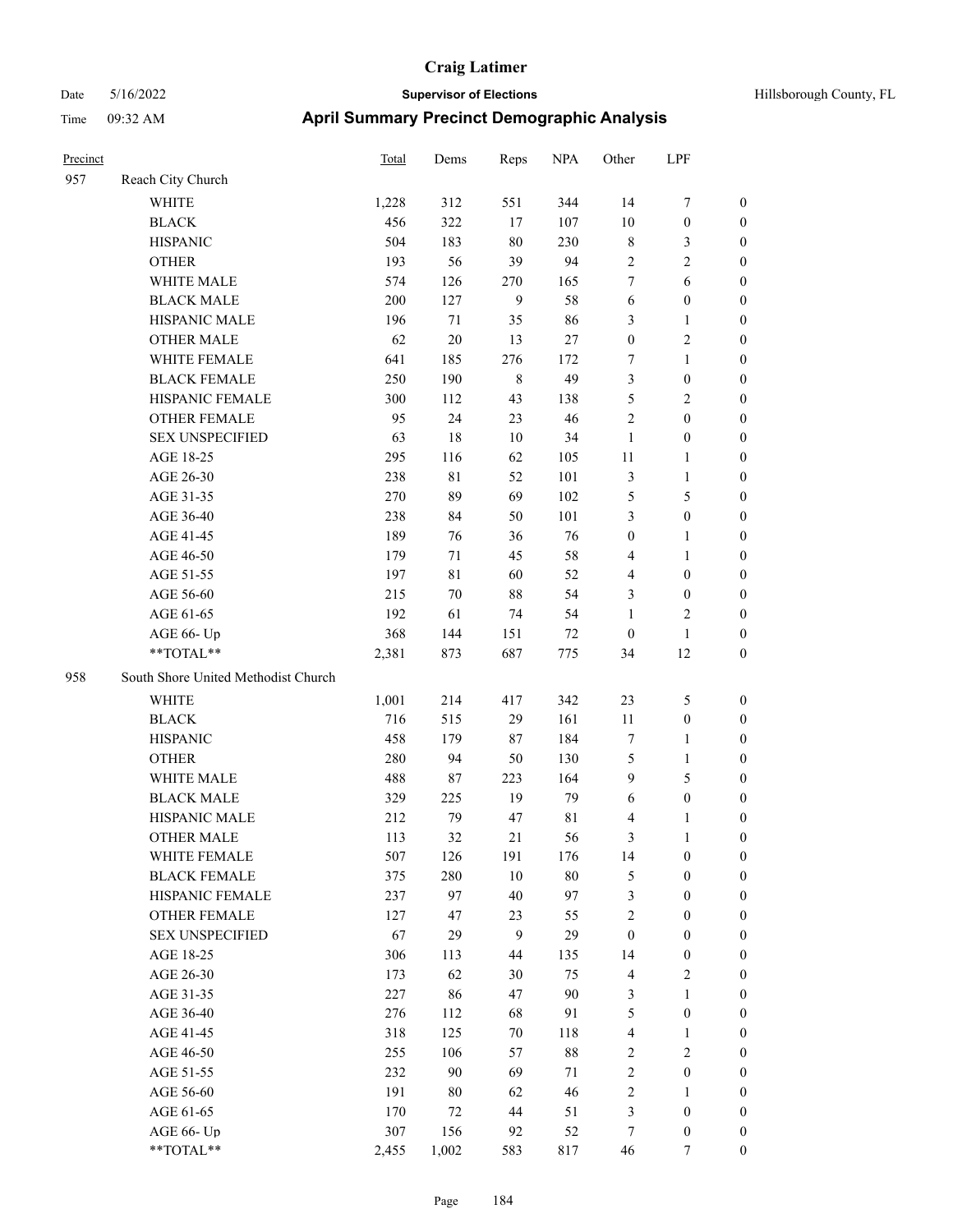| Precinct |                                  | Total  | Dems           | Reps             | <b>NPA</b>  | Other            | LPF              |                  |
|----------|----------------------------------|--------|----------------|------------------|-------------|------------------|------------------|------------------|
| 959      | Riverview Memorial VFW Post 8108 |        |                |                  |             |                  |                  |                  |
|          | WHITE                            | 1,815  | 464            | 727              | 562         | 43               | 19               | $\boldsymbol{0}$ |
|          | <b>BLACK</b>                     | 1,311  | 958            | 46               | 281         | 26               | $\boldsymbol{0}$ | $\boldsymbol{0}$ |
|          | <b>HISPANIC</b>                  | 994    | 385            | 166              | 427         | 15               | 1                | $\boldsymbol{0}$ |
|          | <b>OTHER</b>                     | 508    | 186            | 93               | 217         | 12               | $\boldsymbol{0}$ | 0                |
|          | WHITE MALE                       | 837    | 190            | 369              | 243         | $21\,$           | 14               | 0                |
|          | <b>BLACK MALE</b>                | 541    | 364            | 23               | 140         | 14               | $\boldsymbol{0}$ | $\boldsymbol{0}$ |
|          | HISPANIC MALE                    | 439    | 149            | 81               | 202         | $\tau$           | $\boldsymbol{0}$ | $\boldsymbol{0}$ |
|          | <b>OTHER MALE</b>                | 192    | 56             | 47               | 81          | $\,$ 8 $\,$      | $\boldsymbol{0}$ | $\boldsymbol{0}$ |
|          | WHITE FEMALE                     | 962    | 271            | 350              | 314         | $22\,$           | 5                | $\boldsymbol{0}$ |
|          | <b>BLACK FEMALE</b>              | 751    | 579            | 23               | 137         | 12               | $\boldsymbol{0}$ | $\boldsymbol{0}$ |
|          | HISPANIC FEMALE                  | 536    | 227            | 83               | 217         | $\,$ 8 $\,$      | $\mathbf{1}$     | $\boldsymbol{0}$ |
|          | <b>OTHER FEMALE</b>              | 242    | 98             | 35               | 105         | $\overline{4}$   | $\boldsymbol{0}$ | $\boldsymbol{0}$ |
|          | <b>SEX UNSPECIFIED</b>           | 128    | 59             | 21               | 48          | $\boldsymbol{0}$ | $\boldsymbol{0}$ | 0                |
|          | AGE 18-25                        | 480    | $202\,$        | 76               | 190         | 11               | $\mathbf{1}$     | 0                |
|          | AGE 26-30                        | 567    | 220            | 127              | 205         | 11               | $\overline{4}$   | 0                |
|          | AGE 31-35                        | 671    | 296            | 125              | 223         | 21               | 6                | 0                |
|          | AGE 36-40                        | 620    | 264            | 116              | 219         | 16               | $\mathfrak{S}$   | 0                |
|          | AGE 41-45                        | 462    | 198            | 89               | 166         | 9                | $\boldsymbol{0}$ | $\boldsymbol{0}$ |
|          | AGE 46-50                        | 391    | 166            | 87               | 133         | 5                | $\boldsymbol{0}$ | $\boldsymbol{0}$ |
|          | AGE 51-55                        | 397    | 167            | 106              | 116         | 6                | $\sqrt{2}$       | 0                |
|          | AGE 56-60                        | 327    | 155            | 83               | $8\sqrt{1}$ | 7                | $\mathbf{1}$     | $\boldsymbol{0}$ |
|          | AGE 61-65                        | 273    | 120            | 80               | 68          | $\overline{4}$   | $\mathbf{1}$     | $\boldsymbol{0}$ |
|          | AGE 66- Up                       | 440    | 205            | 143              | 86          | 6                | $\boldsymbol{0}$ | 0                |
|          | **TOTAL**                        | 4,628  | 1,993          | 1,032            | 1,487       | 96               | $20\,$           | 0                |
| 960      | Riverview Memorial VFW Post 8108 |        |                |                  |             |                  |                  |                  |
|          | WHITE                            | 807    | 161            | 413              | 215         | 15               | 3                | $\boldsymbol{0}$ |
|          | <b>BLACK</b>                     | 21     | $\,$ 8 $\,$    | -1               | 11          | $\mathbf{1}$     | $\boldsymbol{0}$ | 0                |
|          | <b>HISPANIC</b>                  | 121    | 52             | 15               | 51          | $\mathfrak{Z}$   | $\boldsymbol{0}$ | 0                |
|          | <b>OTHER</b>                     | 53     | 13             | 20               | 19          | $\mathbf{1}$     | $\boldsymbol{0}$ | 0                |
|          | WHITE MALE                       | 400    | 65             | 221              | 106         | 7                | $\mathbf{1}$     | $\boldsymbol{0}$ |
|          | <b>BLACK MALE</b>                | 10     | 3              | $\mathbf{1}$     | 5           | $\mathbf{1}$     | $\boldsymbol{0}$ | $\boldsymbol{0}$ |
|          | HISPANIC MALE                    | 50     | 18             | 6                | 25          | $\mathbf{1}$     | $\boldsymbol{0}$ | 0                |
|          | <b>OTHER MALE</b>                | 15     | $\overline{4}$ | 8                | 2           | $\mathbf{1}$     | $\boldsymbol{0}$ | $\boldsymbol{0}$ |
|          | WHITE FEMALE                     | 399    | 93             | 190              | 106         | 8                | $\overline{2}$   | $\boldsymbol{0}$ |
|          | <b>BLACK FEMALE</b>              | $11\,$ | 5              | $\boldsymbol{0}$ | $\sqrt{6}$  | $\boldsymbol{0}$ | $\boldsymbol{0}$ | 0                |
|          | HISPANIC FEMALE                  | 67     | 34             | $\,$ 8 $\,$      | 23          | $\sqrt{2}$       | $\boldsymbol{0}$ | 0                |
|          | <b>OTHER FEMALE</b>              | 24     | 6              | 9                | 9           | $\boldsymbol{0}$ | $\boldsymbol{0}$ | 0                |
|          | <b>SEX UNSPECIFIED</b>           | 26     | 6              | 6                | 14          | $\boldsymbol{0}$ | $\boldsymbol{0}$ | 0                |
|          | AGE 18-25                        | 107    | 19             | 34               | 49          | 5                | $\boldsymbol{0}$ | $\overline{0}$   |
|          | AGE 26-30                        | $71\,$ | 12             | 17               | 38          | $\overline{c}$   | $\sqrt{2}$       | $\boldsymbol{0}$ |
|          | AGE 31-35                        | 65     | 12             | 26               | 24          | $\overline{c}$   | $\mathbf{1}$     | $\overline{0}$   |
|          | AGE 36-40                        | 70     | 17             | 25               | $28\,$      | $\boldsymbol{0}$ | $\boldsymbol{0}$ | $\overline{0}$   |
|          | AGE 41-45                        | 68     | 17             | 29               | $20\,$      | $\sqrt{2}$       | $\boldsymbol{0}$ | $\overline{0}$   |
|          | AGE 46-50                        | 79     | 15             | 44               | 19          | $\mathbf{1}$     | $\boldsymbol{0}$ | $\overline{0}$   |
|          | AGE 51-55                        | 111    | 21             | 60               | 25          | 5                | $\boldsymbol{0}$ | $\overline{0}$   |
|          | AGE 56-60                        | 108    | $22\,$         | 51               | 34          | $\mathbf{1}$     | $\boldsymbol{0}$ | $\boldsymbol{0}$ |
|          | AGE 61-65                        | 106    | 29             | 57               | $20\,$      | $\boldsymbol{0}$ | $\boldsymbol{0}$ | 0                |
|          | AGE 66- Up                       | 217    | $70\,$         | 106              | 39          | 2                | $\boldsymbol{0}$ | 0                |
|          | $**TOTAL**$                      | 1,002  | 234            | 449              | 296         | $20\,$           | 3                | $\boldsymbol{0}$ |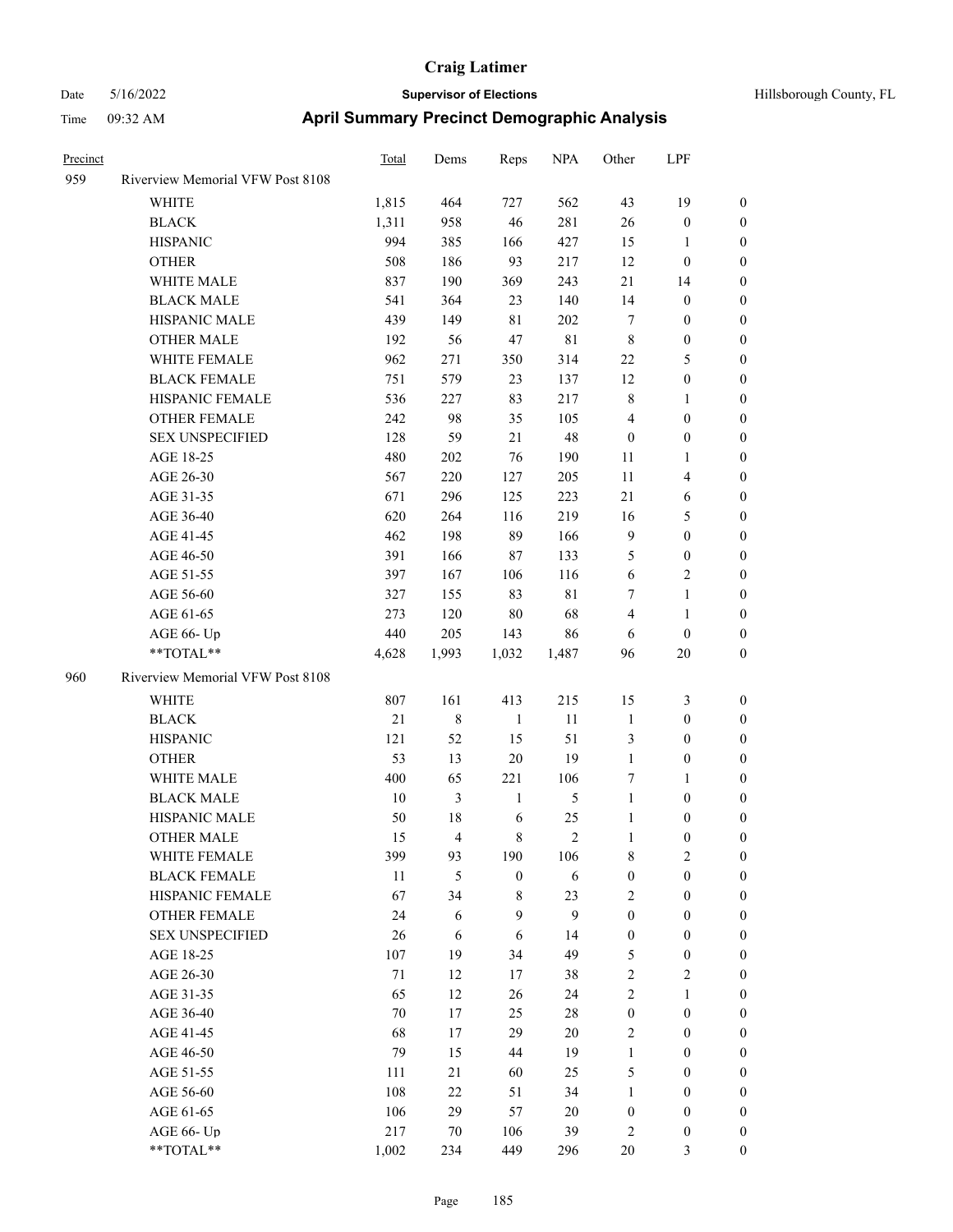| Hillsborough County, |  |
|----------------------|--|

| Precinct |                                     | Total | Dems   | Reps           | <b>NPA</b> | Other            | LPF              |                  |
|----------|-------------------------------------|-------|--------|----------------|------------|------------------|------------------|------------------|
| 961      | Emanuel P Johnson Recreation Center |       |        |                |            |                  |                  |                  |
|          | WHITE                               | 333   | 103    | 125            | 100        | 3                | $\sqrt{2}$       | $\boldsymbol{0}$ |
|          | <b>BLACK</b>                        | 492   | 392    | 24             | 72         | 3                | $\mathbf{1}$     | 0                |
|          | <b>HISPANIC</b>                     | 653   | 273    | 129            | 243        | 8                | $\boldsymbol{0}$ | 0                |
|          | <b>OTHER</b>                        | 125   | 47     | 18             | 60         | $\boldsymbol{0}$ | $\boldsymbol{0}$ | 0                |
|          | WHITE MALE                          | 167   | $40\,$ | 69             | 55         | 1                | $\sqrt{2}$       | $\boldsymbol{0}$ |
|          | <b>BLACK MALE</b>                   | 211   | 159    | 12             | 38         | $\mathbf{1}$     | $\mathbf{1}$     | $\boldsymbol{0}$ |
|          | HISPANIC MALE                       | 306   | 115    | 62             | 124        | 5                | $\boldsymbol{0}$ | $\boldsymbol{0}$ |
|          | <b>OTHER MALE</b>                   | 32    | 18     | $\mathfrak{Z}$ | 11         | $\boldsymbol{0}$ | $\boldsymbol{0}$ | $\boldsymbol{0}$ |
|          | WHITE FEMALE                        | 161   | 59     | 56             | 44         | 2                | $\boldsymbol{0}$ | $\boldsymbol{0}$ |
|          | <b>BLACK FEMALE</b>                 | 269   | 222    | 11             | 34         | $\overline{c}$   | $\boldsymbol{0}$ | $\boldsymbol{0}$ |
|          | HISPANIC FEMALE                     | 312   | 143    | 62             | 104        | 3                | $\boldsymbol{0}$ | 0                |
|          | OTHER FEMALE                        | 43    | 15     | 10             | 18         | $\boldsymbol{0}$ | $\boldsymbol{0}$ | 0                |
|          | <b>SEX UNSPECIFIED</b>              | 102   | 44     | 11             | 47         | $\boldsymbol{0}$ | $\boldsymbol{0}$ | 0                |
|          | AGE 18-25                           | 203   | 82     | 26             | 92         | 3                | $\boldsymbol{0}$ | 0                |
|          | AGE 26-30                           | 136   | 66     | 18             | 51         | 1                | $\boldsymbol{0}$ | $\boldsymbol{0}$ |
|          | AGE 31-35                           | 172   | 74     | 32             | 61         | 4                | 1                | $\boldsymbol{0}$ |
|          | AGE 36-40                           | 113   | 50     | 17             | 43         | 2                | $\mathbf{1}$     | 0                |
|          | AGE 41-45                           | 108   | 56     | 20             | 31         | $\mathbf{1}$     | $\boldsymbol{0}$ | 0                |
|          | AGE 46-50                           | 115   | 56     | 20             | 38         | $\mathbf{1}$     | $\boldsymbol{0}$ | $\boldsymbol{0}$ |
|          | AGE 51-55                           | 142   | 78     | 20             | 44         | $\boldsymbol{0}$ | $\boldsymbol{0}$ | 0                |
|          | AGE 56-60                           | 144   | 85     | 27             | 32         | $\boldsymbol{0}$ | $\boldsymbol{0}$ | 0                |
|          | AGE 61-65                           | 124   | 67     | 29             | 27         | 1                | $\boldsymbol{0}$ | 0                |
|          | AGE 66- Up                          | 346   | 201    | 87             | 56         | $\mathbf{1}$     | $\mathbf{1}$     | 0                |
|          | **TOTAL**                           | 1,603 | 815    | 296            | 475        | 14               | $\mathfrak{Z}$   | $\boldsymbol{0}$ |
| 962      | First Baptist Church of Riverview   |       |        |                |            |                  |                  |                  |
|          | <b>WHITE</b>                        | 1,374 | 306    | 580            | 448        | 33               | 7                | 0                |
|          | <b>BLACK</b>                        | 814   | 568    | 37             | 195        | 13               | 1                | $\boldsymbol{0}$ |
|          | <b>HISPANIC</b>                     | 889   | 341    | 135            | 402        | 11               | $\boldsymbol{0}$ | $\boldsymbol{0}$ |
|          | <b>OTHER</b>                        | 367   | 127    | 63             | 167        | 10               | $\boldsymbol{0}$ | $\boldsymbol{0}$ |
|          | WHITE MALE                          | 672   | 128    | 295            | 233        | 13               | 3                | $\boldsymbol{0}$ |
|          | <b>BLACK MALE</b>                   | 388   | 246    | 22             | 112        | $\,$ 8 $\,$      | $\boldsymbol{0}$ | $\boldsymbol{0}$ |
|          | HISPANIC MALE                       | 400   | 130    | 76             | 188        | 6                | 0                | 0                |
|          | <b>OTHER MALE</b>                   | 137   | 45     | 31             | 56         | 5                | $\boldsymbol{0}$ | $\boldsymbol{0}$ |
|          | WHITE FEMALE                        | 687   | 174    | 279            | 210        | 20               | $\overline{4}$   | 0                |
|          | <b>BLACK FEMALE</b>                 | 416   | 315    | 15             | $80\,$     | 5                | $\mathbf{1}$     | 0                |
|          | HISPANIC FEMALE                     | 464   | 201    | 55             | 203        | 5                | $\boldsymbol{0}$ | 0                |
|          | <b>OTHER FEMALE</b>                 | 176   | 67     | 29             | 75         | 5                | $\boldsymbol{0}$ | 0                |
|          | <b>SEX UNSPECIFIED</b>              | 104   | 36     | 13             | 55         | $\boldsymbol{0}$ | $\boldsymbol{0}$ | $\overline{0}$   |
|          | AGE 18-25                           | 410   | 150    | 61             | 182        | 15               | $\sqrt{2}$       | 0                |
|          | AGE 26-30                           | 369   | 125    | $80\,$         | 159        | 4                | $\mathbf{1}$     | 0                |
|          | AGE 31-35                           | 565   | 234    | 109            | 209        | 13               | $\boldsymbol{0}$ | 0                |
|          | AGE 36-40                           | 457   | 178    | 94             | 178        | 4                | $\mathfrak{Z}$   | 0                |
|          | AGE 41-45                           | 364   | 157    | 67             | 132        | 7                | $\mathbf{1}$     | 0                |
|          | AGE 46-50                           | 276   | 111    | 73             | $87\,$     | 5                | $\boldsymbol{0}$ | 0                |
|          | AGE 51-55                           | 265   | 102    | 71             | 84         | $\,$ 8 $\,$      | $\boldsymbol{0}$ | 0                |
|          | AGE 56-60                           | 228   | 83     | $77 \,$        | 63         | 5                | $\boldsymbol{0}$ | $\overline{0}$   |
|          | AGE 61-65                           | 171   | 75     | 49             | 42         | 5                | $\boldsymbol{0}$ | $\boldsymbol{0}$ |
|          | AGE 66- Up                          | 339   | 127    | 134            | 76         | $\mathbf{1}$     | $\mathbf{1}$     | $\boldsymbol{0}$ |
|          | **TOTAL**                           | 3,444 | 1,342  | 815            | 1,212      | 67               | $8\,$            | $\boldsymbol{0}$ |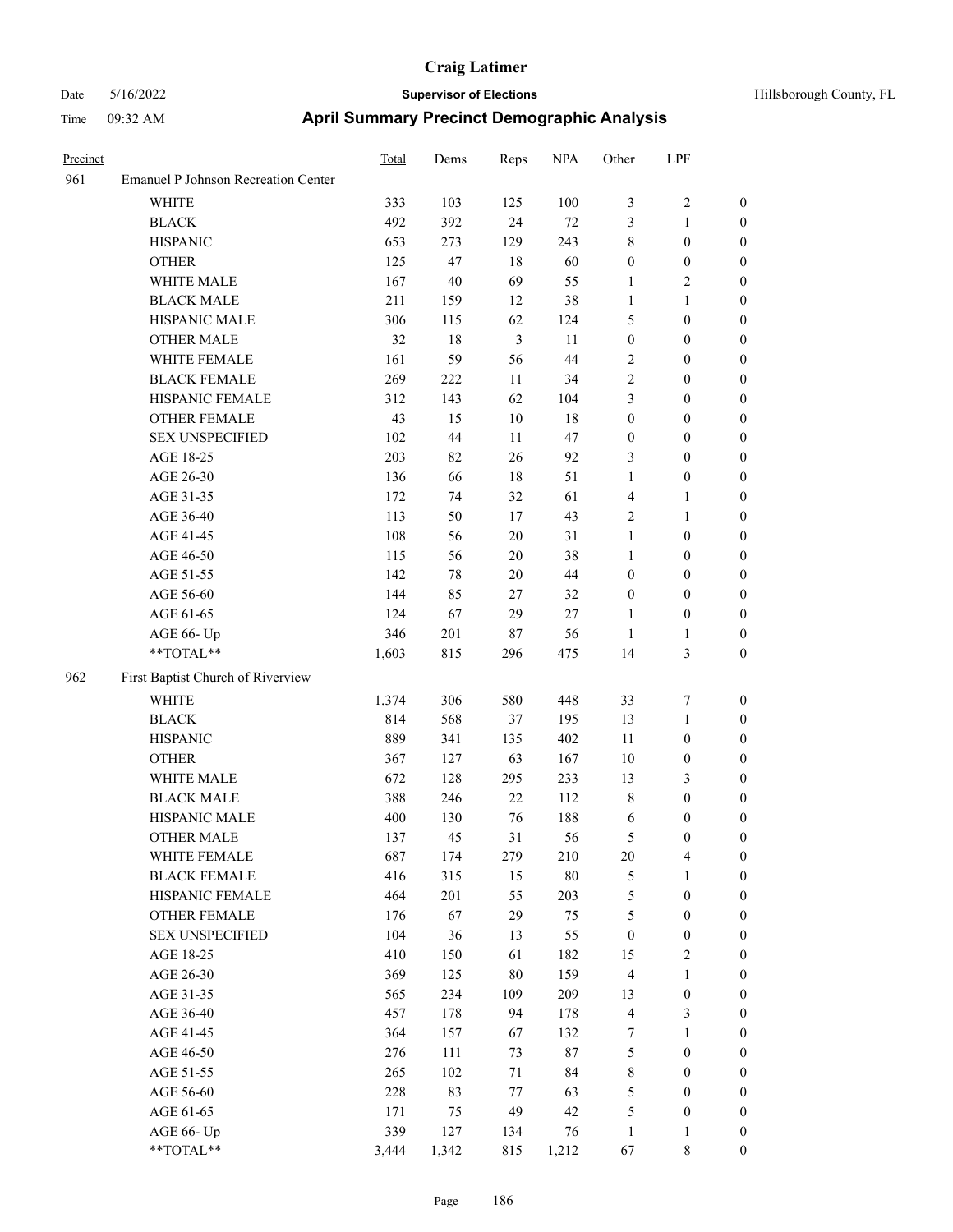| Precinct |                                                           | Total            | Dems             | Reps             | <b>NPA</b>               | Other            | LPF              |                  |
|----------|-----------------------------------------------------------|------------------|------------------|------------------|--------------------------|------------------|------------------|------------------|
| 963      | Emanuel P Johnson Recreation Center                       |                  |                  |                  |                          |                  |                  |                  |
|          | WHITE                                                     | 26               | 6                | $\mathbf{9}$     | 10                       | $\boldsymbol{0}$ | $\mathbf{1}$     | $\boldsymbol{0}$ |
|          | <b>BLACK</b>                                              | 1                | 1                | $\boldsymbol{0}$ | $\boldsymbol{0}$         | $\boldsymbol{0}$ | $\boldsymbol{0}$ | $\boldsymbol{0}$ |
|          | <b>HISPANIC</b>                                           | 20               | 13               | 3                | $\overline{4}$           | $\boldsymbol{0}$ | $\boldsymbol{0}$ | 0                |
|          | <b>OTHER</b>                                              | 9                | $\overline{4}$   | $\boldsymbol{0}$ | 5                        | $\boldsymbol{0}$ | $\boldsymbol{0}$ | $\boldsymbol{0}$ |
|          | WHITE MALE                                                | 19               | 4                | 8                | 7                        | $\boldsymbol{0}$ | $\boldsymbol{0}$ | $\boldsymbol{0}$ |
|          | <b>BLACK MALE</b>                                         | $\mathbf{1}$     | 1                | $\boldsymbol{0}$ | $\boldsymbol{0}$         | $\boldsymbol{0}$ | $\boldsymbol{0}$ | $\boldsymbol{0}$ |
|          | HISPANIC MALE                                             | 14               | 8                | $\overline{2}$   | 4                        | $\boldsymbol{0}$ | $\boldsymbol{0}$ | $\boldsymbol{0}$ |
|          | <b>OTHER MALE</b>                                         | $\mathfrak{2}$   | $\overline{c}$   | $\boldsymbol{0}$ | $\boldsymbol{0}$         | $\boldsymbol{0}$ | $\boldsymbol{0}$ | $\overline{0}$   |
|          | WHITE FEMALE                                              | 7                | $\overline{c}$   | $\mathbf{1}$     | 3                        | $\boldsymbol{0}$ | $\mathbf{1}$     | $\boldsymbol{0}$ |
|          | <b>BLACK FEMALE</b>                                       | $\boldsymbol{0}$ | $\boldsymbol{0}$ | $\boldsymbol{0}$ | $\boldsymbol{0}$         | $\boldsymbol{0}$ | $\boldsymbol{0}$ | $\boldsymbol{0}$ |
|          | HISPANIC FEMALE                                           | 6                | 5                | 1                | $\boldsymbol{0}$         | $\boldsymbol{0}$ | $\boldsymbol{0}$ | 0                |
|          | OTHER FEMALE                                              | 4                | 1                | $\boldsymbol{0}$ | 3                        | $\boldsymbol{0}$ | $\boldsymbol{0}$ | 0                |
|          | <b>SEX UNSPECIFIED</b>                                    | 3                | 1                | $\boldsymbol{0}$ | 2                        | $\boldsymbol{0}$ | $\boldsymbol{0}$ | 0                |
|          | AGE 18-25                                                 | 7                | 1                | $\overline{2}$   | $\overline{\mathcal{L}}$ | $\boldsymbol{0}$ | $\boldsymbol{0}$ | 0                |
|          | AGE 26-30                                                 | 3                | $\boldsymbol{0}$ | 1                | 2                        | $\boldsymbol{0}$ | $\boldsymbol{0}$ | $\boldsymbol{0}$ |
|          | AGE 31-35                                                 | $\mathfrak{2}$   | $\mathbf{1}$     | $\boldsymbol{0}$ | $\mathbf{1}$             | $\boldsymbol{0}$ | $\boldsymbol{0}$ | $\boldsymbol{0}$ |
|          | AGE 36-40                                                 | $\overline{4}$   | $\mathbf{1}$     | 1                | $\mathbf{1}$             | $\boldsymbol{0}$ | $\mathbf{1}$     | $\boldsymbol{0}$ |
|          | AGE 41-45                                                 | 7                | 5                | $\boldsymbol{0}$ | 2                        | $\boldsymbol{0}$ | $\boldsymbol{0}$ | 0                |
|          | AGE 46-50                                                 | $\mathbf{1}$     | $\mathbf{1}$     | $\boldsymbol{0}$ | 0                        | $\boldsymbol{0}$ | $\boldsymbol{0}$ | $\boldsymbol{0}$ |
|          | AGE 51-55                                                 | 7                | $\overline{c}$   | 1                | 4                        | $\boldsymbol{0}$ | $\boldsymbol{0}$ | $\boldsymbol{0}$ |
|          | AGE 56-60                                                 | 6                | $\overline{c}$   | 4                | $\boldsymbol{0}$         | $\boldsymbol{0}$ | $\boldsymbol{0}$ | 0                |
|          | AGE 61-65                                                 | 9                | 6                | $\boldsymbol{0}$ | 3                        | $\boldsymbol{0}$ | $\boldsymbol{0}$ | 0                |
|          | AGE 66- Up                                                | 10               | 5                | 3                | 2                        | $\boldsymbol{0}$ | $\boldsymbol{0}$ | 0                |
|          | $**TOTAL**$                                               | 56               | 24               | 12               | 19                       | $\boldsymbol{0}$ | $\mathbf{1}$     | $\boldsymbol{0}$ |
| 964      | Reach City Church                                         |                  |                  |                  |                          |                  |                  |                  |
|          | <b>WHITE</b>                                              | 107              | 33               | 37               | 31                       | 4                | $\overline{c}$   | $\boldsymbol{0}$ |
|          | <b>BLACK</b>                                              | 253              | 183              | 11               | 57                       | 2                | $\boldsymbol{0}$ | $\boldsymbol{0}$ |
|          | <b>HISPANIC</b>                                           | 147              | 70               | 17               | 56                       | 4                | $\boldsymbol{0}$ | $\boldsymbol{0}$ |
|          | <b>OTHER</b>                                              | 54               | 22               | $\mathfrak{Z}$   | 26                       | 3                | $\boldsymbol{0}$ | $\boldsymbol{0}$ |
|          | WHITE MALE                                                | 44               | 13               | 20               | $\mathbf{9}$             | $\mathbf{1}$     | $\mathbf{1}$     | 0                |
|          | <b>BLACK MALE</b>                                         | 77               | 44               | 6                | 26                       | $\mathbf{1}$     | $\boldsymbol{0}$ | $\boldsymbol{0}$ |
|          | HISPANIC MALE                                             | 62               | 23               | $\overline{9}$   | 28                       | 2                | $\boldsymbol{0}$ | 0                |
|          | <b>OTHER MALE</b>                                         | 11               | 3                | $\overline{2}$   | 4                        | $\overline{c}$   | $\boldsymbol{0}$ | $\boldsymbol{0}$ |
|          | WHITE FEMALE                                              | 61               | 20               | 16               | 21                       | 3                | $\mathbf{1}$     | 0                |
|          | <b>BLACK FEMALE</b>                                       | 175              | 139              | $\sqrt{5}$       | 30                       | $\mathbf{1}$     | $\boldsymbol{0}$ | 0                |
|          | HISPANIC FEMALE                                           | 82               | 46               | $\,$ 8 $\,$      | 26                       | 2                | $\boldsymbol{0}$ | $\overline{0}$   |
|          | OTHER FEMALE                                              | $28\,$           | 12               | $\mathbf{1}$     | 14                       | $\mathbf{1}$     | $\boldsymbol{0}$ | $\overline{0}$   |
|          | <b>SEX UNSPECIFIED</b>                                    | 21               | $\,$ 8 $\,$      | $\mathbf{1}$     | 12                       | $\boldsymbol{0}$ | $\boldsymbol{0}$ | $\boldsymbol{0}$ |
|          | AGE 18-25                                                 | 102              | 49               | 10               | 39                       | $\overline{4}$   | $\boldsymbol{0}$ | $\overline{0}$   |
|          | AGE 26-30                                                 | 74               | 34               | $10\,$           | 26                       | 4                | $\boldsymbol{0}$ | $\overline{0}$   |
|          | AGE 31-35                                                 | 68               | 34               | $\tau$           | 23                       | $\sqrt{2}$       | $\sqrt{2}$       | $\overline{0}$   |
|          | AGE 36-40                                                 | 74               | 50               | $\boldsymbol{7}$ | $17\,$                   | $\boldsymbol{0}$ | $\boldsymbol{0}$ | $\overline{0}$   |
|          | AGE 41-45                                                 | 66               | 35               | $\,8\,$          | 23                       | $\boldsymbol{0}$ | $\boldsymbol{0}$ | $\boldsymbol{0}$ |
|          | AGE 46-50                                                 | 46               | 23               | $\,$ 8 $\,$      | 15                       | $\boldsymbol{0}$ | $\boldsymbol{0}$ | 0                |
|          | AGE 51-55                                                 | 41               | 23               | 6                | $\mathbf{9}$             | 3                | $\boldsymbol{0}$ | $\boldsymbol{0}$ |
|          | AGE 56-60                                                 | 29               | 23               | $\mathbf{1}$     | 5                        | $\boldsymbol{0}$ | $\boldsymbol{0}$ | $\boldsymbol{0}$ |
|          | AGE 61-65                                                 | 14               | $\,$ 8 $\,$      | $\sqrt{2}$       | $\overline{\mathbf{4}}$  | $\boldsymbol{0}$ | $\boldsymbol{0}$ | $\boldsymbol{0}$ |
|          | AGE 66- Up                                                | 47               | 29               | 9                | 9                        | $\boldsymbol{0}$ | $\boldsymbol{0}$ | $\boldsymbol{0}$ |
|          | $\mathrm{*}\mathrm{*}\mathrm{TOTAL} \mathrm{*}\mathrm{*}$ | 561              | 308              | 68               | 170                      | 13               | $\overline{2}$   | $\boldsymbol{0}$ |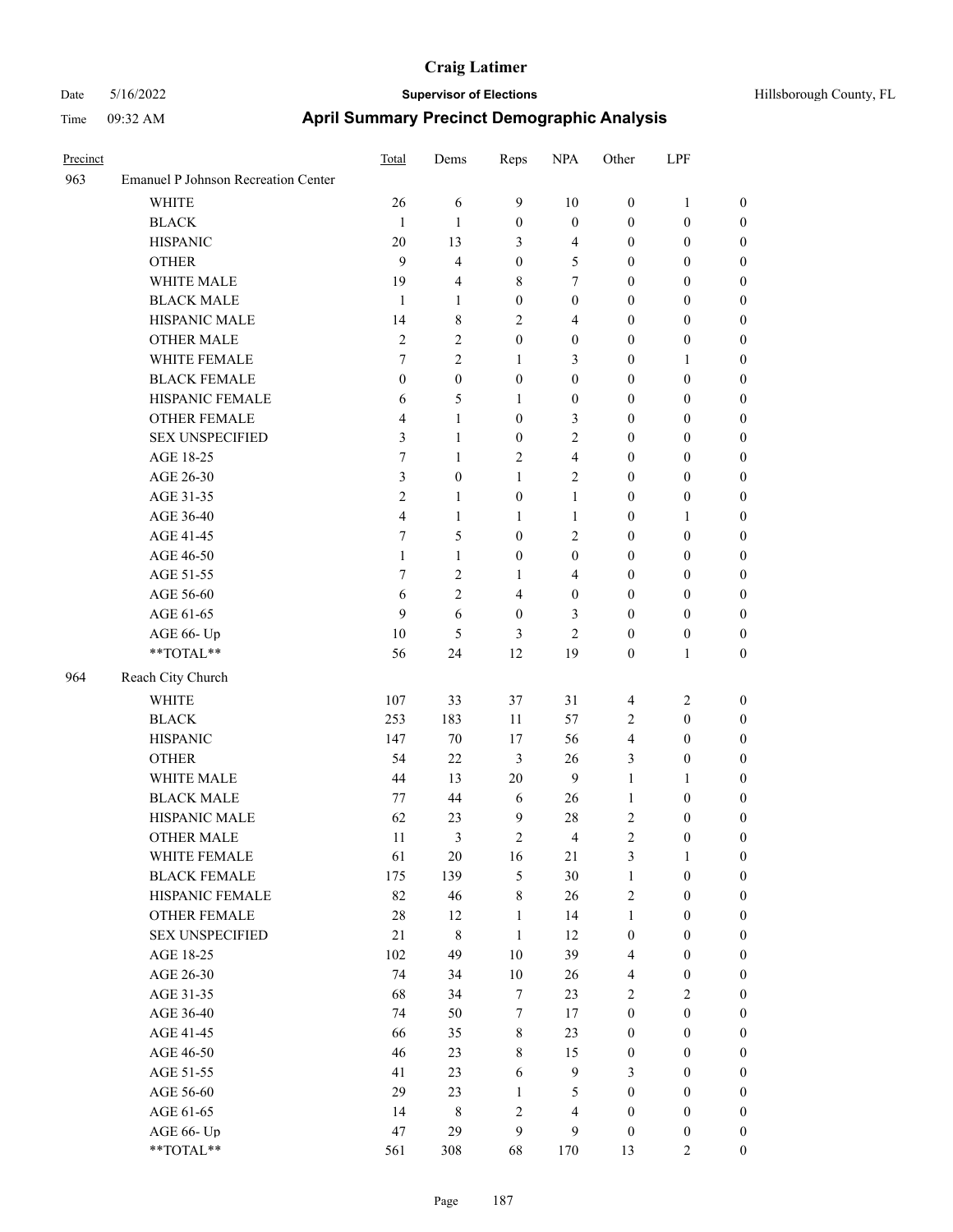| Hillsborough County, FL |  |  |
|-------------------------|--|--|
|-------------------------|--|--|

| Precinct |                                     | Total | Dems   | Reps   | <b>NPA</b> | Other            | LPF              |                  |
|----------|-------------------------------------|-------|--------|--------|------------|------------------|------------------|------------------|
| 965      | Progress Village Civic Center       |       |        |        |            |                  |                  |                  |
|          | WHITE                               | 335   | 112    | 117    | 100        | 6                | $\boldsymbol{0}$ | $\boldsymbol{0}$ |
|          | <b>BLACK</b>                        | 1,441 | 1,190  | 37     | 206        | 7                | $\mathbf{1}$     | $\boldsymbol{0}$ |
|          | <b>HISPANIC</b>                     | 338   | 162    | 57     | 115        | 3                | $\mathbf{1}$     | $\boldsymbol{0}$ |
|          | <b>OTHER</b>                        | 203   | 89     | 25     | 86         | $\mathbf{2}$     | $\mathbf{1}$     | 0                |
|          | WHITE MALE                          | 152   | 42     | 57     | 51         | $\mathbf{2}$     | $\boldsymbol{0}$ | 0                |
|          | <b>BLACK MALE</b>                   | 581   | 451    | 22     | 105        | $\mathbf{2}$     | $\mathbf{1}$     | 0                |
|          | HISPANIC MALE                       | 135   | 56     | 24     | 54         | $\boldsymbol{0}$ | $\mathbf{1}$     | $\boldsymbol{0}$ |
|          | <b>OTHER MALE</b>                   | 54    | 23     | 9      | $20\,$     | 1                | 1                | $\boldsymbol{0}$ |
|          | WHITE FEMALE                        | 180   | $70\,$ | 60     | 46         | 4                | $\boldsymbol{0}$ | $\boldsymbol{0}$ |
|          | <b>BLACK FEMALE</b>                 | 834   | 719    | 14     | 96         | 5                | $\boldsymbol{0}$ | $\boldsymbol{0}$ |
|          | HISPANIC FEMALE                     | 196   | 103    | 33     | 57         | 3                | $\boldsymbol{0}$ | $\boldsymbol{0}$ |
|          | OTHER FEMALE                        | 82    | 42     | 12     | $27\,$     | $\mathbf{1}$     | $\boldsymbol{0}$ | $\boldsymbol{0}$ |
|          | <b>SEX UNSPECIFIED</b>              | 103   | 47     | 5      | 51         | $\boldsymbol{0}$ | $\boldsymbol{0}$ | $\boldsymbol{0}$ |
|          | AGE 18-25                           | 227   | 130    | 16     | 79         | 1                | 1                | 0                |
|          | AGE 26-30                           | 219   | 119    | 25     | 73         | $\overline{c}$   | $\boldsymbol{0}$ | 0                |
|          | AGE 31-35                           | 270   | 167    | $30\,$ | 71         | 2                | $\boldsymbol{0}$ | 0                |
|          | AGE 36-40                           | 217   | 116    | 29     | 68         | 3                | $\mathbf{1}$     | 0                |
|          | AGE 41-45                           | 172   | 98     | 14     | 57         | $\overline{c}$   | 1                | $\boldsymbol{0}$ |
|          | AGE 46-50                           | 164   | 107    | 26     | 30         | $\mathbf{1}$     | $\boldsymbol{0}$ | $\boldsymbol{0}$ |
|          | AGE 51-55                           | 183   | 131    | 16     | 35         | $\mathbf{1}$     | $\boldsymbol{0}$ | $\boldsymbol{0}$ |
|          | AGE 56-60                           | 182   | 133    | $20\,$ | 28         | $\mathbf{1}$     | $\boldsymbol{0}$ | $\boldsymbol{0}$ |
|          | AGE 61-65                           | 149   | 108    | 18     | $20\,$     | 3                | $\boldsymbol{0}$ | $\boldsymbol{0}$ |
|          | AGE 66- Up                          | 534   | 444    | $42\,$ | 46         | $\overline{c}$   | $\boldsymbol{0}$ | 0                |
|          | **TOTAL**                           | 2,317 | 1,553  | 236    | 507        | 18               | $\mathfrak{Z}$   | $\boldsymbol{0}$ |
| 966      | Emanuel P Johnson Recreation Center |       |        |        |            |                  |                  |                  |
|          | WHITE                               | 868   | 220    | 334    | 291        | 18               | $\mathfrak{S}$   | $\boldsymbol{0}$ |
|          | <b>BLACK</b>                        | 321   | 212    | 14     | 88         | 6                | $\mathbf{1}$     | 0                |
|          | <b>HISPANIC</b>                     | 591   | 225    | 105    | 256        | 5                | $\boldsymbol{0}$ | 0                |
|          | <b>OTHER</b>                        | 176   | 53     | 32     | 90         | $\mathbf{1}$     | $\boldsymbol{0}$ | 0                |
|          | WHITE MALE                          | 420   | 92     | 167    | 148        | 10               | 3                | $\boldsymbol{0}$ |
|          | <b>BLACK MALE</b>                   | 154   | 103    | $\tau$ | 39         | 5                | $\boldsymbol{0}$ | $\boldsymbol{0}$ |
|          | HISPANIC MALE                       | 280   | 103    | 53     | 121        | 3                | $\boldsymbol{0}$ | 0                |
|          | <b>OTHER MALE</b>                   | 69    | 19     | 9      | 41         | $\boldsymbol{0}$ | $\boldsymbol{0}$ | $\boldsymbol{0}$ |
|          | WHITE FEMALE                        | 437   | 126    | 160    | 141        | $\,$ 8 $\,$      | $\sqrt{2}$       | $\boldsymbol{0}$ |
|          | <b>BLACK FEMALE</b>                 | 162   | 107    | $\tau$ | 46         | $\mathbf{1}$     | $\mathbf{1}$     | 0                |
|          | HISPANIC FEMALE                     | 300   | 121    | 49     | 128        | $\sqrt{2}$       | $\boldsymbol{0}$ | 0                |
|          | OTHER FEMALE                        | 69    | 24     | 14     | 30         | $\mathbf{1}$     | $\boldsymbol{0}$ | 0                |
|          | <b>SEX UNSPECIFIED</b>              | 65    | 15     | 19     | 31         | $\boldsymbol{0}$ | $\boldsymbol{0}$ | 0                |
|          | AGE 18-25                           | 248   | 88     | 39     | 115        | 5                | $\mathbf{1}$     | $\boldsymbol{0}$ |
|          | AGE 26-30                           | 299   | 110    | 64     | 120        | 5                | $\boldsymbol{0}$ | $\boldsymbol{0}$ |
|          | AGE 31-35                           | 281   | 108    | 47     | 120        | 3                | $\mathfrak{Z}$   | $\boldsymbol{0}$ |
|          | AGE 36-40                           | 226   | 77     | 46     | 99         | 3                | $\mathbf{1}$     | $\boldsymbol{0}$ |
|          | AGE 41-45                           | 156   | 69     | 31     | 54         | $\boldsymbol{2}$ | $\boldsymbol{0}$ | $\boldsymbol{0}$ |
|          | AGE 46-50                           | 152   | 49     | 45     | 55         | $\sqrt{2}$       | $\mathbf{1}$     | $\overline{0}$   |
|          | AGE 51-55                           | 151   | 58     | 41     | 47         | 5                | $\boldsymbol{0}$ | $\overline{0}$   |
|          | AGE 56-60                           | 142   | 41     | 52     | 46         | $\mathfrak{Z}$   | $\boldsymbol{0}$ | $\boldsymbol{0}$ |
|          | AGE 61-65                           | 97    | 36     | 34     | 26         | $\mathbf{1}$     | $\boldsymbol{0}$ | 0                |
|          | AGE 66- Up                          | 204   | 74     | 86     | 43         | $\mathbf{1}$     | $\boldsymbol{0}$ | 0                |
|          | $**TOTAL**$                         | 1,956 | 710    | 485    | 725        | $30\,$           | 6                | $\boldsymbol{0}$ |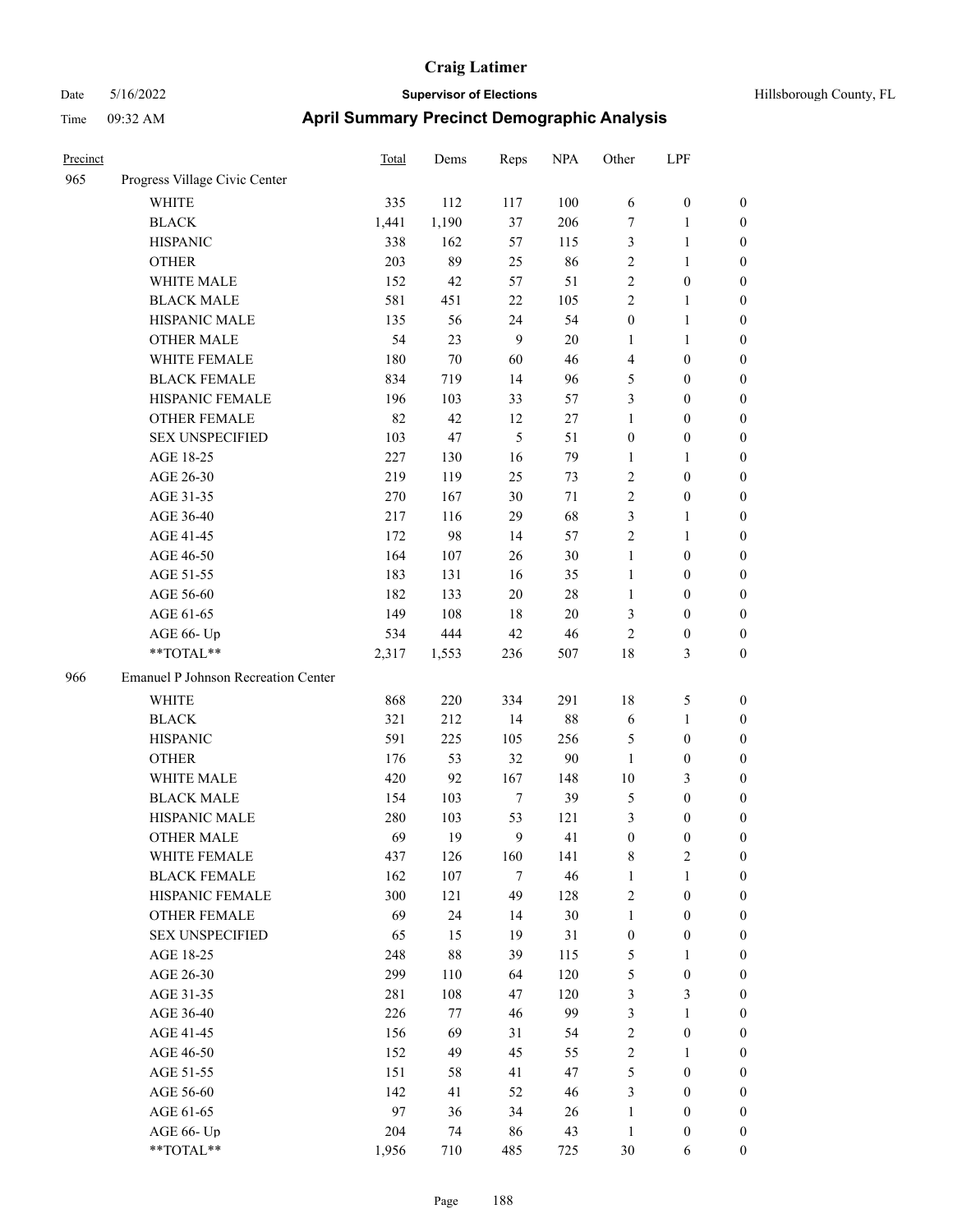| Precinct |                                   | Total | Dems        | Reps             | <b>NPA</b> | Other            | LPF                     |                  |
|----------|-----------------------------------|-------|-------------|------------------|------------|------------------|-------------------------|------------------|
| 967      | Blessed Sacrament Catholic Church |       |             |                  |            |                  |                         |                  |
|          | WHITE                             | 304   | 115         | 94               | 92         | $\sqrt{2}$       | $\mathbf{1}$            | $\boldsymbol{0}$ |
|          | <b>BLACK</b>                      | 752   | 591         | 17               | 134        | 9                | 1                       | $\boldsymbol{0}$ |
|          | <b>HISPANIC</b>                   | 567   | 248         | 99               | 216        | 3                | 1                       | $\boldsymbol{0}$ |
|          | <b>OTHER</b>                      | 142   | 60          | 20               | 62         | $\boldsymbol{0}$ | $\boldsymbol{0}$        | $\boldsymbol{0}$ |
|          | WHITE MALE                        | 133   | 45          | 49               | 38         | $\boldsymbol{0}$ | 1                       | $\boldsymbol{0}$ |
|          | <b>BLACK MALE</b>                 | 310   | 228         | 11               | 64         | 6                | $\mathbf{1}$            | $\boldsymbol{0}$ |
|          | HISPANIC MALE                     | 258   | 103         | 55               | 99         | $\mathbf{1}$     | $\boldsymbol{0}$        | $\boldsymbol{0}$ |
|          | <b>OTHER MALE</b>                 | 45    | $18\,$      | $\overline{7}$   | $20\,$     | $\boldsymbol{0}$ | $\boldsymbol{0}$        | $\boldsymbol{0}$ |
|          | WHITE FEMALE                      | 168   | 68          | 44               | 54         | $\sqrt{2}$       | $\boldsymbol{0}$        | $\boldsymbol{0}$ |
|          | <b>BLACK FEMALE</b>               | 417   | 341         | 6                | 67         | $\mathfrak{Z}$   | $\boldsymbol{0}$        | $\boldsymbol{0}$ |
|          | HISPANIC FEMALE                   | 279   | 135         | 36               | 105        | $\sqrt{2}$       | 1                       | $\boldsymbol{0}$ |
|          | <b>OTHER FEMALE</b>               | 54    | $28\,$      | $\overline{7}$   | 19         | $\boldsymbol{0}$ | $\boldsymbol{0}$        | $\boldsymbol{0}$ |
|          | <b>SEX UNSPECIFIED</b>            | 101   | 48          | 15               | 38         | $\boldsymbol{0}$ | $\boldsymbol{0}$        | $\boldsymbol{0}$ |
|          | AGE 18-25                         | 243   | 125         | 12               | 105        | 1                | $\boldsymbol{0}$        | $\boldsymbol{0}$ |
|          | AGE 26-30                         | 174   | 97          | 9                | 65         | $\mathfrak{Z}$   | $\boldsymbol{0}$        | $\boldsymbol{0}$ |
|          | AGE 31-35                         | 181   | 98          | 23               | 56         | 3                | 1                       | $\boldsymbol{0}$ |
|          | AGE 36-40                         | 148   | 86          | 12               | 49         | 1                | $\boldsymbol{0}$        | $\boldsymbol{0}$ |
|          | AGE 41-45                         | 145   | 78          | 21               | 44         | $\mathbf{1}$     | 1                       | $\boldsymbol{0}$ |
|          | AGE 46-50                         | 141   | 84          | 17               | 37         | $\sqrt{2}$       | 1                       | $\boldsymbol{0}$ |
|          | AGE 51-55                         | 156   | 96          | 25               | 33         | $\sqrt{2}$       | $\boldsymbol{0}$        | $\boldsymbol{0}$ |
|          | AGE 56-60                         | 144   | 82          | 26               | 35         | $\mathbf{1}$     | $\boldsymbol{0}$        | $\boldsymbol{0}$ |
|          | AGE 61-65                         | 132   | $8\sqrt{1}$ | $20\,$           | 31         | $\boldsymbol{0}$ | $\boldsymbol{0}$        | $\boldsymbol{0}$ |
|          | AGE 66- Up                        | 301   | 187         | 65               | 49         | $\boldsymbol{0}$ | $\boldsymbol{0}$        | $\boldsymbol{0}$ |
|          | **TOTAL**                         | 1,765 | 1,014       | 230              | 504        | 14               | 3                       | $\boldsymbol{0}$ |
| 968      | 78th Street Community Library     |       |             |                  |            |                  |                         |                  |
|          | WHITE                             | 879   | 283         | 288              | 288        | 13               | 7                       | $\boldsymbol{0}$ |
|          | <b>BLACK</b>                      | 912   | 687         | 24               | 193        | $\,$ 8 $\,$      | $\boldsymbol{0}$        | $\boldsymbol{0}$ |
|          | <b>HISPANIC</b>                   | 797   | 315         | 124              | 351        | 6                | 1                       | $\boldsymbol{0}$ |
|          | <b>OTHER</b>                      | 342   | 120         | 62               | 154        | $\overline{4}$   | 2                       | $\boldsymbol{0}$ |
|          | WHITE MALE                        | 400   | 104         | 146              | 135        | 8                | 7                       | $\boldsymbol{0}$ |
|          | <b>BLACK MALE</b>                 | 385   | 268         | 15               | 99         | 3                | $\boldsymbol{0}$        | $\boldsymbol{0}$ |
|          | HISPANIC MALE                     | 357   | 122         | 68               | 164        | $\sqrt{2}$       | 1                       | $\boldsymbol{0}$ |
|          | <b>OTHER MALE</b>                 | 108   | 38          | 24               | 44         | $\overline{c}$   | $\mathbf{0}$            | $\boldsymbol{0}$ |
|          | WHITE FEMALE                      | 474   | 176         | 142              | 151        | $\mathfrak s$    | $\boldsymbol{0}$        | $\boldsymbol{0}$ |
|          | <b>BLACK FEMALE</b>               | 516   | 414         | $\boldsymbol{9}$ | $88\,$     | $\sqrt{5}$       | $\boldsymbol{0}$        | $\boldsymbol{0}$ |
|          | HISPANIC FEMALE                   | 423   | 184         | 52               | 183        | $\overline{4}$   | $\boldsymbol{0}$        | $\boldsymbol{0}$ |
|          | OTHER FEMALE                      | 158   | 63          | $26\,$           | 67         | $\mathbf{1}$     | 1                       | $\boldsymbol{0}$ |
|          | <b>SEX UNSPECIFIED</b>            | 109   | 36          | 16               | 55         | $\mathbf{1}$     | $\mathbf{1}$            | $\boldsymbol{0}$ |
|          | AGE 18-25                         | 373   | 163         | 49               | 156        | $\mathfrak s$    | $\boldsymbol{0}$        | $\boldsymbol{0}$ |
|          | AGE 26-30                         | 384   | 180         | 52               | 150        | $\sqrt{2}$       | $\boldsymbol{0}$        | $\boldsymbol{0}$ |
|          | AGE 31-35                         | 362   | 156         | 62               | 135        | $\sqrt{5}$       | 4                       | $\boldsymbol{0}$ |
|          | AGE 36-40                         | 318   | 135         | 51               | 125        | $\sqrt{5}$       | $\overline{\mathbf{c}}$ | $\boldsymbol{0}$ |
|          | AGE 41-45                         | 247   | 116         | 37               | 91         | $\sqrt{2}$       | $\mathbf{1}$            | $\boldsymbol{0}$ |
|          | AGE 46-50                         | 210   | 98          | 40               | $70\,$     | $\mathbf{1}$     | $\mathbf{1}$            | $\boldsymbol{0}$ |
|          | AGE 51-55                         | 243   | 116         | 49               | 74         | $\mathfrak{Z}$   | 1                       | $\boldsymbol{0}$ |
|          | AGE 56-60                         | 232   | 113         | 52               | 63         | $\mathfrak{Z}$   | 1                       | $\boldsymbol{0}$ |
|          | AGE 61-65                         | 204   | 119         | 39               | $44\,$     | $\sqrt{2}$       | $\boldsymbol{0}$        | $\boldsymbol{0}$ |
|          | AGE 66- Up                        | 357   | 209         | 67               | 78         | $\mathfrak{Z}$   | $\boldsymbol{0}$        | $\mathbf{0}$     |
|          | **TOTAL**                         | 2,930 | 1,405       | 498              | 986        | 31               | $10\,$                  | $\boldsymbol{0}$ |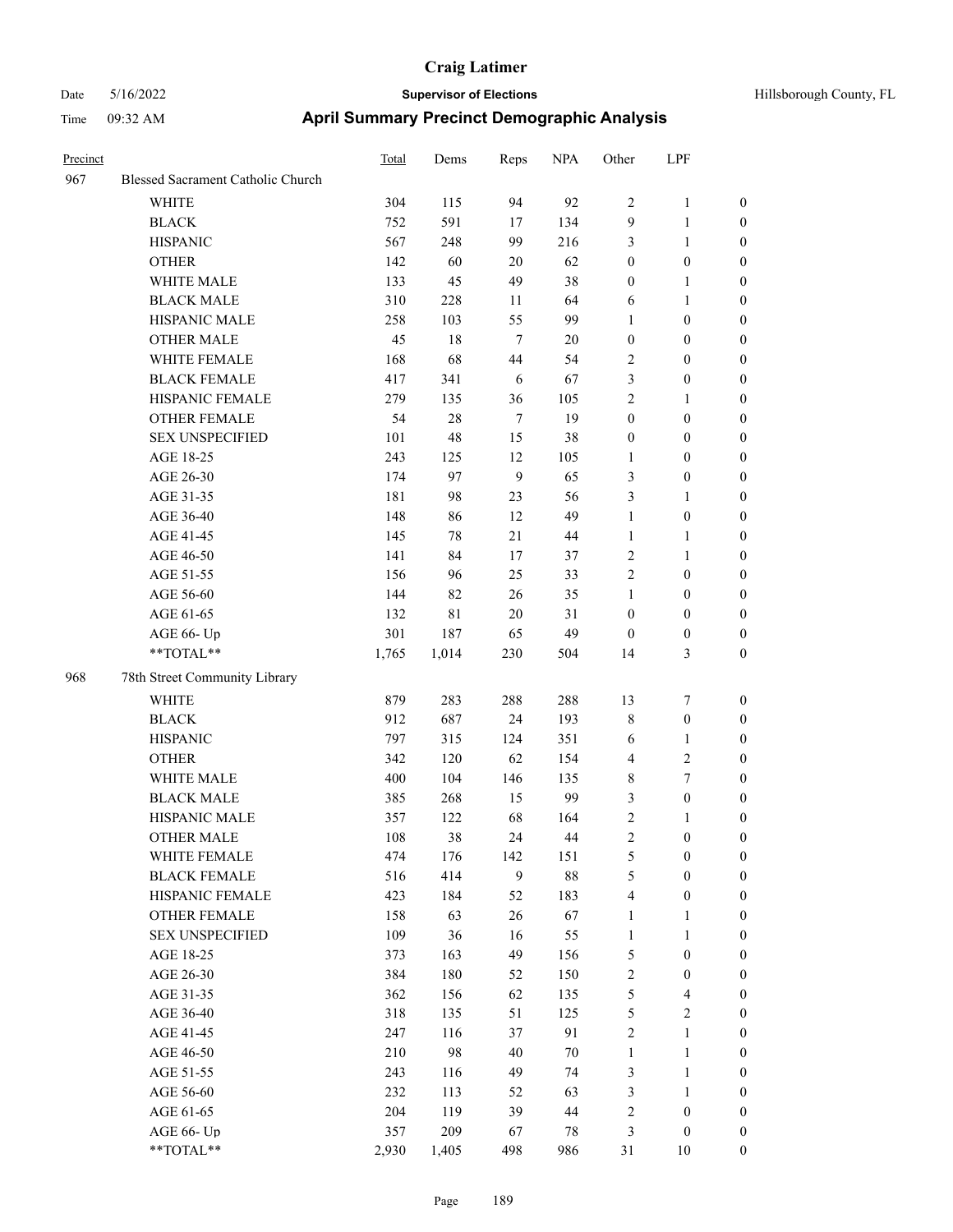| Hillsborough County, FL |  |
|-------------------------|--|
|                         |  |

| Precinct |                                   | <b>Total</b> | Dems           | Reps             | <b>NPA</b>     | Other            | LPF              |                  |
|----------|-----------------------------------|--------------|----------------|------------------|----------------|------------------|------------------|------------------|
| 969      | Blessed Sacrament Catholic Church |              |                |                  |                |                  |                  |                  |
|          | WHITE                             | 173          | 52             | 59               | 58             | $\overline{4}$   | $\boldsymbol{0}$ | $\mathbf{0}$     |
|          | <b>BLACK</b>                      | 53           | 42             | 1                | $\tau$         | $\mathbf{2}$     | 1                | $\boldsymbol{0}$ |
|          | <b>HISPANIC</b>                   | 144          | 52             | 46               | 45             | 1                | $\boldsymbol{0}$ | $\boldsymbol{0}$ |
|          | <b>OTHER</b>                      | 46           | 15             | 11               | 20             | $\boldsymbol{0}$ | $\boldsymbol{0}$ | $\boldsymbol{0}$ |
|          | WHITE MALE                        | 85           | 18             | 39               | 26             | $\mathbf{2}$     | $\boldsymbol{0}$ | $\boldsymbol{0}$ |
|          | <b>BLACK MALE</b>                 | 26           | 19             | 1                | $\mathfrak{Z}$ | $\mathbf{2}$     | $\mathbf{1}$     | $\boldsymbol{0}$ |
|          | HISPANIC MALE                     | 67           | 26             | 25               | 16             | $\boldsymbol{0}$ | $\boldsymbol{0}$ | $\boldsymbol{0}$ |
|          | <b>OTHER MALE</b>                 | 18           | $\,$ 8 $\,$    | $\overline{4}$   | 6              | $\boldsymbol{0}$ | $\mathbf{0}$     | $\boldsymbol{0}$ |
|          | <b>WHITE FEMALE</b>               | 85           | 34             | 18               | 31             | $\overline{2}$   | $\overline{0}$   | $\boldsymbol{0}$ |
|          | <b>BLACK FEMALE</b>               | 27           | 23             | $\boldsymbol{0}$ | $\overline{4}$ | $\boldsymbol{0}$ | $\boldsymbol{0}$ | $\boldsymbol{0}$ |
|          | HISPANIC FEMALE                   | 72           | 24             | 18               | 29             | 1                | $\boldsymbol{0}$ | $\boldsymbol{0}$ |
|          | <b>OTHER FEMALE</b>               | 13           | 6              | 3                | $\overline{4}$ | $\boldsymbol{0}$ | $\boldsymbol{0}$ | $\boldsymbol{0}$ |
|          | <b>SEX UNSPECIFIED</b>            | 23           | 3              | 9                | 11             | $\boldsymbol{0}$ | $\mathbf{0}$     | $\boldsymbol{0}$ |
|          | AGE 18-25                         | 39           | 15             | 8                | 16             | $\mathbf{0}$     | $\mathbf{0}$     | $\boldsymbol{0}$ |
|          | AGE 26-30                         | 28           | $\tau$         | 6                | 15             | $\boldsymbol{0}$ | $\boldsymbol{0}$ | $\boldsymbol{0}$ |
|          | AGE 31-35                         | 26           | 12             | 3                | 9              | $\mathbf{2}$     | $\boldsymbol{0}$ | $\boldsymbol{0}$ |
|          | AGE 36-40                         | 33           | 5              | 5                | 22             | $\mathbf{1}$     | $\boldsymbol{0}$ | $\boldsymbol{0}$ |
|          | AGE 41-45                         | 42           | 17             | 9                | 15             | 1                | $\boldsymbol{0}$ | $\boldsymbol{0}$ |
|          | AGE 46-50                         | 38           | 12             | 13               | 13             | $\boldsymbol{0}$ | $\boldsymbol{0}$ | $\boldsymbol{0}$ |
|          | AGE 51-55                         | 40           | 17             | 14               | 8              | $\mathbf{1}$     | $\boldsymbol{0}$ | $\boldsymbol{0}$ |
|          | AGE 56-60                         | 46           | 14             | 16               | 16             | $\boldsymbol{0}$ | $\boldsymbol{0}$ | $\boldsymbol{0}$ |
|          | AGE 61-65                         | 38           | 12             | 19               | 6              | 1                | $\boldsymbol{0}$ | $\boldsymbol{0}$ |
|          | AGE 66- Up                        | 86           | 50             | 24               | 10             | 1                | 1                | $\boldsymbol{0}$ |
|          | **TOTAL**                         | 416          | 161            | 117              | 130            | 7                | $\mathbf{1}$     | $\boldsymbol{0}$ |
| 970      | Blessed Sacrament Catholic Church |              |                |                  |                |                  |                  |                  |
|          | <b>WHITE</b>                      | 118          | 34             | 57               | 26             | 1                | $\boldsymbol{0}$ | $\boldsymbol{0}$ |
|          | <b>BLACK</b>                      | 17           | 11             | $\overline{2}$   | $\overline{4}$ | $\boldsymbol{0}$ | $\boldsymbol{0}$ | $\boldsymbol{0}$ |
|          | <b>HISPANIC</b>                   | 164          | 56             | 48               | 56             | $\overline{4}$   | $\boldsymbol{0}$ | $\boldsymbol{0}$ |
|          | <b>OTHER</b>                      | 30           | $\overline{4}$ | $\,8\,$          | 18             | $\boldsymbol{0}$ | $\boldsymbol{0}$ | $\boldsymbol{0}$ |
|          | <b>WHITE MALE</b>                 | 57           | 18             | 24               | 14             | 1                | $\boldsymbol{0}$ | $\boldsymbol{0}$ |
|          | <b>BLACK MALE</b>                 | 9            | 6              | $\overline{2}$   | $\mathbf{1}$   | $\boldsymbol{0}$ | $\boldsymbol{0}$ | $\boldsymbol{0}$ |
|          | HISPANIC MALE                     | 75           | 24             | 26               | 22             | 3                | $\boldsymbol{0}$ | $\boldsymbol{0}$ |
|          | <b>OTHER MALE</b>                 | 9            | $\theta$       | $\overline{4}$   | 5              | $\overline{0}$   | $\boldsymbol{0}$ | $\boldsymbol{0}$ |
|          | WHITE FEMALE                      | 60           | 16             | 32               | 12             | $\boldsymbol{0}$ | $\boldsymbol{0}$ | $\boldsymbol{0}$ |
|          | <b>BLACK FEMALE</b>               | $\tau$       | 5              | $\boldsymbol{0}$ | $\overline{2}$ | $\boldsymbol{0}$ | $\boldsymbol{0}$ | $\boldsymbol{0}$ |
|          | HISPANIC FEMALE                   | 79           | 29             | 18               | 31             | 1                | $\boldsymbol{0}$ | $\boldsymbol{0}$ |
|          | OTHER FEMALE                      | 6            | $\mathbf{1}$   | $\overline{2}$   | $\mathfrak{Z}$ | $\boldsymbol{0}$ | $\boldsymbol{0}$ | $\boldsymbol{0}$ |
|          | <b>SEX UNSPECIFIED</b>            | 27           | 6              | 7                | 14             | $\boldsymbol{0}$ | $\boldsymbol{0}$ | $\boldsymbol{0}$ |
|          | AGE 18-25                         | 46           | 15             | 6                | 24             | 1                | $\boldsymbol{0}$ | $\boldsymbol{0}$ |
|          | AGE 26-30                         | 34           | 12             | 16               | 6              | $\boldsymbol{0}$ | $\boldsymbol{0}$ | $\boldsymbol{0}$ |
|          | AGE 31-35                         | 20           | $\overline{4}$ | 3                | 13             | $\boldsymbol{0}$ | $\boldsymbol{0}$ | $\mathbf{0}$     |
|          | AGE 36-40                         | 23           | 6              | 6                | $\,$ 8 $\,$    | 3                | $\boldsymbol{0}$ | $\boldsymbol{0}$ |
|          | AGE 41-45                         | 25           | 9              | 6                | $10\,$         | $\boldsymbol{0}$ | $\mathbf{0}$     | $\boldsymbol{0}$ |
|          | AGE 46-50                         | 32           | $\mathbf{9}$   | $11\,$           | 12             | $\boldsymbol{0}$ | $\boldsymbol{0}$ | $\boldsymbol{0}$ |
|          | AGE 51-55                         | 29           | 13             | 11               | 5              | $\boldsymbol{0}$ | $\boldsymbol{0}$ | $\boldsymbol{0}$ |
|          | AGE 56-60                         | 32           | 9              | $18\,$           | 5              | $\boldsymbol{0}$ | $\boldsymbol{0}$ | $\boldsymbol{0}$ |
|          | AGE 61-65                         | 23           | 8              | $\tau$           | $\,$ 8 $\,$    | $\boldsymbol{0}$ | $\boldsymbol{0}$ | $\boldsymbol{0}$ |
|          | AGE 66- Up                        | 65           | $20\,$         | 31               | 13             | 1                | $\boldsymbol{0}$ | $\mathbf{0}$     |
|          | $**TOTAL**$                       | 329          | 105            | 115              | 104            | 5                | $\overline{0}$   | $\boldsymbol{0}$ |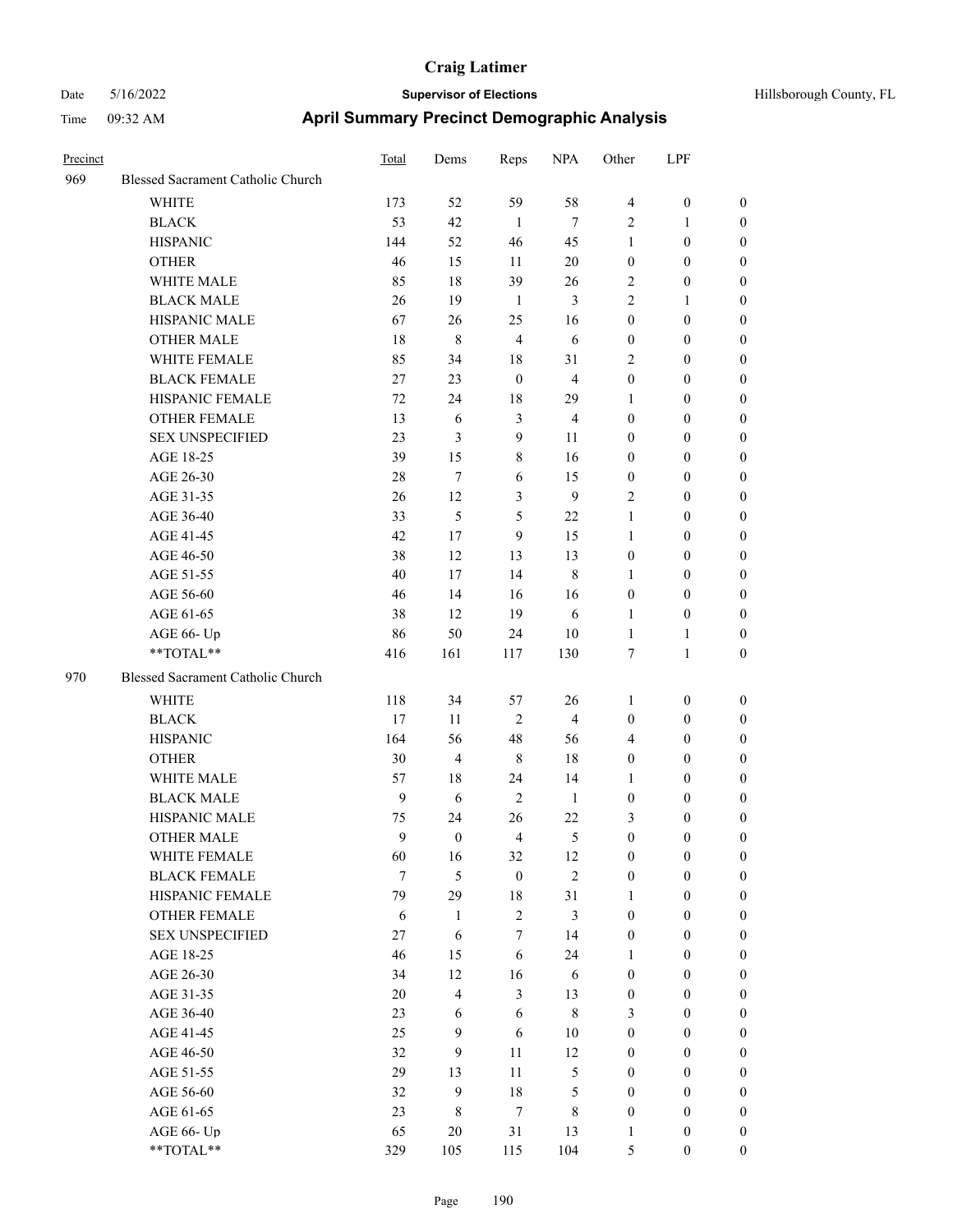| Precinct |                                   | Total | Dems   | Reps        | <b>NPA</b> | Other            | LPF              |                  |
|----------|-----------------------------------|-------|--------|-------------|------------|------------------|------------------|------------------|
| 971      | Blessed Sacrament Catholic Church |       |        |             |            |                  |                  |                  |
|          | <b>WHITE</b>                      | 417   | 162    | 130         | 119        | $\sqrt{5}$       | $\mathbf{1}$     | $\boldsymbol{0}$ |
|          | <b>BLACK</b>                      | 544   | 421    | 21          | 98         | $\overline{4}$   | $\boldsymbol{0}$ | $\boldsymbol{0}$ |
|          | <b>HISPANIC</b>                   | 765   | 322    | 126         | 313        | $\overline{4}$   | $\boldsymbol{0}$ | $\boldsymbol{0}$ |
|          | <b>OTHER</b>                      | 163   | 54     | 25          | 82         | $\overline{2}$   | $\boldsymbol{0}$ | $\boldsymbol{0}$ |
|          | WHITE MALE                        | 174   | 59     | 64          | 50         | $\mathbf{1}$     | $\boldsymbol{0}$ | $\boldsymbol{0}$ |
|          | <b>BLACK MALE</b>                 | 246   | 180    | 12          | 51         | 3                | $\boldsymbol{0}$ | $\boldsymbol{0}$ |
|          | HISPANIC MALE                     | 318   | 115    | 57          | 144        | $\sqrt{2}$       | $\boldsymbol{0}$ | $\boldsymbol{0}$ |
|          | <b>OTHER MALE</b>                 | 59    | 24     | $\tau$      | $27\,$     | $\mathbf{1}$     | $\boldsymbol{0}$ | $\boldsymbol{0}$ |
|          | WHITE FEMALE                      | 238   | 102    | 63          | 68         | $\overline{4}$   | 1                | $\boldsymbol{0}$ |
|          | <b>BLACK FEMALE</b>               | 291   | 234    | 9           | 47         | $\mathbf{1}$     | $\boldsymbol{0}$ | $\boldsymbol{0}$ |
|          | HISPANIC FEMALE                   | 425   | 199    | 61          | 163        | $\overline{2}$   | $\boldsymbol{0}$ | $\boldsymbol{0}$ |
|          | <b>OTHER FEMALE</b>               | 56    | 15     | 13          | $27\,$     | $\mathbf{1}$     | $\boldsymbol{0}$ | $\boldsymbol{0}$ |
|          | <b>SEX UNSPECIFIED</b>            | 82    | 31     | 16          | 35         | $\boldsymbol{0}$ | $\boldsymbol{0}$ | $\boldsymbol{0}$ |
|          | AGE 18-25                         | 230   | 108    | 22          | 96         | $\overline{4}$   | $\boldsymbol{0}$ | $\boldsymbol{0}$ |
|          | AGE 26-30                         | 157   | 65     | 13          | 78         | $\boldsymbol{0}$ | 1                | $\boldsymbol{0}$ |
|          | AGE 31-35                         | 180   | 92     | 14          | 73         | 1                | $\boldsymbol{0}$ | $\boldsymbol{0}$ |
|          | AGE 36-40                         | 177   | $87\,$ | 26          | 63         | $\mathbf{1}$     | $\boldsymbol{0}$ | $\boldsymbol{0}$ |
|          | AGE 41-45                         | 149   | 65     | $27\,$      | 56         | $\mathbf{1}$     | $\boldsymbol{0}$ | $\boldsymbol{0}$ |
|          | AGE 46-50                         | 129   | 65     | 23          | $40\,$     | $\mathbf{1}$     | $\boldsymbol{0}$ | $\boldsymbol{0}$ |
|          | AGE 51-55                         | 135   | 73     | 22          | 36         | $\overline{4}$   | $\boldsymbol{0}$ | $\boldsymbol{0}$ |
|          | AGE 56-60                         | 170   | 86     | 35          | 49         | $\boldsymbol{0}$ | $\boldsymbol{0}$ | $\boldsymbol{0}$ |
|          | AGE 61-65                         | 153   | 84     | 27          | 41         | 1                | $\boldsymbol{0}$ | $\boldsymbol{0}$ |
|          | AGE 66- Up                        | 409   | 234    | 93          | $80\,$     | $\sqrt{2}$       | $\boldsymbol{0}$ | $\boldsymbol{0}$ |
|          | **TOTAL**                         | 1,889 | 959    | 302         | 612        | 15               | 1                | $\boldsymbol{0}$ |
| 972      | Progress Village Civic Center     |       |        |             |            |                  |                  |                  |
|          | <b>WHITE</b>                      | 1,216 | 327    | 467         | 387        | 30               | 5                | $\boldsymbol{0}$ |
|          | <b>BLACK</b>                      | 669   | 460    | 27          | 171        | 10               | 1                | $\boldsymbol{0}$ |
|          | <b>HISPANIC</b>                   | 586   | 239    | 90          | 242        | 12               | 3                | $\boldsymbol{0}$ |
|          | <b>OTHER</b>                      | 416   | 156    | 61          | 193        | $\overline{4}$   | 2                | $\boldsymbol{0}$ |
|          | WHITE MALE                        | 579   | 139    | 242         | 184        | 11               | 3                | $\boldsymbol{0}$ |
|          | <b>BLACK MALE</b>                 | 282   | 172    | 14          | 90         | 6                | $\boldsymbol{0}$ | $\boldsymbol{0}$ |
|          | HISPANIC MALE                     | 251   | 104    | 38          | 105        | 3                | 1                | $\boldsymbol{0}$ |
|          | <b>OTHER MALE</b>                 | 158   | 67     | 31          | 59         | $\boldsymbol{0}$ | 1                | $\boldsymbol{0}$ |
|          | WHITE FEMALE                      | 630   | 186    | 224         | 199        | 19               | $\overline{c}$   | $\mathbf{0}$     |
|          | <b>BLACK FEMALE</b>               | 381   | 283    | 13          | $80\,$     | $\overline{4}$   | 1                | $\boldsymbol{0}$ |
|          | HISPANIC FEMALE                   | 328   | 131    | 52          | 134        | $\overline{9}$   | 2                | $\boldsymbol{0}$ |
|          | <b>OTHER FEMALE</b>               | 193   | 69     | 23          | 96         | $\overline{4}$   | $\mathbf{1}$     | $\boldsymbol{0}$ |
|          | <b>SEX UNSPECIFIED</b>            | 85    | 31     | $\,$ 8 $\,$ | 46         | $\boldsymbol{0}$ | $\boldsymbol{0}$ | $\boldsymbol{0}$ |
|          | AGE 18-25                         | 321   | 131    | 53          | 131        | $\mathfrak{S}$   | 1                | $\boldsymbol{0}$ |
|          | AGE 26-30                         | 407   | 159    | 77          | 152        | 15               | 4                | $\boldsymbol{0}$ |
|          | AGE 31-35                         | 467   | 181    | 103         | 167        | 13               | 3                | $\boldsymbol{0}$ |
|          | AGE 36-40                         | 367   | 158    | 73          | 130        | $\overline{4}$   | 2                | $\boldsymbol{0}$ |
|          | AGE 41-45                         | 292   | 123    | 60          | 100        | $\overline{9}$   | $\boldsymbol{0}$ | $\boldsymbol{0}$ |
|          | AGE 46-50                         | 241   | 102    | 57          | $78\,$     | $\overline{4}$   | $\boldsymbol{0}$ | $\boldsymbol{0}$ |
|          | AGE 51-55                         | 242   | 98     | 64          | 76         | $\overline{4}$   | $\boldsymbol{0}$ | $\boldsymbol{0}$ |
|          | AGE 56-60                         | 199   | 75     | 54          | 69         | $\boldsymbol{0}$ | 1                | $\boldsymbol{0}$ |
|          | AGE 61-65                         | 129   | 48     | $40\,$      | 40         | 1                | $\boldsymbol{0}$ | $\boldsymbol{0}$ |
|          | AGE 66- Up                        | 222   | 107    | 64          | 50         | $\mathbf{1}$     | $\boldsymbol{0}$ | $\boldsymbol{0}$ |
|          | **TOTAL**                         | 2,887 | 1,182  | 645         | 993        | 56               | 11               | $\boldsymbol{0}$ |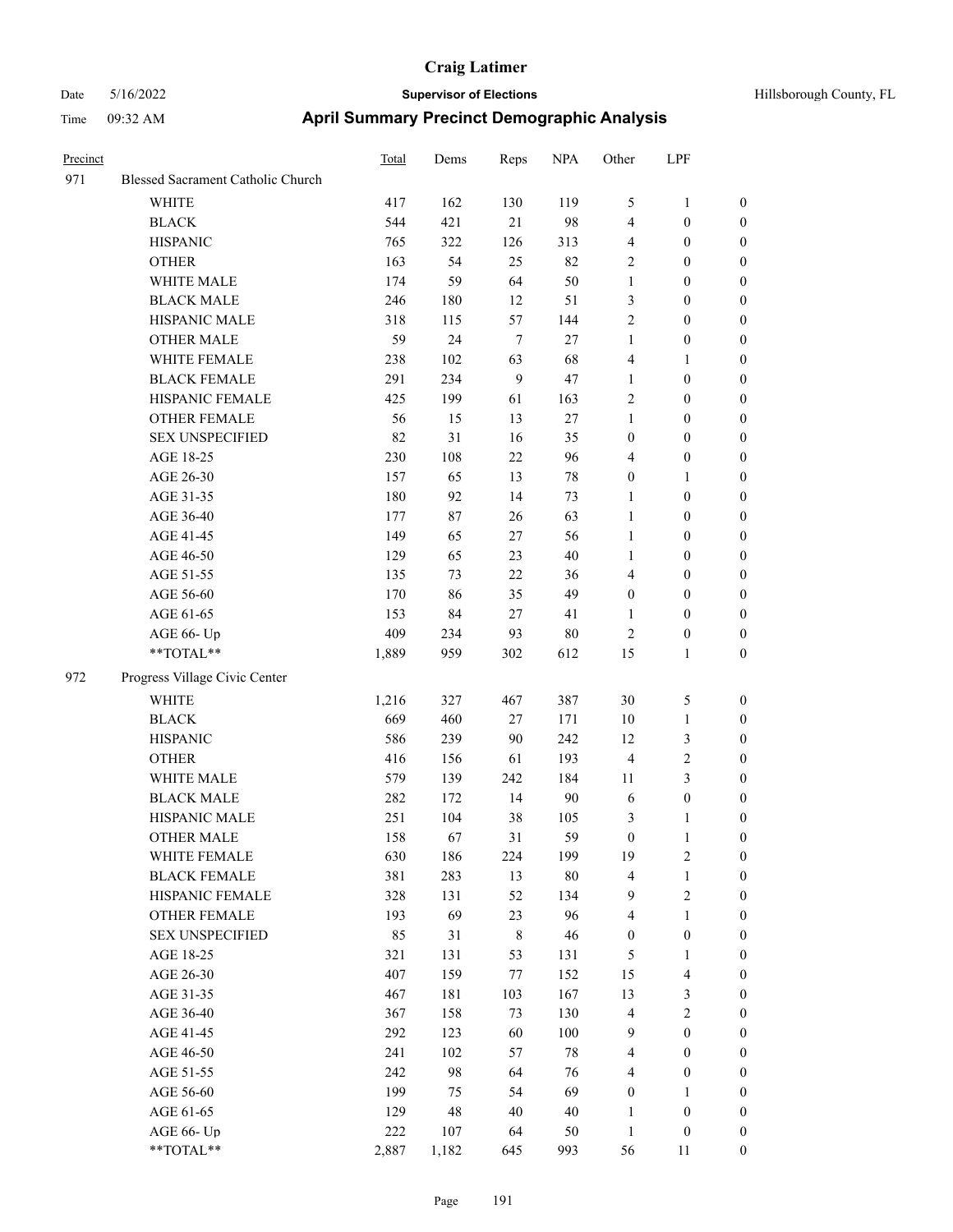| Precinct |                                              | Total | Dems   | Reps           | <b>NPA</b>     | Other            | LPF              |                  |
|----------|----------------------------------------------|-------|--------|----------------|----------------|------------------|------------------|------------------|
| 973      | Bell Shoals Baptist Church Palm River Campus |       |        |                |                |                  |                  |                  |
|          | <b>WHITE</b>                                 | 323   | 100    | 126            | 94             | $\overline{2}$   | $\mathbf{1}$     | $\boldsymbol{0}$ |
|          | <b>BLACK</b>                                 | 551   | 454    | 11             | 85             | $\mathbf{1}$     | $\boldsymbol{0}$ | $\boldsymbol{0}$ |
|          | <b>HISPANIC</b>                              | 249   | 96     | 47             | 101            | $\overline{4}$   | 1                | $\boldsymbol{0}$ |
|          | <b>OTHER</b>                                 | 86    | 33     | $\tau$         | 45             | $\mathbf{1}$     | $\boldsymbol{0}$ | $\boldsymbol{0}$ |
|          | WHITE MALE                                   | 145   | 37     | 61             | 45             | $\mathbf{1}$     | 1                | $\boldsymbol{0}$ |
|          | <b>BLACK MALE</b>                            | 248   | 193    | 6              | 48             | $\mathbf{1}$     | $\boldsymbol{0}$ | $\boldsymbol{0}$ |
|          | HISPANIC MALE                                | 107   | 44     | $21\,$         | 41             | $\mathbf{1}$     | $\boldsymbol{0}$ | $\boldsymbol{0}$ |
|          | <b>OTHER MALE</b>                            | 19    | 8      | 3              | $\overline{7}$ | 1                | $\boldsymbol{0}$ | $\boldsymbol{0}$ |
|          | WHITE FEMALE                                 | 172   | 62     | 62             | 48             | $\boldsymbol{0}$ | $\boldsymbol{0}$ | $\boldsymbol{0}$ |
|          | <b>BLACK FEMALE</b>                          | 290   | 250    | $\mathfrak{H}$ | 35             | $\boldsymbol{0}$ | $\boldsymbol{0}$ | $\boldsymbol{0}$ |
|          | HISPANIC FEMALE                              | 133   | 48     | 24             | 57             | 3                | 1                | $\boldsymbol{0}$ |
|          | <b>OTHER FEMALE</b>                          | 31    | 17     | $\overline{4}$ | 10             | $\boldsymbol{0}$ | $\boldsymbol{0}$ | $\boldsymbol{0}$ |
|          | <b>SEX UNSPECIFIED</b>                       | 64    | 24     | 5              | 34             | 1                | $\boldsymbol{0}$ | $\boldsymbol{0}$ |
|          | AGE 18-25                                    | 128   | 59     | 14             | 54             | 1                | $\boldsymbol{0}$ | $\boldsymbol{0}$ |
|          | AGE 26-30                                    | 118   | 55     | 14             | 47             | $\overline{2}$   | $\boldsymbol{0}$ | $\boldsymbol{0}$ |
|          | AGE 31-35                                    | 90    | 41     | 9              | 40             | $\boldsymbol{0}$ | $\boldsymbol{0}$ | $\boldsymbol{0}$ |
|          | AGE 36-40                                    | 79    | 33     | 10             | 35             | $\boldsymbol{0}$ | 1                | $\boldsymbol{0}$ |
|          | AGE 41-45                                    | 85    | 47     | 14             | 23             | 1                | $\boldsymbol{0}$ | $\boldsymbol{0}$ |
|          | AGE 46-50                                    | 91    | 46     | 13             | 31             | 1                | $\boldsymbol{0}$ | $\boldsymbol{0}$ |
|          | AGE 51-55                                    | 97    | 57     | 16             | 24             | $\boldsymbol{0}$ | $\boldsymbol{0}$ | $\boldsymbol{0}$ |
|          | AGE 56-60                                    | 115   | 64     | 23             | 27             | $\boldsymbol{0}$ | 1                | $\boldsymbol{0}$ |
|          | AGE 61-65                                    | 107   | 63     | 24             | 18             | $\overline{2}$   | $\boldsymbol{0}$ | $\boldsymbol{0}$ |
|          | AGE 66- Up                                   | 299   | 218    | 54             | 26             | $\mathbf{1}$     | $\boldsymbol{0}$ | $\boldsymbol{0}$ |
|          | **TOTAL**                                    | 1,209 | 683    | 191            | 325            | $\,8\,$          | 2                | $\boldsymbol{0}$ |
| 974      | Bell Shoals Baptist Church Palm River Campus |       |        |                |                |                  |                  |                  |
|          | <b>WHITE</b>                                 | 265   | $80\,$ | 98             | 84             | $\overline{2}$   | 1                | $\boldsymbol{0}$ |
|          | <b>BLACK</b>                                 | 178   | 123    | $\mathfrak{Z}$ | 49             | $\mathfrak{Z}$   | $\boldsymbol{0}$ | $\boldsymbol{0}$ |
|          | <b>HISPANIC</b>                              | 238   | 93     | 31             | 111            | $\sqrt{2}$       | 1                | $\boldsymbol{0}$ |
|          | <b>OTHER</b>                                 | 77    | 31     | 12             | 31             | 3                | $\boldsymbol{0}$ | $\boldsymbol{0}$ |
|          | WHITE MALE                                   | 129   | 28     | 50             | 48             | $\sqrt{2}$       | 1                | $\boldsymbol{0}$ |
|          | <b>BLACK MALE</b>                            | 61    | 33     | 1              | 25             | $\sqrt{2}$       | $\boldsymbol{0}$ | $\boldsymbol{0}$ |
|          | HISPANIC MALE                                | 106   | 41     | 15             | 49             | $\mathbf{1}$     | 0                | 0                |
|          | <b>OTHER MALE</b>                            | 25    | 8      | $\overline{4}$ | 13             | $\boldsymbol{0}$ | 0                | 0                |
|          | WHITE FEMALE                                 | 131   | 51     | 45             | 35             | $\boldsymbol{0}$ | $\boldsymbol{0}$ | $\boldsymbol{0}$ |
|          | <b>BLACK FEMALE</b>                          | 111   | 86     | $\sqrt{2}$     | $22\,$         | $\mathbf{1}$     | $\boldsymbol{0}$ | $\boldsymbol{0}$ |
|          | HISPANIC FEMALE                              | 127   | 51     | 16             | 58             | $\mathbf{1}$     | 1                | $\boldsymbol{0}$ |
|          | <b>OTHER FEMALE</b>                          | 31    | 15     | $\overline{4}$ | $\mathbf{9}$   | 3                | $\boldsymbol{0}$ | $\boldsymbol{0}$ |
|          | <b>SEX UNSPECIFIED</b>                       | 37    | 14     | $\tau$         | 16             | $\boldsymbol{0}$ | $\boldsymbol{0}$ | $\boldsymbol{0}$ |
|          | AGE 18-25                                    | 107   | 48     | 9              | 48             | $\mathbf{1}$     | $\mathbf{1}$     | $\boldsymbol{0}$ |
|          | AGE 26-30                                    | 93    | 33     | 17             | 40             | $\mathfrak{Z}$   | $\boldsymbol{0}$ | $\boldsymbol{0}$ |
|          | AGE 31-35                                    | 104   | 45     | 16             | 42             | $\mathbf{1}$     | $\boldsymbol{0}$ | $\boldsymbol{0}$ |
|          | AGE 36-40                                    | 79    | 35     | 9              | 33             | $\sqrt{2}$       | $\boldsymbol{0}$ | $\boldsymbol{0}$ |
|          | AGE 41-45                                    | 53    | 24     | 8              | 19             | $\mathbf{1}$     | $\mathbf{1}$     | $\boldsymbol{0}$ |
|          | AGE 46-50                                    | 56    | 24     | 15             | 17             | $\boldsymbol{0}$ | $\boldsymbol{0}$ | $\boldsymbol{0}$ |
|          | AGE 51-55                                    | 55    | 21     | 12             | 21             | $\mathbf{1}$     | $\boldsymbol{0}$ | $\boldsymbol{0}$ |
|          | AGE 56-60                                    | 76    | 31     | 23             | $22\,$         | $\boldsymbol{0}$ | $\boldsymbol{0}$ | $\boldsymbol{0}$ |
|          | AGE 61-65                                    | 40    | 19     | $\sqrt{6}$     | 14             | $\mathbf{1}$     | $\boldsymbol{0}$ | $\boldsymbol{0}$ |
|          | AGE 66- Up                                   | 95    | 47     | 29             | 19             | $\boldsymbol{0}$ | $\boldsymbol{0}$ | $\boldsymbol{0}$ |
|          | $**TOTAL**$                                  | 758   | 327    | 144            | 275            | $10\,$           | 2                | $\boldsymbol{0}$ |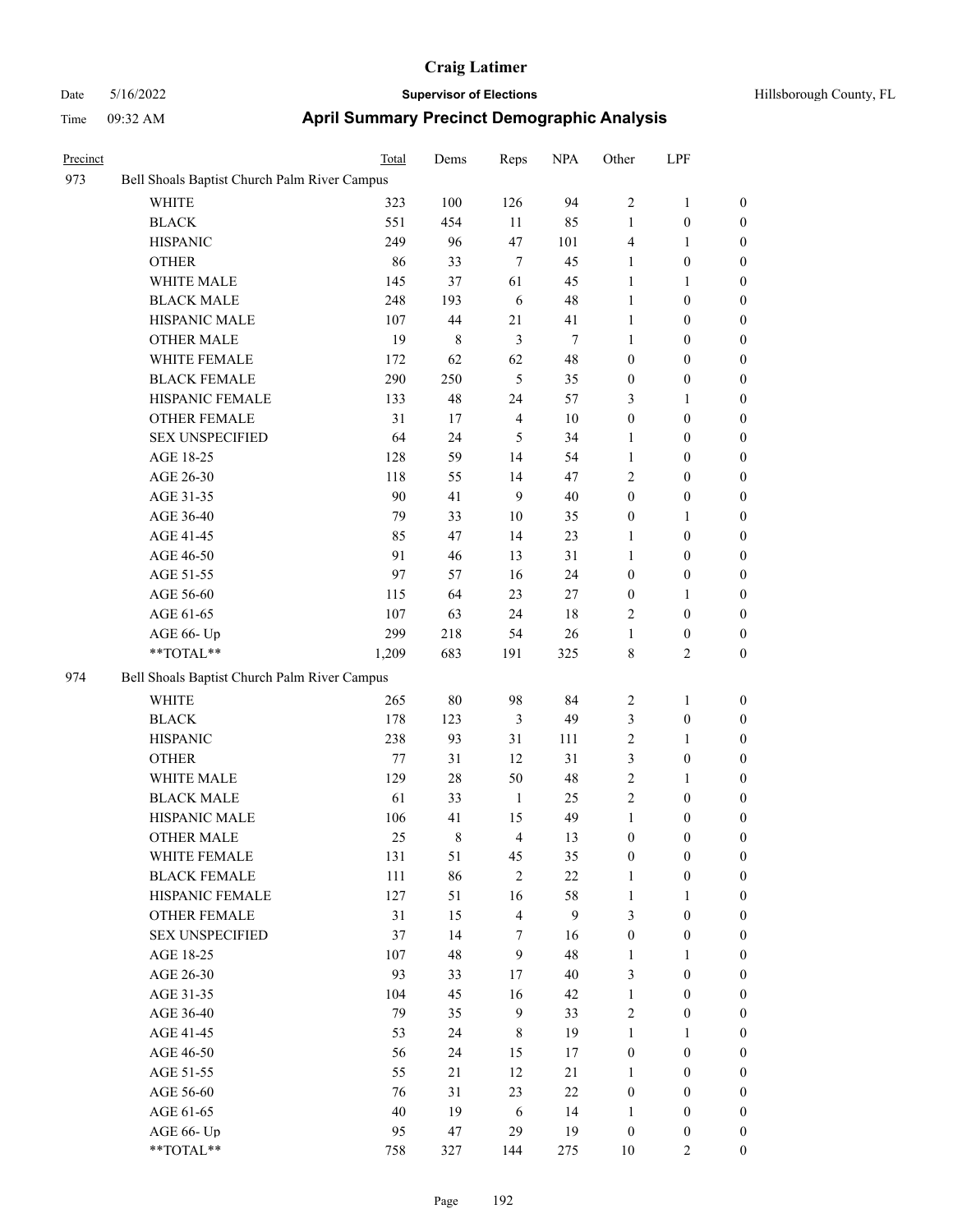| Hillsborough County, FL |  |  |
|-------------------------|--|--|
|-------------------------|--|--|

| Precinct |                                                             | <b>Total</b> | Dems        | Reps           | <b>NPA</b> | Other            | LPF              |                  |
|----------|-------------------------------------------------------------|--------------|-------------|----------------|------------|------------------|------------------|------------------|
| 979      | Rivercrest Clubhouse                                        |              |             |                |            |                  |                  |                  |
|          | <b>WHITE</b>                                                | 1,012        | 259         | 402            | 332        | $18\,$           | $\mathbf{1}$     | $\boldsymbol{0}$ |
|          | <b>BLACK</b>                                                | 508          | 337         | 29             | 127        | 15               | $\boldsymbol{0}$ | $\boldsymbol{0}$ |
|          | <b>HISPANIC</b>                                             | 708          | 307         | 102            | 292        | $\mathfrak{S}$   | 2                | $\boldsymbol{0}$ |
|          | <b>OTHER</b>                                                | 252          | 98          | $48\,$         | 100        | 6                | $\boldsymbol{0}$ | $\boldsymbol{0}$ |
|          | WHITE MALE                                                  | 454          | 91          | 203            | 151        | $\,$ 8 $\,$      | 1                | $\boldsymbol{0}$ |
|          | <b>BLACK MALE</b>                                           | 216          | 123         | 19             | 68         | 6                | $\boldsymbol{0}$ | $\boldsymbol{0}$ |
|          | HISPANIC MALE                                               | 298          | 105         | 53             | 139        | $\boldsymbol{0}$ | 1                | $\boldsymbol{0}$ |
|          | <b>OTHER MALE</b>                                           | 104          | 39          | $22\,$         | 41         | $\overline{2}$   | $\boldsymbol{0}$ | $\boldsymbol{0}$ |
|          | WHITE FEMALE                                                | 550          | 163         | 198            | 179        | 10               | $\boldsymbol{0}$ | $\boldsymbol{0}$ |
|          | <b>BLACK FEMALE</b>                                         | 283          | 208         | 9              | 58         | $\,$ 8 $\,$      | $\boldsymbol{0}$ | $\boldsymbol{0}$ |
|          | HISPANIC FEMALE                                             | 402          | 197         | 48             | 151        | $\mathfrak{S}$   | 1                | $\boldsymbol{0}$ |
|          | <b>OTHER FEMALE</b>                                         | 95           | 39          | 17             | 36         | $\mathfrak{Z}$   | $\boldsymbol{0}$ | $\boldsymbol{0}$ |
|          | <b>SEX UNSPECIFIED</b>                                      | 78           | 36          | 12             | $28\,$     | $\overline{2}$   | $\boldsymbol{0}$ | $\boldsymbol{0}$ |
|          | AGE 18-25                                                   | 315          | 136         | 53             | 116        | 10               | $\boldsymbol{0}$ | $\boldsymbol{0}$ |
|          | AGE 26-30                                                   | 223          | 87          | 40             | 85         | $11\,$           | $\boldsymbol{0}$ | $\boldsymbol{0}$ |
|          | AGE 31-35                                                   | 250          | 89          | 48             | 110        | $\mathfrak{Z}$   | $\boldsymbol{0}$ | $\boldsymbol{0}$ |
|          | AGE 36-40                                                   | 286          | $100\,$     | 68             | 113        | 5                | $\boldsymbol{0}$ | $\boldsymbol{0}$ |
|          | AGE 41-45                                                   | 272          | 109         | 57             | 102        | $\mathfrak{Z}$   | 1                | $\boldsymbol{0}$ |
|          | AGE 46-50                                                   | 244          | 100         | 63             | $77\,$     | $\mathfrak{Z}$   | $\mathbf{1}$     | $\boldsymbol{0}$ |
|          | AGE 51-55                                                   | 211          | 62          | 71             | 75         | $\overline{2}$   | 1                | $\boldsymbol{0}$ |
|          | AGE 56-60                                                   | 200          | 86          | 50             | 62         | $\overline{2}$   | $\boldsymbol{0}$ | $\boldsymbol{0}$ |
|          | AGE 61-65                                                   | 153          | 67          | 45             | 38         | 3                | $\boldsymbol{0}$ | $\boldsymbol{0}$ |
|          | AGE 66- Up                                                  | 326          | 165         | 86             | 73         | $\overline{2}$   | $\boldsymbol{0}$ | $\boldsymbol{0}$ |
|          | **TOTAL**                                                   | 2,480        | 1,001       | 581            | 851        | 44               | 3                | $\boldsymbol{0}$ |
| 980      | Summerfield Crossing Community Center                       |              |             |                |            |                  |                  |                  |
|          | <b>WHITE</b>                                                | 850          | 202         | 360            | 265        | 14               | 9                | $\boldsymbol{0}$ |
|          | <b>BLACK</b>                                                | 375          | 274         | 9              | 85         | 7                | $\boldsymbol{0}$ | $\boldsymbol{0}$ |
|          | <b>HISPANIC</b>                                             | 369          | 138         | 76             | 151        | $\overline{4}$   | $\boldsymbol{0}$ | $\boldsymbol{0}$ |
|          | <b>OTHER</b>                                                | 149          | 57          | 20             | 71         | 1                | $\boldsymbol{0}$ | $\boldsymbol{0}$ |
|          | WHITE MALE                                                  | 382          | $8\sqrt{1}$ | 170            | 119        | $\overline{4}$   | 8                | $\boldsymbol{0}$ |
|          | <b>BLACK MALE</b>                                           | 163          | 106         | 5              | 47         | 5                | $\boldsymbol{0}$ | $\boldsymbol{0}$ |
|          | HISPANIC MALE                                               | 159          | 51          | 38             | 67         | 3                | 0                | $\boldsymbol{0}$ |
|          | <b>OTHER MALE</b>                                           | 51           | 17          | 8              | 26         | $\boldsymbol{0}$ | 0                | $\boldsymbol{0}$ |
|          | WHITE FEMALE                                                | 456          | 120         | 183            | 142        | 10               | 1                | $\boldsymbol{0}$ |
|          | <b>BLACK FEMALE</b>                                         | 208          | 166         | $\overline{4}$ | 36         | $\sqrt{2}$       | $\boldsymbol{0}$ | $\boldsymbol{0}$ |
|          | HISPANIC FEMALE                                             | 203          | 83          | 37             | 82         | $\mathbf{1}$     | $\boldsymbol{0}$ | $\boldsymbol{0}$ |
|          | <b>OTHER FEMALE</b>                                         | 65           | 27          | $\overline{9}$ | 28         | $\mathbf{1}$     | $\boldsymbol{0}$ | $\boldsymbol{0}$ |
|          | SEX UNSPECIFIED                                             | 56           | $20\,$      | 11             | 25         | $\boldsymbol{0}$ | $\boldsymbol{0}$ | $\boldsymbol{0}$ |
|          | AGE 18-25                                                   | 246          | 82          | 55             | 98         | $10\,$           | 1                | $\boldsymbol{0}$ |
|          | AGE 26-30                                                   | 129          | 59          | $20\,$         | 48         | $\mathbf{1}$     | $\mathbf{1}$     | $\boldsymbol{0}$ |
|          | AGE 31-35                                                   | 174          | 64          | 37             | 69         | $\mathfrak{Z}$   | $\mathbf{1}$     | $\boldsymbol{0}$ |
|          | AGE 36-40                                                   | 179          | 68          | 50             | 56         | $\mathfrak{Z}$   | $\mathbf{2}$     | $\boldsymbol{0}$ |
|          | AGE 41-45                                                   | 215          | 80          | 48             | 82         | $\mathfrak{S}$   | $\boldsymbol{0}$ | $\boldsymbol{0}$ |
|          | AGE 46-50                                                   | 220          | $80\,$      | 65             | $72\,$     | $\mathbf{1}$     | $\sqrt{2}$       | $\boldsymbol{0}$ |
|          | AGE 51-55                                                   | 174          | 62          | 63             | 49         | $\boldsymbol{0}$ | $\boldsymbol{0}$ | $\boldsymbol{0}$ |
|          | AGE 56-60                                                   | 145          | 54          | 49             | 39         | $\mathbf{1}$     | $\mathbf{2}$     | $\boldsymbol{0}$ |
|          | AGE 61-65                                                   | 79           | 38          | 23             | 17         | $\mathbf{1}$     | $\boldsymbol{0}$ | $\boldsymbol{0}$ |
|          | AGE 66- Up                                                  | 182          | 84          | 55             | 42         | $\mathbf{1}$     | $\boldsymbol{0}$ | $\boldsymbol{0}$ |
|          | $\mathrm{*}\mathrm{*} \mathrm{TOTAL} \mathrm{*} \mathrm{*}$ | 1,743        | 671         | 465            | 572        | 26               | 9                | $\boldsymbol{0}$ |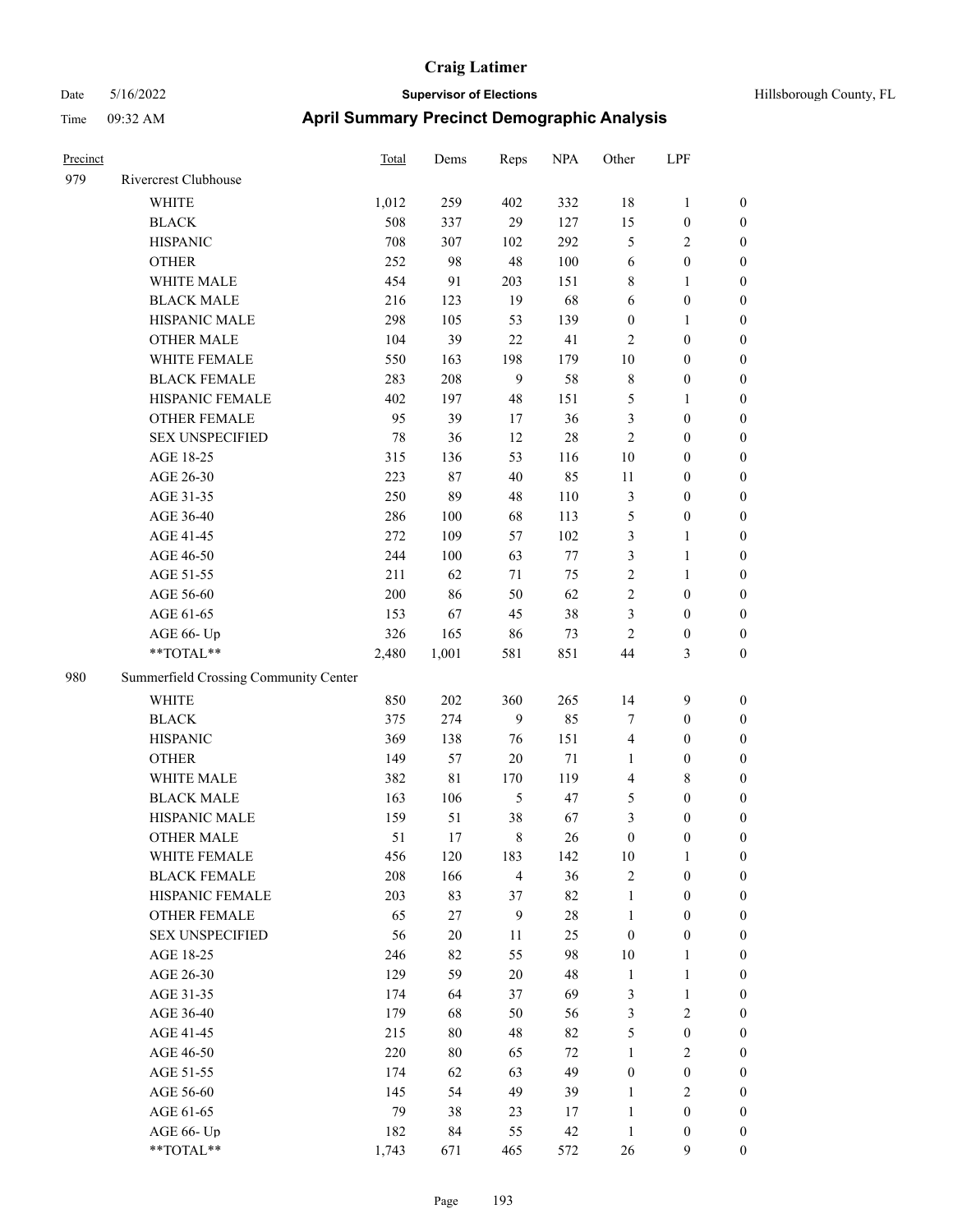| Precinct |                                       | Total | Dems        | Reps           | <b>NPA</b> | Other            | LPF              |                  |
|----------|---------------------------------------|-------|-------------|----------------|------------|------------------|------------------|------------------|
| 981      | Summerfield Crossing Community Center |       |             |                |            |                  |                  |                  |
|          | <b>WHITE</b>                          | 1,097 | 262         | 434            | 369        | 26               | 6                | $\boldsymbol{0}$ |
|          | <b>BLACK</b>                          | 530   | 387         | 17             | 120        | 6                | $\boldsymbol{0}$ | $\boldsymbol{0}$ |
|          | <b>HISPANIC</b>                       | 356   | 135         | 78             | 141        | $\sqrt{2}$       | $\boldsymbol{0}$ | $\boldsymbol{0}$ |
|          | <b>OTHER</b>                          | 255   | 105         | 53             | 96         | $\boldsymbol{0}$ | 1                | $\boldsymbol{0}$ |
|          | WHITE MALE                            | 513   | 99          | 225            | 172        | 14               | 3                | $\boldsymbol{0}$ |
|          | <b>BLACK MALE</b>                     | 235   | 160         | $\tau$         | 65         | $\mathfrak{Z}$   | $\boldsymbol{0}$ | $\boldsymbol{0}$ |
|          | HISPANIC MALE                         | 160   | 45          | 38             | 76         | $\mathbf{1}$     | $\boldsymbol{0}$ | $\boldsymbol{0}$ |
|          | <b>OTHER MALE</b>                     | 98    | 37          | 24             | 36         | $\boldsymbol{0}$ | 1                | $\boldsymbol{0}$ |
|          | WHITE FEMALE                          | 575   | 160         | 205            | 195        | 12               | 3                | $\boldsymbol{0}$ |
|          | <b>BLACK FEMALE</b>                   | 288   | 221         | $10\,$         | 54         | 3                | $\boldsymbol{0}$ | $\boldsymbol{0}$ |
|          | HISPANIC FEMALE                       | 189   | 85          | 39             | 64         | 1                | $\boldsymbol{0}$ | $\boldsymbol{0}$ |
|          | <b>OTHER FEMALE</b>                   | 122   | 55          | 25             | 42         | $\boldsymbol{0}$ | $\boldsymbol{0}$ | $\boldsymbol{0}$ |
|          | <b>SEX UNSPECIFIED</b>                | 58    | 27          | 9              | 22         | $\boldsymbol{0}$ | $\boldsymbol{0}$ | $\boldsymbol{0}$ |
|          | AGE 18-25                             | 260   | 91          | 42             | 120        | 6                | 1                | $\boldsymbol{0}$ |
|          | AGE 26-30                             | 117   | 46          | 22             | 48         | $\mathbf{1}$     | $\boldsymbol{0}$ | $\boldsymbol{0}$ |
|          | AGE 31-35                             | 139   | 53          | 44             | 39         | $\sqrt{2}$       | 1                | $\boldsymbol{0}$ |
|          | AGE 36-40                             | 276   | 97          | 84             | 89         | 3                | 3                | $\boldsymbol{0}$ |
|          | AGE 41-45                             | 311   | 100         | 89             | 119        | 3                | $\boldsymbol{0}$ | $\boldsymbol{0}$ |
|          | AGE 46-50                             | 324   | 139         | 77             | 100        | 6                | 2                | $\boldsymbol{0}$ |
|          | AGE 51-55                             | 215   | $8\sqrt{1}$ | 61             | 71         | $\overline{2}$   | $\boldsymbol{0}$ | $\boldsymbol{0}$ |
|          | AGE 56-60                             | 161   | 78          | 40             | 39         | $\overline{4}$   | $\boldsymbol{0}$ | $\boldsymbol{0}$ |
|          | AGE 61-65                             | 135   | 66          | 30             | 36         | 3                | $\boldsymbol{0}$ | $\boldsymbol{0}$ |
|          | AGE 66- Up                            | 300   | 138         | 93             | 65         | $\overline{4}$   | $\boldsymbol{0}$ | $\boldsymbol{0}$ |
|          | **TOTAL**                             | 2,238 | 889         | 582            | 726        | 34               | 7                | $\boldsymbol{0}$ |
| 982      | Summerfield Crossing Community Center |       |             |                |            |                  |                  |                  |
|          | <b>WHITE</b>                          | 874   | 190         | 369            | 283        | 29               | 3                | $\boldsymbol{0}$ |
|          | <b>BLACK</b>                          | 308   | 204         | 6              | 86         | 12               | $\boldsymbol{0}$ | $\boldsymbol{0}$ |
|          | <b>HISPANIC</b>                       | 300   | 95          | 75             | 123        | 6                | 1                | $\boldsymbol{0}$ |
|          | <b>OTHER</b>                          | 186   | 54          | 38             | 87         | 6                | 1                | $\boldsymbol{0}$ |
|          | WHITE MALE                            | 410   | 72          | 186            | 133        | 17               | 2                | $\boldsymbol{0}$ |
|          | <b>BLACK MALE</b>                     | 144   | 89          | 5              | 44         | 6                | $\boldsymbol{0}$ | $\boldsymbol{0}$ |
|          | HISPANIC MALE                         | 140   | 38          | 43             | 57         | $\mathbf{1}$     | 1                | $\boldsymbol{0}$ |
|          | <b>OTHER MALE</b>                     | 78    | 22          | 15             | 41         | $\boldsymbol{0}$ | 0                | $\boldsymbol{0}$ |
|          | WHITE FEMALE                          | 454   | 113         | 181            | 147        | 12               | $\mathbf{1}$     | $\boldsymbol{0}$ |
|          | <b>BLACK FEMALE</b>                   | 160   | 112         | $\mathbf{1}$   | 41         | $\sqrt{6}$       | $\boldsymbol{0}$ | $\boldsymbol{0}$ |
|          | HISPANIC FEMALE                       | 155   | 53          | 32             | 65         | $\sqrt{5}$       | $\boldsymbol{0}$ | $\boldsymbol{0}$ |
|          | <b>OTHER FEMALE</b>                   | 89    | 26          | $22\,$         | 37         | $\overline{4}$   | $\boldsymbol{0}$ | $\boldsymbol{0}$ |
|          | <b>SEX UNSPECIFIED</b>                | 38    | 18          | $\mathfrak{Z}$ | 14         | $\sqrt{2}$       | 1                | $\boldsymbol{0}$ |
|          | AGE 18-25                             | 167   | 55          | 33             | 74         | $\mathfrak s$    | $\boldsymbol{0}$ | $\boldsymbol{0}$ |
|          | AGE 26-30                             | 118   | 39          | 30             | 45         | $\overline{4}$   | $\boldsymbol{0}$ | $\boldsymbol{0}$ |
|          | AGE 31-35                             | 228   | 71          | 62             | 89         | $\mathfrak s$    | $\mathbf{1}$     | $\boldsymbol{0}$ |
|          | AGE 36-40                             | 255   | 81          | 76             | 92         | 6                | $\boldsymbol{0}$ | $\boldsymbol{0}$ |
|          | AGE 41-45                             | 191   | 58          | 60             | 63         | $\overline{9}$   | 1                | $\boldsymbol{0}$ |
|          | AGE 46-50                             | 182   | 63          | 45             | 65         | $\tau$           | $\mathbf{2}$     | $\boldsymbol{0}$ |
|          | AGE 51-55                             | 154   | 52          | 52             | 47         | $\sqrt{2}$       | $\mathbf{1}$     | $\boldsymbol{0}$ |
|          | AGE 56-60                             | 103   | 28          | 35             | 35         | $\sqrt{5}$       | $\boldsymbol{0}$ | $\boldsymbol{0}$ |
|          | AGE 61-65                             | 113   | 39          | $40\,$         | 32         | $\sqrt{2}$       | $\boldsymbol{0}$ | $\boldsymbol{0}$ |
|          | AGE 66- Up                            | 157   | 57          | 55             | 37         | $\,$ 8 $\,$      | $\boldsymbol{0}$ | $\mathbf{0}$     |
|          | **TOTAL**                             | 1.668 | 543         | 488            | 579        | 53               | 5                | $\overline{0}$   |